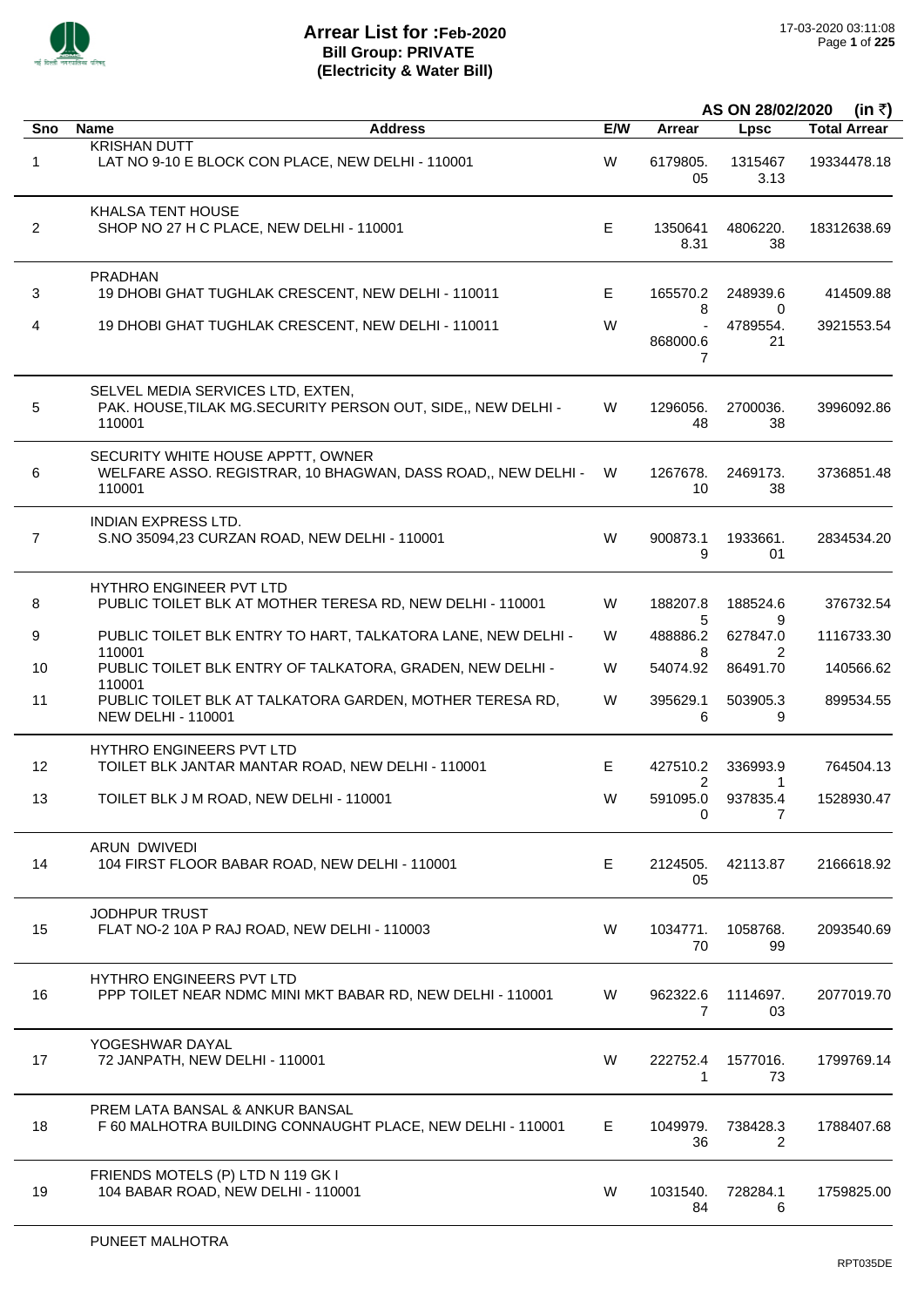J.

 $\overline{a}$ 

 $\overline{a}$ 

| 20 | FLAT NO.46 BARSATI FLOOR KHAN MARKET, NEW DELHI - 110003                                                                                                | Е  | 403429.6                   | 67124.03             | 470553.63  |
|----|---------------------------------------------------------------------------------------------------------------------------------------------------------|----|----------------------------|----------------------|------------|
| 21 | FLAT NO. 46 KHAN MARKET, NEW DELHI - 110003                                                                                                             | E. | 0<br>885254.9<br>0         | 130426.9<br>8        | 1015681.88 |
| 22 | FLAT NO. 46 KHAN MARKET, NEW DELHI - 110003                                                                                                             | W  | 74484.12                   | 41896.94             | 116381.06  |
| 23 | HYTHRO ENGINEERS PVT LTD<br>TOILET BLK BEHIND MERDIAN HOTEL, JANPATH COMPOUND, NEW<br>DELHI - 110001                                                    | W  | 660514.7<br>9              | 924340.9<br>1        | 1584855.70 |
| 24 | M/S PLANET ADVERTISING PVT LTD<br>PTU/URINAL BLOCK AT KESHAV PARK SAROJINI NAGAR, NEW DELHI -<br>110001                                                 | W  | 656480.7<br>$\mathbf 0$    | 835443.5<br>0        | 1491924.20 |
| 25 | <b>RAM DASS KHUSHI RAM</b><br>35/79 SCINDIA HOUSE, NEW DELHI - 110001                                                                                   | W  | 508054.2<br>9              | 979490.3<br>7        | 1487544.66 |
| 26 | <b>KOLMET ENTERPRISES</b><br>SHOP NO 8 F CON PLACE, NEW DELHI - 110001                                                                                  | E  | 1316539.<br>13             | 64485.46             | 1381024.59 |
| 27 | <b>BHUPENDER SINGH</b><br>FLAT NO.57 KHAN MARKET, NEW DELHI - 110003                                                                                    | E  | 1267400.<br>01             | 97715.43             | 1365115.44 |
| 28 | MANAGER NATIONAL & GRINDLAYS BANK<br>BLOCK E CON PLACE, NEW DELHI - 110001                                                                              | W  | 469804.6<br>9              | 824598.1<br>4        | 1294402.83 |
| 29 | M/S HYTHRO ENGINEERS PVT LTD<br>TOILET BLOCK NEAR ANNPURNA JANPATH, NEW DELHI - 110001                                                                  | W  | 611535.6<br>4              | 672411.3<br>8        | 1283947.02 |
| 30 | <b>BLILLA RAM &amp; SONS</b><br>SHOP NO-17 F CON PLACE, NEW DELHI - 110001                                                                              | W  | 341934.1<br>5              | 906398.9<br>$\Omega$ | 1248333.05 |
| 31 | <b>HARNAM SINGH</b><br>18-CENTRAL LANE, NEW DELHI - 110001                                                                                              | W  | 495610.2<br>4              | 745811.9<br>2        | 1241422.16 |
| 32 | <b>MAM MOHAN DHAR</b><br>20/90 C CIRCUS MARAS HOTEL, NEW DELHI - 110001                                                                                 | W  | 430527.4<br>3              | 801027.8<br>4        | 1231555.27 |
| 33 | M/S CHILLING REAL TECH LLP M 130-131 2ND FLOOR OPP. SUPER BAZAR CONNAUGHT PLACE NEW DELHI<br>F 40 2ND FLOOR F BLOCK CONNAUGHT PLACE, NEW DELHI - 110001 | E  | 1165751.<br>16             | 48458.16             | 1214209.32 |
| 34 | <b>GAIN CHAND VIDHYA DHAR</b><br>SHOP NO 3/90 C CIRCUS, NEW DELHI - 110001                                                                              | W  | 255541.3<br>4              | 940703.8<br>4        | 1196245.18 |
| 35 | M/S R J TRADE WING PVT LTD<br>K 43 CONNAUGHT PLACE, NEW DELHI - 110001                                                                                  | E  | 926793.9<br>$\overline{7}$ | 239822.8<br>5        | 1166616.82 |
| 36 | M/S PARSVNATH ESTATE DEVELOPERS PVT LTD<br>RED FORT CAPITAL PARSVNATH TOWER BHAI VEER SINGH MARG,<br><b>NEW DELHI - 110001</b>                          | W  | 1041728.<br>26             | 111740.4<br>1        | 1153468.67 |
| 37 | M/S JAYCON INFRASTRUCTURE LTD<br>SECURITY POLICE LINE BAPU DHAM CHANAKYA PURI, NEW DELHI -<br>110001                                                    | E. | 1045041.<br>80             | 66928.60             | 1111970.40 |
| 38 | <b>SUDHA TYAGI</b><br>104 GROUND FLOOR BABAR ROAD, NEW DELHI - 110001                                                                                   | E. | 967647.5<br>9              | 98821.71             | 1066469.30 |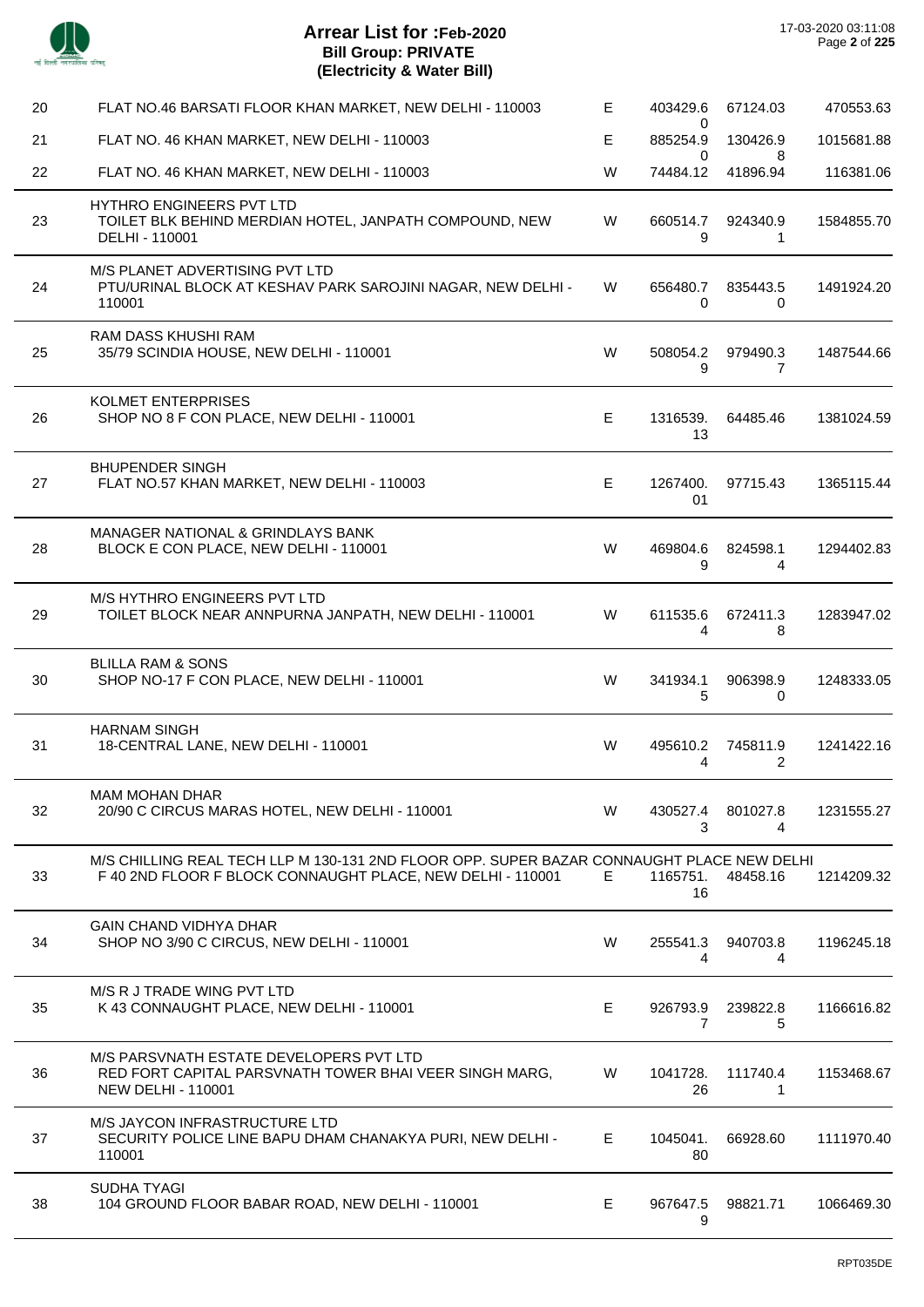

| 39             | M/S DEEPAK BUILDERS & ENGINEERS INDIA PVT LTD<br>AT ONCOLOGY BLOCK 2 ACADEMY BLOCK LADY HARDING MEDICAL<br>COLLEGE & ASSOCIATED HOSPITAL, NEW DELHI - 110001 | Е.          | 1008443.<br>98                            | 38264.44                   | 1046708.42                     |
|----------------|--------------------------------------------------------------------------------------------------------------------------------------------------------------|-------------|-------------------------------------------|----------------------------|--------------------------------|
| 40             | <b>INDRA RANI BHASIN</b><br>F 30 B K DUTT COLONY, NEW DELHI - 110003                                                                                         | W           | 99742.33                                  | 920594.2<br>6              | 1020336.59                     |
| 41             | FUMES INTERNATION ZAKIR BAGH, TOILET BLK<br>KHAN MKT, TOWER'A' FLAT NO-9, OKHLA,, NEW DELHI - 110003                                                         | E.          | 623358.3<br>3                             | 365256.6<br>1              | 988614.94                      |
| 42             | <b>KRPA RAM BROS</b><br>SHOP NO-19-21 UPP F CON PLACE, NEW DELHI - 110001                                                                                    | W           | 280806.1<br>5                             | 693064.6<br>0              | 973870.75                      |
| 43             | <b>PRADHAN</b><br>NDMC DHOBI GHAT NO-18 SUNERI BAGH LANE, NEW DELHI - 110011                                                                                 | W           | $\overline{\phantom{a}}$<br>111150.7<br>6 | 1083305.<br>70             | 972154.94                      |
| 44             | SELVEL MEDIA SERVICE LTD<br>TOILET BLOCK, BEHIND LIC BLD JANPATH, NEW DELHI - 110001                                                                         | E.          | 487556.8<br>7                             | 484305.1<br>8              | 971862.05                      |
| 45             | <b>MARRY MASSEY</b><br>SHOP IN GUARD ROOM MANDI HOUSE, NEW DELHI - 110001                                                                                    | W           | 289960.6<br>6                             | 622260.9<br>7              | 912221.63                      |
| 46             | THAKUR DASS KALRA<br>42 JANPATH, NEW DELHI - 110001                                                                                                          | W           | 280686.2<br>6                             | 603244.6<br>7              | 883930.93                      |
| 47             | <b>BHAGWANT SINGH</b><br>BLOCK BEHIND REGAL BLGD, NEW DELHI - 110001                                                                                         | W           | 271966.6<br>7                             | 603144.8<br>5              | 875111.52                      |
| 48             | <b>INDER PAL GUPTA</b><br>20/1 A BLOCK, NEW DELHI - 110001                                                                                                   | W           | 211652.3<br>1                             | 644430.3<br>7              | 856082.68                      |
| 49             | <b>MANAGER MADRAS HOTEL</b><br>SHOP NO 20/90 C CIRCUS, NEW DELHI - 110001                                                                                    | W           | 216331.2                                  | 242151.8                   | 458483.11                      |
| 50             | 90 BLOCK C CIRCUS, NEW DELHI - 110001                                                                                                                        | W           | 5<br>180381.7<br>0                        | 6<br>213485.9<br>5         | 393867.65                      |
| 51<br>52       | <b>RAM WATI</b><br>P 207 PILLANGI VILLAGE, NEW DELHI - 110023<br>P 72 PILLANGI VILL S/NAGAR, NEW DELHI - 110023                                              | Е<br>E      | 22249.47<br>241542.7                      | 1130.23<br>14789.74        | 23379.70<br>256332.44          |
| 53             | P 72 PILLANGI VILL S/NAGAR, NEW DELHI - 110023                                                                                                               | W           | 0<br>103472.4                             | 165609.2                   | 269081.66                      |
| 54             | P 211 PILLANGI VILL S/NAGAR, NEW DELHI - 110023                                                                                                              | W           | 0<br>105800.6<br>0                        | 6<br>175652.4<br>9         | 281453.09                      |
| 55<br>56       | <b>HARI CHAND</b><br>P 19 PILLANGI VILL S/NAGAR, NEW DELHI - 110023<br>P 207 PILLANGI VILL S/NAGAR, NEW DELHI - 110023                                       | E.<br>W     | 44767.16<br>108590.5                      | 17192.39<br>199569.9       | 61959.55<br>308160.45          |
| 57             | P 130 PILLANGI VILL S/NAGAR, NEW DELHI - 110023                                                                                                              | W           | 2<br>102780.6                             | 3<br>164258.1              | 267038.80                      |
| 58             | P 193 PILLANGI VILLAGE, NEW DELHI - 110023                                                                                                                   | W           | 3<br>80093.38                             | 7<br>101124.8<br>2         | 181218.20                      |
| 59<br>60<br>61 | OM PRAKASH<br>P 187 PILLANGI VILLAGE, NEW DELHI - 110023<br>P202 PILLANGI VILLAGE, NEW DELHI - 110023<br>P 167 PILLANGI VILLAGE, NEW DELHI - 110023          | Е<br>Е<br>E | 46760.51<br>9156.10<br>3301.75            | 3463.39<br>423.13<br>82.34 | 50223.90<br>9579.23<br>3384.09 |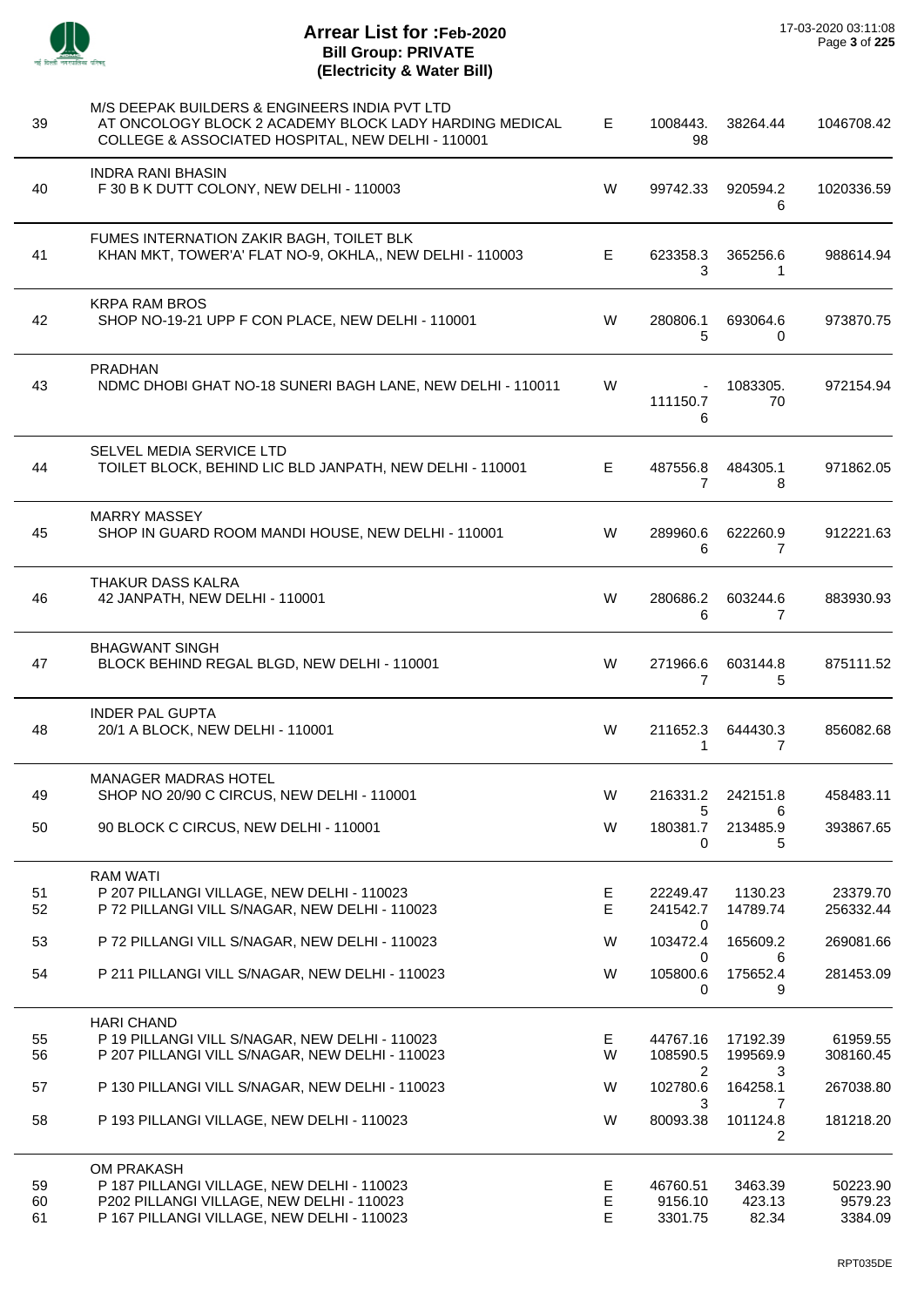| 17-03-2020 03:11:08 |               |
|---------------------|---------------|
|                     | Page 4 of 225 |

| 62       | P 187 PILLANGI VILLAGE, NEW DELHI - 110023                                                    | W      | 90396.36                | 126161.3                   | 216557.71             |
|----------|-----------------------------------------------------------------------------------------------|--------|-------------------------|----------------------------|-----------------------|
| 63       | P 167 PILLANGI VILLAGE, NEW DELHI - 110023                                                    | W      | 93621.49                | 5<br>134566.6<br>9         | 228188.18             |
| 64       | P 27 PILLANGI VILL S/NAGAR, NEW DELHI - 110023                                                | W      | 108890.0<br>1           | 194785.6<br>3              | 303675.64             |
| 65       | R SAVERA & CO.<br>8-C SCINDIA HOUSE K G MARG, NEW DELHI - 110001                              | W      | 292571.1<br>8           | 511758.4<br>9              | 804329.67             |
| 66       | <b>MOHINDER SINGH GILL</b><br>25/60A BLOCK CON PLACE, NEW DELHI - 110001                      | W      | 160970.9<br>7           | 642456.1<br>8              | 803427.15             |
| 67       | <b>VED RAM</b><br>P 183 PILLANGI VILLAGE, NEW DELHI - 110023                                  | E      | 452153.5<br>6           | 161167.7<br>4              | 613321.30             |
| 68<br>69 | P 183 PILLANGI VILLAGE, NEW DELHI - 110023<br>P 184 PILLANGI VILLAGE, NEW DELHI - 110023      | W<br>W | 60324.79<br>32742.87    | 73873.28<br>19649.01       | 134198.07<br>52391.88 |
| 70       | SURJEET SINGH & SH.INDERJIT SINGH<br>E-39 C.PLACE, NEW DELHI - 110001                         | W      | 455311.9<br>9           | 341612.1<br>$\overline{2}$ | 796924.11             |
| 71       | NATIONAL AUTO SERVICE<br>WORKS SHOP E BLOCK CON PLACE, NEW DELHI - 110001                     | W      | 286797.4<br>$\mathbf 0$ | 507011.2<br>3              | 793808.63             |
| 72       | <b>HYTHRO ENGINEERING PVT LTD</b><br>TOILET BLK OPP RLY QTRS COLLAGE LANE, NEW DELHI - 110001 | W      | 307082.2<br>5           | 465440.2<br>0              | 772522.45             |
| 73       | PHILPS OF INDIA LTD<br>66 JANPATH, NEW DELHI - 110001                                         | W      | 223195.7<br>3           | 522397.1<br>4              | 745592.87             |
| 74       | <b>BIMALPRASAD TRILOK CHAND</b><br>11-E CON PLACE, NEW DELHI - 110001                         | W      | 272002.8<br>2           | 462796.6<br>4              | 734799.46             |
| 75       | <b>SANJAY KUMAR</b><br>P 193 PILLANGI VILLAGE SAROJINI NAGAR, NEW DELHI - 110023              | E.     | 297198.5                | 160850.6                   | 458049.22             |
| 76       | P 182 PILLANGI VILL S/NAGAR, NEW DELHI - 110023                                               | W      | 6<br>98607.80           | 6<br>149001.4<br>6         | 247609.26             |
| 77       | THE MANAGER INDIAN COFFEE HOUSE<br>66 JANPATH, NEW DELHI - 110001                             | W      | 201171.7<br>3           | 498947.0<br>4              | 700118.77             |
| 78       | <b>VIMLA</b><br>P 50 PILLANGI VILL S/NAGAR, NEW DELHI - 110023                                | W      | 195818.7                | 231530.0                   | 427348.85             |
| 79       | P 105 PILLANGI VILL S/NAGAR, NEW DELHI - 110023                                               | W      | 6<br>103637.9<br>0      | 9<br>166087.2<br>6         | 269725.16             |
| 80       | PRINCIPAL ST COLAMBS H S SCHOOL<br>SAT COLAMBAS H S SCHOOL, NEW DELHI - 110001                | W      | 596874.3<br>2           | 99169.07                   | 696043.39             |
| 81       | H P SEONIE, PAWAN MALHOTRA, KIRAN<br>58, TODER MAL ROAD, NEW DELHI - 110001                   | W      | 310859.5<br>9           | 381833.7<br>1              | 692693.30             |
| 82       | RAJKUMAR KALRA<br>34 C CONN PLACE, NEW DELHI - 110001                                         | W      | 258925.0<br>0           | 433189.8<br>5              | 692114.85             |
|          |                                                                                               |        |                         |                            |                       |

 $\overline{a}$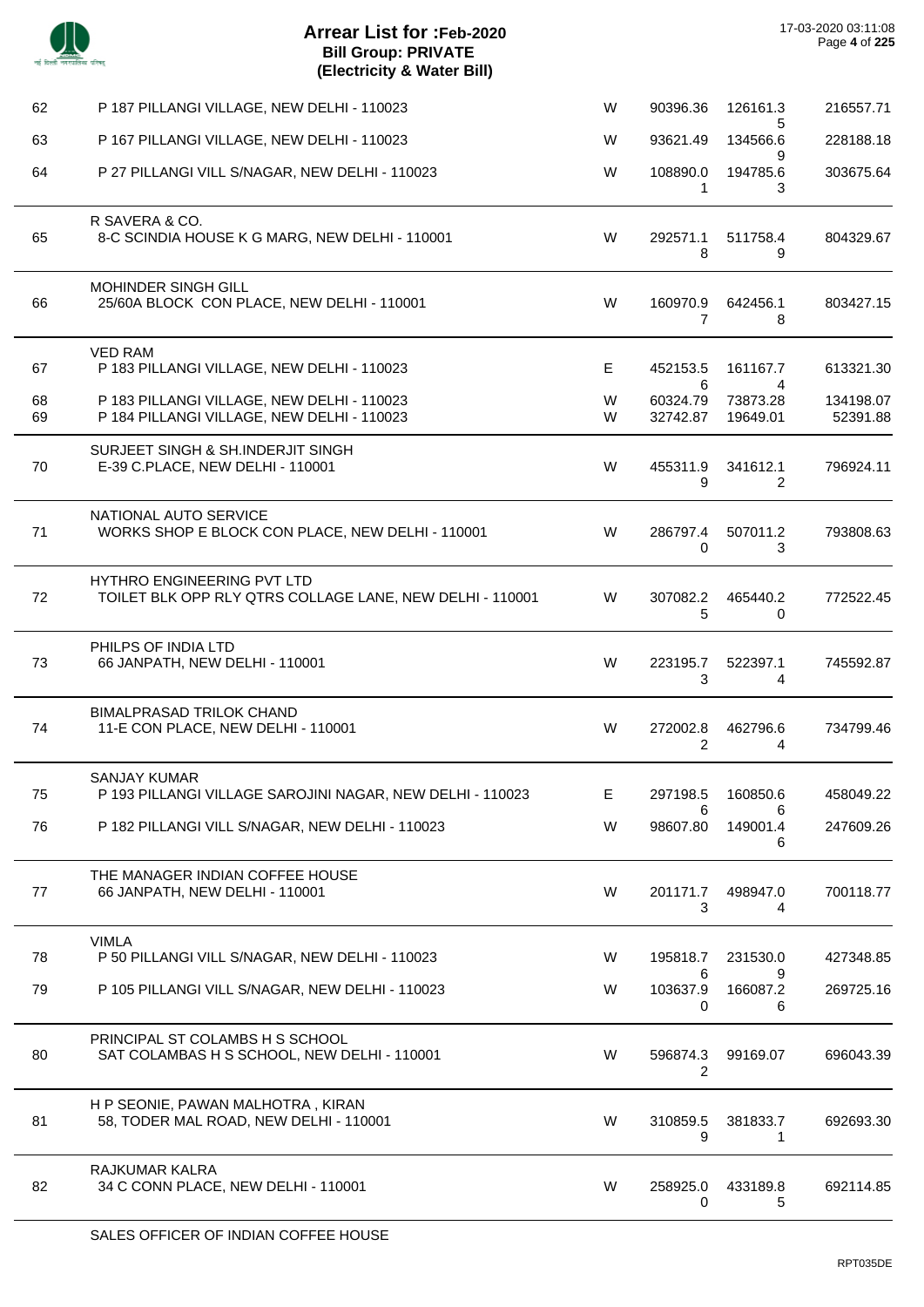

| 83  | 66 JANPATH, NEW DELHI - 110001                                                                          | W  | 209073.1<br>3              | 477124.0<br>6      | 686197.19 |
|-----|---------------------------------------------------------------------------------------------------------|----|----------------------------|--------------------|-----------|
| 84  | <b>RAJBIR SINGH</b><br>P 53 PILLANGI VILL S/NAGAR, NEW DELHI - 110023                                   | Е  | 292010.0                   | 116132.1           | 408142.14 |
| 85  | P 53 PILLANGI VILL S/NAGAR, NEW DELHI - 110023                                                          | W  | 1<br>103622.6<br>0         | 3<br>165978.1<br>9 | 269600.79 |
| 86  | HYTHRO ENGINEERS PVT LTD<br>TOILET BLK SUBHRAMANIUM BHARTI MARG, NEW DELHI - 110003                     | W  | 226788.4<br>8              | 445202.0<br>1      | 671990.49 |
| 87  | <b>SHIV LAL</b><br>P 194 PILLANGI VILLAGE, NEW DELHI - 110023                                           | Е  | 10536.33                   | 1212.20            | 11748.53  |
| 88  | P-203 PILLANGI VILLAGE, NEW DELHI - 110023                                                              | E  | 250865.6<br>1              | 166997.1<br>2      | 417862.73 |
| 89  | P 194 PILLANGI VILLAGE, NEW DELHI - 110023                                                              | W  | 90879.09                   | 127093.0<br>6      | 217972.15 |
| 90  | RATI<br>P 227 PILLANGI VILL S/NAGAR, NEW DELHI - 110023                                                 | E  | 370575.5<br>$\overline{7}$ | 253846.0<br>9      | 624421.66 |
| 91  | M/S AFFINITY BEAUTY AND SALOON PVT LTD<br>SHOP NO 10-11 QTR NO 56-57 BENGALI MARKET, NEW DELHI - 110001 | E. | 565198.7<br>5              | 54188.23           | 619386.98 |
| 92  | ARAY DHARM SEWA SANGH<br>I DOCTOR LANE, NEW DELHI - 110001                                              | W  | 210559.8<br>6              | 404652.1<br>7      | 615212.03 |
| 93  | HYTHRO ENGINEER PVT LTD<br>TOILET BLK NORTH AVENUE NR TAX STAND, NEW DELHI - 110001                     | W  | 272479.0<br>7              | 338258.3<br>2      | 610737.39 |
| 94  | <b>CHANDI LAL</b><br>P 189 PILLANGI VILLAGE, NEW DELHI - 110023                                         | Е  | 239684.2                   | 98448.94           | 338133.20 |
| 95  | P 189 PILLANGI VILLAGE, NEW DELHI - 110023                                                              | W  | 6<br>103472.4<br>0         | 165609.2<br>6      | 269081.66 |
| 96  | UNIVERSAL STORE<br>19 LADY HARDING ROAD, NEW DELHI - 110001                                             | W  | 218370.6<br>6              | 359056.4<br>7      | 577427.13 |
| 97  | JAIWATI<br>P 106 PILLANGI VILL S/NAGAR, NEW DELHI - 110023                                              | Е  | 206209.4                   | 96424.91           | 302634.39 |
| 98  | P 106 PILLANGI VILL S/NAGAR, NEW DELHI - 110023                                                         | W  | 8<br>103472.4<br>8         | 164723.5<br>5      | 268196.03 |
| 99  | <b>AJIT SINGH</b><br>P 171 PILLANGI VILLAGE, NEW DELHI - 110023                                         | E  | 251560.3                   | 88189.03           | 339749.35 |
| 100 | P 171 PILLANGI VILLAGE, NEW DELHI - 110023                                                              | W  | 2<br>92909.29              | 133135.9<br>9      | 226045.28 |
| 101 | JUPITOR INVESTMENT TRUST<br>12 CENTRAL LANE, NEW DELHI - 110001                                         | W  | 157708.0<br>6              | 401164.1<br>6      | 558872.22 |
| 102 | <b>MUKESH GOSWAMI</b><br>G 68 FIRST FLOOR OUTER CIRCLE CONN.PLACE, NEW DELHI - 110001                   | E. | 266073.2                   | 2873.58            | 268946.79 |
| 103 | G 68 2ND & 3RD FLR OUTER CIRCLE, CONNAUGHT PLACE, NEW DELHI -                                           | Е  | 1<br>112112.1              | 1712.79            | 113824.91 |
| 104 | 110001<br>G 2/43 2ND & 3RD FLR MIDDLE CIRCLE, CONNAUGHT PLACE, NEW<br>DELHI - 110001                    | Е  | 2<br>43224.65              | 622.00             | 43846.65  |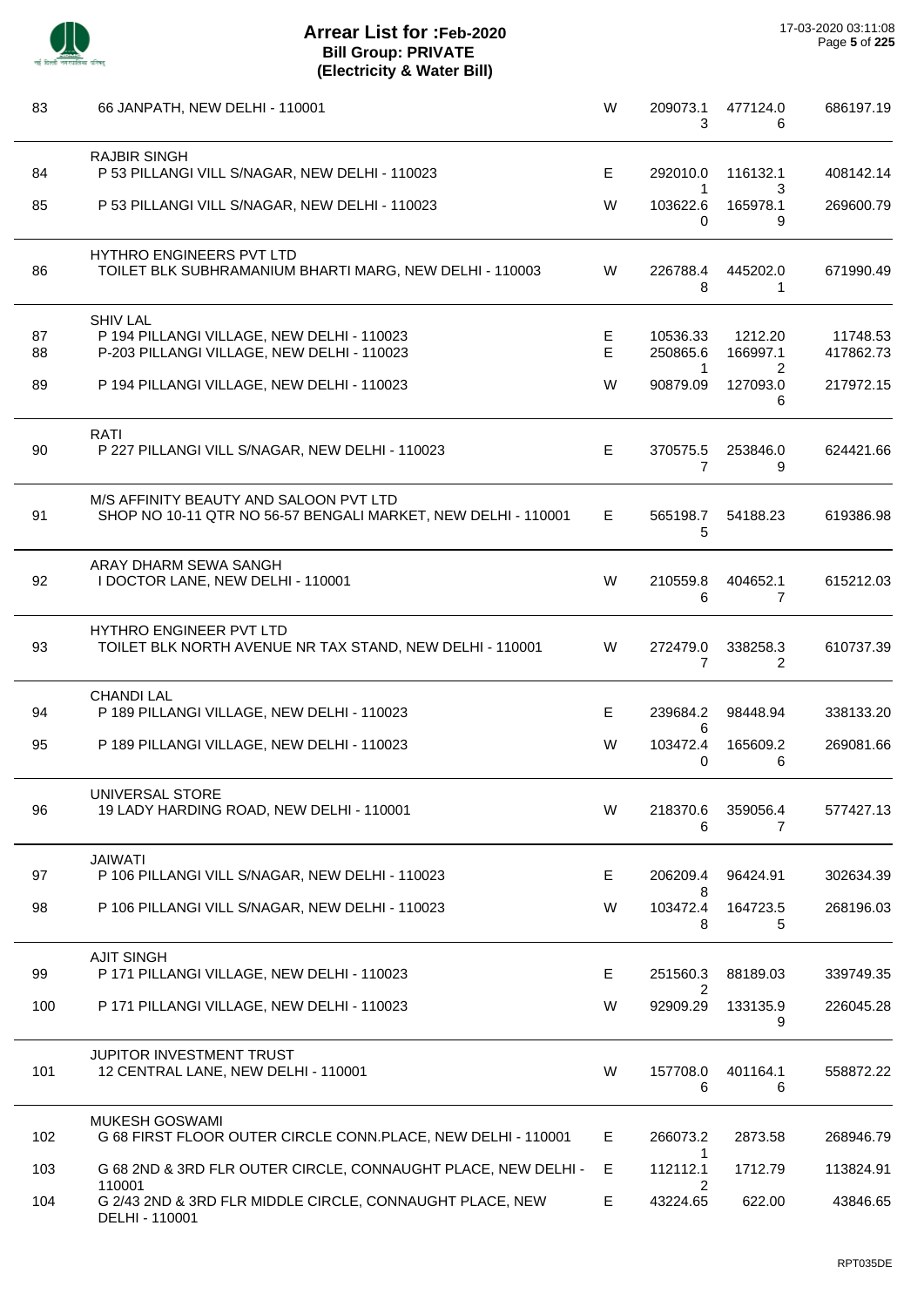

| 105        | G 2/43 IST FLOOR MIDDLE CIRCLE CONNAUGHT PLACE, NEW DELHI -                                                        | E      | 83254.96                               | 1250.96                               | 84505.92              |
|------------|--------------------------------------------------------------------------------------------------------------------|--------|----------------------------------------|---------------------------------------|-----------------------|
| 106        | 110001<br>G 26 MIDDLE CIRCLE CONNAUGHT PLACE, NEW DELHI - 110001                                                   | E      | 44653.87                               | 663.79                                | 45317.66              |
| 107        | <b>THUKRAL</b><br>6/40 JANPATH, NEW DELHI - 110001                                                                 | W      | 176216.0<br>7                          | 373192.0<br>8                         | 549408.15             |
| 108        | <b>JAI PAL</b><br>P 188 PILLANGI VILLAGE, NEW DELHI - 110023                                                       | E      | 235724.1                               | 42347.57                              | 278071.69             |
| 109        | P 188 PILLANGI VILLAGE, NEW DELHI - 110023                                                                         | W      | 2<br>103472.4<br>0                     | 165609.2<br>6                         | 269081.66             |
| 110        | RAGHUNANDAN SEHGAL<br>FLAT NO-45, KHAN MARKET, NEW DELHI - 110003                                                  | E      | 495316.8                               | 17861.26                              | 513178.07             |
| 111        | FLAT NO 45 KHAN MARKET, NEW DELHI - 110003                                                                         | W      | $\mathbf{1}$<br>25615.77               | 1915.43                               | 27531.20              |
| 112        | <b>FUMES INTERNATIONAL</b><br>GARBAGE STN SHER SHAH SURI MARG, NEW DELHI - 110001                                  | E.     | 342199.7<br>$\overline{4}$             | 195911.5<br>8                         | 538111.32             |
| 113        | HYTHRO ENGINEERS PVT LTD<br>BACK SIDE PATIALA HOUSE COURT, NEW DELHI - 110001                                      | W      | 223703.4<br>3                          | 296155.6<br>1                         | 519859.04             |
| 114        | <b>LAXMI DEVI</b><br>FLAT NO-8 JOR BAGH MKT, NEW DELHI - 110003                                                    | E      | 424522.9                               | 33747.49                              | 458270.41             |
| 115        | SHOP & FLAT NO-8 JOR BAGH MKT, NEW DELHI - 110003                                                                  | W      | 2<br>49255.30                          | 12047.63                              | 61302.93              |
| 116<br>117 | <b>SOHAN LAL</b><br>P 200 PILLANGI VILLAGE, NEW DELHI - 110023<br>P 223 PILLANGI VILLAGE, NEW DELHI - 110023       | E<br>E | 73174.10<br>113954.0<br>5              | 8444.00<br>6710.54                    | 81618.10<br>120664.59 |
| 118<br>119 | P 200 PILLANGI VILL S/NAGAR, NEW DELHI - 110023<br>P 15 PILLANGI VILL S/NAGAR, NEW DELHI - 110023                  | W<br>W | 17731.30<br>104128.0<br>$\overline{7}$ | 6005.93<br>187111.1<br>$\overline{7}$ | 23737.23<br>291239.24 |
| 120        | <b>SRI SRINIVASAR</b><br>M P CANTEEN SOUTH AVENUE, NEW DELHI - 110001                                              | Е      | 465799.0<br>9                          | 46565.67                              | 512364.76             |
| 121        | INTERNATIONAL METRO CIVIL CONSTRACTOR<br>BHIKAJI CAMA PLACE CHAMBER I 3RD FLOOR R K PURAM, NEW DELHI - W<br>110021 |        | 423332.7<br>6                          | 87187.01                              | 510519.77             |
| 122        | RAM KUMAR GUPTA<br>M-95 CON PLACE, NEW DELHI - 110001                                                              | E      | 500674.6<br>2                          | 7540.71                               | 508215.33             |
| 123        | <b>EMCO CONSTRUCTION CO</b><br>A 20 (ABOVE WENGER) CONN PLACE, NEW DELHI - 110001                                  | E      | 433156.4                               | 69494.07                              | 502650.50             |
| 124        | WENGER HOTEL 20 A CONN PLACE, NEW DELHI - 110001                                                                   | Е      | 3<br>$-0.50$                           | 1986.15                               | 1985.65               |
| 125        | PEE AAR BUILDING<br>NDMC PUBLIC URNIAL BLK AIIMS SIDE, AURBINDO MARG, NEW DELHI -<br>110029                        | E      | 368568.0<br>8                          | 133318.1<br>8                         | 501886.26             |
| 126        | SHER SINGH RANBIR SINGH<br>SHOP NO-9 NEW PROMINENT TAILOR, K CON CIRCUS, NEW DELHI -                               | W      | 1109.90                                | 55.50                                 | 1165.40               |
| 127        | 110001<br>SHOP NO-10 INDIAN HOBBY CENTRE, K CON CIRCUS, NEW DELHI -<br>110001                                      | W      | 177055.8<br>8                          | 321465.4<br>9                         | 498521.37             |
| 128        | <b>VINOD KUMAR</b><br>P 223 PILLANGI VILL S/NAGAR, NEW DELHI - 110023                                              | W      | 82959.14                               | 107442.1<br>8                         | 190401.32             |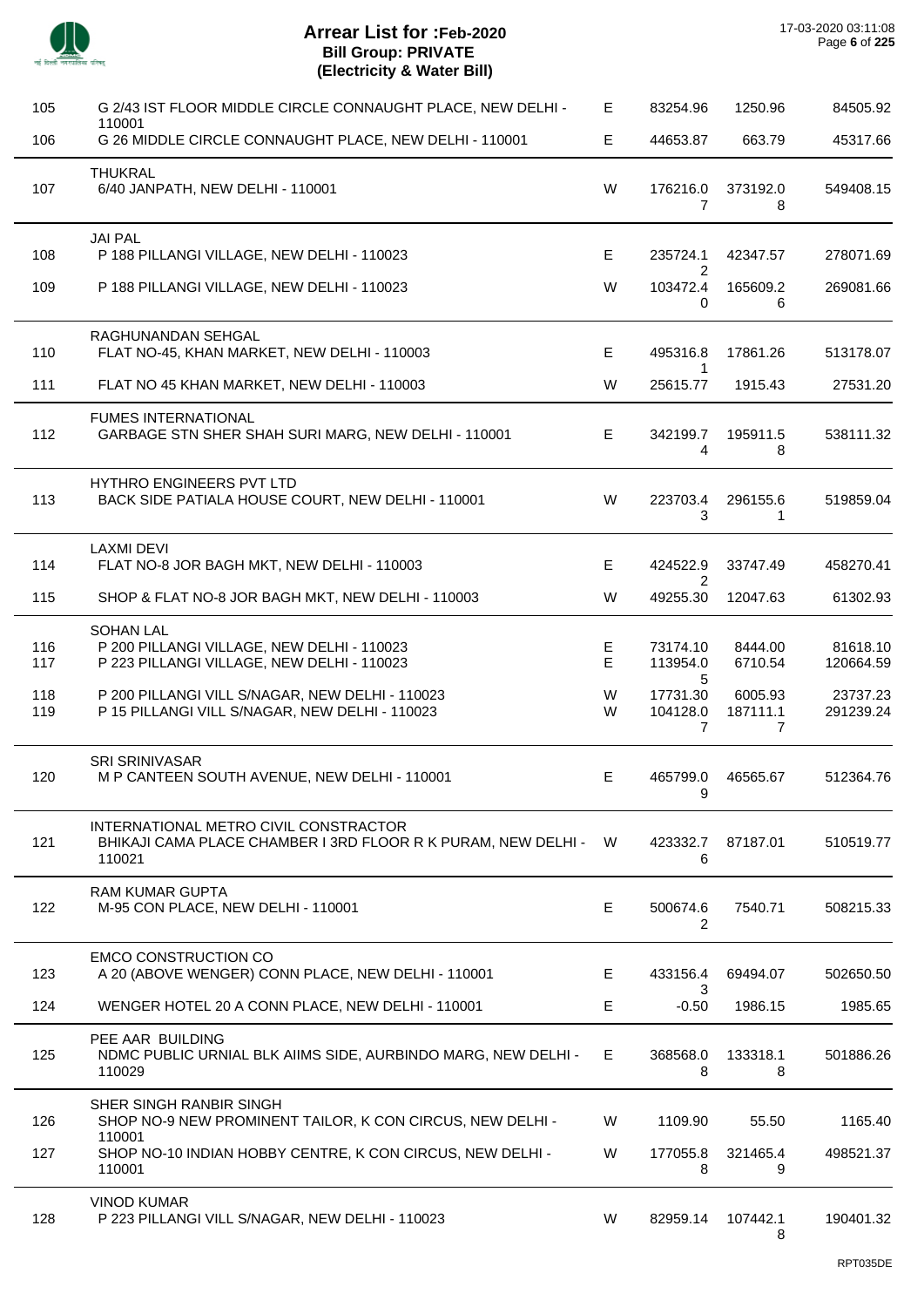| 129 | P 126 PILLANGI VILL S/NAGAR, NEW DELHI - 110023                                                                                             | W           | 108645.2<br>7 | 200082.5<br>6              | 308727.83 |
|-----|---------------------------------------------------------------------------------------------------------------------------------------------|-------------|---------------|----------------------------|-----------|
| 130 | HYTHRO ENGINEER PVT LTD<br>PUBLIC TOILET BLK NR NARULA PANEER, SHANKAR MKT, NEW DELHI -<br>110001                                           | Е           | 311382.5<br>5 | 175175.6<br>6              | 486558.21 |
| 131 | M/S TIWARI RESTAURANT PVT LTD<br>F BLOCK 14-15 IST FLOOR AND IIND FLOOR CONNAUGHT PLACE, NEW<br>DELHI - 110001                              | Е           | 468851.2<br>0 | 15082.36                   | 483933.56 |
| 132 | THE CHAIRMAN BHARAT SEVAK SAMAJ<br>I, II & III FLR, 15 BHAI VEER SINGH MARG, NEW DELHI - 110001                                             | Е           | 430678.4<br>5 | 31787.46                   | 462465.91 |
| 133 | <b>JAI WATI</b><br>P 29 PILLANGI VILL S/NAGAR, NEW DELHI - 110023                                                                           | W           | 158918.4<br>8 | 298503.6<br>2              | 457422.10 |
| 134 | <b>ID GARG</b><br>CHAMBER NO136 DELHI HIGH COURT, NEW DELHI - 110003                                                                        | E           | 211761.8<br>3 | 242656.8<br>1              | 454418.64 |
| 135 | <b>DURGA</b><br>P 60 PILLANGI VILL S/NAGAR, NEW DELHI - 110023                                                                              | W           | 133144.3<br>5 | 308811.4<br>2              | 441955.77 |
| 136 | <b>KRISHAN KUMAR GUPTA</b><br>SHOP NO 18-19 BANGALI MKT, NEW DELHI - 110001                                                                 | W           | 164617.6<br>9 | 274700.5<br>1              | 439318.20 |
| 137 | M/S SHREE BHAGWATI CONSULTANT & FARMS DEVELOPMENT PVT LTD<br>M 115 CONNAUGHT PLACE, NEW DELHI - 110001                                      | $\mathsf E$ | 413036.3<br>2 | 26228.16                   | 439264.48 |
| 138 | THE CHIEF JUSTICE (R) MANMOHAN SAIN CHAIRPERSON AT MMG COMMITTEE D 127 PANCHSHEEL ENCLAVE N DELHI<br>22 BARAKHAMBA ROAD, NEW DELHI - 110001 | W           | 309484.9<br>5 | 127023.6<br>4              | 436508.59 |
| 139 | <b>FUMES INTERNATIONAL</b><br>GARBAGE STATION NITI MARG OPP.NEHRU PARK, NEW DELHI - 110021                                                  | E.          | 241421.3<br>2 | 191167.7<br>2              | 432589.04 |
| 140 | <b>BANARSI DASS HUKAM CHAND</b><br>COAL FUEL DEPOT BANGALI MKT, NEW DELHI - 110001                                                          | W           | 131812.0<br>6 | 298812.9<br>$\overline{7}$ | 430625.03 |
| 141 | <b>SACHIN GIRDHAR</b><br>SHOP NO.4 COMMUNITY SHOPPING CENTRE NEW MOTI BAGH, NEW<br>DELHI - 110021                                           | E           | 390728.9<br>6 | 35096.69                   | 425825.65 |
| 142 | <b>SETH PORP</b><br>R B S BASEKHA SINGH L BLOCK, C PLACE, NEW DELHI - 110001                                                                | W           | 188351.0<br>3 | 234362.4<br>8              | 422713.51 |
| 143 | <b>B S NARANG &amp; J R TANDON</b><br>181 DELHI HIGH COURT BLOCK 96, NEW DELHI - 110003                                                     | E           | 233854.1<br>1 | 187322.2<br>0              | 421176.31 |
| 144 | MARTIN BURN P. LTD<br>40 42 JANPATH, NEW DELHI - 110001                                                                                     | W           | 126026.7<br>8 | 295061.7<br>$\overline{7}$ | 421088.55 |
| 145 | M/S NKG INFRASTRUCTURE LTD 6 TODAR MAL LANE GROUND NEAR BENGALI MARKET NEW DELHI-110001<br>AIIMS CAMPUS ANSARI NAGAR, NEW DELHI - 110023    | E           | 406963.1<br>1 | 10821.65                   | 417784.76 |
| 146 | PRIME TIME PEATORS PVT LTD<br>BUNGALOW 27 K G MARG, NEW DELHI - 110001                                                                      | E           | 408097.0<br>3 | 7288.18                    | 415385.21 |
|     |                                                                                                                                             |             |               |                            | RPT035DE  |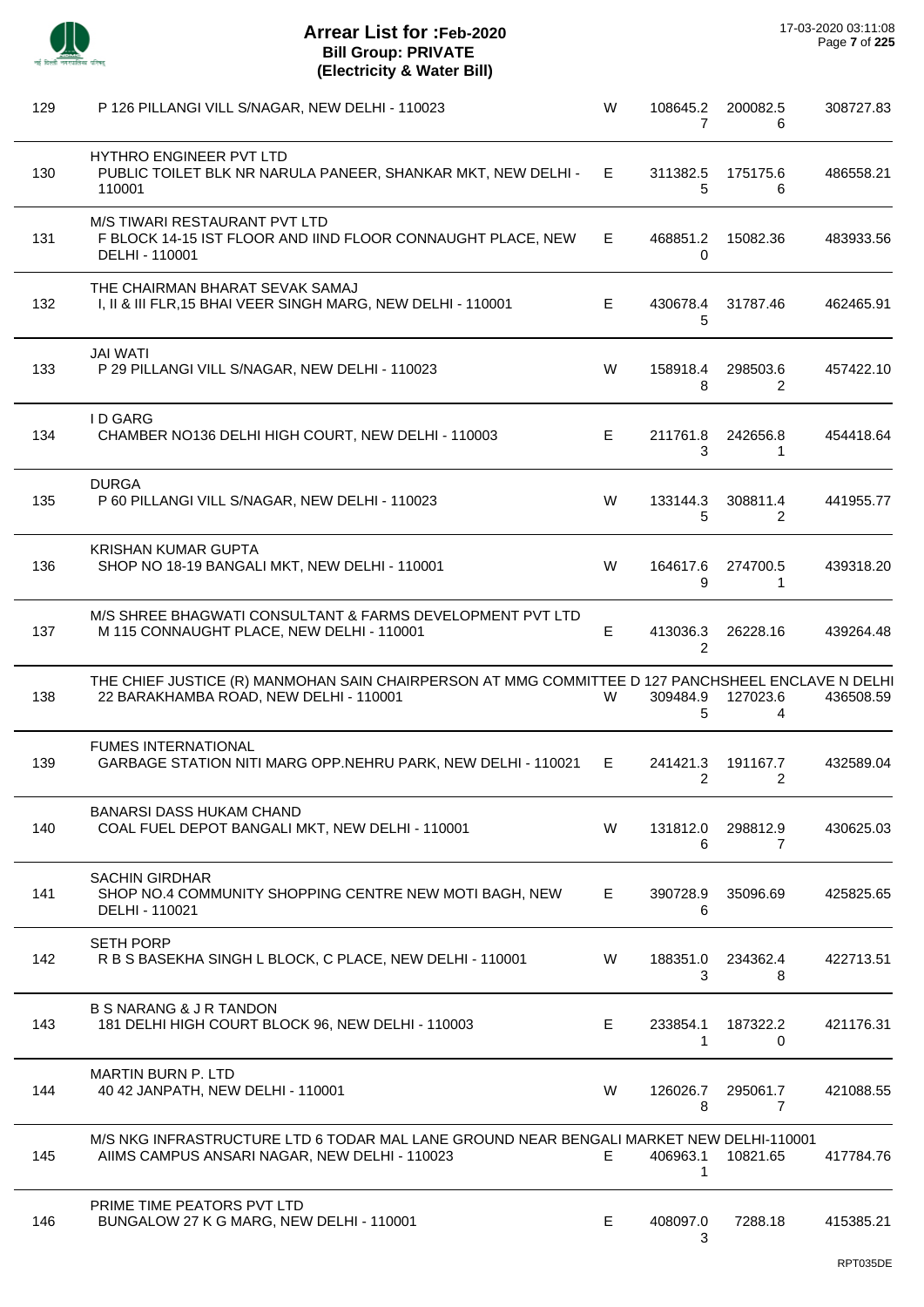

| 147 | <b>SANTOSH PASSI</b><br>22A JANPATH, NEW DELHI - 110001                                                                    | W  | 82915.91                   | 489843.5<br>3 | 406927.62 |
|-----|----------------------------------------------------------------------------------------------------------------------------|----|----------------------------|---------------|-----------|
| 148 | <b>KALU RAM</b><br>P 28 PILLANGI VILL S/NAGAR, NEW DELHI - 110023                                                          | E. | 103322.3                   | 6389.79       | 109712.14 |
| 149 | P 28 PILLANGI VILL S/NAGAR, NEW DELHI - 110023                                                                             | W  | 5<br>110466.3<br>0         | 180065.4<br>8 | 290531.78 |
| 150 | DUGGAL MOTOR WORK SHOP<br>DURGH SYED HUSSAIN P K ROAD, NEW DELHI - 110001                                                  | W  | 209592.5<br>5              | 185988.1<br>2 | 395580.67 |
| 151 | BANWARI LAL CHARITABLE TRUST<br>SHOP NO 8 LADY HARDING ROAD, NEW DELHI - 110001                                            | E  | 357494.9<br>8              | 29155.96      | 386650.94 |
| 152 | SEQUOIA CONSTRUCTION PVT LTD<br>SAGAR APARTMENT 6 TILAK MARG, NEW DELHI - 110001                                           | E. | 373723.7<br>$\overline{2}$ | 10609.18      | 384332.90 |
| 153 | INDORAMA SYNTHETCS INDIA LTD<br>4 TH FLOOR DR GOPAL DASS BHAWA, 28 B K ROAD, NEW DELHI -<br>110001                         | E. | 336322.3<br>$\overline{2}$ | 43716.71      | 380039.03 |
| 154 | <b>SANTOSH</b><br>P 170 PILLANJI VILLAGE SAROJINI NAGAR, NEW DELHI - 110001                                                | E. | 109640.9<br>9              | 25562.83      | 135203.82 |
| 155 | P 172 PILLANGI VILLAGE, NEW DELHI - 110023                                                                                 | Е  | 1808.33                    | 14.11         | 1822.44   |
| 156 | P 172 PILLANGI VILLAGE, NEW DELHI - 110023                                                                                 | W  | 2752.97                    | 206.48        | 2959.45   |
| 157 | P 39 PILLANGI VILL S/NAGAR, NEW DELHI - 110023                                                                             | W  | 85128.82                   | 152392.1<br>0 | 237520.92 |
| 158 | <b>BHAGATHI</b><br>P 170 PILLANGI VILLAGE, NEW DELHI - 110023                                                              | E  | 269804.9<br>8              | 106672.8<br>0 | 376477.78 |
| 159 | KANHYA LAL PUNJ<br>9 TOLSTLY MARG, NEW DELHI - 110001                                                                      | W  | 181545.8<br>6              | 191786.6<br>9 | 373332.55 |
| 160 | HOTEL ALKA ANNEXE<br>M 76 FIRST FLOOR CONNAUGHT PLACE, NEW DELHI - 110001                                                  | Е  | 207604.8<br>2              | 3123.51       | 210728.33 |
| 161 | M 117 IIND FLOOR CONNAUGHT PLACE, NEW DELHI - 110001                                                                       | Е  | 154219.3<br>9              | 2515.94       | 156735.33 |
| 162 | <b>CHANDER KANTA</b><br>STALL NO 2 SHANKER MKT, NEW DELHI - 110001                                                         | W  | 122183.0<br>4              | 242904.1<br>8 | 365087.22 |
| 163 | <b>M/S EMINENT ENTERTAINMENT</b><br>PLOT NO 5 IST FLOOR B BLOCK CONNAUGHT PLACE UNIT NO R 02,<br><b>NEW DELHI - 110001</b> | E  | 353490.3<br>1              | 8958.29       | 362448.60 |
| 164 | M/S JUBILANT FOOD WORKS<br>N 7 GROUND FLOOR & MEZZANINE FLOOR FRONT PORTION OF PALIKA<br>BAZAR C P, NEW DELHI - 110001     | E. | 337677.3<br>0              | 20554.61      | 358231.91 |
| 165 | <b>JAYANTI PARSHAD</b><br>67 JOR BAGH, NEW DELHI - 110003                                                                  | W  | 111963.3<br>$\overline{2}$ | 242131.1<br>1 | 354094.43 |
| 166 | <b>ILAC LTD CALISHOP</b><br>L 2 CON PLACE, NEW DELHI - 110001                                                              | W  | 92103.41                   | 259026.9<br>3 | 351130.34 |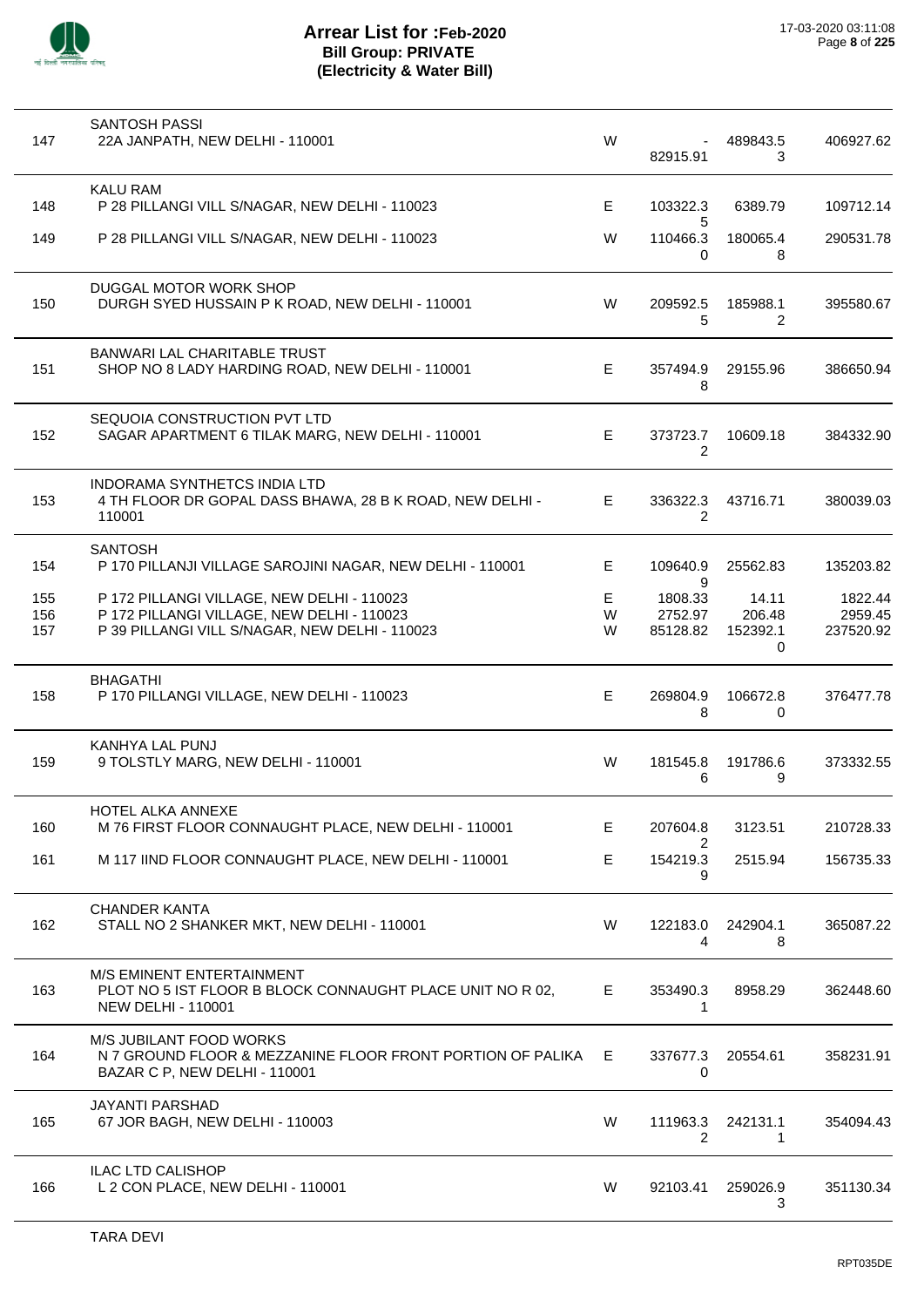

l,

l,

| 167        | THARA NO.1 DHOBI GHAT BAPA NAGAR, NEW DELHI - 110003                                                                    | Е      | 340905.0<br>$\Omega$                   | 8706.22                   | 349611.22             |
|------------|-------------------------------------------------------------------------------------------------------------------------|--------|----------------------------------------|---------------------------|-----------------------|
| 168        | <b>BALBIR SINGH</b><br>P 131 PILLANGI VILL S/NAGAR, NEW DELHI - 110023                                                  | W      | 106390.5                               | 179100.7                  | 285491.28             |
| 169<br>170 | P 10 PILLANGI VILLAGE, NEW DELHI - 110023<br>P 9 PILLANGI VILL S/NAGAR, NEW DELHI - 110023                              | W<br>W | $\overline{4}$<br>23544.72<br>16169.33 | 4<br>13212.50<br>9130.88  | 36757.22<br>25300.21  |
| 171        | ASSOCIATION OF STATE ROAD TRANSPORT<br>FLAT NO. 1 8TH FLR VIJAY BULDG B K ROAD, NEW DELHI - 110001                      | Ε      | 306606.9<br>8                          | 37787.69                  | 344394.67             |
| 172        | <b>ASWATHI SHIPPING SERVICE (P)LTD</b><br>E-13/29 MIDDLE CIRCLE CON PLAC, NEW DELHI - 110001                            | Е      | 263967.4<br>5                          | 78985.07                  | 342952.52             |
| 173        | <b>MAHATTA &amp; CO</b><br>SHOP 59 M CON CIRCUS, NEW DELHI - 110001                                                     | Е      | 330316.1<br>8                          | 9305.47                   | 339621.65             |
| 174        | <b>ROHTASH</b><br>P 42 PILLANGI VILL S/NAGAR, NEW DELHI - 110023                                                        | W      | 75234.04                               | 110510.3                  | 185744.39             |
| 175        | P 71 PILLANGI VILL S/NAGAR, NEW DELHI - 110023                                                                          | W      | 70689.49                               | 5<br>81788.69             | 152478.18             |
| 176<br>177 | <b>NATHU RAM</b><br>P 218 PILLANGI VILLAGE, NEW DELHI - 110023<br>P 218 PILLANGI VILLAGE, NEW DELHI - 110023            | Е<br>W | 62699.98<br>99356.20                   | 10972.49<br>151309.1<br>8 | 73672.47<br>250665.38 |
| 178        | M K OVERSEAS PVT LTD.<br>14 FIRE BRIDAGE LANE, NEW DELHI - 110001                                                       | E      | 289589.3<br>1                          | 29605.18                  | 319194.49             |
| 179        | <b>SATISH BAHADUR</b><br>13 BABAR ROAD FIRST FLOOR, NEW DELHI - 110001                                                  | W      | 186120.6<br>5                          | 130980.5<br>0             | 317101.15             |
| 180        | <b>SHANKER</b><br>P 22 PILLANGI VILL S/NAGAR, NEW DELHI - 110023                                                        | E      | 109368.2                               | 5315.82                   | 114684.09             |
| 181        | P 22 PILLANGI VILL S/NAGAR. NEW DELHI - 110023                                                                          | W      | 7<br>78510.85                          | 120347.8<br>7             | 198858.72             |
| 182        | M/S RELIANCE JIO INFOCOMM LTD<br>CELLULAR ON WHEEL (COW) AT 11 KV ESS POWER STATION LODHI<br>ESTATE, NEW DELHI - 110003 | Е      | 281901.3<br>6                          | 30144.79                  | 312046.15             |
| 183        | <b>CHETAN SABHARWAL</b><br>7 SIKANDRA ROAD, NEW DELHI - 110001                                                          | Е      | 265312.4<br>4                          | 44088.74                  | 309401.18             |
| 184        | <b>RAKESH KUMAR</b><br>P 189 PILLANGI VILL S/NAGAR, NEW DELHI - 110023                                                  | W      | 108645.2<br>7                          | 200082.5<br>6             | 308727.83             |
| 185        | <b>RAMESH KUMAR</b><br>P 227 PILLANGI VILL S/NAGAR, NEW DELHI - 110023                                                  | W      | 108629.5<br>2                          | 199915.5<br>5             | 308545.07             |
| 186        | <b>BHULEY RAM</b><br>P 110 PILLANGI VILL S/NAGAR, NEW DELHI - 110023                                                    | W      | 108635.5<br>7                          | 199405.7<br>5             | 308041.32             |
| 187        | <b>MITHAL LAL</b><br>P 68 PILLANGI VILL S/NAGAR, NEW DELHI - 110023                                                     | W      | 108537.7<br>7                          | 198971.9<br>2             | 307509.69             |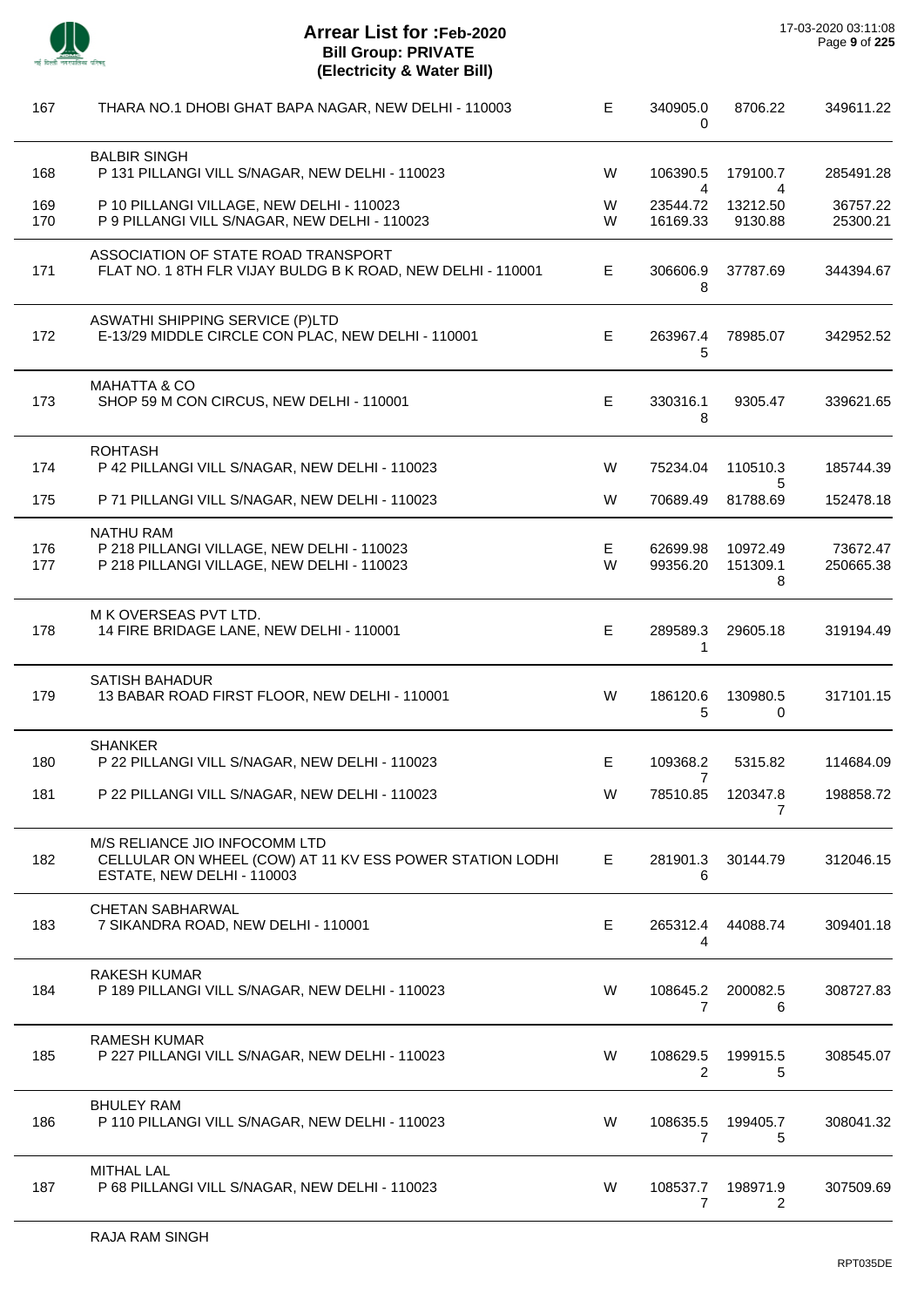| -- | т<br>≕<br>÷ |
|----|-------------|

 $\overline{a}$ 

 $\overline{\phantom{a}}$ 

| 188        | P-228, PILLANJI VILLAGE,, NEW DELHI - 110023                                                                         | E      | 105855.3                   | 37802.19                | 143657.56             |
|------------|----------------------------------------------------------------------------------------------------------------------|--------|----------------------------|-------------------------|-----------------------|
| 189        | P 228 PILLANGI VILL S/NAGAR, NEW DELHI - 110023                                                                      | W      | 7<br>73738.62              | 89828.80                | 163567.42             |
| 190<br>191 | <b>BABU LAL SAT NARAIN</b><br>SHOP NO 3 DUPLEX LANE, NEW DELHI - 110021<br>SHOP NO 3 DUPLEX LANE, NEW DELHI - 110021 | Е<br>W | 11621.60<br>88370.86       | 463.39<br>205064.9<br>2 | 12084.99<br>293435.78 |
| 192        | <b>HYTHRO ENGINEERS PVT LTD</b><br>GARBAGE STN INA AURBINDA MARG, NEW DELHI - 110023                                 | E.     | 197935.1<br>$\overline{2}$ | 107441.4<br>8           | 305376.60             |
| 193        | VIMLA W/O LATE SH.BHARAT SINGH<br>P 44 PILLANGI VILLAGE SAROJINI NAGAR, NEW DELHI - 110023                           | E.     | 132638.6<br>3              | 169683.8<br>7           | 302322.50             |
| 194        | <b>SHIV CHARAN</b><br>FLAT NO 57 KHAN MARKET, NEW DELHI - 110003                                                     | W      | 237135.5<br>7              | 58829.19                | 295964.76             |
| 195        | RAGHUBIR DUTT SHARMA<br>BAGICHI LATURJA NEAR NDMC C.HALL P K RD., NEW DELHI - 110001                                 | W      | 115904.4<br>3              | 177994.8<br>2           | 293899.25             |
| 196        | <b>GAYAN CHAND</b><br>6 JAIN MANDIR ROAD, NEW DELHI - 110001                                                         | E      | 276471.0<br>9              | 16806.56                | 293277.65             |
| 197        | PYARE LAL & SONS P LTD<br>E 13/29 HARSHA BHAWAN CON PLAC, NEW DELHI - 110001                                         | E      | 224130.8<br>5              | 67385.23                | 291516.08             |
| 198        | A K JAJODIA DINECTION ADITYA EST P LTD<br>3 BHAGWAN ROAD, NEW DELHI - 110001                                         | E      | 264156.0<br>6              | 26608.16                | 290764.22             |
| 199        | <b>KANWAR SINGH</b><br>KANWAR SINGH, , D/38, P.PARK, NEW DELHI - 110001                                              | E      | 214126.4<br>2              | 73441.28                | 287567.70             |
| 200        | DIL SUKH<br>P 202 PILLANGI VILL S/NAGAR, NEW DELHI - 110023                                                          | W      | 106504.5<br>1              | 179778.8<br>1           | 286283.32             |
| 201        | <b>PAPPU</b><br>P 152 PILLANGI VILL S/NAGAR, NEW DELHI - 110023                                                      | W      | 106405.5<br>6              | 179134.2<br>1           | 285539.77             |
| 202        | <b>BALWAMTI</b><br>P 134 PILLANGI VILL S/NAGAR, NEW DELHI - 110023                                                   | W      | 106405.5<br>6              | 179134.2<br>1           | 285539.77             |
| 203        | <b>SUBHASH CHAND</b><br>P 214 PILLANGI VILL S/NAGAR, NEW DELHI - 110023                                              | W      | 106401.4<br>0              | 177424.4<br>0           | 283825.80             |
| 204        | <b>RAJNI CHAWLA</b><br>M 10 (M 39 MUNCPL NO) 2ND FLR OUTR CIRLE, CONNAUGHT PLACE,<br><b>NEW DELHI - 110001</b>       | E      | 277537.2<br>8              | 4722.04                 | 282259.32             |
| 205        | <b>GULSON LAL JOHER</b><br>72/6 JANPATH, NEW DELHI - 110001                                                          | W      | 46049.54                   | 234695.7<br>1           | 280745.25             |
| 206<br>207 | PUNJAB WOOLEN AND TAXTILES MILLS<br>B45 47 CON PLACE, NEW DELHI - 110001<br>B45 47 CON PLACE, NEW DELHI - 110001     | E<br>E | 14193.41<br>261162.1       | 1288.48<br>386.38       | 15481.89<br>261548.55 |
| 208        | B45 47 CON PLACE, NEW DELHI - 110001                                                                                 | Е      | 7<br>1831.59               | 260.18                  | 2091.77<br>RPT035DE   |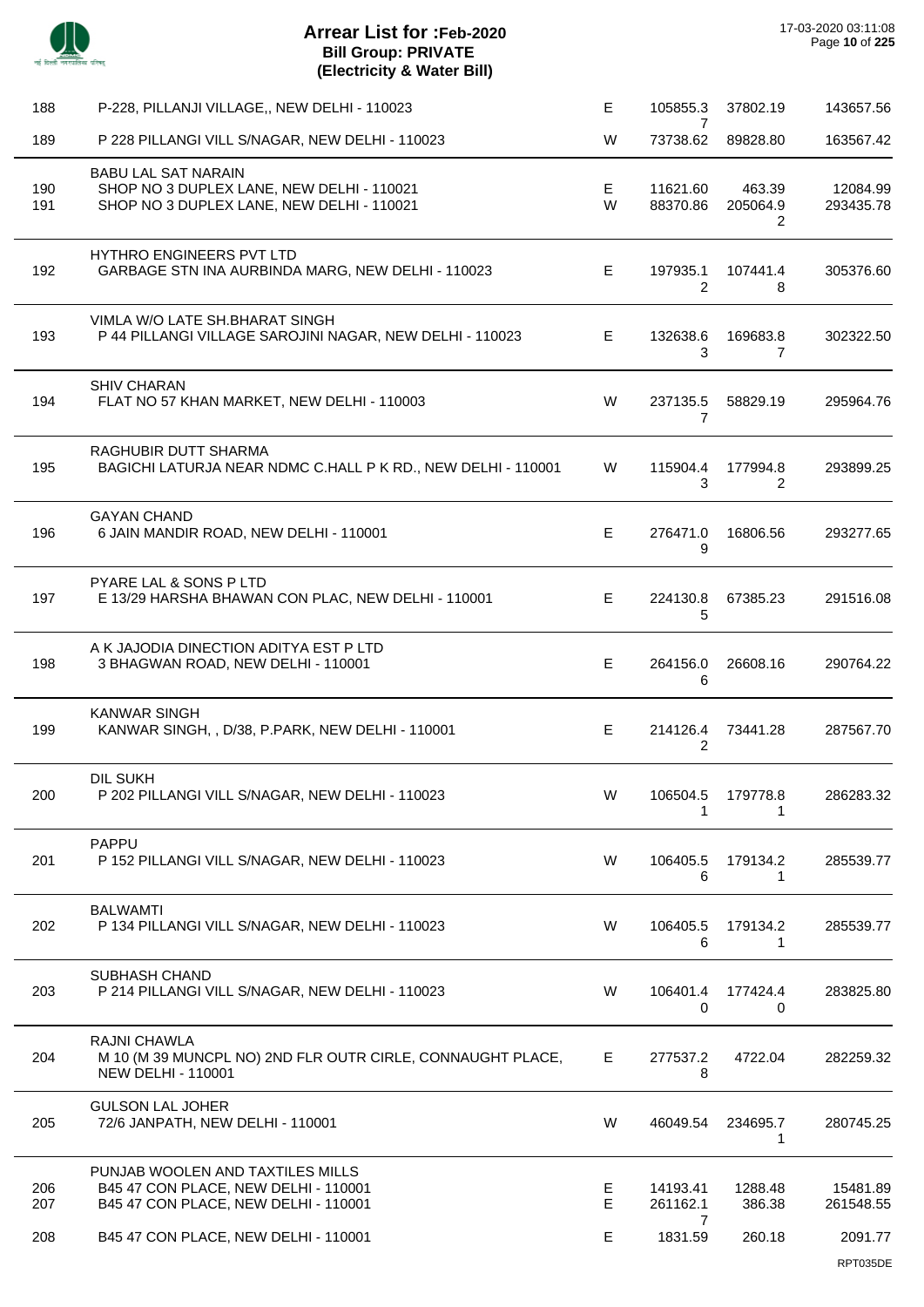| 209        | <b>B SUSHEELA SHETHY</b><br>FLAT NO 105 HOUSE, NEW DELHI - 110001                                                                 | E      | 104888.6             | 7476.83                | 112365.52              |
|------------|-----------------------------------------------------------------------------------------------------------------------------------|--------|----------------------|------------------------|------------------------|
| 210        | FLAT NO 105 HOUSE, NEW DELHI - 110001                                                                                             | E      | 9<br>153989.9<br>3   | 10572.55               | 164562.48              |
| 211        | BIRJU SINGH S/O BADRI PRASAD<br>SHOP NO 22 BANGALI MKT, NEW DELHI - 110001                                                        | W      | 107271.8<br>8        | 167738.8<br>3          | 275010.71              |
| 212        | <b>MAN JEET</b><br>P 51 PILLANGI VILL S/NAGAR, NEW DELHI - 110023                                                                 | W      | 104033.7<br>0        | 167770.4<br>4          | 271804.14              |
| 213        | <b>PREM</b><br>P 54 PILLANGI VILL, NEW DELHI - 110023                                                                             | W      | 103472.4<br>0        | 165609.2<br>6          | 269081.66              |
| 214        | <b>MAHON SINGH</b><br>121 B CON PLACE, NEW DELHI - 110001                                                                         | W      | 83156.95             | 185380.6<br>2          | 268537.57              |
| 215        | <b>RAJENDER RAI</b><br>SHOP NO 23/90 C CIRCUS, NEW DELHI - 110001                                                                 | E      | 260906.6<br>4        | 4697.10                | 265603.74              |
| 216        | SAGAR APARTMENT RESIDENTS WEL.<br>SOCIETY(REGD.)S.APARTMENT, 6 TILAK MARG, NEW DELHI - 110001                                     | W      | 228798.0<br>2        | 35211.37               | 264009.39              |
| 217        | ASHOK JAIN AND OTHERS<br>SHOP NO 106 B S ROAD, NEW DELHI - 110001                                                                 | Е      | 254800.7<br>3        | 8829.36                | 263630.09              |
| 218        | M/S NOKOODA SOLUTIONS SYSTEM PVT LTD<br>TALKATORA GARDEN, NEW DELHI - 110001                                                      | E      | 232699.6<br>0        | 30235.62               | 262935.22              |
| 219        | <b>BALWANTI</b><br>P 135 PILLANGI VILLAGE, NEW DELHI - 110023                                                                     | W      | 102162.7<br>0        | 160766.5<br>6          | 262929.26              |
| 220        | <b>PAWAN SHANKER</b><br>SHOP NO 42 BHAGAT SINGH MARKET, NEW DELHI - 110001                                                        | E.     | 257672.3<br>8        | 3062.41                | 260734.79              |
| 221<br>222 | <b>RAMINDER KAUR</b><br>1301 NAVRANG BHAWAN, 21K.G.MARG, NEW DELHI - 110001<br>MB 9 NAURANG HOUSE 21 K G MARG, NEW DELHI - 110001 | Е<br>Е | 98783.69<br>128359.1 | 5473.58<br>23788.93    | 104257.27<br>152148.04 |
| 223        | MB 14 NAURANG HOUSE 21 K G MARG, NEW DELHI - 110001                                                                               | E      | 1<br>1193.50         | 87.16                  | 1280.66                |
| 224        | SCEEDI NAVIAN AIR LINE SYSTEM<br>11A BLOCK CONNAUGHT PLACE, NEW DELHI - 110001                                                    | W      | 84383.42             | 172987.1<br>0          | 257370.52              |
| 225        | <b>KRISHNA MALIK</b><br>SHOP NO 16 NBCC TOWER KIDWAI NAGAR EAST, NEW DELHI - 110023                                               | E      | 208793.1             | 14209.56               | 223002.72              |
| 226        | SHOP NO 16 NBCC TOWER EAST KIDWAI NAGAR, NEW DELHI - 110023                                                                       | W      | 6<br>25483.94        | 6970.65                | 32454.59               |
| 227<br>228 | <b>RAJINDER</b><br>P 221 PILLANGI VIIL S/NAGAR, NEW DELHI - 110023<br>P 221 PILLANGI VIIL S/NAGAR, NEW DELHI - 110023             | E<br>W | 2361.47<br>98743.42  | 22.07<br>150339.9<br>1 | 2383.54<br>249083.33   |
| 229        | <b>JAI PRAKASH</b><br>P 152 A PILLANGI VILL S/NAGAR, NEW DELHI - 110023                                                           | W      | 99543.30             | 151899.9<br>2          | 251443.22              |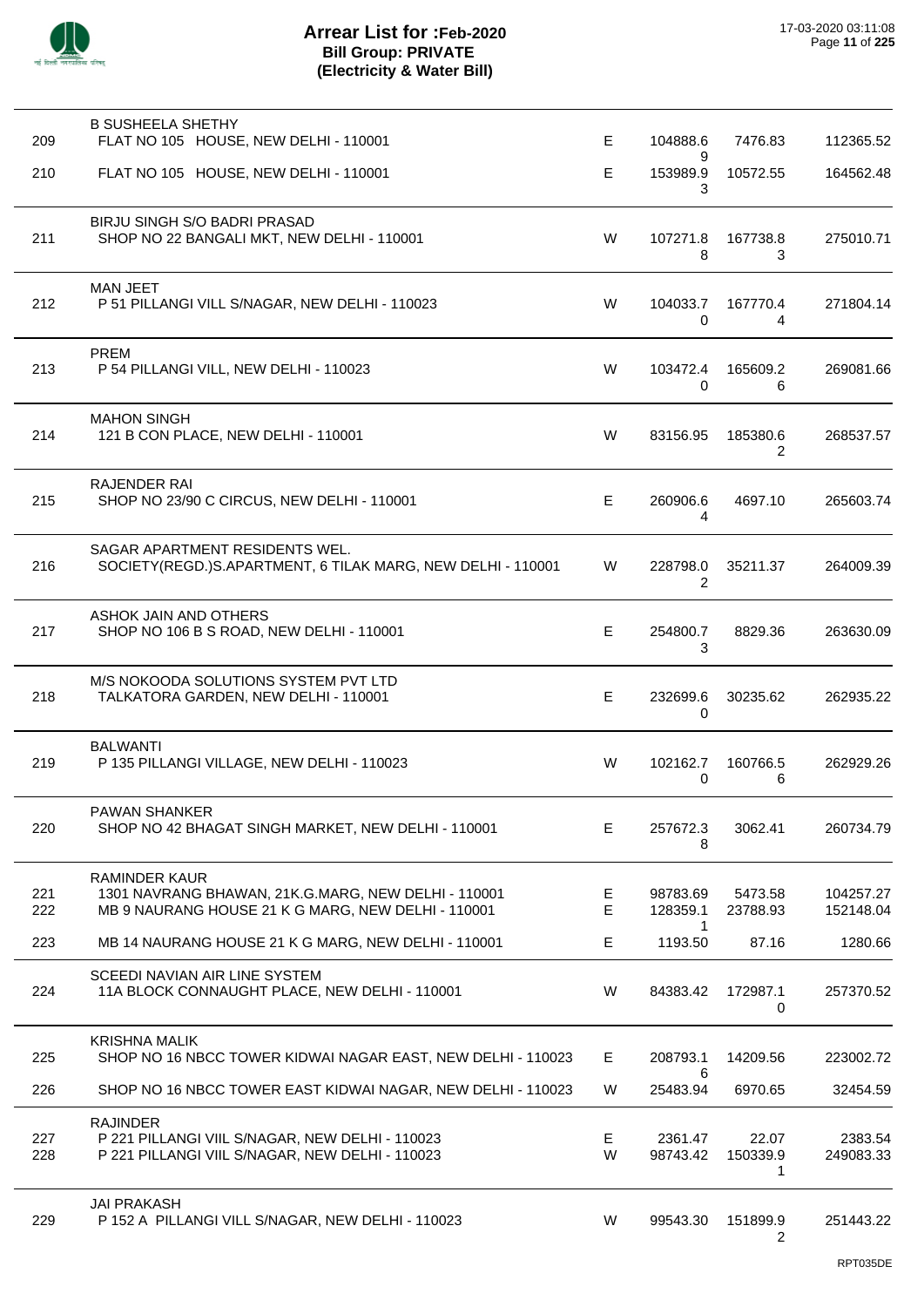

| 230        | <b>MAHI PAL</b><br>P 220 PILLANGI VILL S/NAGAR, NEW DELHI - 110023                                                                                                 | W      | 99356.20             | 151309.1<br>8           | 250665.38             |
|------------|--------------------------------------------------------------------------------------------------------------------------------------------------------------------|--------|----------------------|-------------------------|-----------------------|
| 231        | <b>PREM WATI</b><br>P 68 PILLANGI VILL S/NAGAR, NEW DELHI - 110023                                                                                                 | E      | 236905.5<br>7        | 12983.37                | 249888.94             |
| 232        | DHARAM VEER<br>P 15 PILLANGI VILL S/NAGAR, NEW DELHI - 110023                                                                                                      | W      | 86179.66             | 163533.5<br>6           | 249713.22             |
| 233        | <b>ISHWAR SINGH</b><br>P 86 PILLANGI VILL S/NAGAR, NEW DELHI - 110023                                                                                              | W      | 98982.00             | 150144.7<br>7           | 249126.77             |
| 234        | DHEER SINGH<br>P 107 PILLANGI VILLAGE S/NAGAR, NEW DELHI - 110023                                                                                                  | W      | 98982.00             | 150144.7<br>7           | 249126.77             |
| 235        | M/S N K G INFRASTRUCTURE LTD<br>NATIONAL INSTITUTE OF SPORTS MEDICINES & SURGERY (EXPANSION<br>WORK OF SPORTS INJURY CENTRE) AT S J ENCLAVE, NEW DELHI -<br>110023 | Е      | 245469.6<br>2        | 2026.79                 | 247496.41             |
| 236        | JALA VIDYA BALA<br>11 B IRWIN ROAD, NEW DELHI - 110001                                                                                                             | E      | 234278.4<br>1        | 12579.77                | 246858.18             |
| 237        | <b>HYTHRO POWER CORPORATION LTD</b><br>PUBLIC TOILET BLOCK TEES JAN LANE, NEAR CLARIDGE HOTEL, NEW<br>DELHI - 110003                                               | Е      | 163573.4<br>9        | 83267.00                | 246840.49             |
| 238        | EVER BRIGHT ELECTRO PLATING<br>L 5/5 C PLACE, NEW DELHI - 110001                                                                                                   | W      | 87680.03             | 157817.7<br>0           | 245497.73             |
| 239        | <b>SHEELA</b><br>P 103 PILLANGI VILL S/NAGAR, NEW DELHI - 110023                                                                                                   | W      | 96246.70             | 142156.7<br>2           | 238403.42             |
| 240        | P 161 PILLANGI VILLAGE, NEW DELHI - 110023                                                                                                                         | W      | 5680.89              | 1351.44                 | 7032.33               |
| 241        | <b>JOGI RAM GUPTA</b><br>SUNAN SINGH BLOCK 30 A CON PLACE, NEW DELHI - 110001                                                                                      | W      | 49620.97             | 189452.3<br>8           | 239073.35             |
| 242<br>243 | <b>KASHMIRI</b><br>P 126 PILLANGI VILL S/NAGAR, NEW DELHI - 110023<br>P 126 PILLANGI VILL S/NAGAR, NEW DELHI - 110023                                              | Е<br>W | 11919.85<br>78218.44 | 667.79<br>146858.7<br>2 | 12587.64<br>225077.16 |
| 244        | <b>RAMVATI</b><br>P 212 PILLANGI VILLAGE, NEW DELHI - 110023                                                                                                       | Е      | 184586.3<br>7        | 52744.03                | 237330.40             |
| 245        | WALLIA & COMPANY(R&M GROUP)<br>TOILET BLK LANE BEHIND SCINDHIA HOUSE, NEW DELHI - 110001                                                                           | E      | 162843.9<br>6        | 73180.00                | 236023.96             |
| 246        | CASTLE 9 RESAURENT PVT LTD.<br>B 45/47 1ST FLOOR CONNAGHT PLACE, NEW DELHI - 110001                                                                                | E      | 230760.9<br>9        | 3336.91                 | 234097.90             |
| 247        | VIRENDRA SINGH & ASHOK PRATAP SINGH<br>76 JANPATH 2ND FLOOR, NEW DELHI - 110001                                                                                    | E      | 229508.4<br>6        | 3961.07                 | 233469.53             |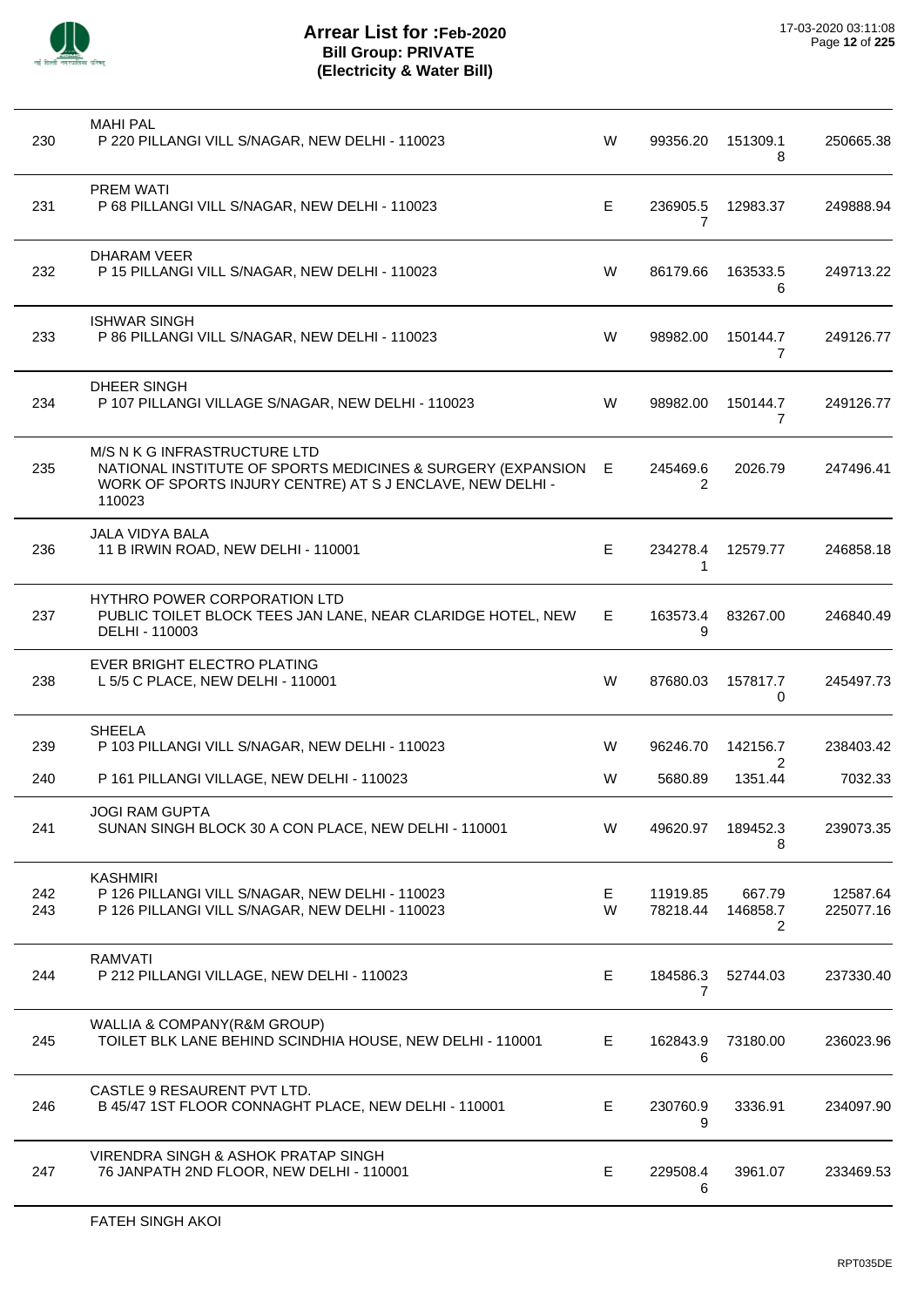| 248        | PLOT NO 5 B BLOCK MIDDLE CIRCLE CONNAUGHT PLACE, NEW DELHI -<br>110001                                                           | E.     | 231620.7<br>2       | 1834.97                | 233455.69            |
|------------|----------------------------------------------------------------------------------------------------------------------------------|--------|---------------------|------------------------|----------------------|
| 249        | PRADHAN<br>DHOBI GHAT RAJA BAZAR, NEW DELHI - 110001                                                                             | W      | 174795.8            | 51588.66               | 226384.53            |
| 250        | DHOBI GHAT NO 6, MAHADEVA ROAD, NEW DELHI - 110001                                                                               | W      | 7<br>6151.09        | 756.89                 | 6907.98              |
| 251        | MADAN LAL LAMBA<br>SHOP 53 GOLE MARKET, NEW DELHI - 110001                                                                       | E      | 212886.4            | 17845.06               | 230731.53            |
| 252        | SHOP 53 GOLE MARKET, NEW DELHI - 110001                                                                                          | W      | 7<br>1622.24        | 487.66                 | 2109.90              |
| 253        | C S VISWANATHAN GREAT WAY ESTATE PVT LTD<br>4 BHAGWAN DAS ROAD, NEW DELHI - 110001                                               | E      | 223327.1<br>6       | 9283.54                | 232610.70            |
| 254        | OM VATI W/O BHAGMAL<br>P 47 PILLANJI VILLAGE SAROJINI NAGAR, NEW DELHI - 110023                                                  | E      | 221786.4<br>1       | 10383.13               | 232169.54            |
| 255        | REGINAL MANAGER BANK OF BARODO<br>YESHWANT PLACE CK PUTI, NEW DELHI - 110021                                                     | W      | 148928.9<br>0       | 82816.79               | 231745.69            |
| 256        | <b>RATTAN SINGH</b><br>P 179 PILLANGI VILL S/NAGAR, NEW DELHI - 110023                                                           | W      | 94307.09            | 136484.8<br>6          | 230791.95            |
| 257        | VIRENDRA RAJPOOT PRADHAN HOUSE NO 236 BALMIKI SADAN NEW DELHI<br>218 GUEST HOUSE BALMIKI SADAN MANDIR MARG, NEW DELHI - 110001 E |        | 195659.9<br>2       | 34914.56               | 230574.48            |
| 258        | <b>RAMJILAL</b><br>SHOP NO 2 ALIGANG, NEW DELHI - 110003                                                                         | W      | 79313.40            | 149846.5<br>0          | 229159.90            |
| 259        | VISESH INFOTECHNICS LTD<br>1ST FLOOR, 5 SCINDIA HOUSE, NEW DELHI - 110001                                                        | E      | 207997.4<br>9       | 20557.13               | 228554.62            |
| 260        | AGGARWAL MAYA<br>SHOP NO 66 YESHWANT PLACE, NEW DELHI - 110021                                                                   | W      | 77272.89            | 147182.4<br>3          | 224455.32            |
| 261        | OMI<br>P 44 PILLANGI VILL S/NAGAR, NEW DELHI - 110023                                                                            | W      | 82495.49            | 139187.7<br>8          | 221683.27            |
| 262<br>263 | <b>HIRA LAL</b><br>P 125 PILLANGI VILL S/NAGAR, NEW DELHI - 110023<br>P 125 PILLANGI VILL S/NAGAR, NEW DELHI - 110023            | Е<br>W | 3197.33<br>90879.09 | 93.76<br>127093.0<br>6 | 3291.09<br>217972.15 |
| 264        | <b>JAI CHAND</b><br>P 109 PILLANGI VILL S/NAGAR, NEW DELHI - 110023                                                              | W      | 91564.69            | 128931.1<br>9          | 220495.88            |
| 265        | PREM SINGH<br>P 187 PILLANGI VILL S/NAGAR, NEW DELHI - 110023                                                                    | W      | 90879.09            | 127093.0               | 217972.15            |
| 266        | P 146 PILLANGI VILL S/NAGAR, NEW DELHI - 110023                                                                                  | W      | 1376.87             | 6<br>68.84             | 1445.71              |
| 267        | M/S BLUE JAY FINLEASE LTD<br>FLAT C 1201 ANTRIKSH BHAWAN 22 KG MARG, NEW DELHI - 110001                                          | Е      | 198806.0<br>0       | 17645.53               | 216451.53            |
| 268        | HYTHRO ENGINEER PVT LTD<br>TOILET BLK FAREDKOT HOUSE LANE, NEW DELHI - 110011                                                    | W      | 101259.3<br>6       | 113603.6<br>9          | 214863.05            |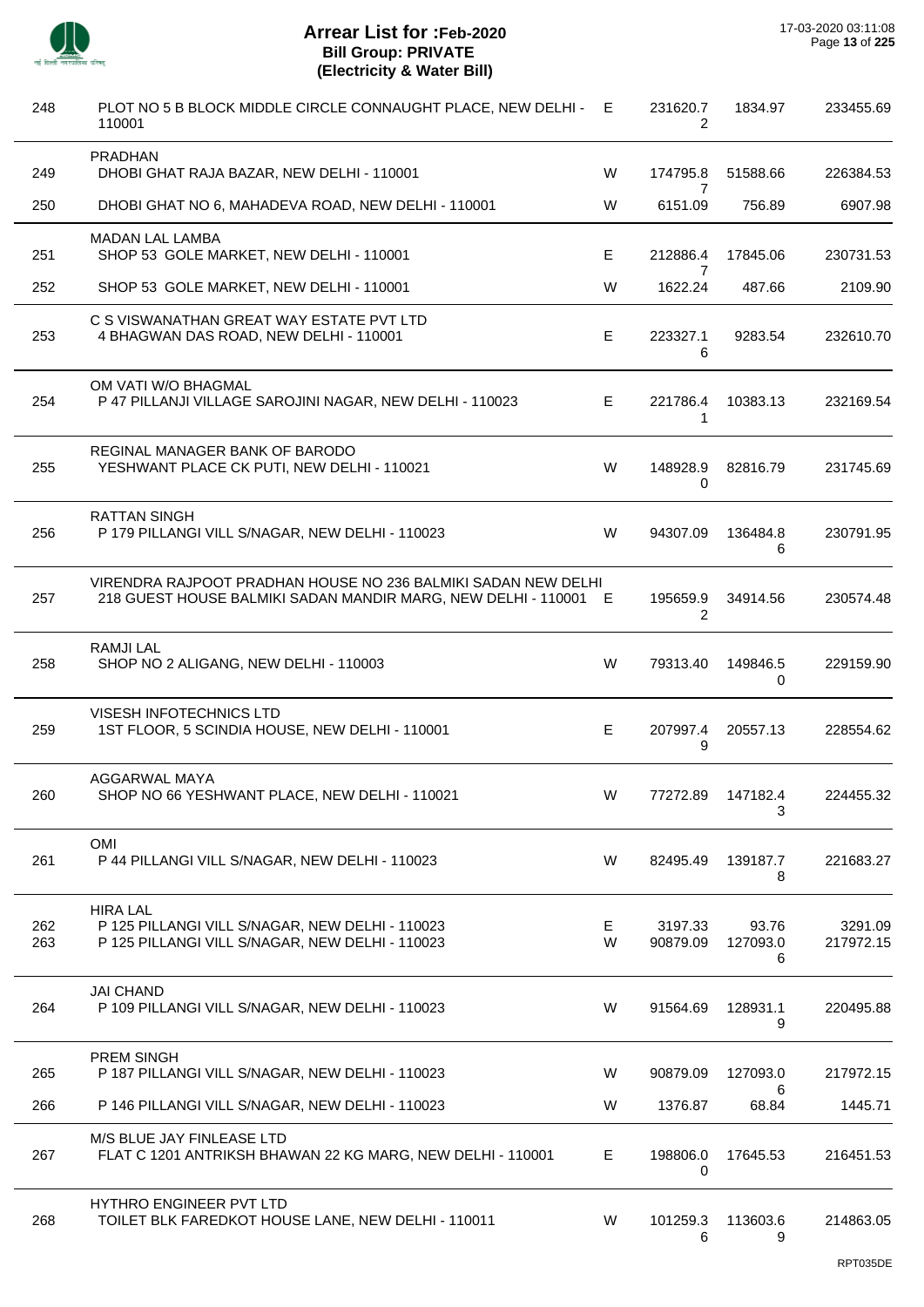

| 269        | LAXMI RANI SETH<br>GF 9 GROUND FLOOR ARUNACHAL BULDG, NEW DELHI - 110001                                                                              | E.     | 200499.9<br>7              | 14313.65                 | 214813.62             |
|------------|-------------------------------------------------------------------------------------------------------------------------------------------------------|--------|----------------------------|--------------------------|-----------------------|
| 270        | <b>GOVIND SINGH SANDHU</b><br>NO 11 C PREM HOUSE CON.PLACE, NEW DELHI - 110001                                                                        | W      | 189268.8<br>1              | 24109.29                 | 213378.10             |
| 271        | ATMARAM BUILDERS PVT LTD<br>OFFICE 8 IST FL ATMARAM MANS. CON CIRCUS, NEW DELHI - 110001                                                              | E.     | 203694.5<br>3              | 9406.71                  | 213101.24             |
| 272        | REYMOUNT COMMODITIES (P) LTD<br>16, TODAR MAL ROAD, NEW DELHI - 110001                                                                                | E      | 177608.2<br>8              | 31560.67                 | 209168.95             |
| 273        | <b>SUNIL NAGAR</b><br>P 19 SECOND FLOOR OLD PILLANGI VILLAGE SAROJINI NAGAR, NEW<br>DELHI - 110023                                                    | E.     | 158488.5<br>0              | 50202.22                 | 208690.72             |
| 274<br>275 | SUCHET SINGH<br>20/101 O H SCINDI HOUSE, NEW DELHI - 110001<br>20/101 O H SCINDI HOUSE, NEW DELHI - 110001                                            | E<br>W | 56274.90<br>53161.35       | 23545.16<br>74808.12     | 79820.06<br>127969.47 |
| 276        | DIRECTOR OF ROYAL GUEST HOUSE<br>44 JANPATH 2ND FLOOR, NEW DELHI - 110001                                                                             | W      | 88284.77                   | 118470.3<br>0            | 206755.07             |
| 277        | <b>ASGHAR KHAN</b><br>CH.NO. 498 PATIALA HOUSE COURT, NEW DELHI - 110001                                                                              | E.     | 125061.7<br>4              | 81590.58                 | 206652.32             |
| 278<br>279 | <b>KISHAN CHAND</b><br>P 217 PILLANGI VILLAGE, NEW DELHI - 110023<br>P 217 PILLANGI VILLAGE, NEW DELHI - 110023                                       | Е<br>W | 17435.93<br>80965.20       | 3617.85<br>103852.4<br>5 | 21053.78<br>184817.65 |
| 280        | ADDITION GENERAL MANAGER (ENGG) NATIONAL BUILDING CONSTRUCTION CORPORATION LTD<br>BIO DIGEST TOILET AT MANDIR MARG GOLE MARKET, NEW DELHI -<br>110001 | W      | 125057.0<br>1              | 79709.32                 | 204766.33             |
| 281        | <b>JAIN CLINIC P LTD</b><br>SCINDIA VILLA SAROJINI NAGAR, NEW DELHI - 110023                                                                          | Е      | 198261.4<br>9              | 5185.21                  | 203446.70             |
| 282        | <b>MOHD YASIN</b><br>SHOP N-26 MEAT SHOP P P MESS, NEW DELHI - 110003                                                                                 | E      | 147435.7<br>$\overline{2}$ | 54611.88                 | 202047.60             |
| 283        | <b>CHARAN DASS</b><br>72 A+B JANPATH, NEW DELHI - 110001                                                                                              | W      | 72822.93                   | 127884.3<br>8            | 200707.31             |
| 284        | <b>KNTRADERS</b><br>GOLE MKT CAFE AT THE JANCTION, B S ROAD, NEW DELHI - 110001                                                                       | W      | 72771.50                   | 127556.6<br>5            | 200328.15             |
| 285        | <b>CREDIT CORPORETION</b><br>M-138 CONN.PLACE, NEW DELHI - 110001                                                                                     | E      | 189945.5<br>$\overline{7}$ | 7742.22                  | 197687.79             |
| 286        | <b>RAVINDER KAUR</b><br>101TO104, NAVRANG BHAWAN, 21 KG MARG, NEW DELHI - 110001                                                                      | E.     | 192804.2<br>1              | 3431.57                  | 196235.78             |
| 287        | PANKAJ NAKARA<br>4 BHAGWAN DASS ROAD, NEW DELHI - 110001                                                                                              | W      | 169548.8<br>5              | 25897.21                 | 195446.06             |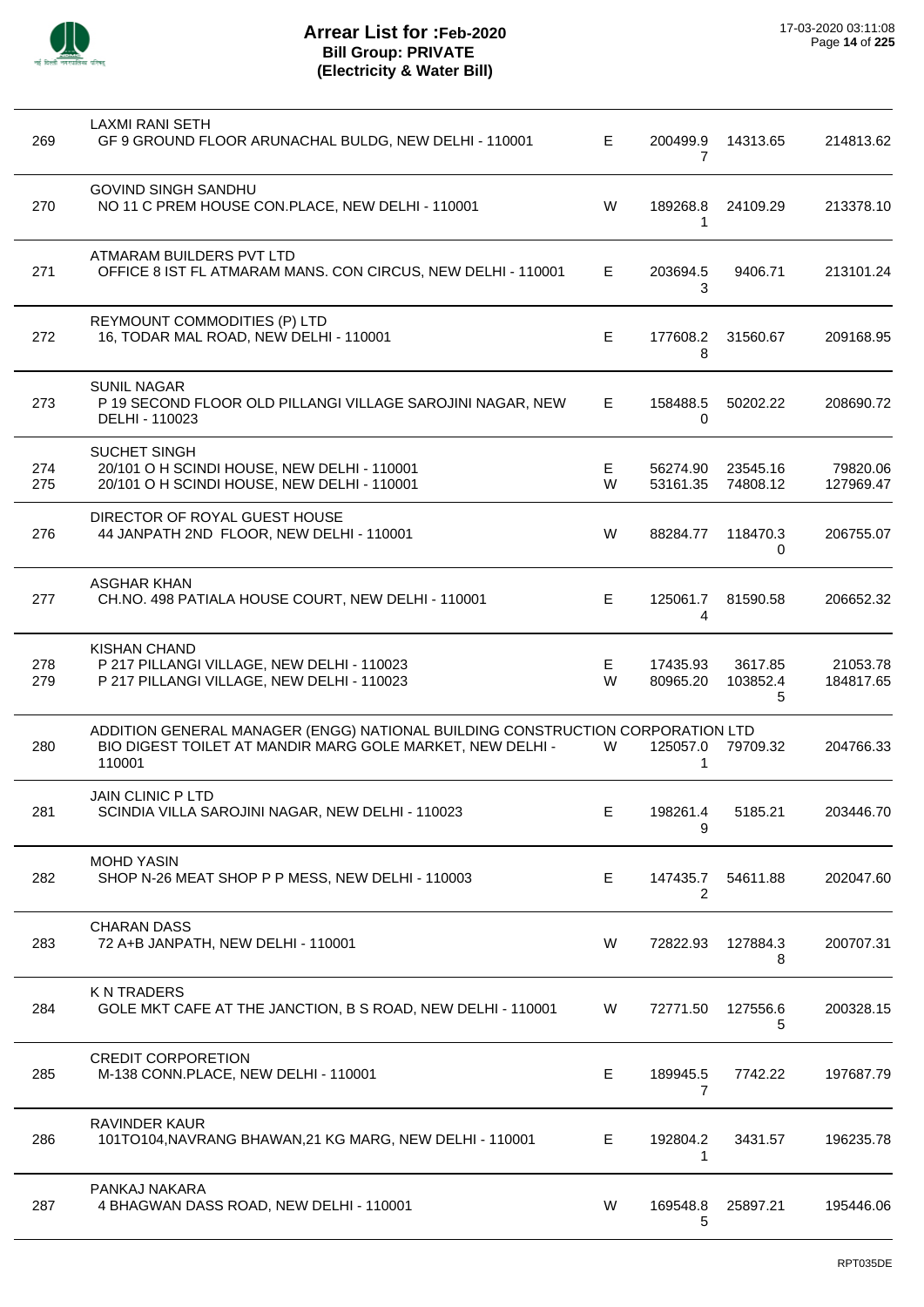

| 288        | M/S PRABHATAM ADVERTISING PVT LTD<br>PUBLIC TOILET UTILITIES PARK LANE NEAR TAL KATORA GARDEN,<br><b>NEW DELHI - 110001</b>                 | E.      | 7                          | 149737.3 45231.81   | 194969.18             |
|------------|---------------------------------------------------------------------------------------------------------------------------------------------|---------|----------------------------|---------------------|-----------------------|
| 289        | <b>M/S INDUS TOWER LTD</b><br>SMART STREET LIGHT AT POLE F BLOCK OPP. NDMC SITE OFFICE<br>MIDDLE CIRCLE CONNAUGHT PLACE, NEW DELHI - 110001 | E.      | 181773.3<br>6              | 13125.01            | 194898.37             |
| 290        | HINDUSTAN PETROLEUM CORP.LTD<br>HPCL OUTLET VINAY MARG CHANAKYA PURI, NEW DELHI - 110021                                                    | E.      | 194027.9<br>3              | 533.97              | 194561.90             |
| 291        | <b>SARTAJ BEGUM</b><br>2594/5 KALALI BAGH MASJID COMPOUND ALBERT SQUARE GOLE<br>MARKET, NEW DELHI - 110001                                  | E.      | 167406.4<br>7              | 26866.52            | 194272.99             |
| 292        | <b>AJAB SINGH</b><br>P 47 PILLANGI VILL S/NAGAR, NEW DELHI - 110023                                                                         | W       | 77375.65                   | 116809.1<br>5       | 194184.80             |
| 293        | DARSAN ARORA<br>UB-1 ARUNACHAL BLDG.19 B.KHAMBA ROAD, NEW DELHI - 110001                                                                    | E       | 174014.8<br>$\overline{2}$ | 20157.66            | 194172.48             |
| 294        | PREM CHAND<br>P 201 SAROJINI NAGAR, NEW DELHI - 110023                                                                                      | W       | 83978.59                   | 109822.7<br>6       | 193801.35             |
| 295        | EMBASSY OF HASREMITE KINGDOM OF JORDAN<br>17 I-5-B MOTI LAL NEHRU MARG, NEW DELHI - 110011                                                  | E       | 177350.0<br>0              | 16224.70            | 193574.70             |
| 296<br>297 | CHAMAN LAL MARWAH<br>SHOP NO 64 B S MKT, NEW DELHI - 110001<br>SHOP NO 64 B S MKT, NEW DELHI - 110001                                       | Е.<br>W | 17578.13<br>102551.3<br>5  | 4997.08<br>67690.77 | 22575.21<br>170242.12 |
| 298        | <b>SOV RAJ</b><br>P 195 PILLANGI VILL S/NAGAR, NEW DELHI - 110023                                                                           | W       | 83627.59                   | 108997.9<br>5       | 192625.54             |
| 299        | <b>ROSHAN DEVI</b><br>SHOPO NO T 3 P STREET, NEW DELHI - 110001                                                                             | W       | 137571.0<br>1              | 52695.88            | 190266.89             |
| 300        | <b>GULABE RAM</b><br>SHOP NO 141 B S MARKET, NEW DELHI - 110001                                                                             | W       | 77326.02                   | 112095.3<br>0       | 189421.32             |
| 301        | <b>RAM PAL</b><br>P 88 PILLANGI VILL S/NAGAR, NEW DELHI - 110023                                                                            | W       | 82616.00                   | 106634.7<br>6       | 189250.76             |
| 302        | JAGAT AGRO COMMODITIES(P) LTD.<br>802&819 VIII/FLOOR AMBADEEP BUILDING, NEW DELHI - 110001                                                  | E       | 148051.1<br>6              | 41047.35            | 189098.51             |
| 303        | BIMLESH.<br>P 144 PILLANGI VILL S/NAGAR, NEW DELHI - 110023                                                                                 | W       | 66137.29                   | 122897.7<br>1       | 189035.00             |
| 304        | YESH PAL SINGH CHAUHAN (PVT)<br>K 14 OUTER CIRCLE CONNAUGHT PLACE, NEW DELHI - 110001                                                       | E       | 183736.6<br>1              | 3955.73             | 187692.34             |
| 305        | BASUMALL JAGJIT NARAIN SETH<br>6A JANTAR MANTAR ROAD, NEW DELHI - 110001                                                                    | E       | 184279.3<br>1              | 3187.43             | 187466.74             |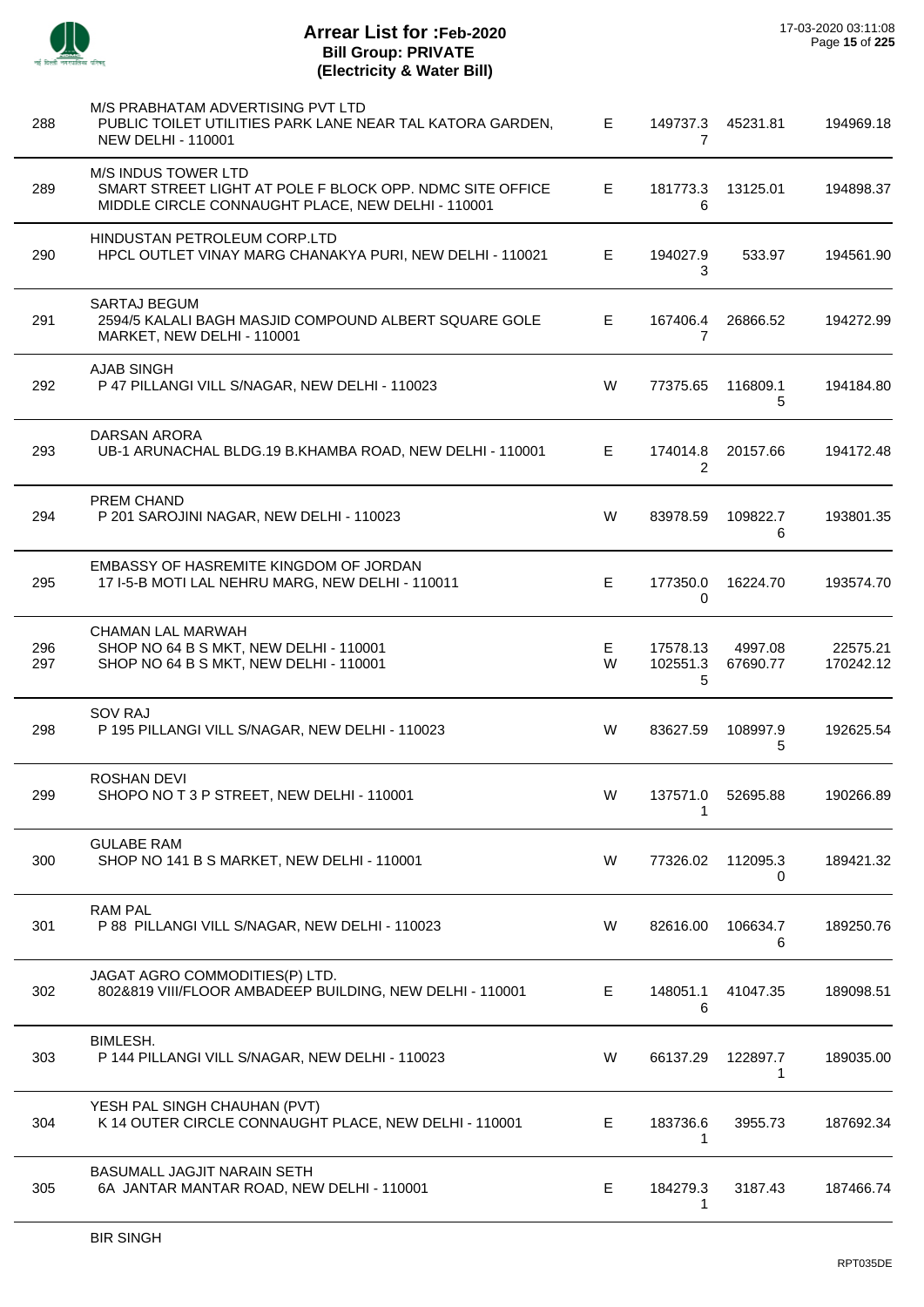

| 306<br>307        | P 20 PILLANGI VILLAGE SAROJINI NAGAR, NEW DELHI - 110023<br>P 21 PILLANGI VILL S/NAGAR, NEW DELHI - 110023                                                                  | E<br>W       | 1355.76<br>75234.04            | 17.15<br>110510.3<br>5     | 1372.91<br>185744.39                       |
|-------------------|-----------------------------------------------------------------------------------------------------------------------------------------------------------------------------|--------------|--------------------------------|----------------------------|--------------------------------------------|
| 308               | <b>SURESH KUMAR</b><br>SHOP NO 92 YESHWANT PLACE, NEW DELHI - 110021                                                                                                        | E            | 147455.5                       | 10048.59                   | 157504.17                                  |
| 309               | SHOP NO 92 YESHWANT PLACE, NEW DELHI - 110021                                                                                                                               | W            | 8<br>24008.59                  | 5408.30                    | 29416.89                                   |
| 310               | <b>KARNI</b><br>P 226 PILLANGI VILLAGE, NEW DELHI - 110023                                                                                                                  | Е            | 111185.6<br>4                  | 75175.24                   | 186360.88                                  |
| 311               | <b>ASHOK</b><br>P 25 PILLANGI VILL S/NAGAR, NEW DELHI - 110023                                                                                                              | W            | 75234.04                       | 110510.3<br>5              | 185744.39                                  |
| 312               | <b>SUBASH</b><br>P 31 PILLANGI VILL S/NAGAR, NEW DELHI - 110023                                                                                                             | W            | 75188.98                       | 110401.4<br>5              | 185590.43                                  |
| 313               | <b>GURCHARAN DASS GANDHI</b><br>10/130 O H SCINDI HOUSE, NEW DELHI - 110001                                                                                                 | W            | 68945.95                       | 115550.0<br>0              | 184495.95                                  |
| 314               | YASODA<br>THARA NO.3 DHOBI GHAT BAPA NAGAR, NEW DELHI - 110003                                                                                                              | E            | 167404.4<br>0                  | 16439.50                   | 183843.90                                  |
| 315               | <b>RISHI RAM</b><br>COAL DEPOT LYTTON ROAD, NEW DELHI - 110001                                                                                                              | Е            | 180509.6<br>8                  | 2887.64                    | 183397.32                                  |
| 316               | <b>G S MATHUR</b><br>CHAMBER NO151 DELHI HIGH COURT, NEW DELHI - 110003                                                                                                     | E            | 133756.7<br>$\mathbf{1}$       | 48948.54                   | 182705.25                                  |
| 317               | <b>INDU</b><br>THARA NO.2 DHOBI GHAT BAPA NAGAR, NEW DELHI - 110003                                                                                                         | E            | 174734.6<br>3                  | 7294.63                    | 182029.26                                  |
| 318               | <b>SURESH</b><br>P 124 PILLANGI VILL S/NAGAR, NEW DELHI - 110023                                                                                                            | W            | 65147.29                       | 115856.3<br>3              | 181003.62                                  |
| 319               | M/S BHARTI AIRTEL LIMITED<br>CELLULAR ON WHEEL (COW) AT SOUTH AVENUE, NEW DELHI - 110001                                                                                    | E.           | 164344.0<br>0                  | 15255.14                   | 179599.14                                  |
| 320               | DEEPAK BHARDWAJ<br>FLAT 28A SHANKAR MKT, NEW DELHI - 110001                                                                                                                 | W            | 67924.65                       | 111584.1<br>5              | 179508.80                                  |
| 321               | PRESIDENT DELHI STATE DEPRESSED<br>CLASSESE LEAGUE FLAT NO 13 S M, NEW DELHI - 110001                                                                                       | W            | 56448.11                       | 123013.7<br>4              | 179461.85                                  |
| 322               | PRABODH GUPTA<br>232 JOR BAGH FIRST FLOOR, NEW DELHI - 110001                                                                                                               | E            | 125248.9                       | 7259.81                    | 132508.72                                  |
| 323               | 232 JOR BAGH ROAD FIRST FLOOR, NEW DELHI - 110001                                                                                                                           | W            | 1<br>33231.19                  | 13034.41                   | 46265.60                                   |
| 324               | <b>ASHOK KUMAR</b><br>RESTURANT VINAY MARG, NEW DELHI - 110021                                                                                                              | W            | 55360.71                       | 120940.9<br>7              | 176301.68                                  |
| 325<br>326<br>327 | SARAB KALYAN SINGH & OTHERS<br>FLAT NO 18 ARADHANA CLNY, NEW DELHI - 110066<br>FLAT NO 18 ARADHANA CLNY, NEW DELHI - 110066<br>FLAT NO 18 ARADHANA CLNY, NEW DELHI - 110066 | E.<br>E<br>E | 79693.29<br>2553.41<br>4274.85 | 5183.98<br>35.03<br>269.03 | 84877.27<br>2588.44<br>4543.88<br>RPT035DE |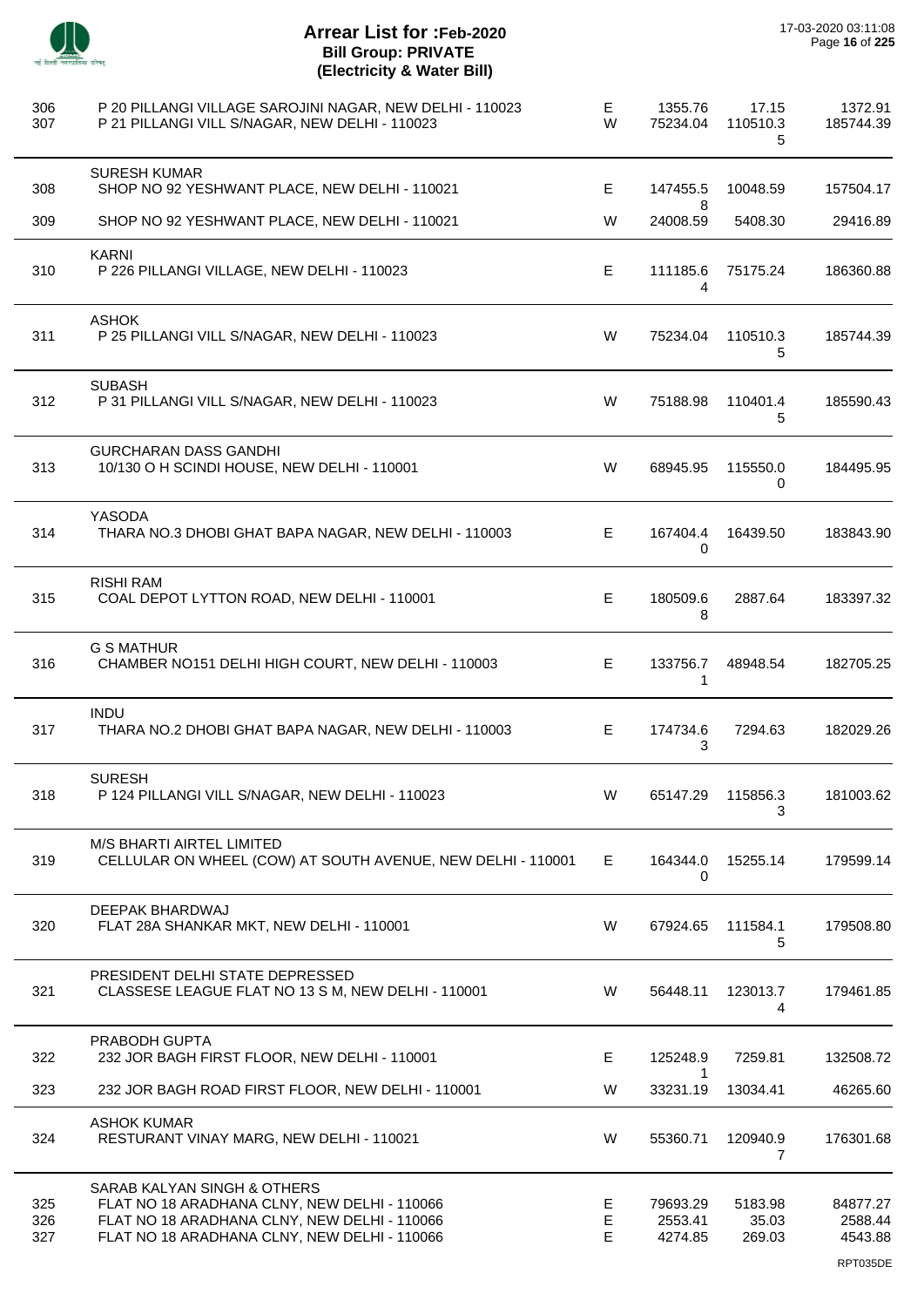

| 328               | FLAT NO 18 ARADHANA CLNY, NEW DELHI - 110066                                                                                                                                                      | E            | 76262.98                         | 5671.00                        | 81933.98                         |
|-------------------|---------------------------------------------------------------------------------------------------------------------------------------------------------------------------------------------------|--------------|----------------------------------|--------------------------------|----------------------------------|
| 329               | M/S SIDISH HOSPITALITY LTD<br>SHOP NO 41 K BLOCK CONNAUGHT PLACE, NEW DELHI - 110001                                                                                                              | Е            | 168184.3<br>9                    | 4613.76                        | 172798.15                        |
| 330               | <b>PARVATI</b><br>THARA NO.6 DHOBI GHAT BAPA NAGAR, NEW DELHI - 110003                                                                                                                            | E            | 166706.0<br>2                    | 5821.17                        | 172527.19                        |
| 331               | M/S ENERGY EFFICIENCY SERVICES LIMITED<br>OUTSIDE STANDARD CHARTERED JEEVAN TAR BUILDING 118, NEW<br>DELHI - 110001                                                                               | Е            | 9747.73                          | 45.38                          | 9793.11                          |
| 332               | ELECTRIC VEHICLE CHARGING STATION INSTALLED AT OPP. CSIR                                                                                                                                          | Е            | 82231.24                         | 121.66                         | 82352.90                         |
| 333               | BUILDING RAFI MARG, NEW DELHI - 110001<br>ELECTRIC VEHICLE CHARGING STATION INSTALLED AT OUTSIDE<br>CHELMSFORD CLUB, NEW DELHI - 110001                                                           | E            | 78812.97                         | 1209.66                        | 80022.63                         |
| 334               | RAY & CO<br>RAY & CO REGAL BLGD, NEW DELHI - 110001                                                                                                                                               | E            | 167236.8<br>1                    | 4147.54                        | 171384.35                        |
| 335               | M/S PARATUS HOSPITALITY PVT LTD<br>F BOCK FLAT NO 101 102 103 104 105 107 108 109 110 111 201 AND F 39-<br>40 IST FLOOR AND IIND FLOOR INNER CIRCLE CONNAUGHT PLACE,<br><b>NEW DELHI - 110001</b> | E.           | 164431.9<br>7                    | 6771.40                        | 171203.37                        |
| 336               | SHIV KUMAR KANOJIA (PRESIDENT)<br>DHOBI GHAT NO. 1 RAJA BAZAR, NEW DELHI - 110001                                                                                                                 | E.           | 163881.7<br>$\overline{7}$       | 6729.85                        | 170611.62                        |
| 337               | THE MOTOR AND GEN.FINANCE LTD.<br>N-49 IIND FLOOR CONNAUGHT PLACE, NEW DELHI - 110001                                                                                                             | E.           | 170180.7<br>6                    | 167.85                         | 170348.61                        |
| 338               | <b>AKILA</b><br>DARGAH S.H. ANDHMAHAVIDHALYA, PK RD, NEW DELHI - 110001                                                                                                                           | W            | 77119.19                         | 92959.94                       | 170079.13                        |
| 339               | KARNATAK SANGEET SABHA REGD.<br>PLOT NO.30 BHAI VEER SINGH MARG GOLE MKT, NEW DELHI - 110001                                                                                                      | E.           | 149559.1<br>1                    | 19981.16                       | 169540.27                        |
| 340               | SHILPA GUPTA W/O SACHIN GUPTA<br>1002 NIRMAL TOWER 26 B K ROAD, NEW DELHI - 110001                                                                                                                | Е            | 142489.4<br>8                    | 24429.43                       | 166918.91                        |
| 341               | M/S BLUE RAISIN ENTERTAINMENT<br>L 23/7 MIDDLE CIRCLE CONNAUGHT PLACE, NEW DELHI - 110001                                                                                                         | Е            | 162594.6<br>3                    | 1783.51                        | 164378.14                        |
| 342<br>343<br>344 | <b>KRISHAN JALAN</b><br>201 FIRST FLOOR, GOLF LINK, NEW DELHI - 110003<br>201 GOLF LINK, NEW DELHI - 110003<br>201 GOLF LINK, NEW DELHI - 110003                                                  | E.<br>W<br>W | 42839.85<br>46688.47<br>34459.50 | 488.52<br>21767.46<br>17562.84 | 43328.37<br>68455.93<br>52022.34 |
| 345               | <b>SURAJ SURI</b><br>FLAT 13 B S MARKET, NEW DELHI - 110001                                                                                                                                       | W            | 53063.00                         | 110293.2<br>$\overline{7}$     | 163356.27                        |
| 346               | PARKASH CHAND JAIN<br>56 JAIN MANDIR ROAD, NEW DELHI - 110001                                                                                                                                     | Е            | 141393.5<br>6                    | 21128.11                       | 162521.67                        |
| 347               | <b>KISHAN CHAND</b><br>SHOP NO 20 MPL MKT, CON CIRCUS, NEW DELHI - 110001                                                                                                                         | W            | 72857.11                         | 89286.57                       | 162143.68                        |
| 348               | PLOT NO.16 BHAIVIR SINGH MARG<br>THE CHAIRMAN A.I.C. FOR URBAN & RURAL, DEVELOPMENT T., NEW<br>DELHI - 110001                                                                                     | E.           | 120208.4<br>0                    | 2838.52                        | 123046.92                        |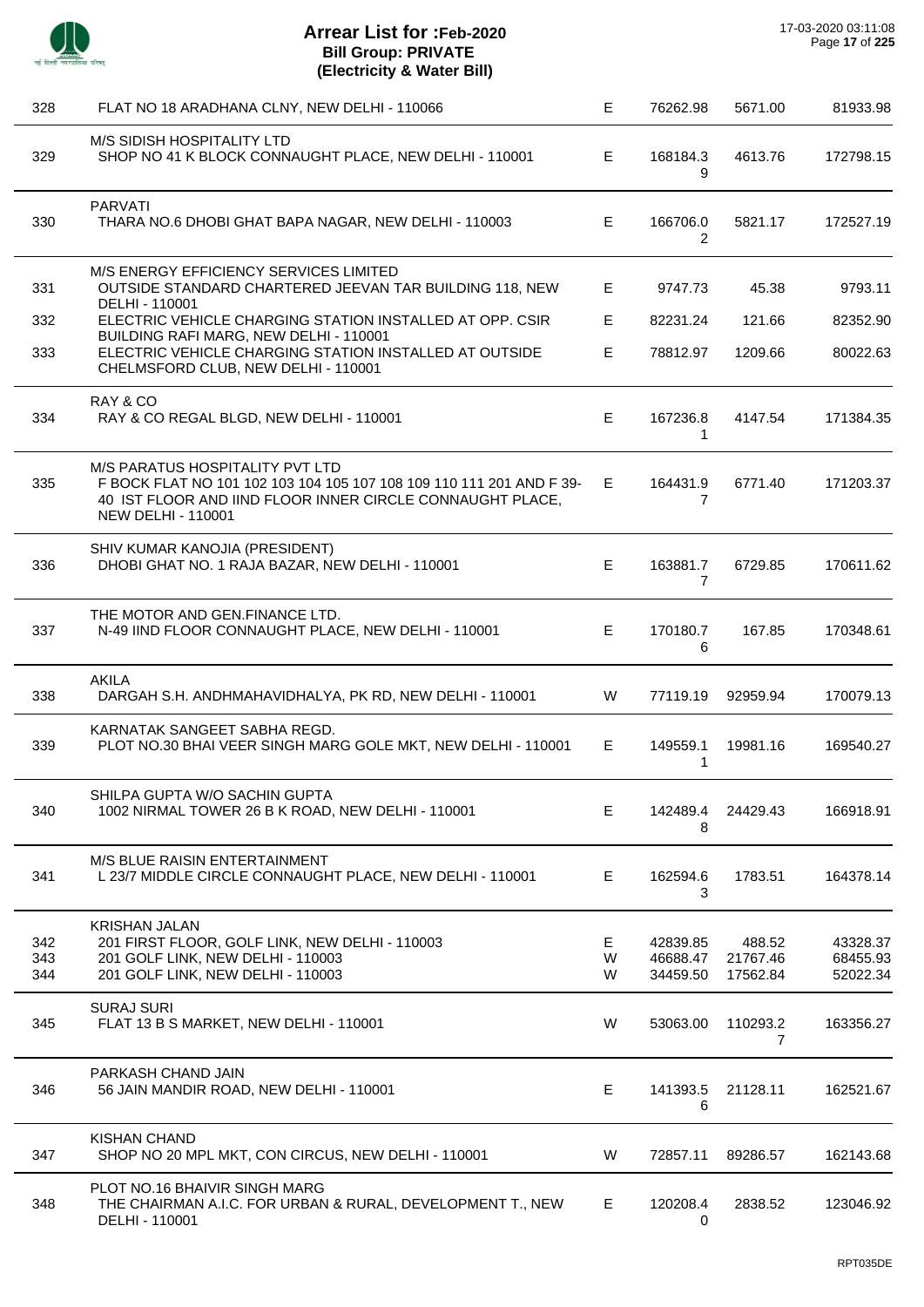| 349        | THE CHAIRMAN A.I.C. FOR URBAN & RURAL, DEVELOPMENT T., NEW<br>DELHI - 110001                                            | W       | 33163.74                 | 5829.22            | 38992.96              |
|------------|-------------------------------------------------------------------------------------------------------------------------|---------|--------------------------|--------------------|-----------------------|
| 350        | <b>VINOD BAGGA</b><br>SHOP NO 5A UDAYAN MARG, NEW DELHI - 110001                                                        | E.      | 136324.5<br>9            | 24255.92           | 160580.51             |
| 351        | <b>BRIJ BHUSHAN SARAN</b><br>M 88-89 1ST FLOOR CONNAUGHT PLACE, NEW DELHI - 110001                                      | E.      | 154156.1<br>3            | 3222.33            | 157378.46             |
| 352        | GURCHARAN SINGH SH DEVINDER SINGH MEHTA<br>35 BABER ROAD, NEW DELHI - 110001                                            | W       | 51301.93                 | 106063.9<br>0      | 157365.83             |
| 353        | LUNA AUTO OBILES (P)LTD<br>E-13/29 MIDDLE CIRCLE CON PLAC, NEW DELHI - 110001                                           | E.      | 124402.3<br>0            | 32683.51           | 157085.81             |
| 354        | JAS KARAN SINGH S/O PRITAM SINGH<br>FIRST FLOOR 147 GOLF LINK, NEW DELHI - 110003                                       | E.      | 134422.0                 | 6596.58            | 141018.62             |
| 355        | SECOND FLOOR 147 GOLF LINK, NEW DELHI - 110003                                                                          | Е       | 4<br>15190.25            | 505.35             | 15695.60              |
| 356        | DEEPAK RAJ NATH<br>101A ASHOKA ESTATE 24 BARAKHAMBA ROAD, NEW DELHI - 110001                                            | E.      | 146331.8<br>9            | 10327.10           | 156658.99             |
| 357        | <b>ARAB EMBASSY</b><br>28-A PRITHVI RAJ ROAD, NEW DELHI - 110003                                                        | E.      | 115403.4                 | 707.63             | 116111.11             |
| 358        | 28-A PRITHVI RAJ ROAD, NEW DELHI - 110003                                                                               | Е       | 8<br>39946.93            | 406.28             | 40353.21              |
| 359        | <b>M P CHUTERVEDI</b><br>C-10/30 FIROZ SHAH ROAD, NEW DELHI - 110001                                                    | E.      | 140385.6<br>9            | 15337.57           | 155723.26             |
| 360        | <b>BHOPALI DEVI</b><br>P 145 PILLANGI VILL S/NAGAR, NEW DELHI - 110023                                                  | W       | 71749.45                 | 83826.57           | 155576.02             |
| 361        | <b>BRAVO BAI</b><br>KIOSK NO-60 OPP P S M MARG, NEW DELHI - 110001                                                      | W       | 53858.53                 | 101057.3<br>9      | 154915.92             |
| 362<br>363 | <b>GIRDHARI LAL</b><br>P 24 PILLANGI VILL S/NAGAR, NEW DELHI - 110023<br>P 24 PILLANGI VILL S/NAGAR, NEW DELHI - 110023 | E.<br>W | 18653.26<br>53905.88     | 487.56<br>81675.06 | 19140.82<br>135580.94 |
| 364        | RAJENDER & CO.<br>BLOCK L CON PLACE, NEW DELHI - 110001                                                                 | W       | 60866.90                 | 92940.94           | 153807.84             |
| 365        | INSTITUTE OF MARKETING & MANAGEMENT<br>F-62 S.S. PARK, NEW DELHI - 110003                                               | W       | 60420.76                 | 92427.37           | 152848.13             |
| 366        | KHALIL AHMED<br>DARGAH SAYEED HUSSAIN ANDH MAHAVIDHLY., P K RAOD, NEW DELHI<br>$-110001$                                | W       | 55342.80                 | 96479.05           | 151821.85             |
| 367        | DALJET SINGH DALLEIR SINGH<br>1 CURZAN ROAD, NEW DELHI - 110001                                                         | W       | 59581.04                 | 91560.03           | 151141.07             |
| 368        | <b>M PASSI</b><br>22 A JANPATH, NEW DELHI - 110001                                                                      | W       | 28445.18                 | 179451.4<br>7      | 151006.29             |
| 369        | <b>CHANDER KALA</b><br>SHOP NO 65 YESHWANT PLACE, NEW DELHI - 110021                                                    | Е       | 124525.2                 | 9056.31            | 133581.52             |
| 370        | SHOP NO 65 YESHWANT PLACE, NEW DELHI - 110021                                                                           | W       | $\mathbf{1}$<br>14108.15 | 3168.62            | 17276.77              |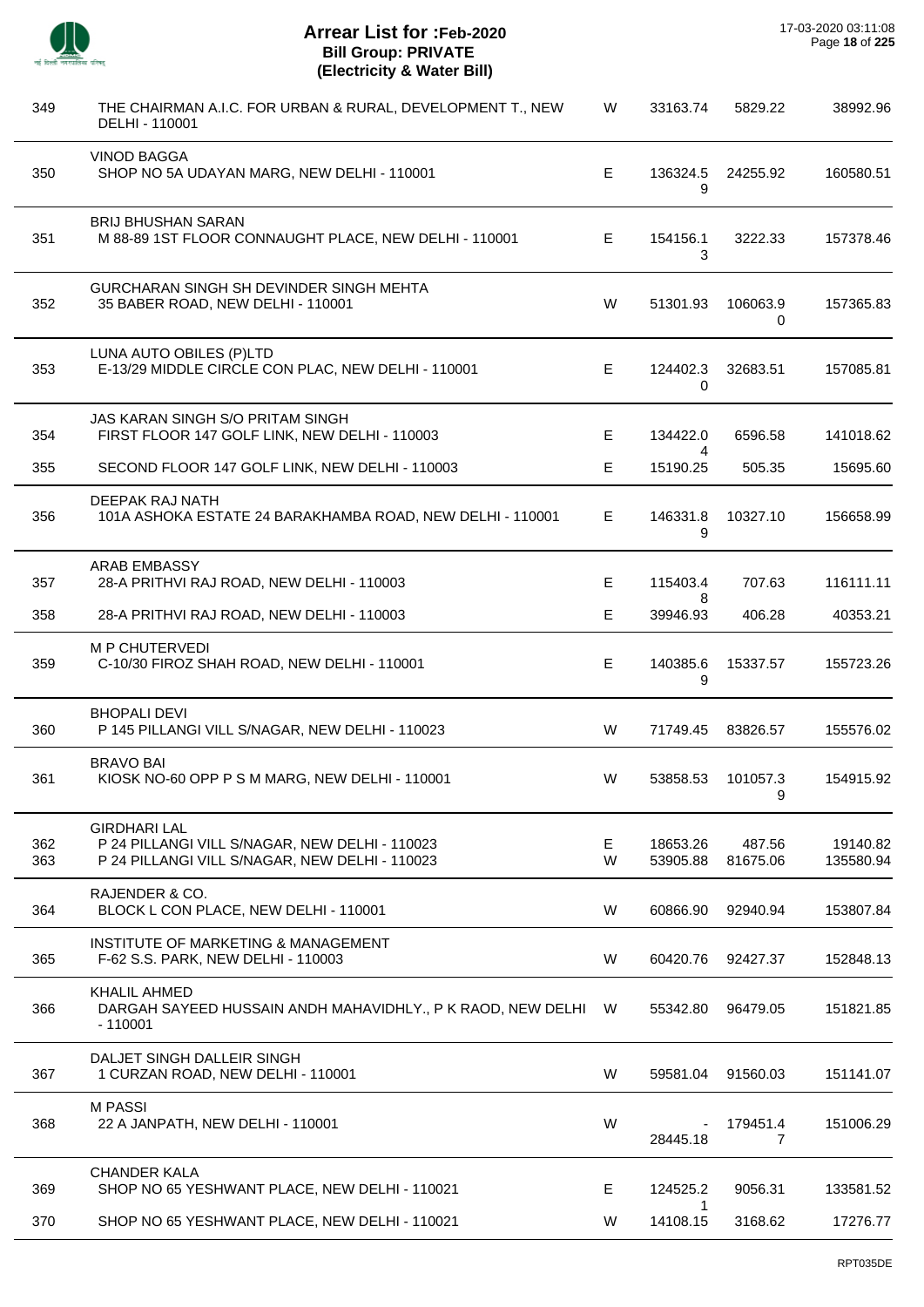

 $\overline{a}$ 

 $\overline{a}$ 

l,

L,

J.

 $\overline{a}$ 

| 371        | M/S ENERGY EFIICIENCY SERVICES LIMITED<br>OUTSIDE BHARAT SANCHAR BHAWAN EASTERN COURT 117, NEW<br>DELHI - 110001                                               | E.      | 146357.0<br>5        | 4035.67             | 150392.72             |
|------------|----------------------------------------------------------------------------------------------------------------------------------------------------------------|---------|----------------------|---------------------|-----------------------|
| 372        | PRAVEEN KUMAR<br>SHOP NO 44 M CON PLACE, NEW DELHI - 110001                                                                                                    | Е       | 131736.4             | 7098.34             | 138834.78             |
| 373        | 45 M CONNAUGHT CIRCUS, NEW DELHI - 110001                                                                                                                      | E       | 4<br>7449.06         | 1670.07             | 9119.13               |
| 374        | <b>BRAHM WATI</b><br>P 226 PILLANGI VILL S/NAGAR, NEW DELHI - 110023                                                                                           | W       | 47135.21             | 100261.4<br>1       | 147396.62             |
| 375        | <b>GREEN PLY INDUSTRIES LTD</b><br>508 TO 511 & 517, NARAIN MANZIL, B K ROAD, NEW DELHI - 110001                                                               | E       | 143119.6<br>4        | 3956.36             | 147076.00             |
| 376        | <b>JATIN LAMBA</b><br>15/90 CONNAUGHT PLACE, NEW DELHI - 110001                                                                                                | E       | 143938.4<br>9        | 2778.85             | 146717.34             |
| 377<br>378 | DINESH KUMAR<br>SHOP NO 91 YESHWANT PLACE, NEW DELHI - 110021<br>SHOP NO 91 YESHWANT PLACE, NEW DELHI - 110021                                                 | E.<br>W | 99235.14<br>33381.34 | 6413.68<br>7516.24  | 105648.82<br>40897.58 |
| 379        | JANKI<br>THARA NO.5 DHOBI GHAT BAPA NAGAR, NEW DELHI - 110003                                                                                                  | E       | 141994.9<br>6        | 4085.48             | 146080.44             |
| 380        | <b>MP JAIPURIA</b><br>52 JANPATH, NEW DELHI - 110001                                                                                                           | E.      | 142445.0<br>9        | 3249.99             | 145695.08             |
| 381        | <b>M/S EAGLE THEATERS</b><br>IST FLOOR PVR PLAZA BUILDING H BLOCK CONNAUGHT PLACE, NEW<br>DELHI - 110001                                                       | E.      | 141239.7<br>6        | 3712.09             | 144951.85             |
| 382        | <b>CHANDRA KALA</b><br>KIOSK NO 6 CURZAN ROAD, NEW DELHI - 110001                                                                                              | E       | 109456.9             | 12176.67            | 121633.58             |
| 383        | KIOSK NO 6, CURZON ROAD, NEW DELHI - 110001                                                                                                                    | W       | 1<br>17164.89        | 5443.26             | 22608.15              |
| 384<br>385 | <b>GIRVAR</b><br>P 79 PILLANGI VILL S/NAGAR, NEW DELHI - 110023<br>P 79 PILLANGI VILL S/NAGAR, NEW DELHI - 110023                                              | Е<br>W  | 13158.85<br>40045.43 | 8203.67<br>82307.40 | 21362.52<br>122352.83 |
| 386<br>387 | DELHI TRANSPORT CO SOCIETY<br>DELHI TRANSPORT CO SOCIETY, P.K ROAD, NEW DELHI - 110001<br>DELHI TRANSPORT CO SOCIETY P.K. RAOD, NEW DELHI - 110001             | Е<br>E  | 71619.34<br>61493.13 | 5362.53<br>5118.59  | 76981.87<br>66611.72  |
| 388        | <b>RAMJI DASS</b><br>SHOP NO 119,B S MARKET, NEW DELHI - 110001                                                                                                | W       | 52731.39             | 89295.40            | 142026.79             |
| 389        | <b>ANURANJAN SETHI</b><br>1103 NAURANG HOUSE 21 K G MARG, NEW DELHI - 110001                                                                                   | E.      | 114274.4<br>5        | 27355.62            | 141630.07             |
| 390        | ANIL KUMAR NAGAR<br>P 19 FIRST FLOOR OLD PILLANGI VILLAGE SAROJINI NAGAR, NEW<br>DELHI - 110023                                                                | E       | 103226.9<br>5        | 37292.93            | 140519.88             |
| 391        | M/S RELIANCE JIO INFOCOMM LTD<br>COMMUNICATION CELLULAR MOBILE TOWER ON WHEEL (COW) AT                                                                         | Е       | 79737.21             | 117.97              | 79855.18              |
| 392        | CHATISGARH BHAWAN CHANKYA PURI, NEW DELHI - 110021<br>COMMUNICATION CELLULAR MOBILE TOWER ON WHEEL (COW) AT<br>MIZORAM BHAWAN CHANKYA PURI, NEW DELHI - 110021 | Е       | 59287.62             | 87.71               | 59375.33              |
| 393        | CHANDER MOHAN CHADHA<br>C-37, CONNAUGHT PLACE,, NEW DELHI - 110001                                                                                             | Е       | 115467.2<br>0        | 22074.38            | 137541.58             |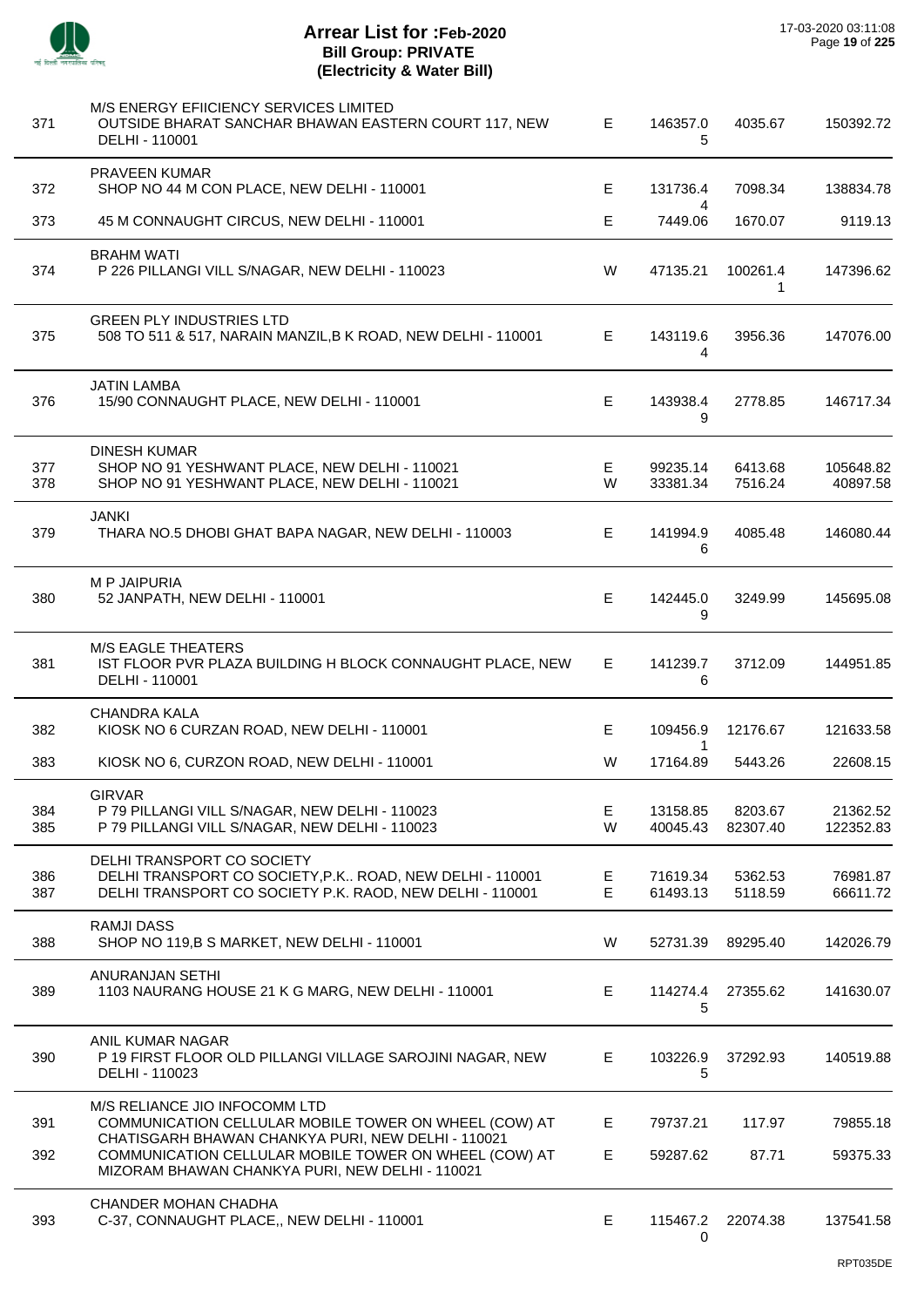

| 394        | M/S RELIANCE JIO INFO COMM LTD<br>PILLAR NO 7 A LODHI ROAD NEW AMRITA SHERGILL MARG, NEW DELHI E<br>$-110001$ |        | 111937.8<br>1        | 25450.38           | 137388.19             |
|------------|---------------------------------------------------------------------------------------------------------------|--------|----------------------|--------------------|-----------------------|
| 395        | <b>VIJAY NARAIN SETH</b><br>6A JANTAR MANTAR ROAD, NEW DELHI - 110001                                         | W      | 105476.9<br>0        | 31628.93           | 137105.83             |
| 396        | M/S ARORA CONSTRUCTION CO PVT LTD<br>DIZ AREA SEC IV RAJA BAZAR, NEW DELHI - 110001                           | Е      | 107416.0<br>7        | 28776.01           | 136192.08             |
| 397        | J DEISH & CO<br>SHOP NO 101 103 B S ROAD, NEW DELHI - 110001                                                  | E      | 132569.3<br>6        | 2568.46            | 135137.82             |
| 398        | <b>VIKAS DHAR</b><br>F2 16-1 DOCTOR LANE, NEW DELHI - 110001                                                  | Е      | 125861.6<br>6        | 8127.23            | 133988.89             |
| 399        | SARLA ALOK ASTHA GUPTA ARHCNA JAIN<br>FL NO 1016 ANTRIKSH BHAWAN 22 K G MARG, NEW DELHI - 110001              | Е      | 110950.3<br>5        | 22064.06           | 133014.41             |
| 400<br>401 | M/A MAN MOHAN SINGH DHAMAN SINGH<br>84 A JANPATH, NEW DELHI - 110001<br>84 A JANPATH, NEW DELHI - 110001      | E<br>W | 25206.96<br>81996.73 | 962.81<br>24611.36 | 26169.77<br>106608.09 |
| 402        | TILAK RAJ KASSAL AND KAMLESH KASSAL<br>M 10 1ST FLOOR CONNAUGHT PLACE, NEW DELHI - 110001                     | Е      | 125839.3<br>0        | 2432.77            | 128272.07             |
| 403        | BASUMALL JAGAT NARAIN<br>6A JANTAR MANTAR ROAD, NEW DELHI - 110001                                            | Е      | 124599.8<br>5        | 3564.41            | 128164.26             |
| 404        | <b>BLOOMBERG SERVICES INDIA PVT LTD</b><br>GROUND FLR PTI BULDG 4 PARLIAMENT ST, NEW DELHI - 110001           | E.     | 126222.5<br>6        | 186.74             | 126409.30             |
| 405        | <b>MANGLADHA RAM</b><br>SHOP NO 124 KHANNA MARKET, NEW DELHI - 110003                                         | Е      | 108307.6<br>3        | 17237.29           | 125544.92             |
| 406        | DEEPAK KAPOOR<br>SHOP NO-M/5 PALIKA BAZAR, NEW DELHI - 110001                                                 | E      | 113874.6<br>8        | 11306.50           | 125181.18             |
| 407        | SANJEEV KUMAR MOOL CHAND<br>F.N. 509 ANTRIKSH BHAWAN 22 K G MARG, NEW DELHI - 110001                          | E      | 109191.9<br>1        | 15304.45           | 124496.36             |
| 408        | M/S N R HOSPITALITY PVT LTD<br>SHOP NO 44-45 BANGALI MARKET, NEW DELHI - 110001                               | Е      | 111489.2<br>5        | 12842.06           | 124331.31             |
| 409        | <b>SHRI KRISHAN</b><br>GARRAGE 3 CON. PLACE, NEW DELHI - 110001                                               | W      | 80461.78             | 43682.66           | 124144.44             |
| 410        | <b>NARESH KOHLI</b><br>SHOP NO. 4 LOCAL SHOPPING COMPLEX NEW MOTI BAGH, NEW DELHI<br>$-110021$                | E.     | 94770.82             | 29190.57           | 123961.39             |
| 411        | RESIDENT COMMISSIONER KARNATAKA BHAWAN<br>KARNATAKA BHAWAN 6 S.P.MARG, NEW DELHI - 110021                     | W      | 117776.4<br>8        | 5888.82            | 123665.30             |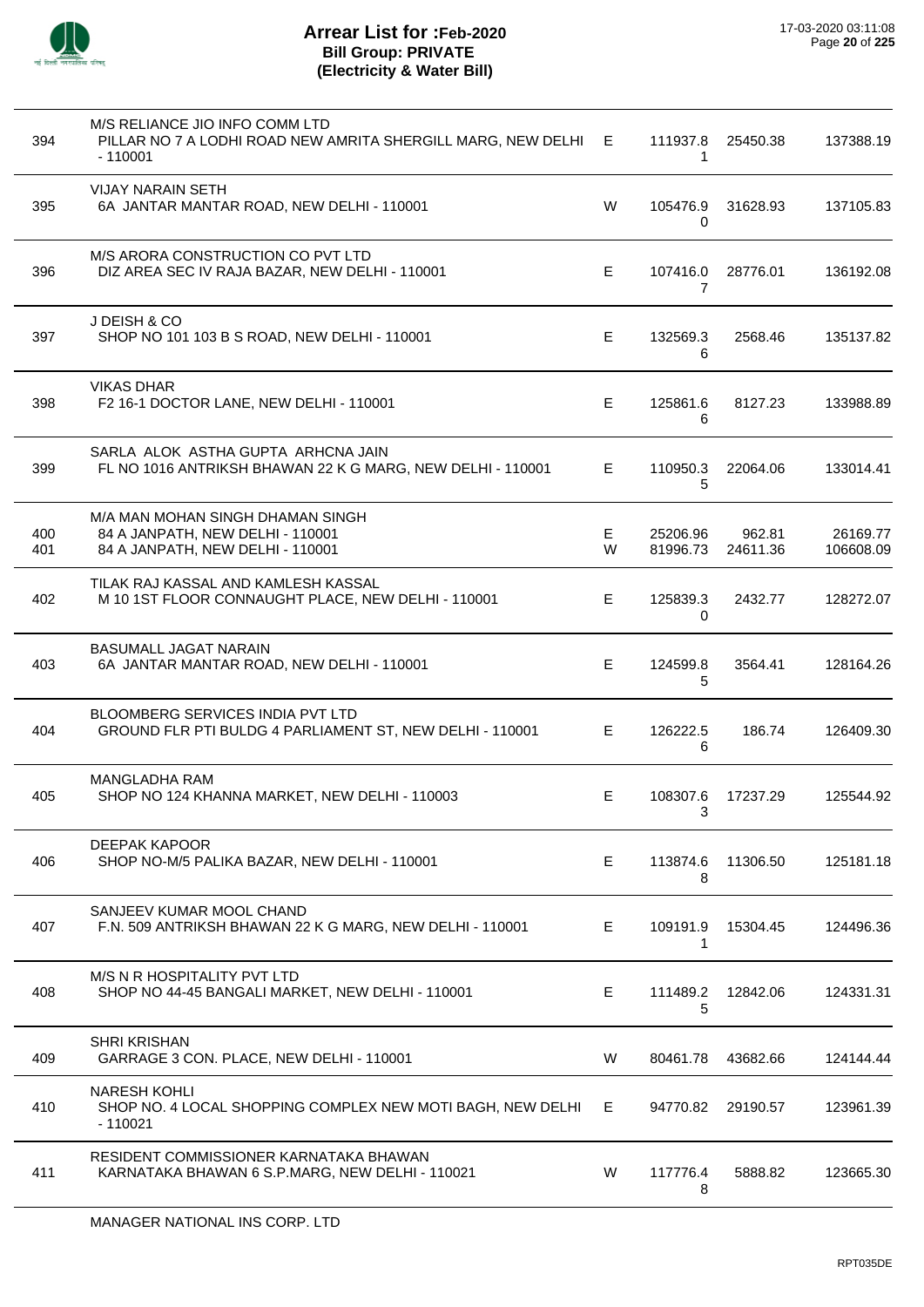| 412               | FLAT NO-105-115 PALIKA BHAWAN, NEW DELHI - 110066                                                                                                                                   | E           | 120808.3<br>5                   | 2524.44                      | 123332.79                       |
|-------------------|-------------------------------------------------------------------------------------------------------------------------------------------------------------------------------------|-------------|---------------------------------|------------------------------|---------------------------------|
| 413               | NEW DELHI HOTELS LTD<br>LIFT HOUSE, NEW DELHI - 110001                                                                                                                              | E.          | 121773.2<br>$\overline{7}$      | 1071.63                      | 122844.90                       |
| 414               | OM PARKASH & SUNIL KUMAR<br>G11 SCINDIA HOUSE, NEW DELHI - 110001                                                                                                                   | E.          | 50653.54                        | 71704.38                     | 122357.92                       |
| 415               | UNITED COMMERCIAL BANK<br>PARLIA MENT STREET, NEW DELHI - 110001                                                                                                                    | W           | 108468.0                        | 5423.40                      | 113891.46                       |
| 416               | PARLIA MENT STREET, NEW DELHI - 110001                                                                                                                                              | W           | 6<br>7265.92                    | 363.30                       | 7629.22                         |
| 417<br>418        | ANSHUMAN MAGAZINE<br>208 GOLF LINK, NEW DELHI - 110027<br>208 GOLF LINK, NEW DELHI - 110003                                                                                         | E.<br>W     | 93866.38<br>25259.31            | 537.98<br>1804.37            | 94404.36<br>27063.68            |
| 419               | J DAULAT SINGH & BROS<br>11B AURANGZEB ROAD, NEW DELHI - 110011                                                                                                                     | E           | 118652.5<br>0                   | 2685.97                      | 121338.47                       |
| 420               | STERLITE INDUSTRIES INDIA LTD<br>604 TO 607 TOLSTOY HOUSE, NEW DELHI - 110001                                                                                                       | E.          | 115357.8<br>4                   | 5424.83                      | 120782.67                       |
| 421               | TRINITY HOTELS & RESORTS PVT LTD<br>K 2 GROUND FLR CHOUDHARY BULDG, CONNAUGHT PLACE, NEW<br>DELHI - 110001                                                                          | E.          | 117248.2<br>8                   | 3096.92                      | 120345.20                       |
| 422               | THE STATESMAN LTD<br>148 BLOCK N BARAKHAMBA ROAD, NEW DELHI - 110001                                                                                                                | W           | 114213.4<br>8                   | 5710.67                      | 119924.15                       |
| 423               | A L MOHI<br>A 11 S S PARK, NEW DELHI - 110003                                                                                                                                       | E           | 100987.6<br>$\overline{7}$      | 18473.45                     | 119461.12                       |
| 424<br>425        | <b>MOHAMAD SULTAN</b><br>SHOP NO 5 SOUTH AVENUE, NEW DELHI - 110011<br>SHOP NO 5 SOUTH AVENUE, NEW DELHI - 110011                                                                   | E.<br>W     | 73949.30<br>25416.45            | 9614.27<br>10292.37          | 83563.57<br>35708.82            |
| 426               | ANAND SINGH & V P ARYA<br>277 DELHI HIGH COURT BLOCK 96, NEW DELHI - 110003                                                                                                         | E           | 63860.09                        | 54741.82                     | 118601.91                       |
| 427               | <b>ROXY DRY CLEANER</b><br>SHOP NO 45 KHANNA MARKET, NEW DELHI - 110003                                                                                                             | W           | 86941.12                        | 31034.61                     | 117975.73                       |
| 428               | ALLAHABAD BANK<br>17 PARLIAMENT STREET, NEW DELHI - 110001                                                                                                                          | W           | 112226.9<br>0                   | 5611.35                      | 117838.25                       |
| 429<br>430<br>431 | <b>MUNESH</b><br>P 15 B PILLANGI VILLAGE SAROJINI NAGAR, NEW DELHI - 110023<br>P 218 A PILLANGI VILL S/NAGAR, NEW DELHI - 110023<br>P 137 PILLANGI VILL S/NAGAR, NEW DELHI - 110023 | E<br>W<br>W | 64027.94<br>31430.86<br>1376.58 | 2886.35<br>18005.79<br>68.83 | 66914.29<br>49436.65<br>1445.41 |
| 432<br>433        | DLF UNIVERSAL LTD<br>COMMAN LIGHT SHYAM NIWAS, NEW DELHI - 110001<br>2/95 SHYAM NIWAS, NEW DELHI - 110001                                                                           | E<br>W      | 4446.50<br>90936.20             | 257.30<br>22108.32           | 4703.80<br>113044.52            |
| 434               | DEVENDRA KUMAR DHINGRA<br>FLAT NO 25 MAIN MKT LODHI ROAD, NEW DELHI - 110003                                                                                                        | E           | 110808.6                        | 3106.05                      | 113914.73                       |
| 435               | FLAT NO 25 MAIN MKT LODHI ROAD, NEW DELHI - 110003                                                                                                                                  | W           | 8<br>3008.80                    | 150.44                       | 3159.24                         |
| 436<br>437        | NARANDRA ANAND<br>208 COMPETENT HOUSE, NEW DELHI - 110001<br>207 COMPETENT HOUSE, NEW DELHI - 110001                                                                                | Е<br>E      | 56221.22<br>27746.62            | 11243.61<br>5565.01          | 67464.83<br>33311.63            |
|                   |                                                                                                                                                                                     |             |                                 |                              | RPT035DE                        |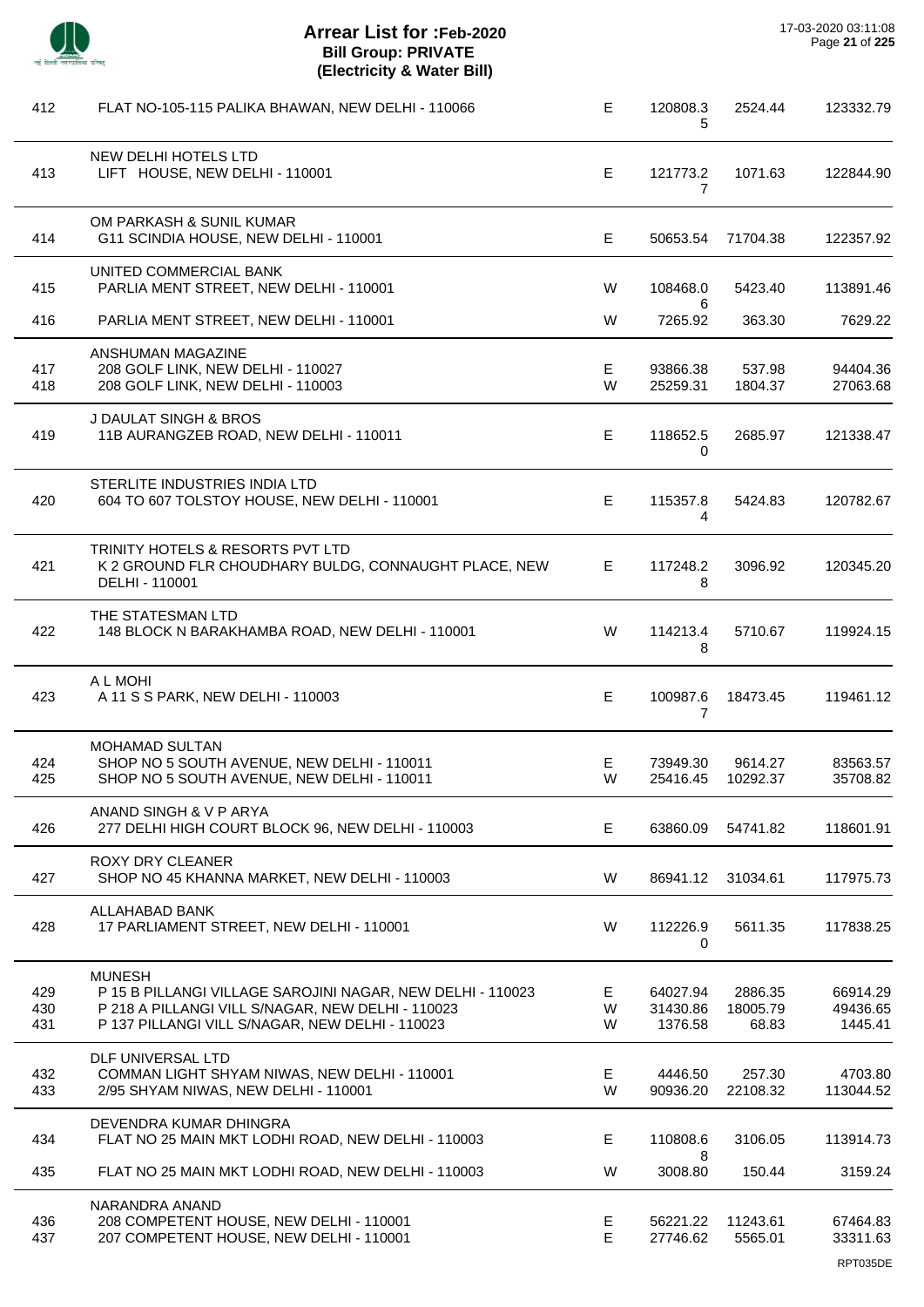

 $\overline{\phantom{a}}$ 

# **Arrear List for :Feb-2020 Bill Group: PRIVATE (Electricity & Water Bill)**

| 438<br>439<br>440        | 214 COMPETENT HOUSE, NEW DELHI - 110001<br>B-15 COMPETNET HOUSE, NEW DELHI - 110001<br>307 COMPETENT HOUSE, NEW DELHI - 110001                                                                                                                                                                | E<br>E<br>E      | 1415.53<br>1867.54<br>12119.32            | 160.06<br>112.98<br>615.67             | 1575.59<br>1980.52<br>12734.99             |
|--------------------------|-----------------------------------------------------------------------------------------------------------------------------------------------------------------------------------------------------------------------------------------------------------------------------------------------|------------------|-------------------------------------------|----------------------------------------|--------------------------------------------|
| 441                      | SACHIN JAIN DHARAM PURA<br>N 62 1ST FLOOR CONNAUGHT PLACE, NEW DELHI - 110001                                                                                                                                                                                                                 | Е                | 116722.6<br>4                             | 179.19                                 | 116901.83                                  |
| 442<br>443<br>444<br>445 | M/S ATMA RAM PROPERTIES PVT LTD<br>STAIR CASE NO 4 SCINDIA HOUSE, NEW DELHI - 110001<br>5 SCINDIA HOUSE, NEW DELHI - 110001<br>SHOP NO 1 ATMA RAM MANSION SCINDIA HOUSE CONNAUGHT PLACE,<br><b>NEW DELHI - 110001</b><br>STAIR CASE NO 4 SCINDIA HOUSE CONNAUGHT PLACE, NEW DELHI -<br>110001 | E<br>E<br>W<br>W | 92088.69<br>3005.62<br>2707.74<br>4272.99 | 13546.17<br>100.38<br>936.62<br>213.65 | 105634.86<br>3106.00<br>3644.36<br>4486.64 |
| 446                      | M/S VISPRO KOSMOS PVT LTD<br>M 130-131 2ND FLOOR CONNAUGHT PLACE, NEW DELHI - 110001                                                                                                                                                                                                          | E                | 111645.3<br>0                             | 4544.56                                | 116189.86                                  |
| 447<br>448               | <b>BHOPAL SINGH</b><br>DURGAH SYED HUSSAIN P K RD, NEW DELHI - 110001<br>DURGAH SYED HUSSAIN P K RD, NEW DELHI - 110001                                                                                                                                                                       | Е<br>W           | 93619.79<br>3386.80                       | 18071.68<br>1093.33                    | 111691.47<br>4480.13                       |
| 449<br>450               | OMKAR CHADHA<br>SHOP NO. N3 48 P R LANE MARKET, NEW DELHI - 110003<br>SHOP NO.48 P R MARKET, NEW DELHI - 110003                                                                                                                                                                               | E<br>W           | 82338.41<br>17781.75                      | 8581.77<br>6546.48                     | 90920.18<br>24328.23                       |
| 451                      | PHIP SON & CO LTD<br>SHOP NO 1 N BLOCK CON PLACE, NEW DELHI - 110001                                                                                                                                                                                                                          | Е                | 111738.9<br>5                             | 3352.49                                | 115091.44                                  |
| 452<br>453               | SHAMAL<br>P 18 PILLANGI VILL S/NAGAR, NEW DELHI - 110023<br>P 18 PILLANGI VILL S/NAGAR, NEW DELHI - 110023                                                                                                                                                                                    | E<br>W           | 11711.85<br>49552.13                      | 306.16<br>53179.20                     | 12018.01<br>102731.33                      |
| 454                      | YOGENDER SINGH TOMAR<br>CHAMBER NO.708 PATIALA HOUSE COURT, NEW DELHI - 110001                                                                                                                                                                                                                | E                | 81382.98                                  | 33239.75                               | 114622.73                                  |
| 455                      | S.P. KAUSHAL<br>CHAMBER NO 59 PATIALA HOUSE, COURT, NEW DELHI - 110001                                                                                                                                                                                                                        | E                | 56113.04                                  | 58102.25                               | 114215.29                                  |
| 456                      | STANDARD RADIO OF ELECT OF CO.<br>SHOP NO.5 M.L. BLDG. N C. PLACE, NEW DELHI - 110001                                                                                                                                                                                                         | Е                | 109675.6<br>6                             | 3096.86                                | 112772.52                                  |
| 457                      | MOHD. KHURSHID<br>18 TODERMAL ROAD (BASEMENT), NEW DELHI - 110001                                                                                                                                                                                                                             | E                | 95909.66                                  | 16697.35                               | 112607.01                                  |
| 458                      | RAM PARKASH KATHURIA<br>SHOP NO-M/1 PALIKA BAZAR, NEW DELHI - 110001                                                                                                                                                                                                                          | Е                | 104649.7<br>4                             | 7211.57                                | 111861.31                                  |
| 459<br>460               | <b>HARIKISHAN DASS</b><br>9 TAN SEN MARG, NEW DELHI - 110001<br>9 TAN SEN MARG, NEW DELHI - 110001                                                                                                                                                                                            | E.<br>W          | 24495.86<br>16329.13                      | 37370.15<br>33017.39                   | 61866.01<br>49346.52                       |
| 461                      | GENERAL MANAGER ENGG. NBCC LTD<br>TOILET BLOCK NEAR CIVIL ENQUIRY MANDIR MARG, NEW DELHI -<br>110001                                                                                                                                                                                          | E.               | 91760.85                                  | 19366.27                               | 111127.12                                  |
| 462                      | M/S PRABHATAM ADVERTISING PVT LTD<br>PTU AT SWATI HOSTEL MANDIR MARG ADJACENT TO PUMP HOUSE,<br><b>NEW DELHI - 110001</b>                                                                                                                                                                     | W                | 72297.87                                  | 38039.88                               | 110337.75                                  |
| 463                      | RAVINDER NATH AND RAKESH GUPTA<br>A 21ST PORTION AT 28 AND 43 GROUND MAZANINE FLOOR,<br>CONNAUGHT PLACE, NEW DELHI - 110001                                                                                                                                                                   | E                | 105606.1<br>5                             | 4703.01                                | 110309.16                                  |

M/S PRABHATAM ADVERTISING PVT LTD 38 RASTIYA TOWER RANI JHANSI ROAD NEW DELHI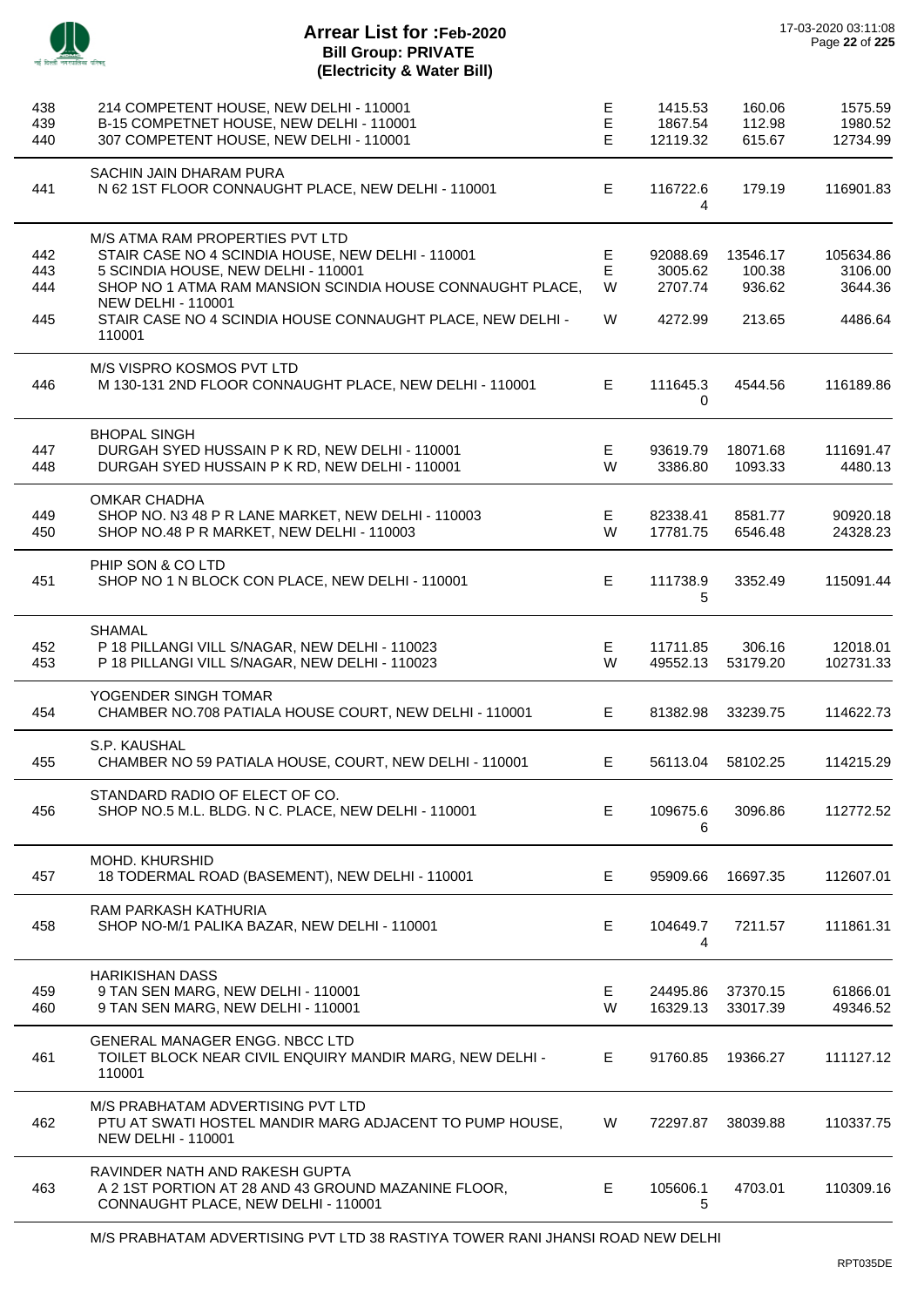

| 464        | PTU AT SWATI HOSTEL MANDIR MARG ADJACENT PUMP HOUSE, NEW<br>DELHI - 110001                                                                     | E.      | 96752.29             | 13412.49            | 110164.78            |
|------------|------------------------------------------------------------------------------------------------------------------------------------------------|---------|----------------------|---------------------|----------------------|
| 465        | NATIONAL HIGHWAYS AND INFRASTRUCTURE DEVELOPMENT CORPORATION LTD<br>PTI BUILDING PARLIAMENT STREET 3RD FLOOR, NEW DELHI - 110001               | E       | 108999.5<br>0        | 1041.73             | 110041.23            |
| 466        | THE GENERAL MANAGER DELHI SIKH GURUDWARA MANAGEMENT<br>GURUDWARA BANGLA SAHIB ASHOKA ROAD, NEW DELHI - 110001                                  | W       | 100408.8<br>8        | 9587.25             | 109996.13            |
| 467        | A S SODHI<br>25/64 A BLOCK, NEW DELHI - 110001                                                                                                 | W       | 24559.36             | 85208.45            | 109767.81            |
| 468<br>469 | SARABJIT SINGH SABARWAL<br>602, NAURANG BHAWAN, 21 K.G. MARG,, NEW DELHI - 110001<br>1004 NAURANG BHAWAN 21 K G MARG, NEW DELHI - 110001       | E.<br>E | 73266.46<br>18235.19 | 14617.45<br>2112.65 | 87883.91<br>20347.84 |
| 470        | <b>JALA BALA VAIDYA</b><br>SECY AKSHARA THEATRE 11&12 B K S MARG, NEW DELHI - 110001                                                           | E       | 103826.5<br>4        | 4141.30             | 107967.84            |
| 471        | M/S ENERGY EFFICIENCY SERVICES LIMITED<br>OUTSIDE FICCI OFFICE SANGEET BHAWAN AND FICCI 19, NEW DELHI -<br>110001                              | E.      | 103914.0<br>8        | 3019.22             | 106933.30            |
| 472        | HYTHRO ENGINEER PVT LTD<br>TOILET BLK PATIALA HOUSE LANE, NEW DELHI - 110001                                                                   | W       | 59098.73             | 47821.75            | 106920.48            |
| 473        | OM PRAKASH<br>B-601 GAURI SADAN 5 HAILY ROAD, NEW DELHI - 110001                                                                               | E       | 98678.65             | 6185.99             | 104864.64            |
| 474        | M/S RELIANCE JIO INFOCOMM LTD<br>FOR COMMUNICATION CELLULAR MOBILE TOWER ON WHEEL (COW)<br>AT SAN MARTIN MARG CHANKYA PURI, NEW DELHI - 110021 | E       | 102547.0<br>6        | 2049.59             | 104596.65            |
| 475        | <b>AMIT NAGPAL</b><br>KIOSK NO. K301 3RD FLOOR LCB III BLK, DELHI HIGH COURT, NEW<br>DELHI - 110003                                            | Е       | 92448.87             | 11947.11            | 104395.98            |
| 476        | <b>NISHA KAPOOR</b><br>L 23/9 MIDDLE CIRCLE CONNAUGHT PLACE, NEW DELHI - 110001                                                                | Е       | 99862.09             | 4182.75             | 104044.84            |
| 477        | RAJNI CHAWLA<br>M-10 (MPL NO 39) IIND FLOOR CON PLACE, NEW DELHI - 110001                                                                      | W       | 85277.42             | 18699.24            | 103976.66            |
| 478        | M/S INDUS TOWER LIMITED<br>FOR COMMUNICATION CELLULAR MOBILE TOWER ON WHEEL (COW)<br>AT DR ZAKIR HUSSAIN MARG INDIA GATE, NEW DELHI - 110001   | E       | 103855.6<br>7        | 102.43              | 103958.10            |
| 479        | <b>SAROJ DEVI</b><br>S 47 P PARK, NEW DELHI - 110001                                                                                           | Е       | 57019.83             | 46413.66            | 103433.49            |
| 480        | IQBAL CHAND MALHOTRA<br>F 30 MALHOTRA BUILDING CONNAUGHT PLACE, NEW DELHI - 110001                                                             | Е       | 102752.2<br>2        | 152.02              | 102904.24            |
| 481        | WISDOM INVESTMENT P LTD<br>FLAT-C-3 9 PRITHVI RAJ ROAD, NEW DELHI - 110003                                                                     | Е       | 89530.54             | 13030.81            | 102561.35            |
| 482        | <b>ROHTASH KUMAR</b><br>P 192 A PILLANGI VILL S/NAGAR, NEW DELHI - 110023                                                                      | W       | 52812.17             | 49607.06            | 102419.23            |
| 483        | ANAND PRAKASH KAPOOR<br>H 76 CON PLACE, NEW DELHI - 110001                                                                                     | W       | 33932.97             | 68432.01            | 102364.98            |
| 484        | THE PUNJAB AND SIND BANK LTD<br>B45 47 CON PLACE, NEW DELHI - 110001                                                                           | Е       | 101438.0<br>7        | 926.77              | 102364.84            |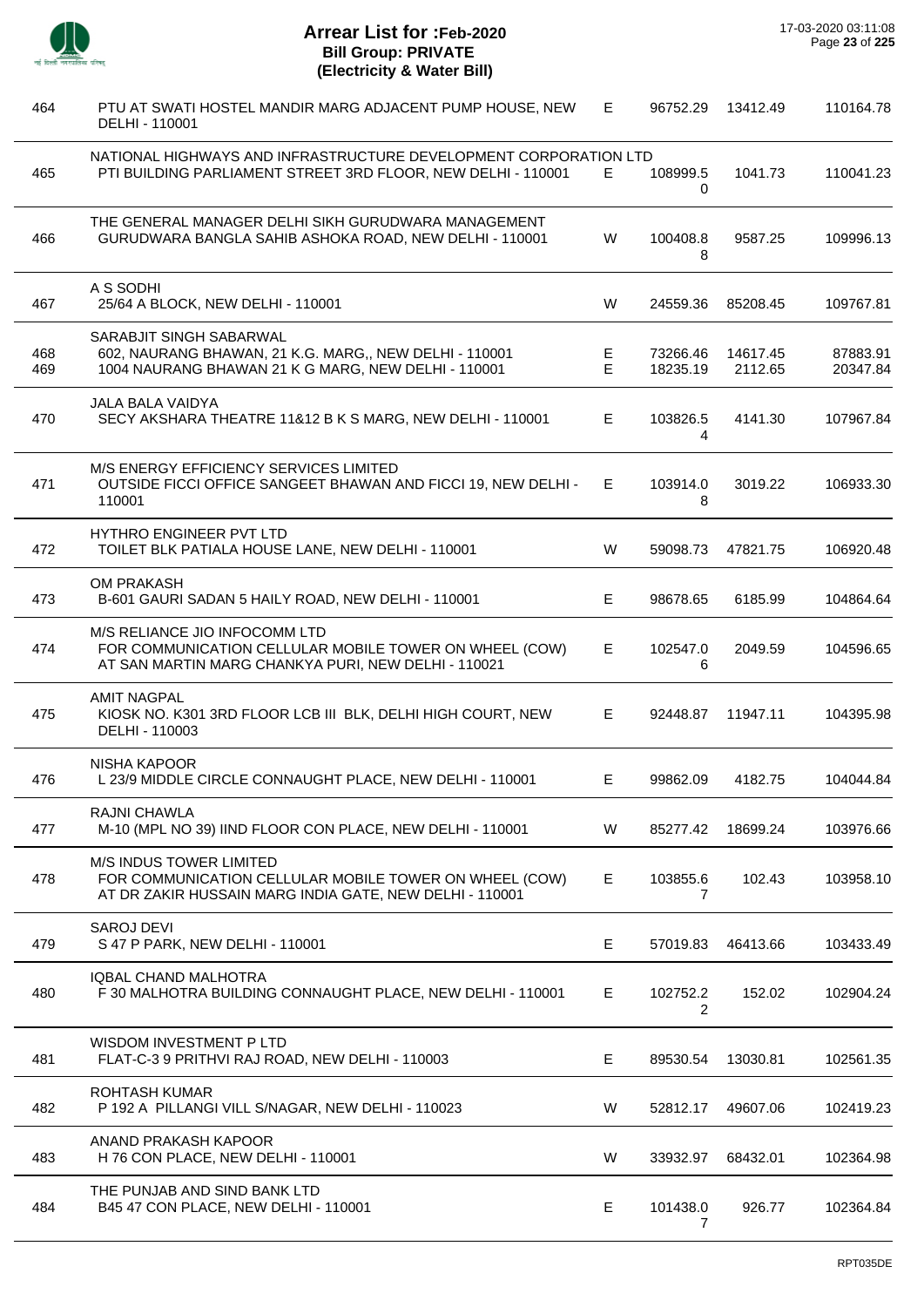

| 485               | DCM SHRI RAM CONSOLIDATED<br>105-105A&106 1ST FLR KANCHANJANGA BUILD, NEW DELHI - 110001                                                        | E.          | 98675.50                        | 2957.62                      | 101633.12                       |
|-------------------|-------------------------------------------------------------------------------------------------------------------------------------------------|-------------|---------------------------------|------------------------------|---------------------------------|
| 486               | HYTHRO POWER CORPORATION<br>PUB TOILET BLOCK AFRICA AVE NETAJI NGR, NEW DELHI - 110023                                                          | E           | 57457.06                        | 43937.78                     | 101394.84                       |
| 487               | <b>MAZIDAN</b><br>5, DARGAH S.H. ANDHMAHAVIDHLAYA, P.K.RD, NEW DELHI - 110001                                                                   | W           | 42144.36                        | 58923.67                     | 101068.03                       |
| 488               | M/S RELIANCE JIO INFOCOMM LTD<br>CELLULAR MOBILE TOWER ON WHEELS (COWS) AT MANDI HOUSE,<br><b>NEW DELHI - 110001</b>                            | E           | 98441.40                        | 2592.05                      | 101033.45                       |
| 489               | M/S PRABHATAM ADVERTISING PVT LTD<br>PUBLIC TOILET UTILITIES AT SANGLI MESS, NEW DELHI - 110001                                                 | E.          | 79700.98                        | 21108.55                     | 100809.53                       |
| 490<br>491<br>492 | P N CHOPRA<br>51 JOR BAGH F/F, NEW DELHI - 110003<br>51 JOR BAGH F/F, NEW DELHI - 110003<br>51 JOR BAGH G/F, NEW DELHI - 110003                 | Е<br>W<br>W | 4325.53<br>57690.19<br>20832.98 | 604.39<br>9997.02<br>6967.49 | 4929.92<br>67687.21<br>27800.47 |
| 493<br>494        | <b>CHIRAG UDDIN</b><br>SHOP 2 R K MARG, NEW DELHI - 110001<br>SHOP 2 R K MARG, NEW DELHI - 110001                                               | E<br>W      | 35377.79<br>31871.14            | 11372.89<br>21491.14         | 46750.68<br>53362.28            |
| 495               | <b>MOHAMMAD RAJA</b><br>4-FIDA MASJID JANPATH LANE, NEW DELHI - 110001                                                                          | E           | 97866.66                        | 2212.22                      | 100078.88                       |
| 496               | PADMA JEWELS P LTD<br>ARVIND MARG S J AIRPORT, NEW DELHI - 110003                                                                               | Е           | 96787.58                        | 3137.40                      | 99924.98                        |
| 497               | SHASHI RANJAN GUPTA & SUNIL KUMAR GUPTA<br>M 43 GROUND FLR & MAZZANINE FLR M BLK, CONN.PLACE, NEW DELHI<br>$-110001$                            | Е           | 99522.93                        | 126.35                       | 99649.28                        |
| 498               | ANURADHA KAKKAR<br>FLAT NO 112 HOUSE, NEW DELHI - 110001                                                                                        | E           | 81349.32                        | 18150.69                     | 99500.01                        |
| 499               | KAMAL AGGARWAL NEW DELHI COAL CO.<br>205 C BABAR ROAD, NEW DELHI - 110001                                                                       | E           | 68689.41                        | 30458.31                     | 99147.72                        |
| 500               | RAM DULARE<br>SHOP NO 177 RING ROAD MKT, OPP NAUROJI NAGAR, NEW DELHI -<br>110029                                                               | Е,          | 76805.71                        | 22188.45                     | 98994.16                        |
| 501               | <b>SUNDER DASS</b><br>1/5 REGAL BLGD, NEW DELHI - 110001                                                                                        | W           | 35057.15                        | 63906.35                     | 98963.50                        |
| 502               | M/S RELIANCE JIO INFOCOMM LTD<br>CELLULAR MOBILE TOWER ON WHEEL (COW) PURPOSE AT MANDIR<br>MARG (OPP. M S FLAT MANDIR MARG), NEW DELHI - 110001 | Е           | 95456.62                        | 3092.17                      | 98548.79                        |
| 503               | D P AVINASHI<br>CH NO 60 PATIALA HOUSE, NEW DELHI - 110001                                                                                      | Е           | 53781.72                        | 44672.67                     | 98454.39                        |
| 504               | <b>VIMAL KUMAR JAIN</b><br>715,715A,716,716A NARAYAN MANZIL, NEW DELHI - 110001                                                                 | E           | 92306.42                        | 5787.04                      | 98093.46                        |
| 505               | S SUMEET<br>15/31 PRITHVI RAJ ROAD, NEW DELHI - 110003                                                                                          | Е           | 71088.30                        | 26787.90                     | 97876.20                        |
| 506               | BHARAT PETROLIUM CORP. LTD.<br>YASHWANT PLACE, CHANAKYAPURI,, NEW DELHI - 110021                                                                | E.          | 97095.94                        | 263.25                       | 97359.19                        |
| 507               | M/S RELIANCE JIO INFRATEL PVT LTD<br>CELLULAR MOBILE TOWER ON WHEEL (COW) AT PESHWA ROAD GOLE<br>MARKET (NEAR CPWD ENQUIRY), NEW DELHI - 110001 | Е           | 93948.81                        | 3170.74                      | 97119.55                        |
| 508               | N E M G INSORANCE ASSOCITION<br>40 42 JANPATH, NEW DELHI - 110001                                                                               | W           | 43176.06                        | 53688.24                     | 96864.30                        |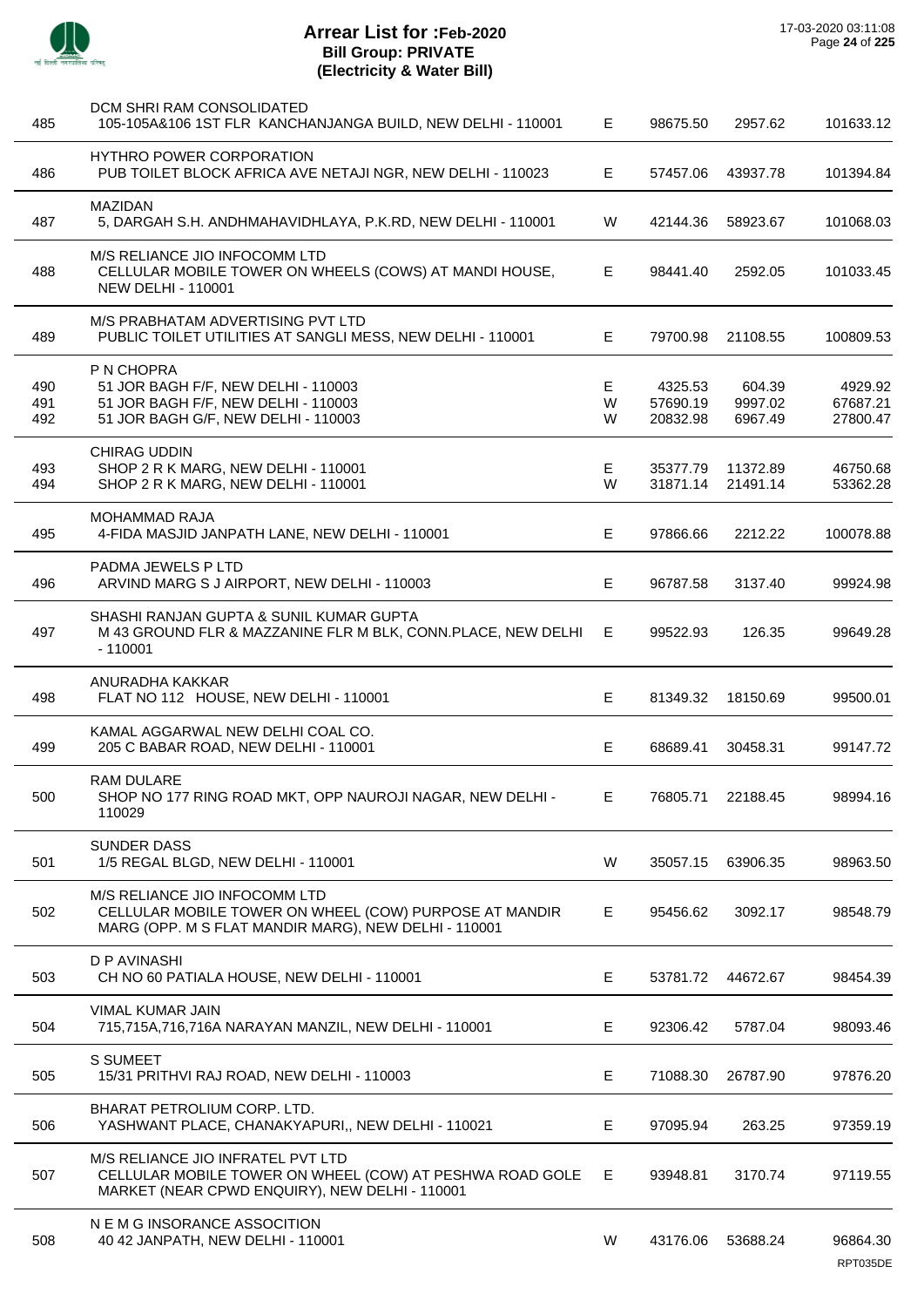

| 509<br>510<br>511<br>512 | <b>ML WATT</b><br>1 CURZAN ROAD, NEW DELHI - 110001<br>1 CURZAN ROAD (ANNEXED), NEW DELHI - 110001<br>1 CURZAN ROAD, NEW DELHI - 110001<br>1 CURZAN ROAD, NEW DELHI - 110001 | Е<br>E<br>W<br>W | 11143.41<br>2275.85<br>2447.71<br>43369.86 | 1860.66<br>407.53<br>948.07<br>34404.10 | 13004.07<br>2683.38<br>3395.78<br>77773.96 |
|--------------------------|------------------------------------------------------------------------------------------------------------------------------------------------------------------------------|------------------|--------------------------------------------|-----------------------------------------|--------------------------------------------|
| 513                      | M/S SHIV CONSTRACTION CO. 108 JHANDA COLONY FATIH PUR BASI<br>NEAR TYPE IV QR NO 74 NORTH WEST MOTI BAGH, NEW DELHI -<br>110021                                              | Е                | 84316.47                                   | 12465.86                                | 96782.33                                   |
| 514                      | M/S RAJIV MOTOR (P) LTD<br>P 10/90 1st FLOOR CONNAUGHT PLACE, NEW DELHI - 110001                                                                                             | E.               | 92934.99                                   | 2982.29                                 | 95917.28                                   |
| 515                      | <b>FATE CHAND</b><br>SHOP NO 70 B S MKT, NEW DELHI - 110001                                                                                                                  | W                | 16926.20                                   | 78575.45                                | 95501.65                                   |
| 516                      | <b>CDR B N KOCHHAR</b><br>B 12 VANDANA BLDG CON PLACE, NEW DELHI - 110001                                                                                                    | E                | 88435.51                                   | 6761.42                                 | 95196.93                                   |
| 517                      | RAVINDRA SABARWAL<br>1104 & 1105 NAURANG BHAWAN 21 K G MARG, NEW DELHI - 110001                                                                                              | E.               | 75003.23                                   | 19986.20                                | 94989.43                                   |
| 518                      | M/S JAINS CONSTRUCTION<br>FLAT NO A 2537-40 NETAJI NAGAR, NEW DELHI - 110023                                                                                                 | Е                | 90534.50                                   | 3927.29                                 | 94461.79                                   |
| 519                      | <b>SHARIFUDDIN</b><br>STALL NO 39-40 GAP MUNICIPAL MARKET BABAR RAOD, NEW DELHI -<br>110001                                                                                  | W                | 69358.07                                   | 25067.80                                | 94425.87                                   |
| 520<br>521               | ANIP, ALOK, ASHOK & AMIT SACHTHEY<br>IIND FLOOR 6 SCHOOL LANE, NEW DELHI - 110001<br>FIRST/FLOOR 6, SCHOOL LANE, NEW DELHI - 110001                                          | Е<br>E           | 45586.03<br>37796.39                       | 2748.15<br>7687.81                      | 48334.18<br>45484.20                       |
| 522                      | YOGENDRA NATH BHARGAVA<br>47 PRITHVI RAJ ROAD, NEW DELHI - 110003                                                                                                            | E.               | 92269.18                                   | 1433.50                                 | 93702.68                                   |
| 523                      | <b>RAMINDAR KAUR</b><br>M-01MEZZANINE F/L NAVRANG HOUSE21KG MARG, NEW DELHI - 110001                                                                                         | Е                | 86540.39                                   | 6880.63                                 | 93421.02                                   |
| 524<br>525               | M/S ATMA RAM BUILDERS PVT LTD<br>10 D BLOCK CONNAUGHT PLACE, NEW DELHI - 110001<br>D 2 INNER CIRCUS CONNAUGHT PLACE, NEW DELHI - 110001                                      | Е<br>W           | 90419.30<br>1715.63                        | 782.52<br>136.72                        | 91201.82<br>1852.35                        |
| 526                      | WACKER METROARK CHEMICALS PVT LTD<br>F NO 505 + 507 ANTRIKSH BH. 22 K G MARG, NEW DELHI - 110001                                                                             | E                | 86910.54                                   | 5851.18                                 | 92761.72                                   |
| 527                      | <b>KAVITA CHOPRA</b><br>UB-12/A ANTRIKSH BHAWAN, NEW DELHI - 110001                                                                                                          | Е                | 76372.37                                   | 15858.81                                | 92231.18                                   |
| 528                      | SIDDHARTH RAI<br>FLAT NO D-4 UPASANA BUILD 1 HAILY ROAD, NEW DELHI - 110001                                                                                                  | E.               | 87004.37                                   | 5165.16                                 | 92169.53                                   |
| 529                      | NEW DELHI HOTEL LTD<br>FLAT NO 120 HOUSE, NEW DELHI - 110001                                                                                                                 | W                | 42348.14                                   | 49734.77                                | 92082.91                                   |
| 530                      | <b>ZAHEER ABBAS</b><br>DARGAH S.H. ANDHMAHAVIDHALYA, PK RD, NEW DELHI - 110001                                                                                               | W                | 36651.46                                   | 55181.33                                | 91832.79                                   |
| 531                      | <b>RANJIT SINGH GHORA</b><br>2ND FLOOR PALIKA PLACE WESTERN WING R K ASHRAM NDMC<br>BUILDING, NEW DELHI - 110001                                                             | Е                | 86283.24                                   | 5334.65                                 | 91617.89                                   |
| 532                      | COUNCIL FOR SOCIAL DEVELOPMENT<br>53 LODHI ESTATE, NEW DELHI - 110003                                                                                                        | Е                | 91451.19                                   | 90.20                                   | 91541.39                                   |
| 533                      | <b>BALVINDER SINGH ARORA</b><br>BALVINDER SINGH ARORA,, CHAMBER NO 40 PATIALA HOUSE COURT,<br><b>NEW DELHI - 110001</b>                                                      | E.               | 70160.14                                   | 21016.54                                | 91176.68                                   |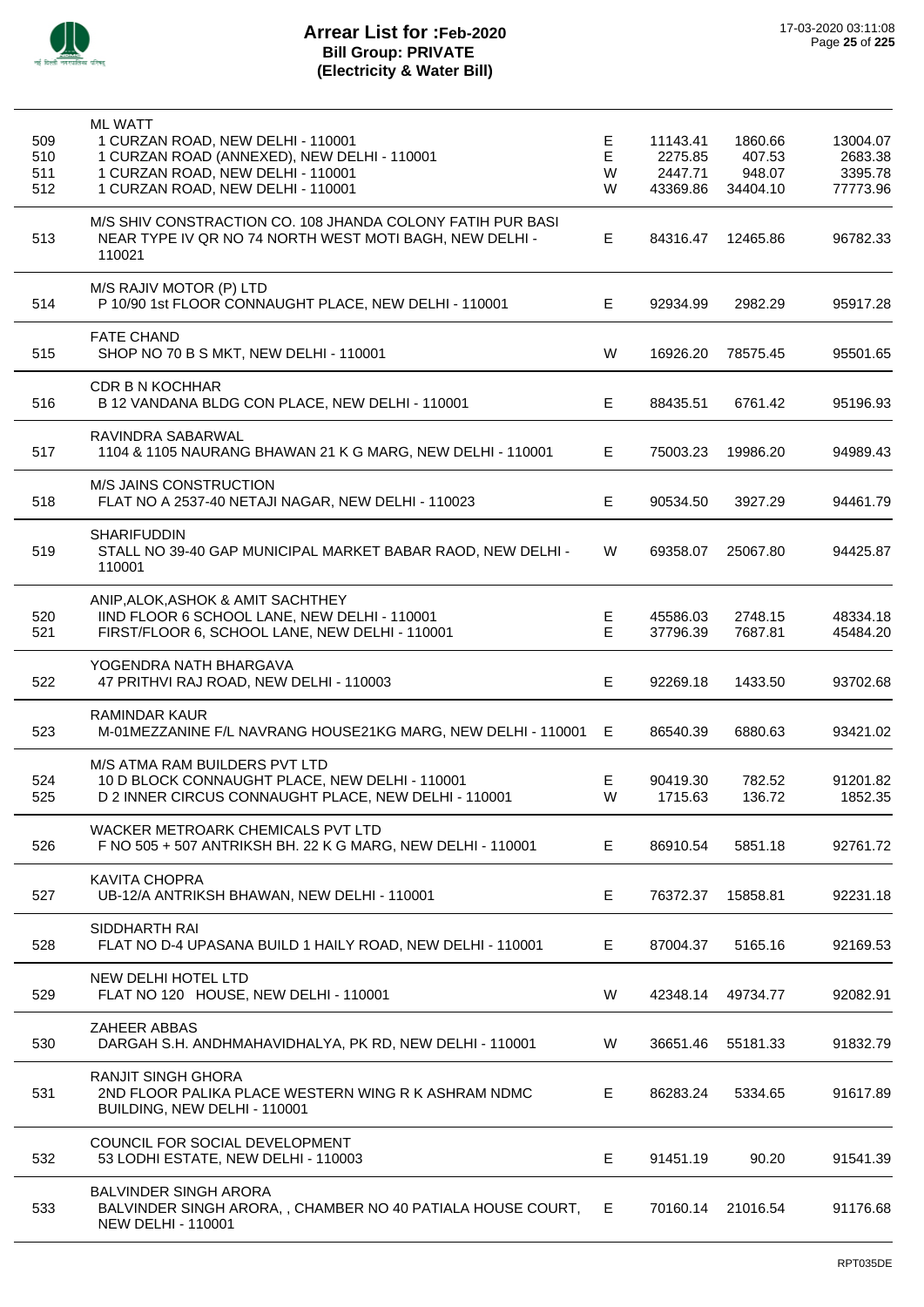J.

 $\overline{a}$ 

 $\overline{\phantom{a}}$ 

Ĭ.

 $\overline{a}$ 

J.

J.

| 534        | NORTHERN INDIA IRONS & STEEL CO LTD<br>10 B SCINDIA HOUSE, NEW DELHI - 110001                                                                                       | E.     | 88659.46             | 2483.90            | 91143.36             |
|------------|---------------------------------------------------------------------------------------------------------------------------------------------------------------------|--------|----------------------|--------------------|----------------------|
| 535        | PRAKASH CHAND GOIL<br>C-23/2, CONNAUGHT PLACE,, NEW DELHI - 110001                                                                                                  | E      | 84977.63             | 5770.84            | 90748.47             |
| 536        | DILAWAR HUSSAN KHAN SYEED HUSSAN<br>DARGAH SYEED HUSSAN, BLIND SCHOOL, P.K.RD, NEW DELHI - 110001                                                                   | W      | 36063.87             | 54545.32           | 90609.19             |
| 537        | MOOL CHAND<br>63 SHANKAR MKT, NEW DELHI - 110001                                                                                                                    | E.     | 76990.60             | 12459.10           | 89449.70             |
| 538        | <b>PRADHAN</b><br>DHOBI GHAT NO 17 DUPLEX ROAD, NEW DELHI - 110011                                                                                                  | W      | 85075.03             | 4253.75            | 89328.78             |
| 539        | <b>HARI SINGH</b><br>CHAMBER NO 146 PATIALA HOUSE, NEW DELHI - 110001                                                                                               | E.     | 69196.63             | 19871.81           | 89068.44             |
| 540        | <b>ASHISH GUPTA</b><br>44 REGAL BULDG. (44/5,44/4,44/6,44/7), NEW DELHI - 110001                                                                                    | Е      | 85588.68             | 2422.48            | 88011.16             |
| 541<br>542 | M/S ROSHAN REAL ESTATES (P) LTD<br>SARVODAYA VIDALAYA ALI GANJ LODHI COLONY, NEW DELHI - 110003<br>SARVODAYA VIDYALAYA JOR BAGH LODHI COLONY, NEW DELHI -<br>110003 | Е<br>Е | 14149.96<br>72324.31 | 241.46<br>888.34   | 14391.42<br>73212.65 |
| 543        | BABU LAL AGGARWAL<br>SHOP NO 3 GATE NO 2 RACE COURSE, NEW DELHI - 110003                                                                                            | E.     | 77561.98             | 9285.00            | 86846.98             |
| 544        | BALBIR SINGH SEHRAURTE & S P DUA<br>171 DELHI HIGH COURT BLOCK 96, NEW DELHI - 110003                                                                               | E      | 69791.40             | 16139.01           | 85930.41             |
| 545        | HONY TRUSROR JAIN SABHA 66 RAJA BAZAR<br>11 B PIO SHOOT BEHIND, 34 RAZA BAZAR, NEW DELHI - 110001                                                                   | W      | 27024.11             | 58397.96           | 85422.07             |
| 546        | AVINASH KAUR GULATI<br>L.B.1-ARUNACHAL BLDG., NEW DELHI - 110001                                                                                                    | Е      | 71628.50             | 13699.88           | 85328.38             |
| 547        | ROHIT TOWER BUILDING<br>6 PRITHVI ROAD, NEW DELHI - 110003                                                                                                          | E      | 84502.72             | 83.35              | 84586.07             |
| 548<br>549 | <b>KASTURI LAL</b><br>SHOP NO 16 PANDARA ROAD MARKET, NEW DELHI - 110003<br>SHOP NO 16 PANDARA ROAD MARKET, NEW DELHI - 110003                                      | Е<br>W | 71366.06<br>10029.39 | 1691.34<br>1478.45 | 73057.40<br>11507.84 |
| 550        | <b>KAMLESH SHABI</b><br>307 ARUNCHAL BLDG, NEW DELHI - 110001                                                                                                       | Е      | 75667.71             | 8773.57            | 84441.28             |
| 551        | <b>SWARAN ARORA</b><br>2ND FLR DR.GOPAL DASS BHAWAN 28 B K RD, NEW DELHI - 110001                                                                                   | Е      | 78234.93             | 5499.37            | 83734.30             |
| 552        | <b>VISHAL KHARBANDA</b><br>KIOSK NO.10 U G CAR PARKING CONN. PLACE, NEW DELHI - 110001                                                                              | E.     | 74468.79             | 8930.55            | 83399.34             |
| 553        | DEWAN PARSHOTAM NATH KAPOOR<br>FLAT NO 1 H BLOCK C PLACE, NEW DELHI - 110001                                                                                        | E.     | 75822.30             | 7312.29            | 83134.59             |
| 554        | <b>S KUKREJA</b><br>1111 ANSALBHAWAN, NEW DELHI - 110001                                                                                                            | Е      | 79243.77             | 3739.25            | 82983.02             |
| 555        | <b>SDE</b><br>DE (BSS) PROJECT, MTNL, ROOM NO. 3313, DOOR SANCHAR SADAN,<br>3RD FLOOR, CGO COMPLEX, LODHI ROAD, NEW DELHI - 110003                                  | E      | 81842.19             | 1107.82            | 82950.01             |
| 556        | <b>HYTHRO ENGINEERS PVT LTD</b><br>PUBLIC TOILET BLK INSIDE THE PARK OF, TALKATORA LANE, NEW<br>DELHI - 110001                                                      | E      | 62560.01             | 20144.03           | 82704.04             |
| 557        | <b>RAM BHAWAN</b><br>DHOBI GHAT NO.5 TALKATORA ROAD, NEW DELHI - 110001                                                                                             | E      | 67660.73             | 15009.02           | 82669.75<br>RPT035DE |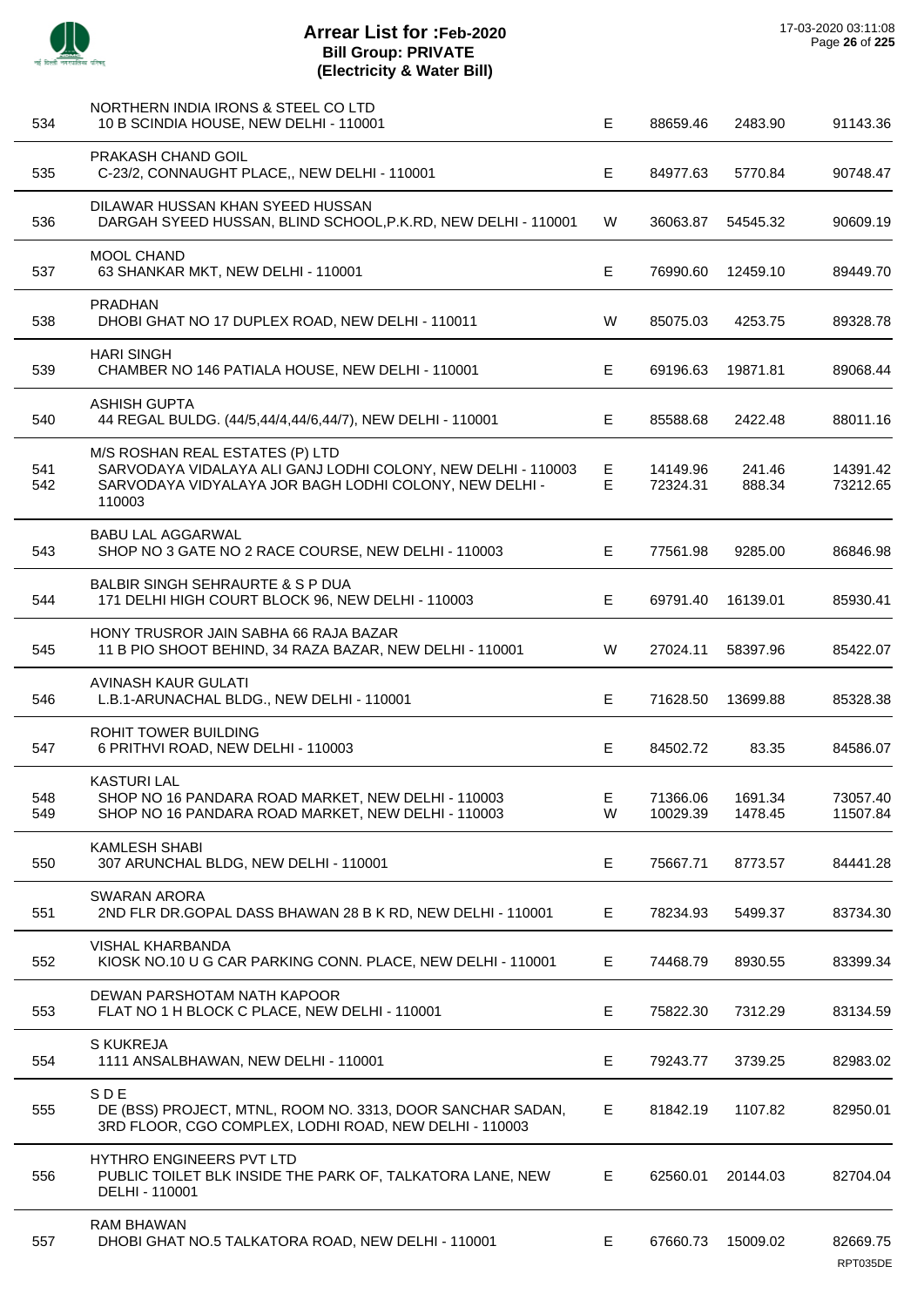

| 558        | THE NATIONAL HIGHWAY & INFRASTRUCTURE DEVELOPMENT CORPORATION LTD<br>2 ED FLOOR PTI BUILDING 4 PARLIAMENT STREET, NEW DELHI - 110001 | E.      | 81631.53             | 806.75             | 82438.28             |
|------------|--------------------------------------------------------------------------------------------------------------------------------------|---------|----------------------|--------------------|----------------------|
| 559        | <b>HARBANS LAL</b><br>SHOP NO 136 B S MARKET, NEW DELHI - 110001                                                                     | W       | 30098.26             | 52315.55           | 82413.81             |
| 560        | <b>KAYORI GHOSH</b><br>29/5, HANUMAN RD. GARRAGE, NEW DELHI - 110001                                                                 | W       | 28736.78             | 53452.01           | 82188.79             |
| 561        | REVIERA APARTMENT (P) LTD<br>28/10 DAKSINESHWAR HAILY ROAD, NEW DELHI - 110001                                                       | E.      | 80095.27             | 1671.95            | 81767.22             |
| 562<br>563 | SHANKUNTALA DEVI<br>STALL NO 4 NEAR BIHAR HOUSE, NEW DELHI - 110021<br>STALL NO 4 NEAR BIHAR HOUSE, NEW DELHI - 110021               | E.<br>W | 38710.14<br>36276.63 | 1673.18<br>4985.32 | 40383.32<br>41261.95 |
| 564<br>565 | <b>INDER NARAIN KHANNA</b><br>9 BABAR ROAD, GROUND FLOOR,, NEW DELHI - 110001<br>9 BABER ROAD, NEW DELHI - 110001                    | E.<br>W | 57574.57<br>13174.64 | 5989.01<br>4877.02 | 63563.58<br>18051.66 |
| 566        | SUKHINDER KOUR SH INDER SINGH<br>FLAT NO-1103,22 K G MARG, NEW DELHI - 110001                                                        | E       | 76085.78             | 5446.36            | 81532.14             |
| 567        | KARNATKA BHAWAN<br>10, KAUTILYA MARG, NEW DELHI - 110021                                                                             | W       | 73875.59             | 7306.75            | 81182.34             |
| 568        | <b>BARKAT RAM</b><br>SH BAKAT RAM 23/90 C CIRCUS, NEW DELHI - 110001                                                                 | W       | 65055.44             | 15828.52           | 80883.96             |
| 569        | SH. BHAGWATI CONSULTANTS & FARMS DEVELOPMENT PVT. LTD.<br>M-16 M-BLOCK CONNAUGHT PLACE, NEW DELHI - 110001                           | W       | 65138.18             | 15423.83           | 80562.01             |
| 570        | <b>ANIL OBRAI</b><br>SHOP NO 195 PALIKA BAZAR, NEW DELHI - 110001                                                                    | E       | 73784.29             | 6748.89            | 80533.18             |
| 571        | M/S HOTEL EXCELSIOR LTD<br>19 ASHOKA ROAD, NEW DELHI - 110001                                                                        | W       | $-0.47$              | 80415.13           | 80414.66             |
| 572        | M/S KOHLI BROTHERS (R/O 74 SCINDIA HOUSE)<br>L 14 CONNAUGHT PLACE, NEW DELHI - 110001                                                | E       | 68395.41             | 11921.00           | 80316.41             |
| 573        | <b>RANJEET SINGH</b><br>P 35 PILLANGI VILL S/NAGAR, NEW DELHI - 110023                                                               | W       | 41386.05             | 38821.22           | 80207.27             |
| 574        | UMA VATI SURAJ PARKASH 1609 DARIBA KALA<br>21 LADY HARDING ROAD, NEW DELHI - 110001                                                  | W       | 22834.85             | 56802.88           | 79637.73             |
| 575        | BRITISH MOTOR CAR CO.<br>N 79 1ST FLOOR CONN.PLACE, NEW DELHI - 110001                                                               | E       | 79408.08             | 107.40             | 79515.48             |
| 576        | <b>LATA MAHAJAN</b><br>SHOP NO 114 PALIKA BAZAR, NEW DELHI - 110001                                                                  | Е       | 67261.78             | 11319.64           | 78581.42             |
| 577        | GAJNAVI SYEED HUSSAN DARGAH<br>GAJNAVI SYEED HUSSAN DARGAH, P.K.ROAD, NEW DELHI - 110001                                             | W       | 30508.81             | 47868.69           | 78377.50             |
| 578        | <b>SWARAN SINGH</b><br>FLAT NO. - 122, ANTRIKSH BHAWAN, NEW DELHI - 110001                                                           | Е       | 66553.71             | 11822.29           | 78376.00             |
| 579        | PRABHATAM ADVERTISING PVT LTD<br>PUBLIC TOILET UTILITIES AT DR LANE GOLE MARKET, NEW DELHI -<br>110001                               | E       | 63729.82             | 14619.64           | 78349.46             |
| 580        | CHETAN ANAND VIDYARTHI<br>C-2 B K DUTT COLONY, NEW DELHI - 110003                                                                    | Е       | 65332.86             | 12907.15           | 78240.01             |
| 581        | M/S AJAY KHANNA AND SONS (HUF) LOK NATH & COMPANY<br>UPPER GROUND FLOOR HIMAYALA HOUSE 23 K G MARG, NEW DELHI -<br>110001            | E.      | 75639.79             | 2437.17            | 78076.96             |
|            |                                                                                                                                      |         |                      |                    | RPT035DE             |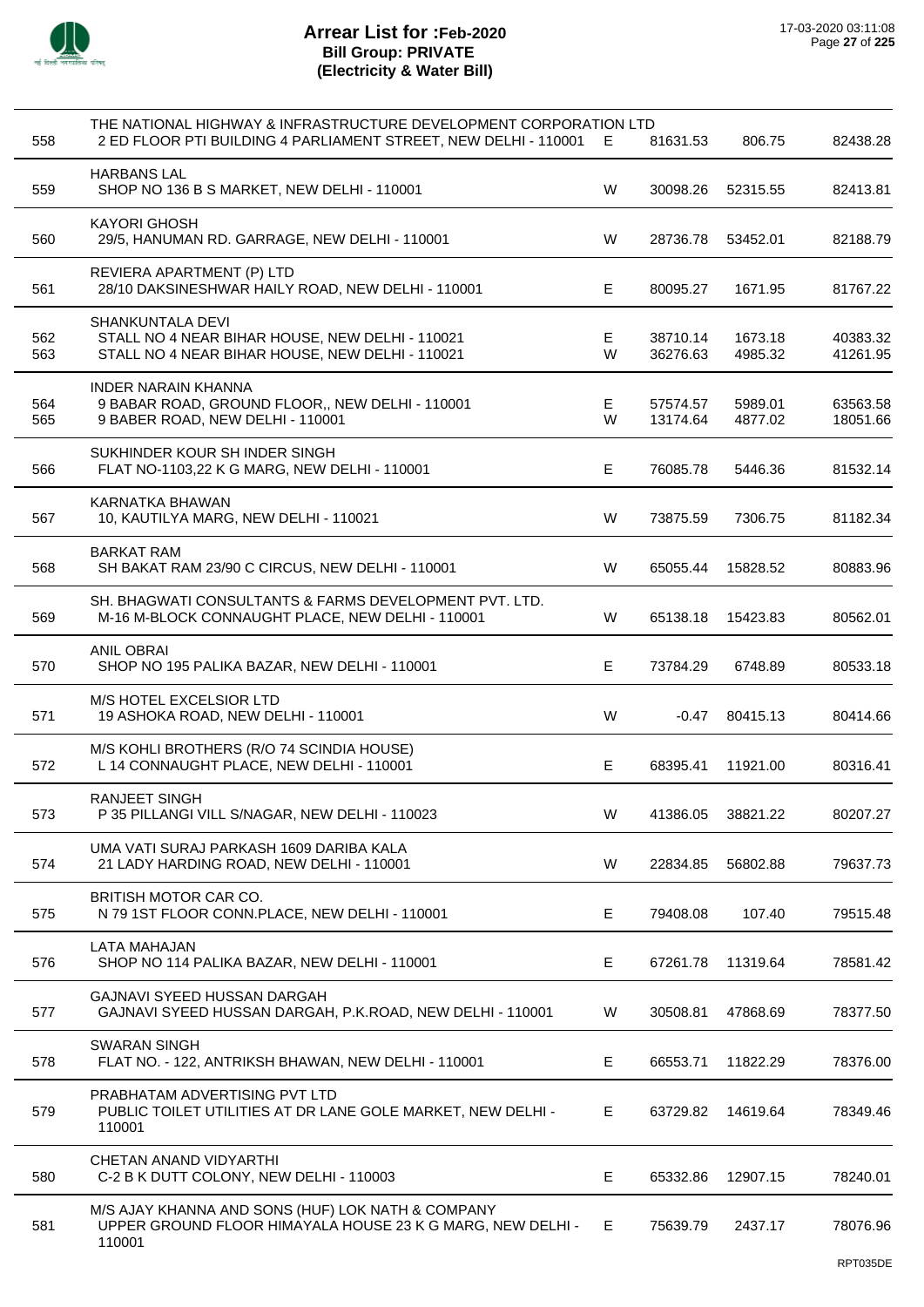

| 582               | <b>BHIKU RAM JAIN</b><br>A 41-4TH FLOOR HIMALAYA HOUSE, NEW DELHI - 110001                                                                                         | E.          | 69769.44                         | 8281.68                   | 78051.12                         |
|-------------------|--------------------------------------------------------------------------------------------------------------------------------------------------------------------|-------------|----------------------------------|---------------------------|----------------------------------|
| 583<br>584        | <b>RAM KISHAN</b><br>130 O H SCINDIA HOUSE, NEW DELHI - 110001<br>104 O H SCINDIA HOUSE, NEW DELHI - 110001                                                        | E.<br>E     | 10764.15<br>43098.07             | 4803.69<br>19095.06       | 15567.84<br>62193.13             |
| 585               | <b>ANIL DEHAL</b><br>STALL NO.6 MPL MARKET CONNAUGHT PLACE, NEW DELHI - 110001                                                                                     | E.          | 70133.75                         | 6742.36                   | 76876.11                         |
| 586               | DAFEDAR DULICHAND & BROS<br>SR QR NO 2 BEHIND REGAL BLGD, NEW DELHI - 110001                                                                                       | E           | 69933.56                         | 6855.72                   | 76789.28                         |
| 587               | <b>MAHAMUD AKHLAQ</b><br>DS 32 R K ASHRAM MARG AUDH MAHAVIDYLYA, P K ROAD, NEW DELHI<br>$-110001$                                                                  | W           | 28099.01                         | 48186.47                  | 76285.48                         |
| 588<br>589        | R N GUPTA MRS PROMILA GUPTA & OTHERS<br>24 CENTRAL LANE, NEW DELHI - 110001<br>24 CENTRAL LANE, NEW DELHI - 110001                                                 | E<br>W      | 65607.00<br>6785.67              | 2617.59<br>1024.32        | 68224.59<br>7809.99              |
| 590               | RELIANCE INFOCOMM LTD<br>MP BHAWAN 2 GOPINATH BARDOLI MARG, CHANAKYA PURI, NEW<br>DELHI - 110021                                                                   | E.          | 72991.81                         | 2914.07                   | 75905.88                         |
| 591               | <b>MAZORAM GUEST HOUSE</b><br>KAUTILYA MARG CHANKYA PURI, NEW DELHI - 110021                                                                                       | W           | 72124.26                         | 3606.21                   | 75730.47                         |
| 592               | <b>ZHLAFKAR</b><br>KIOSK NO 68 CURZAN ROAD, NEW DELHI - 110001                                                                                                     | W           | 41226.16                         | 34048.63                  | 75274.79                         |
| 593<br>594        | SHYAM SUNDER KOHLI<br>A 1/22 REGAL BLGD, NEW DELHI - 110001<br>SHOP NO 2 REGAL BLGD, NEW DELHI - 110001                                                            | W<br>W      | 19149.03<br>31183.60             | 11053.09<br>13305.12      | 30202.12<br>44488.72             |
| 595               | M/S AMAIRA HOSPITALITY PVT LTD<br>SHOP NO H 35/9 MIDDLE CIRCLE CONNAUGHT PLACE, NEW DELHI -<br>110001                                                              | E           | 71964.52                         | 2459.83                   | 74424.35                         |
| 596               | DALJET SABARWAL<br>NO C2/30 FEROZ SHAH ROAD, NEW DELHI - 110001                                                                                                    | E           | 68174.37                         | 6184.71                   | 74359.08                         |
| 597               | <b>MANJIT KUMAR</b><br>CH.NO.496 PATIALA HOUSE COURT, NEW DELHI - 110001                                                                                           | E.          | 47307.01                         | 26865.36                  | 74172.37                         |
| 598<br>599        | HARJI MAL KHANNA<br>9 ABUL FAZAL ROAD, NEW DELHI - 110001<br>9 ABUL FAZAL ROAD, NEW DELHI - 110001                                                                 | E.<br>W     | 15566.97<br>15484.09             | 12883.90<br>30033.92      | 28450.87<br>45518.01             |
| 600<br>601<br>602 | SEC DIR SHYAMA PRASAD MUKHERJEE RESEARCH FOUNDATION<br>9 ASHOKA ROAD, NEW DELHI - 110001<br>9 ASHOKA ROAD, NEW DELHI - 110001<br>9 ASHOKA ROAD, NEW DELHI - 110001 | E<br>Е<br>W | 37217.27<br>20331.51<br>14645.42 | 53.54<br>26.36<br>1274.42 | 37270.81<br>20357.87<br>15919.84 |
| 603               | STANDERED RADIO & ELECTRIC<br>N-16 CONNAUGHT PLACE,, NEW DELHI - 110001                                                                                            | W           | 68051.33                         | 5483.33                   | 73534.66                         |
| 604               | UNIQUEFRA INFRA PVT LTD<br>MOBILE TOWER TALKATORA STADIUM ROOF TOP, NEW DELHI - 110001                                                                             | Е           | 71784.76                         | 1699.12                   | 73483.88                         |
| 605               | <b>BATA INDIA LTD</b><br>SHOP NO15 B CONNAUGHT PLACE, NEW DELHI - 110001                                                                                           | E           | 73029.63                         | 108.04                    | 73137.67                         |
| 606               | OSWAL PROJECTS LTD<br>1506, 1507, 1508, 1509 NARAIN MANZIL, NEW DELHI - 110001                                                                                     | Е           | 71137.81                         | 1961.41                   | 73099.22                         |
| 607               | GOPAL DAS ESTATES & HOUSING PVT LTD<br>402 AVG BHAWAN M 3 CONNAUGHT PLACE, NEW DELHI - 110001                                                                      | E           | 70867.26                         | 2108.48                   | 72975.74                         |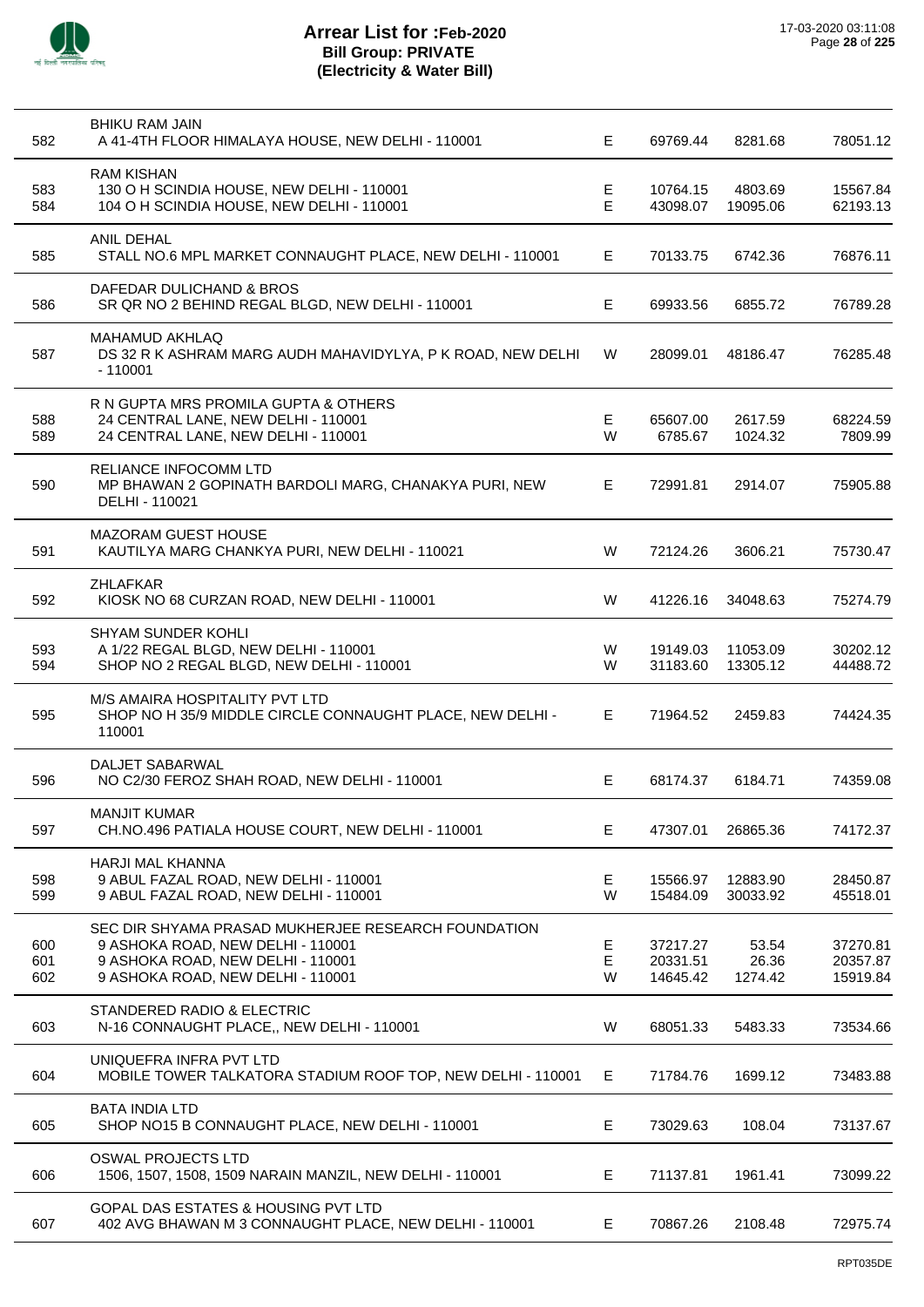| 608        | RAMINDER KAUR SABHARWAL<br>U.B.7 NAVRANG BHAWAN, NEW DELHI - 110001                                                                                    | E       | 59541.85            | 13386.12            | 72927.97             |
|------------|--------------------------------------------------------------------------------------------------------------------------------------------------------|---------|---------------------|---------------------|----------------------|
| 609<br>610 | <b>JANTA BOOK CORNER</b><br>SHOP NO-23 SAHEED B S MKT, NEW DELHI - 110001<br>23/1 SHAHEED BHAGAT SINGH MARG, NEW DELHI - 110001                        | E<br>W  | 7548.31<br>31692.92 | 1684.54<br>31973.05 | 9232.85<br>63665.97  |
| 611        | <b>KANTA</b><br>26, DARGAH S.H. ANDHMAHAVIDHALYA, PK RD, NEW DELHI - 110001                                                                            | W       | 27505.36            | 45190.31            | 72695.67             |
| 612        | <b>RAMKY ENERGY &amp; ENVIRONMANT LTD</b><br>BEHIND BANK OF BARODA JANPATH, NEW DELHI - 110001                                                         | E       | 48981.94            | 23691.53            | 72673.47             |
| 613        | M/S PRIME TIME REALTORS PVT LTD<br>27 BANGLOW K G MARG, NEW DELHI - 110001                                                                             | W       | 62426.44            | 9833.80             | 72260.24             |
| 614        | <b>INTER GLOBE ENTERPRISES LTD</b><br>REAL PORTION G/F AMBADEEP BLDG, NEW DELHI - 110001                                                               | E       | 68724.44            | 3171.68             | 71896.12             |
| 615        | <b>RENU VERMA</b><br>PREMISES NO 809 NEW DELHI HOUSE BARAKHAMBA ROAD, NEW<br>DELHI - 110001                                                            | E.      | 68247.13            | 3605.50             | 71852.63             |
| 616        | <b>VETICAN EMBASSY</b><br>CHANAKYA PURI, NEW DELHI - 110021                                                                                            | W       | 68326.45            | 3417.32             | 71743.77             |
| 617        | M/S DIRECTORATE GENERAL OF ANALYTICS AND RISK MANAGEMENT<br>DGRAM 8TH FLOOR TOWER 2 JEEVAN BHARTI BUILDING 124<br>CONNAUGHT CIRCLE, NEW DELHI - 110001 | E       | 69151.54            | 2580.46             | 71732.00             |
| 618        | UNIVERSAL GENERAL AGENCY<br>H-108 2ND FL OPP.HOTEL MARINA CONN.PLACE, NEW DELHI - 110001                                                               | Е.      | 70198.08            | 1251.70             | 71449.78             |
| 619        | AARTI<br>P 71 PILLANJI VILLAGE SAROJINI NAGAR, NEW DELHI - 110023                                                                                      | E       | 69013.89            | 2419.94             | 71433.83             |
| 620        | <b>PARMOD TYAGI</b><br>SHOP NO.9 UG CAR PARKING, NEW DELHI - 110001                                                                                    | E       | 43480.72            | 27931.89            | 71412.61             |
| 621        | <b>BANARSHI DASSHOUSE</b><br>SHOP NO 20 B CONT. PLACE, NEW DELHI - 110001                                                                              | E       | 71122.03            | 105.22              | 71227.25             |
| 622        | <b>RAMNIK GUPTA</b><br>BASEMENT & COMMON AREA 13 JAIN MANDIR ROAD, NEW DELHI -<br>110001                                                               | Е       | 59744.93            | 11065.54            | 70810.47             |
| 623        | T C H TRAVELS P LTD<br>G 53 CONN PLACE, NEW DELHI - 110001                                                                                             | E       | 67614.22            | 3010.12             | 70624.34             |
| 624        | <b>MANJU GUPTA</b><br>SHOP NO. 66, YASHWANT PLACE, NEW DELHI - 110021                                                                                  | Е       | 65695.58            | 4833.36             | 70528.94             |
| 625        | <b>SANTOSH PURI</b><br>D 4 HANSLYA BLDG, 15 B K ROAD, NEW DELHI - 110001                                                                               | Е       | 50619.96            | 19908.17            | 70528.13             |
| 626        | M/S PRABHATAM ADVERTISING PVT LTD<br>PUBLIC TOILET UTILITIES AT COLLAGE LANE, NEW DELHI - 110001                                                       | Е       | 55600.37            | 14401.85            | 70002.22             |
| 627        | STERTING GEN INSURANCE CO<br>88 O H SCINDI HOUSE, NEW DELHI - 110001                                                                                   | Е       | 16055.13            | 53587.56            | 69642.69             |
| 628<br>629 | CHUNI LAL NARULA<br>94 O H SCINDI HOUSE, NEW DELHI - 110001<br>94 O H SCINDI HOUSE, NEW DELHI - 110001                                                 | Е<br>W  | 4380.96<br>49176.32 | 698.77<br>14879.42  | 5079.73<br>64055.74  |
| 630<br>631 | <b>GUR BHAJAN SINGH MANN</b><br>703 ANSAL BHAWAN, NEW DELHI - 110001<br>703 ANSAL BHAWAN, NEW DELHI - 110001                                           | Е<br>E. | 9240.04<br>50219.08 | 1674.30<br>7905.36  | 10914.34<br>58124.44 |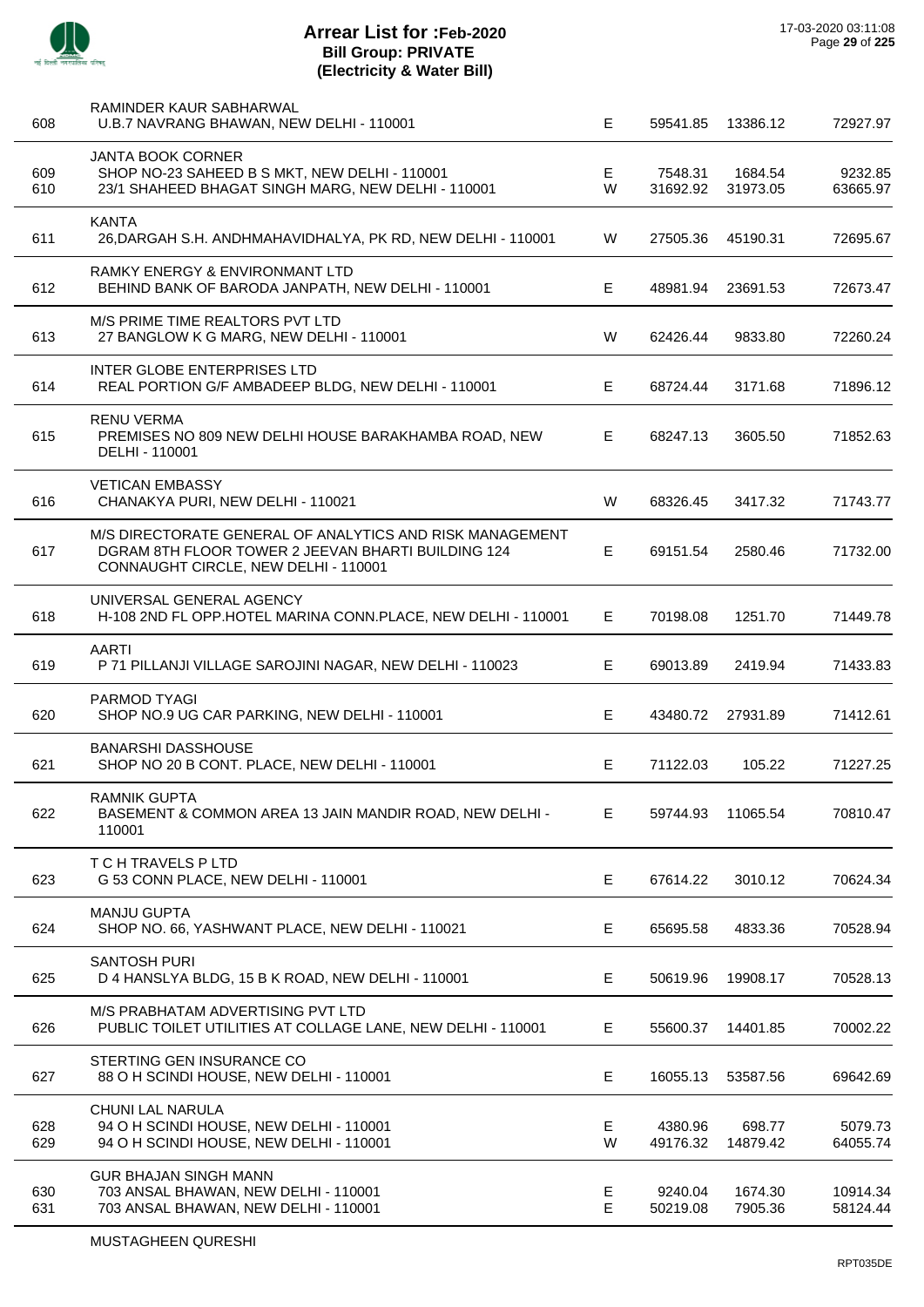

 $\overline{a}$ 

J.

 $\overline{\phantom{a}}$ 

J.

| 632               | 6 CENTRAL LANE 2ND FLOOR, NEW DELHI - 110001                                                                                                                                                                               | E.          | 67336.09                         | 1573.09                       | 68909.18                         |
|-------------------|----------------------------------------------------------------------------------------------------------------------------------------------------------------------------------------------------------------------------|-------------|----------------------------------|-------------------------------|----------------------------------|
| 633               | M/S ROSHAN REAL ESTATE PVT LTD<br>FOR SETTING UP OF A MUSEUM OF PRIME MINISTER'S OF INDIA IN<br>TEEN MURTI ESTATE, NEW DELHI - 110011                                                                                      | E.          | 68829.87                         | 67.89                         | 68897.76                         |
| 634               | M/S RELIANCE JIO INFOCOMM LTD<br>FOR COMMUNICATION CELLULAR MOBILE TOWER ON WHEEL (COW)<br>AT L.P.G. GAS GODOWN MALCHA MARG, NEW DELHI - 110021                                                                            | E.          | 68780.72                         | 101.76                        | 68882.48                         |
| 635               | <b>RENU MALHOTRA</b><br>F-4, 6 DHAWANDEEP, J.M. ROAD,, NEW DELHI - 110001                                                                                                                                                  | E.          | 66531.51                         | 2093.35                       | 68624.86                         |
| 636<br>637        | NATHA SINGH SH IQBAL SINGH<br>FLAT NO 103 HOUSE, NEW DELHI - 110001<br>FLAT NO 103 HOUSE, NEW DELHI - 110001                                                                                                               | Е<br>E      | 19792.75<br>29612.80             | 7585.37<br>11633.84           | 27378.12<br>41246.64             |
| 638               | RELIANCE INFOCOM LTD<br>NIDC CHANAKYA PURI, NEW DELHI - 110021                                                                                                                                                             | E.          | 67303.55                         | 1211.64                       | 68515.19                         |
| 639               | NEW GENERATION MEDIA CORPORATION PVT LTD<br>G1 & G2 KANCHANJUNGA BULDG 18 B K ROAD, NEW DELHI - 110001                                                                                                                     | E.          | 60436.13                         | 8036.95                       | 68473.08                         |
| 640               | <b>NAURANG FOUNDATION</b><br>FLAT NO. 506/A NAURANG HOUSE 21 K G MARG, NEW DELHI - 110001                                                                                                                                  | E.          | 58408.53                         | 10062.42                      | 68470.95                         |
| 641               | M/S SANKALP ADVISORY SERVICES PVT LTD<br>BASEMENT, GROUND FLOOR, FIST FLOOR, SECOND FLOOR AND THIRD<br>FLOOR 102 BABAR ROAD, NEW DELHI - 110001                                                                            | E           | 68360.55                         | 67.42                         | 68427.97                         |
| 642               | KRISHANA KUMARI GOSWAMMI<br>FLAT NO 206 HOUSE, NEW DELHI - 110001                                                                                                                                                          | E.          | 62723.38                         | 5647.30                       | 68370.68                         |
| 643<br>644        | CHAIRMAN B.J.P., DELHI PARDESH<br>14, PANDIT PANT MARG,, NEW DELHI - 110001<br>14, PANDIT PANT MARG,, NEW DELHI - 110001                                                                                                   | Е<br>W      | 61910.99<br>5654.07              | 61.06<br>282.70               | 61972.05<br>5936.77              |
| 645<br>646<br>647 | M/S PRABHATAM ADVERTISING PVT LTD<br>PUBLIC TOILET UTILITIES AT BAIRED LANE, NEW DELHI - 110001<br>PUBLIC TOILET UTILITIES AT BAIRD LANE, NEW DELHI - 110001<br>PUBLIC TOILET UTILITIES AT BAIRED LANE, NEW DELHI - 110001 | Е<br>E<br>E | 19907.99<br>22831.17<br>16762.99 | 1993.61<br>4341.39<br>1934.20 | 21901.60<br>27172.56<br>18697.19 |
| 648               | <b>MAMTA YADAV</b><br>SHOP NO 145 BHAGAT SINGH MARKET, NEW DELHI - 110001                                                                                                                                                  | E.          | 62872.61                         | 4678.13                       | 67550.74                         |
| 649               | <b>RAKESH MEHTA</b><br>14, DARGAH S.H. ANDHMAHAVIDHALYA, PK RD, NEW DELHI - 110001                                                                                                                                         | W           | 27755.71                         | 39727.78                      | 67483.49                         |
| 650               | <b>RAKHI</b><br>KIOSK NO 501 A DELHI HIGH COURT III BLOCK, NEW DELHI - 110001                                                                                                                                              | Е           | 61954.25                         | 5470.75                       | 67425.00                         |
| 651               | M/S PRABHATAM ADVERTISING PVT LTD<br>PTU AT OPPOSITE PARKING CORNER KALI MANDIR BANGLA SAHIB<br>ROAD, NEW DELHI - 110001                                                                                                   | E.          | 55650.18                         | 11710.67                      | 67360.85                         |
| 652<br>653        | <b>VIJAY LAXMI</b><br>GARAGE NO.16 SCINDIA HOUSE CONN.PLACE, NEW DELHI - 110001<br>GARAGE NO 15 SCINDIA HOUSE CONNAUGHT PLACE, NEW DELHI -<br>110001                                                                       | Е<br>E      | 60397.76<br>3612.47              | 3300.14<br>45.29              | 63697.90<br>3657.76              |
| 654               | <b>SOHAN SINGH</b><br>SHOP NO 58 MPL MKT, CON CIRCUS, NEW DELHI - 110001                                                                                                                                                   | Е           | 59962.30                         | 7020.68                       | 66982.98                         |
| 655               | <b>KUNDAN LAL</b><br>SHOP MO 35 BAIRD LANE, NEW DELHI - 110001                                                                                                                                                             | E.          | 60211.66                         | 6665.10                       | 66876.76                         |
| 656               | <b>R MADAN</b><br>53 HANUMAN ROAD, NEW DELHI - 110001                                                                                                                                                                      | W           | 27761.53                         | 39084.04                      | 66845.57                         |
|                   |                                                                                                                                                                                                                            |             |                                  |                               |                                  |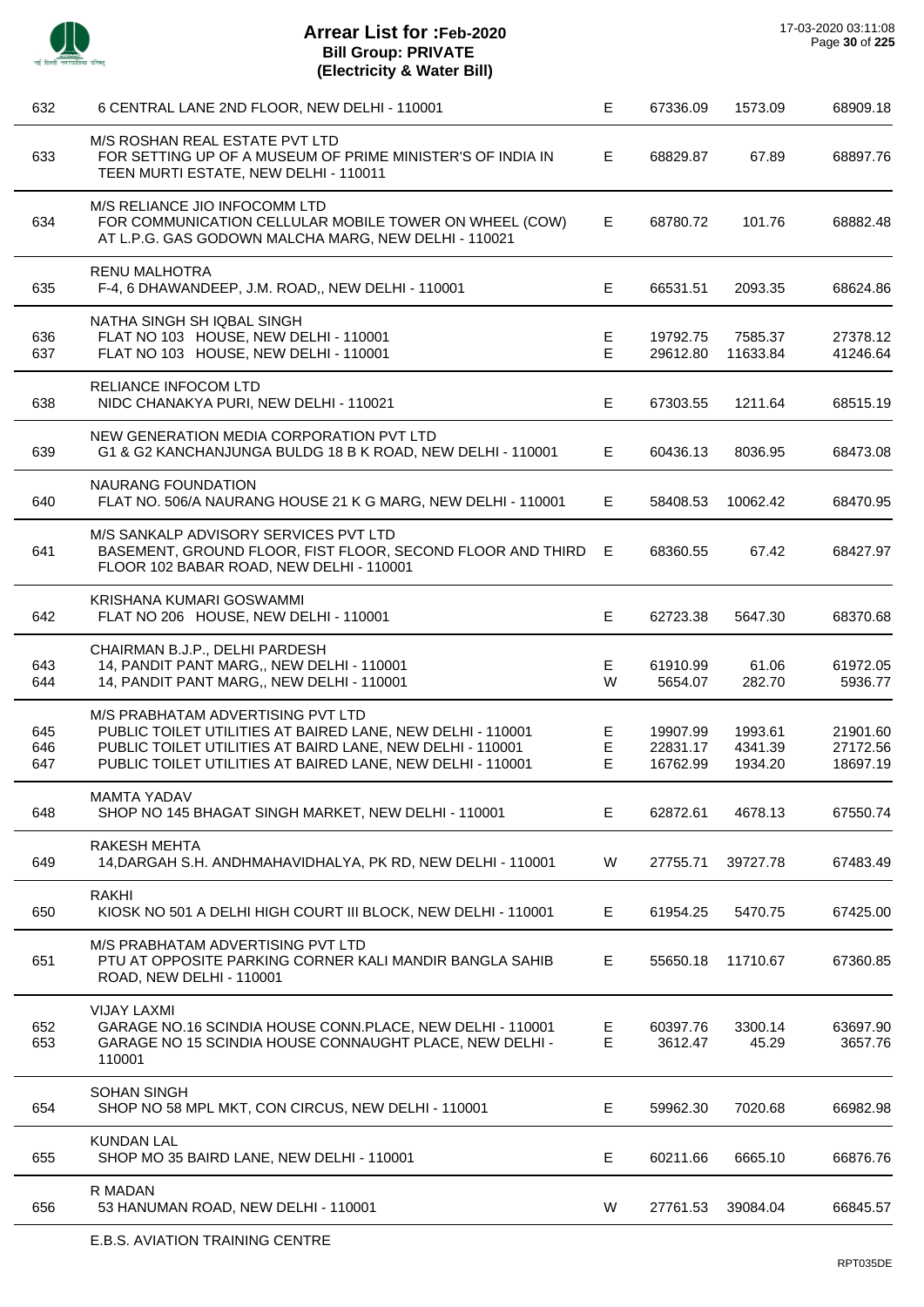l,

 $\overline{a}$ 

L.

J.

 $\overline{a}$ 

 $\overline{a}$ 

| 657        | D-16 A+B CONN.PLACE, NEW DELHI - 110001                                                                                                                                                                    | Е       | 63284.47             | 3092.31             | 66376.78             |
|------------|------------------------------------------------------------------------------------------------------------------------------------------------------------------------------------------------------------|---------|----------------------|---------------------|----------------------|
| 658        | BREEJESH NIRULA, SUNNY GUEST HOUSE<br>152 SCINDIA HOUSE, NEW DELHI - 110001                                                                                                                                | W       | 57375.95             | 8700.45             | 66076.40             |
| 659<br>660 | DAULAT RAM<br>SHOP & FLAT NO-7 JOR BAGH MKT, NEW DELHI - 110003<br>SHOP & FLAT NO-7 JOR BAGH MKT, NEW DELHI - 110003                                                                                       | W<br>W  | 15543.19<br>28677.60 | 7488.54<br>14151.62 | 23031.73<br>42829.22 |
| 661<br>662 | M/S RELIANCE JIO INFOCOMM LTD<br>CELLULAR ON WHEEL (COW) AKBAR ROAD, NEW DELHI - 110001<br>COMMUNICATION MOBILE TOWER ON WHEEL (COW) AT NEAR PUBLIC<br>TOILET OPP. TAJ MAN SINGH HOTEL, NEW DELHI - 110001 | E.<br>E | $-0.28$<br>63485.18  | 1653.17<br>674.03   | 1652.89<br>64159.21  |
| 663        | V MADHAVAN NAIR<br>1 CURZAN ROAD, NEW DELHI - 110001                                                                                                                                                       | E       | 57345.79             | 8311.18             | 65656.97             |
| 664        | MANJEET BAJAJ SH KULBIR MEHRA<br>FLAT NO 707, N DELHI HOUSE, NEW DELHI - 110001                                                                                                                            | Е       | 43398.75             | 22185.72            | 65584.47             |
| 665        | RAM LAL JAGGI & SONS<br>F-6 CON PLACE, NEW DELHI - 110001                                                                                                                                                  | W       | 32513.26             | 32861.79            | 65375.05             |
| 666        | T N GHOSH<br>I DOCTOR LANE, NEW DELHI - 110001                                                                                                                                                             | E       | 53370.05             | 11992.12            | 65362.17             |
| 667        | <b>MODI INDUSTRIES PLTD</b><br>M 117 CON CIRCUS, NEW DELHI - 110001                                                                                                                                        | W       | 59202.65             | 6007.79             | 65210.44             |
| 668        | SHIKHA CONST PVT LTD<br>46 REGAL BLGD, NEW DELHI - 110001                                                                                                                                                  | Е       | 63362.23             | 1833.04             | 65195.27             |
| 669        | <b>DAVI RANI</b><br>SHOP NO.87 SAROJINI NAGAR MKT., NEW DELHI - 110023                                                                                                                                     | E       | 60714.48             | 4000.90             | 64715.38             |
| 670        | <b>DEVINDER KUMAR</b><br>SHOP NO 25 MAIN MKT LODHI ROAD, NEW DELHI - 110003                                                                                                                                | Е       | 56797.89             | 7908.05             | 64705.94             |
| 671        | <b>MALWA RAM</b><br>F 50 B K DUTT COLONY, NEW DELHI - 110003                                                                                                                                               | E       | 60927.91             | 3775.66             | 64703.57             |
| 672        | <b>TEK CHAND</b><br>2 B K DUTT COLONY MKT, NEW DELHI - 110003                                                                                                                                              | E       | 54279.19             | 10196.23            | 64475.42             |
| 673        | NIRMAL BANSAL<br>M 116 2ND FLOOR CONNAUGHT PLACE, NEW DELHI - 110001                                                                                                                                       | E       | 56342.96             | 8002.68             | 64345.64             |
| 674        | N C CABLES INDUSTRIES (P) LTD<br>K-51 CON PLACE, NEW DELHI - 110001                                                                                                                                        | Е       | 61691.94             | 2527.94             | 64219.88             |
| 675        | SARFARAJ DARGAH SYED HUSSAIN<br>DARGAH SYED HUSSAIN, P. K. ROAD, NEW DELHI - 110001                                                                                                                        | W       | 22838.43             | 41371.43            | 64209.86             |
| 676        | DOMINOS PIZZA INDIA LTD<br>M 42 CONNAUGHT CIRCUS, NEW DELHI - 110001                                                                                                                                       | W       | 44096.23             | 20008.44            | 64104.67             |
| 677        | <b>PRITAM SINGH</b><br>72/9 JANPATH, NEW DELHI - 110001                                                                                                                                                    | E       | 47362.59             | 16583.88            | 63946.47             |
| 678<br>679 | SAVITRI DEVI SINGH<br>SR QTR 13 AURANGZEB ROAD, NEW DELHI - 110011<br>13 AURANGZEB ROAD, NEW DELHI - 110011                                                                                                | Е<br>Е  | 25099.05<br>38570.82 | 24.76<br>38.04      | 25123.81<br>38608.86 |
| 680        | Y N GUPTA<br>E 17 CONNAUGHT PLACE, NEW DELHI - 110001                                                                                                                                                      | E       | 62612.10             | 802.30              | 63414.40             |
| 681        | K D SINGH MRS KULWANI KAUR<br>FLAT NO 703 ASHOKA ESTATE, NEW DELHI - 110001                                                                                                                                | Е       | 59266.44             | 3841.59             | 63108.03             |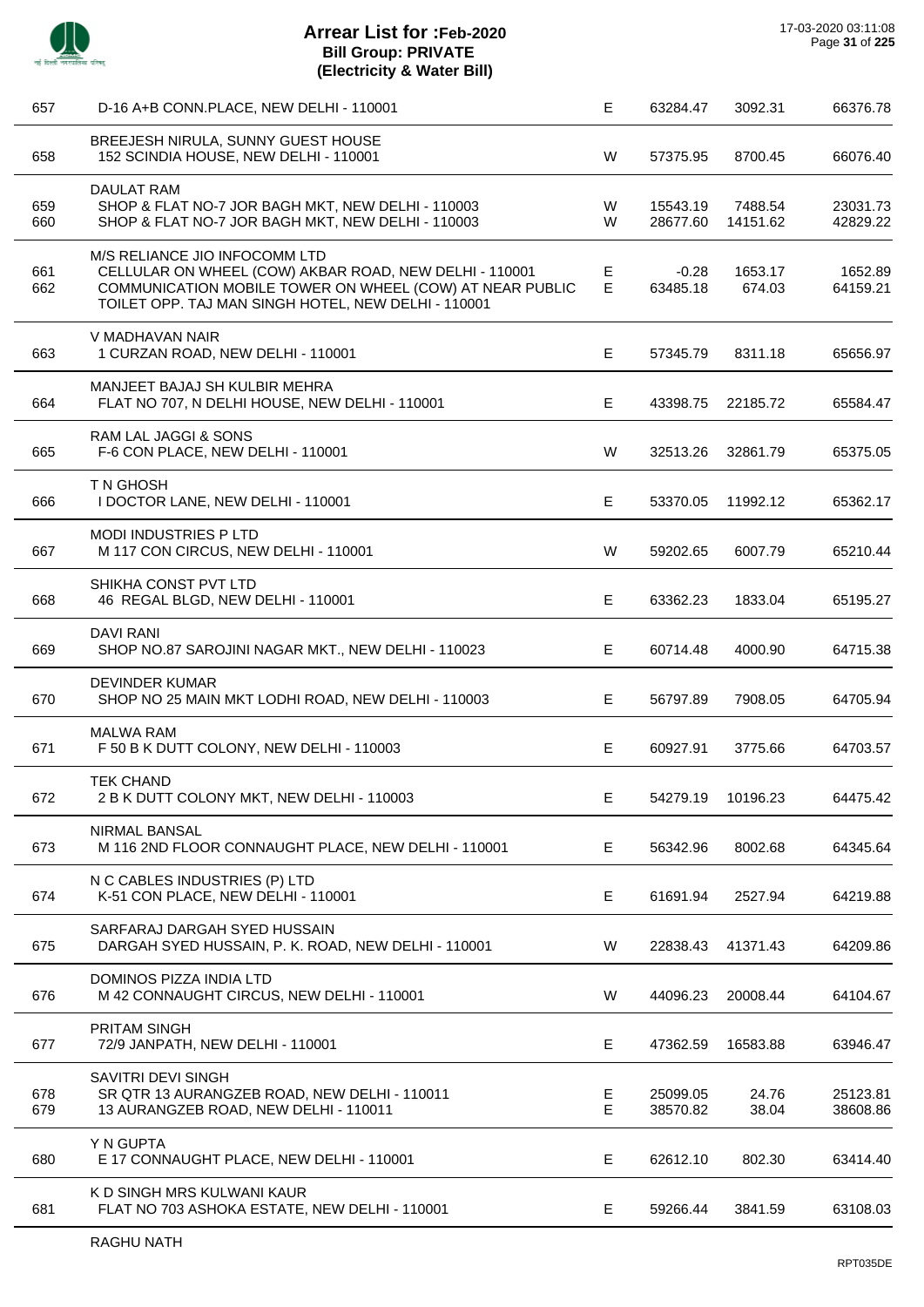

 $\overline{a}$ 

J.

 $\overline{a}$ 

J.

 $\overline{a}$ 

÷.

 $\overline{a}$ 

| 682<br>683 | 21 BAZAR LANE, NEW DELHI - 110001<br>21 BAZAR LANE, NEW DELHI - 110001                                        | E<br>W | 47425.05<br>7336.13 | 6304.42<br>2017.78 | 53729.47<br>9353.91  |
|------------|---------------------------------------------------------------------------------------------------------------|--------|---------------------|--------------------|----------------------|
| 684        | PREM LONIE SCINDIA<br>14 FIRE BRIGADE LANE, NEW DELHI - 110001                                                | W      | 47119.43            | 15758.18           | 62877.61             |
| 685        | M/S NAVEEN KHANNA & SONS (HUF) LOK NATH & COMPANY<br>1ST FLOOR HIMALAYA HOUSE 23 K G MARG, NEW DELHI - 110001 | E      | 60903.32            | 1822.55            | 62725.87             |
| 686        | KUNTI ANKIT JHAVERI (NEES MISS KUNTI DINESH VYAS)<br>FLAT NO-1003 9 HAILY ROAD, NEW DELHI - 110001            | E      | 56177.53            | 6152.25            | 62329.78             |
| 687        | NARENDRA ANAND<br>106 COMPETENT HOUSE, NEW DELHI - 110001                                                     | E      | 43189.17            | 19026.58           | 62215.75             |
| 688        | SHAKUNTLA DEVI<br>FLOWER NDMC STALL NEAR GATE NO 7, NEW DELHI - 110001                                        | E      | 58268.42            | 3830.99            | 62099.41             |
| 689        | <b>BASANT MISHRA &amp; ANITA MISHRA</b><br>NO.3 JAIN MANDIR ROAD, NEW DELHI - 110001                          | Е      | 52460.49            | 9190.34            | 61650.83             |
| 690        | PARBU DAYAL<br>SHOP NO UG-57 PALIKA PLACE, R K MARG N DELHI, NEW DELHI -<br>110001                            | Е      | 55622.98            | 5927.26            | 61550.24             |
| 691        | <b>BHAVANA GUPTA</b><br>I ST FLOOR 13 JAIN MANDIR ROAD, NEW DELHI - 110001                                    | E.     | 52767.31            | 8707.24            | 61474.55             |
| 692        | <b>KALAWATI DEVI</b><br>SHOP NO.S 42 PALIKA BAZAR CONN.PLACE, NEW DELHI - 110001                              | E      | 49847.45            | 11561.20           | 61408.65             |
| 693        | HIMALAYAN BOOKS<br>L 62 CONNAUGHT PLACE, NEW DELHI - 110001                                                   | E.     | 51179.59            | 10059.85           | 61239.44             |
| 694        | <b>VANDANA GUPTA</b><br>13 JAIN MANDIR ROAD, NEW DELHI - 110001                                               | E.     | 52575.09            | 8657.16            | 61232.25             |
| 695        | <b>ASHA GUPTA</b><br>3 RD FLOOR 13 JAIN MANDIR ROAD, NEW DELHI - 110001                                       | Е      | 52574.66            | 8617.26            | 61191.92             |
| 696        | <b>NARINDER SURI</b><br>SHOP NO 12 NDMC UNDER GROUND, SHOPING CENTER PALIKA BAZAR<br>NE, NEW DELHI - 110001   | E      | 55447.80            | 5643.64            | 61091.44             |
| 697        | UTI BANK LTD.<br>FLAT NO 501,510&514 ASHOKA EST., NEW DELHI - 110001                                          | Е      | 60805.17            | 59.97              | 60865.14             |
| 698        | RELIANCE COMMUNICATION<br>PRAGATI BHAWAN G/F JAI SINGH ROAD, NEW DELHI - 110001                               | E      | 58442.78            | 2055.69            | 60498.47             |
| 699        | DHARAM PAL<br>STALL NO. 1 R K ASHRAM MARG, NEW DELHI - 110001                                                 | Е      | 50038.40            | 10391.93           | 60430.33             |
| 700        | SURENDER NATH PANDEY<br>CH.NO 830 PATIALA HOUSE COURT, NEW DELHI - 110001                                     | E      | 49282.59            | 11123.22           | 60405.81             |
| 701        | <b>SHIV K GOYAL</b><br>CH.NO. 516 PATIALA HOUSE COURT, NEW DELHI - 110001                                     | Е      | 38780.65            | 21185.14           | 59965.79             |
| 702        | <b>LALIT KUMAR</b><br>SHOP NO. 7 ALIGANJ KARBALA, NEW DELHI - 110003                                          | Е      | 53650.42            | 6311.53            | 59961.95             |
| 703        | TATA HOUSING DEVELOPMENT CO LTD<br>GF 4 NAURANG HOUSE 21 K G MARG, NEW DELHI - 110001                         | E      | 58271.48            | 1619.04            | 59890.52             |
| 704        | DHANRAJ SINGH & SONS<br>107, SCINDIA HOUSE, NEW DELHI - 110001                                                | W      | 31574.16            | 28261.18           | 59835.34             |
| 705        | <b>BUTA RAM GAMBHIR</b><br>FLAT NO 6 KHANNA MARKET, NEW DELHI - 110003                                        | Е      | 21168.80            | 4230.81            | 25399.61<br>RPT035DE |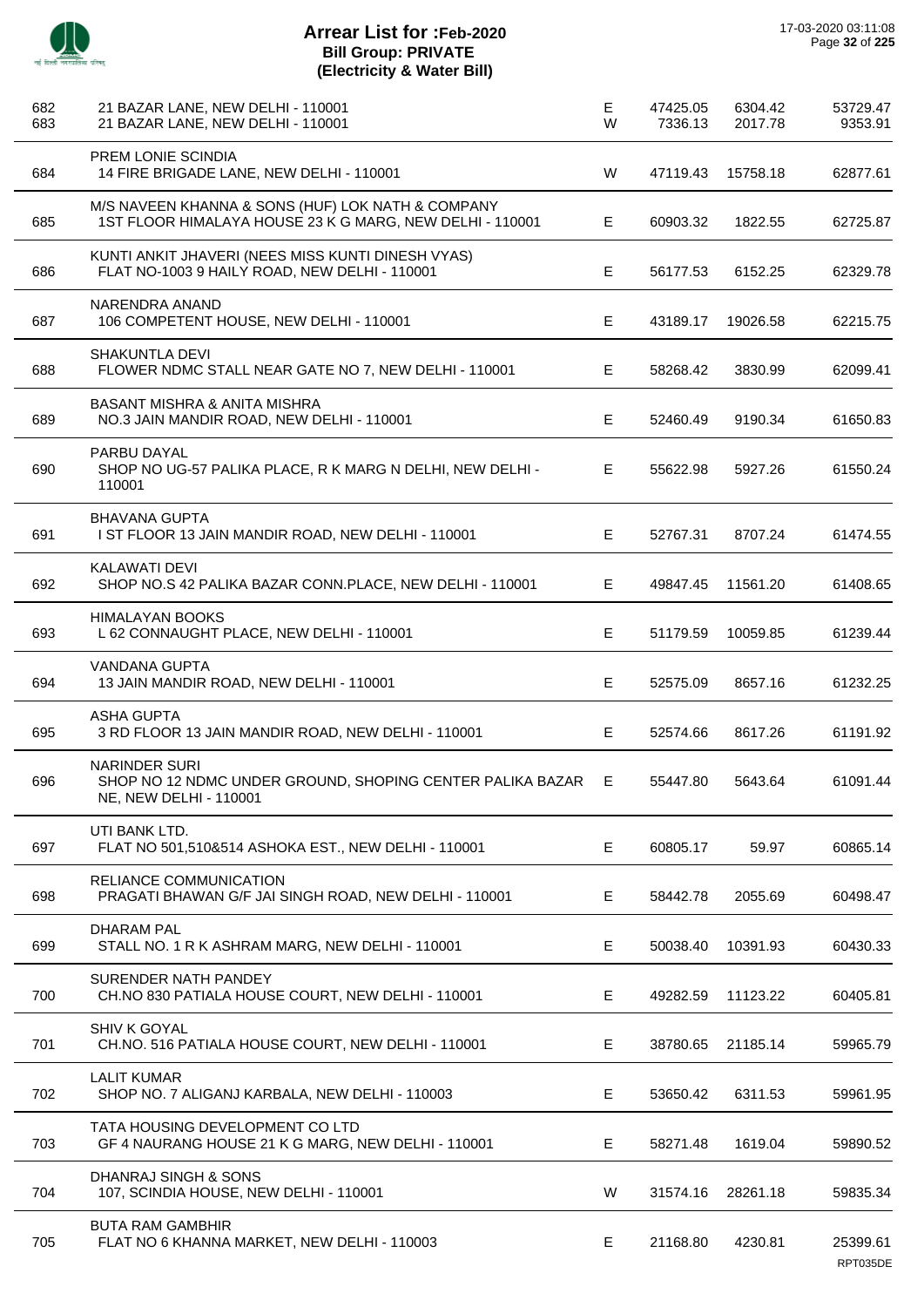

| 706        | FLAT NO 6 KHANNA MARKET, NEW DELHI - 110003                                                                                                                                                               | W       | 25963.78             | 8454.21            | 34417.99                         |
|------------|-----------------------------------------------------------------------------------------------------------------------------------------------------------------------------------------------------------|---------|----------------------|--------------------|----------------------------------|
| 707        | <b>MENEKA GANDHI</b><br>FLAT NO-8, KHAN MARKET, NEW DELHI - 110003                                                                                                                                        | Е       | 58016.35             | 1773.85            | 59790.20                         |
| 708<br>709 | REVIERA APARTMENT P L T D<br>23 10 FLAT NO HAILEY ROAD, NEW DELHI - 110001<br>24 10 FLAT NO HAILEY ROAD, NEW DELHI - 110001                                                                               | Е<br>E. | 1154.14<br>48776.14  | 94.91<br>9050.04   | 1249.05<br>57826.18              |
| 710        | CHAMAN LAL NAYAR & S S SABHARWAL<br>168 DELHI HIGH COURT BLOCK 96, NEW DELHI - 110003                                                                                                                     | E       | 50837.69             | 8077.88            | 58915.57                         |
| 711        | <b>KRISHNA DEVI</b><br>F 30 IIND FLOOR B K DUTT COLONY, NEW DELHI - 110001                                                                                                                                | E       | 58157.27             | 715.85             | 58873.12                         |
| 712        | T.R. ANAND<br>5 REGAL BUILDING., CONNAUGHT PLACE,, NEW DELHI - 110001                                                                                                                                     | E       | 56537.89             | 2316.98            | 58854.87                         |
| 713        | M/S SHIVALYA CONSTRUCTION CO PVT LTD<br>MADHYA PRADESH BHAWAN 29C & 29D JUNCTION POINT OF J&M<br>COLLEGE & RADHA KRISHNAN MARG CHANKYA PURI, NEW DELHI -<br>110021                                        | E       | 58230.35             | 124.26             | 58354.61                         |
| 714        | SATYA PARKASH<br>SHOP NO-185, SAROJINI NAGAR MARKET NEW DELH, NEW DELHI -                                                                                                                                 | E       | 50224.44             | 3001.77            | 53226.21                         |
| 715        | 110023<br>SHOP NO-185 SAROJINI NAGAR MARKET, NEW DELHI - 110023                                                                                                                                           | W       | 4369.36              | 667.38             | 5036.74                          |
| 716        | <b>VEENA KOHLI</b><br>SHOP NO-11 REGAL BUILDG. CONNAUGHT PLACE, NEW DELHI - 110001                                                                                                                        | W       | 39307.49             | 18932.70           | 58240.19                         |
| 717        | PREMNATH LAMBA<br>40 C BLOCK REM HOUSE, NEW DELHI - 110001                                                                                                                                                | W       | 52481.70             | 5439.60            | 57921.30                         |
| 718        | <b>KISHAN LAL</b><br>SHOP NO 109 RING ROAD MKT, OPP NAUROJI NAGAR, NEW DELHI -<br>110029                                                                                                                  | E       | 1325.09              | 23.37              | 1348.46                          |
| 719        | SHOP NO 55 RINGH ROAD MKT OPP.NAUROJI NR, NEW DELHI - 110029                                                                                                                                              | E       | 52360.72             | 3913.58            | 56274.30                         |
| 720        | ANUPAM CHAMPHARMA P LTD<br>13-29 HARSHA BHAWAN, NEW DELHI - 110001                                                                                                                                        | W       | 42353.18             | 15265.41           | 57618.59                         |
| 721<br>722 | NBCC LTD<br>A GOVT.OF INDIA ENTERPRISES PUMP HOUSE, EWS QTRS NEW MOTI<br>BAGH N.DELHI, NEW DELHI - 110021<br>A GOVT.OF INDIA ENTERPRISES PUMP HOUSE, EWS QTR NEW MOTI<br>BAGH N.DELHI, NEW DELHI - 110021 | Е<br>E  | 30600.84<br>26174.09 | 345.73<br>318.39   | 30946.57<br>26492.48             |
| 723        | <b>SECY CHEM FORD CLUB</b><br>RAI SINHA RD, NEW DELHI - 110001                                                                                                                                            | W       | 51989.64             | 5206.18            | 57195.82                         |
| 724        | <b>NASIM BHARTI</b><br>1, DARGAH S.H. ANDHMAHAVIDHALYA, PK RD, NEW DELHI - 110001                                                                                                                         | W       | 25581.65             | 31518.38           | 57100.03                         |
| 725        | <b>BHARAT BHUSHAN BHATA</b><br>CHAMBER NO 408 DELHI HIGH COURT, NEW DELHI - 110003                                                                                                                        | E       | 50377.88             | 6708.83            | 57086.71                         |
| 726        | <b>MANAGER CENTRAL BANK OF INDIA</b><br>FLAT NOP 10 TRAPICAL BLDG, NEW DELHI - 110001                                                                                                                     | Е       | 53123.31             | 3884.00            | 57007.31                         |
| 727<br>728 | <b>GIRWAR</b><br>P 57 PILLANGI VILL, NEW DELHI - 110023<br>P 57 PILLANGI VILL, NEW DELHI - 110023                                                                                                         | E<br>W  | 23210.78<br>23237.14 | 480.10<br>9997.61  | 23690.88<br>33234.75             |
| 729        | AMRIT LAL MEHTA<br>6 JAIN MANDIR ROAD, NEW DELHI - 110001                                                                                                                                                 | Е       | 54918.69             | 1933.68            | 56852.37                         |
| 730<br>731 | <b>BISO DEVI</b><br>KIOSK NO-19 BANGLA SAHIB RD., NEW DELHI - 110001<br>KIOSK NO-19 BANGLA SAHIB RD., NEW DELHI - 110001                                                                                  | E.<br>W | 35421.56<br>15032.32 | 2144.56<br>4060.29 | 37566.12<br>19092.61<br>RPT035DE |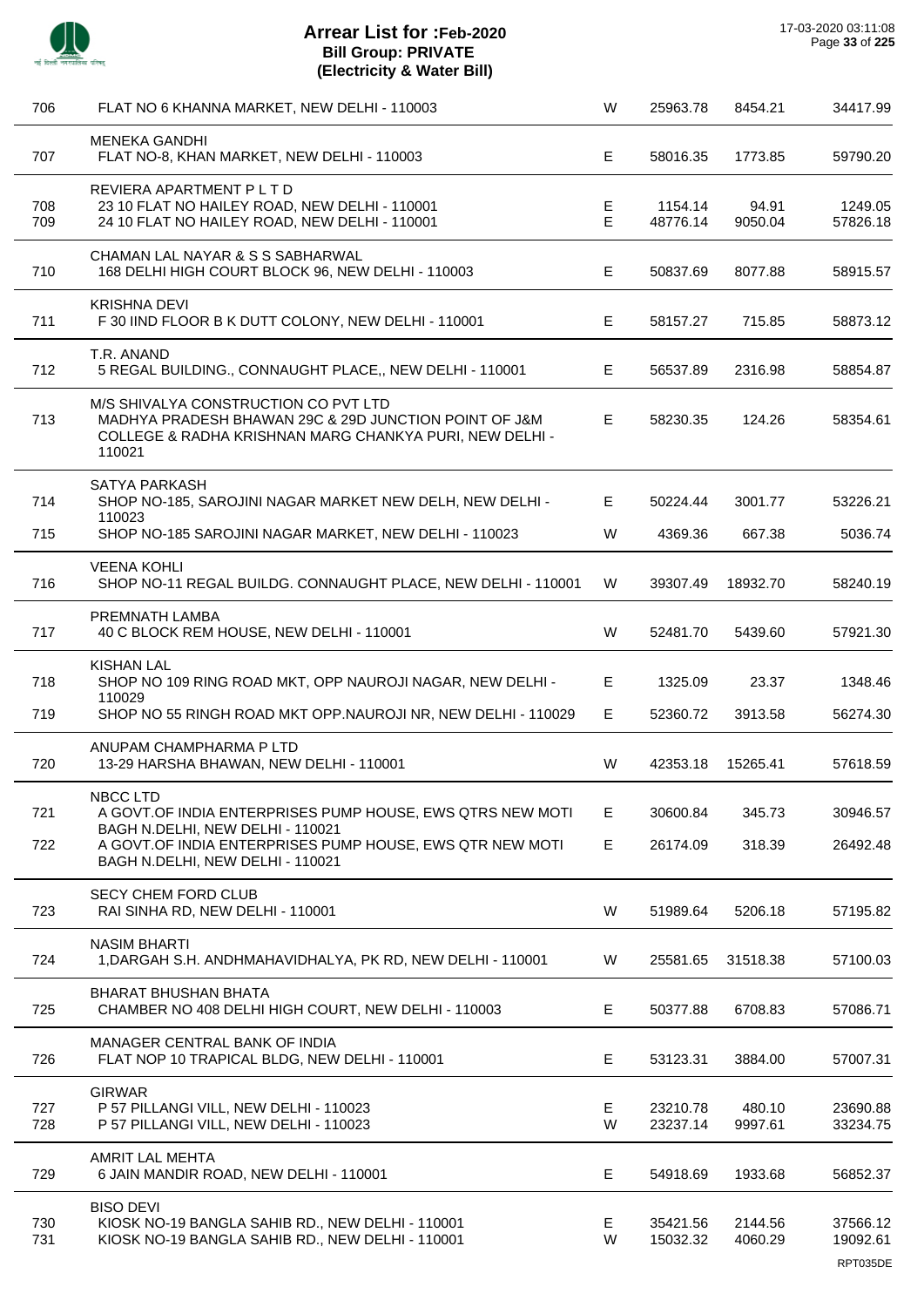

| 732        | CHANDRA FAMILY TRUST<br>8 LADY HARDING ROAD, NEW DELHI - 110001                                                                     | E      | 54570.38            | 2032.99           | 56603.37            |
|------------|-------------------------------------------------------------------------------------------------------------------------------------|--------|---------------------|-------------------|---------------------|
| 733        | <b>GANGA SARAN NIWAS</b><br>M-61 PALIKA BHAWAN, NEW DELHI - 110066                                                                  | E.     | 44581.50            | 11892.96          | 56474.46            |
| 734        | M S AGGARWAL<br>M 85-87 CON CIRCUS, NEW DELHI - 110001                                                                              | E.     | 56272.83            | 55.50             | 56328.33            |
| 735        | R B HARISH CHANDRA<br>17 (15B) MOTI LAL NEHRU MARG, NEW DELHI - 110011                                                              | W      | 39963.73            | 16338.09          | 56301.82            |
| 736        | <b>HOTEL EXCELSIOR LTD.</b><br>19 ASHOKA ROAD, NEW DELHI - 110001                                                                   | W      | 0.19                | 56018.16          | 56018.35            |
| 737        | M/S SHRI SHAKTI RESORTS & HOTELS LTD<br>P BLOCK PARKING (CYCLE STAND) OUTER CIRCLE CONNAUGHT<br>PLACE, NEW DELHI - 110001           | E.     | 50888.95            | 4883.23           | 55772.18            |
| 738        | AMERICAN EMBASSY<br>17 RAJ DOOT MARG, NEW DELHI - 110021                                                                            | E.     | 47932.25            | 7300.74           | 55232.99            |
| 739        | <b>NASMA AHMED</b><br>DS 6 R K ASHRAM MARG AUDH MAHAVIDYALYA, P K ROAD, NEW DELHI<br>$-110001$                                      | W      | 22744.34            | 32400.99          | 55145.33            |
| 740        | SANJAY KUMAR GUPTA<br>M 11 UPPER GROUND FLOOR CONNAUGHT PLACE, NEW DELHI - 110001                                                   | Е      | 54494.74            | 475.06            | 54969.80            |
| 741        | <b>KIRAN KUMAR</b><br>STALL NO. 59 MPL MKT CONN PLACE, NEW DELHI - 110001                                                           | E.     | 53699.94            | 1186.40           | 54886.34            |
| 742<br>743 | RAGHUBIR SARAN CHARITABLE TRUST<br>PEAREY LAL BLDG 40-42 JAN PATH, NEW DELHI - 110001<br>E 10/1 CONNAUGHT PLACE, NEW DELHI - 110001 | Е<br>E | 3600.89<br>51163.60 | 7.41<br>75.69     | 3608.30<br>51239.29 |
| 744        | BISHAMBER DASS JAIDEV & JAGDISH KAPOOR<br>3 AURANJZEB LANE, NEW DELHI - 110011                                                      | E.     | 52438.97            | 2329.92           | 54768.89            |
| 745        | <b>VIRMANI &amp; SONS PVT LTD</b><br>FLAT NO.H 9, 8TH FLOOR VIJAY BUILDG., 17 B K ROAD, NEW DELHI -<br>110001                       | E.     | 52529.76            | 2092.05           | 54621.81            |
| 746        | <b>JAGDISH CHANDER</b><br>SHOP NO-97 KHANNA MKT, NEW DELHI - 110003                                                                 | Е      | 53080.46            | 1455.58           | 54536.04            |
| 747        | <b>CHANDER MOHAN</b><br>MILK BOOTH NO641-642MANUS ROAD BAPU DHAM, NEW DELHI - 110021                                                | Е      | 46711.00            | 7763.89           | 54474.89            |
| 748<br>749 | <b>RAVI DUTT</b><br>STALL NO 3/8 YESHWANT PLACE, NEW DELHI - 110021<br>STALL NO-3/8 YASHWANT PLACE, NEW DELHI - 110021              | E<br>W | 3268.26<br>42773.28 | 376.43<br>7929.83 | 3644.69<br>50703.11 |
| 750        | M/S YASHODA PROMOTERS PVT LTD<br>A3/44 RATTENDON ROAD, NEW DELHI - 110003                                                           | E.     | 48356.86            | 5973.83           | 54330.69            |
| 751        | RAM SARUP BATTU<br>SHOP N 22 MPL MARKET, NEW DELHI - 110001                                                                         | Е      | 48321.75            | 5970.73           | 54292.48            |
| 752        | <b>JAGDISH RAI</b><br>SHOP NO-M/13 PALIKA BAZAR, NEW DELHI - 110001                                                                 | Е      | 50510.46            | 3771.40           | 54281.86            |
| 753        | <b>GULAM SABIR</b><br>22, DARGAH SYEED HUSSAN A.M.VIDH.PK ROAD, NEW DELHI - 110001                                                  | W      | 27480.37            | 26792.88          | 54273.25            |
| 754        | ANSAL TOWN SHIP & LAND DEVLOPMENT LTD.<br>1202,1202A,1202B,1202C,1204 ANTRIKSH BH., 22, K G MARG,, NEW<br>DELHI - 110001            | E.     | 52595.73            | 1660.64           | 54256.37            |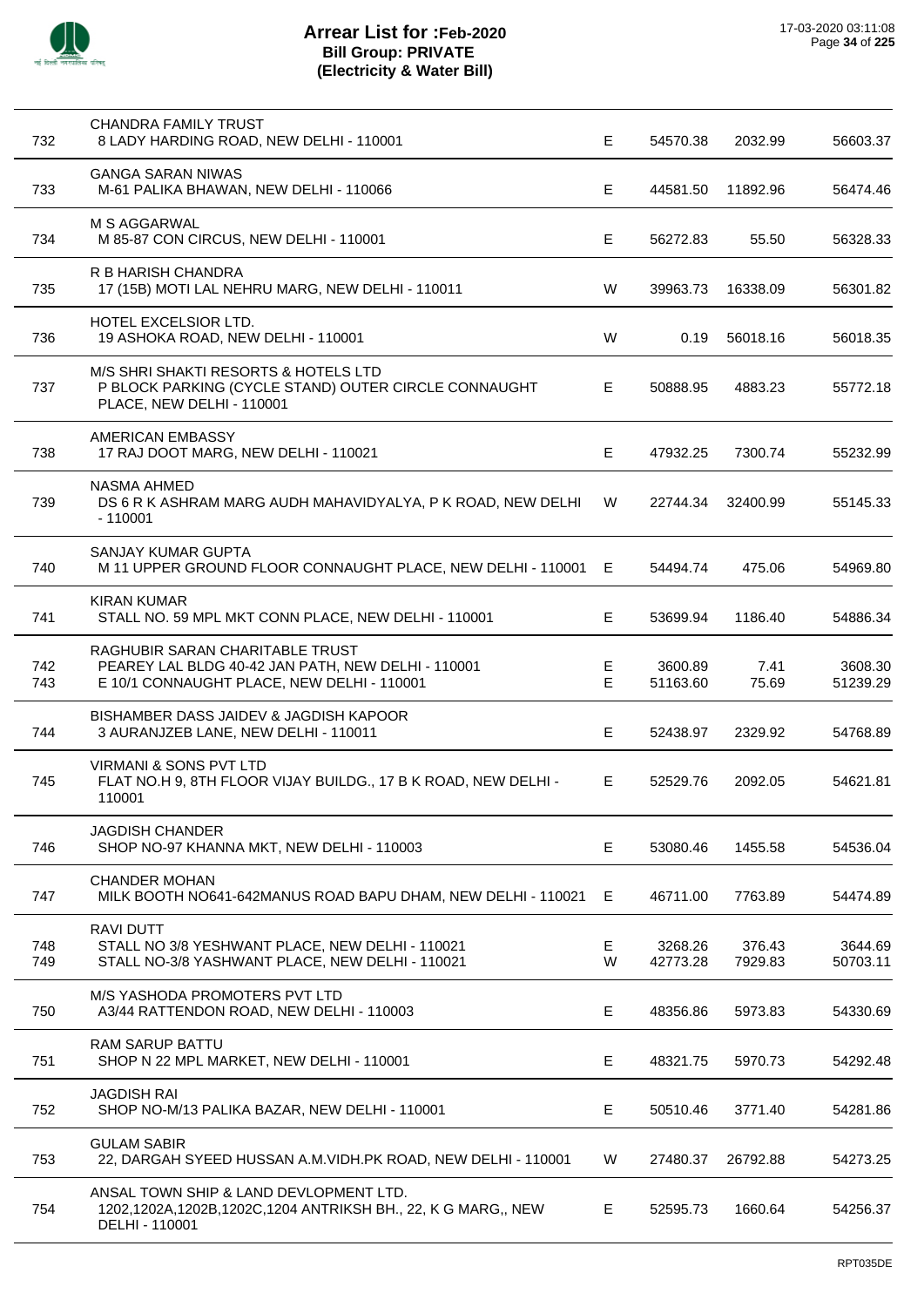

 $\overline{\phantom{a}}$ 

J.

 $\overline{a}$ 

J.

| 755        | M/S RATAN REFRESHMENT P. LTD<br>CAFETERIA CHARAK PALIKA HOSPITAL MOTI BAGH-I, NEW DELHI -<br>110021                                                                | E.     | 48775.81             | 5468.10           | 54243.91             |
|------------|--------------------------------------------------------------------------------------------------------------------------------------------------------------------|--------|----------------------|-------------------|----------------------|
| 756<br>757 | <b>KISHAN CHAND</b><br>SHOP NO 90 MOHAN SINGH PLACE, NEW DELHI - 110001<br>SHOP NO 63 MOHAN SINGH PLACE, NEW DELHI - 110001                                        | Е<br>E | 15902.82<br>35931.25 | 208.24<br>2199.58 | 16111.06<br>38130.83 |
| 758        | VANDHNA H BHUVA<br>A4/44 RATTENDON ROAD, NEW DELHI - 110003                                                                                                        | E      | 47773.34             | 6217.02           | 53990.36             |
| 759        | <b>AJAY SIWACH</b><br>FLAT NO 6 GOLF APPARTMENT S S PARK, NEW DELHI - 110003                                                                                       | E.     | 46869.09             | 7011.01           | 53880.10             |
| 760        | M/S INCRED FINANCIAL SERVICES LIMITED<br>FLAT NO. 406 TO 411-411A TO 412 & 414 4TH FLOOR F 14 COMPETENT<br>HOUSE MIDDLE CIRCLE CONNAUGHT PLACE, NEW DELHI - 110001 | E.     | 53751.10             | 79.52             | 53830.62             |
| 761        | NARANDER KUMAR SETHI<br>SHOP NO 60 NDMC UNDER GROUND, SHOPING CENTER PALIKA BAZAR<br>NE, NEW DELHI - 110001                                                        | E      | 46817.94             | 6401.86           | 53219.80             |
| 762        | VILAYYATI RAM SEHGAL<br>1201 NIRMAL TOWER, 26 B.K. ROAD, NEW DELHI - 110001                                                                                        | E      | 50323.23             | 2635.42           | 52958.65             |
| 763        | <b>SHYAM MOOR JONI</b><br>246 A DELHIHIGH COURT, NEW DELHI - 110003                                                                                                | E      | 45165.57             | 7763.71           | 52929.28             |
| 764        | <b>CANARA BANK LEVEL II TOWER</b><br>FLR-2 124 MEGA CENTRE, NEW DELHI - 110001                                                                                     | E.     | 52831.40             | 52.11             | 52883.51             |
| 765        | M/S S V LIFE LLP<br>H 7 TROPICAL BUILDING CONNAUGHT PLACE GROUND FLOOR, NEW<br>DELHI - 110001                                                                      | E.     | 50184.79             | 2655.35           | 52840.14             |
| 766<br>767 | DINA NATH CHONA<br>SHOP NO 31A KHAN MARKET, NEW DELHI - 110003<br>SHOP NO 31A KHAN MARKET, NEW DELHI - 110003                                                      | Е<br>W | 48757.80<br>1949.02  | 1898.73<br>194.90 | 50656.53<br>2143.92  |
| 768        | M/S LAVANYA LIFESTYLE<br>G 9 MARINA ARCADE OUTER CIRCLE CONNAUGHT PLACE, NEW DELHI - E<br>110001                                                                   |        | 51905.61             | 548.66            | 52454.27             |
| 769        | DIR. INFROLINE TECHNOLOGIES IND (P) LTD.<br>14D ATMA RAM HOUSE TOLSTOY MARG, NEW DELHI - 110001                                                                    | E      | 50354.58             | 2076.30           | 52430.88             |
| 770        | ASSTT.GENERAL MANAGER STATE BANKOF INDIA<br>AGM/BRANCH MANAGER, STATE BANK OF INDIA, PATEL DHAM MANAS<br>MARG BRANCH, CHANAKYA PURI, NEW DELHI - 110021            | E      | 51979.41             | 438.10            | 52417.51             |
| 771        | <b>MOHINDER SINGH</b><br>FLAT NO-148 SAROJINI NAGAR MARKET, NEW DELHI - 110023                                                                                     | E.     | 46756.76             | 5615.47           | 52372.23             |
| 772        | M/S SHIVAM PROPERTIES PVT LTD<br>F 14/15 SHIVAM HOUSE FIRST FLOOR CONNAUGHT PLACE, NEW DELHI<br>$-110001$                                                          | Е      | 50953.14             | 1263.88           | 52217.02             |
| 773        | SHIVAM PROPERTIES (PVT.) LTD.<br>F 14/15, MIDDLE CIRCUS, CONNAUGHT PLACE,, NEW DELHI - 110001                                                                      | Е      | 50952.77             | 1185.23           | 52138.00             |
| 774        | <b>EASTERN LINKERS</b><br>A 45 CONNAUGHT PLACE, NEW DELHI - 110001                                                                                                 | E      | 49381.02             | 2753.79           | 52134.81             |
| 775        | ZONAL MANAGER BANK OF BARODA<br>BANK OF BARODA 16 PARLIAMENT, STREET, NEW DELHI - 110001                                                                           | W      | 49603.05             | 2480.15           | 52083.20             |
| 776        | <b>RAM SARAN</b><br>SHOP NO 143 SAROJINI NAGAR MARKET, NEW DELHI - 110023                                                                                          | W      | 28253.83             | 23684.05          | 51937.88             |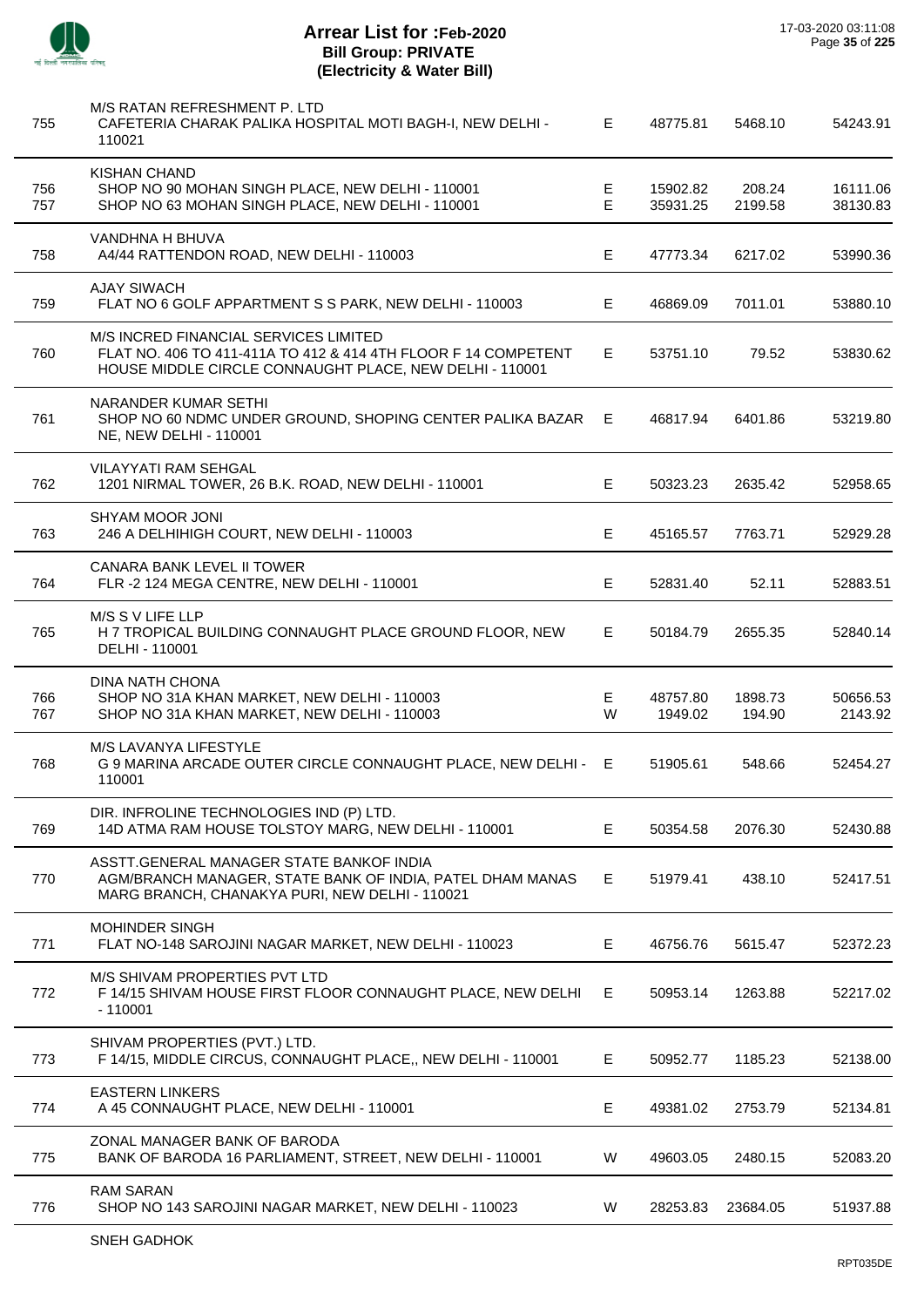| 777<br>778 | 116 GOLF LINK F FLOOR, NEW DELHI - 110003<br>116 GOLF LINK BARASATI, NEW DELHI - 110003                                               | E<br>E | 35372.13<br>9665.18  | 5193.89<br>1482.08 | 40566.02<br>11147.26 |
|------------|---------------------------------------------------------------------------------------------------------------------------------------|--------|----------------------|--------------------|----------------------|
| 779<br>780 | PARHLAD SINGH BINDRA<br>41 JOR BAGH F/FLOOR, NEW DELHI - 110003<br>41 JOR BAGH F/FLOOR, NEW DELHI - 110003                            | E<br>W | 19319.20<br>27126.99 | 737.86<br>4523.16  | 20057.06<br>31650.15 |
| 781        | <b>KLBANSAL</b><br>21 BAZAR LANE, NEW DELHI - 110001                                                                                  | E      | 44817.62             | 6774.55            | 51592.17             |
| 782        | <b>SITAWORLD TRAVEL</b><br>FLAT NO 13 F CON PLACE, NEW DELHI - 110001                                                                 | Е      | 46300.32             | 5264.87            | 51565.19             |
| 783        | <b>RANDHIR SINGH</b><br>CHAMBER NO-287 PATIALA HOUSE COURT, NEW DELHI - 110001                                                        | Е      | 37099.91             | 14370.25           | 51470.16             |
| 784        | RES. COMM. TAMILNADU HOUSE<br>PLOT N. 9 CHANAKYA PURI, NEW DELHI - 110021                                                             | W      | 48986.98             | 2449.35            | 51436.33             |
| 785        | RAJESH ARORA<br>SHOP NO 10 KASHMIRI MKT INA SUBWAY, NEW DELHI - 110023                                                                | Е      | 50078.41             | 1196.53            | 51274.94             |
| 786        | N L ANAND<br>CHAMBER NO. 302A DELHI HIGH COURT, NEW DELHI - 110003                                                                    | Е      | 43285.35             | 7924.69            | 51210.04             |
| 787        | YASHPAL KLANGER & OTHERS<br>HALL ADJUSTMENT BANK OF BARODA, NEW DELHI - 110001                                                        | Е      | 47278.11             | 3886.87            | 51164.98             |
| 788        | RAISINA BANGALI HS SCHOOL<br>RAISINA BENGALI HS SCHOOL, MANDIR MARG, NEW DELHI - 110001                                               | W      | 47431.86             | 3718.59            | 51150.45             |
| 789        | SANTOSH KUMAR S/O NAGGO RAM<br>DHOBI GHAT NO.5 TALKATORA ROAD, NEW DELHI - 110001                                                     | Е      | 46788.92             | 4326.36            | 51115.28             |
| 790        | MAHESH KHANNA (HUF)<br>H 11 HALF PORTION CONNAUGHT PLACE, NEW DELHI - 110001                                                          | E.     | 51002.29             | 75.43              | 51077.72             |
| 791        | <b>B R SHARMA</b><br>116 O H SCINDIA HOUSE, NEW DELHI - 110001                                                                        | Е      | 19288.40             | 31693.37           | 50981.77             |
| 792        | THE MANAGER PUNJAB NATIONAL BANK<br>K-8 CON CIRCUS, NEW DELHI - 110001                                                                | Е      | 49302.66             | 1533.46            | 50836.12             |
| 793        | S.K.DAS<br>27 AURANGZEB ROAD, NEW DELHI - 110011                                                                                      | E      | 50741.90             | 50.05              | 50791.95             |
| 794        | <b>KRISHNA DEVI</b><br>J 98 ARD COMPLEX SEC 13 R K PURAM, NEW DELHI - 110021                                                          | Е      | 48333.40             | 2308.23            | 50641.63             |
| 795<br>796 | <b>NEERA K SOHANI</b><br>110 2ND FLOOR GOLF LINK, NEW DELHI - 110003<br>110 LIFT OF COMMON SERVICE GOLD LINK, NEW DELHI - 110003      | Е<br>E | 38386.23<br>11447.97 | 293.32<br>504.29   | 38679.55<br>11952.26 |
| 797        | <b>LAXMI RANI</b><br>FLAT NO 801/9 HAILY ROAD, NEW DELHI - 110001                                                                     | E      | 48380.09             | 2189.09            | 50569.18             |
| 798<br>799 | CHOOTTEY LAL<br>24 DEVI PD SADAN, NEW DELHI - 110001<br>24 DEVI PD SADAN, NEW DELHI - 110001                                          | Е<br>W | 44237.47<br>2384.53  | 3351.62<br>584.85  | 47589.09<br>2969.38  |
| 800        | SUBHASH CHAND GUPTA<br>SHOP NO 15/90 C CIRCUS, NEW DELHI - 110001                                                                     | E      | 50434.34             | 109.76             | 50544.10             |
| 801        | HARISH CHANDER BHATIA & SUSHMA BHATIA<br>PREMISES NO L-61B 2ND FLOOR BLOCK NO L PLOT NO 1 & 2<br>CONNAUGHT CIRCUS, NEW DELHI - 110001 | E.     | 48119.75             | 2412.65            | 50532.40             |
| 802        | MUKUL P BHARGAV<br>FLAT NO 104 NILGIRI APPTT., 9 B K ROAD, NEW DELHI - 110001                                                         | E.     | 48047.29             | 2430.23            | 50477.52             |
|            |                                                                                                                                       |        |                      |                    |                      |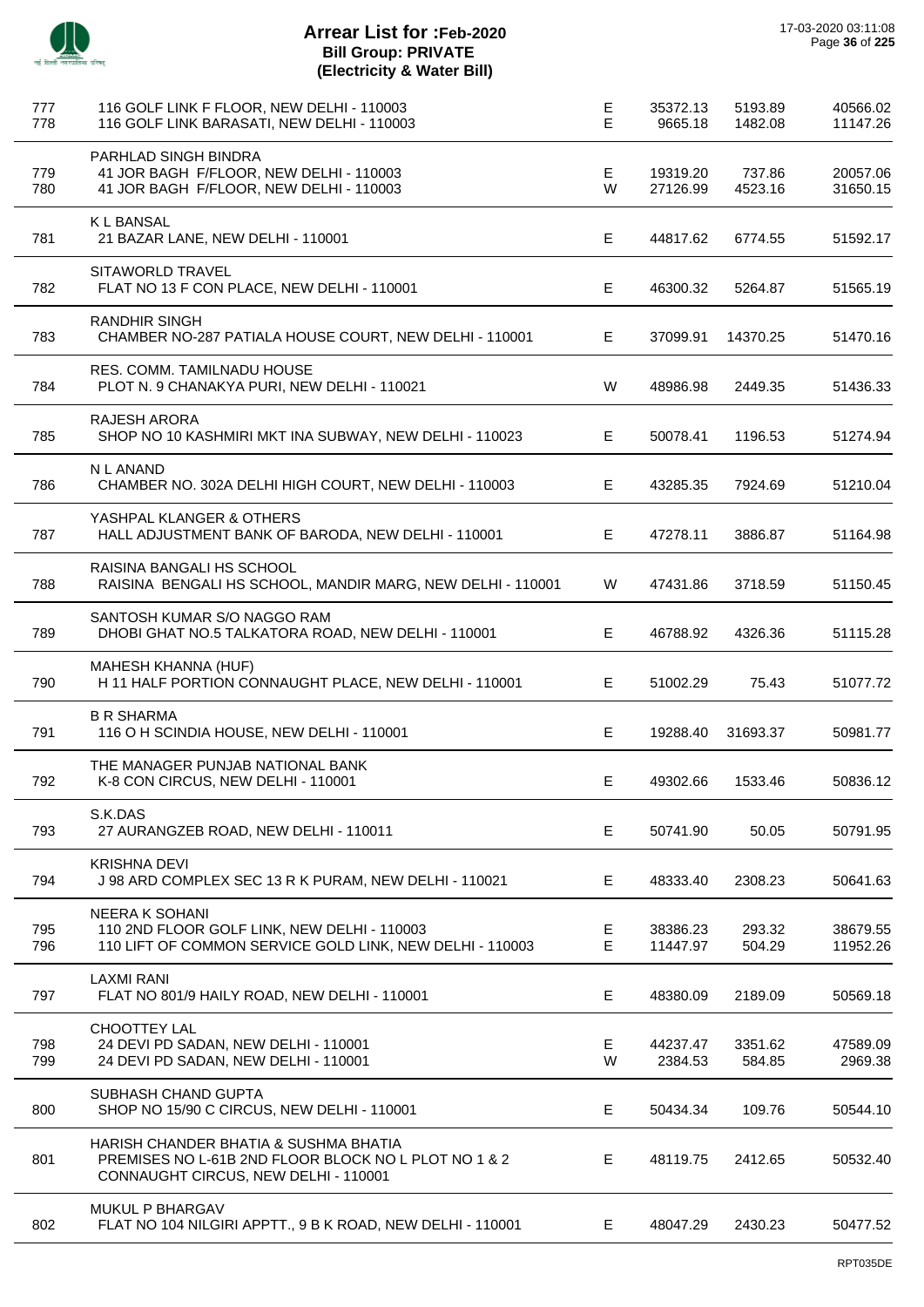

| 803                      | M/S GSBA BUILDER PVT LTD<br>PLOT NO 7 HAILY ROAD, NEW DELHI - 110001                                                                                                                                     | E                          | 49133.61                                   | 1316.13                              | 50449.74                                   |
|--------------------------|----------------------------------------------------------------------------------------------------------------------------------------------------------------------------------------------------------|----------------------------|--------------------------------------------|--------------------------------------|--------------------------------------------|
| 804                      | <b>HARBANS SINGH PRITAM SINGH</b><br>147 GOLF LINK, NEW DELHI - 110003                                                                                                                                   | W                          | 39572.49                                   | 10851.25                             | 50423.74                                   |
| 805                      | <b>ALLAUDDIN</b><br>41, DARGAH S.H. ANDHMAHAVIDHALYA, PK RD, NEW DELHI - 110001                                                                                                                          | W                          | 20909.69                                   | 29500.23                             | 50409.92                                   |
| 806                      | SECY. FLYING CLUB<br>TENB BARRAKS FLYING CLUB S/J AIR PORT, NEW DELHI - 110003                                                                                                                           | W                          | 41076.77                                   | 9242.16                              | 50318.93                                   |
| 807                      | <b>BALBIR VERMA</b><br>SHOP NO 172, SAROJINI NAGAR MARKET NEW DELH, NEW DELHI -<br>110023                                                                                                                | E                          | 47025.42                                   | 547.56                               | 47572.98                                   |
| 808                      | SHOP NO 172 SAROJINI NAGAR MARKET, NEW DELHI - 110023                                                                                                                                                    | W                          | 2454.69                                    | 239.41                               | 2694.10                                    |
| 809<br>810               | <b>RUKMANI DEVI</b><br>20 BABER LANE, NEW DELHI - 110001<br>20 BABER LANE, NEW DELHI - 110001                                                                                                            | Е<br>W                     | 45400.19<br>1568.90                        | 2923.94<br>296.49                    | 48324.13<br>1865.39                        |
| 811                      | <b>B N BARRY</b><br>18 RAJDOOT MARG G/FLOOR, NEW DELHI - 110021                                                                                                                                          | W                          | 33714.92                                   | 16472.81                             | 50187.73                                   |
| 812                      | CROSS SECTION PUBLLICATION P LTD<br>FLAT NO 74 B S MARKET, NEW DELHI - 110001                                                                                                                            | Е                          | 43091.77                                   | 7047.33                              | 50139.10                                   |
| 813                      | CHIEF MANAGER BANK OF MAHARASHTRA DHOLPUR HOUSE UPSC SHAHJAHAN ROAD<br>BANK OF MAHARASHTRA UPSC, NEW DELHI - 110001                                                                                      | E.                         | 48720.00                                   | 1321.74                              | 50041.74                                   |
| 814                      | M/S SHRI SHAKTI RESORTS & HOTELS LTD<br>SHAHEED BHAGAT SINGH MARG GOLE MARKET, NEW DELHI - 110001                                                                                                        | Е                          | 45738.46                                   | 4165.02                              | 49903.48                                   |
| 815                      | <b>RAJNI SETH</b><br>13 BABAR LANE BENGALI MKT 2ND FLOOR, NEW DELHI - 110001                                                                                                                             | E                          | 43065.24                                   | 6767.98                              | 49833.22                                   |
| 816                      | <b>PARVEEN KUMAR</b><br>KISO NO.9 U G CAR PARKING CONN.PALCE, NEW DELHI - 110001                                                                                                                         | E                          | 44322.29                                   | 5395.13                              | 49717.42                                   |
| 817                      | GHIO MALL & SONS<br>H 32 C PLACE, NEW DELHI - 110001                                                                                                                                                     | W                          | 32922.40                                   | 16745.17                             | 49667.57                                   |
| 818<br>819<br>820<br>821 | D N BAHEL<br>178 JOR BAGH FIRST FLOOR, NEW DELHI - 110003<br>178 JOR BAGH GROUND FLOOR, NEW DELHI - 110003<br>178 JOR BAGH SECOND FLOOR, NEW DELHI - 110003<br>178 JOR BAGH BASEMENT, NEW DELHI - 110003 | Е<br>$\mathsf E$<br>E<br>Е | 6284.90<br>12125.64<br>22422.75<br>6914.11 | 368.74<br>199.42<br>942.46<br>323.68 | 6653.64<br>12325.06<br>23365.21<br>7237.79 |
| 822                      | <b>B P SINGH</b><br>SHOP NO-77 MOHAN SINGH PLACE, NEW DELHI - 110001                                                                                                                                     | E                          | 41873.01                                   | 7610.57                              | 49483.58                                   |
| 823                      | ANIL KUMAR SAREEN<br>7 TANSEN MARG, NEW DELHI - 110001                                                                                                                                                   | W                          | 17707.12                                   | 31719.02                             | 49426.14                                   |
| 824<br>825               | BHARAT PETROLIUM CORP LTD<br>17 AURANGZEB ROAD, NEW DELHI - 110011<br>17 AURANGZEB ROAD, NEW DELHI - 110011                                                                                              | Е<br>W                     | 40023.50<br>8493.16                        | 66.84<br>839.48                      | 40090.34<br>9332.64                        |
| 826                      | PRINCIPAL GURU HARI KISHAN PUBLIC SCHOOL<br>GURU HARKISHAN PUBLIC SCHOOL, NEW DELHI - 110001                                                                                                             | E                          | 48463.10                                   | 839.78                               | 49302.88                                   |
| 827<br>828               | GURU HARKISHAN PUBLIC SCHOOL<br>1 PURANA QILA ROAD, NEW DELHI - 110001<br>1 PURANA QILA ROAD, NEW DELHI - 110001                                                                                         | W<br>W                     | 37865.22<br>9068.46                        | 1893.26<br>453.42                    | 39758.48<br>9521.88                        |
| 829<br>830               | <b>GEN SECY. CPI</b><br>4-AB PURANA QILA ROAD, NEW DELHI - 110001<br>4-AB PURANA QILA ROAD, NEW DELHI - 110001                                                                                           | E<br>W                     | 34876.63<br>10421.77                       | 2108.98<br>1834.63                   | 36985.61<br>12256.40                       |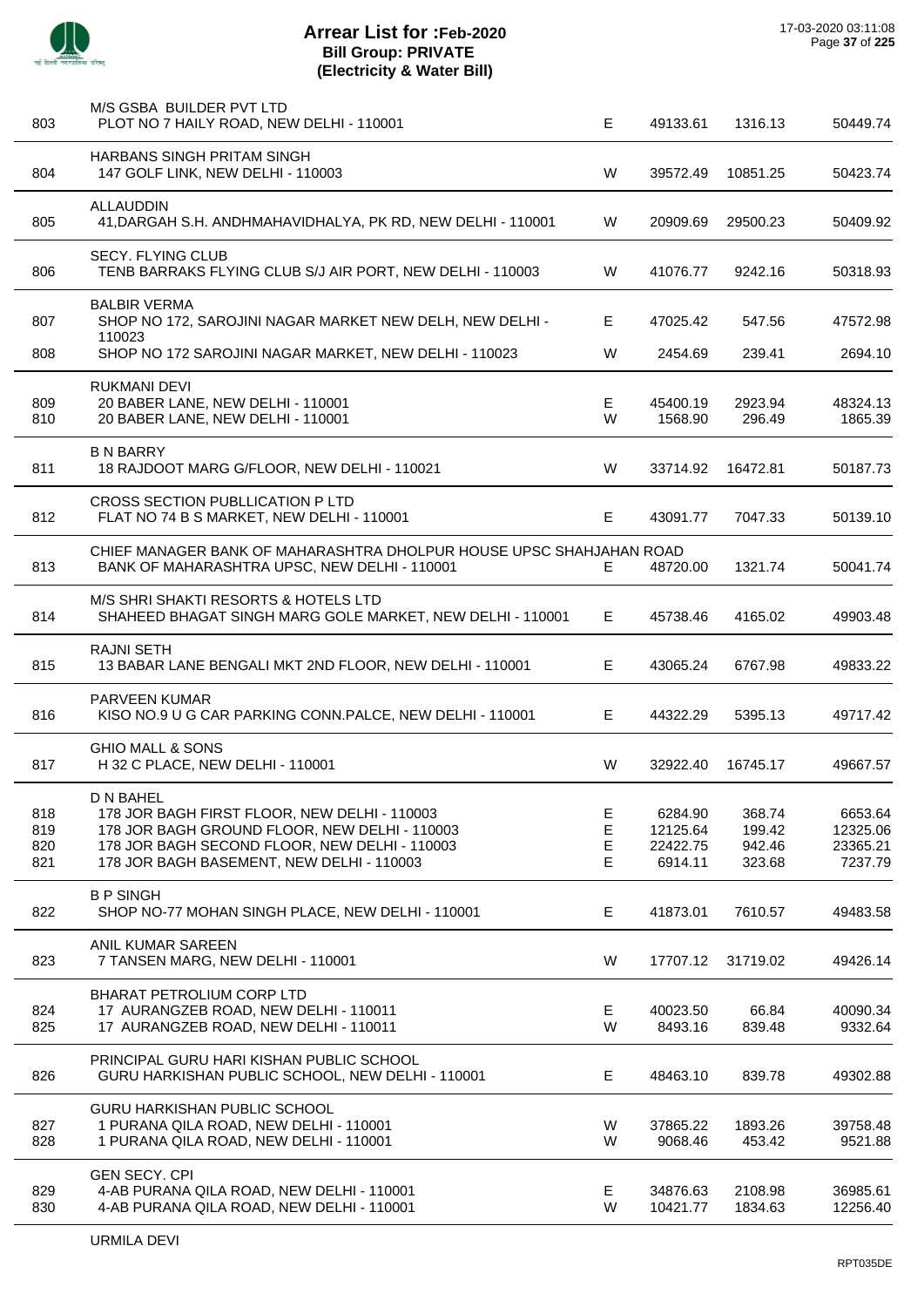

 $\overline{a}$ 

 $\overline{a}$ 

 $\overline{a}$ 

J.

 $\overline{a}$ 

| 831        | 56 JAIN MANDIR ROAD, NEW DELHI - 110001                                                                                                                               | W       | 34766.11             | 14475.45           | 49241.56             |
|------------|-----------------------------------------------------------------------------------------------------------------------------------------------------------------------|---------|----------------------|--------------------|----------------------|
| 832        | <b>NAIM AHMED</b><br>DARGAH S.H. ANDHMAHAVIDHALYA, PK RD, NEW DELHI - 110001                                                                                          | W       | 22123.50             | 27097.59           | 49221.09             |
| 833        | M/S ADMIRAL FINSTOCK PVT LTD<br>FLAT NO 48 KHAN MARKET, NEW DELHI - 110003                                                                                            | Е       | 48572.94             | 623.07             | 49196.01             |
| 834        | M/S AVONE LOGISTIC SERVICE R/O 133 SIDHARTH ENCLAVE RING ROAD NEW DELHI-110014<br>SPACE KIOSK LEFT SIDE GATE NO 1 PALIKA BAZAR CONNAUGHT<br>PLACE, NEW DELHI - 110001 | Е.      | 43867.83             | 5243.71            | 49111.54             |
| 835        | <b>G S D AMERICAN EMBASSY</b><br>25-C PRITHVI RAJ ROAD, NEW DELHI - 110003                                                                                            | Е       | 49046.08             | 48.37              | 49094.45             |
| 836        | T D MEHTA<br>42 JANPATH, NEW DELHI - 110001                                                                                                                           | E.      | 33121.41             | 15843.72           | 48965.13             |
| 837<br>838 | <b>GAURAV ARORA</b><br>FLAT NO. 802 NAURANG HOUSE 21 K G MARG, NEW DELHI - 110001<br>906 NAURANG HOUSE 21 K G MARG, NEW DELHI - 110001                                | E<br>E  | 8590.80<br>37762.36  | 224.42<br>2319.24  | 8815.22<br>40081.60  |
| 839        | KAPUR PROPERTIES AND INVESTMENT<br>410 INDRA PRAKASH, NEW DELHI - 110001                                                                                              | E.      | 46063.27             | 2823.48            | 48886.75             |
| 840        | SMT POOJA DUMRA, SMT. ARTI DUMRA, SMT. RUCHI DUMRA<br>3 E HANSALAYA BUILDING 15 BARAKHAMBA ROAD, NEW DELHI - 110001                                                   | Е       | 45016.80             | 3756.08            | 48772.88             |
| 841<br>842 | <b>PAL TAXI SERVICE</b><br>PAL TAXI SERVICE OPPOSITE, NEW DELHI - 110011<br>PAL TAXI SERVICE OPPOSITE, NEW DELHI - 110011                                             | E.<br>W | 8387.95<br>30335.55  | 816.66<br>9107.20  | 9204.61<br>39442.75  |
| 843        | SHIV KUMAR S/O BHOLA PRASHAD<br>P-45/A, PILLANGI VILLAGE, SAROJINI NAGAR, NEW DELHI - 110023                                                                          | E.      | 45201.74             | 3262.70            | 48464.44             |
| 844        | M/S INDUS TOWER LIMITED<br>COMMUNICATION CELLULAR MOBILE TOWER ON WHEEL (COW) AT<br>AUCTION NO 73 OUTSIDE SAN MARTIN PARK, NEW DELHI - 110021                         | Е       | 48355.76             | 47.69              | 48403.45             |
| 845        | MAX NEW YORK LIFE INS. COM LTD<br>414 ABCD 419A 421A 421B WTC BABAR ROAD, NEW DELHI - 110001                                                                          | E.      | 47798.11             | 517.58             | 48315.69             |
| 846        | PUNJAB NATIONAL BANK<br>FLAT NO 911 TO 914 & 918 TO 920 ANTRIKSH BHAWAN, NEW DELHI -<br>110001                                                                        | E.      | 47427.17             | 847.63             | 48274.80             |
| 847        | <b>VEEDI TAILORS</b><br>L 23/7 C PLACE, NEW DELHI - 110001                                                                                                            | W       | 25776.98             | 22495.15           | 48272.13             |
| 848        | RAVINDER PRAKASH<br>13 BABAR LANE BENGALI MKT FIRST FLOOR, NEW DELHI - 110001                                                                                         | E.      | 44347.76             | 3883.82            | 48231.58             |
| 849        | <b>SHEELANANDA</b><br>FLATE NO 204 ARADHANA BLDG., NEW DELHI - 110066                                                                                                 | Е       | 46922.10             | 1245.14            | 48167.24             |
| 850        | <b>INDER SINGH</b><br>SHOP NO 25 NDMC UNDER GROUND, SHOPING CENTER PALIKA BAZAR<br>NE, NEW DELHI - 110001                                                             | E.      | 44107.88             | 4024.29            | 48132.17             |
| 851<br>852 | DIWAN P N CHOPRA<br>51 JOR BAGH G/F, NEW DELHI - 110003<br>51 JOR BAGH, NEW DELHI - 110003                                                                            | Е<br>E  | 24375.60<br>17453.09 | 3655.51<br>2636.53 | 28031.11<br>20089.62 |
| 853<br>854 | JYOTIMAY INVESTMENT<br>SHOP NO 128 YESHWANT PLACE, NEW DELHI - 110021<br>SHOP NO 128 YESHWANT PLACE, NEW DELHI - 110021                                               | E.<br>W | 39423.23<br>5081.83  | 2431.29<br>1151.75 | 41854.52<br>6233.58  |
| 855        | <b>RAMESH KESWANI</b><br>SPACE 5 FRONT BLOCK SAGAR APPARTMENT 6 TILAK MARG, NEW<br>DELHI - 110001                                                                     | E.      | 40329.24             | 7647.86            | 47977.10             |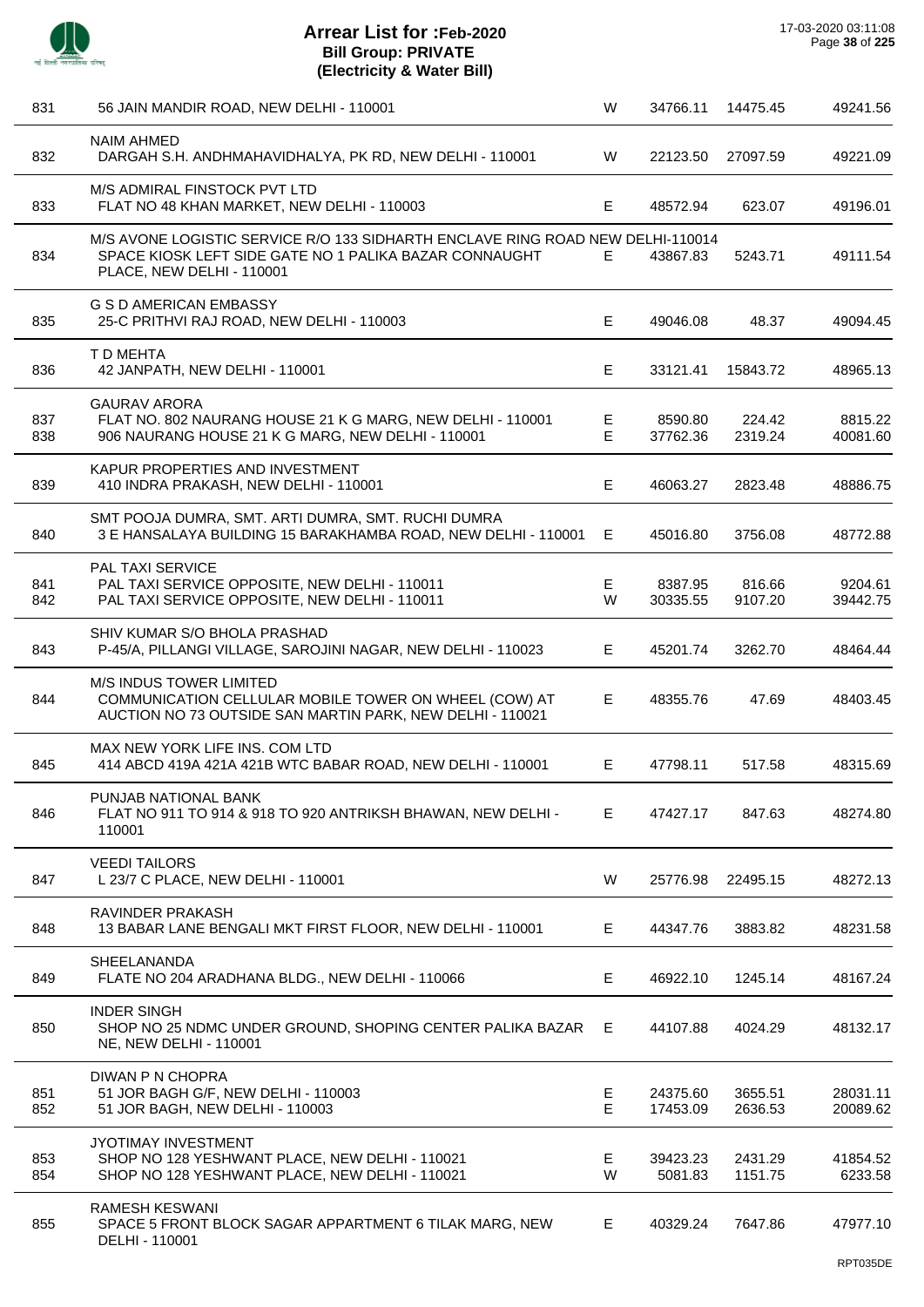

| 856               | <b>GAGLARD</b><br>14 REGAL BUILDING, NEW DELHI - 110001                                                                                                                                                           | E.           | 47472.51                       | 453.97                    | 47926.48                       |
|-------------------|-------------------------------------------------------------------------------------------------------------------------------------------------------------------------------------------------------------------|--------------|--------------------------------|---------------------------|--------------------------------|
| 857               | B.S. SONS, FLAT NO.1301 TO 1309,<br>AMBADEEP BLDG, 14 K.G. MARG,, NEW DELHI - 110001                                                                                                                              | Е            | 47771.08                       | 47.12                     | 47818.20                       |
| 858               | <b>SHILA DEVI</b><br>1 HQ OF MOD(ARMY) COMP.NATIONAL STADUIM, NEW DELHI - 110001                                                                                                                                  | E.           | 40623.87                       | 7115.92                   | 47739.79                       |
| 859               | <b>KAVITA GUPTA</b><br>SHOP NO.116 BHAGAT SINGH MARKET, NEW DELHI - 110001                                                                                                                                        | Е            | 44345.95                       | 3316.21                   | 47662.16                       |
| 860               | RANI DEVI TIKOO<br>STALL NO. 4 KASHMIRI MKT CONNAUGHT PLACE, NEW DELHI - 110001                                                                                                                                   | Е            | 43672.34                       | 3883.55                   | 47555.89                       |
| 861               | RAJ KUMAR<br>SHOP NO 159 PALIKA BAZAR, NEW DELHI - 110001                                                                                                                                                         | E.           | 43601.57                       | 3812.65                   | 47414.22                       |
| 862               | M/S E C O MARGO LLP C/O MADHURESH SINGH<br>A BLOCK CONNAUGHT PLACE, NEW DELHI - 110001                                                                                                                            | E            | 40022.38                       | 7304.37                   | 47326.75                       |
| 863               | BHARAT PLY WOOD COMPANY<br>K 22 CONNAUGHT CIRCUS, NEW DELHI - 110001                                                                                                                                              | Е            | 46956.84                       | 111.30                    | 47068.14                       |
| 864               | <b>GANGA RAM</b><br>SHOP NO 6 BASRURKAR MKT, NEW DELHI - 110021                                                                                                                                                   | Е            | 45574.16                       | 1433.57                   | 47007.73                       |
| 865<br>866<br>867 | <b>BRAHM DEV SONI</b><br>TERRACE FLOOR AT A 25/57 CONN.PLACE, NEW DELHI - 110001<br>A25/57QTR NO-10 F/FLR, A BLOCK, CONN PLACE, NEW DELHI - 110001<br>A25/56 QTR NO-11 FIRST FLOOR CONN PLACE, NEW DELHI - 110001 | Е<br>Е<br>E. | 3296.65<br>2976.70<br>35310.14 | 559.47<br>9.07<br>4619.03 | 3856.12<br>2985.77<br>39929.17 |
| 868               | <b>HLYADAV</b><br>YADAV TAXI BOTH JANPATH, NEW DELHI - 110001                                                                                                                                                     | Е            | 43076.26                       | 3693.75                   | 46770.01                       |
| 869               | PARVATI DEVI<br>1301 NIRMAL TOWER, NEW DELHI - 110001                                                                                                                                                             | E.           | 44386.99                       | 2347.46                   | 46734.45                       |
| 870               | <b>GURVIR SINGH CHARYA</b><br>CH.NO. 106 A BLK 3RD DELHI HIGH COURT, NEW DELHI - 110003                                                                                                                           | Е            | 32827.95                       | 13888.01                  | 46715.96                       |
| 871               | <b>HL GUPTA</b><br>FLAT NO 22 SHANKER MARKET, NEW DELHI - 110001                                                                                                                                                  | W            | 25141.14                       | 21528.77                  | 46669.91                       |
| 872               | V S SOHANI<br>110 GOLF LINK FIRST FLOOR, NEW DELHI - 110003                                                                                                                                                       | Е            | 42013.78                       | 4639.32                   | 46653.10                       |
| 873               | PRITAM KAUR<br>SHOP NO-45, KHANNA MARKET, NEW DELHI - 110003                                                                                                                                                      | Е            | 41078.42                       | 5505.40                   | 46583.82                       |
| 874<br>875        | <b>GURJEET SINGH VIJAY KUMAR</b><br>19/100 O H SCINDI HOUSE, NEW DELHI - 110001<br>19/100 O H SCINDI HOUSE, NEW DELHI - 110001                                                                                    | Е<br>W       | 1366.29<br>18315.79            | 87.18<br>26778.19         | 1453.47<br>45093.98            |
| 876               | CHRIS AUSTIN GODIN U G STEVEN AUSTIN GODIN<br>SHOP NO 1 REGAL BUILDING CONNAUGHT PLACE, NEW DELHI - 110001                                                                                                        | E.           | 45158.19                       | 1387.55                   | 46545.74                       |
| 877               | <b>VIDYA DEVI</b><br>E 53 1ST FLOOR S S PARK, NEW DELHI - 110003                                                                                                                                                  | Е            | 44513.22                       | 1946.41                   | 46459.63                       |
| 878<br>879        | MOOL CHAND<br>60 TODER MAL RODE, NEW DELHI - 110001<br>60 TODER MAL RODE, NEW DELHI - 110001                                                                                                                      | Е<br>W       | 33728.40<br>3708.06            | 7785.68<br>1172.99        | 41514.08<br>4881.05            |
| 880               | UNION BANK OF INDIA<br>14/15F CONNAUGHT PLACE, NEW DELHI - 110001                                                                                                                                                 | Е            | 46311.22                       | 68.51                     | 46379.73                       |
| 881               | <b>GURU CHARAN SINGH</b><br>K 80 B K DUTT COLONY, NEW DELHI - 110003                                                                                                                                              | E            | 4818.76                        | 3636.21                   | 8454.97<br>RPT035DE            |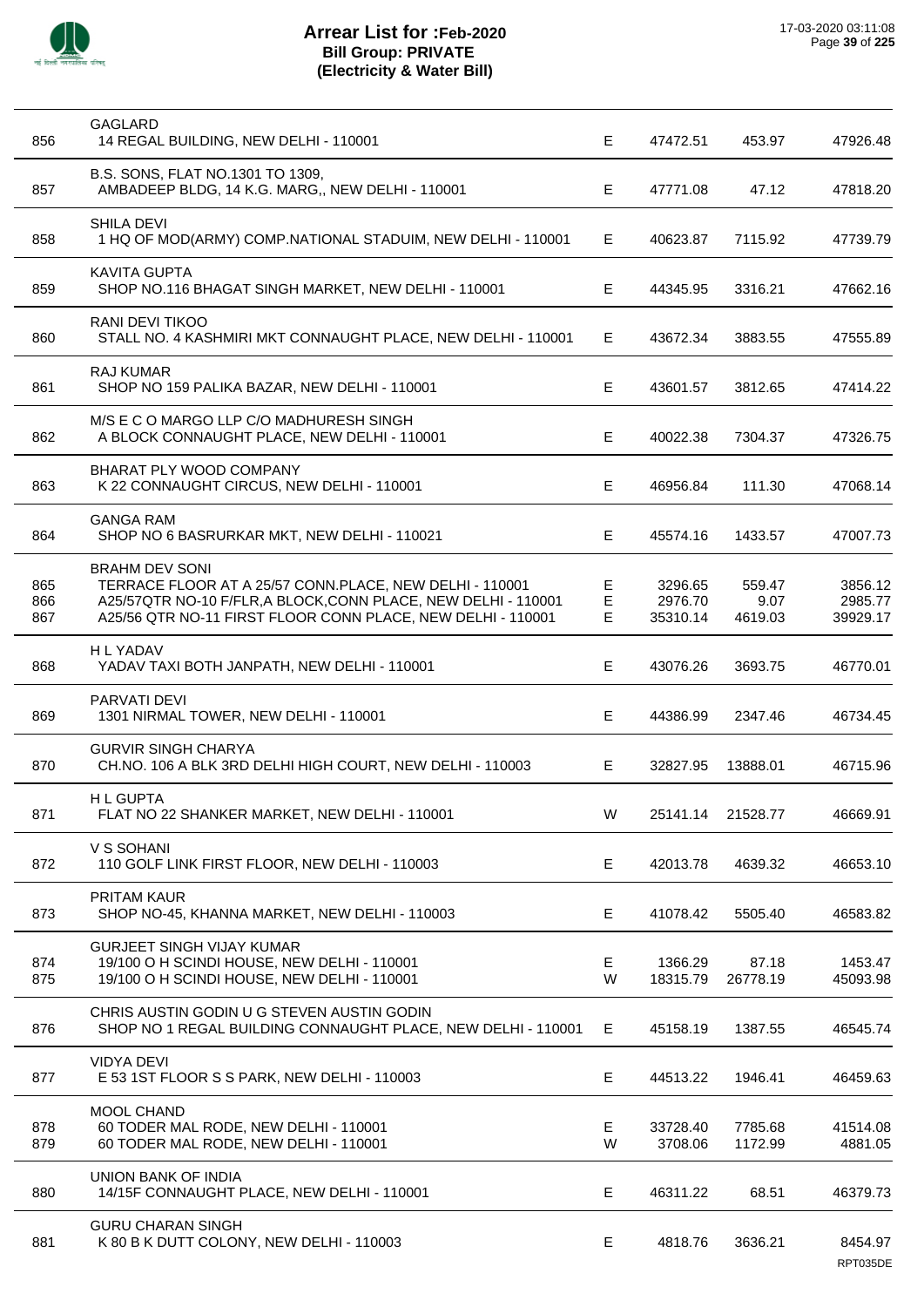

 $\overline{a}$ 

 $\sim$ 

l.

| 882 | K 80 B K DUTT COLONY, NEW DELHI - 110003                                                                | W  | 11249.19 | 26659.59 | 37908.78 |
|-----|---------------------------------------------------------------------------------------------------------|----|----------|----------|----------|
| 883 | M/S BEERU SEHGAL<br>DELHI RIDING CLUB BEHIND SAFDARJUNG TOMB NEAR DID, NEW<br>DELHI - 110003            | E. | 43508.74 | 2786.05  | 46294.79 |
| 884 | NOVA IRON & STEEL LTD<br>FLAT NO-1201 TO 1209 AMBADEEP BLDG, NEW DELHI - 110001                         | E. | 46156.41 | 45.52    | 46201.93 |
| 885 | RAMKEY ENERGY ENVIRONMENT LTD.<br>GARBAGE STN. AT RAJINDER PD ROAD, NEW DELHI - 110001                  | E. | 34081.39 | 12009.77 | 46091.16 |
| 886 | LALA CHARAT RAM 4 OTHERS<br>SR QRT NO-26 S P MARG, NEW DELHI - 110021                                   | Е  | 44809.08 | 1263.67  | 46072.75 |
| 887 | EXPLORE INDIA TRAVEL ORGANISER<br>1/6 BHAGAT SINGH MARG GOLE MKT, NEW DELHI - 110001                    | Е  | 39730.08 | 6302.40  | 46032.48 |
| 888 | RAAJ OVERSEAS TRAVELS (P) LTD<br>6/90 CON CIRCUS, NEW DELHI - 110001                                    | E  | 43463.53 | 2549.58  | 46013.11 |
| 889 | MUKESH SHARMA<br>SHOP NO 207 PALIKA BAZAR, NEW DELHI - 110001                                           | Е  | 41691.70 | 4271.33  | 45963.03 |
| 890 | <b>MUBBIN</b><br>10, ANDHMAHAVIDHALAYA, PK ROAD, NEW DELHI - 110001                                     | W  | 26688.61 | 19123.45 | 45812.06 |
| 891 | <b>SITA WORLD TRAVELS</b><br>F-12 CON PLACE, NEW DELHI - 110001                                         | W  | 38166.02 | 7555.03  | 45721.05 |
| 892 | PUNIT KUMAR RAI<br>CH.NO. 416 PATIALA HOSUE COURT, NEW DELHI - 110001                                   | E. | 36152.85 | 9419.85  | 45572.70 |
| 893 | <b>KEWAL PREET SINGH</b><br>SHOP NO 17 KHANNA MARKET, NEW DELHI - 110001                                | W  | 29169.86 | 16326.79 | 45496.65 |
| 894 | M/S PASHCHATIYA ENTERTAINMENT LTD<br>SHOP NO 4 FOOD COURT HANUMAN MANDIR COMPLEX, NEW DELHI -<br>110001 | Е  | 43504.89 | 1963.54  | 45468.43 |
| 895 | TARLOCHAN SINGH<br>24/2 G BLOCK CONAUGHT PLACE, NEW DELHI - 110001                                      | E  | 34741.01 | 10624.22 | 45365.23 |
| 896 | <b>M/S ASIAN BUILDERS</b><br>FOR SITE OFFICE AT FLAT NO F-1433 NETAJI NAGAR, NEW DELHI -<br>110023      | E. | 43533.49 | 1564.56  | 45098.05 |
| 897 | RASHAM WATI<br>STALL NO. K 14 PALIKA PARKING CONNAUGHT PLACE, NEW DELHI -<br>110001                     | E. | 44335.65 | 706.76   | 45042.41 |
| 898 | <b>HARBANS SINGH VEDI</b><br>303 ARADHANA COLONY, NEW DELHI - 110066                                    | Е  | 37734.55 | 7223.48  | 44958.03 |
| 899 | <b>SUNITA LUTHRA</b><br>F 114 B K DUTT COLONY, NEW DELHI - 110003                                       | Е  | 41626.97 | 3077.65  | 44704.62 |
| 900 | AGASTYA RESOURCES PVT LTD<br>SHOP NO. 1/6 FIRST FLR GARAGE BLOCK, REGAL BULDG, NEW DELHI -<br>110001    | E  | 42621.72 | 2057.55  | 44679.27 |
| 901 | <b>BAWA DHAN SINGH &amp; SONS</b><br>14 BARAKHMABA ROAD, NEW DELHI - 110001                             | Е  | 42013.66 | 2523.84  | 44537.50 |
| 902 | RAJENDER SINGHAL<br>FLAT NO. E 6 UPASANA BULDG 1 HAILEY ROAD, NEW DELHI - 110001                        | E. | 41331.26 | 3180.69  | 44511.95 |
| 903 | <b>NIRMAL MULTNI</b><br>66 BABER ROAD, NEW DELHI - 110001                                               | Е  | 39965.28 | 4476.40  | 44441.68 |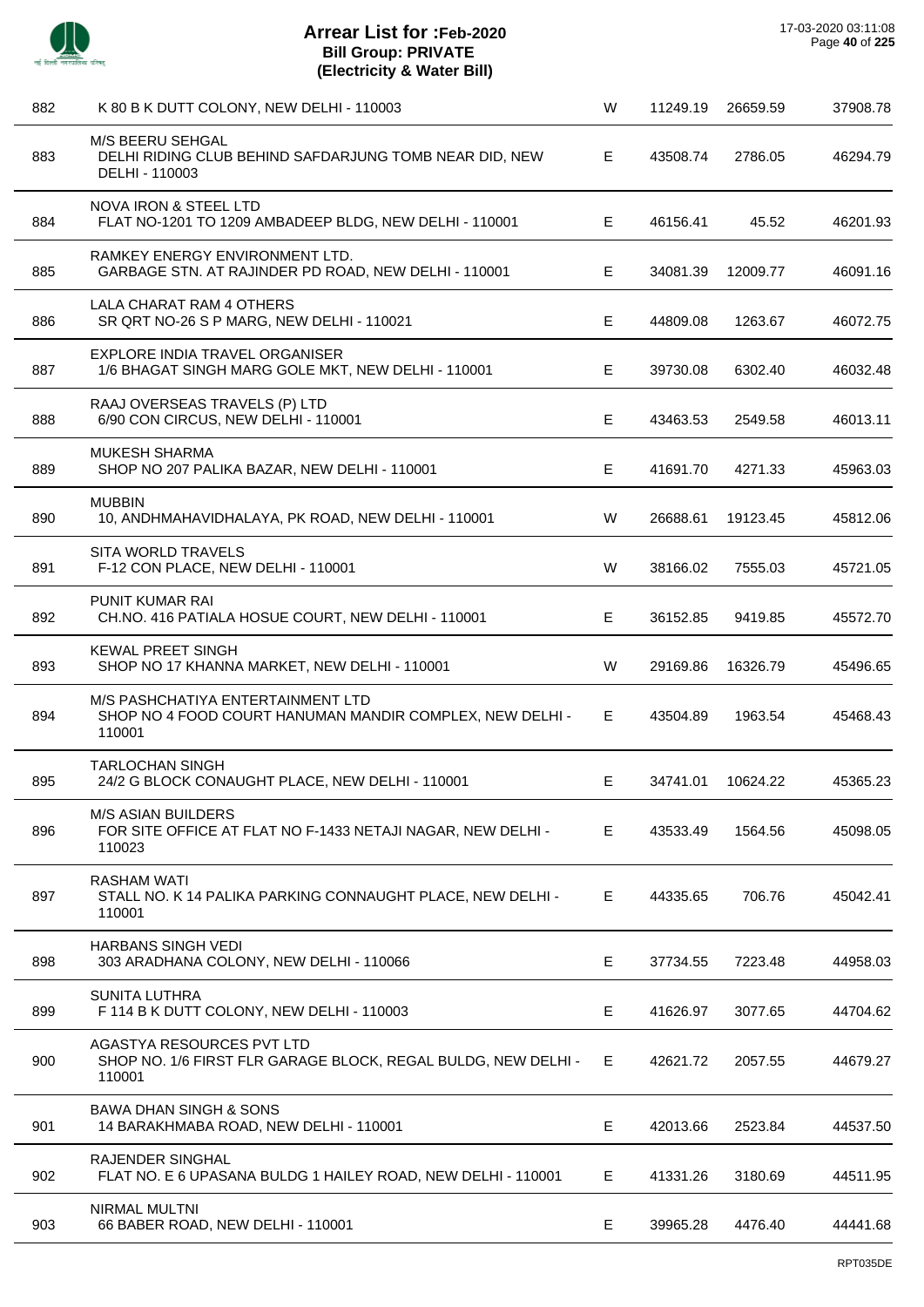

| 904               | <b>SURAJ BINANI</b><br>703 ROHIT HOUSE 3 TOLSTOY MARG, NEW DELHI - 110001                                                                                                 | E.           | 37836.46                       | 6576.39                     | 44412.85                        |
|-------------------|---------------------------------------------------------------------------------------------------------------------------------------------------------------------------|--------------|--------------------------------|-----------------------------|---------------------------------|
| 905               | ANUPAM CHEMPHAMA (P) LTD<br>E13/29 MIDDLE CIRCLE CON PLACE, NEW DELHI - 110001                                                                                            | Е            | 39444.83                       | 4781.28                     | 44226.11                        |
| 906               | SUSHILA KUMAR KHARBANDA<br>I AVENUE KIOSK NO 38, NEW DELHI - 110029                                                                                                       | E            | 26118.31                       | 18091.22                    | 44209.53                        |
| 907               | M/S INDO SAUDI SERVICE TRAVEL PVT LTD<br>FLAT NO 704-705 ASHOKA ESTATE, NEW DELHI - 110001                                                                                | Е            | 42902.06                       | 1164.92                     | 44066.98                        |
| 908               | PUSHPINDER HORA<br>UGF NIRMAL TOWER 26 BARAKHAMBA ROAD, NEW DELHI - 110001                                                                                                | E            | 41639.21                       | 2338.74                     | 43977.95                        |
| 909               | <b>PATI RAM</b><br>SHOP NO 214 RING ROAD, OPP NAUROJI NAGAR, NEW DELHI - 110029                                                                                           | Е            | 35839.75                       | 8125.31                     | 43965.06                        |
| 910<br>911        | <b>RAJEEV KUMAR JAIN</b><br>GF.33 ANTRIKSH BHAWAN, NEW DELHI - 110001<br>GF 27, 22 K G MARG ANTRIKSH BHAWAN, NEW DELHI - 110001                                           | Е<br>E       | 1966.96<br>38067.91            | 23.70<br>3898.89            | 1990.66<br>41966.80             |
| 912               | <b>PAWAN KUMAR</b><br>SHOP NO G-14 PALIKA PLACE, R K MARG N DELHI, NEW DELHI - 110001                                                                                     | Е            | 39191.59                       | 4750.68                     | 43942.27                        |
| 913               | <b>ANCHOR CHEMICALS</b><br>1206 VIJAYA BUILDING 17 B K ROAD, NEW DELHI - 110001                                                                                           | E            | 41215.70                       | 2671.70                     | 43887.40                        |
| 914<br>915<br>916 | SPECIAL REPRESENTATIVE<br>A-4 TARVAN COR HOUSE, NEW DELHI - 110001<br>QR NO A-18 TRAVAN CORE HOUSE, NEW DELHI - 110001<br>QTR NO 13 TRAVAN CORE HOUSE, NEW DELHI - 110001 | Е<br>Е<br>E. | 4747.19<br>9845.96<br>25697.34 | 367.76<br>728.27<br>2430.05 | 5114.95<br>10574.23<br>28127.39 |
| 917<br>918        | <b>GREAT AMERICAN INSURENCE CO</b><br>H 60 C PLACE, NEW DELHI - 110001<br>H BLOCK C PLACE, NEW DELHI - 110001                                                             | Е<br>E.      | 21793.08<br>14528.28           | 4482.94<br>2987.52          | 26276.02<br>17515.80            |
| 919               | <b>RITU ANSAL</b><br>FLAT NO C-3 UPASANA BUILD 1 HAILY ROAD, NEW DELHI - 110001                                                                                           | Е            | 37586.11                       | 6190.96                     | 43777.07                        |
| 920               | RAJENDRA SHANKAR<br>104 JOR BAGH IIIRD FLOOR, NEW DELHI - 110001                                                                                                          | Е            | 36745.31                       | 7030.06                     | 43775.37                        |
| 921<br>922        | L M GHOSHAL<br>69 JOR BAGH, NEW DELHI - 110003<br>69 JOR BAGH F/F, NEW DELHI - 110003                                                                                     | Е<br>W       | 7425.44<br>31592.70            | 154.62<br>4551.74           | 7580.06<br>36144.44             |
| 923               | DINESH KUMAR MATHUR<br>CH.NO. 412 PATIALA HOUSE COURT, NEW DELHI - 110001                                                                                                 | Е            | 36019.22                       | 7701.12                     | 43720.34                        |
| 924               | AMAR NATH ARORA<br>BLOCK G 90/35 CONN PLACE, NEW DELHI - 110001                                                                                                           | W            | 13588.68                       | 29996.11                    | 43584.79                        |
| 925               | KAMAL RADHU AND MANDANLAL RADHU<br>H 105 IIND FLOOR CONNAUGHT PLACE, NEW DELHI - 110001                                                                                   | E            | 42390.06                       | 1137.96                     | 43528.02                        |
| 926               | <b>GUPTA &amp; GUPTA PVT LTD</b><br>D 3 CONNAUGHT PLACE, NEW DELHI - 110001                                                                                               | E            | 42770.20                       | 665.87                      | 43436.07                        |
| 927               | <b>OMPRAKASH SINGAL</b><br>GARRAGE NO-14 SEINDIA HOUSE, NEW DELHI - 110001                                                                                                | Е            | 26198.26                       | 17235.10                    | 43433.36                        |
| 928               | M/S PRABHATAM ADVERTISING PVT LTD<br>PUBLIC TOILET UTILITIES OF JANPATH LANE NEAR ADITYA SADAN,<br><b>NEW DELHI - 110001</b>                                              | E            | 35278.01                       | 8099.18                     | 43377.19                        |
| 929               | SAVITA KISHORE & ATULYASHWANT CHITLEY<br>376, DELHI HIGH COURT BLOCK NO-96, NEW DELHI - 110003                                                                            | Е            | 39633.22                       | 3711.51                     | 43344.73                        |
|                   |                                                                                                                                                                           |              |                                |                             |                                 |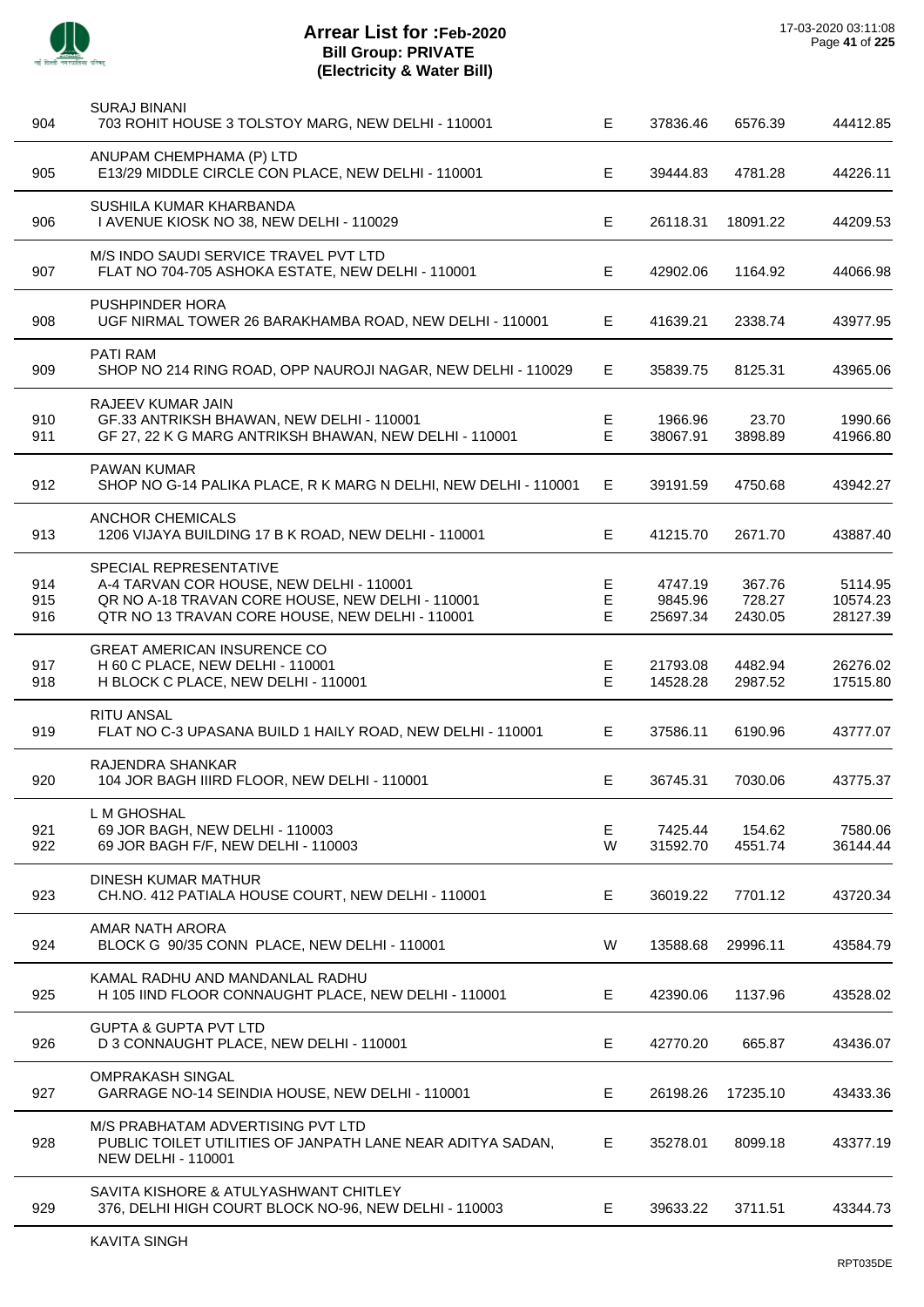

| 930        | C-31/225A T HUTS NEAR P & T QTRS KALI BARI MARG, NEW DELHI -<br>110001                                                                                      | Е      | 41258.14            | 1915.23            | 43173.37            |
|------------|-------------------------------------------------------------------------------------------------------------------------------------------------------------|--------|---------------------|--------------------|---------------------|
| 931        | <b>KHARATI LAL</b><br>15/40 BLOCK KIDWAI NAGAR, NEW DELHI - 110023                                                                                          | Е      | 40484.39            | 2588.91            | 43073.30            |
| 932        | TATA HOUSING DEVELOPMENT<br>GF 3 NAURANG HOUSE 21 K G MARG, NEW DELHI - 110001                                                                              | Е      | 41853.49            | 1104.57            | 42958.06            |
| 933        | <b>MOHIT</b><br>SHOP NO.21 CSC MARKET NETAJI NAGAR, NEW DELHI - 110023                                                                                      | E.     | 25537.89            | 17356.13           | 42894.02            |
| 934        | L M SINGHVI<br>4 F WHITE HOUSE, 10 BHAGWAN DASS ROAD, NEW DELHI - 110001                                                                                    | Е      | 41642.33            | 1216.06            | 42858.39            |
| 935        | <b>VIDYA MALHOTRA</b><br>FLAT NO 913 HOUSE 27 B K ROAD, NEW DELHI - 110001                                                                                  | Е      | 41081.17            | 1572.37            | 42653.54            |
| 936        | M/S CITY LIFE SPACE PVT LTD<br>FLAT NO 1119 11TH FLOOR ARUNACHAL BUILDING 19 BARAKHAMBA<br>ROAD, NEW DELHI - 110001                                         | Е      | 41731.33            | 875.52             | 42606.85            |
| 937        | <b>TIRATH RAM</b><br>SHOP NO 29 BASRURKAR MKT, NEW DELHI - 110021                                                                                           | Е      | 38959.75            | 3631.15            | 42590.90            |
| 938<br>939 | ROSHAN LAL & JIA LAL<br>K 93- 95 B K DUTT COLONY, NEW DELHI - 110003<br>K 93-95 B K DUTT COLONY, NEW DELHI - 110003                                         | Е<br>W | 8212.69<br>10400.79 | 445.91<br>23525.71 | 8658.60<br>33926.50 |
| 940        | M/S ENERGY EFFICIENCY SERVICES LTD<br>FOR ELECTRIC VEHICLE CHARGING INFRASTRUCTURE AT OPP. GOEL<br>OPTICALS KHANNA MARKET ALIGANJ LODHI COLONY, NEW DELHI - | Е      | 29090.13            | 974.01             | 30064.14            |
| 941        | 110003<br>FOR ELECTRIC VEHICLE CHARGING INFRASTRUCTURE AT OPPOSITE<br>DORY PHARMACY KHANNA MARKET ALIGANJ LODHI COLONY, NEW<br>DELHI - 110003               | Е      | 11960.81            | 524.08             | 12484.89            |
| 942        | KISHORE M GAJARIA<br>CHAMBER NO 158 DELHI HIGH COURT, NEW DELHI - 110003                                                                                    | Е      | 37679.22            | 4680.80            | 42360.02            |
| 943        | <b>KERALA EDUCATION CANNINE RD</b><br>BARRACKS TRAVAN CORE HOUSE, NEW DELHI - 110001                                                                        | W      | 34234.17            | 8110.48            | 42344.65            |
| 944        | THE CHIEF EXECUTIVE OFFICER NDMCSCL<br>INNER CIRCLE BLOCK A 2ND SWITCH/ OFC POSITION NIRMAL VIJAY &<br>CO JEWELLERS CONNAUGHT PLACE, NEW DELHI - 110001     | Е      | 18013.65            | 1429.09            | 19442.74            |
| 945        | BLOCK A MIDDLE CIRCLE NEAR ICICI BANK OFC PUBLIC WI-FI                                                                                                      | Е      | 6506.42             | 261.84             | 6768.26             |
| 946        | LOCATION IN CIRCLE CONNAUGHT PLACE, NEW DELHI - 110001<br>FIRST SWITCH OFC LOCATION UNITED COLOUR OF BENETTON INNER                                         | E      | 5326.58             | 432.22             | 5758.80             |
| 947        | CIRCLE A BLOCK CONNAUGHT PLACE, NEW DELHI - 110001<br>BLOCK A MIDDLE CIRCLE MAGIC 25/34 PFC PUBLIC WIFI LOCATION<br>CONNAUGHT PLACE, NEW DELHI - 110001     | Е      | 9840.93             | 421.49             | 10262.42            |
| 948        | <b>RAM SAROOP PUJARI</b><br>SHIV MANDIR RAKAB GANJ ROAD, NEW DELHI - 110001                                                                                 | Е      | 34989.70            | 7170.36            | 42160.06            |
| 949        | <b>RAM BHAROSY</b><br>114 OH SCINDIA HOUSE, NEW DELHI - 110001                                                                                              | Е      | 11648.20            | 30485.73           | 42133.93            |
| 950        | RELIANCE INFRATEL<br>NDMC SERVICE CENTRE TILAK MARG, NEW DELHI - 110001                                                                                     | E      | 40993.62            | 1119.09            | 42112.71            |
| 951        | PUNJAB NATIONAL BANK<br>N-46, PUNJAB NATIONAL BANK,, NEW DELHI - 110001                                                                                     | Е      | 41634.31            | 352.45             | 41986.76            |
| 952        | ARYA DHARMA SEWA SANG<br>H 45 C PLACE, NEW DELHI - 110001                                                                                                   | E      | 37632.61            | 4161.05            | 41793.66            |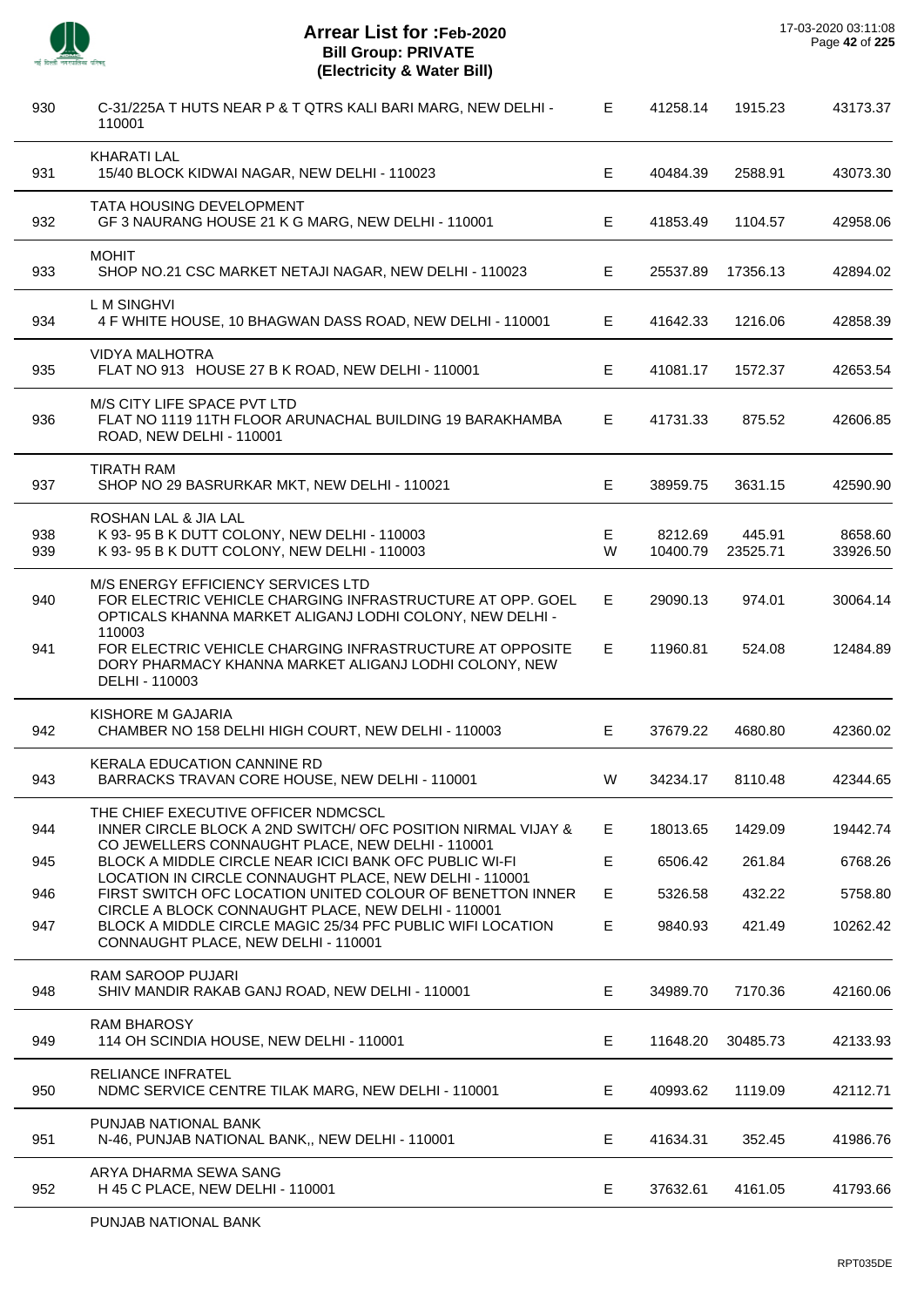| mř.<br><b>HEART</b> | _<br>œ<br>ær. |
|---------------------|---------------|

 $\overline{a}$ 

l,

l,

| 953               | SHOP NO-187, SAROJINI NAGAR MARKET NEW DELH, NEW DELHI -                                                                                                                           | Е           | 35669.77                       | 743.56                 | 36413.33                       |
|-------------------|------------------------------------------------------------------------------------------------------------------------------------------------------------------------------------|-------------|--------------------------------|------------------------|--------------------------------|
| 954               | 110023<br>SHOP NO-187 SAROJINI NAGAR MARKET, NEW DELHI - 110023                                                                                                                    | W           | 4899.21                        | 397.02                 | 5296.23                        |
| 955               | M/S RELIANCE JIO INFOCOMM LTD<br>FOR COMMUNICATION CELLULAR MOBILE TOWER ON WHEEL (COW)<br>AT JAM NAGAR HOUSE SHAHJAHAN ROAD, NEW DELHI - 110003                                   | Е           | 41445.53                       | 40.88                  | 41486.41                       |
| 956               | <b>MAYA DEVI</b><br>D/18 P.PARK, NEW DELHI - 110001                                                                                                                                | Е           | 35270.35                       | 6129.79                | 41400.14                       |
| 957               | M/S SHIV SHAKTI RESORT & HOTELS LTD<br>G.P.O. NEW DELHI ADD JOINT B K S MARG & KALI BARI MARG, NEW<br>DELHI - 110001                                                               | E           | 37446.02                       | 3398.48                | 40844.50                       |
| 958               | ANIL KUMAR GARG<br>402 NILGIRI APART. 9 B K ROAD, NEW DELHI - 110001                                                                                                               | Е           | 39578.25                       | 1253.72                | 40831.97                       |
| 959<br>960        | RASHID AHMAD<br>STALL NO.2 YASHWANT PLACE, NEW DELHI - 110021<br>STALL NO.2 YASHWANT PLACE, NEW DELHI - 110021                                                                     | Е<br>W      | 11287.36<br>24241.30           | 495.79<br>4743.98      | 11783.15<br>28985.28           |
| 961               | PARSVNATH DEVELOPERS LTD<br>1103,1104, ARUNACHAL BUILDING, 19 B K ROAD, NEW DELHI - 110001                                                                                         | Е           | 39242.20                       | 1415.87                | 40658.07                       |
| 962               | <b>GOVIND NATH GANDHI</b><br>SHOP NO 7 MPL MKT, CON CIRCUS, NEW DELHI - 110001                                                                                                     | Е           | 35390.41                       | 5163.73                | 40554.14                       |
| 963<br>964        | NIRANJAN LAL GUPTA<br>110 GOLF LINK, II FLOOR, NEW DELHI - 110003<br>110, GOLF LINK, F/FLOOR, NEW DELHI - 110003                                                                   | W<br>W      | 1703.05<br>29294.92            | 188.07<br>9347.13      | 1891.12<br>38642.05            |
| 965               | SUNITA TALWAR & SIDHARTH TALWAR<br>173 JOR BAGH, NEW DELHI - 110003                                                                                                                | $\mathsf E$ | 39091.71                       | 1319.31                | 40411.02                       |
| 966               | RADHIKA KHANNA & OTHERS<br>910 & 910A NARAIN MANZIL 23 BARAKHAMBA RD, NEW DELHI - 110001                                                                                           | E           | 33861.36                       | 6490.49                | 40351.85                       |
| 967               | M/S ITE INDIA PVT LTD<br>FLAT NO 13 DAKSINESHWAR BUILDING HAILY ROAD, NEW DELHI -<br>110001                                                                                        | Е           | 38830.86                       | 1368.34                | 40199.20                       |
| 968<br>969<br>970 | SHIKHA MEHRA & MEGHA MEHRA<br>14 GROUND FLOOR RAJDOOT MARG, NEW DELHI - 110021<br>14 BASEMENT RAJDOOT MARG, NEW DELHI - 110021<br>14 GROUND FLOOR RAJDOOT MARG, NEW DELHI - 110021 | Е<br>Е<br>W | 37522.73<br>1459.04<br>1104.10 | 55.51<br>2.16<br>55.21 | 37578.24<br>1461.20<br>1159.31 |
| 971               | KALU RAM<br>13, DARGAH S.H. ANDHMAHAVIDHALYA, PK RD, NEW DELHI - 110001                                                                                                            | W           | 17636.60                       | 22536.62               | 40173.22                       |
| 972               | <b>SURESH KUMAR GUPTA</b><br>KIOSK NO.7 TEES JANUARY LANE, NEW DELHI - 110003                                                                                                      | Е           | 30518.71                       | 9607.74                | 40126.45                       |
| 973               | <b>GULSHAN KHANKASHI</b><br>N 33 MUNSHI LAL BLDG INNER CIRCLE N BLK, CONN.PLACE, NEW<br>DELHI - 110001                                                                             | Е           | 39309.01                       | 703.80                 | 40012.81                       |
| 974               | <b>SHAMBAR LAL</b><br>SHOP NO G-47 PALIKA PLACE, R K MARG N DELHI, NEW DELHI - 110001                                                                                              | Е           | 36398.33                       | 3610.00                | 40008.33                       |
| 975               | <b>OMVATI</b><br>P 182 PILLANGI VILLAGE, NEW DELHI - 110023                                                                                                                        | Ε           | 37421.77                       | 2582.84                | 40004.61                       |
| 976               | COL A G RANGARAG<br>FLAT NO-911, N DELHI HOUSE, NEW DELHI - 110001                                                                                                                 | Е           | 28737.72                       | 11141.26               | 39878.98                       |
| 977               | M/S PRABHATAM ADVERTISING PVT LTD<br>PUBLIC TOILET BEHIND MAYUR BHAWAN NEAR SUPER BAZAR<br>CONNAUGHT PLACE, NEW DELHI - 110001                                                     | $\mathsf E$ | 32682.42                       | 7177.44                | 39859.86                       |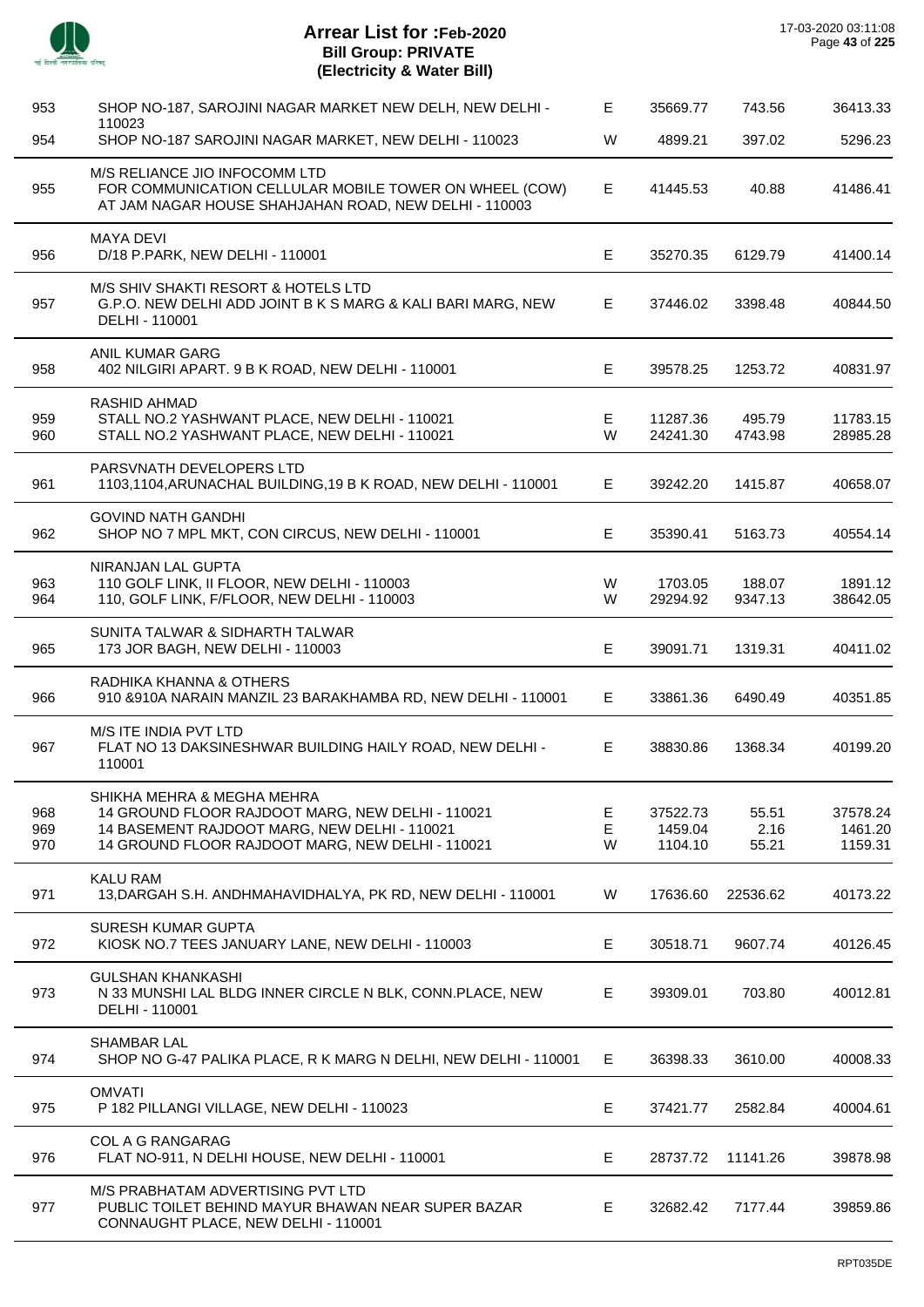| 978 | <b>TRILOCHAN SINGH</b><br>F 8 HANSALYA BLDG, 15 B K ROAD, NEW DELHI - 110001                                                                              | E  | 37305.34 | 2552.25  | 39857.59 |
|-----|-----------------------------------------------------------------------------------------------------------------------------------------------------------|----|----------|----------|----------|
| 979 | <b>BABBLES</b><br>UGF 4 KANCHANJUNGA BULDG, 18 BARAKHAMBA ROAD, NEW DELHI -<br>110001                                                                     | E. | 39585.10 | 219.40   | 39804.50 |
| 980 | RACHNA GUPTA<br>UPPER GROUND FLOOR 13 JAIN MANDIR ROAD, NEW DELHI - 110001                                                                                | E  | 35421.01 | 4263.43  | 39684.44 |
| 981 | POONAM PROMOTER & DEVELOPER (P) LTD<br>M 121TO124 1ST FL GOKAL NIWAS CONN.PLACE, NEW DELHI - 110001                                                       | E. | 39552.78 | 39.01    | 39591.79 |
| 982 | M/S INDUS TOWER LIMITED<br>COMMUNICATION CELLULAR MOBILE TOWER ON WHEEL (COW) AT<br>AUCTION NO 57 OPP. BHUTAN EMBASSY CHANKYA PURI, NEW DELHI -<br>110021 | Е  | 39530.10 | 58.48    | 39588.58 |
| 983 | ZONAL REGINAL MANAGER BANK OF BARODA<br>BANK OF BARODA 16 PARLIMENT, STREET, NEW DELHI - 110001                                                           | W  | 37389.77 | 1869.49  | 39259.26 |
| 984 | <b>SHEILA TALWAR</b><br>SHOP NO 3/172, JOR BAGH, GROUND FLOOR,, NEW DELHI - 110003                                                                        | W  | 34828.52 | 4360.80  | 39189.32 |
| 985 | <b>IMAM JAMA MASJID</b><br>5 RED CROSS ROAD NEAR PARLIAMENT HOUSE, NEW DELHI - 110001                                                                     | E  | 38865.50 | 236.32   | 39101.82 |
| 986 | <b>SHARB JEET KAUR</b><br>SHOP NO 7 L BLOCK CONNAUGHT PLACE, NEW DELHI - 110001                                                                           | Е  | 38987.74 | 38.45    | 39026.19 |
| 987 | MANJEET S. SOLANKI<br>CH.NO 651 PATIALA HOUSE COURT, NEW DELHI - 110001                                                                                   | Е  | 21277.27 | 17706.64 | 38983.91 |
| 988 | ANSAL PROP&INDIA LTD 115 ANSAL BH<br>115,116,117 ANSAL BHAWAN, 16 KG MARG, NEW DELHI - 110001                                                             | E  | 34420.35 | 4536.57  | 38956.92 |
| 989 | <b>I TARI HUSSIAN</b><br>STALL N-I UDAYA MARG, NEW DELHI - 110001                                                                                         | Е  | 25359.33 | 13588.37 | 38947.70 |
| 990 | <b>RAJAN</b><br>KIOSK NO 8 U G CAR PARKING, NEW DELHI - 110001                                                                                            | E. | 33639.12 | 5250.93  | 38890.05 |
| 991 | G P AGGARWAL & S G AGGARWAL<br>SHOP NO 1 PRITHVI RAJ LANE, NEW DELHI - 110003                                                                             | Е  | 31804.31 | 7082.60  | 38886.91 |
| 992 | <b>USHA MALHOTRA</b><br>609 INDRA PRAKASH BLDG, NEW DELHI - 110001                                                                                        | Е  | 35829.16 | 2960.73  | 38789.89 |
| 993 | KAVITA MOTWANI MISS POONA<br>FLAT NO 305 7 TOLSTOY MARG, NEW DELHI - 110001                                                                               | Е  | 36828.66 | 1946.72  | 38775.38 |
| 994 | <b>BEDI W MS WESTEM</b><br>132 GOLF LINK, NEW DELHI - 110003                                                                                              | W  | 32210.44 | 6401.98  | 38612.42 |
| 995 | <b>JAYANT SINGH</b><br>710 NAURANG BHAWAN 21 K G MARG, NEW DELHI - 110001                                                                                 | Е  | 32595.88 | 5987.11  | 38582.99 |
| 996 | PANNA LAL MISHRA<br>TAXI BOOTH NO 45 AT DR LANE GOLE MARKET, NEW DELHI - 110001                                                                           | Е  | 30898.02 | 7672.31  | 38570.33 |
| 997 | RALLIES INDIA C/O BANK OF INDIA<br>SHOP NO 10/90 C CIRCUS, NEW DELHI - 110001                                                                             | W  | 35596.86 | 2655.58  | 38252.44 |
| 998 | RELIANCE INFOCOM LTD.<br>6TH FLOOR PALIKA BHAWAN, NEW DELHI - 110066                                                                                      | Е  | 37141.19 | 944.99   | 38086.18 |
| 999 | <b>MANISH KUMAR</b><br>CHAMBER NO 259 A PATIALA HOUSE COURT, NEW DELHI - 110001                                                                           | E. | 32853.69 | 5223.98  | 38077.67 |
|     |                                                                                                                                                           |    |          |          |          |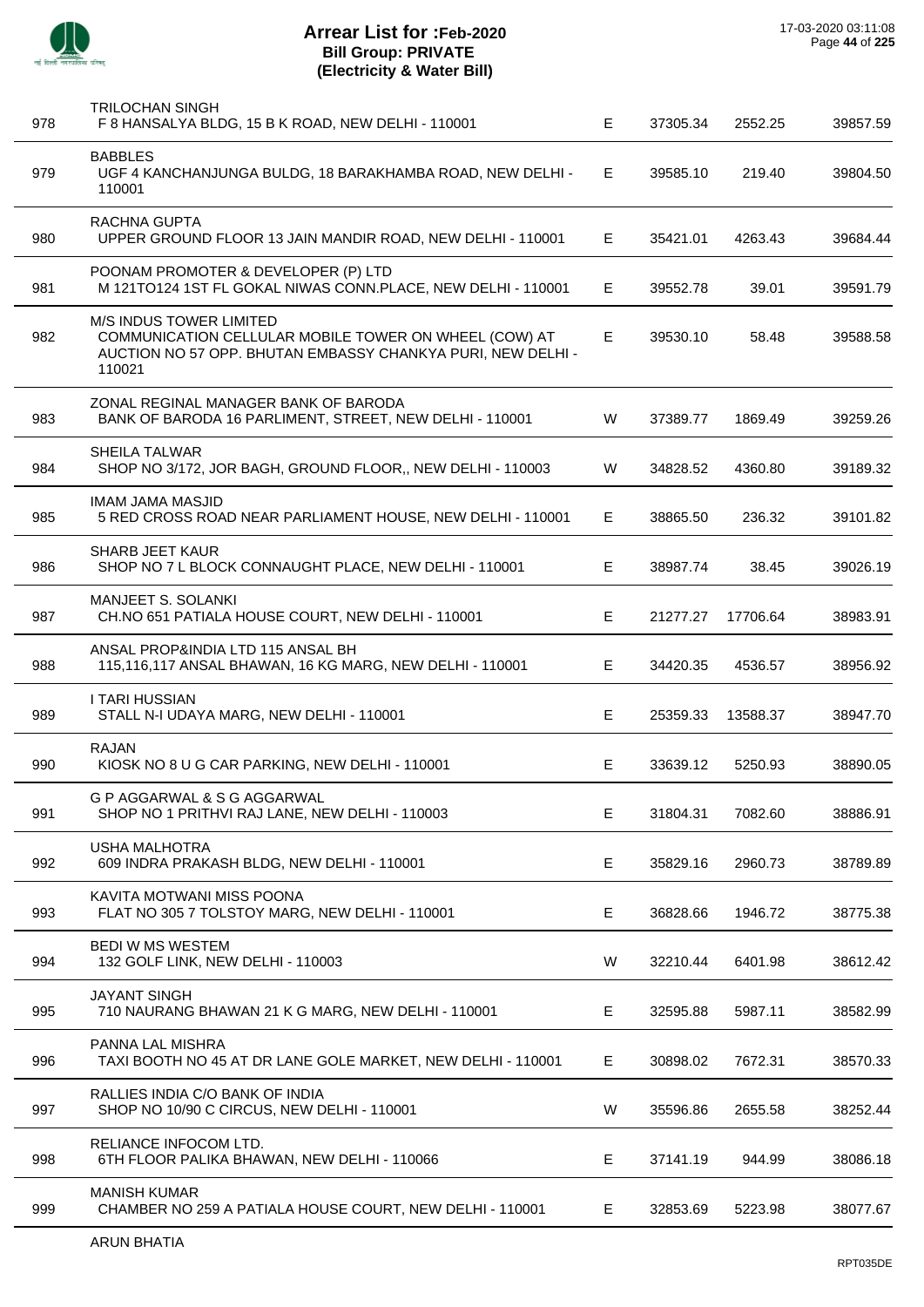| 1000 | 1 SECOND FLOOR RAJDOOT MARG, CHANAKYA PURI, NEW DELHI -<br>110021                                                                                             | Е. | 36612.09 | 1401.13  | 38013.22 |
|------|---------------------------------------------------------------------------------------------------------------------------------------------------------------|----|----------|----------|----------|
| 1001 | <b>VINAY BEHL</b><br>G - 61 CONNUAGHT PLACE, NEW DELHI - 110001                                                                                               | Е  | 36443.44 | 1347.65  | 37791.09 |
| 1002 | V MADHAVAN E THE DIRCTOR AJENCEY FARNE<br>PRESS 1 CURZAN ROAD, NEW DELHI - 110001                                                                             | W  | 22187.11 | 15600.27 | 37787.38 |
| 1003 | <b>SALIM AHMED</b><br>DARGAH SAYAD HUSSAIN P K ROAD, ANDH MAHAVIDHYALAYA, NEW<br>DELHI - 110001                                                               | W  | 12281.09 | 20200.38 | 32481.47 |
| 1004 | DARGAH SAYAD HUSSAIN P K ROAD, NEW DELHI - 110001                                                                                                             | W  | 4220.44  | 997.07   | 5217.51  |
| 1005 | <b>KARI KISHAN</b><br>STALL NO 6 NEAR INDIAN OIL, BHAWAN JANPATH, NEW DELHI - 110001                                                                          | E  | 34175.40 | 3468.15  | 37643.55 |
| 1006 | <b>GURJEET SINGH</b><br>64 BAIRD LANE MARKET, NEW DELHI - 110001                                                                                              | E. | 32534.69 | 5047.49  | 37582.18 |
| 1007 | <b>SUKHDEV GOGIA</b><br>FLAT NO 608 KAILASH BUILDING 26 K G MARG, NEW DELHI - 110001                                                                          | Е  | 37474.33 | 55.44    | 37529.77 |
| 1008 | <b>KIRAN DEVI</b><br>SHOP NO 13 C S C MKT, NEW DELHI - 110023                                                                                                 | E  | 30997.04 | 6529.98  | 37527.02 |
| 1009 | R R CHOPRA<br>1ST FLOOR S C BLDG N-BLOCK C P, NEW DELHI - 110001                                                                                              | Е  | 34170.22 | 3325.64  | 37495.86 |
| 1010 | SHRI ZIBBEY ELAHI<br>317 COMFITENT HOUSE, NEW DELHI - 110001                                                                                                  | Е  | 30358.62 | 6982.86  | 37341.48 |
| 1011 | <b>JAIKISHAN</b><br>SHOP NO 111 RING ROAD MKT, OPP NAUROJI NAGAR, NEW DELHI -<br>110029                                                                       | E. | 32507.67 | 4826.63  | 37334.30 |
| 1012 | M/S NBCC (INDIA) LTD SITE OFFICE AURBINDO MARG KIDWAI NAGAR EAST NEW DELHI-110029<br>MAIN U/G TANK RESIDENTIAL BLOCK KIDWAI NAGAR EAST, NEW DELHI<br>- 110029 | W  | 0.01     | 31039.06 | 31039.07 |
| 1013 | MAIN U/G TANK KIDWAI NAGAR EAST (RESIDENTIAL BLOCK), NEW                                                                                                      | W  | 0.09     | 1658.01  | 1658.10  |
| 1014 | DELHI - 110029<br>OFFICE BLOCK RING ROAD KIDWAI NAGAR EAST, NEW DELHI - 110029                                                                                | W  | $-0.44$  | 4627.88  | 4627.44  |
| 1015 | <b>JEET SINGH</b><br>SHOP NO. 148 RING ROAD MARKET NAUROJI NAGAR, NEW DELHI -<br>1100021                                                                      | E  | 34154.34 | 3149.08  | 37303.42 |
| 1016 | M/S SHRI SHAKTI RESORTS & HOTELS LTD<br>CYCLE STATION AT LIC JEEVAN BHARTI BUILDING SANSAD MARG, NEW E<br>DELHI - 110001                                      |    | 34750.90 | 2534.64  | 37285.54 |
| 1017 | RAJESH SACHDEVA AND SONS HUF<br>FLAT NO 414 NAVRANG HOUSE K.G MARG, NEW DELHI - 110001                                                                        | E. | 34691.95 | 2556.59  | 37248.54 |
| 1018 | CHIEF MANAGER (CNG PROJECT)<br>SV 7 AIIMS GATE NO 2, NEW DELHI - 110023                                                                                       | E  | 32555.46 | 4677.68  | 37233.14 |
| 1019 | <b>GIRDHAR BHAGAT</b><br>14 SCINDIA HOUSE, NEW DELHI - 110001                                                                                                 | Е  | 36459.88 | 758.58   | 37218.46 |
| 1020 | S K BHATNAGAR & MRS USHA BHATNAGAR<br>FLAT NO-V IIND FLR DCM BLDG, 16 B K RD, NEW DELHI - 110001                                                              | E  | 34797.66 | 2383.50  | 37181.16 |
| 1021 | SHARDA PRASHAD SMT SARDA KAUSHIK<br>1104 ROHIT HOUSE, 3 TOLSTOY MARG N DELHI, NEW DELHI - 110001                                                              | E. | 34663.88 | 2499.99  | 37163.87 |
| 1022 | ANDAZ<br>DS 40 DARGAH SAYED HUSSAIN AUDH MAHAVD., P K ROAD, NEW<br>DELHI - 110001                                                                             | W  | 18173.01 | 18951.39 | 37124.40 |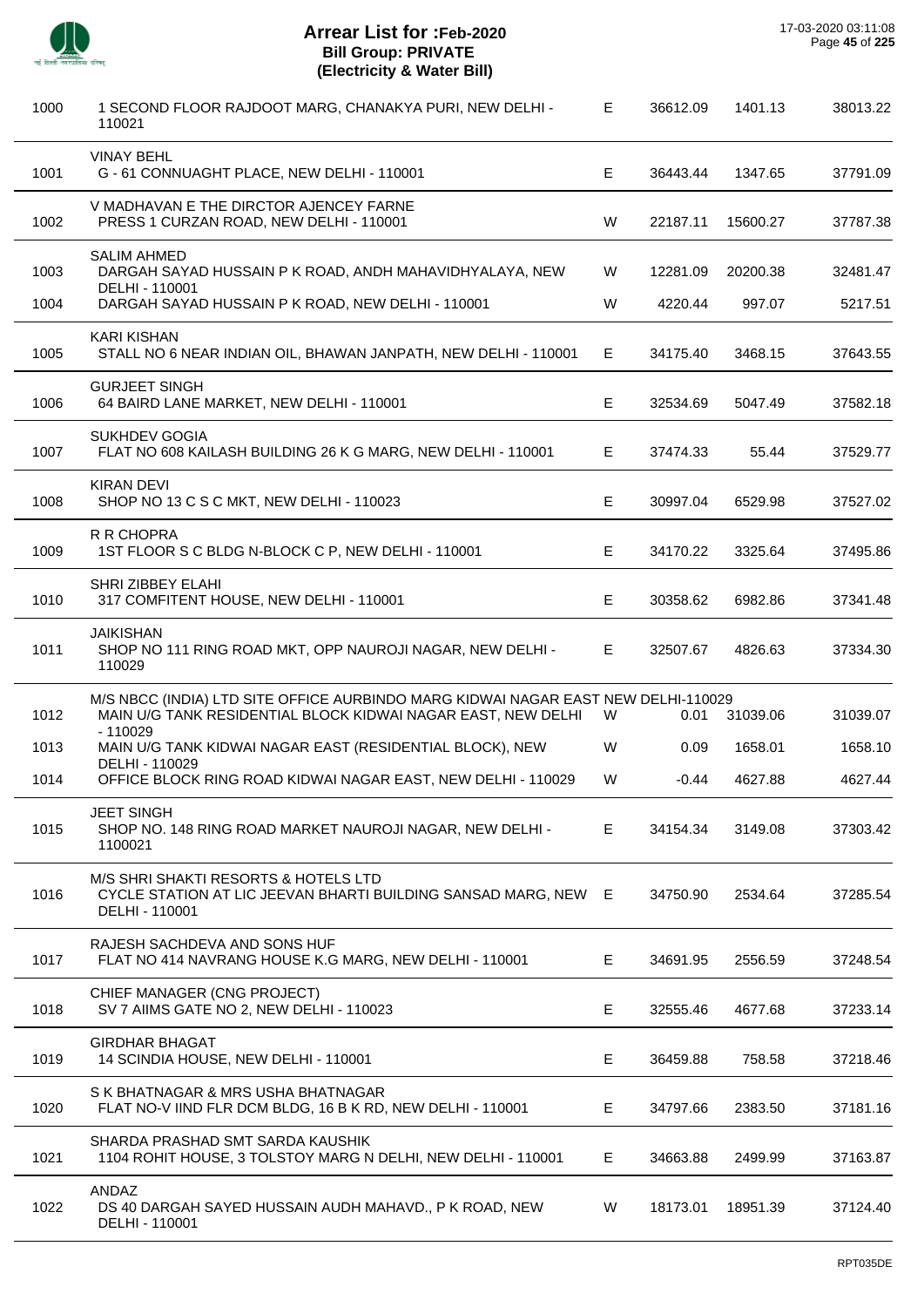

 $\overline{a}$ 

| 1023<br>1024         | SANJEEV KAISTHA<br>G 75 CONNAUGHT PLACE, NEW DELHI - 110001<br>G 25 CONNAUGHT PLACE, NEW DELHI - 110001                                                            | Е<br>E      | 2676.07<br>33394.96             | 454.72<br>561.03          | 3130.79<br>33955.99             |
|----------------------|--------------------------------------------------------------------------------------------------------------------------------------------------------------------|-------------|---------------------------------|---------------------------|---------------------------------|
| 1025                 | C.E.O. NDMC SMART CITY LIMITED<br>L BLOCK OUTER CIRCLE 2ND SWITCH HALDIRAM OFC WIFI-POE<br>SWITCH CONNAUGHT PLACE, NEW DELHI - 110001                              | E           | 18893.00                        | 1063.73                   | 19956.73                        |
| 1026                 | L BLOCK OUTER CIRCLE IST SWITCH/ OFC POSITION GNO SHOWROOM<br>OF PUBLIC WIFI-POE SWITCH LOCATION IN CONNAUGHT PLACE, NEW<br>DELHI - 110001                         | E           | 16174.10                        | 937.95                    | 17112.05                        |
| 1027                 | <b>RAJAN KUMAR</b><br>FLAT 23 B S MARKET, NEW DELHI - 110001                                                                                                       | W           | 15392.17                        | 21654.82                  | 37046.99                        |
| 1028                 | OM PRAKSH SHARMA<br>SH.NO.22, PRITHVI RAJ LANE MKT., NEW DELHI - 110003                                                                                            | Е           | 29467.99                        | 7547.63                   | 37015.62                        |
| 1029                 | C L BEHAL<br>FLAT NO 50 B S MARKET, NEW DELHI - 110001                                                                                                             | W           | 13010.06                        | 23751.25                  | 36761.31                        |
| 1030                 | VIMLA MEHTA AND SH A. RAJ MEHTA<br>610 INDRA PARKASH BLDG 21 B K ROAD, NEW DELHI - 110001                                                                          | E.          | 34408.56                        | 2348.41                   | 36756.97                        |
| 1031                 | <b>JASBIR SACH DEV</b><br>FLAT 1707 & 1707 NARAIN MANZIL, NEW DELHI - 110001                                                                                       | Е           | 31304.30                        | 5357.80                   | 36662.10                        |
| 1032                 | <b>IDEA CELLULAR LTD</b><br>SURAJ DAHYA, , INDUS TOWERS, 9th FLOOR, BUILDING NO 10 - B,<br>CYCBER CITY, GURGAON - 122002                                           | E           | 34515.18                        | 2137.08                   | 36652.26                        |
| 1033<br>1034<br>1035 | DY COMM & OFFICE INCHARGE<br>SQR NO 3 A P GUEST HOUSE, NEW DELHI - 110001<br>SQR NO 7 A P GUEST HOUSE, NEW DELHI - 110001<br>3 A P GUEST HOUSE, NEW DELHI - 110001 | Е<br>E<br>E | 4472.88<br>10909.28<br>18475.93 | 4.41<br>845.64<br>1931.98 | 4477.29<br>11754.92<br>20407.91 |
| 1036<br>1037         | <b>SITA NANDA</b><br>20/B PRITHVI RAJ ROAD, NEW DELHI - 110003<br>20 D PRITHVI RAJ ROAD, NEW DELHI - 110003                                                        | Е<br>W      | 33887.40<br>2574.74             | 33.42<br>128.74           | 33920.82<br>2703.48             |
| 1038                 | DIRECTOR, TIRUPATI ESTATE LTD.<br>RUCHIRA KUMARAMANGALAM, ARD COMP.21,22,, 29,30, R.K. PURAM,<br><b>NEW DELHI - 110066</b>                                         | E           | 15255.72                        | 3016.38                   | 18272.10                        |
| 1039                 | RUCHIRA KUMARAMANGALAM, ARD COMP.21,22,, 29,30,R.K. PURAM,<br><b>NEW DELHI - 110066</b>                                                                            | E           | 15255.72                        | 3016.38                   | 18272.10                        |
| 1040                 | <b>JASMEET SINGH KHURANA</b><br>FIRST FLOOR 91 GOLF LINK, NEW DELHI - 110003                                                                                       | Е           | 33529.89                        | 2993.20                   | 36523.09                        |
| 1041                 | DARSHAN SINGH MONGIA<br>G 30 B K DUTT COLONY, NEW DELHI - 110003                                                                                                   | Е           | 35936.42                        | 578.09                    | 36514.51                        |
| 1042                 | <b>TROJAN DEVELOPERS PVT LTD</b><br>41/A PRITHVI RAJ ROAD, NEW DELHI - 110003                                                                                      | Е           | 36143.75                        | 349.70                    | 36493.45                        |
| 1043                 | <b>BAL KISHAN GUPTA</b><br>SHOP NO. 1 UDYAN MARG, NEW DELHI - 110001                                                                                               | Е           | 30146.32                        | 6305.06                   | 36451.38                        |
| 1044                 | <b>RANJIT SINGH</b><br>P 35 PILLANJI VILLAGE SAROJINI NAGAR, NEW DELHI - 110001                                                                                    | E.          | 32490.59                        | 3782.86                   | 36273.45                        |
| 1045                 | D K SAYAL T C KUMAR B P AGGARWAL<br>CHAMBER NO134 DELHI HIGH COURT, NEW DELHI - 110003                                                                             | Е           | 23368.22                        | 12890.36                  | 36258.58                        |
| 1046                 | RAM RICHPAL SABHARWAL<br>SHOP NO 12 B K DUTT COLONY, NEW DELHI - 110003                                                                                            | W           | 24455.18                        | 11794.29                  | 36249.47                        |
| 1047                 | <b>GANGA SAHAY</b><br>SHOP NO 46 RING RD MKT, OPP NAUROJI NAGAR, NEW DELHI - 110029                                                                                | E.          | 29334.64                        | 6714.09                   | 36048.73                        |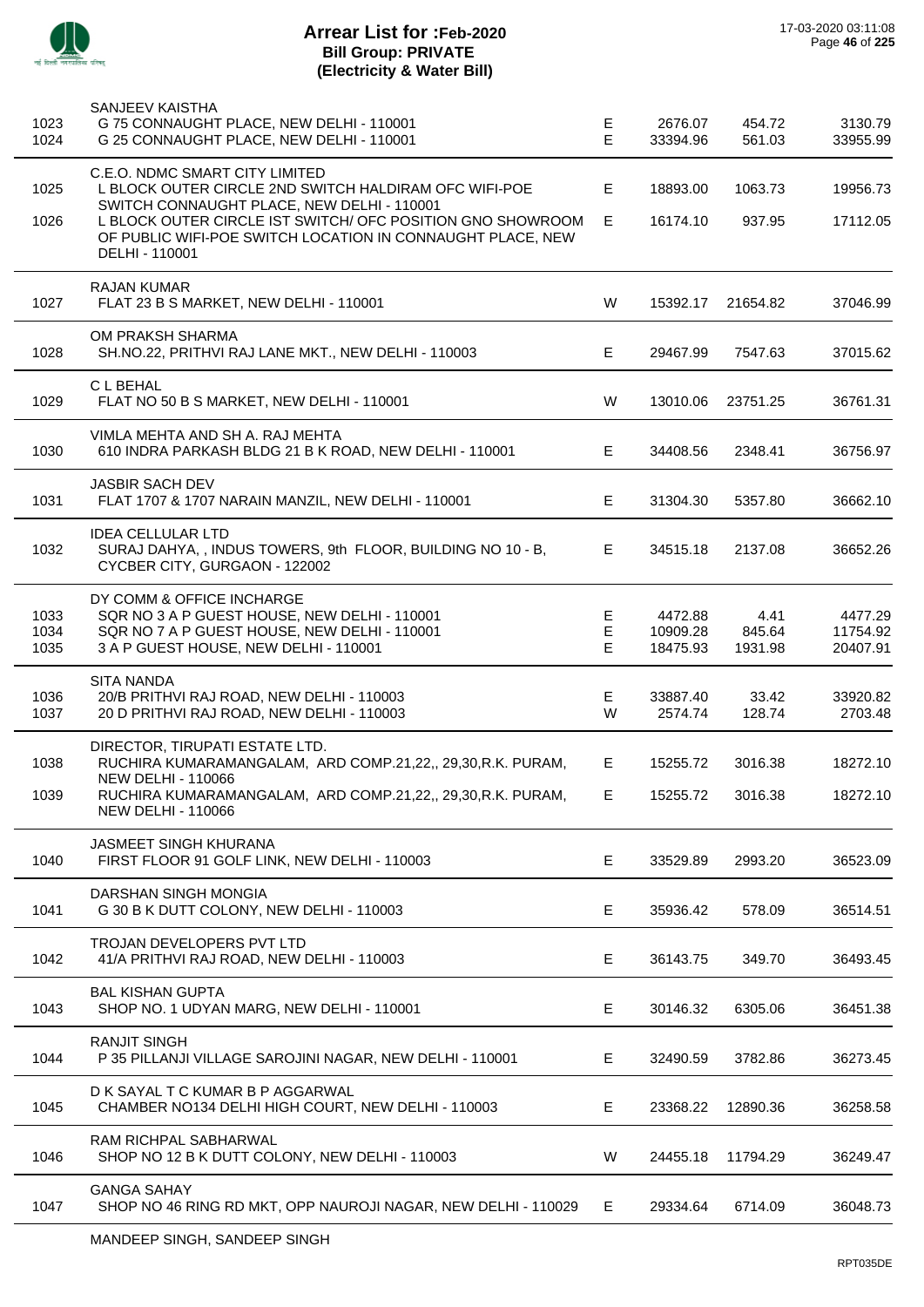

| 1048                         | K 24 SECOND FLOOR B K DUTT COLONY, NEW DELHI - 110003                                                                                                                                        | Е                | 35958.05                                  | 53.20                                 | 36011.25                                  |
|------------------------------|----------------------------------------------------------------------------------------------------------------------------------------------------------------------------------------------|------------------|-------------------------------------------|---------------------------------------|-------------------------------------------|
| 1049                         | <b>PREM LATA</b><br>CH 245 PATIALA HOUSE, NEW DELHI - 110001                                                                                                                                 | Е                | 30630.96                                  | 5250.70                               | 35881.66                                  |
| 1050                         | DEPUTY PROJECT MANAGER NBCC NBCC BHAWAN LODHI ROAD NEW DELHI-110003<br>FLAT NO AB 803 NEAR VINAYAK MANDIR SAROJINI NAGAR, NEW DELHI<br>$-110023$                                             | E.               | 35557.55                                  | 192.75                                | 35750.30                                  |
| 1051<br>1052<br>1053<br>1054 | <b>B D GUPTA</b><br>13 JAIN MANDIR ROAD, NEW DELHI - 110001<br>13 JAIN MANDIR ROAD, NEW DELHI - 110001<br>13 JAIN MANDIR ROAD, NEW DELHI - 110001<br>13 JAIN MANDIR ROAD, NEW DELHI - 110001 | Е<br>Е<br>Е<br>W | 7083.03<br>14545.45<br>7083.03<br>2301.16 | 903.75<br>2074.20<br>903.75<br>820.73 | 7986.78<br>16619.65<br>7986.78<br>3121.89 |
| 1055                         | THE PRINCIPAL RESIDENT COMMISSION<br>PLOT NO 9 TAMILNADU HOUSE BIR TIKENDRA JIT MARG, NEW DELHI -<br>110001                                                                                  | W                | 33998.62                                  | 1699.93                               | 35698.55                                  |
| 1056                         | <b>TARUN SANON</b><br>29 THIRD FLOOR JOR BAGH, NEW DELHI - 110003                                                                                                                            | Е                | 35283.32                                  | 402.30                                | 35685.62                                  |
| 1057<br>1058                 | <b>JASBIR SAHNEY</b><br>20/B PRITHVI RAJ ROAD, NEW DELHI - 110003<br>20/B PRITHVI RAJ ROAD, NEW DELHI - 110003                                                                               | Е<br>W           | 32330.79<br>3160.63                       | 31.89<br>158.03                       | 32362.68<br>3318.66                       |
| 1059                         | RELIANCE INFRATEL LTD<br>COMMUNITY CENTRE NDMC RAJDOOT MARG, NEW DELHI - 110021                                                                                                              | E                | 34043.17                                  | 1583.80                               | 35626.97                                  |
| 1060                         | SHANTA VASDEVA<br>FLAT-611 MARCATAL HOUSE, 15 K.G.MARG, NEW DELHI - 110001                                                                                                                   | E                | 31327.80                                  | 4234.25                               | 35562.05                                  |
| 1061                         | SHASHI KANT CHOURASIA<br>B-39, GF, INNER CIRCLE, CON. PLACE,, NEW DELHI - 110001                                                                                                             | Е                | 34410.90                                  | 1063.23                               | 35474.13                                  |
| 1062                         | <b>SUNITA R DASS</b><br>SHOP NO 210 PALIKA BAZAR, NEW DELHI - 110001                                                                                                                         | Е                | 33071.05                                  | 2346.59                               | 35417.64                                  |
| 1063                         | <b>GERMAN EMBASSY</b><br>CHANAKYA PURI, NEW DELHI - 110021                                                                                                                                   | W                | 33678.68                                  | 1683.93                               | 35362.61                                  |
| 1064                         | M/S RELIANCE JIO INFOCOMM LTD<br>KUSHAK ROAD FEEDER 31-A, NEW DELHI - 110001                                                                                                                 |                  | 31095.40                                  | 4229.80                               | 35325.20                                  |
| 1065<br>1066                 | <b>RAJESHWARI</b><br>C 12 B K DUTT COLONY, NEW DELHI - 110003<br>C 12 B K DUTT COLONY, NEW DELHI - 110003                                                                                    | E<br>W           | 4033.59<br>9751.93                        | 383.52<br>21144.30                    | 4417.11<br>30896.23                       |
| 1067<br>1068                 | <b>EASTERN ENTER PRISES</b><br>911 ANSAL BHAWAN, NEW DELHI - 110001<br>911 ANSAL BHAWAN, NEW DELHI - 110001                                                                                  | Е<br>Е           | 26720.35<br>6690.11                       | 1411.76<br>362.12                     | 28132.11<br>7052.23                       |
| 1069                         | SECETERY MIHILA OF IMDAD COMMITTEE<br>L HARDING SARAI BALIKA CHAMAN, RAILWAY STATION NEW, NEW<br>DELHI - 110001                                                                              | Е                | 35057.55                                  | 58.41                                 | 35115.96                                  |
| 1070                         | MADHAV SARDA<br>SHOP NO 11 CSC KAKA NAGAR, NEW DELHI - 110003                                                                                                                                | Е                | 30175.17                                  | 4891.97                               | 35067.14                                  |
| 1071                         | <b>NARGIS AKHLAQ</b><br>DARGAH SYEED HUSSAIN, PK ROAD, NEW DELHI - 110001                                                                                                                    | W                | 18855.27                                  | 16187.57                              | 35042.84                                  |
| 1072<br>1073                 | <b>BRIJ MOHAN SHARMA</b><br>J31 IIND FLOOR ARD COMPLEX SEC 13 R K PURAM, DELHI - 110066<br>J 31 IST FLOOR ARD COMPLEX SEC 13 R K PURAM, NEW DELHI - 110001                                   | E<br>Е           | 30536.01<br>3869.46                       | 630.20<br>5.72                        | 31166.21<br>3875.18                       |
| 1074                         | <b>ASHOK KUMAR</b><br>2-E WHITE HOUSE, 10 BHAGWAN DASS ROAD, NEW DELHI - 110001                                                                                                              | E.               | 30159.32                                  | 4826.25                               | 34985.57                                  |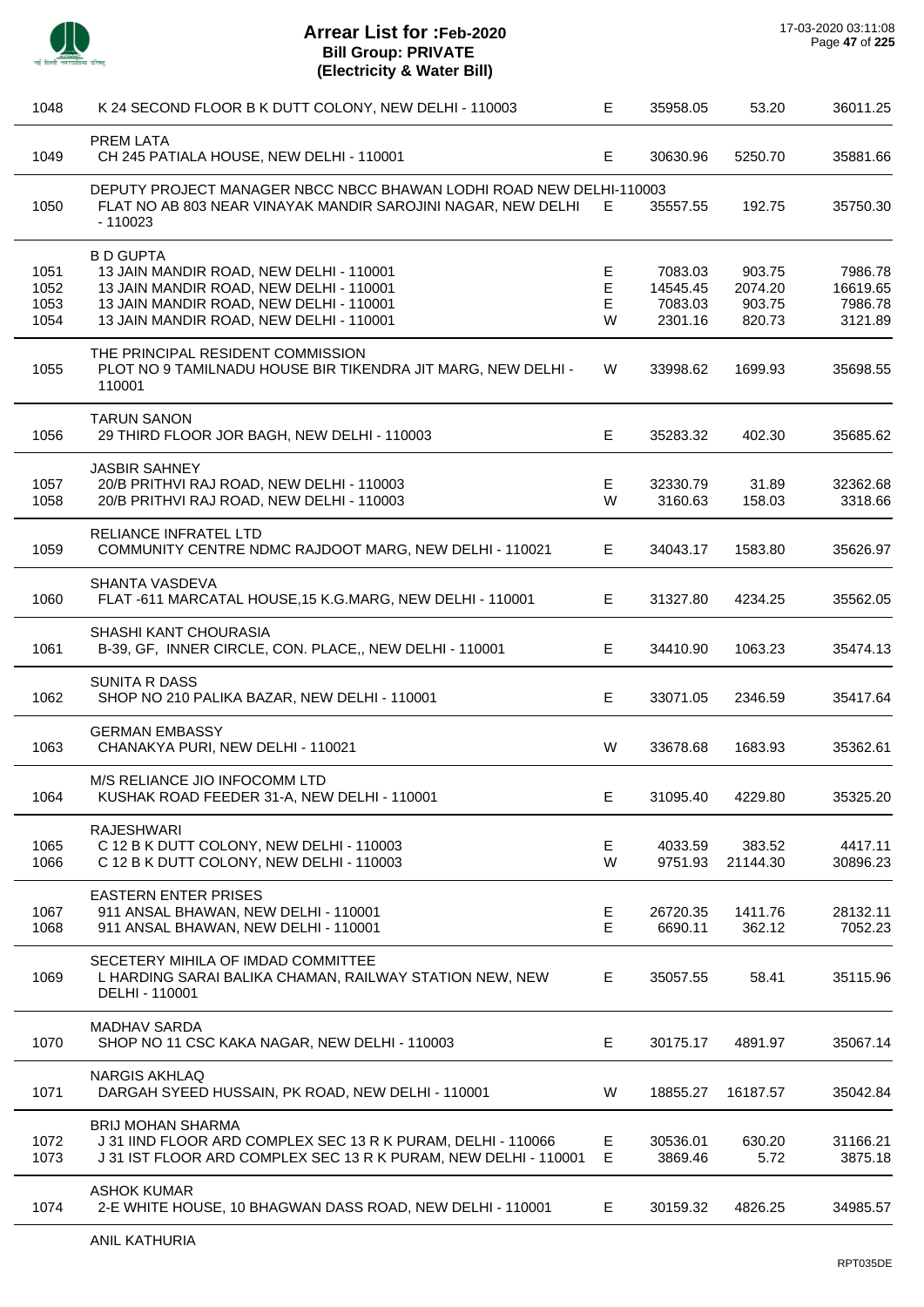

| 1075         | SHOP NO-M/11 PALIKA BAZAR, NEW DELHI - 110001                                                                                          | Е       | 31581.86             | 3395.22          | 34977.08             |
|--------------|----------------------------------------------------------------------------------------------------------------------------------------|---------|----------------------|------------------|----------------------|
| 1076         | <b>RATTI RAM</b><br>P 21 PILLANGI VILL S/NAGAR, NEW DELHI - 110023                                                                     | E.      | 32575.51             | 2380.23          | 34955.74             |
| 1077         | <b>K C JAIN</b><br>K-43 CON CIRCUS, NEW DELHI - 110001                                                                                 | W       | 30848.34             | 3921.07          | 34769.41             |
| 1078         | PRINL RAVINDER SINGH TRUST<br>67 JOR BAGH, NEW DELHI - 110003                                                                          | E       | 33488.76             | 1237.38          | 34726.14             |
| 1079         | VAN OORD ACZ INDIA<br>203, ARUNACHAL BLDG., 19 B.K. ROAD,, NEW DELHI - 110001                                                          | E.      | 32828.98             | 1756.19          | 34585.17             |
| 1080         | <b>MK SAINI</b><br>G 84 2ND FLOOR CONNAUGHT PLACE, NEW DELHI - 110001                                                                  | Е       | 32583.45             | 1923.56          | 34507.01             |
| 1081         | NARINDER SINGH SABHARWAL<br>DURGH SYED HUSSAIN P K ROAD, NEW DELHI - 110001                                                            | Е       | 30727.06             | 3772.60          | 34499.66             |
| 1082         | <b>PREM NATH</b><br>12 SCINDIA HOUSE, NEW DELHI - 110001                                                                               | Е       | 33840.04             | 626.08           | 34466.12             |
| 1083         | <b>GAYLORD</b><br>16 REGAL BUILDING, NEW DELHI - 110001                                                                                | Е       | 33798.49             | 638.02           | 34436.51             |
| 1084         | <b>GULAB KAMBER</b><br>S-13 DARGAN SAYYED AARIF ALIGANJ, NEW DELHI - 110003                                                            | E.      | 32184.74             | 2223.42          | 34408.16             |
| 1085         | <b>MEHMUDA BEGAM</b><br>DARGAH SYED ANDHMAHAVIDHALAYA, P. K. ROAD,, NEW DELHI -<br>110001                                              | W       | 13054.05             | 21332.01         | 34386.06             |
| 1086         | <b>GOKUL CHAND SACHDEVA</b><br>SHOP NO 31 MPL MKT, CON CIRCUS, NEW DELHI - 110001                                                      | E       | 31233.80             | 3135.31          | 34369.11             |
| 1087         | <b>JASPAL SINGH MATTA</b><br>SHOP NO V 17 VEGITABLE MKT NETAJI NAGAR, NEW DELHI - 110023                                               | E.      | 28522.05             | 5811.77          | 34333.82             |
| 1088         | PRABHAT KUMAR<br>G 11 PALIKA BHAWAN, NEW DELHI - 110001                                                                                | Е       | 31787.79             | 2513.51          | 34301.30             |
| 1089         | <b>HARI DASS GUPTA</b><br>SHOP NO UG-14 PALIKA PLACE, R K MARG N DELHI, NEW DELHI -<br>110001                                          | Е       | 29598.46             | 4583.01          | 34181.47             |
| 1090         | RAJESH KUMAR GOGINA SMT JYOTIKA KALRA<br>8 TODAR MAL LANE REAR PORTION BASEMENT, NEW DELHI - 110001                                    | E.      | 31951.92             | 2102.51          | 34054.43             |
| 1091<br>1092 | <b>MOHAN SINGH</b><br>SHOP NO 14 MPL MKT, CON CIRCUS, NEW DELHI - 110001<br>SHOP NO 14 MPL MKT, CON CIRCUS, NEW DELHI - 110001         | E.<br>W | 31723.28<br>1223.29  | 507.02<br>573.96 | 32230.30<br>1797.25  |
| 1093         | M/S RELIANCE JIO INFOCOMM LTD<br>COMMUNICATION CELLULAR MOBILE TOER ON WHEELS (COW) AT U S<br>EMBASSY CHANKYA PURI, NEW DELHI - 110021 | E.      | 33964.94             | 50.25            | 34015.19             |
| 1094         | RAKESH BHAGRA<br>CHAMBER NO-872, PATIALA HOUSE COURT, NEW DELHI - 110001                                                               | E.      | 29281.17             | 4700.18          | 33981.35             |
| 1095         | MAHA ASTHAL BOHAR<br>K 28/2 MIDDLE CIRCLE CONNAUGHT PLACE, NEW DELHI - 110001                                                          | E.      | 31160.40             | 2747.03          | 33907.43             |
| 1096         | M/S RELIANCE JIO INFOCOMM LTD<br>CELLULAR MOBILE TOWER ON WHEEL (COW) PURPOSE AT MOHAN<br>SINGH PLACE, NEW DELHI - 110001              | E       | 33835.53             | 50.06            | 33885.59             |
| 1097<br>1098 | RUPA SAHNI & VIVEK SAHNI<br>20 RATTENDON ROAD, NEW DELHI - 110003<br>20 RETTENDON ROAD, NEW DELHI - 110003                             | Е<br>E  | 14216.37<br>19633.98 | 14.02<br>19.36   | 14230.39<br>19653.34 |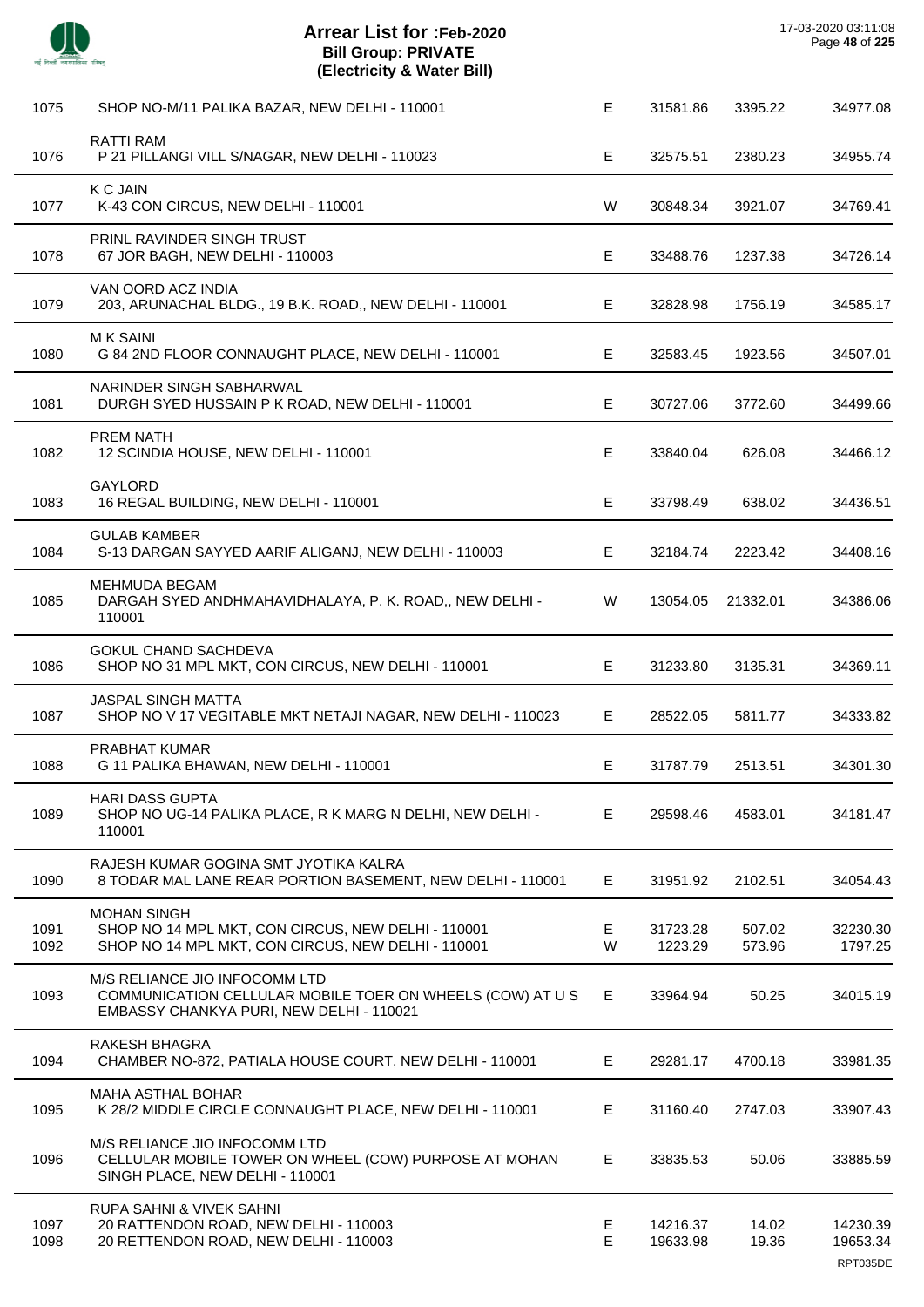

| 1099         | C S SHARMA AND PAWAN KUMAR<br>SHOP NO 1 HAILY LANE MARKET, NEW DELHI - 110001                                                                                                                                                                             | E.     | 31961.16             | 1888.25          | 33849.41             |
|--------------|-----------------------------------------------------------------------------------------------------------------------------------------------------------------------------------------------------------------------------------------------------------|--------|----------------------|------------------|----------------------|
| 1100         | <b>GOVIND DASS AGRAWAL</b><br>4, TOLSTOY MARG,, NEW DELHI - 110001                                                                                                                                                                                        | Е      | 33776.88             | 33.31            | 33810.19             |
| 1101         | M/S PRABHATAM ADVERTISING PVT LTD<br>PUBLIC TOILET UTILITIES OF G POINT JHUGGI KALI BARI MARG, NEW<br>DELHI - 110001                                                                                                                                      | E      | 29652.19             | 4118.08          | 33770.27             |
| 1102         | <b>BANKE BIHARI SONTH, VIVEK GUPTA &amp; ANUP</b><br>L 64, CONNAUGHT PLACE, NEW DELHI - 110001                                                                                                                                                            | Е      | 29658.00             | 4073.63          | 33731.63             |
| 1103         | <b>BHAGAN DASS</b><br>SHOP NO 40 A KHANNA MARKET, NEW DELHI - 110003                                                                                                                                                                                      | E      | 30582.99             | 2781.92          | 33364.91             |
| 1104<br>1105 | M/S ENERGY EFFICIENCY SERVICES LTD<br>FOR ELECTRIC VEHICLE CHARGING INFRASTRUCTURE AT KHAN<br>MARKET 128 RABINDRA NAGAR, NEW DELHI - 110003<br>FOR ELECTRIC VEHICLE CHARGING INFRASTRUCTURE AT KHAN<br>MARKET NEAR 128 RABINDRA NAGAR, NEW DELHI - 110003 | Е<br>E | 15939.54<br>16047.56 | 555.44<br>808.23 | 16494.98<br>16855.79 |
| 1106<br>1107 | ANITA VEENA & RANI C/O SHAKUNTLA MATHUR<br>311 ANSAL BHAWAN, NEW DELHI - 110001<br>311 ANSAL BHAWAN, NEW DELHI - 110001                                                                                                                                   | Е<br>E | 26616.71<br>5872.32  | 732.47<br>113.11 | 27349.18<br>5985.43  |
| 1108         | <b>JAIN TRAVELS</b><br>NO25/12 C CONN PLACE, NEW DELHI - 110001                                                                                                                                                                                           | Е      | 31438.48             | 1756.33          | 33194.81             |
| 1109         | MOHAMOODY ASHIN<br>D 33 34 NABHA HOUSE ESTATE, NEW DELHI - 110001                                                                                                                                                                                         | Е      | 26451.73             | 6710.53          | 33162.26             |
| 1110         | <b>MANA</b><br>S-12/190-A INDIRA GANDHI CAMP KHANNA MARKET LODHI COLONY,<br><b>NEW DELHI - 110003</b>                                                                                                                                                     | E      | 30341.49             | 2718.14          | 33059.63             |
| 1111         | <b>MANOJ KOHLI &amp; RAJEEV KHOLI</b><br>SHOP NO. 3 MOHAN SINGH PLACE, NEW DELHI - 110001                                                                                                                                                                 | Е      | 30124.75             | 2891.76          | 33016.51             |
| 1112         | RAVINDER NATH TIKKU<br>164 JOR BAGH SECOND FLOOR, NEW DELHI - 110001                                                                                                                                                                                      | W      | 27903.12             | 5068.15          | 32971.27             |
| 1113         | <b>SUNIL KUMAR</b><br>LG 4 BHARAT CHAMBER 70-71 SCINDIA HOUSE, NEW DELHI - 110001                                                                                                                                                                         | Е      | 27843.88             | 5117.93          | 32961.81             |
| 1114         | KALI CHARAN<br>QRT NO 1 DHOBIGHAT TYAGA RAJA, NEW DELHI - 110001                                                                                                                                                                                          | Е      | 25571.62             | 7381.39          | 32953.01             |
| 1115         | KARTAR SANDHU W/O GEN M S SAND<br>606/19 SURIYA KIRAN K G MARG, NEW DELHI - 110001                                                                                                                                                                        | Е      | 30776.01             | 2101.79          | 32877.80             |
| 1116         | <b>BHISHAM SINGH</b><br>CHAMBER NO 945 A PATIALA HOUSE COURT, NEW DELHI - 110001                                                                                                                                                                          | E.     | 27793.30             | 5006.06          | 32799.36             |
| 1117         | M/S RELIANCE JIO INFOCOMM LTD<br>CELLULAR MOBILE TOWER ON WHEEL (COW) PURPOSE AT OUTSIDE<br>VIDYUT BHAWAN (PARKING) NEAR SHIVAJI BRIDGE STATION<br>CONNAUGHT PLACE, NEW DELHI - 110001                                                                    | E.     | 32514.73             | 254.70           | 32769.43             |
| 1118         | RITA SOOD & NARESH SOOD<br>SHOP NO 19 INDIAN OIL BHAWAN JANPATH, NEW DELHI - 110001                                                                                                                                                                       | E      | 32204.52             | 531.68           | 32736.20             |
| 1119         | HONY SECY.GARHWAL HITESHINI SHABHA<br>GARHWAL BHAWAN LINK ROAD, NEW DELHI - 110001                                                                                                                                                                        | Е      | 32118.90             | 605.90           | 32724.80             |
| 1120         | SUSHILA GILL<br>77 GOLF LINK, NEW DELHI - 110003                                                                                                                                                                                                          | W      | 20471.65             | 12244.53         | 32716.18             |
|              |                                                                                                                                                                                                                                                           |        |                      |                  |                      |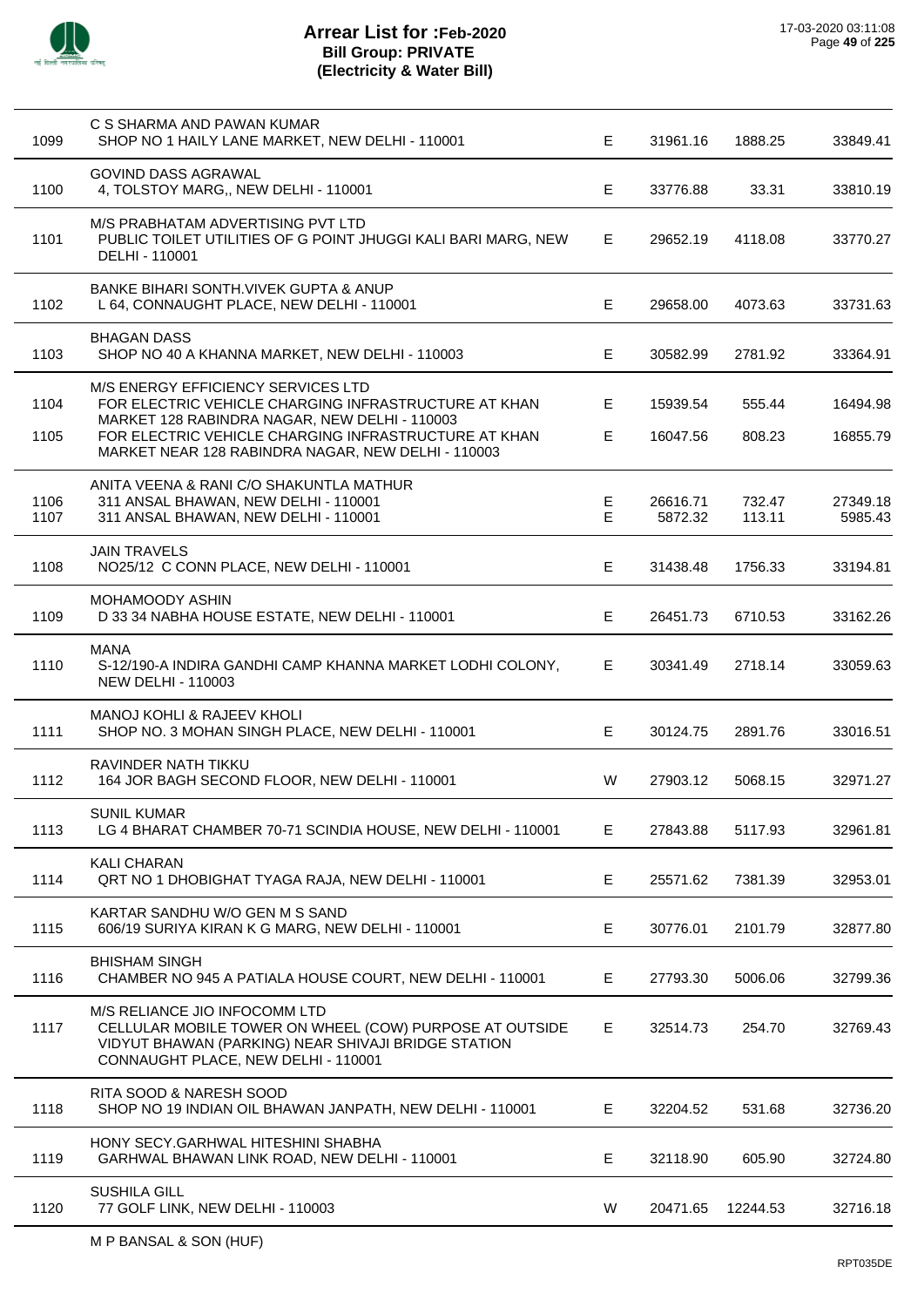

 $\overline{a}$ 

J.

J.

| 1121         | D 5 DHAWAN DEEP BULDG 6 JANTER MANTER RD, NEW DELHI - 110001                                                        | E.      | 28210.60            | 4496.75           | 32707.35            |
|--------------|---------------------------------------------------------------------------------------------------------------------|---------|---------------------|-------------------|---------------------|
| 1122         | <b>SUSHMA SHARMA</b><br>8A 11 STAFF QUATER HANUMAN MANDIR COMPLEX BKS MARG, NEW<br>DELHI - 110001                   | E.      | 26267.23            | 6430.12           | 32697.35            |
| 1123         | <b>SURESH MATHUR</b><br>SHOP NO G-24 PALIKA PLACE, R K MARG N DELHI, NEW DELHI - 110001                             | E.      | 30667.13            | 1990.07           | 32657.20            |
| 1124         | <b>LALIT KUMAR</b><br>28 NSCI T HUTS PURANA QUILLA ROAD, NEW DELHI - 110001                                         | E       | 31309.00            | 1346.89           | 32655.89            |
| 1125         | MOREPEN LABORATORIES LTD<br>FLAT NO 408 ANTRIKSH BHAWAN 22 K G MARG, NEW DELHI - 110001                             | E.      | 31937.41            | 714.45            | 32651.86            |
| 1126         | <b>MATWALA RAM</b><br>52 HANUMAN ROAD, NEW DELHI - 110001                                                           | W       | 11659.54            | 20929.05          | 32588.59            |
| 1127         | <b>SAROJ TANDAN</b><br>SHOP NO 49 A KHAN MARKET, NEW DELHI - 110001                                                 | E       | 32538.35            | 32.09             | 32570.44            |
| 1128         | <b>BAGGA TENT HOUSE</b><br>GARRAGE SHOP NO 13 GOLE MKT, NEW DELHI - 110001                                          | E       | 25072.83            | 7491.68           | 32564.51            |
| 1129         | M/S PROTEL TELEPOWER INFRASTRUCTURE PVT LTD<br>CELLULAR TOWER TALKATORA STADIUM, NEW DELHI - 110001                 | E       | 32391.11            | 31.93             | 32423.04            |
| 1130<br>1131 | KAPOOR LAMP & SHADE<br>82 84 JANPATH, NEW DELHI - 110001<br>82-84 JANPATH, NEW DELHI - 110001                       | E<br>E. | 23151.15<br>8877.37 | 268.37<br>122.22  | 23419.52<br>8999.59 |
| 1132         | R P NAUTIAL<br>CHAMBER NO 76 PATIALA HOUSE, NEW DELHI - 110001                                                      | E       | 30241.33            | 2142.85           | 32384.18            |
| 1133         | DR SAHIB SINGH & SONS<br>SHOP NO 16 F CON PLACE, C/O SITA WORLD TRAVELS NEW DEL, NEW<br>DELHI - 110001              | E       | 27250.42            | 5097.60           | 32348.02            |
| 1134         | <b>RAJINDER CO</b><br>E-16 CON PLACE, NEW DELHI - 110001                                                            | E       | 31257.28            | 1081.66           | 32338.94            |
| 1135         | <b>WALI RAM</b><br>C 108 B K DUTT COLONY, NEW DELHI - 110003                                                        | E       | 31584.92            | 749.39            | 32334.31            |
| 1136         | <b>ARAISH</b><br>FLAT NO-2 (GF) F CON PLACE, NEW DELHI - 110001                                                     | Е       | 26320.06            | 5982.26           | 32302.32            |
| 1137         | <b>RAHUL SINGH</b><br>B15 S S PARK, NEW DELHI - 110003                                                              | E       | 32215.79            | 31.77             | 32247.56            |
| 1138         | <b>GLOBAL TRUST BANK LTD.,</b><br>M-1, M-2, M-3, CONNAUGHT PLACE,, NEW DELHI - 110001                               | Е       | 32205.96            | 31.76             | 32237.72            |
| 1139<br>1140 | PRESIDENT P G T ASSOCIATION<br>STALL NO-55 JAN PATH, NEW DELHI - 110001<br>STALL NO-15 JAN PATH, NEW DELHI - 110001 | E<br>Е  | 23538.96<br>7832.64 | 689.76<br>170.70  | 24228.72<br>8003.34 |
| 1141         | NIRMAL MULTANI<br>66 BABER ROAD, NEW DELHI - 110001                                                                 | E       | 29532.41            | 2675.72           | 32208.13            |
| 1142         | SEA BREAZEE STATE DEVEL<br>202 ADHISHWAR BLDG 34 FEROZSHAH RD, NEW DELHI - 110001                                   | Е       | 27982.02            | 4124.22           | 32106.24            |
| 1143         | <b>MOHAN TEXTILES(E)</b><br>128 O H SCINDHIA HOUSE, NEW DELHI - 110001                                              | Е       | 27328.72            | 4773.02           | 32101.74            |
| 1144<br>1145 | <b>CHOTELAL JAIN</b><br>4 NO JAIN MANDIR ROAD, NEW DELHI - 110001<br>4 NO JAIN MANDIR ROAD, NEW DELHI - 110001      | Е<br>W  | 28410.40<br>1837.51 | 1574.44<br>249.09 | 29984.84<br>2086.60 |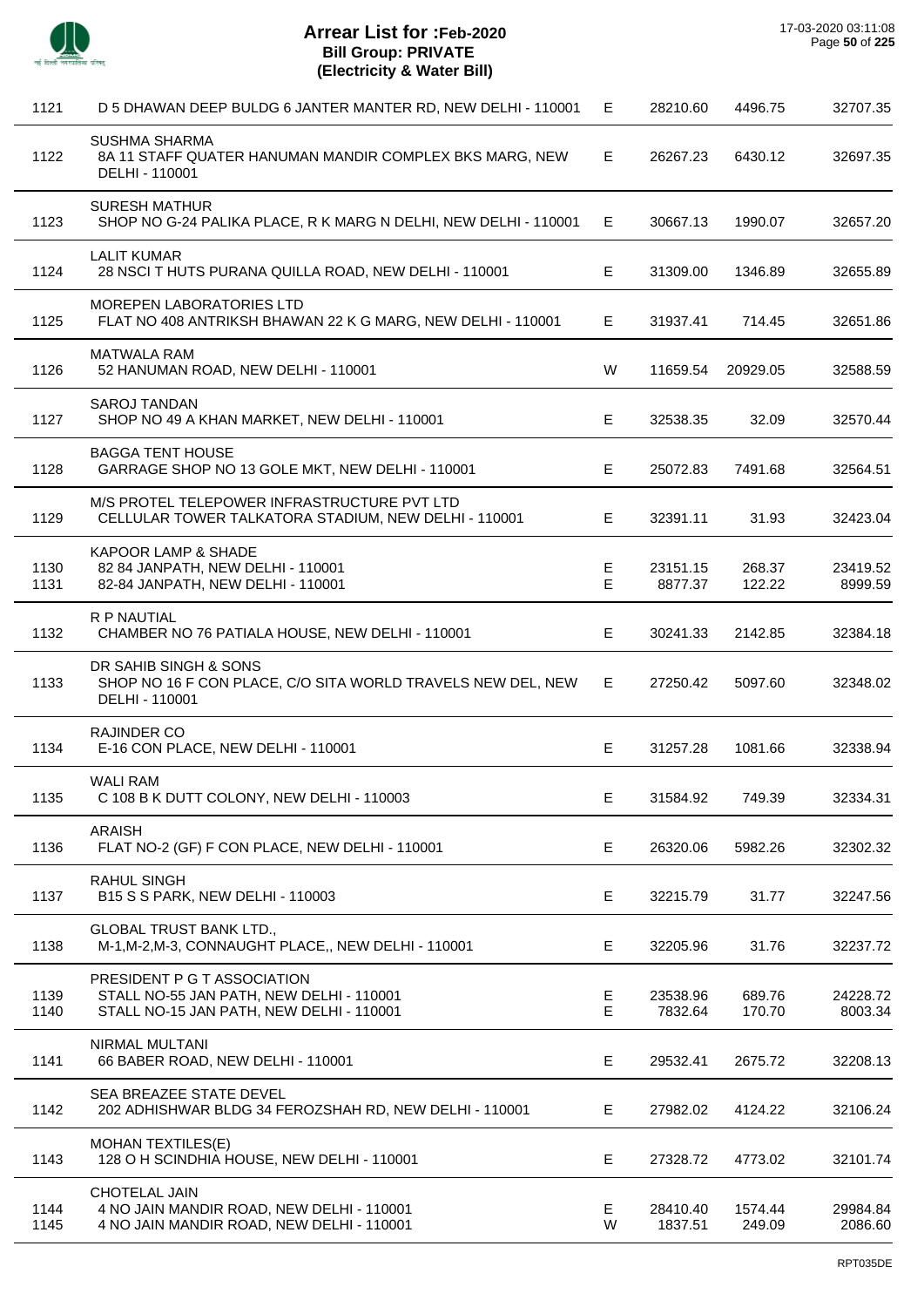

 $\overline{\phantom{a}}$ 

J.

J.

 $\overline{a}$ 

 $\overline{a}$ 

 $\overline{a}$ 

J.

| 1146<br>1147         | <b>SHAM BIHARI LALL</b><br>32 BABER LANE, NEW DELHI - 110001<br>32 BABER LANE, NEW DELHI - 110001                                                                 | Е<br>W       | 22020.34<br>4820.11             | 3123.05<br>2057.26       | 25143.39<br>6877.37             |
|----------------------|-------------------------------------------------------------------------------------------------------------------------------------------------------------------|--------------|---------------------------------|--------------------------|---------------------------------|
| 1148                 | CRYSTAL AMBA ASTO (P)LTD<br>FLAT NO-11,31-P R RD, NEW DELHI - 110011                                                                                              | Е            | 30343.94                        | 1656.77                  | 32000.71                        |
| 1149                 | J DAULAT SINGH OTHERS<br>11B AURANGZEB ROAD, NEW DELHI - 110011                                                                                                   | W            | 30444.72                        | 1522.24                  | 31966.96                        |
| 1150                 | RAM LUBHAYA<br>B 26 B K DUTT COLONY, NEW DELHI - 110003                                                                                                           | W            | 10102.81                        | 21829.17                 | 31931.98                        |
| 1151<br>1152<br>1153 | PRADEEP LAROIA<br>2 BABAR LANE SECOUND FLOOR, NEW DELHI - 110001<br>2 BABAR LANE GROUND FLOOR, NEW DELHI - 110001<br>2 BABAR LANE FIRST FLOOR, NEW DELHI - 110001 | Е<br>E<br>E. | 12125.12<br>14749.94<br>4035.20 | 881.14<br>86.42<br>26.18 | 13006.26<br>14836.36<br>4061.38 |
| 1154                 | M/S CALLAN REALCON INDIA PVT LTD<br>230 JOR BAGH, NEW DELHI - 110003                                                                                              | E            | 31513.44                        | 377.00                   | 31890.44                        |
| 1155                 | M/S NKG INFRASTRUCTURE LTD<br>BLOCK NO 3 NEW LAL QTR SOCIAL INFRASTRUCTURE EAST KIDWAI<br>NAGAR, NEW DELHI - 110001                                               | E            | 31592.65                        | 251.51                   | 31844.16                        |
| 1156                 | R RATHI NATH<br>14-SCHOOL LANE, NEW DELHI - 110001                                                                                                                | W            | 24490.43                        | 7316.15                  | 31806.58                        |
| 1157                 | R L KAPOOR OTHERS<br>802 ROHIT HOUSE 3 TOLSTOY MARG, NEW DELHI - 110001                                                                                           | Е            | 30802.04                        | 963.55                   | 31765.59                        |
| 1158                 | EVER BRIGHT PLATING WORK<br>SHOP NO 15 L BLOCK C PLACE, NEW DELHI - 110001                                                                                        | E            | 28054.65                        | 3697.85                  | 31752.50                        |
| 1159                 | RAVI DHAWAN<br>S 48 PALIKA BAZAR, NEW DELHI - 110001                                                                                                              | E            | 27906.42                        | 3737.34                  | 31643.76                        |
| 1160                 | <b>TRILOKI NATH DHIR</b><br>SHOP NO 61 NBCC TOWER KIDWAI NAGAR, NEW DELHI - 110001                                                                                | Е            | 28026.95                        | 3538.89                  | 31565.84                        |
| 1161                 | <b>RAM LAL</b><br>SHOP NO 101 B S MARKET, NEW DELHI - 110001                                                                                                      | W            | 18914.72                        | 12637.20                 | 31551.92                        |
| 1162                 | <b>MARWAH PHOTO CO</b><br>SHOP NO 64 B S MKT, NEW DELHI - 110001                                                                                                  | E            | 24988.54                        | 6529.44                  | 31517.98                        |
| 1163                 | <b>SAKSHI POPLI</b><br>CHAMBER NO. 614 PATIALA HOUSE COURT, NEW DELHI - 110001                                                                                    | E            | 26870.04                        | 4535.25                  | 31405.29                        |
| 1164                 | PREM SINGH DOGRA<br>HOUSE 29 BLIND SCHOOL INSTITURE P.K.RD, NEW DELHI - 110001                                                                                    | Е            | 28473.68                        | 2897.32                  | 31371.00                        |
| 1165                 | ANJUMAN HERIDAR (REGD) L<br>KARBLA GROUND JOR BAGH, NEW DELHI - 110003                                                                                            | Е            | 30855.51                        | 478.98                   | 31334.49                        |
| 1166                 | <b>ASHOK ARORA</b><br>CH 250 PATIALA HOUSE, NEW DELHI - 110001                                                                                                    | Е            | 24888.69                        | 6434.60                  | 31323.29                        |
| 1167                 | <b>BALBIR SINGH GILL</b><br>U G CAR PARKING CON PLACE, NEW DELHI - 110001                                                                                         | Е            | 27943.58                        | 3354.43                  | 31298.01                        |
| 1168                 | SANJEEV KUMAR MANAN<br>CHAMBER NO 315 PATIALA HOUSE COURT, NEW DELHI - 110001                                                                                     | E            | 25055.22                        | 6220.24                  | 31275.46                        |
| 1169                 | S M S IT SOLUTION PVT LTD<br>4 A HAILY ROAD, NEW DELHI - 110001                                                                                                   | Е            | 31146.31                        | 54.38                    | 31200.69                        |
| 1170                 | OTIS ELUATOR COP.LTD.<br>23 K.G.MARG, NEW DELHI - 110001                                                                                                          | Е            | 31110.32                        | 44.82                    | 31155.14                        |
|                      |                                                                                                                                                                   |              |                                 |                          |                                 |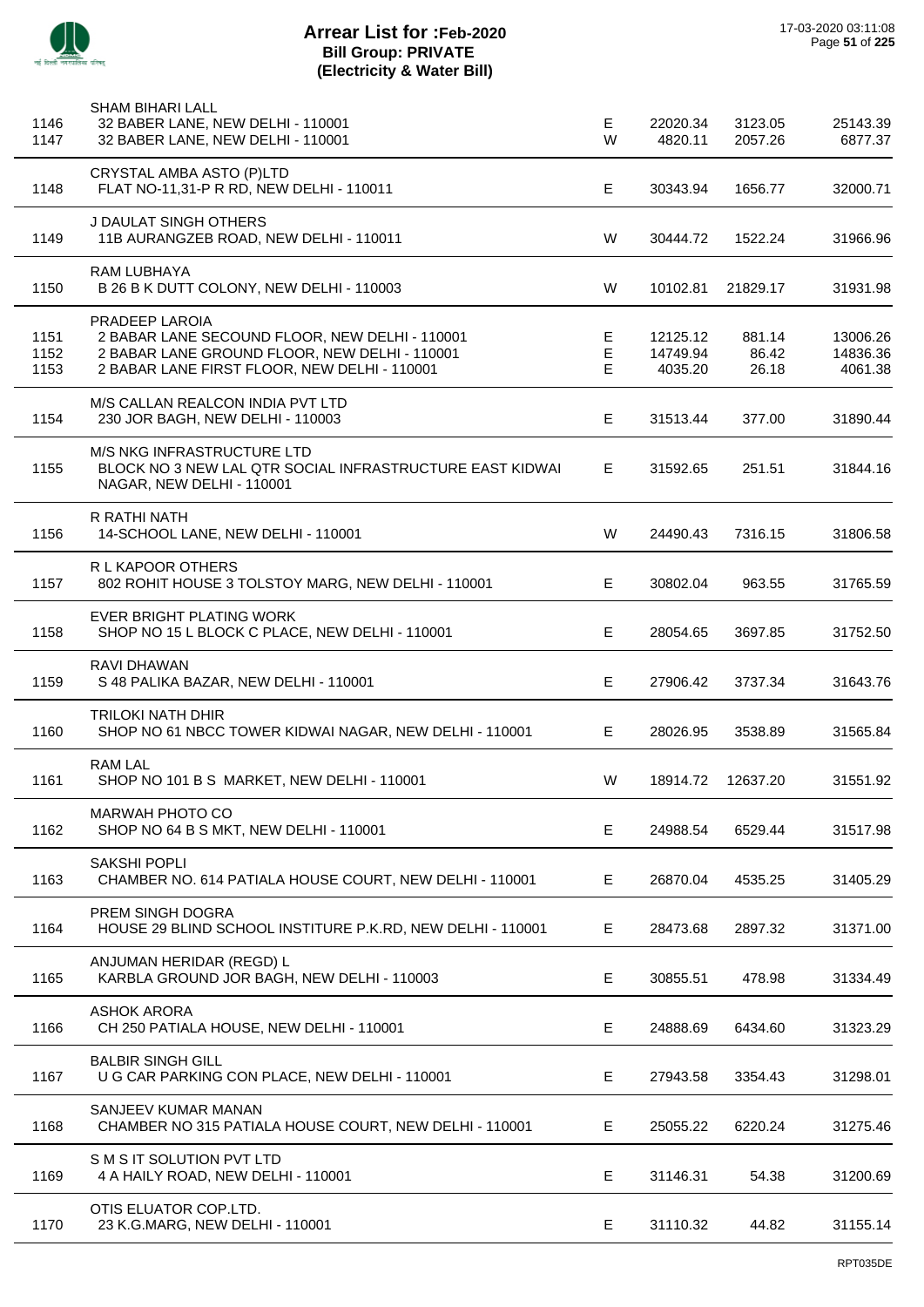

| 1171                         | NONY SECTRY SAHATAM DHARAM SABHA<br>SHIV TEMPAL RAJA BAZAR, NEW DELHI - 110001                                                                                          | E.               | 29037.61                                  | 2038.75                             | 31076.36                                  |
|------------------------------|-------------------------------------------------------------------------------------------------------------------------------------------------------------------------|------------------|-------------------------------------------|-------------------------------------|-------------------------------------------|
| 1172                         | <b>URMILA JAIN</b><br>D-201 GAURI SADAN 5 HAILY ROAD, NEW DELHI - 110001                                                                                                | E.               | 27042.48                                  | 4009.73                             | 31052.21                                  |
| 1173<br>1174<br>1175<br>1176 | <b>GURDEV SINGH</b><br>40 GOLF LINK, NEW DELHI - 110003<br>40 GOLF LINK, NEW DELHI - 110003<br>40 GOLF LINK G/F, NEW DELHI - 110003<br>40 GOLF LINK, NEW DELHI - 110003 | E<br>E<br>W<br>W | 5272.35<br>14191.73<br>4209.58<br>6553.49 | 60.08<br>172.95<br>210.48<br>327.67 | 5332.43<br>14364.68<br>4420.06<br>6881.16 |
| 1177                         | KAILASH CHAND SHARMA<br>QR NO 11 HANUMAN MANDIR RESI., NEW DELHI - 110001                                                                                               | W                | 23162.10                                  | 7827.90                             | 30990.00                                  |
| 1178                         | <b>MAL FUJ</b><br>16, DARGAH SYEED HUSSAN, P.K.ROAD, NEW DELHI - 110001                                                                                                 | W                | 17113.75                                  | 13788.14                            | 30901.89                                  |
| 1179                         | OM PARKASH CHOPRA<br>SHOP NO 33 SAROJINI NAGAR MKT, NEW DELHI - 110023                                                                                                  | E.               | 29977.34                                  | 870.55                              | 30847.89                                  |
| 1180                         | ASHISH WADHWA<br>FLAT NO-101-106 PARTAP BUILDING N- BLOCK, CONNAUGHT PLACE,<br><b>NEW DELHI - 110001</b>                                                                | E.               | 30816.06                                  | 30.39                               | 30846.45                                  |
| 1181                         | <b>BAL MUKAND</b><br>61 JAIN MANDIR ROAD, NEW DELHI - 110001                                                                                                            | E                | 29531.61                                  | 1253.32                             | 30784.93                                  |
| 1182                         | <b>NARINDER SINGH</b><br>SHOP NO G-28, PALIKA PLACE, R.K. MARG, NEW DELHI - 110001                                                                                      | E.               | 27936.32                                  | 2846.50                             | 30782.82                                  |
| 1183                         | <b>CRESCENT PRINTING WORKS PVT.LTD</b><br>P-14/90 CONNAUGHT CIRCUS, NEW DELHI - 110001                                                                                  | E                | 30750.78                                  | 30.33                               | 30781.11                                  |
| 1184<br>1185                 | KHUB CHAND & BROS<br>SHOP NO 20 K BLOCK C CIRCUS, NEW DELHI - 110001<br>SHOP NO 20 K BLOCK C CIRCUS, NEW DELHI - 110001                                                 | Е.<br>W          | 29495.84<br>1164.72                       | 29.09<br>58.24                      | 29524.93<br>1222.96                       |
| 1186                         | <b>GAURAV PANDEY</b><br>11/12 H BLOCK CONNAUGHT PLACE, NEW DELHI - 110001                                                                                               | E.               | 29430.84                                  | 1314.30                             | 30745.14                                  |
| 1187                         | PUNJAB NATIONAL BANK<br>ATM COUNTER SHOP NO 81 BHAT SINGH MKT, NEW DELHI - 110001                                                                                       | Е.               | 28937.95                                  | 1721.13                             | 30659.08                                  |
| 1188<br>1189                 | R S JAGGI<br>SHOP NO-13/4 JOR BAGH MKT, NEW DELHI - 110003<br>SHOP NO-13A JOR BAGH MKT, NEW DELHI - 110003                                                              | Е<br>E           | 1010.49<br>29419.37                       | 30.34<br>29.02                      | 1040.83<br>29448.39                       |
| 1190                         | <b>SANJAY KUMAR</b><br>101 NSCI CLUB MATHURA ROAD, NEW DELHI - 110001                                                                                                   | E.               | 29550.22                                  | 921.95                              | 30472.17                                  |
| 1191                         | <b>HUKAM CHAND</b><br>SHOP NO 32 NETA JI NAGAR MKT, NEW DELHI - 110023                                                                                                  | E.               | 25391.52                                  | 5069.74                             | 30461.26                                  |
| 1192                         | <b>BHAGA DEVI</b><br>NO 8 N BLOCK 57 2ND FLOOR, CON PLACE, NEW DELHI - 110001                                                                                           | Е                | 27624.73                                  | 2809.86                             | 30434.59                                  |
| 1193<br>1194                 | <b>BHOJ RAJ</b><br>SHOP NO 48 SAROJINI NAGAR MKT, NEW DELHI - 110023<br>SHOP NO 48 SAROJINI NAGAR MKT, NEW DELHI - 110023                                               | E.<br>W          | 26656.18<br>2281.95                       | 1060.03<br>229.60                   | 27716.21<br>2511.55                       |
| 1195                         | HARINDER SINGH VAHALI<br>SHOP NO 146 BHAGAT SINGH MARKET, NEW DELHI - 110001                                                                                            | E                | 29910.10                                  | 300.30                              | 30210.40                                  |
| 1196                         | SATWANT SINGH JASWANT KULDEEP SAWHNEY<br>FLAT NO 166 SAROJINI NAGAR, NEW DELHI - 110023                                                                                 | Е                | 27571.35                                  | 2571.77                             | 30143.12                                  |
| 1197                         | C K VAID<br>CH 248 PATIALA HOUSE, NEW DELHI - 110001                                                                                                                    | Е                | 26459.85                                  | 3644.42                             | 30104.27                                  |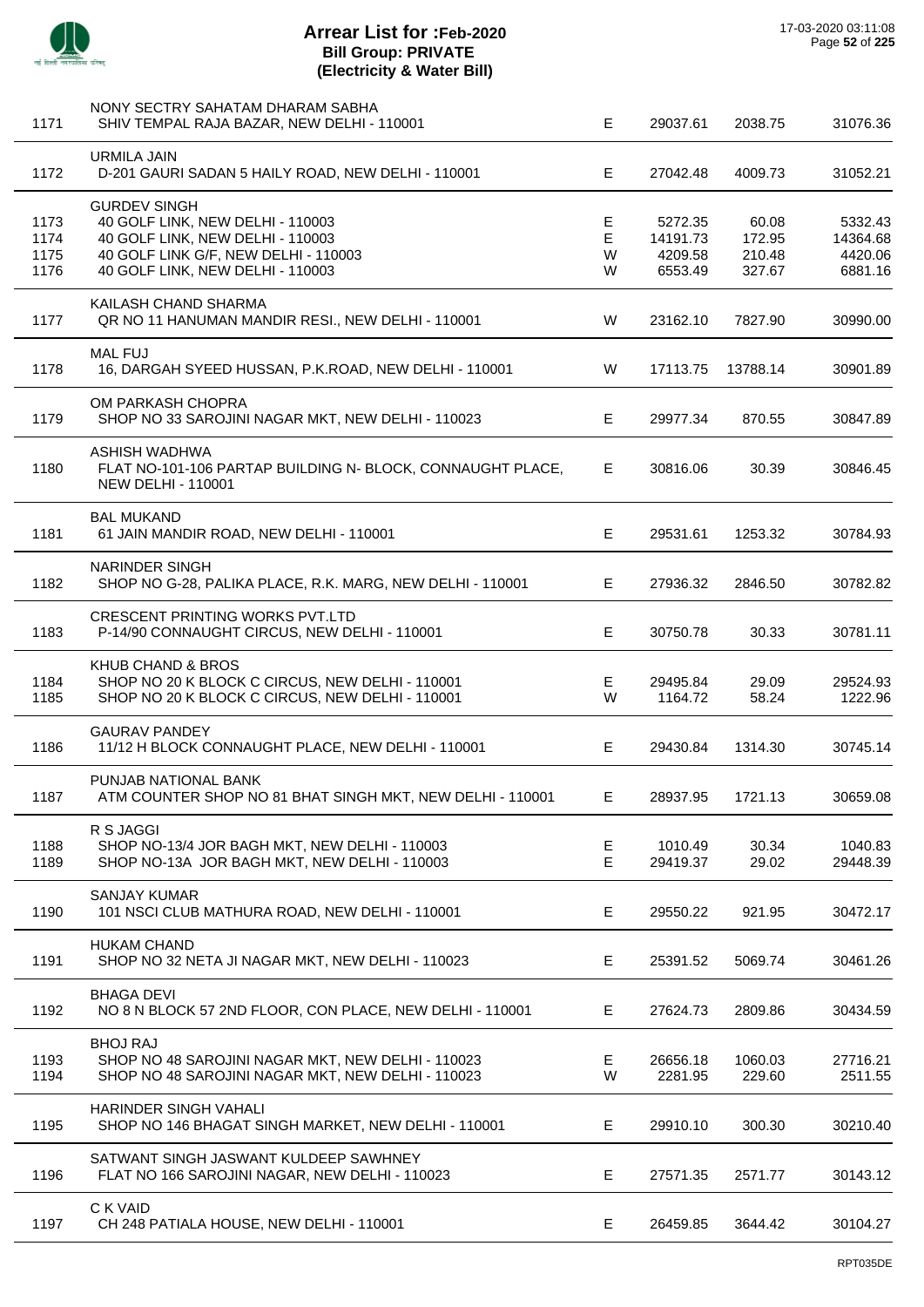

J.

J.

 $\overline{\phantom{a}}$ 

| 1198         | KANAHIYA LAL<br>SHOP NO G-50 PALIKA PLACE, R K MARG N DELHI, NEW DELHI - 110001                                                                | E.     | 26894.53             | 3209.26            | 30103.79             |
|--------------|------------------------------------------------------------------------------------------------------------------------------------------------|--------|----------------------|--------------------|----------------------|
| 1199         | S K ZAHEER<br>FLAT NO-903 9 HAILY ROAD, NEW DELHI - 110001                                                                                     | Е      | 29893.61             | 29.48              | 29923.09             |
| 1200<br>1201 | <b>HAKIM RAI</b><br>116 GOLF LINK F F, NEW DELHI - 110003<br>116 GOLF LINK G F, NEW DELHI - 110003                                             | W<br>W | 2653.56<br>17341.33  | 1491.47<br>8394.33 | 4145.03<br>25735.66  |
| 1202         | <b>RAMKEY ENERGY &amp; ENVIRONMENT LTD.</b><br>GARBAGE STATION NR TAMIL NAIDU BHAWAN, CHANAKYA PURI, NEW<br>DELHI - 110021                     | E      | 20611.29             | 9263.40            | 29874.69             |
| 1203         | GANDHI ASHRAM<br>SHOP NO 76 YESHWANT PLACE, NEW DELHI - 110021                                                                                 | E.     | 28059.74             | 1746.25            | 29805.99             |
| 1204         | <b>MYSORE COMMERCIAL</b><br>FLAT NO 2-3 SCINDIA HOUSE, NEW DELHI - 110001                                                                      | W      | 13010.84             | 16736.54           | 29747.38             |
| 1205         | <b>JASWANT KAUR</b><br>CHAMBER NO 159 PATIALA HOUSE, NEW DELHI - 110001                                                                        | Е      | 27727.09             | 2011.50            | 29738.59             |
| 1206         | ARUN KUMAR GUPTA<br>H 64 FIRST FLOOR CONNAUGHT PLACE, NEW DELHI - 110001                                                                       | E.     | 28013.38             | 1651.35            | 29664.73             |
| 1207         | <b>BHAGWAN DASS</b><br>SHOP NO 67 NBCC TOWER KIDWAI NAGAR EAST, NEW DELHI - 110023                                                             | E.     | 27924.75             | 1728.21            | 29652.96             |
| 1208         | SACHIT KUMAR SAHIJPAL<br>CH.NO. 519 PATIALA HOUSE COURT, NEW DELHI - 110001                                                                    | Е      | 24762.46             | 4861.59            | 29624.05             |
| 1209         | <b>SUNEET GULATI</b><br>FLAT NO 306 7 TOLSTOY MARG, 7 TOLSTOY MARG, NEW DELHI - 110001                                                         | E.     | 28945.73             | 662.67             | 29608.40             |
| 1210         | RAJINDER KUMAR JAIN<br>FLAT NO A UPPER GROUND FLOOR, NEW DELHI - 110001                                                                        | E.     | 27949.58             | 1619.40            | 29568.98             |
| 1211         | <b>MEERA</b><br>SHOP NO-8 A PALIKA BAZAR, NEW DELHI - 110001                                                                                   | E      | 26172.06             | 3328.91            | 29500.97             |
| 1212         | SURESH SHARMA<br>SHOP NO 135 SAROGINI NAGAR MKT, NEW DELHI - 110023                                                                            | Е      | 28641.46             | 807.39             | 29448.85             |
| 1213         | <b>INDU MALIK</b><br>SHOP NO 50 NBCC TOWER KIDWAI NAGAR EAST, NEW DELHI - 110023                                                               | E.     | 26825.04             | 2617.17            | 29442.21             |
| 1214         | JIT LAL AND CO<br>B 29 CON PLACE, NEW DELHI - 110001                                                                                           | E.     | 28418.59             | 996.27             | 29414.86             |
| 1215         | M/S LOKMAT MEDIA PVT LTD<br>SPACE OF IIND FLOOR PTI BUILDING SANSAD MARG, NEW DELHI -<br>110001                                                | Е      | 29360.49             | 43.44              | 29403.93             |
| 1216         | J M D PVT LTD.<br>6 CENTRAL LANE, NEW DELHI - 110001                                                                                           | W      | 26697.08             | 2690.59            | 29387.67             |
| 1217<br>1218 | <b>HIRALALL</b><br>30 BABER LANE, NEW DELHI - 110001<br>30 BABER LANE, NEW DELHI - 110001                                                      | E<br>W | 13116.07<br>12204.86 | 1954.93<br>2057.87 | 15071.00<br>14262.73 |
| 1219         | SUB DIV. ENGINEER MTNL<br>DE (BSS) PROJECT, MTNL, ROOM NO. 3313, DOOR SANCHAR SADAN,<br>3RD FLOOR, CGO COMPLEX, LODHI ROAD, NEW DELHI - 110003 | E.     | 28913.99             | 392.50             | 29306.49             |
| 1220         | PRESIDENT BABU MARKET ASSOCIATION (REGD)<br>PORTA CABIN IN FRONT OF SHOP NO 7 BABU MARKET SAROJINI<br>NAGAR, NEW DELHI - 110023                | E.     | 26922.51             | 2356.95            | 29279.46             |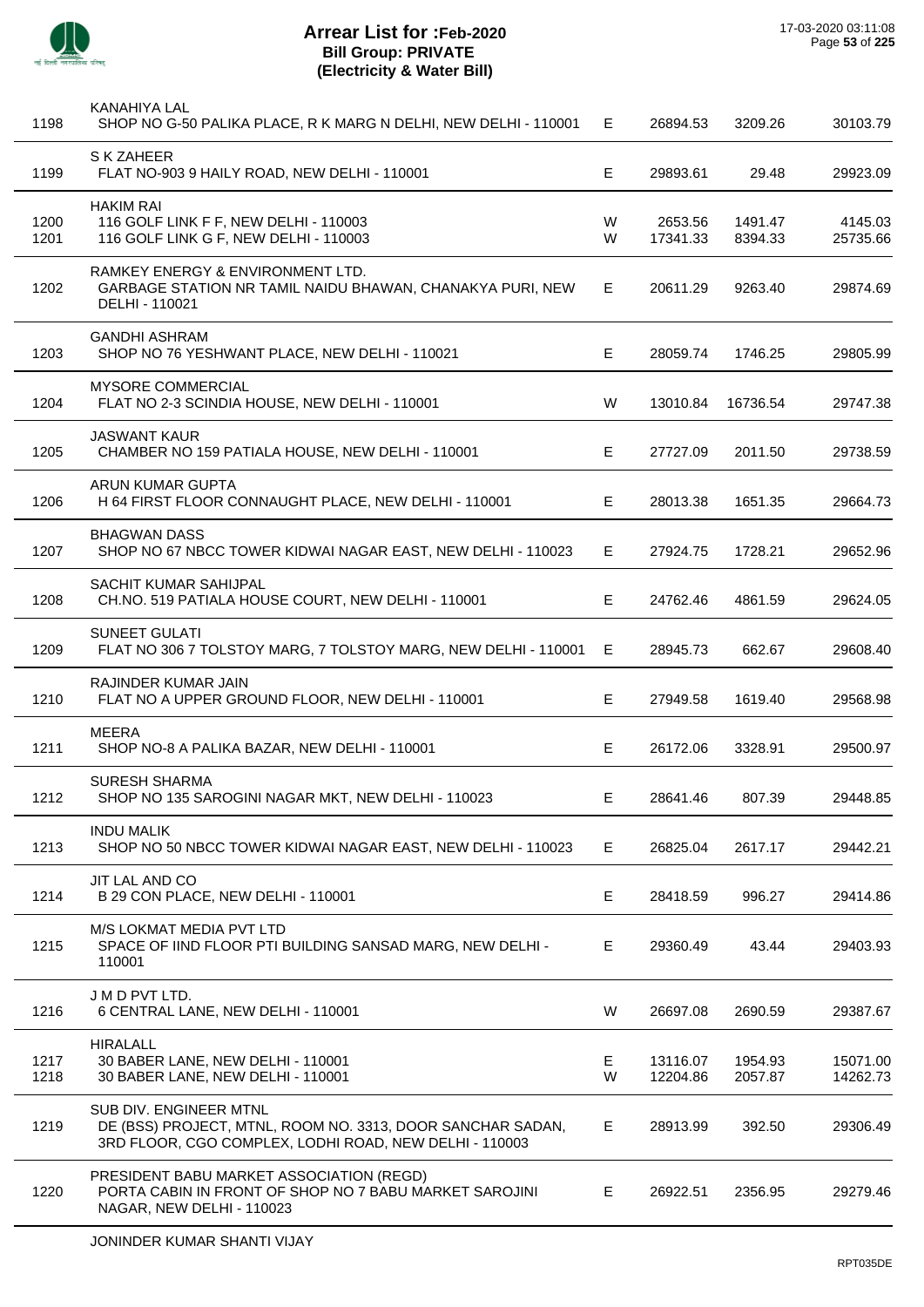

J.

 $\overline{a}$ 

| 1221                 | C/O 52 JAN PATH 30 BABER LANE, NEW DELHI - 110001                                                                                                                                                            | Е                | 28029.76                       | 1249.57                | 29279.33                       |
|----------------------|--------------------------------------------------------------------------------------------------------------------------------------------------------------------------------------------------------------|------------------|--------------------------------|------------------------|--------------------------------|
| 1222                 | <b>HM SINGH</b><br>CHAMBER NO 210 PATIALA HOUSE, NEW DELHI - 110001                                                                                                                                          | E                | 26092.84                       | 3181.62                | 29274.46                       |
| 1223<br>1224         | NIAM HOLDINGS PVT LTD<br>M 108 PLOT NO.3 CONNAUGHT PLACE, NEW DELHI - 110001<br>M 107 PLOT NO.3 CONNAUGHT PLACE, NEW DELHI - 110001                                                                          | Е<br>$\mathsf E$ | 16788.61<br>12189.31           | 16.56<br>217.72        | 16805.17<br>12407.03           |
| 1225                 | <b>GOPAL SHASTREE</b><br>E-58 S S PARK, NEW DELHI - 110003                                                                                                                                                   | E                | 27480.15                       | 1676.73                | 29156.88                       |
| 1226                 | <b>ATTAR CHAND</b><br>SHOP NO 38 MPL MARKET, NEW DELHI - 110001                                                                                                                                              | E                | 25359.99                       | 3794.58                | 29154.57                       |
| 1227                 | RAJ KIRAN HOTELS (P) LTD<br>K-24, CONNAUGHT CIRCUS,, NEW DELHI - 110001                                                                                                                                      | E                | 29061.37                       | 28.66                  | 29090.03                       |
| 1228                 | S.S. BEDI<br>FLAT NO 204 IIND FLOOR GOLF APPT., NEW DELHI - 110003                                                                                                                                           | E                | 29039.88                       | 28.64                  | 29068.52                       |
| 1229                 | PAWANJIT KAUR BHATIA<br>B 39 1ST FLR RIGHT HAND SIDE CONN PLACE, NEW DELHI - 110001                                                                                                                          | Е                | 29024.33                       | 42.94                  | 29067.27                       |
| 1230                 | <b>MANISH UPPAL</b><br>126 FIRST FLOOR GOLF LINK, NEW DELHI - 110003                                                                                                                                         | W                | 27680.58                       | 1384.03                | 29064.61                       |
| 1231                 | <b>VIPIN KUMAR KHANNA</b><br>FLAT NO-G, SECOND FLOOR, DCM BUILDING, 16, B. K. ROAD,, NEW DELHI<br>$-110001$                                                                                                  | Е                | 25413.52                       | 3603.69                | 29017.21                       |
| 1232                 | M/S SIDISH HOSPITALITY L L P<br>SHOP NO 41 K BLOCK CONNAUGHT PLACE, NEW DELHI - 110001                                                                                                                       | W                | 25427.28                       | 3543.50                | 28970.78                       |
| 1233                 | <b>GOODWILL GOODS P LTD</b><br>NO-6 JANPATH, NEW DELHI - 110001                                                                                                                                              | W                | 22765.47                       | 6204.86                | 28970.33                       |
| 1234                 | KUNWAR SANJEEV SINGH<br>398/96 DELHI HIGH COURT, NEW DELHI - 110003                                                                                                                                          | E                | 27154.61                       | 1771.86                | 28926.47                       |
| 1235<br>1236         | <b>KULWANT KAUR</b><br>14 2ND FLOOR ARD COMPLEX SECTOR 13 R K PURAM, DELHI - 110066<br>14 ARD COMPLEX SECTOR 13 R K PURAM, DELHI - 110066                                                                    | Е<br>W           | 23880.17<br>3507.11            | 862.53<br>624.84       | 24742.70<br>4131.95            |
| 1237<br>1238         | <b>CHAND PRAKASH</b><br>SHOP NO 101 SAROJINI NAGAR, SAROJINI NAGAR MARKET NEW DELH,<br><b>NEW DELHI - 110023</b><br>SHOP NO 101 SAROJINI NAGAR, SAROJINI NAGAR MARKET NEW DELH,<br><b>NEW DELHI - 110023</b> | Е<br>W           | 25856.87<br>2010.78            | 797.72<br>198.21       | 26654.59<br>2208.99            |
| 1239<br>1240<br>1241 | <b>JASWANT RAI GROVER</b><br>194 BASEMENT JOR BAGH, NEW DELHI - 110003<br>194 GROUND FLOOR JOR BAGH, NEW DELHI - 110003<br>194 GROUND FLOOR JOR BAGH, NEW DELHI - 110003                                     | Е<br>E<br>W      | 1038.57<br>26537.78<br>1077.48 | 1.02<br>26.17<br>53.87 | 1039.59<br>26563.95<br>1131.35 |
| 1242                 | NEW MOTI BAGH RESIDENTS WELFARE ASSOCIATION (REGD) GPRA COMPLEX NEW MOTI BAGH<br>TOWER 6 NEW MOTI BAGH, NEW DELHI - 110023                                                                                   | Е                | 27012.73                       | 1692.81                | 28705.54                       |
| 1243                 | THE JOINT COMMISSIONER A P BHAWAN<br>STAFF QTR NO 7 NURSING HOSTEL A P BHAWAN, JASWANT SINGH                                                                                                                 | Е                | 3139.56                        | 183.89                 | 3323.45                        |
| 1244                 | ROAD, NEW DELHI - 110001<br>STAFF QR NO 13 NURSING HOSTEL A P BHAWAN, JASWANT SINGH                                                                                                                          | Е                | 12564.63                       | 1908.39                | 14473.02                       |
| 1245                 | ROAD, NEW DELHI - 110001<br>STAFF QR NO 14 NURSING HOSTEL A P BHAWAN, JASWANT SINGH                                                                                                                          | Е                | 5306.44                        | 735.04                 | 6041.48                        |
| 1246                 | ROAD, NEW DELHI - 110001<br>STAFF QR NO 11 NURSING HOSTEL A P BHAWAN, JASWANT SINGH<br>ROAD, NEW DELHI - 110001                                                                                              | Е                | 4728.80                        | 71.78                  | 4800.58                        |
| 1247                 | <b>AZHAR QAYUM</b><br>CHAMBER NO. 568 PATIALA HOUSE COURT, NEW DELHI - 110001                                                                                                                                | Е                | 25111.45                       | 3525.79                | 28637.24                       |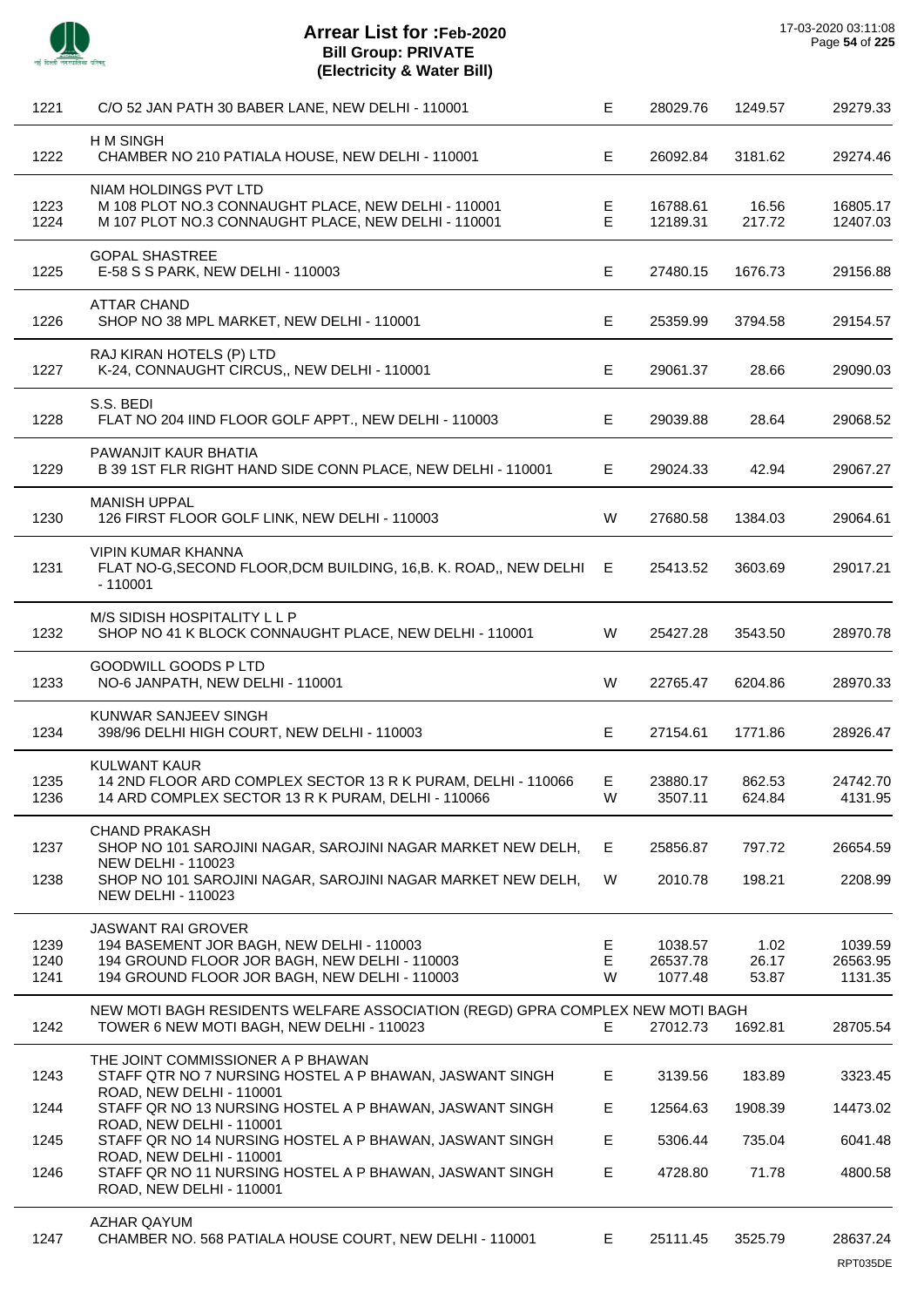

| 1248         | LOKESH KUMAR UPADHYAY<br>CH NO 102 A DELHI HIGH COURT BLOCK III, NEW DELHI - 110003                                                           | E.      | 22797.99             | 5812.27            | 28610.26             |
|--------------|-----------------------------------------------------------------------------------------------------------------------------------------------|---------|----------------------|--------------------|----------------------|
| 1249<br>1250 | REGAL ESTATE<br>69 REGAL BLGD, NEW DELHI - 110001<br>69 REGAL BLGD, NEW DELHI - 110001                                                        | Е<br>E  | 15377.42<br>13123.52 | 22.75<br>19.42     | 15400.17<br>13142.94 |
| 1251         | <b>M/S NEPTUNE INDIA LIMITED</b><br>PALIKA UNDERGROUND PARKING LEVEL-I, NEW DELHI - 110001                                                    | Е       | 27139.56             | 1377.95            | 28517.51             |
| 1252<br>1253 | <b>AJAY KUMAR</b><br>SHOP NO 80 BHAGAT SINGH MARKET, NEW DELHI - 110001<br>SHOP NO 128 BHAGAT SINGH MARKET, NEW DELHI - 110001                | Е<br>E  | 7373.21<br>19798.13  | 150.54<br>1178.86  | 7523.75<br>20976.99  |
| 1254         | <b>SHIVINDER CHOPRA</b><br>CH.NO. 459 PATIALA HOUSE COURT, NEW DELHI - 110001                                                                 | E.      | 24439.16             | 3911.10            | 28350.26             |
| 1255         | SURINDER KR PURI GAVRAV & SACHIN PURI<br>198 JOR BAGH F/ FLOOR, NEW DELHI - 110003                                                            | E       | 28038.32             | 292.31             | 28330.63             |
| 1256         | DALIP KUMAR JALALI<br>9 KASHMIRI MIGRANT MKT OPP.SHANKAR MKT, NEW DELHI - 110001                                                              | E.      | 25533.23             | 2774.09            | 28307.32             |
| 1257         | <b>GENERAL MANAGER</b><br>DMS BOOTH 257-258 NEAR CPWD ENQ., CANNING ROAD,, NEW DELHI -<br>110001                                              | E.      | 26220.57             | 2025.97            | 28246.54             |
| 1258         | SUNIL KUMAR JAIN<br>62 TODAR MAL ROAD (BASEMENT), NEW DELHI - 110001                                                                          | E.      | 26362.48             | 1878.31            | 28240.79             |
| 1259         | <b>KARACHI MALWA HOUSE</b><br>SHOP NO-5 BHAGAT SINGH MARG, NEW DELHI - 110001                                                                 | W       | 12423.36             | 15790.76           | 28214.12             |
| 1260         | <b>BHARAT FIN CO</b><br>13 DWARKA SADAN CBLOCK C.PLACE, NEW DELHI - 110001                                                                    | E.      | 25687.76             | 2506.24            | 28194.00             |
| 1261         | SUKHVINDER KAUR<br>SHOP NO F 2 NBCC TOWER EAST KIDWAI NAGAR, NEW DELHI - 110023                                                               | E.      | 25517.93             | 2645.35            | 28163.28             |
| 1262         | NEW DELHI VANASPATI AGENCY<br>8, LADY HARDING ROAD,, NEW DELHI - 110001                                                                       | Е       | 25931.34             | 2129.58            | 28060.92             |
| 1263         | <b>GURMEET SINGH</b><br>M-40/40 IIIRD FLOOR MOTI BAGH, NEW DELHI - 110021                                                                     | Е       | 25711.22             | 2252.34            | 27963.56             |
| 1264         | S L JAINI, SL JAINI, SUKHAMALJAINI<br>SMT ALOK NANDA ROSEMARRY, 205 JOR BAGH, III FLOOR,, NEW DELHI                                           | Е       | 4191.98              | 329.15             | 4521.13              |
| 1265         | $-110003$<br>SMT ALOK NANDA ROSEMARRY, 205 JOR BAGH, III FLOOR,, NEW DELHI<br>$-110003$                                                       | W       | 19056.83             | 4311.03            | 23367.86             |
| 1266         | <b>SETH ASSOCIATES</b><br>85A PANCHKUAON RD, NEW DELHI - 110001                                                                               | Е       | 27837.54             | 27.46              | 27865.00             |
| 1267<br>1268 | RACHNA KALRA<br>KIOSK NO.150 S1 HOUSE, NEW DELHI - 110001<br>KIOSH NO. 150 S 01 HOUSE, NEW DELHI - 110001                                     | E.<br>W | 15027.91<br>8511.84  | 1361.57<br>2917.96 | 16389.48<br>11429.80 |
| 1269         | DESH RAJ BANSAL<br>SHOP NO-5, SEC.IV B.K. SINGH MARG, NEW DELHI - 110001                                                                      | E       | 26000.40             | 1793.41            | 27793.81             |
| 1270         | THE CHIEF EXECUTIVE OFFICER NDMCSCL<br>GATE NO 5 PALIKA BAZAR 6TH SWITCH OFC POSITION PUBLIC WIFI-<br>POE CONNAUGHT PLACE, NEW DELHI - 110001 | Е       | 24629.79             | 3149.65            | 27779.44             |
| 1271         | DATA RAM NOTIYAL<br>G 2 P.PARK, NEW DELHI - 110001                                                                                            | Е       | 21010.13             | 6747.55            | 27757.68             |
|              |                                                                                                                                               |         |                      |                    |                      |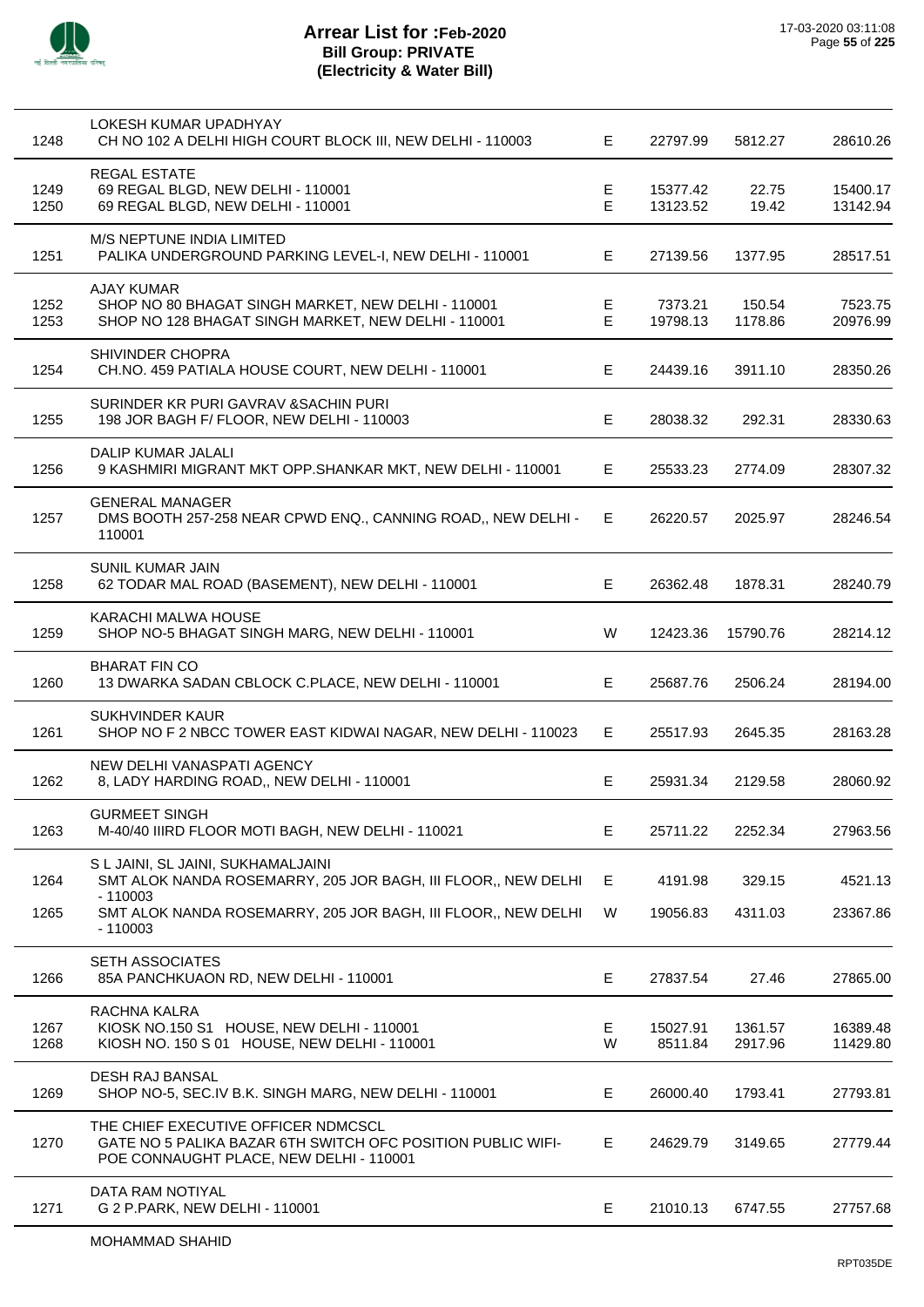

 $\overline{a}$ 

J.

÷.

| 1272         | SHOP NO 6 DIZ AREA SEC 4, NEW DELHI - 110001                                                                        | Е      | 24954.30            | 2791.69            | 27745.99             |
|--------------|---------------------------------------------------------------------------------------------------------------------|--------|---------------------|--------------------|----------------------|
| 1273         | ASHOK KUMAR AHUJA S/O SOHAN<br>C 127 B K DUTT COLONY, NEW DELHI - 110003                                            | E.     | 26080.97            | 1625.64            | 27706.61             |
| 1274         | SANJEEV MIGLANI<br>817 AMBADEEP BUILDING K G MARG, NEW DELHI - 110001                                               | Е      | 24901.13            | 2678.27            | 27579.40             |
| 1275         | <b>GIAN CHAND VIDYA DHAR</b><br>C/O M/S NEW MAN & CO SHOP NO 4/90 CP, NEW DELHI - 110001                            | E      | 25864.18            | 1689.86            | 27554.04             |
| 1276<br>1277 | M/S IDEA ESTATES PVT LTD<br>22 A JANPATH, NEW DELHI - 110001<br>22 A JANPATH, NEW DELHI - 110001                    | Е<br>E | 24880.59<br>1645.59 | 997.58<br>13.79    | 25878.17<br>1659.38  |
| 1278         | M/S ECOMANGO LLP<br>GOLE MARKET OPP. KALEVA SWEETS, NEW DELHI - 110001                                              | E.     | 24096.16            | 3430.27            | 27526.43             |
| 1279<br>1280 | <b>ML SHARMA</b><br>L 9 C PLACE, NEW DELHI - 110001<br>L 9 C PLACE, NEW DELHI - 110001                              | E<br>E | 13473.60<br>8224.01 | 3766.53<br>2035.15 | 17240.13<br>10259.16 |
| 1281         | <b>SWARAN SHARMA</b><br>F-3 CON PLACE, NEW DELHI - 110001                                                           | W      | 21830.99            | 5611.75            | 27442.74             |
| 1282         | P S SHARMA<br>CHAMBER NO 86 PATIALA HOUSE, NEW DELHI - 110001                                                       | E      | 22060.35            | 5372.12            | 27432.47             |
| 1283         | R K BHAGAT<br>SHOP NO. 161 BHAGAT SINGH MARKET, NEW DELHI - 110001                                                  | E.     | 27297.27            | 40.39              | 27337.66             |
| 1284         | <b>GENERAL SECY</b><br>SECY INSTITUTE OF YMCA, NEW DELHI - 110001                                                   | W      | 26033.02            | 1301.65            | 27334.67             |
| 1285         | <b>JAGJIT SINGH &amp; SUNITA HARISH</b><br>NEW BLK. CHAMBER NO 156 DELHI HIGH COURT, NEW DELHI - 110003             | E.     | 25004.74            | 2243.37            | 27248.11             |
| 1286         | <b>ASMALI</b><br>P 8 PILLANGI VILLAGE, NEW DELHI - 110023                                                           | E      | 17405.56            | 9820.52            | 27226.08             |
| 1287         | <b>BALRAJ PHOTO STATE</b><br>A-25/31, CONNAUGHT PLACE,, NEW DELHI - 110001                                          | E.     | 26503.15            | 704.06             | 27207.21             |
| 1288         | <b>SAVITRI DEVI</b><br>25/42 A BLOCK, NEW DELHI - 110001                                                            | W      | 24734.34            | 2264.40            | 26998.74             |
| 1289         | NETAJI NAGAR RESIDENCE CO OP<br>KIOSK NO 69 NETAJI NGR MKT, NEW DELHI - 110023                                      | Е      | 23566.70            | 3391.68            | 26958.38             |
| 1290         | <b>MILAP CHAND</b><br>SHOP NO 30 BASRURKAR MKT, NEW DELHI - 110021                                                  | Е      | 26261.45            | 692.15             | 26953.60             |
| 1291         | FAIR DEALERS CO-OP STORE LTD<br>SHOP NO 99 SAROJINI NAGAR MKT, NEW DELHI - 110023                                   | E      | 26809.76            | 98.72              | 26908.48             |
| 1292         | RANJIT BHALLA<br>SHOP NO 27 YESHWANT PLACE, NEW DELHI - 110021                                                      | Е      | 19606.71            | 7251.60            | 26858.31             |
| 1293         | <b>M/S VARDHAMAN CONES &amp; BOBBINS</b><br>F 6 FIST FLOOR HIMALAYA HOUSE, NEW DELHI - 110001                       | E      | 26815.44            | 26.45              | 26841.89             |
| 1294<br>1295 | <b>VIJAY BHAGAT</b><br>SHOP NO 25 B KHAN MARKET, NEW DELHI - 110003<br>SHOP NO 25 B KHAN MARKET, NEW DELHI - 110001 | E<br>W | 15174.84<br>9488.70 | 151.12<br>1987.61  | 15325.96<br>11476.31 |
| 1296         | <b>HAKIM B N SHARMA</b><br>SHOP 60 GOLE MARKET, NEW DELHI - 110001                                                  | E      | 25488.89            | 1294.80            | 26783.69             |
| 1297         | PALANIAMMA<br>HOUSE NO 51 SHANTI VIHAR MOTI BAGH I, NEW DELHI - 110021                                              | E.     | 16285.21            | 3266.69            | 19551.90<br>RPT035DE |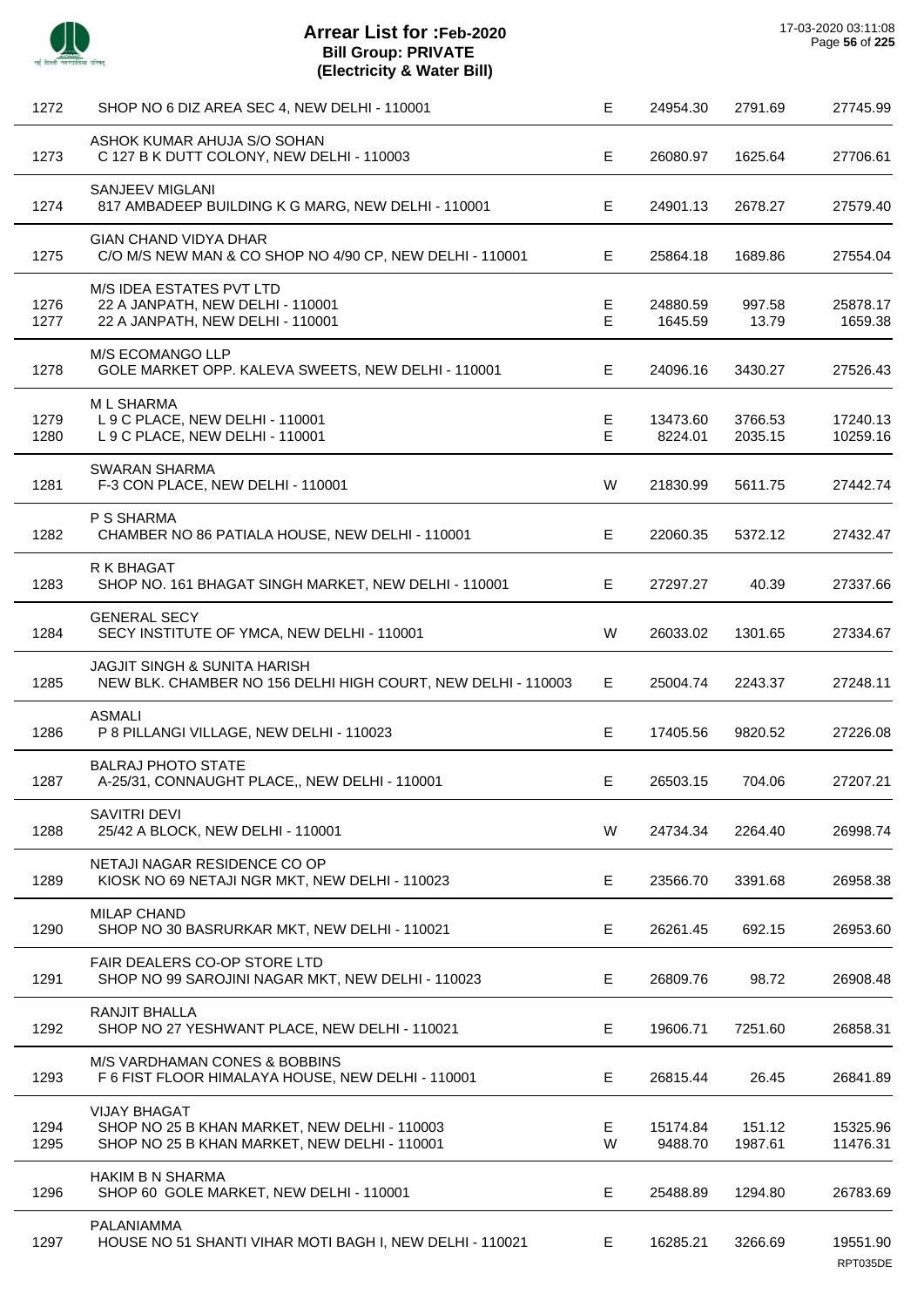

J.

 $\overline{\phantom{a}}$ 

 $\overline{a}$ 

| 1298                         | HOUSE NO. 51 SHANTI VIHAR MOTI BAGH I, NEW DELHI - 110021                                                                                                                                                                               | W                | 5644.34                                  | 1532.25                           | 7176.59                                  |
|------------------------------|-----------------------------------------------------------------------------------------------------------------------------------------------------------------------------------------------------------------------------------------|------------------|------------------------------------------|-----------------------------------|------------------------------------------|
| 1299                         | <b>GURMAKH SINGH</b><br>SHOP NO 12 MPL MKT, CON CIRCUS, NEW DELHI - 110001                                                                                                                                                              | E                | 26174.92                                 | 416.70                            | 26591.62                                 |
| 1300                         | V K TIWARI SUPRITENDENT DR. R M L HOSPITAL<br>PLOT NEAR G POINT OPPOSITE KENDRIYA VIDYALYA OLD R K ASHRAM<br><b>MARG, NEW DELHI - 110001</b>                                                                                            | E.               | 20146.81                                 | 6444.68                           | 26591.49                                 |
| 1301                         | ONKAR INTERNATIONA P LTD<br>SHOP NO 32 H C PLACE, NEW DELHI - 110001                                                                                                                                                                    | E                | 24980.99                                 | 1583.52                           | 26564.51                                 |
| 1302                         | <b>AMITA SINGH</b><br>26 ARADHANA COLONY SEC 13 R K PURAM, NEW DELHI - 110001                                                                                                                                                           | E                | 26456.53                                 | 39.14                             | 26495.67                                 |
| 1303<br>1304                 | <b>GULSHAN KUMAR</b><br>SHOP NO-10 A PALIKA BAZAR, NEW DELHI - 110001<br>SHOP NO-3 A PALIKA BAZAR, NEW DELHI - 110001                                                                                                                   | Ε<br>E           | 2759.75<br>21258.84                      | 44.60<br>2391.05                  | 2804.35<br>23649.89                      |
| 1305<br>1306<br>1307<br>1308 | RAVI DHAWAN & ANIL DHAWAN<br>37 GROUND FLOOR MALCHA MARG, NEW DELHI - 110021<br>37 FIRST FLOOR MALCHA MARG, NEW DELHI - 110021<br>C 37 FIRST FLOOR MALCHA MARG, NEW DELHI - 110021<br>C 37 GROUND FLOOR MALCHA MARG, NEW DELHI - 110021 | Е<br>E<br>W<br>W | 9521.08<br>8794.75<br>6175.49<br>1488.07 | 37.18<br>22.67<br>334.57<br>74.40 | 9558.26<br>8817.42<br>6510.06<br>1562.47 |
| 1309                         | O P ARYA<br>CH.NO.333 PATIALA HOUSE COURT, NEW DELHI - 110001                                                                                                                                                                           | E.               | 23051.87                                 | 3334.01                           | 26385.88                                 |
| 1310                         | <b>PREM WATI</b><br>S 54 PRITHVI RAJ ROAD, NEW DELHI - 110011                                                                                                                                                                           | Е                | 24503.69                                 | 1828.08                           | 26331.77                                 |
| 1311                         | S L SHARMA<br>CHAMBER NO-202 PATIALA HOUSE, NEW DELHI - 110001                                                                                                                                                                          | E                | 22344.77                                 | 3946.29                           | 26291.06                                 |
| 1312                         | <b>AGYA WATI</b><br>SHOP NO 17 RONG ROAD MARKET, OPP NAUROJI NAGAR, NEW DELHI -<br>110029                                                                                                                                               | E                | 19917.15                                 | 6358.02                           | 26275.17                                 |
| 1313                         | RAKESH JHA & JEEVAN JHA<br>805 ARUNACHAL BULDG 19 B K ROAD, NEW DELHI - 110001                                                                                                                                                          | E.               | 24166.36                                 | 2107.38                           | 26273.74                                 |
| 1314                         | <b>JAGMEET SINGH</b><br>ROOM NO 21 ATMA RAM MANSION SCINDIA HOUSE, NEW DELHI -<br>110001                                                                                                                                                | E                | 21828.56                                 | 4413.58                           | 26242.14                                 |
| 1315                         | M/S ENERGY EFFICIENCY SERVICES LIMITED<br>OUTSIDE WESTEND VEDI TAILORS M BLOCK RADIAL ROAD 6 60<br>CONNAUGHT PLACE, NEW DELHI - 110001                                                                                                  | E                | 25747.81                                 | 340.71                            | 26088.52                                 |
| 1316                         | TRIPUND NATH MISHRA<br>SHOP NO 3 FOOD PLAZA HANUMAN MANDIR VATIKA B K S MARG, NEW<br>DELHI - 110001                                                                                                                                     | E.               | 22460.43                                 | 3627.64                           | 26088.07                                 |
| 1317                         | <b>GULAB WATI</b><br>SHOP NO 18 NBCC TOWER KIDWAI NAGAR, NEW DELHI - 110001                                                                                                                                                             | E.               | 23910.50                                 | 2099.85                           | 26010.35                                 |
| 1318                         | <b>JIWAN MAHTO</b><br>H NO 42 OLD COMPD MANDI HOUSE, NEW DELHI - 110001                                                                                                                                                                 | W                | 11603.28                                 | 14390.11                          | 25993.39                                 |
| 1319<br>1320                 | <b>BRIG ML WHIG</b><br>1112 ANSALBHAWAN, NEW DELHI - 110001<br>1112 ANSAL BHAWAN, NEW DELHI - 110001                                                                                                                                    | E<br>E           | 4026.96<br>20996.96                      | 160.34<br>747.06                  | 4187.30<br>21744.02                      |
| 1321                         | <b>KL GULATI</b><br>M-2 IIIRD FLOOR S S PARK, NEW DELHI - 110003                                                                                                                                                                        | E.               | 15804.62                                 | 10048.71                          | 25853.33                                 |
| 1322                         | <b>M/S CHOWDRY ASSOCIATES</b><br>FLAT NO 201,208 A. ESTATE 24 B.K. ROAD, NEW DELHI - 110001                                                                                                                                             | E.               | 25738.93                                 | 25.39                             | 25764.32                                 |
|                              |                                                                                                                                                                                                                                         |                  |                                          |                                   |                                          |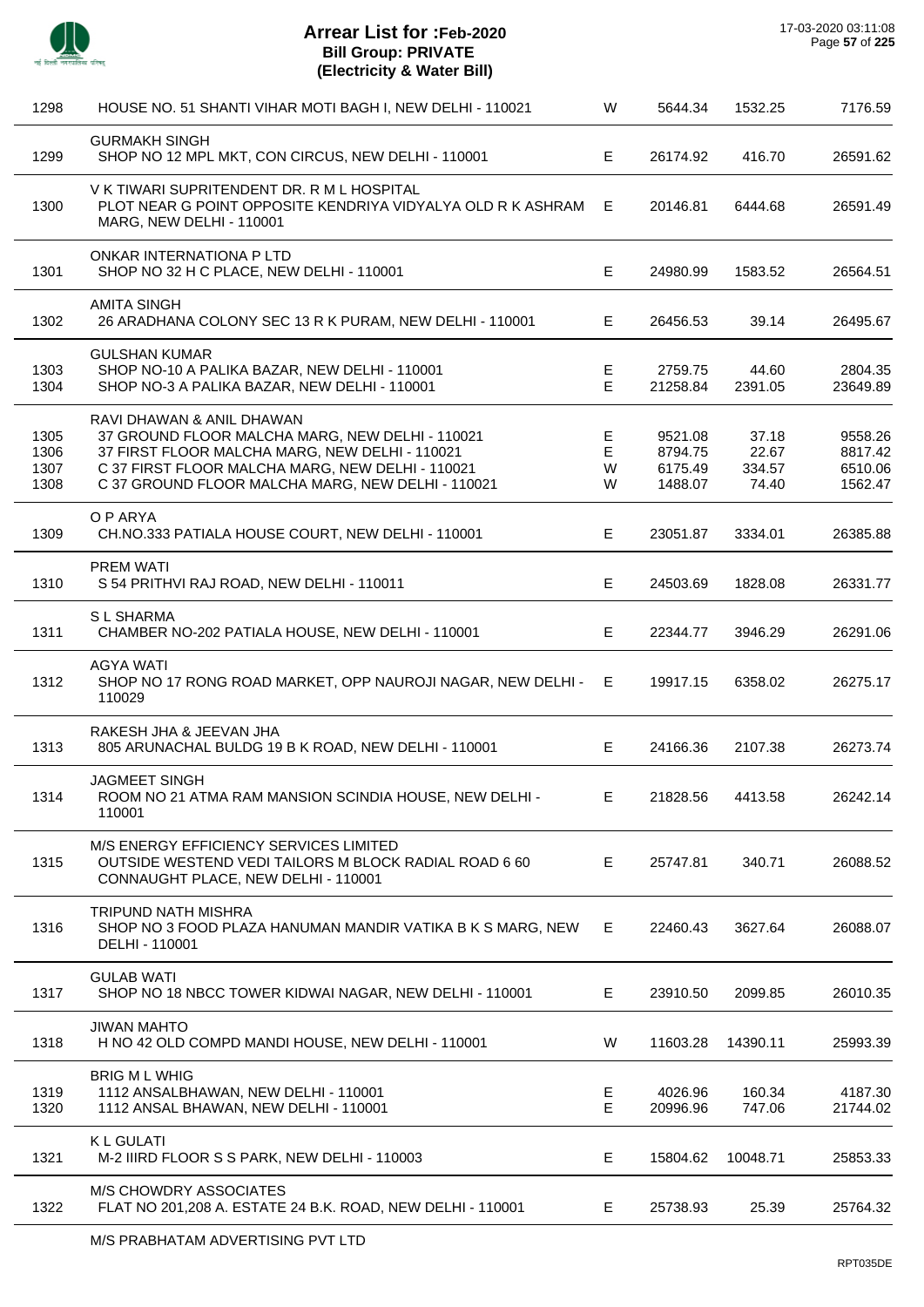

| 1323         | MINI MARKET NEAR HOTEL ROYAL PLAZA ASHOKA ROAD, NEW DELHI -<br>110001                                                         | E      | 23396.64            | 2361.86           | 25758.50            |
|--------------|-------------------------------------------------------------------------------------------------------------------------------|--------|---------------------|-------------------|---------------------|
| 1324         | DY. CONSERVATER FOREST<br>BEHIND BIRLA MANDIR MANDIR MARG,, MANDIR LANE,, NEW DELHI -<br>110001                               | E.     | 25496.84            | 224.73            | 25721.57            |
| 1325         | K SHEKHARAM<br>SHOP NO 2 NORTH AVENUE, NEW DELHI - 110001                                                                     | Е      | 23636.78            | 2036.87           | 25673.65            |
| 1326         | <b>SWARN BEOTRA</b><br>511 INDRA PRAKASH, NEW DELHI - 110001                                                                  | E      | 24084.57            | 1579.94           | 25664.51            |
| 1327         | MUNISH KUMAR VASHISHT<br>CHAMBER NO.711 3RD BLK DHOBI GHAT, NEW DELHI - 110001                                                | E      | 23561.66            | 2080.49           | 25642.15            |
| 1328         | HARPREET KAUR & JOGENDER KAUR<br>F 16 FIRST FLOOR B K DUTT COLONY LODHI COLONY, NEW DELHI -<br>110003                         | Е      | 25588.01            | 37.86             | 25625.87            |
| 1329         | HARBANS LAL CHHABRA<br>SHOP NO 1 KHANNA MARKET, NEW DELHI - 110003                                                            | Е      | 24767.84            | 821.52            | 25589.36            |
| 1330         | KAMLA WATI BILL THROUGH<br>R M GUPTA I ST FLR 16 SCHOOL LANE, NEW DELHI - 110001                                              | Е      | 24091.72            | 1496.73           | 25588.45            |
| 1331         | <b>PRAKASH</b><br>P 27 PILLANGI VILLAGE SAROJINI NAGAR, NEW DELHI - 110023                                                    | Е      | 23873.21            | 1710.80           | 25584.01            |
| 1332         | MADHU SHAMSHER JANG BAHADUR RANA<br>136 MALCHA MARG, NEW DELHI - 110021                                                       | W      | 21433.64            | 4102.03           | 25535.67            |
| 1333         | MANJULA, RUPLAL, ANIL JALOTA, PREM SHANKER<br>14 A-B HANSALYA BULDG 15 BARA KHAMBA RD, NEW DELHI - 110001                     | Е      | 25496.81            | 37.72             | 25534.53            |
| 1334<br>1335 | <b>ASIAN TAXI SERVICE</b><br>ASIAN TAXI SERVICE JORBAGH, NEW DELHI - 110003<br>ASIAN TAXI SERVICE JORBAGH, NEW DELHI - 110003 | Е<br>W | 6325.49<br>16754.37 | 227.40<br>2222.01 | 6552.89<br>18976.38 |
| 1336         | JAS PAL INDER SINGH<br>FLAT NO-219,22 K G MARG, NEW DELHI - 110001                                                            | Е      | 22753.33            | 2770.54           | 25523.87            |
| 1337         | <b>MANPRIT SEKHON</b><br>233 GROUND FLOOR JOR BAGH, NEW DELHI - 110003                                                        | Е      | 23633.89            | 1873.58           | 25507.47            |
| 1338         | MEENAKSHI SHARMA<br>DUPLEX FLOOR 5 DHARAM MARG CHANKYA PURI, NEW DELHI - 110021                                               | Е      | 25447.20            | 37.65             | 25484.85            |
| 1339         | M/S LORD BIHARI FASHION PVT LTD<br>50, 51 SECOND FLOOR REGAL BUILDING, CONNAUGHT PLACE, NEW<br>DELHI - 110001                 | Е      | 25011.14            | 444.24            | 25455.38            |
| 1340         | MANJIT BAJAJ SH KULBIR MEHRA<br>FLAT NO 707, N DELHI HOUSE, NEW DELHI - 110001                                                | E      | 18812.52            | 6625.31           | 25437.83            |
| 1341         | R D MEHRA<br>CHAMBER NO 166 PATIALA HOUSE, NEW DELHI - 110001                                                                 | E      | 23618.58            | 1762.71           | 25381.29            |
| 1342         | <b>G K SOBHTI</b><br>7 ARADHANA CLNY R K PURAM, NEW DELHI - 110066                                                            | E      | 23221.19            | 2108.19           | 25329.38            |
| 1343         | SECTRY SANATAM DHARAM SABHA L NARAIN<br>TEMPAL SHIV TEMPAL JAIN MANDIR, ROAD, NEW DELHI - 110001                              | W      | 19707.67            | 5609.58           | 25317.25            |
| 1344         | <b>JEET RAM</b><br>QTR NO A DELHI HIGH COURT COMPLEX, DHC, NEW DELHI - 110003                                                 | Е      | 23551.05            | 1729.85           | 25280.90            |
| 1345         | MEDIA VIDIO LTD.<br>SHOP NO M/3 PALIKA BAZAR, NEW DELHI - 110001                                                              | E      | 23635.25            | 1597.76           | 25233.01            |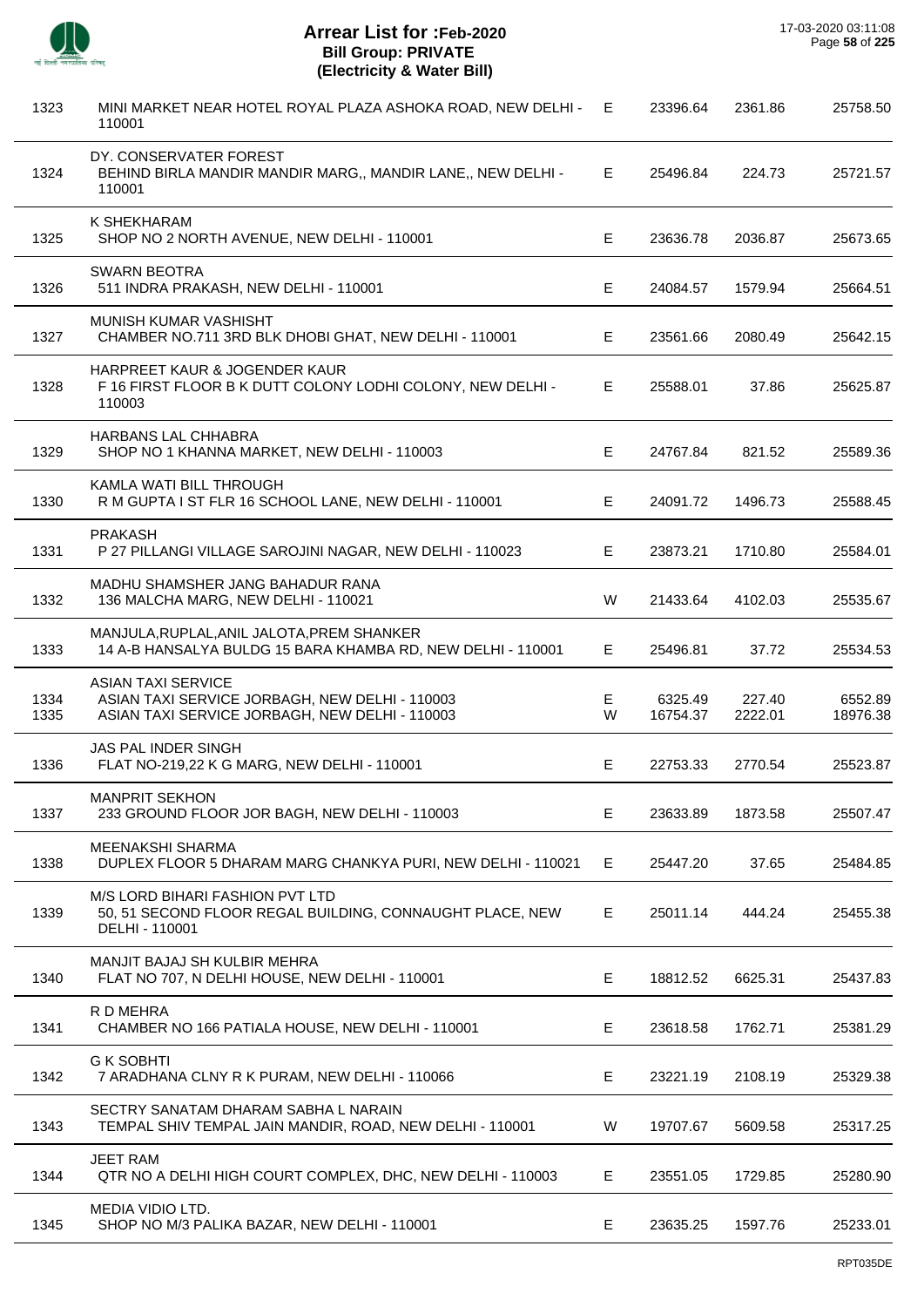

| 1346         | S.D.O. MTNL<br>DE (BSS) PROJECT, MTNL, ROOM NO. 3313, DOOR SANCHAR SADAN,<br>3RD FLOOR, CGO COMPLEX, LODHI ROAD, NEW DELHI - 110003 | Е       | 24841.71            | 377.31         | 25219.02            |
|--------------|-------------------------------------------------------------------------------------------------------------------------------------|---------|---------------------|----------------|---------------------|
| 1347         | RAJINDER PRASAD<br>NSCI THUTS PURANA QUILLA ROAD, NEW DELHI - 110001                                                                | Е       | 23754.07            | 1454.68        | 25208.75            |
| 1348         | <b>M/S INDUS TOWER LIMITED</b><br>POLE NO 13 BARAKHAMBA ROAD, NEW DELHI - 110001                                                    | Е       | 24747.20            | 406.27         | 25153.47            |
| 1349         | <b>KIMTI LAL</b><br>SHOP NO 156 RING ROAD MKT, OPP NAUROJI NAGAR, NEW DELHI -<br>110029                                             | Е       | 7367.73             | 427.93         | 7795.66             |
| 1350         | SHOP NO 156 RING ROAD MKT, OPP NAUROJI NAGAR, NEW DELHI -<br>110029                                                                 | W       | 15710.75            | 1575.35        | 17286.10            |
|              | THE PRINCIPAL                                                                                                                       |         |                     |                |                     |
| 1351         | MODERN SCHOOL BARAKHAMBA ROAD, NEW DELHI - 110001                                                                                   | W       | 0.38                | 6594.82        | 6595.20             |
| 1352         | MODERN SCHOOL BARAKHAMBA ROAD, NEW DELHI - 110001                                                                                   | W       | 0.33                | 1323.62        | 1323.95             |
| 1353         | MODERN SCHOOL HOSTEL, NEW DELHI - 110001                                                                                            | W       | 0.15                | 17137.76       | 17137.91            |
| 1354         | RANBIR KAUR DHILLON<br>FLAT NO 1004 10TH FLOOR KANCHANJANGA BUILDING 18 B K ROAD,<br><b>NEW DELHI - 110001</b>                      | Е       | 24288.89            | 655.90         | 24944.79            |
| 1355         | THE PRINCIPAL<br>RAISINA BENGALI SCHOOL M MARG, NEW DELHI - 110001                                                                  | W       | 23238.67            | 1684.52        | 24923.19            |
| 1356         | <b>USHA DEVI</b><br>C-31/120 T HUTS NEAR BLOCK K KALI BARI MARG, NEW DELHI - 110001                                                 | Е       | 23242.09            | 1678.11        | 24920.20            |
| 1357         | M/S RELIANCE SECURITIES PVT LTD<br>VIJAYA BUILDING 3RD FLOOR 17 B K ROAD, NEW DELHI - 110001                                        | E       | 24871.83            | 39.75          | 24911.58            |
| 1358         | <b>MEHAK CUISINES PVT LTD.</b><br>SHOP NO. 67 M P L MKT CONN PLACE, NEW DELHI - 110001                                              | Е       | 24837.28            | 24.50          | 24861.78            |
| 1359         | <b>UMA KHANNA</b><br>1304 NIRMAL TOWER, NEW DELHI - 110001                                                                          | Е       | 23207.77            | 1598.43        | 24806.20            |
| 1360         | VIJAY KISHAN (ADVOCATE)<br>CHAMBER NO 319 DELHI HIGH COURT,, NEW DELHI - 110003                                                     | E       | 22782.95            | 1997.84        | 24780.79            |
| 1361         | P P MALHOTRA<br>CHAMBER NO-242 DELHI HIGH COUR, DELHI HIGH COURT, NEW DELHI - E<br>110003                                           |         | 22138.23            | 2630.07        | 24768.30            |
| 1362         | <b>HARIOM</b><br>CHAMBER NO 141 PATIALA HOUSE, NEW DELHI - 110001                                                                   | Е       | 14262.36            | 10490.85       | 24753.21            |
| 1363         | M/S BLUE COST HOTEL LTD<br>UGF 8,9,10 & 10A ANTRIKSH BHAWAN 22 K G MARG, NEW DELHI -<br>110001                                      | Е       | 24613.07            | 112.34         | 24725.41            |
| 1364         | <b>RAM LAL</b><br>SHOP NO UG-2 PALIKA PLACE, R K MARG N DELHI, NEW DELHI - 110001                                                   | Е       | 21147.32            | 3577.32        | 24724.64            |
| 1365         | POONAM NAGAR<br>P 19 THIRD FLOOR OLD PILLANGI VILLAGE SAROJINI NAGAR, NEW<br>DELHI - 110023                                         | Е       | 21288.15            | 3435.23        | 24723.38            |
| 1366         | <b>ROSHAN LAL</b><br>SH. NO.14 PRITHVI RAJ LANE MKT., NEW DELHI - 110003                                                            | Е       | 24173.09            | 531.78         | 24704.87            |
| 1367         | <b>VEENA CHOPRA</b><br>505 NIRMAL TOWER, 26 B K ROAD, NEW DELHI - 110001                                                            | Е       | 23283.77            | 1407.86        | 24691.63            |
|              | PAWAN TALWAR                                                                                                                        |         |                     |                |                     |
| 1368<br>1369 | 187 JOR BAGH, NEW DELHI - 110003<br>187 JOR BAGH, NEW DELHI - 110003                                                                | E.<br>E | 22519.60<br>1931.23 | 219.78<br>6.40 | 22739.38<br>1937.63 |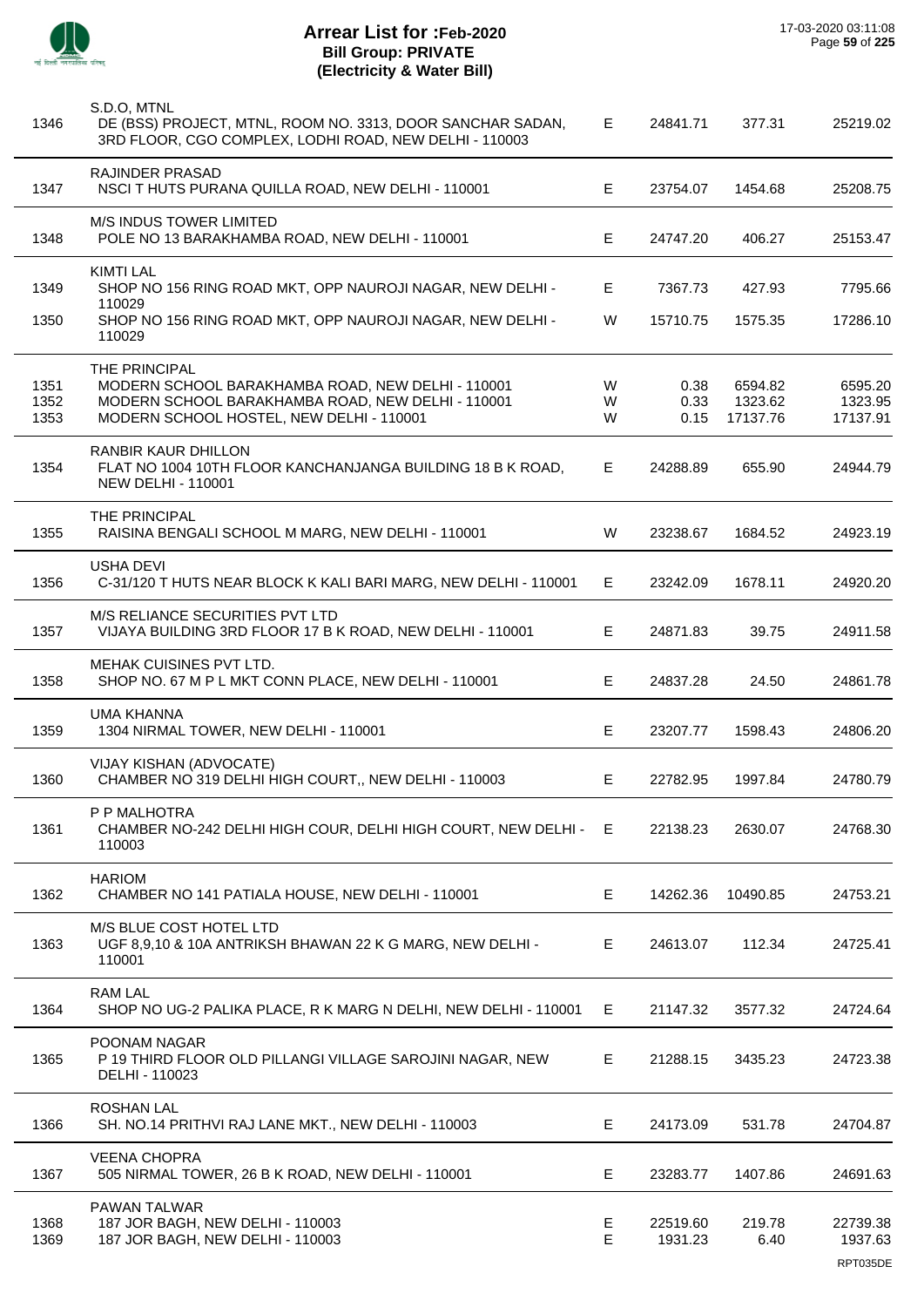

| 1370         | M/S ENERGY EFFICIENCY SERVICES LIMITED<br>NEAR NDMC OFFICE BARAKHAMBA 18 KANCHANJUNGA, NEW DELHI -<br>110001                              | E      | 24253.45           | 407.86           | 24661.31           |
|--------------|-------------------------------------------------------------------------------------------------------------------------------------------|--------|--------------------|------------------|--------------------|
| 1371         | <b>HEMANT GUPTA</b><br>CH.NO.180/A PATIALA HOUSE COURT, NEW DELHI - 110001                                                                | E      | 21122.71           | 3518.73          | 24641.44           |
| 1372         | <b>MADHULIKA NATH</b><br>F 128 MALCHA MARG, NEW DELHI - 110021                                                                            | Е      | 24314.04           | 323.82           | 24637.86           |
| 1373         | <b>KUNJI LAL</b><br>SHOP NO 151 RING ROAD MKT, OPP NAUROJI NAGAR, NEW DELHI -<br>110029                                                   | E.     | 23712.83           | 798.77           | 24511.60           |
| 1374         | NAWAL KISHORE AGGARWAL<br>24 SCHOOL LANE G/F, NEW DELHI - 110001                                                                          | Е      | 23676.32           | 793.72           | 24470.04           |
| 1375         | MUSTAGHEEM QURESHIAM, TAMKEEN KESER<br>6 CENTRAL LANE BABAR ROAD, NEW DELHI - 110001                                                      | Е      | 22773.79           | 1670.08          | 24443.87           |
| 1376         | <b>ASHOK KUMAR</b><br>SHOP NO 260 PALIKA BAZAR, NEW DELHI - 110001                                                                        | E      | 23598.54           | 795.25           | 24393.79           |
| 1377         | THE RESIDENT COMMISSIONER KERLA HOUSE<br>QTR NO 47 KAPOORTHALA PLOT CANNING ROAD, (56 STAFF QTR),                                         | Е      | 4509.27            | 316.85           | 4826.12            |
| 1378         | <b>NEW DELHI - 110001</b><br>QR NO 31 KAPOORTHALA PLOT CANNING ROAD, NEW DELHI - 110001                                                   | Е      | 4752.74            | 337.20           | 5089.94            |
| 1379         | QR NO 38 KAPOORTHALA PLOT CANNING ROAD, NEW DELHI - 110001                                                                                | E      | 2493.38            | 181.04           | 2674.42            |
| 1380<br>1381 | QR NO 26 KAPOORTHALA PLOT CANNING ROAD, NEW DELHI - 110001<br>QR NO 21 KAPOORTHALA PLOT CANNING ROAD, NEW DELHI - 110001                  | E<br>E | 3064.10<br>8107.95 | 116.45<br>476.64 | 3180.55<br>8584.59 |
| 1382         | <b>BALJEET SINGH KOHLI</b><br>SHOP NO.13 MUNICIPAL MKT., NEW DELHI - 110001                                                               | Е      | 23931.20           | 371.63           | 24302.83           |
| 1383         | AJAY KUMAR BALRAM<br>4-A F/F DOCTOR LANE GOLE MARKET, NEW DELHI - 110001                                                                  | Е      | 24272.96           | 23.94            | 24296.90           |
| 1384         | S P SHARMA<br>CH 241 PATIALA HOUSE, NEW DELHI - 110001                                                                                    | Е      | 21753.25           | 2506.16          | 24259.41           |
| 1385         | M/S PRABHATAM ADVERTISING PVT LTD<br>PUBLIC UTILITIES AT LANE BEHIND MERIDIAN HOTEL, NEW DELHI -<br>110001                                | Ε      | 21522.25           | 2677.75          | 24200.00           |
| 1386         | S K LAL S/O DR MAYA DASS<br>54 HANUMAN ROAD, NEW DELHI - 110001                                                                           | Е      | 23865.45           | 280.79           | 24146.24           |
| 1387         | RAJ KUMAR VIJ<br>FLAT NO 201 PARTAP BUILD. N BLOCK, CONNAUGHT PLACE,, NEW<br>DELHI - 110001                                               | E.     | 23470.06           | 625.03           | 24095.09           |
| 1388         | C.E.O. NDMC SMART CITY LTD<br>POLE NO 95 ROAD SIDE K G MARG OFC PUBLIC WIFI-POE SWITCH<br>LOCATION IN CONNAUGHT PLACE, NEW DELHI - 110001 | Е      | 22304.25           | 1726.94          | 24031.19           |
| 1389         | IFFCO-TOKIO GEN. INSURANSE CO.LTD.<br>505, KAILASH BUILDING, NEW DELHI - 110001                                                           | Е      | 22823.89           | 1140.39          | 23964.28           |
| 1390         | <b>ISHWAR SAHAI</b><br>CHAMBER NO-206 DELHI HIGH COUR, DELHI HIGH COURT, NEW DELHI -<br>110003                                            | E.     | 21455.20           | 2484.47          | 23939.67           |
| 1391         | <b>JATIN LAMB</b><br>P 15/90 CONNAUGHT PLACE FIRST FLOOR, NEW DELHI - 110001                                                              | W      | 22767.68           | 1138.38          | 23906.06           |
| 1392         | DAMODAR BATRA<br>F 201 GAURI SADAN, NEW DELHI - 110001                                                                                    | Е      | 23596.23           | 236.23           | 23832.46           |
|              | KRISHAN KUMAR SAKHUJA                                                                                                                     |        |                    |                  |                    |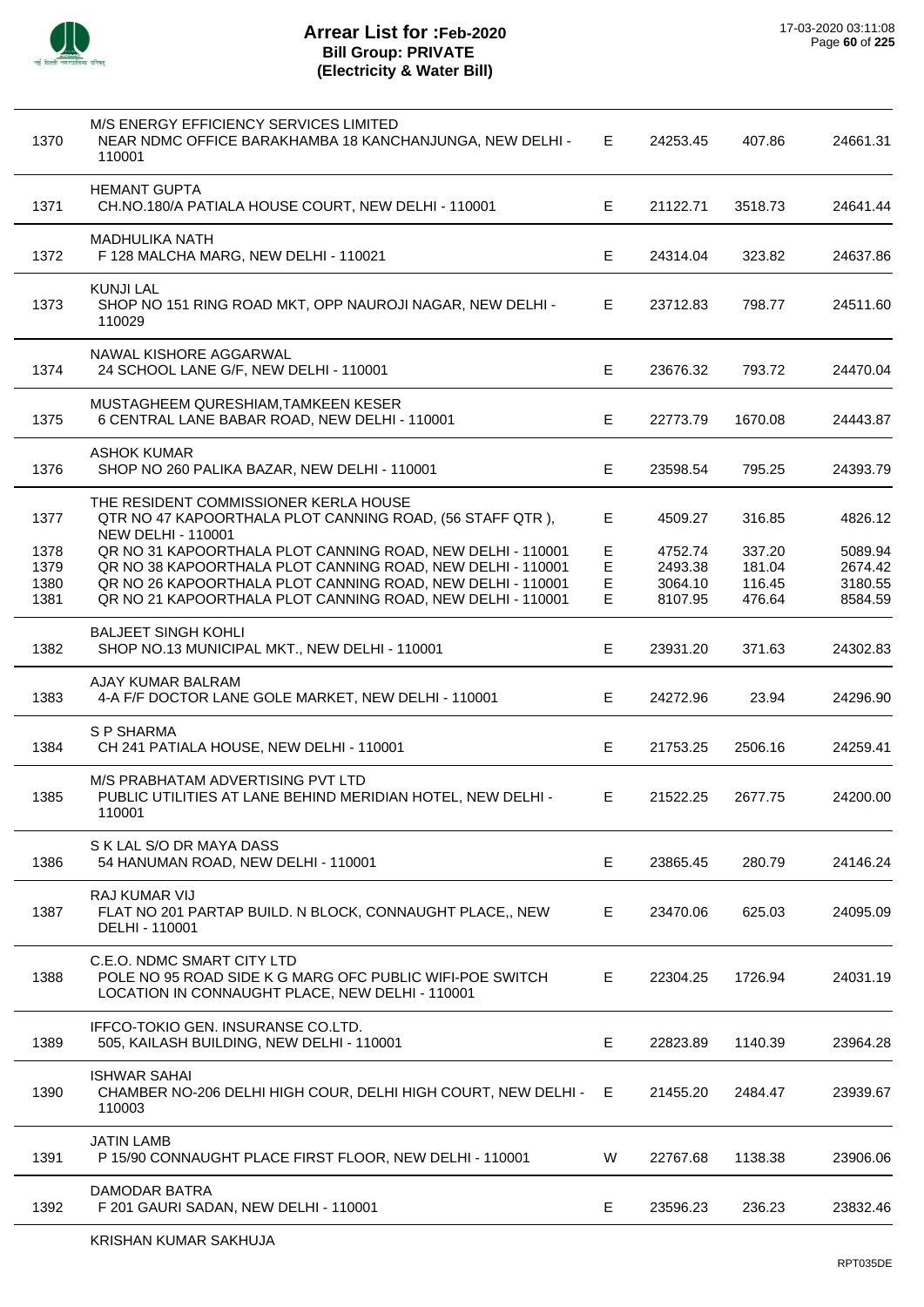

l,

 $\overline{a}$ 

J.

l,

 $\overline{a}$ 

l,

l.

| 1393 | SHOP H 65 B K DUTT COLONY, NEW DELHI - 110003                                                                                                 | E  | 23366.60 | 464.80  | 23831.40             |
|------|-----------------------------------------------------------------------------------------------------------------------------------------------|----|----------|---------|----------------------|
| 1394 | <b>ANIL SURI</b><br>SHOP NO 16 NDMC UNDER GROUND, SHOPING CENTER PALIKA BAZAR<br>NE, NEW DELHI - 110001                                       | E  | 22287.80 | 1523.65 | 23811.45             |
| 1395 | K. JANARDHANAN, ASSTT. COMM.<br>Q.NO.2, 29, AURANGZEB ROAD,, NAGALAND HOUSE,, NEW DELHI -<br>110011                                           | E. | 22093.55 | 1655.86 | 23749.41             |
| 1396 | <b>BHARAT ELECTRONICS</b><br>5TH FLOOR CHANDRA LOK BULDG 36 JANPATH, NEW DELHI - 110001                                                       | E. | 23687.09 | 23.36   | 23710.45             |
| 1397 | U S TRIVEDI<br>91 JOR BAGH F F, NEW DELHI - 110003                                                                                            | E. | 23169.00 | 538.70  | 23707.70             |
| 1398 | <b>GANESH</b><br>P 23 PILLANGI VILLAGE SAROJINI NAGAR, NEW DELHI - 110023                                                                     | Е  | 22936.11 | 583.87  | 23519.98             |
| 1399 | <b>M/S EASTERN LINKERS PVT LTD</b><br>25/42 A BLOCK CONNAUGHT PLACE, NEW DELHI - 110001                                                       | E. | 23118.18 | 398.54  | 23516.72             |
| 1400 | PRATEEK MADHAN<br>E 108 MALCHA MARG, NEW DELHI - 110021                                                                                       | E. | 22362.60 | 1108.83 | 23471.43             |
| 1401 | <b>HET RAM</b><br>SHOP NO 60 RING ROAD, OPP NAUROJI NAGAR, NEW DELHI - 110029                                                                 | Е  | 21452.45 | 2000.16 | 23452.61             |
| 1402 | DET MS MTNL NEW DELHI<br>DE (BSS) PROJECT, MTNL, ROOM NO. 3313, DOOR SANCHAR SADAN,<br>3RD FLOOR, CGO COMPLEX, LODHI ROAD, NEW DELHI - 110003 | E. | 23200.70 | 228.11  | 23428.81             |
| 1403 | KAILASH WATI JAIN<br>FLAT NO309, MERCANTILE HOUSE, 15K.G.MARG, NEW DELHI - 110001                                                             | E. | 21544.57 | 1862.29 | 23406.86             |
| 1404 | <b>B P JAISWAL</b><br>106/19 SURIYA KIRAN K G MARG, NEW DELHI - 110001                                                                        | E. | 19756.15 | 3514.73 | 23270.88             |
| 1405 | <b>MUSHARROF KHAN</b><br>II/FL ASHIANAMASJID DARGAH S.H.ANDH M.V., P.K.ROAD,, NEW DELHI -<br>110001                                           | W  | 14163.15 | 9096.21 | 23259.36             |
| 1406 | THE SECRETARY (EASTATE), LIC, 124 CONNAUGHT PLACE<br>FLAT NO 4 TROPICAL BUILDING CONNAUGHT PLACE, NEW DELHI -<br>110001                       | Е  | 20856.28 | 2360.31 | 23216.59             |
| 1407 | <b>BIKRAMJIT SINGH BAWA</b><br>6 HAILY ROAD A PORTION, NEW DELHI - 110001                                                                     | Е  | 23182.63 | 28.98   | 23211.61             |
| 1408 | <b>NASIRA BEGUM</b><br>N 4 N BLOCK CONNAUGHT PLACE, NEW DELHI - 110001                                                                        | Е  | 22936.10 | 230.86  | 23166.96             |
| 1409 | SARDAR BALLABH BHAI SMARAK TR<br>7 JANTAR MANTAR ROAD, NEW DELHI - 110001                                                                     | W  | 22015.92 | 1100.80 | 23116.72             |
| 1410 | SUDHIR KAICKER, SMT. MADHU KHANNA<br>D-101 GAURI SADAN 5 HAILY ROAD, NEW DELHI - 110001                                                       | E. | 22855.05 | 249.90  | 23104.95             |
| 1411 | VIKASH AGGARWAL AND MOONA AGGARWAL<br>907 INDRA PRAKASH BLDG, NEW DELHI - 110001                                                              | Е  | 21817.49 | 1279.19 | 23096.68             |
| 1412 | PEAREY LAL & SONS (P) LTD<br>E - 13/39 2ND FLOOR, HARSHA BHAWAN, E BLOCK, CON. PLACE, N<br>DELHI, NEW DELHI - 110001                          | E. | 22546.85 | 489.41  | 23036.26             |
| 1413 | <b>NATHU RAM</b><br>3 B SHOP P R LANE MARKET, NEW DELHI - 110003                                                                              | Е  | 20080.25 | 2933.11 | 23013.36             |
| 1414 | <b>BEAUTY ART INDIA</b><br>FLAT NO 80 B S MARKET, NEW DELHI - 110001                                                                          | Е  | 14573.18 | 915.72  | 15488.90<br>RPT035DE |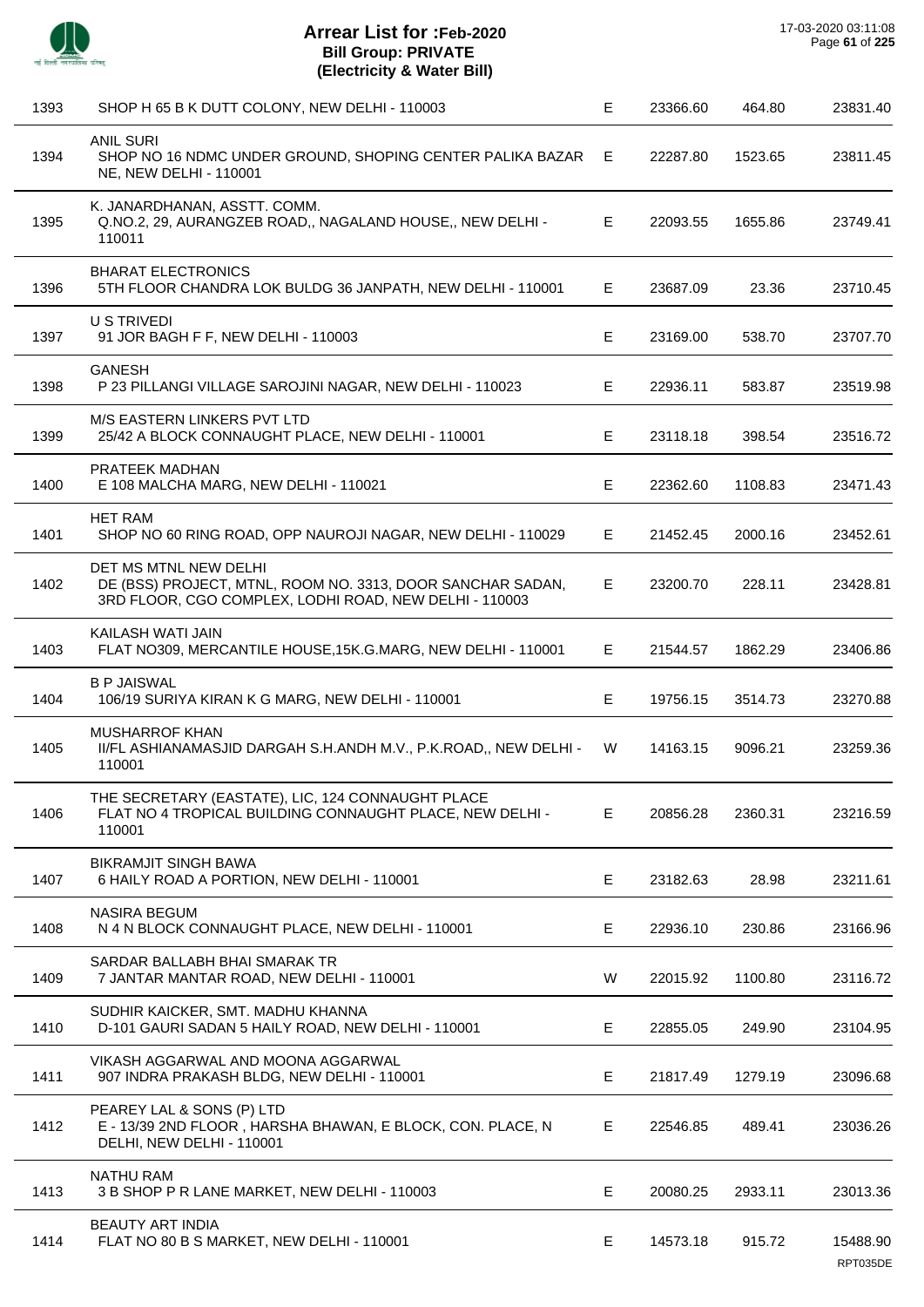

| 1415                 | FLAT NO 80 B S MARKET, NEW DELHI - 110001                                                                                            | W           | 6392.86                        | 1124.77                     | 7517.63                        |
|----------------------|--------------------------------------------------------------------------------------------------------------------------------------|-------------|--------------------------------|-----------------------------|--------------------------------|
| 1416                 | M/S GYPSUM STRUCTURAL PVT LTD<br>REHABILITATION OF SEWER AT T-POINT OF INDIA GATE CIRCLE NEAR<br>JAM NAGAR HOUSE, NEW DELHI - 110003 | E.          | 22947.48                       | 33.95                       | 22981.43                       |
| 1417                 | <b>BINA AGGARWAL</b><br>203 NAVRANG HOUSE, 21 K G MARG, NEW DELHI - 110001                                                           | E           | 21831.64                       | 1122.72                     | 22954.36                       |
| 1418                 | T K MALIK AND OTHERS<br>711 ARUANCHAL BLDG, NEW DELHI - 110001                                                                       | Е           | 21255.94                       | 1689.84                     | 22945.78                       |
| 1419                 | SANJEEV BHUTANI<br>SHOP NO 9 BABU MARKET SAROJINI NAGAR, NEW DELHI - 110023                                                          | Е           | 22579.03                       | 366.10                      | 22945.13                       |
| 1420                 | <b>MUKESH KUMAR SHARMA</b><br>SHOP NO. S 9 PALIKA BAZAR, NEW DELHI - 110001                                                          | E           | 21005.03                       | 1906.75                     | 22911.78                       |
| 1421                 | M/S SUN SHINE CONSTRUCTION<br>FLAT NO A 2475 NETAJI NAGAR, NEW DELHI - 110023                                                        | E           | 19136.81                       | 3740.59                     | 22877.40                       |
| 1422                 | <b>JAI PRAKASH GUPTA</b><br>KIOSK NO.56/N PARK STREET R K MARG, NEW DELHI - 110001                                                   | Е           | 19409.26                       | 3463.65                     | 22872.91                       |
| 1423                 | <b>ASHOK KUMAR GARG</b><br>133 JOR BAGH THIRD FLOOR, NEW DELHI - 110001                                                              | E.          | 22223.36                       | 608.47                      | 22831.83                       |
| 1424                 | <b>ABNASH PURI</b><br>FIRST FLOOR 117 GOLF LINK, NEW DELHI - 110003                                                                  | E           | 22759.33                       | 60.99                       | 22820.32                       |
| 1425                 | CENTREAL GOVT EXP CONSUMER STORE<br>B 245 SAROJINI NAGAR, NEW DELHI - 110023                                                         | W           | 19226.28                       | 3532.09                     | 22758.37                       |
| 1426                 | <b>RAJIV JAIN</b><br>CH.NO.433 PATIALA HOUSE COURT, NEW DELHI - 110001                                                               | E.          | 19565.26                       | 3185.16                     | 22750.42                       |
| 1427                 | C S VAIDYANATHAN<br>CH NO 122 M C SETALWAD LAWYERS CHAMBER SUPREME COURT<br>BHAGWAN DASS ROAD, NEW DELHI - 110001                    | E           | 19372.35                       | 3349.67                     | 22722.02                       |
| 1428                 | DELHI DISTRICT HOCKEY ASSOCIATION<br>ROOM NO 1 GROUND FLOOR SHAHEED BHAGAT SINGH MARG SHIVAJI<br>STADIUM BUILDING - 1100001          | Е           | 20450.97                       | 2219.00                     | 22669.97                       |
| 1429                 | <b>VIRENDER</b><br>P 231 PILLANJI VILLAGE SAROJINI NAGAR, NEW DELHI - 110001                                                         | E.          | 22065.49                       | 576.24                      | 22641.73                       |
| 1430                 | RAJESH KUMAR DABAS<br>B 16 ARD COMPLEX SEC 13 R K PURAM SECOND FLOOR, NEW DELHI -<br>110001                                          | E           | 13393.42                       | 249.22                      | 13642.64                       |
| 1431                 | B 16 ARD COMPLEX SEC 13 R K PURAM GROUND FLOOR, NEW DELHI -                                                                          | E           | 1456.14                        | 34.94                       | 1491.08                        |
| 1432                 | 110001<br>B 16 ARD COMPLEX SEC 13 R K PURAM FIRST FLOOR, NEW DELHI -<br>110001                                                       | E           | 7256.93                        | 248.40                      | 7505.33                        |
| 1433<br>1434<br>1435 | <b>IN KHANNA</b><br>9 BABER ROAD, NEW DELHI - 110001<br>9 BABER ROAD, NEW DELHI - 110001<br>9 BABER ROAD, NEW DELHI - 110001         | Е<br>E<br>W | 11570.06<br>5906.97<br>2559.51 | 1163.09<br>592.51<br>844.58 | 12733.15<br>6499.48<br>3404.09 |
| 1436                 | ASHOK KUMAR MATTOO<br>STALL NO. 2 KASHMIRI MKT CONNAUGHT PLACE, NEW DELHI - 110001                                                   | E           | 21800.84                       | 790.67                      | 22591.51                       |
| 1437                 | RELIANCE INFOCOMM LTD<br>12-A VANDANA BUILDING, NEW DELHI - 110001                                                                   | E.          | 20540.14                       | 2040.52                     | 22580.66                       |
| 1438                 | <b>CHITRA KUMARI</b><br>G 3, P.PARK, NEW DELHI - 110001                                                                              | Е           | 20807.01                       | 1772.43                     | 22579.44                       |
|                      |                                                                                                                                      |             |                                |                             |                                |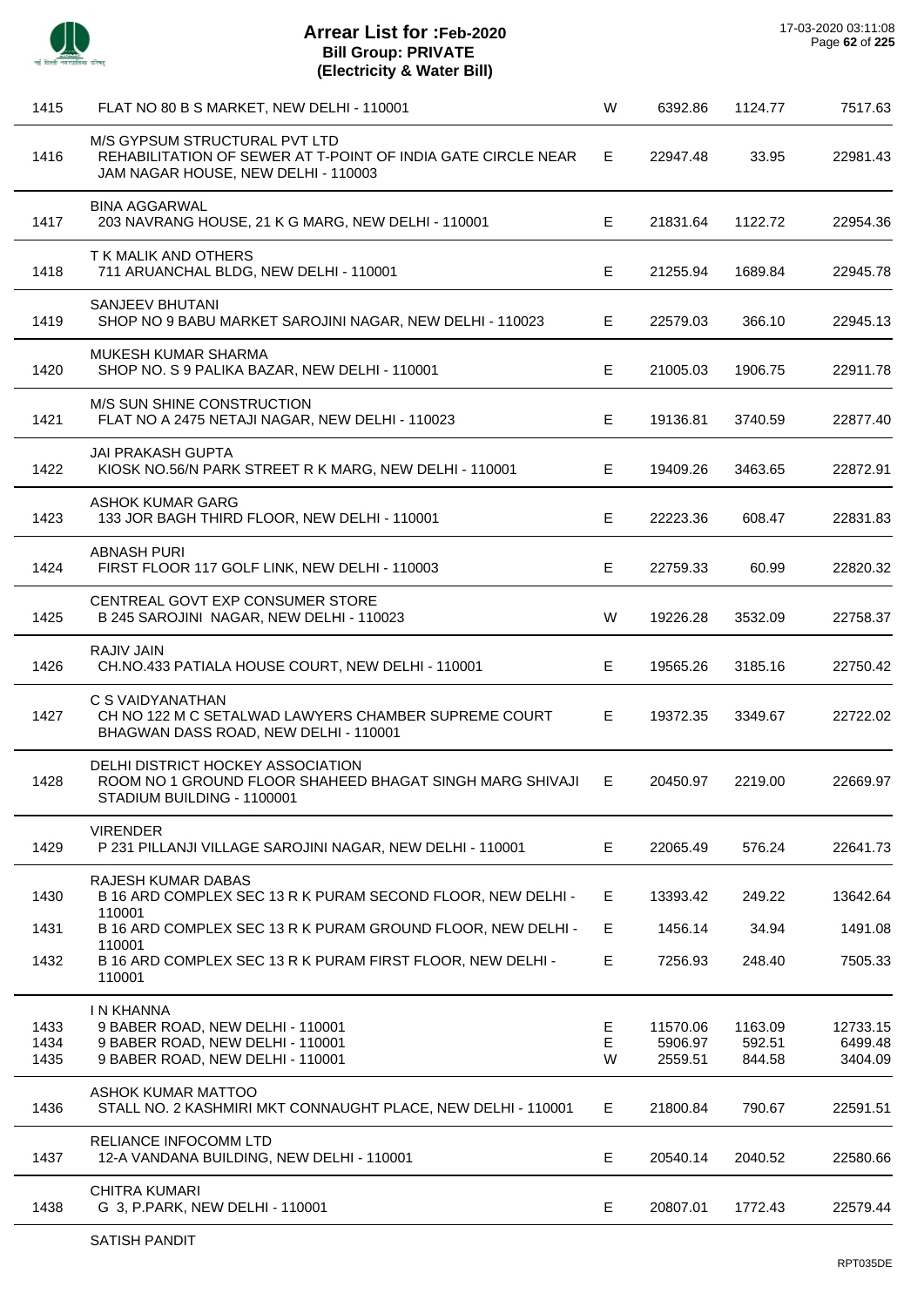

J.

J.

J.

 $\overline{\phantom{a}}$ 

J.

J.

 $\overline{a}$ 

 $\overline{a}$ 

| 1439<br>1440 | G-17 ARUNACHAL BHAWAN, NEW DELHI - 110001<br>UB-3, ARUNACHAL BLDG. 19-B.K. ROAD, NEW DELHI - 110001                                         | Е<br>E | 18148.62<br>2891.11 | 1286.08<br>235.26  | 19434.70<br>3126.37  |
|--------------|---------------------------------------------------------------------------------------------------------------------------------------------|--------|---------------------|--------------------|----------------------|
| 1441         | <b>KALAWATI</b><br>KIOSK NO 49 METTRI COLLEG, NEW DELHI - 110023                                                                            | E      | 21131.76            | 1421.73            | 22553.49             |
| 1442         | <b>MOHAN PANDEY</b><br>CH.NO.411, SUP.COURT, B.D.ROAD, NEW DELHI - 110001                                                                   | Е      | 20730.40            | 1814.91            | 22545.31             |
| 1443<br>1444 | PRADEEP KUMAR SINGAL<br>FLAT NO 5 UPASANA BLDG 1 HAILY ROAD, NEW DELHI - 110001<br>FLAT NO F2 UPASANA BLDG 1 HAILY ROAD, NEW DELHI - 110001 | Е<br>E | 1434.43<br>21061.53 | 28.32<br>20.77     | 1462.75<br>21082.30  |
| 1445         | SHIV NARAIN BHATIA<br>SHOP NO 26 INDIAN OIL BHAWAN, NEW DELHI - 110001                                                                      | Е      | 21797.03            | 729.08             | 22526.11             |
| 1446         | <b>PREM DEVI</b><br>KIOSK NO 4 NR PATEL CHOWK, NEW DELHI - 110001                                                                           | W      | 19170.30            | 3342.79            | 22513.09             |
| 1447         | <b>BALOODUTT DIKHA DUTTA</b><br>FLAT 1110 7 TOLSTOY MARG, 7 TOLSTOY MARG, NEW DELHI - 110001                                                | Е      | 21229.06            | 1202.70            | 22431.76             |
| 1448         | SURESH KUMAR TIWARI<br>CHAMBER NO 133 PATIALA HOUSE, NEW DELHI - 110001                                                                     | Е      | 19461.42            | 2952.96            | 22414.38             |
| 1449         | <b>AJAY SHARMA</b><br>CHAMBER NO. 710 DELHI HIGH COURT 3RD BLK, NEW DELHI - 110003                                                          | Е      | 19745.91            | 2624.54            | 22370.45             |
| 1450         | PEST CONTROL INDIA PVT LTD<br>7 JANTAR MANTAR ROAD, NEW DELHI - 110001                                                                      | E      | 22069.24            | 301.19             | 22370.43             |
| 1451<br>1452 | <b>HARNAM SINGH</b><br>D 21 B K DUTT COLONY, NEW DELHI - 110003<br>D 21 B K DUTT COLONY, NEW DELHI - 110003                                 | Е<br>W | 18648.53<br>1633.88 | 1049.66<br>1012.13 | 19698.19<br>2646.01  |
| 1453         | <b>SHRI PAL</b><br>D 74 NABHA HOUSE ESTATE, NEW DELHI - 110001                                                                              | E      | 20913.03            | 1386.65            | 22299.68             |
| 1454         | <b>BHAGWANT</b><br>117 O H SCINDIA HOUSE, NEW DELHI - 110001                                                                                | Е      | 16404.48            | 5815.65            | 22220.13             |
| 1455         | ARES KO RESTAURENT P. LTD<br>LODHI GARDEN RESTARUENT LODHI ROAD, NEW DELHI - 110003                                                         | E.     | 22195.37            | 21.89              | 22217.26             |
| 1456         | <b>SURESH GROVER</b><br>SHOP NO 110 NBCC TOWER EAST KIDWAI NAGAR, NEW DELHI - 110023                                                        | E.     | 20886.06            | 1271.94            | 22158.00             |
| 1457         | BIRLA SUN LIFE DISTRIBUTION CO LTD<br>FLAT NO-203, ASHOKA ESTATE,, NEW DELHI - 110001                                                       | E      | 21213.60            | 909.48             | 22123.08             |
| 1458         | DHARAM PAL DHAWAN<br>FLAT NO 120 22 K G MARG, NEW DELHI - 110001                                                                            | E      | 19043.18            | 3076.93            | 22120.11             |
| 1459         | <b>SANT RAM</b><br>KIOSK NO 2 DELHI HIGH COURT, NEW DELHI - 110003                                                                          | E.     | 20501.73            | 1552.59            | 22054.32             |
| 1460         | <b>CHAMAN LAL</b><br>SHOP NO G-9 PALIKA PLACE, R K MARG N DELHI, NEW DELHI - 110001                                                         | E.     | 17920.90            | 4094.61            | 22015.51             |
| 1461         | H J BAWA<br>47 PRITHVI RAJ ROAD, NEW DELHI - 110003                                                                                         | W      | 19388.32            | 2492.68            | 21881.00             |
| 1462         | <b>BAHAL SINGH</b><br>CHAMBER NO 953 PATIALA HOUSE COURT, NEW DELHI - 110001                                                                | Е.     | 17564.96            | 4271.58            | 21836.54             |
| 1463         | CHANDER SHEKHAR S/O LATE SH BRIJ BIHARI LAL<br>86 SCINIDIA POTTERY SAROJINI NAGAR, NEW DELHI - 110023                                       | E      | 20235.57            | 1586.65            | 21822.22             |
| 1464         | <b>GIRISH SHARMA</b><br>CHAMBER NO. 406 PATIALA HOUSE, NEW DELHI - 110001                                                                   | Е      | 17613.18            | 4055.21            | 21668.39<br>RPT035DE |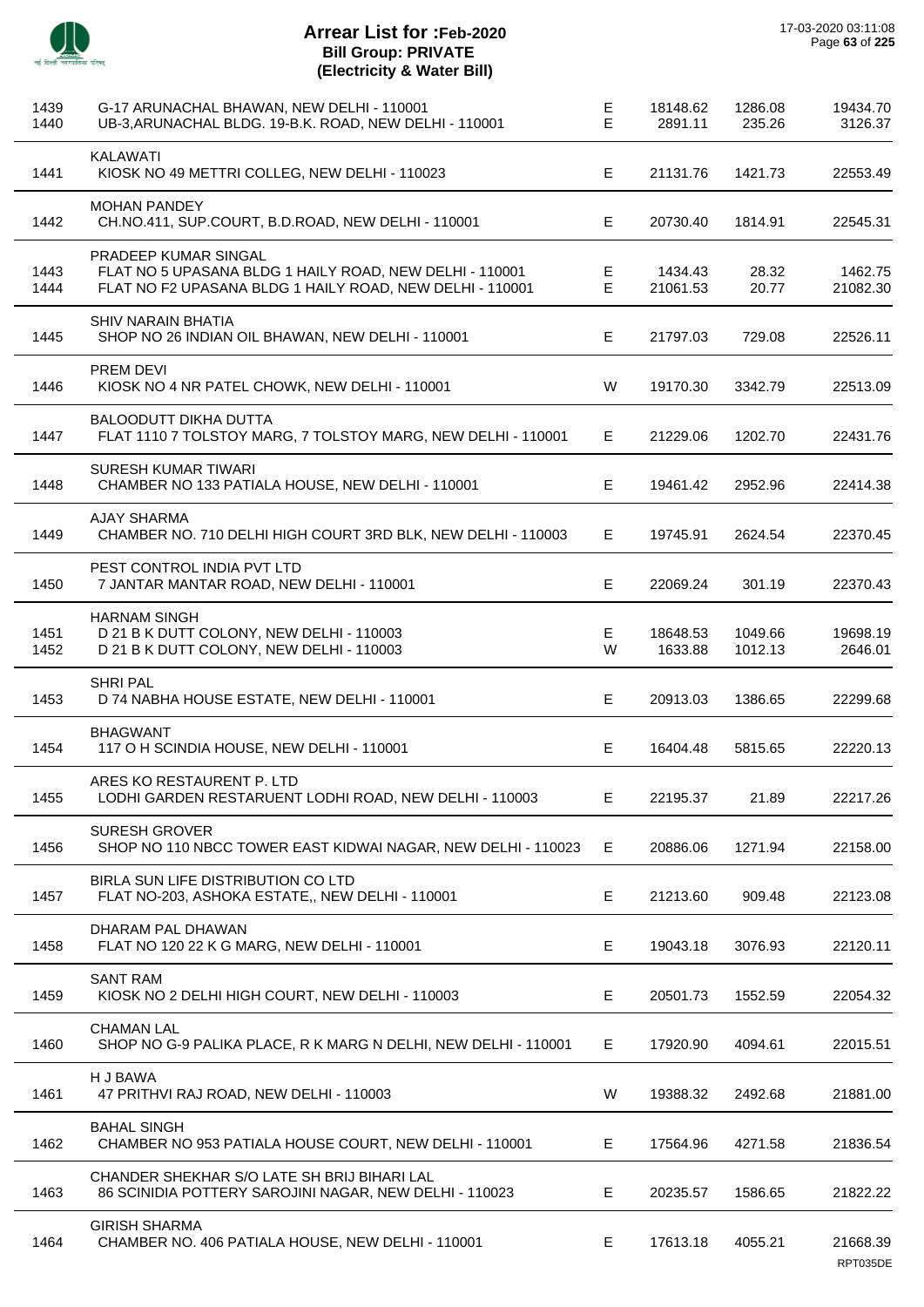

| 1465         | USHA DEVI<br>6 NSCI STAFF QTR PURANA QUILA ROAD, NEW DELHI - 110001                                                                 | E      | 20582.29            | 1076.98           | 21659.27            |
|--------------|-------------------------------------------------------------------------------------------------------------------------------------|--------|---------------------|-------------------|---------------------|
| 1466         | <b>RESHAMA KRIPLANI</b><br>BLOCK P S S PARK, NEW DELHI - 110003                                                                     | W      | 8995.75             | 12660.89          | 21656.64            |
| 1467         | <b>BHAGWAN SINGH</b><br>21 CENTRAL LANE, NEW DELHI - 110001                                                                         | W      | 13397.86            | 8256.72           | 21654.58            |
| 1468         | SHUBHASH BHARGAVA<br>FLAT NO 107, SILVER ARCH. APARTT., 23 F S RD,, NEW DELHI - 110001                                              | Е      | 21115.49            | 532.71            | 21648.20            |
| 1469<br>1470 | AMELIA BUILDTECH PVT LTD<br>62 GOLF LINK, NEW DELHI - 110003<br>62 GOLF LINK, NEW DELHI - 110003                                    | Е<br>E | 8134.92<br>13387.64 | 12.04<br>19.81    | 8146.96<br>13407.45 |
| 1471         | M.F.PROPERTIES (P) LTD.<br>10 JOR BAGH, NEW DELHI - 110003                                                                          | Е      | 21176.89            | 322.37            | 21499.26            |
| 1472         | ASHOK RANDHAWA<br>STALL NO T 10 MINNI MARKET SAROJINI NGR, NEW DELHI - 110023                                                       | Е      | 20247.21            | 1238.22           | 21485.43            |
| 1473         | <b>LAKSHMI MUNJAL</b><br>GROUND FLOOR SHOP NO B KARBALA, NEW DELHI - 110003                                                         | E.     | 21164.60            | 284.34            | 21448.94            |
| 1474         | <b>MADHU BALA</b><br>SHOP NO19 PALIKA PLACE ANNEXE, NEW DELHI - 110001                                                              | Е      | 19935.05            | 1451.81           | 21386.86            |
| 1475         | KIRAN MAHAJAN<br>F-101 GAURI SADAN 5 HAILY ROAD, NEW DELHI - 110001                                                                 | Е      | 21134.49            | 232.13            | 21366.62            |
| 1476         | M/S VIPIN KUMAR KHANNA & SIDHARATH MALHOTRA<br>E 2A TO D HIMALAYA HOUSE 23 K G MARG, NEW DELHI - 110001                             | Е      | 21330.30            | 21.04             | 21351.34            |
| 1477<br>1478 | <b>BRIJ BHUSHAN SARAN</b><br>M 40 FIRST FLOOR CONN. PLACE, NEW DELHI - 110001<br>M 40 GROUND FLOOR CONN.PLACE, NEW DELHI - 110001   | W<br>W | 14902.15<br>4681.66 | 1527.17<br>234.08 | 16429.32<br>4915.74 |
| 1479         | <b>BATA SHOE CO</b><br>SHOP NO 114 B S ROAD, NEW DELHI - 110001                                                                     | Е      | 20048.19            | 1271.24           | 21319.43            |
| 1480<br>1481 | P L BAJPAI<br>M 72 CON CIRCUS, NEW DELHI - 110001<br>M 72 CON CIRCUS, NEW DELHI - 110001                                            | Е<br>Е | 17722.98<br>3496.51 | 54.41<br>9.17     | 17777.39<br>3505.68 |
| 1482         | OFFICER INCHARGE<br>SCINDICATE BANK EXT COUNTER DT, NEW DELHI - 110001                                                              | E      | 20559.53            | 703.66            | 21263.19            |
| 1483<br>1484 | RAKHEE LAL<br>38 3RD FLR ARD COMPLEX SEC.13 R K PURAM, NEW DELHI - 110066<br>38 3RD FLOOR ARD COMPLEX R K PURAM, NEW DELHI - 110066 | Е<br>W | 15512.16<br>3668.99 | 933.40<br>1069.46 | 16445.56<br>4738.45 |
| 1485         | PARDEEP KALARA<br>SHOP NO. 190 SAROJINI NAGAR MARKET, NEW DELHI - 110023                                                            | Е      | 20815.29            | 339.80            | 21155.09            |
| 1486         | <b>TULSI RAM</b><br>PLOT NO 153 LATURIA DAS BAGICHI NEAR BAPU SAMAJ SEVA KENDRA<br>P K ROAD, NEW DELHI - 110001                     | Е      | 18695.27            | 2442.01           | 21137.28            |
| 1487         | RAKESH VERMA<br>704 & 704A NARAIN MANZIL B.K.ROAD, NEW DELHI - 110001                                                               | E      | 18471.24            | 2641.35           | 21112.59            |
| 1488<br>1489 | <b>NIRANJAN SINGH</b><br>KIOSK NO 38 NR CHEM FORD CLUB, NEW DELHI - 110001<br>KIOSK NO 38 NR CHEM FORD CLUB, NEW DELHI - 110001     | Е<br>W | 11777.94<br>8029.51 | 289.90<br>1012.17 | 12067.84<br>9041.68 |
| 1490         | MEENA, DIVYA & ANKUSH SACHDEVA<br>SHOP NO 80 KHANNA MARKET, NEW DELHI - 110003                                                      | E      | 20058.05            | 977.50            | 21035.55            |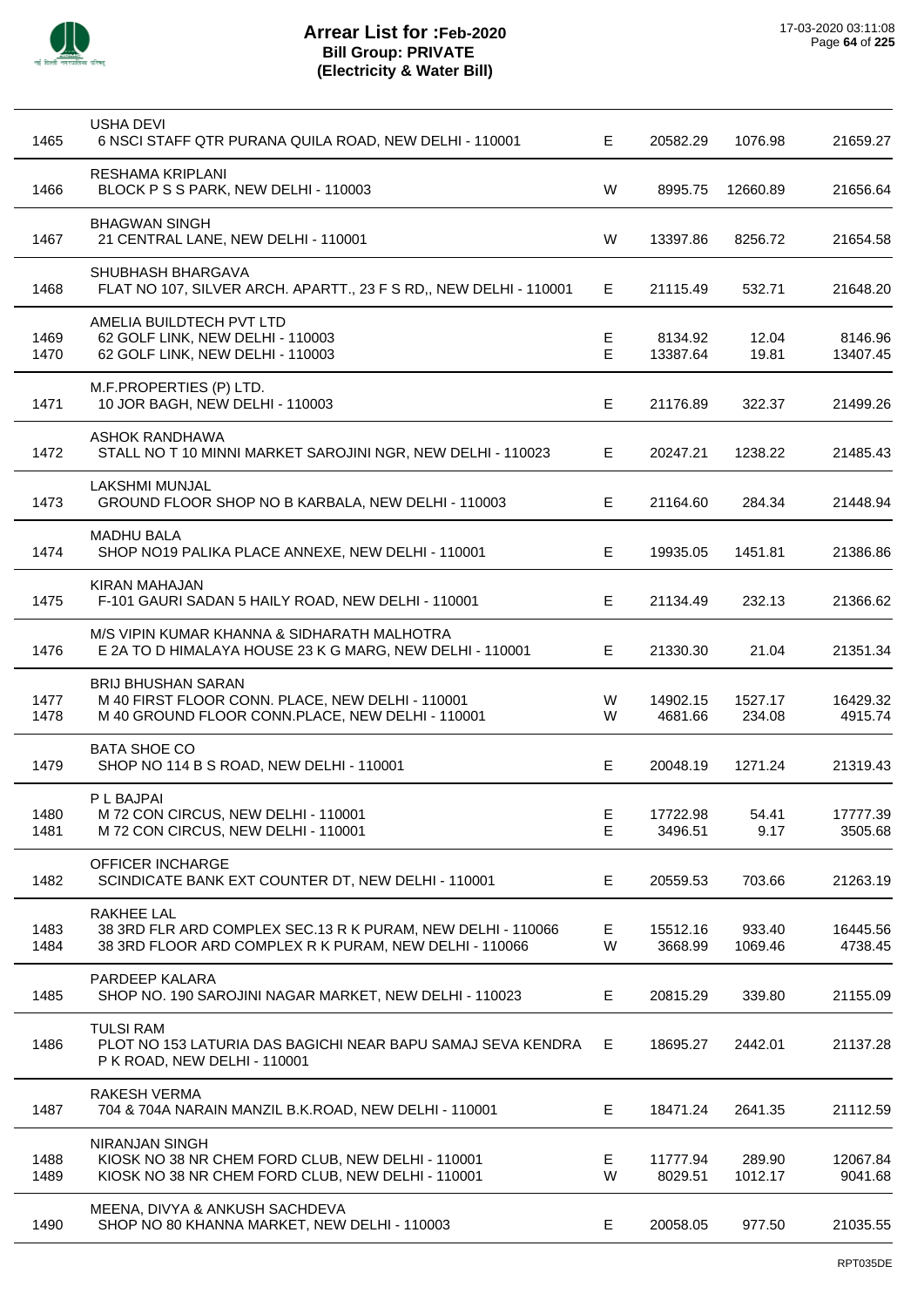

| 1491                 | <b>USHA NANGIA</b><br>E-501 GAURI SADAN, 5-HAILY ROAD, NEW DELHI - 110001                                                                              | E           | 20791.12                       | 233.02                  | 21024.14                       |
|----------------------|--------------------------------------------------------------------------------------------------------------------------------------------------------|-------------|--------------------------------|-------------------------|--------------------------------|
| 1492                 | <b>KARAM DEVI</b><br>C 127 B K DUTT COLONY, NEW DELHI - 110003                                                                                         | W           | 7327.93                        | 13685.81                | 21013.74                       |
| 1493                 | SATJIT SINGH DHILLON<br>FLAT NO 1612, 16TH FLOOR, NARAIN MANZIL, B K ROAD,, NEW DELHI -<br>110001                                                      | Е           | 19718.16                       | 1278.40                 | 20996.56                       |
| 1494<br>1495         | <b>W C KAWETRA</b><br>120 ANSAL BHAWAN, NEW DELHI - 110001<br>120 ANSAL BHAWAN, NEW DELHI - 110001                                                     | Е<br>E      | 3974.44<br>14582.27            | 571.87<br>1851.58       | 4546.31<br>16433.85            |
| 1496                 | <b>DARSHANA</b><br>J 13 ARD COMPLEX SEC 13 R K PURAM, DELHI - 110066                                                                                   | Е           | 19877.39                       | 1094.51                 | 20971.90                       |
| 1497                 | <b>MAKHAN LAL</b><br>SHOP 43 GOLE MARKET, NEW DELHI - 110001                                                                                           | E           | 18355.88                       | 2580.87                 | 20936.75                       |
| 1498<br>1499         | ARCHANA DALMIA<br>164 THIRD FLOOR JOR BAGH, NEW DELHI - 110003<br>164 JOR BAGH THIRD FLOOR, NEW DELHI - 110001                                         | Е<br>W      | 7188.66<br>12740.91            | 44.67<br>892.08         | 7233.33<br>13632.99            |
| 1500                 | YESPAL SINGH CHAUHAN<br>K 14 OUTER CIRCLE CONNAUGHT PLACE, NEW DELHI - 110001                                                                          | W           | 19338.85                       | 1500.85                 | 20839.70                       |
| 1501                 | MAHENDRA RAJ MEHDIRATTA<br>20/B, PRITHVI RAJ ROAD, NEW DELHI - 110003                                                                                  | E           | 20693.75                       | 121.29                  | 20815.04                       |
| 1502<br>1503<br>1504 | AARON BHANDARI & SANJIV BHANDARI<br>206 GOLF LINK G F, NEW DELHI - 110003<br>206 GOLF LINK FF, NEW DELHI - 110003<br>206 GOLF LINK, NEW DELHI - 110003 | Е<br>Е<br>W | 6936.90<br>1970.59<br>11254.99 | 10.26<br>2.92<br>562.75 | 6947.16<br>1973.51<br>11817.74 |
| 1505<br>1506         | M L GROVER<br>153 JOR BAGH, NEW DELHI - 110003<br>153 JOR BAGH, NEW DELHI - 110003                                                                     | Е<br>W      | 14317.26<br>4365.04            | 1815.42<br>218.25       | 16132.68<br>4583.29            |
| 1507                 | <b>KRANTI ARORA</b><br>12 FLAT 3&4 SOUTH END LANE, NEW DELHI - 110011                                                                                  | Е           | 18813.39                       | 1892.56                 | 20705.95                       |
| 1508                 | SUNIL AHLAIDAT<br>CHAMBER NO 901 PATIALA HOUSE, NEW DELHI - 110001                                                                                     | Е           | 13249.12                       | 7438.33                 | 20687.45                       |
| 1509                 | <b>KRISHAN PAL SINGH ROHATGI</b><br>CHAMBER NO.212 3RD BLK DHOBI GHAT, NEW DELHI - 110001                                                              | Е           | 18440.74                       | 2219.17                 | 20659.91                       |
| 1510<br>1511         | <b>BANWARI LAL &amp; SONS</b><br>01 AURANGZEB ROAD, NEW DELHI - 110011<br>01 AURANGZEB ROAD, NEW DELHI - 110011                                        | Е<br>E      | 12991.37<br>7460.64            | 107.81<br>62.86         | 13099.18<br>7523.50            |
| 1512<br>1513         | KAILASH WATI<br>SHOP N 23 MPL MARKET, NEW DELHI - 110001<br>SHOP N 23 MPL MARKET, NEW DELHI - 110001                                                   | Е<br>W      | 0.29<br>15044.94               | 1341.72<br>4203.62      | 1342.01<br>19248.56            |
| 1514                 | <b>AMRIT PAUL</b><br>C 39 B K DUTT COLONY, NEW DELHI - 110003                                                                                          | W           | 7206.73                        | 13343.09                | 20549.82                       |
| 1515                 | <b>ASHA BURMAN</b><br>23 FIRST FLOOR KAUTILYA MARG, NEW DELHI - 110021                                                                                 | W           | 19528.83                       | 976.44                  | 20505.27                       |
| 1516                 | <b>IRIN JOSHIPH</b><br>S 84, P.PARK, NEW DELHI - 110001                                                                                                | Е           | 15467.66                       | 5012.01                 | 20479.67                       |
| 1517                 | S L KUMAR SURINDER KUMAR KEWAL KUMAR<br>L 9 CON PLACE, NEW DELHI - 110001                                                                              | E           | 19843.96                       | 598.00                  | 20441.96                       |
|                      |                                                                                                                                                        |             |                                |                         |                                |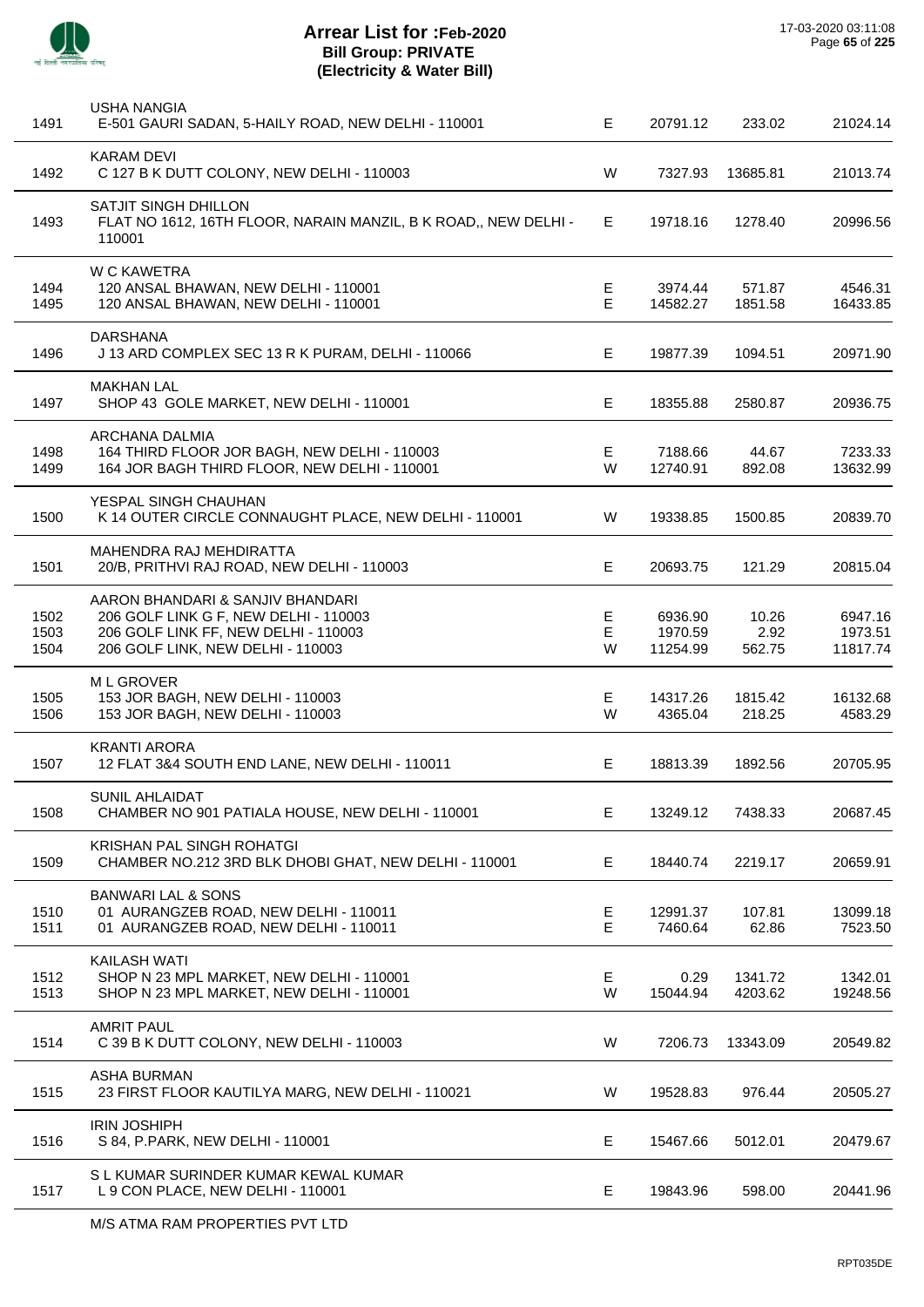l,

l,

J.

l,

l,

| 1518         | 110 IST FLOOR SCINDIA HOUSE ATMA RAM MANSION SQT, NEW DELHI - E<br>110001                                                                                    |         | 19149.26            | 1280.49           | 20429.75            |
|--------------|--------------------------------------------------------------------------------------------------------------------------------------------------------------|---------|---------------------|-------------------|---------------------|
| 1519         | L I C OF INDIA<br>N BLOCK CON PLACE, NEW DELHI - 110001                                                                                                      | Е       | 18989.13            | 1410.82           | 20399.95            |
| 1520         | J C SETH AND SUNIL VERMA<br>CHAMBER 379 BLK NO 96 DELHI HIGH COURT, NEW DELHI - 110003                                                                       | E.      | 18804.60            | 1567.66           | 20372.26            |
| 1521         | SEHGAL & CO.<br>DARGAH ADJOINING C H HOSPITAL, NEW DELHI - 110001                                                                                            | Е       | 18817.15            | 1450.29           | 20267.44            |
| 1522         | PRADEEP CHAWLA (NHIDCL)<br>GROUND FLOOR P.T.I. BUILDING PARLIAMENT STREET, NEW DELHI -<br>110001                                                             | E       | 19976.64            | 181.37            | 20158.01            |
| 1523         | <b>RISHI KUMAR &amp; OTHERS</b><br>K-13,14,14/1, TO16 & 35TO38 1ST FLOOR, K-BLOCK CHAUDHARY BLD.,<br><b>NEW DELHI - 110001</b>                               | Е       | 20086.69            | 64.58             | 20151.27            |
| 1524<br>1525 | <b>KULDEEP SHARMA</b><br>KIOSK NO 58 LODI ROAD, NEW P.O. JOR BAGH, NEW DELHI - 110003<br>KIOSK NO 58 LODHI ROAD NEAR POST OFFICE, NEW DELHI - 110003         | E.<br>W | 13037.53<br>5258.68 | 708.18<br>1131.25 | 13745.71<br>6389.93 |
| 1526         | M/S SANCTUM WEALTH MANAGMENT PVT LTD<br>FLAT NO 812 TO 816 8TH FLOOR NARAIN MANZIL 23 B K ROAD, NEW<br>DELHI - 110001                                        | Е       | 20050.70            | 37.96             | 20088.66            |
| 1527         | SNEH LATA SURI<br>D 7 7TH FLOOR VANDANA BUILDING CONNAUGHT PLACE, NEW DELHI -<br>110001                                                                      | E.      | 19668.39            | 394.06            | 20062.45            |
| 1528         | <b>MUKUL VERMA</b><br>FLAT NO 808 HOUSE, NEW DELHI - 110001                                                                                                  | Е       | 19673.76            | 371.31            | 20045.07            |
| 1529         | DE PROJECT GSM AGM (A) BSS WS (MTNL)<br>DE (BSS) PROJECT, MTNL, ROOM NO. 3313, DOOR SANCHAR SADAN,<br>3RD FLOOR, CGO COMPLEX, LODHI ROAD, NEW DELHI - 110003 | Е       | 19799.58            | 225.14            | 20024.72            |
| 1530         | K.K. SINHA<br>G-13 P.P. MESS, NEW DELHI - 110001                                                                                                             | Е       | 18568.33            | 1451.67           | 20020.00            |
| 1531         | JOGINDER SINGH<br>NEAR RBI & PTI BUIL.PARLIMENT STR., NEW DELHI - 110001                                                                                     | Е       | 17500.51            | 2507.68           | 20008.19            |
| 1532         | <b>RATTAN LAL YADAV</b><br>SHOP NO 6, ASIA HOUSE, NEW DELHI - 110001                                                                                         | Е       | 17100.29            | 2841.89           | 19942.18            |
| 1533         | <b>RANBIR CHANDRA</b><br>CHAMBER NO-322, SUPREME COURT, TILAK LANE, NEW DELHI - 110001                                                                       | Е       | 18420.58            | 1520.39           | 19940.97            |
| 1534         | <b>NANDAN KUTHIALA</b><br>B 1 KUTHIALA BUILDING CONNAUGHT PLACE, NEW DELHI - 110001                                                                          | Е       | 19756.21            | 172.99            | 19929.20            |
| 1535         | R.P. SHARMA<br>CHAMBER NO 860 PATIALA HOUSE, NEW DELHI - 110001                                                                                              | Е       | 11784.61            | 8141.86           | 19926.47            |
| 1536         | BLUE COAST INFRA STRUCTURE DELMT LTD<br>812-814 ANTRIKSH BHAWAN 22 K G MARG, NEW DELHI - 110001                                                              | Е       | 19428.29            | 491.63            | 19919.92            |
| 1537         | <b>MANJEET SINGH</b><br>SHOP NO.10 R K ASHRAM MARG GOLE MKT, NEW DELHI - 110001                                                                              | E.      | 17520.29            | 2377.48           | 19897.77            |
| 1538         | <b>VENKATESH DASS</b><br>4 TOLSTOY MARG, NEW DELHI - 110001                                                                                                  | Е       | 19827.33            | 19.56             | 19846.89            |
| 1539         | <b>ASHA RANI</b><br>SHOP NO.26 BABU MARKET, NEW DELHI - 110023                                                                                               | Е       | 19065.11            | 749.79            | 19814.90            |
|              |                                                                                                                                                              |         |                     |                   |                     |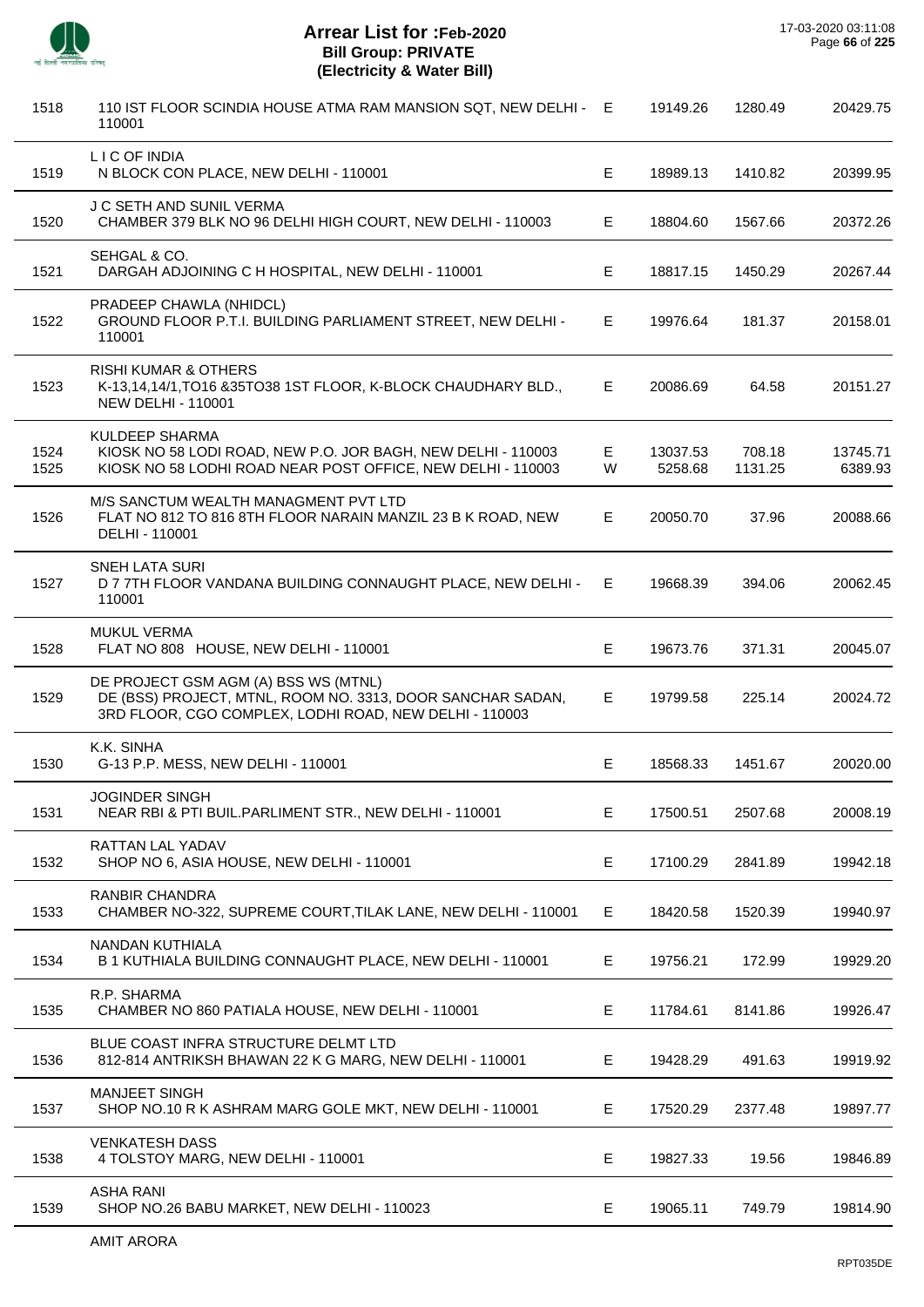

| 1540         | FLAT NO 412 ANTRIKSH BHAWAN, NEW DELHI - 110001                                                                        | Е      | 18698.59            | 1077.41          | 19776.00             |
|--------------|------------------------------------------------------------------------------------------------------------------------|--------|---------------------|------------------|----------------------|
| 1541         | RAJ KAMAL SRIVASTAWA<br>G 39 2ND FLOOR CONN. PLACE, NEW DELHI - 110001                                                 | W      | 16657.19            | 3071.77          | 19728.96             |
| 1542         | <b>HARISH GUPTA</b><br>KIOSK NO 27 BARAKHAMBA ROAD, NEW DELHI - 110001                                                 | W      | 17594.78            | 2115.01          | 19709.79             |
| 1543         | <b>BHAGAT SINGH</b><br>FLAT NO 6 B SAGAR APARTMENT, NEW DELHI - 110001                                                 | E      | 19512.78            | 177.40           | 19690.18             |
| 1544         | <b>VIDYA WATI</b><br>6 SCHOOL LANE, NEW DELHI - 110001                                                                 | W      | 16033.84            | 3651.34          | 19685.18             |
| 1545         | <b>ESHA GHOSE</b><br>FLAT NO 401 KAILASH BUILDING 26 K G MARG, NEW DELHI - 110001                                      | E      | 18219.24            | 1465.79          | 19685.03             |
| 1546         | <b>VIJENDRA SINGH</b><br>S 32 PALIKA BAZAR, NEW DELHI - 110001                                                         | Е      | 17222.52            | 2461.69          | 19684.21             |
| 1547         | <b>BHAI MOHAN SINGH</b><br>28-A PRITHVI RAJ ROAD SR ORT, NEW DELHI - 110003                                            | Е      | 19493.29            | 190.88           | 19684.17             |
| 1548         | TABASSUM CONSTRUCTION CO.<br>STORE BACK SIDE MAIN OVERHEAD TANK, ANSARI NAGAR, NEW DELHI E<br>$-110029$                |        | 18780.19            | 901.86           | 19682.05             |
| 1549         | SANJAY KAPOOR<br>CHAMBER NO. 338 BLK 3 DELHI HIGH COURT, NEW DELHI - 110003                                            | E.     | 17255.24            | 2417.40          | 19672.64             |
| 1550         | ANIL K. CHOPRA<br>215, NEW LAWYERS CHAMBER, SUPREME COURT, NEW DELHI - 110001                                          | E      | 18282.94            | 1384.25          | 19667.19             |
| 1551         | AMIT KUMAR PANDEY<br>CHAMBER NO 501 PATIALA HOUSE COURT, NEW DELHI - 110001                                            | E      | 16461.33            | 3201.19          | 19662.52             |
| 1552         | <b>RAJESH</b><br>SHOP NO UG-24 PALIKA PLACE, R K MARG N DELHI, NEW DELHI -<br>110001                                   | E      | 18533.51            | 1101.64          | 19635.15             |
| 1553         | <b>ABDUL WALID</b><br>TELEPHONE BOOTH M-15,16, PALIKA BAZAR, NEW DELHI - 110001                                        | E      | 18107.97            | 1488.25          | 19596.22             |
| 1554<br>1555 | <b>BASANT MISHRA</b><br>9 LAXMI NIWAS MARKET LANE, NEW DELHI - 110001<br>1/95 LAXMI NIWAS MKT LANE, NEW DELHI - 110001 | Е<br>E | 1128.04<br>18159.27 | 15.49<br>281.04  | 1143.53<br>18440.31  |
| 1556         | <b>NARESH</b><br>G 38, P. PARK, NEW DELHI - 110001                                                                     | E      | 17965.46            | 1605.81          | 19571.27             |
| 1557         | <b>ASHISH CHOUDHARY</b><br>K 58 B K DUTT COLONY OPPOSITE SAFDARJUNG AIRPORT LODHI<br>ROAD, NEW DELHI - 110003          | Е      | 18636.40            | 894.86           | 19531.26             |
| 1558         | <b>ZENETH INTERNATION</b><br>K-28/2, CONNAUGHT PLACE, NEW DELHI - 110001                                               | W      | 11780.73            | 7735.42          | 19516.15             |
| 1559         | SHAM SUNDER LAL SINGHANI<br>CHAMBER NO. 186-A, PATIALA HOUSE COURT,, NEW DELHI - 110001                                | E.     | 15947.54            | 3491.02          | 19438.56             |
| 1560         | P R BAHL R C PATHAK D D SINGH<br>CHAMBER NO-343 DELHI HIGH COUR, DELHI HIGH COURT, NEW DELHI -<br>110003               | E      | 17930.51            | 1490.75          | 19421.26             |
| 1561<br>1562 | PHOOL WATI<br>SHOP NO 21 INDIAN OIL BHAWAN, NEW DELHI - 110001<br>SHOP NO 21 INDIAN OIL BHAWAN, NEW DELHI - 110001     | Е<br>W | 15583.06<br>3040.90 | 639.22<br>152.05 | 16222.28<br>3192.95  |
| 1563         | <b>MOHIT SETHI &amp; NARENDER KUMAR SETHI</b><br>1204 KAILASH BULDG, 26 CURZAN ROAD, NEW DELHI - 110001                | E.     | 18335.08            | 1014.93          | 19350.01<br>RPT035DE |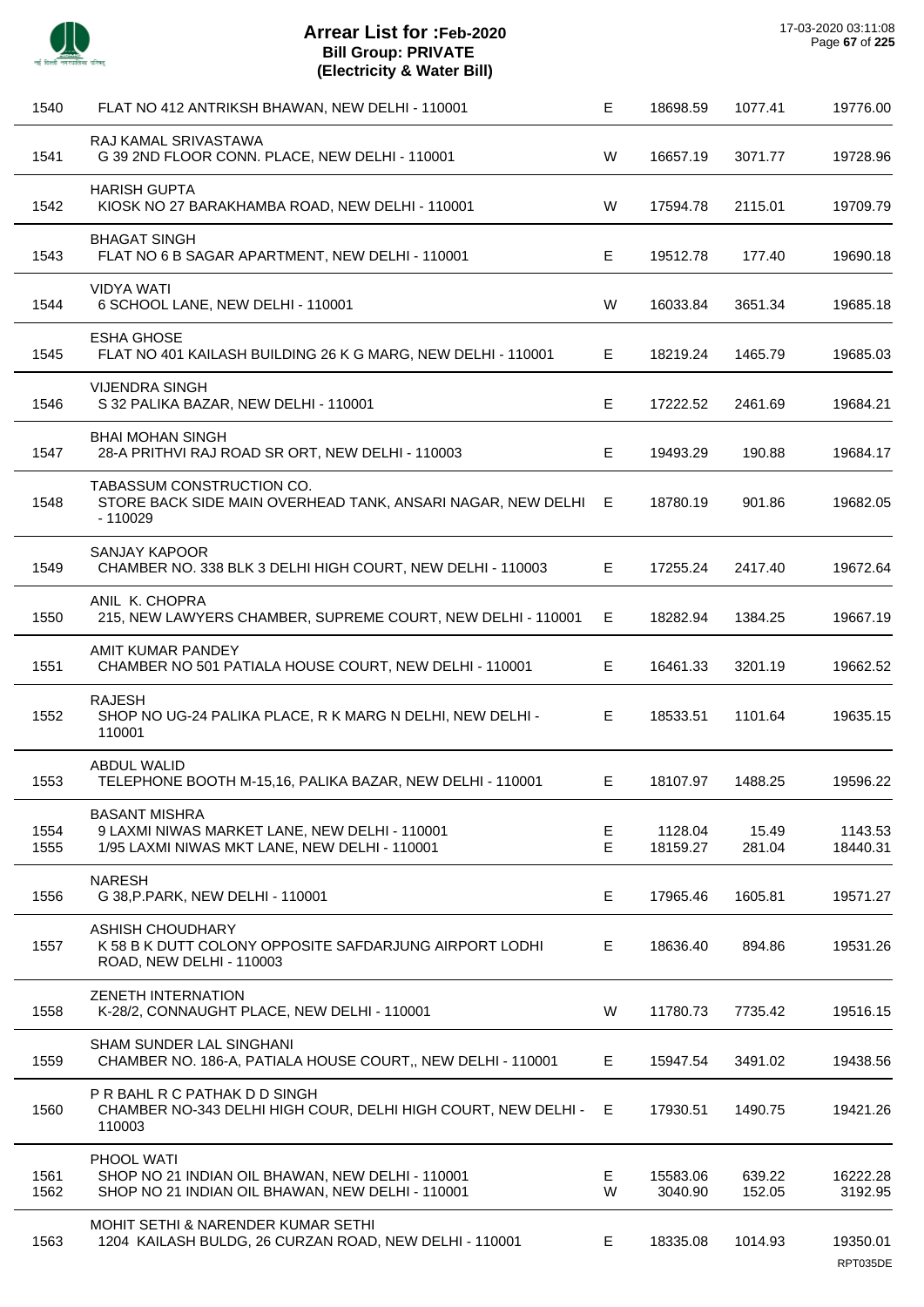

| 1564         | SHANTANU SINGH<br>6B WHITE HOUSE 10 BHAGWAN DASS ROAD, NEW DELHI - 110001                                                             | E.     | 18779.49            | 549.55            | 19329.04            |
|--------------|---------------------------------------------------------------------------------------------------------------------------------------|--------|---------------------|-------------------|---------------------|
| 1565         | WORLD FELLOW SHIP OF RELIGIONS<br>23, BHAI VEER SINGH MARG, GOLE MKT., NEW DELHI - 110001                                             | Е      | 19236.57            | 18.97             | 19255.54            |
| 1566         | <b>RAKESH KUMAR</b><br>FLAT NO 25 ARD COMPLEX SEC 13 R K PURAM, NEW DELHI - 110001                                                    | Е      | 16841.73            | 2352.59           | 19194.32            |
| 1567         | <b>SAROJ</b><br>STALL NO 108/S-8, JANPATH LANE, NEW DELHI - 110001                                                                    | Е      | 16294.61            | 2861.65           | 19156.26            |
| 1568         | KAY CEE AGENCIES LTD.<br>K 18 CONNAUGHT PLACE, NEW DELHI - 110001                                                                     | Е      | 18639.84            | 456.54            | 19096.38            |
| 1569         | <b>GURBACHAN KAUR</b><br>SHOP NO 84 NBCC TOWER EAST KIDWAI NAGAR, NEW DELHI - 110023                                                  | E      | 17839.73            | 1243.81           | 19083.54            |
| 1570         | <b>JAGDISH PRASAD</b><br>SHOP NO 25 BHAGAT SINGH PLACE, NEW DELHI - 110001                                                            | Е      | 17359.52            | 1704.60           | 19064.12            |
| 1571         | K L AGARWAL<br>CHAMBER NO-346 DELHI HIGH COUR, DELHI HIGH COURT, NEW DELHI -<br>110003                                                | Е      | 17607.22            | 1436.96           | 19044.18            |
| 1572<br>1573 | <b>KHETAN FAN P LTD</b><br>46 JANPATH, NEW DELHI - 110001<br>46 JANPATH, NEW DELHI - 110001                                           | Е<br>E | 14032.28<br>2178.61 | 2642.53<br>178.22 | 16674.81<br>2356.83 |
| 1574         | <b>MOHIT ARORA</b><br>G 21 MARINA ARCADE CONN PLACE, NEW DELHI - 110001                                                               | Е      | 18772.37            | 232.77            | 19005.14            |
| 1575         | MOHD. SHAHZADA<br>STALL NO.2/7YASHWANT PLACE CH.PURI, NEW DELHI - 110021                                                              | Е      | 18576.18            | 403.57            | 18979.75            |
| 1576         | <b>SYED KHIZAL MOHD</b><br>SHOP NO-7 UDHYAN MARG, NEW DELHI - 110001                                                                  | E      | 18034.86            | 912.55            | 18947.41            |
| 1577         | <b>GAURAV BEHL</b><br>SHOP NO 85 MUNICIPAL MARKET CONNAUGHT PLACE, NEW DELHI -<br>110001                                              | Е      | 18122.58            | 824.12            | 18946.70            |
| 1578         | O P INDERJEET SINGH & A SINGH<br>SHOP NO 44 LOK NAYAK BHAWAN, NEW DELHI - 110003                                                      | E.     | 18239.11            | 705.12            | 18944.23            |
| 1579         | <b>SUNDRAM COLOR LAB</b><br>K-17 C CIRCUS, NEW DELHI - 110001                                                                         | W      | 13167.71            | 5774.14           | 18941.85            |
| 1580<br>1581 | PLAZA SALOON<br>H 2 PLAZA BLDG C PLACE, NEW DELHI - 110001<br>H 2 PLAZA BLDG, NEW DELHI - 110001                                      | Е<br>Е | 2441.13<br>15624.36 | 73.31<br>763.09   | 2514.44<br>16387.45 |
| 1582         | DEEPAK MARWAH<br>SHOP NO 41 NBCC TOWER KIDWAI NAGAR EAST, NEW DELHI - 110001                                                          | E.     | 16658.04            | 2242.37           | 18900.41            |
| 1583         | DAYA CHAND PHODMODI<br>SHOP NO LG-53 PALIKA PLACE, R K MARG N DELHI, NEW DELHI -<br>110001                                            | Е      | 15598.30            | 3299.22           | 18897.52            |
| 1584         | NIHARIKA KAUL AND VATSALA KAUL<br>D 76 SECOND FLOOR MALCHA MARG, NEW DELHI - 110021                                                   | Е      | 18756.08            | 132.74            | 18888.82            |
| 1585         | M/S PRABHATAM ADVERTISING PVT LTD<br>PUBLIC TOILET UTILITIES AT LTG AUDITORIUM COPERNICUS MARG,<br><b>NEW DELHI - 110001</b>          | Е      | 15527.60            | 3350.65           | 18878.25            |
| 1586         | M/S ENERGY EFFICIENCY SERVICES LIMITED<br>OPPOSITE SOUTH INDIAN BANK E BLOCK RADIAL ROAD 6 55-<br>CONNAUGHT PLACE, NEW DELHI - 110001 | E      | 18666.96            | 205.13            | 18872.09            |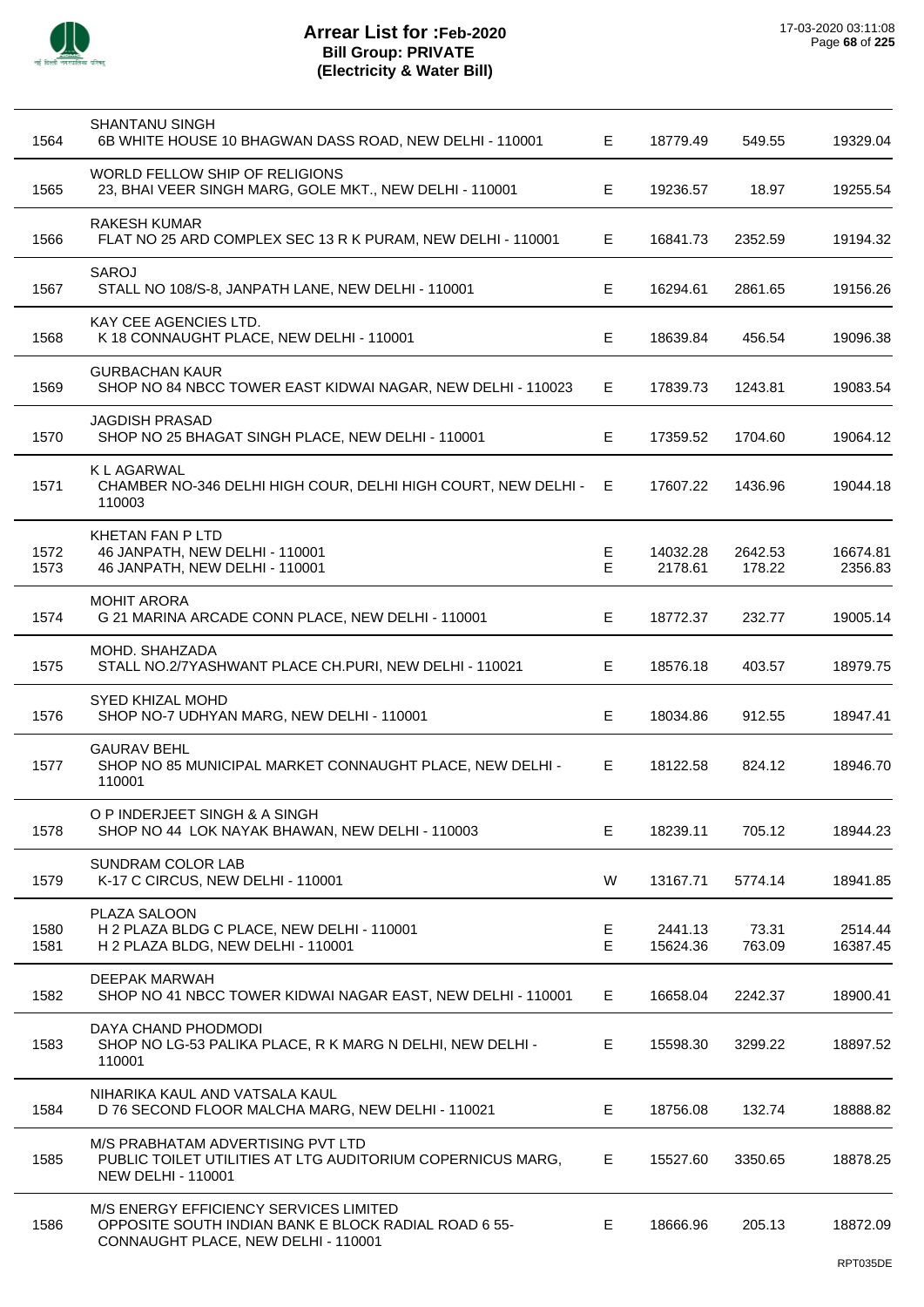

| 1587         | <b>HUKUM CHAND</b><br>FLAT NO 203 SILVER ARCH APARTMENT, 22 FEROZSHAH ROAD, NEW<br>DELHI - 110001                                                       | E.     | 18119.12            | 655.35             | 18774.47            |
|--------------|---------------------------------------------------------------------------------------------------------------------------------------------------------|--------|---------------------|--------------------|---------------------|
| 1588<br>1589 | ASHOK KUMAR ANIL KUMAR JAIN<br>FLAT NO 2 2ND FLOOR, N BLOCK CON PLACE, NEW DELHI - 110001<br>SHOP NO 15 M L BLDG, N BLOCK CON PLACE, NEW DELHI - 110001 | Е<br>Е | 2153.33<br>15572.95 | 25.58<br>992.81    | 2178.91<br>16565.76 |
| 1590         | <b>BANGALI HS SCHOOL</b><br>RAISINA BENGALI HS SCHOOL, MANDIR MARG, NEW DELHI - 110001                                                                  | E.     | 17974.44            | 735.29             | 18709.73            |
| 1591         | SWAMI SADACHARI SAI BABA OM JI<br>STALL NO. 29 KHANNA MARKET, NEW DELHI - 110003                                                                        | W      | 15013.91            | 3657.14            | 18671.05            |
| 1592         | A S DAULAT<br>FLAT NO D UPPER GROUND FLOOR, NEW DELHI - 110001                                                                                          | Е      | 18551.79            | 103.33             | 18655.12            |
| 1593         | M/S RELIANCE JIO INFO COMM LTD<br>FEEDER NO 29 SHAHEED SUDHIR SABHARWAL MARG, NEW DELHI -<br>110001                                                     | E.     | 17492.80            | 1158.96            | 18651.76            |
| 1594         | K L VERMA & S K ABROL<br>1503 AMBA DEEP BLDG, NEW DELHI - 110001                                                                                        | Е      | 16789.05            | 1731.22            | 18520.27            |
| 1595         | <b>BHUPINDER GILL C/O INDRA GILL</b><br>F 48 B K DUTT COLONY, NEW DELHI - 110003                                                                        | Е      | 18106.60            | 397.05             | 18503.65            |
| 1596         | DHARMVIR CHADHA<br>SHOP NO 140/A PALIKA BAZAR, NEW DELHI - 110001                                                                                       | E.     | 17569.49            | 919.15             | 18488.64            |
| 1597<br>1598 | <b>BRIJ NATH</b><br>51 DEVI PD SADAN, NEW DELHI - 110001<br>51 DEVI PD SADAN, NEW DELHI - 110001                                                        | Е<br>W | 10964.18<br>4574.59 | 1054.03<br>1849.50 | 12018.21<br>6424.09 |
| 1599         | <b>IR MEHTA &amp; OTHERS</b><br>SHOP NO 63 SAROJINI NAGAR MARKET, NEW DELHI - 110023                                                                    | E.     | 18368.54            | 27.18              | 18395.72            |
| 1600<br>1601 | <b>KARAM CHAND</b><br>213 JOR BAGH GROUND FLOOR, NEW DELHI - 110003<br>213 JOR BAGH GROUND FLOOR, NEW DELHI - 110003                                    | Е<br>W | 15952.07<br>1823.53 | 412.04<br>185.24   | 16364.11<br>2008.77 |
| 1602         | MAJOR GEN.RAVINDER NATH TIKKU<br>164 SECOND FLOOR JOR BAGH, NEW DELHI - 110003                                                                          | Е      | 18064.53            | 301.23             | 18365.76            |
| 1603         | <b>VIDYAWATI</b><br>C 101 GAURI SADAN 5 HATLY ROAD, NEW DELHI - 110001                                                                                  | Е      | 17820.87            | 490.59             | 18311.46            |
| 1604         | <b>PRESIDENT</b><br>SHRI HINDU DHARAM PARCHARNI SABHA, GITA MANDIR KIDWAI<br>NAGAR EAST, NEW DELHI - 110023                                             | E.     | 17176.42            | 1132.08            | 18308.50            |
| 1605         | S L JAINI, SL JAINI SUKHMAL JAINI<br>SMT ALIK NANDA ROSE MARRY, 205 JOR BAGH, GROUND FLOOR,, NEW<br>DELHI - 110003                                      | E      | 18033.81            | 249.01             | 18282.82            |
| 1606         | LAXMAN<br>JHUGGI NO S-12/97 INDIRA GANDHI CAMP KHANNA MARKET LODHI<br>ROAD, NEW DELHI - 110003                                                          | Е      | 17036.63            | 1241.27            | 18277.90            |
| 1607         | ARUN KUMAR CHOPRA<br>SHOP NO 74 MUNICIPAL MARKET CONNAUGHT PLACE, NEW DELHI -<br>110001                                                                 | E      | 18208.99            | 17.96              | 18226.95            |
| 1608         | POONAM SHARMA<br>STAFF QTR 11 IIND FLOOR HAMUMAN MANDIR, NEW DELHI - 110001                                                                             | E.     | 16473.56            | 1751.44            | 18225.00            |
| 1609         | <b>BALBIR CHAND VERMA</b><br>FLAT NO 172 SAROJINI NAGAR MARKET, NEW DELH, NEW DELHI -<br>110023                                                         | E.     | 18006.22            | 184.21             | 18190.43            |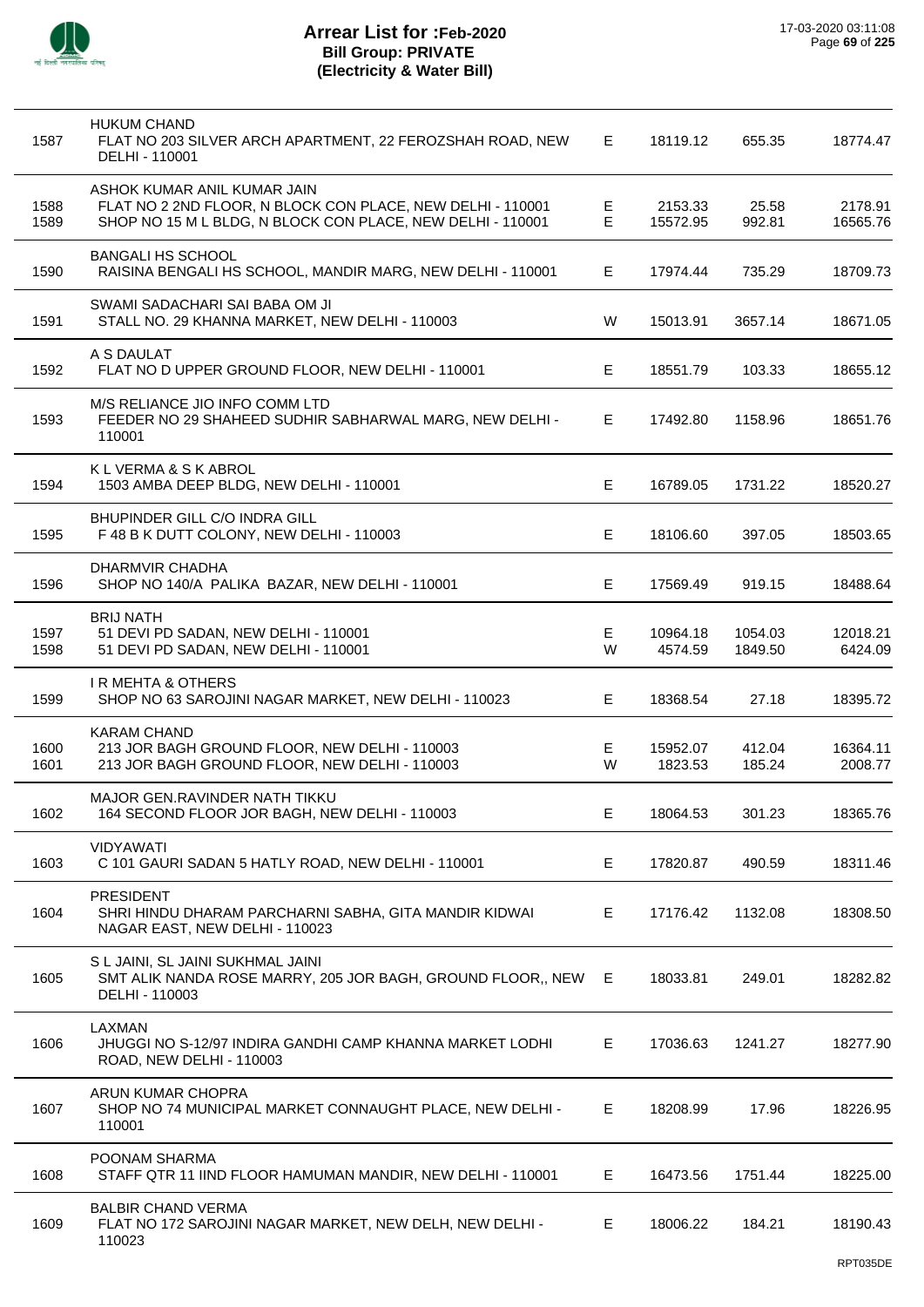

| 1610         | INTER NATIONAL TRADE FACTERS LTD.<br>1201 KAILASH BUILDING K G MARG, NEW DELHI - 110001                                                                  | E      | 17901.89            | 267.48            | 18169.37            |
|--------------|----------------------------------------------------------------------------------------------------------------------------------------------------------|--------|---------------------|-------------------|---------------------|
| 1611         | KAUSHLYA DEVI<br>SHOP NO 130 PALIKA BAZAR, NEW DELHI - 110001                                                                                            | Е      | 17475.70            | 630.07            | 18105.77            |
| 1612         | <b>ARDEE HOUSING</b><br>FLAT NO-201A VIJAYA BLDG, B K ROAD, NEW DELHI - 110001                                                                           | Е      | 14952.45            | 3152.14           | 18104.59            |
| 1613         | AKKA PRUPSHES(P)LTD<br>FLAT NO-18 31 P R RD, NEW DELHI - 110011                                                                                          | E      | 17111.40            | 988.34            | 18099.74            |
| 1614         | M P S TECHNO SOFT LTD.<br>701-702 ARUNANCHAL BLDG B K ROAD, NEW DELHI - 110001                                                                           | Е      | 16996.36            | 1101.69           | 18098.05            |
| 1615         | <b>B P AGGARWAL</b><br>SHOP NO 6 M BHAGAT SINGH MKT, NEW DELHI - 110001                                                                                  | Е      | 17239.21            | 824.70            | 18063.91            |
| 1616         | <b>JANKI &amp; O P KAPUR</b><br>B 45/47 IST FLOOR CONNAUGHT PLACE, NEW DELHI - 110001                                                                    | W      | 17102.57            | 943.34            | 18045.91            |
| 1617         | <b>SHAMSHAD HUSSAIN</b><br>FLAT NO B-2 SHYAM NIWAS 2195 MKT ROAD, NEW DELHI - 110001                                                                     | Е      | 15111.19            | 2920.61           | 18031.80            |
| 1618         | D S BHATI ZONAL MULTIDISCIPLINARY TRAINING CENTRE<br>SHOP NO 2 NEAR PALIKA BAZAR OPPOSITE METRO STATION GATE NO<br>6 CONNAUGHT PLACE, NEW DELHI - 110001 | Е      | 16158.08            | 1825.70           | 17983.78            |
| 1619         | <b>GANGA PRASHAD VERMA</b><br>KIOSH NO 96 NEAR B K SINGH MARG, BUS STOP AT PARK STREET<br>ROAD N, NEW DELHI - 110001                                     | E      | 16805.31            | 1166.24           | 17971.55            |
| 1620<br>1621 | ARYA ORPHANAGE<br>13 B.K. ROAD, NEW DELHI - 110001<br>13 BARAKHAMBA ROAD, NEW DELHI - 110001                                                             | Е<br>W | 3666.44<br>12184.67 | 118.44<br>1988.76 | 3784.88<br>14173.43 |
| 1622         | <b>RAM SINGH CHADA</b><br>SHOP NO 11 MOHAN SINGH PLACE, NEW DELHI - 110001                                                                               | Е      | 16750.34            | 1165.43           | 17915.77            |
| 1623         | <b>MOMAD MORSHEN</b><br>SHOP NO LG - 22 PALIKA PLACE, NEW DELHI - 110001                                                                                 | Е      | 17547.28            | 364.34            | 17911.62            |
| 1624         | R L MEHTA<br>CHAMBER NO6 DELHI HIGH COURT, NEW DELHI - 110003                                                                                            | E      | 16778.75            | 1101.95           | 17880.70            |
| 1625         | <b>GURNAM SINGH</b><br>TAXI BOOTH 4 N 34 JANPATH, NEW DELHI - 110001                                                                                     | E      | 16617.47            | 1262.38           | 17879.85            |
| 1626<br>1627 | <b>MOHD HANIF</b><br>J 99 ARD COMPLEX SEC 13 R K PURAM, NEW DELHI - 110001<br>J 99 ARD COMPLEX SECTOR 13 R K PURAM, DELHI - 110066                       | Ε<br>W | 6725.13<br>8169.39  | 397.23<br>2547.00 | 7122.36<br>10716.39 |
| 1628<br>1629 | <b>SHANTI DEVI</b><br>HANUMAN MANDIR REG., NEW DELHI - 110001<br>KIOSK 66 NEAR SHIV MANDIR, NEW DELHI - 110001                                           | Е<br>Е | 7862.81<br>8367.58  | 1115.51<br>484.32 | 8978.32<br>8851.90  |
| 1630         | <b>IVRCL INFRASTRUCTURES &amp; PROJECT LTD.</b><br>208 SILVER ARCH APTMT 22 FEROZSHAH ROAD, NEW DELHI - 110001                                           | E      | 16706.71            | 1083.82           | 17790.53            |
| 1631         | <b>ASGHAR ALI</b><br>CH.NO. 279A PATIALA HOUSE COURT, NEW DELHI - 110001                                                                                 | Ε      | 14423.38            | 3325.16           | 17748.54            |
| 1632         | <b>TRILOK CHAND</b><br>CHAMBER NO 20 PATIALA HOUSE, NEW DELHI - 110001                                                                                   | E      | 16022.94            | 1715.21           | 17738.15            |
| 1633         | <b>SHANTA DEVI</b><br>SHOP NO-18 RING ROAD MKT OPP NAUROJI, NAGAR, NEW DELHI -<br>110029                                                                 | E      | 15525.92            | 2187.83           | 17713.75            |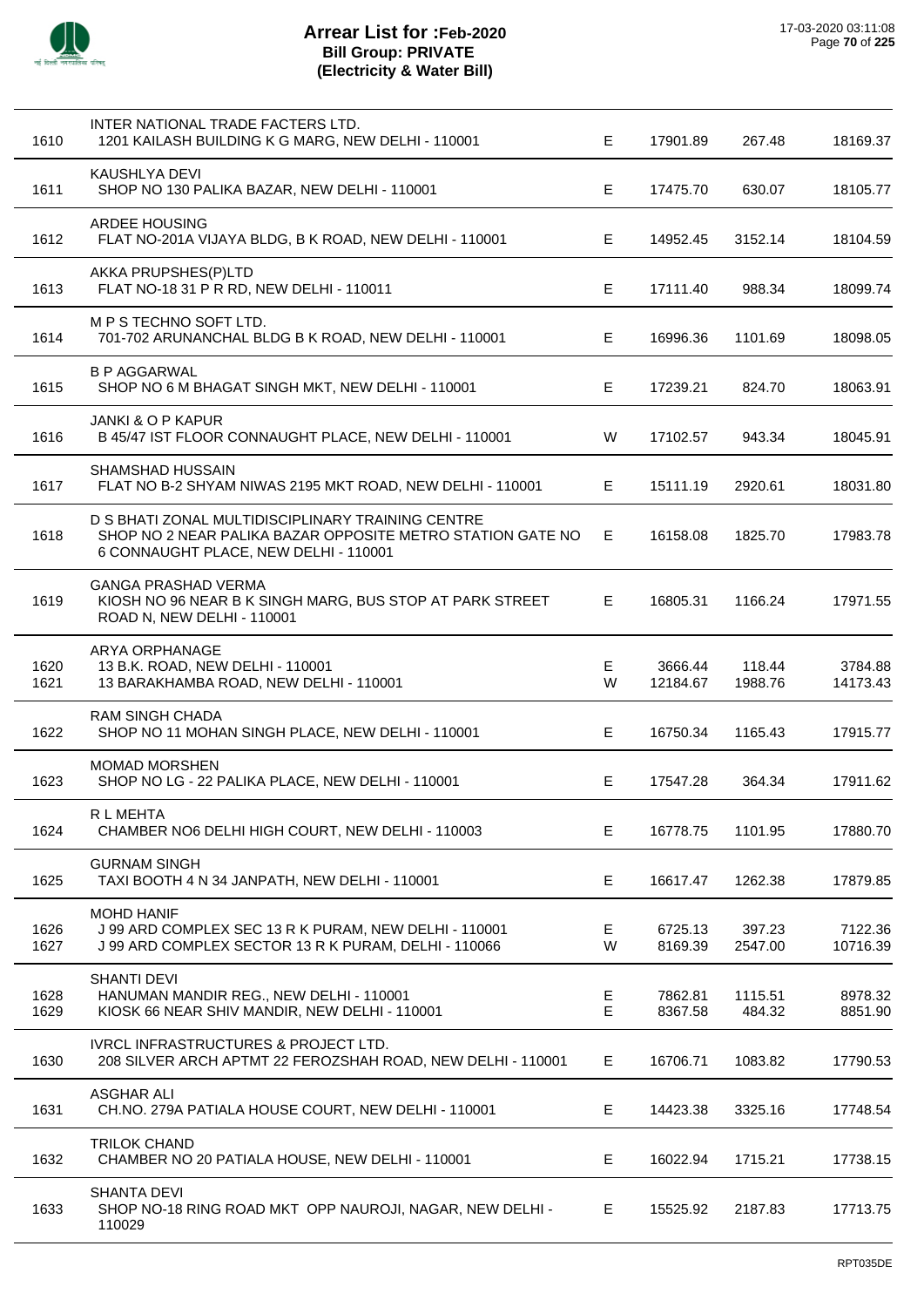

| 1634         | AMARJEET KAUR<br>J3/71 3RD FLOOR S S PARK, NEW DELHI - 110003                                                              | Е      | 13221.51            | 4479.90          | 17701.41            |
|--------------|----------------------------------------------------------------------------------------------------------------------------|--------|---------------------|------------------|---------------------|
| 1635         | HAZARI LAL CHUNNI LAL<br>NO 22 C CONNAUGHT PLACE, NEW DELHI - 110001                                                       | Е      | 16648.40            | 1011.93          | 17660.33            |
| 1636         | MOHINDER PAL<br>KIOSH NO 19 PESHWAI ROAD, NEW DELHI - 110001                                                               | E      | 16286.01            | 1372.17          | 17658.18            |
| 1637         | <b>SAT PAL</b><br>M/4 2ND FLOOR S S PARK, NEW DELHI - 110003                                                               | E      | 17312.06            | 326.98           | 17639.04            |
| 1638         | PRAVEEN SWARUP<br>CHAMBER NO 415 M C SETALWAD LAWYER'S CHAMBER BUILDING<br>BHAGWAN DASS ROAD, NEW DELHI - 110001           | Е      | 16625.19            | 998.46           | 17623.65            |
| 1639         | <b>SANJAY GOEL</b><br>A 18 RAMA HOUSE II FLOOR CONN. PLACE, NEW DELHI - 110001                                             | E.     | 17594.15            | 26.03            | 17620.18            |
| 1640         | <b>VIMLA DEVI</b><br>S 6 P P MESS, NEW DELHI - 110001                                                                      | Е      | 15453.97            | 2153.14          | 17607.11            |
| 1641<br>1642 | <b>AJIT ARORA</b><br>SHOP NO. 7-M B S MARKET, NEW DELHI - 110001<br>SHOP NO. 7-M B S MARKET, NEW DELHI - 110001            | Е<br>W | 15261.00<br>1402.86 | 639.73<br>284.05 | 15900.73<br>1686.91 |
| 1643         | <b>MS VASUDHA V INDUKAR</b><br>CHAMBER NO 212 A DELHI HIGH COURT BLOCK III, NEW DELHI - 110001                             | Е      | 16424.86            | 1152.18          | 17577.04            |
| 1644         | <b>NASIR IQBAL</b><br>SHOP NO.19 PALIKA CAR PARKING CONN PLACE, NEW DELHI - 110001                                         | Е      | 16230.82            | 1345.96          | 17576.78            |
| 1645         | R L SHARMA<br>395 DELHI HIGH COURT BLOCK 96, NEW DELHI - 110003                                                            | E      | 16284.52            | 1288.33          | 17572.85            |
| 1646         | HONY SECTERY A I I S JAIN CONFERENCE HA<br>12 LADY HARDING ROAD, NEW DELHI - 110001                                        | E      | 16621.10            | 933.39           | 17554.49            |
| 1647         | RAJESH KUMAR JHA<br>CHAMBER NO.109A DELHI HIGH COURT 3RD BLK, NEW DELHI - 110003                                           | Е      | 16089.15            | 1438.23          | 17527.38            |
| 1648         | PORTA CABIN PRESIDENT/SECRETARY RWA RAJDHANI NAGRIK KALYAN SAMITI<br>39/2B SEC II DIZ AREA GOLE MARKET, NEW DELHI - 110001 |        | 13605.54            | 3846.22          | 17451.76            |
| 1649         | <b>SURINER KUMAR</b><br>12 SCINDIA HOUSE, NEW DELHI - 110001                                                               | E      | 12568.35            | 4823.93          | 17392.28            |
| 1650         | <b>JAG MOHAN BAHL</b><br>M 46 CONNAUGHT PLACE, NEW DELHI - 110001                                                          | E      | 16881.74            | 503.10           | 17384.84            |
| 1651         | H H RAJMATA OF SCINDHIA<br>2 NAYA MARG, NEW DELHI - 110021                                                                 | W      | 12815.98            | 4523.69          | 17339.67            |
| 1652         | M/S CHETANYA BAIACON PVT LTD<br>27 HANUMAN ROAD, NEW DELHI - 110001                                                        | E      | 16651.48            | 679.00           | 17330.48            |
| 1653         | <b>BRAHM DEV SONI</b><br>A 25/63 QTR NO. 27 2ND FLR MIDDLE CIRCLE, CONN.PLACE, NEW DELHI<br>$-110001$                      | W      | 15361.88            | 1957.49          | 17319.37            |
| 1654         | <b>VINOD SHARMA</b><br>J 2 IST FLOOR B K DUTT COLONY, NEW DELHI - 110001                                                   | E      | 16589.96            | 723.67           | 17313.63            |
| 1655         | <b>BAWA SINGH</b><br>TAXI BOOTH NEAR RAIL. MUSSIUM MOTI BAGH, NEW DELHI - 110021                                           | W      | 14221.94            | 3088.45          | 17310.39            |
| 1656         | AMERICAN EMBASSY<br>25 B PRITHVIRAJ ROAD, NEW DELHI - 110003                                                               | E      | 17267.76            | 17.03            | 17284.79            |
|              |                                                                                                                            |        |                     |                  |                     |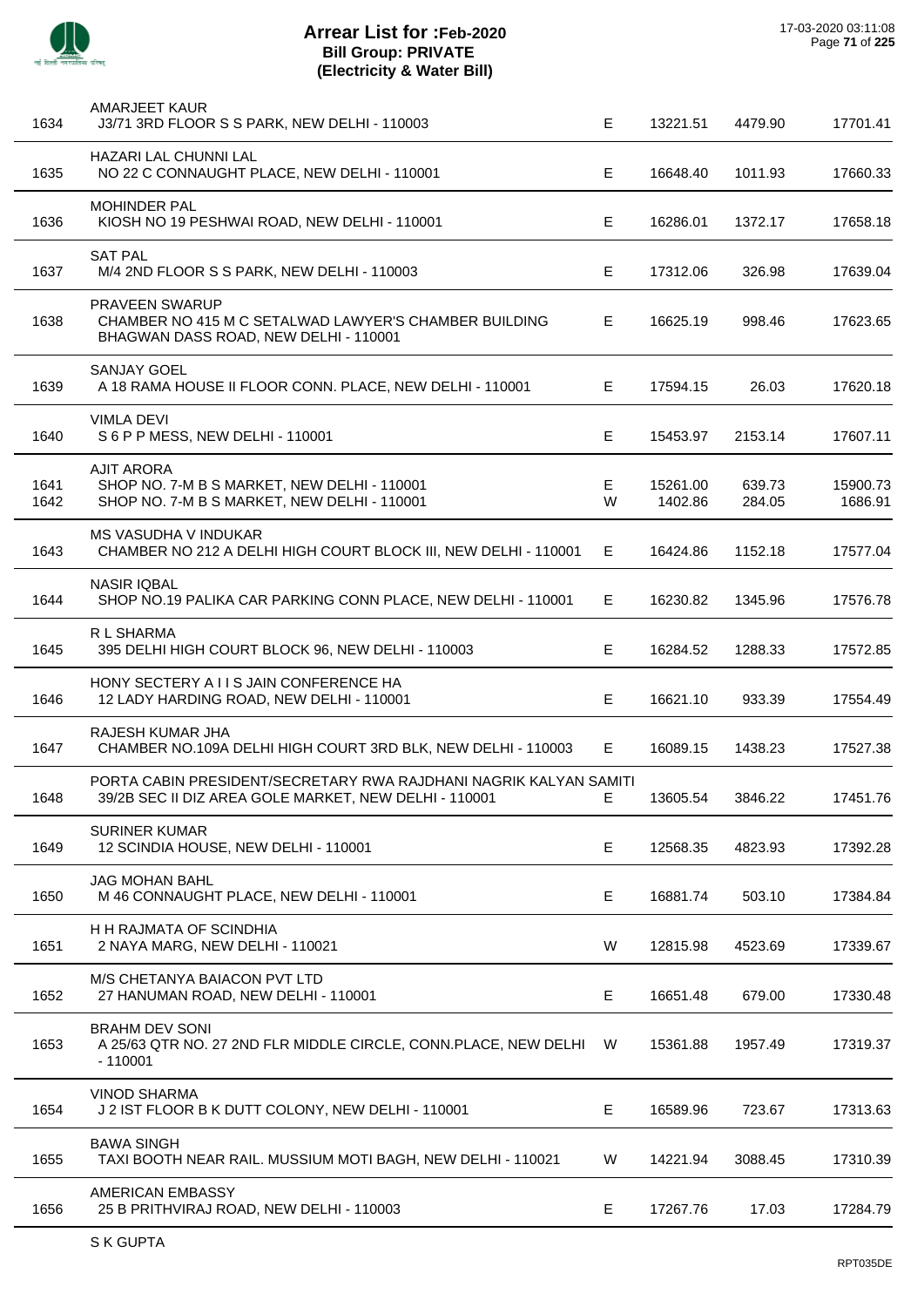

 $\overline{a}$ 

 $\overline{a}$ 

| 1657                         | CH.NO.306 PATIALA HOUSE COURT, NEW DELHI - 110001                                                                                                                                                                                  | Е                | 15194.83                                 | 2079.05                              | 17273.88                                 |
|------------------------------|------------------------------------------------------------------------------------------------------------------------------------------------------------------------------------------------------------------------------------|------------------|------------------------------------------|--------------------------------------|------------------------------------------|
| 1658                         | <b>TATA PRESS LTD</b><br>1108-1113 AMBADEEP BLDG, NEW DELHI - 110001                                                                                                                                                               | Е                | 17081.74                                 | 177.51                               | 17259.25                                 |
| 1659<br>1660                 | SANJIV KUMAR AHUJA<br>FLAT NO-118 22 K G MARG, NEW DELHI - 110001<br>FLAT NO-112,22 K G MARG, NEW DELHI - 110001                                                                                                                   | Е<br>E           | 5130.55<br>11229.98                      | 233.31<br>641.13                     | 5363.86<br>11871.11                      |
| 1661                         | <b>LALIT SINGHAL</b><br>FLAT NO H 6 UPASANA BLDG 1 HAILY ROAD, NEW DELHI - 110001                                                                                                                                                  | Е                | 17119.67                                 | 99.81                                | 17219.48                                 |
| 1662                         | <b>J S BAKSHI</b><br>42 TODER MAL RD, NEW DELHI - 110001                                                                                                                                                                           | Е                | 16821.11                                 | 381.68                               | 17202.79                                 |
| 1663<br>1664                 | ARORA ASSOCIATES<br>G/F REAR PEOTION W T C B K RD, NEW DELHI - 110001<br>V 2 GR FLOOR SHOPPING PLAZA, NEW DELHI - 110001                                                                                                           | Е<br>Е           | 14710.12<br>2259.15                      | 136.13<br>87.10                      | 14846.25<br>2346.25                      |
| 1665                         | SUNIL KUMAR GUPTA & MAMTA GUPTA<br>FLAT NO 805, 807 & 809 ANTRIKSH BHAWAN 22 K G MARG, NEW DELHI -<br>110001                                                                                                                       | E                | 17129.02                                 | 56.62                                | 17185.64                                 |
| 1666<br>1667                 | <b>HERNAM SINGH</b><br>12 BABAR LANE SECOND FLOOR, NEW DELHI - 110001<br>12, BABAR LANE GROUND FLOOR, NEW DELHI - 110001                                                                                                           | Е<br>Е           | 5729.06<br>9379.33                       | 760.66<br>1305.51                    | 6489.72<br>10684.84                      |
| 1668                         | R.K.GOEL<br>UB 33 INDRA PRAKASH BLDG, NEW DELHI - 110001                                                                                                                                                                           | Е                | 16421.94                                 | 673.86                               | 17095.80                                 |
| 1669<br>1670                 | <b>GAJENDAR KAUR</b><br>137 A GOLF LINK F F, NEW DELHI - 110003<br>137 GOLF LINK, NEW DELHI - 110003                                                                                                                               | Ε<br>E           | 9922.27<br>4242.29                       | 1901.13<br>1028.86                   | 11823.40<br>5271.15                      |
| 1671                         | <b>SAROJ BALA</b><br>1 NSCI STAFF QTR PURANA QUILLA ROAD, NEW DELHI - 110001                                                                                                                                                       | Е                | 16065.74                                 | 1017.52                              | 17083.26                                 |
| 1672                         | M/SHPMC<br>SPACE FOR HPMC JUICE BAR IN HIMACHAL BHAWAN 27 SICANDRA<br>ROAD, NEW DELHI - 110001                                                                                                                                     | Е                | 16729.53                                 | 351.72                               | 17081.25                                 |
| 1673                         | <b>PREM</b><br>QTR NO 63 NSCI CLUB PURANA QUILA ROAD, NEW DELHI - 110001                                                                                                                                                           | Е.               | 16645.51                                 | 404.97                               | 17050.48                                 |
| 1674                         | KALWATI RAY & RAJSHRI<br>2C & 2D WHITE HOUSE, NEW DELHI - 110001                                                                                                                                                                   | E.               | 16648.61                                 | 390.98                               | 17039.59                                 |
| 1675<br>1676                 | <b>MAYA DEVI</b><br>STALL NO 2, 3, KHANNA MARKET LODHI ROAD, NEW DELHI - 110003<br>STALL NO.2-3 NEW KHANNA MARKET, NEW DELHI - 110003                                                                                              | E.<br>W          | 5949.64<br>10259.77                      | 317.06<br>512.99                     | 6266.70<br>10772.76                      |
| 1677<br>1678<br>1679<br>1680 | <b>JAGAN</b><br>P 87A PILLANGI VILL S/NAGAR, NEW DELHI - 110023<br>P-75, PILLANJI VILLAGE, SAROJINI NAGAR,, NEW DELHI - 110023<br>P 87A PILLANGI VILL S/NAGAR, NEW DELHI - 110023<br>P75 PILLANGI VILL S/NAGAR, NEW DELHI - 110023 | Е<br>Е<br>W<br>W | 4481.82<br>6226.24<br>2752.33<br>2752.28 | 169.97<br>219.13<br>206.42<br>206.41 | 4651.79<br>6445.37<br>2958.75<br>2958.69 |
| 1681                         | <b>BIKRAM MITTRA</b><br>FLAT NO 410 KAILASH BUILDING 26 K G MARG, NEW DELHI - 110001                                                                                                                                               | E.               | 15842.90                                 | 1158.64                              | 17001.54                                 |
| 1682                         | M/S NEPTUNE INDIA LIMITED<br>CONNAUGHT LANE ADJOINING KAILASH BUILDING, NEW DELHI - 110001                                                                                                                                         | Е                | 16175.95                                 | 821.39                               | 16997.34                                 |
| 1683                         | PARTAP CHAND<br>PARTAP BUILDING CON PLACE, NEW DELHI - 110001                                                                                                                                                                      | W                | 14968.20                                 | 2006.63                              | 16974.83                                 |
| 1684<br>1685                 | <b>BATA SHOE CO LTD</b><br>SHOP NO-4 D BLOCK CON PLACE, NEW DELHI - 110001<br>SHOP NO-4 D BLOCK CON PLACE, NEW DELHI - 110001                                                                                                      | E.<br>E          | 8910.00<br>8003.32                       | 8.79<br>7.89                         | 8918.79<br>8011.21                       |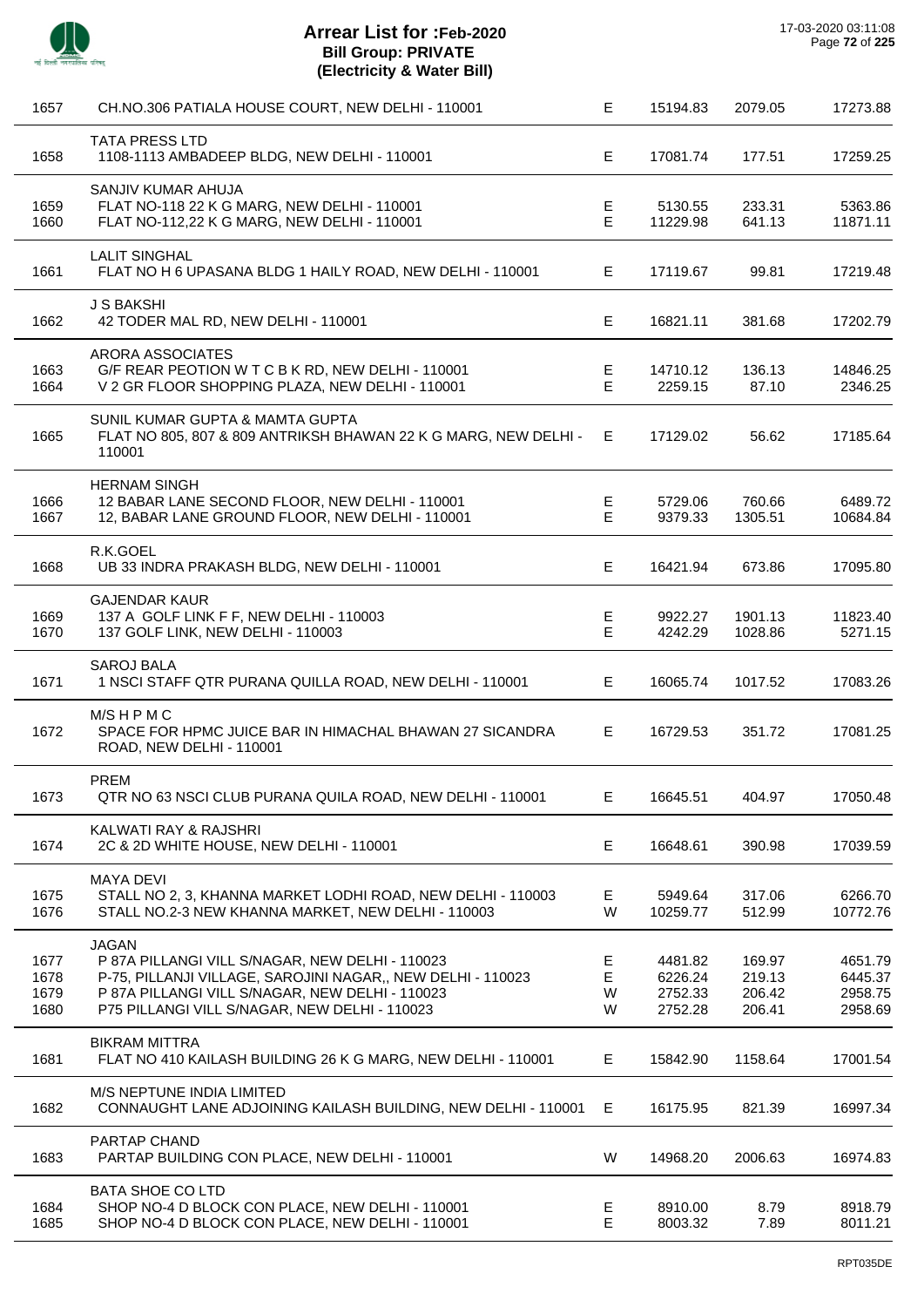| 1686         | <b>MANAGER CORPORATION BANK</b><br>M 93 CON CIRCUS, NEW DELHI - 110001                                                                            | E      | 16908.34            | 16.68             | 16925.02             |
|--------------|---------------------------------------------------------------------------------------------------------------------------------------------------|--------|---------------------|-------------------|----------------------|
| 1687         | RAVIDER CHANDRA AGGARWAL<br>101,102,103, KANCHANJANGA BUILDING,, 18, BARAKHAMBA ROAD, N.D.,<br><b>NEW DELHI - 110001</b>                          | E      | 16301.21            | 593.40            | 16894.61             |
| 1688         | <b>AMAN SURI</b><br>FLAT 904,904A904B VIJAY BUILDING17B.K.RD, NEW DELHI - 110001                                                                  | E.     | 16841.61            | 16.61             | 16858.22             |
| 1689<br>1690 | <b>ASHUTOSH LOHIA</b><br>7 IIND FLR 12 CENTRAL LANE, NEW DELHI - 110001<br>FLAT NO. 7, 2 CENTRAL LANE BENGALI MARKET, NEW DELHI - 110001          | E<br>W | 8048.32<br>6046.84  | 706.77<br>2048.58 | 8755.09<br>8095.42   |
| 1691         | <b>RAM PYARI</b><br>FLAT NO J SAGAR APARTMENT, NEW DELHI - 110001                                                                                 | E      | 13781.90            | 3065.57           | 16847.47             |
| 1692         | <b>RAJA RAM PAL</b><br>JHUGGI NO S 210/315 T HUTS B R CAMP RACE COURSE ROAD, NEW<br>DELHI - 110003                                                | E.     | 15502.03            | 1342.86           | 16844.89             |
| 1693         | <b>SASHI PAUL</b><br>LGF-55 VIJAY BUILDING, 17 B K ROAD, NEW DELHI - 110001                                                                       | E      | 10970.09            | 5872.36           | 16842.45             |
| 1694         | <b>KRISHNA SHARMA</b><br>FLAT NO.1009 10TH FLR VIJAY BULDG., 17 B K ROAD, NEW DELHI -<br>110001                                                   | E.     | 15924.20            | 894.57            | 16818.77             |
| 1695         | <b>ALTAF AHMED</b><br>FLAT NO.4D, SAGAR APARTMENT, 6 TILAK MARG, NEW DELHI - 110001                                                               | E.     | 15942.62            | 869.88            | 16812.50             |
| 1696         | <b>PRADEEP PURI &amp; SATISH PURI</b><br>D-84 MALCHA MARG (FIRST FLOOR), NEW DELHI - 110021                                                       | Е      | 16593.34            | 213.51            | 16806.85             |
| 1697<br>1698 | <b>TRANS AIR</b><br>FLAT 1 4TH FLOOR DCM BLDG 16 B K ROAD,, NEW DELHI - 110001<br>FLAT NO-C&D II FLOOR DCM BLDG, 16 B K ROAD,, NEW DELHI - 110001 | E<br>E | 5529.61<br>11006.73 | 199.85<br>70.58   | 5729.46<br>11077.31  |
| 1699         | <b>ARJUN DASS</b><br>SHOP NO 52 LAXMI BAI NAGAR MKT, NEW DELHI - 110023                                                                           | E.     | 16639.43            | 158.31            | 16797.74             |
| 1700         | <b>DEWAN CHAND DUGGAL</b><br>DUGAL MOTOS, P K ROAD, NEW DELHI - 110001                                                                            | Е      | 16375.69            | 411.46            | 16787.15             |
| 1701         | <b>RAKESH</b><br>P195 PILLANGI VILLAGE, NEW DELHI - 110023                                                                                        | Е      | 15334.06            | 1449.76           | 16783.82             |
| 1702         | PRIYANK FINANCIAL SIR VISTS<br>G 36 2ND FLOOR CONNAUGHT PLACE, NEW DELHI - 110001                                                                 | E      | 16724.46            | 24.74             | 16749.20             |
| 1703         | <b>ANIL KUMAR GARG</b><br>FLAT NO-705, 705A, NARAIN MANZIL, B K RD., NEW DELHI - 110001                                                           | Е      | 15262.36            | 1481.94           | 16744.30             |
| 1704         | DALMIA CONSUMER (P) LTD.<br>401-407 4TH FLOOR TOLSTOY HOUSE, NEW DELHI - 110001                                                                   | E      | 16706.67            | 24.72             | 16731.39             |
| 1705         | <b>KLKAPOOR</b><br>102 MALCHA MARG, NEW DELHI - 110021                                                                                            | W      | 15547.16            | 1171.68           | 16718.84             |
| 1706         | SURINDER PAL SINGH<br>SHOP NO M/10 PALIKA BAZAR, NEW DELHI - 110001                                                                               | Е      | 15910.87            | 785.10            | 16695.97             |
| 1707         | MAHARAJ KUMAR KAUSTUVMANI PRATAP SAHI<br>17 A JOR BAGH, NEW DELHI - 110003                                                                        | W      | 15876.26            | 793.81            | 16670.07             |
| 1708         | SURINDER KUMAR ARORA<br>J II 82 3RD FLOOR SUJAN SINGH PARK, NEW DELHI - 110003                                                                    | E      | 15600.91            | 1016.39           | 16617.30             |
| 1709         | RISING STAR CONST CO LTD<br>6 HAILY ROAD, NEW DELHI - 110001                                                                                      | Е      | 15214.60            | 19.83             | 15234.43<br>RPT035DE |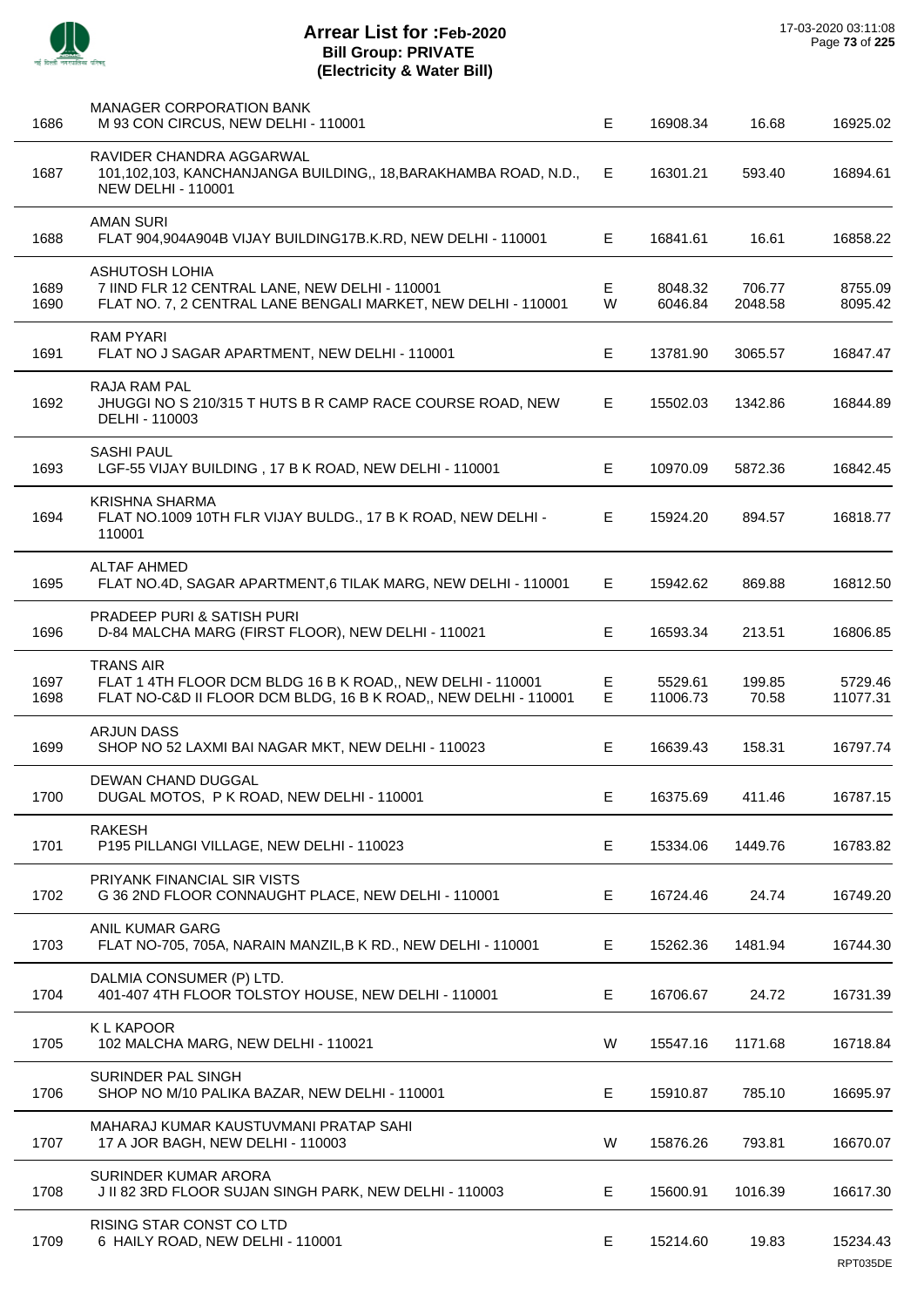

| 1710         | 6 HAILY ROAD, NEW DELHI - 110001                                                                                 | Е           | 0.16               | 1352.30          | 1352.46             |
|--------------|------------------------------------------------------------------------------------------------------------------|-------------|--------------------|------------------|---------------------|
| 1711         | M/S ANANYA ENTERPRISES<br>WOODEN WORK 6TH FLOOR YASHWANT PLACE CHANKYA PURI, NEW<br>DELHI - 110021               | E.          | 14735.25           | 1810.98          | 16546.23            |
| 1712         | PARAMJIT JAGGI<br>FLAT NO 907 VIJAY BUILDING B.K.ROAD, NEW DELHI - 110001                                        | Е           | 15529.27           | 996.27           | 16525.54            |
| 1713         | CHAIRMAN B J P DELHI PRADESH<br>14 PANDIT PANT MARG, NEW DELHI - 110001                                          | Е           | 16503.45           | 16.28            | 16519.73            |
| 1714         | TATA ENGINEERING & LOCOMOTIVE CO LTD.<br>C-601 GAURI SADAN 5 HAILY ROAD, NEW DELHI - 110001                      | Е           | 16211.01           | 304.63           | 16515.64            |
| 1715         | KRISHAN SWAROOP SHARMA<br>KISOK NO. 70 NEAR D BLOCK NETAJI NAGAR, NEW DELHI - 110023                             | Е           | 12648.12           | 3866.91          | 16515.03            |
| 1716         | AVNEET KAUR GANDHI & MANJIT SINGH<br>D 74 GROUND FLOOR REGAL BULDG COMPOUND, NEW DELHI - 110001                  | Е           | 15640.25           | 835.03           | 16475.28            |
| 1717         | <b>KRISHAN KUMAR</b><br>CH.NO. 490 PATIALA HOUSE COURT, NEW DELHI - 110001                                       | Е           | 14980.13           | 1437.67          | 16417.80            |
| 1718         | <b>RAJENDER KUMAR</b><br>KIOSK NO.4/N ASHOKA ROAD, NEW DELHI - 110001                                            | Е           | 16006.36           | 396.39           | 16402.75            |
| 1719<br>1720 | RAJUL MODI<br>35 JOR BAGH FIRST FLOOR, NEW DELHI - 110003<br>35 JOR BAGH GROUND FLOOR, NEW DELHI - 110003        | Е<br>E      | 6639.30<br>9487.03 | 160.63<br>103.12 | 6799.93<br>9590.15  |
| 1721         | EHRAZ ZAFAR<br>CH.NO. 559 PATIALA HOUSE COURT, NEW DELHI - 110001                                                | Е           | 14621.66           | 1727.55          | 16349.21            |
| 1722<br>1723 | <b>KASHMIRI DEVI</b><br>P 181 PILLANGI VILLAGE, NEW DELHI - 110023<br>P 181 PILLANGI VILLAGE, NEW DELHI - 110023 | Е<br>W      | 9897.42<br>5473.13 | 292.70<br>683.34 | 10190.12<br>6156.47 |
| 1724         | A N GROVER<br>SHOP NO 65 MPL MKT, CON CIRCUS, NEW DELHI - 110001                                                 | Е           | 15117.77           | 1218.71          | 16336.48            |
| 1725         | V K VAISHNAV<br>CH.NO. 398 PATIALA HOUSE COURT, NEW DELHI - 110001                                               | $\mathsf E$ | 13838.65           | 2476.82          | 16315.47            |
| 1726         | NAUSHAD AHMAD<br>21, ANDH MAHAVIDHALAYA, P.K.ROAD, NEW DELHI - 110001                                            | W           | 7031.65            | 9248.05          | 16279.70            |
| 1727         | HARBANS SINGH MEHTA & CO<br>33 REGAL BLGD, NEW DELHI - 110001                                                    | W           | 12396.63           | 3871.32          | 16267.95            |
| 1728         | CHANDRA KANT SHUKLA<br>CHAMBER NO 598 PATIALA HOUSE COURT, NEW DELHI - 110001                                    | E           | 14814.38           | 1438.85          | 16253.23            |
| 1729         | <b>GOVIND PARSAD JAGDISH PARSAD</b><br>ROOM NO. 20A 2ND FLR GOVIND MENSION, H BLK CP, NEW DELHI -<br>110001      | E           | 3789.81            | 64.19            | 3854.00             |
| 1730         | ROOM NO. 11/A,12/A 13/A INDIRA PLACE, H BLK CP, NEW DELHI - 110001                                               | Е           | 12342.42           | 18.26            | 12360.68            |
| 1731         | NCR CORPORATION INDIA LTD<br>301 TO 306, III RD FLOOR MOHANDEV BULDG, NEW DELHI - 110001                         | E           | 16148.07           | 66.52            | 16214.59            |
| 1732         | PRESIDENT P O T ASSOCIATION<br>STALL NO-51 JAN PATH, NEW DELHI - 110001                                          | E           | 15744.52           | 461.91           | 16206.43            |
| 1733         | T R CHADHA & CO<br>IST FLOOR FLAT NO 4B CONN. PLACE, NEW DELHI - 110001                                          | E.          | 16114.18           | 23.84            | 16138.02            |
| 1734         | HINDUSTAN CIBACEIGY LTD<br>FLAT NO-201 PALIKA BHAWAN, NEW DELHI - 110066                                         | E           | 15656.31           | 472.37           | 16128.68            |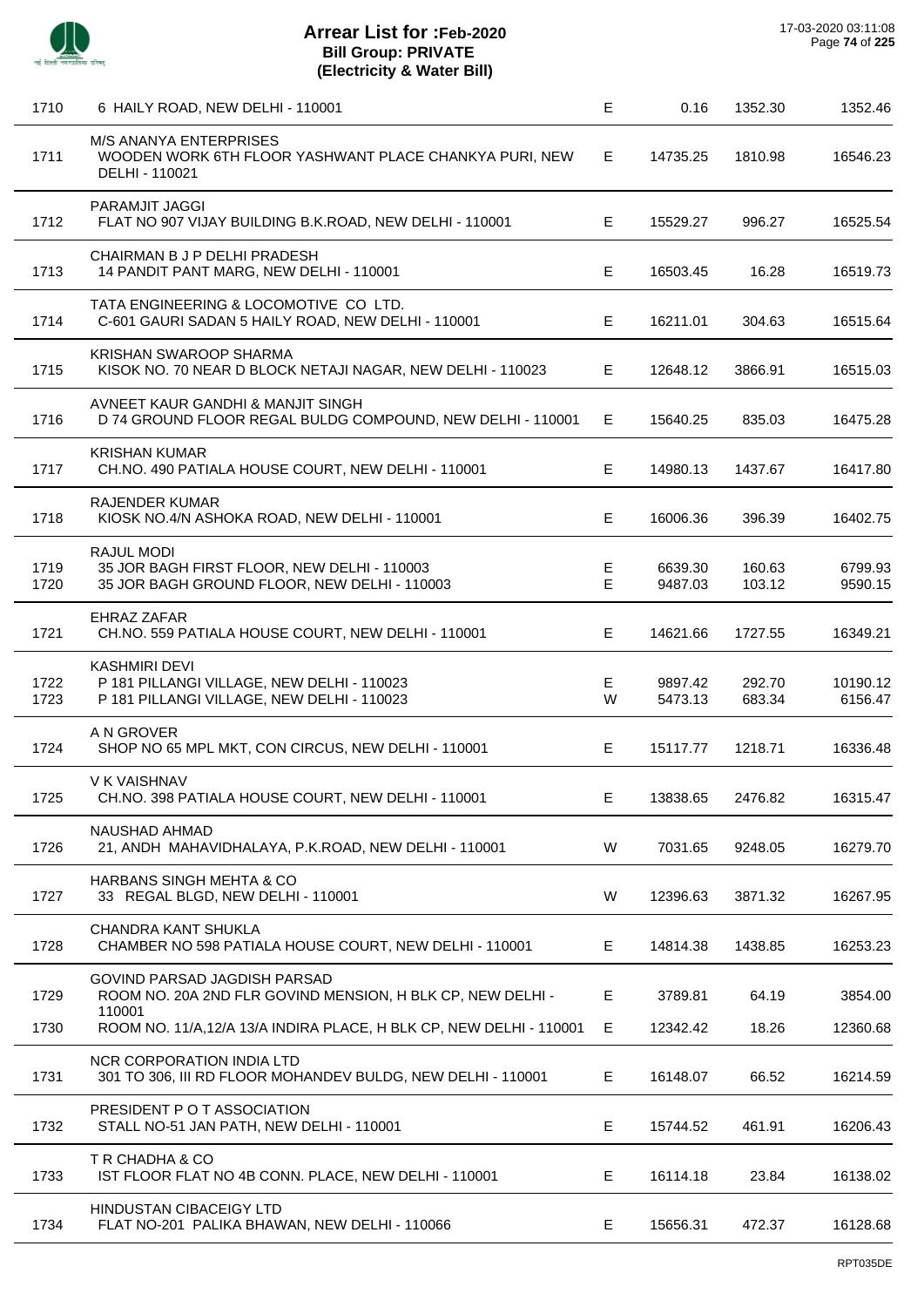

| 1735                                         | ET&T DEVELOPMENT CORP LTD.<br>16/48 MALCHA MARG, CHANKYA PURI, NEW DELHI - 110021                                                                                                                                                                                                                                                                      | E.                                   | 15644.34                                                       | 484.05                                       | 16128.39                                                       |
|----------------------------------------------|--------------------------------------------------------------------------------------------------------------------------------------------------------------------------------------------------------------------------------------------------------------------------------------------------------------------------------------------------------|--------------------------------------|----------------------------------------------------------------|----------------------------------------------|----------------------------------------------------------------|
| 1736<br>1737                                 | SUNITA MEHTA<br>117 JOR BAGH SECOND FLOOR, NEW DELHI - 110001<br>117 JOR BAGH THIRD FLOOR, NEW DELHI - 110001                                                                                                                                                                                                                                          | E<br>$\mathsf E$                     | 12490.24<br>3599.98                                            | 12.32<br>3.55                                | 12502.56<br>3603.53                                            |
| 1738                                         | <b>SUMITRA KANOJIA</b><br>SUMITRA KANOJIA, , HOUSE NO. 106 SHANTI VIHAR MOTI BAGH, NEW<br>DELHI - 110021                                                                                                                                                                                                                                               | Е                                    | 15159.21                                                       | 936.13                                       | 16095.34                                                       |
| 1739                                         | SATISH KUMAR SETHI<br>SHOP NO G-8 PALIKA PLACE, R K MARG N DELHI, NEW DELHI - 110001                                                                                                                                                                                                                                                                   | E.                                   | 14402.06                                                       | 1689.68                                      | 16091.74                                                       |
| 1740                                         | <b>EVER BRIGHT</b><br>15 L BLOCK C PLACE, NEW DELHI - 110001                                                                                                                                                                                                                                                                                           | E.                                   | 12284.04                                                       | 3784.60                                      | 16068.64                                                       |
| 1741                                         | PRABHA BAI<br>FLAT NO 33 SAROJINI NAGAR MKT, NEW DELHI - 110023                                                                                                                                                                                                                                                                                        | Е                                    | 15431.23                                                       | 599.26                                       | 16030.49                                                       |
| 1742                                         | RAJ KUMAR & ASHOK KUMAR<br>44 BAIRD LANE GOLE MARKET, NEW DELHI - 110001                                                                                                                                                                                                                                                                               | Е                                    | 13653.96                                                       | 2340.63                                      | 15994.59                                                       |
| 1743                                         | IDIA CELLULAR LTD.<br>SURAJ DAHYA,, INDUS TOWERS, 9th FLOOR, BUILDING NO 10 - B,<br>CYCBER CITY, GURGAON - 122002                                                                                                                                                                                                                                      | E                                    | 15217.06                                                       | 759.08                                       | 15976.14                                                       |
| 1744                                         | J.YAG<br>SHOP NO 121 YESHWANT PLACE, NEW DELHI - 110021                                                                                                                                                                                                                                                                                                | E                                    | 15521.68                                                       | 453.16                                       | 15974.84                                                       |
| 1745                                         | ASA RAM SHARMA<br>SHOP NO 53 NETAJI NAGAR, NEW DELHI - 110023                                                                                                                                                                                                                                                                                          | Е                                    | 12647.19                                                       | 3324.58                                      | 15971.77                                                       |
| 1746                                         | RELIANCE COMMUNICATION LTD.<br>BASEMENT ANSAL BHAWAN 16 K G MARG, NEW DELHI - 110001                                                                                                                                                                                                                                                                   | E.                                   | 14649.21                                                       | 1315.08                                      | 15964.29                                                       |
| 1747                                         | <b>NARENDER KUMAR</b><br>F NO 211 ANTRIKSH BHAWAN, 22 K.G. MARG, NEW DELHI - 110001                                                                                                                                                                                                                                                                    | Е                                    | 15306.84                                                       | 637.15                                       | 15943.99                                                       |
| 1748                                         | <b>SUNITA SHARMA</b><br>UGF 8, 11 TOLSTOY HOUSE, TOLSTOY MARG, NEW DELHI - 110001                                                                                                                                                                                                                                                                      | E.                                   | 14900.62                                                       | 994.37                                       | 15894.99                                                       |
| 1749                                         | HINDUSTAN CIBA-GEIGY LTD<br>FLAT NO 201 PALIKA BHAWAN R K PURAM, NEW DELHI - 110066                                                                                                                                                                                                                                                                    | Е                                    | 15664.40                                                       | 229.62                                       | 15894.02                                                       |
| 1750<br>1751                                 | RAJU AGGARWAL<br>7/4 JANTER MANTER ROAD, NEW DELHI - 110001<br>7/4 JANTAR MANTAR ROAD, NEW DELHI - 110001                                                                                                                                                                                                                                              | Е<br>W                               | 11426.43<br>3372.52                                            | 527.20<br>560.61                             | 11953.63<br>3933.13                                            |
| 1752                                         | HANSA NAND MALANI<br>SHOP 56 SAROJINI NAGAR, NEW DELHI - 110023                                                                                                                                                                                                                                                                                        | Е                                    | 15846.47                                                       | 23.44                                        | 15869.91                                                       |
| 1753                                         | <b>B D GUPTA</b><br>26 SCHOOL LANE, NEW DELHI - 110001                                                                                                                                                                                                                                                                                                 | W                                    | 13064.87                                                       | 2800.79                                      | 15865.66                                                       |
| 1754<br>1755<br>1756<br>1757<br>1758<br>1759 | <b>CARE TAKER RBI</b><br>K 92 STAFF QRTS RBI SAROJINI, NEW DELHI - 110023<br>K 92 SAROJINI NAGAR K 96 TO 104, NEW DELHI - 110023<br>K 92 SAROJINI NAGAR K 90 96 QRT, NEW DELHI - 110023<br>K 92 SAROJINI NAGAR K 34 40 R, NEW DELHI - 110023<br>K 92 SAROJINI NAGAR K 154 160, NEW DELHI - 110023<br>K 92 SAROJINI NAGAR K 162-168, NEW DELHI - 110023 | E<br>E<br>E<br>$\mathsf E$<br>E<br>Е | 2269.72<br>3338.67<br>3726.02<br>2172.34<br>2356.26<br>1934.45 | 3.36<br>4.94<br>5.51<br>3.21<br>3.49<br>2.86 | 2273.08<br>3343.61<br>3731.53<br>2175.55<br>2359.75<br>1937.31 |
| 1760                                         | <b>SUMER CHAND</b><br>F 25 B K DUTT COLONY, NEW DELHI - 110003                                                                                                                                                                                                                                                                                         | Е                                    | 15531.40                                                       | 264.80                                       | 15796.20                                                       |
| 1761                                         | <b>DES RAJ</b><br>DHOBI GHAT HAILY LANE, NEW DELHI - 110001                                                                                                                                                                                                                                                                                            | Е                                    | 15727.63                                                       | 41.79                                        | 15769.42                                                       |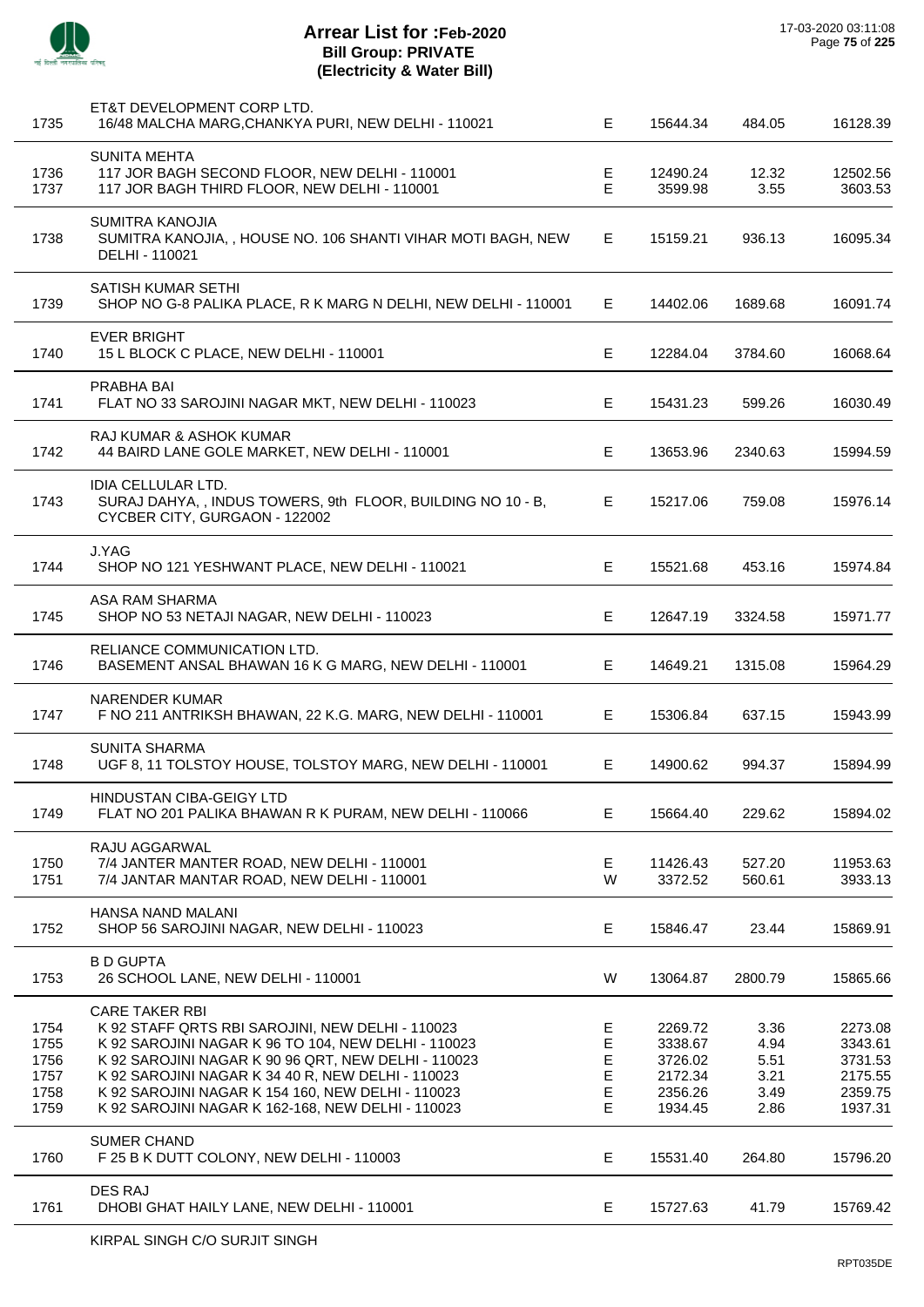

J.

 $\overline{a}$ 

J.

 $\overline{a}$ 

J.

j.

 $\overline{a}$ 

 $\overline{a}$ 

J.

| 1762<br>1763         | 7 JANTAR MANTAR RD, NEW DELHI - 110001<br>7 JANTAR MANTAR RD, NEW DELHI - 110001                                                              | Е<br>W      | 14308.01<br>1343.56           | 21.17<br>67.18             | 14329.18<br>1410.74           |
|----------------------|-----------------------------------------------------------------------------------------------------------------------------------------------|-------------|-------------------------------|----------------------------|-------------------------------|
| 1764                 | M/S ALPHA MANOHARA PRASAD<br>CHAMBER NO 94A PATIALA HOUSE COURT, NEW DELHI - 110001                                                           | E.          | 13968.27                      | 1727.10                    | 15695.37                      |
| 1765<br>1766<br>1767 | PREM NATH MOTOR<br>8 SCINDIA HOUSE, NEW DELHI - 110001<br>12/13 SCINDIA HOUSE, NEW DELHI - 110001<br>12 SCINDIA HOUSE, NEW DELHI - 110001     | W<br>W<br>W | 3275.27<br>5603.98<br>5403.78 | 324.49<br>545.82<br>535.79 | 3599.76<br>6149.80<br>5939.57 |
| 1768                 | ANEETA AGGARWAL<br>FLAT NO O SAGAR APARTMENT, NEW DELHI - 110001                                                                              | Е           | 14863.58                      | 801.38                     | 15664.96                      |
| 1769                 | H C AGRAWAL & ASSOCIATES<br>101-102 ROHIT HOUSE 3 TOLSTOY MARG, NEW DELHI - 110001                                                            | E.          | 15637.39                      | 23.13                      | 15660.52                      |
| 1770<br>1771         | SATINDER KUMAR DAR<br>36 ARADHANA COLONY, NEW DELHI - 110066<br>36 ARADHANA COLONY, NEW DELHI - 110066                                        | Е<br>E.     | 5083.38<br>10523.19           | 8.07<br>28.90              | 5091.45<br>10552.09           |
| 1772                 | <b>BUDDHI LAL</b><br>56 OLD COMPOUND MANDI HOUSE, NEW DELHI - 110001                                                                          | W           | 9368.62                       | 6274.89                    | 15643.51                      |
| 1773                 | <b>LAXMI DEVI</b><br>QTR NO 18 NSCI PURANA QUILA ROAD, NEW DELHI - 110001                                                                     | Е           | 14887.09                      | 746.25                     | 15633.34                      |
| 1774                 | <b>DESRAJ DOGRA</b><br>18 KASHMIRI MIGRANT MKT OPP.SHANKAR MKT, NEW DELHI - 110001                                                            | E.          | 13392.23                      | 2203.44                    | 15595.67                      |
| 1775                 | C D JOSEPH<br>SHOP NO 16 LADY HARDING ROAD, NEW DELHI - 110001                                                                                | Е           | 14493.77                      | 1093.29                    | 15587.06                      |
| 1776                 | M/S PRABHATAM ADVERTISING PVT LTD<br>PTU AT KALI BARI MARG R K ASHRAM CROSSING, NEW DELHI - 110001                                            | E.          | 14922.78                      | 661.72                     | 15584.50                      |
| 1777                 | RADIL TULI & SMT NASEEB KAPOOR<br>3 NO PANCHSHEEL MARG CHANKYA PURI, NEW DELHI - 110021                                                       | Е           | 15363.71                      | 195.03                     | 15558.74                      |
| 1778                 | <b>TATA EXPORTS LTD</b><br>FLAT NO-6B OF 23 P RAJ ROAD, NEW DELHI - 110003                                                                    | E.          | 13064.61                      | 2488.59                    | 15553.20                      |
| 1779                 | <b>SRIKANT TYAGI</b><br>CHAMBER NO. 609 DELHI HIGH COURT 3RD BLK, NEW DELHI - 110003                                                          | E.          | 14340.33                      | 1210.56                    | 15550.89                      |
| 1780                 | <b>BRAHAM SINGH</b><br>CH.NO. 465 PATIALA HOUSE COURT, NEW DELHI - 110001                                                                     | Е           | 14150.13                      | 1379.97                    | 15530.10                      |
| 1781                 | SURINDER SINGH DHINGRA<br>92 GOLF LINK, NEW DELHI - 110003                                                                                    | Е           | 15343.75                      | 184.72                     | 15528.47                      |
| 1782<br>1783         | <b>DIWAN SINGH</b><br>J-9 ARD CAMP SEC 13 R.K. PURAM, NEW DELHI - 110066<br>J-9, A R D COMPLEX SECT-13, R K PURAM, NEW DELHI - 110066         | E.<br>W     | 8397.80<br>5937.21            | 296.77<br>891.54           | 8694.57<br>6828.75            |
| 1784<br>1785         | SANJEEV KUMAR JAIN<br>SHOP NO 100 NBCC TOWER KIDWAI NAGAR, NEW DELHI - 110001<br>SHOP NO 100 NBCC TOWER EAST KIDWAI NAGAR, NEW DELHI - 110029 | E<br>W      | 8078.19<br>4267.96            | 478.02<br>2673.05          | 8556.21<br>6941.01            |
| 1786                 | DEV RAJ SHARMA<br>SHOP NO-110, SAROJINI NAGAR MARKET NEW DELH, NEW DELHI -<br>110023                                                          | E.          | 14958.28                      | 536.67                     | 15494.95                      |
| 1787                 | SECY MANAGER RAISINA BANGALI HS SCHOOL<br>RAISINA BENGALI HS SCHOOL, MANDIR MARG, NEW DELHI - 110001                                          | Е           | 14924.26                      | 558.69                     | 15482.95                      |
| 1788                 | NEERAJ BANSAL<br>CHAMBER NO-827, PATIALA HOUSE COURT, NEW DELHI - 110001                                                                      | Е           | 12914.50                      | 2552.08                    | 15466.58                      |
|                      |                                                                                                                                               |             |                               |                            |                               |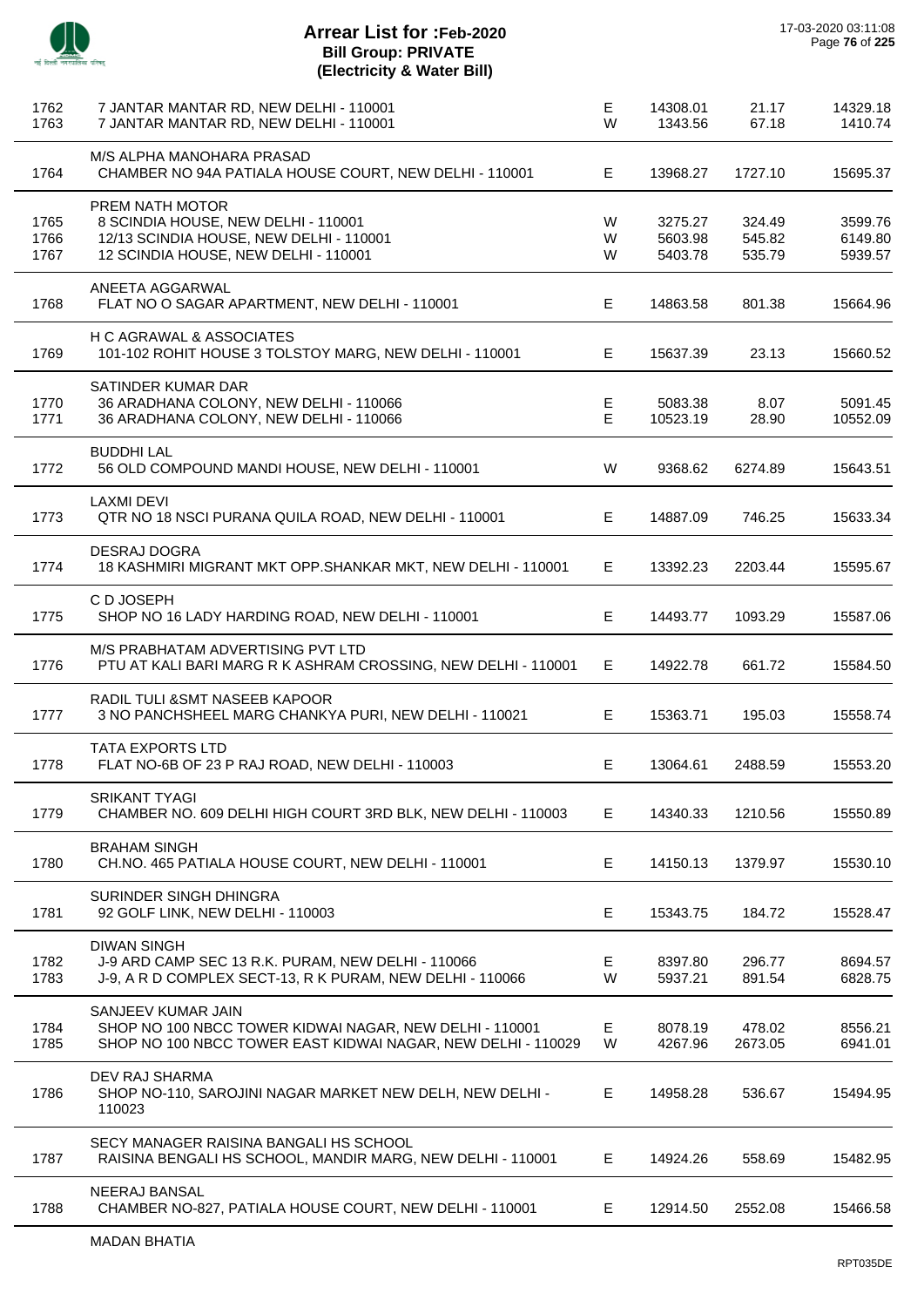

| 1789         | SHOP NO 9 MOHAN SINGH PLACE, NEW DELHI - 110001                                                                                                               | E       | 15240.47           | 223.92             | 15464.39            |
|--------------|---------------------------------------------------------------------------------------------------------------------------------------------------------------|---------|--------------------|--------------------|---------------------|
| 1790<br>1791 | <b>ANJALI SHASTRI</b><br>SHOP NO.36 KHAN MARKET, NEW DELHI - 110003<br>SHOP NO.36 KHAN MARKET, NEW DELHI - 110003                                             | E<br>W  | 8036.08<br>6464.70 | 21.70<br>932.61    | 8057.78<br>7397.31  |
| 1792         | MOOL CHAND<br>SHOP NO 39 LAXMI BAI NAGAR, NEW DELHI - 110023                                                                                                  | E.      | 14874.67           | 555.26             | 15429.93            |
| 1793         | KISHAN CHAND JAIN<br>L 19 CONNAUGHT PLACE, NEW DELHI - 110001                                                                                                 | E       | 14567.42           | 849.16             | 15416.58            |
| 1794         | <b>BISHAMBER LAL</b><br>SHOP NO 65 B S MKT, NEW DELHI - 110001                                                                                                | E       | 15054.06           | 347.44             | 15401.50            |
| 1795         | MOHD MUSTAQEEM QURESHI AND TAMKEEN KOSER<br>6 CENTRAL LANE 1ST FLOOR, NEW DELHI - 110001                                                                      | E       | 15087.55           | 297.21             | 15384.76            |
| 1796         | RUPENDER PAL SINGH<br>CH.NO. 515 PATIALA HOUSE COURT, NEW DELHI - 110001                                                                                      | Е       | 14126.42           | 1237.98            | 15364.40            |
| 1797         | <b>SUSHMA DHAWAN</b><br>1101 NIRMAL TOWER B K ROAD, NEW DELHI - 110001                                                                                        | E       | 14691.54           | 665.97             | 15357.51            |
| 1798         | <b>HAR NAM DASS</b><br>FLAT 3 B S MARKET, NEW DELHI - 110001                                                                                                  | E.      | 15171.88           | 153.15             | 15325.03            |
| 1799         | M/S RAMJI DAS DHAL CONSTRUCTION PVT LTD<br>FLAT NO B 725 SAROJINI NAGAR, NEW DELHI - 110023                                                                   | E       | 15301.83           | 22.64              | 15324.47            |
| 1800         | RADHA PARDAL<br>62 MOHAN SINGH PLACE, NEW DELHI - 110001                                                                                                      | E       | 15244.38           | 54.35              | 15298.73            |
| 1801         | M/S ENERGY EFFICIENCY SERVICES LIMITED<br>ELECTRIC VEHICLE CHARGING STATION INSTALLED AT OPP. IVORY<br>MART F BLOCK INNER CIRCLE CONNAUGHT PLACE, NEW DELHI - | E       | 8759.51            | 174.55             | 8934.06             |
| 1802         | 110001<br>OPPOSITE H.P PETROL PUMP F BLOCK R.R. 7 66 CONNAUGHT PLACE,<br><b>NEW DELHI - 110001</b>                                                            | E.      | 6226.40            | 124.41             | 6350.81             |
| 1803<br>1804 | PUSHPA MALTHORA<br>K 50 B K DUTT COLONY, NEW DELHI - 110003<br>K 50 B K DUTT COLONY, NEW DELHI - 110003                                                       | E.<br>W | 3391.62<br>4393.45 | 1112.82<br>6366.62 | 4504.44<br>10760.07 |
| 1805         | DHANPAT S/O LATE SH RAM GOPAL<br>67 SCINDIA POTTERY SAROJINI NAGAR, NEW DELHI - 110023                                                                        | E       | 13217.55           | 2044.39            | 15261.94            |
| 1806         | <b>BELI RAM HARKISHAN</b><br>SHOP NO I LADY HARDING ROAD, NEW DELHI - 110001                                                                                  | E.      | 14234.76           | 1025.86            | 15260.62            |
| 1807         | RAM JETHMALANI, SR. ADVOCATE<br>CH.NO. 330, SUP. COURT, B.D. ROAD,, NEW DELHI - 110001                                                                        | E.      | 13218.99           | 2011.71            | 15230.70            |
| 1808         | <b>OM PARKASH</b><br>13 BABER LANE, NEW DELHI - 110001                                                                                                        | W       | 12225.78           | 2969.84            | 15195.62            |
| 1809         | <b>SANTOSH</b><br>C-31/35 T HUTS NEAR P & T QTRS KALI BARI MARG, NEW DELHI - 110001                                                                           | E.      | 14328.60           | 859.23             | 15187.83            |
| 1810         | THE GENERAL SECRETARY SEWA BHARTI<br>13 BHAI VEER SINGH MARG, NEW DELHI - 110001                                                                              | W       | 14026.45           | 1159.04            | 15185.49            |
| 1811         | VARUNA INVESTMENT LTD<br>FLAT C-4 9PRITHVI RAJ ROAD, NEW DELHI - 110003                                                                                       | E       | 15106.29           | 70.74              | 15177.03            |
| 1812         | <b>SHAILENDRA</b><br>CHAMBER NO 593 NEW LAWYER'S CHAMBER COMPLEX PATIALA<br>HOUSE COURT, NEW DELHI - 110001                                                   | E.      | 14103.89           | 1041.52            | 15145.41            |
|              |                                                                                                                                                               |         |                    |                    |                     |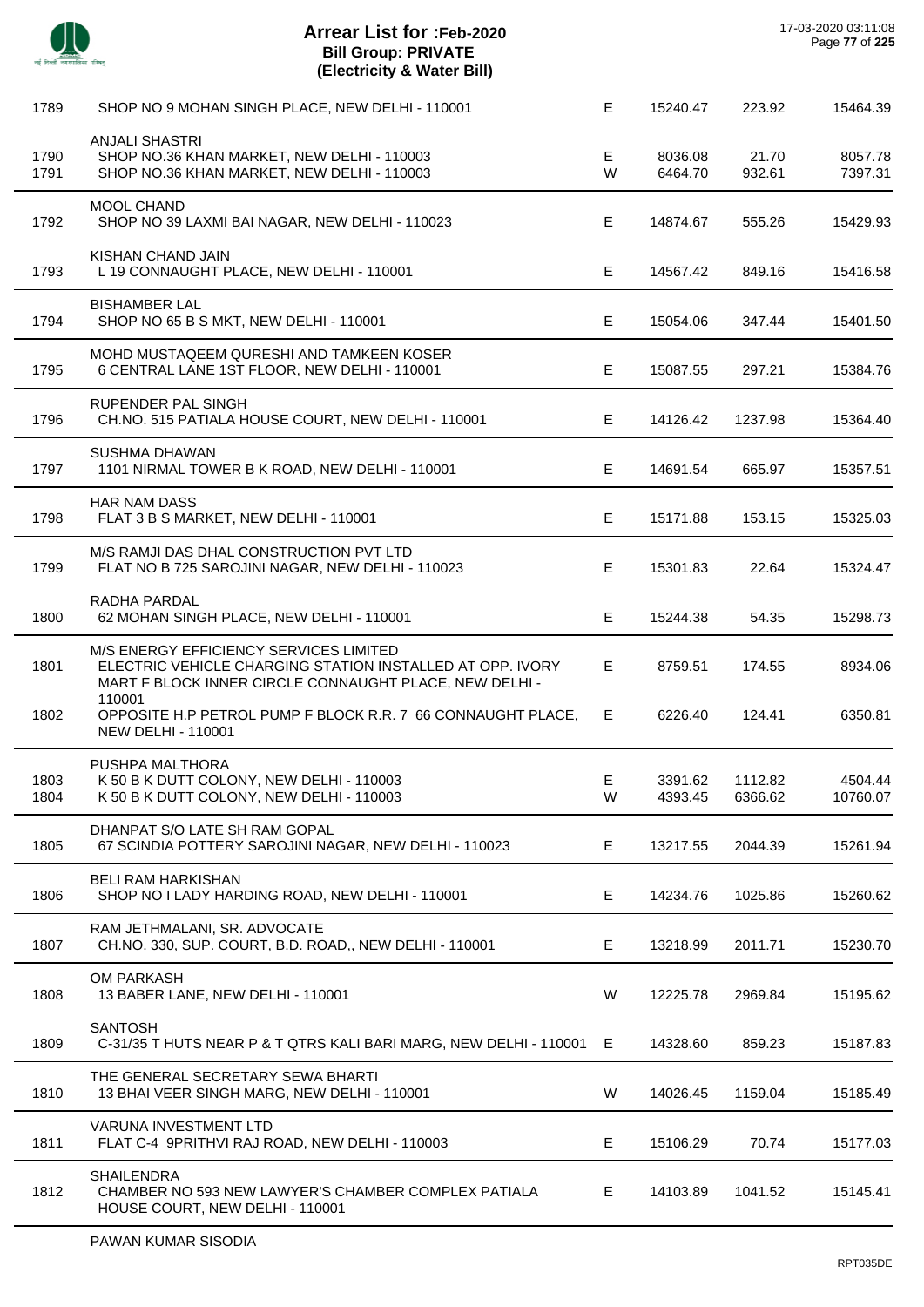

| 1813         | GROUND FLOOR 2ND STAIRCASE C K DAPHTARY LAWYERS CHAMBER<br>SUPREME COURT OF INDIA TILAK LANE, NEW DELHI - 110001                                       | Е      | 14702.20           | 423.95             | 15126.15            |
|--------------|--------------------------------------------------------------------------------------------------------------------------------------------------------|--------|--------------------|--------------------|---------------------|
| 1814         | PAWAN KUMAR TANDAN<br>SHOP NO 263 PALIKA BAZAR, NEW DELHI - 110001                                                                                     | Е      | 14465.87           | 659.81             | 15125.68            |
| 1815         | RASHMI SKADEGAURD<br>203 FIRST FLOOR JOR BAGH, NEW DELHI - 110003                                                                                      | W      | 8194.56            | 6912.24            | 15106.80            |
| 1816         | VARUN V MOHINDRA<br>FLAT NO 706 KAILASH BUILDING K G MARG, NEW DELHI - 110001                                                                          | Е      | 14845.91           | 259.45             | 15105.36            |
| 1817         | ANIL KUMAR SHARMA<br>STALL NO 18 NEW MINI MKT, NEW DELHI - 110001                                                                                      | E      | 13582.44           | 1519.88            | 15102.32            |
| 1818         | <b>GENL N C DUBEY</b><br>118 GOLF LINK, NEW DELHI - 110003                                                                                             | Е      | 15066.79           | 21.76              | 15088.55            |
| 1819         | <b>MURARI LAL</b><br>SHOP NO.7 SAFDAR HASHMI MARG, NEW DELHI - 110001                                                                                  | Е      | 13505.61           | 1553.60            | 15059.21            |
| 1820         | SANJEEV MAHESHWARI (DIR)<br>203 (GROUND FLOOR) GOLF LINK, NEW DELHI - 110003                                                                           | E      | 15016.07           | 22.22              | 15038.29            |
| 1821         | T.V.RATNAM & DEVENDAR SINGH<br>CH.NO.129 SUP. COURT B.D. ROAD, NEW DELHI - 110001                                                                      | Е      | 13984.74           | 1018.49            | 15003.23            |
| 1822         | J C JAFFEUCE<br>201*219 COMPETNET HOUSE, NEW DELHI - 110001                                                                                            | E      | 14894.75           | 91.44              | 14986.19            |
| 1823         | SATYA WATI SHARMA<br>70 GOLF LINK, NEW DELHI - 110003                                                                                                  | Е      | 14959.07           | 22.13              | 14981.20            |
| 1824         | NARICHANIA CONSULTANCY & AGENCY P LTD<br>FLAT Q 2ND FLR DCM BLDG, NEW DELHI - 110001                                                                   | Е      | 14025.96           | 939.20             | 14965.16            |
| 1825         | <b>RUPINDER SINGH</b><br>SHOP NO. 76, MOHAN SINGH PLACE,, NEW DELHI - 110001                                                                           | Е      | 14608.98           | 348.45             | 14957.43            |
| 1826         | <b>NAND KISHOR</b><br>SHIV MANDIR PESHWA ROAD, NEW DELHI - 110001                                                                                      | Е      | 14125.08           | 814.20             | 14939.28            |
| 1827         | <b>SUNIL</b><br>JHUGGI NO S-167/307 HARIJAN BASTI ANANT RAM DIARY, DELHI -<br>110066                                                                   | Е      | 14708.20           | 189.25             | 14897.45            |
| 1828<br>1829 | <b>RAJ BARRY</b><br>FLAT NO 37 KHAN MARKET, NEW DELHI - 110003<br>FLAT NO 37 KHAN MARKET, NEW DELHI - 110003                                           | E<br>W | 7377.29<br>3406.63 | 1749.70<br>2361.72 | 9126.99<br>5768.35  |
| 1830         | P P BEHAL<br>BLOCK G 61 C PLACE, NEW DELHI - 110001                                                                                                    | W      | 12006.84           | 2870.54            | 14877.38            |
| 1831         | DE(MS-II), M.T.N.L., NEW DELHI<br>DE (BSS) PROJECT, MTNL, ROOM NO. 3313, DOOR SANCHAR SADAN,<br>3RD FLOOR, CGO COMPLEX, LODHI ROAD, NEW DELHI - 110003 | Е      | 14616.63           | 236.64             | 14853.27            |
| 1832         | <b>JOGINDER SINGH</b><br>F 111 B K DUTT COLONY, NEW DELHI - 110003                                                                                     | W      | 2118.61            | 12730.47           | 14849.08            |
| 1833<br>1834 | SPOKES MAN WEEKLY<br>ROOM NO 7 NORTH COMPLEX NDMC, R K MARG, NEW DELHI - 110001<br>ROOM NO 6 NORTH COMPLEX NDMC R K MARG, NEW DELHI - 110001           | Е<br>E | 3854.32<br>9913.92 | 278.68<br>787.26   | 4133.00<br>10701.18 |
| 1835         | <b>SHANN WORLD TRAVELS</b><br>FLAT 510 PRAKASH DEEP BLG TOLSTOY MARG, NEW DELHI - 110001                                                               | Е      | 14179.75           | 613.64             | 14793.39            |
| 1836         | RAJU & JAS RAM<br>SHOP NO-106 PALIKA BAZAR, NEW DELHI - 110001                                                                                         | E      | 13849.45           | 937.72             | 14787.17            |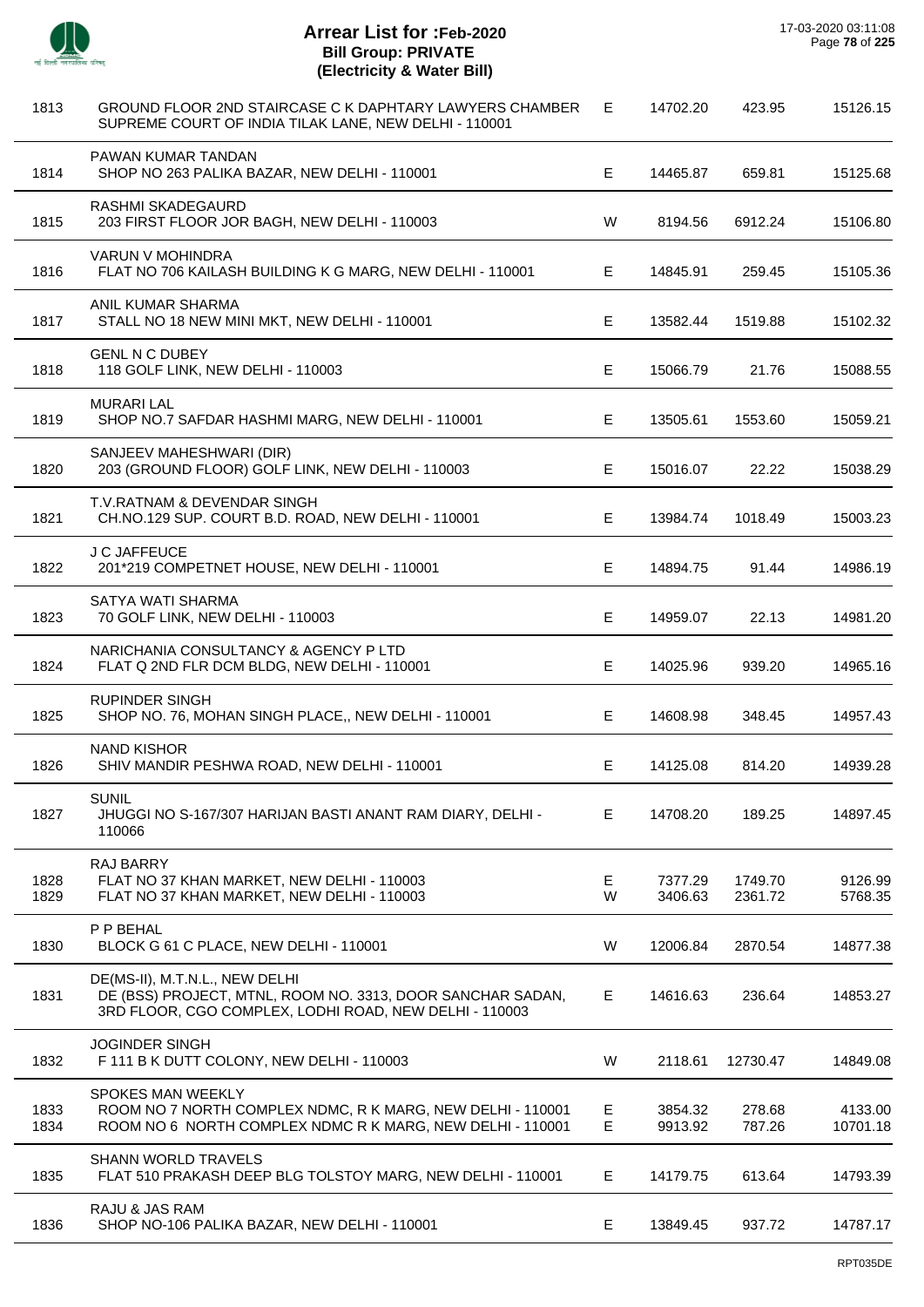

| 1837         | <b>VARUN KUMAR GUPTA</b><br>SHOP NO 57 BHAGAT SINGH MARKET, NEW DELHI - 110001                                                                | E.     | 14563.14           | 207.91       | 14771.05           |
|--------------|-----------------------------------------------------------------------------------------------------------------------------------------------|--------|--------------------|--------------|--------------------|
| 1838         | SARLA DEVI JAIN<br>SHOP NO 13 NDMC UNDER GROUND, SHOPING CENTER PALIKA BAZAR E<br>NE, NEW DELHI - 110001                                      |        | 13714.26           | 1051.36      | 14765.62           |
|              | SHYAM KUMARI AGGARWAL                                                                                                                         |        |                    |              |                    |
| 1839         | 30 MALCHA MARG, NEW DELHI - 110021                                                                                                            | Е      | 8361.18            | 12.37        | 8373.55            |
| 1840<br>1841 | 30 MALCHA MARG, NEW DELHI - 110021<br>30 MALCHA MARG, NEW DELHI - 110021                                                                      | Е<br>Е | 3950.48<br>1119.15 | 5.84<br>1.65 | 3956.32<br>1120.80 |
| 1842         | 30 MALCHA MARG, NEW DELHI - 110021                                                                                                            | W      | 1227.28            | 61.36        | 1288.64            |
| 1843         | F C BEDI<br>FLAT N 21 IST FLOOR L BLOCK C PLACE, NEW DELHI - 110001                                                                           | E.     | 12599.82           | 2121.55      | 14721.37           |
| 1844         | <b>BUDDHI RAM</b><br>56 OLD COMPOUND MANDI HOUSE BHAGWAN DASS ROAD, NEW DELHI<br>$-110001$                                                    | - E    | 12557.74           | 2148.28      | 14706.02           |
| 1845         | <b>HARVIR GIRI</b><br>SHIV MANDIR MALCHA MARG, KITCHNER ROAD, NEW DELHI - 110021                                                              | E.     | 14531.61           | 170.31       | 14701.92           |
| 1846         | SHYAM SUNDER KOHLI<br>A 1/22 BEHIND REGAL BLGD, NEW DELHI - 110001                                                                            | E      | 14218.18           | 476.37       | 14694.55           |
|              |                                                                                                                                               |        |                    |              |                    |
|              | J DAULAT SINGH & OTHERS                                                                                                                       |        |                    |              |                    |
| 1847         | 11B AURANGZEB ROAD, NEW DELHI - 110011                                                                                                        | Е      | 6196.18            | 115.18       | 6311.36            |
| 1848         | 11B AURANGZEB ROAD, NEW DELHI - 110011                                                                                                        | E      | 6709.44            | 6.62         | 6716.06            |
| 1849         | 11B AURANGZEB ROAD, NEW DELHI - 110011                                                                                                        | Е      | 1652.99            | 1.63         | 1654.62            |
| 1850         | M/S VISIBLE MEDIA<br>WAQF LAND ATTACHED TO MASJID & NURSERY PANDARA ROAD, NEW<br>DELHI - 110003                                               | E.     | 13539.67           | 1131.80      | 14671.47           |
| 1851         | <b>TRIPAT KAUR</b><br>FLAT NO 17, B S MARKET IIND FLOOR, NEW DELHI - 110001                                                                   | E      | 13688.77           | 974.95       | 14663.72           |
|              | <b>SATISH KUMAR</b>                                                                                                                           |        |                    |              |                    |
| 1852         | STALL NO 18 YESHWANT PLACE, NEW DELHI - 110021                                                                                                | E      | 10682.55           | 217.08       | 10899.63           |
| 1853         | STALL NO-18 YASHWANT PLACE, NEW DELHI - 110021                                                                                                | W      | 3494.69            | 262.71       | 3757.40            |
|              | RATTAN MALA JAIN                                                                                                                              |        |                    |              |                    |
| 1854         | 16/10 DOCTOR LANE, NEW DELHI - 110001                                                                                                         | E      | 7768.91            | 529.45       | 8298.36            |
| 1855         | 10/16 DOCTOR LANE, NEW DELHI - 110001                                                                                                         | W      | 4748.92            | 1603.58      | 6352.50            |
| 1856         | CHIEF EXECUTIVE OFFICER NDMC SMART CITY LTD<br>BLOCK B INNER CIRCLE 2ND SWITCH/OFC NEAR INDIAN TERRAIN<br>CONNAUGHT PLACE, NEW DELHI - 110001 | E      | 13795.58           | 809.52       | 14605.10           |
|              |                                                                                                                                               |        |                    |              |                    |
| 1857         | SUBASH CHANDER KALRA<br>SHOP NO F 3 YUSUF SARAI, NEW DELHI - 110029                                                                           | Е      | 3612.08            | 51.50        | 3663.58            |
| 1858         | SHOP NO-F3 YUSUF SARAI MKT, NEW DELHI - 110029                                                                                                | W      | 8937.87            | 1996.76      | 10934.63           |
| 1859         | <b>KEDAR NATH RATTAN</b><br>SHOP NO 7 RING ROAD MARKET, OPP NAUROJI NAGAR, NEW DELHI -<br>110029                                              | E      | 14102.97           | 487.17       | 14590.14           |
| 1860         | DELHI URBAN COMMISSION INDIA HABITAT CENTER<br>PUBLIC TOILET PILOT PROJECT GATE NO.6 RML HOSPITAL, NEW DELHI E<br>$-110001$                   |        | 10769.08           | 3798.09      | 14567.17           |
| 1861         | <b>TANYA JAISWAL</b><br>FLAT NO 44 FIRST FLOOR KHAN MARKET, NEW DELHI - 110003                                                                | E      | 14355.02           | 198.12       | 14553.14           |
| 1862         | <b>S N SHARMA</b><br>CHAMBER NO 868 PATIALA HOUSE COURT, NEW DELHI - 110001                                                                   | E.     | 12611.13           | 1924.10      | 14535.23           |
| 1863         | <b>KAPIL VAISH</b><br>25 HANUMAN ROAD, NEW DELHI - 110001                                                                                     | Е      | 14520.29           | 14.32        | 14534.61           |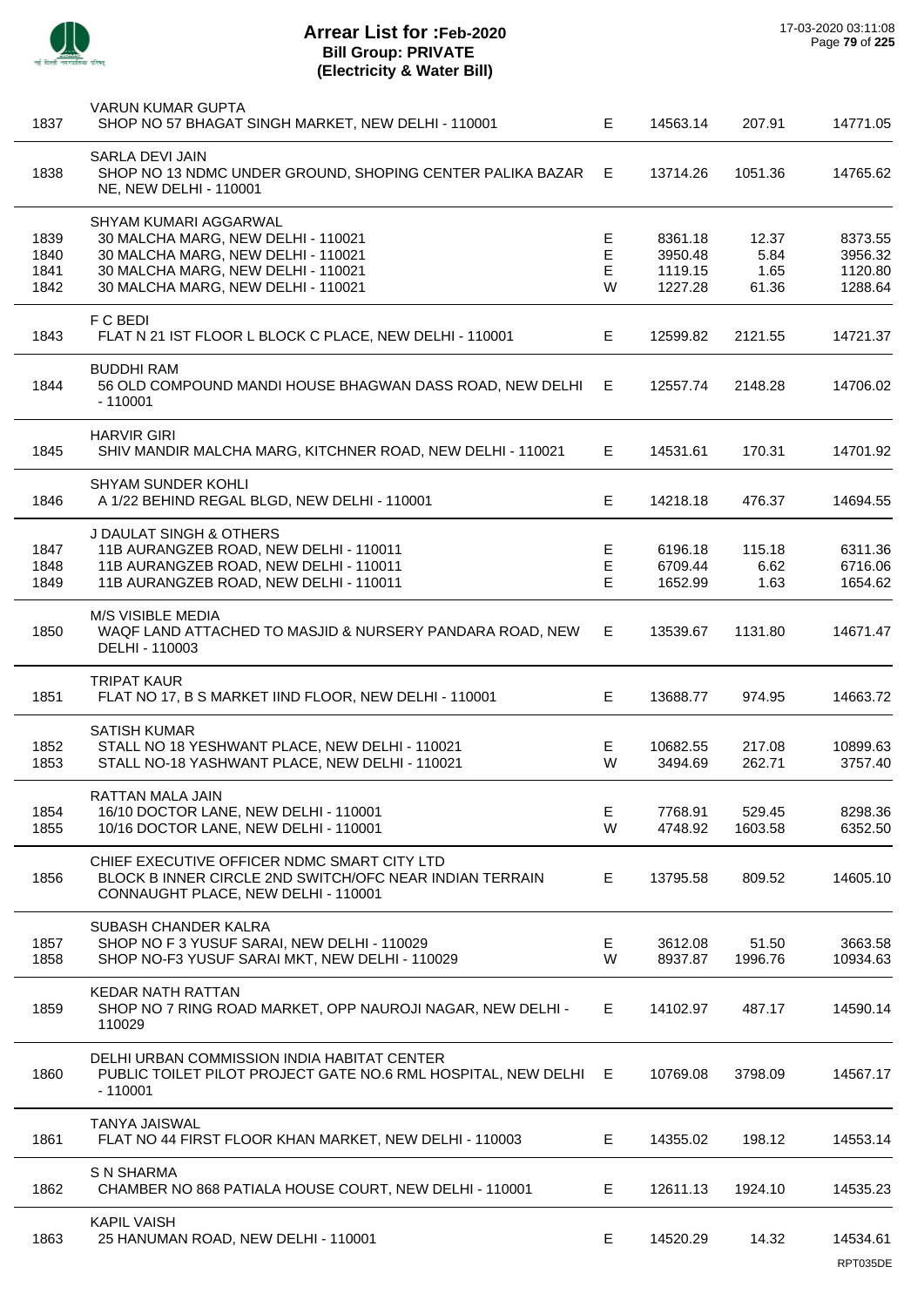

| 1864         | <b>CHARANJEET SINGH</b><br>SHOP NO 26 A KHAN MARKET, NEW DELHI - 110003                                                                            | Е      | 14518.06           | 14.32             | 14532.38            |
|--------------|----------------------------------------------------------------------------------------------------------------------------------------------------|--------|--------------------|-------------------|---------------------|
| 1865         | <b>BAWA SINGH</b><br>TAXI B. CHANDRA GUPTA M. OF RAIL MUSEUM, NEW DELHI - 110021                                                                   | E      | 13670.00           | 839.75            | 14509.75            |
| 1866         | <b>SUKHBIR KAUR</b><br>FLAT NO 1003 MERCANTILE HOUSE 15 KG MARG, NEW DELHI - 110001                                                                | E.     | 13756.87           | 740.75            | 14497.62            |
| 1867         | R N TALWAR<br>173 JOR BAGH, NEW DELHI - 110003                                                                                                     | W      | 12037.79           | 2441.36           | 14479.15            |
| 1868         | <b>RAJINDER KUMAR</b><br>32 BABER LANE, NEW DELHI - 110001                                                                                         | E      | 13634.84           | 832.36            | 14467.20            |
| 1869         | RAKESH VERMA<br>1106 ARUNACHAL BULDG., NEW DELHI - 110001                                                                                          | E.     | 13751.59           | 703.50            | 14455.09            |
| 1870         | MEENU MALHOTRA, DHAWANDEEP<br>FLAT NO J-3, 6 JANTAR MANTAR ROAD, NEW DELHI - 110001                                                                | E.     | 13786.44           | 654.42            | 14440.86            |
| 1871         | SURENDER KUMAR & SUDHA JAIN<br>1011 C INDRA PRAKASH BUILDING, NEW DELHI - 110001                                                                   | E.     | 14098.12           | 327.19            | 14425.31            |
| 1872         | <b>HARBANS LAL</b><br>SHOP NO 16 LAXMI BAI NAGAR, NEW DELHI - 110023                                                                               | E.     | 13383.17           | 1037.87           | 14421.04            |
| 1873         | <b>MUMTAZ HUSSAIN</b><br>DARGAH S.H. ANDHMAHAVIDHALYA, PK RD, NEW DELHI - 110001                                                                   | W      | 9095.29            | 5324.03           | 14419.32            |
| 1874         | S K AGGARWAL<br>CH-15 PATIALA HOUSE, NEW DELHI - 110001                                                                                            | E      | 13394.24           | 1017.42           | 14411.66            |
| 1875         | GAJINDER SINGH KARTAR SINGH SU<br>98 GOLF LINK, NEW DELHI - 110003                                                                                 | E.     | 13590.96           | 798.51            | 14389.47            |
| 1876<br>1877 | MOHD WASAQ ALI KHAN<br>FLAT NO 4 A SAGAR APARTMENT, NEW DELHI - 110001<br>FLAT NO 4 A SAGAR APARTMENT, NEW DELHI - 110001                          | Е<br>Е | 2806.75<br>9074.29 | 607.72<br>1888.20 | 3414.47<br>10962.49 |
| 1878         | NILAMBER MARWAH<br>45 THIRD FLOOR ARADHNA COLONY SECTOR 13 R K PURAM - 110066                                                                      | E.     | 14241.48           | 117.94            | 14359.42            |
| 1879         | <b>SHYAM SINGH</b><br>10 NSCI STAFF QTR PURANA QUILLA ROAD, NEW DELHI - 110001                                                                     | Е      | 13554.96           | 789.70            | 14344.66            |
| 1880         | PROCALL (P). LTD.<br>16TH FLOOR ANTRIKSH BHAWAN 22 K.G. MARG, NEW DELHI - 110001                                                                   | E.     | 14313.30           | 21.18             | 14334.48            |
| 1881         | <b>M/S NMDC LIMITED</b><br>2ND FLOOR (2512 SQ. FT.) PTI BUILDING 4 SANSAD MARG, NEW DELHI -<br>110001                                              | E      | 14165.83           | 157.54            | 14323.37            |
| 1882         | MAHARAJ KUMAR, KAUSTUVMANI PRATAP SAHI<br>17 A JOR BAGH, NEW DELHI - 110003                                                                        | W      | 13590.43           | 679.52            | 14269.95            |
| 1883         | V R SOHAI & CO<br>BLOCK G 68 CONN PLACE, NEW DELHI - 110001                                                                                        | W      | 10137.88           | 4119.77           | 14257.65            |
| 1884         | JANAK RAJ JAI & SH O.P. SAXENA<br>NEW BLK, CH NO-372, DELHI HIGH COURT, NEW DELHI - 110003                                                         | Е      | 13151.61           | 1086.53           | 14238.14            |
| 1885<br>1886 | M/S J N G INFOTECH PVT LTD<br>D 72 MALCHA MARG THIRD FLOOR, NEW DELHI - 110001<br>D 72 MALCHA MARG BASEMENT AND COMMON AREA, NEW DELHI -<br>110001 | Е<br>E | 6275.75<br>2580.85 | 1284.41<br>3.82   | 7560.16<br>2584.67  |
| 1887         | D 72 MALCHA MARG GROUND FLOOR, NEW DELHI - 110001                                                                                                  | W      | 3896.32            | 194.82            | 4091.14             |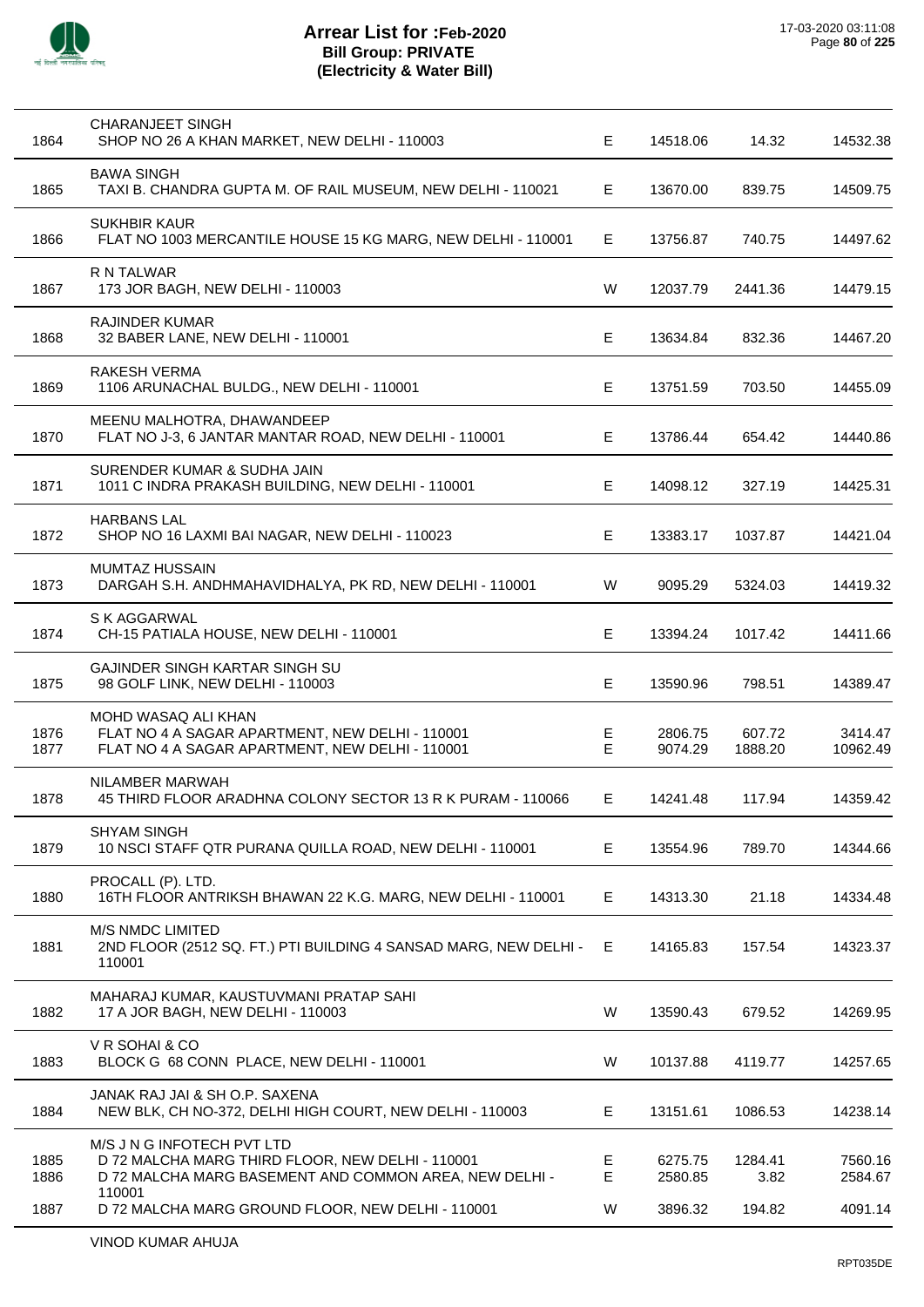| 1888<br>1889 | 24 SCHOOL LANE FIRST FLOOR, NEW DELHI - 110001<br>24 SCHOOL LANE FIRST FLOOR, NEW DELHI - 110001                                              | E<br>E | 8537.87<br>5326.07  | 349.32<br>5.25  | 8887.19<br>5331.32  |
|--------------|-----------------------------------------------------------------------------------------------------------------------------------------------|--------|---------------------|-----------------|---------------------|
| 1890         | <b>SHARI FUDDIN</b><br>SHOP NO 39-40 MPL MARKET, NEW DELHI - 110001                                                                           | Е      | 12789.91            | 1424.81         | 14214.72            |
| 1891         | V MADHAVAN<br>1 CURZAN ROAD, NEW DELHI - 110001                                                                                               | E      | 12207.25            | 1987.40         | 14194.65            |
| 1892         | NIRMAL KUMARI MANGLA<br>FLAT 405, 27 B K ROAD, HOUSE, NEW DELHI - 110001                                                                      | E      | 13200.38            | 992.96          | 14193.34            |
| 1893         | MOHD. ZAREEF<br>L/3 G/74 S S PARK, NEW DELHI - 110003                                                                                         | E      | 13348.06            | 826.79          | 14174.85            |
| 1894         | <b>KRISHAN LAL BATRA</b><br>LB 18 ASHOKA ESTATE 24 B K ROAD, NEW DELHI - 110001                                                               | E      | 10433.47            | 3740.17         | 14173.64            |
| 1895         | <b>NARATA RAM</b><br>23 JAIN MANDIR ROAD, NEW DELHI - 110001                                                                                  | E      | 13746.26            | 395.80          | 14142.06            |
| 1896         | <b>RAKESH KUMAR</b><br>STALL NO 108/S-4, JANPATH LANE, NEW DELHI - 110001                                                                     | E      | 12604.28            | 1489.49         | 14093.77            |
| 1897         | M/S ENERGY ENFICIENCY SERVICES LTD<br>ELECTRIC VEHICLE CHARGING INFRASTRUCTURE AT MALCHA MARG<br>MARKET 108 MALCHA MARKET, NEW DELHI - 110021 | E      | 13982.47            | 105.62          | 14088.09            |
| 1898         | <b>SAROJ GULATI</b><br>FLAT NO 205 ARADHANA COLONY, NEW DELHI - 110066                                                                        | E      | 13400.59            | 677.65          | 14078.24            |
| 1899         | KAPUR PROPERTIES & INVESTMENT<br>105 INDRA PARKASH BLDG, NEW DELHI - 110001                                                                   | E      | 13407.46            | 642.38          | 14049.84            |
| 1900         | <b>MY SIDDIQUI</b><br>SHOP NO.94, SAHEED BHAGAT SING PLACE, NEW DELHI - 110001                                                                | E.     | 13227.46            | 822.02          | 14049.48            |
| 1901         | <b>PRAVEEN KUMAR</b><br>SHOP NO.108 KHANNA MARKET, NEW DELHI - 110003                                                                         | E      | 13496.02            | 552.19          | 14048.21            |
| 1902         | ARDEE HOUSING P LTD.<br>1414, VIJAY BLDG. 17, B.K. ROAD, NEW DELHI - 110001                                                                   | E.     | 13071.50            | 970.42          | 14041.92            |
| 1903         | RAVI PRAKASH MEHROTRA<br>CHAMBER 507/A DELHI HIGH COURT BLK III, NEW DELHI - 110003                                                           | E.     | 13251.89            | 778.19          | 14030.08            |
| 1904         | <b>D S GROVER</b><br>FLAT NO 712 ASHOKA ESTATE, NEW DELHI - 110001                                                                            | E      | 12785.28            | 1222.59         | 14007.87            |
| 1905<br>1906 | <b>ANITA BENTSON</b><br>GF,126 MALCHA MARG, NEW DELHI - 110021<br>126 MALCHA MARG, NEW DELHI - 110021                                         | Е<br>W | 11476.07<br>2387.45 | 16.98<br>119.37 | 11493.05<br>2506.82 |
| 1907         | YASHPAL BUTTA AND DINESH ARORA<br>SHOP NO 20 KHAN MARKET, NEW DELHI - 110003                                                                  | Е      | 13955.23            | 13.76           | 13968.99            |
| 1908         | <b>B R HANDA</b><br>CHAMBER NO-208 DELHI HIGH COUR, DELHI HIGH COURT, NEW DELHI -<br>110003                                                   | E      | 12977.02            | 988.68          | 13965.70            |
| 1909         | <b>SWARNA DEVI</b><br>91 SHANKER MKT, NEW DELHI - 110001                                                                                      | E      | 13383.99            | 563.85          | 13947.84            |
| 1910         | <b>CHAMAN LAL</b><br>79 BAIRD LANE, NEW DELHI - 110001                                                                                        | E      | 12022.86            | 1912.66         | 13935.52            |
| 1911<br>1912 | R C CHANDIGARH ADMINISTRATION<br>21 TELEGRAPH LANE, NEW DELHI - 110001<br>21 TELEGRAPH LANE, NEW DELHI - 110001                               | E<br>W | 9857.14<br>3680.92  | 24.14<br>368.09 | 9881.28<br>4049.01  |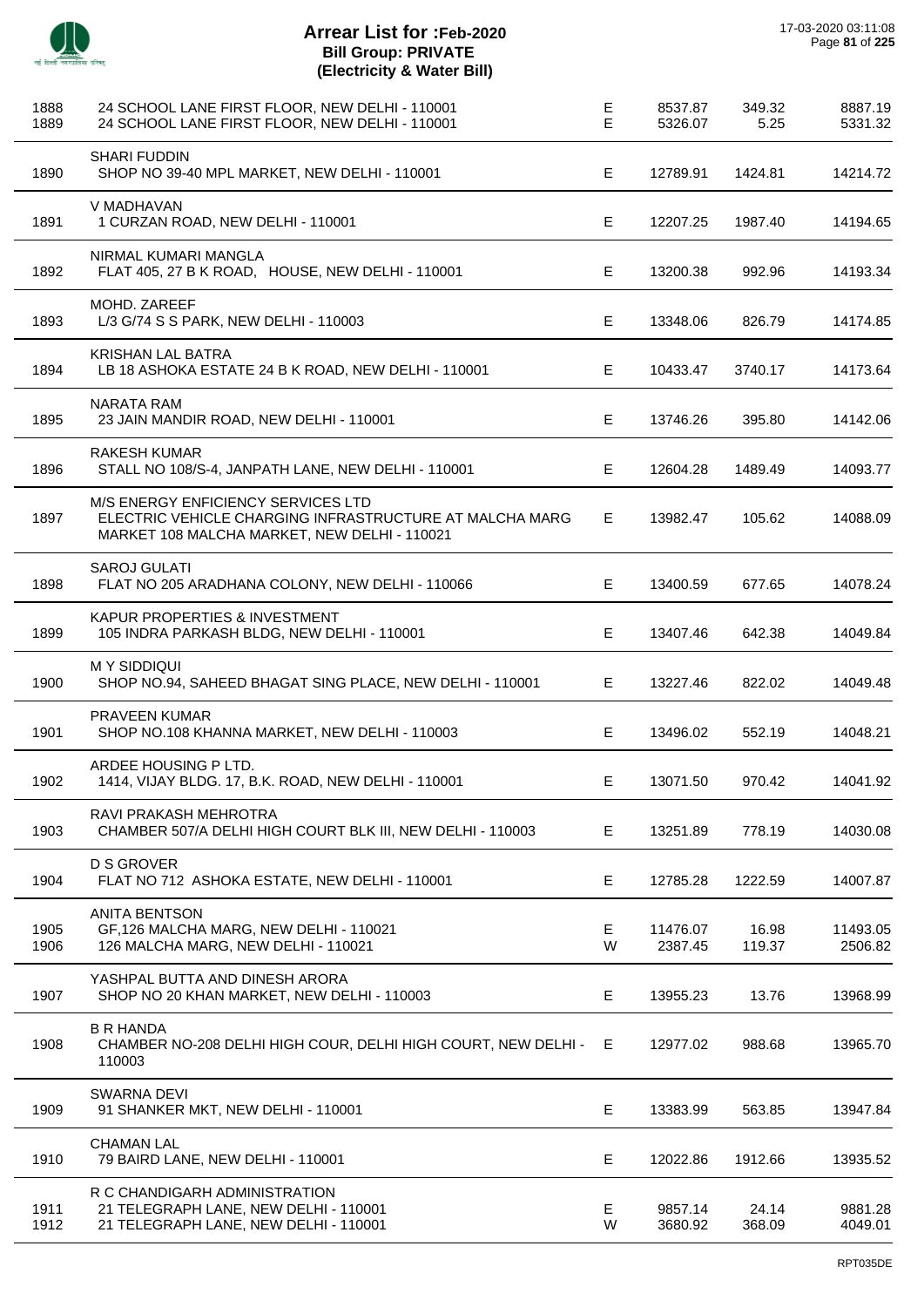

J.

 $\overline{a}$ 

 $\overline{a}$ 

 $\overline{a}$ 

 $\overline{a}$ 

J.

## **Arrear List for :Feb-2020 Bill Group: PRIVATE (Electricity & Water Bill)**

| 1913         | M/S JAMUNA INFRASTRUCTURE PVT LTD<br>I ST FLOOR CORP 5 SCINDIA HOUSE, NEW DELHI - 110021                                                          | W      | 11354.80            | 2562.58          | 13917.38            |
|--------------|---------------------------------------------------------------------------------------------------------------------------------------------------|--------|---------------------|------------------|---------------------|
| 1914         | <b>H R MALIK &amp; K MALIK</b><br>K-56 CON PLACE, NEW DELHI - 110001                                                                              | E.     | 13638.70            | 264.02           | 13902.72            |
| 1915         | SHEELA KANTA KAPOOR<br>14 G HANSALYA BLDG, 15 B K ROAD, NEW DELHI - 110001                                                                        | E.     | 13474.03            | 401.05           | 13875.08            |
| 1916         | <b>SACHIN JAIN</b><br>N 62 N BLOCK CONNAUGHT PLACE, NEW DELHI - 110001                                                                            | W      | 12238.63            | 1600.15          | 13838.78            |
| 1917         | <b>RAJ PANDIT</b><br>SHOP NO 41 MUNICIPAL MARKET C P, NEW DELHI - 110001                                                                          | E.     | 13250.66            | 574.67           | 13825.33            |
| 1918         | <b>JAN MOHAMMAD</b><br>JHUGGI NO 50 KALI BARI MARG R K MARG, NEW DELHI - 110001                                                                   | E.     | 13810.22            | 13.62            | 13823.84            |
| 1919         | SAVITRI AGGARWAL<br>FLAT NO 137 22 K G MARG, NEW DELHI - 110001                                                                                   | Е      | 12948.04            | 875.01           | 13823.05            |
| 1920         | AMRIT PAL SINGH<br>14 ARD COMPLEX SEC 13 R K PURAM GROUND FLOOR, NEW DELHI -<br>110001                                                            | E.     | 13146.55            | 657.07           | 13803.62            |
| 1921         | THE MASCOT BUILDCON PVT LTD<br>PREMISES NO 19 (ALSO KNOWN AS 91/9) LADY HARDING ROAD<br>BHAGAT SINGH MARKET, NEW DELHI - 110001                   | E.     | 13513.67            | 278.67           | 13792.34            |
| 1922         | <b>VIJENDER KISHAN GUPTA</b><br>FLAT NO-H II FLOOR DCM BLDG, NEW DELHI - 110001                                                                   | E.     | 13118.90            | 672.70           | 13791.60            |
| 1923         | <b>MUNSHI LAL</b><br>SHOP NO 18 ML BLDG, N BLOCK CON PLACE, NEW DELHI - 110001                                                                    | E.     | 13400.12            | 388.53           | 13788.65            |
| 1924         | <b>VIJAY CHANDRA JOSHI</b><br>CHAMBER NO 163 PATIALA HOUSE, NEW DELHI - 110001                                                                    | Е      | 12879.99            | 902.29           | 13782.28            |
| 1925         | KALU<br>T HUTS 74 INDIRA GANDHI CAMP KHANNA MARKET LODHI COLONY,<br><b>NEW DELHI - 110003</b>                                                     | E.     | 12857.36            | 919.41           | 13776.77            |
| 1926         | <b>ANEETA RANI</b><br>SHOP NO 92 PALIKA BAZAR, NEW DELHI - 110001                                                                                 | E.     | 13165.19            | 610.27           | 13775.46            |
| 1927         | <b>MANOHAR LAL</b><br>SHOP NO. 24 MOHAN SINGH MKT, NEW DELHI - 110001                                                                             | Е      | 13124.22            | 635.58           | 13759.80            |
| 1928         | DE PROJECT GSM MTNL SAWRN<br>DE (BSS) PROJECT, MTNL, ROOM NO. 3313, DOOR SANCHAR SADAN,<br>3RD FLOOR, CGO COMPLEX, LODHI ROAD, NEW DELHI - 110003 | E.     | 13574.74            | 178.06           | 13752.80            |
| 1929<br>1930 | <b>VEENA RANI</b><br>SHOP NO.57 MPL MARKET CONNAUGHT PLACE, NEW DELHI - 110001<br>SHOP NO.57 MUNICIPAL MARKET CONN.CIRCUS, NEW DELHI - 110001     | Е<br>W | 11181.46<br>1071.91 | 1443.10<br>53.60 | 12624.56<br>1125.51 |
| 1931         | <b>NASRA BEGUM</b><br>98 BABAR ROAD, NEW DELHI - 110001                                                                                           | Е      | 12535.31            | 1192.49          | 13727.80            |
| 1932         | <b>MEENA MUKHERJEE</b><br>69 FIRST FLOOR JOR BAGH, NEW DELHI - 110003                                                                             | E      | 13334.16            | 390.40           | 13724.56            |
| 1933         | <b>DUSHANDA SINGH</b><br>SHOP NO 34 MOHAN SINGH PLACE, NEW DELHI - 110001                                                                         | Е      | 11887.37            | 1833.06          | 13720.43            |
| 1934         | D D KAKAR<br>CHAMBER NO 63 PATIALA HOUSE, NEW DELHI - 110001                                                                                      | E      | 11424.84            | 2294.85          | 13719.69            |
| 1935         | ATUL INVESTMENT COMPANY<br>FLAT NO 202/9, HAILY ROAD,, NEW DELHI - 110001                                                                         | E      | 12938.97            | 778.43           | 13717.40            |

RPT035DE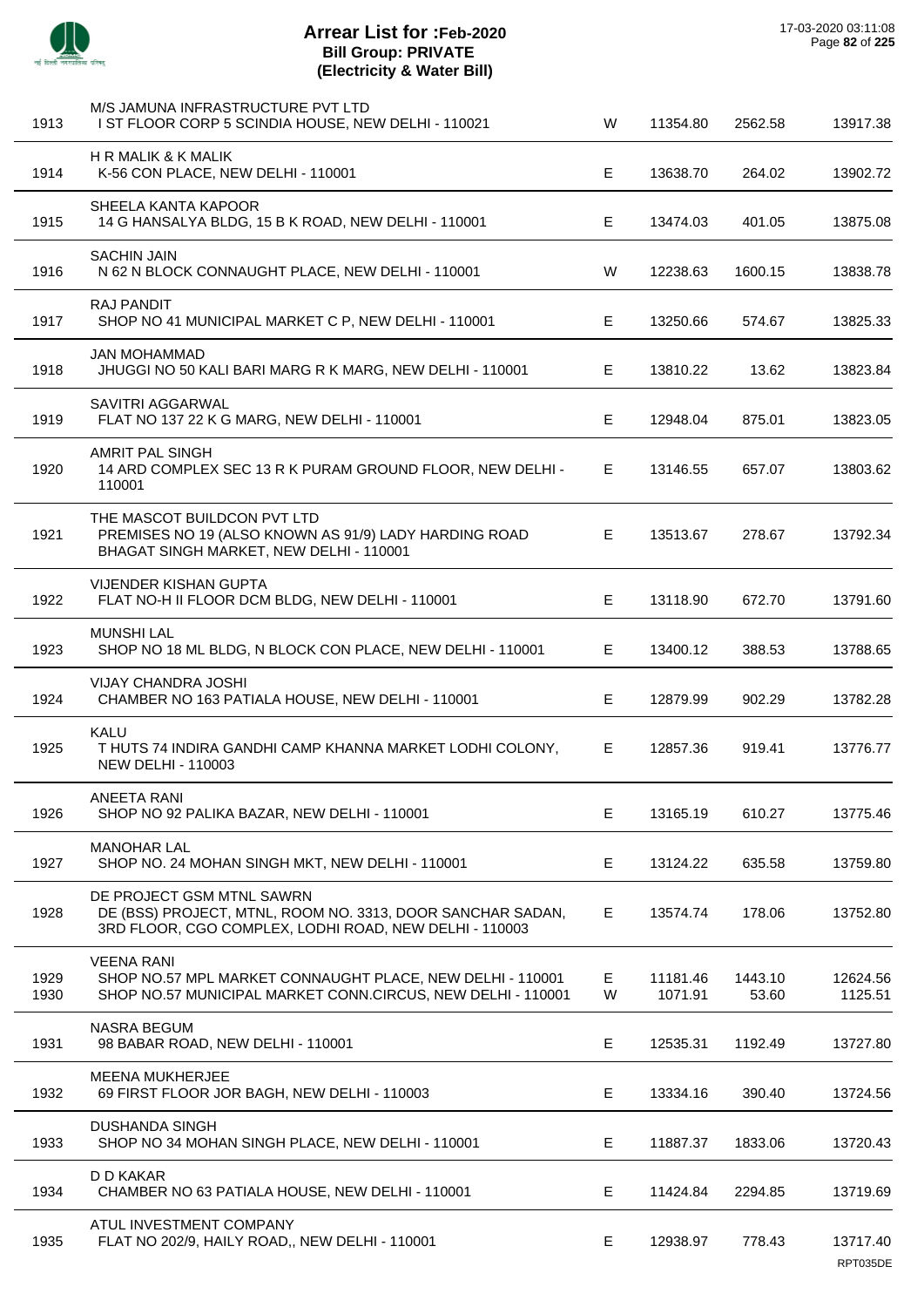| 1936         | ROSHAN LAL & OM PARKASH<br>SHOP NO 2 DUPLEX LANE, NEW DELHI - 110021                                                                                         | W       | 9464.87             | 4230.64          | 13695.51                       |
|--------------|--------------------------------------------------------------------------------------------------------------------------------------------------------------|---------|---------------------|------------------|--------------------------------|
| 1937<br>1938 | <b>MUKESH KUMAR</b><br>STALL NO. 6/11, YASHWANT PLACE, NEW DELHI - 110021<br>STALL NO. 6/V, YASHWANT PLACE,, NEW DELHI - 110021                              | E.<br>W | 10685.16<br>2705.32 | 110.39<br>188.46 | 10795.55<br>2893.78            |
| 1939         | <b>H K GULATI</b><br>FLAT NO 60 B S MARKET, NEW DELHI - 110001                                                                                               | W       | 8541.90             | 5146.34          | 13688.24                       |
| 1940         | <b>RAJINDER KUMAR &amp; CO</b><br>L-3/4 CON/PLACE, NEW DELHI - 110001                                                                                        | E       | 10619.18            | 3044.89          | 13664.07                       |
| 1941         | M/S CZAR INFRASTRUCTURE PVT LTD<br>G 10 GROUND FLOOR NARAIN MANZIL 23 BARAKHAMBA ROAD, NEW<br>DELHI - 110001                                                 | E       | 13593.11            | 58.04            | 13651.15                       |
| 1942         | <b>JOGINDER PAL</b><br>C 23 BASEMENT & GROUND FLOOR MALCHA MARG, NEW DELHI -<br>110021                                                                       | E.      | 13559.31            | 75.17            | 13634.48                       |
| 1943         | JEETENDRA KUMAR NAYYAR<br>CHAMBER NO. 491 PATIALA HOUSE COURT, NEW DELHI - 110001                                                                            | E       | 12377.99            | 1256.31          | 13634.30                       |
| 1944<br>1945 | <b>RUPENDER KUMARI</b><br>68 JOR BAGH, NEW DELHI - 110003<br>68 JOR BAGH, NEW DELHI - 110003                                                                 | Е<br>W  | 8455.03<br>4924.38  | 8.34<br>246.22   | 8463.37<br>5170.60             |
| 1946         | MOHIT SINGHAL S/O RAJINDER SINGHAL<br>FLAT NO C 5 UPASANA BLDG 1 HAILY ROAD, NEW DELHI - 110001                                                              | E       | 12502.60            | 1119.41          | 13622.01                       |
| 1947         | RAWAL APARTMENTS (P) LTD<br>501 COMPETENT HOUSE F 14 CONN PLACE, NEW DELHI - 110001                                                                          | E       | 13007.90            | 609.56           | 13617.46                       |
| 1948         | ANIL KUMAR DUA<br>G 39 REAR CABIN CONNAGHT PLACE, NEW DELHI - 110001                                                                                         | E       | 11977.69            | 1626.56          | 13604.25                       |
| 1949         | PREM GUTA & ASSOCIATES<br>CABIN NO 7 F 19 CON PLACE BASEMENT, NEW DELHI - 110001                                                                             | Е       | 10713.24            | 2818.03          | 13531.27                       |
| 1950         | <b>RUBY</b><br>CHAMBER NO.954 PATIALA HOUSE COURT, NEW DELHI - 110001                                                                                        | E.      | 11214.17            | 2310.30          | 13524.47                       |
| 1951         | RAJ KUMAR<br>N 33/10 G F CONNUGHT PLACE, NEW DELHI - 110001                                                                                                  | Е       | 13166.64            | 330.00           | 13496.64                       |
| 1952         | <b>AZIZUL HASAN</b><br>CHAMBER NO 526 PATIALA HOUSE COURT, NEW DELHI - 110001                                                                                | E       | 11757.08            | 1726.98          | 13484.06                       |
| 1953         | <b>VED PARKASH</b><br>FLAT NO-802 9 HAILY ROAD, NEW DELHI - 110001                                                                                           | E       | 12147.52            | 1320.74          | 13468.26                       |
| 1954         | AGASTIYA RESOURCES PVT LTD<br>SHOP NO.1/6 1ST FLR GARRAGE REGAL BULG, NEW DELHI - 110001                                                                     | W       | 10972.40            | 2490.93          | 13463.33                       |
| 1955         | <b>SAT PAL</b><br>SHOP NO-S/23 PALIKA BAZAR, NEW DELHI - 110001                                                                                              | Е       | 12569.25            | 892.82           | 13462.07                       |
| 1956         | THE CHIEF EXECUTIVE OFFICER NDMCSCL<br>BLOCK B INNER CIRCLE IST SWITCH/ OFC LOCATION SOTC WIFI POE<br>SWITCH LOCATION IN CONNAUGHT PLACE, NEW DELHI - 110001 | E       | 12907.75            | 545.82           | 13453.57                       |
| 1957<br>1958 | <b>B B SINGH</b><br>KIOSK NO 7 JODHPUR HOUSE J P M, NEW DELHI - 110011<br>KIOSK NO 7 JODHPUR HOUSE J P M, NEW DELHI - 110011                                 | Е<br>W  | 7372.46<br>5369.07  | 156.39<br>537.47 | 7528.85<br>5906.54             |
| 1959<br>1960 | PRADEEP KUMAR RAI<br>7 F WHITE HOUSE 10 BHAGWAN DASS ROAD, NEW DELHI - 110001<br>7 E WHITE HOUSE 10 BHAWAN DASS ROAD, NEW DELHI - 110001                     | Е<br>Е  | 8319.35<br>4887.50  | 98.59<br>92.34   | 8417.94<br>4979.84<br>RPT035DE |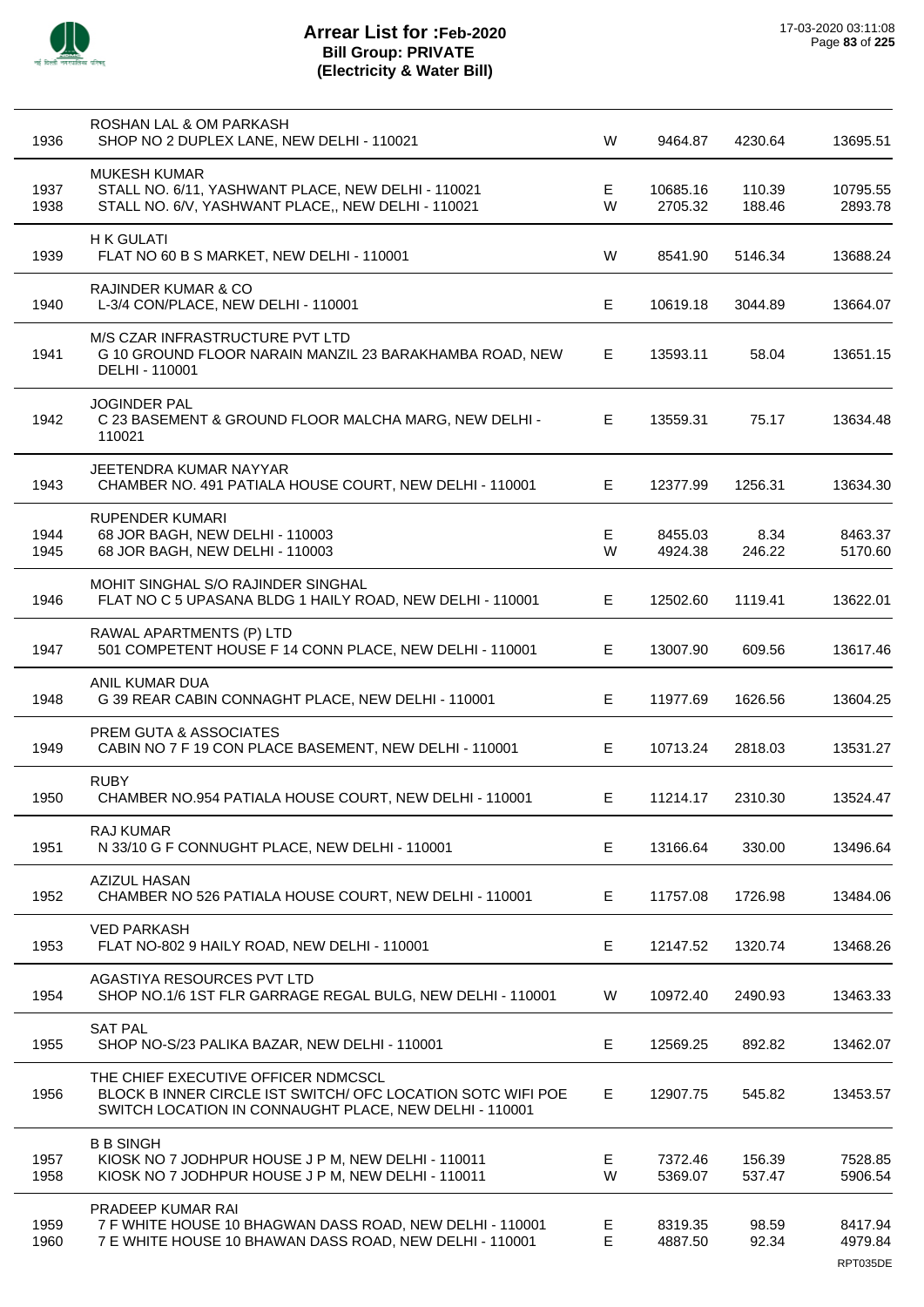

 $\overline{a}$ 

## **Arrear List for :Feb-2020 Bill Group: PRIVATE (Electricity & Water Bill)**

| 1961         | RAJIV DAWAR<br>CHAMBER NO 21 PATIALA HOUSE COURT, NEW DELHI - 110001                                                                    | E.     | 11661.44           | 1730.12         | 13391.56           |
|--------------|-----------------------------------------------------------------------------------------------------------------------------------------|--------|--------------------|-----------------|--------------------|
| 1962<br>1963 | <b>JOTHI KUMAR</b><br>7 SECOND FLOOR ARD COMPLEX SECTOR 13 R K PURAM - 110066<br>7 FIRST FLOOR ARD COMPLEX SECTOR 13 R K PURAM - 110066 | Е<br>E | 8221.97<br>2101.12 | 185.66<br>12.27 | 8407.63<br>2113.39 |
| 1964         | PLOT NO7 ARD COMPLEX SECT-13R.K.PURAM, NEW DELHI - 110066<br><b>KLWADERA</b>                                                            | W      | 2655.67            | 199.97          | 2855.64            |
| 1965         | M 116 CON CIRCUS, NEW DELHI - 110001                                                                                                    | E.     | 12308.21           | 1054.31         | 13362.52           |
| 1966         | <b>HABIB MALIK ULLAH</b><br>SHOP NO 106 YESHWANT PLACE, NEW DELHI - 110021                                                              | E.     | 12548.73           | 803.33          | 13352.06           |
| 1967         | <b>ASHOK MAGO</b><br>40 JOR BAGH IST FLOOR, NEW DELHI - 110001                                                                          | Е      | 13315.03           | 13.13           | 13328.16           |
| 1968         | <b>CHANDER WATI</b><br>JHUGGI NO C-31/218 T HUTS KALI BARI MARG, NEW DELHI - 110001                                                     | Е      | 13299.68           | 13.12           | 13312.80           |
| 1969         | <b>M/S TARUN PROMOTERS PVT LTD</b><br>CPWD PARK OPP. TYPE III QTR KALI BARI MARG, NEW DELHI - 110001                                    | E.     | 13283.06           | 19.65           | 13302.71           |
| 1970         | SRI SRI RURAL DEVELOPMENT PROGRAM TRUST<br>NDMC OWC PLANT RAJA BAZAR NURSERY GOLE MARKET, NEW DELHI<br>$-110001$                        | E.     | 12678.48           | 622.01          | 13300.49           |
| 1971         | <b>MADHUR RANI</b><br>10 TODERMAL ROAD, NEW DELHI - 110001                                                                              | E.     | 12740.19           | 548.70          | 13288.89           |
| 1972         | <b>NEERAJ BAISOYA</b><br>SHOP NO 91 SAROJINI NAGAR MARKET, NEW DELHI - 110001                                                           | Е      | 13238.84           | 47.16           | 13286.00           |
| 1973         | <b>JAI CHAND LUTHRA</b><br>151 GOLF LINK F F, NEW DELHI - 110003                                                                        | E      | 11267.50           | 1962.13         | 13229.63           |
| 1974         | SMS IT SOLUTION PVT LTD<br>4A HAILY ROAD, NEW DELHI - 110001                                                                            | W      | 12582.38           | 629.12          | 13211.50           |
| 1975         | M/S BAJAJ AUTO LIMITED<br>L 1 PLOT NO 3 & 4 CONNAUGHT PLACE, NEW DELHI - 110001                                                         | W      | 12031.08           | 1157.25         | 13188.33           |
| 1976         | RELIANCE THERMAL ENERGY (P) LTD<br>FLAT NO-202, A&B, ASHOKA ESTATE,, NEW DELHI - 110001                                                 | Е      | 12325.93           | 862.04          | 13187.97           |
| 1977         | <b>GAUTAM AGGARWAL</b><br>319 COMPETENT HOUSE, NEW DELHI - 110001                                                                       | Е      | 12796.22           | 374.18          | 13170.40           |
| 1978         | AGROMAEFI SPARES CORPORATION<br>35/5 H-BLK CONN. PLACE, NEW DELHI - 110001                                                              | E      | 11987.26           | 1180.18         | 13167.44           |
| 1979         | LILA DHAR, M/S BANGALI MAL & CO.<br>SHOP NO-1, G CONNAUGHT PLACE, NEW DELHI - 110001                                                    | W      | 9511.68            | 3654.11         | 13165.79           |
| 1980         | MOHNE DEVI<br>SHOP NO UG-56 PALIKA PLACE, R K MARG N DELHI, NEW DELHI -<br>110001                                                       | E.     | 12291.86           | 856.60          | 13148.46           |
| 1981         | <b>SUMAN</b><br>NSCI SERVANT QTR NO 18 GURU HARIKISHAN PUBLIC SCHOOL, NEW<br>DELHI - 110001                                             | Е      | 12291.42           | 757.31          | 13048.73           |
| 1982         | DHAN KHORE RAI<br>CHAMBER NO-844 PATIALA HOUSE COURT, NEW DELHI - 110001                                                                | E.     | 11370.43           | 1670.24         | 13040.67           |
| 1983         | <b>SUNDER PAL</b><br>SHOP NO 6 SAFDER HASHMI MARG, NEW DELHI - 110001                                                                   | E.     | 11671.11           | 1366.91         | 13038.02           |
|              |                                                                                                                                         |        |                    |                 |                    |

l,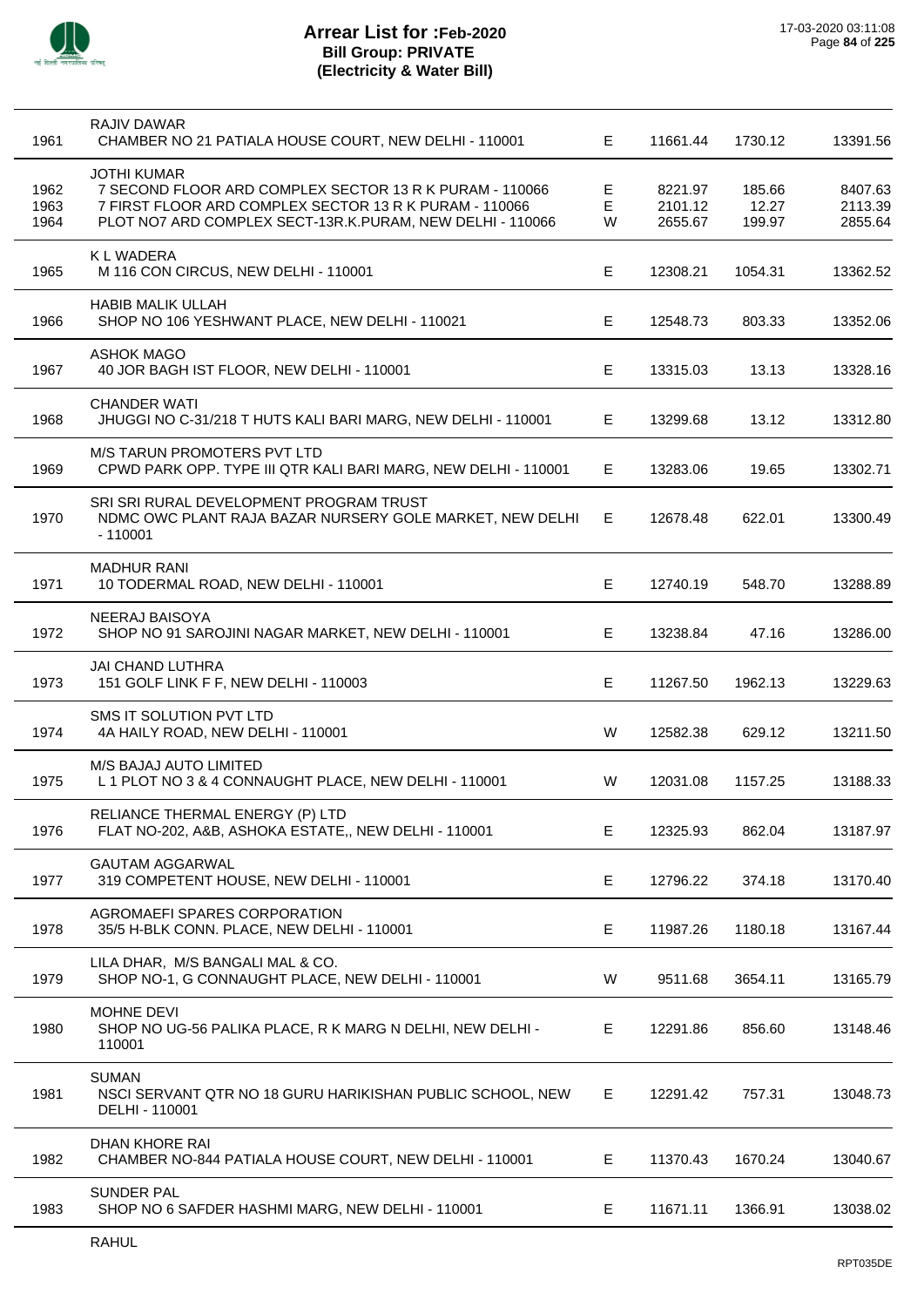

| 1984                 | QTR NO 18 NSCI CLUB PURANA QUILA ROAD, NEW DELHI - 110001                                                                                                | Е           | 12220.26                      | 791.83                   | 13012.09                      |
|----------------------|----------------------------------------------------------------------------------------------------------------------------------------------------------|-------------|-------------------------------|--------------------------|-------------------------------|
| 1985                 | <b>JAI PRAKASH</b><br>DHOBI GHAT NO 5 TALKATORA ROAD, NEW DELHI - 110001                                                                                 | Е           | 12576.43                      | 428.89                   | 13005.32                      |
| 1986                 | HARVINDER SINGH BHULLAR<br>CHAMBER NO 122 PATIALA HOUSE, NEW DELHI - 110001                                                                              | Е           | 11845.08                      | 1141.69                  | 12986.77                      |
| 1987                 | DINESH KUMAR SHARMA<br>CH.NO. 469 PATIALA HOUSE COURT, NEW DELHI - 110001                                                                                | Е           | 11399.87                      | 1581.35                  | 12981.22                      |
| 1988                 | <b>JOGA DEVI</b><br>STALL NO 10 P R LANE MARKET, NEW DELHI - 110003                                                                                      | Е           | 11959.64                      | 1019.16                  | 12978.80                      |
| 1989                 | M/S ADARSH SARAN FAMILY PRIVATE TRUST<br>9 PANCHSHEEL MARG SECOND FLOOR DUPLEX, NEW DELHI - 110021                                                       | Е           | 12952.42                      | 19.16                    | 12971.58                      |
| 1990                 | <b>REGHUBIR SINGH</b><br>H-20 CONNAUGHT PLACE,, NEW DELHI - 110001                                                                                       | Е           | 12450.81                      | 504.99                   | 12955.80                      |
| 1991                 | <b>VINITA MEHTA</b><br>182 JOR BAGH, NEW DELHI - 110003                                                                                                  | Е           | 12743.11                      | 208.97                   | 12952.08                      |
| 1992                 | <b>M/S HEALING TOUCH</b><br>MOBILE TOWER BARAT GHAR MOTI BAGH, NEW DELHI - 110001                                                                        | E           | 12922.01                      | 19.09                    | 12941.10                      |
| 1993                 | DHARMINDER SARMA<br>DHAWAN DEEP E-5, 6JANTAR MANTAR ROAD, NEW DELHI - 110001                                                                             | Е           | 12400.45                      | 527.48                   | 12927.93                      |
| 1994                 | OM PARKASH HANS<br>24/1 HANUMAN LANE, NEW DELHI - 110001                                                                                                 | Е           | 12760.59                      | 166.92                   | 12927.51                      |
| 1995                 | M/S M F PROPERTIES (P) LTD<br>10 FIRST FLOOR JOR BAGH, NEW DELHI - 110003                                                                                | W           | 12301.36                      | 615.07                   | 12916.43                      |
| 1996<br>1997<br>1998 | RAJINDER RAI<br>P 23/90 CONNAUGHT PLACE GROUND FLOOR, NEW DELHI - 110001<br>23/90 CON. PLACE, NEW DELHI - 110001<br>23/90 CON CIRCUS, NEW DELHI - 110001 | E<br>E<br>E | 4601.77<br>6867.98<br>1014.80 | 99.51<br>235.62<br>30.65 | 4701.28<br>7103.60<br>1045.45 |
| 1999                 | <b>BHIM SEN</b><br>SHOP NO 25 RING ROAD MARKET, OPP NAUROJI NAGAR, NEW DELHI -<br>110029                                                                 | Е.          | 11729.22                      | 1120.48                  | 12849.70                      |
| 2000                 | K M SUKHIJA (HUF) & OTHERS<br>FLAT NO 204 AMBADEEP BUILDING 14 K G MARG, NEW DELHI - 110001                                                              | Е           | 11965.65                      | 811.19                   | 12776.84                      |
| 2001                 | <b>ARUNDHATI ROY</b><br>233 SECOND FLOOR JOR BAGH, NEW DELHI - 110003                                                                                    | Е           | 12760.19                      | 12.59                    | 12772.78                      |
| 2002                 | PRAHLAD HARI<br>SHOP NO 38 BABU MARKET, SAROJINI NAGAR, NEW DELHI - 110023                                                                               | Е           | 12270.17                      | 499.77                   | 12769.94                      |
| 2003                 | <b>BAWA BACHITER SINGH</b><br>6 HAILEY LAL, NEW DELHI - 110001                                                                                           | W           | 11645.09                      | 1124.38                  | 12769.47                      |
| 2004                 | <b>VIDYA GUPTA</b><br>PANTHARA TEES JAN MARG NEAR AURNG LANE, NEW DELHI - 110003                                                                         | Е           | 12400.70                      | 337.34                   | 12738.04                      |
| 2005                 | <b>NIRBHAY SINGH</b><br>SHOP NO 2 BAPUDHAM NDMC COMPLE, NEW DELHI - 110021                                                                               | E           | 10591.54                      | 2137.90                  | 12729.44                      |
| 2006                 | R H AGRO (P) LTD<br>704 KAILASH BUILDING, NEW DELHI - 110001                                                                                             | Е           | 12227.96                      | 496.59                   | 12724.55                      |
| 2007                 | <b>RAGHUBIR TYAGI</b><br>SHOP NO G-70 PALIKA BHAWAN, R K PURAM, NEW DELHI - 110066                                                                       | Е           | 11340.19                      | 1380.40                  | 12720.59                      |
| 2008                 | <b>VIRENDERA SINGH</b><br>37 JOR BAGH F F, NEW DELHI - 110003                                                                                            | E           | 12457.25                      | 255.46                   | 12712.71<br>RPT035DE          |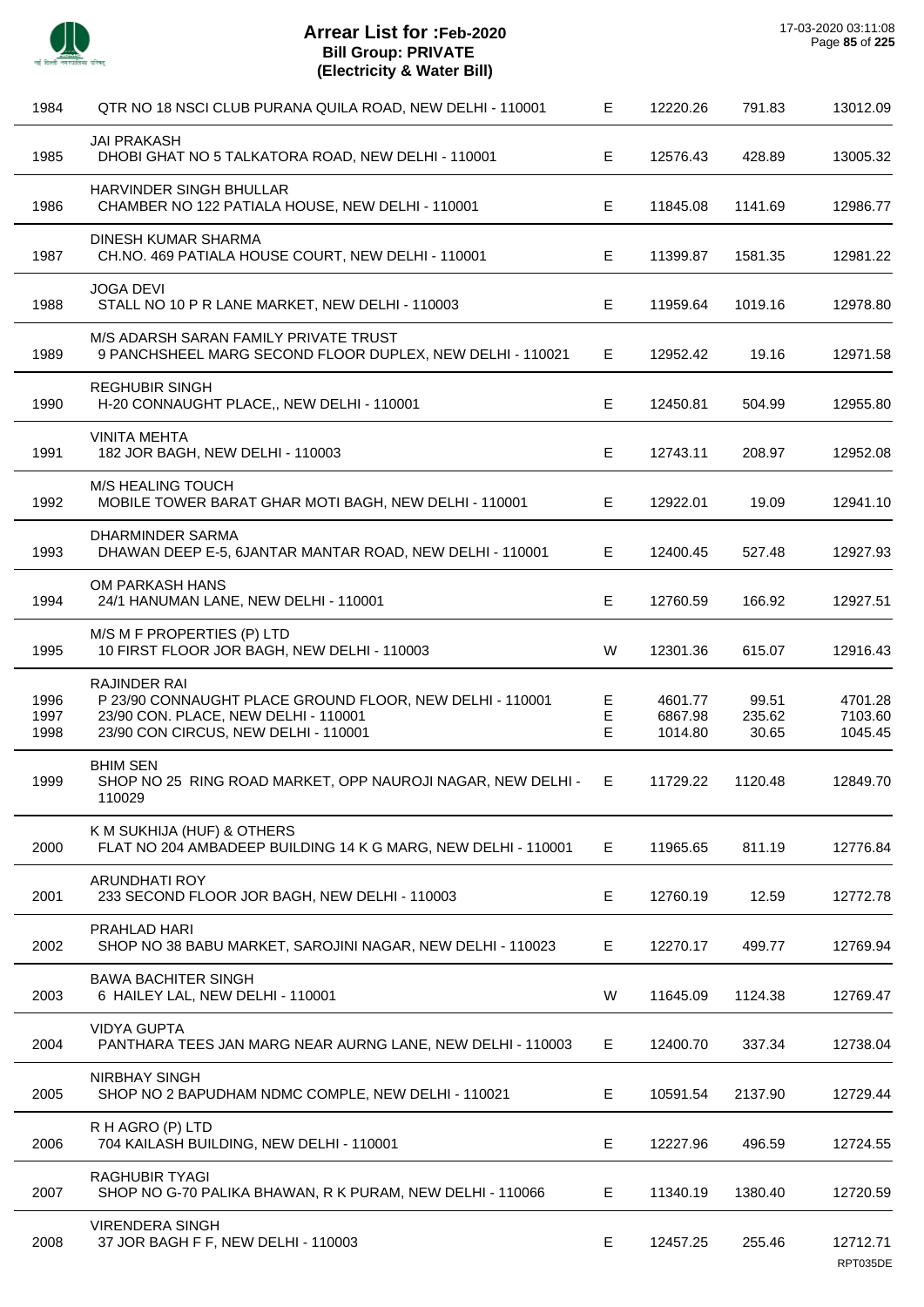

| 2009         | KULBUSHAN KAUL<br>20 KASHMIRI MIGRANT MKT OPP.SHANKAR MKT, NEW DELHI - 110001                                       | E      | 11276.64           | 1435.99            | 12712.63           |
|--------------|---------------------------------------------------------------------------------------------------------------------|--------|--------------------|--------------------|--------------------|
| 2010         | MANEGEER SYNDICATE BANK LTD<br>205 B K ROAD KANCHANCHANGA, NEW DELHI - 110001                                       | Е      | 12569.99           | 130.05             | 12700.04           |
| 2011         | <b>JAGAT SINGH</b><br>SHOP NO LG-31 PALIKA PLACE, R K MARG N DELHI, NEW DELHI -<br>110001                           | Е      | 11816.87           | 877.99             | 12694.86           |
| 2012         | KAILASH SONI<br>FLAT NO 210, 22 K G MARG, NEW DELHI - 110001                                                        | Е      | 11961.94           | 730.35             | 12692.29           |
| 2013         | S C GULATI<br>CH-127 PATIALA HOUSE, NEW DELHI - 110001                                                              | Е      | 11592.35           | 1082.73            | 12675.08           |
| 2014         | GENERAL MANAGER, GUJRAT CO. OP. MILK MKTG. FEDRATION<br>SHOP NO 3 SHOPPING CENTRE NEW MOTI BAGH, NEW DELHI - 110021 | Е      | 12433.27           | 234.97             | 12668.24           |
| 2015         | S PRASAD & CO.<br>M-96 CON PLACE, NEW DELHI - 110001                                                                | Е      | 12640.94           | 12.47              | 12653.41           |
| 2016         | <b>ILA DALMIA</b><br>BUNGLOW NO 2 EDWARD K DAIRY, S P ROAD, NEW DELHI - 110021                                      | Е      | 12624.83           | 18.68              | 12643.51           |
| 2017         | <b>GEETA</b><br>P-174, PILLANJI VILLAGE, SAROJINI NAGAR,, NEW DELHI - 110023                                        | Е      | 12228.51           | 413.97             | 12642.48           |
| 2018         | ANSAL BHAWAN PROP ERTIES PVT LTD<br>119 ANSAL BHAWAN, NEW DELHI - 110001                                            | E      | 10969.78           | 1664.22            | 12634.00           |
| 2019         | <b>JETHA NAND</b><br>KIOSK NO 22 SAROJINI NAGAR, NEW DELHI - 110023                                                 | Е      | 11962.52           | 633.86             | 12596.38           |
| 2020<br>2021 | <b>GAUTAM HOOJA</b><br>5 ABUL FAZAL ROAD, NEW DELHI - 110001<br>5 ABUL FAZAL ROAD, (177 SQM), NEW DELHI - 110001    | Е<br>W | 4843.48<br>3831.74 | 1173.99<br>2745.90 | 6017.47<br>6577.64 |
| 2022         | RAHUL MAHROLIYA<br>85-112 BLOCK STAFF QTRS LADY HARDING, NEW DELHI - 110001                                         | Е      | 11536.66           | 1037.74            | 12574.40           |
| 2023         | SANTOSH KUMAR CHURIHA<br>CHAMBER NO. 10-A, PATIALA HOUSE COURT,, NEW DELHI - 110001                                 | Е,     | 11712.67           | 861.00             | 12573.67           |
| 2024         | <b>GOPAL ANSAL</b><br>G-3 ANSAL BHAWAN, NEW DELHI - 110001                                                          | E      | 12385.80           | 186.14             | 12571.94           |
| 2025         | <b>TARIQ KHAN</b><br>SHOP NO.16 CNG STN DIZ AREA UDYAN MARG, NEW DELHI - 110001                                     | E      | 9256.53            | 3312.10            | 12568.63           |
| 2026         | SHUBHA RAJ MISHRA<br>FLAT NO 106 TAJ APPARTMENT, 2FACTORY RD, NEW DELHI - 110029                                    | Е      | 11602.70           | 943.43             | 12546.13           |
| 2027         | <b>VISHAL SUDAN</b><br>SHOP M2 PALIKA BHAWAN, NEW DELHI - 110001                                                    | E      | 11596.03           | 946.72             | 12542.75           |
| 2028         | <b>SURAJ BHAN GUPTA</b><br>6 BAZAR LANE, NEW DELHI - 110001                                                         | W      | 7149.15            | 5385.97            | 12535.12           |
| 2029         | NEERAJ KAPOOR<br>B 45/47 BASEMENT B BLOCK CONNAUGHT PLACE, NEW DELHI - 110001                                       | Е      | 11801.39           | 725.13             | 12526.52           |
| 2030         | PRAVEEN KUMAR GUPTA, PRANESH GUPTA AND PRABODH GUPTA<br>232 JOR BAGH BASEMENT, NEW DELHI - 110001                   | E      | 10154.21           | 2352.99            | 12507.20           |
| 2031         | <b>MEHRUL NISA</b><br>54, DARGAH SYEED HUSSAN, P.K.ROAD, NEW DELHI - 110001                                         | W      | 10564.22           | 1935.98            | 12500.20           |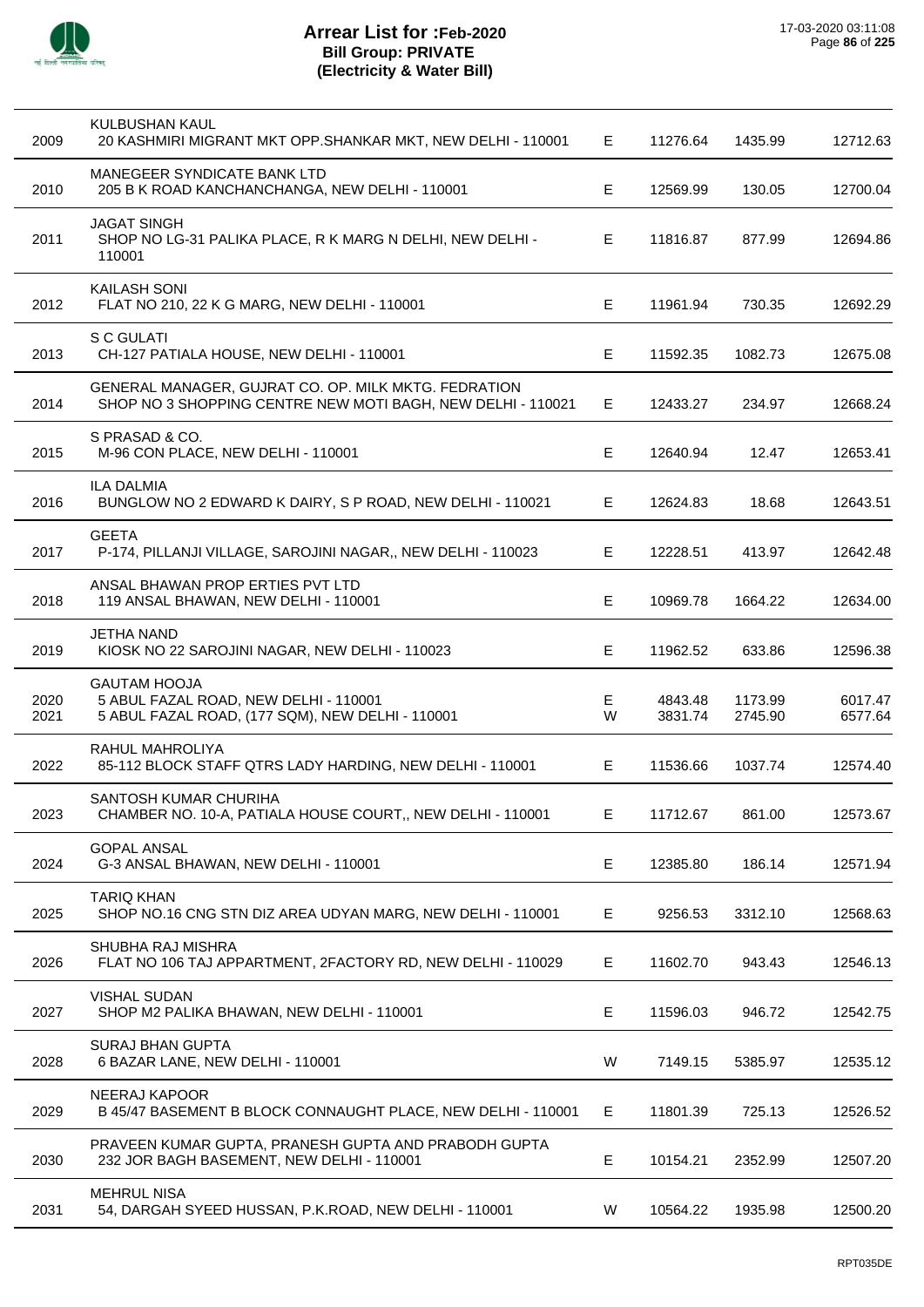

| 2032         | <b>RAM SINGH</b><br>DARGAH SYED HUSSAIN, ANDHMAHAVIDHALYA, P. K. ROAD,, NEW<br>DELHI - 110001                                                                                             | W       | 3790.95            | 8704.91           | 12495.86           |
|--------------|-------------------------------------------------------------------------------------------------------------------------------------------------------------------------------------------|---------|--------------------|-------------------|--------------------|
| 2033         | JASBIR SINGH GANDHOK & SUMAN GANDHOK<br>41 B & 43 B HANUMAN ROAD, NEW DELHI - 110001                                                                                                      | W       | 11891.12           | 594.56            | 12485.68           |
| 2034         | <b>GAJENDRA GIRI</b><br>CHAMBER NO. 608A DELHI HIGH COURT BLOCK NO. III, NEW DELHI -<br>110003                                                                                            | E.      | 10493.26           | 1974.10           | 12467.36           |
| 2035         | MTNL IST FLOOR, HOTEL JANPATH<br>DE (BSS) PROJECT, MTNL, ROOM NO. 3313, DOOR SANCHAR SADAN,<br>3RD FLOOR, CGO COMPLEX, LODHI ROAD, NEW DELHI - 110003                                     | E.      | 12155.85           | 310.04            | 12465.89           |
| 2036         | M/S CLICONTRIP INDIA PVT LTD<br>PREMISES NO 701 7TH FLOOR PRAKASHDEEP BUILDING 7 TOLSTOY<br>MARG, NEW DELHI - 110001                                                                      | E.      | 12335.80           | 120.36            | 12456.16           |
| 2037         | LALITA, MANISH & GAURAV ARORA<br>SHOP NO.51 BHAGAT SINGH MARKET, NEW DELHI - 110001                                                                                                       | E.      | 11548.51           | 889.00            | 12437.51           |
| 2038         | SANTANU GHOSH<br>CH.NO.706 PATIALA HOUSE COURT, NEW DELHI - 110001                                                                                                                        | E       | 11570.20           | 832.49            | 12402.69           |
| 2039         | M/S PRABHATAM ADVERTISING PVT LTD, RASHTRIYA TOWER, 38, RANI JHANSI ROAD, NEW DELHI<br>PTU CAMPA COLA FACTORY OPPOSITE MAYUR BHAWAN SHANKAR<br>MARKET CONNAUGHT PLACE, NEW DELHI - 110001 | E       | 11783.56           | 608.58            | 12392.14           |
| 2040         | <b>HANSRAJ PROP BANDHU</b><br>SHOP NO 45 BANGALI MAL MARKET, NEW DELHI - 110001                                                                                                           | W       | 9329.12            | 3047.94           | 12377.06           |
| 2041         | <b>NASIM AHMAD</b><br>28 DARGAH SAYEED HUSSAIN P K ROAD, NEW DELHI - 110001                                                                                                               | W       | 6901.34            | 5466.95           | 12368.29           |
| 2042         | <b>GANPATH RAI</b><br>L GANPATH RAI BULDING L BLOCK, C PLACE, NEW DELHI - 110001                                                                                                          | W       | 9210.24            | 3155.78           | 12366.02           |
| 2043         | <b>SNEH SANGAR</b><br>CHAMBER NO 16 PATIALA HOUSE CO, NEW DELHI - 110001                                                                                                                  | E       | 11288.45           | 1046.57           | 12335.02           |
| 2044<br>2045 | <b>GULZARI LAL</b><br>SHOP NO 46 BANGALI MAL MKT, NEW DELHI - 110001<br>SHOP NO 46 BANGALI MAL MKT, NEW DELHI - 110001                                                                    | E,<br>W | 3133.56<br>5620.16 | 150.03<br>3396.06 | 3283.59<br>9016.22 |
| 2046         | A COY. COMMANDER<br>BARRACK NO 1 NABHA HOUSE, NEW DELHI - 110001                                                                                                                          | E       | 11639.19           | 648.64            | 12287.83           |
| 2047         | <b>GYANENDRA KUMAR ARORA</b><br>50 BABAR ROAD, NEW DELHI - 110001                                                                                                                         | W       | 6318.77            | 5960.95           | 12279.72           |
| 2048         | <b>RAMAKANT GAUR</b><br>CHAMBER NO 466 PATIALA HOUSE COURT, NEW DELHI - 110001                                                                                                            | E.      | 10761.01           | 1483.26           | 12244.27           |
| 2049         | RAJ KUMAR SETHI<br>SHOP NO-23 BASRURKAR MARKET, NEW DELHI - 110021                                                                                                                        | E       | 11669.76           | 569.49            | 12239.25           |
| 2050         | C.D.S. MONEY EXCHANGE BUREOU P LTD<br>N-54/A 1ST FLOOR CONNAUGHT PLACE, NEW DELHI - 110001                                                                                                | Е       | 11379.45           | 855.91            | 12235.36           |
| 2051         | <b>VESAKHI RAM</b><br>SHOP NO 51 PALIKA BAZAR, NEW DELHI - 110001                                                                                                                         | Е       | 11797.16           | 431.97            | 12229.13           |
| 2052<br>2053 | <b>SUJAN SINGH</b><br>2 TANSAN MARG, NEW DELHI - 110001<br>2 TANSAN MARG, NEW DELHI - 110001                                                                                              | E<br>W  | 7391.19<br>3850.37 | 771.89<br>192.52  | 8163.08<br>4042.89 |
| 2054         | <b>UDEY HARDEV SINGH</b><br>FLAT 2 3&4SOUTH END LANE, NEW DELHI - 110011                                                                                                                  | Е       | 12070.50           | 130.40            | 12200.90           |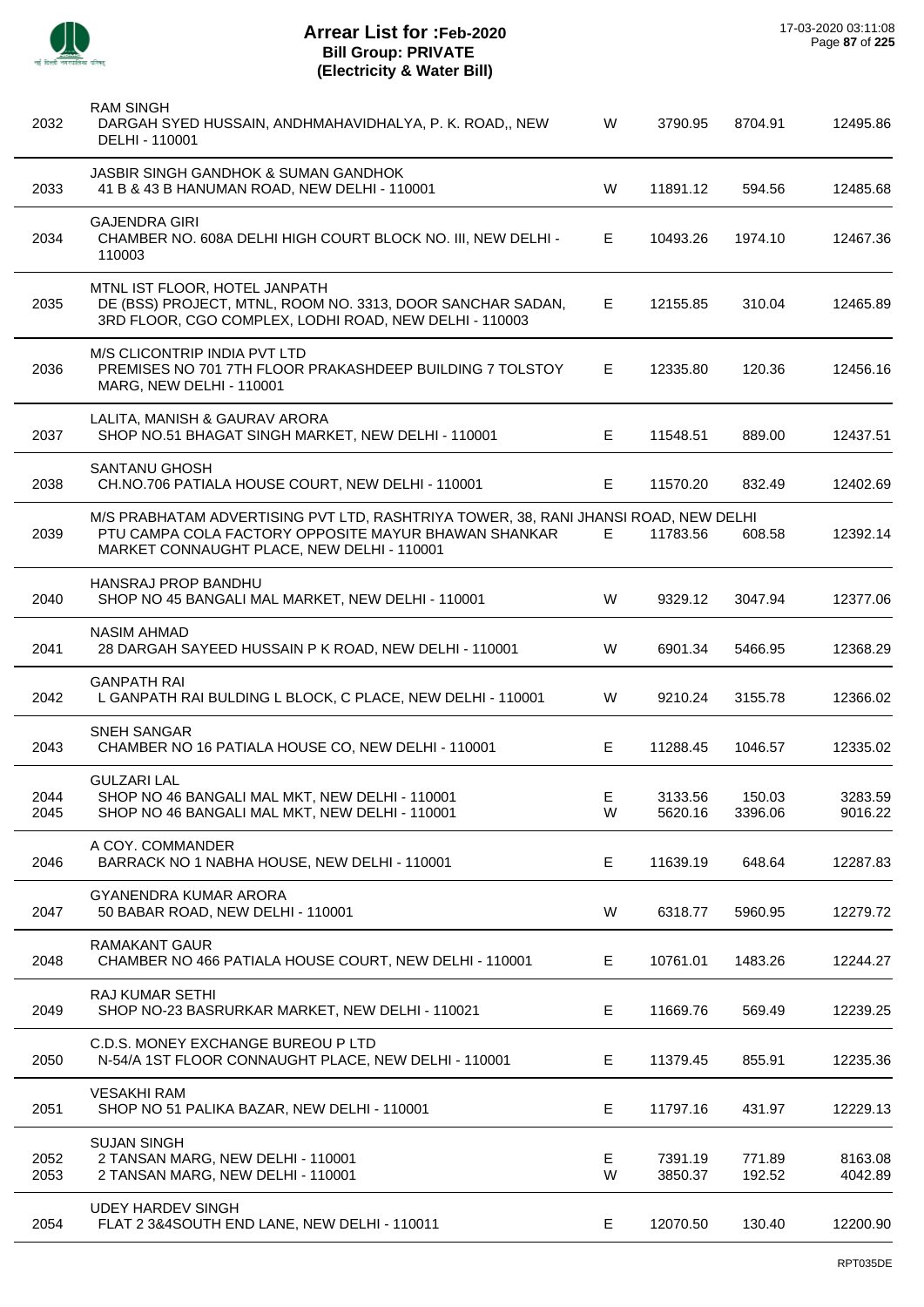

| 2055         | JATINDER KUMAR & OTHERS<br>GF-37, INDIRA PRAKASH BLD., 21 B.K. ROAD, NEW DELHI - 110001                                                                             | E.      | 11222.94           | 977.27           | 12200.21           |
|--------------|---------------------------------------------------------------------------------------------------------------------------------------------------------------------|---------|--------------------|------------------|--------------------|
| 2056<br>2057 | NEERAJ & SMT SAROJ CHAWLA<br>177 GOLF LINK, GROUND FLOOR,, NEW DELHI - 110003<br>177 GOLF LINK, FIRST FLOOR,, NEW DELHI - 110003                                    | E<br>E. | 6400.17<br>4435.35 | 875.65<br>452.19 | 7275.82<br>4887.54 |
| 2058         | BHIM SINGH & SONS (HUF)<br>FLAT NO 420 K G MARG, NEW DELHI - 110001                                                                                                 | E.      | 11890.85           | 265.52           | 12156.37           |
| 2059         | FED. OF HOTEL RESTAURANT ASSOCIATION<br>OF INDIA, A-81, HIMALAYA HOUSE, KG MARG,, NEW DELHI - 110001                                                                | E.      | 12139.60           | 11.95            | 12151.55           |
| 2060         | HOTEL QUEEN ROAD PVT LTD.<br>19 ASHOKA ROAD, NEW DELHI - 110001                                                                                                     | W       | $-0.34$            | 12147.13         | 12146.79           |
| 2061         | <b>GOURI SHANKAR</b><br>SHOP NO 91 MOHAN SINGH PLACE, NEW DELHI - 110001                                                                                            | E.      | 12017.43           | 126.55           | 12143.98           |
| 2062<br>2063 | <b>SANJAY NAGAR</b><br>K 119 B K DUTT COLONY, NEW DELHI - 110003<br>K 117 B K DUTT COLONY, NEW DELHI - 110003                                                       | E<br>E. | 3785.69<br>7950.84 | 88.01<br>292.61  | 3873.70<br>8243.45 |
| 2064         | MANAGER PNB OF INDIA<br>N-46 CONNAUGHT PLACE, NEW DELHI - 110001                                                                                                    | W       | 11206.12           | 872.22           | 12078.34           |
| 2065         | RAMESH LATA W/O SH R G ANAND<br>20 FIRE BRIGADE LANE, NEW DELHI - 110001                                                                                            | W       | 8692.48            | 3363.98          | 12056.46           |
| 2066         | THE CHIEF EXECUTIVE OFFICER NDMCSCL PALIKA KENDRA<br>GATE NO 3 ON ROAD SIDE PALIKA BAZAR OFC PUBLIC WIFI-POE<br>SWITCH LOCATION CONNAUGHT PLACE, NEW DELHI - 110001 | E.      | 11403.13           | 650.64           | 12053.77           |
| 2067         | <b>SUBASH JAIN</b><br>GF 2 PRAKASH DEEP 7 TOLSTOY MARG, NEW DELHI - 110001                                                                                          | E.      | 11631.70           | 410.24           | 12041.94           |
| 2068         | RAJIV MEHTA & HUF<br>17 NO KAUTILYA MARG GUEST ROOM, NEW DELHI - 110001                                                                                             | E.      | 11830.70           | 209.15           | 12039.85           |
| 2069         | <b>SOHAN SINGH</b><br>SHOP NO 39 BABU MARKET, SAROJINI NAGAR, NEW DELHI - 110023                                                                                    | Е       | 11367.16           | 634.50           | 12001.66           |
| 2070         | SUBHASH CHANDRA<br>SHOP NO 165 PALIKA BAZAR, NEW DELHI - 110001                                                                                                     | Е       | 11467.78           | 527.87           | 11995.65           |
| 2071         | PARAMJEET SINGH BATRA<br>D-74, REGAL BUILDING,, NEW DELHI - 110001                                                                                                  | E.      | 9753.52            | 2241.04          | 11994.56           |
| 2072         | <b>SANTOSK KUMAR</b><br>SHOP NO 21 BABU MARKET, SAROJINI NAGAR, NEW DELHI - 110023                                                                                  | E       | 11199.41           | 776.84           | 11976.25           |
| 2073         | <b>M/S LARSEN &amp; TOUBRO</b><br>I ST FLOOR STORE AREA BACK SIDE OF 66 KV ELECTRIC SUB STATION<br>VIDYUT BHAWAN MOTI LAL NEHRU MARG, NEW DELHI - 110003            | Е       | 11938.85           | 17.66            | 11956.51           |
| 2074         | DEVENDRA NATH PAL<br>HALF CHAMBER IN CHAMBER NO 487 LAWYERS CHAMBER BLOCK II<br>DELHI HIGH COURT, NEW DELHI - 110001                                                | Е       | 11330.08           | 626.21           | 11956.29           |
| 2075         | <b>VIKRAM</b><br>NSCI THUTS 12 PURANA QUILA ROAD, NEW DELHI - 110001                                                                                                | E.      | 11243.49           | 702.13           | 11945.62           |
| 2076         | NANKOO PRASAD S/O SH MAHAVIR PD<br>Q NO 14/A DHOBI GHAT, T RAJ MARG, NEW DELHI - 110001                                                                             | E.      | 11734.91           | 207.36           | 11942.27           |
| 2077<br>2078 | <b>GIRI RAJ</b><br>J 53 ARD COMPLEX SEC 13 R K PURAM, NEW DELHI - 110001<br>J 53 ARD COMPLEX SECTOR 13 R K PURAM, NEW DELHI - 110066                                | Е<br>W  | 4708.44<br>6878.80 | 6.97<br>343.94   | 4715.41<br>7222.74 |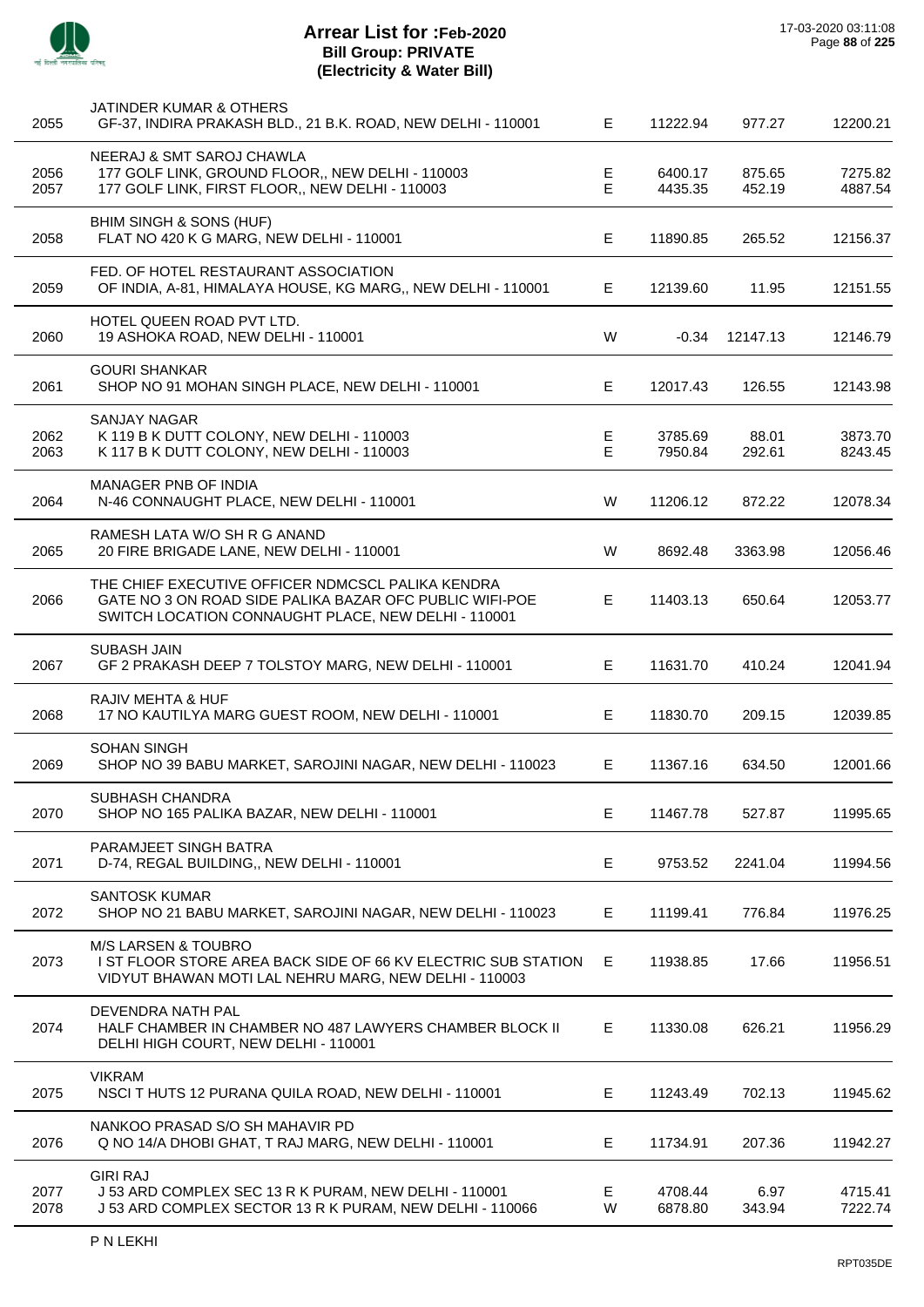

 $\overline{a}$ 

 $\overline{\phantom{a}}$ 

J.

J.

Ĭ.

 $\overline{a}$ 

| 2079         | CHAMBER NO138 DELHI HIGH COURT, NEW DELHI - 110003                                                                                                                | Е       | 10552.73            | 1382.67          | 11935.40            |
|--------------|-------------------------------------------------------------------------------------------------------------------------------------------------------------------|---------|---------------------|------------------|---------------------|
| 2080         | M/S INDU REAL ESTATES PVT LTD<br>205 NIRMAL TOWER, NEW DELHI - 110001                                                                                             | E.      | 11480.94            | 429.39           | 11910.33            |
| 2081         | MEENAKSHI MUKHIJA<br>901 NIRMAL TOWER 26 B K ROAD, NEW DELHI - 110001                                                                                             | E.      | 11529.82            | 373.81           | 11903.63            |
| 2082         | <b>PRANEET KAUR</b><br>FLAT NO 1610, 16TH FLOOR, NARAIN MANZIL,, B. K. ROAD,, NEW DELHI -<br>110001                                                               | E       | 11285.42            | 596.94           | 11882.36            |
| 2083         | RAGHUBIR SINGH BHORIA<br>CH.NO.847 PATIALA HOUSE COURT, NEW DELHI - 110001                                                                                        | Е       | 9712.90             | 2168.04          | 11880.94            |
| 2084         | <b>JASWINDE S NISCHAL</b><br>CH.NO. 557 PATIALA HOUSE COURT, NEW DELHI - 110001                                                                                   | E.      | 11186.88            | 691.54           | 11878.42            |
| 2085         | <b>PUSHPA TYAGI</b><br>13 BABAR ROAD FIRST FLOOR, NEW DELHI - 110001                                                                                              | E.      | 11238.99            | 631.30           | 11870.29            |
| 2086         | ANSHUJ DHINGRA<br>1204 NIRMAL TOWER 26 B K ROAD, NEW DELHI - 110001                                                                                               | Е       | 11376.11            | 483.12           | 11859.23            |
| 2087         | USHA SHAH & SURENDRA SHAH<br>FLAT NO F-7 UPASANA BUILD 1 HAILY ROAD, NEW DELHI - 110001                                                                           | E       | 11842.29            | 11.68            | 11853.97            |
| 2088<br>2089 | <b>NAVAL KISHORE</b><br>FLAT NO 46 B S MARKET, NEW DELHI - 110001<br>FLAT NO 46 B S MARKET, NEW DELHI - 110001                                                    | E<br>W  | 10367.44<br>1375.49 | 15.34<br>68.77   | 10382.78<br>1444.26 |
| 2090         | <b>VIJAY KUMAR BHANDWL</b><br>SHOP NO-5 KEVENTER LINE S P MA, S P MARG, NEW DELHI - 110021                                                                        | E.      | 11588.33            | 225.58           | 11813.91            |
| 2091         | CHETANYA BUILD. CON. PVT LTD<br>14 FIRST FLOOR RAJDOOT MARG, NEW DELHI - 110021                                                                                   | E.      | 11697.29            | 115.28           | 11812.57            |
| 2092<br>2093 | <b>RAM CHANDER</b><br>STALL NO 1 HARISH CHANDER MATH, NEW DELHI - 110001<br>STALL NO 2 HARISH CHADER MATHU, HARISH CHANDER MATHUR<br>LANE N D, NEW DELHI - 110001 | Е<br>W  | 5706.85<br>5357.67  | 180.87<br>535.77 | 5887.72<br>5893.44  |
| 2094         | TARA SINGH<br>G-76, S.S. PARK,, NEW DELHI - 110003                                                                                                                | Е       | 11722.68            | 57.10            | 11779.78            |
| 2095<br>2096 | <b>RAJENDRA KAUR</b><br>92 B S ROAD, NEW DELHI - 110001<br>92 B S ROAD, NEW DELHI - 110001                                                                        | E.<br>W | 8363.81<br>3098.69  | 72.67<br>242.95  | 8436.48<br>3341.64  |
| 2097         | YOGESH CHAND JAIN<br>LGF 15 BHARAT CHAMBER, 70-71 SCINDIA HOUSE, NEW DELHI - 110001                                                                               | Е       | 10965.20            | 778.14           | 11743.34            |
| 2098         | <b>BHARAT KHEMANI</b><br>NO 2 DOCTOR LANE GOLE MARKET, NEW DELHI - 110001                                                                                         | Е       | 11375.47            | 347.10           | 11722.57            |
| 2099         | RAVINDER KUMAR HUF<br>UB 8 NAURANG HOUSE 21 K G MARG, NEW DELHI - 110001                                                                                          | Е       | 10264.83            | 1419.26          | 11684.09            |
| 2100         | <b>SOHAN SINGH</b><br>SHOP NO-31, KHANNA MARKET,, NEW DELHI - 110003                                                                                              | E       | 11118.72            | 556.50           | 11675.22            |
| 2101         | RELIANCE INFOCOM LTD<br>NDMC SUB STATION SHANKAR MARKET, NEW DELHI - 110001                                                                                       | Е       | 10403.20            | 1256.63          | 11659.83            |
| 2102         | SUDHIR KUMAR SHARMA<br>CH-218 PATIALA HOUSE, NEW DELHI - 110001                                                                                                   | Е       | 10869.85            | 788.72           | 11658.57            |
| 2103         | JEET RAJ<br>CHAMBER NO 319 PATIALA HOUSE COURT, NEW DELHI - 110001                                                                                                | Е       | 10350.61            | 1303.00          | 11653.61            |
|              |                                                                                                                                                                   |         |                     |                  |                     |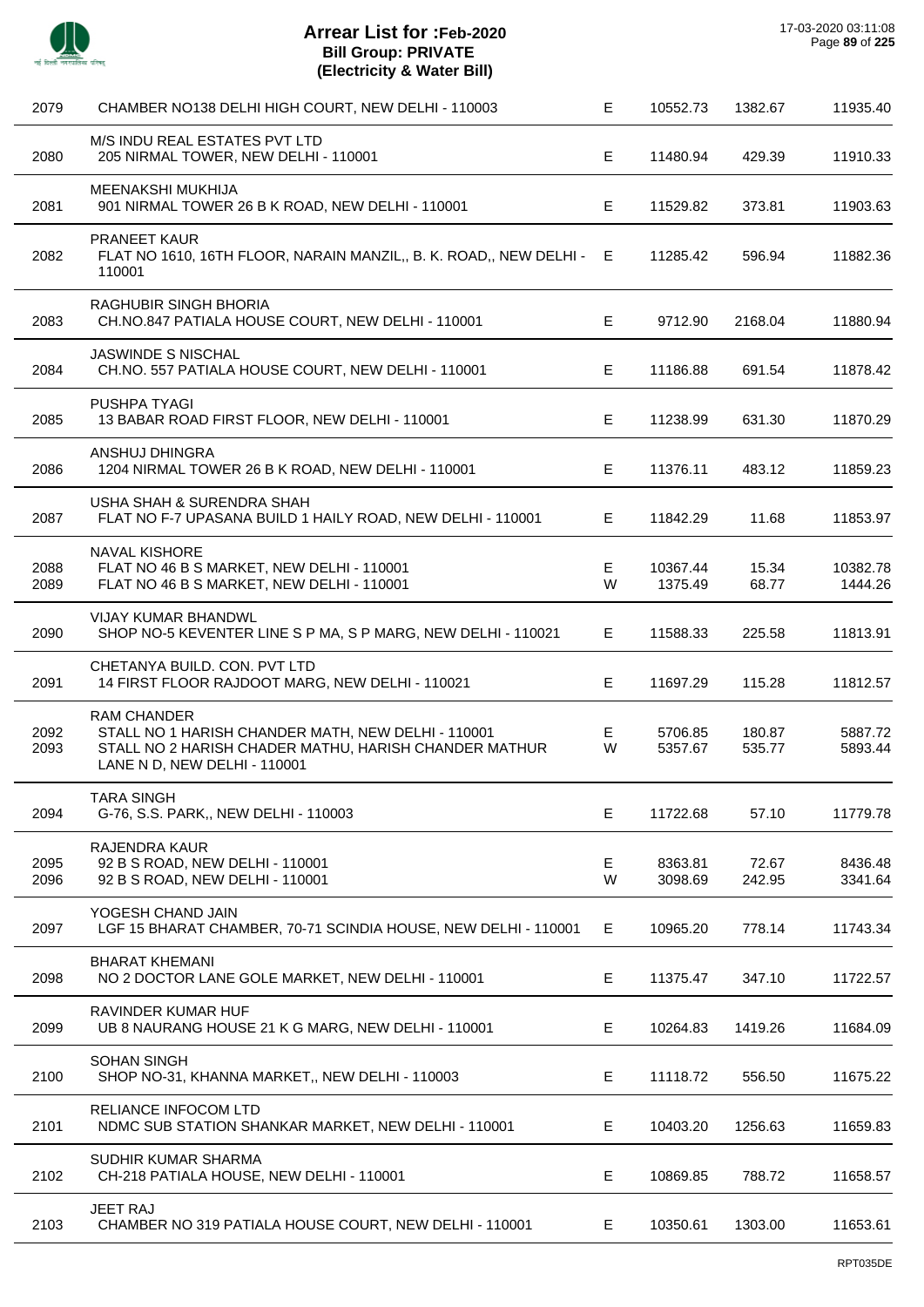

| 2104         | <b>JATIN LAMBA</b><br>P 15/90 IIND FLOOR CONNAUGHT PLACE, NEW DELHI - 110001                                                   | W      | 10517.48           | 1107.68           | 11625.16           |
|--------------|--------------------------------------------------------------------------------------------------------------------------------|--------|--------------------|-------------------|--------------------|
| 2105         | REALISTIC REALTORS (P) LTD<br>FLAT NO 815,816 AMBADEEP BUILDING, NEW DELHI - 110001                                            | Е      | 10972.11           | 645.52            | 11617.63           |
| 2106         | MOHD SHAZADA<br>STALL NO.7/5 YASHWANT PLACE CHANK. PRUI, NEW DELHI - 110021                                                    | W      | 9428.39            | 2174.53           | 11602.92           |
| 2107         | <b>TIRLOK SINGH</b><br>SHOP NO 130 MPL MKT, CON CIRCUS, NEW DELHI - 110001                                                     | Е      | 10255.46           | 1342.26           | 11597.72           |
| 2108         | <b>SALIL CHAUDHRY</b><br>SHOP NO 61 A KHAN MARKET, NEW DELHI - 110003                                                          | E      | 11476.47           | 97.77             | 11574.24           |
| 2109         | <b>BIKARI DASS</b><br>M-2 IIND FLOOR S S PARK, NEW DELHI - 110003                                                              | Е      | 10775.66           | 797.14            | 11572.80           |
| 2110         | <b>JASPAL SINGH</b><br>KIOSK NO.9 LOK NAYAK BHAWAN, NEW DELHI - 110003                                                         | Е      | 11266.20           | 301.50            | 11567.70           |
| 2111         | <b>MANOHAR LAL SHARMA</b><br>CHAMBER NO 147 PATIALA HOUSE, NEW DELHI - 110001                                                  | E      | 8745.76            | 2818.80           | 11564.56           |
| 2112         | L K UPADHYAY<br>206 PATIALA HOUSE, NEW DELHI - 110001                                                                          | Е      | 10522.79           | 1019.62           | 11542.41           |
| 2113         | PERTHI PAL SINGH<br>SHOP NO 28 MPL MKT, CON CIRCUS, NEW DELHI - 110001                                                         | E.     | 11168.02           | 367.82            | 11535.84           |
| 2114         | S G DIWAN<br>63 BABER ROAD, NEW DELHI - 110001                                                                                 | Е      | 11363.26           | 168.01            | 11531.27           |
| 2115         | SATYA PAL & MASTER NIKHIL BATH<br>206 COMPETENT HOUSE, NEW DELHI - 110001                                                      | Е      | 10660.06           | 839.42            | 11499.48           |
| 2116         | ARUN SEHGAL & REENA SEHGAL<br>6 D SAGAR APPTT. 6 TILAK MARG, NEW DELHI - 110001                                                | E.     | 10727.30           | 770.40            | 11497.70           |
| 2117         | R.C. SHARMA<br>45/90 CONNAUGHT CIRCUS, NEW DELHI - 110001                                                                      | W      | 10949.85           | 547.49            | 11497.34           |
| 2118         | <b>SURESH SHARMA</b><br>FLAT NO.135 SAROJINI NAGAR MARKET, NEW DELHI - 110023                                                  | E      | 11033.70           | 441.47            | 11475.17           |
| 2119         | <b>JOGIN SINGH</b><br>KIOSH NO 54 N CHURCH ROAD, NEW DELHI - 110001                                                            | W      | 10927.05           | 546.35            | 11473.40           |
| 2120         | <b>ASHOKA JAIN</b><br>CHAMBER NO 510-A DELHI HIGH COURT BLOCK III, NEW DELHI - 110001                                          | E      | 9514.78            | 1936.42           | 11451.20           |
| 2121<br>2122 | AJIT KUMAR & RAJESH KUMAR KARTA<br>62 JOR BAGH THIRD FLOOR, NEW DELHI - 110003<br>62 JOR BAGH GROUND FLOOR, NEW DELHI - 110003 | W<br>W | 4958.46<br>4331.02 | 1176.27<br>969.07 | 6134.73<br>5300.09 |
| 2123         | SARBJIT KAUR C 37 EAST OF KAILASH N D<br>L 7 CONNAUGHT PLACE, NEW DELHI - 110001                                               | W      | 10863.93           | 543.20            | 11407.13           |
| 2124         | <b>RAMA MAL</b><br>SHOP NO.47 MINICIPAL MRKT. CON. CIRCUS, NEW DELHI - 110001                                                  | E      | 10227.14           | 1179.57           | 11406.71           |
| 2125         | RITA, PADMA & OTHERS<br>705 ANSAL BHAWAN, NEW DELHI - 110001                                                                   | Е      | 10801.04           | 597.78            | 11398.82           |
| 2126         | CHHANO DEVI<br>VESHNU DEVI MANDIR NEHRU PARK, NEW DELHI - 110021                                                               | W      | 9441.04            | 1956.95           | 11397.99           |
| 2127         | <b>AMARTJIT SINGH</b><br>SHOP NO.6 V BEGAM ZAIDI MKT MOTI BAGH I, NEW DELHI - 110021                                           | E      | 10756.04           | 638.22            | 11394.26           |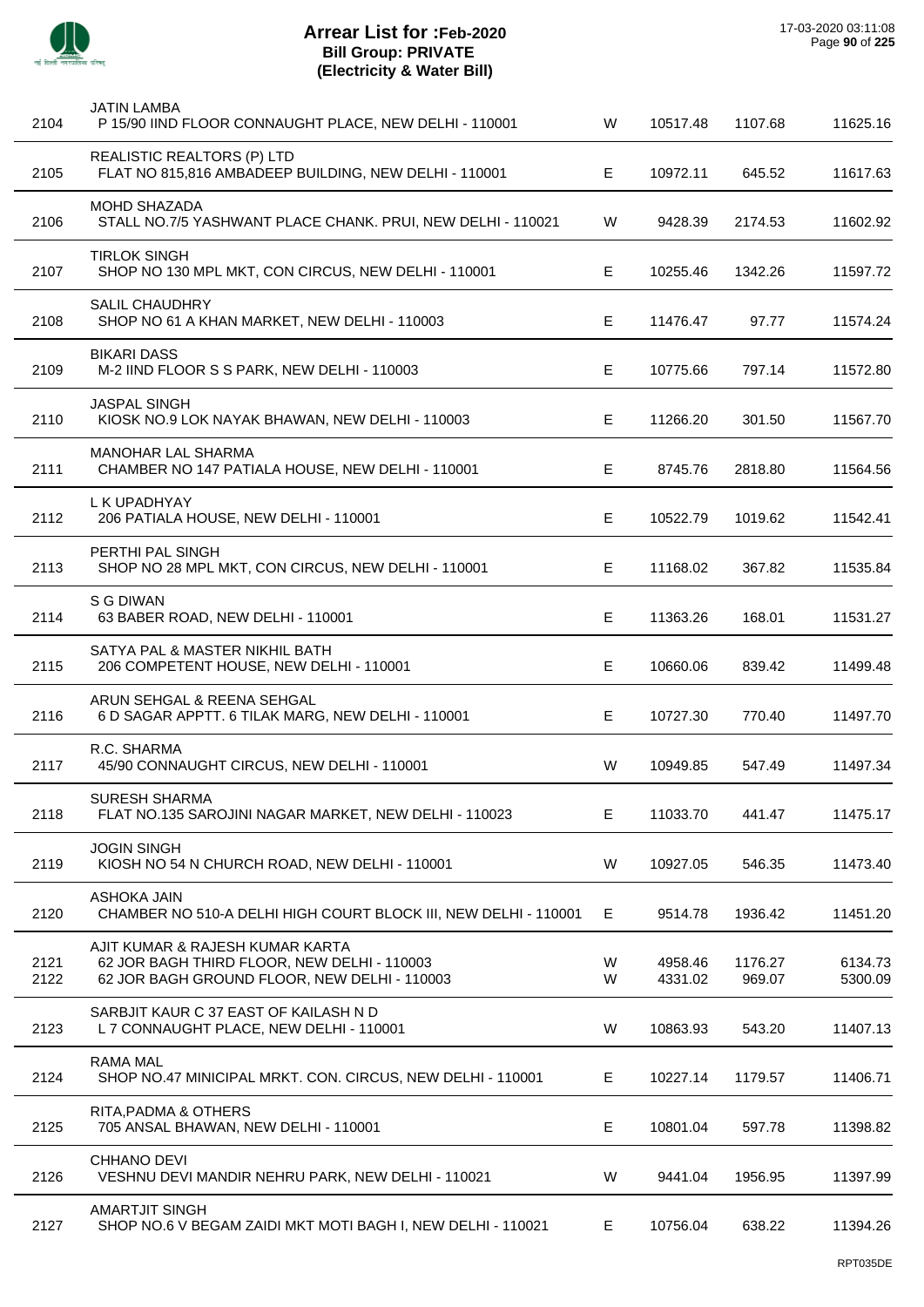

| 2128         | R B ROD DA & CO LTD<br>SHOP NO 4 C CIRCUS, NEW DELHI - 110001                                                                                                                            | E.     | 11372.32           | 11.22            | 11383.54             |
|--------------|------------------------------------------------------------------------------------------------------------------------------------------------------------------------------------------|--------|--------------------|------------------|----------------------|
| 2129         | ASHIMA DEEPAK PRERNA STICHING CENTER<br>POLICE POST EWS QTR NEW MOTI BAGH COMPLEX, NEW DELHI -<br>110021                                                                                 | E      | 9332.23            | 2040.16          | 11372.39             |
| 2130         | P S L LIMIITED<br>M-13/A, 3RD FLR, PUNJ HOUSE CONNT. PLACE, NEW DELHI - 110001                                                                                                           | E.     | 11308.00           | 52.13            | 11360.13             |
| 2131<br>2132 | <b>GIAN WATI</b><br>KIOSK CHURCH ROAD OPP DTC TERM., NEW DELHI - 110001<br>KIOSK CHURCH ROAD OPP DTC TERM., NEW DELHI - 110001                                                           | E<br>W | 8248.57<br>2332.60 | 311.61<br>465.18 | 8560.18<br>2797.78   |
| 2133         | <b>GIRDHARI LAL</b><br>SHOP NO 77 RING ROAD MKT, OPP NAUROJI NAGAR, NEW DELHI -<br>110029                                                                                                | E.     | 10976.13           | 379.22           | 11355.35             |
| 2134         | <b>KAMLI</b><br>S-12/149 INDIRA GANDHI CAMP KHANNA MARKET LODHI ROAD, NEW<br>DELHI - 110003                                                                                              | E.     | 10680.93           | 650.72           | 11331.65             |
| 2135         | DIVISIONAL ENGINEER BSS PROJECT WS, GSM, MTNL DOOR SANCHAR SADAN<br>DE (BSS) PROJECT, MTNL, ROOM NO. 3313, DOOR SANCHAR SADAN,<br>3RD FLOOR, CGO COMPLEX, LODHI ROAD, NEW DELHI - 110003 | E.     | 11170.92           | 153.87           | 11324.79             |
| 2136         | NARANGS CORPORATION<br>25/90 CONN.CIRCUS, NEW DELHI - 110001                                                                                                                             | E.     | 11311.21           | 11.16            | 11322.37             |
| 2137         | M/S JUPITER ESTATE PVT LTD<br>145 JOR BAGH SECOND FLOOR AND THIRD FLOOR, NEW DELHI -<br>110003                                                                                           | E      | 11296.90           | 11.14            | 11308.04             |
| 2138         | <b>AJAY MALVIYA</b><br>CHAMBER 503 PATIALA HOUSE COURT, NEW DELHI - 110001                                                                                                               | E.     | 10314.26           | 988.32           | 11302.58             |
| 2139         | DIR LADY IRWIN COLLEGE<br>NON TEACHING FLAT 19 LADY IRWIN COLLEGE, SIKENDRA ROAD, NEW<br>DELHI - 110001                                                                                  | E      | 10371.05           | 921.88           | 11292.93             |
| 2140         | PRASAD BHATNAGAR<br>915 ARUNCHAL BLDG, NEW DELHI - 110001                                                                                                                                | E.     | 11023.80           | 242.91           | 11266.71             |
| 2141         | <b>JAGDISH CHANDER &amp; DEVI DAYAL</b><br>L G.F. 17, AMBADEEP BUILD., 14 K.G.MARG, NEW DELHI - 110001                                                                                   | E.     | 9720.39            | 1531.94          | 11252.33             |
| 2142         | <b>SHANTI DEVI</b><br>SHOP NO 73 SAROJANI NAGAR MKT, NEW DELHI - 110023                                                                                                                  | E      | 10828.36           | 421.71           | 11250.07             |
| 2143         | <b>KULBIR SINGH KOHLI</b><br>FLAT NO 702 7TH FLOOR INDRA PRAKASH BUILDING 21 BARAKHAMBA<br>ROAD, NEW DELHI - 110001                                                                      | Е      | 10790.69           | 433.19           | 11223.88             |
| 2144         | <b>ASHOK JAIN &amp; OTHERS</b><br>106 BAIRD LANE GOLE MARKET, NEW DELHI - 110001                                                                                                         | W      | 9651.73            | 1569.67          | 11221.40             |
| 2145         | VINOD PD. SINGH<br>CHAMBER NO 23, SUPREME COURT, B.D. ROAD, NEW DELHI - 110001                                                                                                           | E      | 10750.73           | 463.03           | 11213.76             |
| 2146         | <b>CHOTTU</b><br>24/40 BLOCK KIDWAI NAGAR, NEW DELHI - 110023                                                                                                                            | Е      | 11180.32           | 11.03            | 11191.35             |
| 2147         | <b>MOHAN LAL</b><br>SHOP NO 174 RING ROAD MKT, OPP NAUROJI NAGAR, NEW DELHI -                                                                                                            | E      | 1366.86            | 177.99           | 1544.85              |
| 2148         | 110029<br>SHOP NO 162 RING ROAD, OPP NAUROJI NAGAR, NEW DELHI - 110029                                                                                                                   | Е      | 8817.07            | 785.67           | 9602.74              |
| 2149         | UJJAWAL GOEL R/O 1/8 DOCTOR LANE GOLE MARKET NEW DELHI<br>B/2-3 DOCTOR LANE GOLE MARKET, NEW DELHI - 110001                                                                              | E      | 10678.12           | 462.07           | 11140.19<br>RPT035DE |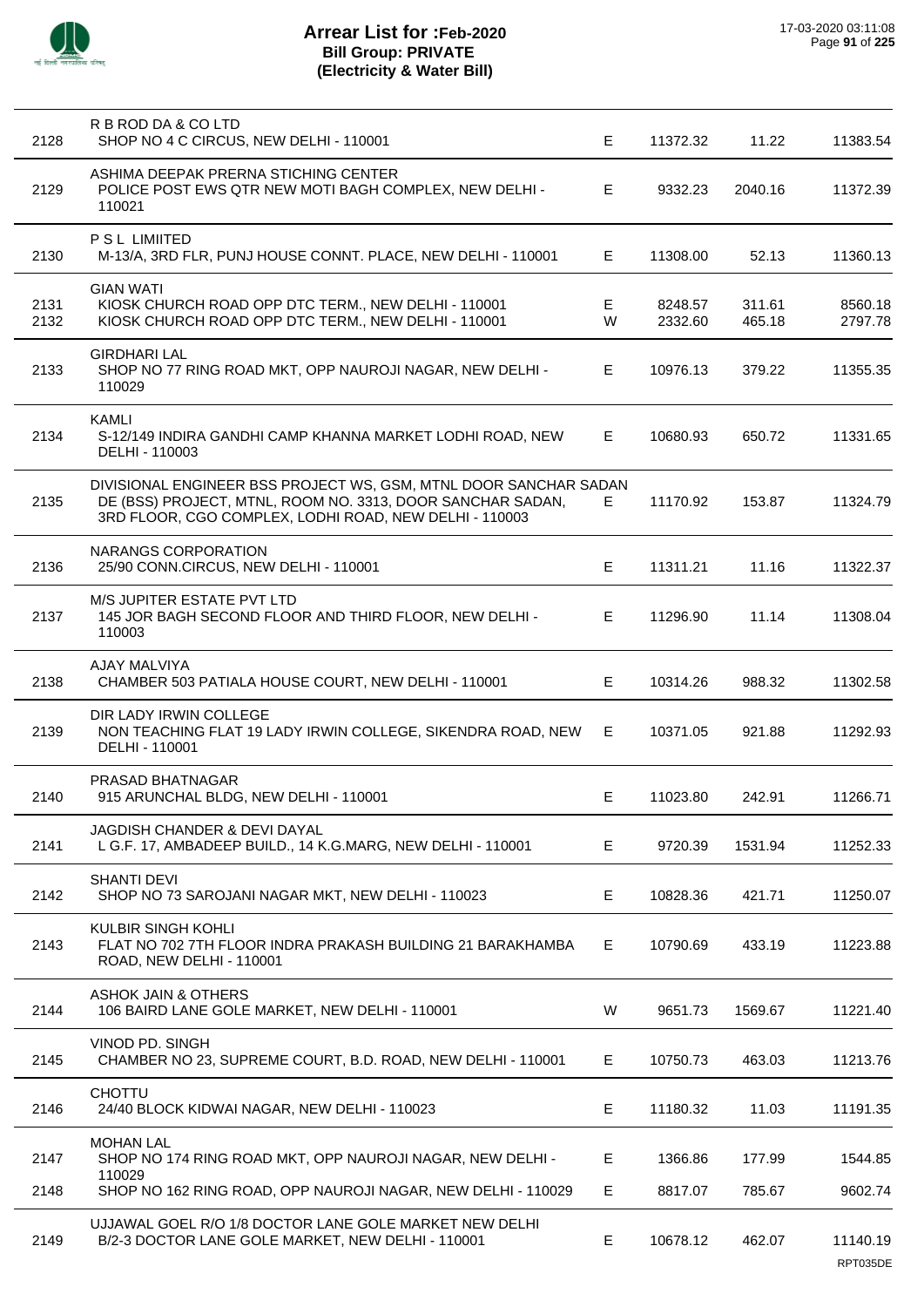

l,

 $\overline{a}$ 

 $\overline{a}$ 

J.

l,

| 2150         | <b>PUNJ &amp; SONS</b><br>SHOP 3 M CON CIRCUS, NEW DELHI - 110001                                                               | E.     | 10125.67           | 1013.76          | 11139.43           |
|--------------|---------------------------------------------------------------------------------------------------------------------------------|--------|--------------------|------------------|--------------------|
| 2151         | KHELA DEVI<br>J-39 ARD COMPLEX SECT. 13 R.K.PURAM, NEW DELHI - 110066                                                           | E      | 10532.64           | 599.31           | 11131.95           |
| 2152<br>2153 | <b>RAM SWAROOP</b><br>1 DARBHANGA GHAT MANSINGH ROAD, NEW DELHI - 110011<br>1 DARBHANGA GHAT MAN SINGH ROAD, NEW DELHI - 110011 | Е<br>W | 6597.14<br>3575.99 | 287.87<br>651.54 | 6885.01<br>4227.53 |
| 2154         | <b>PIYUSH</b><br>CHAMBER NO. 377 PATIALA HOSUE, NEW DELHI - 110001                                                              | E      | 9910.81            | 1197.28          | 11108.09           |
| 2155         | KIRIT ENTERPRISES REFRIGERATED P LTD<br>FLAT A7,9 PRITHVI RAJ ROAD, NEW DELHI - 110003                                          | Е      | 10931.72           | 173.43           | 11105.15           |
| 2156         | <b>VIMALA LAL</b><br>F 140 2ND FLOOR MALCHA MARG, NEW DELHI - 110021                                                            | E      | 10901.04           | 203.98           | 11105.02           |
| 2157         | PRESIDENT ASSOC. TRADERS JAN PATH<br>STALL NO-59 JAN PATH, NEW DELHI - 110001                                                   | E      | 10861.10           | 203.26           | 11064.36           |
| 2158         | DALMIA CARE (P) LTD.<br>409-412,412A,414-415 TOLSTOY HOUSE, 4TH FLOOR,, NEW DELHI -<br>110001                                   | E      | 11042.95           | 16.34            | 11059.29           |
| 2159         | JOGINDER YADAV (ADVOCATE)<br>CHAMBER NO 225 PATIALA HOUSE, NEW DELHI - 110001                                                   | Е      | 9686.98            | 1361.16          | 11048.14           |
| 2160         | <b>J R CHAWLA</b><br>101 JOR BAGH F/F, NEW DELHI - 110003                                                                       | W      | 9583.11            | 1439.52          | 11022.63           |
| 2161         | <b>JASHODA</b><br>S-12/77 INDIRA GANDHI CAMP LODHI ROAD, NEW DELHI - 110003                                                     | E      | 10008.42           | 1010.06          | 11018.48           |
| 2162         | M/S PRABHATAM ADVERTISING PVT LTD<br>PUBLIC TOILET UTILITIES FARID KOT HOUSE, NEW DELHI - 110001                                | E.     | 9826.25            | 1178.10          | 11004.35           |
| 2163         | PRANAV ANSAL<br>1110 ANSAL BHAWAN, NEW DELHI - 110001                                                                           | E.     | 10541.59           | 446.97           | 10988.56           |
| 2164         | <b>MOHAN LAL MANTOO</b><br>STALL NO.9 KASHMIRI MKT B K ROAD, NEW DELHI - 110001                                                 | Е      | 10310.23           | 661.39           | 10971.62           |
| 2165         | <b>M/S ENERGY EFFICIENCY LIMITED</b><br>NEXT TO PVR PLAZA H BLOCK R.R. 4 37 CONNAUGHT PLACE, NEW<br>DELHI - 110001              | E.     | 10933.30           | 27.00            | 10960.30           |
| 2166         | <b>ANITA</b><br>JHUGGI NO C-31/83 T HUTS NEAR P & T QTRS KALI BARI MARG, NEW<br>DELHI - 110001                                  | Е      | 10493.03           | 465.75           | 10958.78           |
| 2167         | SHEELA WATI<br>COAL SHOP NO F 6 KHANNA MARKET, NEW DELHI - 110003                                                               | Е      | 10470.93           | 478.80           | 10949.73           |
| 2168         | <b>ASHOK KUMAR</b><br>D/39, P.PARK, NEW DELHI - 110001                                                                          | Е      | 9010.14            | 1915.80          | 10925.94           |
| 2169         | PRADEEP MISHRA<br>619 INDRA PRAKASH BUILDING, NEW DELHI - 110001                                                                | Е      | 10666.05           | 257.93           | 10923.98           |
| 2170         | ASHWANI KUMAR GUPTA<br>SHOP NO 180 SAROJINI NAGAR, NEW DELHI - 110023                                                           | Е      | 10735.49           | 187.08           | 10922.57           |
| 2171         | SANDEEP KAMBOJ<br>F 106 B K DUTT COLONY, NEW DELHI - 110003                                                                     | Е      | 10542.68           | 377.34           | 10920.02           |
|              |                                                                                                                                 |        |                    |                  |                    |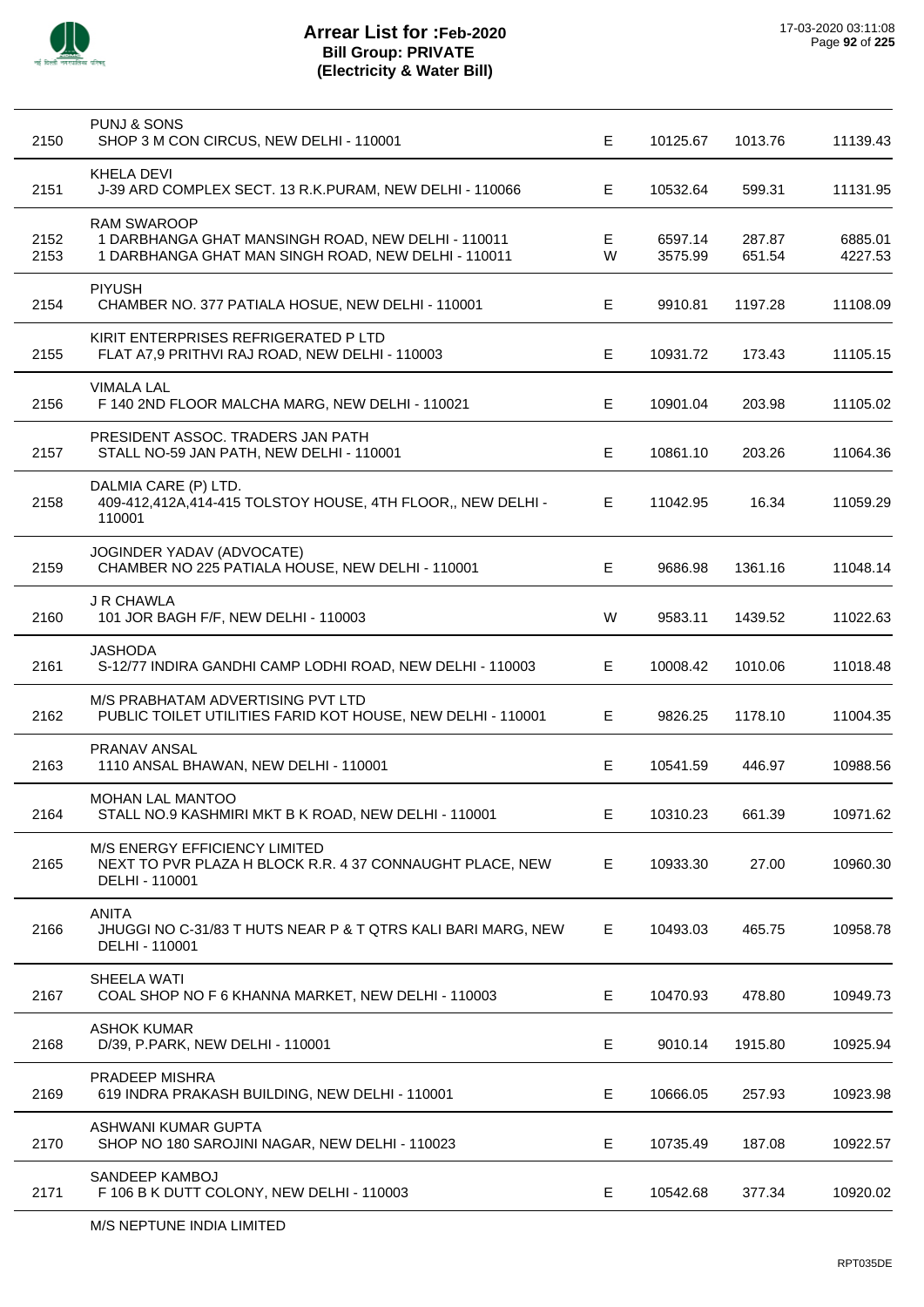

J.

J.

 $\overline{a}$ 

÷.

l.

 $\overline{a}$ 

# **Arrear List for :Feb-2020 Bill Group: PRIVATE (Electricity & Water Bill)**

| 2172         | CENTRAL PARK OPPOSITE F-BLOCK CONNAUGHT PLACE, NEW DELHI -<br>110001                                                                             | E      | 10362.66           | 555.82           | 10918.48           |
|--------------|--------------------------------------------------------------------------------------------------------------------------------------------------|--------|--------------------|------------------|--------------------|
| 2173<br>2174 | <b>BAL KRISHAN FARMAH</b><br>SHOP NO 29 KHANNA MARKET LODHI ROAD, NEW DELHI - 110003<br>SHOP NO. 29 KHANNA MARKET LODHI ROAD, NEW DELHI - 110003 | Е<br>W | 6291.47<br>3327.56 | 327.73<br>960.93 | 6619.20<br>4288.49 |
| 2175         | <b>ASHA MALANI</b><br>SHOP NO. 86 SAROJINI NAGAR, NEW DELHI - 110023                                                                             | Е      | 10889.20           | 16.11            | 10905.31           |
| 2176         | SPACE 3420 SQUARE FIT<br>9 TH FLOOR DR GOPAL DASS BHAWAN 28 B K ROAD, NEW DELHI -<br>110001                                                      | E.     | 10523.47           | 376.82           | 10900.29           |
| 2177         | <b>MEIKU LAL</b><br>DHOBI GHAT NO 5 TALKATORA ROAD, NEW DELHI - 110001                                                                           | E.     | 10502.32           | 389.22           | 10891.54           |
| 2178         | RAJESH SHANKAR JAI DEEP & HARI LAL<br>STALL NO 4 YESHWANT PLACE, NEW DELHI - 110021                                                              | W      | 9306.67            | 1562.12          | 10868.79           |
| 2179         | SURINDER BAJAJ HUF<br>112 ANSAL BHAWAN, NEW DELHI - 110001                                                                                       | Е      | 9282.16            | 1564.02          | 10846.18           |
| 2180         | <b>KALAWATI</b><br>SHOP NO-35 BABAR ROAD, NEW DELHI - 110001                                                                                     | Е      | 10289.81           | 553.82           | 10843.63           |
| 2181         | <b>NISHA</b><br>CHAMBER NO 366 PATIALA HOSUE COURT, NEW DELHI - 110001                                                                           | Е      | 9632.50            | 1199.08          | 10831.58           |
| 2182         | <b>PRAMAN KAPUR</b><br>102 MALCHA MARG IST FLOOR, NEW DELHI - 110021                                                                             | Е      | 10805.10           | 15.99            | 10821.09           |
| 2183         | <b>INDER JEET PATHAK</b><br>9 SCINDIA HOUSE O H, NEW DELHI - 110001                                                                              | Е      | 8308.98            | 2510.00          | 10818.98           |
| 2184         | PEAREY LAL & SONS. PVT.LTD.<br>FLAT NO-13/29, HARSHA BHAWAN, CONNT. PLACE, NEW DELHI - 110001                                                    | E.     | 10777.52           | 21.19            | 10798.71           |
| 2185         | LAXMI<br>HOUSE NO. 72 SHANTI VIHAR MOTI BAGH I, NEW DELHI - 110021                                                                               | W      | 8379.15            | 2413.45          | 10792.60           |
| 2186         | ROOP RAM<br>STALL NO 7 F/V MKT KAUTILYA MA, NEW DELHI - 110021                                                                                   | Е      | 9797.39            | 956.37           | 10753.76           |
| 2187         | <b>GIRISH AGGARWAL</b><br>CHEF CART PARKED OPP.SHOP NO.36, SAROJINI NAGAR MARKET,<br><b>NEW DELHI - 110023</b>                                   | E.     | 10452.30           | 275.64           | 10727.94           |
| 2188         | MOHAMMAD AZAM<br>QTR NO 14 NSCI STAFF QTR PURANA QUILA ROAD, NEW DELHI - 110001                                                                  | E.     | 10319.95           | 402.79           | 10722.74           |
| 2189         | <b>NARESH NAGPAL</b><br>C 91 B K DUTT COLONY, NEW DELHI - 110003                                                                                 | Е      | 8854.92            | 1863.77          | 10718.69           |
| 2190         | <b>KANTA PRASAD</b><br>105 ARADHNA COLONY R K PURAM, NEW DELHI - 110066                                                                          | E.     | 10689.76           | 15.81            | 10705.57           |
| 2191         | DIR. LADY IRWIN COLLEGE<br>NON TEACHING FLAT 3 LADY IRWIN COLLEGE, SIKENDRA RAOD, NEW<br>DELHI - 110001                                          | E.     | 10270.59           | 433.42           | 10704.01           |
| 2192         | AJAY NARAIN & MRS. ANJALI MEHRA<br>FLAT NO. 404 NILGIRI APPT. 9 B.K. RD., NEW DELHI - 110001                                                     | Е      | 9875.77            | 824.36           | 10700.13           |
| 2193<br>2194 | SOHAN SINGH CHAHAL<br>J 27-28 ARD COMPLEX SEC 13 R K PURAM, NEW DELHI - 110001<br>J 27 A ARD COMPLEX SEC 13 R K PURAM, NEW DELHI - 110021        | Е<br>W | 1428.49<br>8659.27 | 46.72<br>558.47  | 1475.21<br>9217.74 |
| 2195         | <b>DALJIT SINGH BAWA</b><br>6 HAILY ROAD, NEW DELHI - 110001                                                                                     | E.     | 10664.28           | 14.55            | 10678.83           |

RPT035DE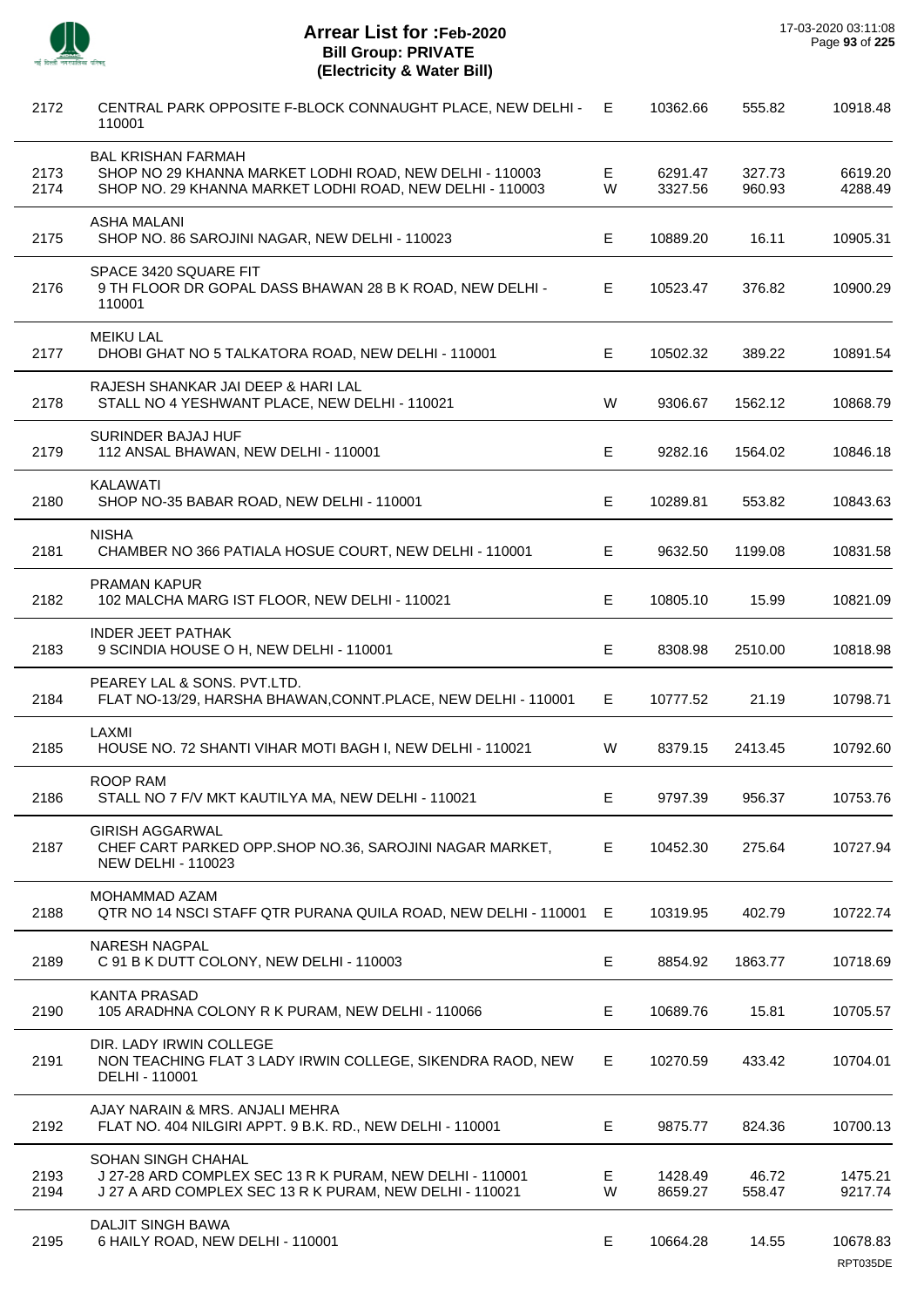

|              | SHRI RAM KHANNA SMT SHEELA KHANNA                                                                                          |         |                    |                  |                    |
|--------------|----------------------------------------------------------------------------------------------------------------------------|---------|--------------------|------------------|--------------------|
| 2196<br>2197 | 108GOLF LINK F F, NEW DELHI - 110003<br>108GOLF LINK F F, NEW DELHI - 110003                                               | E.<br>W | 7444.32<br>2855.55 | 157.53<br>207.66 | 7601.85<br>3063.21 |
| 2198         | PRAN NATH JAIN<br>CHAMBER NO13 DELHI HIGH COURT, NEW DELHI - 110003                                                        | Е       | 9949.68            | 712.97           | 10662.65           |
| 2199         | <b>BALA DEVI</b><br>S 12/11 INDIRA GANDHI CAMP KHANNA MARKET LODHI COLONY, NEW<br>DELHI - 110003                           | E       | 9898.95            | 763.45           | 10662.40           |
| 2200         | RAMA JASJIT HARSIN HARSIN RAM & CO AMAJAJ<br>704 NIRMAL TOWER, 26 B K ROAD, NEW DELHI - 110001                             | Е       | 9823.97            | 826.04           | 10650.01           |
| 2201         | <b>ZEENAT</b><br>42, DARGAH S.H. ANDHMAHAVIDHALYA, PK RD, NEW DELHI - 110001                                               | W       | 7289.09            | 3360.69          | 10649.78           |
| 2202         | M/S RATAN REFRESHMENT PVT LTD<br>CAFETERIA CHARAK PALIKA HOSPITAL MOTI BAGH-I, NEW DELHI -<br>110021                       | W       | 6856.98            | 3792.44          | 10649.42           |
| 2203<br>2204 | <b>SUSHILA RANI</b><br>68, TODER MAL ROAD, NEW DELHI - 110001<br>68, TODER MAL ROAD, NEW DELHI - 110001                    | Е<br>W  | 5627.56<br>4590.07 | 26.70<br>404.67  | 5654.26<br>4994.74 |
| 2205         | <b>AMIT KUMAR</b><br>KIOSK NO.15 U G CAR PARKING, NEW DELHI - 110001                                                       | E.      | 9809.99            | 830.97           | 10640.96           |
| 2206         | <b>MUNNA LAL</b><br>JHUGGI NO 72 T HUTS INDIRA GANDHI CAMP KHANNA MARKET, NEW<br>DELHI - 110003                            | E.      | 10613.62           | 10.47            | 10624.09           |
| 2207         | <b>M/S ELEGANT ENTERPRISES</b><br>2ND FLOOR JEEVAN BHARTI BUILDING TOWER I, NEW DELHI - 110001                             | E.      | 10420.55           | 186.32           | 10606.87           |
| 2208         | TRANS OCEAN SHIPPING AGENCY P<br>FLAT 301 RAMA HOUSE A 18 CO, NEW DELHI - 110001                                           | Е       | 10395.58           | 206.91           | 10602.49           |
| 2209         | KAILASH NATH & ASSOCIATES 1006<br>KANCHANJUNGA B.K.ROAD, FLAT-204, KANCHAN.B.K.ROAD N.DELHI.,<br><b>NEW DELHI - 110001</b> | E.      | 10484.76           | 101.92           | 10586.68           |
| 2210         | A K JAIN & MRS ANITA JAIN<br>404 ADHISHWAR BLDG, NEW DELHI - 110001                                                        | Е       | 10390.91           | 195.50           | 10586.41           |
| 2211         | <b>MALIKA BATRA</b><br>9A BLOCK CONNAUGHT PLACE, NEW DELHI - 110001                                                        | E       | 9785.08            | 768.18           | 10553.26           |
| 2212         | ANJANA KAUSIK<br>CHAMBER NO. 560 PATIALA HOUSE COURT, NEW DELHI - 110001                                                   | Е       | 9427.65            | 1116.87          | 10544.52           |
| 2213         | HARPREET SINGH BASRA<br>SHOP NO.4 CSC MARKET TILAK LANE, NEW DELHI - 110001                                                | Е       | 10165.49           | 375.09           | 10540.58           |
| 2214         | <b>RANJIT VIG</b><br>FLAT NO 605 HOUSE, NEW DELHI - 110001                                                                 | E       | 10355.85           | 175.72           | 10531.57           |
| 2215         | <b>VIR PALI</b><br>C-31/164 T HUTS NEAR P & T QTRS KALI BARI MARG, NEW DELHI -<br>110001                                   | E.      | 10020.95           | 506.34           | 10527.29           |
| 2216         | <b>S C BHALLA</b><br>CHAMBER NO 878 PATIALA HOUSE COURTS, NEW DELHI - 110001                                               | Е       | 8094.95            | 2428.84          | 10523.79           |
| 2217         | <b>ASHWANI KUMAR</b><br>UG 6 BHARAT CHAMBER 70-71 SCINDIA HOUSE, NEW DELHI - 110001                                        | Е       | 9883.46            | 618.31           | 10501.77           |
|              |                                                                                                                            |         |                    |                  |                    |

DE BSS PROJECT GSM MTNL DOOR SANCHAR 9 CGO COMPLEX LODHI ROAD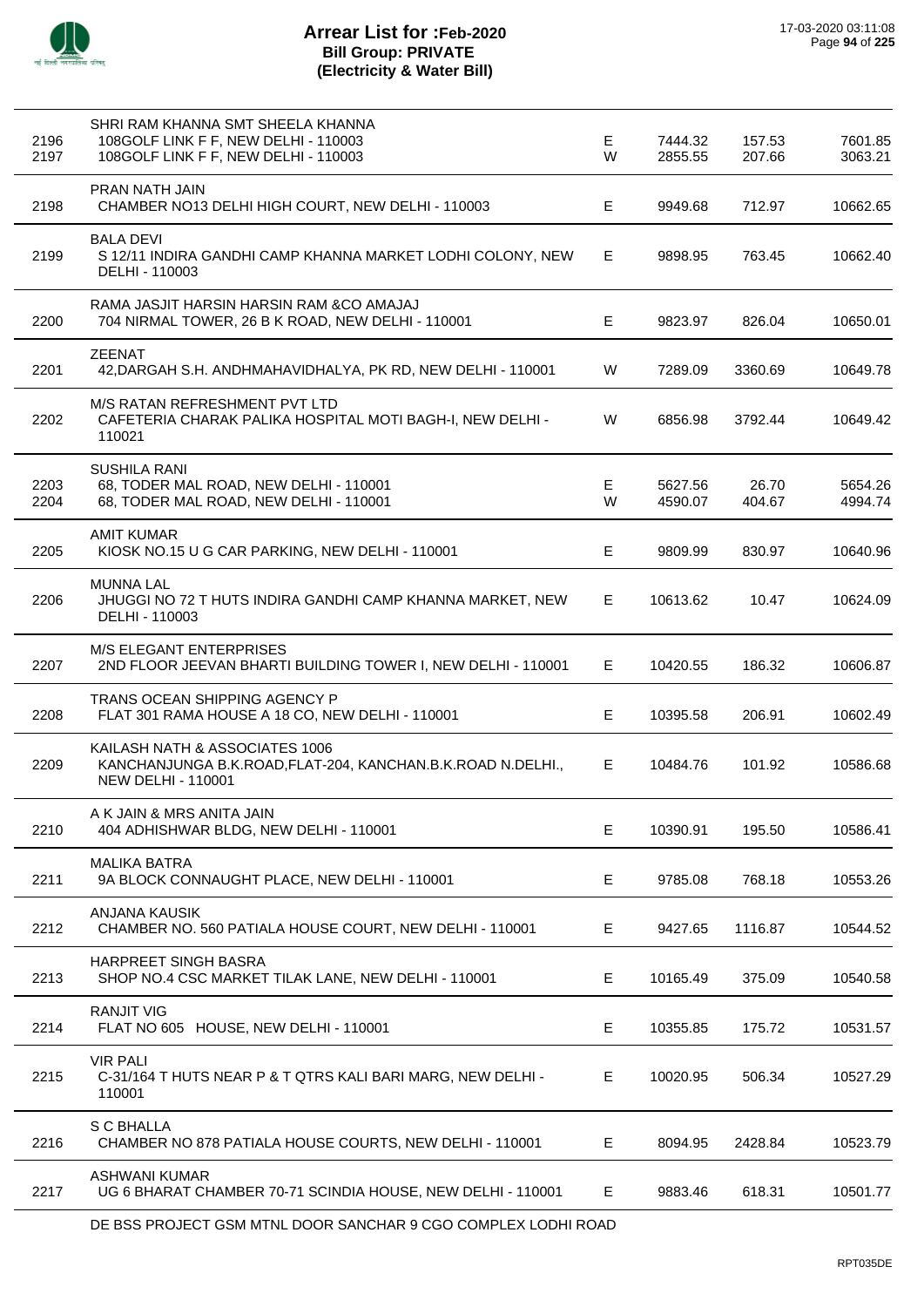

 $\overline{a}$ 

 $\overline{a}$ 

 $\overline{\phantom{a}}$ 

 $\overline{a}$ 

l.

| 2218         | DE (BSS) PROJECT, MTNL, ROOM NO. 3313, DOOR SANCHAR SADAN,<br>3RD FLOOR, CGO COMPLEX, LODHI ROAD, NEW DELHI - 110003                                             | Е      | 10344.73           | 142.33         | 10487.06             |
|--------------|------------------------------------------------------------------------------------------------------------------------------------------------------------------|--------|--------------------|----------------|----------------------|
| 2219         | DY COMMISSIONOR OF POLICE<br>POLICE BOOTH KHAN MARKET, NEW DELHI - 110003                                                                                        | Е      | 10473.45           | 10.33          | 10483.78             |
| 2220         | SURI OVERSEASE PVT LTD<br>305 COMPETENT HOUSE, NEW DELHI - 110001                                                                                                | Е      | 10067.51           | 415.54         | 10483.05             |
| 2221         | <b>BARKAT ALI</b><br>QTR NO 18 NSCI CLUB PURANA QUILA ROAD, NEW DELHI - 110001                                                                                   | Е      | 9922.97            | 544.56         | 10467.53             |
| 2222         | <b>RAJ KUMAR</b><br>G24/8 MARINA ARCADE, NEW DELHI - 110001                                                                                                      | Е      | 8106.28            | 2315.77        | 10422.05             |
| 2223<br>2224 | LALIT MOHAN CHANDIWALA<br>22 BABER LANE, NEW DELHI - 110001<br>22 BABER LANE, NEW DELHI - 110001                                                                 | Е<br>W | 8736.28<br>1537.20 | 69.08<br>76.86 | 8805.36<br>1614.06   |
| 2225         | <b>MR CHAWLA</b><br>CHAMBER NO. 304 DELHI HOUSE COURT, NEW DELHI - 110003                                                                                        | E      | 9869.55            | 538.28         | 10407.83             |
| 2226         | PRESIDENT M.P. CLUB, NORTH AVENUE<br>M.P. CANTEEN HALL, NORTH AVENUE, NEW DELHI - 110001                                                                         | Е      | 10362.94           | 36.44          | 10399.38             |
| 2227         | <b>DEEPAK CHOUDHARY</b><br>P 30 PILLAGI VILLAGE SAROJINI NAGAR, NEW DELHI - 110023                                                                               | Е      | 10113.19           | 252.75         | 10365.94             |
| 2228         | <b>D C TANEJA</b><br>280 DELHI HIGH COURT BLOCK 96, NEW DELHI - 110003                                                                                           | Е      | 9943.61            | 421.58         | 10365.19             |
| 2229         | ASHOK KUMAR MANDAL & BONAMAL MANDAL<br>SHOP 181 SAROJINI MKT, NEW DELHI - 110023                                                                                 | Е      | 10148.48           | 213.47         | 10361.95             |
| 2230         | <b>RUBANA</b><br>SHOP NO LG 55 PALIKA PLACE P K ROAD, NEW DELHI - 110001                                                                                         | Е      | 8469.59            | 1888.76        | 10358.35             |
| 2231         | <b>MOMINA BEGUM</b><br>S 12/174 A INDIRA GANDHI CAMP KHANNA MARKET LODHI COLONY,<br><b>NEW DELHI - 110003</b>                                                    | E      | 9728.84            | 601.02         | 10329.86             |
| 2232         | <b>MOHD SAHID</b><br>JHUGGI NO 210/332 T HUTS B R CAMP RACE COURSE ROAD, NEW<br>DELHI - 110003                                                                   | Е      | 9818.28            | 504.24         | 10322.52             |
| 2233         | DEENA MALHOTRA M/S PEMBA ARTS BANKEY LAL MEHRA AND KAVITA SAERIE<br>FLAT NO 503 504 505 AND 506 IST FLOOR MOHAN DEV BUILDING<br>TOLSTOY MARG, NEW DELHI - 110001 | E.     | 10163.19           | 150.67         | 10313.86             |
| 2234         | <b>SANJAY SETHI</b><br>SHOP NO 11 GOLE MARKET, NEW DELHI - 110001                                                                                                | Е      | 10293.12           | 10.15          | 10303.27             |
| 2235         | V S MITTAL<br>FN 904 N D HOUSE, 27 B K ROAD, NEW DELHI - 110001                                                                                                  | Е      | 10286.55           | 10.13          | 10296.68             |
| 2236         | SHIV CHARANDAS RAM CHARAN<br>SHOP NO 2 NORTH AVENUE, NEW DELHI - 110001                                                                                          | Е      | 9558.01            | 728.72         | 10286.73             |
| 2237         | <b>JASMER SINGH GILL</b><br>GILL TAXI STAND T B 50 DHARAM MARG, NEW DELHI - 110021                                                                               | Е      | 9783.23            | 486.90         | 10270.13             |
| 2238         | M/S ENERGY EFFICIENCY SERVICES LTD<br>ELECTRIC VEHICLE CHARGING INFRASTRUCTURE AT NEAR NDMC<br>WATER SUPPLY ENQUIRY JOR BAGH, NEW DELHI - 110003                 | Е      | 9996.84            | 262.43         | 10259.27             |
| 2239         | <b>ANJALI SINGH</b><br>201 JOR BAGH 3RD FLOOR, NEW DELHI - 110003                                                                                                | Е      | 10088.87           | 169.74         | 10258.61             |
| 2240         | <b>SUSHILA MEHTA</b><br>FLAT NO-1210 HOUSE, NEW DELHI - 110001                                                                                                   | Е      | 10145.72           | 103.99         | 10249.71<br>RPT035DE |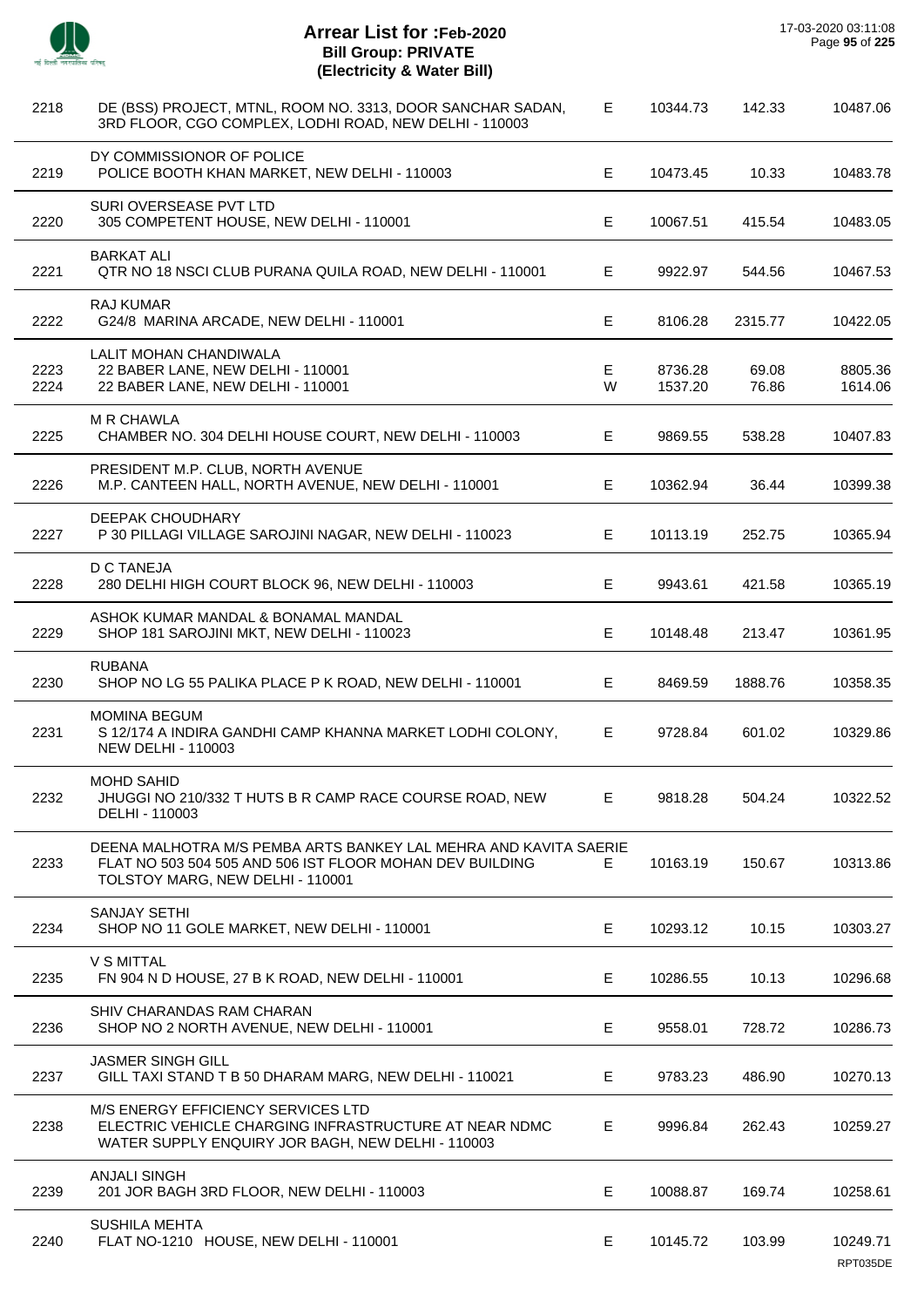

| 2241 | DEEP SHIKHA GREDIFT DARIFOWO P LTD<br>STALL NO-92 MPL MKT ON PLA, NEW DELHI - 110001                                                                          | W | 8239.83  | 1991.90 | 10231.73 |
|------|---------------------------------------------------------------------------------------------------------------------------------------------------------------|---|----------|---------|----------|
| 2242 | M/S CSC E-GOVERNANCE SERVICES INDIA LTD<br>NDMC C.S.C. CENTRE SAROJINI NAGAR OPP. DURGA MANDIR, NEW<br>DELHI - 110023                                         | Е | 9775.16  | 440.79  | 10215.95 |
| 2243 | <b>NITIN GOEL</b><br>STALL NO 9 MPL MKT BABAR ROAD, NEW DELHI - 110001                                                                                        | W | 7841.97  | 2348.76 | 10190.73 |
| 2244 | <b>MEERA</b><br>QTR NO 16 NSCI CLUB PURANA QUILA ROAD, NEW DELHI - 110001                                                                                     | Е | 9663.80  | 525.08  | 10188.88 |
| 2245 | <b>BRAHAM DEV</b><br>SHOP NO 52 MOHAN SINGH PLACE, NEW DELHI - 110001                                                                                         | Е | 9595.23  | 589.16  | 10184.39 |
| 2246 | M/S ENERGY EFFICIENCY SERVICES LIMITED<br>OUTSIDE DEVINDER COLLECTIONS SHOP NO 30 SHANKER MARKET 12<br>CONNAUGHT PLACE, NEW DELHI - 110001                    | Е | 10150.85 | 31.70   | 10182.55 |
| 2247 | SANJAY<br>61 NSCI T HUTS PURANA QUILLA ROAD, NEW DELHI - 110001                                                                                               | Е | 9745.78  | 434.02  | 10179.80 |
| 2248 | R C MANOCHA<br>CHEF CART PARKED OPP.SHOP NO.137, SAROJINI NAGAR MKT, NEW<br>DELHI - 110023                                                                    | Е | 9996.55  | 179.82  | 10176.37 |
| 2249 | RAMKRI SHAN DIXIT<br>LGF-I, AMBADEEP BLDG, 14 K.G. MARG, NEW DELHI - 110001                                                                                   | E | 8550.22  | 1597.88 | 10148.10 |
| 2250 | <b>JASMEET SINGH</b><br>SHOP NO 15 SHANKAR MARKET CONNAUGHT PLACE, NEW DELHI -<br>110001                                                                      | Е | 9841.02  | 303.10  | 10144.12 |
| 2251 | M/S HEXAGRAMM INFRASTRUCTURE (P) LTD<br>19 JOR BAGH KARBLA, NEW DELHI - 110003                                                                                | E | 10133.80 | 9.99    | 10143.79 |
| 2252 | <b>BABU RAM</b><br>D 72-73 NABHA HOUSE COLLEGE ROAD, NEW DELHI - 110001                                                                                       | Е | 7050.09  | 3087.51 | 10137.60 |
| 2253 | M/S RELIANCE JIO INFO COMM LTD<br>FEEDER NO 66 B SHAHEED MATBAR SINGH NEGI MARG, NEW DELHI -<br>110001                                                        | Е | 8274.25  | 1846.48 | 10120.73 |
| 2254 | <b>MADAN GUPTA</b><br>SHOP NO.51 A KHAN MARKET, NEW DELHI - 110003                                                                                            | Е | 10079.43 | 36.80   | 10116.23 |
| 2255 | AJAY ALOK & GEETHIKA KAUSHIK<br>FLAT 506 NILGIRI APPARTMENT 9 BARA K RD, NEW DELHI - 110001                                                                   | Е | 10038.07 | 74.32   | 10112.39 |
| 2256 | RAMESH KUMAR RAINA<br>STALL NO. 6 KASHMIRI MKT CONNAUGHT PLACE, NEW DELHI - 110001                                                                            | Е | 9728.13  | 382.34  | 10110.47 |
| 2257 | <b>RAJINDER SINGH</b><br>FLAT NO 514 INDRA PRAKASH, NEW DELHI - 110001                                                                                        | E | 9966.28  | 137.17  | 10103.45 |
| 2258 | DE BSS PROJECT GCM DOOR SANCHAR SADAN<br>DE (BSS) PROJECT, MTNL, ROOM NO. 3313, DOOR SANCHAR SADAN,<br>3RD FLOOR, CGO COMPLEX, LODHI ROAD, NEW DELHI - 110003 | Е | 9959.86  | 135.21  | 10095.07 |
| 2259 | <b>SANJAY BHATIA</b><br>SHOP NO. 31 B KHAN MARKET, NEW DELHI - 110003                                                                                         | Е | 9815.42  | 276.23  | 10091.65 |
| 2260 | <b>M/S AQUA PURIFICATION SYSTEM</b><br>CONSTRUCTION PURPOSE ACTIVITY AT DIZ AREA SEC IV RAJA BAZAR,<br><b>NEW DELHI - 110001</b>                              | Е | 9154.10  | 919.33  | 10073.43 |
|      |                                                                                                                                                               |   |          |         |          |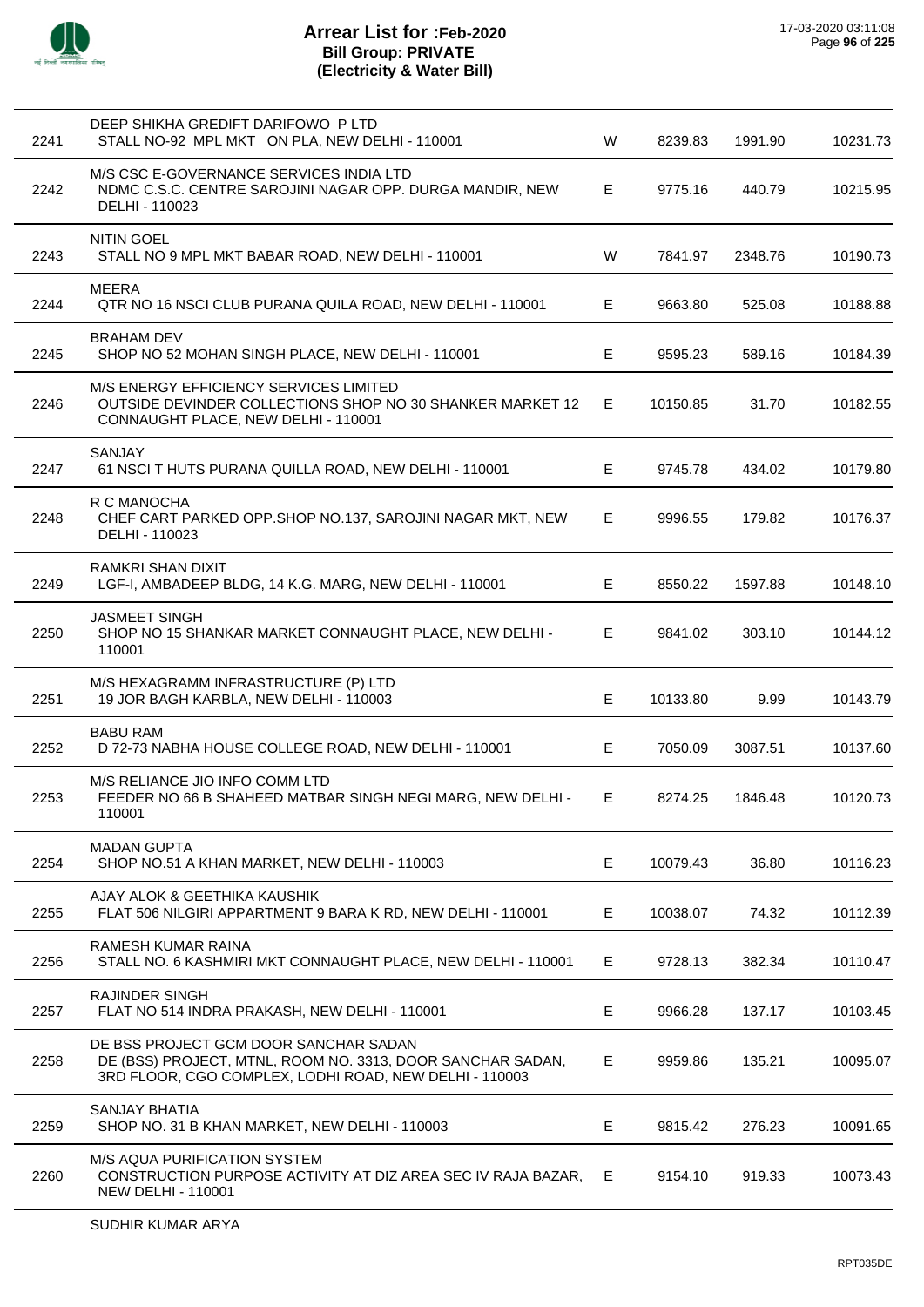

 $\overline{\phantom{a}}$ 

 $\overline{a}$ 

 $\overline{\phantom{a}}$ 

 $\overline{a}$ 

 $\overline{\phantom{a}}$ 

| 2261         | G 39 IST FLOOR FRONT SIDE PORTION PAWAN HOUSE CONNAUGHT<br>PLACE, NEW DELHI - 110001                                         | Е      | 9745.32            | 327.21        | 10072.53            |
|--------------|------------------------------------------------------------------------------------------------------------------------------|--------|--------------------|---------------|---------------------|
| 2262         | M/S LARSEN & TOUBRO LTD & NDMC<br>66 K.V. ESS DR B D MARG, NEW DELHI - 110001                                                | Е      | 10044.03           | 9.91          | 10053.94            |
| 2263         | <b>GEETA MONGA &amp; SH SUNIL MONGA</b><br>LG 60, VIJAY BUILDING, BARAKHAMBA ROAD, NEW DELHI - 110001                        | Е      | 8899.13            | 1152.35       | 10051.48            |
| 2264         | <b>KAMAL KHURANA</b><br>CHAMBER NO 848 PATIALA HOUSE COURT, NEW DELHI - 110001                                               | E.     | 9131.71            | 909.76        | 10041.47            |
| 2265         | S C DHANDA<br>CHAMBER NO-222 DELHI HIGH COUR, DELHI HIGH COURT, NEW DELHI -<br>110003                                        | E.     | 9476.05            | 563.80        | 10039.85            |
| 2266         | <b>SAKIL AHMED</b><br>S-12/129 INDIRA GANDHI CAMP KHANNA MARKET LODHI COLONY, NEW<br>DELHI - 110003                          | Е      | 9609.60            | 413.04        | 10022.64            |
| 2267         | KARAN K LUTHRA<br>MEZANINE FLOOR F 14 15 CONNAUGHT PLACE, NEW DELHI - 110001                                                 | W      | 7607.21            | 2413.46       | 10020.67            |
| 2268         | <b>D N DALMIA</b><br>9 MAN SINGH ROAD, NEW DELHI - 110011                                                                    | W      | 9541.72            | 477.09        | 10018.81            |
| 2269         | <b>RELIANCE INFRATEL</b><br>COMMUNITY CENTRE NDMC KAKA NAGAR, NEW DELHI - 110003                                             | Е      | 8041.69            | 1975.14       | 10016.83            |
| 2270<br>2271 | V K BANSAL<br>K-59 CON PLACE II FLOOR, NEW DELHI - 110001<br>K-59 CON PLACE II FLOOR, NEW DELHI - 110001                     | Е<br>W | 7991.36<br>1898.76 | 7.88<br>94.94 | 7999.24<br>1993.70  |
| 2272         | <b>KISHORI LAL</b><br>JHUGGI NO 210/317 BR CAMP RACE COURSE CLUB, NEW DELHI -<br>110011                                      | Е      | 9366.40            | 625.38        | 9991.78             |
| 2273         | VIRENDRA RAJPOOT PRADHAN HOUSE NO 236 BALMIKI SADAN NEW DELHI<br>MINI BALMIKI SAMUDAY BHAWAN MANDIR MARG, NEW DELHI - 110001 | Е      | 8243.29            | 1747.37       | 9990.66             |
| 2274         | KISHORI LAL GUPTA<br>203 A A V G BHAWAN M CON PLACE, NEW DELHI - 110001                                                      | Е      | 9437.88            | 545.41        | 9983.29             |
| 2275         | <b>SUNIL SETHI</b><br>CH.NO. 582 PATIALA HOUSE COURT, NEW DELHI - 110001                                                     | Е      | 9136.36            | 839.02        | 9975.38             |
| 2276         | S P KAPOOR SH KAMAL KAPOOR<br>1101 ROHIT HOUSE, 3 TOLSTOY MARG N DELHI, NEW DELHI - 110001                                   | Е      | 9754.37            | 220.10        | 9974.47             |
| 2277         | <b>JAGAN NATH</b><br>STALL NO 14 SHANKER MKT, NEW DELHI - 110001                                                             | Е      | 9644.81            | 322.71        | 9967.52             |
| 2278         | M G GUPTA<br>CHAMBER NO-338 DELHI HIGH COUR, DELHI HIGH COURT, NEW DELHI -<br>110003                                         | Е      | 8928.69            | 1006.16       | 9934.85             |
| 2279         | NARESH KUMAR<br>H 6 B K DUTT COLONY, NEW DELHI - 110003                                                                      | Е      | 9903.33            | 17.75         | 9921.08             |
| 2280         | VIJAY LAXMI JAIN<br>02 DWARKA SADAN CBLOCK C.PLACE, NEW DELHI - 110001                                                       | E.     | 9533.01            | 372.08        | 9905.09             |
| 2281         | KAMAL KISHORE GULATI & SHYAM SUNDER<br>SHOP NO. 90 FRONT PORTION SAROJINI NAGAR, NEW DELHI - 110023                          | Е      | 9659.16            | 243.20        | 9902.36             |
| 2282         | PRADEEP NAGAR<br>CHAMBER NO 327 PATIALA HOUSE COURT, NEW DELHI - 110001                                                      | Е      | 9265.56            | 618.97        | 9884.53             |
| 2283         | <b>JAVED HASHIM</b><br>CH.NO. 340 PATIALA HOUSE COURT, NEW DELHI - 110001                                                    | E.     | 8849.86            | 1028.25       | 9878.11<br>RPT035DE |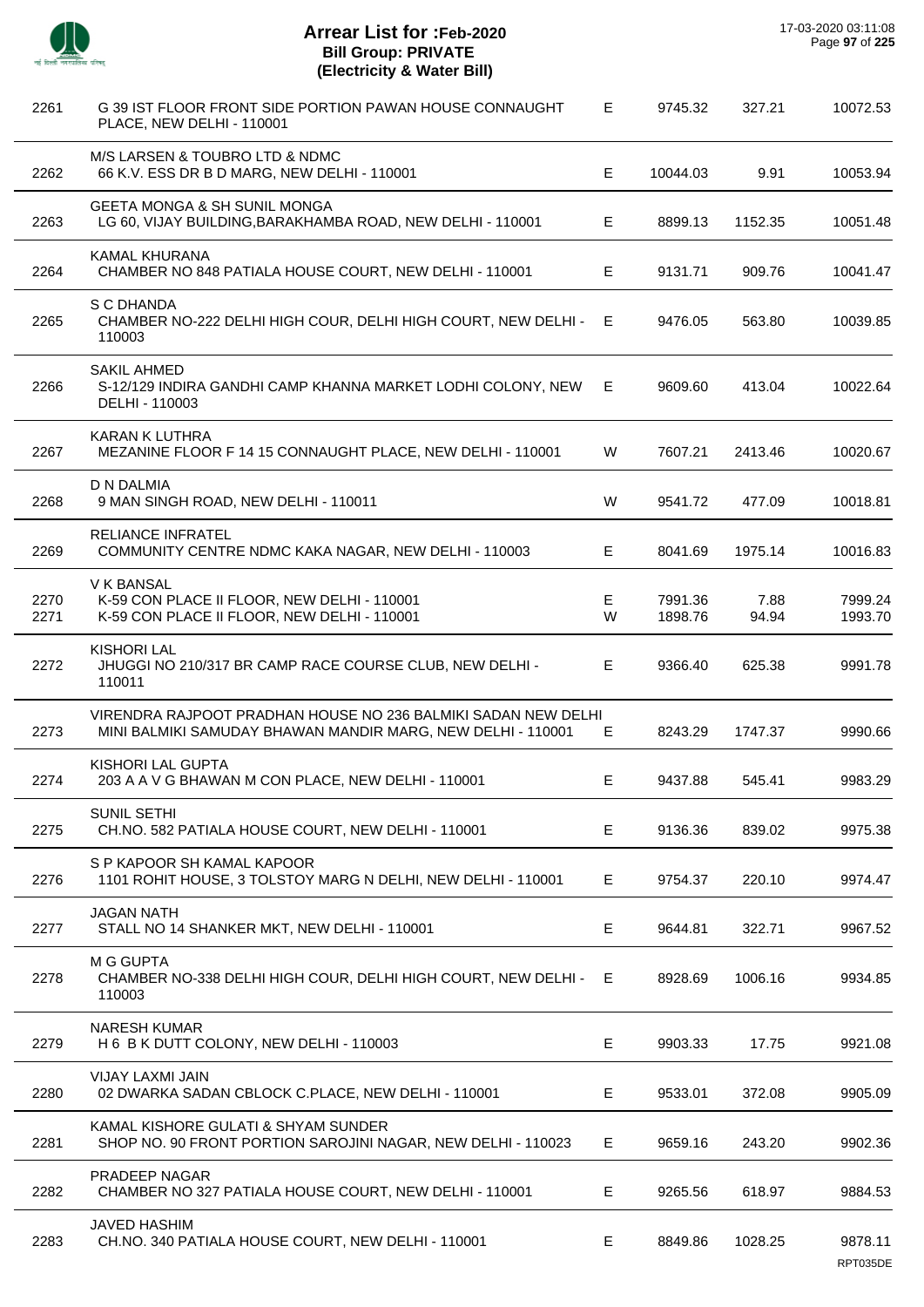

| 2284         | KAZIM ALI KHAN<br>JHUGGI NO 13-A T HUTS RACE COURSE CLUB, NEW DELHI - 110011                                    | E      | 9241.53            | 616.44          | 9857.97            |
|--------------|-----------------------------------------------------------------------------------------------------------------|--------|--------------------|-----------------|--------------------|
| 2285         | <b>KAMAL</b><br>JHUGGI NO 98 T HUTS NSCI PURANA QUILA ROAD, NEW DELHI - 110001                                  | Е      | 9450.70            | 389.61          | 9840.31            |
| 2286         | <b>CHIRANJI LAL</b><br>SHOP NO 173 PALIKA BAZAR, NEW DELHI - 110001                                             | Е      | 9578.59            | 257.84          | 9836.43            |
| 2287         | <b>HANS RAJ</b><br>75 BAIRD LANE, NEW DELHI - 110001                                                            | Е      | 8889.45            | 937.22          | 9826.67            |
| 2288         | VIPIN KR.SHARMA & RAJESH CHANDRA<br>16 B, KHAN MARKET, NEW DELHI - 110003                                       | Е      | 9769.42            | 25.79           | 9795.21            |
| 2289         | <b>RAJU MAL</b><br>S-156, STALL NO. 2, BARAKHAMBA LANE,, NEW DELHI - 110001                                     | E.     | 8781.64            | 1011.87         | 9793.51            |
| 2290<br>2291 | <b>HOOB LAL</b><br>KIOSH NO 50 TOLSTLY MARG, NEW DELHI - 110001<br>KIOSH NO 50 TOLSTLY MARG, NEW DELHI - 110001 | Е<br>W | 8492.88<br>1003.72 | 216.69<br>50.19 | 8709.57<br>1053.91 |
| 2292         | ARUN KUMAR GUPTA<br>505-506 PARKASH DEEP BLDG 7 TOLSTOY MG, NEW DELHI - 110001                                  | Е      | 9740.03            | 14.41           | 9754.44            |
| 2293         | <b>BENI RAM</b><br>KIOSK BEHIND SBI JAI SINGH ROAD, NEW DELHI - 110001                                          | Е      | 9679.18            | 67.27           | 9746.45            |
| 2294         | PARIJA PHATER PER KAR<br>CHAMBER NO 945, PATIALA HOUSE COURTS, NEW DELHI - 110001                               | E      | 7962.49            | 1776.44         | 9738.93            |
| 2295         | RITESH KHATRI & JATIN SAPRA<br>CH.NO. 150 PATIALA HOUSE COURT, NEW DELHI - 110001                               | Е      | 8768.84            | 963.43          | 9732.27            |
| 2296         | VANDANA BAJAJ S/O SH D K BAJAJ<br>LB 10 ARUNCHAL BUILDING, NEW DELHI - 110001                                   | Е      | 7896.61            | 1817.62         | 9714.23            |
| 2297         | RAJISHA CHOPRA<br>MB-34, 22 K G MARG, NEW DELHI - 110001                                                        | E      | 7987.13            | 1725.64         | 9712.77            |
| 2298         | <b>JAGDISH KUMAR</b><br>86 B SCINDIA POTTERY SAROJINI NAGAR, NEW DELHI - 110023                                 | Е      | 9548.83            | 151.63          | 9700.46            |
| 2299         | RAJ KISHAN GARG<br>CHAMBER NO 73 PATIALA HOUSE, NEW DELHI - 110001                                              | Е      | 8853.69            | 832.71          | 9686.40            |
| 2300<br>2301 | <b>LEPROSY MISSION</b><br>5 RATTENDON ROAD, NEW DELHI - 110003<br>5 RATTENDON ROAD, NEW DELHI - 110003          | Е<br>W | 7466.50<br>2106.25 | 7.36<br>105.31  | 7473.86<br>2211.56 |
| 2302         | <b>OM PRAKASH</b><br>SHOP NO 64 PALIKA BHAWAN, NEW DELHI - 110066                                               | E      | 9056.93            | 622.43          | 9679.36            |
| 2303         | <b>HIMANSHU BHATIA</b><br>SHOP NO 1 AIIMS SUBWAY, NEW DELHI - 110023                                            | Е      | 9400.74            | 264.92          | 9665.66            |
| 2304         | <b>JHANGI RAM</b><br>STALL NO 53 SHANKER KT, NEW DELHI - 110001                                                 | Е      | 9290.93            | 364.93          | 9655.86            |
| 2305         | CHOKHE LAL<br>108A NSCI T HUTS PURANA QUILA ROAD, NEW DELHI - 110001                                            | Е      | 9183.09            | 465.42          | 9648.51            |
| 2306         | ANU DHINGRA & SWEETY DHINGRA<br>201 NIRMAL TOWER 3 TOLSTOY MARG, NEW DELHI - 110001                             | Е      | 9184.93            | 454.27          | 9639.20            |
| 2307         | NAYANA DHAVAN<br>115-A FIRST FLOOR JOR BAGH, NEW DELHI - 110003                                                 | Е      | 9541.92            | 80.34           | 9622.26            |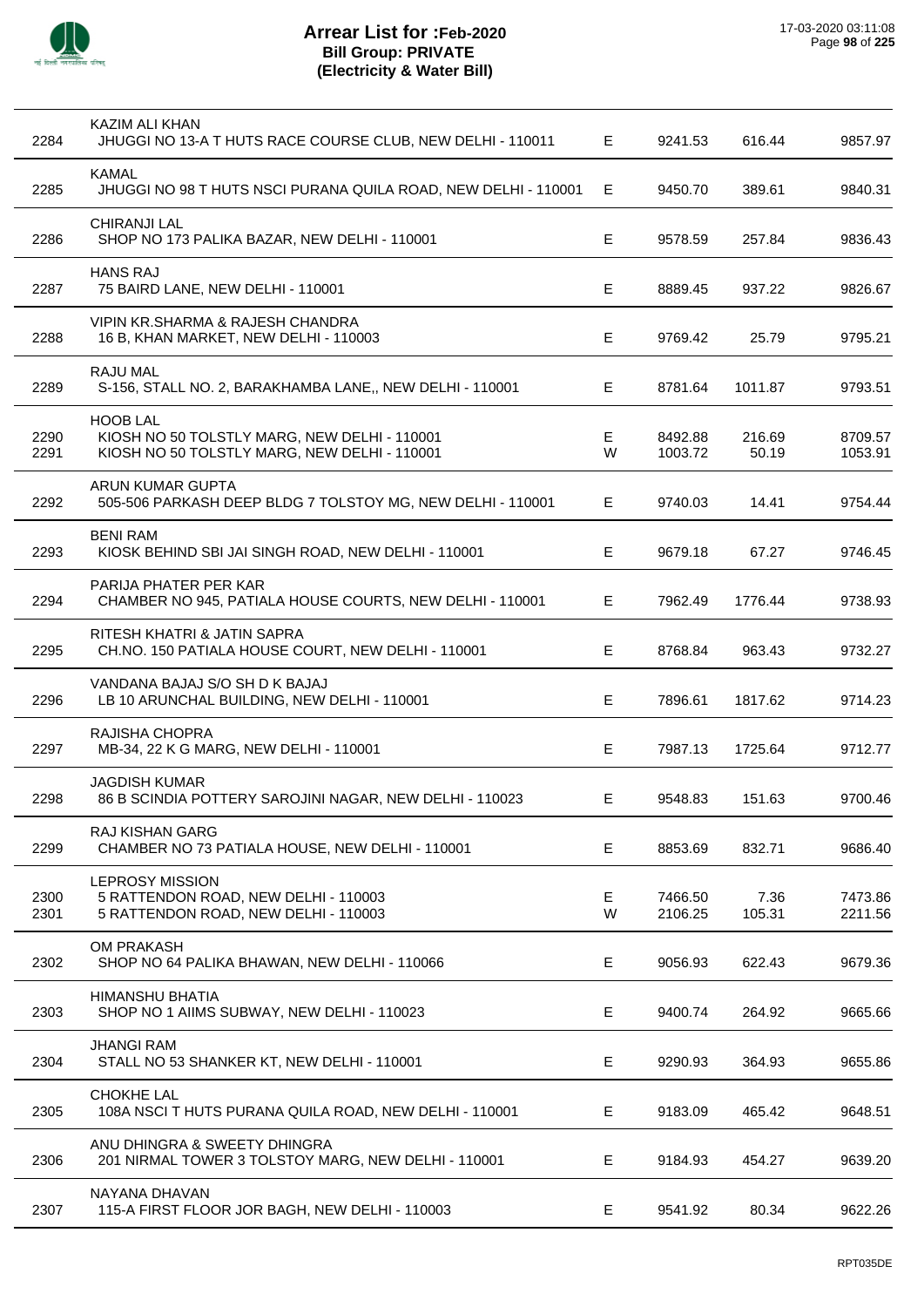

 $\overline{\phantom{a}}$ 

J.

 $\overline{a}$ 

J.

J.

 $\overline{a}$ 

 $\overline{a}$ 

 $\overline{a}$ 

J.

## **Arrear List for :Feb-2020 Bill Group: PRIVATE (Electricity & Water Bill)**

| 2308<br>2309 | <b>PREM CHAND SONI</b><br>BLK A25/7 CONNAUGHT PLACE, NEW DELHI - 110001<br>A25/14 1ST FL TERRACE ROOM MIDDLE CIRCLE, CONN.PLACE, NEW<br>DELHI - 110001 | Е<br>E  | 4941.16<br>4085.01 | 302.48<br>293.31 | 5243.64<br>4378.32 |
|--------------|--------------------------------------------------------------------------------------------------------------------------------------------------------|---------|--------------------|------------------|--------------------|
| 2310         | AROUND TH WORLD<br>TOURS & TRAVELS N-12 CON PLACE, NEW DELHI - 110001                                                                                  | E.      | 8204.20            | 1388.93          | 9593.13            |
| 2311         | KUNAL KHANEJ<br>11B, ATMA RAM HOUSE, 1 TOLSTOY MARG, NEW DELHI - 110001                                                                                | E.      | 9568.44            | 14.23            | 9582.67            |
| 2312         | SHANTI CHAND JAIN<br>SHOP NO 5/3 B S MARKET, NEW DELHI - 110001                                                                                        | Е       | 7783.89            | 1797.47          | 9581.36            |
| 2313         | <b>DES RAJ CHOPRA</b><br>SHOP NO 13 A KHAN MARKET, NEW DELHI - 110003                                                                                  | Е       | 9438.81            | 140.84           | 9579.65            |
| 2314         | LOVE LOCH & LEWES SERVICES<br>904, KAILASH BULD, K.G. MARG,, NEW DELHI - 110001                                                                        | Е       | 9561.33            | 14.14            | 9575.47            |
| 2315         | <b>EASTERN LINKER</b><br>SHOP NO 22 A BLOCK, NEW DELHI - 110001                                                                                        | W       | 8721.13            | 851.93           | 9573.06            |
| 2316         | <b>MANMOHAN SHARMA</b><br>1009 ARUNACHAL BUILDG, NEW DELHI - 110001                                                                                    | Е       | 8981.24            | 590.97           | 9572.21            |
| 2317         | VIJAY S/O SH TILAK RAJ<br>152 BALMIKI SADAN MANDIR MARG, NEW DELHI - 110001                                                                            | Е       | 8611.98            | 932.55           | 9544.53            |
| 2318         | MEENAL SUKHIJA MRS MEENAKSHI SUKHIJA<br>FLAT NO 411 NAURANG HOUSE 21 K G MARG, NEW DELHI - 110001                                                      | Е       | 9371.43            | 159.55           | 9530.98            |
| 2319         | <b>SOLI J SORABJEE</b><br>CHAMBER NO 22, SUPREME COURT, NEW DELHI - 110001                                                                             | Е       | 9012.42            | 513.87           | 9526.29            |
| 2320         | <b>BALVINDER KAUR</b><br>SHOP NO. 52, BABU MKT., SAROJINI NAGAR,, NEW DELHI - 110023                                                                   | Е       | 9248.22            | 273.04           | 9521.26            |
| 2321         | <b>RANI</b><br>45 OLD COMPOUND BHAGWAN DASS ROAD MANDI HOUSE, NEW DELHI<br>$-110001$                                                                   | E       | 8868.74            | 643.57           | 9512.31            |
| 2322         | MOHD IQBAL<br>SHOP NO-M/8 PALIKA BAZAR, NEW DELHI - 110001                                                                                             | Е       | 8897.34            | 610.23           | 9507.57            |
| 2323         | <b>AJAY KUMAR</b><br>11 SOUTH AVENUE MARKET, NEW DELHI - 110011                                                                                        | Е       | 9261.27            | 230.13           | 9491.40            |
| 2324         | <b>RAM KISHAN</b><br>D - 28 PALIKA BHAWAN, R K PURAM, NEW DELHI - 110066                                                                               | Е       | 9151.36            | 330.27           | 9481.63            |
| 2325         | M/S VISIBLE MEDIA<br>DARGAH SHAH ABDULSLAM OPP MARINA HOTEL CONNAUGHT PLACE,<br><b>NEW DELHI - 110001</b>                                              | E.      | 8422.62            | 1025.85          | 9448.47            |
| 2326<br>2327 | DAVI PERSHAD PANDAY<br>SHOP NO 3 NORTH AVENUE, NEW DELHI - 110001<br>SHOP NO 3 NORTH AVENUE, NEW DELHI - 110001                                        | E.<br>W | 2357.57<br>6332.14 | 54.03<br>700.11  | 2411.60<br>7032.25 |
| 2328         | <b>AHSAN SABIR</b><br>26 A DARGAH SAYAD HUSSAIN R K ROAD, NEW DELHI - 110001                                                                           | W       | 4098.29            | 5325.24          | 9423.53            |
| 2329         | KRISHA KUMAR OBRAI<br>54/2 HANUMAN ROAD, NEW DELHI - 110001                                                                                            | W       | 7430.86            | 1990.17          | 9421.03            |
| 2330         | SATISH AGGARWAL & ADISHL AGGARWAL<br>NEW H BLOCK CHAMBER 464 DELHI HIGH COURT, NEW DELHI - 110003                                                      | Е       | 8958.57            | 460.37           | 9418.94            |
| 2331         | CHAIRMAN B.J.P. DELHI PARDESH<br>SR. QR. 14, PANDIT PANT MARG,, NEW DELHI - 110001                                                                     | W       | 8936.51            | 446.89           | 9383.40            |

RPT035DE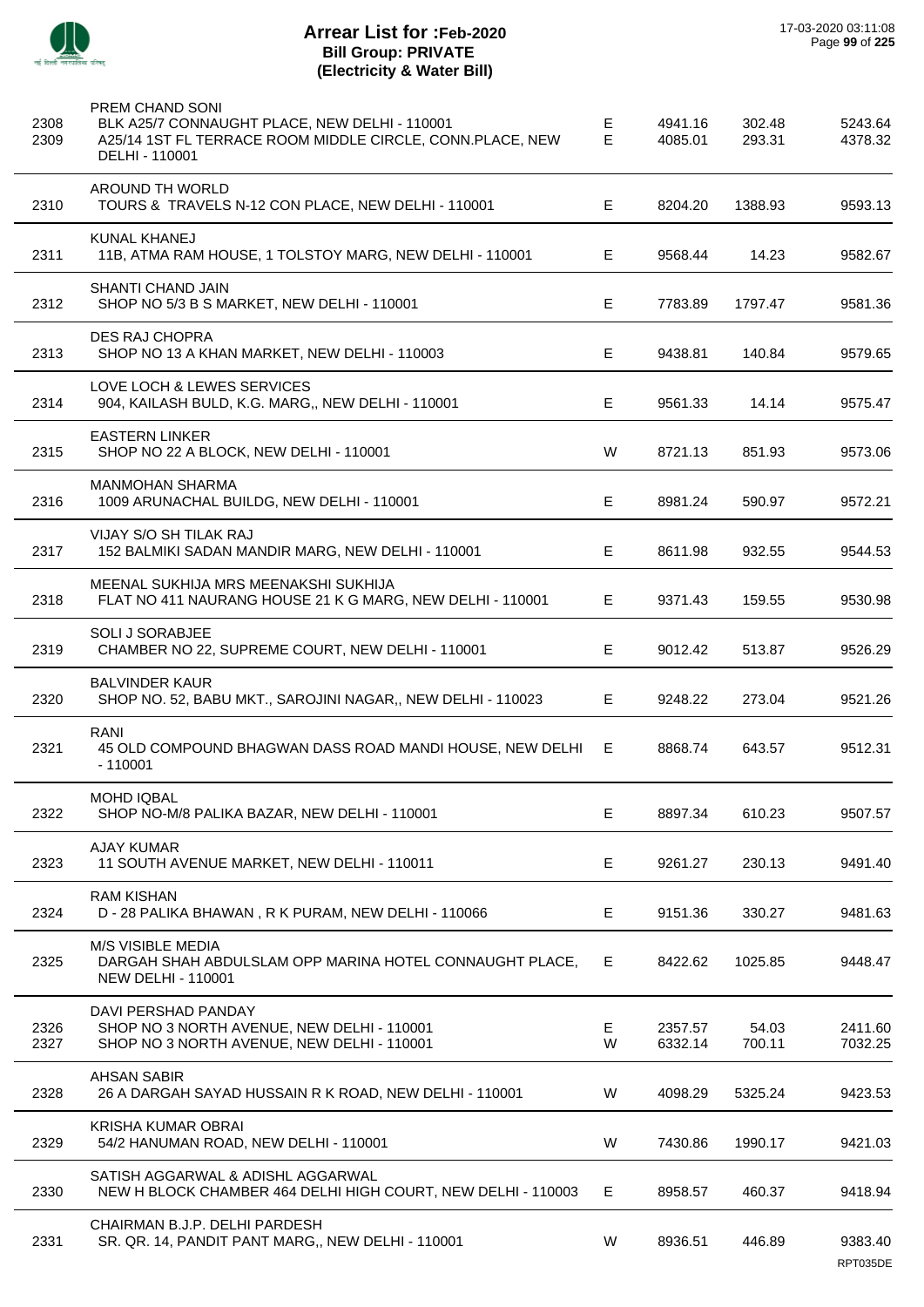

l,

## **Arrear List for :Feb-2020 Bill Group: PRIVATE (Electricity & Water Bill)**

| 2332 | GULSHAN GULATI & AJAY GULATI<br>SHOP F 23 NBCC TOWER KIDWAI NAGAR EAST, NEW DELHI - 110023                                            | Е | 9292.35 | 77.83   | 9370.18 |
|------|---------------------------------------------------------------------------------------------------------------------------------------|---|---------|---------|---------|
| 2333 | VARDHMAN PLOYTEX LTD.<br>305, ANSAL BHAWAN,, NEW DELHI - 110001                                                                       | E | 9352.48 | 13.84   | 9366.32 |
| 2334 | <b>DALVIR SINGH</b><br>B 17 ARD COMPLEX SEC 13 R K PURAM FIRST FLOOR, NEW DELHI -<br>110001                                           | Е | 7970.29 | 11.76   | 7982.05 |
| 2335 | PLOT NO-B17, ARD COMP SECT, 13-R.K. PURAM, NEW DELHI - 110066                                                                         | W | 1311.92 | 65.60   | 1377.52 |
| 2336 | ASWASTHI SHOPPING SERVICES P LTD<br>13-29, HARSHABHAWAN, NEW DELHI - 110001                                                           | W | 4747.07 | 4603.18 | 9350.25 |
| 2337 | <b>BHOLA NATH &amp; SONS</b><br>702 NIRMAL TOWER, NEW DELHI - 110001                                                                  | Е | 8975.89 | 352.24  | 9328.13 |
| 2338 | <b>BALDEV SINGH &amp; SONS</b><br>STAIR CASE NOI SCINDIA HOUSE, NEW DELHI - 110001                                                    | Е | 8903.74 | 422.98  | 9326.72 |
| 2339 | SAHIB SINGH SONS C/O SITA WORLD TRAVELS<br>SHOP NO-16 F CON PLACE, NEW DELHI - 110001                                                 | W | 7195.47 | 2128.03 | 9323.50 |
| 2340 | <b>SUSHMA SEHGAL</b><br>FLAT 1102 7 TOLSTOY MARG, 7 TOLSTOY MARG, NEW DELHI - 110001                                                  | Е | 8793.69 | 528.61  | 9322.30 |
| 2341 | <b>UDAI RAM</b><br>SHOP NO UG-58 PALIKA PLACE, R K MARG N DELHI, NEW DELHI -<br>110001                                                | Е | 8755.83 | 545.78  | 9301.61 |
| 2342 | M/S SHRI SHAKTI RESORT & HOTEL PVT LTD<br>BUILDING OF CENTRAL WAREHOUSING CORP. GODOWN NO 5<br>SAFDARJUNG FLYOVER, NEW DELHI - 110003 | W | 8853.38 | 442.67  | 9296.05 |
| 2343 | THE PRESIDENT RWA K 118 CLIVE SQUARE N DELHI<br>PORTA CABIN NO 7 K BLOCK CLIVE SQUARE KALI BARI MARG, NEW<br>DELHI - 110001           | Е | 7709.51 | 1579.65 | 9289.16 |
| 2344 | ARYA DHARM SEWA SANGH ARYA PATSHALA<br>I DOCTOR LANE, NEW DELHI - 110001                                                              | E | 9256.26 | 9.13    | 9265.39 |
| 2345 | RANJEET SINGH<br>CHAMBER NO-36 PATIALA HOUSE, NEW DELHI - 110001                                                                      | E | 8514.52 | 744.47  | 9258.99 |
| 2346 | D.N.DALMIA<br>9 MAN SINGH ROAD, NEW DELHI - 110011                                                                                    | E | 9237.09 | 9.11    | 9246.20 |
| 2347 | SHAHA BUDDIN<br>SHOP NO-71 A KHAN MARKET, NEW DELHI - 110003                                                                          | E | 7541.75 | 1640.96 | 9182.71 |
| 2348 | RAM CHANDER SINGH<br>KIOSK NO, H-73, SAROJINI NAGAR, NEW DELHI - 110023                                                               | E | 7699.28 | 1480.19 | 9179.47 |
| 2349 | OM PRAKASH BAISOYA<br>FLAT NO 91 SAROJINI NAGAR, NEW DELHI - 110001                                                                   | E | 9148.36 | 30.66   | 9179.02 |
| 2350 | PRATAP SINGH<br>48 NSCI T HUTS PURANA QUILA ROAD, NEW DELHI - 110001                                                                  | E | 8627.83 | 537.23  | 9165.06 |
| 2351 | DAYA RAM S/O LATE SH BRAM CHAND<br>65 SCINDIA POTTERY SAROJINI NAGAR, NEW DELHI - 110023                                              | E | 8606.23 | 550.79  | 9157.02 |
| 2352 | SEC DR SHYAM PRASAD MUKHERJI RESEARCH FOUNDATION<br>9 ASHOKA ROAD, NEW DELHI - 110001                                                 | E | 9128.53 | 12.46   | 9140.99 |
| 2353 | <b>JITENDER BHATIA</b><br>SHOP NO 47 SAROJININ NAGAR MKT, NEW DELHI - 110023                                                          | Е | 9120.28 | 13.49   | 9133.77 |
|      |                                                                                                                                       |   |         |         |         |

l,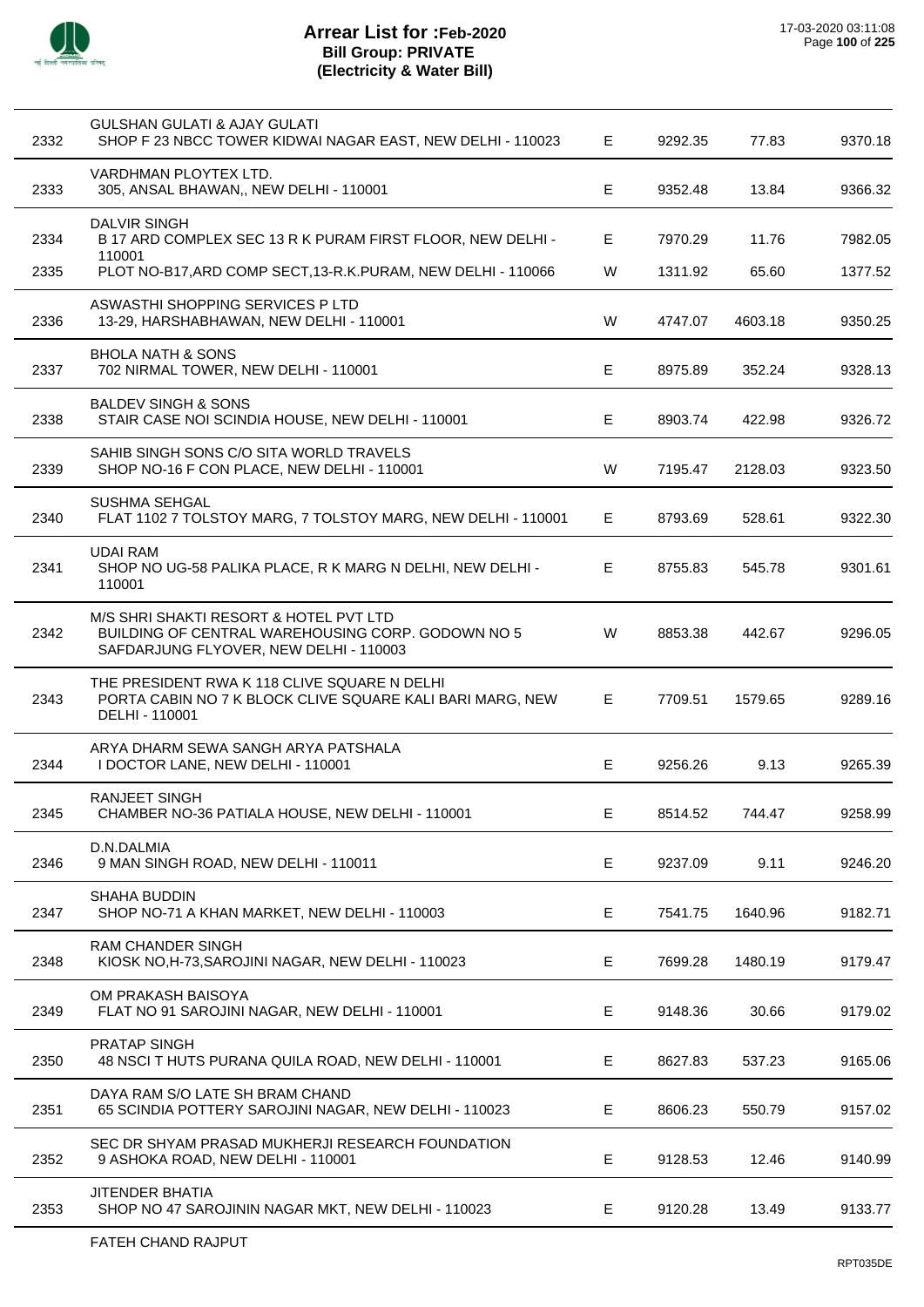

 $\overline{a}$ 

 $\overline{a}$ 

 $\overline{\phantom{a}}$ 

| 2354         | CHAMBER NO 865 PATIALA HOUSE COURT, NEW DELHI - 110001                                                                                                     | Е                | 8334.30            | 798.33            | 9132.63            |
|--------------|------------------------------------------------------------------------------------------------------------------------------------------------------------|------------------|--------------------|-------------------|--------------------|
| 2355         | S L KUMAR & SURENDER KUMAR<br>DELHI DARBAR RESTAURANT L CON, NEW DELHI - 110001                                                                            | W                | 8677.80            | 433.89            | 9111.69            |
| 2356         | MIRDULA SHANKRA<br>II BABER LANE G/FLOOR, NEW DELHI - 110001                                                                                               | Е                | 9088.65            | 8.96              | 9097.61            |
| 2357         | ALL INDIA COUNCIL OF THE DEAF<br>ROOM NO 8 NORTH COMPLEX NDMC, R K MARG, NEW DELHI - 110001                                                                | Е                | 7569.98            | 1526.78           | 9096.76            |
| 2358         | M/S ENERGY EFFICIENCY SERVICES LIMITED<br>ELECTRIC VEHICLE CHARGING STATION AT REEBOK SHOWROOM D<br>BLOCK INNER CIRCLE CONNAUGHT PLACE, NEW DELHI - 110001 | Е                | 9083.93            | 8.96              | 9092.89            |
| 2359         | <b>IS ARORA</b><br>CHAMBER NO 70 PATIALA HOUSE, NEW DELHI - 110001                                                                                         | Е                | 7970.08            | 1119.42           | 9089.50            |
| 2360         | <b>RAMESH CHAND</b><br>SHOP NO LG-32 PALIKA PLACE, R K MARG N DELHI, NEW DELHI -<br>110001                                                                 | Е                | 8406.60            | 670.94            | 9077.54            |
| 2361         | <b>SATYA NARAYAN</b><br>DHOBI GHAT NO 5 PANDIT PANT MARG, NEW DELHI - 110001                                                                               | Е                | 8534.71            | 528.78            | 9063.49            |
| 2362         | <b>GOPAL KRISHAN GROVER</b><br>SHOP NO.UG-1 & UG-2, 70-71 SCINDIA HOUSE, JANPATH,, NEW DELHI -<br>110001                                                   | Е                | 8879.78            | 177.31            | 9057.09            |
| 2363         | DHANOA TOURIST TAXI SERVICES<br>DHARM MARG NEAR M.MARG C.PURI, NEW DELHI - 110021                                                                          | Е                | 8757.75            | 292.11            | 9049.86            |
| 2364         | CHARTED FINANCIAL ANNALXSERS P<br>911A INDRA PARKASH BLDG, NEW DELHI - 110001                                                                              | $\mathsf E$      | 8831.12            | 208.62            | 9039.74            |
| 2365         | <b>BAIKUNTH LAL SHARMA</b><br>C 98 IIND FLOOR B K DUTT COLONY, NEW DELHI - 110001                                                                          | Е                | 8798.90            | 238.72            | 9037.62            |
| 2366         | ARGEAD ENTERPRISES PVT LTD<br>C104, 6 AURANGZEB ROAD, NEW DELHI - 110011                                                                                   | Е                | 9025.21            | 8.90              | 9034.11            |
| 2367         | <b>FAIR DEALER CO-OP STORE</b><br>FLAT NO 99 SAROJINI NAGAR MKT, NEW DELHI - 110023                                                                        | Е                | 8993.19            | 36.26             | 9029.45            |
| 2368         | <b>AMIT MALIK</b><br>SHOP NO 54 NBCC TOWER EAST KIDWAI NAGAR, NEW DELHI - 110023                                                                           | Е                | 8696.88            | 330.03            | 9026.91            |
| 2369         | <b>M/S NAURANG FOUNDATION</b><br>M 2 MEZZANINE FLOOR NAURANG HOUSE 21 K G MARG, NEW DELHI -<br>110001                                                      | Е                | 8007.20            | 1014.42           | 9021.62            |
| 2370         | SYED AHMED ZAHEER<br>FLAT NO 201/9 HAILLY ROAD, NEW DELHI - 110001                                                                                         | Е                | 9006.25            | 8.88              | 9015.13            |
| 2371         | <b>S GOPAL SHASTRI</b><br>D 43 GROUND FLOOR, S S PARK, NEW DELHI - 110003                                                                                  | E                | 7645.28            | 1363.99           | 9009.27            |
| 2372<br>2373 | <b>LOKESH PARASHAR</b><br>SHOP NO.1 SHANKER MARKET, NEW DELHI - 110001<br>SHOP NO.1 SHANKER MKT COMPLEX, NEW DELHI - 110001                                | Е<br>W           | 7686.76<br>1134.57 | 128.77<br>56.73   | 7815.53<br>1191.30 |
| 2374<br>2375 | SPECIAL REPRESENTATIVE GOVT OF KERALA<br>QR NO 13 TRAVAN CORE HOUSE, NEW DELHI - 110001<br>QR NO 12 TRAVAN CORE HOUSE, NEW DELHI - 110001                  | Е<br>$\mathsf E$ | 3956.69<br>2959.89 | 1320.57<br>768.75 | 5277.26<br>3728.64 |
| 2376<br>2377 | S S RAWAT<br>F 35 B K DUTT COLONY, NEW DELHI - 110003<br>F 35 B K DUTT COLONY, NEW DELHI - 110003                                                          | E<br>W           | 2836.80<br>2756.38 | 667.63<br>2740.33 | 3504.43<br>5496.71 |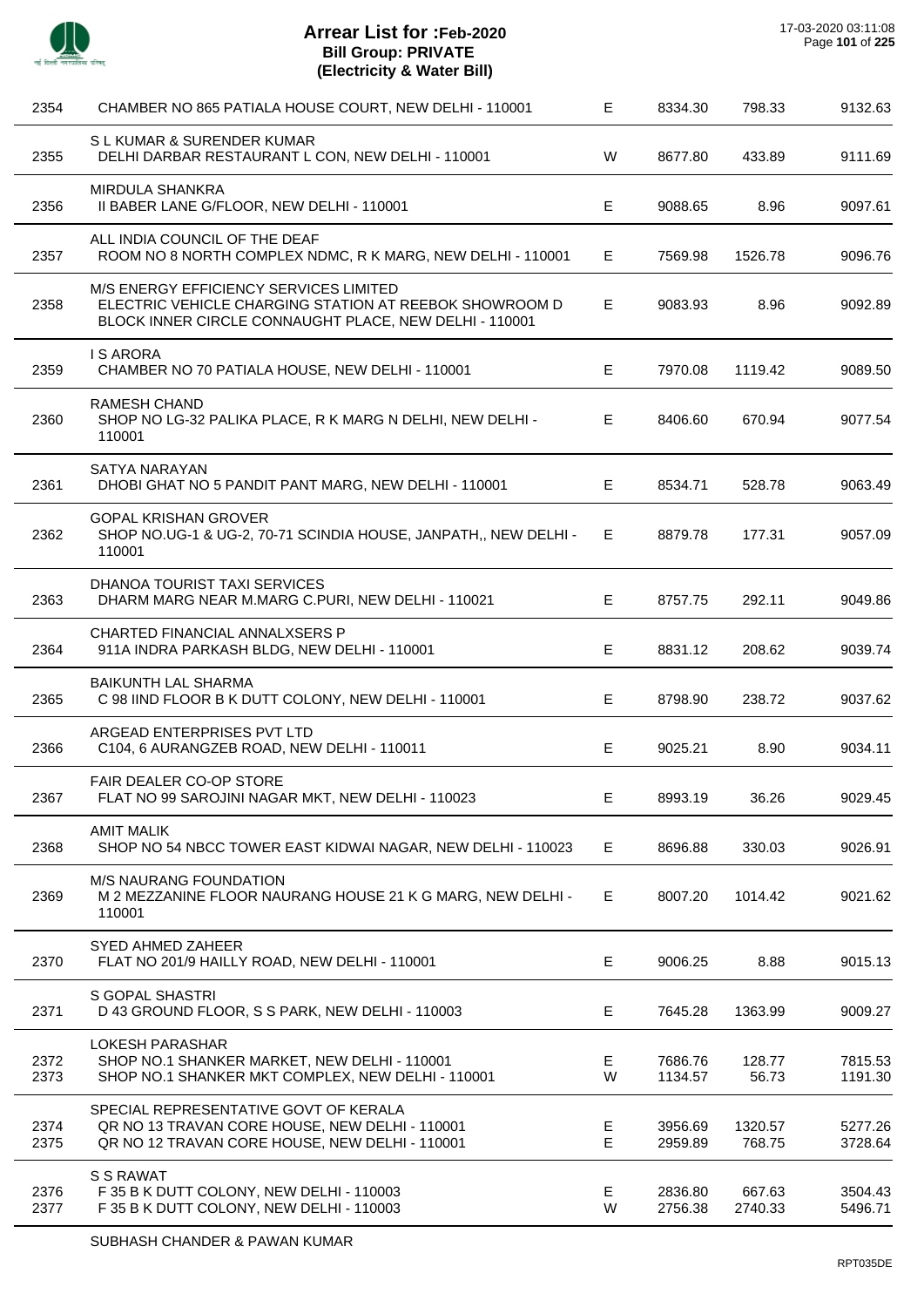

| 2378 | D-44 S S PARK, NEW DELHI - 110003                                                 | Е  | 7622.62 | 1373.90          | 8996.52  |
|------|-----------------------------------------------------------------------------------|----|---------|------------------|----------|
|      | RAJENDER KUMAR MOHATTA                                                            |    |         |                  |          |
| 2379 | FLAT NO 608, SILVER APTT., 22 F S ROAD, NEW DELHI - 110001                        | Е  | 7485.26 | 64.87            | 7550.13  |
| 2380 | FLAT NO 603, SILVER APTT., 22 F S ROAD, NEW DELHI - 110001                        | E  | 1426.41 | 2.11             | 1428.52  |
|      | M/S SHIVAJI CONSTRUCTION CO.                                                      |    |         |                  |          |
| 2381 | TEEN MURTI LANE KUSHAK NALLAH, NEW DELHI - 110011                                 | Е  | 8698.90 | 270.16           | 8969.06  |
|      | <b>RAM CHAND GOSHUMAL</b>                                                         |    |         |                  |          |
| 2382 | SHOP NO 6 SAROJANI NAGAR MKT, NEW DELHI - 110023                                  | Е  | 8783.62 | 174.71           | 8958.33  |
|      | ANSAL PROPERTIES AND INFRA LTD                                                    |    |         |                  |          |
| 2383 | LBI NAURANG HOUSE 21 K G MARG, NEW DELHI - 110001                                 | Е  | 7392.05 | 1559.92          | 8951.97  |
|      |                                                                                   |    |         |                  |          |
| 2384 | <b>GURAN DEWAYA SYAL</b><br>D 65 B K DUTT COLONY, NEW DELHI - 110003              | Е  | 3919.00 |                  | 3977.27  |
| 2385 | D 65 B K DUTT COLONY, NEW DELHI - 110003                                          | W  | 2551.63 | 58.27<br>2409.89 | 4961.52  |
|      |                                                                                   |    |         |                  |          |
|      | <b>GURUDWARA PARBHANDHAK COMMITTE DELHI</b>                                       |    |         |                  |          |
| 2386 | STATE GURU HARKISHAN PUBLIC SCHOOL, NEW DELHI - 110001                            | W  | 8507.00 | 425.35           | 8932.35  |
|      | MAHANAGAR TELEPHONE NIGAM LTD                                                     |    |         |                  |          |
| 2387 | C/O G.M.CENTRAL GF 10 ARUNACHAL BLDG, NEW DELHI - 110001                          | Е  | 8749.74 | 182.09           | 8931.83  |
|      |                                                                                   |    |         |                  |          |
| 2388 | R.P.TRADING CO.<br>7TH FLOOR HIMALYA HOUSE, K.G.MARG, NEW DELHI - 110001          | E. | 8848.14 | 80.53            | 8928.67  |
|      |                                                                                   |    |         |                  |          |
|      | SATISH VERMA AND RAJINDER KUMAR                                                   |    |         |                  |          |
| 2389 | 25/3 A BLOCK, NEW DELHI - 110001                                                  | W  | 7314.23 | 1612.34          | 8926.57  |
|      | MOHINDER PAL SEHGAL                                                               |    |         |                  |          |
| 2390 | 12 SCINDIA HOUSE, NEW DELHI - 110001                                              | E  | 7926.00 | 998.54           | 8924.54  |
|      |                                                                                   |    |         |                  |          |
|      | <b>ZAHIR AHMED</b>                                                                |    |         |                  |          |
| 2391 | ZULIPTA GANG MASJID MAN SINGH ROAD, NEW DELHI - 110011                            | E. | 8239.92 | 675.30           | 8915.22  |
|      | INDU MEHTA W/O GULSHAN MEHTA                                                      |    |         |                  |          |
| 2392 | SHOP NO.8, ASIA HOUSE K.G. MARG, NEW DELHI - 110001                               | Е  | 8639.42 | 275.06           | 8914.48  |
|      | NARAIN DUTT SHARMA                                                                |    |         |                  |          |
| 2393 | KIOSK NO 2 JANTAR MANTAR BP, NEW DELHI - 110001                                   | E  | 4524.38 | 67.08            | 4591.46  |
| 2394 | KIOSK NO 2 JANTAR MANTAR BP, NEW DELHI - 110001                                   | W  | 3868.40 | 449.80           | 4318.20  |
|      |                                                                                   |    |         |                  |          |
| 2395 | <b>MANI LAL SHARMA</b><br>CHAMBER NO. 324 PATIALA HOUSE, NEW DELHI - 110001       | Е  | 8347.69 | 556.57           | 8904.26  |
|      |                                                                                   |    |         |                  |          |
|      | <b>VIVEK MALHOTRA</b>                                                             |    |         |                  |          |
| 2396 | 5 K G MARG REAR PORTION, NEW DELHI - 110001                                       | Е  | 7293.21 | 1610.25          | 8903.46  |
|      | P N KUMAR                                                                         |    |         |                  |          |
| 2397 | SHOP NO 37 KHAN MARKET, NEW DELHI - 110003                                        | W  | 6539.21 | 2358.89          | 8898.10  |
|      |                                                                                   |    |         |                  |          |
| 2398 | <b>ASHOK KUMAR</b><br>FLAT NO. 105 AMBADEEP BULDG 14 K G MARG, NEW DELHI - 110001 | E. | 8593.14 | 292.20           | 8885.34  |
|      |                                                                                   |    |         |                  |          |
|      | R N CHAWLA                                                                        |    |         |                  |          |
| 2399 | CHAMBER NO 58 PATIALA HOUSE, NEW DELHI - 110001                                   | Е  | 7907.48 | 973.19           | 8880.67  |
|      | M/S VISIBLE MEDIA                                                                 |    |         |                  |          |
| 2400 | AULIA MAZJID CONNAUGHT PLACE, NEW DELHI - 110001                                  | Е  | 8337.64 | 534.08           | 8871.72  |
|      |                                                                                   |    |         |                  |          |
|      | OM PRAKASH UPRATI                                                                 |    |         |                  |          |
| 2401 | 23/40 BLOCK KDIWAI NAGAR, NEW DELHI - 110023                                      | Е  | 8547.40 | 322.37           | 8869.77  |
|      | MANOJ JOHNSON                                                                     |    |         |                  |          |
| 2402 | CHAMBER NO 301 PATIALA HOUSE COURT, NEW DELHI - 110001                            | Е  | 8223.81 | 637.41           | 8861.22  |
|      |                                                                                   |    |         |                  |          |
| 2403 | CAPT N L KESHWANT<br>FLAT NO 603 ASHOKA ESTATE, NEW DELHI - 110001                | E. | 8834.21 | 8.71             | 8842.92  |
|      |                                                                                   |    |         |                  | RPT035DE |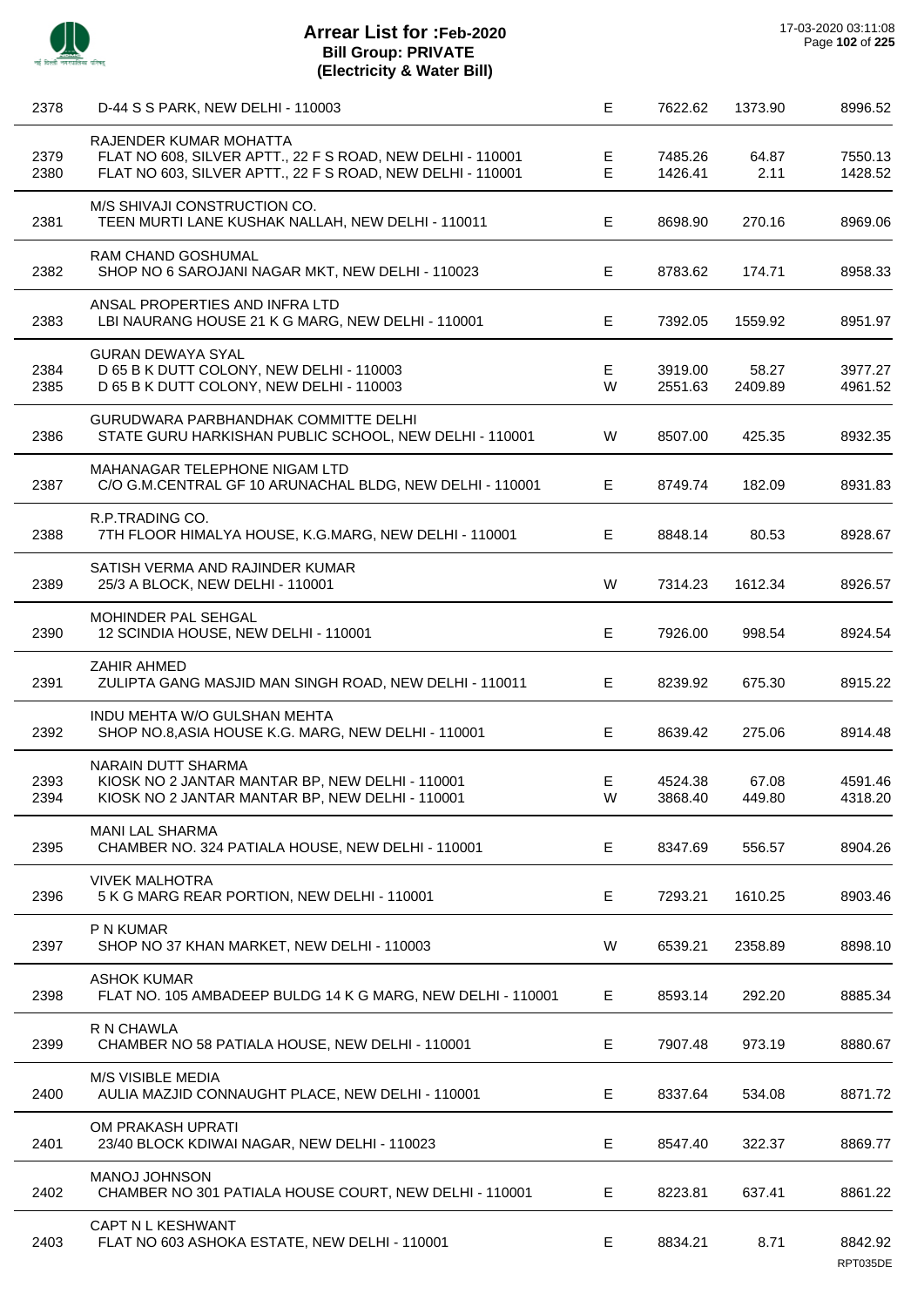| 2404         | PRAVEEN KUMAR GUPTA<br>232 JOR BAGH GROUND FLOOR, NEW DELHI - 110001                                                                        | E.     | 8821.07            | 8.70           | 8829.77            |
|--------------|---------------------------------------------------------------------------------------------------------------------------------------------|--------|--------------------|----------------|--------------------|
| 2405         | M/S ROLL MILL INDUSTRIES LTD C 161 ANAND VIHAR DELHI-110092<br>GROUND FLOOR 1, 4 & 5, VIJAY BUILDING BARAKHAMBA ROAD, NEW<br>DELHI - 110001 | Е      | 8820.31            | 8.70           | 8829.01            |
| 2406         | CHIEF GENERAL MANAGER<br>R.B.I. 6 SANSAD MARG, NEW DELHI - 110001                                                                           | Е      | 8813.57            | 13.04          | 8826.61            |
| 2407         | <b>SANDEEP KAPUR</b><br>SHOP NO 28 INDIAN OIL BHAWAN, NEW DELHI - 110001                                                                    | E.     | 8367.11            | 446.27         | 8813.38            |
| 2408         | JAGDISH KUMAR DHAWAN<br>214 GROUND FLOOR & BASEMENT JOR BAGH, NEW DELHI - 110003                                                            | E      | 8799.10            | 8.68           | 8807.78            |
| 2409         | ROHIT MEHRA, INDER NATH MEHRA, DHEERAJ MEHRA & ROHIT MOHAN<br>SHOP.NO.1 PRITHVI RAJ LANE MKT, NEW DELHI - 110003                            | E      | 8651.48            | 152.26         | 8803.74            |
| 2410         | ROOP LAL<br>74 NSCI T HUTS PURANA QUILA ROAD, NEW DELHI - 110001                                                                            | Е      | 8539.23            | 263.96         | 8803.19            |
| 2411         | <b>BHARAT BHUSAN KUMAR</b><br>KIOSK NO 6 OPPOSITE REVOLI THEATER B K S MARG, NEW DELHI -<br>110001                                          | Е      | 8477.13            | 320.05         | 8797.18            |
| 2412         | MISS BERU HOUSE NO 1 DELHI RIDING CLUB<br>BEHIND SAFDARJUNG ROAD, NEW DELHI - 110001                                                        | E      | 8259.60            | 533.49         | 8793.09            |
| 2413         | NAVIN KUMAR<br>JHUGGI NO 129 B R CAMP RACE COURSE, NEW DELHI - 110003                                                                       | Е      | 8223.36            | 563.60         | 8786.96            |
| 2414         | ROYAL SUNDARAM ALLIANCE INS. CO-LTD.<br>FLAT NO. 605, ASHOKA ESTATE, B.K. ROAD,, NEW DELHI - 110001                                         | E.     | 8690.38            | 92.07          | 8782.45            |
| 2415         | <b>VEENA KHANNA</b><br>SHOP NO 4 LOK NAYAK BHAWAN, NEW DELHI - 110003                                                                       | Е      | 8630.18            | 150.82         | 8781.00            |
| 2416         | GAURAV DHAWAN AND AJAY DHAWAN<br>LB 26 PRAKASH DEEP BUILDING 7 TOLSTOY MARG, NEW DELHI -<br>110001                                          | E.     | 7267.44            | 1496.51        | 8763.95            |
| 2417         | HARI DUTT JOSHI<br>SHOP NO-4 YUSHAF SARAI, NEW DELHI - 110029                                                                               | Е      | 8229.46            | 533.84         | 8763.30            |
| 2418         | TEREX INDIA PVT LTD<br>FLAT NO. 108-110 1ST FLR NARAIN MANZIL, B K ROAD, NEW DELHI -<br>110001                                              | Е      | 8736.25            | 26.65          | 8762.90            |
| 2419         | AIG GLOBAL ASSET MNGMT CO. (IND) PVT LTD<br>9A & 9C VANDANA BUILDING, NEW DELHI - 110001                                                    | E      | 8373.71            | 384.99         | 8758.70            |
| 2420<br>2421 | <b>SUSHIL KUMAR</b><br>SHOP NO-48-A, KHAN MARKET, NEW DELHI - 110003<br>SHOP NO-60 D KHAN MARKET, NEW DELHI - 110003                        | E<br>Е | 6221.52<br>2503.62 | 11.21<br>22.19 | 6232.73<br>2525.81 |
| 2422         | J.N.BAHADUR<br>11 B CON PLACE, NEW DELHI - 110001                                                                                           | W      | 8158.22            | 590.85         | 8749.07            |
| 2423         | <b>GANGA PARSHAD PANDEY</b><br>S 91, P.PARK, NEW DELHI - 110001                                                                             | Е      | 7669.88            | 1074.81        | 8744.69            |
| 2424         | <b>INDER SINGH</b><br>STALL NO-5 JOR BAGH, NEW DELHI - 110003                                                                               | Е      | 8278.11            | 447.46         | 8725.57            |
| 2425         | <b>RENU SHARMA</b><br>THARA NO 39 A HANUMAN MANDIR COMPLEX, BKS MARG, NEW DELHI -<br>110001                                                 | Е      | 8288.08            | 429.91         | 8717.99            |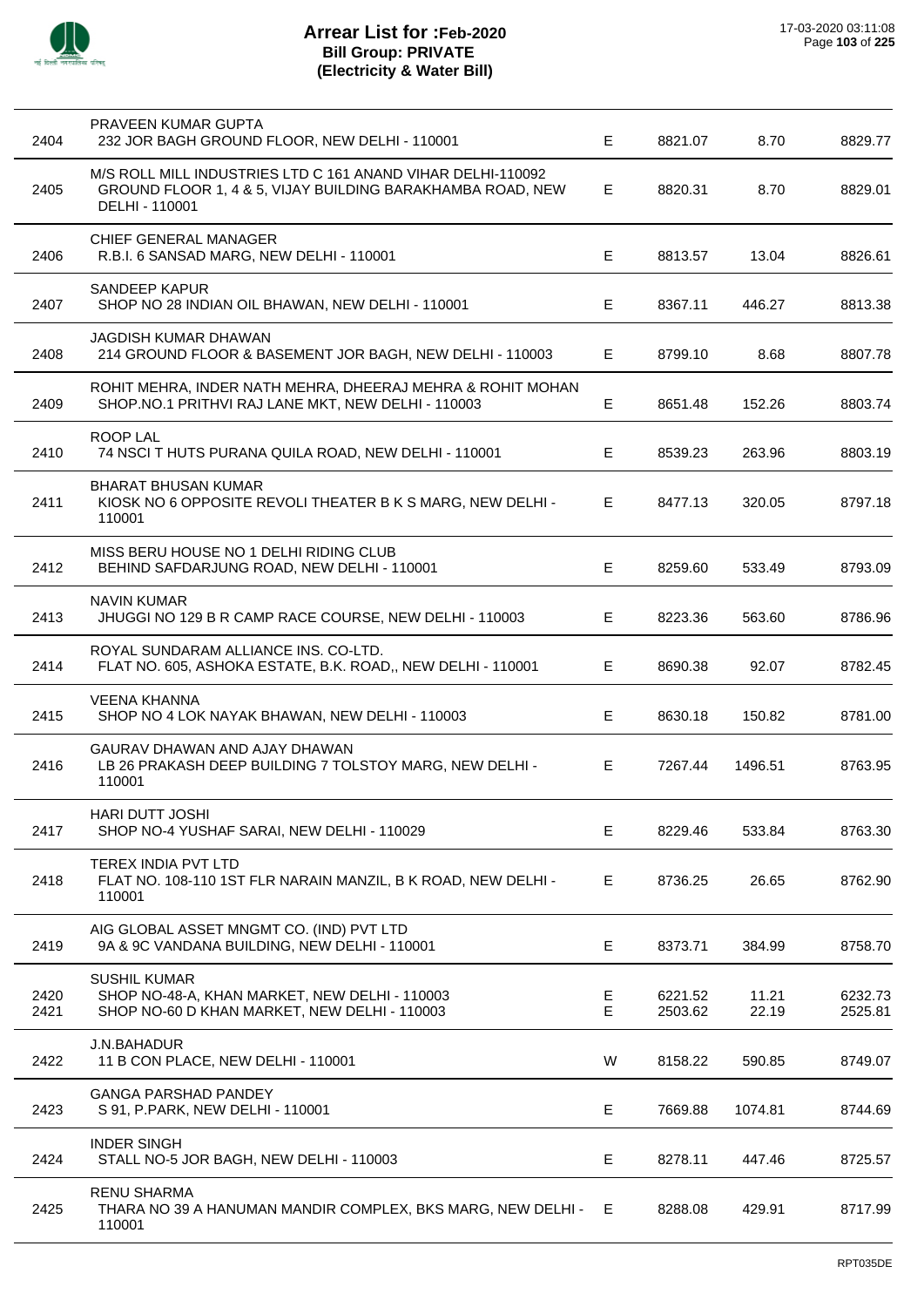

| 2426         | AJAY NARAIN WAHAL<br>110 GROUND FLOOR, JOR BAGH,, NEW DELHI - 110003                                                                                          | Е      | 8628.61            | 88.61            | 8717.22            |
|--------------|---------------------------------------------------------------------------------------------------------------------------------------------------------------|--------|--------------------|------------------|--------------------|
| 2427         | C.K. SINGHAL, ANURADHA MITTAL, V.K. MITTAL<br>E-94, MALCHA MARG, IIND FLOOR, CH. PURI, NEW DELHI - 110021                                                     | W      | 6930.10            | 1768.37          | 8698.47            |
| 2428         | JL SRNAINTER PRISES PLTD<br>D202 06 AURANGZEB ROAD, NEW DELHI - 110011                                                                                        | Е      | 8627.81            | 67.18            | 8694.99            |
| 2429         | <b>T T THOMAS</b><br>50 A BLOCK, NEW DELHI - 110001                                                                                                           | W      | 4600.61            | 4060.77          | 8661.38            |
| 2430         | <b>KIRAN GUPTA</b><br>SHOP NO-1 C S C MARKET SAROJINI NAGAR, NEW DELHI - 110023                                                                               | Е      | 7048.80            | 1600.80          | 8649.60            |
| 2431         | SUBHAGYA DEVI<br>KIOSH N 82 NORTH BLK, TERMINAL CHURCH RD, NEW DELHI - 110001                                                                                 | W      | 7503.33            | 1145.27          | 8648.60            |
| 2432<br>2433 | <b>SHYAM LATA TRIPATHIS</b><br>KIOSK NO 29 DR RAJENDRA PARSHAD ROAD, NEW DELHI - 110001<br>KIOSK NO 29 DR RAJENDRA PARSHAD ROAD, NEW DELHI - 110001           | Е<br>W | 5151.01<br>3092.35 | 98.02<br>303.60  | 5249.03<br>3395.95 |
| 2434         | SUPREME CYCLE MART<br>H 351 C PLACE, NEW DELHI - 110001                                                                                                       | E      | 8630.90            | 12.77            | 8643.67            |
| 2435         | <b>JAVED</b><br>CH.NO. 604 PATIALA HOUSE COURT, NEW DELHI - 110001                                                                                            | Е      | 8154.25            | 489.02           | 8643.27            |
| 2436         | ANAND PRAKASH<br>88 NSCI HUTS PURANA QUILA ROAD, NEW DELHI - 110001                                                                                           | Е      | 8238.16            | 399.73           | 8637.89            |
| 2437         | PREM KR SAHDEV<br>CH. NO 314, SUPREME COURT, B.D. ROAD, NEW DELHI - 110001                                                                                    | E      | 8179.59            | 454.94           | 8634.53            |
| 2438         | <b>R S BHATNAGAR</b><br>SHOP 9 CON CIRCUS, NEW DELHI - 110001                                                                                                 | Е      | 8120.76            | 508.75           | 8629.51            |
| 2439         | RELIANCE COMMUNICATION LTD.<br>PARKASH DEEP BLDG BASEMENT 7 TOLSTOY, MARG, NEW DELHI -<br>110001                                                              | E      | 7858.23            | 768.85           | 8627.08            |
| 2440         | SHAHID HUSSAIN<br>DARGAH S.HUSSAN ANDHMAHVIDHALAYA, PK RD, NEW DELHI - 110001                                                                                 | W      | 5841.86            | 2784.78          | 8626.64            |
| 2441         | <b>MEENU YADAV</b><br>CH.NO.483 PATIALA HOUSE COURT, NEW DELHI - 110001                                                                                       | E      | 7881.98            | 742.92           | 8624.90            |
| 2442         | <b>PARDEEP KUMAR</b><br>CHAMBER NO. 411 PATIALA HOUSE COURT, NEW DELHI - 110001                                                                               | Е      | 7913.55            | 706.39           | 8619.94            |
| 2443         | <b>KRISHNA DEVI</b><br>PAN THARA HUMAYN ROAD NEAR SUJAN SINGH, PARK, NEW DELHI -<br>110003                                                                    | E.     | 8177.00            | 441.46           | 8618.46            |
| 2444         | M/S RVM RECYCLE PVT LTD<br>C BLOCK RADIAL ROAD CONNAUGHT PLACE, NEW DELHI - 110001                                                                            | Е      | 8103.37            | 514.28           | 8617.65            |
| 2445         | PRESIDENT SANATAN DHARAM BARAT GHAR<br>VAISHNO DEVI MANDIR MOTI BAGH I, NEW DELHI - 110021                                                                    | Е      | 8569.19            | 44.24            | 8613.43            |
| 2446<br>2447 | <b>SATISH KUMAR</b><br>SHOP NO G-39 PALIKA PLACE, R K MARG N DELHI, NEW DELHI - 110001<br>SHOP NO LG-44 PALIKA PLACE, R K MARG N DELHI, NEW DELHI -<br>110001 | E<br>E | 4717.19<br>3447.56 | 205.68<br>242.47 | 4922.87<br>3690.03 |
| 2448         | <b>SEEMA</b><br>JHUGGI NO S-167/348 HARIJAN BASTI ANANT RAM DIARY R K PURAM,<br>DELHI - 110066                                                                | E.     | 8267.48            | 333.88           | 8601.36            |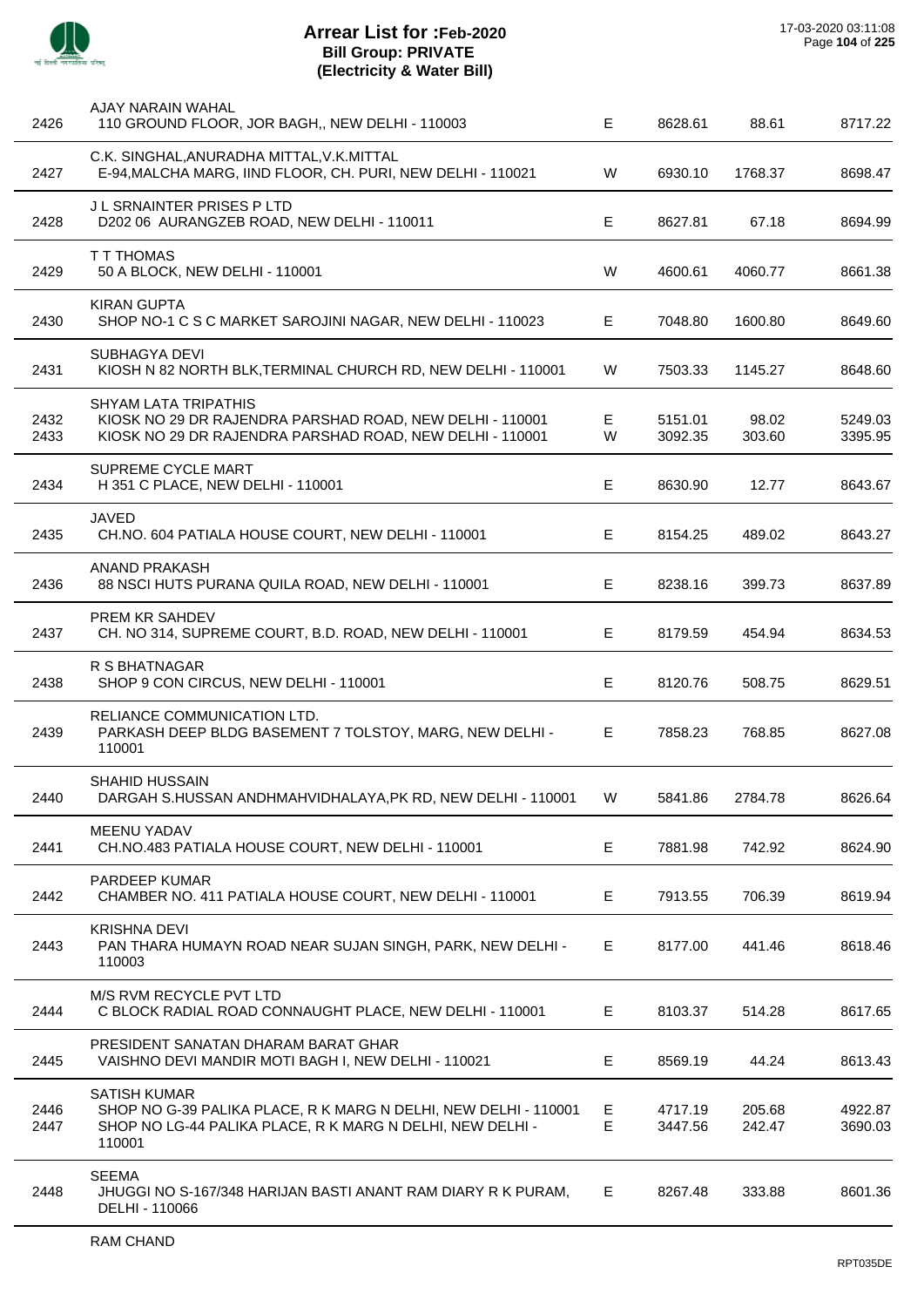| 2449         | SHOP NO 15 RING ROAD MARKET, OPP NAUROJI NAGAR, NEW DELHI -<br>110029                                                 | E      | 7883.93            | 698.65         | 8582.58            |
|--------------|-----------------------------------------------------------------------------------------------------------------------|--------|--------------------|----------------|--------------------|
| 2450         | <b>MOTI RAM</b><br>SHOP NO 47 48 NETA JI NAGAR MKT, NEW DELHI - 110023                                                | Е      | 7269.97            | 1307.85        | 8577.82            |
| 2451<br>2452 | PRESIDENT OMEX TRADE ASSOCIATION<br>STALL NO 6 JANPATH, NEW DELHI - 110001<br>STALL NO-11 JANPATH, NEW DELHI - 110001 | Е<br>E | 6832.77<br>1569.82 | 63.72<br>89.84 | 6896.49<br>1659.66 |
| 2453         | <b>B D TIWARI</b><br>167 JOR BAGH, NEW DELHI - 110003                                                                 | Е      | 8545.33            | 10.77          | 8556.10            |
| 2454         | <b>NARAIN SINGH</b><br>BARBER SHOP DUPLEX LANE, NEW DELHI - 110021                                                    | Е      | 8002.58            | 548.03         | 8550.61            |
| 2455         | V K LORIA<br>2 BABER LANE, NEW DELHI - 110001                                                                         | W      | 7729.37            | 819.62         | 8548.99            |
| 2456         | <b>JYVEDDIN</b><br>17, DARGAH S.H. ANDHMAHAVIDHALYA, PK RD, NEW DELHI - 110001                                        | W      | 3352.98            | 5183.99        | 8536.97            |
| 2457         | <b>ASHISH SHARMA</b><br>CHAMBER NO 660 PATIALA HOUSE COURT, NEW DELHI - 110001                                        | Е      | 8023.44            | 511.33         | 8534.77            |
| 2458         | NARENDER PRATAP SINGH, SMT. SURJIT KAUR,<br>MISS SUNAINA SINGH, LB-47, 7TOLSTOY MARG, NEW DELHI - 110001              | E      | 7128.88            | 1403.49        | 8532.37            |
| 2459         | <b>KESHRI DEVI</b><br>SHOP NO LG-50 PALIKA PLACE, R K MARG N DELHI, NEW DELHI -<br>110001                             | E      | 7935.07            | 593.67         | 8528.74            |
| 2460         | CALTEX INDIA LTD<br>P. PUMP COALTEX AT VINAY MARG, NEW DELHI - 110021                                                 | W      | 7392.65            | 1108.94        | 8501.59            |
| 2461         | POPAT LAL HUKUM CHAND JAIN<br>FLAT NO 14/8 DOCTOR LANE, NEW DELHI - 110001                                            | Е      | 8197.34            | 299.29         | 8496.63            |
| 2462         | BRAHAM SINGH NAGAR & SATISH KU. CHOUDHRY<br>382 DELHI HIGH COURT BLOCK 96, NEW DELHI - 110003                         | Е      | 8033.04            | 463.35         | 8496.39            |
| 2463         | R K DALMIA<br>9 MAN SINGH ROAD, NEW DELHI - 110011                                                                    | W      | 8076.38            | 403.82         | 8480.20            |
| 2464         | <b>NARENDER NATH</b><br>SHOP NO 5 JANPATH, NEW DELHI - 110001                                                         | Е      | 8294.44            | 175.50         | 8469.94            |
| 2465         | PARDEEP KAUR LOTHERS C/O BRIG<br>607/19 SURIYA KIRAN K G MARG, NEW DELHI - 110001                                     | Е      | 8269.30            | 196.65         | 8465.95            |
| 2466<br>2467 | SHEELA SHARMA<br>FLAT NO 42 B S MARKET, NEW DELHI - 110001<br>FLAT NO 42 B S MARKET, NEW DELHI - 110001               | Е<br>W | 7359.80<br>1024.78 | 22.77<br>51.24 | 7382.57<br>1076.02 |
| 2468         | <b>RAMESH LAL</b><br>STALL NO 302 NEAR S-01 CHANAKYA PURI, NEW DELHI - 110001                                         | E.     | 7275.93            | 1179.13        | 8455.06            |
| 2469         | NITYA NAND<br>SHOP NO 10-11 BANGALI MARKET, NEW DELHI - 110001                                                        | W      | 0.18               | 8453.62        | 8453.80            |
| 2470         | P N SINGH<br>SHOP NO 53 BABU MARKET, SAROJINI NAGAR, NEW DELHI - 110023                                               | Е      | 8337.00            | 114.63         | 8451.63            |
| 2471         | <b>GAGANDEEP SINGH</b><br>SHOP NO.4 HANUMAN ROAD, NEW DELHI - 110001                                                  | Е      | 8170.66            | 258.41         | 8429.07            |
| 2472         | <b>RAM CHANDER</b><br>SHOP NO 50 RING ROAD MKT, OPP NAUROJI NAGAR, NEW DELHI -<br>110029                              | Е      | 7133.91            | 1290.42        | 8424.33            |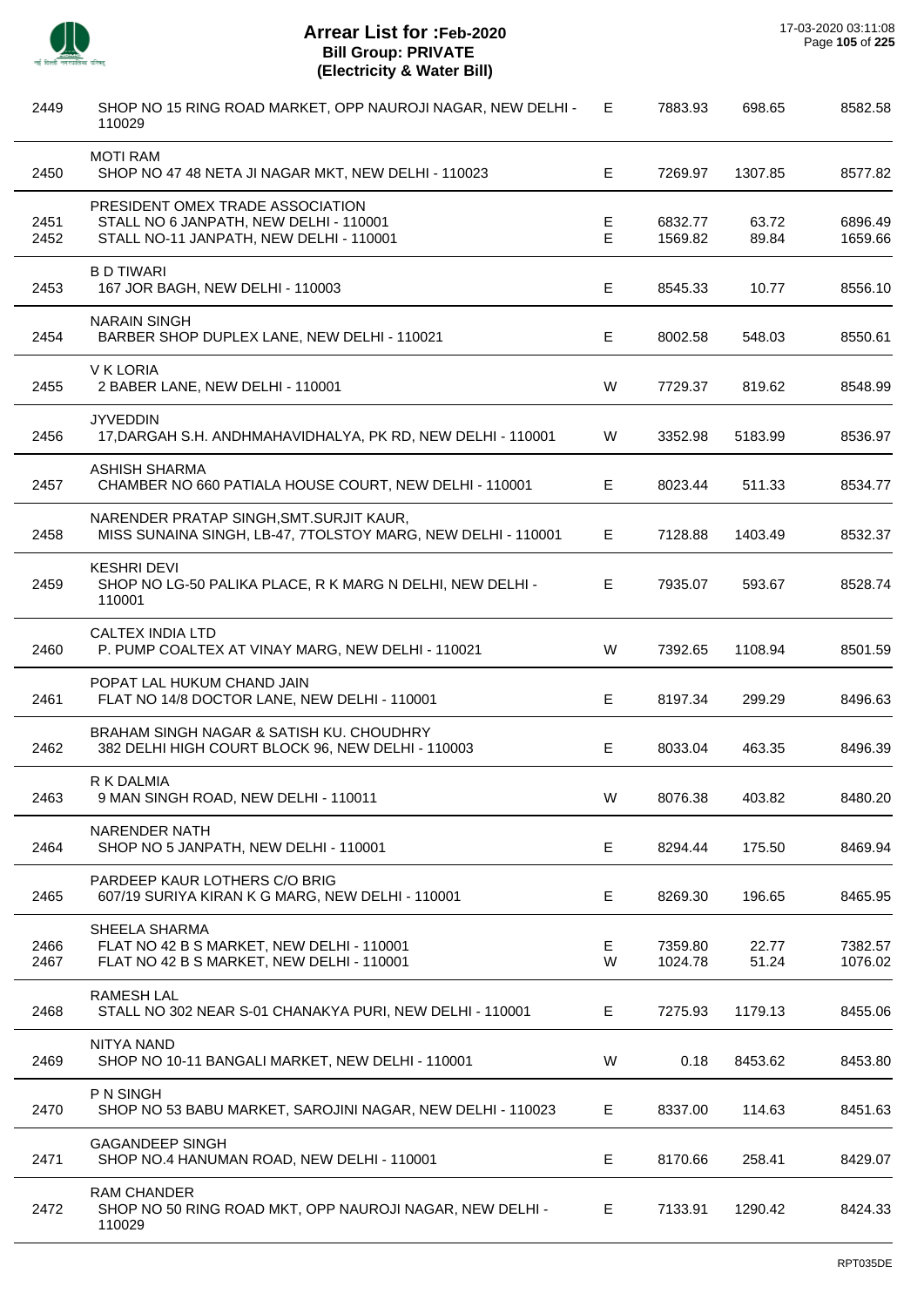| 2473 | <b>ISHWARI DEVI</b><br>KIOSK NO 19 SAROJINI NAGAR, NEW DELHI - 110023                                                                                                                      | E. | 8178.55 | 239.30  | 8417.85 |
|------|--------------------------------------------------------------------------------------------------------------------------------------------------------------------------------------------|----|---------|---------|---------|
| 2474 | M/S AKHIL BHARTIYA BHARGAVA SABHA (REGD)<br>174 JOR BAGH GROUND FLOOR, NEW DELHI - 110001                                                                                                  | Е  | 8395.62 | 8.28    | 8403.90 |
| 2475 | <b>GANDA MAL RAJ HORS</b><br>S B RAJEET SINGH SHOP NO 10, NEW DELHI - 110001                                                                                                               | Е  | 8320.08 | 79.67   | 8399.75 |
| 2476 | ANURAG S/O S D SINGH<br>PCO BOOTH NR COFFEE HOME PALIKA BHAWAN, SECT-13 R.K.PURAM,,<br><b>NEW DELHI - 110066</b>                                                                           | Е  | 8064.19 | 332.79  | 8396.98 |
| 2477 | <b>IBRAHIM ANSARI</b><br>MB-8A, ANT.BHAWAN, 22 K.G. MARG, NEW DELHI - 110001                                                                                                               | Е  | 7056.12 | 1310.88 | 8367.00 |
| 2478 | <b>RADIT TULI</b><br>3 PANCHSHEEL MARG, NEW DELHI - 110021                                                                                                                                 | W  | 7739.63 | 626.33  | 8365.96 |
| 2479 | <b>VIJAY KUMAR</b><br>STALL NO 16 NEW MINI MKT JANPA, NEW DELHI - 110001                                                                                                                   | Е  | 7953.71 | 402.83  | 8356.54 |
| 2480 | <b>CARICE FILMS ENTERPRISE PLTD</b><br>FLAT NO 14 B SAGAR APARTMENT, NEW DELHI - 110001                                                                                                    | Е  | 8253.59 | 95.06   | 8348.65 |
| 2481 | <b>DHIRENDER JAIN</b><br>20 JAIN MANDIR RAJA BAZAR, NEW DELHI - 110001                                                                                                                     | Е  | 8153.58 | 191.52  | 8345.10 |
| 2482 | SANJEEV KUMAR SHARMA<br>CHAMBER NO. 311 PATIALA HOUSE, NEW DELHI - 110001                                                                                                                  | Е  | 7656.29 | 688.60  | 8344.89 |
| 2483 | INDUSTRIAL LAMINATES INDIA PVT LTD.<br>1014 ARUNACHAL BUILDING 19 B K ROAD, NEW DELHI - 110001                                                                                             | Е  | 8258.29 | 85.21   | 8343.50 |
| 2484 | RAM SWARUP PUJARI<br>HANUMAN MANDIR CROSSING T K ROAD, PANT MARG, NEW DELHI -<br>110001                                                                                                    | W  | 6179.31 | 2158.09 | 8337.40 |
| 2485 | <b>SONA KHAN</b><br>CHAMBER NO. 707 DELHI HIGH COURT BLK III, NEW DELHI - 110003                                                                                                           | E. | 7789.69 | 515.76  | 8305.45 |
| 2486 | <b>KRISHAN LAL DOWA</b><br>59 MUNICIPAL MKT., NEW DELHI - 110001                                                                                                                           | W  | 7904.94 | 395.25  | 8300.19 |
| 2487 | PRESIDENT SAROJINI NAGAR MARKET ASSOCIATION SHOP NO 166 SAROJINI NAGAR MARKET NEW DELHI-110023<br>COMMUNITY CENTRE FIRST FLOOR PALIKA SUVIDHA KENDRA<br>SAROJINI NAGAR, NEW DELHI - 110023 | E. | 7916.72 | 378.66  | 8295.38 |
| 2488 | ROHIT DAHIYA<br>46 GF ARD COMPLEX SEC 13 R K PURAM, NEW DELHI - 110001                                                                                                                     | Е  | 8211.97 | 66.48   | 8278.45 |
| 2489 | R K GOEL<br>14 BABAR ROAD, NEW DELHI - 110001                                                                                                                                              | Е  | 7048.41 | 1228.32 | 8276.73 |
| 2490 | <b>ISHER</b><br>SHOP NO 136 B S MARKET, NEW DELHI - 110001                                                                                                                                 | Е  | 6940.60 | 1334.39 | 8274.99 |
| 2491 | INDIAN COUNCIL OF MEDICAL RESEARCH<br>FLAT NO 104/9 HEALY ROAD, NEW DELHI - 110001                                                                                                         | Е  | 7581.24 | 664.50  | 8245.74 |
| 2492 | <b>BHAGEANT SINGH</b><br>SHOP NO-S/29 PALIKA BAZAR, NEW DELHI - 110001                                                                                                                     | Е  | 7491.52 | 748.07  | 8239.59 |
| 2493 | <b>GEETA CHOPRA</b><br>15 DWARKA SADAN CBLOCK C.PLACE, NEW DELHI - 110001                                                                                                                  | Е  | 8065.28 | 155.85  | 8221.13 |
| 2494 | SURESH KUMAR JAGTIANI<br>UB 19 22 K G MARG, NEW DELHI - 110001                                                                                                                             | Е  | 7547.03 | 657.09  | 8204.12 |
|      |                                                                                                                                                                                            |    |         |         |         |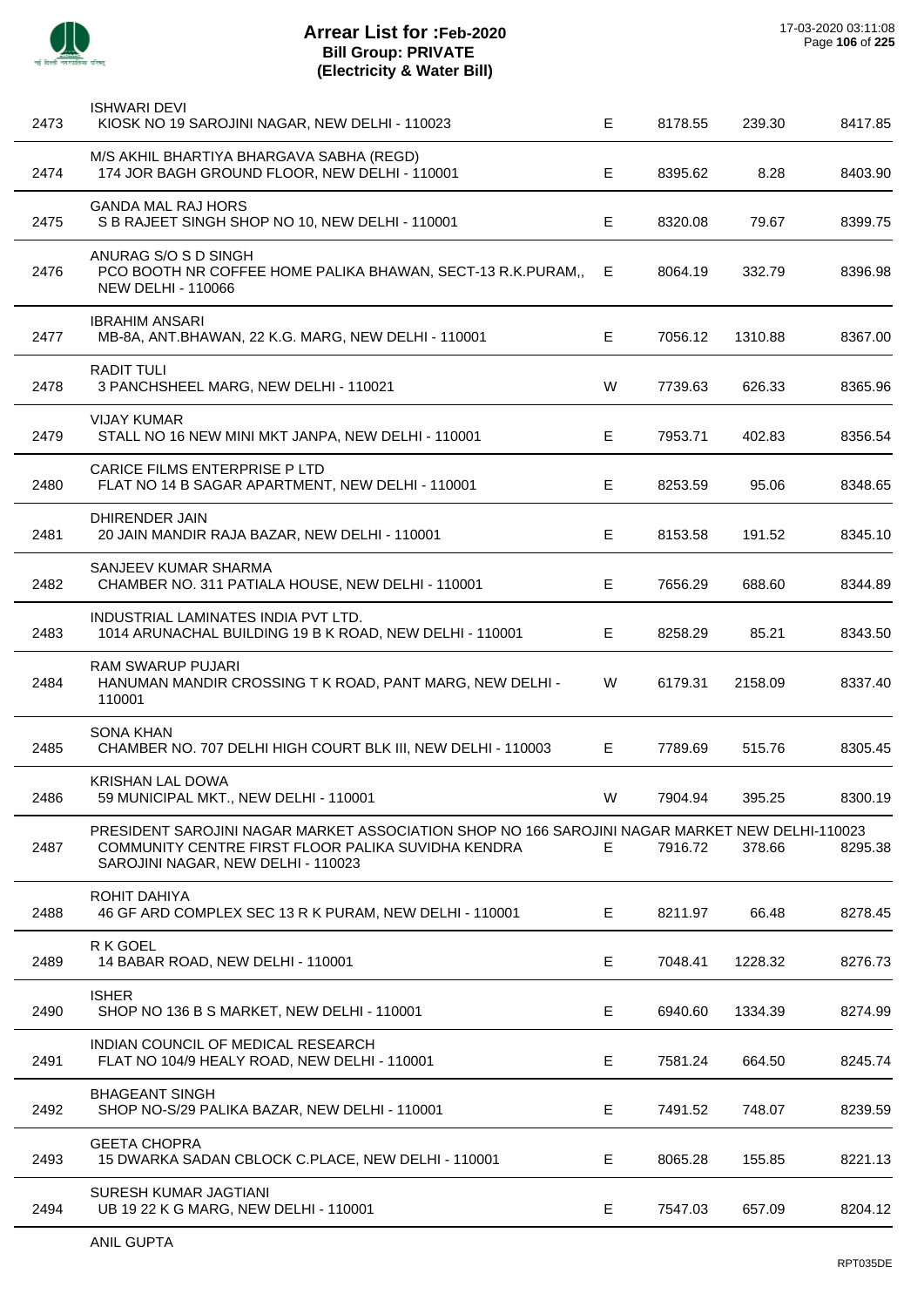

| 2495         | F NO B 4TH FLR NORTH TOWER 28 FEROZ SHAH, ROAD, NEW DELHI -<br>110001                                             | E.     | 8186.75            | 12.11          | 8198.86            |
|--------------|-------------------------------------------------------------------------------------------------------------------|--------|--------------------|----------------|--------------------|
| 2496         | <b>BAWA KULDIP SINGH</b><br>IST FLOOR, 5 DHARAM MARG, CH. PURI,, NEW DELHI - 110021                               | E.     | 8078.90            | 114.71         | 8193.61            |
| 2497         | P NANDA KUMAR<br>85 JOR BAGH COMMON LIGHT, STAIRS AND LIFT, NEW DELHI - 110001                                    | E.     | 7954.61            | 231.36         | 8185.97            |
| 2498         | <b>ENNATH CYCLE SHOP</b><br>3D-BLOCK CONNAUGHT PLACE, NEW DELHI - 110001                                          | W      | 7790.21            | 389.51         | 8179.72            |
| 2499         | KISHAN CHAND SIDHO RAM<br>SHOP NO 50 LAXMI BAI NAGAR MKT, NEW DELHI - 110023                                      | E.     | 7343.44            | 835.07         | 8178.51            |
| 2500         | <b>I J S AHLUWALIA</b><br>CHAMBER NO 55 PATIALA HOUSE, NEW DELHI - 110001                                         | Е      | 7480.23            | 695.49         | 8175.72            |
| 2501         | <b>VIDYA RANI KALARA</b><br>SHOP G 6 PALIKA BHAWAN, R K PURAM, NEW DELHI - 110066                                 | E      | 8150.58            | 22.83          | 8173.41            |
| 2502         | SULALIT SINGH SISODIA<br>CHAMBER NO. 422 PATIALA HOUSE COURT, NEW DELHI - 110001                                  | E.     | 7632.81            | 532.76         | 8165.57            |
| 2503         | HONY SECY ANJUMAN IMAMIA<br>IMAMIA HALL P K RD, NEW DELHI - 110001                                                | E      | 8156.47            | 7.44           | 8163.91            |
| 2504         | <b>RAM NARAIN</b><br>B 122 B K DUTT COLONY, NEW DELHI - 110003                                                    | Е      | 7869.62            | 288.39         | 8158.01            |
| 2505         | <b>RAMADEVI</b><br>J 25 ARD COMPLEX SEC 13 R K PURAM, NEW DELHI - 110001                                          | E      | 8084.33            | 62.30          | 8146.63            |
| 2506<br>2507 | <b>MATHURA DASS</b><br>SHOP 38 T-1 GOLE MARKET, NEW DELHI - 110001<br>SHOP 38 T-1 GOLE MARKET, NEW DELHI - 110001 | E<br>W | 3223.58<br>4669.67 | 3.18<br>233.48 | 3226.76<br>4903.15 |
| 2508         | <b>BALRAJ</b><br>J 14 ARD COMPLEX SEC 13 R K PURAM, DELHI - 110066                                                | E      | 7993.43            | 127.35         | 8120.78            |
| 2509         | <b>BIMLA NANDA</b><br>BILLS TO DIRECTOR PLAY HOUSE S, 21 A/2 TUGLAK ROAD, NEW DELHI<br>- 110001                   | E      | 7533.34            | 585.21         | 8118.55            |
| 2510         | PRATIMA BHARDWAJ<br>M 45 PALIKA BHAWAN SEC 13 R K PURAM, NEW DELHI - 110066                                       | E      | 7464.18            | 646.96         | 8111.14            |
| 2511         | <b>VINOD WASON</b><br>39 KASHMIRI MIGRANT MKT OPP.SHANKAR MKT, NEW DELHI - 110001                                 | Е      | 7849.36            | 247.96         | 8097.32            |
| 2512         | <b>MOHINDRA SINGH</b><br>17 RAJ DOOT MARG, NEW DELHI - 110021                                                     | W      | 6466.86            | 1630.18        | 8097.04            |
| 2513         | <b>ISHWAR CHAND SARDANA</b><br>SHOP NO 87 MOHAN SINGH PLACE, NEW DELHI - 110001                                   | E      | 6929.54            | 1164.94        | 8094.48            |
| 2514         | <b>RAJESHWARI</b><br>90 BLOCK C CIRCUS MADRAS HOTEL, NEW DELHI - 110001                                           | Е      | 7592.63            | 497.74         | 8090.37            |
| 2515         | <b>SATYA PAL</b><br>SHOP NO 55 SAROJANI NAGAR, NEW DELHI - 110023                                                 | E.     | 8021.96            | 62.57          | 8084.53            |
| 2516         | <b>CHANDER BHAN</b><br>STALL NO.4 BASRUR KAR MKT. MOTI BAGH, NEW DELHI - 110021                                   | Е      | 7749.57            | 334.31         | 8083.88            |
| 2517         | <b>RAM PARSHAD</b><br>SHOP NO 40 NDMC UNDER GROUND, SHOPING CENTER PALIKA BAZAR<br>NE, NEW DELHI - 110001         | E.     | 7949.99            | 129.40         | 8079.39            |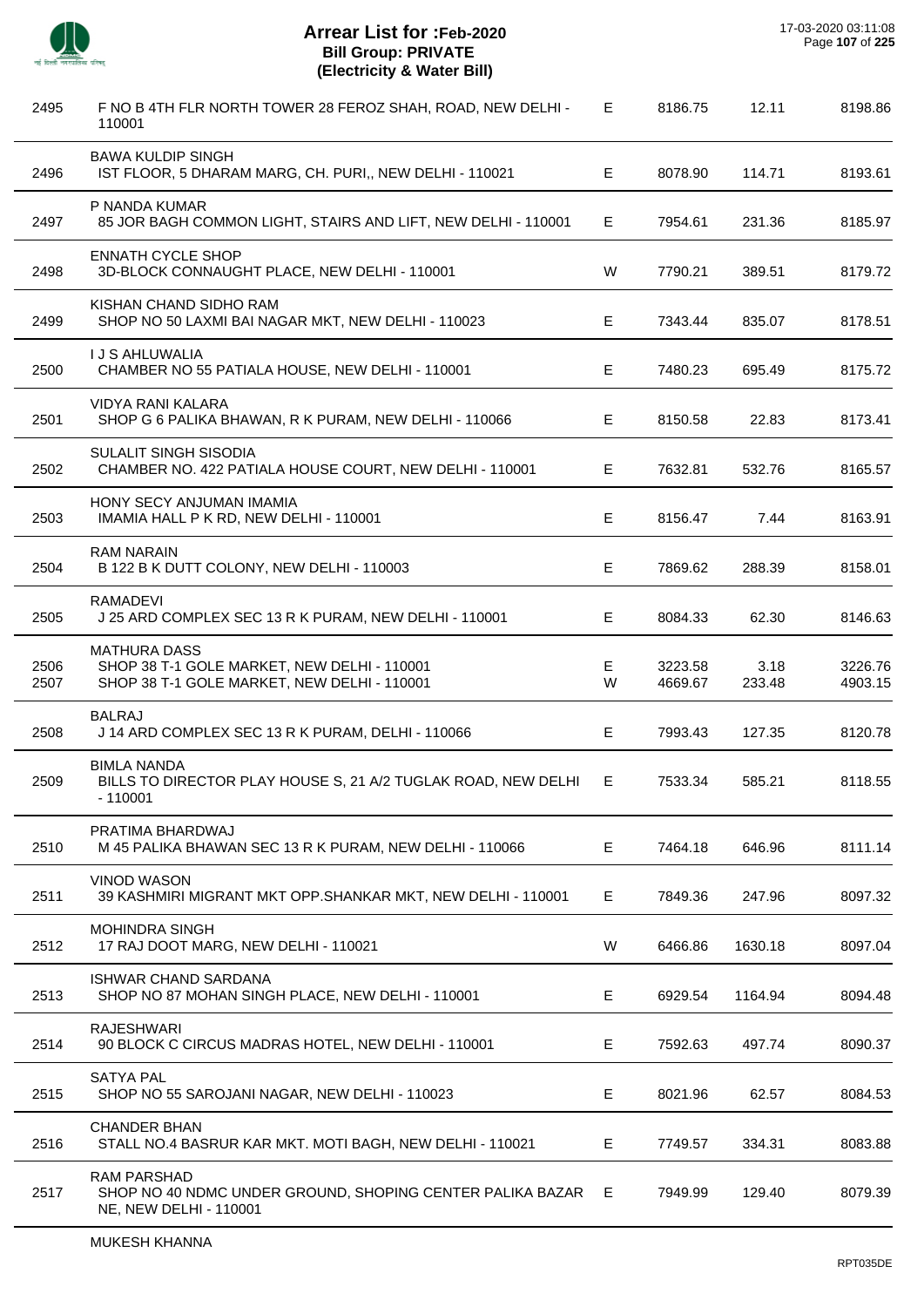

| 2518         | D 74/4 REGAL BUILDING, NEW DELHI - 110001                                                                                  | E      | 7784.77            | 294.04           | 8078.81            |
|--------------|----------------------------------------------------------------------------------------------------------------------------|--------|--------------------|------------------|--------------------|
| 2519         | <b>GAY VEAR</b><br>B45 47 CON PLACE, NEW DELHI - 110001                                                                    | Е      | 7841.16            | 231.57           | 8072.73            |
| 2520         | <b>SHAKIL AHMED</b><br>C/O SECY DELHI WALKB BOARD 502, 5028 DARYA GANJ 5028<br>DARYAGANJ, NEW DELHI - 110001               | W      | 4691.58            | 3374.85          | 8066.43            |
| 2521         | <b>VIBHA SRIVASTVA</b><br>SHOP NO 37B KHAN MKT, NEW DELHI - 110003                                                         | E      | 7929.09            | 128.99           | 8058.08            |
| 2522         | <b>VETICAN AMBASSY</b><br>50C NITI MARG, NEW DELHI - 110021                                                                | W      | 7672.74            | 383.64           | 8056.38            |
| 2523         | <b>SURENDER SINGH</b><br>DARGAH S.H. ANDHMAHAVIDHALYA, PK RD, NEW DELHI - 110001                                           | W      | 6251.85            | 1802.56          | 8054.41            |
| 2524         | <b>J S PARMAR</b><br>A 7 S S PARK, NEW DELHI - 110003                                                                      | E      | 8044.25            | 7.94             | 8052.19            |
| 2525         | <b>MOHAN AHUJA</b><br>SHOP NO-3 SUBWAY BHAGWAN DASS ROAD, NEW DELHI - 110001                                               | Е      | 7625.63            | 426.23           | 8051.86            |
| 2526         | M/S ETA ENGINEERING PVT LTD<br>NBCC AURVINDO MARG NEAR INA METRO STATION, NEW DELHI -<br>110001                            | E.     | 7970.03            | 76.13            | 8046.16            |
| 2527<br>2528 | CHAIRMAN DELHI SHILPI CHAKRA<br>FLAT NO 19 SHANKER MKET, NEW DELHI - 110001<br>FLAT NO 19 SHANKER MKET, NEW DELHI - 110001 | E<br>W | 3270.70<br>3938.75 | 126.51<br>690.55 | 3397.21<br>4629.30 |
| 2529         | <b>ANITA</b><br>NSCI THUTS 102 PURANA QUILA ROAD, NEW DELHI - 110003                                                       | E      | 7979.02            | 11.80            | 7990.82            |
| 2530         | <b>SHAM SUNDER BHUTANI</b><br>J-3RD 62 GARRAGE S S PARK, NEW DELHI - 110003                                                | Е      | 6768.37            | 1218.51          | 7986.88            |
| 2531         | <b>ISHWAR DASS</b><br>SHOP NO 141, SAROJINI NAGAR MARKET NEW DELH, NEW DELHI -<br>110023                                   | E.     | 7974.26            | 11.80            | 7986.06            |
| 2532         | M/S HYTHRO ENGINEERS PVT. LTD.<br>201 & 301 SOM DUTT CHAMBER II 9 BHIKAJI CAMA PLACE, NEW DELHI -<br>110001                | W      | 4577.26            | 3407.33          | 7984.59            |
| 2533         | MD. NEZAKAT HUSSAIN<br>P.C.O. BOOTH, PALIKA PLACE CHOWK, NEW DELHI - 110001                                                | Е      | 7593.53            | 389.64           | 7983.17            |
| 2534         | PRADEEP BOSE<br>CHAMBER NO-217 DELHI HIGH COUR, DELHI HIGH COURT, NEW DELHI - E<br>110003                                  |        | 7427.74            | 553.89           | 7981.63            |
| 2535         | <b>NEELAM SACHDEV</b><br>1106 NAVRAN HOUSE 21 K G MARG, NEW DELHI - 110001                                                 | E      | 7641.38            | 330.42           | 7971.80            |
| 2536         | <b>RINKU KUMAR</b><br>JHUGGI NO S-210/100 B R CAMP RACE COURSE, NEW DELHI - 110011                                         | E.     | 7447.52            | 499.14           | 7946.66            |
| 2537         | <b>SARWATI</b><br>S 33, P.PARK, NEW DELHI - 110001                                                                         | Е      | 6578.74            | 1362.52          | 7941.26            |
| 2538         | DEVINDER NATH BEHL<br>178 JOR BAGH, NEW DELHI - 110003                                                                     | W      | 6175.35            | 1764.79          | 7940.14            |
| 2539         | RAJIV BAISOYA<br>P 167 FIRST FLOOR PILLANJI VILLAGE SAROJINI NAGAR, NEW DELHI -<br>110001                                  | E      | 7737.75            | 200.51           | 7938.26            |
|              |                                                                                                                            |        |                    |                  |                    |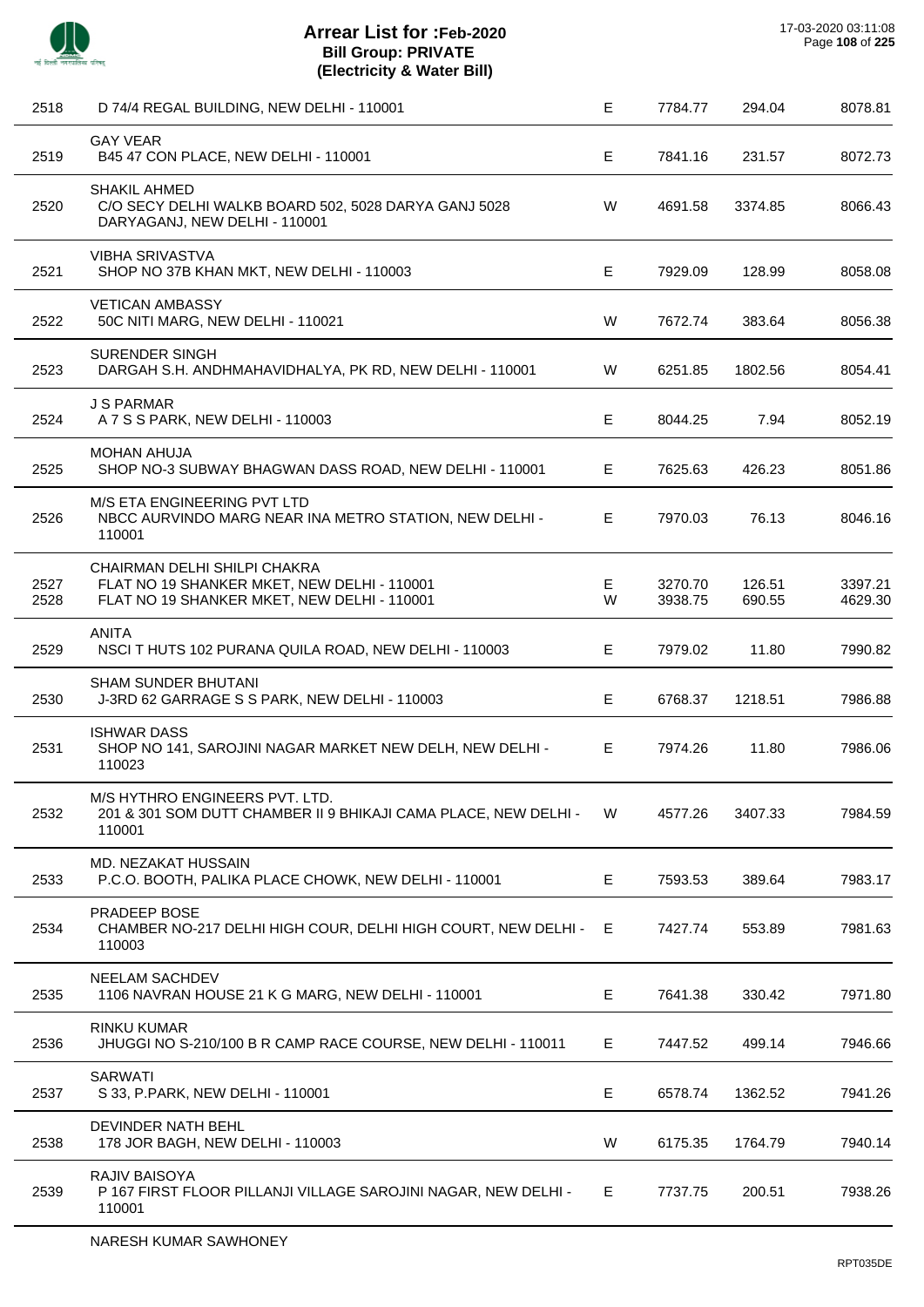

J.

J.

J.

J.

j.

 $\overline{a}$ 

 $\overline{\phantom{a}}$ 

| 2540<br>2541 | 1107 ANSALBHAWAN, NEW DELHI - 110001<br>1107 ANSALBHAWAN, NEW DELHI - 110001                                                          | E<br>E  | 2644.25<br>5109.52 | 20.79<br>162.87  | 2665.04<br>5272.39 |
|--------------|---------------------------------------------------------------------------------------------------------------------------------------|---------|--------------------|------------------|--------------------|
| 2542         | <b>MUKAND LAL</b><br>SHOP NO 117 KHANNA MARKET, NEW DELHI - 110003                                                                    | E       | 7779.70            | 156.31           | 7936.01            |
| 2543         | <b>JITENDER BAINIWAL</b><br>25 HARIJAN BASTI, NEW DELHI - 110001                                                                      | E       | 7375.46            | 546.10           | 7921.56            |
| 2544         | INDIA LEASING DEVELOPMENT LTD<br>407 TO 408, INDER PARKESH BUILDING,, NEW DELHI - 110001                                              | Е       | 7795.61            | 121.04           | 7916.65            |
| 2545         | <b>LALIT VALECHA</b><br>CH.NO.177 PATIALA HOUSE COURT, NEW DELHI - 110001                                                             | E       | 7356.45            | 554.22           | 7910.67            |
| 2546         | <b>GIRIJA SAPRA</b><br>81 GROUND FLOOR GOLF LINK, NEW DELHI - 110003                                                                  | E       | 7647.11            | 262.01           | 7909.12            |
| 2547         | ANSAL PROPERTIES INFRASISUCTARE LTD<br>LB 5 NAURANG HOUSE 21 K G MARG, NEW DELHI - 110001                                             | Е       | 6779.78            | 1124.61          | 7904.39            |
| 2548         | RELIANCE COMMUNICATION LTD<br>NAURANG HOUSE BASEMENT 21 K G MARG, NEW DELHI - 110001                                                  | E       | 7352.26            | 551.09           | 7903.35            |
| 2549         | <b>M/S VOLTAS LTD</b><br>BASEMENT AND PRESSURIZATION SYSTEM TYPE IV AND V<br>RESIDENTIAL BLOCKS KIDWAI NAGAR EAST, NEW DELHI - 110001 | E       | 7840.17            | 57.75            | 7897.92            |
| 2550         | N N GUPTA(RETD)& ATUL JAIN (ADV)<br>CHAMBER NO 144 DELHI HIGH COURT, NEW DELHI - 110003                                               | E       | 7521.22            | 373.81           | 7895.03            |
| 2551<br>2552 | CHHOTE LAL<br>99 NSCI T HUTS PURANA QUILLA ROAD, NEW DELHI - 110001<br>QTR NO 104 NSCI PURANA QUILLA ROAD, NEW DELHI - 110001         | E.<br>Е | 3029.58<br>4460.64 | 163.02<br>216.87 | 3192.60<br>4677.51 |
| 2553         | <b>SURESH KUMAR</b><br>CH.NO. 552 PATIALA HOUSE COURT, NEW DELHI - 110001                                                             | E       | 7394.06            | 461.41           | 7855.47            |
| 2554         | S WARYAM SINGH<br>SHOP NO 52 MPL MKT, CON CIRCUS, NEW DELHI - 110001                                                                  | E       | 7450.22            | 403.16           | 7853.38            |
| 2555         | <b>RAJINI KRISHNAWAT</b><br>KIOSK 701 7TH FLOOR L C B III BLOCK DELHI HIGH COURT, NEW DELHI - E<br>110001                             |         | 7103.21            | 742.01           | 7845.22            |
| 2556         | KAUSAR PROPERTIES PVT LTD<br>SHOP 36 B KHAN MARKET, NEW DELHI - 110003                                                                | Е       | 7822.18            | 22.69            | 7844.87            |
| 2557         | DEVENDRA SHANKER AND RAJENDRA SHANKER<br>104 JOR BAGH IIIRD FLOOR, NEW DELHI - 110001                                                 | W       | 5257.66            | 2579.75          | 7837.41            |
| 2558         | <b>RITA CHAUDHRY</b><br>SHOP NO 233 PALIKA BAZAR, NEW DELHI - 110001                                                                  | Е       | 7669.34            | 166.86           | 7836.20            |
| 2559         | MANAGER CANARA BANK<br>SHOP NO.5 LOCAL SHOPPING CENTER, NEW MOTI BAGH, NEW DELHI -<br>110021                                          | E       | 7662.19            | 164.39           | 7826.58            |
| 2560         | <b>KAPIL GUPTA</b><br>D 74 GROUND FLOOR SHOP NO. 3 REGAL BUILDING, NEW DELHI -<br>110001                                              | E.      | 7570.25            | 250.23           | 7820.48            |
| 2561         | MULTIPAL TRAVELS & TOWER (P) LTD<br>M-3 CONNAUGHT PLACE, NEW DELHI - 110001                                                           | E       | 7652.85            | 159.64           | 7812.49            |
| 2562<br>2563 | <b>BIKRAM SINGH</b><br>51 BABER ROAD, NEW DELHI - 110001<br>51 BABER ROAD, NEW DELHI - 110001                                         | W<br>W  | 1845.56<br>5593.24 | 92.28<br>279.66  | 1937.84<br>5872.90 |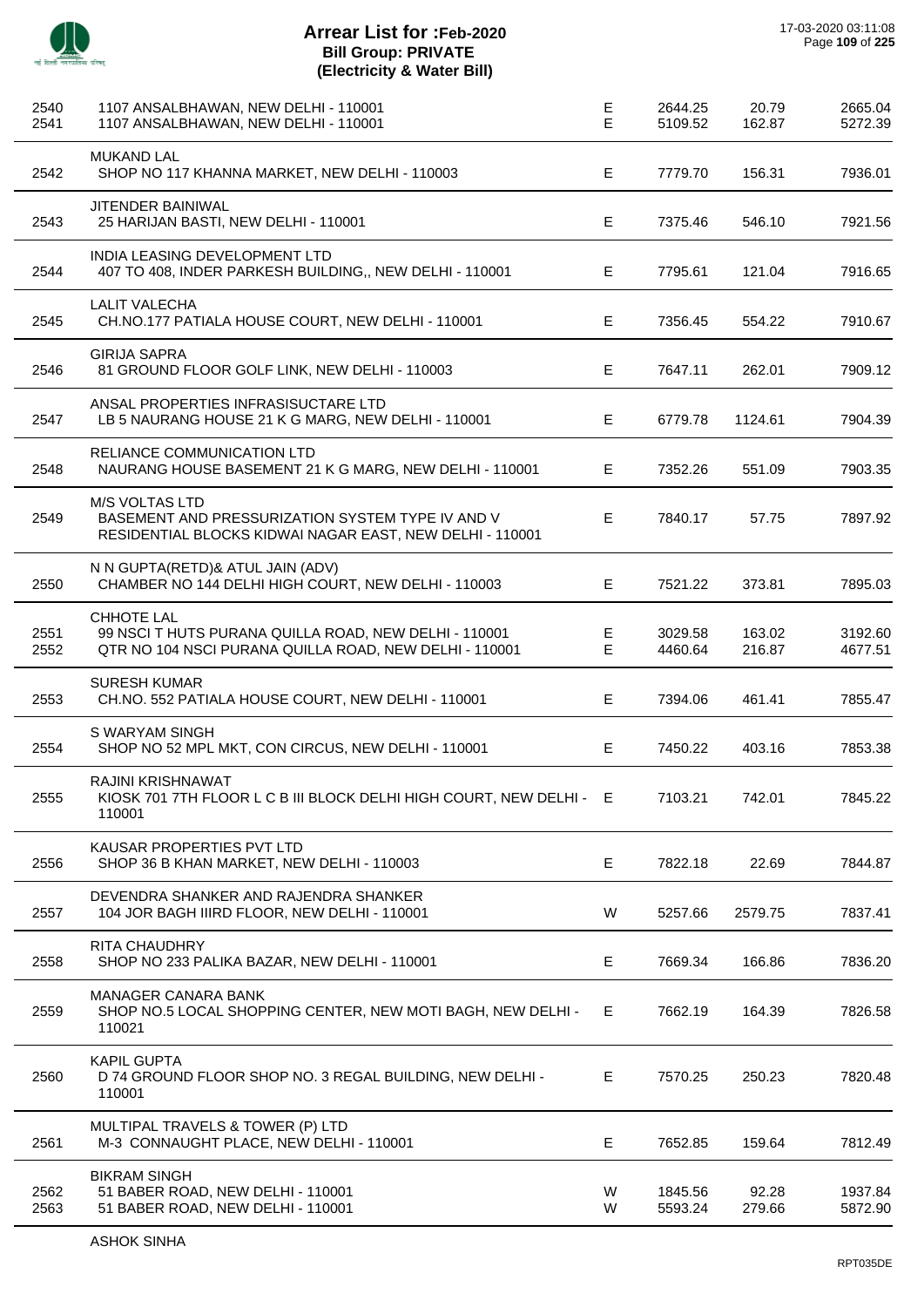

| 2564 | 209 JOR BAGH, NEW DELHI - 110003                                                                                                          | W | 7438.43 | 371.92  | 7810.35             |
|------|-------------------------------------------------------------------------------------------------------------------------------------------|---|---------|---------|---------------------|
| 2565 | M/S N K GARG BUILDCON (INDIA)<br>GARRAGE NO 1 GATE NO 34 NEAR NORTH AVENUE POLICE STATION,<br><b>NEW DELHI - 110001</b>                   | Е | 7792.47 | 9.00    | 7801.47             |
| 2566 | RAMA NAND AIYAR<br>H 9 TROPICAL BADG C PLACE, NEW DELHI - 110001                                                                          | Е | 7354.96 | 439.55  | 7794.51             |
| 2567 | <b>MAMTA GUPTA</b><br>SHOP NO 3 AIIMS SUBWAY, NEW DELHI - 110023                                                                          | Е | 7282.45 | 507.71  | 7790.16             |
| 2568 | <b>RALOCATION</b><br>130 ANTRIKSH BHAWAN, NEW DELHI - 110001                                                                              | Е | 7440.13 | 347.63  | 7787.76             |
| 2569 | MOD COTTAGE<br>SHOP NO 157 C PALIKA BAZAR, NEW DELHI - 110001                                                                             | Е | 7579.77 | 196.87  | 7776.64             |
| 2570 | ANAND SAROOP WADHERA<br>DURGH SYED HUSSAIN P K ROAD, NEW DELHI - 110001                                                                   | Е | 7310.47 | 451.39  | 7761.86             |
| 2571 | ASHWANI SURI UJJAWAL SURI<br>FLAT NO 1 D SAGAR APARTMENT, NEW DELHI - 110001                                                              | Е | 7684.55 | 64.56   | 7749.11             |
| 2572 | S N JEE DEVELOPERS P LTD.<br>112 112A, F.F. INDERPRAKASH BUILDING, NEW DELHI - 110001                                                     | Е | 7291.96 | 453.25  | 7745.21             |
| 2573 | SUSHILA KHOSLA<br>7A ATMA RAM HOUSE, NEW DELHI - 110001                                                                                   | E | 7729.55 | 7.62    | 7737.17             |
| 2574 | <b>SACHIN DASS</b><br>STALL NO 30-31 SHANKER MKT, NEW DELHI - 110001                                                                      | Е | 7247.00 | 484.95  | 7731.95             |
| 2575 | SAHAI AND PAI TRAVELS P LTD<br>9 A CONNAUGHT PLACE, NEW DELHI - 110001                                                                    | Е | 7302.69 | 419.68  | 7722.37             |
| 2576 | <b>AKHTAR ALI</b><br>STALL NO.6 BASRUKAR MKT., MOTI BAGH, NEW DELHI - 110021                                                              | W | 6156.01 | 1536.51 | 7692.52             |
| 2577 | M/S RELIANCE JIO INFORMATION INDUSTRIAL ESTATE MATHURA ROAD<br>49 NETWORK FROM G S PILLAR NO 60 AT SEN MARTIN MARG, NEW<br>DELHI - 110001 | Е | 7673.49 | 7.57    | 7681.06             |
| 2578 | S K GADH & CO<br>K-52B CON CIRCUS, NEW DELHI - 110001                                                                                     | Е | 7550.23 | 127.11  | 7677.34             |
| 2579 | V K & AK & MK & DINESH JAIN<br>FLAT 908 HOUSE, 27 BARA KHAMBA ROAD, NEW DELHI - 110001                                                    | Е | 7250.61 | 419.53  | 7670.14             |
| 2580 | <b>RAHUL KUMAR</b><br>CHAMBER NO 441 PATIALA HOUSE COURT, NEW DELHI - 110001                                                              | Е | 7280.82 | 382.14  | 7662.96             |
| 2581 | BAHIA PROPERTIES PVT.LTD.<br>FLAT NO. G 3 UPASAND BULDG 1 HAILY ROAD, NEW DELHI - 110001                                                  | Е | 7523.62 | 137.11  | 7660.73             |
| 2582 | OM NATH SHARMA<br>OFFICE OF KALI MANDIR, B.S. MARG,, NEW DELHI - 110001                                                                   | Е | 7537.62 | 121.58  | 7659.20             |
| 2583 | JANAK JERATH & SAMANT JERATH<br>401, 22 K G MARG ANTRIKSH BHAWAN, NEW DELHI - 110001                                                      | Е | 7527.06 | 122.07  | 7649.13             |
| 2584 | HETAN .K.SHAH<br>1004 AMBADEEP BLDG, NEW DELHI - 110001                                                                                   | Е | 7465.26 | 177.35  | 7642.61             |
| 2585 | <b>TIRLIK SINGH</b><br>1 RING ROAD MARKET, OPP NAUROJI NAGAR N DELHI, NEW DELHI -<br>110029                                               | Е | 7406.43 | 234.69  | 7641.12             |
| 2586 | S C AGGARWAL<br>CHAMBER NO 137 PATIALA HOUSE, NEW DELHI - 110001                                                                          | Е | 7038.19 | 601.33  | 7639.52<br>RPT035DE |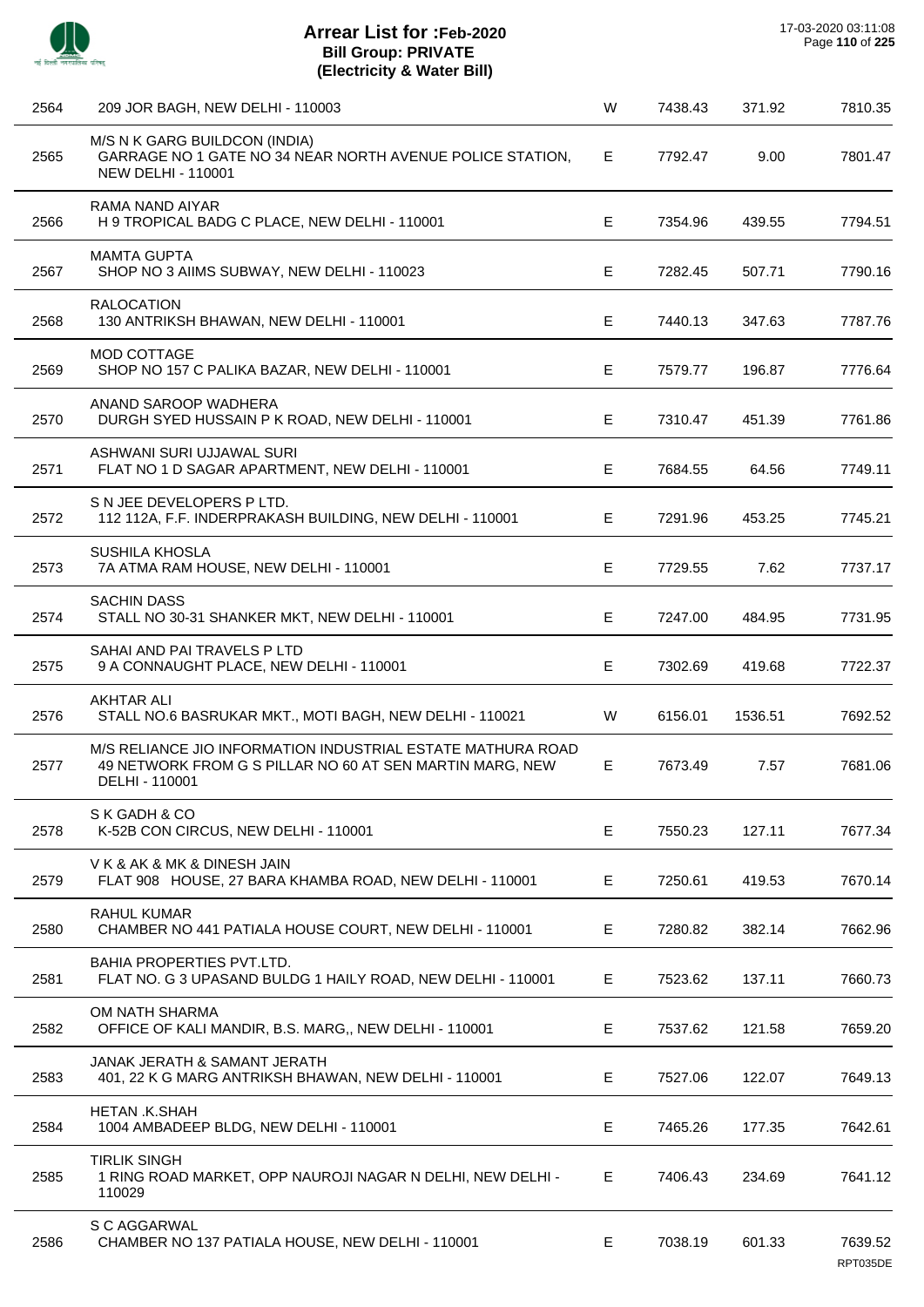

| 2587         | KARAN BAGGA & SONIA BAGGA<br>FLAT NO 411 4TH FLOOR HOUSE B K ROAD, NEW DELHI - 110001                                                                                  | E.      | 7623.23            | 7.52            | 7630.75             |
|--------------|------------------------------------------------------------------------------------------------------------------------------------------------------------------------|---------|--------------------|-----------------|---------------------|
| 2588         | <b>BHAGWAN DASS</b><br>F 40 B K DUTT COLONY, NEW DELHI - 110003                                                                                                        | E.      | 7556.82            | 63.93           | 7620.75             |
| 2589         | <b>SHANTI DEVI</b><br>KIOSK PANTHARA FOB AT PARK STREET, NEW DELHI - 110001                                                                                            | E.      | 7214.38            | 402.75          | 7617.13             |
| 2590         | LAXMI<br>S-12/150 INDIRA GANDHI CAMP KHANNA MARKET LODHI COLONY, NEW<br>DELHI - 110003                                                                                 | E.      | 6940.33            | 673.99          | 7614.32             |
| 2591         | <b>DEVENDER KUMAR</b><br>SHOP NO 15 AIIMS SUBWAY, NEW DELHI - 110023                                                                                                   | E       | 7055.89            | 554.26          | 7610.15             |
| 2592         | D E PROJECT GSM MTNL 9 CGO COMPLEX<br>DE (BSS) PROJECT, MTNL, ROOM NO. 3313, DOOR SANCHAR SADAN,<br>3RD FLOOR, CGO COMPLEX, LODHI ROAD, NEW DELHI - 110003             | E       | 7524.10            | 84.85           | 7608.95             |
| 2593         | M/S ENERGY EFFICIENCY SERVICES LIMITED<br>ELECTRIC VEHICLE CHARGING STATION AT INDIAN TERRAIN<br>SHOWROOM B BLOCK INNER CIRCLE CONNAUGHT PLACE, NEW DELHI<br>$-110001$ | E.      | 7597.38            | 11.24           | 7608.62             |
| 2594         | ASHOK KUMAR ANIL KUAMR JAIN<br>N 19 CON PLACE, NEW DELHI - 110001                                                                                                      | E.      | 6999.16            | 583.18          | 7582.34             |
| 2595         | SONIKA MIRCHANDANI<br>SHOP NO 79 MOHAN SINGH PLACE, NEW DELHI - 110001                                                                                                 | E.      | 6878.62            | 701.61          | 7580.23             |
| 2596<br>2597 | RAM SWAROOP MADAN LAL<br>SHOP NO 44 P R LANE MARKET, NEW DELHI - 110003<br>SHOP NO 44 P R LANE MARKET, NEW DELHI - 110003                                              | E.<br>W | 1694.24<br>5323.37 | 30.02<br>530.62 | 1724.26<br>5853.99  |
| 2598         | <b>B S BHAGAT MRS SITA BHAGAT</b><br>FLAT NO 706, N DELHI HOUSE, NEW DELHI - 110001                                                                                    | E       | 6994.65            | 582.21          | 7576.86             |
| 2599         | MADHUBALA<br>4, SCHOOL LANE, IIND FLOOR,, NEW DELHI - 110001                                                                                                           | E.      | 7169.37            | 398.27          | 7567.64             |
| 2600         | <b>JANAK RANI GROVER</b><br>SHOP NO. 29 MAIN MARKET LODHI ROAD, NEW DELHI - 110003                                                                                     | Е       | 7511.69            | 40.34           | 7552.03             |
| 2601         | SETH CHIMAN LAL BAHARODIA TRUST<br>3557, MORI GATE DELHI, DELHI - 110006                                                                                               | E       | 7406.15            | 135.09          | 7541.24             |
| 2602         | <b>VIJAY PRAKASH</b><br>CHAMBER NO 837 PATIALA HOUSE COURT, NEW DELHI - 110001                                                                                         | E.      | 7082.02            | 456.51          | 7538.53             |
| 2603         | M/S RELIANCE JIO INFOCOMM LTD<br>CELLULAR ON WHEEL (COW) AT PATEL CHOWK NEAR METRO<br>STATION, NEW DELHI - 110001                                                      | E.      | 7432.60            | 100.74          | 7533.34             |
| 2604         | KISHORI LAL MISHRI LAL<br>SHOP NO 42-43 BANGALI MAL MKT, NEW DELHI - 110001                                                                                            | E       | 7182.09            | 346.81          | 7528.90             |
| 2605         | <b>VIDYA WATI CHOPRA</b><br>22 SCHOOL LANE, NEW DELHI - 110001                                                                                                         | E.      | 7504.63            | 7.41            | 7512.04             |
| 2606         | LAJPAT RAI LUTHRA<br>SHOP NO 92 MPL MKT, CON CIRCUS, NEW DELHI - 110001                                                                                                | Е       | 7201.74            | 291.42          | 7493.16             |
| 2607         | <b>SUJAN SINGH</b><br>FOUNTAIN AT AIIMS GREEN AREA NEAR FLYOVER AURBINDO MARG,<br><b>NEW DELHI - 110029</b>                                                            | E.      | 7202.14            | 289.16          | 7491.30             |
| 2608         | <b>KHEEMA DEVI</b><br>SHOP NO.61 BABU MARKET SAROJINI NAGAR, NEW DELHI - 110023                                                                                        | E.      | 7186.66            | 297.42          | 7484.08<br>RPT035DE |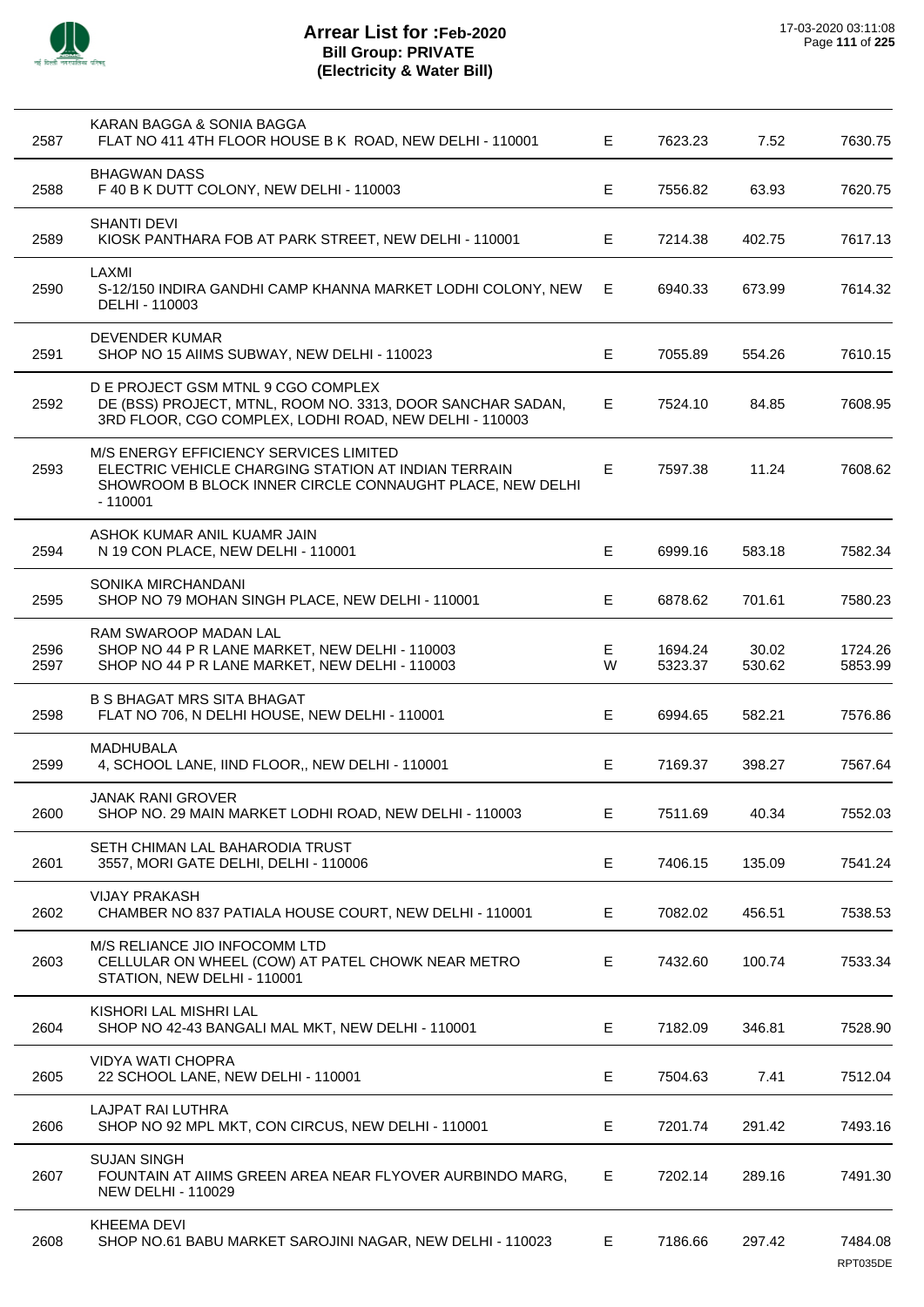

| 2609         | SHEIKH AJAZ<br>103 BHARAT CHAMBER 70-71 SCINDIA HOUSE, NEW DELHI - 110001                                        | E      | 7218.98            | 258.65           | 7477.63            |
|--------------|------------------------------------------------------------------------------------------------------------------|--------|--------------------|------------------|--------------------|
| 2610         | S S KHURANA<br>40/15 SAROJINI NAGAR, NEW DELHI - 110023                                                          | Е      | 7081.07            | 390.59           | 7471.66            |
| 2611         | <b>J C BHATIA</b><br>MB-12 TOLSTOY HOUSE, NEW DELHI - 110001                                                     | E      | 6698.67            | 772.99           | 7471.66            |
| 2612<br>2613 | <b>SITA DEVI</b><br>G/F 52 BABAR ROAD, NEW DELHI - 110001<br>1ST FLOOR 52 BABAR ROAD, NEW DELHI - 110001         | Е<br>E | 2774.71<br>4588.53 | 41.33<br>58.95   | 2816.04<br>4647.48 |
| 2614         | OM PRAKASH SHARMA<br>B 10 B NABHA HOUSE, NEW DELHI - 110001                                                      | Е      | 6799.21            | 662.65           | 7461.86            |
| 2615         | <b>NUTAN JAIN</b><br>F.NO.415-416 ARUNA CHAL BUILDING, B K RD, NEW DELHI - 110001                                | E      | 7326.68            | 124.00           | 7450.68            |
| 2616         | <b>NARAYAN SHAMNANI</b><br>SHOP 44 GOLE MARKET, NEW DELHI - 110001                                               | W      | 5883.20            | 1566.02          | 7449.22            |
| 2617         | <b>RAJIV CHAWLA</b><br>SHOP NO-6 B, B.K.DUTT COLONY, NEW DELHI - 110003                                          | Е      | 7368.83            | 70.90            | 7439.73            |
| 2618         | NIRANJAN KUMAR<br>K 12 U G CAR PARKING CON PLACE, NEW DELHI - 110001                                             | Е      | 6956.47            | 476.36           | 7432.83            |
| 2619         | M/S RISING BUILDTECH PVT LTD<br>25/1 A BLOCK GROUND FLOOR CONNAUGHT PLACE, NEW DELHI -<br>110001                 | Е      | 7258.04            | 172.21           | 7430.25            |
| 2620         | LIC OF INDIA<br>STAFF QTR NO 16, 64 JANPATH, NEW DELHI - 110001                                                  | E      | 6949.54            | 468.43           | 7417.97            |
| 2621         | <b>GEETA SINGHAL W/0 RAJINDER SINGHAL</b><br>FLAT A 5 UPASANA BLDG 1 HAILY ROAD, NEW DELHI - 110001              | E      | 6908.74            | 508.21           | 7416.95            |
| 2622         | SAZZAD AHMED<br>BASEMENT NO 4 VANDANA BLDG, NEW DELHI - 110001                                                   | Е      | 6988.22            | 416.70           | 7404.92            |
| 2623         | K L SAWHNEY<br>FLAT NO 129 22 K G MARG, NEW DELHI - 110001                                                       | E      | 6907.14            | 496.98           | 7404.12            |
| 2624         | C.P.SHARMA<br>50 MALCHA MARG, NEW DELHI - 110021                                                                 | W      | 6412.94            | 990.36           | 7403.30            |
| 2625         | <b>M.TAHIR SIDDIQUI</b><br>CHAMBER NO 130 PATIALA HOUSE, NEW DELHI - 110001                                      | E      | 6329.83            | 1071.26          | 7401.09            |
| 2626<br>2627 | DARSHAN KAUR & SANT KAUR<br>C 74 B K DUTT COLONY, NEW DELHI - 110003<br>C 74 B K DUTT COLONY, NEW DELHI - 110003 | Е<br>W | 5202.01<br>1294.13 | 248.89<br>653.72 | 5450.90<br>1947.85 |
| 2628         | <b>GURMEET WADHWA</b><br>84 SHANKER MKT, NEW DELHI - 110001                                                      | Е      | 7327.63            | 65.85            | 7393.48            |
| 2629         | DHARAMPAL PASHRICHA<br>64 TODAR MAL ROAD F/F, NEW DELHI - 110001                                                 | E      | 7167.54            | 225.20           | 7392.74            |
| 2630         | <b>TARA SINGH</b><br>F 132 B K DUTT COLONY, NEW DELHI - 110003                                                   | E      | 7292.20            | 98.09            | 7390.29            |
| 2631         | <b>K K SINHA</b><br>SHOP NO-6 P P MESS COPERNICUS, NEW DELHI - 110003                                            | Е      | 6997.25            | 388.96           | 7386.21            |
| 2632         | <b>BAHADUR ABBAS NAQVI</b><br>E 124 SECOND FLOOR B K DUTT COLONY, NEW DELHI - 110003                             | E      | 7173.58            | 209.68           | 7383.26            |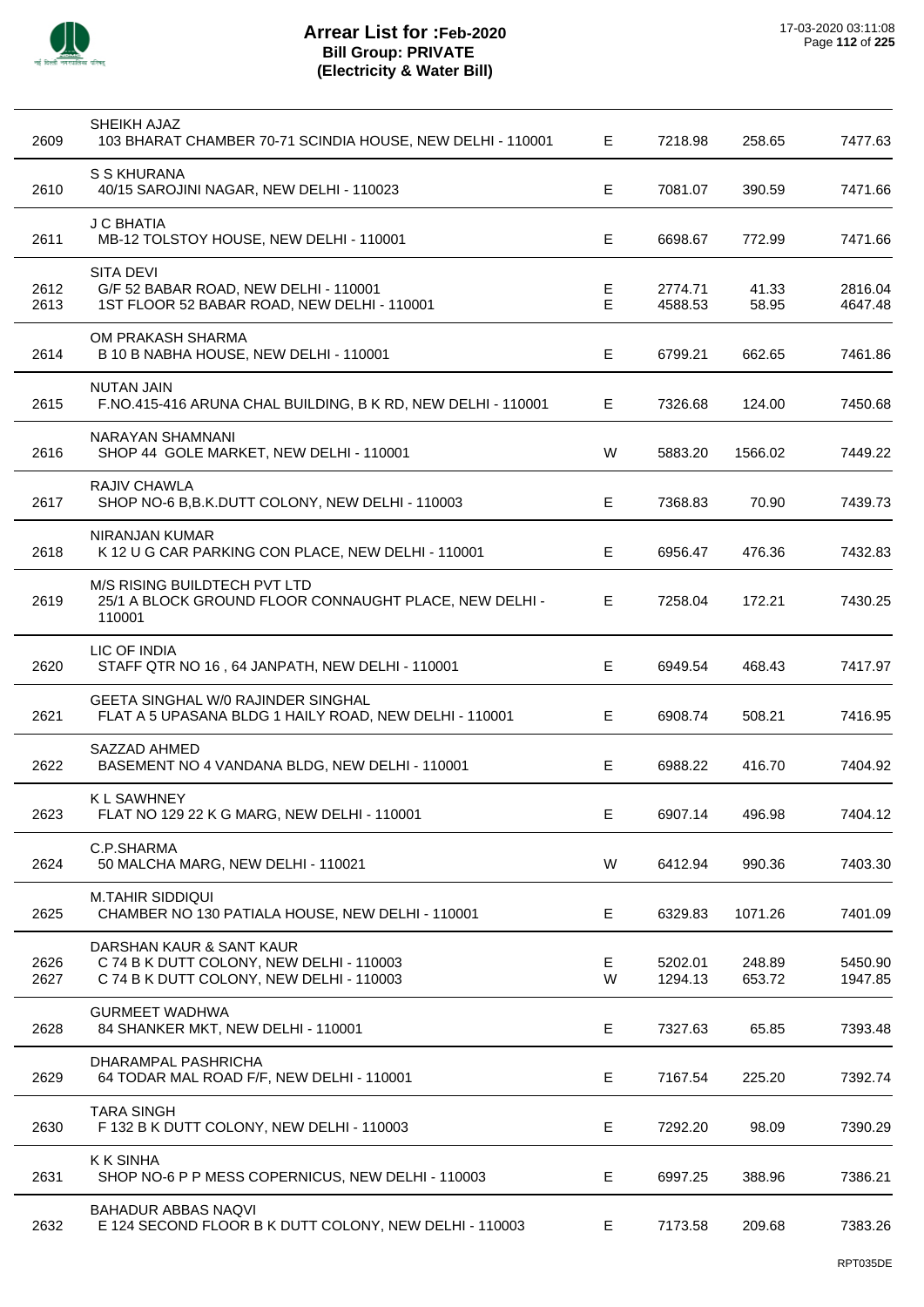

| 2633         | SURINDER SINGH<br>SHOP 84 KHANNA MARKET, NEW DELHI - 110003                                                                                                                      | E.      | 7374.42            | 7.27              | 7381.69             |
|--------------|----------------------------------------------------------------------------------------------------------------------------------------------------------------------------------|---------|--------------------|-------------------|---------------------|
| 2634         | <b>ABHASH PURI</b><br>SECOND FLOOR 117 GOLF LINK, NEW DELHI - 110003                                                                                                             | Е       | 7365.23            | 13.13             | 7378.36             |
| 2635         | <b>JAINAND KUMAR</b><br>82 NSCI T HUTS PURANA QUILA ROAD, NEW DELHI - 110001                                                                                                     | E.      | 7249.87            | 117.71            | 7367.58             |
| 2636<br>2637 | <b>GIRDHARI LAL</b><br>B 127 B K DUTT COLONY, NEW DELHI - 110003<br>B 127 B K DUTT COLONY, NEW DELHI - 110003                                                                    | E<br>W  | 3763.97<br>1634.24 | 946.99<br>1014.72 | 4710.96<br>2648.96  |
| 2638         | MISS V.K. LAL<br>513 FLAT NO KAILASH BUILD 26 CURZON ROA, NEW DELHI - 110001                                                                                                     | E.      | 7007.17            | 342.86            | 7350.03             |
| 2639<br>2640 | ATMA RAM PROPERTIES PVT LTD<br>5 ATMA RAM MANSION SCINDIA HOUSE, NEW DELHI - 110001<br>OFFICE NO 5 STAIR CASE NO 4 IST FLOOR ATMA RAM HOUSE SCINDIA<br>HOUSE, NEW DELHI - 110001 | Е<br>E  | 1456.55<br>5788.46 | 1.44<br>100.29    | 1457.99<br>5888.75  |
| 2641         | RELIANCE COMMUNICATION<br>AMBA DEEP BULDG BASEMENT 14 K G MARG, NEW DELHI - 110001                                                                                               | E.      | 6778.37            | 555.45            | 7333.82             |
| 2642         | <b>MIRAZUDDIN</b><br>STALL NO-1/6 YASHWANT PLACE, NEW DELHI - 110021                                                                                                             | W       | 5868.15            | 1464.61           | 7332.76             |
| 2643         | <b>JAGDISH KUMAR SHARMA</b><br>A 4 S S PARK, NEW DELHI - 110003                                                                                                                  | E       | 7190.92            | 140.26            | 7331.18             |
| 2644         | <b>SEWA RAM</b><br>D/55, P.PARK, NEW DELHI - 110001                                                                                                                              | E       | 6590.59            | 723.42            | 7314.01             |
| 2645         | JOGINDER PAL SANGER<br>7/A/1&7/B/1WHITE HOUSE, 10 BHAGWAN DAS RD, NEW DELHI - 110001                                                                                             | E.      | 7305.10            | 7.21              | 7312.31             |
| 2646         | <b>RAMESH LAL GUPTA</b><br>M 92 CON CIRCUS, NEW DELHI - 110001                                                                                                                   | E.      | 6783.15            | 511.35            | 7294.50             |
| 2647         | <b>KEDAR NATH</b><br>JHUGGI NO C-31/131 T HUTS NEAR P & T QTRS KALI BARI MARG, NEW<br>DELHI - 110001                                                                             | E       | 6850.23            | 439.22            | 7289.45             |
| 2648<br>2649 | ULFAT RAI JAIN<br>SHOP NO 105 B S ROAD, NEW DELHI - 110001<br>SHOP NO 105 B S ROAD, NEW DELHI - 110001                                                                           | E.<br>W | 2311.68<br>3219.98 | 165.14<br>1586.52 | 2476.82<br>4806.50  |
| 2650<br>2651 | <b>SONA SINGH</b><br>E 11 B K DUTT COLONY, NEW DELHI - 110003<br>E 11 B K DUTT COLONY, NEW DELHI - 110003                                                                        | Е<br>W  | 3503.61<br>1767.62 | 819.52<br>1179.48 | 4323.13<br>2947.10  |
| 2652         | VICE PRESIDENT CHHAT POOJA SAMITI<br>VICE PRESIDENT CHHAT POOJA SAMITI,, QTR NO 5 POTRA CABIN C<br>BLOCK CHHAT POOJA PARK, NETAJI NAGAR, NEW DELHI - 110001                      | E.      | 5833.98            | 1425.92           | 7259.90             |
| 2653         | GENERAL MANAGER DELHI MILK SCHEME<br>WEST PATEL NAGAR, NEW DELHI - 110003                                                                                                        | E       | 7120.89            | 129.97            | 7250.86             |
| 2654         | <b>MADNA GOPAL</b><br>M 113 CON CIRCUS, NEW DELHI - 110001                                                                                                                       | W       | 6468.44            | 773.74            | 7242.18             |
| 2655         | <b>UMA MARWAH</b><br>SHOP NO-15 A, KHAN MARKET, NEW DELHI - 110003                                                                                                               | E.      | 7212.41            | 21.43             | 7233.84             |
| 2656         | <b>HAR BAHGWAN</b><br>TEL BOOTH SHOP NO-23-24 PALIKA BAZAR, NEW DELHI - 110001                                                                                                   | Е       | 6989.31            | 238.26            | 7227.57             |
| 2657         | SANJEEV DAWAR/MASTER ANKUSH DAWAR<br>50 TODERMAL ROAD, NEW DELHI - 110001                                                                                                        | E       | 5092.44            | 5.02              | 5097.46<br>RPT035DE |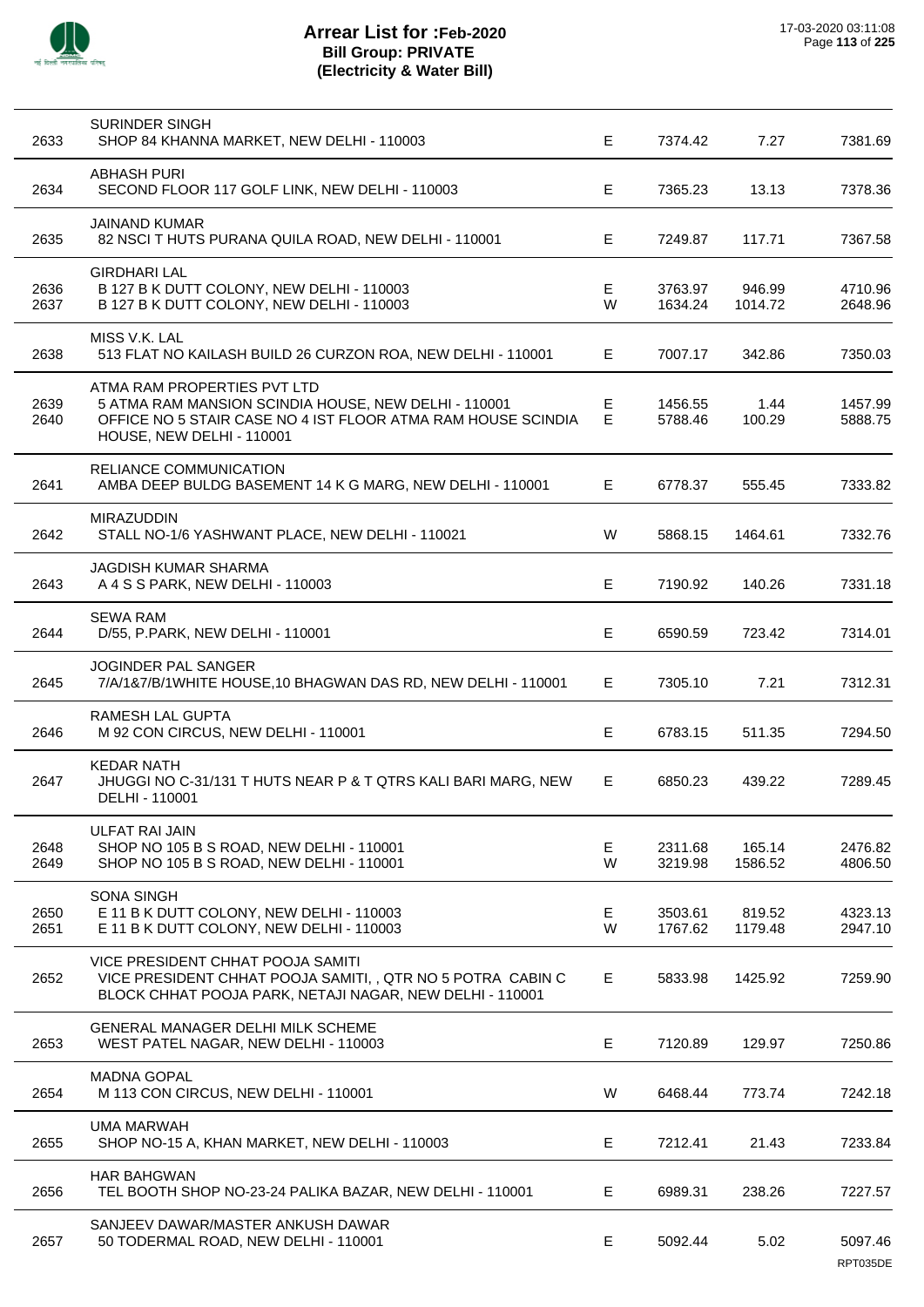

| 2658         | 50 TODERMAL ROAD, NEW DELHI - 110001                                                                                         | W      | 2006.74            | 101.34         | 2108.08            |
|--------------|------------------------------------------------------------------------------------------------------------------------------|--------|--------------------|----------------|--------------------|
| 2659         | <b>KALAWATI DEVI</b><br>1 TANSEN MARG, NEW DELHI - 110001                                                                    | Е      | 7182.60            | 7.08           | 7189.68            |
| 2660         | <b>BAL RAJ</b><br>J 14 ARD COMPLEX SECT 13 R K PURAM, NEW DELHI - 110066                                                     | W      | 5824.62            | 1362.30        | 7186.92            |
| 2661         | VINOD KUMAR BHATNAGAR<br>STALL NO 3 VEGETABLE MARKET, NEW DELHI - 110021                                                     | Е      | 6727.65            | 458.54         | 7186.19            |
| 2662         | SWARAJ LAMBA<br>FLAT NO 1005 AMBADEEP BUILDING, NEW DELHI - 110001                                                           | Е      | 6986.33            | 174.37         | 7160.70            |
| 2663         | POOJA SETH<br>98 JOR BAGH 2ND FLOOR, NEW DELHI - 110003                                                                      | Е      | 6527.13            | 632.55         | 7159.68            |
| 2664         | <b>CHAMAN LAL KAPOOR</b><br>E 95 B K DUTT COLONY, NEW DELHI - 110003                                                         | Е      | 7108.25            | 38.12          | 7146.37            |
| 2665         | <b>THAN SINGH</b><br>11/A L BLOCK CONNAUGHT PLACE, NEW DELHI - 110001                                                        | Е      | 6975.62            | 166.77         | 7142.39            |
| 2666         | <b>VAKIL CHAND JAIN</b><br>FLAT NO 3/78 IST FLOOR JANPATH, NEW DELHI - 110001                                                | Е      | 6881.26            | 259.47         | 7140.73            |
| 2667         | SECY ANJUMAN E HAT DIRI REGD<br>RAJLASHMI NAGAR KARBLA JORBAGH, NEW DELHI - 110003                                           | W      | 6760.74            | 338.04         | 7098.78            |
| 2668         | <b>RAM PAL SINGH NAGAR</b><br>D 110 B K DUTT COLONY, NEW DELHI - 110003                                                      | E      | 7070.28            | 22.82          | 7093.10            |
| 2669         | <b>ARTI CHAWLA</b><br>SHOP NO 89 KHANNA MKT, NEW DELHI - 110003                                                              | Е      | 7083.42            | 6.97           | 7090.39            |
| 2670<br>2671 | P KESAVAN<br>J 11 ARD COMPLEX SEC 13 R K PURAM, NEW DELHI - 110001<br>J 11 ARD COMPLEX SECT 13 R K PURAM, NEW DELHI - 110066 | E<br>W | 5545.38<br>1400.69 | 8.20<br>105.33 | 5553.58<br>1506.02 |
| 2672         | <b>MOHD AKHLAQUE</b><br>STALL NO 1/6 YESHWANT PLACE, NEW DELHI - 110021                                                      | E.     | 6147.58            | 902.15         | 7049.73            |
| 2673         | <b>B R AGENCIES</b><br>FLAT NO 806 HOUSE, 27 B K ROAD, NEW DELHI - 110001                                                    | Е      | 7026.05            | 6.93           | 7032.98            |
| 2674         | <b>CUNSULLER USSR EMBASSY</b><br>9 MALCHA MARG, NEW DELHI - 110021                                                           | E      | 6951.89            | 76.15          | 7028.04            |
| 2675         | DULI CHAND & BROS (P) LTD<br>SHOP NO. 5 GROUND FLOOR FRONT SIDE REGAL BUILDING, NEW<br>DELHI - 110001                        | Е      | 7008.94            | 10.37          | 7019.31            |
| 2676         | <b>RAJESH SINGLA</b><br>FLAT NO 23 BHAGAT SINGH PLACE, NEW DELHI - 110001                                                    | Е      | 5730.82            | 1286.23        | 7017.05            |
| 2677         | DAULAT RAM S/O SH TOPAN DASS<br>SHOP NO-52, SAROJINI NAGAR MARKET,, NEW DELHI - 110023                                       | Е      | 7002.82            | 10.36          | 7013.18            |
| 2678         | <b>B KMEAAN</b><br>SHOP NO 4 LAXMI BAI NAGAR, NEW DELHI - 110023                                                             | Е      | 6352.80            | 658.06         | 7010.86            |
| 2679         | ANIL KUMAR SINGH<br>CH.NO.606 PATIALA HOUSE COURT, NEW DELHI - 110001                                                        | Е      | 6595.57            | 412.69         | 7008.26            |
| 2680         | SUNIL KUMAR JAIN<br>CH.NO.422, SUP.COURT, B.D.ROAD, NEW DELHI - 110001                                                       | Е      | 6733.06            | 270.15         | 7003.21            |
| 2681         | SHIV NARAYAN PANDAY<br>63/1 G BLOCK C PLACE, NEW DELHI - 110001                                                              | E.     | 6818.40            | 172.89         | 6991.29            |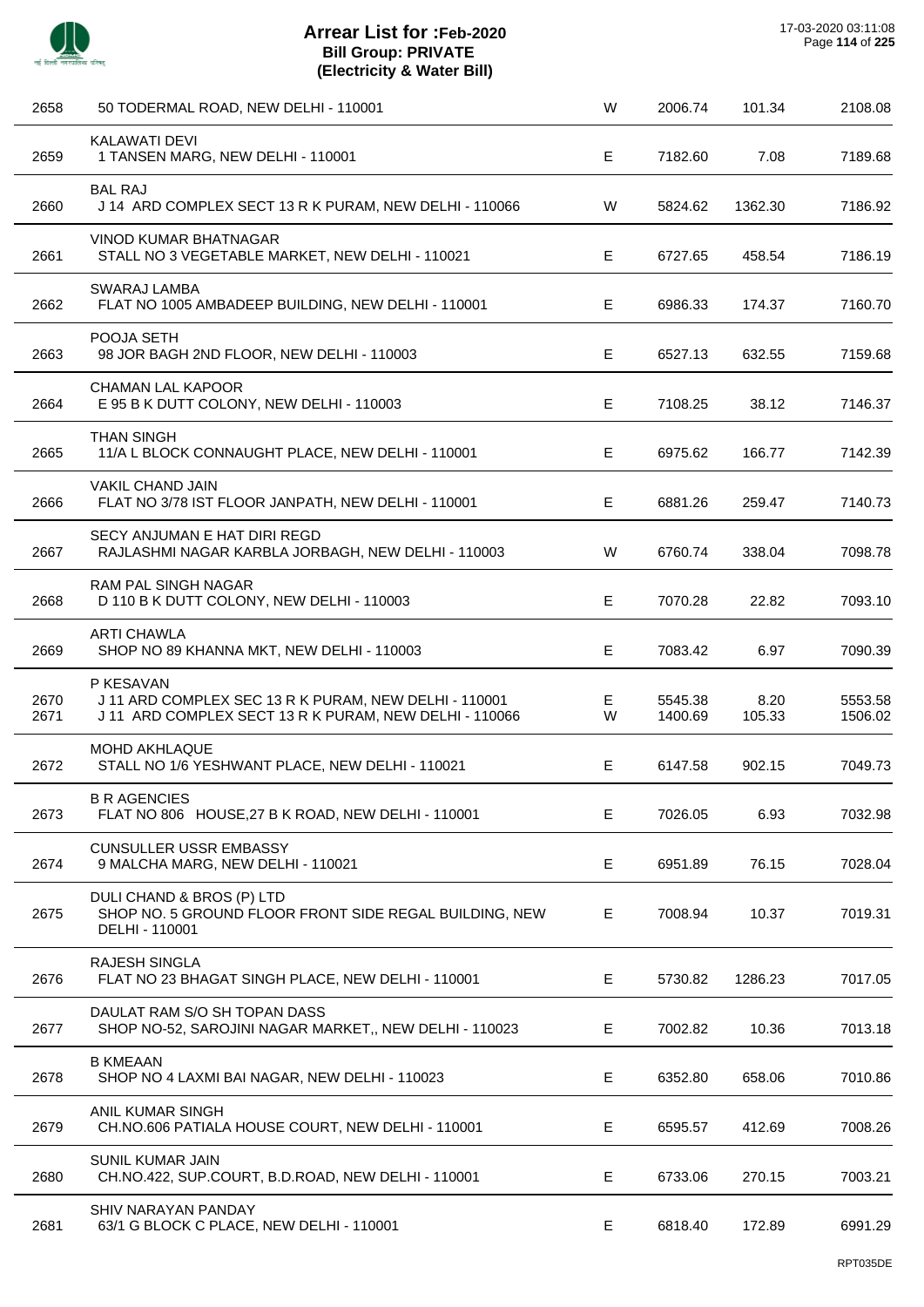

| 2682         | HIGH COMMISSION OF NIGERIA<br>PLOT NO EP-4, DIPLOMATIC ENCL. CHANAKYA, PURI,, NEW DELHI -<br>110021                         | W                          | 4226.88            | 2742.20          | 6969.08            |
|--------------|-----------------------------------------------------------------------------------------------------------------------------|----------------------------|--------------------|------------------|--------------------|
| 2683         | RELIANCE COMMUNICATION LTD.<br>TOLSTOY HOUSE BASEMENT TOLSTOY MARG, NEW DELHI - 110001                                      | Е                          | 6441.84            | 526.60           | 6968.44            |
| 2684         | <b>JAGDISH ANAND</b><br>FLAT NO.1 G.FLOOR 42-B HANUMAN LANE, NEW DELHI - 110001                                             | E                          | 5706.10            | 1255.49          | 6961.59            |
| 2685         | NAHID SAYADA<br>B-9, VANDNA BUILDING,, NEW DELHI - 110001                                                                   | Е                          | 6630.01            | 327.92           | 6957.93            |
| 2686         | NARINDER, RAJ KUMAR & VIJENDER KUMAR<br>SHOP NO.40 GOLE MARKET, NEW DELHI - 110001                                          | Е                          | 6803.21            | 153.20           | 6956.41            |
| 2687         | <b>KISHAN CHAND</b><br>STALL NO 10 NEAR INDIAN OIL, BHAWAN JANPATH, NEW DELHI - 110001                                      | Е                          | 6606.59            | 349.59           | 6956.18            |
| 2688<br>2689 | <b>GEETA ARORA</b><br>135 JOR BAGH F/FLOOR, NEW DELHI - 110003<br>135 JOR BAGH BASEMENT + LIFT, NEW DELHI - 110003          | Е<br>Е                     | 5564.90<br>1371.39 | 5.49<br>14.20    | 5570.39<br>1385.59 |
| 2690         | KAMLESH AGGARWAL<br>CH.NO.495 PATIALA HOUSE COURT, NEW DELHI - 110001                                                       | Е                          | 6463.97            | 487.87           | 6951.84            |
| 2691<br>2692 | <b>MADAN LAL</b><br>SHOP NO 8 DUPLEX LANE, NEW DELHI - 110021<br>SHOP NO 8, KRISHNA MENON LANE MKT.,, NEW DELHI - 110021    | Е<br>W                     | 2230.26<br>4131.91 | 121.51<br>445.24 | 2351.77<br>4577.15 |
| 2693         | RAMESH KR. S/O LT. SH. RAM ASRAI<br>SHOP NO 20 BABU MKT SAROJINI NAGAR, NEW DELHI - 110023                                  | Е                          | 6330.32            | 593.99           | 6924.31            |
| 2694<br>2695 | <b>BHAGWAN SINGH</b><br>CHAMBER NO 72 PATIALA HOUSE, NEW DELHI - 110001<br>CHAMBER NO 100 PATIALA HOUSE, NEW DELHI - 110001 | Е<br>E                     | 1386.34<br>5200.70 | 34.08<br>302.07  | 1420.42<br>5502.77 |
| 2696         | <b>SARLA SHARMA</b><br>SHOP 10 R K ASHRAM MARG, NEW DELHI - 110001                                                          | E                          | 6245.33            | 666.49           | 6911.82            |
| 2697         | RADHIKA DEVI<br>M 40/18 MOTI BAGH, NEW DELHI - 110021                                                                       |                            | 6892.91            | 15.97            | 6908.88            |
| 2698<br>2699 | <b>MUNSHI RAM</b><br>SHOP NO 58 B S MKT, NEW DELHI - 110001<br>SHOP NO 7 B S MKT, NEW DELHI - 110001                        | $\mathsf E$<br>$\mathsf E$ | 4932.11<br>1655.24 | 258.60<br>50.25  | 5190.71<br>1705.49 |
| 2700         | M/S NH I CONSULTANT PVT. LTD<br>FLAT NO-2C OF 23 P RAJ ROAD, NEW DELHI - 110003                                             | E                          | 6116.11            | 759.53           | 6875.64            |
| 2701         | <b>RAJE SINGH</b><br>80 NSCI T HUTS PURANA QUILA ROAD, NEW DELHI - 110003                                                   | Е                          | 6519.75            | 353.83           | 6873.58            |
| 2702         | <b>NANAK CHAND</b><br>QR NO 116A NSCI T HUTS PURANA QUILA ROAD, NEW DELHI - 110001                                          | Е                          | 6704.72            | 164.90           | 6869.62            |
| 2703         | <b>RAM SARUP</b><br>STALL NO 41 SHANKER MKT, NEW DELHI - 110001                                                             | E                          | 6754.83            | 112.79           | 6867.62            |
| 2704         | LALIT KUMAR KHANNA<br>205 ROHIT HOUSE, NEW DELHI - 110001                                                                   | E                          | 6422.35            | 426.98           | 6849.33            |
| 2705         | <b>RANBIR SHARMA</b><br>CHAMBER NO. 616 PATIALA HOSUE COURT, NEW DELHI - 110003                                             | E                          | 6422.31            | 426.84           | 6849.15            |
| 2706         | <b>JAGDISH GANDHI</b><br>SHOP NO 47 S.NO37&38GATE-II S J HOSPITAL, NEW DELHI - 110023                                       | Е                          | 6518.12            | 327.79           | 6845.91            |
|              |                                                                                                                             |                            |                    |                  |                    |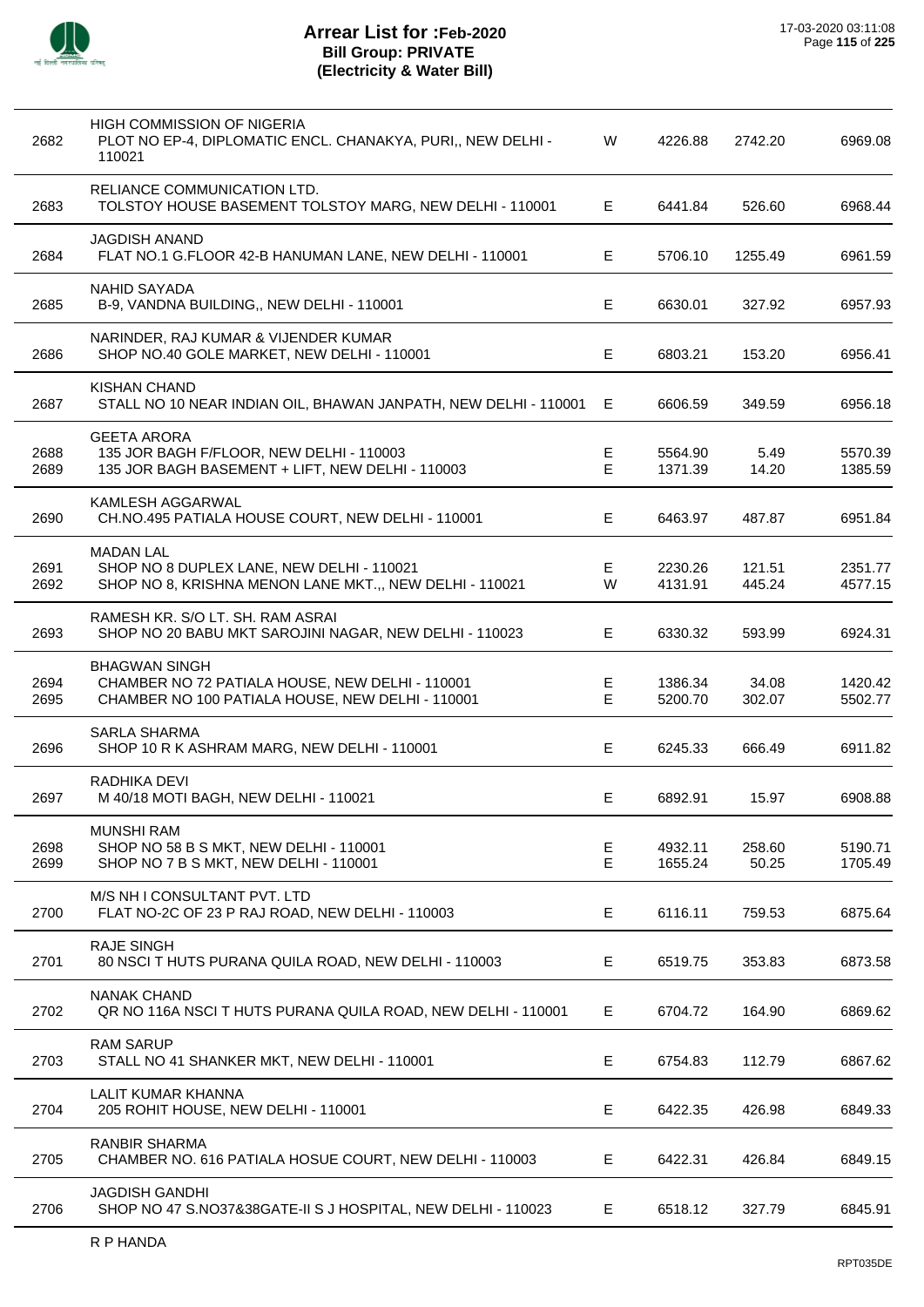| 2707<br>2708 | 904 ANSAL BHAWAN, NEW DELHI - 110001<br>904 ANSAL BHAWAN, NEW DELHI - 110001                                                                  | E<br>E | 4470.25<br>2362.98 | 6.61<br>3.50      | 4476.86<br>2366.48 |
|--------------|-----------------------------------------------------------------------------------------------------------------------------------------------|--------|--------------------|-------------------|--------------------|
| 2709<br>2710 | H KAWAL RAMANI<br>FLAT NO 38 B S MARKET, NEW DELHI - 110001<br>FLAT NO 38 B S MARKET, NEW DELHI - 110001                                      | Е<br>W | 1599.90<br>3904.19 | 171.03<br>1155.42 | 1770.93<br>5059.61 |
| 2711<br>2712 | <b>BEHARI LAL</b><br>H 25 27 B K DUTT COLONY, NEW DELHI - 110003<br>H 25 27 B K DUTT COLONY, NEW DELHI - 110003                               | Е<br>W | 4115.40<br>1304.96 | 723.65<br>683.85  | 4839.05<br>1988.81 |
| 2713         | PRINICIPAL BANGALI HS SCHOOL<br>RIASINA BENGALI HS SCHOOL, MANDIR MARG, NEW DELHI - 110001                                                    | E.     | 6391.64            | 436.20            | 6827.84            |
| 2714         | PREETI BHALLA<br>SHOP NO UG-39 PALIKA PLACE, R K MARG N DELHI, NEW DELHI -<br>110001                                                          | Е      | 6497.46            | 321.70            | 6819.16            |
| 2715         | <b>M/S MEHAK CUISINES PVT LTD</b><br>SHOP NO 67 MUNICIPAL MARKET CONNAUGHT PLACE, NEW DELHI -<br>110023                                       | W      | 6487.36            | 324.37            | 6811.73            |
| 2716         | CLARIANT CHEMICALS INDIA LTD.<br>905 HOUSE B K ROAD, NEW DELHI - 110001                                                                       | Е      | 6787.38            | 22.92             | 6810.30            |
| 2717         | DIKIY THANDUP & DR. TAHPA THANDUP<br>80 GROUND FLOOR GOLF LINK, NEW DELHI - 110003                                                            | E      | 6791.17            | 10.05             | 6801.22            |
| 2718         | PREM CHAND<br>REST SPACE YUSUF SARAI MARKET NEAR, TOILET, NEW DELHI -<br>110029                                                               | E      | 6660.23            | 132.82            | 6793.05            |
| 2719         | M/S RELIANCE JIO INFO COMM LTD<br>PILLAR NO 87 SUBRAMANIAM BHARTI MARG, NEW DELHI - 110001                                                    | E      | 6672.31            | 119.90            | 6792.21            |
| 2720         | <b>SAMARTI</b><br>JHUGGI NO C-31/132 T HUTS NEAR P & T QTRS KALI BARI MARG, NEW<br>DELHI - 110001                                             | E.     | 6681.89            | 105.39            | 6787.28            |
| 2721<br>2722 | RAMESH KUMAR AND SH GURU BAKASH LAL<br>SHOP NO 81 MPL MKT CON CIRCUS, NEW DELHI - 110001<br>SHOP NO 81 MPL MKT CON CIRCUS, NEW DELHI - 110001 | Е<br>W | 4954.28<br>1723.25 | 4.89<br>86.16     | 4959.17<br>1809.41 |
| 2723         | PURAN SWROOP BAJAJ<br>45 SHANKER MKT, C CIRCUS, NEW DELHI - 110001                                                                            | Е      | 5836.13            | 925.60            | 6761.73            |
| 2724         | SHEKAR SINGH BISHT<br>D-29 NABHA HOUSE PUNJAB ESTATE, NEW DELHI - 110001                                                                      | Е      | 6273.03            | 486.48            | 6759.51            |
| 2725         | <b>CHANDRAKA PARSHAD</b><br>SHOP NO 3 SOUTH AVENUE, NEW DELHI - 110011                                                                        | E      | 6442.16            | 311.85            | 6754.01            |
| 2726         | RAJKUMAR, SHANTA, KAPIL, RAHUL GUPTA<br>226, JOR BAGH, FIRST FLOOR, NEW DELHI - 110003                                                        | Е      | 6664.10            | 83.62             | 6747.72            |
| 2727         | <b>SATYA PAL SURI</b><br>H 32 B K DUTT COLONY, NEW DELHI - 110003                                                                             | Е      | 6547.39            | 192.79            | 6740.18            |
| 2728         | S S KANWAR<br>FLAT-A-14 9 PRITHVI RAJ ROAD, NEW DELHI - 110003                                                                                | E      | 5549.36            | 1189.21           | 6738.57            |
| 2729         | <b>RAM SWAROOP</b><br>P 145 PILLANGI VILLAGE SAROJINI NAGAR, NEW DELHI - 110023                                                               | Е      | 5162.11            | 1573.04           | 6735.15            |
| 2730         | <b>CHAMPI DEVI</b><br>HANUMAN MANDIR 4-B RESI, NEW DELHI - 110001                                                                             | Е      | 6381.86            | 323.94            | 6705.80            |
| 2731         | ANUJ KHANNA<br>FLAT NO. B 112 11TH FLOOR HIMALAYA HOUSE 23 K G MARG, NEW<br>DELHI - 110001                                                    | E      | 6569.92            | 123.20            | 6693.12            |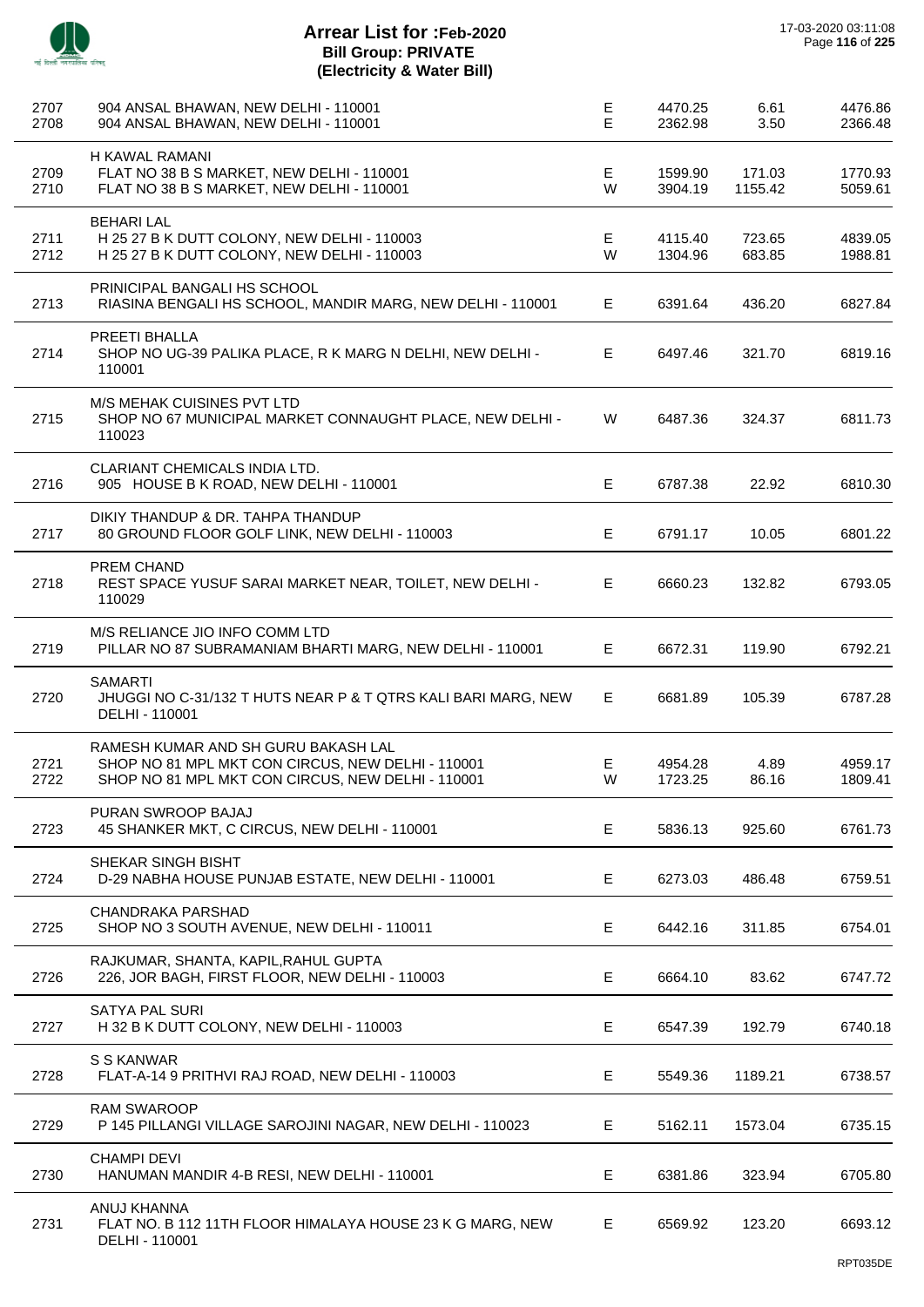

| 2732         | <b>B C JOHRI</b><br>J-2/84 3RD FLOOR S S PARK, NEW DELHI - 110003                                                                   | E      | 6027.60            | 655.62           | 6683.22            |
|--------------|-------------------------------------------------------------------------------------------------------------------------------------|--------|--------------------|------------------|--------------------|
| 2733<br>2734 | <b>VIJAY SINGH</b><br>SHOP NO 93 B S MKT, NEW DELHI - 110001<br>SHOP NO 93 B S MKT, NEW DELHI - 110001                              | Е<br>W | 2645.65<br>3337.76 | 161.68<br>525.74 | 2807.33<br>3863.50 |
| 2735         | <b>KRISHAN KUMAR &amp; OTHERS</b><br>13 HANUMAN ROAD, NEW DELHI - 110001                                                            | W      | 5866.79            | 798.63           | 6665.42            |
| 2736         | <b>HARBANS SINGH</b><br>BOOTH NO 28 CLARIDGES HOTEL, NEW DELHI - 110011                                                             | E      | 6003.94            | 651.61           | 6655.55            |
| 2737         | PATWANT SINGH MRS RASAL BASU<br>11 RATTENDON ROAD, NEW DELHI - 110003                                                               | Е      | 6606.11            | 44.69            | 6650.80            |
| 2738<br>2739 | LEKH RAJ DOGRA (TAXI STAND)<br>DOGRA TAXI SERVICE RAKABGANJ, NEW DELHI - 110001<br>DOGRA TAXI SERVICE RAKABGANJ, NEW DELHI - 110001 | E<br>W | 2364.74<br>3913.38 | 4.18<br>367.92   | 2368.92<br>4281.30 |
| 2740         | RESIDENT COMMISSIONER GOVT. OF KERELA<br>QR NO-10, KERELA HOUSE, 3 J.M. ROAD,, NEW DELHI - 110001                                   | Е      | 6131.49            | 501.65           | 6633.14            |
| 2741         | <b>LISSY THOMAS</b><br>SHOP NO 61 LAXMI BAI NAGAR MKT, NEW DELHI - 110023                                                           | Е      | 5816.22            | 805.14           | 6621.36            |
| 2742         | UNITED NEWS OF INDIA LTD<br>9 OLD MILL ROAD, NEW DELHI - 110001                                                                     | W      | 6300.34            | 315.02           | 6615.36            |
| 2743         | <b>MOHAN LAL</b><br>SHOP NO LG-10 PALIKA PLACE, R K MARG N DELHI, NEW DELHI-<br>110001                                              | E      | 6275.03            | 337.35           | 6612.38            |
| 2744         | GAURI DEVI<br>STALL NO 108/S-10 JANPATH LANE, NEW DELHI - 110001                                                                    | E      | 5832.87            | 772.01           | 6604.88            |
| 2745         | V K VERMA<br>SHOP NO. 102 KHANNA MARKET LODHI ROAD, NEW DELHI - 110003                                                              | Е      | 6370.86            | 231.37           | 6602.23            |
| 2746         | RAM CHANDER S/O RAM SUDAN<br>55 OLD COMPOUND MANDI HOUSE BHAGWAN DASS ROAD, NEW DELHI<br>$-110001$                                  | E      | 5505.73            | 1091.28          | 6597.01            |
| 2747         | NEW MOTI BAGH RESIDENTS WELFARE ASSOCIATION (REGD) GPRA COMPLEX NEW MOTI BAGH<br>TOWER 5 NEW MOTI BAGH, NEW DELHI - 110023          | E.     | 6086.44            | 502.25           | 6588.69            |
| 2748         | <b>LAKHMI CHAND</b><br>431 PATIALA HOUSE COURT, NEW DELHI - 110001                                                                  | Е      | 6343.38            | 240.56           | 6583.94            |
| 2749         | SHOBHA VILAH AND MRS HARPIARI<br>D 301 GAURI SADAN, NEW DELHI - 110001                                                              | Е      | 6555.11            | 16.66            | 6571.77            |
| 2750         | <b>BHASIN RAGHAWAN CO</b><br>FLAT NO 48 B S MARKET, NEW DELHI - 110001                                                              | Е      | 6561.28            | 9.71             | 6570.99            |
| 2751         | RUCHIRA RAGHAV<br>8 FIRST FLOOR ARD COMPLEX SEC 13 R K PURAM, NEW DELHI - 110001                                                    | Е      | 6539.95            | 29.97            | 6569.92            |
| 2752         | <b>VICTORIA SYAL</b><br>F 33 FIRST FLR REGAL BUILDING, NEW DELHI - 110001                                                           | Е      | 6472.92            | 69.84            | 6542.76            |
| 2753         | R N WIG HUF<br>FLAT NO 407 22 K G MARG, NEW DELHI - 110001                                                                          | Е      | 6323.39            | 217.53           | 6540.92            |
| 2754         | <b>OM PARKASH</b><br>40/15 SAROJINI NAGAR, NEW DELHI - 110023                                                                       | Е      | 6020.43            | 503.36           | 6523.79            |
| 2755         | <b>JYOTI</b><br>S 39 MALI QTR T HUTS NEAR PALIKA DHAM, NEW DELHI - 110001                                                           | E.     | 6149.37            | 370.23           | 6519.60            |

RPT035DE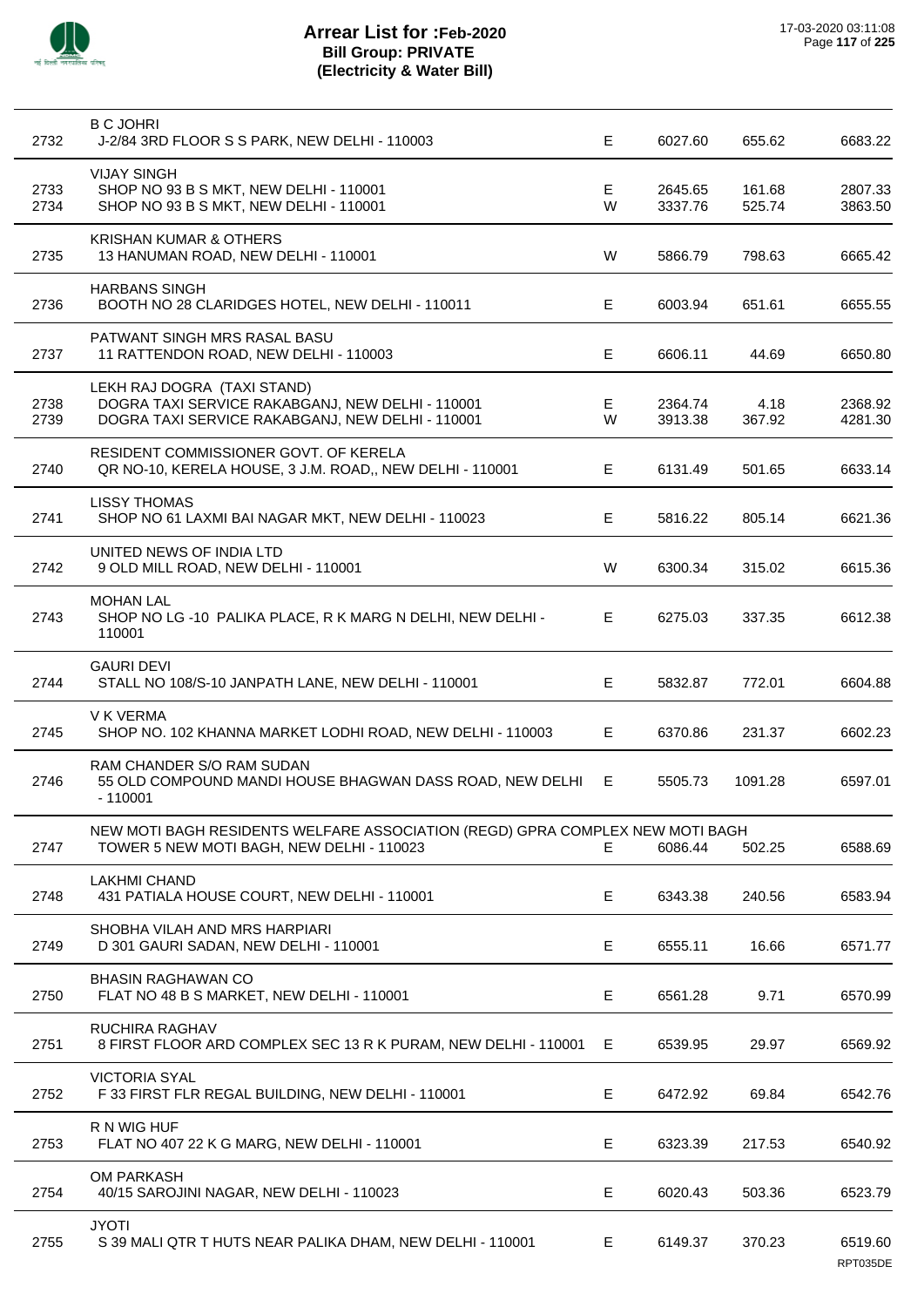

| 2756         | <b>RAM NARAIN</b><br>UG 52 PALIKA PLACE R K MARG, NEW DELHI - 110001                                               | Е      | 6208.90            | 299.87           | 6508.77            |
|--------------|--------------------------------------------------------------------------------------------------------------------|--------|--------------------|------------------|--------------------|
| 2757<br>2758 | <b>DEWAN CHAND</b><br>27 HANUMAN ROAD, NEW DELHI - 110001<br>27 HANUMAN ROAD, NEW DELHI - 110001                   | W<br>W | 2381.46<br>2380.98 | 867.93<br>867.66 | 3249.39<br>3248.64 |
| 2759         | <b>VIDHATI COMMERCIAL PVT LTD</b><br>8-D ATMA RAM HOUSE 1 TOL MARG, NEW DELHI - 110001                             | Е      | 6486.81            | 6.39             | 6493.20            |
| 2760         | SHAFI ULLAH<br>CH.NO. 588 PATIALA HOUSE COURT, NEW DELHI - 110001                                                  | Е      | 6138.85            | 352.27           | 6491.12            |
| 2761         | PT SHAMBU PRASHAD NAUTIYAL<br>PRACHIN RADHA KRISHNA MANDIR, F 1425 NETAJI NGR, NEW DELHI -<br>110023               | E.     | 4957.20            | 1529.02          | 6486.22            |
| 2762         | <b>TEJ RAM</b><br>NO 23 C PREM HOUSE CONN PLACE, NEW DELHI - 110001                                                | W      | 5298.09            | 1187.81          | 6485.90            |
| 2763         | <b>RUKMAN SETHI</b><br>FLAT NO 8 KHAN MARKET, NEW DELHI - 110003                                                   | W      | 6175.83            | 308.79           | 6484.62            |
| 2764         | DEVASHU KUMAR DEVESH<br>CH.NO. 351 PATIALA HOUSE COURT, NEW DELHI - 110001                                         | E.     | 6122.84            | 361.61           | 6484.45            |
| 2765<br>2766 | VIKRAM MITTAL & SEEMA MITTAL<br>SHOW ROOM G 6 HOUSE, NEW DELHI - 110001<br>SHOW ROOM G 6 HOUSE, NEW DELHI - 110001 | Е<br>Е | 3833.07<br>2588.42 | 3.78<br>49.13    | 3836.85<br>2637.55 |
| 2767         | <b>ARTI SINGH</b><br>110 JOR BAGH F/F, NEW DELHI - 110003                                                          | Е      | 6466.28            | 6.38             | 6472.66            |
| 2768         | <b>SAPAN GULATI</b><br>SHOP NO 242 PALIKA BAZAR, NEW DELHI - 110001                                                | Е      | 6419.07            | 52.43            | 6471.50            |
| 2769         | <b>KAMLA DEVI</b><br>SHOP NO 120 PALIKA BAZAR, NEW DELHI - 110001                                                  | Е      | 6338.29            | 132.06           | 6470.35            |
| 2770         | <b>BHAGAWATI KAUR</b><br>13 A BLOCK, NEW DELHI - 110001                                                            | W      | 5307.30            | 1159.41          | 6466.71            |
| 2771         | NAGENDRA KASANA<br>CHAMBER NO-268 PATIALA HOUSE COURT, NEW DELHI - 110001                                          | Е      | 6097.63            | 365.24           | 6462.87            |
| 2772         | <b>JASMAR SINGH GILL</b><br>GILL TOURIST TAXI SERVICE DHAR, NEW DELHI - 110021                                     | W      | 5309.83            | 1128.74          | 6438.57            |
| 2773         | <b>SEEMA JAIN</b><br>304 ARUNACHAL BUILDING, NEW DELHI - 110001                                                    | Е      | 6412.23            | 19.79            | 6432.02            |
| 2774         | T R ANAND<br>46 REGAL BLGD, NEW DELHI - 110001                                                                     | W      | 5785.46            | 639.42           | 6424.88            |
| 2775         | <b>ASHA SAIGAL</b><br>77, GOLF LINK, FIRST FLOOR, NEW DELHI - 110003                                               | Е      | 6360.90            | 61.40            | 6422.30            |
| 2776         | <b>RAVI BATRA</b><br>2 FACTORY ROAD RING ROAD, NEW DELHI - 110029                                                  | Е      | 6412.23            | 8.52             | 6420.75            |
| 2777         | <b>SHIV SHARMA</b><br>SHOP NO UG46 PALIKA PALACE, R K MARG NEW DELHI, NEW DELHI -<br>110001                        | E.     | 6152.71            | 267.57           | 6420.28            |
| 2778         | <b>PARMINDER KAUR</b><br>SHOP NO G 35 PALIKA BHAWAN, R K PURAM, NEW DELHI - 110066                                 | Е      | 6241.96            | 173.41           | 6415.37            |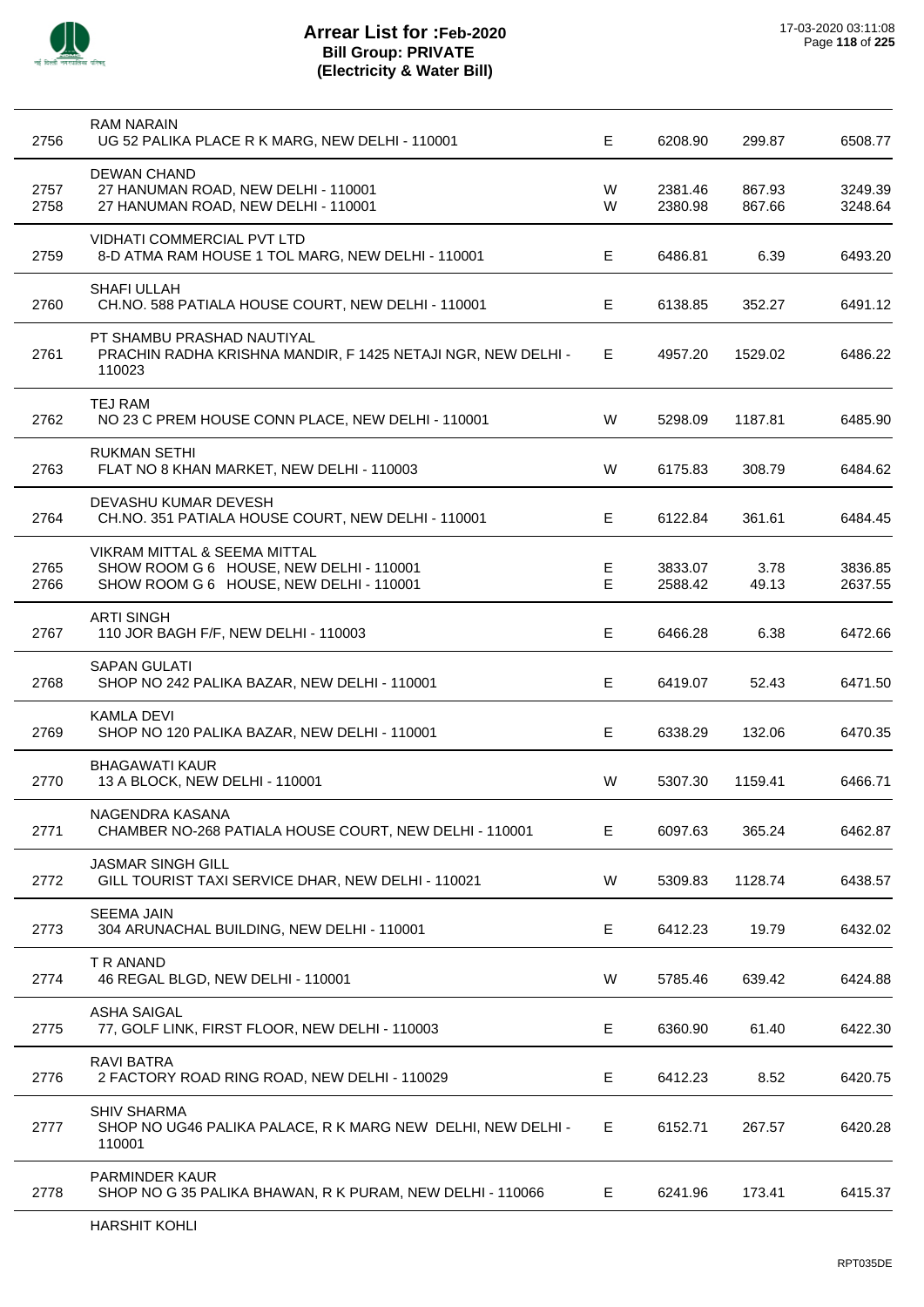$\overline{a}$ 

 $\overline{a}$ 

 $\overline{a}$ 

 $\overline{a}$ 

 $\overline{\phantom{a}}$ 

J.

| 2779 | SHOP NO. 6LOCAL SHOPPING CENTRE NEW MOTI BAGH, NEW DELHI -<br>110021                                                                           | E  | 5780.13 | 634.71  | 6414.84 |
|------|------------------------------------------------------------------------------------------------------------------------------------------------|----|---------|---------|---------|
| 2780 | <b>BALRAM MEHTA</b><br>LB 12 TOLSTOY MARG PRAKASH DEEP BUILDING, NEW DELHI - 110001                                                            | E. | 5726.50 | 687.35  | 6413.85 |
| 2781 | <b>RIAZUDDIN</b><br>SHOP NO-31 A PALIKA BAZAR, NEW DELHI - 110001                                                                              | Е  | 6189.23 | 223.49  | 6412.72 |
| 2782 | <b>MOHD SHAFIQ</b><br>SHOP NO 4 PALIKA NIWAS NDMC HOUSING COMPLEX LODHI COLONY,<br><b>NEW DELHI - 110001</b>                                   | E. | 6147.02 | 265.33  | 6412.35 |
| 2783 | DEVINDER AND MRS SUNITA VACHER<br>710 INDRA PRAKASH, NEW DELHI - 110001                                                                        | Е  | 5587.18 | 819.24  | 6406.42 |
| 2784 | SAVITRI DEVI<br>187 JOR BAGH, NEW DELHI - 110003                                                                                               | W  | 5589.45 | 816.88  | 6406.33 |
| 2785 | VINOD GUPTA, SHAYAM GUPTA, TULSI GUPTA AND SUNITA GUPTA<br>SHOP NO 7 NBCC TOWER KIDWAI NAGAR, NEW DELHI - 110001                               | Е  | 6211.22 | 185.70  | 6396.92 |
| 2786 | <b>VISHWAN DEV</b><br>SHOP NO G-5 PALIKA PLACE, R K MARG N DELHI, NEW DELHI - 110001                                                           | E. | 6055.84 | 338.43  | 6394.27 |
| 2787 | J. N. JAGGI<br>810, KAILASH BUILD., 26 CURZON ROAD,, NEW DELHI - 110001                                                                        | Е  | 6378.68 | 9.44    | 6388.12 |
| 2788 | <b>CHARAN DEVI GUPTA</b><br>14/95 O H SCINDI HOUSE, NEW DELHI - 110001                                                                         | E  | 6165.77 | 219.99  | 6385.76 |
| 2789 | <b>S M MITTAL</b><br>CHAMBER NO 351 DELHI HIGH COURT, NEW DELHI - 110003                                                                       | Е  | 5632.60 | 740.02  | 6372.62 |
| 2790 | <b>MAYA DEVI</b><br>40/32 DDA SLUM QTR SAROJINI NAGAR, NEW DELHI - 110023                                                                      | Е  | 5496.24 | 874.39  | 6370.63 |
| 2791 | RINCHENONGMU BHUTIA<br>CH.NO.477 PATIALA HOUSE COURT, NEW DELHI - 110001                                                                       | E  | 5933.11 | 435.06  | 6368.17 |
| 2792 | <b>KANTA DEVI</b><br>SHOP NO 159 BHAGAT SINGH MARKET, NEW DELHI - 110001                                                                       | E  | 6273.06 | 94.06   | 6367.12 |
| 2793 | <b>TRAVEL HUT</b><br>103 TOLSTOY HOUSE TOLSTOY MARG, NEW DELHI - 110001                                                                        | Е  | 6168.99 | 196.18  | 6365.17 |
| 2794 | <b>NARESH KUMARI</b><br>FLAT NO-1211 HOUSE, NEW DELHI - 110001                                                                                 | Е  | 6253.89 | 100.35  | 6354.24 |
| 2795 | S C KHANEJA & KUNAL KHANEJA & SON(HUF)<br>11A&B ATMA RAM HOUSE I TOLOSTOY MARG, NEW DELHI - 110001                                             | Е  | 6341.57 | 9.40    | 6350.97 |
| 2796 | PRADEEP KUMAR GAUR & SHASHI GAUR<br>1207 ROHIT HOUSE 3 TOLSTAY MARG, NEW DELHI - 110001                                                        | Е  | 6184.30 | 164.08  | 6348.38 |
| 2797 | M/S RVM RECYCLE PVT LTD<br>F BLOCK INNER CIRCLE CONNAUGHT PLACE, NEW DELHI - 110001                                                            | E  | 5713.73 | 634.56  | 6348.29 |
| 2798 | PRABHU DAYAL SH RATTAN LAL JAIN<br>57 JAIN MANDIR ROAD, NEW DELHI - 110001                                                                     | W  | 5749.41 | 583.30  | 6332.71 |
| 2799 | <b>UJAGAR SINGH DHILLAN</b><br>FLAT NO 35 B S MARKET, NEW DELHI - 110001                                                                       | Е  | 5217.39 | 1111.04 | 6328.43 |
| 2800 | <b>LAL SINGH</b><br>STALL NO 108/S-2 JANPATH LANE,, NEW DELHI - 110001                                                                         | Е  | 5968.03 | 357.00  | 6325.03 |
| 2801 | M/S ENERGY EFFICIENCY SERVICES LTD<br>ELECTRIC VEHICLE CHARGING INFRASTRUCTURE AT PRITHVI RAJ<br>MARKET 134 RABINDRA NAGAR, NEW DELHI - 110003 | Е  | 6112.87 | 211.20  | 6324.07 |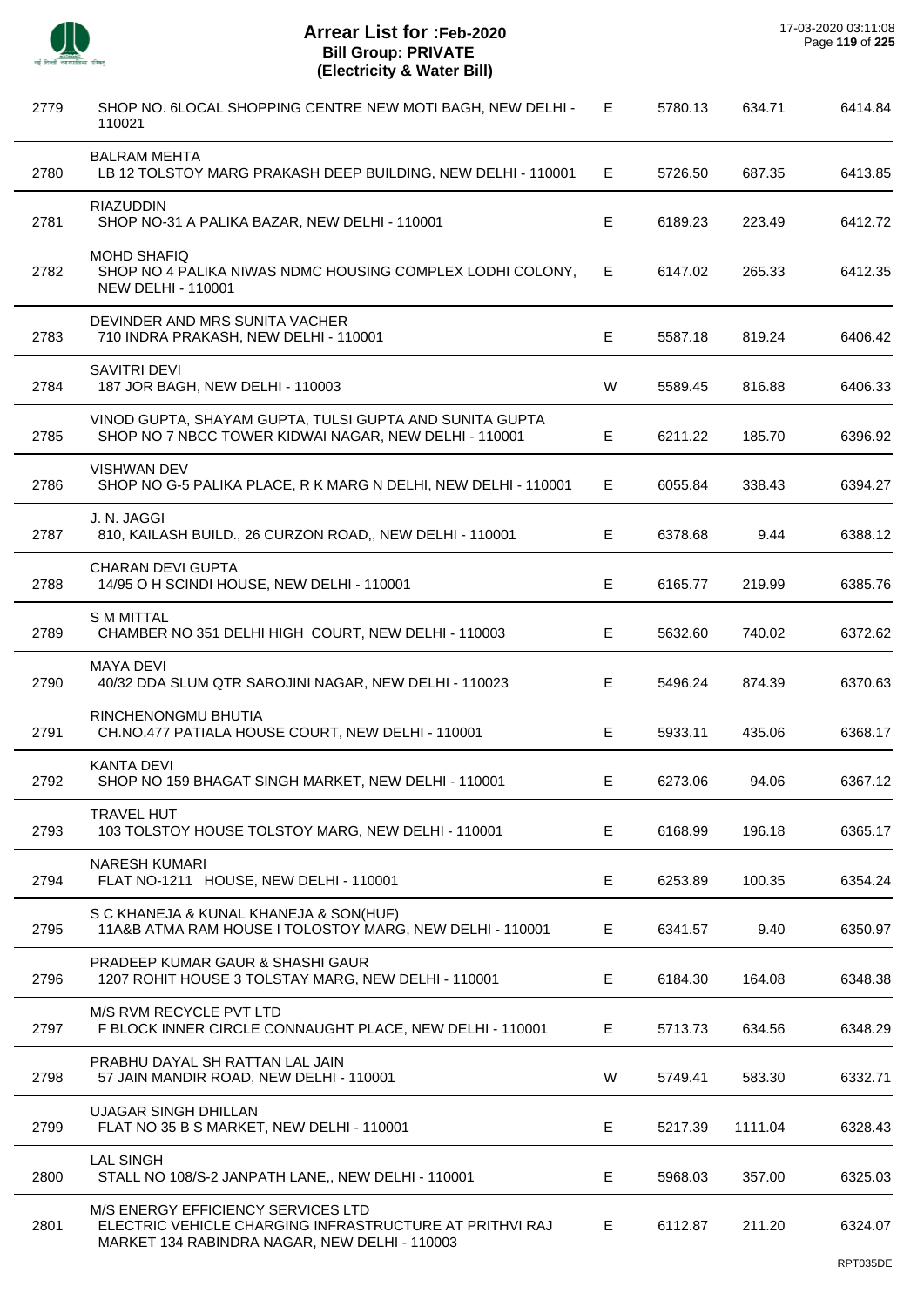| 2802 | <b>G P GUPTA</b><br>M-78 CON CIRCUS, NEW DELHI - 110001                                                          | Е  | 6255.24 | 66.22   | 6321.46 |
|------|------------------------------------------------------------------------------------------------------------------|----|---------|---------|---------|
| 2803 | RELIANCE COMMUNICATION LTD<br>ANTRIKSH BHAWAN BASEMENT 22 K G MARG, NEW DELHI - 110001                           | Е  | 5895.83 | 424.02  | 6319.85 |
| 2804 | HARISH CHANDER DUTTA<br>UGF 4 MERCANTILE HOUSE 15 K G MARG, NEW DELHI - 110001                                   | Е  | 6178.21 | 139.34  | 6317.55 |
| 2805 | <b>CHARAN SINGH</b><br>SHOP NO 3 MOHAN SINGH PLACE, NEW DELHI - 110001                                           | W  | 4744.24 | 1570.63 | 6314.87 |
| 2806 | SANGEETA DEWANAS<br>FLAT NO 510 AMBA DEEP BLDG., NEW DELHI - 110001                                              | Е  | 6263.91 | 45.08   | 6308.99 |
| 2807 | OM PRAKASH GULATI<br>SHOP NO 14 UNDER GROUND CAR PARKING, NEW DELHI - 110001                                     | Е  | 5751.89 | 549.39  | 6301.28 |
| 2808 | <b>SIRAJUDDIN</b><br>STALL NO-3 R.K.ASHRAM MARG, P.K.ROAD, NEW DELHI - 110001                                    | E  | 5895.68 | 387.41  | 6283.09 |
| 2809 | <b>PURAN CHAND</b><br>24/8 MCD SLUM FLAT L B NAGAR, NEW DELHI - 110023                                           | W  | 5820.74 | 428.89  | 6249.63 |
| 2810 | <b>VISHVA MITTER</b><br>SHOP NO 137, SAROJINI NAGAR MARKET NEW DELH, NEW DELHI -<br>110023                       | E  | 6135.14 | 109.62  | 6244.76 |
| 2811 | DHARAM CHAND KAISTHA<br>BLOCK G 75 C PLACE, NEW DELHI - 110001                                                   | W  | 3852.64 | 2383.33 | 6235.97 |
| 2812 | <b>M DEVI UPRETY</b><br>SHOP NO 203 RING ROAD MKT NAUROJI NGR, NEW DELHI - 110029                                | Е  | 5888.97 | 346.01  | 6234.98 |
| 2813 | RAJ KAPOOR<br>24/17 MCD SLUM QTR LAXMI BAI NAGAR, NEW DELHI - 110023                                             | W  | 3850.74 | 2383.01 | 6233.75 |
| 2814 | UPPER INDIA HIRE PURCHASE ASSO.CO.LTD<br>F NO 1008 ANTRIKSH BHAWAN 22 K G MARG, NEW DELHI - 110001               | Е  | 6092.29 | 135.25  | 6227.54 |
| 2815 | <b>MONIKA RANA</b><br>STALL NO.7 KHANNA MKT LODHI ROAD, NEW DELHI - 110003                                       | E  | 5962.82 | 245.60  | 6208.42 |
| 2816 | <b>BRIJESH KUMAR SOLANKI</b><br>CH.NO. 576 PATIALA HOUSE COURT, NEW DELHI - 110001                               | Е  | 5771.78 | 421.72  | 6193.50 |
| 2817 | <b>NIRMLA</b><br>SHOP NO-I, VAKIL LANE, BARA KHAMBA RD,, NEW DELHI - 110001                                      | Е  | 5842.44 | 348.58  | 6191.02 |
| 2818 | <b>RAMESH RAWAT</b><br>STALL NO-3, ADJOINING AREA OF UDHYAN MARG, AND MANDIR MARG,,<br><b>NEW DELHI - 110001</b> | E. | 5743.37 | 445.56  | 6188.93 |
| 2819 | KHIAL DASS KUNDAN DASS<br>SHOP NO 87 SAROJINI NAGAR MKT, NEW DELHI - 110023                                      | W  | 5425.10 | 761.34  | 6186.44 |
| 2820 | KAMAL J S MANN<br>CH.NO. 304 PATIALA HOUSE COURT, NEW DELHI - 110001                                             | E  | 5873.20 | 311.92  | 6185.12 |
| 2821 | <b>RAJESH CHUGH</b><br>H 35/7 CONN. PLACE, NEW DELHI - 110001                                                    | W  | 4148.73 | 2036.09 | 6184.82 |
| 2822 | ORIENTAL BUILDING<br>NO 17 C PREM HOUSE CON.PLACE, NEW DELHI - 110001                                            | E  | 6166.65 | 6.08    | 6172.73 |
| 2823 | <b>MANMOHAN SINGH</b><br>P 3 GROUND FLOOR S S PARK, NEW DELHI - 110003                                           | E  | 5743.33 | 418.47  | 6161.80 |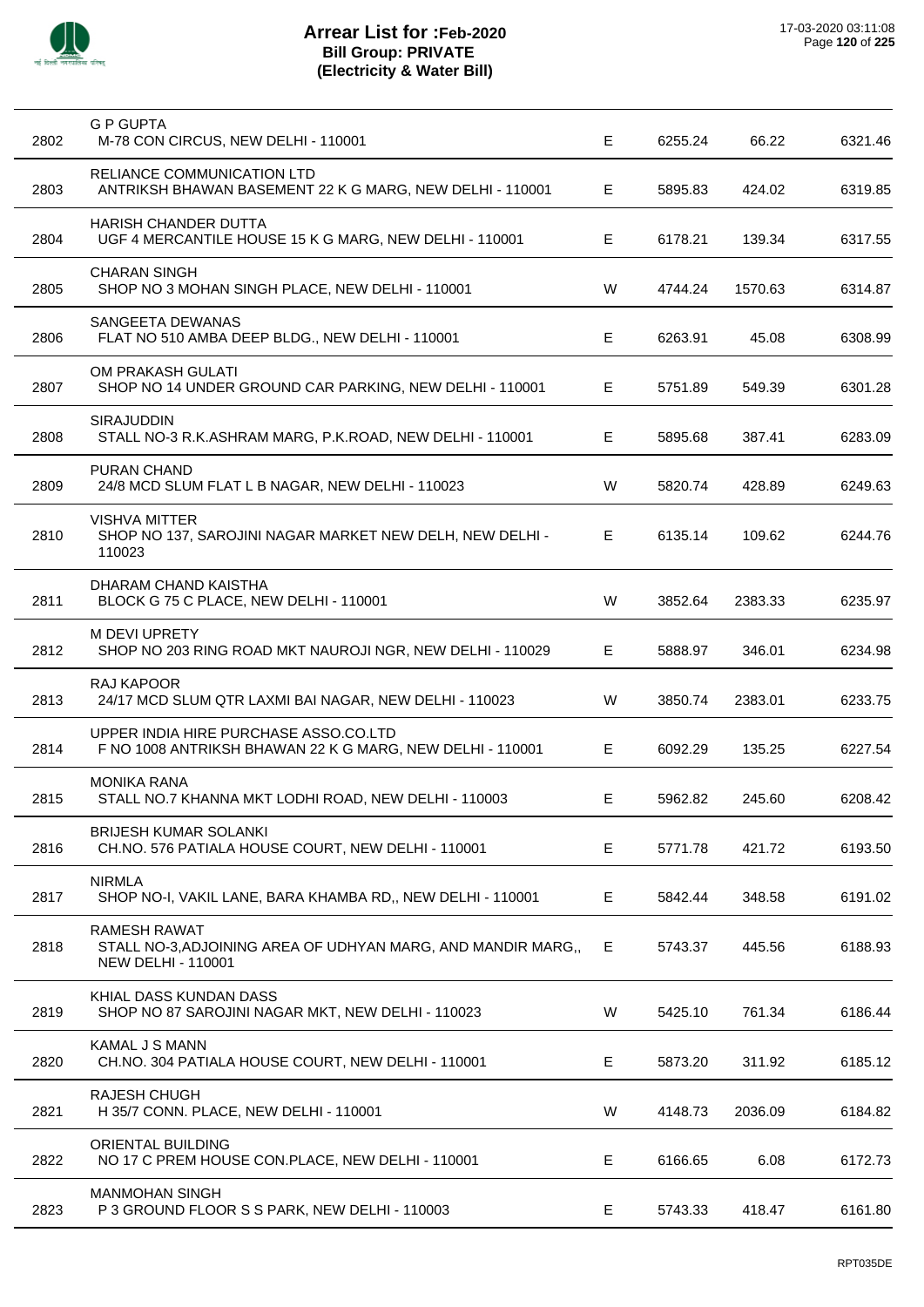

J.

J.

J.

Ĭ.

J.

J.

 $\overline{a}$ 

J.

l,

 $\overline{a}$ 

| 2824                 | <b>JUSTICE FAUJA SINGH</b><br>FLAT NO 11 II FLOOR SAGAR APARTMENT, NEW DELHI - 110001                                                                                                                         | E.          | 6101.08                       | 59.70                | 6160.78                       |
|----------------------|---------------------------------------------------------------------------------------------------------------------------------------------------------------------------------------------------------------|-------------|-------------------------------|----------------------|-------------------------------|
| 2825                 | GEETA DEVI BANSAL R/O 12/8 2ND FLOOR DOCTOR LANE GOLE MARKET NEW DELHI-110001<br>12/8 FLAT NO 5 E C&D 12-14 DOCTOR LANE GOLE MARKET, NEW DELHI<br>$-110001$                                                   | E           | 6079.87                       | 79.22                | 6159.09                       |
| 2826                 | RATI S/O SUBHASH CHAND<br>P 98 PILLANGI VILL S/NAGAR, NEW DELHI - 110023                                                                                                                                      | W           | 5473.37                       | 683.38               | 6156.75                       |
| 2827                 | ANOOP MANOCHA<br>CHAMBER NO. 572 PATIALA HOUSE COURT, NEW DELHI - 110001                                                                                                                                      | E.          | 5849.39                       | 293.11               | 6142.50                       |
| 2828                 | VISHWA BHUSHAN ARYA<br>CH.NO. 531 PATIALA HOUSE COURT, NEW DELHI - 110001                                                                                                                                     | E.          | 5748.14                       | 384.15               | 6132.29                       |
| 2829                 | RAJAMMA W/O SH THAN KUPAN<br>MK - 7 PALIKA BHAWAN, R K PURAM, NEW DELHI - 110066                                                                                                                              | E.          | 5982.00                       | 148.63               | 6130.63                       |
| 2830                 | <b>MALA DEVI</b><br>FLAT NO 52 B S MARKET, NEW DELHI - 110001                                                                                                                                                 | W           | 3905.42                       | 2219.29              | 6124.71                       |
| 2831                 | <b>SHUBH KALA DEVI</b><br>S 12/63 INDIRA GANDHI CAMP KHANNA MARKET LODHI COLONY, NEW<br>DELHI - 110003                                                                                                        | E.          | 5526.69                       | 597.85               | 6124.54                       |
| 2832                 | AJID PD JAIN<br>SHOP NO 10 NDMC UNDER GROUND, SHOPING CENTRE PALIKA<br>BAZAR, NEW DELHI - 110001                                                                                                              | Е           | 5991.68                       | 125.16               | 6116.84                       |
| 2833                 | SATISH VERMA<br>A 25/2 MIDDLE CIRCLE CONNAUGHT PLACE, NEW DELHI - 110001                                                                                                                                      | W           | 5444.95                       | 670.34               | 6115.29                       |
| 2834                 | <b>SHO POLICE STATION</b><br>POLICE BOOTH JANPATH MKT CONN. PLACE, NEW DELHI - 110001                                                                                                                         | E.          | 6098.94                       | 6.02                 | 6104.96                       |
| 2835                 | <b>IMARTI DEVI</b><br>SHOP NO G-53 PALIKA PLACE, R K MARG N DELHI, NEW DELHI - 110001                                                                                                                         | E.          | 5658.11                       | 442.87               | 6100.98                       |
| 2836                 | <b>GOPI DARGAN LINOLEUM SHOW ROOM</b><br>M-44 CON CIRCUS OPP SUPER BAZA, NEW DELHI - 110001                                                                                                                   | W           | 5531.12                       | 567.55               | 6098.67                       |
| 2837<br>2838         | <b>ANKUR KAPOOR</b><br>901 ANSAL BHAWAN, NEW DELHI - 110001<br>901 ANSAL BHAWAN, NEW DELHI - 110001                                                                                                           | Е<br>E      | 1866.35<br>4222.64            | 2.76<br>6.25         | 1869.11<br>4228.89            |
| 2839                 | TRIVENDER ANAND<br>STALL NO.7 KASHMIRI MKT B K ROAD, NEW DELHI - 110001                                                                                                                                       | E.          | 5776.68                       | 318.68               | 6095.36                       |
| 2840                 | PRAMILA DEVI<br>41 A OLD COMPOUND MANDI HOUSE BHAGWAN DASS ROAD, NEW<br>DELHI - 110001                                                                                                                        | E.          | 1827.48                       | 309.43               | 2136.91                       |
| 2841                 | 41 OLD COMPOUND MANDI HOUSE, NEW DELHI - 110001                                                                                                                                                               | W           | 2678.64                       | 1271.27              | 3949.91                       |
| 2842                 | <b>BRIJESH SHARMA</b><br>CHAMBER NO 280 PATIALA HOUSE COURT, NEW DELHI - 110001                                                                                                                               | E.          | 5688.10                       | 397.20               | 6085.30                       |
| 2843<br>2844         | <b>GURDITTA MAL</b><br>H 48 B K DUTT COLONY, NEW DELHI - 110003<br>H 48 B K DUTT COLONY, NEW DELHI - 110003                                                                                                   | Е<br>W      | 2250.36<br>1957.07            | 414.56<br>1454.06    | 2664.92<br>3411.13            |
| 2845<br>2846<br>2847 | <b>CARE TAKER OFFICE RBI</b><br>K92 STF QTR J13 TO J15 SAROJINI NGR, NEW DELHI - 110023<br>K92 STF QTR J26 TO J32 SAROJINI NGR, NEW DELHI - 110023<br>K-92 STAFF QTR J-49 TO J-52 SAROJIN, NEW DELHI - 110023 | Е<br>E<br>Е | 1899.48<br>2328.48<br>1839.24 | 1.87<br>2.30<br>1.81 | 1901.35<br>2330.78<br>1841.05 |
| 2848                 | <b>J R SHARMA</b><br>SHOP NO 12/90 C CIRCUS, NEW DELHI - 110001                                                                                                                                               | W           | 3835.37                       | 2231.38              | 6066.75                       |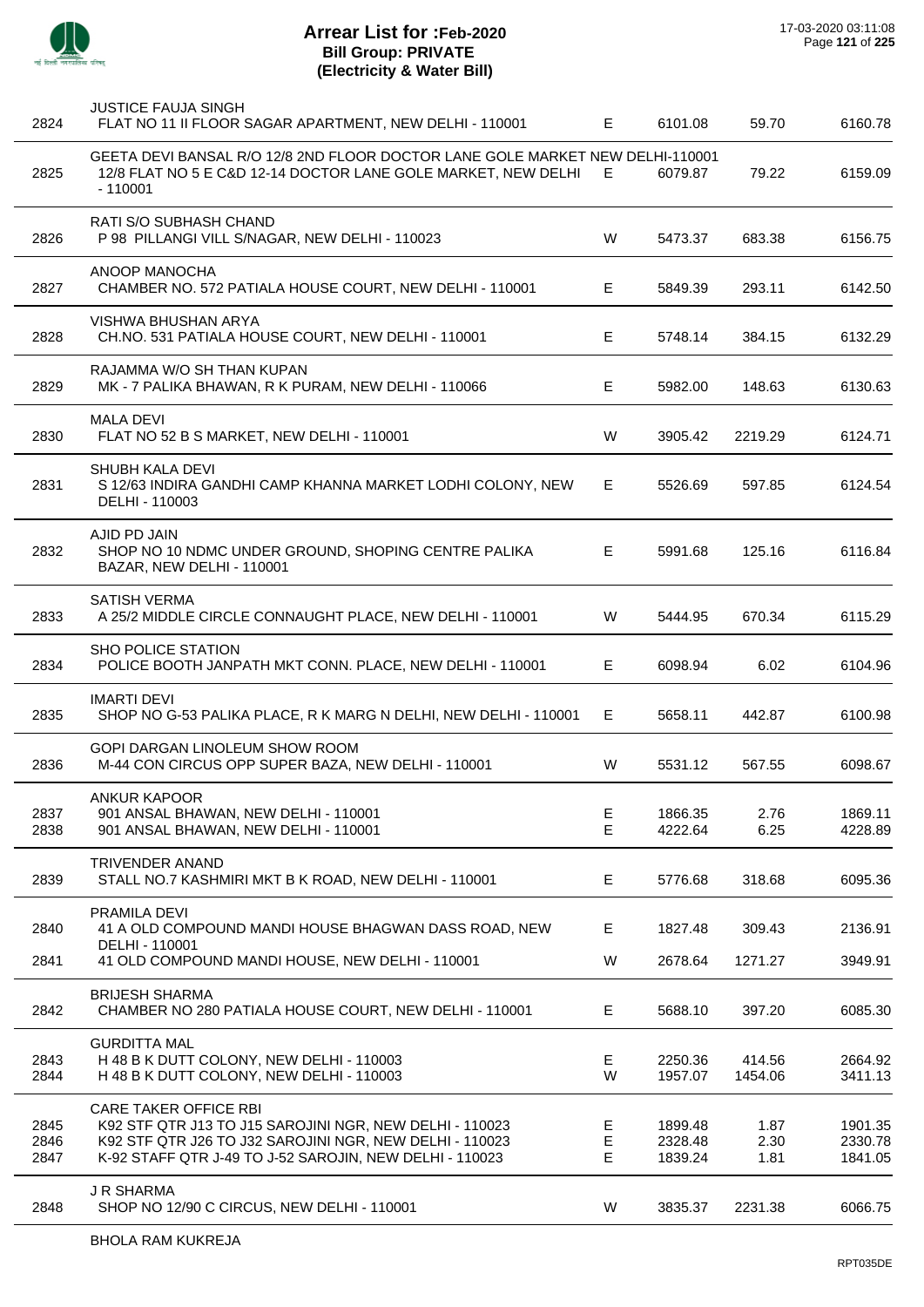| 2849         | LB 43 TOLSTOY HOUSE, NEW DELHI - 110001                                                                        | Е      | 5332.91            | 728.98          | 6061.89             |
|--------------|----------------------------------------------------------------------------------------------------------------|--------|--------------------|-----------------|---------------------|
| 2850         | <b>ANIL SHARMA</b><br>53 HANUMAN ROAD BACK PORTION, NEW DELHI - 110001                                         | Е      | 5044.29            | 1013.83         | 6058.12             |
| 2851<br>2852 | <b>JINDU RAM</b><br>SHOP NO 140 B S MARKET, NEW DELHI - 110001<br>SHOP NO 140 B S MARKET, NEW DELHI - 110001   | Е<br>W | 1070.35<br>4701.43 | 50.38<br>235.07 | 1120.73<br>4936.50  |
| 2853         | ANOKH SINGH PARTNAR<br>BOOTH NO 8 OPP IMPERIAL HOTEL, NEW DELHI - 110001                                       | Е      | 5720.07            | 330.43          | 6050.50             |
| 2854         | <b>VED MITTAR SYAL</b><br>F 34 1ST FLOOR REGAL BUILDING C.P., NEW DELHI - 110001                               | Е      | 5992.20            | 52.36           | 6044.56             |
| 2855         | <b>HANS RAJ</b><br>K-6 GARRAGE S S PARK, NEW DELHI - 110003                                                    | E      | 5439.29            | 597.52          | 6036.81             |
| 2856         | PADMA GULATI<br>SHOP NO 10 A SHANKER MARKET CONNAUGHT PLACE, NEW DELHI -<br>110001                             | E.     | 5961.39            | 59.83           | 6021.22             |
| 2857         | SUNIL KUMAR<br>S-12/238-A INDIRA GANDHI CAMP KHANNA MARKET LODHI COLONY,<br><b>NEW DELHI - 110003</b>          | Е      | 5526.42            | 492.91          | 6019.33             |
| 2858         | M/S RELIANCE JIO INFO COMM LTD<br>FEEDER NO 186 VINAY MARG, NEW DELHI - 110001                                 | E      | 6004.82            | 8.88            | 6013.70             |
| 2859         | PARBATI GULATI<br>FLAT NO 702 ASHOKA ESTATE, NEW DELHI - 110001                                                | Е      | 6007.12            | 5.92            | 6013.04             |
| 2860         | <b>ABHISHEK</b><br>JHUGGI NO 53 T-HUTS DID SAFDARJUNG ROAD, NEW DELHI - 110023                                 | Е      | 5452.28            | 556.65          | 6008.93             |
| 2861         | <b>HARBUX SINGH</b><br>UB - 16, 22 KG MARG, NEW DELHI - 110001                                                 | E      | 5300.08            | 705.25          | 6005.33             |
| 2862         | M/S R V M RECYCLE PVT LTD<br>OUTSIDE PALIKA BAZAR GATE NO 2 CONNAUGHT PLACE, NEW DELHI -<br>110001             | E.     | 5395.74            | 606.23          | 6001.97             |
| 2863         | <b>BHAGWANA</b><br>STALL NO 37 VEGITABLE MARKET, SAROJINI NAGAR, NEW DELHI -<br>110023                         | Е      | 5855.24            | 142.75          | 5997.99             |
| 2864         | <b>VIJAY AHUJA</b><br>SHOP NO.2, SUBWAY SUP. COURT, B.D. ROAD,, NEW DELHI - 110001                             | Е      | 5643.44            | 347.80          | 5991.24             |
| 2865         | DELHI INVESTMENT CO<br>GF-12A 7 TOLSTOY MARG, TOLSTOY MARG, NEW DELHI - 110001                                 | Е      | 5833.38            | 150.68          | 5984.06             |
| 2866         | M/S SUVINYS DEVELOPERS PVT LTD<br>SHOP 1 G JOR BAGH MARKET, NEW DELHI - 110001                                 | Е      | 5928.66            | 48.80           | 5977.46             |
| 2867         | <b>RAJA RAM</b><br>STALL NO 9 NEAR INDIAN OIL, BHAWAN JANPATH, NEW DELHI - 110001                              | Е      | 5596.25            | 377.88          | 5974.13             |
| 2868<br>2869 | <b>SAROJ MEHRA</b><br>5, TODER MAL ROAD, NEW DELHI - 110001<br>5 TODER MAL LANE, (177 SQM), NEW DELHI - 110001 | Е<br>W | 3185.39<br>2645.08 | 3.14<br>132.25  | 3188.53<br>2777.33  |
| 2870         | <b>GOVERDHAN LAL</b><br>THARA NO26A HANUMAN M.COMPLEX B.K.S.MARG, NEW DELHI - 110001                           | Е      | 5461.07            | 504.56          | 5965.63             |
| 2871         | <b>GOPAL K GROVER &amp; PANKAJ GROVER</b><br>MB 3 NAURANG HOUSE, NEW DELHI - 110001                            | E      | 5846.52            | 116.52          | 5963.04             |
| 2872         | T K THANKAN<br>STALL NO 6 SOUTH AVENUE, NEW DELHI - 110011                                                     | Е      | 5789.58            | 153.43          | 5943.01<br>RPT035DE |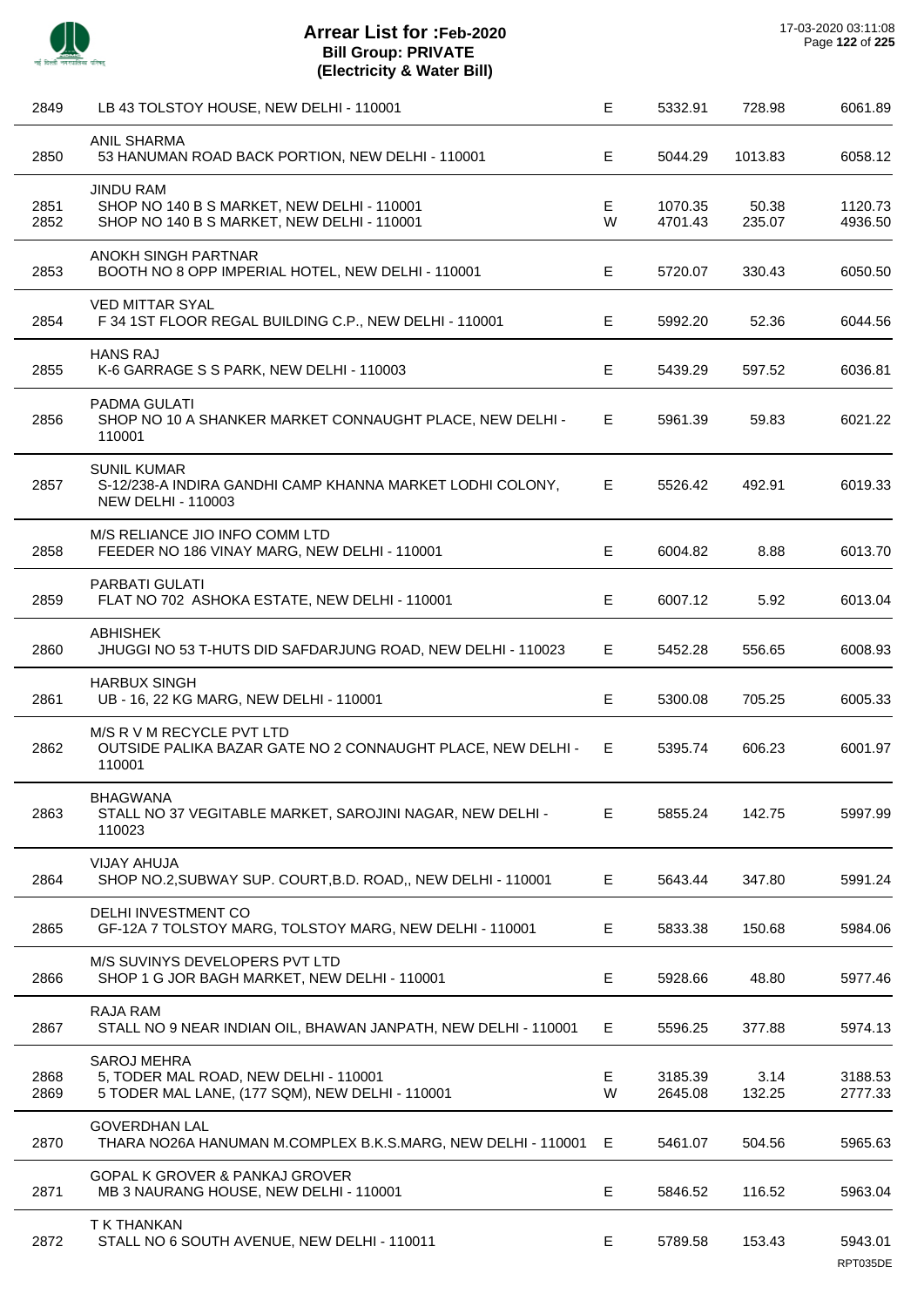

 $\overline{a}$ 

J.

 $\overline{\phantom{a}}$ 

l,

| 2873         | SADAGAT HUSSAIN<br>S3 DARGAH SHAH E MARDAN KARBALA ALIGANJ, NEW DELHI - 110003                                              | E.     | 5597.46            | 342.05           | 5939.51            |
|--------------|-----------------------------------------------------------------------------------------------------------------------------|--------|--------------------|------------------|--------------------|
| 2874         | KANWAR PRAMOD SINGH<br>CHAMBER NO. 536 PATIALA HOUSE COURT, NEW DELHI - 110001                                              | E      | 5534.72            | 398.96           | 5933.68            |
| 2875<br>2876 | KAILASH RANI SETHI<br>FLAT NO-1107 HOUSE, NEW DELHI - 110001<br>FLAT NO-1107 HOUSE, NEW DELHI - 110001                      | Е<br>E | 2716.62<br>3198.57 | 2.68<br>3.15     | 2719.30<br>3201.72 |
| 2877         | <b>TYPO</b><br>25/2 CONNAUGHT PLACE, NEW DELHI - 110001                                                                     | Е      | 5756.37            | 159.70           | 5916.07            |
| 2878         | PARDEEP LOROIA<br>2 BABAR LANE, NEW DELHI - 110001                                                                          | W      | 5448.55            | 465.05           | 5913.60            |
| 2879         | <b>CHAMAN LAL</b><br>SHOP NO-102 RING ROAD MKT OPP NAUROJI, NAGAR, NEW DELHI -<br>110029                                    | E      | 5486.40            | 418.50           | 5904.90            |
| 2880         | ANJU KALRA<br>190 SAROJINI NAGAR, NEW DELHI - 110023                                                                        | E      | 5793.35            | 93.46            | 5886.81            |
| 2881         | <b>HARBANS LAL</b><br>E 152 B K DUTT COLONY, NEW DELHI - 110003                                                             | W      | 2885.73            | 2992.00          | 5877.73            |
| 2882         | <b>DESRAJ GULATI</b><br>SHOP NO 58 BABU MARKET, SAROJINI NAGAR, NEW DELHI - 110023                                          | E      | 5854.94            | 15.71            | 5870.65            |
| 2883         | HIMA KOHLI & VALMIKI JAISUKH MEHTA<br>388 DELHI HIGH COURT BLOCK 96, NEW DELHI - 110003                                     | E      | 5752.26            | 114.33           | 5866.59            |
| 2884         | ASWANI KUMAR GUPTA<br>SHOP NO 5, SHANKAR MARKET, NEW DELHI - 110001                                                         | Е      | 5859.27            | 5.78             | 5865.05            |
| 2885         | <b>RAJBIR SINGH</b><br>CHAMBER NO. 440 PATIALA HOUSE COURT, NEW DELHI - 110001                                              | Е      | 5489.89            | 370.09           | 5859.98            |
| 2886         | <b>SACHIN BEDI</b><br>SHOP NO 27 BABU MKT SAROJINI NAGAR, NEW DELHI - 110023                                                | Е      | 5799.43            | 55.21            | 5854.64            |
| 2887         | PREM JEE TRADING(P)LTD<br>E-701 GAURI SADAN 5 HAILY ROAD, NEW DELHI - 110001                                                | E      | 5808.87            | 43.75            | 5852.62            |
| 2888         | <b>CHIEF MANAGER SBBJ</b><br>P 4/90 2ND FLOOR CONNAUGHT PLACE, NEW DELHI - 110001                                           | W      | 4871.23            | 980.06           | 5851.29            |
| 2889         | A K INTERNATIONAL<br>213 NAVRANG BHAWAN 21 K G MARG, NEW DELHI - 110001                                                     | E.     | 5598.06            | 250.82           | 5848.88            |
| 2890         | RANJINDER HANDA<br>SHOP 75 SHANKER MKT, NEW DELHI - 110001                                                                  | E      | 5700.05            | 147.55           | 5847.60            |
| 2891         | <b>MANINDER SINGH (HUF)</b><br>FLAT NO 703 & 704 7TH FLOOR INDRA PRAKASH BUILDING 21<br>BARAKHAMBA ROAD, NEW DELHI - 110001 | Е      | 5245.10            | 598.37           | 5843.47            |
| 2892<br>2893 | <b>JAWAHAR</b><br>56 DEVI PD SADAN, NEW DELHI - 110001<br>56 DEVI PD SADAN, NEW DELHI - 110001                              | Е<br>W | 2530.78<br>2384.23 | 337.14<br>584.70 | 2867.92<br>2968.93 |
| 2894         | YASH PAL DANG<br>KIOSK NO 15 NEAR PLAZA BUS STAND MUNICIPAL MARKET CONN<br>PLACE, NEW DELHI - 110001                        | Е      | 5825.98            | 5.75             | 5831.73            |
| 2895         | SANT PRASAD BHATNAGAR<br>914 ARUNCHAL BLDG, NEW DELHI - 110001                                                              | Е      | 5709.19            | 114.74           | 5823.93            |
|              |                                                                                                                             |        |                    |                  |                    |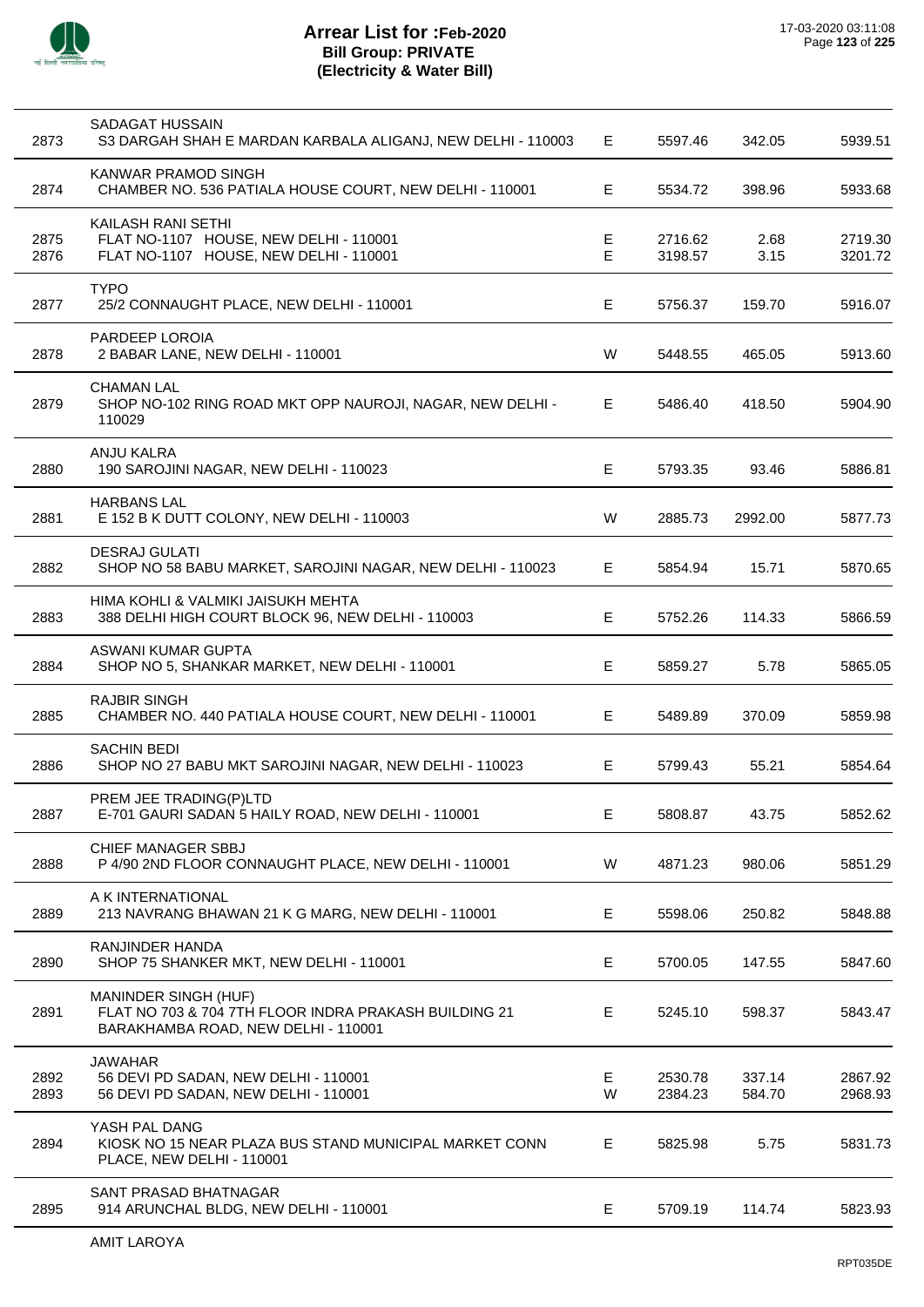

| 2896         | D 48 GROUND FLOOR MALCHA MARG CHANKYA PURI, NEW DELHI -<br>110021                                                                   | Е                | 5701.38            | 117.85           | 5819.23             |         |
|--------------|-------------------------------------------------------------------------------------------------------------------------------------|------------------|--------------------|------------------|---------------------|---------|
| 2897<br>2898 | A K JOHAR<br>128 JOR BAGH F F, NEW DELHI - 110003<br>128 JOR BAGH F F, NEW DELHI - 110003                                           | E<br>W           | 1552.75<br>3828.42 | 151.43<br>286.34 | 1704.18<br>4114.76  |         |
| 2899         | JAIPUR UDYOG LT. P.N.B.BLDG.3RD F<br>5 P.STREET, 31 S.P. ROAD CH. PRUI, NEW DELHI - 110001                                          | W                | 5087.15            | 730.94           | 5818.09             |         |
| 2900         | MAHINDER JULKA<br>SHOP NO. 98, BABU MKT, SAROJINI NAGAR,, NEW DELHI - 110023                                                        | E.               | 5757.76            | 55.93            | 5813.69             |         |
| 2901         | NEELAM SONIA MEHTA<br>J 30 1ST FLOOR B K DUTT COLONY, NEW DELHI - 110003                                                            | E                | 5801.21            | 8.58             | 5809.79             |         |
| 2902         | <b>AMARJEET SINGH</b><br>153 BAGICHI LATURIA P K ROAD, NEW DELHI - 110001                                                           | E                | 5426.48            | 383.03           | 5809.51             |         |
| 2903         | SAGOON BUILDERS PVT LTD<br>9-C ATMA RAM HOUSE 1 TOL MARG, NEW DELHI - 110001                                                        | E.               | 5695.11            | 112.27           | 5807.38             |         |
| 2904         | <b>JAPAN SINGH</b><br>SHOP NO 137 B S MARKET, NEW DELHI - 110001                                                                    | E                |                    | 5064.27          | 741.71              | 5805.98 |
| 2905<br>2906 | <b>TARA CHAND</b><br>SHOP NO 33/5 B, N BLOCK CON PLACE, NEW DELHI - 110001<br>SHOP NO 33/5 B, N BLOCK CON PLACE, NEW DELHI - 110001 | Е<br>E           | 1122.14<br>4441.05 | 71.51<br>159.21  | 1193.65<br>4600.26  |         |
| 2907         | RAKESH KUMAR NARULA<br>J 30 ARD COMPLEX SEC 13 R K PURAM GROUND FLOOR, NEW DELHI -                                                  | E.               | 1056.82            | 0.30             | 1057.12             |         |
| 2908         | 110001<br>J 30 ARD COMPLEX SEC 13 R K PURMA IIND FLOOR, NEW DELHI -<br>110001                                                       | E.               | 4626.27            | 98.40            | 4724.67             |         |
| 2909         | <b>CHANDER SHEKHAR TIWARI</b><br>6/6 AIWC HOSTEL COMPOUND BHAGWAN DASS ROAD, NEW DELHI -<br>110001                                  | E.               | 4347.86            | 1426.25          | 5774.11             |         |
| 2910         | <b>VINAY</b><br>C-31/240 T HUTS NEAR P & T QTRS KALI BARI MARG, NEW DELHI -<br>110001                                               | E.               | 5322.55            | 447.79           | 5770.34             |         |
| 2911         | L.C.DHAMIJA<br>H 30 B K DUTT COLONY, NEW DELHI - 110003                                                                             | E                | 5504.41            | 264.97           | 5769.38             |         |
| 2912         | AMRIT PAL SINGH MANN & RAKTI DAS<br>UG-50-51, PALIKA PLACE, P.K. ROAD,, NEW DELHI - 110001                                          | E.               | 5485.77            | 280.62           | 5766.39             |         |
| 2913         | ANIL VERMA AND SMT RENA VERMA<br>LB - 15, ARUNACHAL BUILDING, NEW DELHI - 110001                                                    | E                | 5053.93            | 707.31           | 5761.24             |         |
| 2914         | <b>SAWPURAN SINGH</b><br>SHOP NO 77 B S MARKET, NEW DELHI - 110001                                                                  | E                | 5544.30            | 214.71           | 5759.01             |         |
| 2915<br>2916 | <b>EAGLE THEATER</b><br>FLAT NO 14 H C PLACE, NEW DELHI - 110001<br>PLAZA THEATER H C PLACE, NEW DELHI - 110001                     | Е<br>$\mathsf E$ | 3682.89<br>1763.15 | 280.28<br>24.84  | 3963.17<br>1787.99  |         |
| 2917         | <b>GANESH DEVI</b><br>KIOSK NO 26 SAROJINI NAGAR, NEW DELHI - 110023                                                                | E                | 5742.35            | 8.50             | 5750.85             |         |
| 2918         | <b>RAJIV MATHUR</b><br>FIRST FLOOR 118 JOR BAGH, NEW DELHI - 110003                                                                 | Е                | 5622.54            | 121.91           | 5744.45             |         |
| 2919         | <b>VED PARKASH MEHTA</b><br>STALL NO-13 SHANKER MARKET, NEW DELHI - 110001                                                          | E.               | 5577.29            | 162.89           | 5740.18             |         |
| 2920         | H N TAKKAR & VINOD KUMAR KHANNA<br>281 DELHI HIGH COURT BLOCK NO 96, NEW DELHI - 110003                                             | E.               | 5556.00            | 182.75           | 5738.75<br>RPT035DE |         |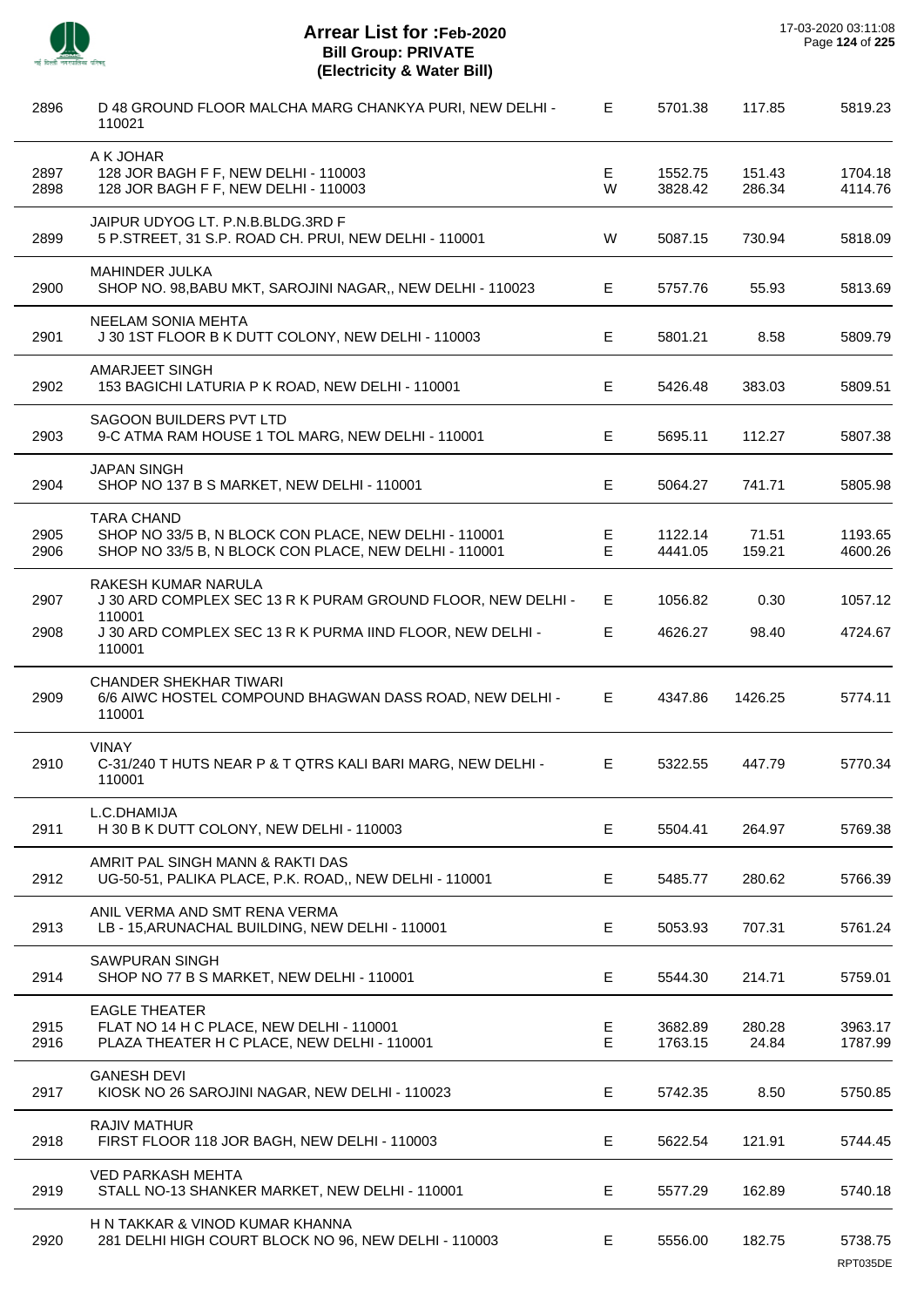

| 2921         | <b>ISHAR SINGH</b><br>J-2/80 3RD FLOOR S S PARK, NEW DELHI - 110003                                                          | Е       | 5322.77            | 413.94           | 5736.71            |
|--------------|------------------------------------------------------------------------------------------------------------------------------|---------|--------------------|------------------|--------------------|
| 2922         | <b>VISHNU LAL</b><br>VISHNU KRISHNA STORE P P MESS, NEW DELHI - 110003                                                       | Е       | 5540.25            | 191.27           | 5731.52            |
| 2923         | <b>KULBIR SINGH</b><br>SHOP NO 30 PALIKA PLACE ANNEXE, NEW DELHI - 110001                                                    | E.      | 5466.71            | 259.99           | 5726.70            |
| 2924         | <b>MAHARANI SWARUPA KUMARI</b><br>78 BASEMENT JOR BAGH, NEW DELHI - 110003                                                   | E       | 5195.73            | 516.65           | 5712.38            |
| 2925         | VANITA KHOSLA & ASHIM KHOSLA<br>212 NAURANG HOUSE 21 K G MARG, NEW DELHI - 110001                                            | Е       | 5415.38            | 289.89           | 5705.27            |
| 2926         | JAGDISH SETHI RAMESH KUMAR<br>J-2/77 GARRIGE S S PARK, NEW DELHI - 110003                                                    | E.      | 5086.04            | 617.07           | 5703.11            |
| 2927         | <b>RAJU SHANKAR</b><br>TELEPHONE BOOTH, MOHAN SINGH PLACE,, NEW DELHI - 110001                                               | E.      | 5649.69            | 48.64            | 5698.33            |
| 2928         | <b>MUKESH KUMAR</b><br>STALL NO 9, P.R. LANE MARKET,, NEW DELHI - 110003                                                     | E       | 5014.98            | 674.59           | 5689.57            |
| 2929         | K P BHARGAVA<br>3 BHAGWANDASS RD, NEW DELHI - 110001                                                                         | W       | 4311.67            | 1376.75          | 5688.42            |
| 2930         | <b>SURINDER K PURI</b><br>CHAMBER NO111 DELHI HIGH COURT, NEW DELHI - 110003                                                 | Е       | 5520.73            | 166.40           | 5687.13            |
| 2931<br>2932 | MALLI<br>HOUSE NO 62 SHANTI VIHAR MOTI BAGH, NEW DELHI - 110021<br>HOUSE NO. 62 SHANTI VIHAR MOTI BAGH I, NEW DELHI - 110021 | E.<br>W | 4465.14<br>989.45  | 95.21<br>127.19  | 4560.35<br>1116.64 |
| 2933         | PRINCIPAL HS SCHOOL<br>RAISINA BENGALI HS SCHOOL, MANDIR MARG, NEW DELHI - 110001                                            | E.      | 5403.58            | 267.90           | 5671.48            |
| 2934         | R K CHANAN<br>171 JOR BAGH FIRST FLOOR, NEW DELHI - 110003                                                                   | E       | 5665.71            | 5.59             | 5671.30            |
| 2935         | <b>FAQIR CHAND MURWAHA</b><br>FLAT NO 59 KHAN MARKET, NEW DELHI - 110003                                                     | Е       | 5649.36            | 18.86            | 5668.22            |
| 2936<br>2937 | K L MALHOTRA<br>59 JOR BAGH F/F, NEW DELHI - 110003<br>59 JOR BAGH G/F, NEW DELHI - 110003                                   | E<br>E  | 2175.83<br>2811.74 | 422.11<br>239.52 | 2597.94<br>3051.26 |
| 2938         | SAREEN ESTATES (P) LTD<br>FLAT NO 406, SILVER APTT., 22 F S ROAD, NEW DELHI - 110001                                         | E.      | 5637.55            | 8.34             | 5645.89            |
| 2939         | <b>TARUN NATH</b><br>D 74 (201 SQ FEET) GROUND FLOOR, BASEMENT REGAL BUILDING,<br><b>NEW DELHI - 110001</b>                  | Е       | 1651.73            | 20.40            | 1672.13            |
| 2940         | D 74 GROUND & FIRST FLOOR REGAL BULDG, NEW DELHI - 110001                                                                    | E       | 3906.99            | 62.70            | 3969.69            |
| 2941         | <b>VIKAS CHAUHAN</b><br>D 72 IIND FLOOR B K DUTT COLONY, NEW DELHI - 110001                                                  | E       | 5627.94            | 12.93            | 5640.87            |
| 2942         | SHARAFAT ALI<br>53 NSCI T HUTS PURANA QUILA ROAD, NEW DELHI - 110001                                                         | Е       | 5466.60            | 168.72           | 5635.32            |
| 2943         | <b>HARBIR SINGH</b><br>B 138 B K DUTT COLONY, NEW DELHI - 110003                                                             | Е       | 5624.01            | 8.29             | 5632.30            |
| 2944         | SATISH JAISWAL<br>STALL NO 9 VEGETABLE MARKET SAROJINI NAGAR, NEW DELHI -<br>110023                                          | Е       | 5610.47            | 20.56            | 5631.03            |
|              |                                                                                                                              |         |                    |                  |                    |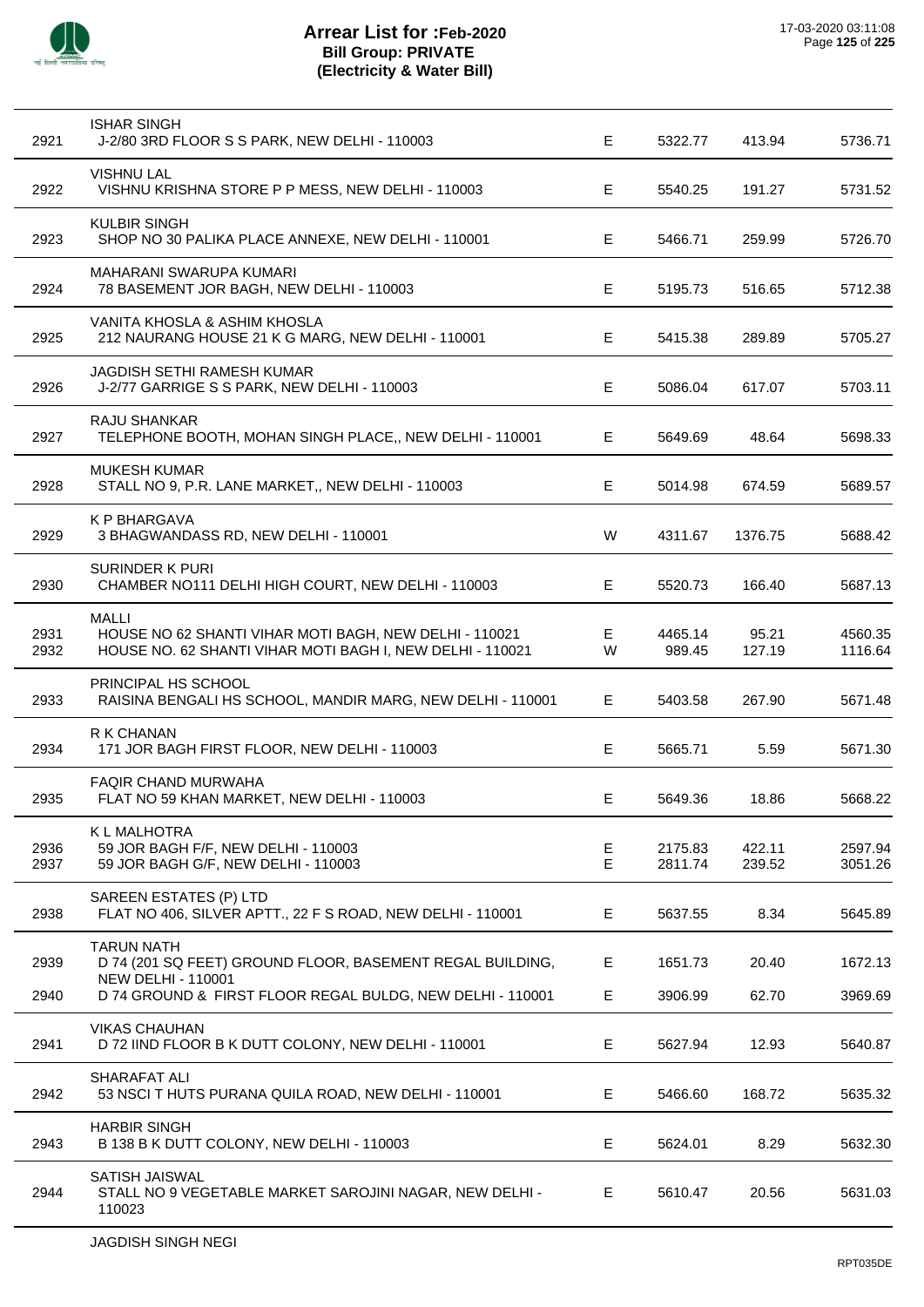

| 2945 | STALL NO 19 TIBBETAN MARKET JANPATH, NEW DELHI - 110001                                                                                                                          | $\mathsf E$ | 5504.74 | 121.29  | 5626.03 |
|------|----------------------------------------------------------------------------------------------------------------------------------------------------------------------------------|-------------|---------|---------|---------|
| 2946 | R.K. DALMIA<br>9 MAN SINGH ROAD, NEW DELHI - 110011                                                                                                                              | E           | 5616.14 | 5.54    | 5621.68 |
| 2947 | K K KHURANA<br>SHOP NO-17, PALIKA PLACE ANNEXE,, NEW DELHI - 110001                                                                                                              | Е           | 4986.55 | 631.30  | 5617.85 |
| 2948 | N M GHATATE<br>902 HAILY ROAD, NEW DELHI - 110001                                                                                                                                | E           | 5606.30 | 5.51    | 5611.81 |
| 2949 | <b>D P S BHALLA</b><br>FLAT NO 701 ASHOKA ESTATE, NEW DELHI - 110001                                                                                                             | E           | 5602.22 | 5.52    | 5607.74 |
| 2950 | HARI NARAIN MAHESHWARI, GEETA MAHESHWARI, KRISHNA KUMAR MAHESHWARI & SWATI MAHESHWARI<br>FLAT NO 1111-1111A 11TH FLOOR ANTRIKSH BHAWAN 22 K G MARG,<br><b>NEW DELHI - 110001</b> | Е           | 5532.92 | 66.55   | 5599.47 |
| 2951 | <b>M/S INDUS TOWER LTD</b><br>POLE NO 7 INNER CIRCLE CONNAUGHT PLACE, NEW DELHI - 110001                                                                                         | E           | 5506.78 | 89.27   | 5596.05 |
| 2952 | V.K. INTERNATIONAL<br>70-71, SCINDIA HOUSE,, NEW DELHI - 110001                                                                                                                  | Е           | 5541.23 | 49.44   | 5590.67 |
| 2953 | AJAY KUMAR JAIN<br>SHOP NO 12 NBCC TOWER KIDWAI NAGAR - 110049                                                                                                                   | Е           | 5578.29 | 8.97    | 5587.26 |
| 2954 | <b>INDERJEET SINGH</b><br>N 23 A GROUND FLOOR MUNSHI LAL BUILDING CONNAUGHT PLACE,<br><b>NEW DELHI - 110001</b>                                                                  | E           | 5219.39 | 364.42  | 5583.81 |
| 2955 | RAMJAG<br>DHOBI GHAR NO 5 PANDIT PANT MARG, NEW DELHI - 110001                                                                                                                   | Е           | 5249.93 | 324.86  | 5574.79 |
| 2956 | <b>SUBHA JHINDAL</b><br>FLAT NO. 606 KAILASH BUILDING 26 CREZON ROAD, NEW DELHI -<br>110001                                                                                      | Е           | 4512.26 | 1051.44 | 5563.70 |
| 2957 | <b>DROPADI DEVI</b><br>SHOP NO-56 KHAN MARKET, NEW DELHI - 110003                                                                                                                | Е           | 5484.35 | 78.58   | 5562.93 |
| 2958 | O.P. VAISH & SONS<br>903 INDIRA PRAKASH, 21-B.K.ROAD, NEW DELHI - 110001                                                                                                         | Е           | 5438.56 | 120.78  | 5559.34 |
| 2959 | ANSHU MOHAN AND MUKESH MOHAN<br>FLAT NO. 1206 HOUSE, NEW DELHI - 110001                                                                                                          | $\mathsf E$ | 5538.32 | 5.46    | 5543.78 |
| 2960 | <b>TEK CHAND BATRA</b><br>SHOP NO 2 B K DUTT COLONY, NEW DELHI - 110003                                                                                                          | Е           | 4886.36 | 653.99  | 5540.35 |
| 2961 | <b>JUGAL KISHOR</b><br>STALL NO.13 BOUNDARY WALL RML HOSPL, GATE NO.6, NEW DELHI -<br>110001                                                                                     | E           | 5229.56 | 304.92  | 5534.48 |
| 2962 | PRIT PAL SINGH<br>C 116 B K DUTT COLONY, NEW DELHI - 110003                                                                                                                      | E           | 4993.75 | 540.26  | 5534.01 |
| 2963 | <b>ASHOK KUMAR JAIN</b><br>A-18, RAMA HOUSE CONNAUGHT PLACE, NEW DELHI - 110001                                                                                                  | E           | 5282.03 | 250.97  | 5533.00 |
| 2964 | R N KATARYA<br>SHOP NO 8 K BLOCK CONNAUGHT CIRCUS, NEW DELHI - 110001                                                                                                            | W           | 5254.81 | 262.74  | 5517.55 |
| 2965 | ANSAL PROPERTIES & INFRAST.LTD<br>F NO 1107 ANTRIKSH BHAWAN 22 K G MARG, NEW DELHI - 110001                                                                                      | Е           | 5465.16 | 51.72   | 5516.88 |
| 2966 | <b>NAND GOPAL</b><br>FLAT NO 6 C SAGAR APARTMENT, NEW DELHI - 110001                                                                                                             | Е           | 5428.25 | 87.30   | 5515.55 |
|      |                                                                                                                                                                                  |             |         |         |         |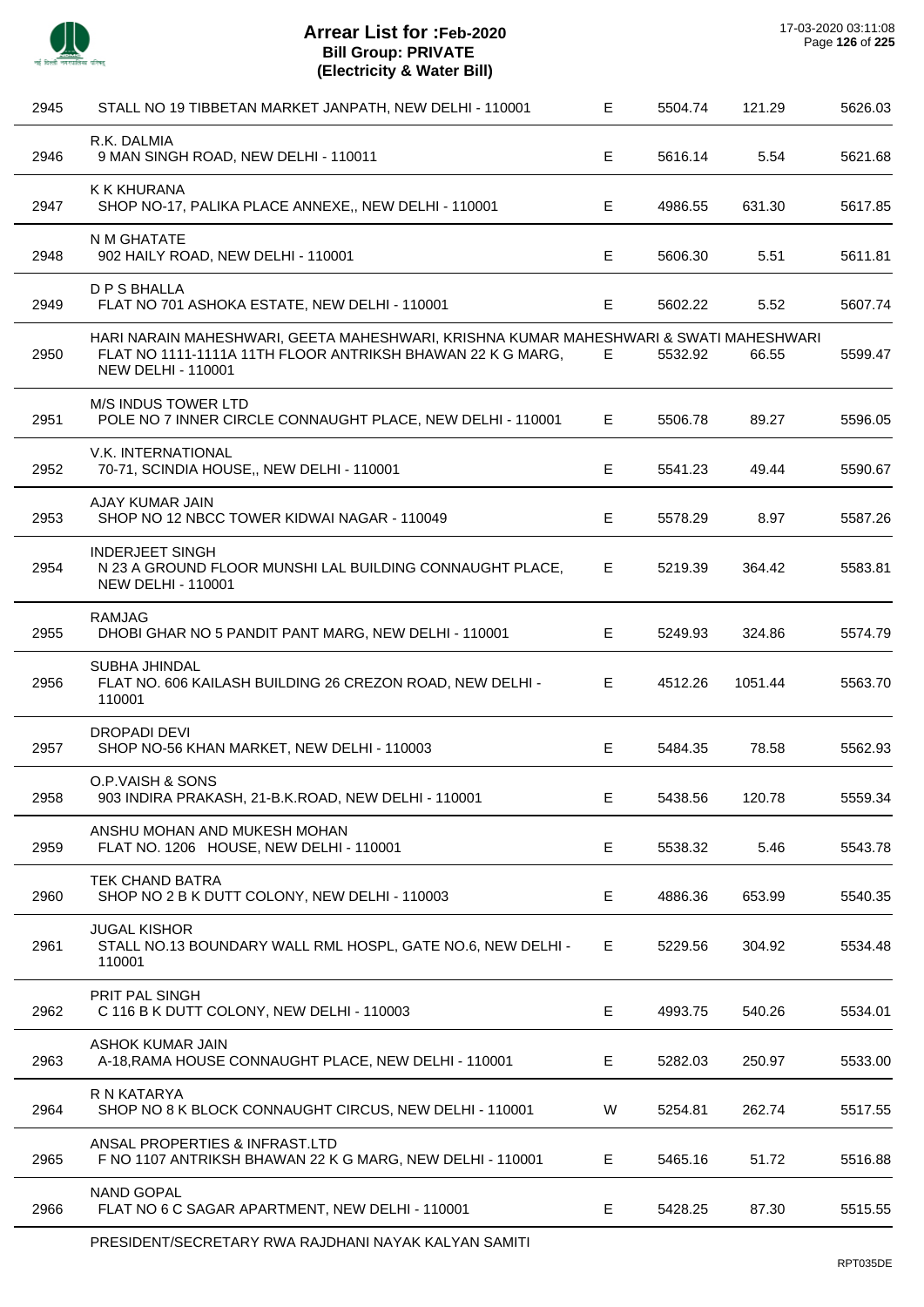

 $\overline{a}$ 

J.

L,

 $\overline{a}$ 

J.

J.

| 2967         | 39/2B PORTA CABIN BLOCK NO 1 TO 13 TYPE II SEC II DIZ AREA GOLE<br>MARKET, NEW DELHI - 110001                                                                 | Е      | 4454.07            | 1060.44         | 5514.51            |
|--------------|---------------------------------------------------------------------------------------------------------------------------------------------------------------|--------|--------------------|-----------------|--------------------|
| 2968         | LIVING MEDIA PVT LTD<br>304 COMPETENT HOUSE, NEW DELHI - 110001                                                                                               | Е      | 5454.22            | 52.49           | 5506.71            |
| 2969         | <b>MOHAN PRASAD</b><br>HOUSE NO 88 SHANTI VIHAR MOTI BAGH, NEW DELHI - 110021                                                                                 | Е      | 4909.54            | 584.37          | 5493.91            |
| 2970         | UMESH KUMAR MANGHI<br>SHOP NO-6, SC.IV, B.K. SINGH MARG, NEW DELHI - 110001                                                                                   | E      | 5188.91            | 298.55          | 5487.46            |
| 2971         | VIRENDER RAJPUT PRADHAN<br>H. NO. 236 NDMC QTR VALMIKI SADAN MANDIR MARG, NEW DELHI -<br>110001                                                               | Е      | 4579.38            | 905.93          | 5485.31            |
| 2972         | <b>KJ ARORA</b><br>G 22 MARINA ARCADE CONNAUGHT PLACE, NEW DELHI - 110001                                                                                     | E.     | 5476.54            | 8.10            | 5484.64            |
| 2973         | PARVESH KUMAR<br>SHOP NO 83 SHANKER MARKET CONNAUGHT PLACE, NEW DELHI -<br>110001                                                                             | Е      | 5433.90            | 47.98           | 5481.88            |
| 2974         | DEVENDRA SHANKAR<br>104 JOR BAGH FIRST FLOOR, NEW DELHI - 110001                                                                                              | E      | 5474.45            | 5.40            | 5479.85            |
| 2975         | TILAK RAJ KHANNA<br>208/19 SURIYA KIRAN K G MARG, NEW DELHI - 110001                                                                                          | Е      | 5317.58            | 154.70          | 5472.28            |
| 2976         | O P SACHDEVA<br>SHOP NO 19/90 C CIRCUS, NEW DELHI - 110001                                                                                                    | Е      | 4904.68            | 562.26          | 5466.94            |
| 2977         | <b>AMRIT GHAMBIR</b><br>912 ANSAL BHAWAN, 16 K.G.MARG, NEW DELHI - 110001                                                                                     | E      | 5198.26            | 261.62          | 5459.88            |
| 2978         | THE EXECUTIVE ENGINEER (CIVIL LTD PROJECT BSNL)<br>P & T QRS (CHAMMERY) NO 8 GROUND FLOOR & CHAMMERY NO 10<br>FIRST FLOOR ATUL GROVE ROAD, NEW DELHI - 110001 | Е      | 5405.90            | 45.23           | 5451.13            |
| 2979         | <b>JAWALA DASS</b><br>SHOP NP 155 RING ROAD MKT, OPP NAUROJI NAGAR, NEW DELHI -<br>110029                                                                     | Е      | 4874.31            | 571.68          | 5445.99            |
| 2980         | <b>BASANT MISRA</b><br>LAXMI NIWAS BLDG MKT LANE, NEW DELHI - 110001                                                                                          | W      | 5084.72            | 355.29          | 5440.01            |
| 2981         | <b>IASARCO</b><br>24 A CONNAUGHT PLACE, NEW DELHI - 110001                                                                                                    | E      | 5430.64            | 8.03            | 5438.67            |
| 2982         | PHOOL WATI<br>C-31/154 T HUTS NEAR P & T QTRS KALI BARI MARG, NEW DELHI -<br>110001                                                                           | Е      | 5131.86            | 295.68          | 5427.54            |
| 2983         | <b>GOLDEN ENTERPRISES</b><br>FLAT NO 902 7 TOLSTOY MARG, 7 TOLSTOY MARG, NEW DELHI - 110001                                                                   | Е      | 5415.60            | 8.01            | 5423.61            |
| 2984         | <b>BASANT KUMAR I DHEDY</b><br>FLAT NO 1110 ASHOKA ESTATE, NEW DELHI - 110001                                                                                 | Е      | 5060.75            | 356.41          | 5417.16            |
| 2985<br>2986 | SHRI PAL<br>P 219 PILLANGI VILL S/NAGAR, NEW DELHI - 110023<br>P 219 PILLANGI VILL S/NAGAR, NEW DELHI - 110023                                                | Е<br>W | 2362.00<br>2752.34 | 24.40<br>273.60 | 2386.40<br>3025.94 |
| 2987         | PHULA RANI PRESIDENT<br>DURGA SANKRI MANDIR SAROJINI NAGAR, NEW DELHI - 110023                                                                                | W      | 4441.04            | 965.53          | 5406.57            |
| 2988         | M/S SWASTIK ELECTROTECH (P) LTD.<br>Z 502 EWS QTR NEW MOTI BAGH NETAJI NAGAR, NEW DELHI - 110023                                                              | Е      | 4410.28            | 992.75          | 5403.03            |
|              |                                                                                                                                                               |        |                    |                 |                    |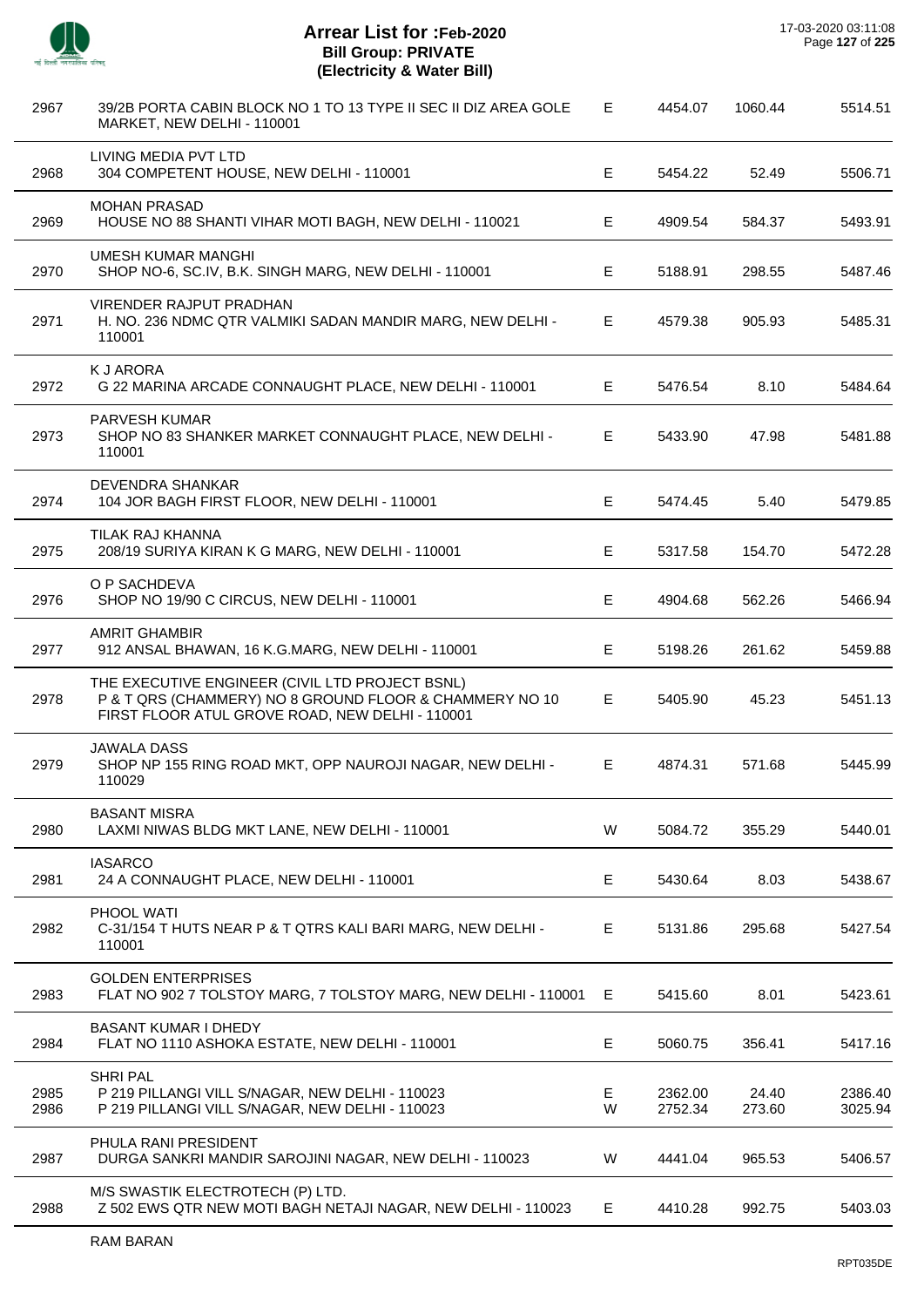

| 2989         | DHOBI GHAT NO 5 TALKATORA ROAD, NEW DELHI - 110001                                                                                 | E       | 5370.86            | 29.23            | 5400.09            |
|--------------|------------------------------------------------------------------------------------------------------------------------------------|---------|--------------------|------------------|--------------------|
| 2990         | <b>SATISH KUMAR</b><br>P 213 FIRST FLOOR PILLANJI VILLAGE SAROJINI NAGAR, NEW DELHI -<br>110001                                    | E.      | 5375.80            | 18.33            | 5394.13            |
| 2991         | KAPIL DEV SHAH<br>SHOP NO F 59 NBCC TOWER KIDWAI NAGAR EAST, NEW DELHI - 110023 E                                                  |         | 5275.78            | 114.18           | 5389.96            |
| 2992         | KAILASH NARAYAN BISARIA<br>FLAT NO 57 B S MARKET, NEW DELHI - 110001                                                               | W       | 4101.94            | 1283.89          | 5385.83            |
| 2993         | KANWAL SH NARESH<br>SHOP NO 113 PALIKA BAZAR, NEW DELHI - 110001                                                                   | E.      | 5127.37            | 257.32           | 5384.69            |
| 2994         | M/S TASHEE LAND DEVELOPERS (P) LTD<br>PENT HOUSE 18TH FLOOR NARAIN MANZIL 23 B K ROAD, NEW DELHI -<br>110001                       | Е.      | 5244.87            | 139.32           | 5384.19            |
| 2995         | <b>ADITYA CHOPRA</b><br>104 ANSAL BHAWAN 16 K G MARG, NEW DELHI - 110001                                                           | E       | 5308.96            | 62.57            | 5371.53            |
| 2996         | VIMAL WADHWAN<br>CH.NO. 413 PATIALA HOUSE COURT, NEW DELHI - 110001                                                                | E.      | 5021.82            | 342.87           | 5364.69            |
| 2997         | ANIL BHARDWAJ<br>50 BABAR ROAD BENGALI MKT, NEW DELHI - 110001                                                                     | E.      | 4506.05            | 851.33           | 5357.38            |
| 2998         | <b>SURESH KUMAR</b><br>SHOP NO 7 BAIRD LANE, NEW DELHI - 110001                                                                    | E       | 5122.34            | 233.79           | 5356.13            |
| 2999<br>3000 | SURENDER SINGH BATRA<br>FLAT NO 17 BHAGAT SINGH MARKET, NEW DELHI - 110001<br>FLAT NO. 17 B S MARKET, NEW DELHI - 110001           | E.<br>W | 1902.20<br>2525.33 | 306.80<br>606.48 | 2209.00<br>3131.81 |
| 3001         | <b>VINDHAYCHAL</b><br>JHUGGI NO S-167/243 HARIJAN BASTI ANANT RAM DIARY, DELHI -<br>110066                                         | E       | 5255.91            | 83.74            | 5339.65            |
| 3002         | <b>NARENDER KUMAR</b><br>A 54 SCINDIA POTTERY SAROJINI NAGAR, NEW DELHI - 110023                                                   | E.      | 5152.02            | 183.82           | 5335.84            |
| 3003         | <b>SURAIYA BEGUM</b><br>SHOP NO 12 AIIMS SUBWAY, NEW DELHI - 110023                                                                | Е       | 5003.78            | 331.29           | 5335.07            |
| 3004         | <b>BHIM SAN NARAG</b><br>SHOP NO 8 KHANNA MARKET, NEW DELHI - 110001                                                               | W       | 4420.35            | 913.26           | 5333.61            |
| 3005         | PRESIDENT HOSTIL COMMITTEE<br>G-23 P P MESS, NEW DELHI - 110001                                                                    | Е       | 5005.74            | 324.93           | 5330.67            |
| 3006         | DHARMENDER SACHDEVA<br>SHOP NO.69 BABU MARKET SAROJINI NAGAR, NEW DELHI - 110023                                                   | E.      | 5271.12            | 51.49            | 5322.61            |
| 3007         | M/S RVM RECYCLE PVT LTD R/O A 34 OKHLA INDUSTRIAL ESTATE<br>B BLOCK RADIAL ROAD CONNAUGHT PLACE, NEW DELHI - 110001                | Е       | 4874.34            | 448.13           | 5322.47            |
| 3008         | <b>KULDEEP SINGH</b><br>N-12, CABIN NO 15, CONNAUGHT PLACE, NEW DELHI - 110001                                                     | E.      | 5110.66            | 202.56           | 5313.22            |
| 3009         | <b>SHANTI DEVI</b><br>KIOSK NEAR 75-57 LODI ESTATE, NEW DELHI - 110003                                                             | E.      | 5064.38            | 243.52           | 5307.90            |
| 3010<br>3011 | DEVENDER KUMAR DHINGRA<br>SHOP NO 25 MAIN MKT LODHI ROAD, NEW DELHI - 110003<br>SHOP NO 25 MAIN MKT LODHI ROAD, NEW DELHI - 110003 | Е<br>W  | 3172.40<br>1793.98 | 251.37<br>89.70  | 3423.77<br>1883.68 |
| 3012         | HAR PRAKASH BALI<br>F 113 B K DUTT COLONY, NEW DELHI - 110003                                                                      | E.      | 3752.54            | 1553.19          | 5305.73            |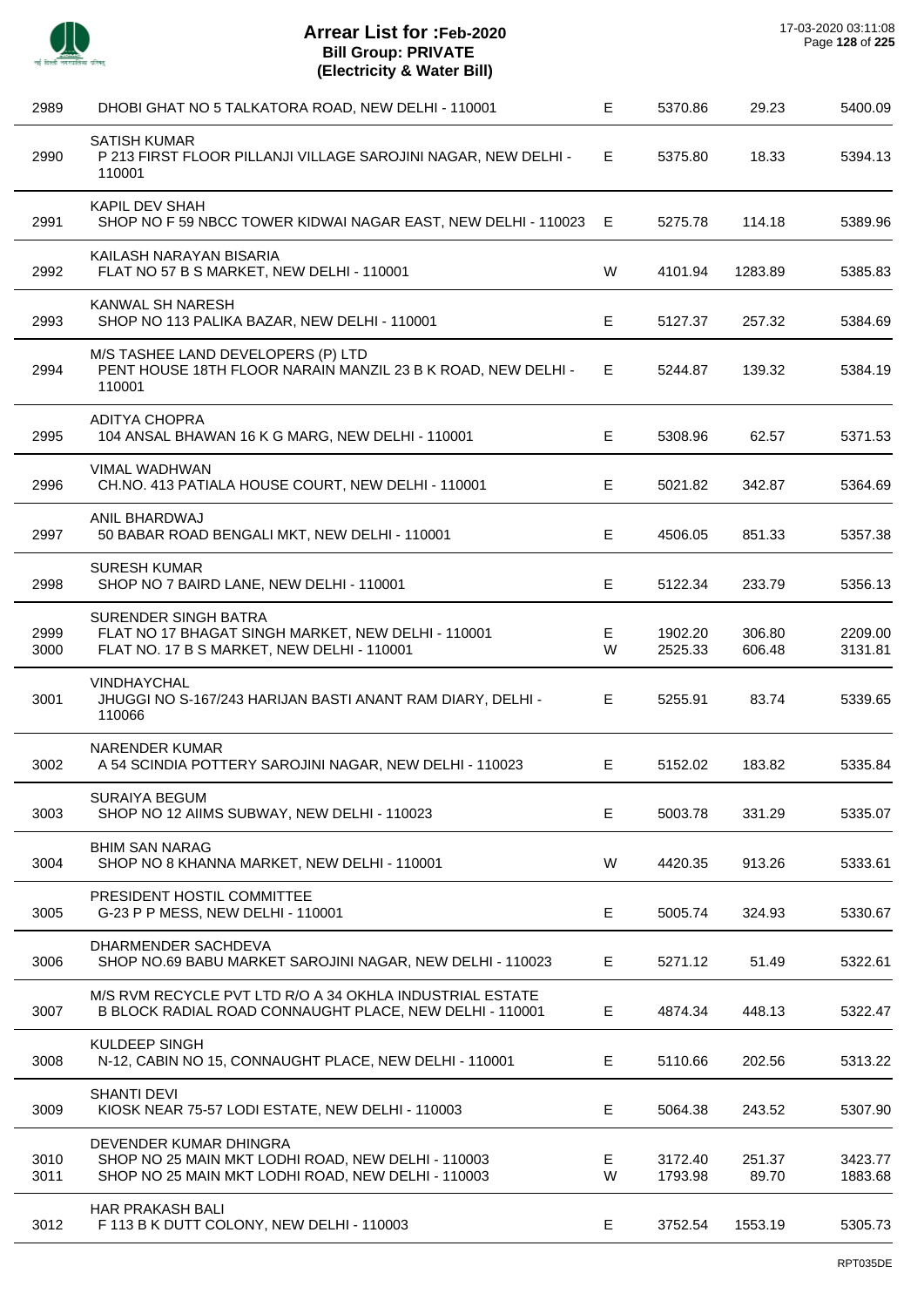

| 3013 | SHANTI RANI<br>123 SAROJINI NAGAR MARKET, NEW DELHI - 110023                                                   | E  | 5272.67 | 7.80    | 5280.47 |
|------|----------------------------------------------------------------------------------------------------------------|----|---------|---------|---------|
| 3014 | RAKESH KUMAR AGGARWAL<br>SHOP NO S/33 PALIKA BAZAR, NEW DELHI - 110001                                         | E  | 5095.37 | 182.30  | 5277.67 |
| 3015 | <b>AXIS BANK LTD</b><br>'GOS MESS' AT TRAFFIC POLICE LINE, MOTHER TERESA MARG, NEW<br>DELHI - 110001           | E. | 5215.39 | 58.80   | 5274.19 |
| 3016 | DIVIKAR WALIA<br>206 BHARAT CHAMBER 70-71 SCINDIA HOUSE, NEW DELHI - 110001                                    | E. | 5144.21 | 123.74  | 5267.95 |
| 3017 | <b>SUPER ENTERPRISES</b><br>M-91, CONNAUGHT CIRCUS, NEW DELHI - 110001                                         | E  | 2823.97 | 2438.54 | 5262.51 |
| 3018 | THE GENERAL MANAGER<br>MILK BOOTH NO.205-206 NR ROAD BEARING, LADY IRWIN COLLEGE,<br><b>NEW DELHI - 110001</b> | Е. | 4915.68 | 340.60  | 5256.28 |
| 3019 | <b>HDFC BANK</b><br>312 SURYA KIRAN BULDG. K. G MARG, NEW DELHI - 110001                                       | E. | 5248.05 | 5.18    | 5253.23 |
| 3020 | INDER MOHAN PAL SINGH<br>CHAMBER NO 858, PATIALA HOUSE COURTS, NEW DELHI - 110001                              | E. | 4687.06 | 563.02  | 5250.08 |
| 3021 | <b>PARAG DUTT</b><br>SHED DHOBI GHAT NO 4 G R G LANE TALKATORA ROAD, NEW DELHI -<br>110001                     | W  | 4333.38 | 915.65  | 5249.03 |
| 3022 | SHABNAM NAAZ<br>N 30 MUNISHI LAL BUILDING N BLOCK, NEW DELHI - 110001                                          | E  | 4687.92 | 554.90  | 5242.82 |
| 3023 | AVADHESH KUMAR<br>CHAMBER NO. 549 PATIALA HOUSE COURT, NEW DELHI - 110001                                      | Е. | 4945.65 | 291.26  | 5236.91 |
| 3024 | <b>RELIANCE INFOCOMM LTD</b><br>BASEMENT, KAILASH BUILDING, K.G.MARG, NEW DELHI - 110001                       | E  | 5044.45 | 191.61  | 5236.06 |
| 3025 | <b>B M MEHTA &amp; BADRI NATH</b><br>292 DELHI HIGH COURT BLOCK 96, NEW DELHI - 110003                         | Е. | 5121.49 | 111.68  | 5233.17 |
| 3026 | JAGGO W/O BHUDHAN<br>P 87 PILLANGI VILL S/NAGAR, NEW DELHI - 110023                                            | Е  | 5049.38 | 182.50  | 5231.88 |
| 3027 | SANATAN DHARAM SABHA LAXMI NARAYAN TEMPLE<br>LATUIA TEMPLE P K ROAD, NEW DELHI - 110001                        | E  | 4588.34 | 634.15  | 5222.49 |
| 3028 | BIMLA WIG & ARATI WIG MINOR<br>FLAT NO 409 22 K G MARG, NEW DELHI - 110001                                     | E  | 5167.39 | 49.06   | 5216.45 |
| 3029 | <b>JAGDISH CHANDER</b><br>SHOP NO 94 KANNA MKT, NEW DELHI - 110003                                             | Е  | 4969.71 | 243.91  | 5213.62 |
| 3030 | <b>BASANT KUMAR &amp; ASHOK KUMAR</b><br>SHOP NO 10 RING ROAD MARKET, NEW DELHI - 110029                       | E. | 5191.24 | 5.12    | 5196.36 |
| 3031 | <b>DEEPTI AHLAWAT</b><br>103 TAJ APARTMENT FACTORY ROAD, NEW DELHI - 110029                                    | Е  | 5151.91 | 44.33   | 5196.24 |
| 3032 | UTMI DEVI<br>SHOP NO 7 VEGITABLE MKT, NEW DELHI - 110023                                                       | E. | 4945.61 | 243.48  | 5189.09 |
| 3033 | NEERAJ<br>CHAMBER NO.160 PATIALA HOUSE COURT, NEW DELHI - 110001                                               | E. | 4862.83 | 314.54  | 5177.37 |
| 3034 | RAM SARAN NARULA<br>152 O H SCINDIA HOUSE, NEW DELHI - 110001                                                  | W  | 4923.32 | 246.17  | 5169.49 |
|      |                                                                                                                |    |         |         |         |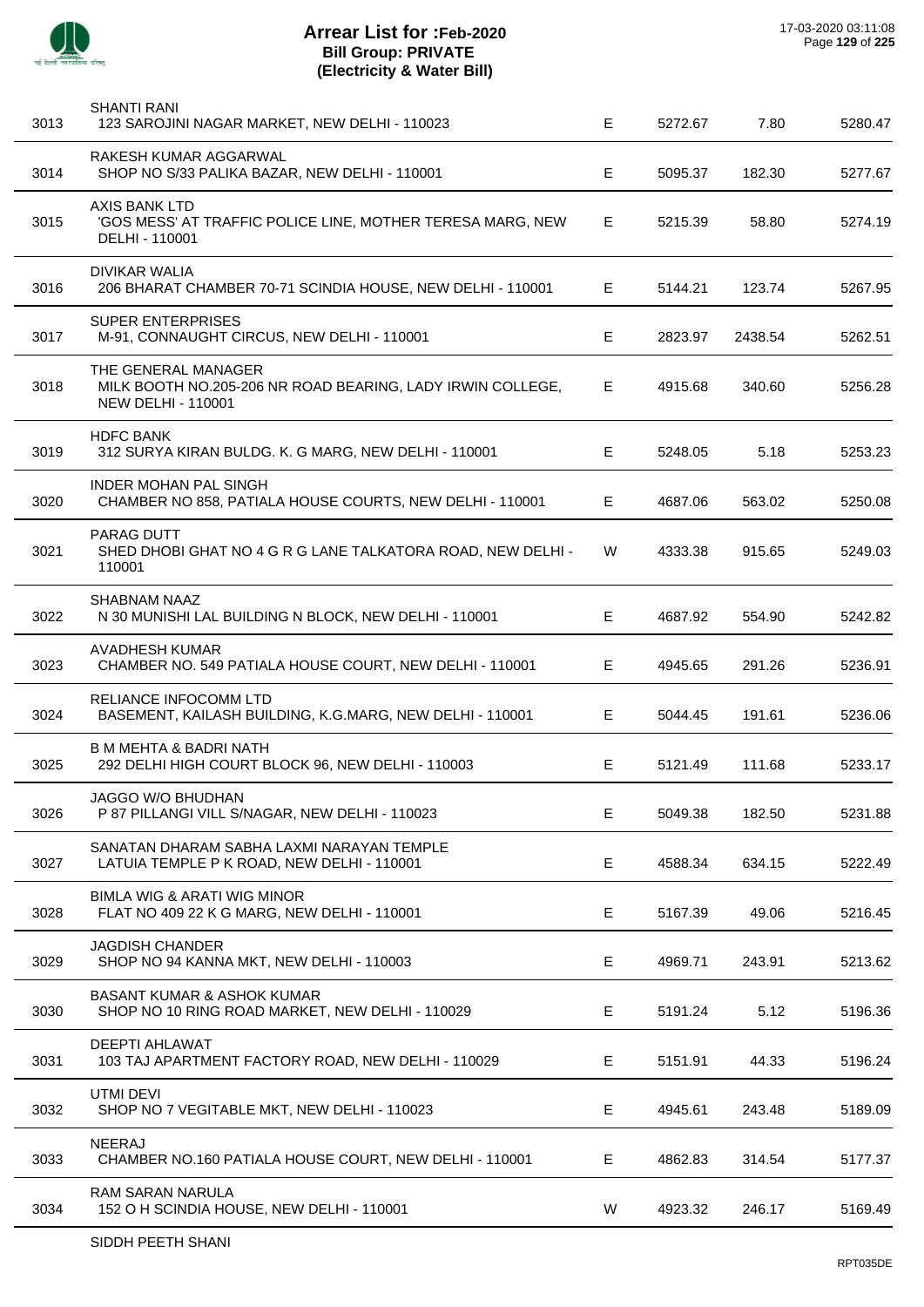

 $\overline{\phantom{a}}$ 

| 3035         | SHANDI MANDIR SAROJINI NAGAR NEAR L 237 SAROJINI NAGAR, NEW<br>DELHI - 110023                                      | E       | 5155.42            | 7.63             | 5163.05            |
|--------------|--------------------------------------------------------------------------------------------------------------------|---------|--------------------|------------------|--------------------|
| 3036         | <b>KULDIP SINGH</b><br>SHOP NO 20 PANDARA ROAD MARKET, NEW DELHI - 110003                                          | E       | 4929.38            | 223.83           | 5153.21            |
| 3037         | SARDA DEVI W/O SARDA RAM<br>A 16 A R D COMPLEX SEC 13 R K PURAM, NEW DELHI - 110001                                | Е       | 5106.27            | 33.43            | 5139.70            |
| 3038<br>3039 | <b>AMAR NATH</b><br>SHOP NO 1 NORTH AVENUE, NEW DELHI - 110001<br>SHOP NO 1 NORTH AVENUE, NEW DELHI - 110001       | E.<br>W | 1172.26<br>3595.38 | 191.25<br>179.77 | 1363.51<br>3775.15 |
| 3040         | RAJESH BAJAJ<br>H 23 B K DUTT COLONY, NEW DELHI - 110003                                                           | Е       | 4544.18            | 585.37           | 5129.55            |
| 3041         | M/S PRABHATAM ADVERTISING PVT LTD<br>PTO OPPOSITE PN BANK MAHADEV ROAD (TOILET), NEW DELHI -<br>110001             | E       | 5027.45            | 98.03            | 5125.48            |
| 3042         | J K MIDHA LT COL J K MIDHA<br>FLAT NO-1012 HOUSE, NEW DELHI - 110001                                               | Е       | 5054.19            | 67.08            | 5121.27            |
| 3043         | V K SINGH<br>FLAT NO. 12 ARD SEC. 13 R K PURAM, NEW DELHI - 110066                                                 | Е       | 5105.25            | 15.34            | 5120.59            |
| 3044         | ASHOK KUMAR JAIN<br>G 36 PALIKA BHAVAN, NEW DELHI - 110066                                                         | Е       | 4906.31            | 199.11           | 5105.42            |
| 3045         | <b>AVTAR SINGH</b><br>28-A PRITHVI RAJ ROAD, NEW DELHI - 110003                                                    | W       | 4860.20            | 243.01           | 5103.21            |
| 3046         | AVTAR SINGH MOHAN SINGH<br>28-A PRITHVI RAJ ROAD, NEW DELHI - 110003                                               | W       | 4859.39            | 242.97           | 5102.36            |
| 3047         | RAGHAV COLD STORAGE<br>14 H HANSALYA BLDG, 15 B K ROAD, NEW DELHI - 110001                                         | Е       | 5091.81            | 7.53             | 5099.34            |
| 3048<br>3049 | <b>MOHAN GOPAL MEHRA</b><br>FLAT 113 M CON CIRCUS, NEW DELHI - 110001<br>FLAT 113 M CON CIRCUS, NEW DELHI - 110001 | E.<br>E | 3093.61<br>1981.37 | 6.60<br>4.55     | 3100.21<br>1985.92 |
| 3050         | <b>RISHAB SURI</b><br>38 KASHMIRI MIGRANT MKT OPP.SHANKAR MKT, NEW DELHI - 110001                                  | E       | 4780.53            | 305.59           | 5086.12            |
| 3051         | <b>J C BATRA</b><br>CHAMBER NO-258 DELHI HIGH COUR, DELHI HIGH COURT, NEW DELHI -<br>110003                        | E.      | 4993.39            | 92.11            | 5085.50            |
| 3052         | <b>NAZREEN PRAVEEN</b><br>JHUGGI NO 106 NSCI T HUTS PURANA QUILA ROAD, NEW DELHI -<br>110001                       | Е       | 4779.98            | 301.38           | 5081.36            |
| 3053         | <b>ARTI</b><br>JHUGGI NO S-210/269 T HUTS B R CAMP RACE COURSE, NEW DELHI -<br>110003                              | Е       | 4788.30            | 291.99           | 5080.29            |
| 3054         | <b>MUSTAFA KHAN</b><br>SHOP NO 2 DIZ AREA SEC 4, NEW DELHI - 110001                                                | Е       | 4688.35            | 389.86           | 5078.21            |
| 3055         | SAT PARKASH VED PARKASH<br>SHOP NO 46 B S MARKET, NEW DELHI - 110001                                               | E.      | 4965.09            | 105.46           | 5070.55            |
| 3056         | <b>KISHANPAL</b><br>JHUGGI NO 7 NEAR RAILWAY COLONY SHANKAR MARKET, NEW DELHI - E<br>110001                        |         | 4619.88            | 447.06           | 5066.94            |
| 3057         | <b>SATISH KUMAR GUPTA</b><br>STALL NO 108/S-6, JANPATH LANE, NEW DELHI - 110001                                    | E.      | 4692.37            | 374.22           | 5066.59            |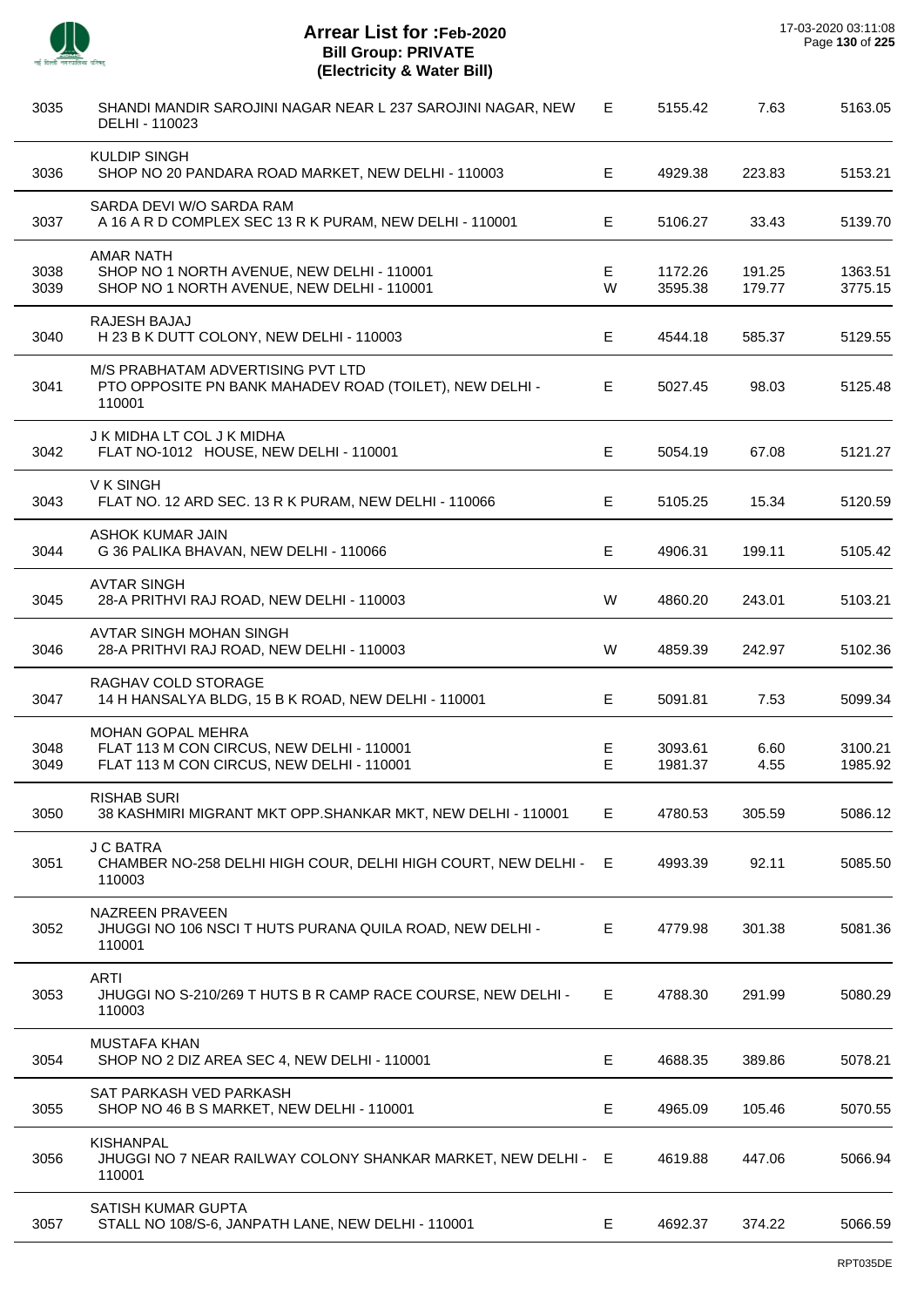

| 3058         | <b>DROOPTI</b><br>BETWEEN SHOP NO-I PALIKA BAZAR, NEW DELHI - 110001                                                                    | Е      | 4895.63            | 165.65         | 5061.28            |
|--------------|-----------------------------------------------------------------------------------------------------------------------------------------|--------|--------------------|----------------|--------------------|
| 3059         | <b>METRO HOTEL</b><br>K B BARKAT ALI, N BLOCK CON PLACE, NEW DELHI - 110001                                                             | W      | 4819.82            | 240.99         | 5060.81            |
| 3060         | SATPAL CHOPRA<br>FLAT NO 206 ARADHANA CLNY, NEW DELHI - 110066                                                                          | Е      | 4989.49            | 63.16          | 5052.65            |
| 3061         | <b>LALIT KUMAR MALIK</b><br>CHAMBER NO (HALF) LC BLOCK-II DELHI HIGH COURT OF DELHI, NEW<br>DELHI - 110001                              | Е      | 4923.27            | 126.60         | 5049.87            |
| 3062         | <b>HAMAD PARWANA</b><br>DARGAH S. HUSSAN ANDHMAHAVIDHALYA PK RD, NEW DELHI - 110001                                                     | W      | 4302.79            | 746.62         | 5049.41            |
| 3063         | M/S RVM RECYCLE PVT LTD R/O A 34 OKHLA INDUSTRIAL ESTATE DELHI<br>A BLOCK RADIAL ROAD CONAUGHT PLACE, NEW DELHI - 110001                | E      | 4627.71            | 419.87         | 5047.58            |
| 3064         | HARNAM HARI CHAND SACHDEV<br>12 BABBAR LANE BENGALI MKT., NEW DELHI - 110001                                                            | W      | 3883.84            | 1159.39        | 5043.23            |
| 3065         | <b>CHITRA GERA</b><br>CHAMBER NO 186-B PATIALA HOUSE COURT, NEW DELHI - 110001                                                          | Е      | 4622.73            | 418.68         | 5041.41            |
| 3066         | <b>SHAMBHU DATT</b><br>CHAMBER NO 6 PATIALA HOUSE, NEW DELHI - 110001                                                                   | Е      | 4775.00            | 262.92         | 5037.92            |
| 3067         | <b>GURDAS RAI ARORA</b><br>SHOP NO 148 PALIKA BAZAR, NEW DELHI - 110001                                                                 | Е      | 4908.75            | 121.54         | 5030.29            |
| 3068         | <b>SHARDA DEVI</b><br>SHOP NO 9A MOHAN SINGH PALACE, NEW DELHI - 110001                                                                 | Е      | 4790.16            | 233.39         | 5023.55            |
| 3069         | <b>VASUDEW SINGH OBRAI</b><br>SHOP NO 48 B S MKT, NEW DELHI - 110001                                                                    | Е      | 4908.83            | 112.24         | 5021.07            |
| 3070         | UTTAM CHAND JAIN<br>MB 22/A, 22 K G MARG ANTRIKSH BHAWAN, NEW DELHI - 110001                                                            | Е      | 4573.06            | 446.06         | 5019.12            |
| 3071         | M/S DID WANIA (RATAN LAB) CHARITABLE TRUST<br>FLAT NO 2 A WHITE HOUSE 10 BHAGWAN DASS ROAD, NEW DELHI -<br>110001                       | E      | 5013.15            | 4.94           | 5018.09            |
| 3072         | <b>VEER SINGH</b><br>13 JAIN MANDIR COMPOUND RAJA BAZAR, NEW DELHI - 110001                                                             | W      | 3864.34            | 1153.64        | 5017.98            |
| 3073         | AASHIYA BEGUM<br>THARA NO21B HANUMAN M.COMPLEX B.K.S MARG, NEW DELHI - 110001                                                           | Е      | 4743.60            | 268.16         | 5011.76            |
| 3074         | DARSHAN SINGH PARTNER<br>H BLK PLAZA BULDG CONNAUGHT PLACE, NEW DELHI - 110001                                                          | Е      | 4959.18            | 50.58          | 5009.76            |
| 3075         | PRITAM SINGH<br>SHOP NO 83 BABU MARKET, SAROJINI NAGAR, NEW DELHI - 110023                                                              | Е      | 4904.74            | 100.93         | 5005.67            |
| 3076         | KISHAN LAL MEHRA<br>F NO-206, SILVER ARCH APTT, FEROZ SHAH, ROAD,, NEW DELHI -<br>110001                                                | E      | 4996.98            | 7.39           | 5004.37            |
| 3077         | <b>ANIL KHANNA</b><br>SHOP NO. 51 BABU MARKET SAROJINI NAGAR, NEW DELHI - 110023                                                        | E      | 4896.06            | 105.32         | 5001.38            |
| 3078<br>3079 | <b>BRIJESH</b><br>HOUSE NO 54 SHANTI VIHAR MOTI BAGH I, NEW DELHI - 110021<br>HOUSE NO. 54 SHANTI VIHAR MOTI BAGH I, NEW DELHI - 110021 | E<br>W | 3709.84<br>1135.71 | 97.27<br>56.79 | 3807.11<br>1192.50 |
| 3080         | <b>SHYAM DASS</b><br>SHOP NO 147 MAIN MKT, SAROJINI NAGAR, NEW DELHI - 110023                                                           | Е      | 4987.05            | 7.38           | 4994.43            |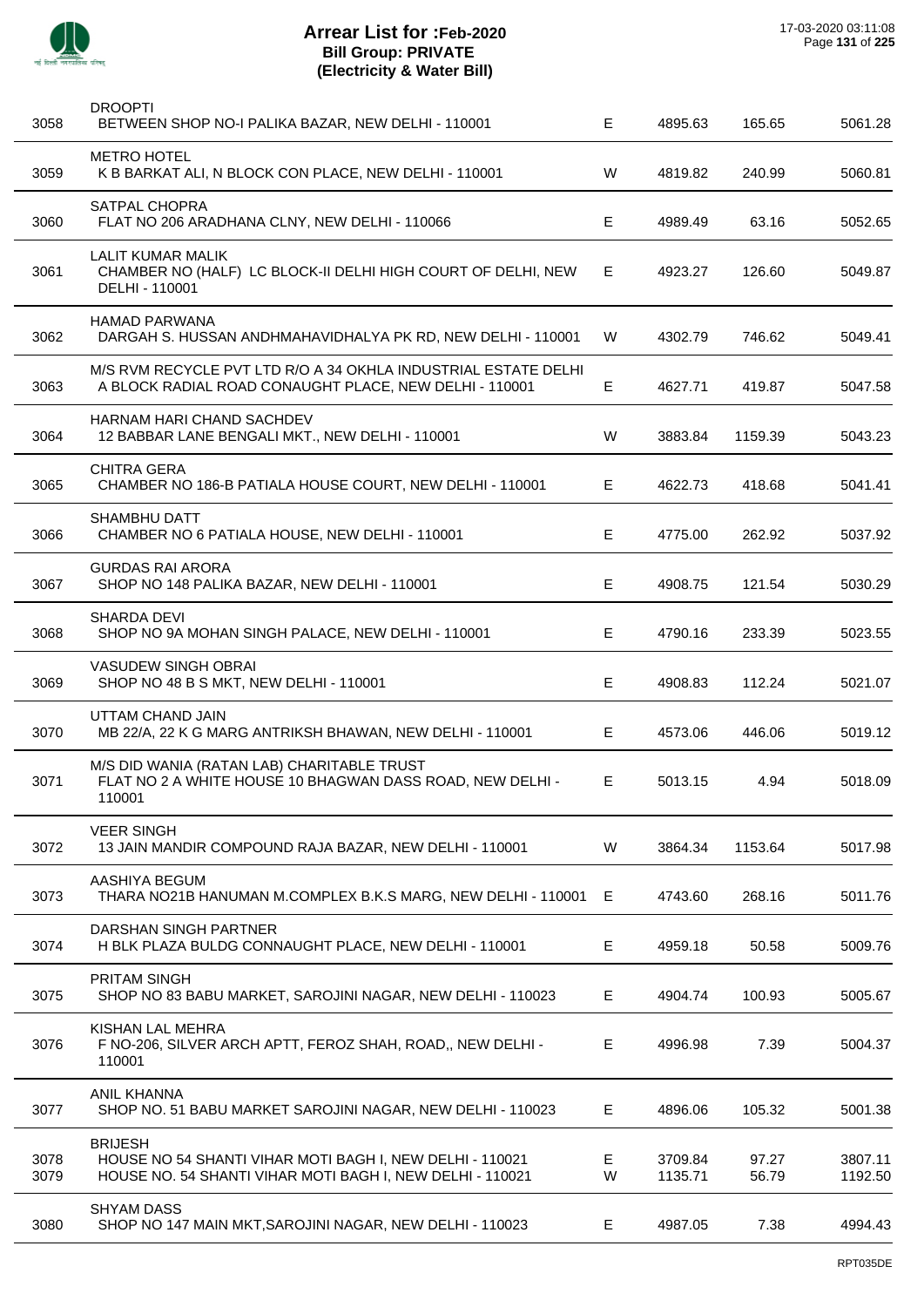

 $\overline{a}$ 

J.

J.

 $\overline{a}$ 

J.

 $\overline{a}$ 

 $\overline{a}$ 

| 3081         | <b>AHRAN BHATI</b><br>30-31 DARGAH SYEED HUSSAN, P.K.ROAD, NEW DELHI - 110001                                      | W      | 3306.87            | 1666.82        | 4973.69            |
|--------------|--------------------------------------------------------------------------------------------------------------------|--------|--------------------|----------------|--------------------|
| 3082         | <b>JITENDER CHADDHA</b><br>SHOP NO 56 B S MKT, NEW DELHI - 110001                                                  | Е      | 4891.76            | 73.12          | 4964.88            |
| 3083         | <b>HARI SHANKAR</b><br>CHAMBER NO.605A DELHI HIGH COURT 3RD BLK, NEW DELHI - 110003                                | E      | 4674.35            | 286.89         | 4961.24            |
| 3084         | <b>JAVITRI DEVI</b><br>PANTHARA PTI BUILDING, NEW DELHI - 110001                                                   | Е      | 4713.84            | 242.63         | 4956.47            |
| 3085         | TEJ PAL SINGH NAGAR<br>D 110 2ND FLR B K DUTT COLONY, NEW DELHI - 110003                                           | E      | 4945.10            | 10.15          | 4955.25            |
| 3086         | <b>SUDHIR KALRA</b><br>SHOP NO.5 XY BLK SAROJINI NAGAR, NEW DELHI - 110023                                         | E      | 4774.79            | 178.57         | 4953.36            |
| 3087         | <b>MAHESH KUMAR</b><br>SHOP NO 4 AIIMS SUBWAY, NEW DELHI - 110023                                                  | Е      | 4482.86            | 460.03         | 4942.89            |
| 3088         | COMMERCIAL UNITS ASSURAM CO. (P) LTD.<br>FLAT NO. 1010 10TH FLOOR MAR, NEW DELHI - 110001                          | E.     | 4937.65            | 4.87           | 4942.52            |
| 3089         | SANTOSH KUMAR SHARMA<br>CH.NO. 372 PATIALA HOUSE COURT, NEW DELHI - 110001                                         | Е      | 4739.02            | 203.01         | 4942.03            |
| 3090         | PRIBHI BAI<br>SHOP NO 33SAROJINI NAGAR MKT, NEW DELHI - 110023                                                     | E      | 4832.53            | 105.95         | 4938.48            |
| 3091         | <b>BAL KISHAN</b><br>SHOP NO UG-27 PALIKA PLACE, R K MARG N DELHI, NEW DELHI -<br>110001                           | E.     | 4755.97            | 180.80         | 4936.77            |
| 3092         | RAKESH MAINI<br>40 KASHMIRI MIGRANT MKT OPP.SHANKAR MKT, NEW DELHI - 110001                                        | E.     | 4858.67            | 73.48          | 4932.15            |
| 3093         | SUNIL KUMAR KHOSLA<br>712 NAURANG HOUSE 21 K G MARG, NEW DELHI - 110001                                            | E      | 4889.65            | 41.34          | 4930.99            |
| 3094         | SUFI ABDUL HAFEES SADDIQUI<br>DARGAH HAJRAT BABA KALALI SHAH, C BLOCK, SECT-8 ALBERT<br>SQUARE, NEW DELHI - 110001 | W      | 2973.28            | 1949.98        | 4923.26            |
| 3095         | <b>MOHMOOD</b><br>47 OLD COMPOUND MANDI HOUSE, NEW DELHI - 110001                                                  | W      | 3399.26            | 1516.74        | 4916.00            |
| 3096         | <b>MEERA BHATIA</b><br>CHAMBER NO 402 DELHI HIGH, COURT, NEW DELHI - 110003                                        | E.     | 4684.05            | 226.08         | 4910.13            |
| 3097         | RAJESH AGNIHOTRI & JAGJEET SINGH<br>FLAT NO. 7 REGAL BUILDING UPPER 2ND FLR, NEW DELHI - 110001                    | Е      | 4832.68            | 75.86          | 4908.54            |
| 3098         | <b>RAM KUMAR WAHI</b><br>SHOP NO 106 NBCC TOWER KIDWAI NAGAR EAST, NEW DELHI - 110001                              | Е      | 4884.56            | 20.06          | 4904.62            |
| 3099         | <b>VIJAY KUMAR</b><br>F 19 B K DUTT COLONY, NEW DELHI - 110003                                                     | E      | 4460.20            | 443.63         | 4903.83            |
| 3100<br>3101 | SAROJ JOSHI<br>ADJUST TO BANK OF BARODA, NEW DELHI - 110001<br>ADJUST TO BANK OF BARODA, NEW DELHI - 110001        | Е<br>W | 2992.23<br>1782.24 | 36.97<br>89.11 | 3029.20<br>1871.35 |
| 3102         | <b>SEEMA GUPTA</b><br>SHOP NO 13 AIIMS SUBWAY, NEW DELHI - 110023                                                  | Е      | 4790.41            | 101.57         | 4891.98            |
| 3103         | TRIBAL WELFARE SOCIETY<br>PLOT NO 1/4 KIDWAI NAGAR WEST, NEW DELHI - 110023                                        | E.     | 4699.04            | 185.87         | 4884.91            |
|              |                                                                                                                    |        |                    |                |                    |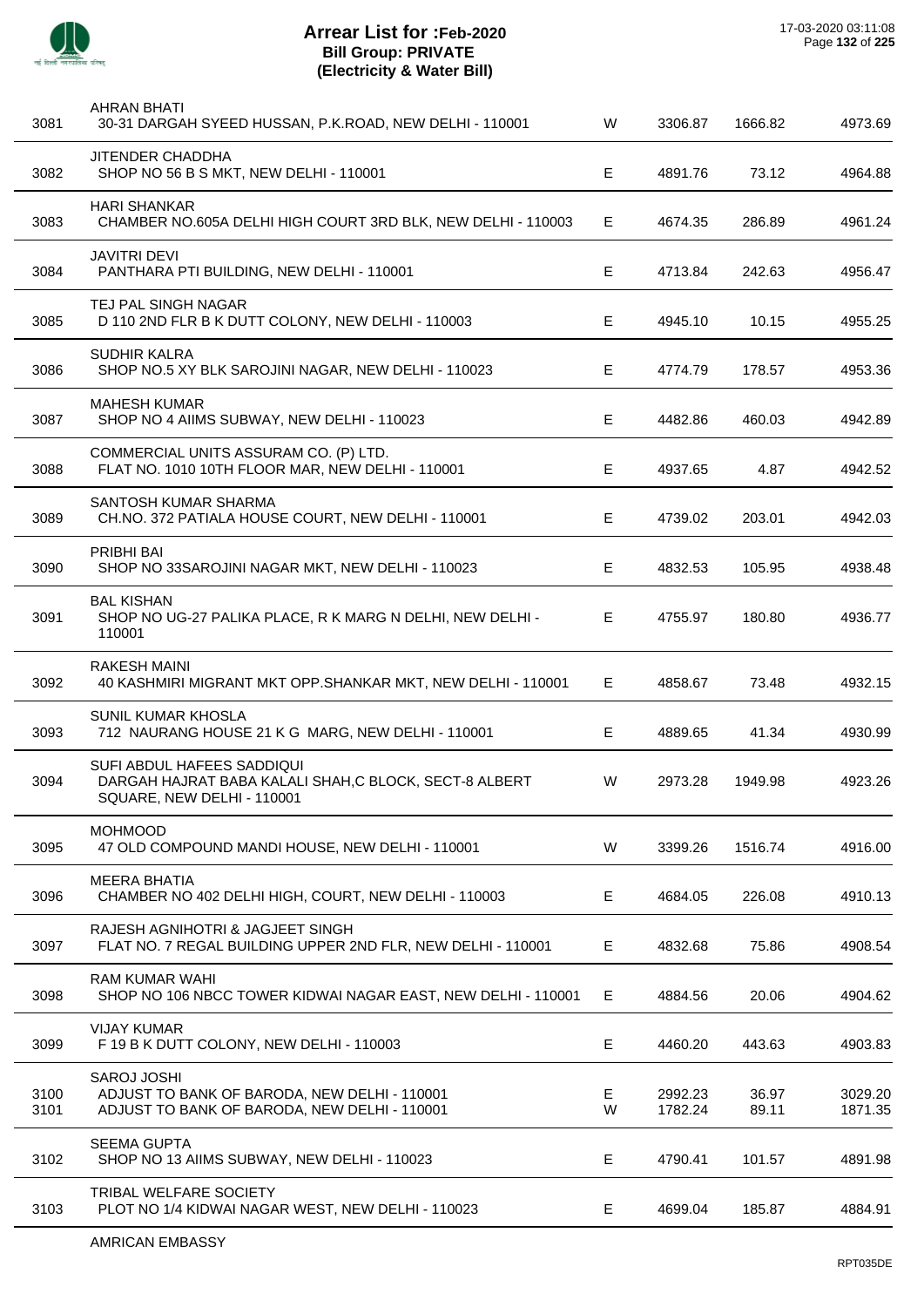

| 3104         | 9 MALCHA MARG, NEW DELHI - 110021                                                                                      | Е      | 4857.71            | 22.69         | 4880.40            |
|--------------|------------------------------------------------------------------------------------------------------------------------|--------|--------------------|---------------|--------------------|
| 3105         | RADHEY LAL GUPTA<br>47 JAIN MANDIR ROAD, NEW DELHI - 110001                                                            | Е      | 4102.98            | 775.82        | 4878.80            |
| 3106         | <b>BABU RAM</b><br>G 30 B K DUTT COLONY, NEW DELHI - 110003                                                            | W      | 3777.26            | 1100.07       | 4877.33            |
| 3107         | <b>HARINDER KUMAR</b><br>UB-12A, ARUNACHAL BLDG., 19 B.K. ROAD.,, NEW DELHI - 110001                                   | Е      | 4602.99            | 267.02        | 4870.01            |
| 3108         | <b>KRISHAN LAL</b><br>E 57, B K DUTT COLONY, NEW DELHI - 110003                                                        | Е      | 4761.27            | 97.60         | 4858.87            |
| 3109         | <b>SUDESH KUMAR GARG</b><br>FLAT NO 402 22 K G MARG, NEW DELHI - 110001                                                | Е      | 4284.87            | 572.35        | 4857.22            |
| 3110         | <b>MANJEET SINGH OBEROI</b><br>CHAMBER NO. 505 DELHI HIGH COURT 3RD BLK, NEW DELHI - 110003                            | E      | 4750.96            | 100.84        | 4851.80            |
| 3111         | <b>JAI KISHAN</b><br>50-51 NABHA HOUSE, NEW DELHI - 110001                                                             | Е      | 4538.75            | 309.70        | 4848.45            |
| 3112         | <b>GURDYAL</b><br>STALL NO-8 NEAR BABU MARKET, SAROJINI NAGAR, NEW DELHI -<br>110023                                   | E.     | 4620.28            | 223.57        | 4843.85            |
| 3113         | ROY & CO.<br>REGAL BUILDING CONNAUGHT PLACE, NEW DELHI - 110001                                                        | W      | 4197.13            | 641.32        | 4838.45            |
| 3114         | PARTNER MARINA TOURIST TAXI ST<br>MARINA TAXI STAND OPP. BOOTH, NEW DELHI - 110001                                     | Е      | 4315.54            | 519.00        | 4834.54            |
| 3115         | <b>CHANDRIKA KUMAR</b><br>707 A ARUNACHAL BLDG 19 B K ROAD, NEW DELHI - 110001                                         | E      | 4785.90            | 44.80         | 4830.70            |
| 3116         | SUSHIL KM JAIN & INDU JAIN<br>FLAT NO.1005 KANCHANJUNGA BULDG., B.K. ROAD, NEW DELHI -<br>110001                       | E.     | 4756.10            | 67.12         | 4823.22            |
| 3117         | S L JAINI, S L JAINI, SUKHMAL JAIN<br>SMT ALOK NANDA ROSE MARRY, 205 JOR BAGH, BASEMENT + LIFT,,<br>NEW DELHI - 110003 | E      | 4726.60            | 94.31         | 4820.91            |
| 3118         | V D MULLICK & S MULLICK & ANUPAM MULLICK<br>803/19 SURYA KIRAN K G MARG, NEW DELHI - 110001                            | Е      | 4807.92            | 4.74          | 4812.66            |
| 3119         | ANUJA AGGARWAL<br>FLAT NO 403 NEW DELHI HOUSE 27 BARAKHAMBA ROAD, NEW DELHI -<br>110001                                | E      | 4574.42            | 237.84        | 4812.26            |
| 3120         | PREM CHAND SONI<br>A25/14 F/FLR A BLOCK CONNAUGHT PLACE, NEW DELHI - 110001                                            | Е      | 4581.73            | 229.99        | 4811.72            |
| 3121         | <b>HARISH BASIN</b><br>816 ARUNCHAL BUILDING, 19 B.K. ROAD, NEW DELHI - 110001                                         | E      | 4715.76            | 87.69         | 4803.45            |
| 3122         | <b>SHIV SHANKAR</b><br>PLATFORM NO. 116 RING ROAD MKT, NAUROJI NG, NEW DELHI - 110029                                  | Е      | 4362.09            | 429.12        | 4791.21            |
| 3123         | KIRTI ENTERPRISES REFRIGERATION PVT<br>FLAT NO A7-9 PRITHVI RAJ ROAD, NEW DELHI - 110003                               | Е      | 4707.29            | 82.31         | 4789.60            |
| 3124<br>3125 | <b>RAJ KUMAR</b><br>MINI SHOP NO 2 SHANKER MKT, NEW DELHI - 110001<br>15 SHANKER MKT, C CIRCUS, NEW DELHI - 110001     | Е<br>Е | 1104.95<br>3647.72 | 31.30<br>3.60 | 1136.25<br>3651.32 |
| 3126         | H S KOHLI & MRS. MANMOHAN KOHLI<br>502 MERCANTILE HOUSE 15 K G MARG, NEW DELHI - 110001                                | E      | 4777.36            | 4.71          | 4782.07            |
|              |                                                                                                                        |        |                    |               |                    |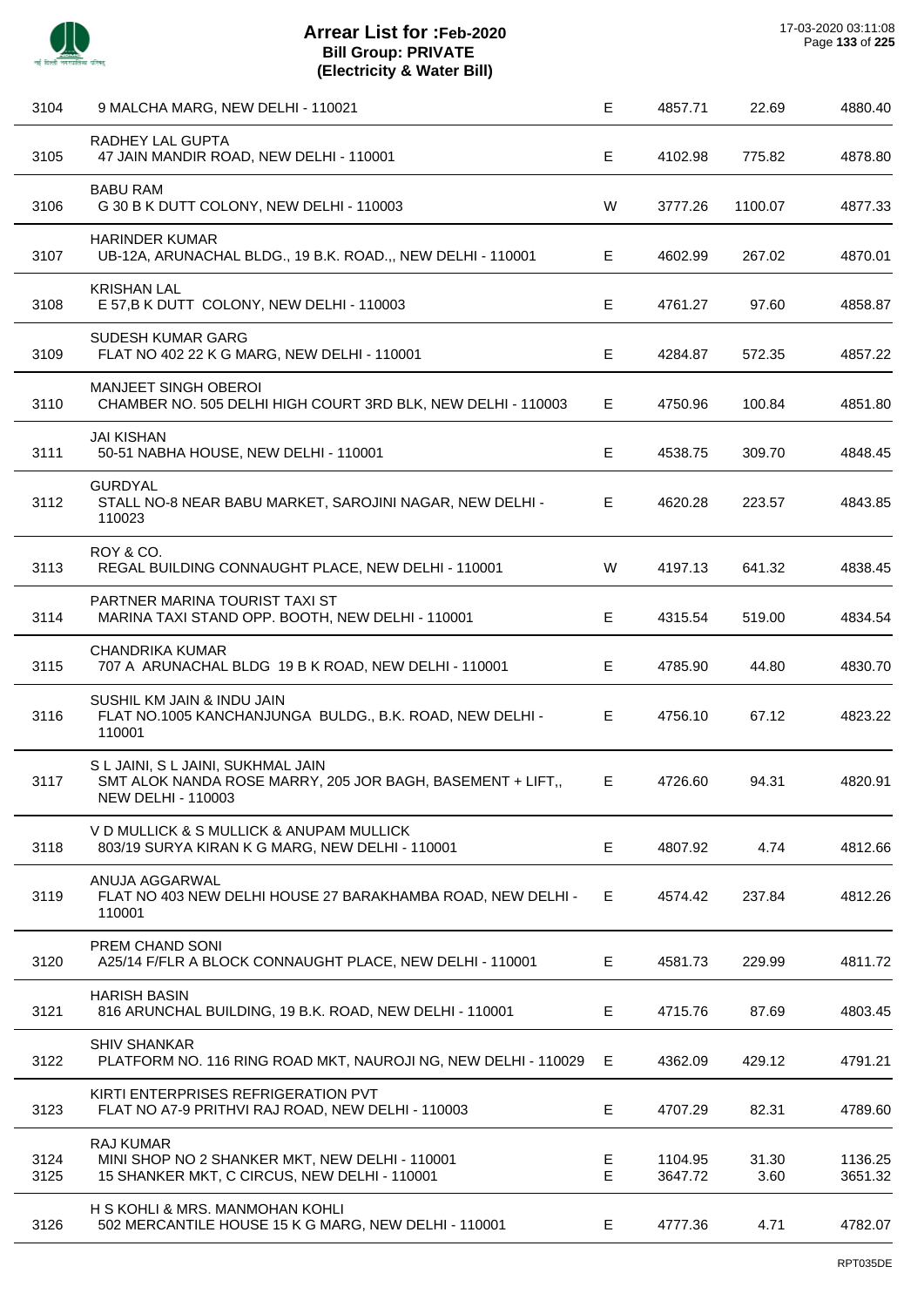

l,

l,

l,

 $\overline{a}$ 

l,

| 3127 | <b>AMRIT KOUR</b><br>E-43 B.K.DUTT COLONY, NEW DELHI - 110003                                                                                                                        | W  | 2485.24 | 2293.33 | 4778.57 |
|------|--------------------------------------------------------------------------------------------------------------------------------------------------------------------------------------|----|---------|---------|---------|
| 3128 | KANSHI RAM FANDA<br>SHOP NO 5 RING ROAD MKTOPP.NAUROJI NAGAR, NEW DELHI - 110029                                                                                                     | Е  | 4537.33 | 236.90  | 4774.23 |
| 3129 | MANPREET SINGH S/O KULDEEP SINGH<br>SHOP NO.8 BLOCK E CONN.PLACE, NEW DELHI - 110001                                                                                                 | Е  | 3924.90 | 847.22  | 4772.12 |
| 3130 | <b>SURESH KUMAR</b><br>44, ANDH MAHAVIDHALYA, P.K.ROAD, NEW DELHI - 110001                                                                                                           | W  | 4168.02 | 600.22  | 4768.24 |
| 3131 | <b>INDO ASIAN NEWS CHANNEL PVT LTD</b><br>60 JANPATH TOLSTOY LANE, NEW DELHI - 110001                                                                                                | Е  | 4663.13 | 99.74   | 4762.87 |
| 3132 | <b>TEK CHAND</b><br>SHOP NO 65 RING ROAD MARKET, OPP NAUROJI NAGAR, NEW DELHI -<br>110029                                                                                            | Е  | 4385.01 | 374.36  | 4759.37 |
| 3133 | OMESHWER SINGH<br>206 TAJ APARTMENT 2 FACTORY ROAD, NEW DELHI - 110029                                                                                                               | E  | 4660.73 | 96.48   | 4757.21 |
| 3134 | <b>SARAN SINGH</b><br>5 SCINDIA HOUSE, NEW DELHI - 110001                                                                                                                            | Е  | 4629.94 | 119.41  | 4749.35 |
| 3135 | <b>SURENDER MIGLANI</b><br>CHAMBER NO.458 PATIALA HOUSE COURT, NEW DELHI - 110003                                                                                                    | E. | 4467.91 | 276.07  | 4743.98 |
| 3136 | TILYAR INVESTMENT P LTD<br>322 INDRA PRAKASH BUILDING, NEW DELHI - 110001                                                                                                            | Е  | 4720.93 | 6.98    | 4727.91 |
| 3137 | <b>SALIGRAM</b><br>22/40 BLOCK KIDWAI NAGAR, NEW DELHI - 110023                                                                                                                      | Е  | 3700.42 | 1026.46 | 4726.88 |
| 3138 | <b>BHIM SEN NARANG</b><br>SHOP NO.8, KHANNA MARKET, NEW DELHI - 110003                                                                                                               | Е  | 4719.88 | 6.48    | 4726.36 |
| 3139 | <b>RAM KUMAR SHARMA</b><br>CHAMBER NO. 574 PATIALA HOUSE COURT, NEW DELHI - 110001                                                                                                   | Е  | 4505.20 | 217.39  | 4722.59 |
| 3140 | <b>SANAM SINGH</b><br>F 65 SUJAN SINGH PARK, NEW DELHI - 110003                                                                                                                      | Е  | 4694.78 | 27.46   | 4722.24 |
| 3141 | M/S ANSAL PROPERTIES & INFRASTRUCTURE LTD<br>19 INDIRA PRAKASH BUILDING B K ROAD, NEW DELHI - 110001                                                                                 | Е  | 4316.89 | 401.08  | 4717.97 |
| 3142 | <b>BINA GUPTA</b><br>CH.NO.342, SUP.COURT, B.D.ROAD, NEW DELHI - 110001                                                                                                              | E  | 4359.00 | 358.71  | 4717.71 |
| 3143 | <b>SITA KUMARI</b><br>FLAT NO-303 9 HAILY ROAD, NEW DELHI - 110001                                                                                                                   | E  | 4711.02 | 5.01    | 4716.03 |
| 3144 | NAMITA KHANNA, RITU NAIR & VIVEK NAIR<br>109 GOLF LINK, NEW DELHI - 110003                                                                                                           | E  | 4687.76 | 26.47   | 4714.23 |
| 3145 | M/S RVM RECYCLE (P) LTD A 34 OKHLA INDUSTRIAL AREA PHASE-I NEW DELHI<br>REVERSE VENDING MACHINE SAREOJINI NAGAR MARKET OPPOSITE<br>MALL NEAR PARK & CATERING VAN, NEW DELHI - 110023 | E. | 4229.74 | 483.22  | 4712.96 |
| 3146 | <b>PYARE LAL</b><br>SHOP NO 76 RING ROAD MKT, OPP NAUROJI NAGAR, NEW DELHI -<br>110029                                                                                               | E  | 4545.52 | 153.91  | 4699.43 |
| 3147 | <b>SUMAN GANDHIOK</b><br>43 B GROUND FLOOR HANUMAN ROAD, NEW DELHI - 110001                                                                                                          | E. | 4692.48 | 4.63    | 4697.11 |
| 3148 | <b>SAURABH SINGH</b><br>P 165 IST FLOOR PILLANJI VILLAGE SAROJINI NAGAR, NEW DELHI -<br>110023                                                                                       | E  | 4433.50 | 255.39  | 4688.89 |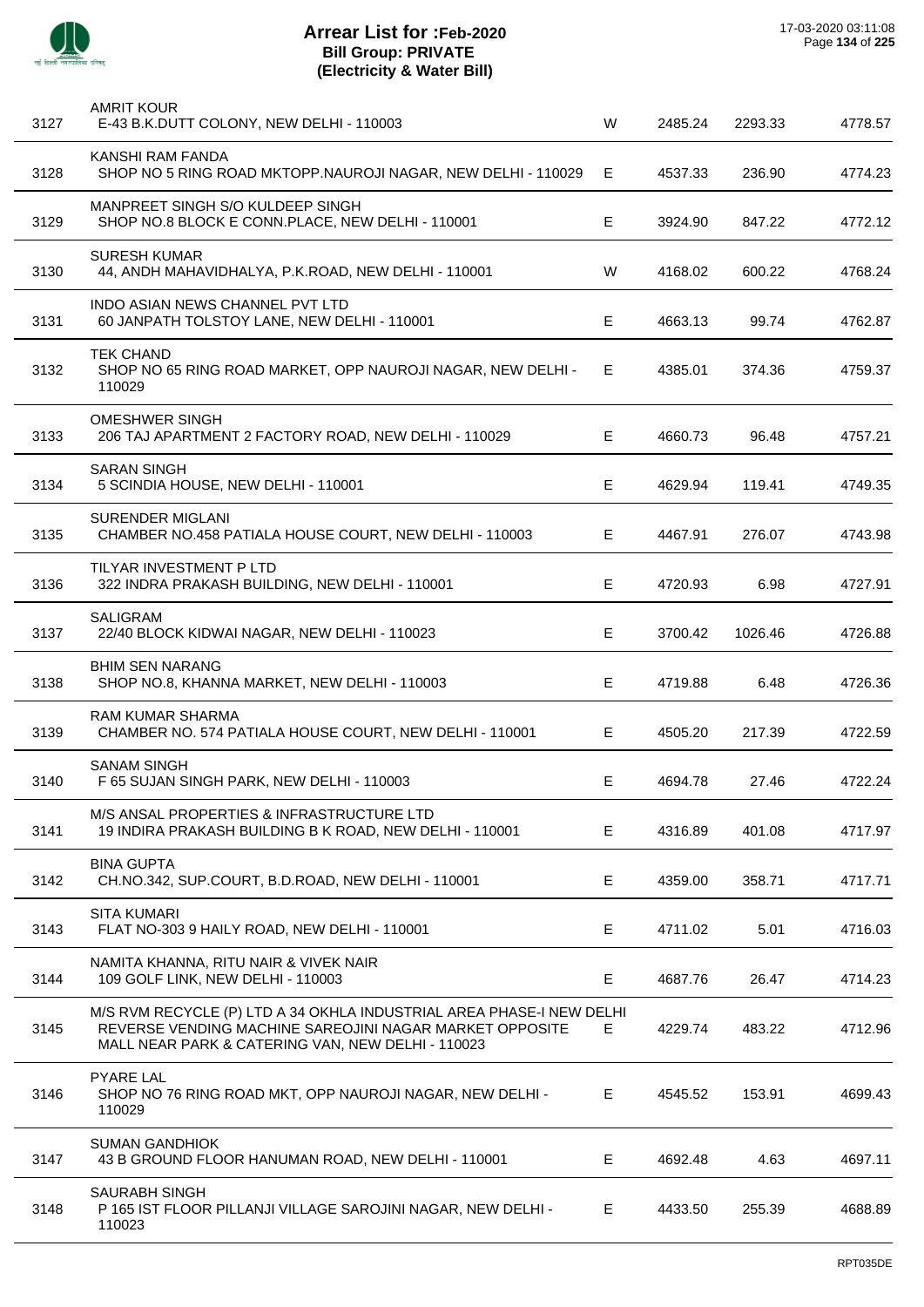

| 3149         | ARYA DHARAM SEWA SANGH<br>H-39/1 ASITIC BELB CON.PLACE 'H ' BLOCK, NEW DELHI - 110001                                              | E.     | 4241.03            | 442.72            | 4683.75            |
|--------------|------------------------------------------------------------------------------------------------------------------------------------|--------|--------------------|-------------------|--------------------|
| 3150         | T.C.H. TRAVELS PVT. LTD.<br>G-53, CONNAUGHT PLACE,, NEW DELHI - 110001                                                             | W      | 3903.04            | 777.55            | 4680.59            |
| 3151<br>3152 | <b>RAJA</b><br>HOUSE NO 38 SHANTI VIHAR MOTI BAGH, NEW DELHI - 110001<br>HOUSE NO. 38 SHANTI VIHAR MOTI BAGH I, NEW DELHI - 110021 | Е<br>W | 1811.91<br>1441.59 | 168.40<br>1255.57 | 1980.31<br>2697.16 |
| 3153         | PARDHWAN LAL KHANNA<br>82 84 JANPATH, NEW DELHI - 110001                                                                           | Е      | 4669.42            | 6.41              | 4675.83            |
| 3154<br>3155 | S KARTAR SINGH<br>4 RAJ DOOT MARG, NEW DELHI - 110021<br>4 RAJ DOOT MARG, NEW DELHI - 110021                                       | E<br>W | 2358.77<br>2134.85 | 11.38<br>164.15   | 2370.15<br>2299.00 |
| 3156         | <b>ANITA JAIN</b><br>611 SURYA KIRAN BULDG, NEW DELHI - 110001                                                                     | E      | 4662.12            | 4.60              | 4666.72            |
| 3157         | ANSAL SAIGAL PROPERTIES PVT LTD<br>119 ANSAL BHAWAN, NEW DELHI - 110001                                                            | E.     | 4371.47            | 293.45            | 4664.92            |
| 3158<br>3159 | <b>ALOK GOYAL</b><br>511 TOLSTOY HOUSE, NEW DELHI - 110001<br>510 TOLSTOY HOUSE, NEW DELHI - 110001                                | Е<br>E | 2735.32<br>1918.94 | 4.05<br>2.84      | 2739.37<br>1921.78 |
| 3160         | <b>NAIM KHAN</b><br>SHOP N-2 KALI BARI MARG, NEW DELHI - 110001                                                                    | Е      | 4472.98            | 177.17            | 4650.15            |
| 3161         | SUSHMA MALIK, RAJ MALIK<br>SHOP NO.86 KHANNA MARKET LODHI ROAD, NEW DELHI - 110003                                                 | E.     | 4519.55            | 122.64            | 4642.19            |
| 3162         | <b>UMESH CHANDER</b><br>SHOP NO 6 CSC MKT, NEW DELHI - 110023                                                                      | E      | 4526.56            | 115.60            | 4642.16            |
| 3163         | <b>VIPIN KUMAR SURI</b><br>37 KASHMIRI MIGRANT MKT OPP.SHANKAR MKT, NEW DELHI - 110001                                             | E.     | 4470.11            | 170.08            | 4640.19            |
| 3164         | J DR INS SUPPLY P LTD<br>46 JANPATH, NEW DELHI - 110001                                                                            | W      | 3919.00            | 718.45            | 4637.45            |
| 3165         | PRINCESS CAFE B.UCO BK.BLDG/<br>5-PARLIAMENT STREET, NEW DELHI - 110001                                                            | W      | 4414.62            | 220.73            | 4635.35            |
| 3166         | D N KAPOOR<br>1002/19 SURIYA KIRAN K G MARG, NEW DELHI - 110001                                                                    | E.     | 4389.89            | 244.15            | 4634.04            |
| 3167         | NIRMAL ADLAKHA<br>SHOP NO 18 SHANKAR MARKET, NEW DELHI - 110001                                                                    | E      | 4362.54            | 267.75            | 4630.29            |
| 3168         | <b>MT MALIK</b><br>CHAMBER NO. 571 PATIALA HOUSE COURT, NEW DELHI - 110001                                                         | E.     | 4396.79            | 225.00            | 4621.79            |
| 3169         | PRAJAN REAL ESTATES PVT. LTD<br>A BLK 1ST FLOOR 14 FACTORY ROAD, NEW DELHI - 110029                                                | Е      | 4584.30            | 36.26             | 4620.56            |
| 3170         | <b>MAHESH KHANNA</b><br>H 11 HALF PORTION CONNAUGHT PLACE, NEW DELHI - 110001                                                      | W      | 3928.85            | 688.83            | 4617.68            |
| 3171         | <b>CHANER PARKASH</b><br>F-19, CABIN NO. 3, BASEMENT, ULI BLDG., CONNAUGHT PLACE, N.D.,<br><b>NEW DELHI - 110001</b>               | E.     | 4203.94            | 397.75            | 4601.69            |
| 3172         | RAJIV KUMAR JAIN<br>UB-47 ANTRIKSH BHAWAN, NEW DELHI - 110001                                                                      | Е      | 4223.47            | 378.12            | 4601.59            |
| 3173         | <b>ANITA KANT</b><br>306 TAJ APPARTMENT 2 FACTORY ROAD, NEW DELHI - 110029                                                         | E.     | 4408.60            | 188.79            | 4597.39            |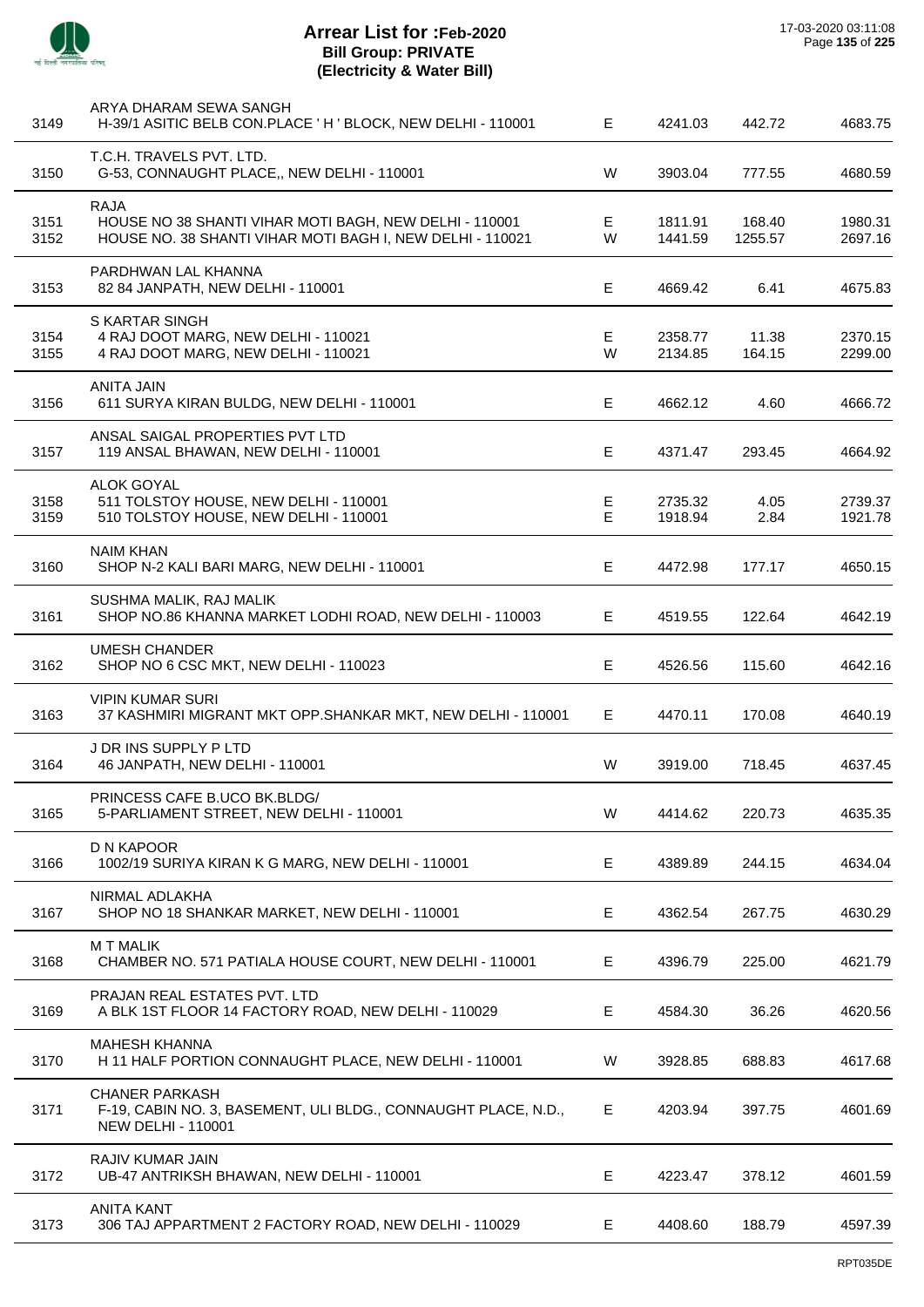

J.

J.

J.

l,

J.

J.

j.

 $\overline{a}$ 

J.

J.

| 3174         | <b>SHAILESH SHARMA</b><br>202 NAURANG BHAWAN 21 K G MARG, NEW DELHI - 110001                                                                                         | E.     | 4539.78            | 57.26            | 4597.04            |
|--------------|----------------------------------------------------------------------------------------------------------------------------------------------------------------------|--------|--------------------|------------------|--------------------|
| 3175         | <b>RANVIR SINGH</b><br>JHUGGI NO C-31/147 T HUTS NEAR P & T QTRS KALI BARI MARG, NEW<br>DELHI - 110001                                                               | E      | 4591.25            | 4.53             | 4595.78            |
| 3176         | <b>MUKESH KUMAR</b><br>JHUGGI NO 1 T HUTS DID SAFDARJUNG ROAD, NEW DELHI - 110029                                                                                    | E.     | 4360.37            | 229.22           | 4589.59            |
| 3177         | <b>SUNDER SAGAR</b><br>35/8 H BLOCK C PLACE, NEW DELHI - 110001                                                                                                      | E      | 4330.69            | 258.04           | 4588.73            |
| 3178         | RANU MALHOTRA<br>920 NAURANG HOUSE, NEW DELHI - 110001                                                                                                               | E.     | 4449.16            | 135.13           | 4584.29            |
| 3179         | RAJIV KUMAR JHA & DHRENDRA KUMAR JHA<br>CH. NO. 397 PATIALA HOUSE COURT, NEW DELHI - 110001                                                                          | E      | 4313.77            | 265.31           | 4579.08            |
| 3180         | <b>SATYA JAIN</b><br>612 FLAT NO KAILASH BLDG. 26 CURZON ROA, NEW DELHI - 110001                                                                                     | Е      | 4566.63            | 6.75             | 4573.38            |
| 3181         | <b>SURESH KUMAR</b><br>STALL NO 24 SHANKER MKT, NEW DELHI - 110001                                                                                                   | Е      | 4280.06            | 288.69           | 4568.75            |
| 3182         | <b>AMIT KALRA</b><br>CHAMBER NO 542 PATIALA HOUSE COURT, NEW DELHI - 110001                                                                                          | E      | 4348.43            | 215.66           | 4564.09            |
| 3183         | M/S ENERGY EFFICIENCY SERVICES LTD<br>ELECTRIC VEHICLE CHARGING INFRASTRUCTURE AT DHARAM MARG Y E<br>BLOCK DIPLOMATIC ENCLAVE CHANKYA PURI, NEW DELHI - 110021       |        | 4546.80            | 6.73             | 4553.53            |
| 3184         | <b>SURENDER SINGH</b><br>SHOP NO-105 B.S.MARKET, NEW DELHI - 110001                                                                                                  | E      | 4420.34            | 110.20           | 4530.54            |
| 3185         | RAJ KUMAR RAJPUT<br>CHAMBER NO. 842 PATIALA HOUSE COURT, NEW DELHI - 110003                                                                                          | E      | 4281.29            | 242.11           | 4523.40            |
| 3186         | S.P.SACHDEVA<br>FLAT NO H5, UPSANA BLD.1 HAILY ROAD, NEW DELHI - 110001                                                                                              | Е      | 4461.57            | 55.19            | 4516.76            |
| 3187<br>3188 | RAJ PAL<br>P 6 PILLANGI VILL.SAROJINI NGR, NEW DELHI - 110023<br>P 6 PILLANGI VILL S/NAGAR, NEW DELHI - 110023                                                       | Е<br>W | 1530.25<br>2358.81 | 165.57<br>461.75 | 1695.82<br>2820.56 |
| 3189         | DHARAM CHAND, PAN THARA NO 416,<br>ST NO 416, CH. SUPREME COURT ACR B D ROAD, NEW DELHI - 110001                                                                     | E.     | 4075.03            | 434.20           | 4509.23            |
| 3190         | <b>SURESH CHAND</b><br>320 COMPETENT HOUSE, NEW DELHI - 110001                                                                                                       | Е      | 4387.42            | 119.64           | 4507.06            |
| 3191         | <b>ASHOK KUMAR</b><br>N-12, CONNAUGHT PLACE,, NEW DELHI - 110001                                                                                                     | Е      | 4252.88            | 247.17           | 4500.05            |
| 3192         | <b>SWARAN SINGH</b><br>1/12 H BLOCK C PLACE, NEW DELHI - 110001                                                                                                      | Е      | 4067.14            | 432.31           | 4499.45            |
| 3193         | M/S ATMA RAM PROPERTIES PVT LTD<br>OFFICE NO. 8 1ST FLOOR ATMA RAM MANSION GARRAGE NO.24,<br>MUNICIPAL NO. 69 ATMA RAM MANSION SCHINDIA HOUSE, NEW DELHI -<br>110001 | E      | 4408.26            | 90.33            | 4498.59            |
| 3194         | <b>FAKIR CHAND</b><br>KIOSK NO 6 LOK NAYAK BHAWAN, NEW DELHI - 110003                                                                                                | E      | 4416.44            | 81.31            | 4497.75            |
| 3195         | <b>KIRAN DHAR</b><br>FI 16/1 DOCTOR LANE, NEW DELHI - 110001                                                                                                         | E      | 4438.96            | 52.17            | 4491.13            |
| 3196         | <b>VINOD KUMAR</b><br>CH.NO. 518 PATIALA HOUSE COURT, NEW DELHI - 110001                                                                                             | Е      | 4206.83            | 281.83           | 4488.66            |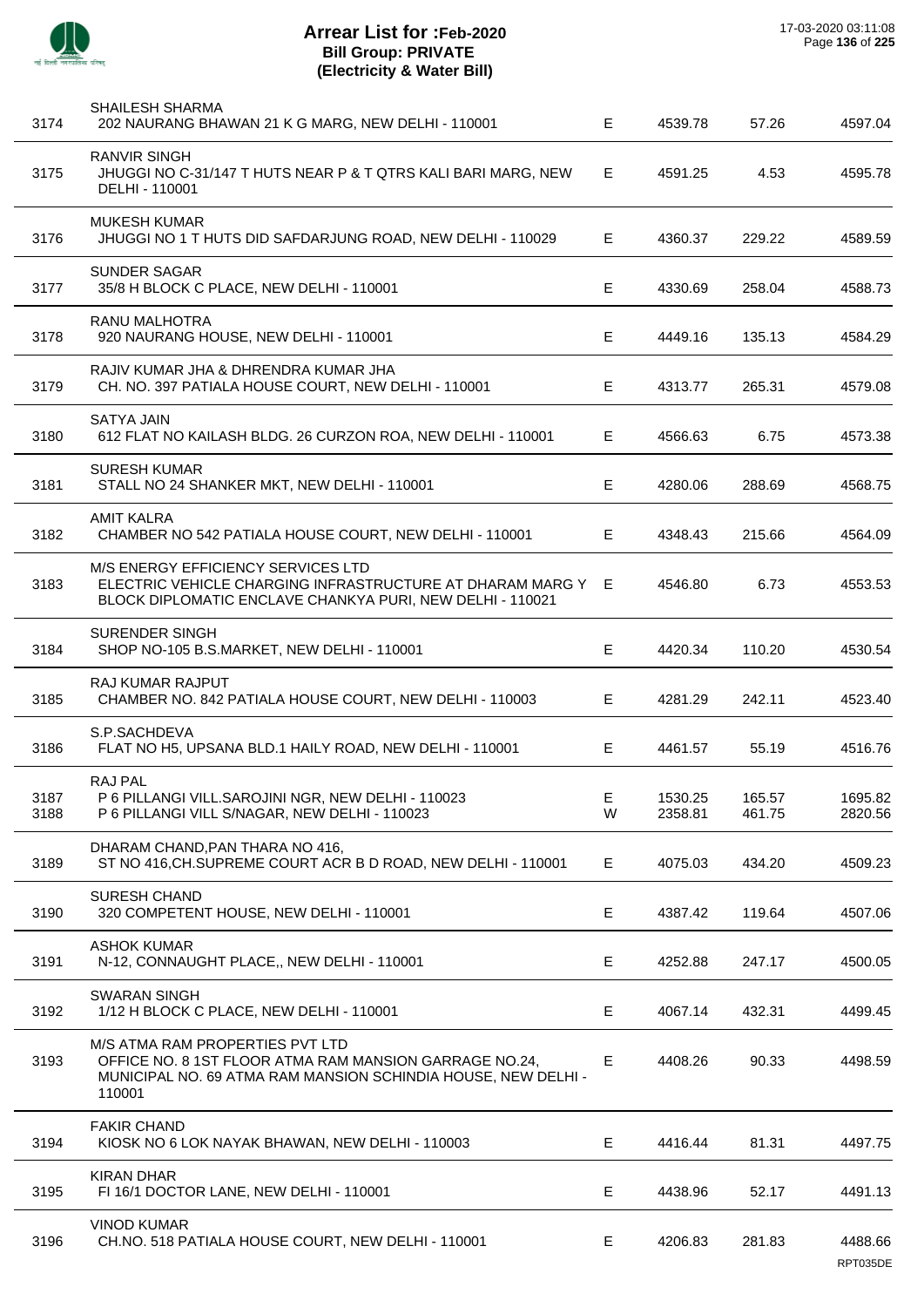

| 3197         | <b>JAMUNA</b><br>STALL NO 108/S-9, JANPATH LANE, NEW DELHI - 110001                                                       | Е           | 4293.41            | 195.11         | 4488.52            |
|--------------|---------------------------------------------------------------------------------------------------------------------------|-------------|--------------------|----------------|--------------------|
| 3198         | <b>MAHBOOD HUSAIN</b><br>44, DARGAH S.H. ANDHMAHAVIDHALYA, PK RD, NEW DELHI - 110001                                      | W           | 3558.21            | 928.53         | 4486.74            |
| 3199         | SURESH KUMAR SATISH KUMAR<br>A1/44 RATTENDON ROAD, NEW DELHI - 110003                                                     | Е           | 4094.62            | 387.31         | 4481.93            |
| 3200         | ASHOK J. MIRCHANDANI<br>SHOP NO. 82, MOHAN SINGH PLACE,, NEW DELHI - 110001                                               | Ε           | 4403.12            | 78.36          | 4481.48            |
| 3201<br>3202 | <b>KRISHNA SCHDEV</b><br>38 TODERMAL ROAD 2ND/FLOOR, NEW DELHI - 110001<br>38 TODERMAL ROAD 2ND/FLOOR, NEW DELHI - 110001 | E<br>W      | 1613.41<br>2612.58 | 1.59<br>249.97 | 1615.00<br>2862.55 |
| 3203         | UNITED AIR LINES<br>FLAT NO-2ND G/F AMBADEEP BLDG, NEW DELHI - 110001                                                     | Е           | 4393.66            | 83.60          | 4477.26            |
| 3204         | <b>JAGDISH PRASHAD</b><br>1 TANSEN MARG, NEW DELHI - 110001                                                               | E           | 4471.62            | 4.41           | 4476.03            |
| 3205         | SATYA NARAYAN GUPTA<br>M/S BRIJ MOHAN LAL RAM NATH, NEW DELHI - 110001                                                    | Е           | 4439.04            | 35.12          | 4474.16            |
| 3206         | SUSHIL KUMAR & RAJINDER KUMAR<br>SHOP NO 11 NBCC TOWER EAST KIDWAI NAGAR, NEW DELHI - 110023                              | Е           | 4466.98            | 7.15           | 4474.13            |
| 3207         | PRABHU DAYAL<br>STALL NO 8 KHANNA MARKET, NEW DELHI - 110003                                                              | E           | 4353.57            | 114.52         | 4468.09            |
| 3208         | <b>RAM RATAN</b><br>89 B S ROAD, NEW DELHI - 110001                                                                       | Е           | 4061.06            | 401.79         | 4462.85            |
| 3209         | <b>SITA RAM</b><br>SHOP NO 42 NETA JI NAGAR MKT, NEW DELHI - 110023                                                       | E           | 4202.08            | 258.97         | 4461.05            |
| 3210         | <b>SUNIL BAJAJ</b><br>L B 49 PRAKASH DEEP, NEW DELHI - 110001                                                             | E           | 4031.26            | 429.62         | 4460.88            |
| 3211         | <b>ALOK GUPATA</b><br>SHOP NO-52 SHANKER MARKET, NEW DELHI - 110001                                                       | Е           | 4453.25            | 4.39           | 4457.64            |
| 3212         | RAKESH KUMAR SHARMA<br>CH NO 419 A PATIALA HOUSE COURT, NEW DELHI - 110001                                                | Е           | 4147.23            | 304.79         | 4452.02            |
| 3213         | <b>ANIL SAWHNEY</b><br>25 BABAR LANE, BENGALI MARKET, NEW DELHI - 110001                                                  | $\mathsf E$ | 4445.80            | 4.38           | 4450.18            |
| 3214         | URMILA VIKARMAJIT<br>72 TODERMAL ROAD, NEW DELHI - 110001                                                                 | E           | 4439.81            | 9.83           | 4449.64            |
| 3215         | SUPRECY GUEST HOUSE HOSPITABILITY P LTD<br>112 BABAR ROAD, NEW DELHI - 110001                                             | W           | 4228.03            | 211.40         | 4439.43            |
| 3216         | KULUVNDER SINGH LAKHVINDER SINGH<br>SHOP NO 128 B S MARKET, NEW DELHI - 110001                                            | W           | 3209.74            | 1219.21        | 4428.95            |
| 3217         | <b>NARAYAN SINGH</b><br>P 196 PILLANGI VILLAGE, NEW DELHI - 110023                                                        | E           | 4208.50            | 219.22         | 4427.72            |
| 3218         | TEJ PAL<br>SHOP NO 12 VEGITABLE MKT, NEW DELHI - 110023                                                                   | E           | 4053.15            | 370.56         | 4423.71            |
| 3219         | <b>MANMOHAN CHANOOK</b><br>STALL NO 16-17, N-12, CONNAUGHT PLACE, NEW DELHI - 110001                                      | E           | 4011.27            | 409.33         | 4420.60            |
|              |                                                                                                                           |             |                    |                |                    |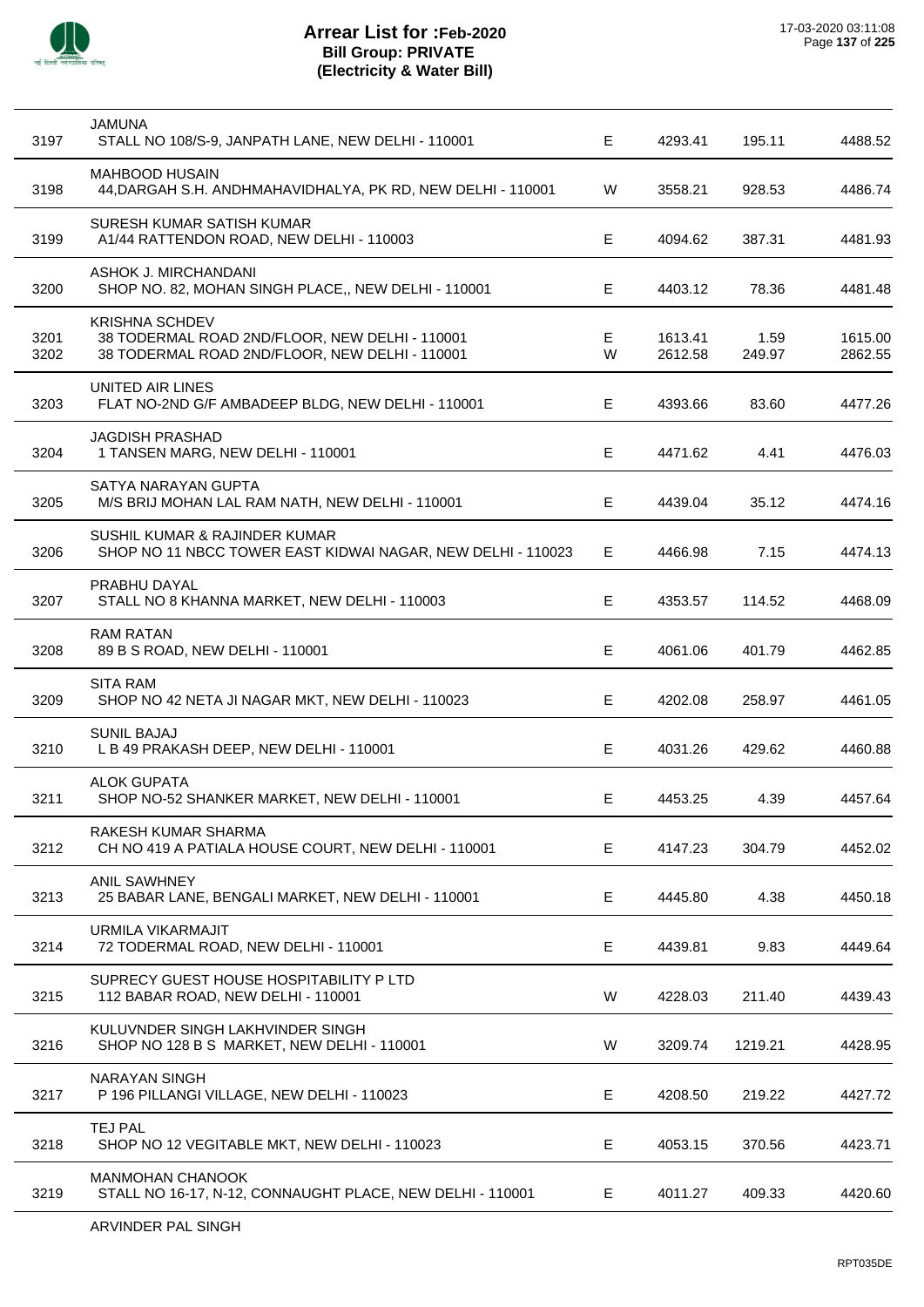

 $\overline{a}$ 

 $\overline{a}$ 

J.

J.

 $\overline{\phantom{a}}$ 

 $\overline{a}$ 

 $\overline{a}$ 

 $\overline{\phantom{a}}$ 

| 3220         | KIOSK NO.65, NEAR SHIV MANDIR B.K.S.MARG, NEW DELHI - 110001                                                                                                          | E      | 3985.91            | 433.30       | 4419.21            |
|--------------|-----------------------------------------------------------------------------------------------------------------------------------------------------------------------|--------|--------------------|--------------|--------------------|
| 3221         | <b>MAHIPAL SINGH</b><br>JHUGGI NO S-167/319 HARIJAN BASTI ANANT RAM DIARY, DELHI -<br>110066                                                                          | Е      | 4281.10            | 138.10       | 4419.20            |
| 3222         | ARCHNA KHANNA<br>150 JOR BAGH, NEW DELHI - 110003                                                                                                                     | Е      | 4400.54            | 17.57        | 4418.11            |
| 3223         | <b>KULDEEP SINGH</b><br>SHOP NO 18 BASRURKAR MARKET, NEW DELHI - 110021                                                                                               | Е      | 4319.70            | 95.50        | 4415.20            |
| 3224         | <b>GARIBA</b><br>STALL NO 17 VEGITABLE MARKET, SAROJINI NAGAR, NEW DELHI -<br>110023                                                                                  | Е      | 4309.13            | 99.71        | 4408.84            |
| 3225         | SHOKUNTLA HOODA<br>1106 ROHIT HOUSE, 3 TOLSTOY MARG N DELHI, NEW DELHI - 110001                                                                                       | Е      | 4178.92            | 227.38       | 4406.30            |
| 3226         | <b>SECY GURU SINGH SABHA</b><br>GURUDWARA NETAJI NAGAR, NEW DELHI - 110023                                                                                            | W      | 4100.17            | 301.50       | 4401.67            |
| 3227         | <b>BALDEV RAHEJA</b><br>H-35/10, GR. FLOOR, CONNAUGHT PLACE, NEW DELHI - 110001                                                                                       | Е      | 4170.24            | 223.45       | 4393.69            |
| 3228         | S DUGGAL & MRS JASEEN DUGGAL<br>G 39 IV FLORO CON PLACE, NEW DELHI - 110001                                                                                           | E      | 4383.35            | 6.48         | 4389.83            |
| 3229         | KAMALA KHARBANDA<br>LGF 91 VIJAYA BLDG.17 BARAKHAMBA ROAD, NEW DELHI - 110001                                                                                         | Е      | 4080.35            | 306.84       | 4387.19            |
| 3230         | <b>RISHI KUMAR</b><br>B 1 ARD COMPLEX SEC 13 R K PURAM, NEW DELHI - 110001                                                                                            | Е      | 4354.88            | 30.48        | 4385.36            |
| 3231         | M/S RELIANCE JIO INFORMATION LTD A 3 MOHAN COPERATIVE INDUSTRIAL ESTATE MATHURA ROAD<br>G 4 NETWORK FROM G S PILLAR NO 39 F AT SEN MARTIN MARG, NEW<br>DELHI - 110001 | E.     | 1906.15            | 1.88         | 1908.03            |
| 3232         | G 5 PILLAR NO 44 AT SEN MARTIN MARG, NEW DELHI - 110001                                                                                                               | Е      | 2471.72            | 2.42         | 2474.14            |
| 3233<br>3234 | S P NURANG<br>809 ANSAL BHAWAN, NEW DELHI - 110001<br>809 ANSAL BHAWAN, NEW DELHI - 110001                                                                            | Е<br>E | 2531.09<br>1842.20 | 3.74<br>2.73 | 2534.83<br>1844.93 |
| 3235         | <b>KHIAL DASS</b><br>FLAT NO 87 SAROJINI NAGAR MKT, NEW DELHI - 110023                                                                                                | Е      | 3475.39            | 893.64       | 4369.03            |
| 3236         | RAJSHI FINANCIAL & INVESTMENT CO P.LTD<br>DHAWANDEEP, E-7, 6 JANTAR MANTAR ROAD, NEW DELHI - 110001                                                                   | Е      | 3960.34            | 396.73       | 4357.07            |
| 3237         | ROYAL SUNDRAM ALLIANCE INS.CO. LTD<br>F NO 1505-1506 AMBADEEP BULD 14 K G MARG, NEW DELHI - 110001                                                                    | Е      | 3565.62            | 784.31       | 4349.93            |
| 3238         | <b>GURMUKH SINGH</b><br>SHOP NO 134 RING ROAD MKT., OPP NAUROJI NAGAR, NEW DELHI -<br>110029                                                                          | Е      | 4123.60            | 223.79       | 4347.39            |
| 3239         | <b>GORVINDER SINGH</b><br>SHOP NO UG-29 PALIKA PLACE, R K MARG, NEW DELHI - 110001                                                                                    | Е      | 4213.85            | 132.87       | 4346.72            |
| 3240         | RAJ KUMARI CHOPRA & R K KARARIA<br>NEW BLK. CHAMBER NO 165, DELHI HIGH COURT, NEW DELHI - 110003                                                                      | Е      | 4204.48            | 138.32       | 4342.80            |
| 3241         | <b>JANGI RAM</b><br>SHOP NO H 59 B K DUTT COLONY, NEW DELHI - 110003                                                                                                  | Е      | 4228.65            | 111.81       | 4340.46            |
| 3242         | NIRANJAN KOIRALA<br>BUNGALOW NO.2 EDWARD KEVENTER LANE, S P MARG, NEW DELHI -<br>110021                                                                               | W      | 4130.85            | 206.54       | 4337.39            |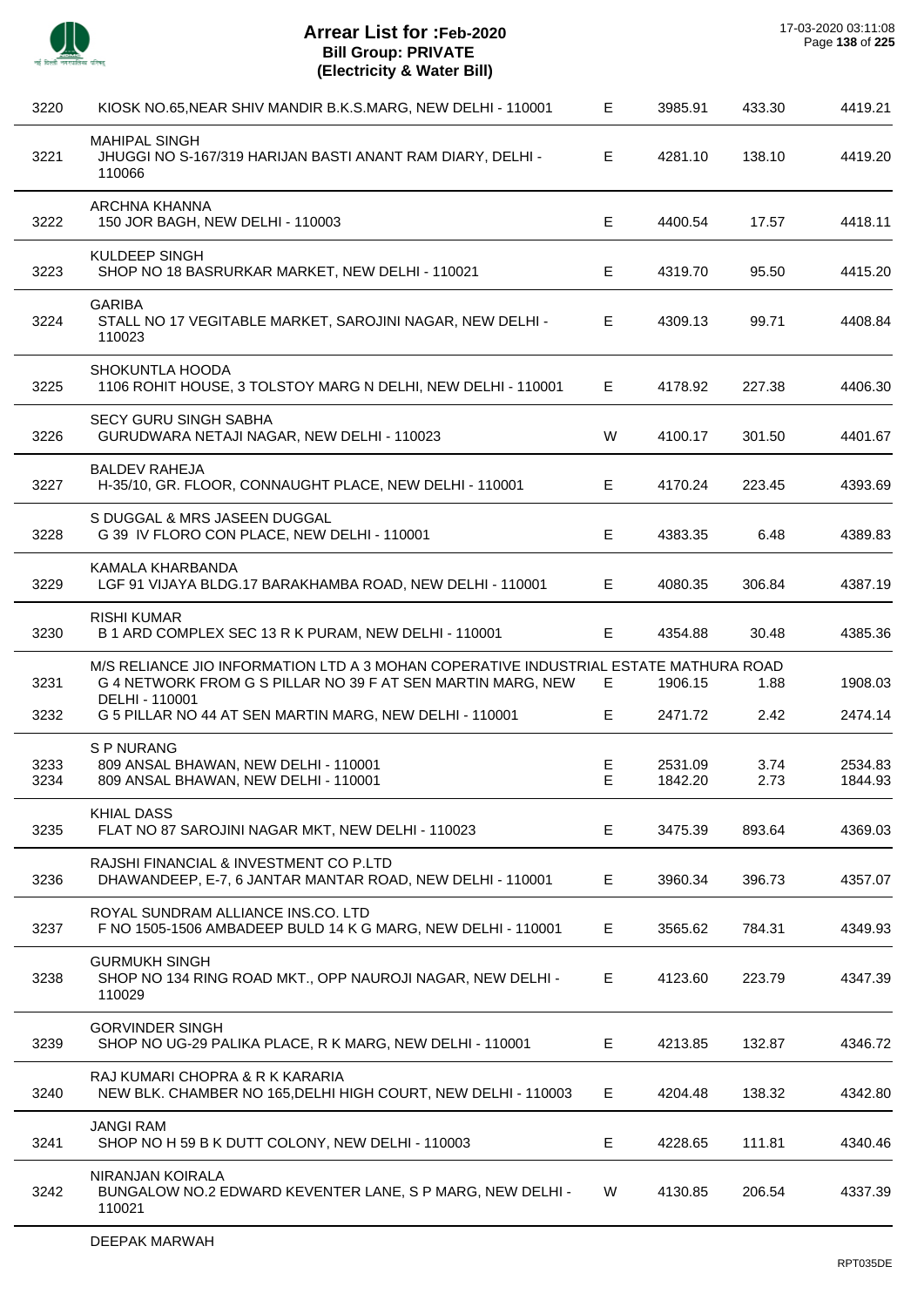

| 3243         | SHOP NO 18 B KHAN MARKET, NEW DELHI - 110003                                                                                                 | E      | 4296.46            | 30.50           | 4326.96            |
|--------------|----------------------------------------------------------------------------------------------------------------------------------------------|--------|--------------------|-----------------|--------------------|
| 3244         | <b>DHARAMVIR GULATI</b><br>SHOP NO.90 SAROJINI NAGAR MARKET, NEW DELHI - 110023                                                              | E.     | 4318.52            | 6.39            | 4324.91            |
| 3245         | <b>FRIENDS ELECTRIC</b><br>SHOP NO 50 YASHWANT PLACE, NEW DELHI - 110021                                                                     | E      | 4204.82            | 119.80          | 4324.62            |
| 3246         | DARSHAN LAL<br>D/31 P.PARK, NEW DELHI - 110001                                                                                               | E      | 4053.62            | 264.55          | 4318.17            |
| 3247         | <b>RADHEY MOHAN GUPTA</b><br>16 SCHOOL LANE FIF FRONT, NEW DELHI - 110001                                                                    | W      | 3751.69            | 565.17          | 4316.86            |
| 3248         | ARCHANA SHARMA<br>CHAMBER NO 955 PATIALA HOUSE, NEW DELHI - 110001                                                                           | E.     | 4000.06            | 306.91          | 4306.97            |
| 3249         | RAMAN NARULA & RITU NARULA<br>FLAT G.F. TRIF T. MOHAN DEV BUILDING, NEW DELHI - 110001                                                       | E      | 4150.40            | 155.53          | 4305.93            |
| 3250         | <b>SUBHASH CHANDER</b><br>STALL NO 108/S-I, JANPATH LANE,, NEW DELHI - 110001                                                                | E      | 4068.52            | 231.88          | 4300.40            |
| 3251         | R K MALIK<br>FLAT NO 5/90 C CIRCUS, NEW DELHI - 110001                                                                                       | E.     | 3849.10            | 443.88          | 4292.98            |
| 3252         | ANIL KUMAR SEHT<br>FLAT NO 102, 42-B HANUMAN LANE, NEW DELHI - 110001                                                                        | E      | 3787.67            | 499.87          | 4287.54            |
| 3253<br>3254 | SADDRUDIN<br>SHOP NO 39 NETA JI NAGAR MKT, NEW DELHI - 110023<br>SHOP NO 39 NETA JI NAGAR MKT, NEW DELHI - 110023                            | E<br>W | 2670.56<br>1477.06 | 25.99<br>110.61 | 2696.55<br>1587.67 |
| 3255         | <b>TILAK RAJ SHARMA</b><br>SHOP NO 281 PALIKA BAZAR, NEW DELHI - 110001                                                                      | E      | 4237.28            | 37.36           | 4274.64            |
| 3256         | KRISHAN LAL BUDHIRAJA<br>CHAMBER NO-248 DELHI HIGH COUR, DELHI HIGH COURT, NEW DELHI - E<br>110003                                           |        | 4171.18            | 102.67          | 4273.85            |
| 3257         | <b>PINTO</b><br>H NO 51 DEVI PRASAD SADAN HAILEY LANE (DHOBI GHAT), NEW DELHI<br>$-110001$                                                   | E.     | 4164.79            | 108.45          | 4273.24            |
| 3258         | M/S GIRDHARI LAL CONSTRUCTION (P) LTD<br>SITE OFFICE AB 805, 806 & 807 SAROJINI NAGAR, NEW DELHI - 110023                                    | E.     | 4246.71            | 23.42           | 4270.13            |
| 3259<br>3260 | M/S RELIANCE JIO INFO COMM LTD<br>PILLAR NO 24 E MOTI LAL NEHRU MARG, NEW DELHI - 110001<br>PILLAR NO 21 C K KAMRAJ MARG, NEW DELHI - 110001 | E<br>E | 2213.18<br>2017.81 | 4.00<br>34.09   | 2217.18<br>2051.90 |
| 3261         | DHARMINDAR KUMAR<br>UG-36, PALIKA BHAWAN, NEW DELHI - 110066                                                                                 | Е      | 4019.55            | 242.08          | 4261.63            |
| 3262         | M/S N K GARG BUILDING (INDIA)<br>OFFICE PURPOSE AT CPWD ENQUIRY OFFICE SUNHERI BAGH, NEW<br>DELHI - 110001                                   | E.     | 4227.32            | 32.88           | 4260.20            |
| 3263         | ANITA W/O MANOJ KUMAR<br>THARA NO.4 DHOBI GHAT BAPA NAGAR, NEW DELHI - 110003                                                                | Е      | 3925.81            | 330.69          | 4256.50            |
| 3264         | <b>WALI RAM</b><br>SHOP NO.147 RING RD.MKT.OPP.NAUROJI NGR., NEW DELHI - 110029                                                              | E.     | 4224.00            | 21.66           | 4245.66            |
| 3265         | SANATAN DHARAM MANDIR<br>REGISTERED P&T QRS MANDIR, SAROJINI NAGAR, NEW DELHI - 110023                                                       | E      | 4166.16            | 73.58           | 4239.74            |
| 3266         | <b>SITA RAM KUNDAN LAL</b><br>SHOP NO 84 MPL MKT, CON CIRCUS, NEW DELHI - 110001                                                             | W      | 2364.24            | 1861.44         | 4225.68            |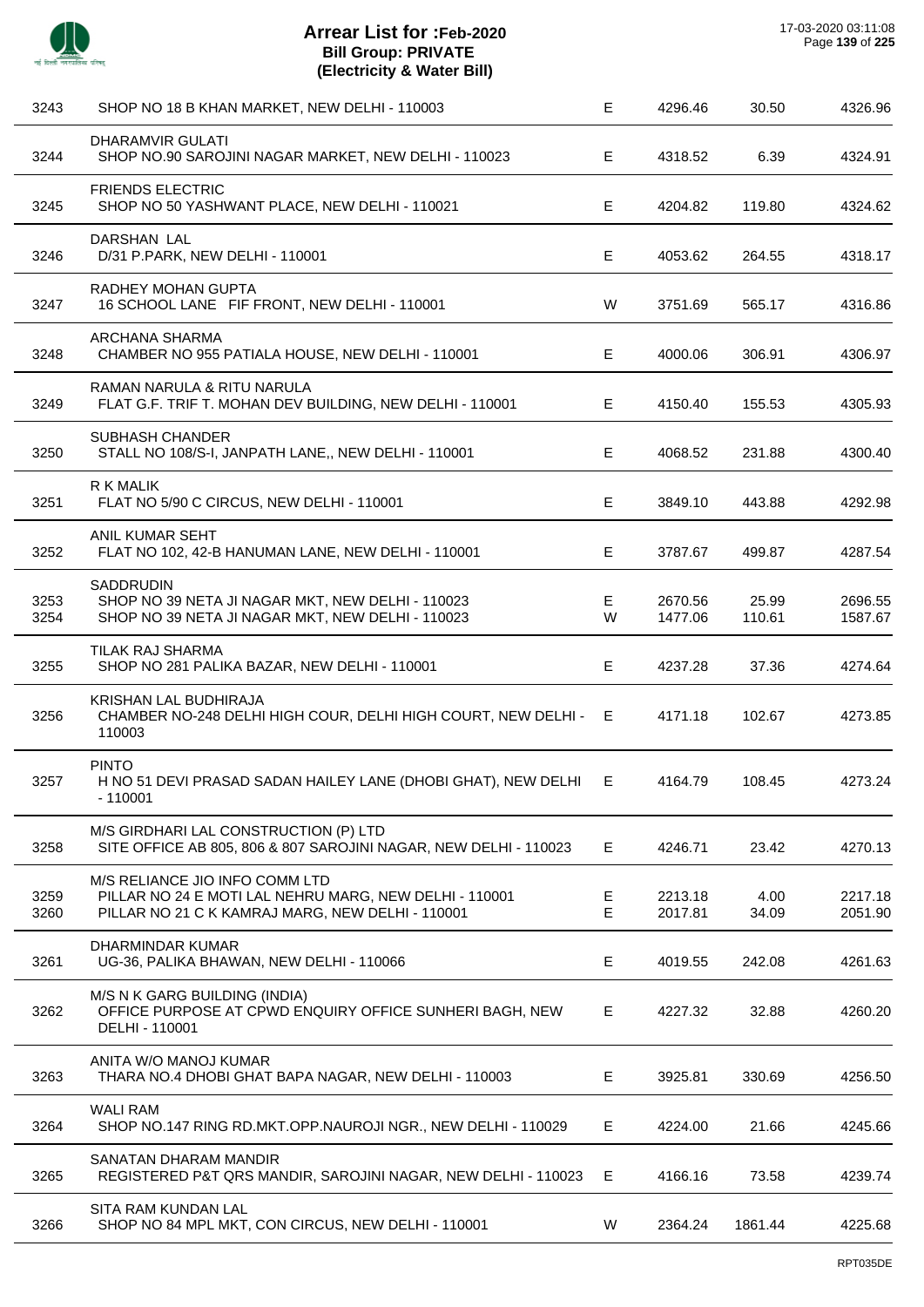

 $\overline{a}$ 

J.

 $\overline{\phantom{a}}$ 

 $\overline{a}$ 

J.

| 3267         | KICKERS INGINNERING LTD.<br>C\501 GAURI SADAN 5 HAILY ROAD, NEW DELHI - 110001                              | E.      | 4221.24            | 4.16          | 4225.40             |
|--------------|-------------------------------------------------------------------------------------------------------------|---------|--------------------|---------------|---------------------|
| 3268         | <b>PREETI</b><br>1 T HUTS PALIKA DHAM BANGLA SAHIB ROAD, NEW DELHI - 110001                                 | E       | 3791.74            | 423.51        | 4215.25             |
| 3269         | CHIEF REGINAL MANAGER HPC LTD.<br>BEDI MOTORS KAMAL A.RK MARG NEAR RACE, COURSE ROAD, NEW<br>DELHI - 110003 | E.      | 0.38               | 4208.26       | 4208.64             |
| 3270         | <b>MAHADEV PRASAD</b><br>II FLAT 21A AURANGZEB ROAD, NEW DELHI - 110011                                     | E.      | 4201.82            | 4.14          | 4205.96             |
| 3271<br>3272 | JAWAHAR LAL MEHRA<br>15 ABUL FAZAL ROAD, NEW DELHI - 110001<br>15 ABUL FAZAL RD, NEW DELHI - 110001         | E.<br>W | 2851.65<br>1284.70 | 2.81<br>64.24 | 2854.46<br>1348.94  |
| 3273         | <b>VARINDER KUMAR</b><br>TELEPHONE BOOTH OPP BABU MARKE, SAROJINI NAGAR, NEW DELHI -<br>110023              | E       | 4009.96            | 192.71        | 4202.67             |
| 3274         | SUVIDHA ADLAKHA<br>FLAT NO 102 SAROJINI NAGAR, NEW DELHI - 110023                                           | E       | 3945.03            | 252.10        | 4197.13             |
| 3275         | <b>NASIR JAIDI</b><br>FLAT NO 206 TOLSTOY MARG, NEW DELHI - 110001                                          | E.      | 4187.40            | 9.07          | 4196.47             |
| 3276         | <b>MANOJ PURI</b><br>D 74 LOWER GROUND FLOOR BASEMENT REGAL BUILDING, NEW<br>DELHI - 110001                 | E.      | 4025.22            | 167.26        | 4192.48             |
| 3277         | V N CHATURVEDI<br>CH.NO. 581 PATIALA HOUSE COURT, NEW DELHI - 110001                                        | E       | 4021.59            | 165.13        | 4186.72             |
| 3278         | BRIJ BROS (WATCH MAKER)<br>SHOP UNDER STORE A CONN PLACE, NEW DELHI - 110001                                | E.      | 4086.11            | 98.74         | 4184.85             |
| 3279         | S K PURI<br>A 32/I FLOOR CONNAUGHT PLACE, NEW DELHI - 110001                                                | E.      | 4118.00            | 65.91         | 4183.91             |
| 3280         | <b>VIVEK BHARDWAJ</b><br>CHAMBER NO-876, PATIALA HOUSE COURT, NEW DELHI - 110001                            | E.      | 3809.60            | 368.47        | 4178.07             |
| 3281         | <b>MARQES &amp; CO</b><br>G 76 CON PLACE, NEW DELHI - 110001                                                | E       | 3799.33            | 378.72        | 4178.05             |
| 3282         | <b>MANJU VOHRA</b><br>FLAT NO-1008, HOUSE, NEW DELHI - 110001                                               | E       | 3876.14            | 300.89        | 4177.03             |
| 3283         | C K KALPNA<br>M-24 PALIKA BHAWAN, R K PURAM, NEW DELHI - 110066                                             | E.      | 3980.39            | 194.06        | 4174.45             |
| 3284         | <b>BHAGWAN DASS</b><br>SHOP 1 R K ASHRAM RD, NEW DELHI - 110001                                             | Е       | 3772.20            | 399.96        | 4172.16             |
| 3285         | PARMESHWAR DASS<br>QRT NO 9 DHOBI GHAT TYAGA RAJA, NEW DELHI - 110001                                       | Е       | 3889.03            | 280.58        | 4169.61             |
| 3286         | KUNDAN LAL BHATIA<br>SHOP NO 34 RING ROAD MARKET, OPP NAUROJI NAGAR, NEW DELHI -<br>110029                  | E.      | 3984.34            | 184.96        | 4169.30             |
| 3287         | <b>RAGINI SINGH</b><br>CHAMBER NO 674, PATIALA HOUSE COURTS, NEW DELHI - 110001                             | E.      | 3491.56            | 668.63        | 4160.19             |
| 3288         | S QAISAR KAZIM<br>A 4 LAWYER'S CHAMBER PATIALA HOUSE COURT, NEW DELHI - 110001                              | Е.      | 3943.25            | 214.62        | 4157.87             |
| 3289         | <b>SOHAN LAL KUMAR</b><br>SHOP NO 32 MPL MKT, CON CIRCUS, NEW DELHI - 110001                                | E.      | 2730.15            | 1427.70       | 4157.85<br>RPT035DE |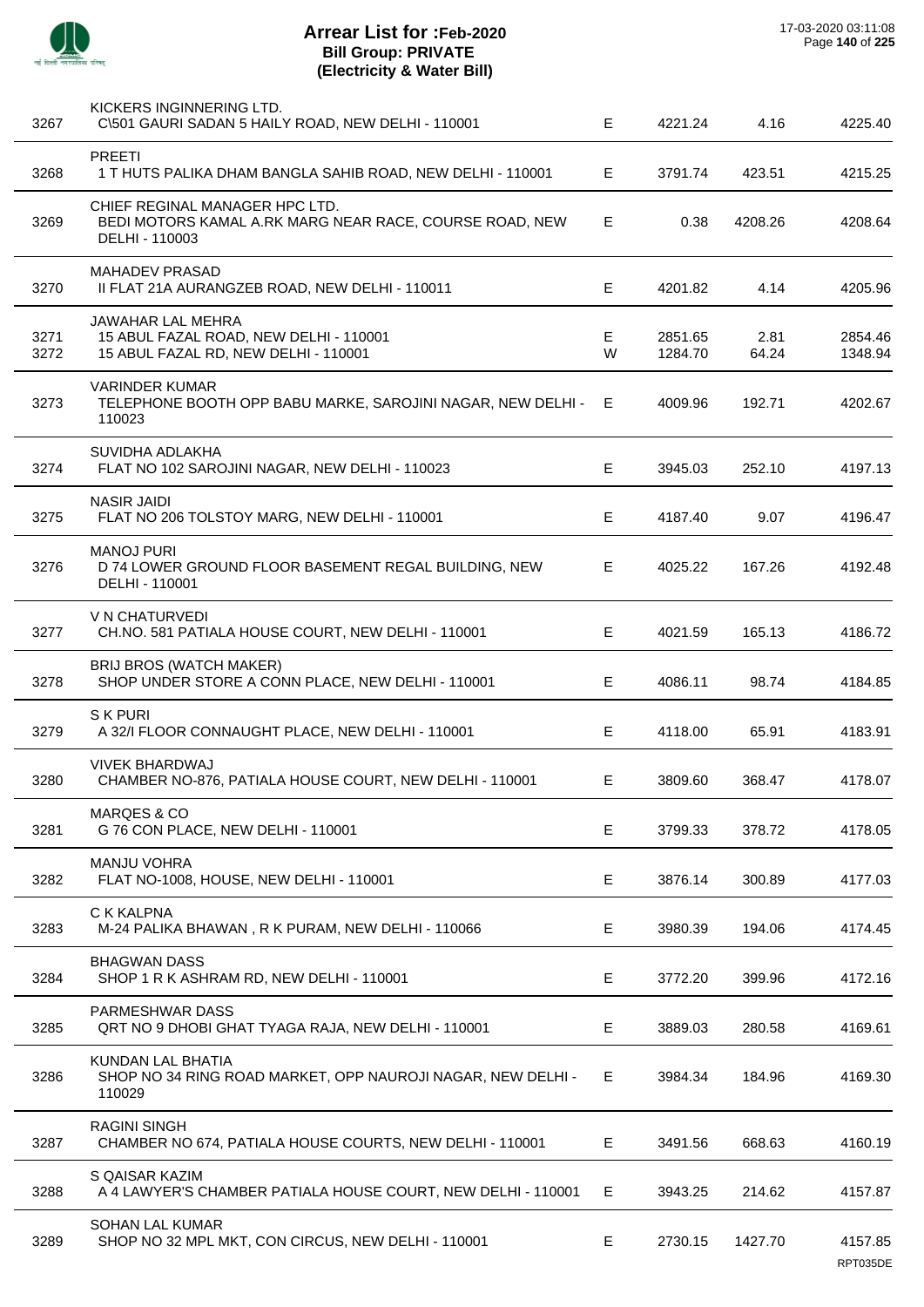

| 3290 | AMBICA BUILDERS PVT LTD<br>A 18 RAMA HOUSE GROUND FLOOR CONN PLACE, NEW DELHI - 110001   | Е. | 4149.23 | 8.19    | 4157.42 |
|------|------------------------------------------------------------------------------------------|----|---------|---------|---------|
| 3291 | <b>KANWAR PAL</b><br>SHOP NO 8 U G CAR PARKING, NEW DELHI - 110001                       | Е  | 3880.59 | 274.65  | 4155.24 |
| 3292 | <b>NANAK CHAND</b><br>STALL NO 3 PR LANE MARKET, NEW DELHI - 110003                      | Е  | 3662.59 | 489.98  | 4152.57 |
| 3293 | <b>SUSHILA NARAYAN</b><br>FLAT NO 1103/9 HALLY RD, NEW DELHI - 110001                    | Е  | 4147.57 | 4.09    | 4151.66 |
| 3294 | <b>MOHAN LAL</b><br>JHUGGI NO 210/300 B R CAMP RACE COURSE CLUB, NEW DELHI -<br>110003   | Е  | 3770.89 | 379.21  | 4150.10 |
| 3295 | PIYOOSH LEASING & FINANCE LTD<br>7B DOCTOR LANE GOLE MKT, NEW DELHI - 110001             | W  | 3859.97 | 287.88  | 4147.85 |
| 3296 | REAL WORTH (INDIA) PVT LTD<br>7C DOCTOR LANE GOLE MKT, NEW DELHI - 110001                | W  | 3859.97 | 287.88  | 4147.85 |
| 3297 | <b>SUKHDEV CHAND PAUL</b><br>222, NEW LAWYERS CHAMBER, SUPREME COURT, NEW DELHI - 110001 | E  | 3922.23 | 225.45  | 4147.68 |
| 3298 | AMRITA MELWANI<br>FLAT NO-4, 31 P RAJ ROAD, NEW DELHI - 110003                           | Е  | 4141.70 | 4.07    | 4145.77 |
| 3299 | NEERAJ GUPTA<br>SHOP NO 11 AIIMS SUBWAY, NEW DELHI - 110001                              | Е  | 3776.30 | 363.98  | 4140.28 |
| 3300 | <b>SUBHAS BHISE</b><br>177 GOLF LINK G F, NEW DELHI - 110003                             | W  | 3049.07 | 1089.89 | 4138.96 |
| 3301 | <b>DEEPIKA</b><br>I T HUTS PALIKA DHAM BANGLA SAHIB ROAD, NEW DELHI - 110001             | E. | 3699.96 | 436.43  | 4136.39 |
| 3302 | <b>CHAMPA GUPTA</b><br>SHOP NO-S/28 PALIKA BAZAR, NEW DELHI - 110001                     | Е  | 3816.56 | 315.02  | 4131.58 |
| 3303 | SANTOSH SINGH KASHMIRILAL<br>SHOP E ARCADE KHAN MARKET, NEW DELHI - 110003               | Е  | 4087.16 | 39.20   | 4126.36 |
| 3304 | <b>VINA SINHA</b><br>SHOP NO-4 C S C MARKET, SAROJINI NAGAR, NEW DELHI - 110023          | Е  | 4067.54 | 56.07   | 4123.61 |
| 3305 | <b>GIAN SINGH</b><br>F 8 B K DUTT COLONY, NEW DELHI - 110003                             | Е  | 4086.59 | 36.29   | 4122.88 |
| 3306 | <b>SUNITA BATRA &amp; PUNIT ANAND</b><br>1007 TOLOSTOY HOUSE, NEW DELHI - 110001         | E  | 4074.25 | 40.03   | 4114.28 |
| 3307 | SHAKUNTALA DEVI JAIN<br>10 JAIN MANDIR ROAD, NEW DELHI - 110001                          | Е  | 4108.62 | 4.05    | 4112.67 |
| 3308 | <b>SURJET SINGH SODHI</b><br>SHOP N 34 MPL BABER ROAD, NEW DELHI - 110001                | Е  | 3749.23 | 362.68  | 4111.91 |
| 3309 | <b>RAJIV KUMAR</b><br>P 40 PILLAJI VILLAGE SAROJINI NAGAR, NEW DELHI - 110023            | Е  | 3810.58 | 299.99  | 4110.57 |
| 3310 | <b>PUSHPA RANI</b><br>21 CENTRAL LANE HALF PORTION BANGALI MARKET, NEW DELHI -<br>110001 | E. | 3750.12 | 355.04  | 4105.16 |
| 3311 | <b>SUBHASH KAUL</b><br>17 KASHMIRI MIGRANT MKT OPP.SHANKAR MKT, NEW DELHI - 110001       | E. | 3969.72 | 133.47  | 4103.19 |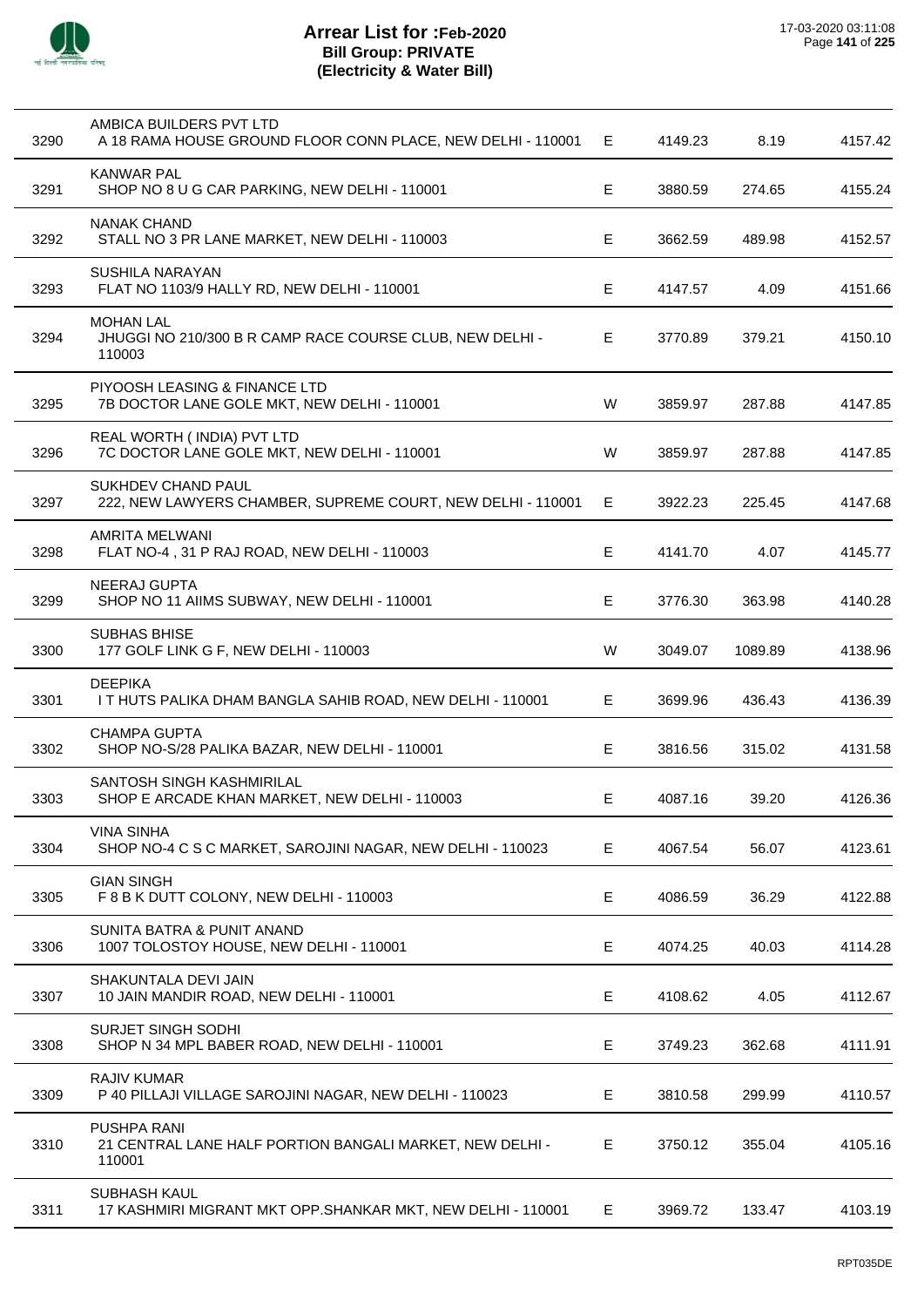

l,

| 3312         | <b>RAJ KUMARI</b><br>S-12/68 INDIRA GANDHI CAMP KHANNA MARKET LODHI COLONY, NEW<br>DELHI - 110003                                                        | Е      | 3802.52            | 300.32         | 4102.84            |
|--------------|----------------------------------------------------------------------------------------------------------------------------------------------------------|--------|--------------------|----------------|--------------------|
| 3313         | K SHEKHARAN<br>FLAT NO 2 NORTH AVENUE ABOVE, SHOP NO 2, NEW DELHI - 110001                                                                               | E.     | 3934.17            | 168.57         | 4102.74            |
| 3314         | <b>MOHD ZAKIR</b><br>STALL NO.3 BEHIND KAILASH BLDG., NEW DELHI - 110001                                                                                 | Е      | 3845.99            | 255.56         | 4101.55            |
| 3315         | <b>KAILSH BHASKAR</b><br>G 39/I CONN. PLACE, NEW DELHI - 110001                                                                                          | Е      | 3854.52            | 243.68         | 4098.20            |
| 3316         | PUNJAB NATIONAL BANK<br>K-8 CON CIRCUS, NEW DELHI - 110001                                                                                               | W      | 3667.35            | 430.38         | 4097.73            |
| 3317         | <b>VIDYA SAGAR</b><br>SHOP NO 163 RING ROAD MKT, OPP NAUROJI NAGAR, NEW DELHI -<br>110029                                                                | Е      | 3900.95            | 195.45         | 4096.40            |
| 3318         | <b>MOHAN SINGH</b><br>XY-42 S/NAGAR, NEW DELHI - 110023                                                                                                  | W      | 2228.74            | 1863.83        | 4092.57            |
| 3319         | RAMESH KUMAR SHUKLA<br>PANTHARA NEAR MAYUR BHAWAN, NEW DELHI - 110001                                                                                    | Е      | 4059.11            | 32.86          | 4091.97            |
| 3320         | <b>HARDEV SINGH AKOI</b><br>PLOT NO 5 PART C BLOCK B MIDDLE CIRCLE CONNAUGHT PLACE, NEW<br>DELHI - 110001                                                | W      | 3893.75            | 194.69         | 4088.44            |
| 3321         | M/S TITAN PROJECT PVT LTD<br>F 148 MALCHA MARG, NEW DELHI - 110001                                                                                       | Е      | 4068.13            | 19.21          | 4087.34            |
| 3322<br>3323 | <b>M/S INDUS TOWER LTD</b><br>SMART POLE NO 2 D PARK TUGHLAK CRESCENT, NEW DELHI - 110001<br>SMART POLE NO 1 D PARK TUGHLAK CRECSENT, NEW DELHI - 110001 | Е<br>E | 1593.11<br>2442.22 | 16.18<br>33.41 | 1609.29<br>2475.63 |
| 3324         | <b>SATYA PAL</b><br>FLAT NO.55 SAROJINI NAGAR MARKET, NEW DELHI - 110023                                                                                 | Е      | 3960.17            | 123.97         | 4084.14            |
| 3325<br>3326 | <b>SUMITRA</b><br>J 47 ARD COMPLEX SEC 13 R K PURAM, NEW DELHI - 110001<br>J 47 ARD COMPLEX SECTOR 13 R K PURAM, NEW DELHI - 110016                      | Е<br>W | 2515.70<br>1488.17 | 5.73<br>74.41  | 2521.43<br>1562.58 |
| 3327         | <b>JAGDISH KUMAR</b><br>KIOSK NO 76 NEAR SCHOOL NO 23, SAROJINI NAGAR, NEW DELHI -<br>110023                                                             | E      | 3989.04            | 93.81          | 4082.85            |
| 3328         | G.C.SHARMA<br>J 1 B K DUTT COLONY, NEW DELHI - 110003                                                                                                    | E      | 3400.46            | 677.60         | 4078.06            |
| 3329         | SANJIV SHARMA & A K NIJHAWAN<br>484 DELHI HIGH COURT BLOCK 96, NEW DELHI - 110003                                                                        | E      | 4014.82            | 60.17          | 4074.99            |
| 3330         | <b>VIDYA WATI BAHADUR</b><br>25 10 FLAT NO HAILEY ROAD, NEW DELHI - 110001                                                                               | E      | 2668.66            | 1404.68        | 4073.34            |
| 3331         | PARDHAN SINGH<br>D 119 B K DUTT COLONY, NEW DELHI - 110003                                                                                               | E      | 3919.32            | 146.21         | 4065.53            |
| 3332         | <b>KASTURI TULI</b><br>FLAT NO 403 SURYA KIRAN BUILDING 19 K G MARG, NEW DELHI -<br>110001                                                               | E      | 3950.31            | 114.72         | 4065.03            |
| 3333         | PROVESTMENT SERVICES LTD<br>F NO 1106 ANTRIKSH BHAWAN 22 K G MARG, NEW DELHI - 110001                                                                    | Е      | 4041.03            | 17.43          | 4058.46            |
| 3334         | <b>AJIT SINGH SYAN</b><br>L-4 IIND FLOOR S S PARK, NEW DELHI - 110003                                                                                    | E      | 3231.55            | 824.00         | 4055.55            |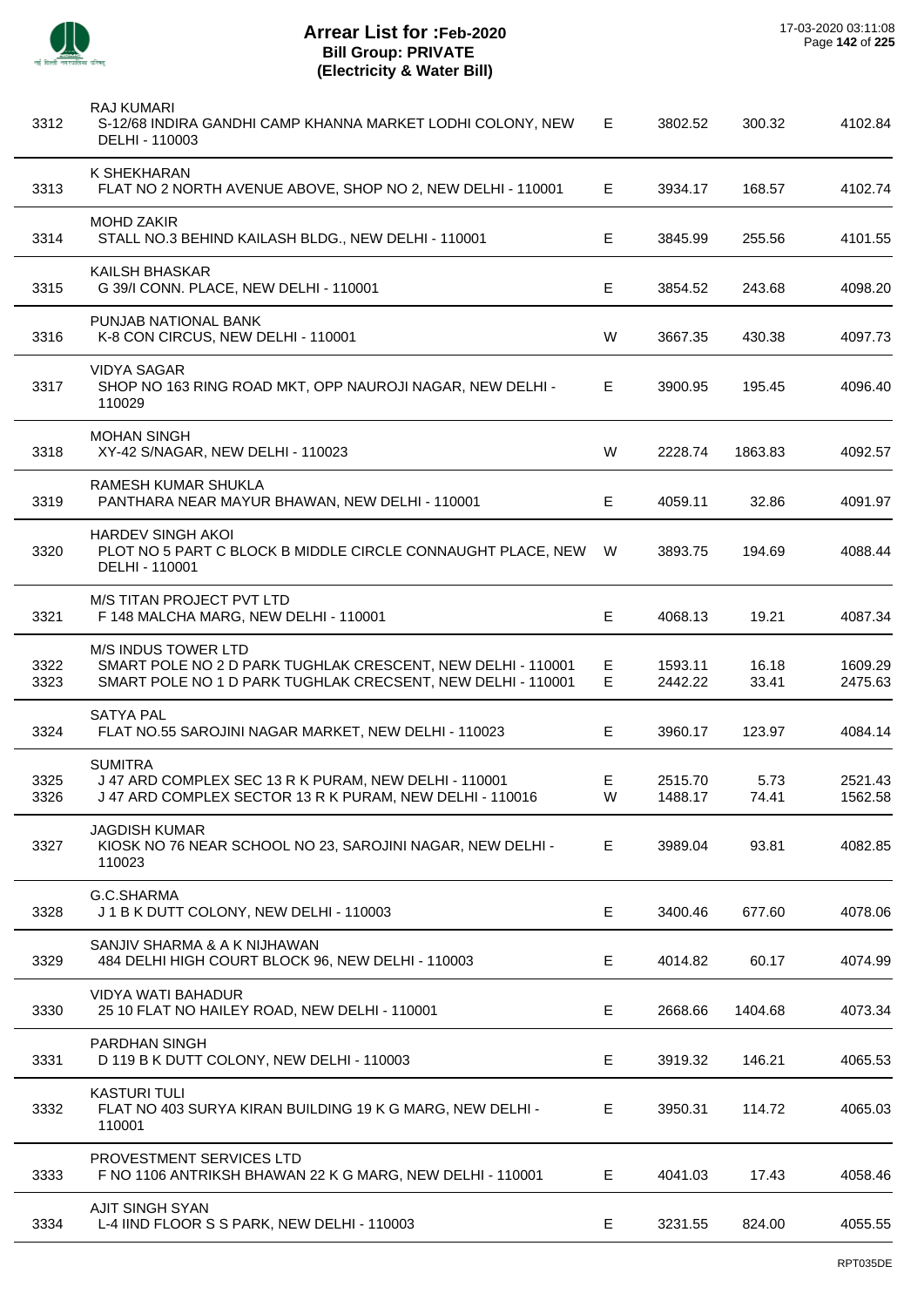

| 3335         | <b>SURENDER KAUR</b><br>SHOP NO 42 BEGUM ZAIDI MARKET, NEW DELHI - 110021                                         | E.      | 3937.39            | 118.02       | 4055.41            |
|--------------|-------------------------------------------------------------------------------------------------------------------|---------|--------------------|--------------|--------------------|
| 3336         | <b>RUCHI</b><br>BASEMENT OF LAWYER CHMBR BULDG B D RD, SUPREME COURT,<br><b>NEW DELHI - 110001</b>                | Е       | 3995.10            | 57.85        | 4052.95            |
| 3337         | <b>RAJEEV CHHIBBER</b><br>CHAMBER NO-278 PATIALA HOUSE, NEW DELHI - 110001                                        | Е       | 3853.43            | 197.43       | 4050.86            |
| 3338         | <b>MOLHE RAM</b><br>DHOBI GHAT NO. 4 RAKAB GANJ RAOD, NEW DELHI - 110001                                          | E       | 4008.22            | 31.53        | 4039.75            |
| 3339         | KIRSHAN LAL<br>SHOP NO 145 RING ROAD MKT, OPP NAUROJI NAGAR, NEW DELHI -<br>110029                                | Е       | 4034.30            | 3.98         | 4038.28            |
| 3340         | <b>BALRAJ DEWAN</b><br>108, NEW LAWYERS CHAMBER, SUPREME COURT, TILAK LANE,, NEW<br>DELHI - 110001                | E       | 3703.28            | 330.88       | 4034.16            |
| 3341         | <b>SATISH KUMAR</b><br>FLT NO.J 92 TO J 97 ARC COMPLEX SEC.13, R K PURAM, NEW DELHI -<br>110066                   | W       | 3506.97            | 527.14       | 4034.11            |
| 3342         | <b>VEENA KUMAR TORCHIA</b><br>FLAT NO G7 UPASANA BLDG 1 HAILY ROAD, NEW DELHI - 110001                            | Е       | 3987.23            | 43.20        | 4030.43            |
| 3343         | <b>HANS RAJ KAPOOR</b><br>SHOP NO LG-7 PALIKA PLACE, R K MARG N DELHI, NEW DELHI - 110001                         | E       | 3915.36            | 112.79       | 4028.15            |
| 3344         | SIKHA PROPERTIES LTD.,<br>D-74, REGAL BUILDING,, NEW DELHI - 110001                                               | E.      | 4018.24            | 5.94         | 4024.18            |
| 3345<br>3346 | RAM RAOADIK EDUCATION SOCIETY<br>25 ABUL FAZAL ROAD, NEW DELHI - 110001<br>25 ABUL FAZAL ROAD, NEW DELHI - 110001 | E.<br>E | 2822.75<br>1194.69 | 2.78<br>0.34 | 2825.53<br>1195.03 |
| 3347         | <b>BEENA MAHAJAN</b><br>FLAT NO 18 SHANKAR MKT, NEW DELHI - 110001                                                | Е       | 4011.75            | 3.96         | 4015.71            |
| 3348         | <b>AJAY BASOYA</b><br>P 49-B FIRST FLOOR PILLANJI VILLAGE SAROJINI NAGAR, NEW DELHI -<br>110023                   | F.      | 3805.73            | 203.01       | 4008.74            |
| 3349         | <b>UMA JAIN</b><br>G 42 GROUND FLOOR CONNAUGHT PLACE, NEW DELHI - 110001                                          | W       | 3817.70            | 190.89       | 4008.59            |
| 3350         | URVASHI POPLI<br>CH.NO. 446 PATIALA HOUSE COURT, NEW DELHI - 110001                                               | Е       | 3809.37            | 194.70       | 4004.07            |
| 3351         | <b>GYAN CHAND</b><br>JHUGGI NO 292-A T HUTS B R CAMP RACE COURSE ROAD, NEW DELHI - E<br>110011                    |         | 3794.43            | 200.86       | 3995.29            |
| 3352         | ASHOK MULCHANDANI<br>402 ROHIT HOUSE 3 TOLSTOY MARG, NEW DELHI - 110001                                           | Е       | 3334.58            | 658.13       | 3992.71            |
| 3353         | <b>BIPIN KUAMR DWIVEDI</b><br>CH.NO. 482 PATIALA HOUSE COURT, NEW DELHI - 110001                                  | E.      | 3838.97            | 149.41       | 3988.38            |
| 3354         | M/S OHARA FLOUR & GENERAL MILLS<br>FLAT NO 805 KAILASH BUILDING 26 K G MARG, NEW DELHI - 110001                   | Е       | 3692.15            | 293.61       | 3985.76            |
| 3355         | <b>SANTI DAVI</b><br>STALL NO 13 TIBBETI STALLS, NEW DELHI - 110001                                               | Е       | 3934.62            | 49.41        | 3984.03            |
| 3356         | <b>BIRMA DEVI</b><br>PAN THAVA KIOSH NO.65 NEAR AIIMS, NEW DELHI - 110029                                         | E.      | 3942.61            | 35.94        | 3978.55            |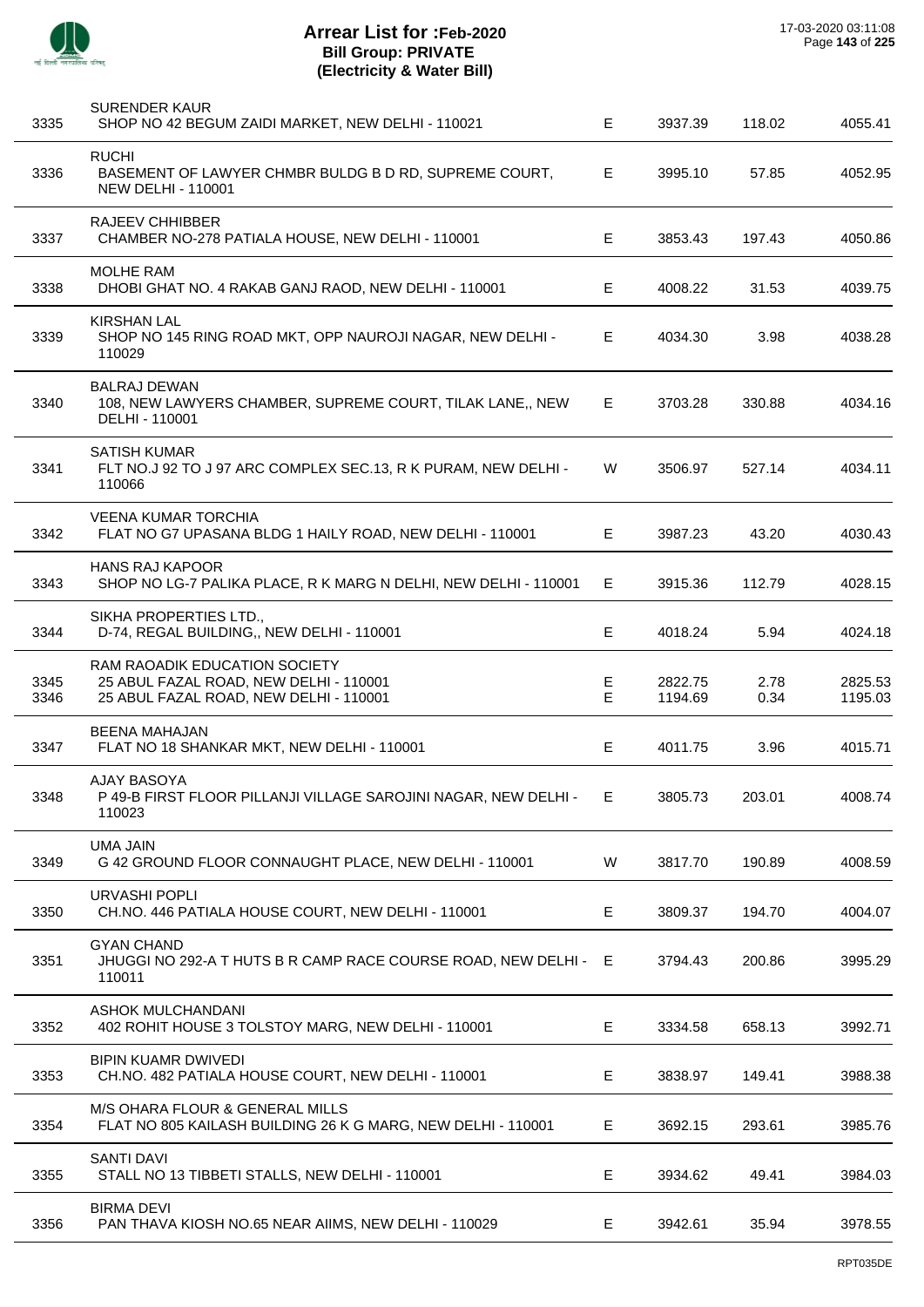

| 3357 | RELIANCE JIO IMFO COMM LTD<br>KUSHAK ROAD FEEDER NO 31 A, NEW DELHI - 110001                   | E | 3910.68 | 67.47   | 3978.15 |
|------|------------------------------------------------------------------------------------------------|---|---------|---------|---------|
| 3358 | HAZARI LAL<br>67 JOR BAGH, NEW DELHI - 110003                                                  | W | 3652.71 | 318.73  | 3971.44 |
| 3359 | KAILASH VACHER AND DEVINDER VACH<br>703 ARUNACHAL BLDG 19 B K ROAD, NEW DELHI - 110001         | Е | 3057.07 | 912.97  | 3970.04 |
| 3360 | <b>HASHMAT RAJ</b><br>FLAT NO 1102 KAILASH BUILDING, NEW DELHI - 110001                        | Е | 3840.21 | 129.31  | 3969.52 |
| 3361 | PRAMOD KUMAR VERMA<br>301/A ROHIT HOUSE, NEW DELHI - 110001                                    | Е | 3707.72 | 261.27  | 3968.99 |
| 3362 | RAJEEV SETHI<br>FLAT NO 4 SHANKER MARKET, NEW DELHI - 110001                                   | Е | 3920.11 | 47.53   | 3967.64 |
| 3363 | <b>KRISHAN LAL</b><br>G-17 P P MESS, NEW DELHI - 110001                                        | E | 3959.52 | 3.91    | 3963.43 |
| 3364 | RANDHIR SINGH SANDHU<br>TAXI BOOTH OPPOSITE HOTEL JANPATH, NEW DELHI - 110001                  | Е | 3697.45 | 265.96  | 3963.41 |
| 3365 | S HARI DEVA<br>M/S SAHAI & RAI TRAVELS P LTD, NEW DELHI - 110001                               | Е | 3769.05 | 191.28  | 3960.33 |
| 3366 | <b>REENA DABAS</b><br>J 30 ARD COMPLEX SEC 13 R K PURAM, NEW DELHI - 110021                    | E | 3948.44 | 5.84    | 3954.28 |
| 3367 | ASHWANI KUMAR GUPTA<br>SHOP NO. 74 A SAROJINI NAGAR MARKET, NEW DELHI - 110023                 | Е | 3885.45 | 66.67   | 3952.12 |
| 3368 | <b>BATA INDIA LTD</b><br>4 BLOCK CONNAUGHT PLACE, NEW DELHI - 110001                           | Е | 3946.72 | 3.89    | 3950.61 |
| 3369 | <b>PADMA SURI</b><br>72/16 JANPATH, NEW DELHI - 110001                                         | W | 2770.57 | 1176.80 | 3947.37 |
| 3370 | <b>KAMALJEET KAUR</b><br>3 FIRST FLOOR DHARAM MARG, NEW DELHI - 110021                         | Е | 3887.62 | 57.37   | 3944.99 |
| 3371 | HINDUSTAN COMMERCIAL<br>B 2/III FLOOR NORTH TOWER, NEW DELHI - 110001                          | Е | 3936.30 | 5.82    | 3942.12 |
| 3372 | <b>HAZARI</b><br>QRT. NO24/8 LAXMI BAI NAGAR, NEW DELHI - 110023                               | Е | 3925.92 | 16.18   | 3942.10 |
| 3373 | BIRENDERA AMARJEET SINGH<br>09 FLAT 3&4 SOUTH END LANE, NEW DELHI - 110011                     | E | 3937.72 | 3.88    | 3941.60 |
| 3374 | <b>ANITA DEWAN</b><br>SHOP NO 262 PALIKA BAZAR, NEW DELHI - 110001                             | E | 3936.20 | 3.88    | 3940.08 |
| 3375 | HEENA TRAVELS SERVICE<br>UB-53A ANTRIKHS BHAWAN, NEW DELHI - 110001                            | Е | 3703.95 | 235.57  | 3939.52 |
| 3376 | <b>RAM SINGH</b><br>J-62, A R D COMPLEX SECT-13, R K PURAM, NEW DELHI - 110066                 | W | 3649.71 | 287.22  | 3936.93 |
| 3377 | <b>SUHRAT IQBAL</b><br>SHOP NO-S/4 PALIKA BAZAR, NEW DELHI - 110001                            | E | 3877.63 | 56.47   | 3934.10 |
| 3378 | M/S PRABHATAM ADVT PVT LTD<br>PTU HIGH COURT LANE DR ZAKIR HUSSAIN MARG, NEW DELHI -<br>110001 | Е | 3849.86 | 78.64   | 3928.50 |
| 3379 | P C SHARMA<br>D 13 B K DUTT COLONY, NEW DELHI - 110003                                         | E | 3175.09 | 753.25  | 3928.34 |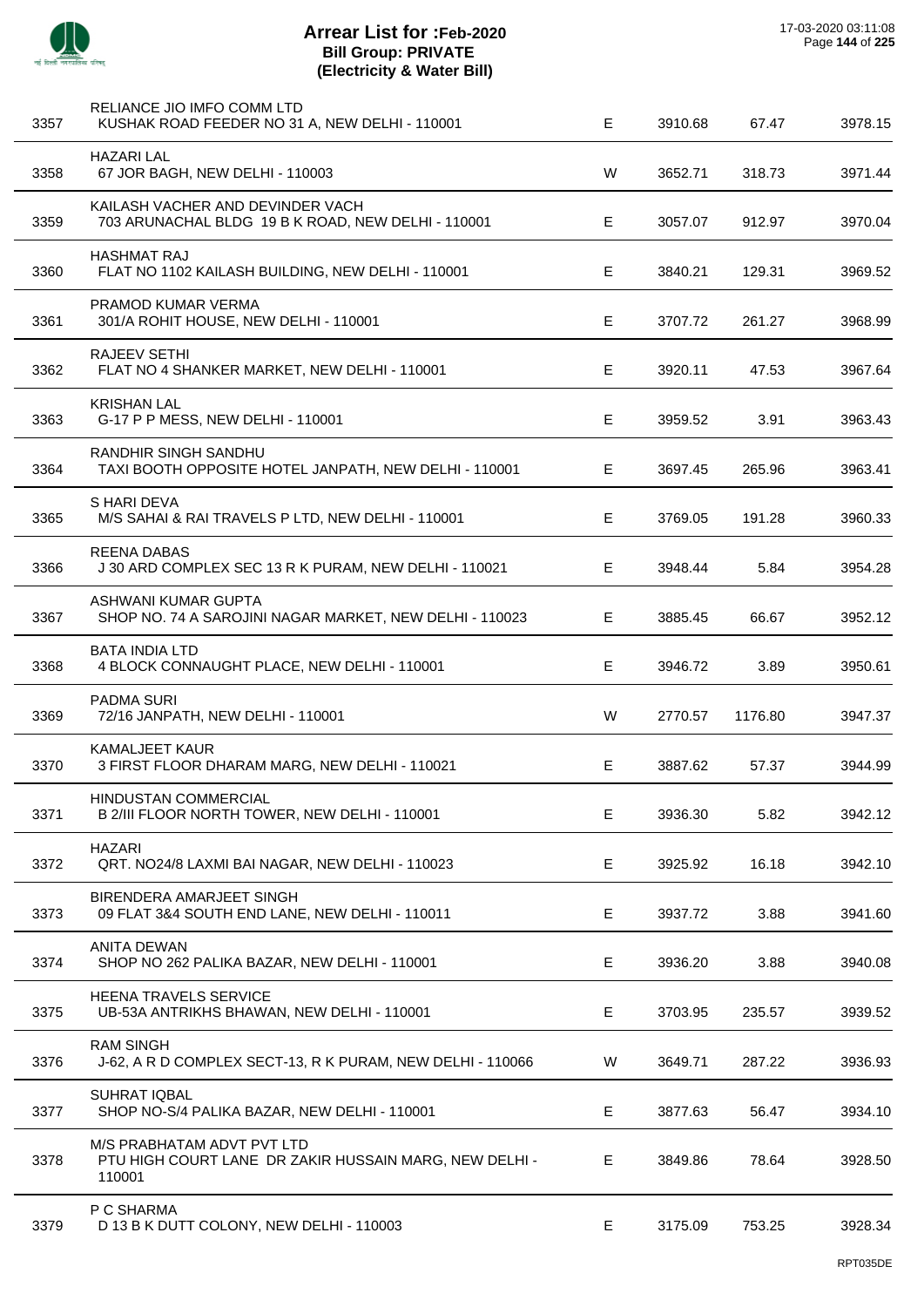

| 3380         | SAGOON BUILDERS P LTD<br>FLAT 15/A 1 TOLSTOY MARG, NEW DELHI - 110001                                                                | E.     | 3852.78            | 71.94            | 3924.72             |
|--------------|--------------------------------------------------------------------------------------------------------------------------------------|--------|--------------------|------------------|---------------------|
| 3381         | RANDHIR MARWAH<br>SHOP NO 16 PALIKA PARKING COMPLEX CONNAUGHT PLACE, NEW<br>DELHI - 110001                                           | E      | 3591.68            | 323.30           | 3914.98             |
| 3382         | RAMESH GANDHI<br>E 136 B K DUTT COLONY, NEW DELHI - 110003                                                                           | E      | 3884.75            | 27.68            | 3912.43             |
| 3383         | <b>MADAN LAL</b><br>S 73, P.PARK, NEW DELHI - 110001                                                                                 | E.     | 3587.38            | 322.24           | 3909.62             |
| 3384         | ARUNA JHALA<br>25 FLAT 3&4 SOUTH END LANE, NEW DELHI - 110011                                                                        | E      | 3902.42            | 3.85             | 3906.27             |
| 3385         | <b>BISRAM</b><br>J 59 ARD COMPLEX SEC 13 R K PURAM, NEW DELHI - 110001                                                               | E      | 3782.80            | 121.70           | 3904.50             |
| 3386         | SANGITA KUMAR<br>FLAT NO 808 8TH FLOOR VIJAY BUILDING 17, BARAKHAMBA ROAD,<br><b>NEW DELHI - 110001</b>                              | E      | 3900.60            | 3.85             | 3904.45             |
| 3387         | <b>VIJAY KUMAR</b><br>SHOP NO G-4, PALIKA PLACE, R.K. MARG,, NEW DELHI - 110001                                                      | E.     | 3738.50            | 165.28           | 3903.78             |
| 3388         | <b>EMKAY SHARE &amp; STOCK BROKERS LTD</b><br>FLAT NO-401 HOUSE 27 B K ROAD, NEW DELHI - 110001                                      | E      | 3786.91            | 109.24           | 3896.15             |
| 3389         | KAJAL<br>JHUGGI NO 210/318 B R CAMP RACE COURSE, NEW DELHI - 110003                                                                  | E      | 3788.76            | 105.64           | 3894.40             |
| 3390         | PINKI RAWAT<br>9/1 L BLOCK C PLACE, NEW DELHI - 110001                                                                               | E      | 3787.48            | 106.63           | 3894.11             |
| 3391         | <b>KIRSHAN LAL</b><br>F 136 B K DUTT COLONY, NEW DELHI - 110003                                                                      | E.     | 3820.62            | 69.99            | 3890.61             |
| 3392         | <b>DAVINDER SINGH</b><br>J-2/76 GARRIGE S S PARK, NEW DELHI - 110003                                                                 | E      | 3573.16            | 316.07           | 3889.23             |
| 3393<br>3394 | <b>RADHA</b><br>HOUSE NO. 61 SHANTI VIHAR MOTI BAGH, NEW DELHI - 110021<br>HOUSE NO. 61 SHANTI VIHAR MOTI BAGH I, NEW DELHI - 110021 | Е<br>W | 2334.90<br>1307.82 | 109.79<br>133.09 | 2444.69<br>1440.91  |
| 3395         | <b>MOHAN LAL</b><br>53 B/N MUNICIPAL MARKET JANPATH, NEW DELHI - 110001                                                              | E      | 3694.74            | 188.47           | 3883.21             |
| 3396         | KANIKA AGNIHOTRI & VAIBHAV AGNIHOTRI<br>290 BLK 96 DELHI HIGH COURT, NEW DELHI - 110003                                              | E      | 3813.26            | 66.49            | 3879.75             |
| 3397         | NORA DARUWALA<br>E 56 GARRIAGE S S PARK, NEW DELHI - 110003                                                                          | Е      | 3308.16            | 568.38           | 3876.54             |
| 3398         | DEEPIKA AHUJA<br>E 145-147 B K DUTT COLONY, NEW DELHI - 110001                                                                       | E.     | 3679.52            | 190.81           | 3870.33             |
| 3399<br>3400 | <b>HAR DEVI</b><br>E 164 B K DUTT COLONY, NEW DELHI - 110003<br>E 164 B K DUTT COLONY, NEW DELHI - 110003                            | E<br>W | 2601.06<br>787.99  | 231.46<br>248.97 | 2832.52<br>1036.96  |
| 3401         | <b>JAMAN RAJ</b><br>32 SHANKAR MKT, NEW DELHI - 110001                                                                               | E      | 3782.78            | 85.77            | 3868.55             |
| 3402         | AVTAR KRISHAN KAUL<br>SHOP NO.2 KASHMIRI MKT B K ROAD, NEW DELHI - 110001                                                            | Е      | 3830.81            | 34.49            | 3865.30             |
| 3403         | ROYAL EMBASSY OF SAUDI ARABIA<br>EP 30 CHANDER GUPTA MARG CHANKYA PURI, NEW DELHI - 110021                                           | W      | $-0.21$            | 3858.36          | 3858.15<br>RPT035DE |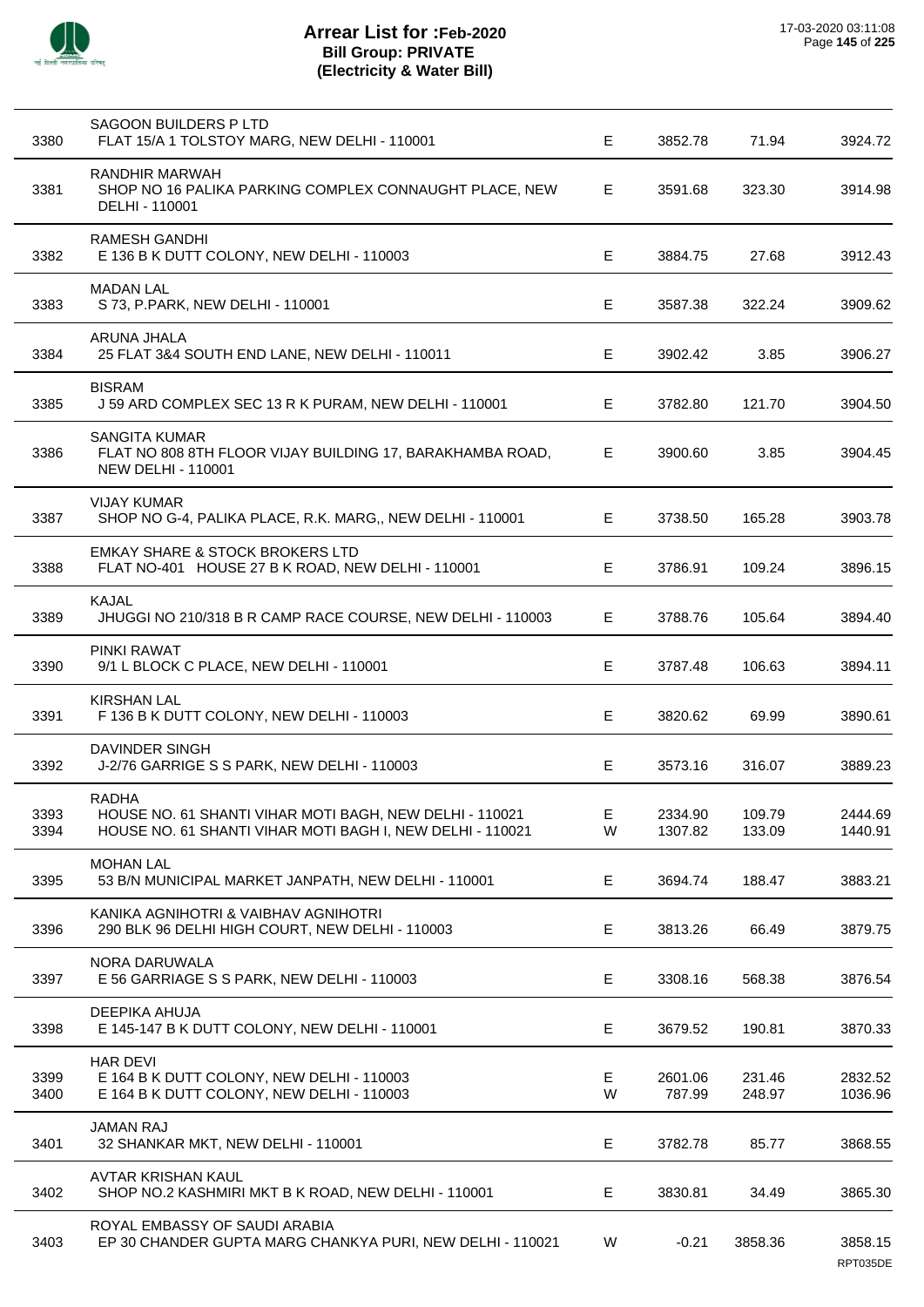

| 3404         | <b>KISHAN</b><br>SHOP NO G-30 PALIKA PLACE, R K MARG N DELHI, NEW DELHI - 110001                                                                     | Е           | 3622.93            | 232.11          | 3855.04            |
|--------------|------------------------------------------------------------------------------------------------------------------------------------------------------|-------------|--------------------|-----------------|--------------------|
| 3405         | APPOLLO HEART INSTITUTE (P) LTD.<br>FALT NO. 1213 HOUSE, NEW DELHI - 110001                                                                          | E           | 3689.14            | 161.50          | 3850.64            |
| 3406         | CHANDER PAUL SOOD & SONS<br>309 HOUSE BARAKHAMBA ROAD, NEW DELHI - 110001                                                                            | Е           | 3845.10            | 3.79            | 3848.89            |
| 3407<br>3408 | <b>ANITA NAGPAL</b><br>40 ARD COMPLEX IIND FLOOR SEC 13 R K PURAM, NEW DELHI - 110001<br>40 II FLOOR A R DAIRY SECT-13 R K PURAM, NEW DELHI - 110066 | Е<br>W      | 1953.05<br>1666.57 | 40.08<br>183.38 | 1993.13<br>1849.95 |
| 3409         | <b>MANINDER SINGH</b><br>217, NEW LAWYERS CHAMBER, SUPREME COURT, NEW DELHI - 110001                                                                 | Е           | 3750.28            | 88.73           | 3839.01            |
| 3410         | RAM SABHARWAL<br>FLAT NO 10 A SAGAR APARTMENT, NEW DELHI - 110001                                                                                    | Е           | 3409.79            | 425.78          | 3835.57            |
| 3411         | <b>KEMAYA LALL KIDWAI</b><br>202 SECOND FLOOR JOR BAGH, NEW DELHI - 110003                                                                           | E           | 3780.54            | 38.87           | 3819.41            |
| 3412         | LABHSING & SMT AGYA WATI<br>SHOP NO LG-56 PALIKA PLACE, R K MARG N DELHI, NEW DELHI -<br>110001                                                      | Е           | 3648.71            | 164.07          | 3812.78            |
| 3413         | SANGLI RAM<br>SHOP NO 35 LAXMI BAI NAGAR, NEW DELHI - 110023                                                                                         | E           | 3615.25            | 193.39          | 3808.64            |
| 3414         | H L PURI & G PURI & S PURI<br>198 JOR BAGH, NEW DELHI - 110003                                                                                       | Е           | 3765.69            | 40.30           | 3805.99            |
| 3415         | K AT INDUSTRIAL CONS P LTD<br>WORD TRADE CENTRE, NEW DELHI - 110001                                                                                  | Е           | 3624.22            | 178.23          | 3802.45            |
| 3416         | <b>VIJAY KUMAR LAKRA</b><br>FLAT NO 211 2ND FLOOR ARUNACHAL BLDG., NEW DELHI - 110001                                                                | E           | 3782.19            | 12.02           | 3794.21            |
| 3417         | COMMAN DANT P B G RASTRAPATI BHAWAN<br>PARADE GROUND BACK OF, NEW DELHI - 110003                                                                     | Е           | $-0.43$            | 3792.43         | 3792.00            |
| 3418         | RAJANI BANSAL<br>SHOP NO-S/13 PALIKA BAZAR, NEW DELHI - 110001                                                                                       | $\mathsf E$ | 3559.79            | 228.90          | 3788.69            |
| 3419         | <b>VASDEV KANDHARI</b><br>33 KASHMIRI MIGRANT MKT OPP.SHANKAR MKT, NEW DELHI - 110001                                                                | Е           | 3599.69            | 188.45          | 3788.14            |
| 3420         | <b>BRAHM DAR SONI</b><br>25/7 A BLOCK CON PLACE, NEW DELHI - 110001                                                                                  | W           | 3490.54            | 294.72          | 3785.26            |
| 3421         | <b>NISHANT JAIN</b><br>N-33/11, M.L. BUILDING, CONNAUGHT PLACE,, NEW DELHI - 110001                                                                  | Е           | 3742.93            | 41.04           | 3783.97            |
| 3422         | <b>DEVI DAYAL</b><br>DHOBI GHAT NO 5 PANDIT PANT MARG, NEW DELHI - 110001                                                                            | Е           | 3732.98            | 43.93           | 3776.91            |
| 3423         | ABDUL KHALIK PP, YOONUS PP AND UBAIDULLA PP<br>FLAT NO 413 B K ROAD, NEW DELHI - 110027                                                              | E           | 3627.92            | 148.91          | 3776.83            |
| 3424         | <b>KUSAM GULATI</b><br>1103 ROHIT HOUSE, 3 TOLSTOY MARG N DELHI, NEW DELHI - 110001                                                                  | Е           | 3698.82            | 75.56           | 3774.38            |
| 3425         | NESTRO PHARMATICAL LTD.<br>G.L. 5, ASHOKA EST., NEW DELHI - 110001                                                                                   | Е           | 3389.39            | 384.30          | 3773.69            |
| 3426         | <b>GUJRAT ESTATE</b><br>17 BARAKHMBA ROAD, NEW DELHI - 110001                                                                                        | W           | 3277.50            | 489.89          | 3767.39            |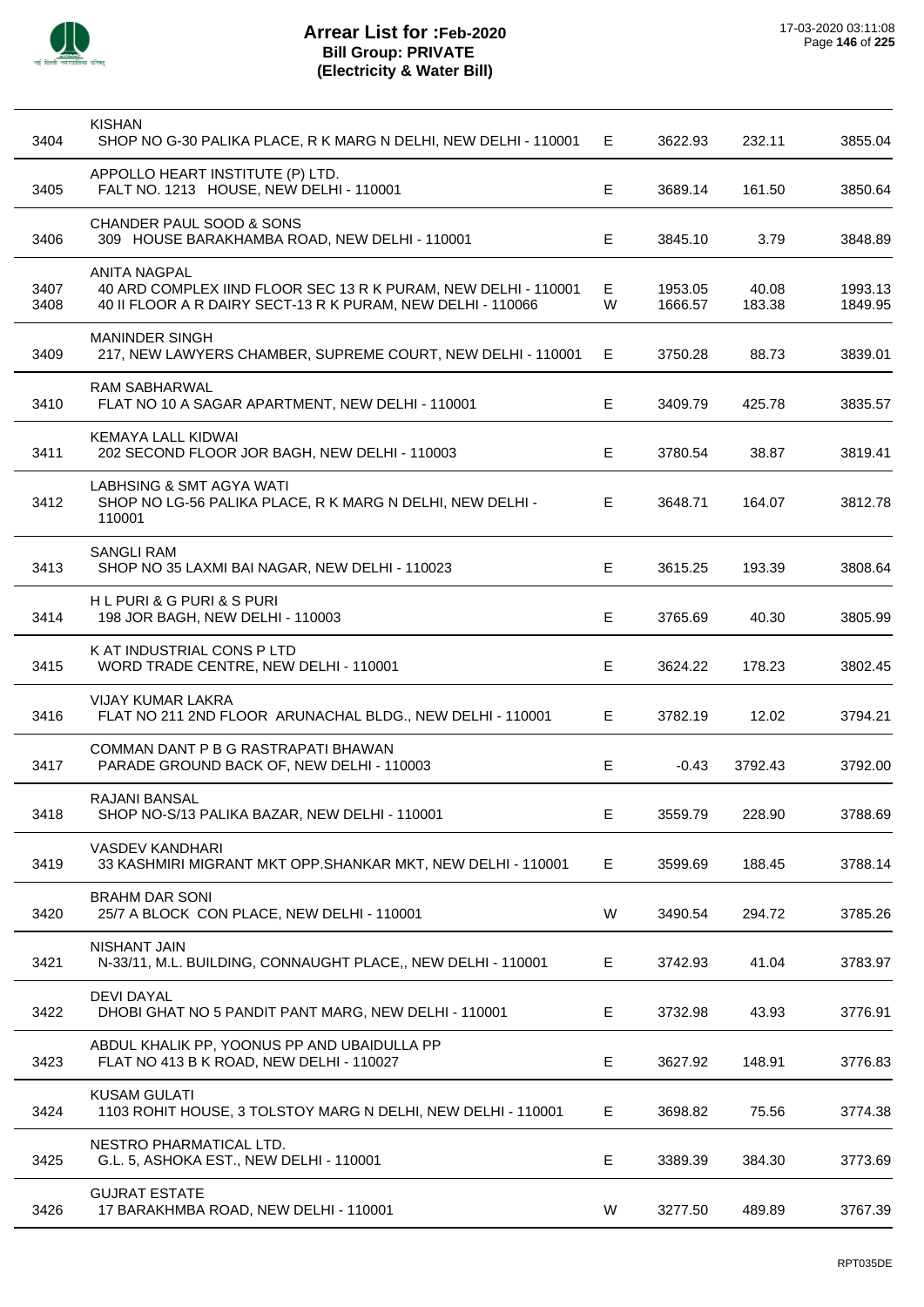

| 3427         | RAVI PERKASH RASTOHGI<br>710 ANSALBHAWAN, NEW DELHI - 110001                                                              | E      | 3283.63            | 476.39         | 3760.02            |
|--------------|---------------------------------------------------------------------------------------------------------------------------|--------|--------------------|----------------|--------------------|
| 3428<br>3429 | S C CHADHA<br>MB 2 VIJAY BUILDING, 17 B K ROAD, NEW DELHI - 110001<br>MB-03 VIJAY BUILDING, 17 B K ROAD, NEW DELHI-110001 | Е<br>E | 1658.27<br>2014.57 | 33.94<br>46.32 | 1692.21<br>2060.89 |
| 3430         | <b>RAM LAKHAN</b><br>DHOBI GHAT NO 4 TALKATORA ROAD, NEW DELHI - 110001                                                   | Е      | 3684.66            | 67.67          | 3752.33            |
| 3431         | <b>VIRAN</b><br>FLAT NO 15 SCINDIA HOUSE, NEW DELHI - 110001                                                              | Е      | 2975.74            | 774.99         | 3750.73            |
| 3432         | AMAN GUPTA<br>SHOP NO.23 MPL MARKET CONN. PLACE, NEW DELHI - 110001                                                       | Е      | 3564.24            | 183.85         | 3748.09            |
| 3433         | <b>RAM KALI</b><br>G-36 B K DUTT COLONY, NEW DELHI - 110003                                                               | E      | 3740.51            | 5.53           | 3746.04            |
| 3434         | <b>THAKUR ONKAR SINGH</b><br>CH-213 PATIALA HOUSE, NEW DELHI - 110001                                                     | E      | 3526.34            | 214.20         | 3740.54            |
| 3435         | GOPAL DASS GOEL & SONS (HUF)<br>FLAT NO 403 ANTRIKSH BHAWAN 22 K G MARG, NEW DELHI - 110001                               | Е      | 3604.84            | 132.23         | 3737.07            |
| 3436         | KAMLESH KUMAR DIXIT<br>FLAT NO.204, SILVER ARCH APARTMENT,, 22 FEROZSHAH RD,, NEW<br>DELHI - 110001                       | E      | 3730.20            | 5.52           | 3735.72            |
| 3437         | A K SETH AND MRS CHANDA SETH<br>FLAT NO 303 A BLOCK CONNAUGHT PLACE, NEW DELHI - 110001                                   | Е      | 3658.48            | 72.01          | 3730.49            |
| 3438         | ASHOK KUMAR<br>FLAT NO.8 3RD FLR 12 CENTRAL LANE, NEW DELHI - 110001                                                      | W      | 2731.23            | 988.09         | 3719.32            |
| 3439         | <b>VIJAY KUMAR</b><br>SHOP NO 35/A PALIKA BAZAR, NEW DELHI - 110001                                                       | Е      | 3594.95            | 123.13         | 3718.08            |
| 3440         | <b>SHASHI TALWAR</b><br>B 2 GROUND FLOOR MALCHA MARG, NEW DELHI - 110021                                                  | Е      | 3706.32            | 9.25           | 3715.57            |
| 3441         | RAKESH KR. NARULA<br>J-30ANANT RAM DARIY SEC-13R.K.PURAM, NEW DELHI - 110066                                              | w      | 3538.35            | 176.92         | 3715.27            |
| 3442         | <b>MOHAN SINGH DAWAR</b><br>J-2/76 3RD FLOOR S S PARK, NEW DELHI - 110003                                                 | Е      | 3482.52            | 232.50         | 3715.02            |
| 3443         | M/S RISING BUILDTECH PVT LTD<br>25/1 A BLOCK CONNAUGHT PLACE, NEW DELHI - 110001                                          | W      | 3261.40            | 449.42         | 3710.82            |
| 3444         | KANCHAN, T. SINGH, SURINDER KAUR<br>LOWER BASEMENT NO-9, ASHOKA ESTATE, 24BARAKHAMBA ROAD,,<br><b>NEW DELHI - 110001</b>  | Е      | 3534.74            | 176.00         | 3710.74            |
| 3445         | CHETANIYA BUILDING PVT LTD<br>F 130 COMMON AREA & LIFT MALCHA MARG, NEW DELHI - 110021                                    | E      | 3648.87            | 52.23          | 3701.10            |
| 3446         | <b>BABLI</b><br>P 130A PILLANJI VILLAGE SAROJINI NAGAR, NEW DELHI - 110001                                                | Е      | 3416.33            | 283.35         | 3699.68            |
| 3447         | M/S CSC E-GOVERNANCE SERVICES INDIA LTD<br>NDMC CSC CENTRE MINTO ROAD, NEW DELHI - 110001                                 | Е      | 2641.89            | 1050.59        | 3692.48            |
| 3448         | <b>SUKHJINDER SINGH</b><br>134 ATMA RAM MANSION SCINDIA HOUSE CONNAUGHT PLACE, NEW<br>DELHI - 110001                      | Е      | 3660.33            | 29.93          | 3690.26            |
| 3449         | M/S PRABHATAM ADVERTISEMENT<br>PUBLIC UTILITIES J M ROAD, NEW DELHI - 110001                                              | E      | 3592.29            | 95.73          | 3688.02            |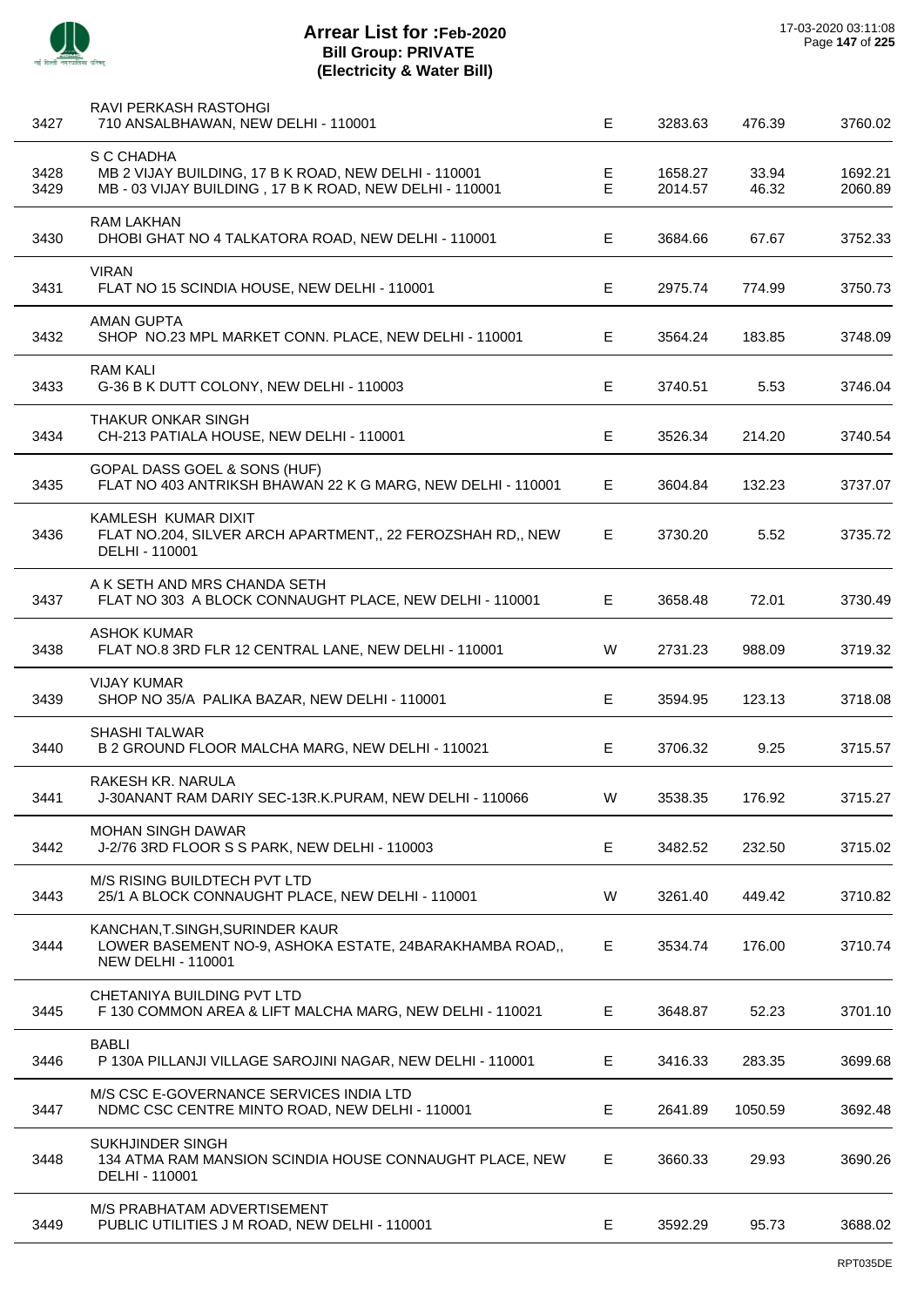

# **Arrear List for :Feb-2020 Bill Group: PRIVATE (Electricity & Water Bill)**

| 3450 | M/S GSBA BUILDER PVT LTD<br>PLOT NO 7 HAILEY ROAD, NEW DELHI - 110001                               | W  | 3510.68 | 175.53  | 3686.21 |
|------|-----------------------------------------------------------------------------------------------------|----|---------|---------|---------|
| 3451 | SECY ALL INDIA CONGRESS COMMIT<br>7 JANTER MANTER ROAD, NEW DELHI - 110001                          | Е  | 3680.69 | 5.45    | 3686.14 |
| 3452 | VIVEK KUMAR HARJAI AND SARITA HARJAI<br>1003 ROHIT HOUSE 3 TOLSTOY MARG, NEW DELHI - 110001         | Е  | 3594.27 | 86.77   | 3681.04 |
| 3453 | SHEELA DEVI<br>SHOP NO 198 PALIKA BAZAR, NEW DELHI - 110001                                         | Е  | 3630.93 | 47.37   | 3678.30 |
| 3454 | <b>MAYUR INTERNATIONAL</b><br>22 K G MARG FLAT NO-212, NEW DELHI - 110001                           | Е  | 3590.32 | 86.88   | 3677.20 |
| 3455 | M/S PINKESH REALITY PVT LTD<br>SHOP NO 15 LADY HARDING ROAD, NEW DELHI - 110001                     | Е  | 3666.62 | 9.84    | 3676.46 |
| 3456 | <b>HAR DEVI</b><br>SHOP NO 6 VEGITABLE MKT, NEW DELHI - 110023                                      | Е  | 3473.19 | 200.16  | 3673.35 |
| 3457 | <b>RAM SARAN DASS</b><br>SHOP NO 8 BASRURKAR MKT, NEW DELHI - 110021                                | Е  | 3520.03 | 153.28  | 3673.31 |
| 3458 | THE FIRST SECRETARY BHUTAN EMBSSAY<br>BHUTAN MISSION CHANKYA PURI, NEW DELHI - 110021               | W  | 0.42    | 3667.82 | 3668.24 |
| 3459 | DARSHAN KUMAR NAGPAL<br>SHOP NO. 75/A KHANNA MARKET LODHI ROAD, NEW DELHI - 110003                  | E. | 3569.95 | 98.06   | 3668.01 |
| 3460 | AVG HOTELS PRIVATE LTD<br>1208 12TH FLOOR NAURANG HOUSE, 21 K G MARG, NEW DELHI -<br>110001         | E  | 3616.28 | 51.48   | 3667.76 |
| 3461 | <b>VIJAY KUMAR</b><br>CHAMBER NO.408A DELHI HIGH COURT 3RD BLK, NEW DELHI - 110003                  | Е  | 3548.11 | 118.27  | 3666.38 |
| 3462 | <b>RAGHUNIR PD</b><br>SHOP NO-52 B KHAN MARKET, NEW DELHI - 110003                                  | Е  | 3507.04 | 159.14  | 3666.18 |
| 3463 | <b>MARG INTERNATIONAL MARKETING</b><br>SHOP NO G-7 PALIKA BHAVAN, NEW DELHI - 110066                | E  | 3466.48 | 197.47  | 3663.95 |
| 3464 | <b>DINA NATH</b><br>KIOSK NO 3, DELHI HIGH COURT, NEW DELHI - 110003                                | E  | 3579.20 | 78.94   | 3658.14 |
| 3465 | RADHA MEHRA<br>FLAT NO 1 GROUND FLOOR NEW DELHI HOUSE BARAKHAMBA ROAD,<br><b>NEW DELHI - 110001</b> | Е  | 3566.48 | 86.59   | 3653.07 |
| 3466 | <b>ENGLISH ELECTRIC CO INDIA</b><br>K-9 CON CIRCUS, NEW DELHI - 110001                              | W  | 3477.36 | 173.87  | 3651.23 |
| 3467 | ANGLO INDIAN CLUB<br>K-4 C CIRCUS, NEW DELHI - 110001                                               | Е  | 3570.97 | 78.72   | 3649.69 |
| 3468 | <b>SAGUN BUILDER</b><br>10C ATMA RAM HOUSE, NEW DELHI - 110001                                      | Е  | 3569.40 | 79.60   | 3649.00 |
| 3469 | <b>SAROJ KUMAR TIWARI</b><br>SR QTR J 2 JODHPUR MESS 25 AURANGZEB RD, NEW DELHI - 110011            | Е  | 3300.75 | 346.62  | 3647.37 |
| 3470 | <b>DESH RAJ TIWARI</b><br>PAN THARA OF FICCI AUDITORIUM B K ROAD, NEW DELHI - 110001                | Е  | 3523.88 | 122.31  | 3646.19 |
| 3471 | <b>AMRIT LAL</b><br>SHOP NO 50 S. NO 39 GATE-II S.J.HOSPITAL, NEW DELHI - 110023                    | Е  | 3642.08 | 3.59    | 3645.67 |
| 3472 | M/S RELIANCE JIO INFO COMM LTD<br>FEEDER NO 44 HANUMAN ROAD, NEW DELHI - 110001                     | Е  | 3536.15 | 109.48  | 3645.63 |

RPT035DE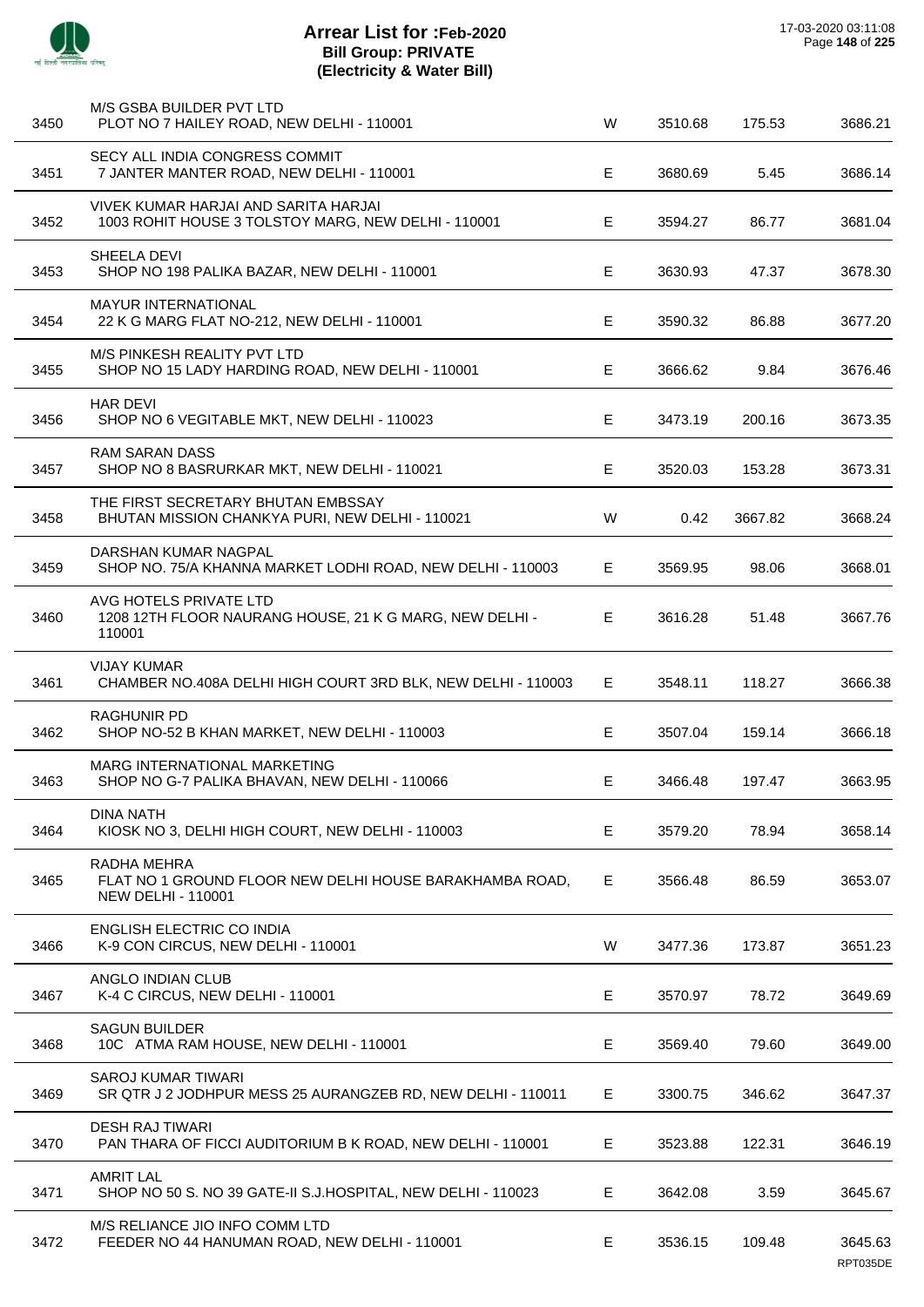

| 3473         | <b>GURCHARAN SINGH</b><br>FLAT NO 722 INDRA PRAKASH BUILDING 21 B K ROAD, NEW DELHI -<br>110001                                      | E      | 3575.52            | 65.31            | 3640.83             |
|--------------|--------------------------------------------------------------------------------------------------------------------------------------|--------|--------------------|------------------|---------------------|
| 3474         | SEWA RAM<br>SHOP NO 16 INDIAN OIL BHAWAN, NEW DELHI - 110001                                                                         | E      | 3582.31            | 57.91            | 3640.22             |
| 3475         | JAG MOHAN CHABRA AND OTHERS<br>GF-3, ARUNACHAL BUILDING, NEW DELHI - 110001                                                          | Е      | 3581.96            | 47.59            | 3629.55             |
| 3476         | <b>INDER SINGH</b><br>1009 ANSALBHAWAN, NEW DELHI - 110001                                                                           | E      | 3620.96            | 5.36             | 3626.32             |
| 3477<br>3478 | <b>RAM SINGH</b><br>FLAT NO 54 B S MARKET, NEW DELHI - 110001<br>FLAT NO 54 B S MARKET, NEW DELHI - 110001                           | E<br>W | 1242.06<br>1695.59 | 118.63<br>569.20 | 1360.69<br>2264.79  |
| 3479         | <b>JASWANTI</b><br>J 15 ARD COMPLEX SEC 13 R K PURAM, DELHI - 110066                                                                 | E      | 3542.02            | 82.27            | 3624.29             |
| 3480         | SARLA BHARGAWA<br>162 JOR BAGH, NEW DELHI - 110003                                                                                   | E      | 3559.71            | 62.46            | 3622.17             |
| 3481         | <b>RAM SINGH</b><br>E 28 B K DUTT COLONY, NEW DELHI - 110003                                                                         | E      | 3614.88            | 5.35             | 3620.23             |
| 3482         | <b>VISHAL BAJPAI</b><br>FLAT NO 56 BHAGAT SINGH PLACE, NEW DELHI - 110001                                                            | Е      | 3477.47            | 141.13           | 3618.60             |
| 3483         | <b>KARAM CHAND</b><br>SHOP NO-123 SAROJINI NAGAR MARKET, NEW DELHI - 110023                                                          | W      | 3444.73            | 172.24           | 3616.97             |
| 3484         | S C BATTU<br>96 JOR BAGH F F, NEW DELHI - 110003                                                                                     | E      | 3613.27            | 3.56             | 3616.83             |
| 3485         | RAKESH AGGARWAL<br>FLAT NO 215 22 K G MARG, NEW DELHI - 110001                                                                       | E      | 3584.45            | 32.31            | 3616.76             |
| 3486<br>3487 | PUSHPA DEVI<br>KIOSK NO 43 UDYOG BHAWAN, NEW DELHI - 110011<br>KIOSK NO 43 UDYOG BHAWAN, NEW DELHI - 110011                          | Е<br>W | 2291.34<br>1250.37 | 3.39<br>62.52    | 2294.73<br>1312.89  |
| 3488         | BRIJ BHUSHAN GARG MRS SHANTI GARG<br>DIRECTOR CENTRAL HINDI DIRECTORATE,, M/O EDUCATION BLOCK<br>NO 7 R.K. PURAM, NEW DELHI - 110003 | E.     | 3565.97            | 39.35            | 3605.32             |
| 3489         | VIDYA DEVI & SOHANLAL<br>KIOSK 49 AT HARISH CHANDER MATHUR LANE, NEW DELHI - 110001                                                  | W      | 3425.34            | 171.27           | 3596.61             |
| 3490         | <b>KAPUR PROPERTIES &amp; INVESTMENT</b><br>L B 8 INDRA PRAKASH BLDG, NEW DELHI - 110001                                             | Е      | 3477.20            | 114.31           | 3591.51             |
| 3491         | SUMITRA BHANDARI<br>SHOP NO SO B BEGUMZADI MKT, NEW DELHI - 110021                                                                   | Е      | 3437.74            | 148.85           | 3586.59             |
| 3492         | D.S.I.D.C.<br>D-74, REGAL BUILDING,, NEW DELHI - 110001                                                                              | Е      | 3496.77            | 89.53            | 3586.30             |
| 3493         | <b>SUKARMAN SINGH</b><br>DHANOA TOURIST TAXI SERVICE MALCHA MG., NEW DELHI - 110021                                                  | W      | 3283.60            | 302.04           | 3585.64             |
| 3494         | MAYA DEVI W/O LATE SH LEKH RAM<br>76 SCINIDIA POTTERY SAROJINI NAGAR, NEW DELHI - 110023                                             | Е      | 3382.46            | 197.27           | 3579.73             |
| 3495         | <b>SANTOSH</b><br>QTR NO 15 SCINDIA POTTERIES SAROJINI NAGAR, NEW DELHI - 110023                                                     | E      | 3570.60            | 8.50             | 3579.10             |
| 3496         | <b>TRILOK JAIN</b><br>STALL NO-50 JANPATH, NEW DELHI - 110001                                                                        | Е      | 3575.54            | 3.53             | 3579.07<br>RPT035DE |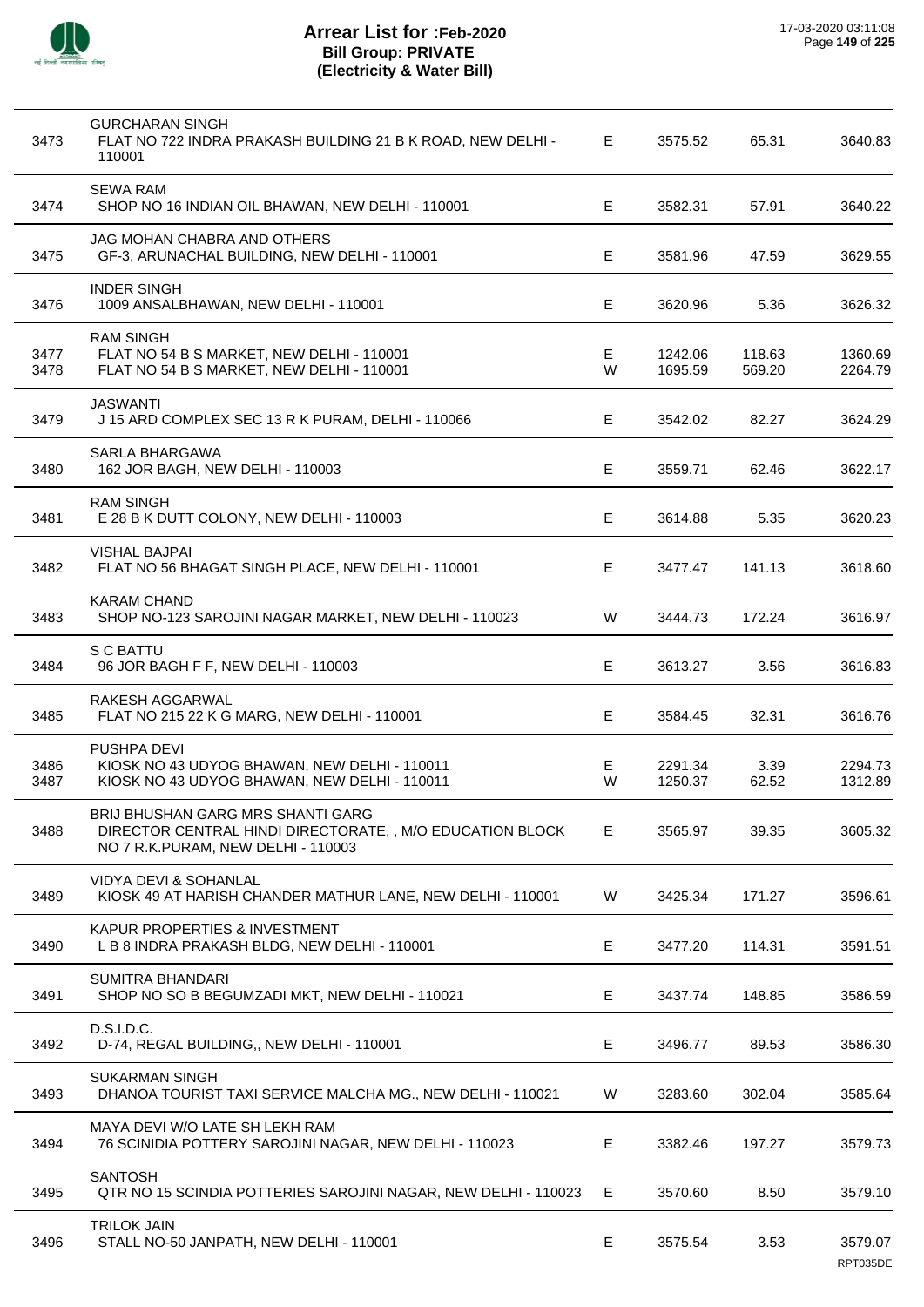

l,

# **Arrear List for :Feb-2020 Bill Group: PRIVATE (Electricity & Water Bill)**

| 3497 | <b>VIRENDER PAL</b><br>CHAMBER NO. 356 PATIALA HOUSE, NEW DELHI - 110001                                  | Е  | 3389.94 | 188.81 | 3578.75 |
|------|-----------------------------------------------------------------------------------------------------------|----|---------|--------|---------|
| 3498 | SADERJIT SINGH BHALLA SH JASHWIR<br>1, CHANAN SINGH PARK,, DELHI CANTT., NEW DELHI - 110010               | E. | 3372.98 | 205.19 | 3578.17 |
| 3499 | <b>RAJ KUMAR</b><br>P 124A SECOND FLOOR SAROJINI NAGAR PILLANGI VILLAGE, NEW<br>DELHI - 110001            | Е  | 3474.23 | 102.91 | 3577.14 |
| 3500 | <b>G S RATHOR</b><br>CHAMBER NO-53/A PATIALA HOUSE, NEW DELHI - 110001                                    | Е  | 3424.68 | 151.66 | 3576.34 |
| 3501 | <b>JANK RAJ JAI</b><br>CHAMBER NO. 259, PATIALA HOUSE COURT,, NEW DELHI - 110001                          | Е  | 3460.52 | 113.67 | 3574.19 |
| 3502 | R P MALHOTRA MRS NARESH KUMARI<br>FLAT 409 4TH FLR 24 MERCENTILE HOUSE, 15 KG MARG, NEW DELHI -<br>110001 | Е  | 3020.28 | 552.71 | 3572.99 |
| 3503 | RAJINDER KUMAR GUPTA<br>PREMISES NO UB NO 4 SURYA KIRAN BUILDING 19 K G MARG, NEW<br>DELHI - 110001       | E  | 3469.89 | 101.71 | 3571.60 |
| 3504 | MANSHA RAM<br>DHOBI GHAT NO 4 TALKATORA ROAD, NEW DELHI - 110001                                          | E  | 3440.06 | 126.74 | 3566.80 |
| 3505 | DHARAM VATI<br>911 INDRA PARKASH BLDG, NEW DELHI - 110001                                                 | E  | 3485.30 | 75.00  | 3560.30 |
| 3506 | <b>MOHD MURTUZA</b><br>UNIT 1/A GROUND FLOOR D 74 REGAL BUILDING 260 SQ FT, NEW DELHI<br>$-110001$        | E  | 3515.73 | 42.82  | 3558.55 |
| 3507 | ARIES ENGINEER & CONSULTANT P<br>508 AMBADEEP BLDG, NEW DELHI - 110001                                    | E  | 3458.05 | 100.00 | 3558.05 |
| 3508 | C PUSHPA LATHA<br>SHOP NO 4 SUBWAY BHAGWAN DASS ROAD, NEW DELHI - 110001                                  | Е  | 3353.00 | 203.52 | 3556.52 |
| 3509 | <b>SATYA NARAIN</b><br>JHUGGI NO 244 B R CAMP RACE COURSE CLUB, NEW DELHI - 110003                        | E  | 3399.04 | 143.06 | 3542.10 |
| 3510 | <b>PRAKESH CHAND</b><br>26 C PREM HOUSE CON PLACE, NEW DELHI - 110001                                     | E  | 3466.84 | 75.19  | 3542.03 |
| 3511 | <b>VIJAY PASWAN</b><br>JHUGGI NO S-210/273 T HUTS B R CAMP RACE COURSE, NEW DELHI -<br>110003             | E  | 3353.30 | 185.33 | 3538.63 |
| 3512 | <b>SUNIL</b><br>P 6A PILLANGI VILL.SAROJINI NAGAR, NEW DELHI - 110023                                     | Е  | 3290.19 | 245.50 | 3535.69 |
| 3513 | <b>MANOJ KUMAR</b><br>SHOP NO 90 KHANNA MKT, NEW DELHI - 110003                                           | Е  | 3530.92 | 3.48   | 3534.40 |
| 3514 | NANKOO PRASAD<br>QR NO 14 A DHOBI GHAT 15 TYAG RAJ MARG, NEW DELHI - 110001                               | W  | 3362.90 | 168.15 | 3531.05 |
| 3515 | <b>OM PRAKASH</b><br>B-16ANANT RAM DARYCOMPLEX R.K.PURAM, NEW DELHI - 110066                              | W  | 3362.89 | 168.14 | 3531.03 |
| 3516 | ANAND KOHLI AND HARSH KOHLI<br>2 B REGAL BUILDING CONNAUGHT PLACE, NEW DELHI - 110001                     | E. | 3511.61 | 18.86  | 3530.47 |
| 3517 | NIRMAL SINGLA<br>53 FIRST FLOOR BABAR ROAD, NEW DELHI - 110001                                            | W  | 3059.59 | 467.17 | 3526.76 |
|      |                                                                                                           |    |         |        |         |

l,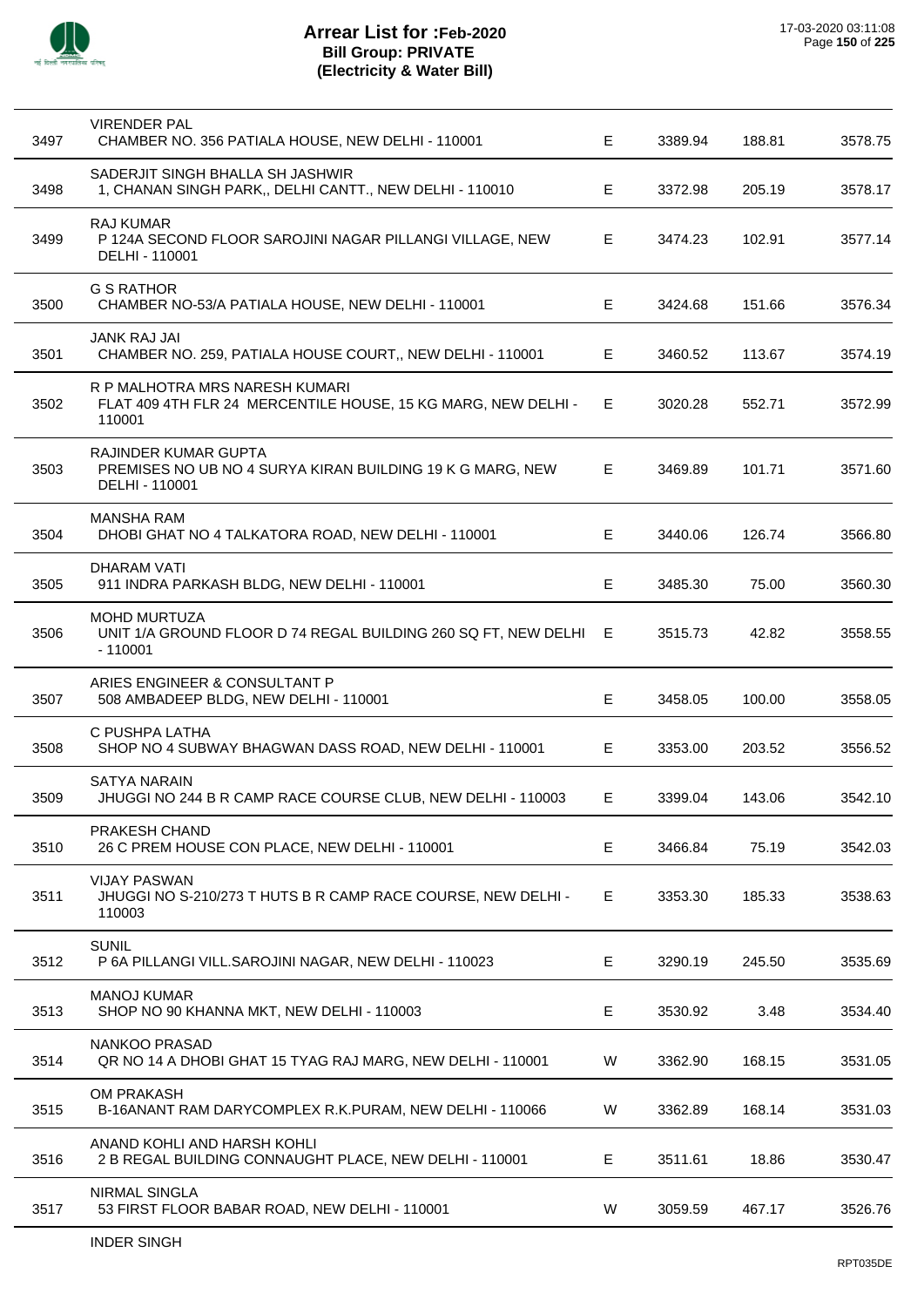

| 3518 | SHOP NO 11 SAROJINI NAGAR MKT, NEW DELHI - 110023                                                                                                            | Е  | 3520.88 | 5.21   | 3526.09 |
|------|--------------------------------------------------------------------------------------------------------------------------------------------------------------|----|---------|--------|---------|
| 3519 | ASHOK KUMAR BHAGAT<br>STALL NO-1 XY BLOCK SAROJINI N, NEW DELHI - 110023                                                                                     | E. | 3251.51 | 272.94 | 3524.45 |
| 3520 | M/S ENERGY EFFICIENCY SERVICES LTD<br>ELECTRIC VEHICLE CHARGING INFRASTRUCTURE AT NEAR<br>BIKANERWALA YASHWANT PLACE 104 CHANKYA PURI, NEW DELHI -<br>110021 | E  | 3411.89 | 111.82 | 3523.71 |
| 3521 | <b>RAJENDER SINGH</b><br>QTR NO. 19 JAIN MANDIR ROAD, NEW DELHI - 110001                                                                                     | W  | 2697.92 | 823.20 | 3521.12 |
| 3522 | PRESIDENT/SECRETARY RWA RAJDHANI NAGRIK KALYAN SAMITI<br>PORTA CABIN AT A AND B BLOCK MULTISTORY BUILDING PESHWA<br>ROAD SEC II, NEW DELHI - 110001          | E  | 2855.44 | 645.02 | 3500.46 |
| 3523 | <b>MOHINDER PAUL</b><br>D 10 VANDANA BLDG CON PLACE, NEW DELHI - 110001                                                                                      | E  | 3322.59 | 175.79 | 3498.38 |
| 3524 | AMRIT KAUR OBEROI<br>CHAMBER NO.505A DELHI HIGH COURT 3RD BLK, NEW DELHI - 110003                                                                            | E. | 3433.90 | 57.64  | 3491.54 |
| 3525 | M/S RELIANCE JIO INFO COMM LTD<br>FEEDER NO 288 UDYAN MARG, NEW DELHI - 110001                                                                               | E. | 3104.76 | 386.51 | 3491.27 |
| 3526 | <b>RAMESH SURI</b><br>SHOP NO 5 KASHMIRI MARKET HOUSE, NEW DELHI - 110001                                                                                    | E  | 3285.25 | 203.90 | 3489.15 |
| 3527 | NIRMAL LUTHRA<br>FLAT NO 909 KAILASH BUILDING, NEW DELHI - 110001                                                                                            | Е  | 3422.13 | 65.48  | 3487.61 |
| 3528 | GARHWAL & KUMAON MANDAL VIKAS NIGAM LTD<br>F N 103 INDRA PRAKASH BUILDING, NEW DELHI - 110001                                                                | Е  | 3477.26 | 5.14   | 3482.40 |
| 3529 | RAMESH KUMAR SHARMA<br>2/56 BIKANER HOUSE, NEW DELHI - 110011                                                                                                | Е  | 3237.83 | 237.98 | 3475.81 |
| 3530 | PRESIDENT SECRETARY RWA SECTOR I<br>PORTA CABIN NO 2 AT INSIDE TIKONA PARK BLOCK NO 73 TO 89 GOLE<br>MARKET SECTOR I, NEW DELHI - 110001                     | E. | 2894.40 | 580.98 | 3475.38 |
| 3531 | ANJALI K. DAYAL, DHAWAN DEEP,<br>FLAT NO D-3, 6 JANTAR MANTAR ROAD, NEW DELHI - 110001                                                                       | Е  | 3465.02 | 5.13   | 3470.15 |
| 3532 | D P KAPOOR<br>OPP SINDIA HOUSE N BLOCK, CON PLACE, NEW DELHI - 110001                                                                                        | Е  | 3329.03 | 140.53 | 3469.56 |
| 3533 | M R MANCHANDA<br>SHOP NO 79 NDMC UNDER GROUND, SHOPING CENTER PALIKA BAZAR E<br>NE, NEW DELHI - 110001                                                       |    | 3456.26 | 11.07  | 3467.33 |
| 3534 | <b>BRIJ NATH JOGINDER NATH</b><br>B 29 CON PLACE, NEW DELHI - 110001                                                                                         | Е  | 3414.43 | 44.45  | 3458.88 |
| 3535 | GOVIND PRASAD & JAGDISH PRASAD<br>ROOM NO.19A H BLK GOVIND MANSION, INDIRA PLACE C.P., NEW<br>DELHI - 110001                                                 | E  | 3448.86 | 5.10   | 3453.96 |
| 3536 | <b>USHA BHATIA</b><br>B 136 B K DUTT COLONY, NEW DELHI - 110003                                                                                              | Е  | 3292.65 | 160.60 | 3453.25 |
| 3537 | RAMA SHARMA<br>SHOP NO 178 RING ROAD MKT, OPP NAUROJI NAGAR, NEW DELHI -<br>110029                                                                           | E  | 3264.86 | 185.03 | 3449.89 |
| 3538 | <b>RAM AVTAR</b><br>QTR NO 112 NSCI CLUB PURANA QUILA ROAD, NEW DELHI - 110001                                                                               | E. | 3262.07 | 187.01 | 3449.08 |
|      |                                                                                                                                                              |    |         |        |         |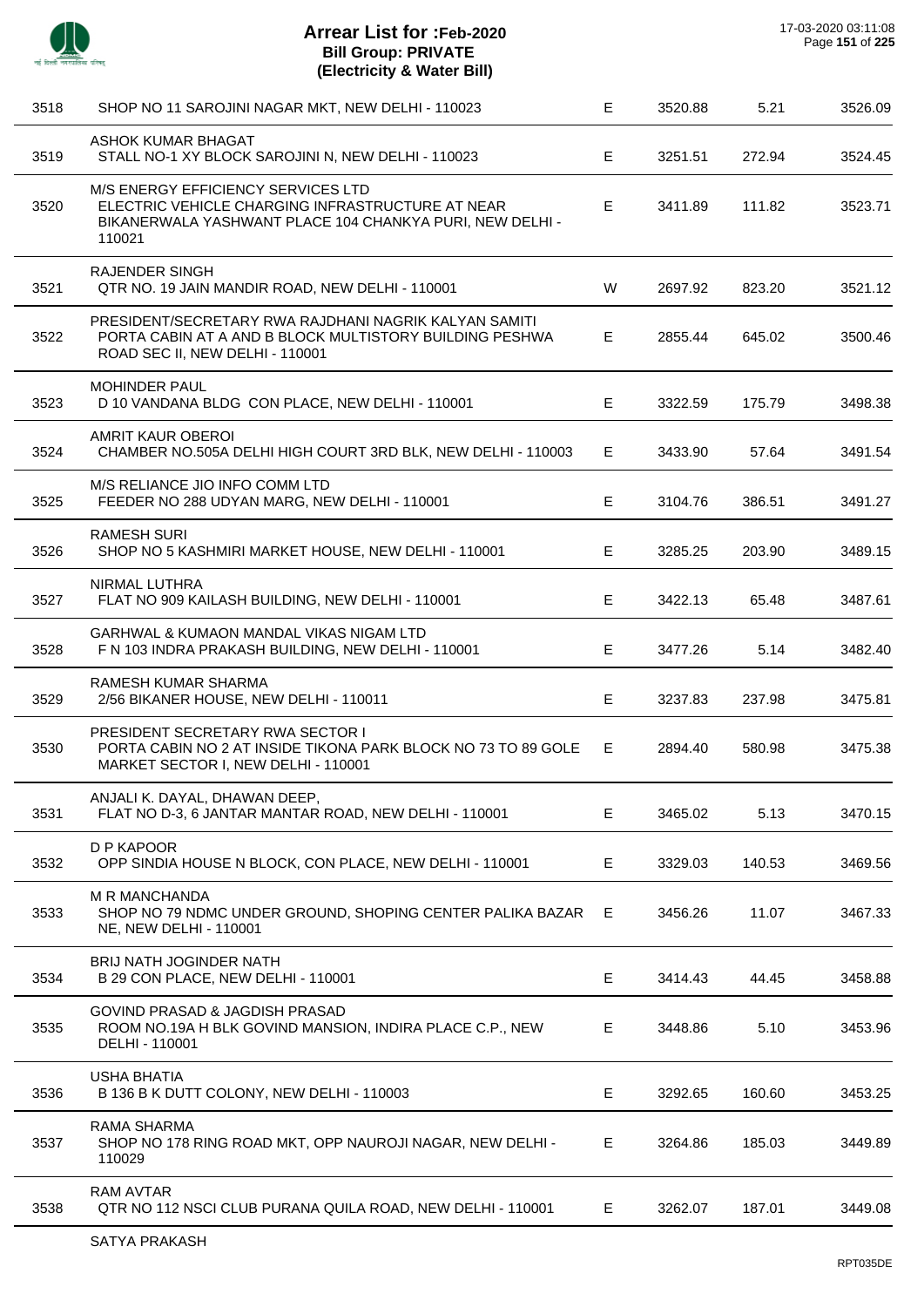

| 3539 | SHOP N2 TILAK MARG, 24 TILAK MARG, NEW DELHI - 110001                                                            | Е  | 3442.65 | 3.40   | 3446.05             |
|------|------------------------------------------------------------------------------------------------------------------|----|---------|--------|---------------------|
| 3540 | ATMA RAM PROPERTIES PVT LTD<br>GARRAGE NO 2 SCINDIA HOUSE, NEW DELHI - 110001                                    | E. | 3290.49 | 153.60 | 3444.09             |
| 3541 | <b>MUKUL RASTOGI</b><br>CHAMBER NO 439 DELHI HIGH, COURT, NEW DELHI - 110003                                     | E  | 3312.76 | 131.14 | 3443.90             |
| 3542 | HONY SECTERY SANATAN DHARAM SABHA<br>SQ NO 9 BEHIND BUDHA TEMPLE, MANDIR MARG, NEW DELHI - 110001                | Е  | 2793.18 | 648.05 | 3441.23             |
| 3543 | KALJI<br>9/40 BLOCK KIDWAI NAGAR, NEW DELHI - 110023                                                             | E  | 3342.26 | 96.95  | 3439.21             |
| 3544 | <b>KARTIKEY CONSULTANTS</b><br>K-60, 2ND FLOOR, CONNAUGHT PLACE, NEW DELHI - 110001                              | E  | 3399.72 | 38.16  | 3437.88             |
| 3545 | <b>GURMEET SINGH</b><br>WOODEN KIOSK H.C. LANE JANPATH, NEW DELHI - 110001                                       | Е  | 3254.36 | 182.02 | 3436.38             |
| 3546 | <b>GENERAL MANAGER D M S</b><br>BOOTH NO.259-260 ATUL GROVE ROAD, NEW DELHI - 110001                             | E. | 3376.55 | 56.05  | 3432.60             |
| 3547 | PREM SAGER<br>4 L BLOCK C PLACE, NEW DELHI - 110001                                                              | E  | 3253.43 | 174.07 | 3427.50             |
| 3548 | NARENDER KUMAR SHARMA<br>B 80 2ND FLOOR B K DUTT COLONY, NEW DELHI - 110003                                      | E. | 3342.78 | 83.53  | 3426.31             |
| 3549 | <b>MADAN LAL GUPTA</b><br>STALL NO 10 ADJOINING AREAR OF UDYAN MG, MANDIR MARG, NEW<br>DELHI - 110001            | E. | 3218.97 | 206.63 | 3425.60             |
| 3550 | P N VIJAY FINANCIAL SERVICES (P) LTD<br>908 KAILASH BUILDG 26 CURZON ROAD, NEW DELHI - 110001                    | E. | 3329.63 | 95.06  | 3424.69             |
| 3551 | <b>KUSUM LATA SINGHAL</b><br>GARAGE NO 16 SCINDIA HOUSE, NEW DELHI - 110001                                      | W  | 3144.53 | 274.56 | 3419.09             |
| 3552 | <b>TULSI DASS</b><br>F 146 B K DUTT COLONY, NEW DELHI - 110003                                                   | E  | 3228.12 | 185.63 | 3413.75             |
| 3553 | <b>HARSHIT VERMA</b><br>SHOP NO 114 GROUND FLOOR WORLD TRADE CENTER BABAR LANE,<br><b>NEW DELHI - 110001</b>     | Е. | 3355.72 | 57.35  | 3413.07             |
| 3554 | <b>HARVINDER SINGH</b><br>SHER SINGH BUILDING, K CON CIRCUS, NEW DELHI - 110001                                  | E. | 3409.62 | 3.36   | 3412.98             |
| 3555 | <b>KANAR BAHADUR</b><br>53 HANUMAN ROAD, NEW DELHI - 110001                                                      | E. | 2922.65 | 489.82 | 3412.47             |
| 3556 | M/S ENERGY EFFICIENCY SERVICES LIMITED<br>OUTSIDE JAIN BHAWAN D.A.V. SCHOOL 102 SBS MARG, NEW DELHI -<br>110001  | E. | 3367.09 | 44.53  | 3411.62             |
| 3557 | <b>SUSHILA DEVI</b><br>113 NSCI T HUTS PURANA QUILA ROAD, NEW DELHI - 110001                                     | E. | 3339.73 | 69.97  | 3409.70             |
| 3558 | <b>JAGDISH PRASAD VERMA</b><br>294 BLOCK 96 DELHI HIGH COURT, NEW DELHI - 110003                                 | E. | 3350.34 | 58.22  | 3408.56             |
| 3559 | <b>BALMIKI PD. SINGH &amp; MRS.KARUNA SINGH</b><br>FLAT NO-J-2, UPASANA BUILD., 1 HAILY ROAD, NEW DELHI - 110001 | E. | 3344.08 | 62.59  | 3406.67             |
| 3560 | AJIT KUMAR SINHA<br>CHAMBER NO-1, SUPREME COURT, NEW DELHI - 110001                                              | E. | 3370.07 | 30.85  | 3400.92             |
| 3561 | <b>VEENA &amp; RACHNI MINOR</b><br>803 ANSAL BHAWAN, NEW DELHI - 110001                                          | E. | 3192.85 | 207.60 | 3400.45<br>RPT035DE |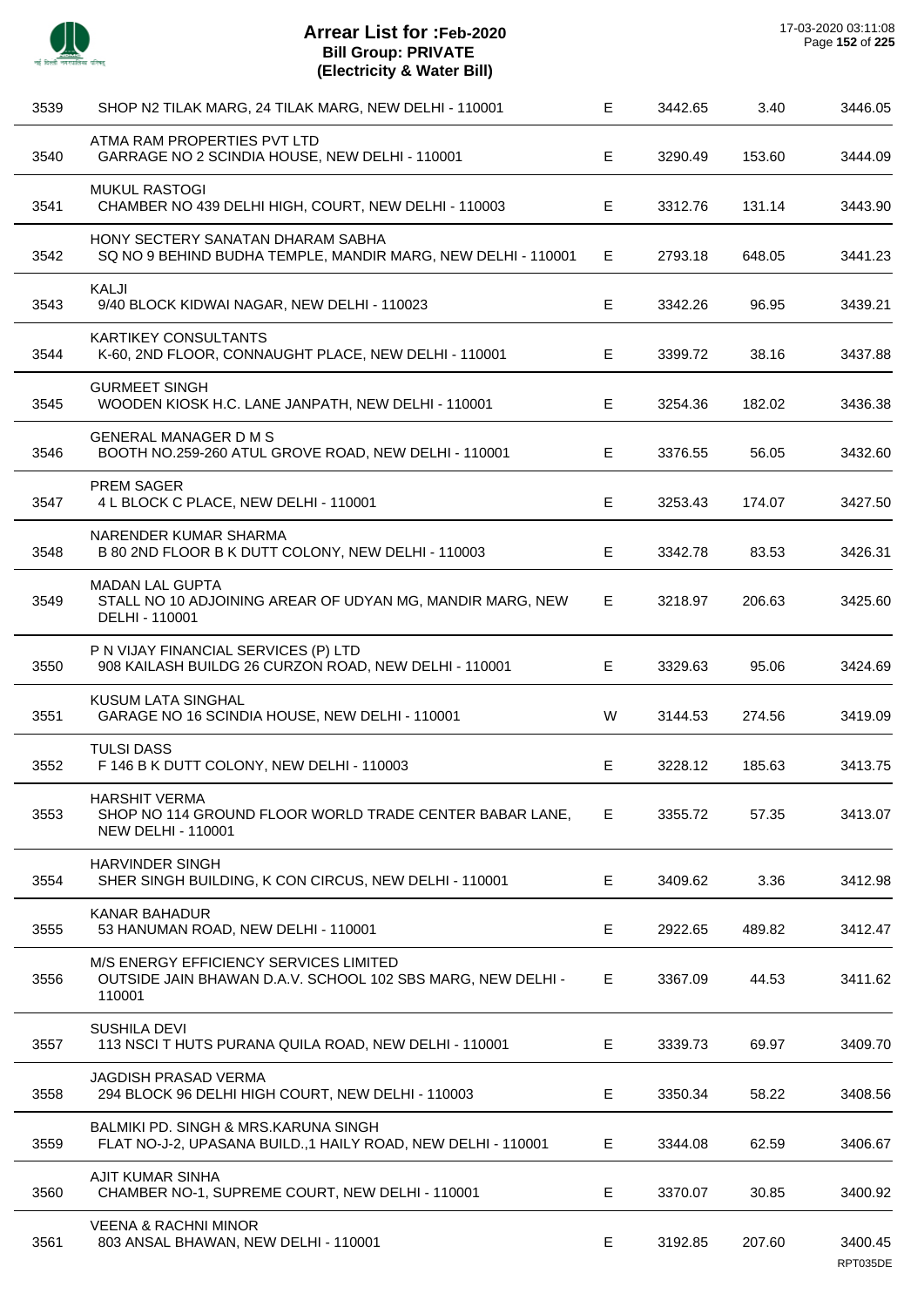

| 3562         | <b>BAL RAJ KRISHAN</b><br>SHOP NO 34-37 MPL MKT, CON CIRCUS, NEW DELHI - 110001                                                          | Е      | 3326.20           | 73.41            | 3399.61            |
|--------------|------------------------------------------------------------------------------------------------------------------------------------------|--------|-------------------|------------------|--------------------|
| 3563         | MOHINDER KUMAR SARIN<br>STALL NO-2 NDMC MKT, MALCHA MARG SHOPPING CENTER NE, NEW<br>DELHI - 110021                                       | E.     | 3288.67           | 109.37           | 3398.04            |
| 3564         | <b>SWARNJIT SINGH</b><br>UG 8 PALIKA PLACE, NEW DELHI - 110001                                                                           | E      | 3206.11           | 191.78           | 3397.89            |
| 3565         | PUSHP LATA ARORA<br>LB 3 LOWER BASEMENT NEW DELHI HOUSE 27 BARAKHAMBA ROAD,<br><b>NEW DELHI - 110001</b>                                 | Е      | 3299.28           | 98.04            | 3397.32            |
| 3566         | RAVINDER KUMAR<br>CHAMBER NO.153 PATIALA HOUSE, NEW DELHI - 110001                                                                       | Е      | 3362.09           | 33.34            | 3395.43            |
| 3567         | <b>KAMLESH</b><br>THARA NO.90/A HANUMAN MANDIR COMPLEX, NEW DELHI - 110001                                                               | E      | 2883.96           | 511.18           | 3395.14            |
| 3568         | <b>PRESIDENT/SECTRETARY RWA SEC I</b><br>PORTA CABIN NO 1 OUTSIDE TIKONA PARK SEC I BLOCK NO 73 TO 89<br>GOLE MARKET, NEW DELHI - 110001 | Е      | 2815.51           | 576.83           | 3392.34            |
| 3569<br>3570 | <b>LEKH RAJ</b><br>C 80 B K DUTT COLONY, NEW DELHI - 110003<br>C 80 B K DUTT COLONY, NEW DELHI - 110003                                  | E<br>W | 1962.38<br>895.90 | 208.34<br>325.23 | 2170.72<br>1221.13 |
| 3571         | <b>JUGAL KISHORE</b><br>FLAT NO 12/90 C CIRCUS, NEW DELHI - 110001                                                                       | E      | 3387.44           | 3.34             | 3390.78            |
| 3572         | <b>JOBAN KAUR PURI</b><br>SHOP NO 43 KHAN MARKET, NEW DELHI - 110003                                                                     | W      | 2961.50           | 425.43           | 3386.93            |
| 3573         | <b>GAGAN DEEP SINGH ARORA</b><br>CH.NO.428 PATIALA HOUSE COURT, NEW DELHI - 110001                                                       | E      | 3269.38           | 113.67           | 3383.05            |
| 3574         | <b>DEEP MALA</b><br>CH.NO.701 DELHI HIGH COURT BLK III, NEW DELHI - 110003                                                               | Е      | 3294.22           | 86.15            | 3380.37            |
| 3575         | <b>BARUN KUMAR SINHA</b><br>104 FF BHARAT CHAMBR 70-71 SCINDIA HOUSE, NEW DELHI - 110001                                                 | Е      | 3243.42           | 133.05           | 3376.47            |
| 3576         | <b>NUPUR CHAWLA</b><br>FALT NO 34-35 ARD COMPLEX S-13 R K PURAM, NEW DELHI - 110066                                                      | Е      | 3371.17           | 4.99             | 3376.16            |
| 3577         | <b>SANTOSH BEN</b><br>STALL NO 108/S-11, JANPATH LANE, NEW DELHI - 110001                                                                | Е      | 3211.30           | 163.67           | 3374.97            |
| 3578         | RAJENDER KUMAR MOHANTTA<br>FLAT NO 602, SILVER APTT., 22 F S ROAD, NEW DELHI - 110001                                                    | Е      | 3367.84           | 4.98             | 3372.82            |
| 3579         | DATTA RAM, ANDH MAHAVIDHALYA, P.K.ROAD<br>ANDH MAHAVIDHALYA, P.K.ROAD, NEW DELHI - 110001                                                | W      | 2542.60           | 827.33           | 3369.93            |
| 3580         | PRESIDENT/SECRETARY RWA SEC I<br>PORTA CABIN NO 3 INSIDE TIKONA PARK SEC I BLOCK NO 73 TO 89<br>GOLE MARKET, NEW DELHI - 110001          | E      | 2769.91           | 599.64           | 3369.55            |
| 3581         | <b>SASHI TALWAR</b><br>B 2 MALCHA MARG, NEW DELHI - 110021                                                                               | Ε      | 3361.28           | 6.10             | 3367.38            |
| 3582         | <b>ACHAL KUMAR</b><br>SHOP NO.7UDYAN MARG ADJOINING MANDIR MG, NEW DELHI - 110001                                                        | Е      | 3195.11           | 171.49           | 3366.60            |
| 3583         | SURESH C. GUPTA<br>CHAMBER NO-119, SUPREME COURT, NEW DELHI - 110001                                                                     | Ε      | 3294.71           | 67.20            | 3361.91            |
|              |                                                                                                                                          |        |                   |                  |                    |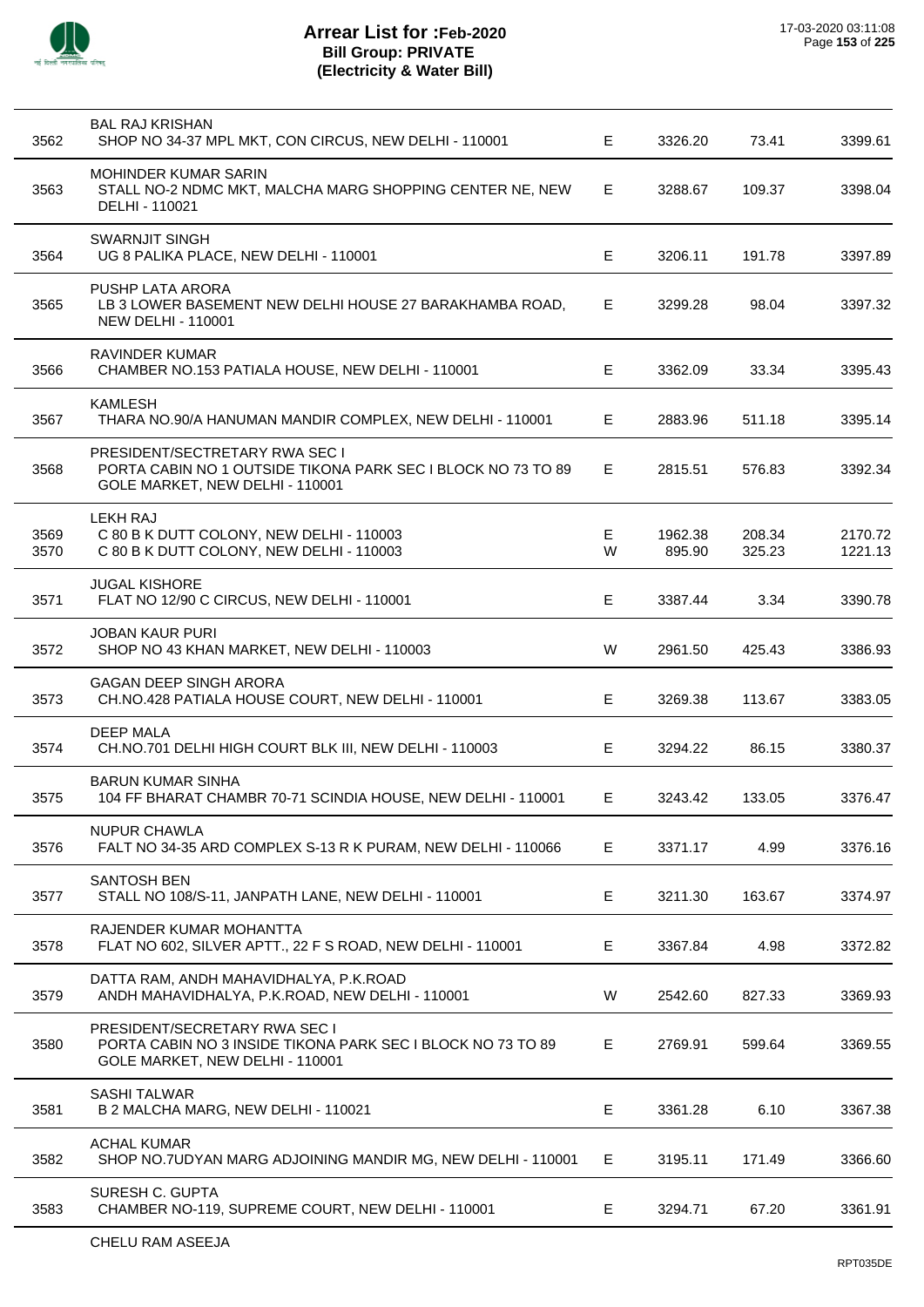

| 3584 | SHOP NO.45 BEGUM ZAIDI MKT MOTI BAGH, NEW DELHI - 110021                                                                                               | E. | 3296.11 | 62.44  | 3358.55 |
|------|--------------------------------------------------------------------------------------------------------------------------------------------------------|----|---------|--------|---------|
| 3585 | STATE BANK OF BIKANER JAIPUR<br>SHOP NO 4/90 C CIRCUS, NEW DELHI - 110001                                                                              | Е  | 3249.09 | 106.21 | 3355.30 |
| 3586 | <b>PANDIAN</b><br>STALL NO 15 F/V MKT KAUTILYA M, NEW DELHI - 110021                                                                                   | Е  | 3151.84 | 194.13 | 3345.97 |
| 3587 | <b>TEK DEVI</b><br>604 NIRMAL TOWER, 26 B K ROAD, NEW DELHI - 110001                                                                                   | Е  | 3085.70 | 250.67 | 3336.37 |
| 3588 | <b>KESO RAM</b><br>SHOP NO-1 C JOR BAGH MARKET, NEW DELHI - 110003                                                                                     | Е  | 3302.97 | 29.56  | 3332.53 |
| 3589 | <b>MOHD HANIF</b><br>SHOP NO LG-3 PALIKA PLACE, R K MARG N DELHI, NEW DELHI - 110001                                                                   | Е. | 3298.89 | 27.43  | 3326.32 |
| 3590 | <b>SHNTOKH SINGH</b><br>58 JANPATH, NEW DELHI - 110001                                                                                                 | Е  | 3258.05 | 67.32  | 3325.37 |
| 3591 | R P TRADING CO.<br>809 ARUNCHAL BUILDING 19 B.K.ROAD, NEW DELHI - 110001                                                                               | Е  | 3221.01 | 99.68  | 3320.69 |
| 3592 | <b>JAGDAMBA PRASAD</b><br>SHED DHOBI GHAT NO 4 G R G LANE TALKATORA ROAD, NEW DELHI -<br>110001                                                        | W  | 3159.54 | 157.98 | 3317.52 |
| 3593 | <b>RAJPAL</b><br>DHOBI GHAT HAILY LANE, NEW DELHI - 110001                                                                                             | E  | 3314.07 | 3.27   | 3317.34 |
| 3594 | <b>SAMANT KUMAR</b><br>KIOSH NO-129 AT CHURCH ROAD, NEW DELHI - 110001                                                                                 | Е  | 3137.29 | 175.45 | 3312.74 |
| 3595 | <b>JAGDAMBA PRASHAD</b><br>DHOBI GHAT NO 4 TALKATORA ROAD, NEW DELHI - 110001                                                                          | Е  | 3256.63 | 53.22  | 3309.85 |
| 3596 | <b>CHHEDI LAL</b><br>14 DEVIPD SADAN, NEW DELHI - 110001                                                                                               | E  | 3183.21 | 122.13 | 3305.34 |
| 3597 | <b>ENGINEERS INDIA LTD</b><br>FLAT NO 604 KAILASH BULD. 26 CURZON ROA, NEW DELHI - 110001                                                              | Е  | 3297.31 | 4.88   | 3302.19 |
| 3598 | S K CHACHIA AND SH A K MATA<br>NEW BLOCK CHAM NO 474 DELHI HIGH COURT, NEW DELHI - 110003                                                              | Е  | 3221.70 | 77.35  | 3299.05 |
| 3599 | TAJINDER PAL SINGH<br>STALL NO. 4 UDYAN MARG, NEW DELHI - 110001                                                                                       | Е  | 3239.28 | 57.76  | 3297.04 |
| 3600 | KULWANT RAI SUNIL RAI & SHEHNAZ SHARMA<br>402 ANSAL BHAWAN, NEW DELHI - 110001                                                                         | Е  | 3291.81 | 4.87   | 3296.68 |
| 3601 | SANJAY KUMAR DHOKOLLA<br>STALL NO.1 B.K.S.MARG BACK S.PETROL P., NEW DELHI - 110001                                                                    | Е  | 3023.16 | 272.73 | 3295.89 |
| 3602 | RAJINDER PAL GOEL<br>FLAT NO 604 NILGIRI APPT. 9 B.K. RD., NEW DELHI - 110001                                                                          | Е  | 3230.86 | 62.83  | 3293.69 |
| 3603 | <b>ISHWAR</b><br>JHUGGI NO 153 B R CAMP RACE COURSE ROAD, NEW DELHI - 110003                                                                           | Е  | 3182.65 | 108.97 | 3291.62 |
| 3604 | <b>SUMAN MEHRA</b><br>A 9 HANSALYA BLDG, 15 B K ROAD, NEW DELHI - 110001                                                                               | Е  | 3179.17 | 111.11 | 3290.28 |
| 3605 | <b>JUGAL KISHORE</b><br>STALL NO-3, JANPATH LANE,, NEW DELHI - 110001                                                                                  | Е  | 3206.02 | 75.49  | 3281.51 |
| 3606 | PRESIDENT/ SECY. RWA RAJDHANI NAGRIK KALYAN SAMITI 59/2-B SEC II DIZ AREA<br>PORTA CABIN AT GOLE MARKET MERCHANT ASSOCIATION, NEW DELHI E<br>$-110001$ |    | 2863.85 | 412.45 | 3276.30 |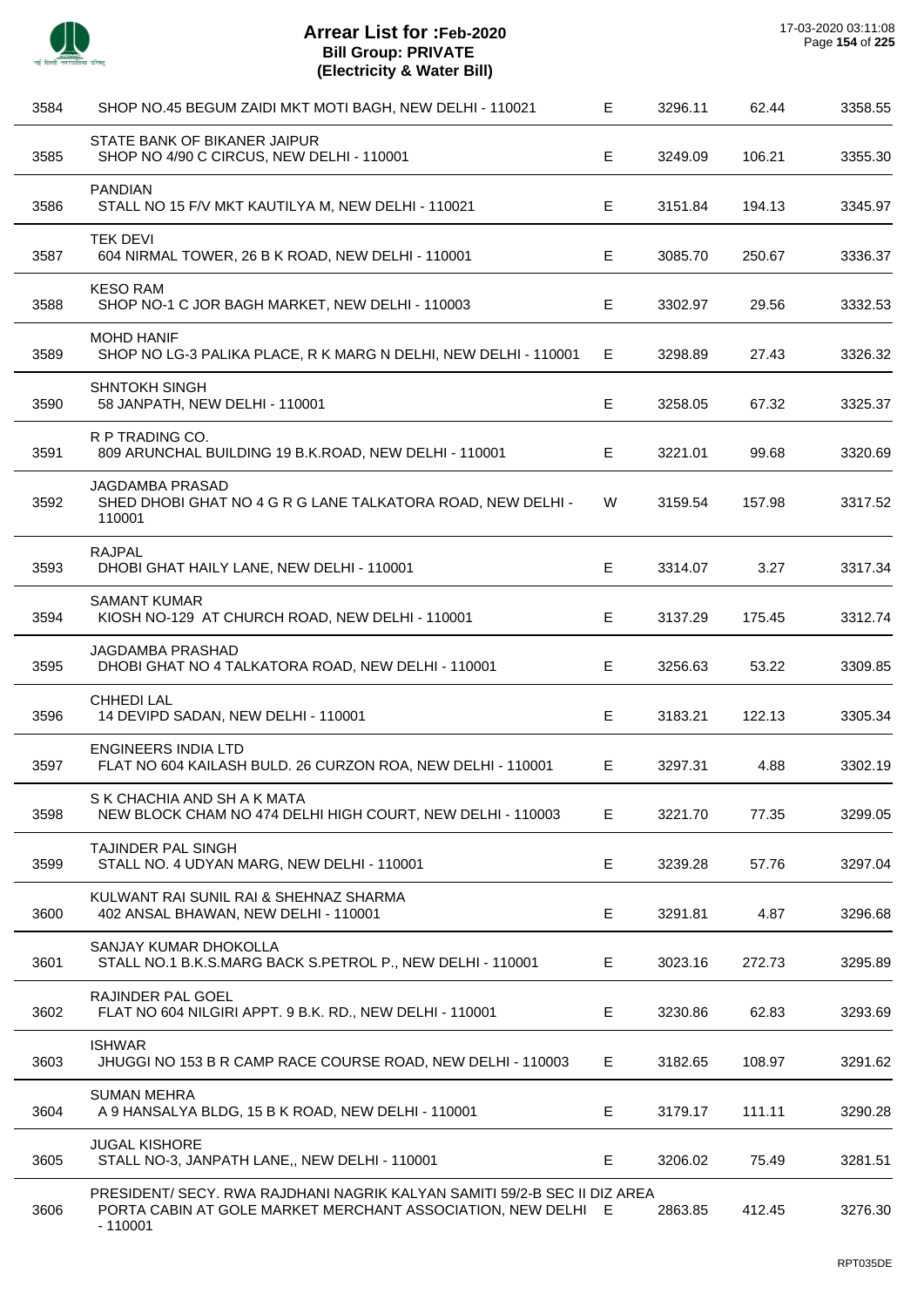

| 3607 | <b>JAI PRAKASH GOEL</b><br>14 SCHOOL LANE G/F, NEW DELHI - 110001                                       | E   | 3272.58 | 3.23    | 3275.81 |
|------|---------------------------------------------------------------------------------------------------------|-----|---------|---------|---------|
| 3608 | SECRETARY JAIPUR UDYOG LTD<br>31, S.P. MARG, NEW DELHI - 110021                                         | E   | 3261.93 | 9.18    | 3271.11 |
| 3609 | INDO SOVIET CULTURE SOCIETY<br>110, ANSAL BHAWAN, NEW DELHI - 110001                                    | E   | 3256.61 | 13.08   | 3269.69 |
| 3610 | <b>RENU BHATIA</b><br>31 JOR BAGH, NEW DELHI - 110001                                                   | E   | 3264.62 | 3.22    | 3267.84 |
| 3611 | SOCIETY FOR PROMOTION OF YOUTH 2 MASSES<br>NDMC PARK NIGHT CENTER NEAR BANGLA SAHIB, NEW DELHI - 110001 | E   | 2953.60 | 313.45  | 3267.05 |
| 3612 | BHUSHAN KUMAR&SHIV RAJKUMAR<br>SHOP NO 9 B K DUTT COLONY, NEW DELHI - 110003                            | E   | 3086.21 | 178.08  | 3264.29 |
| 3613 | SOBHA RAM MANSA RAM<br>17 CENTRAL LANE, NEW DELHI - 110001                                              | W   | 3108.66 | 155.43  | 3264.09 |
| 3614 | SIDDHARTH JAIN<br>62 TODAR MAL ROAD GROUND FLOOR BENGALI MARKET, NEW DELHI -<br>110001                  | E.  | 3168.49 | 92.87   | 3261.36 |
| 3615 | <b>SUJAN SINGH</b><br>K 115 B K DUTT COLONY, NEW DELHI - 110003                                         | W   | 1899.15 | 1359.39 | 3258.54 |
| 3616 | TROZEN DEVLOPENESS PVT LTD.<br>41-A PRITHVI RAJ ROAD, NEW DELHI - 110003                                | W   | 3101.79 | 155.09  | 3256.88 |
| 3617 | <b>SEELA DEVI</b><br>STALL NO 4 F/V MKT KAUTILYA MA, NEW DELHI - 110021                                 | Е   | 3047.88 | 205.27  | 3253.15 |
| 3618 | <b>ISHWARI DEVI</b><br>D 13 B K DUTT COLONY, NEW DELHI - 110003                                         | W   | 1894.93 | 1357.91 | 3252.84 |
| 3619 | <b>SHAM SHUDDIN</b><br>DARGAH S. HUSSAN NEAR BLIND SCHOOL PK RD, NEW DELHI - 110001                     | W   | 2607.16 | 643.84  | 3251.00 |
| 3620 | <b>GHANSHYAM</b><br>DHOBI GHAT NO 5 PANDIT PANT MARG, NEW DELHI - 110001                                | E.  | 3203.77 | 46.25   | 3250.02 |
| 3621 | <b>VINDHYA NATH KOHLI</b><br>17 GOLF LINK, NEW DELHI - 110003                                           | E   | 3080.76 | 166.78  | 3247.54 |
| 3622 | VYOM FINANCE PVT LTD<br>501 AMBADEEP BUILDING, NEW DELHI - 110001                                       | E   | 3053.87 | 192.84  | 3246.71 |
| 3623 | SUDHIR BHATIA<br>SHOP NO 89 NDMC UNDER GROUND, SHOPING CENTER PALIKA BAZAR<br>NE, NEW DELHI - 110001    | - E | 3193.94 | 48.20   | 3242.14 |
| 3624 | SAKSHAM INVEST COM (P) LTD.<br>410, NAURANG HOUSE, NEW DELHI - 110001                                   | E   | 3235.11 | 3.19    | 3238.30 |
| 3625 | <b>HARI RAM</b><br>SHOP NO 44, N.D.M.C. UG, SHOPING CENTER, PALIKA BAZAR,, NEW<br>DELHI - 110001        | E   | 3234.10 | 3.19    | 3237.29 |
| 3626 | <b>RATTAN SINGH</b><br>17/98 O H SCINDI HOUSE, NEW DELHI - 110001                                       | Е   | 3230.52 | 3.19    | 3233.71 |
| 3627 | ADERSH TOURIST TRANSPORT SERVICE<br>SHOP NO 38 YESHWANT PLACE, NEW DELHI - 110021                       | Е   | 3107.10 | 116.97  | 3224.07 |
| 3628 | <b>GHISA RAM</b><br>SHOP NO 189 RING ROAD MKT, OPP NAUROJI NAGAR, NEW DELHI -<br>110029                 | Е   | 3075.80 | 134.47  | 3210.27 |
|      |                                                                                                         |     |         |         |         |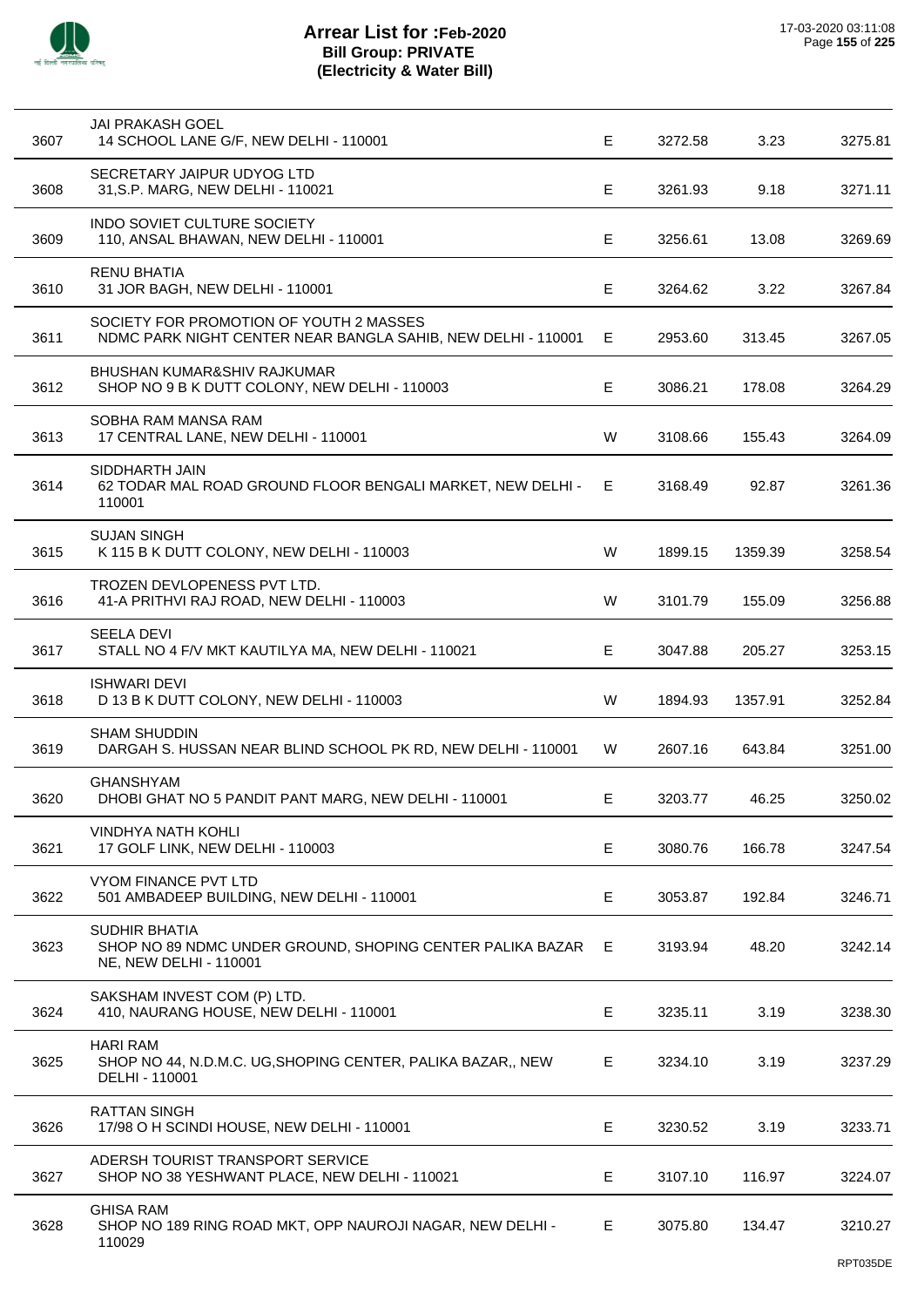

l,

# **Arrear List for :Feb-2020 Bill Group: PRIVATE (Electricity & Water Bill)**

| 3629 | RAJESH KUMAR AGGARWALRVICES<br>SHOP NO 35 YESHWANT PLACE, NEW DELHI - 110021                             | E | 3102.31 | 106.93  | 3209.24 |
|------|----------------------------------------------------------------------------------------------------------|---|---------|---------|---------|
| 3630 | <b>VEMARGANIC CHAMICALS LTD</b><br>LGF-3 AMBADEEP BLDG, NEW DELHI - 110001                               | E | 2976.25 | 232.91  | 3209.16 |
| 3631 | <b>RAJINDER KUMAR</b><br>SHOP NO-27 A PALIKA BAZAR, NEW DELHI - 110001                                   | Е | 2975.76 | 232.84  | 3208.60 |
| 3632 | M/S PRABHATAM ADVERTISING PVT LTD<br>PUBLIC TOILET UTILITIES AT SAFDAR HASMI MARG, NEW DELHI -<br>110001 | E | 3104.73 | 102.50  | 3207.23 |
| 3633 | MALTI JAIN & SARITA JAIN<br>FLAT NO 411 22 K G MARG, NEW DELHI - 110001                                  | Е | 3200.85 | 4.74    | 3205.59 |
| 3634 | RELIANCE JIO INFO COMM LTD<br>FEEDER NO 32 D CHANDER GUPTA MARG, NEW DELHI - 110001                      | Е | 3165.19 | 36.73   | 3201.92 |
| 3635 | <b>SARJA DEVI</b><br>STALL NO-1 BEGUM ZAIDI MKT, NEW DELHI - 110021                                      | Е | 3119.25 | 82.53   | 3201.78 |
| 3636 | <b>AMAR NATH</b><br>SHOP NO 4 SOUTH AVENUE, NEW DELHI - 110011                                           | Е | 2877.78 | 323.09  | 3200.87 |
| 3637 | <b>INDUSTRIES COUNCIL</b><br>SHOP NO-23 A PALIKA BAZAR, NEW DELHI - 110001                               | E | 3076.74 | 117.83  | 3194.57 |
| 3638 | <b>CHANDU RAM</b><br>KIOSK NO 26 SAROJINI NAGAR MKT, NEW DELHI - 110023                                  | W | 3041.71 | 152.09  | 3193.80 |
| 3639 | V K SARIN<br>12 SCINDIA HOUSE, NEW DELHI - 110001                                                        | Е | 3040.84 | 152.02  | 3192.86 |
| 3640 | RAVI SATIJA ADV<br>CHAMBER NO. 361 PATIALA HOUSE, NEW DELHI - 110001                                     | Е | 3098.08 | 94.37   | 3192.45 |
| 3641 | <b>OBRAI OPTICIAN</b><br>H 43 C PLACE, NEW DELHI - 110001                                                | E | 3185.26 | 4.71    | 3189.97 |
| 3642 | <b>BUDH GANESH AGGARWAL</b><br>SHOP NO. 62 BABU MARKET SAROJINI NAGAR, NEW DELHI - 110023                | E | 3184.76 | 4.71    | 3189.47 |
| 3643 | <b>JALEEL AHMAD</b><br>DARGAH S. H. BLIND SOCIAL WELFARE, P K RD, NEW DELHI - 110001                     | W | 1218.15 | 1968.70 | 3186.85 |
| 3644 | RAJIV RATTAN<br>FLAT NO H 4 UPASANA BUILDING, NEW DELHI - 110001                                         | E | 3131.57 | 50.08   | 3181.65 |
| 3645 | <b>BENGAL STORE</b><br>SHOP NO 8 S.BHAGAT SINGH MKT GOLE MARKET, NEW DELHI - 110001                      | E | 2960.85 | 218.13  | 3178.98 |
| 3646 | <b>SCINDIA POTTERIES</b><br>QR NO 33 SAROJINI NAGAR, NEW DELHI - 110023                                  | Е | 3172.04 | 4.82    | 3176.86 |
| 3647 | CHAMAL LAL SHARMA KM NIRJA RIK<br>GF 14 INDRA PARKASH, NEW DELHI - 110001                                | E | 3137.47 | 37.28   | 3174.75 |
| 3648 | <b>BELI RAM CHEMIST</b><br>1/2 LADY HARDING ROAD, NEW DELHI - 110001                                     | W | 2822.08 | 350.15  | 3172.23 |
| 3649 | <b>KEDAR NATH</b><br>34, DARGAH S.H. ANDHMAHAVIDHALYA, PK RD, NEW DELHI - 110001                         | W | 1872.53 | 1298.08 | 3170.61 |
| 3650 | <b>KISHAN SHARMA</b><br>THARA NO35A HANUMAN M.COMPLEX B.K.S.MARG, NEW DELHI - 110001                     | Е | 2934.23 | 234.49  | 3168.72 |
|      |                                                                                                          |   |         |         |         |

M/S ECOMAUGO LLP C/O MADHURESH SINGH R/O B-2/21 VASANT VIHAR DELHI-110057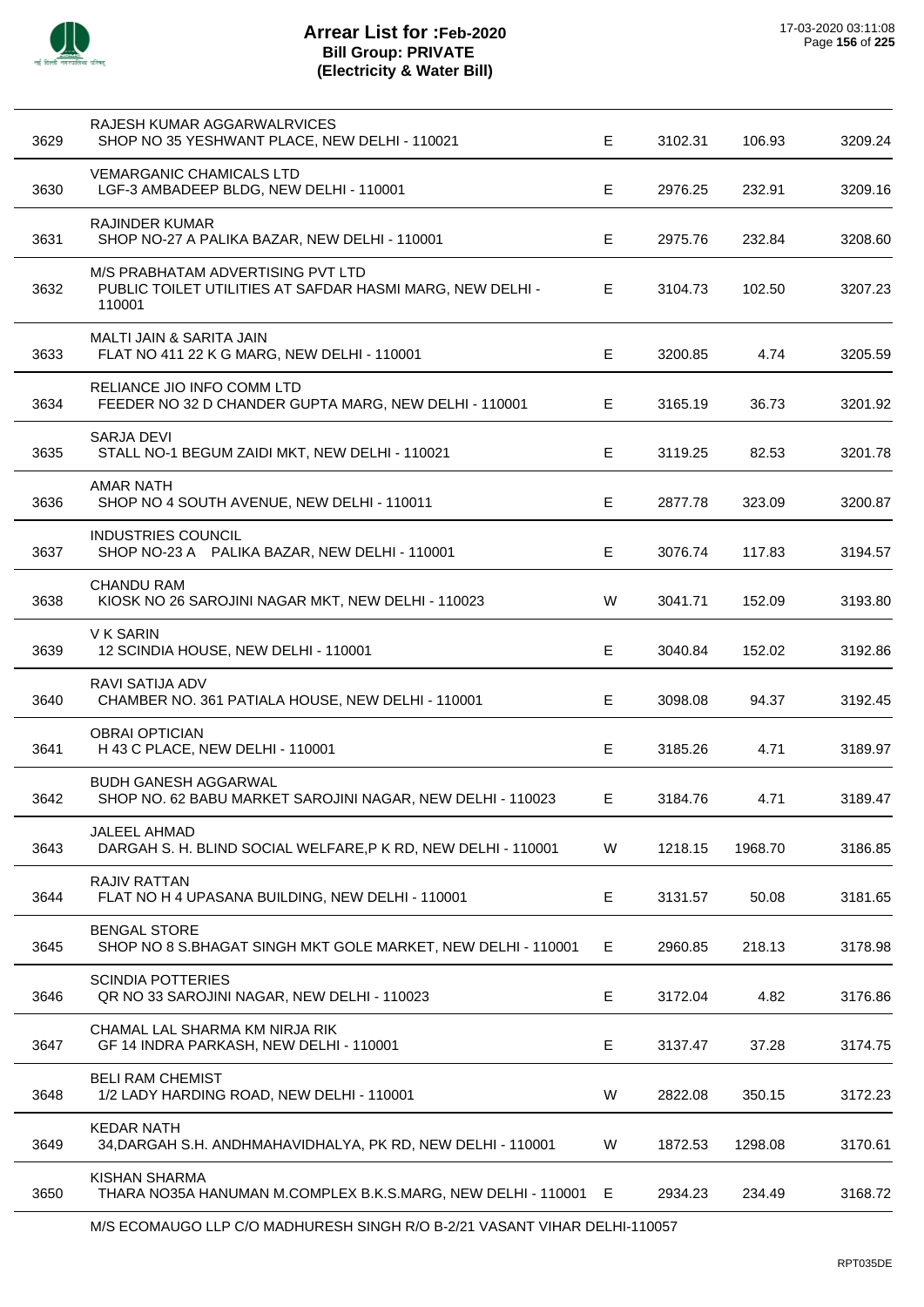

| 3651 | F BLOCK CONNAUGHT PLACE, NEW DELHI - 110001                                                                                      | E  | 2789.52 | 371.50 | 3161.02 |
|------|----------------------------------------------------------------------------------------------------------------------------------|----|---------|--------|---------|
| 3652 | RAMA DEVI<br>P 52 PILLANJI VILLAGE SAROJINI NAGAR, NEW DELHI - 110023                                                            | E. | 2839.32 | 319.98 | 3159.30 |
| 3653 | <b>BHARAT KUMAR</b><br>B 50 SECOND FLR B K DUTT COLONY, NEW DELHI - 110003                                                       | E. | 3094.97 | 62.92  | 3157.89 |
| 3654 | <b>JASWANT RAI</b><br>SHOP NO H 57 B K DUTT COLONY, NEW DELHI - 110003                                                           | E  | 3114.81 | 42.87  | 3157.68 |
| 3655 | <b>MISHRI LAL</b><br>JUGGHI NO. 3 DHOBI GHAT NO. 23 MAN SINGH ROAD, NEW DELHI -<br>110001                                        | W  | 2476.09 | 679.71 | 3155.80 |
| 3656 | M/S SHRI SHAKTI RESORTS & HOTELS LTD<br>NDCC II BUILDING GROUND FLOOR, NEW DELHI - 110001                                        | Е  | 3077.48 | 78.23  | 3155.71 |
| 3657 | <b>ARORA AGENCIES</b><br>75 GF SHOPPING PLACE W I C, NEW DELHI - 110001                                                          | Е  | 2981.12 | 173.82 | 3154.94 |
| 3658 | SACHIN GUPTA & SHILPA GUPTA<br>512/19 SURIYA KIRAN K G MARG, NEW DELHI - 110001                                                  | Е  | 3142.10 | 8.58   | 3150.68 |
| 3659 | <b>B K SINGH</b><br>CHAMBER NO 173 PATIALA HOUSE, NEW DELHI - 110001                                                             | Е  | 3007.78 | 140.09 | 3147.87 |
| 3660 | ANOOP JASWANT SINGH<br>C204 06 AURANGZEB ROAD, NEW DELHI - 110011                                                                | E  | 3021.50 | 120.46 | 3141.96 |
| 3661 | ARJUN ASSOCIATE PVT<br>414 ANTRIKSH BHAWAN, NEW DELHI - 110001                                                                   | Е  | 3133.46 | 4.64   | 3138.10 |
| 3662 | <b>JAI DEV SINGH</b><br>7/15 JANTAR MANTAR RD, NEW DELHI - 110001                                                                | Е  | 3032.11 | 104.68 | 3136.79 |
| 3663 | SEVEN HILLS CEMENT TRADERS PVT. LTD<br>FLAT NO. 304 NILGIRI APPT. 9 B.K. RD., NEW DELHI - 110001                                 | E  | 3113.56 | 22.79  | 3136.35 |
| 3664 | M/S PRABHATAM ADVERTISING PVT LTD<br>PTU AT NEAR METRO A/C PLANT VENT SHAFT BABA KHARAK SINGH<br><b>MARG, NEW DELHI - 110001</b> | E  | 3057.90 | 78.35  | 3136.25 |
| 3665 | <b>DWARKA NATH</b><br>13 SHANKER MARKET, C CIRCUS, NEW DELHI - 110001                                                            | Е  | 2979.33 | 156.91 | 3136.24 |
| 3666 | <b>JAVED KHAN</b><br>68 NSCI T HUTS PURANA QUILA ROAD, NEW DELHI - 110001                                                        | Е  | 2950.80 | 183.73 | 3134.53 |
| 3667 | B. P.AGGARWAL & MRS N.AGGARWAL<br>NEW BLK. CHAMBER NO371, DELHI HIGH COURT, NEW DELHI - 110003                                   | E  | 3079.92 | 53.98  | 3133.90 |
| 3668 | <b>JEET SINGH</b><br>QTR NO 96 NSCI CLUB PURANA QUILA ROAD, NEW DELHI - 110001                                                   | Е  | 3025.56 | 107.31 | 3132.87 |
| 3669 | SECY INDIA TOURISM DEVELOPMENT CORP.<br>E 90 MOTI BAGH, NEW DELHI - 110021                                                       | E  | 2614.83 | 516.75 | 3131.58 |
| 3670 | <b>UDHAM SINGH</b><br>3/4 WINDSAR MASSION JANPATH, LANE, NEW DELHI - 110001                                                      | Е  | 3124.83 | 6.48   | 3131.31 |
| 3671 | <b>BHUPINDER SINGH ALLUWALIA</b><br>SHOP NO-10 C S C MARKET, SAROJINI NAGAR, NEW DELHI - 110023                                  | Е  | 3089.26 | 36.03  | 3125.29 |
| 3672 | AMAN SINGH PANWAR & SAROJ PANWAR<br>1703 NIRMAL TOWER 26 B K ROAD, NEW DELHI - 110001                                            | E  | 3119.92 | 4.62   | 3124.54 |
| 3673 | SHIV DAYAL UGGAR SAIN<br>32/8 HANUMAN ROAD, NEW DELHI - 110001                                                                   | E  | 2635.37 | 488.87 | 3124.24 |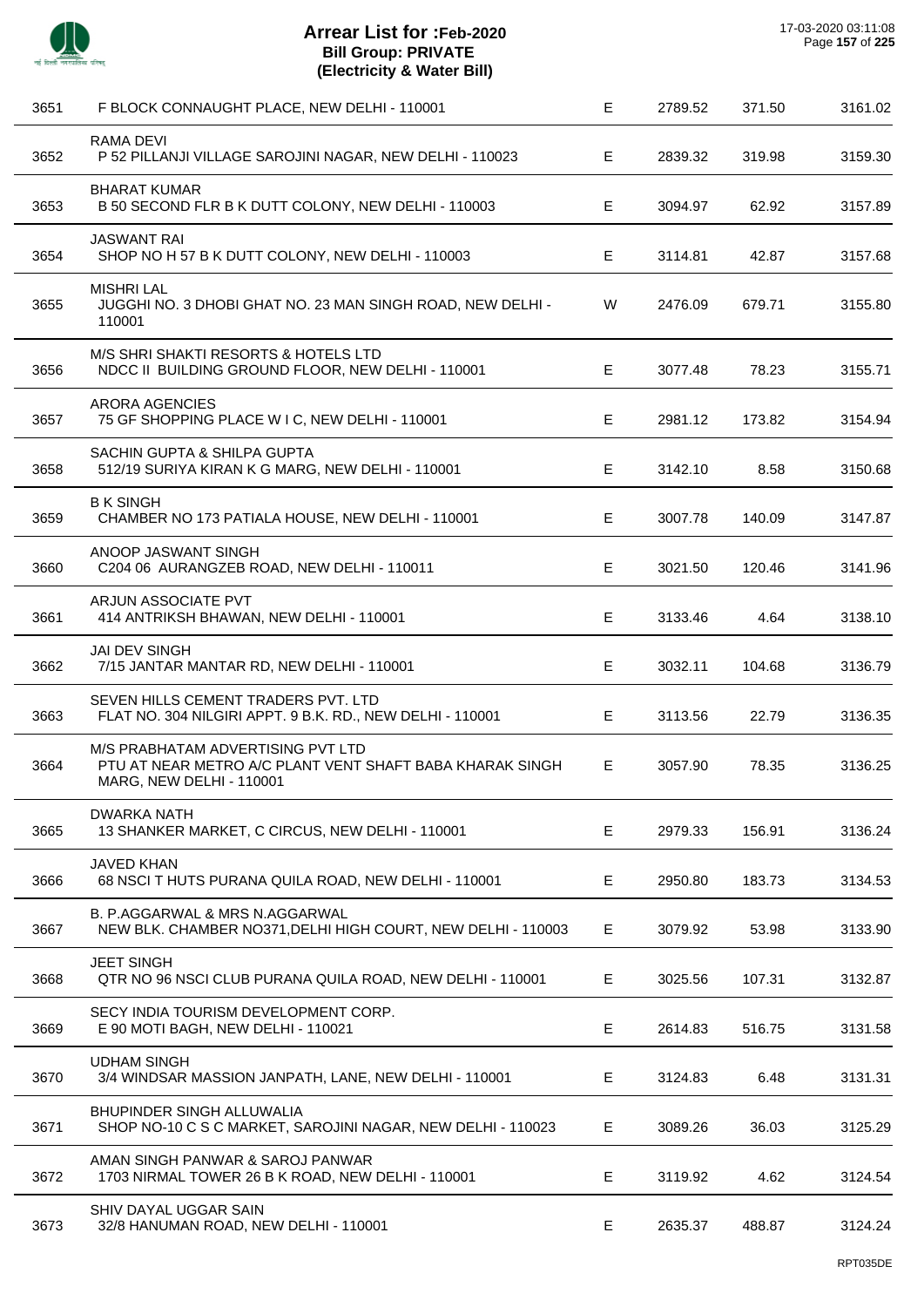

| 3674 | <b>M/S GHATA KAUSHIK</b><br>CHAMBER NO 344 PATIALA HOUSE COURTS, NEW DELHI - 110001                                       | E. | 3119.49 | 4.62    | 3124.11 |
|------|---------------------------------------------------------------------------------------------------------------------------|----|---------|---------|---------|
| 3675 | THE ADDITIONAL DEPUTY COMMISSION OF PUBLIC<br>CCTV SYSTEM TALKATORA STADIUM, NEW DELHI - 110001                           | Е  | 3120.27 | 3.08    | 3123.35 |
| 3676 | SATISH CHANDRA MISHRA<br>M 11 MEZZANINE FLOOR CONNAUGHT PLACE, NEW DELHI - 110001                                         | W  | 2309.73 | 810.57  | 3120.30 |
| 3677 | ANIL KUMAR MONGA<br>D 74 REGAL BUILDING CABIN NO 3, NEW DELHI - 110001                                                    | E. | 2966.38 | 152.85  | 3119.23 |
| 3678 | <b>RAMWATI</b><br>STALL NO 14 BOUDRY WALL RML HOSPITAL, GATE NO 6, NEW DELHI -<br>110001                                  | E. | 3068.66 | 43.94   | 3112.60 |
| 3679 | RANJANA KHULLAR<br>ROOM/SHOP NEAR FIRE CONTROL ROOM,, PARKING LOK NAYAK<br>BHAWAN, ND, NEW DELHI - 110003                 | E  | 3109.09 | 3.07    | 3112.16 |
| 3680 | <b>SARVEEN KUMAR ARORA</b><br>J III/64 GARRIAGE S S PARK, NEW DELHI - 110003                                              | E  | 3000.28 | 105.89  | 3106.17 |
| 3681 | <b>SURENDER</b><br>JHUGGI NO 126 T HUTS B R CAMP RACE COURSE ROAD, NEW DELHI -<br>110003                                  | E. | 3101.35 | 4.56    | 3105.91 |
| 3682 | VINOD KUMAR<br>SHOP NO 55 NBCC TOWER KIDWAI NAGAR, NEW DELHI - 110001                                                     | E  | 3051.84 | 51.05   | 3102.89 |
| 3683 | SAURAV JEWELLERS PVT LTD<br>701 MOHAND DEV BUILDING 13 TOLSTOY MARG, NEW DELHI - 110001                                   | E. | 3091.75 | 9.58    | 3101.33 |
| 3684 | SUNITA BHARDWAJ & UMESH SHARMA<br>209 MERCANTILE HOUSE 2ND FLR 15 K G MARG, NEW DELHI - 110001                            | E  | 2937.38 | 152.91  | 3090.29 |
| 3685 | <b>SARWAN KUMAR</b><br>26/40 BLOCK KDIWAI NAGAR, NEW DELHI - 110023                                                       | Е  | 2810.47 | 277.18  | 3087.65 |
| 3686 | <b>MAHANDER KUMAR</b><br>KOISK NO 20 BANGLA SAHIB ROAD, NEW DELHI - 110001                                                | E  | 3084.21 | 3.04    | 3087.25 |
| 3687 | PALLAVI SHARDUL DIRECTOR & AUTHORIZED SIGNATORY OF M/S FIRST COMMERCIAL INDIA PVT LTD<br>120 JOR BAGH, NEW DELHI - 110003 | E. | 3083.14 | 3.04    | 3086.18 |
| 3688 | PREM NATH MOTORS<br>M/S PREM NATH P LTD P K ROAD, NEW DELHI - 110001                                                      | Е  | 0.24    | 3084.27 | 3084.51 |
| 3689 | C GOPAL NAIR<br>5 JANTAR MANTAR ROAD, NEW DELHI - 110001                                                                  | E  | 3077.94 | 5.48    | 3083.42 |
| 3690 | <b>SHANKAR LAL</b><br>SHOP NO. 85 SAROJINI NAGAR, NEW DELHI - 110023                                                      | Е  | 3051.82 | 29.40   | 3081.22 |
| 3691 | RAJ KUMARI<br>D 122 B K DUTT COLONY, NEW DELHI - 110003                                                                   | Е  | 3073.43 | 7.77    | 3081.20 |
| 3692 | <b>AMAR CHAND</b><br>NO 18 C PREM HOUSE CON.PLACE, NEW DELHI - 110001                                                     | E  | 2998.92 | 76.78   | 3075.70 |
| 3693 | M/S SAVRAM DEVELOPERS LLP<br>SHOP NO L 10 PART OF PROPERTY NO 14 BLOCK L CONNAUGHT<br>PLACE, NEW DELHI - 110001           | W  | 2924.48 | 146.22  | 3070.70 |
| 3694 | NIHAL KAUR SMT AMARJIT KAUR<br>SMT KONWALJIT KAUR GILL, FLAT NO 108 HOUSE NE, NEW DELHI -<br>110001                       | E  | 2672.45 | 398.09  | 3070.54 |
|      |                                                                                                                           |    |         |         |         |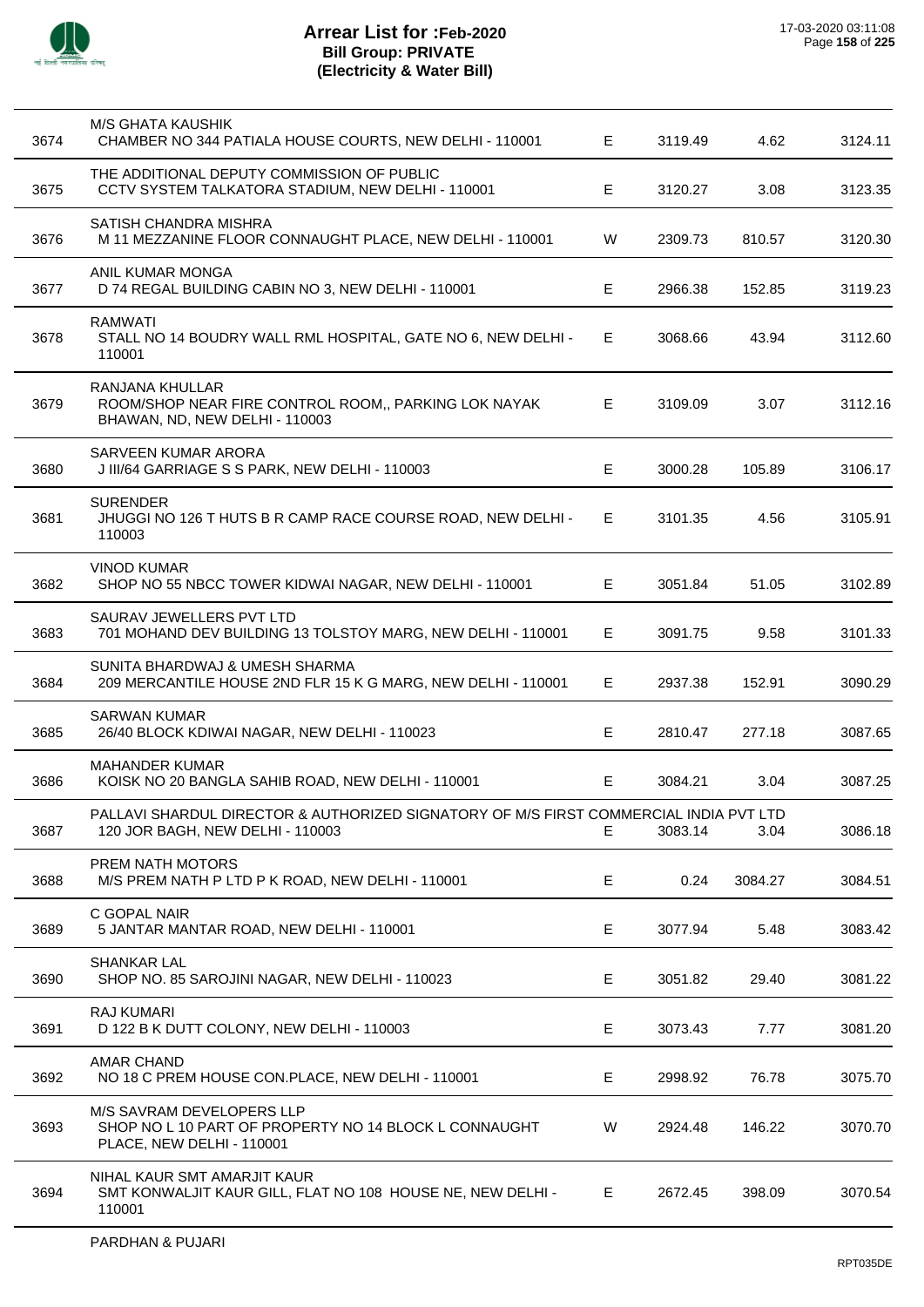

J.

 $\overline{a}$ 

 $\overline{a}$ 

J.

 $\overline{\phantom{a}}$ 

J.

| 3695         | MATA VISHNO DEVI MANDIR, J 27 NEAR TYPE IV 73 MOTI BAGH I, NEW<br>DELHI - 110021                                   | Е      | 3054.77            | 14.96            | 3069.73            |
|--------------|--------------------------------------------------------------------------------------------------------------------|--------|--------------------|------------------|--------------------|
| 3696         | <b>SUDHIR RAKHEJA</b><br>B 102 B K DUTT COLONY, NEW DELHI - 110003                                                 | E      | 2979.86            | 87.78            | 3067.64            |
| 3697         | <b>RAJEEV SATIJA</b><br>M 45/1 CONNAUGHT CIRCUS, NEW DELHI - 110001                                                | Е      | 2976.77            | 90.78            | 3067.55            |
| 3698<br>3699 | <b>ASHA RANI</b><br>D 113 B K DUTT COLONY, NEW DELHI - 110003<br>D 113 B K DUTT COLONY, NEW DELHI - 110003         | Е<br>W | 1239.83<br>1528.95 | 179.56<br>117.60 | 1419.39<br>1646.55 |
| 3700         | <b>NIRMALA</b><br>SHOP NO-11 UDHYAN MARG, NEW DELHI - 110001                                                       | Е      | 2902.72            | 162.78           | 3065.50            |
| 3701         | R S GIRDHAR<br>STAFF QR 11 AT 5 TEES JANUARY MARG, NEW DELHI - 110003                                              | E      | 2985.92            | 75.39            | 3061.31            |
| 3702         | <b>VINOD KHANNA</b><br>37 ARADHANA COLONY, NEW DELHI - 110066                                                      | E      | 3046.87            | 12.38            | 3059.25            |
| 3703         | KAMLESH CHHATWAL<br>SHOP NO 25 KHANNA MARKET, NEW DELHI - 110001                                                   | Е      | 2982.37            | 62.06            | 3044.43            |
| 3704         | KAMAL KISHORE SADANA<br>SHOP NO. 47 BAPU MKT SAROJINI NAGAR, NEW DELHI - 110023                                    | E      | 3035.70            | 4.49             | 3040.19            |
| 3705         | <b>RAJ RANI</b><br>81 GOLF LINK G/F, NEW DELHI - 110003                                                            | W      | 2567.69            | 470.56           | 3038.25            |
| 3706         | INTER PUBLICITY PVT. LTD.<br>FLAT NO 501 NILGIRI APPARTMENT K B ROAD, NEW DELHI - 110001                           | E      | 2926.47            | 106.80           | 3033.27            |
| 3707<br>3708 | <b>VEDVATI</b><br>P 84 PILLANGI VILL S/NAGAR, NEW DELHI - 110023<br>P 84 PILLANGI VILL S/NAGAR, NEW DELHI - 110023 | Е<br>W | 1431.11<br>1375.98 | 20.60<br>204.82  | 1451.71<br>1580.80 |
| 3709         | SHAMA PARVEECH W/O SH.MOHD.ZAREEF<br>LGF 39 GOLF APPARTMENT S S PARK, NEW DELHI - 110003                           | Е      | 2528.44            | 498.42           | 3026.86            |
| 3710         | <b>SAPRA</b><br>P20 PILLANGI VILL S/NAGAR, NEW DELHI - 110023                                                      | W      | 2752.98            | 273.69           | 3026.67            |
| 3711         | <b>MANISH AGARWAL</b><br>814 INDRA PRAKASH BUILDING B.K.ROAD, NEW DELHI - 110001                                   | E      | 3013.32            | 11.17            | 3024.49            |
| 3712         | <b>SUSHMA ARORA</b><br>101 FIRST FLOOR AMRIT CHAMBER, 72-75 SCINDIA HOUSE CP N.DELHI,<br><b>NEW DELHI - 110001</b> | Е      | 2897.23            | 127.19           | 3024.42            |
| 3713         | <b>LILA WATI</b><br>STALL NO 9 NEW MINI MKT JANPAT, NEW DELHI - 110001                                             | E      | 2895.24            | 126.75           | 3021.99            |
| 3714         | SADHO RAM OM PRAKASH<br>SHOP NO 17 PANDARA ROAD MARKET, NEW DELHI - 110003                                         | Е      | 2923.64            | 97.95            | 3021.59            |
| 3715         | MAY & BAKER INDIA P LTD<br>CHOUDHARY BUILDING, K CON CIRCUS, NEW DELHI - 110001                                    | W      | 2109.14            | 910.73           | 3019.87            |
| 3716         | <b>SANJEEV KAICKER</b><br>LB-12, GAURI SADAN, 5 HAILY ROAD,, NEW DELHI - 110001                                    | Е      | 2500.11            | 514.61           | 3014.72            |
| 3717         | PADMA JEWELLERS P LTD<br>STORE NO 2 UNDER SAFDARJUNG FLYOVER, NEW DELHI - 110003                                   | E      | 0.41               | 3013.37          | 3013.78            |
| 3718         | A U KHAN<br>CH.NO. 468 PATIALA HOUSE COURT, NEW DELHI - 110001                                                     | E.     | 2902.19            | 110.43           | 3012.62            |
|              |                                                                                                                    |        |                    |                  |                    |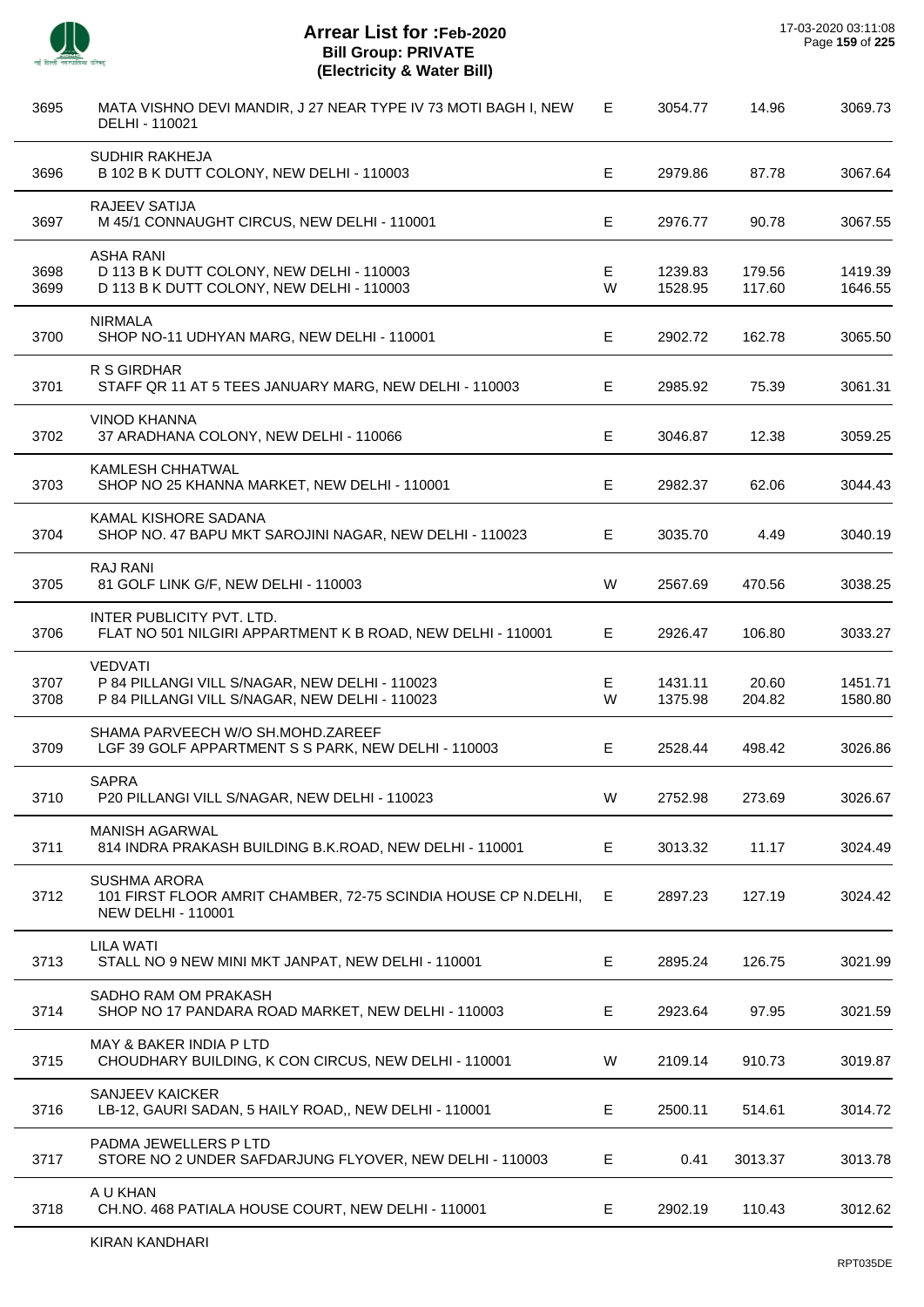

l.

| 3719 | FLAT NO 110 22 K G MARG, NEW DELHI - 110001                                                        | E | 2803.60 | 208.32 | 3011.92 |
|------|----------------------------------------------------------------------------------------------------|---|---------|--------|---------|
| 3720 | <b>SUMITRA DEVI</b><br>PLOT NO 15 ARD COMPLEX SEC R K PURAM GROUND FLOOR, NEW<br>DELHI - 110001    | E | 2999.27 | 11.19  | 3010.46 |
| 3721 | CGHS GENERAL SECRETARY DELHI BRANCH<br>G 3 TYPE II CGHS DISP COMP PANDARA PARK, NEW DELHI - 110003 | Е | 2682.65 | 324.44 | 3007.09 |
| 3722 | R C KEHAR<br>810 NAURANG HOUSE 21 K G MARG, NEW DELHI - 110001                                     | E | 2615.07 | 388.09 | 3003.16 |
| 3723 | S N GOSH<br>SHOP NO 119 BABU MARKET, SAROJINI NAGAR, NEW DELHI - 110023                            | Е | 2962.87 | 39.17  | 3002.04 |
| 3724 | <b>JAGAT NARAIN SHARMA</b><br>STALL NO-2XY SAROJINI NAGAR, NEW DELHI - 110023                      | Е | 2497.06 | 504.05 | 3001.11 |
| 3725 | PUSHPA RAJ<br>STALL NO 1/4 DOCTOR LANE, NEW DELHI - 110001                                         | E | 2871.26 | 127.80 | 2999.06 |
| 3726 | NAVNEESH MANOCHA<br>UNIT NO. 2, BEGAM ZAIDI MKT., MOTI BAGH,, NEW DELHI - 110021                   | E | 2977.36 | 20.67  | 2998.03 |
| 3727 | RELIANCE JIO INFO COMM LTD<br>FEEDER PILLAR NO 133 TALKATORA ROAD, NEW DELHI - 110001              | E | 2764.20 | 232.24 | 2996.44 |
| 3728 | <b>FEROZ AHMED</b><br>CHAMBER NO. 621 PATIALA HOUSE COURT, NEW DELHI - 110003                      | Е | 2966.97 | 25.38  | 2992.35 |
| 3729 | DHIRENDRA CHATURVEDI<br>CHAMBER NO. 605 PATIALA HOUSE COURT, NEW DELHI - 110001                    | Е | 2885.56 | 97.94  | 2983.50 |
| 3730 | <b>BHARAT MEDICOS</b><br>FLAT 1103 NIRMAL TOWER, NEW DELHI - 110001                                | E | 2896.83 | 80.84  | 2977.67 |
| 3731 | SHEEALLI JHALANI<br>410 ARUNACHAL BLDG, NEW DELHI - 110001                                         | Е | 2947.77 | 29.18  | 2976.95 |
| 3732 | <b>KAMALA DEVI</b><br>C-31/21 T HUTS NEAR P & T QTRS KALI BARI MARG, NEW DELHI - 110001 E          |   | 2876.89 | 99.35  | 2976.24 |
| 3733 | BAGGA PETROL PUMP, LINK ROAD<br>M/S BAGGA PETROL PUMP LINK ROAD, NEW DELHI - 110001                | W | 2827.36 | 141.37 | 2968.73 |
| 3734 | ABDUL MALIK CHAWLA<br>SHOP NO 254 PALIKA BAZAR, NEW DELHI - 110001                                 | E | 2961.24 | 2.92   | 2964.16 |
| 3735 | SOM DUTT DHINGRA & SMT KIRAN DHINGRA<br>STALL NO-82 JANPATH, NEW DELHI - 110001                    | E | 2927.60 | 36.38  | 2963.98 |
| 3736 | <b>GAMANDI</b><br>P 100 PILLANGI VILL S/NAGAR, NEW DELHI - 110023                                  | W | 2752.61 | 206.44 | 2959.05 |
| 3737 | <b>JAGGO W/O BHUDHA</b><br>P 87 PILLANGI VILL S/NAGAR, NEW DELHI - 110023                          | W | 2752.33 | 206.42 | 2958.75 |
| 3738 | <b>GEETA DEVI</b><br>P 87B PILLANGI VILL S/NAGAR, NEW DELHI - 110023                               | W | 2752.33 | 206.42 | 2958.75 |
| 3739 | <b>JAGOO</b><br>P 174 PILLANGI VILL S/NAGAR, NEW DELHI - 110023                                    | W | 2752.33 | 206.42 | 2958.75 |
| 3740 | <b>ATTAR SINGH</b><br>P 133 PILLANGI VILL S/NAGAR, NEW DELHI - 110023                              | W | 2752.29 | 206.41 | 2958.70 |
| 3741 | <b>SHYAMVATI</b><br>P 213 PILLANGI VILLAGE, NEW DELHI - 110023                                     | W | 2751.68 | 206.35 | 2958.03 |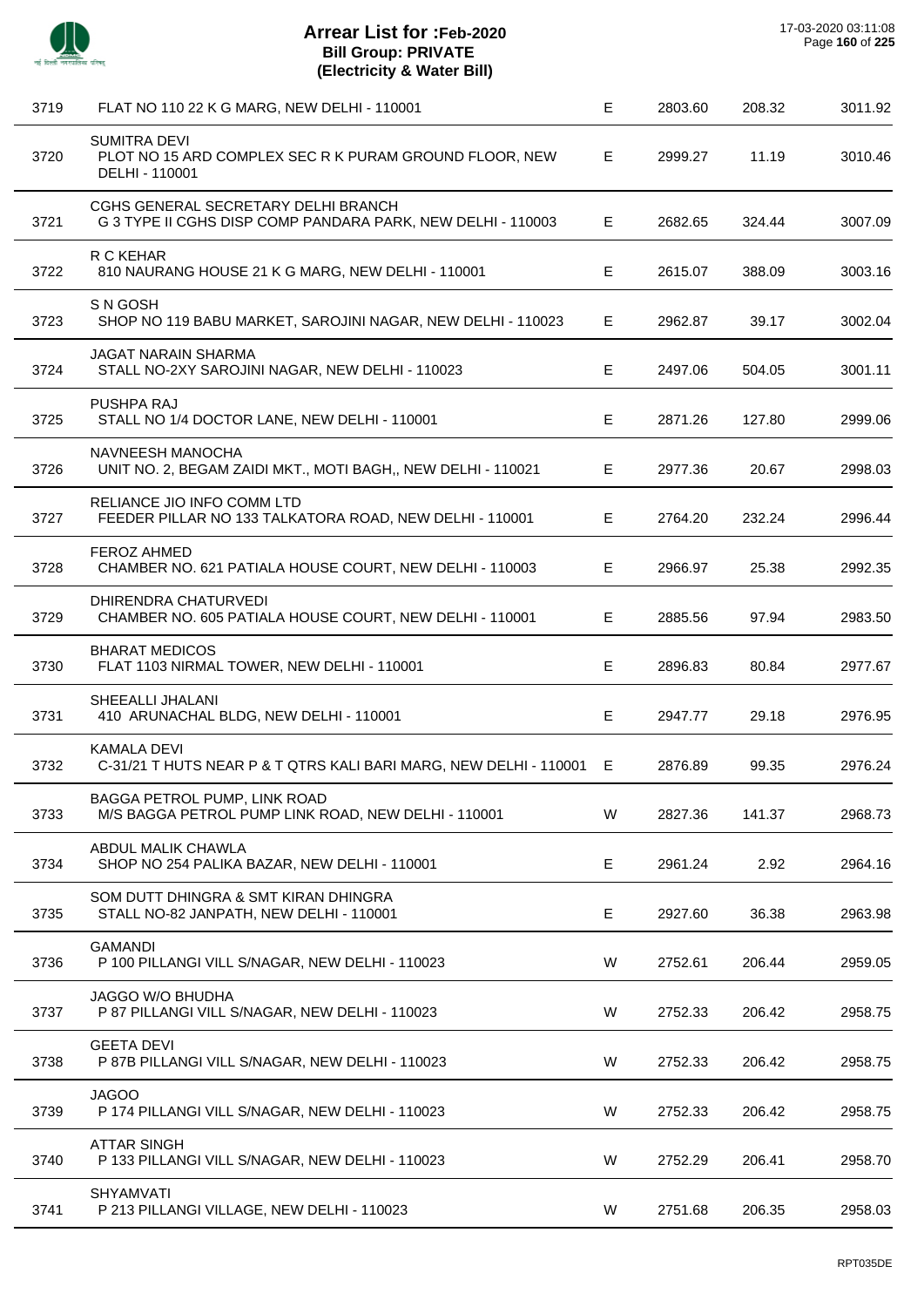

| 3742 | <b>PHC</b><br>SR QTR S 51 P P MESS, NEW DELHI - 110001                                                          | Е  | 2733.92 | 219.30 | 2953.22             |
|------|-----------------------------------------------------------------------------------------------------------------|----|---------|--------|---------------------|
| 3743 | <b>USHA GUPTA</b><br>STALL NO.124 ASHOKA ROAD, NEW DELHI - 110001                                               | Е  | 2890.05 | 63.04  | 2953.09             |
| 3744 | <b>M/S CINECITA PVT LTD</b><br>301 ROHIT HOUSE, 3 TOLSTOY MARG N DELHI, NEW DELHI - 110001                      | Е  | 2942.99 | 4.35   | 2947.34             |
| 3745 | <b>AMIT AGGARWAL</b><br>CH.NO 114, SUPREME COURT, B.D. ROAD, NEW DELHI - 110001                                 | Е  | 2896.64 | 50.50  | 2947.14             |
| 3746 | <b>MOTI RAM</b><br>27 SHANKAR MKT, NEW DELHI - 110001                                                           | Е  | 2941.96 | 2.90   | 2944.86             |
| 3747 | P C SHARMA<br>K 115 B K DUTT COLONY, NEW DELHI - 110003                                                         | E  | 2436.12 | 508.01 | 2944.13             |
| 3748 | P K PAHWA<br>NO 52 N BLOCK CON PLACE, NEW DELHI - 110001                                                        | Е  | 2940.40 | 2.90   | 2943.30             |
| 3749 | <b>HARISH KUMAR</b><br>D 8 B K DUTT COLONY, NEW DELHI - 110003                                                  | Е  | 2938.88 | 4.35   | 2943.23             |
| 3750 | <b>SURENDER KUMAR</b><br>C 42 B K DUTT COLONY, NEW DELHI - 110003                                               | E  | 2934.24 | 7.98   | 2942.22             |
| 3751 | <b>KISHAN CHAND</b><br>E 93 B K DUTT COLONY, NEW DELHI - 110003                                                 | Е  | 2753.25 | 188.33 | 2941.58             |
| 3752 | NARESH KUMAR MAHAJAN<br>802 INDRA PRAKASH BUILDING, NEW DELHI - 110001                                          | Е  | 2908.96 | 26.26  | 2935.22             |
| 3753 | <b>SUNIL KUMAR GUPTA</b><br>SHOP NO 84 NDMC UNDER GROUND, SHOPING CENTER PALIKA BAZAR<br>NE, NEW DELHI - 110001 | Е  | 2722.26 | 212.18 | 2934.44             |
| 3754 | M/S RUM RECYCLE PVT LTD<br>E BLOCK PALIKA INNER CIRCLE CONNAUGHT PLACE, NEW DELHI -<br>110001                   | E. | 2773.75 | 159.76 | 2933.51             |
| 3755 | D N KHANNA<br>37 ARADHANA COLONY SEC 13 R K PURAM, NEW DELHI - 110066                                           | E. | 2919.64 | 4.32   | 2923.96             |
| 3756 | <b>KUSHAM LATTA</b><br>STALL NO 1 LAXMI BAI NAGAR, NEW DELHI - 110023                                           | E  | 2727.57 | 194.28 | 2921.85             |
| 3757 | <b>SUREKHA</b><br>N 1 BMC HOUSE CONNAUGHT PLACE, NEW DELHI - 110001                                             | Е  | 2853.42 | 67.46  | 2920.88             |
| 3758 | <b>SAMPURAN SINGH</b><br>17 RAJ DOOT MARG, NEW DELHI - 110021                                                   | Е  | 2670.02 | 249.69 | 2919.71             |
| 3759 | <b>LAL CHAND</b><br>KIOSK NO 31 MARKET, NEW DELHI - 110001                                                      | E  | 2775.30 | 142.51 | 2917.81             |
| 3760 | <b>DHRAM CHAND</b><br>SHOP NO 14 G BLOCK C PLACE, NEW DELHI - 110001                                            | E  | 2873.16 | 34.59  | 2907.75             |
| 3761 | <b>BHAGWATI DEVI</b><br>T 21 S S PARK, NEW DELHI - 110003                                                       | Е  | 2841.74 | 61.82  | 2903.56             |
| 3762 | M/S PRABHATAM ADVERTISING PVT LTD<br>PUBLIC UTILITIES AT R K ASHRAM MARG, NEW DELHI - 110001                    | Е  | 2838.09 | 61.64  | 2899.73             |
| 3763 | <b>SHANTI DEVI</b><br>SHOP NO 90 B S MARKET, NEW DELHI - 110001                                                 | E  | 2854.83 | 44.57  | 2899.40             |
| 3764 | <b>SUNIT KUMAR SINGHAL</b><br>GF 28 ANTRIKSH BHAWAN, 22 K G MARG, NEW DELHI - 110001                            | E  | 2868.44 | 29.79  | 2898.23<br>RPT035DE |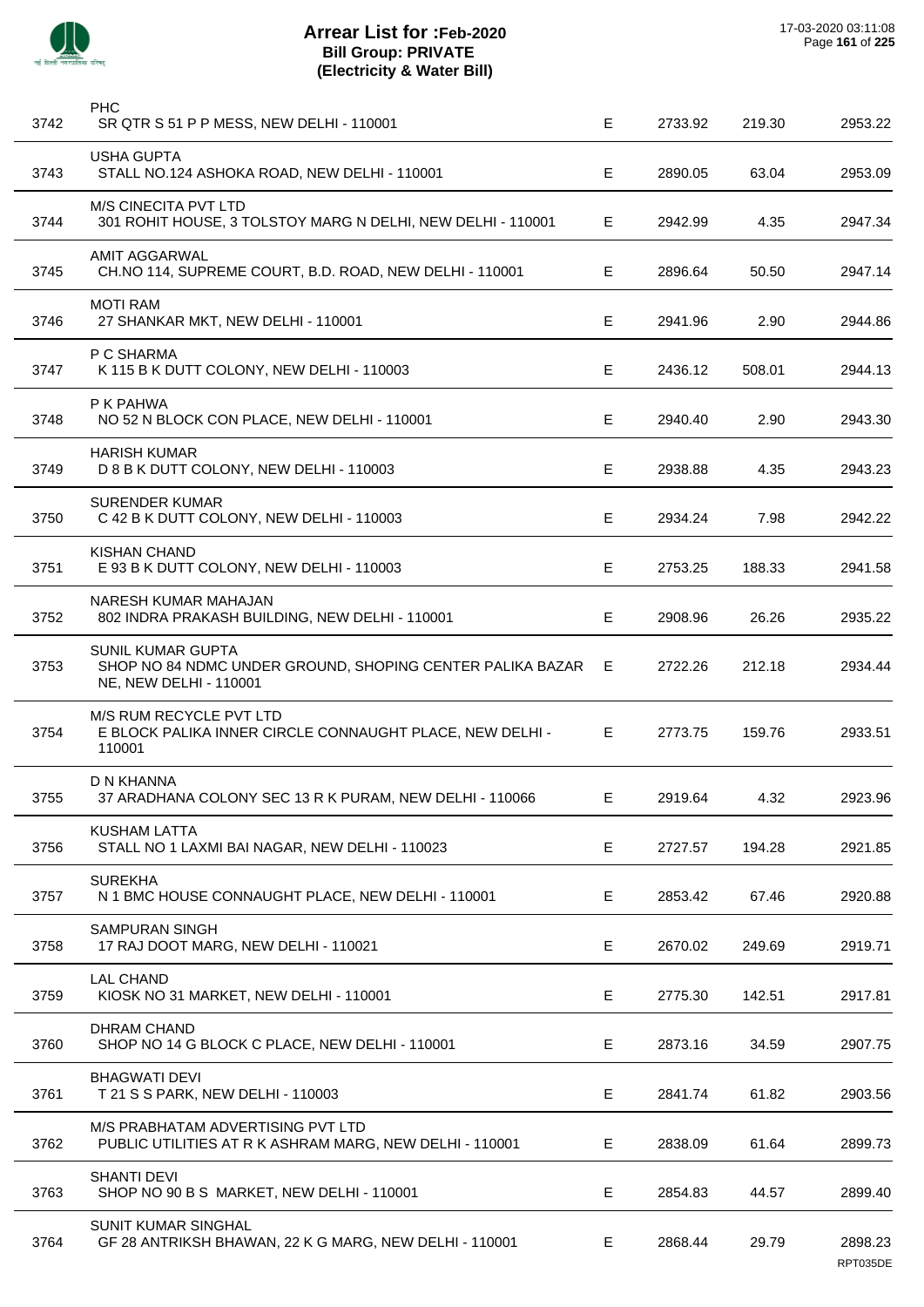

| 3765<br>3766 | <b>B S RAMOOWALIA</b><br>17 BAZAR LANE BENGALI MARKET, NEW DELHI - 110001<br>17 BAZAR LANE BENGALI MARKET, NEW DELHI - 110001 | Е.<br>W | 1264.88<br>1555.11 | 0.43<br>77.76 | 1265.31<br>1632.87 |
|--------------|-------------------------------------------------------------------------------------------------------------------------------|---------|--------------------|---------------|--------------------|
| 3767         | <b>VIRANDAR KUMAR</b><br>SHOP NO 38 MOHAN SINGH PLACE, NEW DELHI - 110001                                                     | E       | 2798.45            | 97.45         | 2895.90            |
| 3768         | M/S RAJ CHAWLA & SONS (HUF)<br>FLAT NO 1208 D VIJAY BUILDING 17 BARAKHAMBA ROAD, NEW DELHI -<br>110001                        | E.      | 2888.99            | 2.85          | 2891.84            |
| 3769         | OM PRAKASH PRASAD<br>JHUGGI NO C-31/182 T HUTS NEAR P & T QTRS KALI BARI MARG, NEW<br>DELHI - 110001                          | E.      | 2730.87            | 152.02        | 2882.89            |
| 3770         | M/S S P JAIN & BROTHERS<br>I ST FLOOR F 40 CONNAUGHT PLACE, NEW DELHI - 110001                                                | W       | 2354.01            | 527.94        | 2881.95            |
| 3771         | JHAKAR SINGH<br>JI/4 IST FLOOR S S PARK, NEW DELHI - 110003                                                                   | E.      | 2434.56            | 444.04        | 2878.60            |
| 3772<br>3773 | <b>KISHAN CHAND</b><br>SHOP NO 9 BAIRD LANE, NEW DELHI - 110001<br>54 BAIRD LANE, NEW DELHI - 110001                          | E.<br>E | 1152.44<br>1655.30 | 1.13<br>68.51 | 1153.57<br>1723.81 |
| 3774         | <b>EDWIN CHAN</b><br>43A SUJAN SINGH BLDG CON PLA, NEW DELHI - 110003                                                         | E       | 2394.29            | 479.96        | 2874.25            |
| 3775         | NARINDER SINGH SIRTARI<br>CHAMBER NO28 DELHI HIGH COURT, NEW DELHI - 110003                                                   | E.      | 2798.49            | 75.51         | 2874.00            |
| 3776         | RAJINDER KUMAR DHAWAN OTHRS<br>1012 A INDRA PARKASH BLDG, NEW DELHI - 110001                                                  | E.      | 2797.68            | 73.80         | 2871.48            |
| 3777         | CHANDRA WADHWA<br>PREMISES NO 1305 VIJAYA BUILDING 17 BARAKHAMBA ROAD, NEW<br>DELHI - 110001                                  | E.      | 2868.23            | 2.83          | 2871.06            |
| 3778         | <b>JAGDISH SINGH</b><br>SHOP NO 46 NDMC UNDER GROUND, SHOPING CENTER PALIKA BAZAR<br>NE, NEW DELHI - 110001                   | E.      | 2864.96            | 4.34          | 2869.30            |
| 3779         | RAKESH SHARMA<br>B 17 B K DUTT COLONY, NEW DELHI - 110003                                                                     | E       | 2655.72            | 212.50        | 2868.22            |
| 3780         | <b>EDWIN CHAN</b><br>43 A BLOCK, NEW DELHI - 110001                                                                           | W       | 2013.54            | 852.92        | 2866.46            |
| 3781         | <b>ARUN BAKSHI</b><br>SHOP NO-3 BRIG. HOSHIAR SINGH MG., CSC MKT.L.BAI NGR.N.DELHI,<br><b>NEW DELHI - 110023</b>              | E.      | 2708.17            | 158.08        | 2866.25            |
| 3782         | <b>RAM SAHAI</b><br>SHOP NO 2 P P MESS, NEW DELHI - 110003                                                                    | E.      | 2774.10            | 88.85         | 2862.95            |
| 3783         | SUDHIR KUAMR ARYA<br>FLAT NO G 39 IST FLOOR FRONT PAWAN HOUSE G BLOCK<br>CONNAUGHT PLACE, NEW DELHI - 110001                  | W       | 2585.19            | 275.91        | 2861.10            |
| 3784         | PRABHATAM ADVERTISING PVT LTD<br>PUBLIC TOILET UTILITIES NORTH AVENUE, NEW DELHI - 110001                                     | E.      | 2791.92            | 66.29         | 2858.21            |
| 3785         | R C KAUSHIK<br>213 NEW LAWYERS CHAMBER SUPREME COURT, NEW DELHI - 110001                                                      | E.      | 2834.00            | 21.47         | 2855.47            |
| 3786         | RITA NAHATA<br>K 61 B K DUTT COLONY, NEW DELHI - 110003                                                                       | Е       | 2785.29            | 69.11         | 2854.40            |
|              |                                                                                                                               |         |                    |               |                    |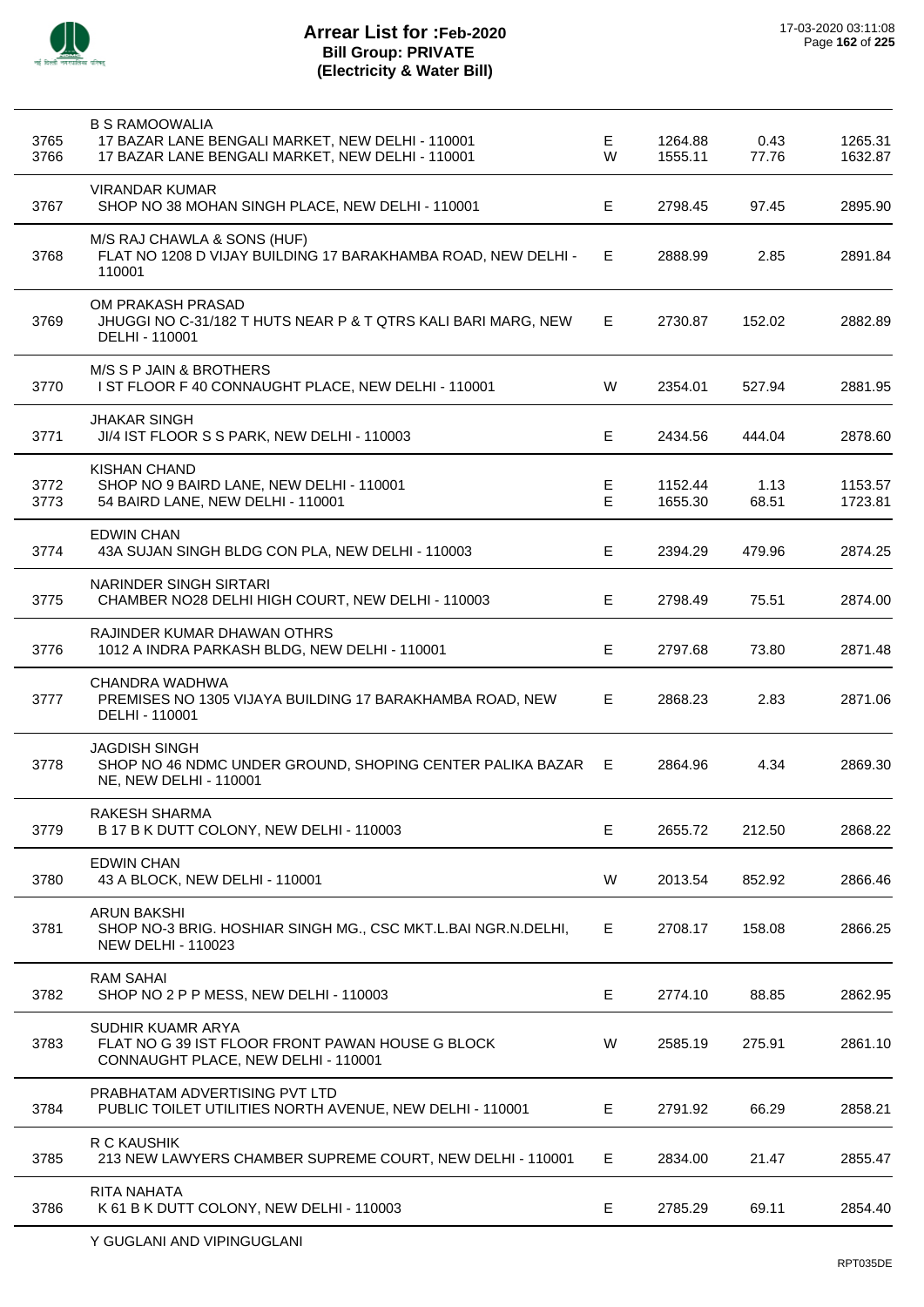

J.

| 3787 | 74-75 SCINDIA HOUSE IST FLOOR, NEW DELHI - 110001                                                                                            | Е           | 2789.92 | 63.63   | 2853.55             |
|------|----------------------------------------------------------------------------------------------------------------------------------------------|-------------|---------|---------|---------------------|
| 3788 | <b>JAVED ABBAS</b><br>B-11, PALIKA BHAWAN,, NEW DELHI - 110066                                                                               | E           | 2755.26 | 97.86   | 2853.12             |
| 3789 | <b>SARASWATI DEVI</b><br>F 6 B K DUTT COLONY, NEW DELHI - 110003                                                                             | Е           | 2678.63 | 174.09  | 2852.72             |
| 3790 | M/S ENERGY EFFICIENCY SERVICES LIMITED<br>ELECTRIC VEHICLE CHARGING INFRASTRUCTURE AT NEAR CAR<br>PARKING YASHWANT PLACE, NEW DELHI - 110021 | Е           | 2847.20 | 4.21    | 2851.41             |
| 3791 | SUSHIL CHAUDHARY BRING A K CHAUDHARY<br>SUMANJIT CHAUDHARY 508 ANSAL BHAWAN, NEW DELHI - 110001                                              | Е           | 2845.83 | 4.21    | 2850.04             |
| 3792 | RADHEY SHAM<br>JHUGGI NO 232 T HUTS B R CAMP RACE COURSE ROAD, NEW DELHI -<br>110003                                                         | E.          | 2844.85 | 4.25    | 2849.10             |
| 3793 | <b>VIBHA KAPOOR</b><br>B 110 B K DUTT COLONY, NEW DELHI - 110003                                                                             | E           | 2810.50 | 37.66   | 2848.16             |
| 3794 | N K AGGARWAL<br>601 NIRMAL TOWER, 26 B K ROAD, NEW DELHI - 110001                                                                            | Е           | 2748.20 | 95.79   | 2843.99             |
| 3795 | M/S PRABHATAM ADVERTISING PVT LTD<br>PTU AT TILAK LANE C S S MARKET, NEW DELHI - 110001                                                      | Е           | 2772.12 | 70.56   | 2842.68             |
| 3796 | <b>VANITA SHARMA</b><br>L-3 GARRAGE S S PARK, NEW DELHI - 110003                                                                             | E           | 2802.70 | 31.98   | 2834.68             |
| 3797 | <b>BABU LAL</b><br>STALL NO. 93 A HANUMAN MANDIR COMPLEX, CONNAUGHT PLACE,<br><b>NEW DELHI - 110001</b>                                      | Е           | 2609.98 | 223.82  | 2833.80             |
| 3798 | RAHUL AGGARWAL<br>SHOP NO 95A M P L MKT CONN.PLACE, NEW DELHI - 110001                                                                       | Е           | 2828.21 | 2.79    | 2831.00             |
| 3799 | <b>MEENAWATI</b><br>S.QR 18, SANGLI MESS, NEW DELHI - 110001                                                                                 | Е           | 2546.68 | 277.88  | 2824.56             |
| 3800 | <b>RAM DUTT</b><br>STALL NO 25 SHANKER MKT, NEW DELHI - 110001                                                                               | E           | 2702.84 | 121.29  | 2824.13             |
| 3801 | HARISH AVINASH VHATKAR<br>A 3 MAHARASTRA SADAN, NEW DELHI - 110001                                                                           | $\mathsf E$ | 2811.17 | 2.77    | 2813.94             |
| 3802 | <b>BAWARAM</b><br>F 109 B K DUTT COLONY, NEW DELHI - 110003                                                                                  | W           | 1714.27 | 1098.15 | 2812.42             |
| 3803 | <b>GURPREET SINGH</b><br>D 74 2ND FLOOR REGAL BUILDING, NEW DELHI - 110001                                                                   | Ε           | 2700.86 | 110.93  | 2811.79             |
| 3804 | TULI & DALAL<br>M 100 CON CIRCUS, NEW DELHI - 110001                                                                                         | Е           | 2564.32 | 245.74  | 2810.06             |
| 3805 | <b>SURINDER SINGH</b><br>VEG STALL NO 11 BEGUM ZAIDI MK, NEW DELHI - 110021                                                                  | E           | 2755.54 | 52.33   | 2807.87             |
| 3806 | AMBICA CO BUILDERS P LTD<br>18/A BLOCK CON PLACE QR NO 13, NEW DELHI - 110001                                                                | E           | 2799.31 | 5.57    | 2804.88             |
| 3807 | <b>RAJESH MONGA</b><br>K 114-116 B K DUTT COLONY, NEW DELHI - 110003                                                                         | Ε           | 2799.39 | 4.14    | 2803.53             |
| 3808 | <b>HARI GOVIND</b><br>58 BBABER ROAD, NEW DELHI - 110001                                                                                     | W           | 2665.98 | 133.30  | 2799.28             |
| 3809 | <b>AKIF ALI</b><br>6 J M ROAD, NEW DELHI - 110001                                                                                            | $\mathsf E$ | 2666.20 | 128.01  | 2794.21<br>RPT035DE |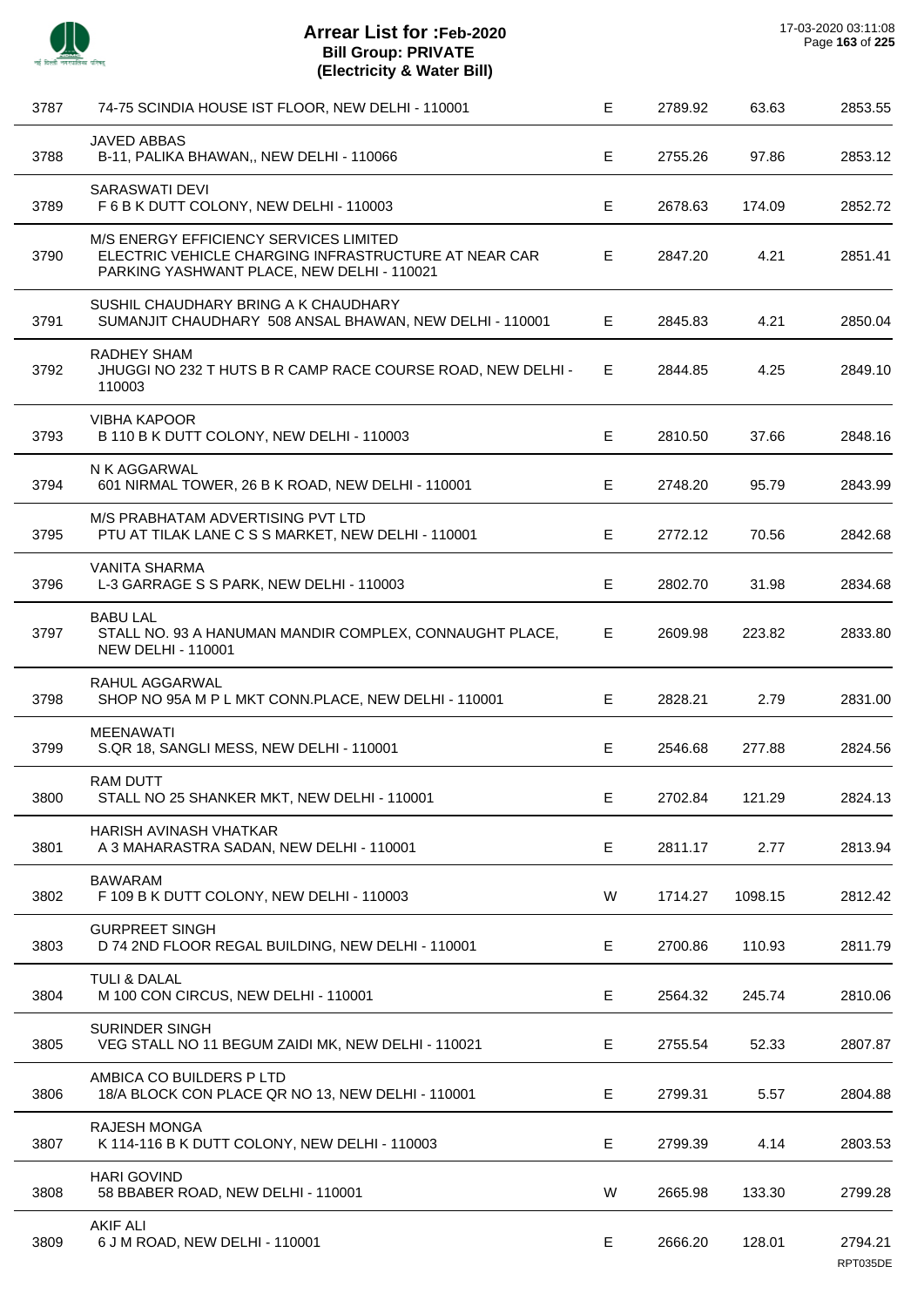

| 3810 | <b>M K GUPTA</b><br>SHOP NO 54 NDMC UNDER GROUND, SHOPING CENTER PALIKA BAZAR E<br>NE, NEW DELHI - 110001 |    | 2760.41 | 32.90   | 2793.31 |
|------|-----------------------------------------------------------------------------------------------------------|----|---------|---------|---------|
| 3811 | SUHEL DUGGAL & JASLEEN DUGGAL<br>FLAT NO 203 AMBADEEP BUILDING 14 K G MARG, NEW DELHI - 110001            | E. | 2743.03 | 47.03   | 2790.06 |
| 3812 | SOHAN LAL VED PARKASH<br>SHOP NO 150 SCINDIA HOUSE, NEW DELHI - 110001                                    | Е  | 2786.75 | 2.75    | 2789.50 |
| 3813 | DESH RAJ MRS KRISHNA DEVI<br>B 153 B K DUTT COLONY, NEW DELHI - 110003                                    | W  | 1696.62 | 1092.28 | 2788.90 |
| 3814 | <b>MOHD SHRAB</b><br>SHOP NO-9 A PALIKA BAZAR, NEW DELHI - 110001                                         | E. | 2732.91 | 55.21   | 2788.12 |
| 3815 | <b>MURALI DHAR</b><br>10 DHOBI GHAT MAN SINGH ROAD, NEW DELHI - 110011                                    | Е  | 2704.49 | 81.69   | 2786.18 |
| 3816 | SURINDER SINGH PAWA<br>SHOP NO 182 PALIKA BAZAR, NEW DELHI - 110001                                       | E  | 2779.63 | 2.74    | 2782.37 |
| 3817 | <b>MADAN MOHAN SONI</b><br>230 JOR BAGH, NEW DELHI - 110003                                               | W  | 2586.60 | 193.98  | 2780.58 |
| 3818 | <b>KUSAM AGTY</b><br>407 ANSAL BHAWAN, NEW DELHI - 110001                                                 | E. | 2717.93 | 61.46   | 2779.39 |
| 3819 | <b>SHANTI DEVI</b><br>9-C SCINDIA HOUSE, NEW DELHI - 110001                                               | Е  | 2342.95 | 432.00  | 2774.95 |
| 3820 | <b>KULWANT SINGH</b><br>K-16/1 CON CIRCUS, NEW DELHI - 110001                                             | Е  | 2742.27 | 28.35   | 2770.62 |
| 3821 | <b>GHOLAM JEELANI KHAN</b><br>SHOP NO 14 NDMC PALIKA BAZAR, NEW DELHI - 110001                            | E. | 2733.80 | 34.28   | 2768.08 |
| 3822 | G S VASHIST M M SUDAN<br>CHAMBER NO18 DELHI HIGH COURT, NEW DELHI - 110003                                | Е  | 2682.02 | 82.29   | 2764.31 |
| 3823 | RENUKA KHANNA<br>FLAT NO 22 31 P RAJ ROAD, NEW DELHI - 110003                                             | Е  | 2761.56 | 2.72    | 2764.28 |
| 3824 | <b>ROSHAN LAL</b><br>SHOP NO-S/20 PALIKA BAZAR, NEW DELHI - 110001                                        | Е  | 2576.89 | 185.62  | 2762.51 |
| 3825 | <b>NAVIN PRAKASH</b><br>207, NEW LAWYERS CHAMBER, SUPREME COURT, NEW DELHI - 110001                       | Е  | 2737.68 | 24.23   | 2761.91 |
| 3826 | <b>USHA ASRANI</b><br>MB 28 22 K G MARG, NEW DELHI - 110001                                               | E  | 2613.41 | 147.34  | 2760.75 |
| 3827 | <b>GOPAL DAS</b><br>B 59 B K DUTT COLONY, NEW DELHI - 110003                                              | Е  | 2659.15 | 101.22  | 2760.37 |
| 3828 | <b>NEELAM</b><br>SHOP NO-M/9 PALIKA BAZAR, NEW DELHI - 110001                                             | Е  | 2461.69 | 297.91  | 2759.60 |
| 3829 | SARWAN SINGH BANDA<br>CH 95 PATIALA HOUSE, NEW DELHI - 110001                                             | Е  | 2625.59 | 133.50  | 2759.09 |
| 3830 | SATANDER PAL SINGH<br>SHOP NO 84 MAIN MKT SAROJINI NAGAR, NEW DELHI - 110023                              | E. | 2753.73 | 4.07    | 2757.80 |
| 3831 | M/S IMPERATIVE HOSPITALITY (P) LTD<br>B 43 MIDDLE CIRCLE CONNAUGHT PLACE, NEW DELHI - 110001              | W  | 0.49    | 2747.02 | 2747.51 |
|      |                                                                                                           |    |         |         |         |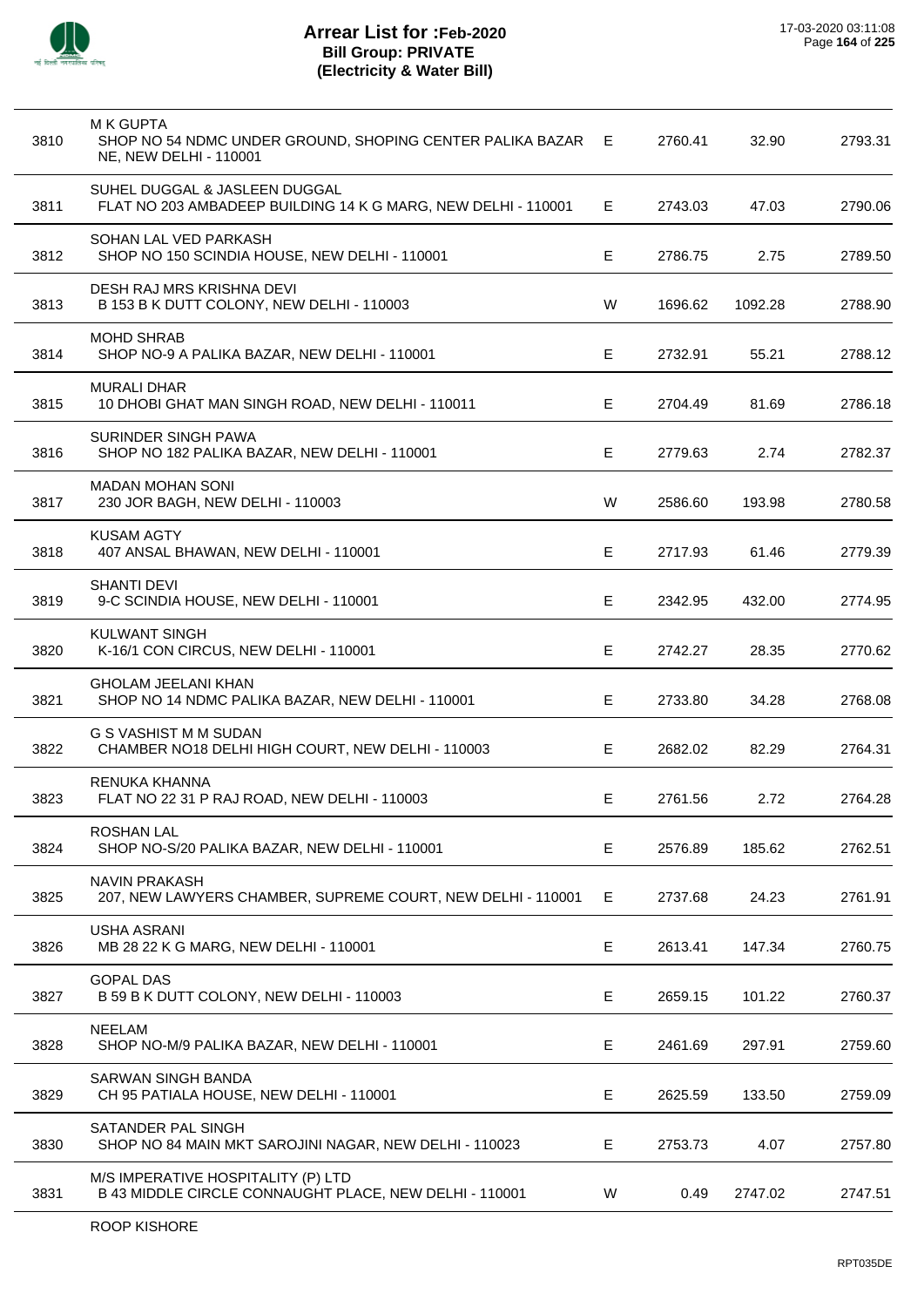

 $\overline{a}$ 

 $\overline{a}$ 

 $\overline{a}$ 

 $\overline{a}$ 

J.

| 3832<br>3833 | KIOSK NO 26 MANDIR MARG, MANDIR MARG, NEW DELHI - 110001<br>KIOSK NO 26 MANDIR MARG, MANDIR MARG, NEW DELHI - 110001 | Е<br>W | 1362.74<br>1257.39 | 2.01<br>123.46 | 1364.75<br>1380.85 |
|--------------|----------------------------------------------------------------------------------------------------------------------|--------|--------------------|----------------|--------------------|
| 3834         | <b>MALTI SEN</b><br>CHAMBER NO.208A DELHI HIGH COURT BLK 3RD, NEW DELHI - 110003                                     | Е      | 2662.61            | 81.46          | 2744.07            |
| 3835         | KHEM CHAND GOEL<br>G 33 CONAUGHT PLACE, NEW DELHI - 110001                                                           | Е      | 2574.11            | 167.89         | 2742.00            |
| 3836         | <b>MURTAZA HUSSAIN</b><br>S 11 KARPALA MASJID, NEW DELHI - 110003                                                    | E      | 2728.95            | 11.85          | 2740.80            |
| 3837         | <b>KAMLESH</b><br>40/12 BLOCK KIDWAI NAGAR, NEW DELHI - 110023                                                       | Е      | 2732.50            | 7.51           | 2740.01            |
| 3838         | <b>NEERA GUPTA</b><br>1118 NAURANG BHAWAN 21 K G MARG, NEW DELHI - 110001                                            | Е      | 2649.92            | 89.83          | 2739.75            |
| 3839         | <b>RISHIKESH</b><br>CHAMBER NO-325 DELHI HIGH COUR, DELHI HIGH COURT, NEW DELHI -<br>110003                          | Е      | 2653.03            | 86.72          | 2739.75            |
| 3840         | ARVIND AGGARWAL<br>517 INDRA PRAKASH, NEW DELHI - 110001                                                             | Е      | 2417.62            | 321.26         | 2738.88            |
| 3841         | <b>MARIYAM</b><br>HOUSE NO. 31 SHANTI VIHAR MOTI BAGH I, NEW DELHI - 110021                                          | W      | 2190.94            | 545.13         | 2736.07            |
| 3842         | <b>CHANDERA BAJAJ</b><br>808 ARUANCHAL BLDG, NEW DELHI - 110001                                                      | E      | 2647.70            | 88.09          | 2735.79            |
| 3843         | SNEH BHATLA W/D R L BHATLA<br>302 NIRMAL TOWER BARAKHAMBA ROAD, NEW DELHI - 110001                                   | Е      | 2714.79            | 18.42          | 2733.21            |
| 3844         | <b>SANJIV MATHUR</b><br>LIFT 118 JOR BAGH, NEW DELHI - 110003                                                        | E      | 2519.50            | 210.98         | 2730.48            |
| 3845         | RAHUL DUA<br>MANDI HOUSE KIOSK 61, NEW DELHI - 110001                                                                | E      | 2722.25            | 7.11           | 2729.36            |
| 3846         | <b>PREM NATH MOTORS</b><br>FLAT NO8 3RD FLOOR SCINDIA, NEW DELHI - 110001                                            | Е      | 2681.63            | 45.29          | 2726.92            |
| 3847         | <b>PRADEEP GUPTA</b><br>CH.NO.333, SUP.COURT, B.D.ROAD, NEW DELHI - 110001                                           | Е      | 2576.58            | 148.24         | 2724.82            |
| 3848         | INDER PARKASH AHUJA & T. KUMAR AHUJA<br>SHOP NO. 150, SAROJINI NAGAR MARKET,, NEW DELHI - 110023                     | Е      | 2674.17            | 47.57          | 2721.74            |
| 3849         | <b>RAJINDEWR GUPTA</b><br>GARRAGE SHOP NO-8 GOLE MKT, NEW DELHI - 110001                                             | Е      | 2633.58            | 86.73          | 2720.31            |
| 3850         | <b>MANISH TIWARI</b><br>CHAMBER NO 590 PAIALA HOUSE COURT, NEW DELHI - 110001                                        | Е      | 2642.84            | 73.45          | 2716.29            |
| 3851         | <b>SARBATI DEVI</b><br>A-9 FARIDKOT HOUSE, NEW DELHI - 110011                                                        | E      | 2711.98            | 2.67           | 2714.65            |
| 3852         | BHARANIDHARAN PANDYAN<br>1002 ROHIT HOUSE 3 TOLSTOY MARG, NEW DELHI - 110001                                         | Е      | 2706.03            | 8.06           | 2714.09            |
| 3853         | <b>GULA DEVI</b><br>STALL NO 14 P R LANE MARKET, NEW DELHI - 110003                                                  | Е      | 2611.90            | 100.36         | 2712.26            |
| 3854         | <b>KAMESHWAR MISRA</b><br>20 JAIN MANDIR ROAD, NEW DELHI - 110001                                                    | E      | 2647.62            | 61.24          | 2708.86            |
| 3855         | PRITAM DASS<br>SHOP NO 8 RING ROAD MARKET, OPP NAUROJI NAGAR, NEW DELHI -<br>110029                                  | Е      | 2702.53            | 2.67           | 2705.20            |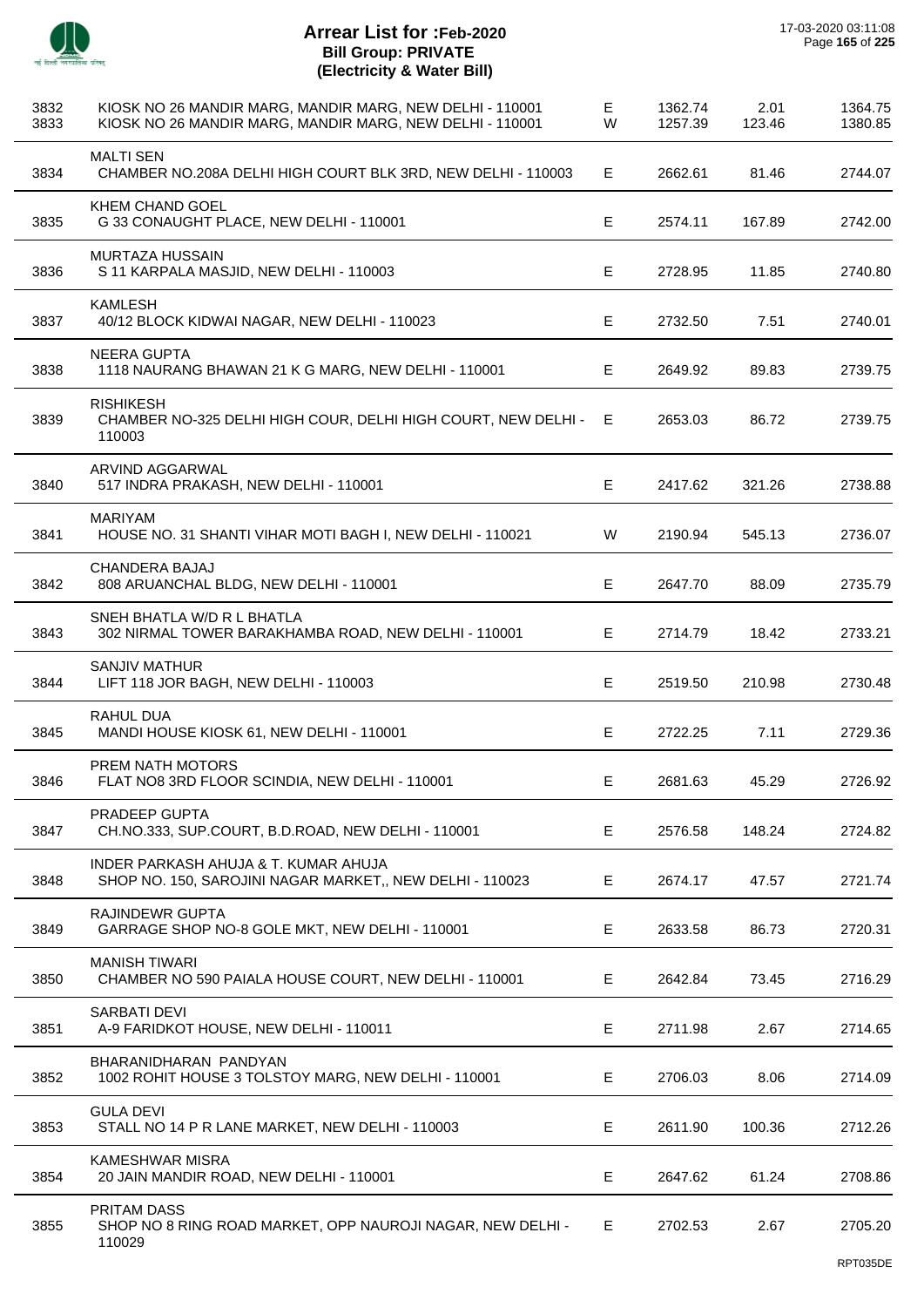

| 3856 | REKHA SHARMA<br>CHAMBER NO-360 DELHI HIGH COUR, DELHI HIGH COURT, NEW DELHI - E<br>110003                        |    | 2625.78 | 77.81  | 2703.59 |
|------|------------------------------------------------------------------------------------------------------------------|----|---------|--------|---------|
| 3857 | RAJESH SARIN DEEPAK SARIN RADHIKA SARIN<br>1108 ANSALBHAWAN, NEW DELHI - 110001                                  | Е  | 2678.34 | 24.58  | 2702.92 |
| 3858 | PRESIDENT DURGA SANKALYAN SAMITI<br>PLOT NO 1 KIDWAI NAGAR WEST, NEW DELHI - 110023                              | Е  | 2615.36 | 87.16  | 2702.52 |
| 3859 | MANAGER RAGHUMAL ARYA GIRL PRIMARY SCHO<br>DOCTOR'S LANE MANAGER RAGHUMAL, PRIMARY SCHOOL, NEW<br>DELHI - 110001 | W  | 2572.30 | 128.62 | 2700.92 |
| 3860 | PRABHU DAYAL<br>STALL NO 12 NEW MINI MKT JANPA, NEW DELHI - 110001                                               | Е  | 2693.87 | 2.66   | 2696.53 |
| 3861 | <b>HARPAL KAUR</b><br>FLAT NO 126 22 K G MARG, NEW DELHI - 110001                                                | Е  | 2651.46 | 44.59  | 2696.05 |
| 3862 | <b>D S SHERGILL</b><br>FLAT NO E 10TH FLR DCM BLDG, NEW DELHI - 110001                                           | E. | 2404.94 | 289.70 | 2694.64 |
| 3863 | <b>BASANT LAL</b><br>SHOP NO 79 BABU MARKET, SAROJINI NAGAR, NEW DELHI - 110023                                  | E. | 2689.54 | 3.98   | 2693.52 |
| 3864 | <b>CHAMAN LAL</b><br>SHOP NO 116 MOHAN SINGH PLACE, NEW DELHI - 110001                                           | Е  | 2631.29 | 60.63  | 2691.92 |
| 3865 | <b>VIJAY KUMAR</b><br>KIOSK NO 1-S UDYOG BHAWAN, NEW DELHI - 110001                                              | Е  | 2486.35 | 204.05 | 2690.40 |
| 3866 | <b>RAMESH PAHUJA</b><br>SHOP NO. 67 MOHAN SINGH PLACE, NEW DELHI - 110001                                        | Е  | 2687.74 | 2.65   | 2690.39 |
| 3867 | <b>AMIT CHANDA</b><br>B 16 IIND FLOOR SUJAN SINGH PARK, NEW DELHI - 110003                                       | Е  | 2272.65 | 416.43 | 2689.08 |
| 3868 | <b>BABU LAL</b><br>SHOP NO 75 SHANKER MKT, NEW DELHI - 110001                                                    | Е  | 2595.87 | 92.39  | 2688.26 |
| 3869 | SURESH CHAND<br>KIOSK NO 39, NEW DELHI - 110001                                                                  | Е  | 2623.19 | 64.62  | 2687.81 |
| 3870 | DARSHAN LAL<br>M 21A CONNAUGHT PLACE, NEW DELHI - 110001                                                         | Е  | 2652.28 | 30.77  | 2683.05 |
| 3871 | <b>SITA RAM</b><br>FLAT 2 GOKAL NIWAS M CON CIRCU, NEW DELHI - 110001                                            | Е  | 2615.53 | 66.70  | 2682.23 |
| 3872 | <b>GANGA DEVI</b><br>STALL NO-18 VEGETABLE MKT, SAROJNI NAGAR, NEW DELHI - 110023                                | Е  | 2623.78 | 54.97  | 2678.75 |
| 3873 | M/S RELIANCE JIO INFO COMM LTD<br>PILLAR NO 8 B KAUTILYA MARG, NEW DELHI - 110001                                | Е  | 2481.05 | 195.76 | 2676.81 |
| 3874 | OM PRAKASH<br>F 58 B K DUTT COLONY, NEW DELHI - 110003                                                           | Е  | 2599.82 | 76.76  | 2676.58 |
| 3875 | NEERAJ JAIN<br>207 BHARAT CHAMBER 70-71 SCINDIA HOUSE, NEW DELHI - 110001                                        | Е  | 2667.21 | 2.63   | 2669.84 |
| 3876 | RAJ LAXMI KUMARI DEVI TURST<br>STAFF Q 16 TILAK MARG, NEW DELHI - 110001                                         | W  | 2542.50 | 127.13 | 2669.63 |
| 3877 | <b>ISHWARI DEVI</b><br>F 152 B K DUTT COLONY, NEW DELHI - 110003                                                 | Е  | 2660.38 | 3.94   | 2664.32 |
|      |                                                                                                                  |    |         |        |         |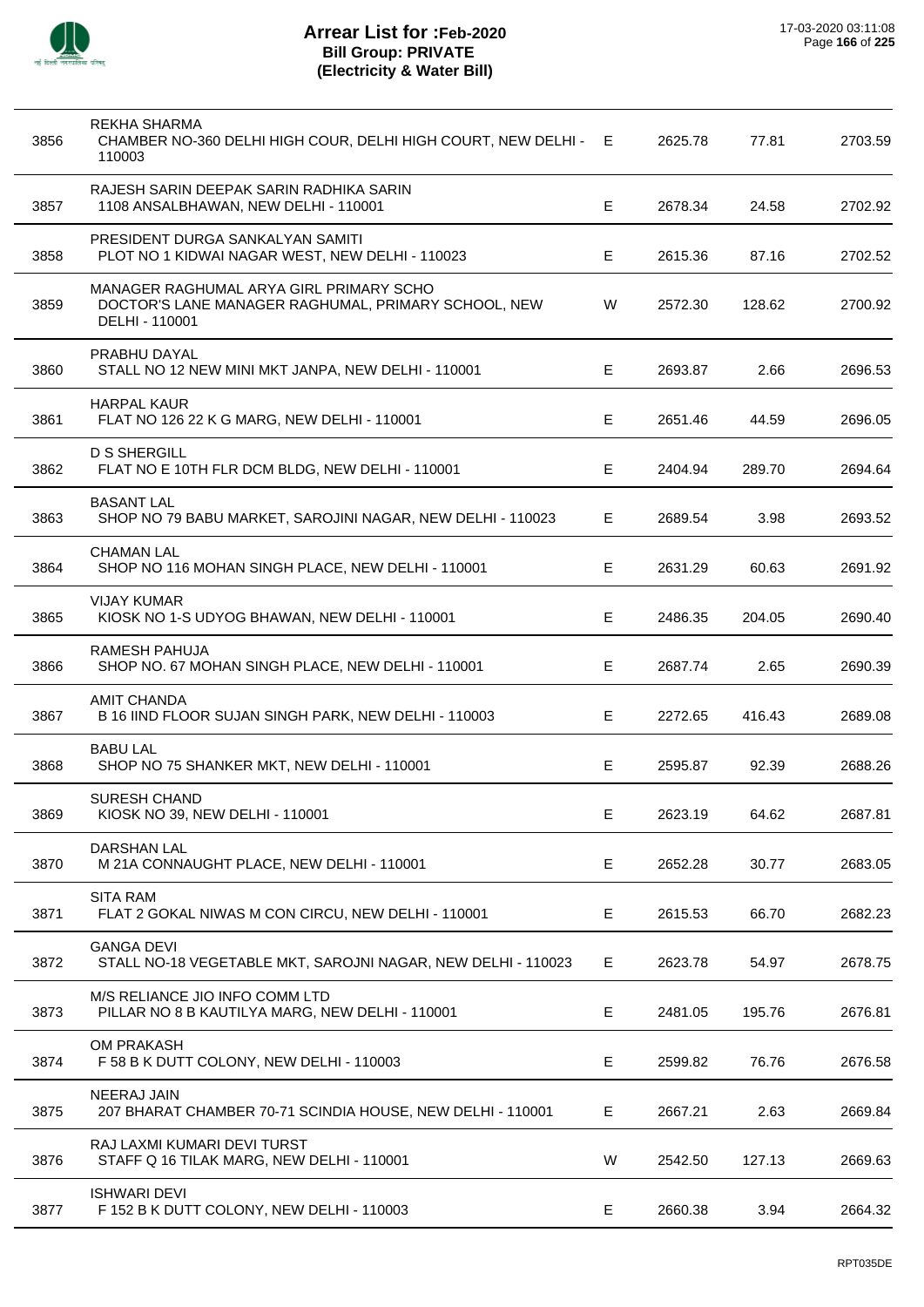

| 3878         | DIRECTOR LADY IRWIN COLLEGE<br>LADY IRWIN COLLEGE SCEINCE BLOCK NON TEACHING STAFF BEHIND<br>DIR RESIDENCE SIKENDRA ROAD, NEW DELHI - 110001 | W      | $-0.03$            | 1542.82          | 1542.79            |
|--------------|----------------------------------------------------------------------------------------------------------------------------------------------|--------|--------------------|------------------|--------------------|
| 3879         | LADY IRWIN COLLEGE, NEW DELHI - 110001                                                                                                       | W      | $-0.07$            | 1120.60          | 1120.53            |
| 3880         | <b>REKHA PANDEY</b><br>QTR NO 6/12 AIWC HOSTEL BHAGWAN DASS ROAD, NEW DELHI -<br>110001                                                      | E      | 2258.77            | 401.15           | 2659.92            |
| 3881         | <b>BHANWAR SINGH</b><br>J 79 ARD COMPLEX SEC 13 R K PURAM, NEW DELHI - 110001                                                                | E.     | 2647.57            | 8.84             | 2656.41            |
| 3882         | RAM KUMAR<br>CHAMBER NO-48 PATIALA HOUSE, NEW DELHI - 110001                                                                                 | E      | 2498.12            | 157.93           | 2656.05            |
| 3883<br>3884 | <b>VISHNU KUMARI PURI</b><br>109 JOR BAGH GF, NEW DELHI - 110003<br>109 JOR BAGH GF, NEW DELHI - 110003                                      | E<br>W | 1339.52<br>1064.83 | 124.12<br>124.95 | 1463.64<br>1189.78 |
| 3885         | <b>RAJESH RAJORA</b><br>CHAMBER NO 914, PATIALA HOUSE COURTS, NEW DELHI - 110001                                                             | Е      | 2530.40            | 122.90           | 2653.30            |
| 3886         | Y ANNAPURNA RAO<br>B 86 B K DUTT COLONY, NEW DELHI - 110003                                                                                  | W      | 1634.10            | 1014.10          | 2648.20            |
| 3887         | ABHISHEK SAMDARIA<br>SHOP NO. 156 BHAGAT SINGH MARKET, NEW DELHI - 110001                                                                    | E.     | 2644.20            | 3.91             | 2648.11            |
| 3888         | TEJ PAL SINGH<br>SHOP NO 90 PALIKA BAZAR, NEW DELHI - 110001                                                                                 | E      | 2636.69            | 8.65             | 2645.34            |
| 3889         | <b>JAI RAM</b><br>SHOP NO 141 RING ROAD MKT, OPP NAUROJI NAGAR, NEW DELHI -<br>110029                                                        | E.     | 2458.99            | 183.08           | 2642.07            |
| 3890         | <b>ANDRA DEVI</b><br>SHOP NO 44 B S MARKET, NEW DELHI - 110001                                                                               | E      | 2590.26            | 51.03            | 2641.29            |
| 3891         | <b>BANARSI LAL TONDON</b><br>SHOP NO. 7, SHANKAR MARKET,, NEW DELHI - 110001                                                                 | E      | 2635.00            | 2.60             | 2637.60            |
| 3892         | <b>SUMAN JAIN</b><br>A 18 CONNAUGHT PLACE, NEW DELHI - 110001                                                                                | E      | 2479.96            | 156.38           | 2636.34            |
| 3893         | <b>BSNL CTS COMPUND NETAJI NAGAR</b><br>OFFICE OF THE CHIEF ARCH. BSNL CTS COMP., NETAJI NAGAR,, NEW<br>DELHI - 110023                       | W      | 2509.38            | 125.47           | 2634.85            |
| 3894         | <b>IQBAL HUSSAIN</b><br>THARA NO31A HANUMAN M.COMPLEX B.K.S.MARG, NEW DELHI - 110001 E                                                       |        | 2492.44            | 142.24           | 2634.68            |
| 3895         | AMITABH ASHOK KHANNA<br>FLAT NO 1006 TOLSTOY HOUSE, NEW DELHI - 110001                                                                       | Е      | 2623.89            | 10.30            | 2634.19            |
| 3896         | <b>AVINASH KAPOOR</b><br>SHOP NO.10 LGF BHARAT CHMBR 70-71, SCINDIA HOUSE, NEW DELHI -<br>110001                                             | E      | 2560.08            | 70.95            | 2631.03            |
| 3897         | RANJAN DIWEDI<br>CH.NO.424, SUP. COURT, B.D.ROAD, NEW DELHI - 110001                                                                         | Е      | 2540.75            | 88.89            | 2629.64            |
| 3898         | SHREY GULERI & S S GULERI<br>LB 3 SURYA KIRAN BULDG 19 K G MARG, NEW DELHI - 110001                                                          | E.     | 2453.28            | 175.83           | 2629.11            |
| 3899         | R S AGGARWAL<br>CHAMBER NO 103 PATIALA HOUSE, NEW DELHI - 110001                                                                             | Е      | 2553.37            | 74.05            | 2627.42            |
| 3900         | SUNILA KHOSLA<br>SHOP NO 11 LADY HARDING ROAD, NEW DELHI - 110001                                                                            | E.     | 2623.32            | 2.59             | 2625.91            |
|              |                                                                                                                                              |        |                    |                  |                    |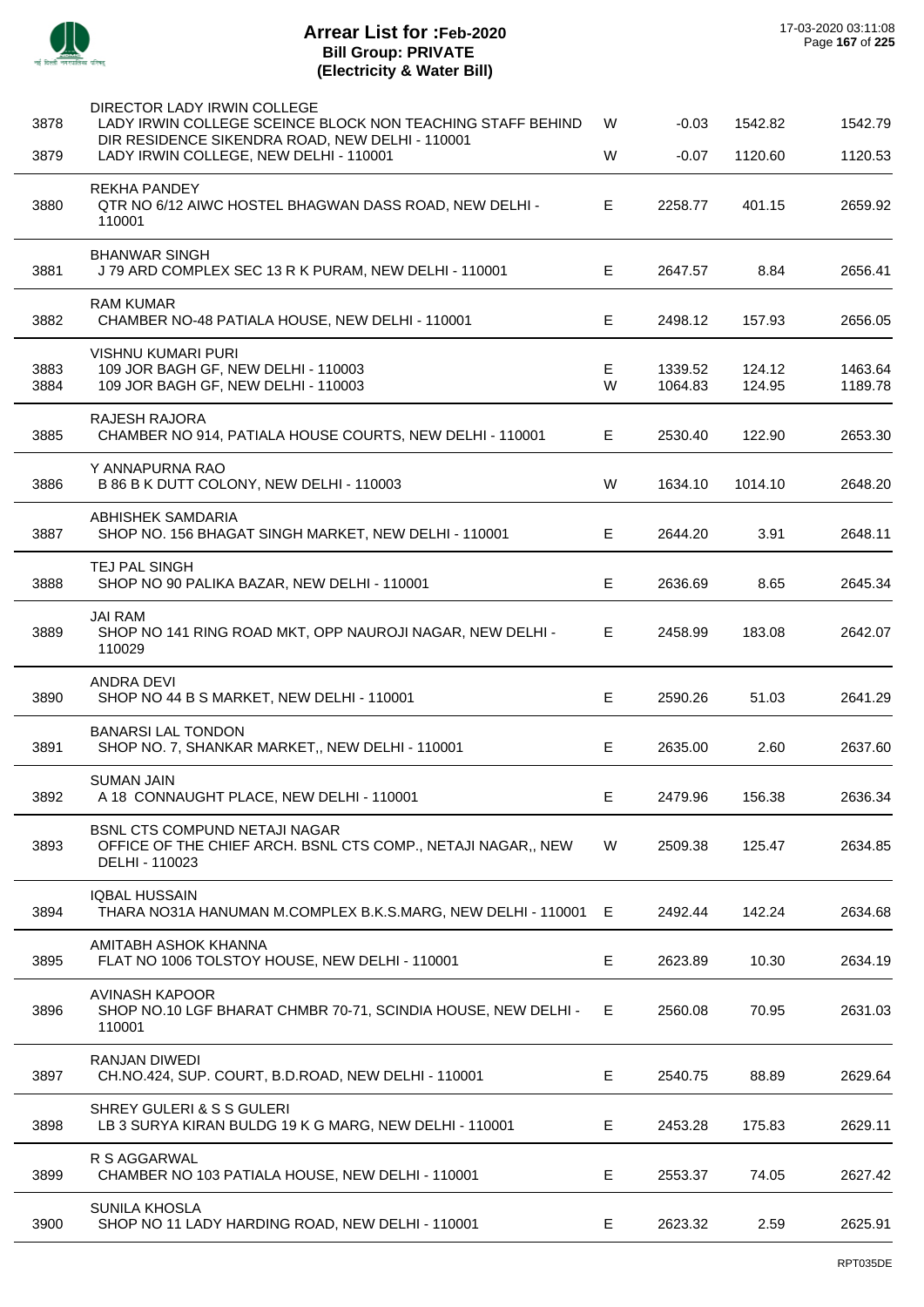

| 3901 | <b>SAT PAL</b><br>SHOP NO-7 KRISHNA MENON MARG, NEW DELHI - 110021                                                   | E  | 2621.07 | 3.88   | 2624.95 |
|------|----------------------------------------------------------------------------------------------------------------------|----|---------|--------|---------|
| 3902 | <b>KARTAR SINGH</b><br>K 112 B K DUTT COLONY, NEW DELHI - 110003                                                     | Е  | 2612.56 | 3.87   | 2616.43 |
| 3903 | R.C. GAUTAM AND SH. AJIT SINGH BAWA<br>NEW BLK, CHAMBER NO-155 DELHI HIGH COURT, NEW DELHI - 110003                  | E. | 2525.57 | 88.75  | 2614.32 |
| 3904 | <b>BHAGWANTI</b><br>STALL NO 10 VEGITABLE MKT SAROJINI NAGAR, NEW DELHI - 110023                                     | Е  | 2604.25 | 9.74   | 2613.99 |
| 3905 | <b>TOP SHOP</b><br>SHOP NO 87 NDMC UNDER GROUND, SHOPING CENTER PALIKA BAZAR<br>NE, NEW DELHI - 110001               | E. | 2547.67 | 65.17  | 2612.84 |
| 3906 | S SABHARWAL & T K GANJU<br>NEW BLOCK CHAMBER NO-472, DEL. HIGH COURT, NEW DELHI - 110003                             | E. | 2568.26 | 44.38  | 2612.64 |
| 3907 | KUMUDINI VENUGOPAL<br>LOBBY/ LOFT NO 1 (L-1) KANCHANJUNGA BUILDING 18 B K ROAD, NEW<br>DELHI - 110001                | E. | 2531.84 | 78.65  | 2610.49 |
| 3908 | KRISHAN KUMAR BAJAJ<br>402 A ARUNACHAL BLDG B K ROAD, NEW DELHI - 110001                                             | Е  | 2600.47 | 8.38   | 2608.85 |
| 3909 | K S CHAUDHRY<br>9 MALCHA MARG, NEW DELHI - 110021                                                                    | W  | 2483.80 | 124.19 | 2607.99 |
| 3910 | BHAGAT RAM DEV RAJ<br>SHOP NO 9 K BLOCK C CIRCUS, NEW DELHI - 110001                                                 | Е  | 2604.95 | 2.57   | 2607.52 |
| 3911 | <b>SURAJ BALI</b><br>23 DEVI PD SADAN, NEW DELHI - 110001                                                            | E  | 2603.97 | 2.57   | 2606.54 |
| 3912 | UNIVAN SHIP MANAGEMENT LTD<br>FLAT NO.1111, PARKASH DEEP BUILDING, NEW DELHI - 110001                                | Е  | 2581.03 | 22.29  | 2603.32 |
| 3913 | RELIANCE JIO INFO COMM LTD<br>FEEDER NO 62 SARDAR PATEL MARG INFRONT OF HOTEL DEPLOMAT,<br><b>NEW DELHI - 110001</b> | E. | 2591.68 | 3.83   | 2595.51 |
| 3914 | SANJEEV KUMAR<br>CHAMBER NO. 703 DELHI HIGH COURT 3RD BLK, NEW DELHI - 110003                                        | Е  | 2551.50 | 43.84  | 2595.34 |
| 3915 | PRMOD GROVER<br>GF-16 ARUNACHAL BHAWAN, NEW DELHI - 110001                                                           | E  | 2588.79 | 3.83   | 2592.62 |
| 3916 | <b>SADHU RAM</b><br>K 25 C CIRCUS, NEW DELHI - 110001                                                                | Е  | 2588.18 | 2.55   | 2590.73 |
| 3917 | SATBIR SINGH<br>46, A R D COMPOUND, SEC.13, R.K.PURAM, NEW DELHI - 110066                                            | W  | 2463.61 | 123.18 | 2586.79 |
| 3918 | M/S HOOGLY HOLDING PVT LTD<br>23 AURANGZEB ROAD, NEW DELHI - 110001                                                  | W  | 2457.18 | 122.86 | 2580.04 |
| 3919 | <b>MAHMOOD</b><br>47 OLD COMPOUND MANDI HOUSE BHAGWAN DASS ROAD, NEW DELHI<br>$-110001$                              | E. | 2302.77 | 277.22 | 2579.99 |
| 3920 | <b>JITENDER SAPRA</b><br>SHOP NO 46 LAXMI BAI NAGAR MKT, NEW DELHI - 110023                                          | Е  | 2476.55 | 102.92 | 2579.47 |
| 3921 | <b>PARVEEN KUMAR</b><br>SHOP NO-S/3 PALIKA BAZAR, NEW DELHI - 110001                                                 | Е  | 2533.86 | 40.65  | 2574.51 |
| 3922 | KULDEEP PABLAY<br>NEW BLK. CHAMBER NO 270, DELHI HIGH COURT, NEW DELHI - 110003                                      | Е  | 2523.86 | 45.79  | 2569.65 |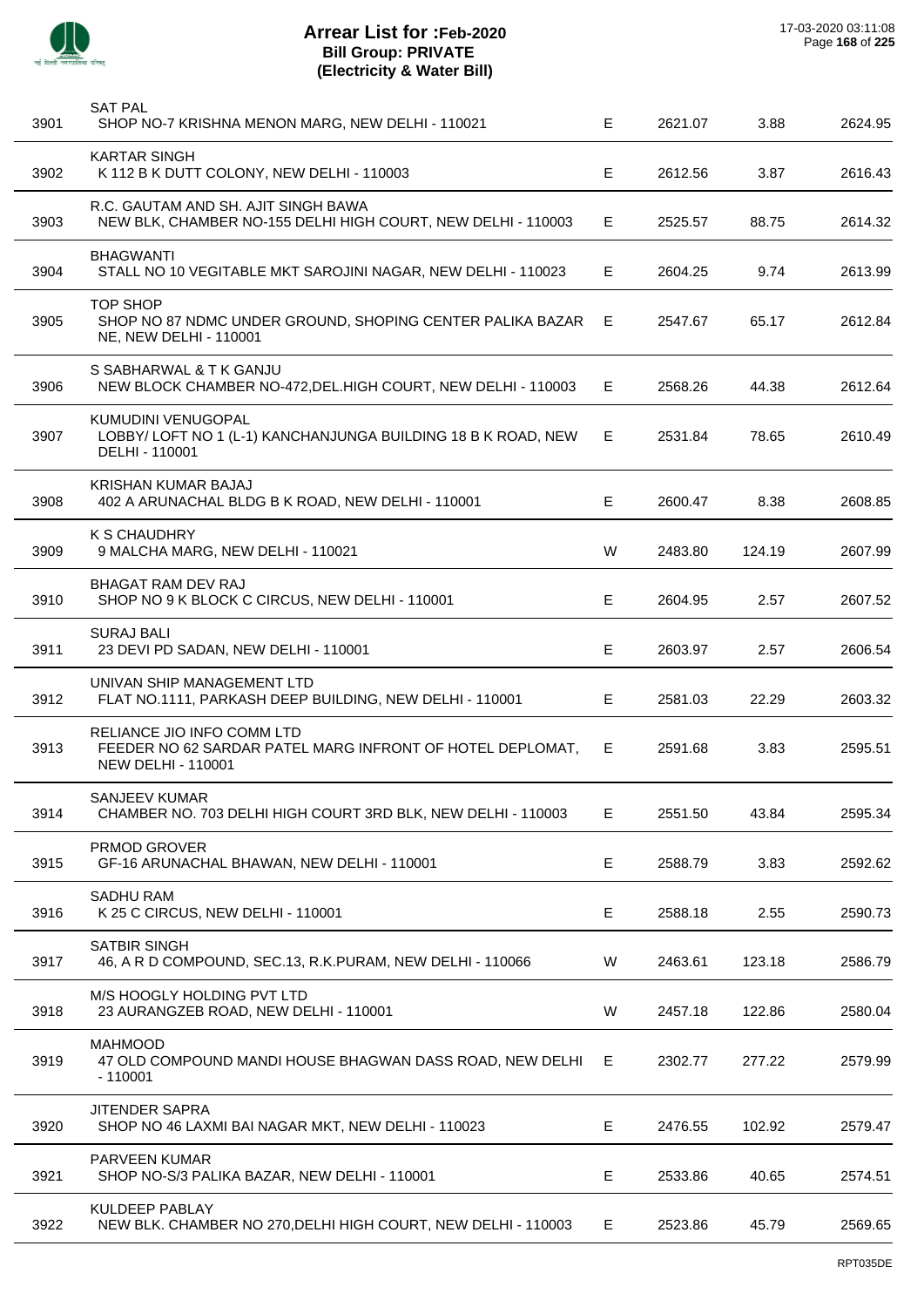| 3923 | <b>JAGDISH</b><br>23-24 ANANT RAM DAIRY, NEW DELHI - 110066                                                  | E           | 2558.25 | 10.88  | 2569.13 |
|------|--------------------------------------------------------------------------------------------------------------|-------------|---------|--------|---------|
| 3924 | <b>GAURI SHANKAR MITTAL</b><br>A25/18 FIRST FLOOR MIDDLE CIRCLE, CONNAUGHT PLACE, NEW DELHI E<br>$-110001$   |             | 2545.04 | 23.37  | 2568.41 |
| 3925 | PREM LATA & VIKAS CHOWHAN<br>E 79 GROUND FLOOR B K DUTT COLONY, NEW DELHI - 110003                           | Е           | 2557.28 | 7.64   | 2564.92 |
| 3926 | <b>SWASTIK ELECTRO TECH</b><br>W 107 EWS QTR NEW MOTI BAGH, NEW DELHI - 110023                               | Е           | 2243.73 | 320.11 | 2563.84 |
| 3927 | <b>G P OBEROY</b><br>SHOP NO-181 SAROJINI NAGAR MARKET, NEW DELHI - 110023                                   | W           | 2384.65 | 178.48 | 2563.13 |
| 3928 | <b>VINOD SAGAR</b><br>N 33-B CON PLACE MIDDLE CIRCLE, NEW DELHI - 110001                                     | Е           | 2494.99 | 64.02  | 2559.01 |
| 3929 | <b>GEETA GROVER</b><br>1602 NIRMAL TOWER, 26 B K ROAD, NEW DELHI - 110001                                    | Е           | 2517.63 | 40.62  | 2558.25 |
| 3930 | RAM DEVI<br>J-25, ARD COMPOUND, SEC.13, R.K.PURAM, NEW DELHI - 110066                                        | W           | 2366.71 | 185.54 | 2552.25 |
| 3931 | DELHI PHAL UPBHAKTA SAKARI SANG<br>M/S DELHI SUBJI PHAL UPBHOKTA, SANGH GAUTAM NAGAR, NEW<br>DELHI - 110029  | E           | 2534.11 | 12.64  | 2546.75 |
| 3932 | RAJENDER KAUR CHADHA<br>512 A INDRA PARKASH BULDG 21 B K ROAD, NEW DELHI - 110001                            | Е           | 2540.74 | 3.73   | 2544.47 |
| 3933 | RAJSHI FINANCIAL INVEST, CO. P LTD<br>405 SURYA KIRAN BLDG. 19 K G MARG, NEW DELHI - 110001                  | E           | 2536.27 | 2.50   | 2538.77 |
| 3934 | RAJENDER RAI SHAUKAT RAI<br>SHOP NO 23/90 FIRST FLOOR CONNAUGHT PLACE, NEW DELHI - 110001                    | E           | 2476.67 | 58.42  | 2535.09 |
| 3935 | <b>CHOTI DEVI</b><br>JHUGGI NO S-167/308 B HARIJAN BASTI ANANT RAM DIARY SEC 13 R K<br>PURAM, DELHI - 110066 | E.          | 2389.30 | 144.77 | 2534.07 |
| 3936 | M/S THAMES REALTORS PVT LTD<br>FLAT NO 804 KAILASH BUILDING 26 K G MARG, NEW DELHI - 110001                  | Е           | 2530.31 | 3.74   | 2534.05 |
| 3937 | <b>JAGAT NARAIN</b><br>1102 ROHIT HOUSE, 3 TOLSTOY MARG N DELHI, NEW DELHI - 110001                          | E           | 2484.52 | 46.37  | 2530.89 |
| 3938 | <b>BASANT SINGH</b><br>STALL NO-6 JOR BAGH ROAD, NEW DELHI - 110003                                          | E           | 2455.00 | 72.64  | 2527.64 |
| 3939 | ATAL PARKASH KAUR<br>FLAT NO 709, NEW DELHI - 110001                                                         | Е           | 2371.04 | 155.48 | 2526.52 |
| 3940 | RAJINDER JAIN SUDHA JAIN<br>N 52A CON PLACE, NEW DELHI - 110001                                              | $\mathsf E$ | 2468.36 | 55.80  | 2524.16 |
| 3941 | NARESH KUMAR MATTA<br>KIOSK NO 6 DELHI HIGH COURT, NEW DELHI - 110003                                        | E           | 2520.42 | 3.73   | 2524.15 |
| 3942 | <b>DHAN BAHADUR</b><br>SQR 4/3 MAN SINGH ROAD, NEW DELHI - 110011                                            | E           | 2358.76 | 164.53 | 2523.29 |
| 3943 | <b>DESA SINGH</b><br>GARRAGE 50 SCINDIA HOUSE, NEW DELHI - 110001                                            | Е           | 2434.09 | 86.64  | 2520.73 |
| 3944 | <b>DEV KANT</b><br>SHOP NO 81 NDMC UNDER GROUND, SHOPING CENTER PALIKA BAZAR<br>NE, NEW DELHI - 110001       | E           | 2518.10 | 2.48   | 2520.58 |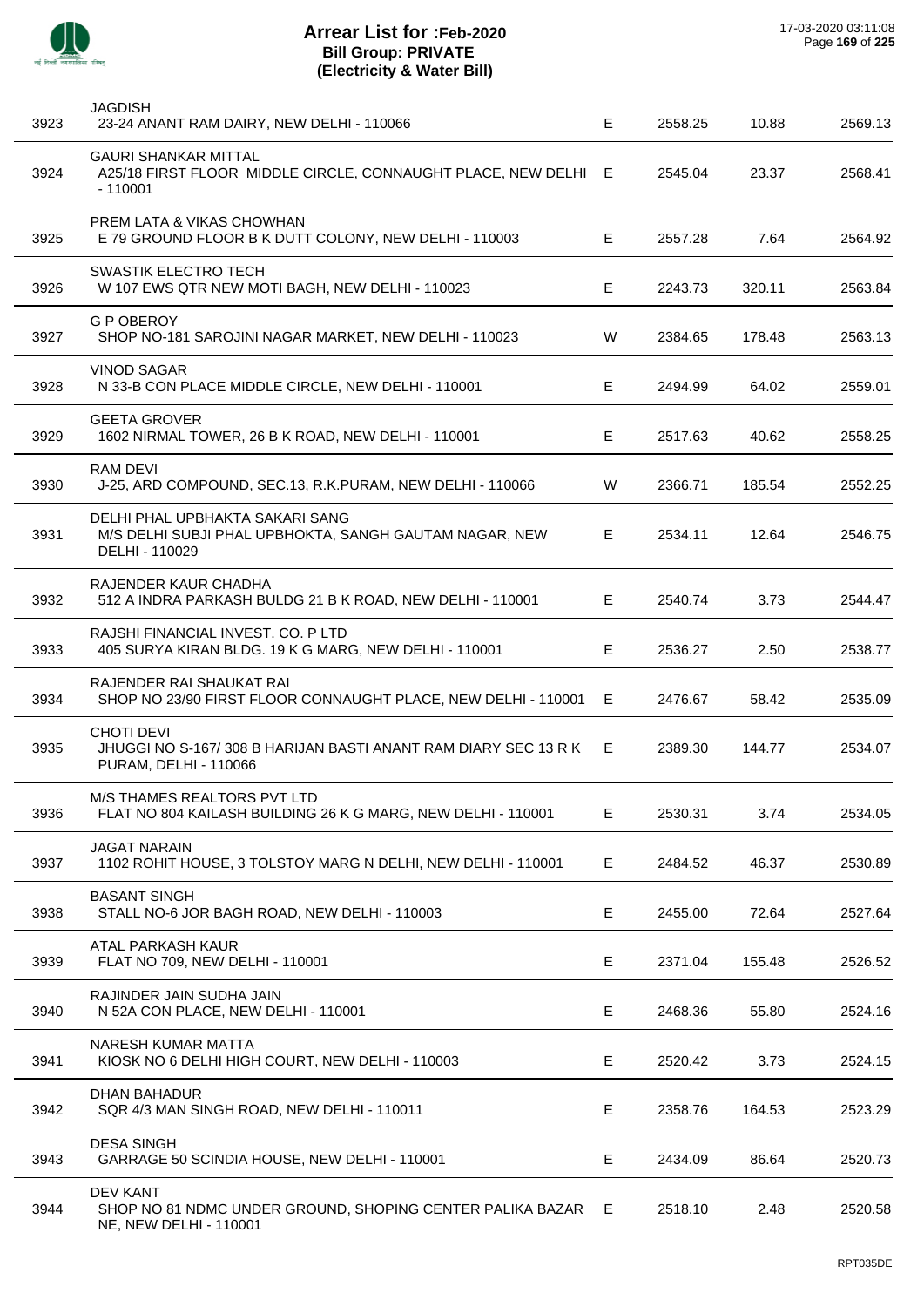

| 3945 | ALOK KUMAR GUPTA<br>46 BABAR ROAD, NEW DELHI - 110001                                                            | E  | 2517.59 | 2.48    | 2520.07 |
|------|------------------------------------------------------------------------------------------------------------------|----|---------|---------|---------|
| 3946 | <b>SUSHILA DEVI</b><br>D/24, P.PARK, NEW DELHI - 110001                                                          | Е  | 2295.04 | 223.92  | 2518.96 |
| 3947 | NAGENDRA KUMAR<br>CHAMBER NO. 317 PATIALA HOUSE COURT, NEW DELHI - 110001                                        | E  | 2422.50 | 96.22   | 2518.72 |
| 3948 | M/S RELIANCE JIO INFO COMM LTD<br>FEEDER PILLAR NO 32 A INDIA GATE CIRCLE COPERNICUS MARG, NEW<br>DELHI - 110001 | E  | 2510.97 | 2.46    | 2513.43 |
| 3949 | <b>GANGA PARSHAD</b><br>L BLOCK 9 C PLACE, NEW DELHI - 110001                                                    | Е  | 2491.65 | 21.10   | 2512.75 |
| 3950 | RAJESH KHANNA<br>H 89 & 55 CONNAUGHT PLACE, NEW DELHI - 110001                                                   | Е  | $-0.35$ | 2513.06 | 2512.71 |
| 3951 | <b>RATTAN LAL</b><br>SHOP NO 2 CSC MKT NETAJI NAGAR, NEW DELHI - 110023                                          | E  | 2444.88 | 67.37   | 2512.25 |
| 3952 | <b>BASANT KHATRI</b><br>312 A INDRA PRAKASH BUILDING, NEW DELHI - 110001                                         | Е  | 2503.38 | 3.70    | 2507.08 |
| 3953 | <b>JEEVAN VOHRI</b><br>B 15 FRONT PORTION B K DUTT COLONY, NEW DELHI - 110003                                    | Е  | 2477.76 | 29.04   | 2506.80 |
| 3954 | <b>HARJEET KAUR</b><br>84 GOLF LINK, NEW DELHI - 110003                                                          | Е  | 2499.89 | 3.70    | 2503.59 |
| 3955 | <b>PRIT PAL SINGH</b><br>SHOP NO 80 NDMC UNDER GROUND, SHOPING CENTER PALIKA BAZAR<br>NE, NEW DELHI - 110001     | E. | 2489.80 | 7.32    | 2497.12 |
| 3956 | PARSUNATH DEVELOPERS LTD<br>201, ARUNACHAL BUILDING, NEW DELHI - 110001                                          | E  | 2491.16 | 3.69    | 2494.85 |
| 3957 | <b>SANDEEP GUPTA</b><br>SHOP NO.9, HANUMAN ROAD,, NEW DELHI - 110001                                             | Е  | 2433.94 | 55.65   | 2489.59 |
| 3958 | <b>M/S V B ENGINEERS</b><br>C.P.W.D. SERVICE CENTRE SECTOR IV DIZ AREA, NEW DELHI - 110001                       | Е  | 2450.50 | 35.67   | 2486.17 |
| 3959 | <b>MK SAINI</b><br>G 84 TOP FLOOR CONNAUGHT PLACE, NEW DELHI - 110001                                            | W  | 2103.28 | 380.40  | 2483.68 |
| 3960 | RAVI RAJ NARULA<br>B 10 CONNAUGHT PLACE, NEW DELHI - 110001                                                      | E  | 2478.88 | 3.67    | 2482.55 |
| 3961 | S S KAKKAR<br>UB 3 SURYA KIRAN BLDG, NEW DELHI - 110001                                                          | E  | 2440.04 | 42.30   | 2482.34 |
| 3962 | <b>DEEPAK ANSAL</b><br>803 A INDRA PRAKASH BUILDING, NEW DELHI - 110001                                          | Е  | 2304.89 | 176.08  | 2480.97 |
| 3963 | SEA & SKY TRAVEL (I) PVT.LTD.<br>LGF.-4 AMBADEEP BUILDING 14 K.G.M., NEW DELHI - 110001                          | E  | 2368.25 | 106.70  | 2474.95 |
| 3964 | <b>BADRI NATH SHRMA</b><br>5 A FARID KOT HOUSE, NEW DELHI - 110011                                               | W  | 2192.62 | 281.78  | 2474.40 |
| 3965 | <b>ASIM ZAFAR</b><br>LGF-6A AMBADEEP BUILDING, NEW DELHI - 110001                                                | Е  | 2345.41 | 128.29  | 2473.70 |
| 3966 | <b>KESHER DEVI</b><br>STALL NO 56 VEGITABLE MARKET, SAROJINI NAGAR, NEW DELHI -<br>110023                        | E  | 2458.61 | 3.64    | 2462.25 |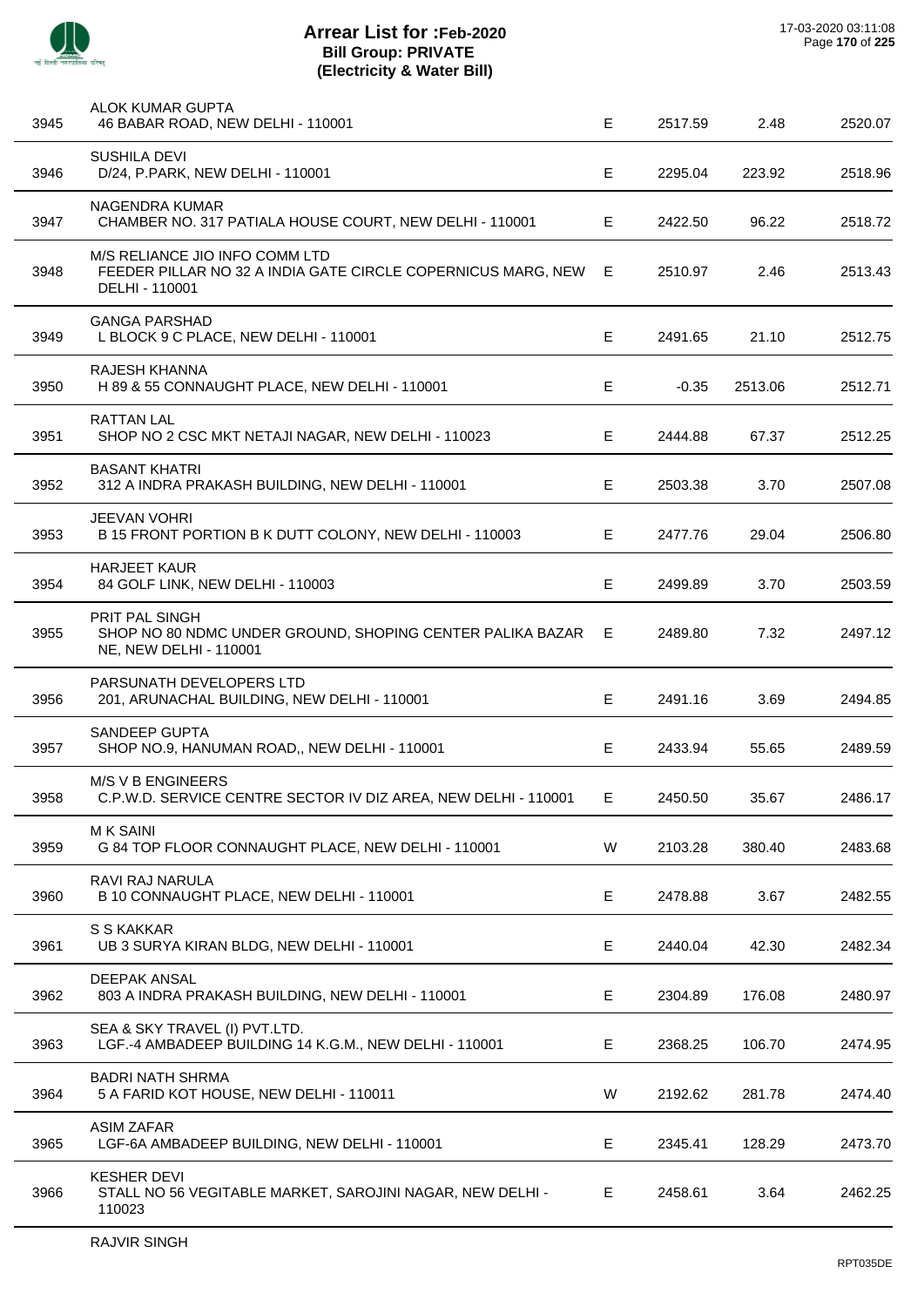| 3967         | 202/19 SURIYA KIRAN K G MARG, NEW DELHI - 110001                                                                                                          | Е       | 2456.33            | 2.42           | 2458.75            |
|--------------|-----------------------------------------------------------------------------------------------------------------------------------------------------------|---------|--------------------|----------------|--------------------|
| 3968         | <b>JUGAL KISHORE SHARMA</b><br>4 A HANUMAN MANDIR, NEW DELHI - 110001                                                                                     | W       | 1877.68            | 577.80         | 2455.48            |
| 3969         | <b>GENERAL SECRATARY</b><br>DR. BHIM RAO AMBEDKAR VATIKA NETAJI NG., AFRICA AVENUE RD,<br><b>NEW DELHI - 110023</b>                                       | E.      | 2139.14            | 315.98         | 2455.12            |
| 3970         | URMIL DEVI GUPTA<br>FLAT NO-1011 HOUSE, NEW DELHI - 110001                                                                                                | Е       | 2412.42            | 35.74          | 2448.16            |
| 3971         | J M L SABBARWAL<br>CHAMBER NO-314 DELHI HIGH COUR, DELHI HIGH COURT, NEW DELHI -<br>110003                                                                | E       | 2406.25            | 41.42          | 2447.67            |
| 3972         | GENERAL SECT. SC/ST EMP.WELFARE ASS.BSNL<br>D 3 TYPE IV ATUL GROVE ROAD, NEW DELHI - 110001                                                               | E       | 2376.57            | 64.42          | 2440.99            |
| 3973<br>3974 | ALL INDIA FEDRATION OF DEAF<br>ROOM NO 32 NORTH COMPLEX NDMC, R K MARG, NEW DELHI - 110001<br>ROOM NO 18 NORTH COMPLEX NDMC, R K MARG, NEW DELHI - 110001 | E<br>E. | 1156.62<br>1175.85 | 50.10<br>57.60 | 1206.72<br>1233.45 |
| 3975         | JIT KAUR SATINDER JIT KAUR<br>FLAT S/5 3RD FLR DCM BLDG, 16 B K ROAD, NEW DELHI - 110001                                                                  | E       | 2328.06            | 109.31         | 2437.37            |
| 3976         | <b>HIRA LAL</b><br>SHOP NO 29 RING ROAD MARKET, OPP NAUROJI NAGAR, NEW DELHI -<br>110029                                                                  | E       | 2295.59            | 140.98         | 2436.57            |
| 3977         | PINNU SINGH<br>SHOP NO.49 BEGUM ZADI MKT. MOTI BAGH, NEW DELHI - 110021                                                                                   | E.      | 2353.38            | 81.76          | 2435.14            |
| 3978         | <b>SHOBHA</b><br>SHOP NO UG-18 PALIKA PLACE, R K MARG N DELHI, NEW DELHI -<br>110001                                                                      | E.      | 2391.53            | 41.62          | 2433.15            |
| 3979         | M/S RELIANCE JIO INFO COMM LTD<br>PILLAR NO 104 ASHOKA ROAD, NEW DELHI - 110001                                                                           | E       | 2423.88            | 2.37           | 2426.25            |
| 3980         | D D VERMA<br>CHAMBER NO-329 DELHI HIGH COUR, DELHI HIGH COURT, NEW DELHI - E<br>110003                                                                    |         | 2356.47            | 65.98          | 2422.45            |
| 3981         | MASTER SHARU SHASHANK GUPTA<br>1303 NIRMAL TOWER, NEW DELHI - 110001                                                                                      | Е       | 2418.57            | 3.58           | 2422.15            |
| 3982         | MOHDDIN SMTI SARDAR JAIN<br>9 LADY HARDING ROAD, NEW DELHI - 110001                                                                                       | Е       | 2317.97            | 103.05         | 2421.02            |
| 3983         | AJAY KUMAR JHA<br>CHAMBER NO 508-A DELHI HIGH COURT BLOCK III, NEW DELHI - 110001                                                                         | Е       | 2272.80            | 145.97         | 2418.77            |
| 3984         | PRAMOD SHARMA<br>HANUMAN MANDIR COMPLEX, NEW DELHI - 110001                                                                                               | Е       | 2339.09            | 79.01          | 2418.10            |
| 3985         | <b>NIPUN GUPTA</b><br>FLAT NO 310 HOUSE, NEW DELHI - 110001                                                                                               | E       | 2389.28            | 27.71          | 2416.99            |
| 3986         | SATISH CHANDRA MISRA<br>M 11 MEZZANINE FLOOR CONNAUGHT PLACE, NEW DELHI - 110001                                                                          | E.      | 2258.43            | 156.31         | 2414.74            |
| 3987         | <b>MASTER ROHAN GUPTA</b><br>UB-9 ARUNACHAL BLDG. 21 B.K. ROAD, NEW DELHI - 110001                                                                        | Е       | 2319.44            | 93.44          | 2412.88            |
| 3988         | <b>KULDA RAM</b><br>SHOP NO 2 N/W MOTI BAGH, NEW DELHI - 110021                                                                                           | Е       | 2320.63            | 91.48          | 2412.11            |
|              |                                                                                                                                                           |         |                    |                |                    |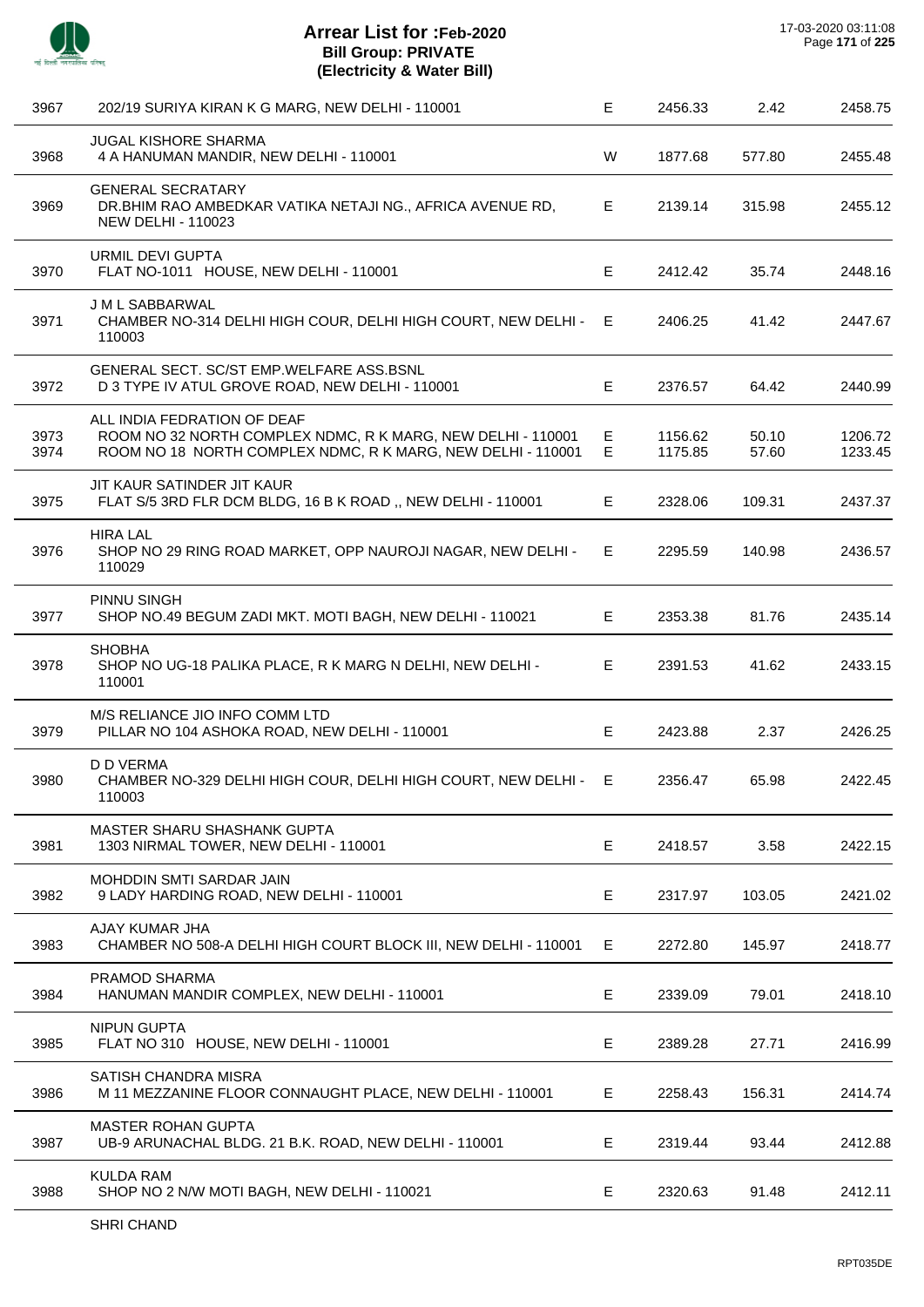| ÷ |
|---|

J.

J.

J.

 $\overline{a}$ 

| 3989 | JHUGGI NO S-167/303 HARIJAN BASTI ANANT RAM DIARY SEC 13 R K<br>PURAM, DELHI - 110066                 | Е. | 2406.13 | 3.56   | 2409.69 |
|------|-------------------------------------------------------------------------------------------------------|----|---------|--------|---------|
| 3990 | SAROOP CHAND JAIN & RAKESH KUMAR<br>RU 223 GROUND FLOOR PITAMPURA OPP. POWER HOUSE, DELHI -<br>110034 | E. | 2275.19 | 132.88 | 2408.07 |
| 3991 | <b>RAM SINGH</b><br>B 11 NABHA HOUSE PUNJAB ESTATE SAFDAR, HASMI MARG, NEW<br>DELHI - 110001          | E. | 2389.22 | 17.55  | 2406.77 |
| 3992 | <b>NAND KISHORE</b><br>SHOP NO 82 BABU MARKET, SAROJINI NAGAR, NEW DELHI - 110023                     | E. | 2341.02 | 64.28  | 2405.30 |
| 3993 | LALIT KUMAR WADHWA<br>STALL NO 6 HYDRABAD HOUSE, NEW DELHI - 110001                                   | Е  | 2387.63 | 15.96  | 2403.59 |
| 3994 | RAJ KUMAR GUDHANI & R K GUDHANI<br>FLAT NO 32 SAROJINI NAGAR MKT, NEW DELHI - 110023                  | Е  | 2399.60 | 3.55   | 2403.15 |
| 3995 | <b>AMARJIT SINGH</b><br>SH. NO. 23 MOHAN SINGH, NEW DELHI - 110001                                    | Е  | 2334.64 | 68.47  | 2403.11 |
| 3996 | <b>JANRAL SINGH</b><br>CHAMBER NO 125 PATIALA HOUSE, NEW DELHI - 110001                               | Е  | 2317.13 | 85.52  | 2402.65 |
| 3997 | HONY SECY GARHWAL HITESHNI SABHA REGD.<br>60 P K ROAD, NEW DELHI - 110001                             | W  | 2215.93 | 186.61 | 2402.54 |
| 3998 | <b>TCSREDDY</b><br>SHOP NO 156 PALIKA BAZAR, NEW DELHI - 110001                                       | E  | 2278.38 | 122.26 | 2400.64 |
| 3999 | <b>B.S. RAI</b><br>CHAMBER NO-282 PATIALA HOUSE COURT, NEW DELHI - 110001                             | Е  | 2276.86 | 123.75 | 2400.61 |
| 4000 | S.KUMAR<br>STALL NO 30 YESHWANT PLACE, NEW DELHI - 110021                                             | E  | 2386.01 | 14.37  | 2400.38 |
| 4001 | <b>VERENDR KAUR</b><br>NO B 4/30 FEROZ SHAH ROAD, NEW DELHI - 110001                                  | E  | 2360.28 | 38.45  | 2398.73 |
| 4002 | <b>BRIJ NATH</b><br>SHOP NO 35 RINGROAD MKT OPP NAUROJINAGAR, NEW DELHI - 110029                      | E  | 2303.01 | 92.06  | 2395.07 |
| 4003 | <b>MURTI DHAR</b><br>3 BHAGWAN DASS RD, NEW DELHI - 110001                                            | W  | 1841.77 | 553.22 | 2394.99 |
| 4004 | <b>NAND LAL</b><br>F 34 B K DUTT COLONY, NEW DELHI - 110003                                           | Е  | 2386.37 | 3.00   | 2389.37 |
| 4005 | <b>AZMAT TAILORS</b><br>CHADHARY BUILDING K C CIRCUS, NEW DELHI - 110001                              | Е  | 2357.91 | 30.97  | 2388.88 |
| 4006 | ANIL KUMAR VASHIST<br>SHOP NO. 17 C S C MARKETSAROJINI NAGAR, SAROJINI NAGAR, NEW<br>DELHI - 110023   | E. | 2330.60 | 58.01  | 2388.61 |
| 4007 | SANKALP WADHWA<br>PREMISES NO 1306 VIJAYA BUILDING 17 BARAKHAMBA ROAD, NEW<br>DELHI - 110001          | E. | 2385.73 | 2.35   | 2388.08 |
| 4008 | BANSLLAL MAHAJAN, NIRMAL MAHAJAN<br>SHOP NO.81, KHANNA MAKT., NEW DELHI - 110003                      | Е  | 2335.60 | 51.66  | 2387.26 |
| 4009 | <b>OBARAI OPTICIONS</b><br>H-43, NEW ASIATIC BLDG., CON PLACE, NEW DELHI - 110001                     | Е  | 2383.33 | 3.53   | 2386.86 |
| 4010 | <b>RANJAN</b><br>STALL NO 6, YUSUF SARAI, NEW DELHI - 110029                                          | Е  | 2381.37 | 2.33   | 2383.70 |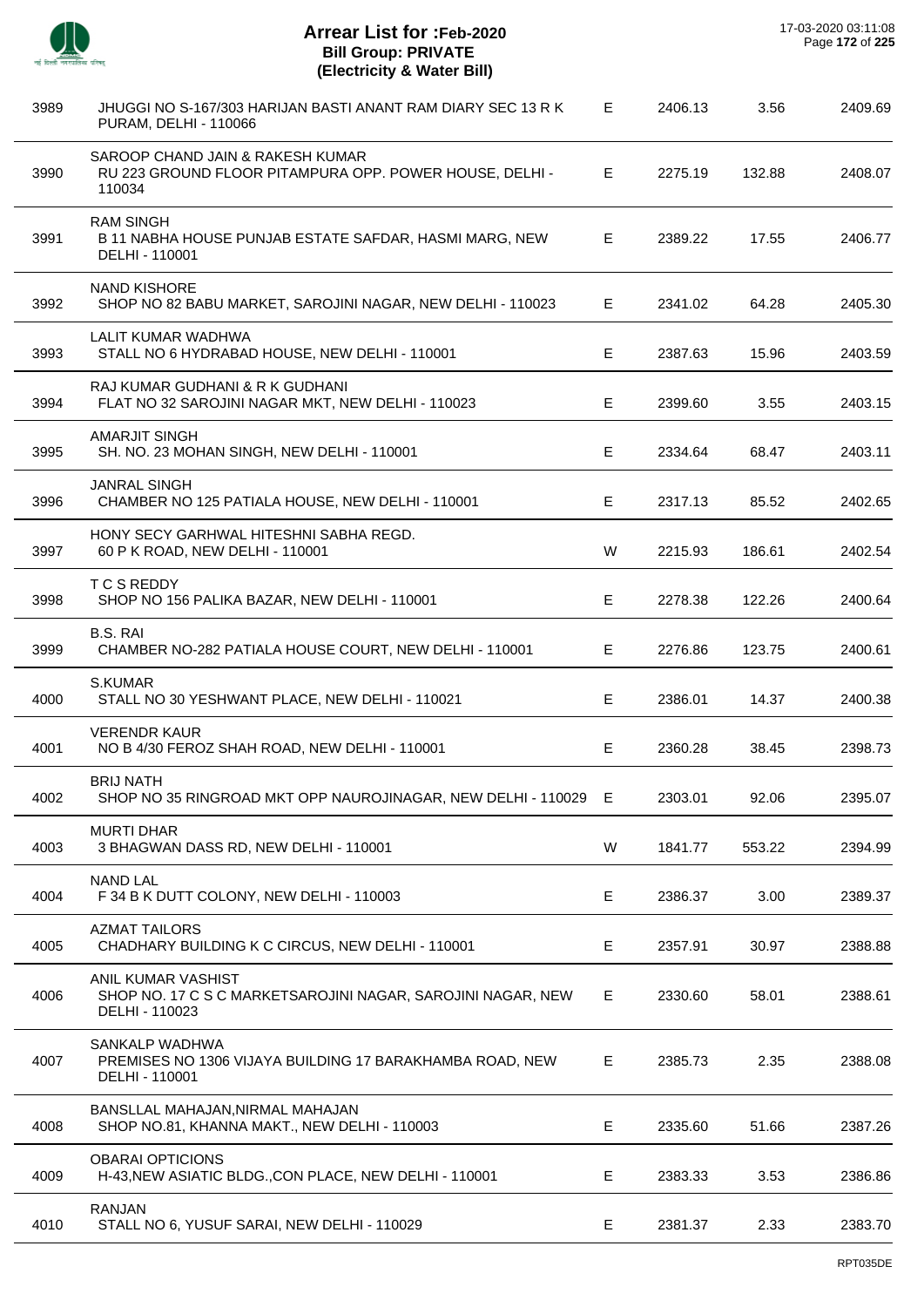

| 4011 | SANJEE KASITHA<br>G 25 CONNAUGHT PLACE, NEW DELHI - 110001                                                        | W | 0.03    | 2382.90 | 2382.93 |
|------|-------------------------------------------------------------------------------------------------------------------|---|---------|---------|---------|
| 4012 | <b>LAXMI ENTERPRISES</b><br>SHOP NO 3 N D M C UNDER GROUND, SHOPING CENTER PALIKA<br>BAZAR NE, NEW DELHI - 110001 | E | 2375.53 | 3.55    | 2379.08 |
| 4013 | KANVED CO RAI<br>NAHAR HOUSE F 14 CON PLACE, NEW DELHI - 110001                                                   | Е | 2337.03 | 39.37   | 2376.40 |
| 4014 | <b>K B KHANNA</b><br>SHOP NO 61 BHAGAT SINGH MARKET, NEW DELHI - 110001                                           | E | 2339.06 | 36.17   | 2375.23 |
| 4015 | <b>SHYAM SUNDER MEHTA</b><br>713 FLAT NO KAILASH BLDG. 26 CURZON ROA, NEW DELHI - 110001                          | Е | 2335.15 | 38.90   | 2374.05 |
| 4016 | <b>MOHD UMAR</b><br>49 DARGAH HUSSAIN SAYEED 1ST FLR P K RD, NEW DELHI - 110001                                   | W | 1907.20 | 465.43  | 2372.63 |
| 4017 | <b>ANIL KUMAR</b><br>FLAT NO-1109, PRAKASH DEEP BUILDING, 7, TOLSTOY MARG,, NEW<br>DELHI - 110001                 | E | 2313.26 | 57.56   | 2370.82 |
| 4018 | <b>ANJIRI BAI</b><br>M 40/32 MOTI BAGH, NEW DELHI - 110021                                                        | Е | 2366.73 | 3.50    | 2370.23 |
| 4019 | SMT CHARAN DEVI GUPTA<br>14/95 O H SCINDI HOUSE, NEW DELHI - 110001                                               | W | 2203.77 | 164.15  | 2367.92 |
| 4020 | <b>BABITA KHANDELWAL</b><br>305 ROHIT HOUSE 3 TOLSTOY MARG, NEW DELHI - 110001                                    | Е | 2359.02 | 3.46    | 2362.48 |
| 4021 | <b>LAXMI NARAIN</b><br>SHOP NO 24 BABU MKT SAROJINI NAGAR, NEW DELHI - 110023                                     | Е | 2323.20 | 38.44   | 2361.64 |
| 4022 | <b>RAM NARESH</b><br>D/14 P.PARK, NEW DELHI - 110001                                                              | Е | 2217.00 | 143.30  | 2360.30 |
| 4023 | SUBHASH SATHE AND MRS INDRANI SATHE<br>211 NAURANG HOUSE, 21 K.G.MARG, NEW DELHI - 110001                         | Е | 2303.76 | 55.05   | 2358.81 |
| 4024 | PRAKASH CHAND<br>P 213 SECOND FLOOR PILLANJI SAROJINI NAGAR, NEW DELHI - 110001                                   | Е | 2337.39 | 20.13   | 2357.52 |
| 4025 | <b>AJIT SINGH</b><br>M 40/38 IIND FLOOR MOTI BAGH, NEW DELHI - 110021                                             | Е | 2347.20 | 9.76    | 2356.96 |
| 4026 | SHAILESH KUMAR PANDEY<br>2 FLOOR ABOVE H 29 TROPICAL BUILDING CONNAUGHT PLACE, NEW<br>DELHI - 110001              | Е | 2303.30 | 53.62   | 2356.92 |
| 4027 | <b>MEGHA GORE</b><br>32ARADHANA COL.1ST FL SECT-13RK PURAM, NEW DELHI - 110066                                    | Е | 2302.89 | 53.38   | 2356.27 |
| 4028 | I.L. KAPOOR<br>CHAMBER NO-79 PATIALA HOUSE, NEW DELHI - 110001                                                    | Е | 2260.43 | 92.70   | 2353.13 |
| 4029 | <b>DATTA RAM</b><br>52 TOADERMAL ROAD, (52.40 SQM), NEW DELHI - 110001                                            | W | 1870.32 | 480.14  | 2350.46 |
| 4030 | <b>CHARUSHEKHAR GUPTA</b><br>LB-39 7 TOLSTOY MARG, NEW DELHI - 110001                                             | Е | 2254.75 | 95.69   | 2350.44 |
| 4031 | D C JAIN<br>SHOP NO 7 N D M C SHOPING CENTER, UNDER GROUND PALIKA<br>BAZAR NEW, NEW DELHI - 110001                | Е | 2347.21 | 2.31    | 2349.52 |
| 4032 | PRABHA GUPTA<br>LB 13 7 TOLSTOY MARG, 7 TOLSTOY MARG, NEW DELHI - 110001                                          | E | 2245.20 | 104.28  | 2349.48 |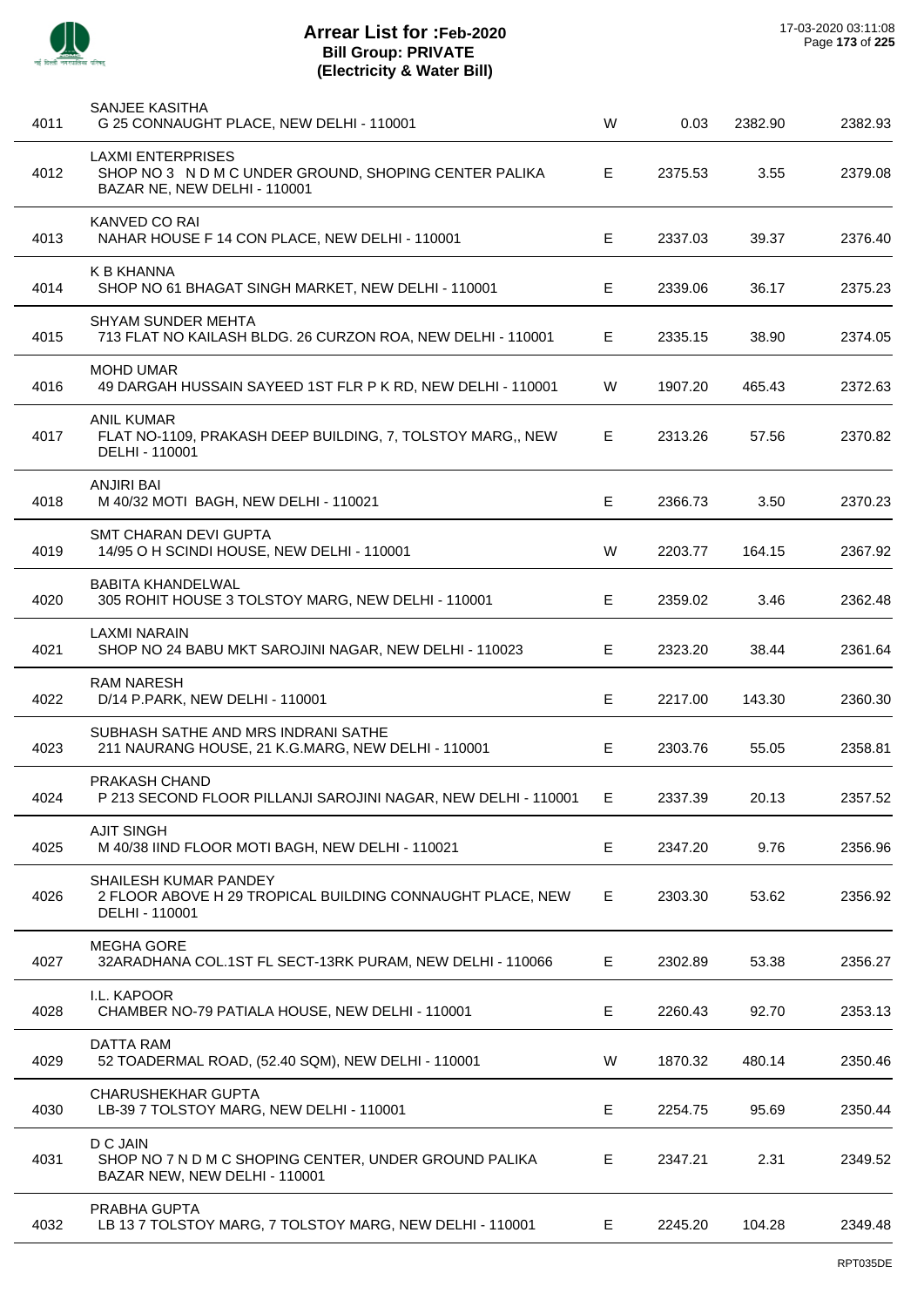

 $\overline{a}$ 

J.

J.

J.

 $\overline{a}$ 

÷.

J.

 $\overline{\phantom{a}}$ 

l.

| 4033 | M/S RELIANCE JIO INFO COMM LTD<br>FEEDER NO 8 J NEAR BUS STOP I BLOCK BRIGADIER HOSHIYAR SINGH<br><b>MARG, NEW DELHI - 110001</b> | E  | 2319.17 | 29.83  | 2349.00 |
|------|-----------------------------------------------------------------------------------------------------------------------------------|----|---------|--------|---------|
| 4034 | PREM DEVI<br>G 35, P.PARK, NEW DELHI - 110001                                                                                     | E  | 2111.69 | 236.71 | 2348.40 |
| 4035 | N N GUPTA<br>CHAMBER NO 175 PATIALA HOUSE, NEW DELHI - 110001                                                                     | E  | 2187.69 | 158.17 | 2345.86 |
| 4036 | <b>GOPAL ANSAL</b><br>UB 11 SURIYA KIRAN 19 K G MARG, NEW DELHI - 110001                                                          | E  | 2219.63 | 123.57 | 2343.20 |
| 4037 | <b>RAM GOPAL</b><br>SHOP NO-S/12 PALIKA BAZAR, NEW DELHI - 110001                                                                 | Е  | 2159.50 | 180.73 | 2340.23 |
| 4038 | <b>ANITA</b><br>NSCI THUTS 31 PURANA QUILA ROAD, NEW DELHI - 110001                                                               | E  | 2241.65 | 97.96  | 2339.61 |
| 4039 | <b>BIMLESH</b><br>JHUGGI NO S 167/263 ANANT RAM DIARY SEC 13 R K PURAM, DELHI -<br>110066                                         | E. | 2335.39 | 3.46   | 2338.85 |
| 4040 | MOHD. SHAHID KHAN<br>SHOP NO.B-5, PALIKA BHAWAN, NEW DELHI - 110066                                                               | E  | 2310.82 | 24.84  | 2335.66 |
| 4041 | DARSHAN KUMAR NAGPAL S/O NAND LAL NAGPAL<br>C-91 B.K. DUTT COLONY, NEW DELHI - 110003                                             | W  | 1483.20 | 852.11 | 2335.31 |
| 4042 | <b>SHAKUNTLA</b><br>SHOP NO 72 BABU MARKET SAROJINI NAGAR, NEW DELHI - 110023                                                     | E  | 2329.51 | 3.45   | 2332.96 |
| 4043 | <b>DIWAN CHAND</b><br>E 77 B K DUTT COLONY, NEW DELHI - 110003                                                                    | Е  | 2302.37 | 30.57  | 2332.94 |
| 4044 | <b>MANOJ GOEL</b><br>18 CENTRAL LANE BENGALI MARKET, NEW DELHI - 110001                                                           | E  | 2241.79 | 90.28  | 2332.07 |
| 4045 | <b>RAJEEV RANA</b><br>STALL NO.11 KHANNA MKT LODHI ROAD, NEW DELHI - 110003                                                       | E. | 2243.03 | 80.52  | 2323.55 |
| 4046 | <b>JUGAL KISHORE</b><br>SHOP NO-15 A PALIKA BAZAR, NEW DELHI - 110001                                                             | E  | 2267.45 | 55.80  | 2323.25 |
| 4047 | DEV PRAKASH BHARDWAJ<br>SHOP NO. 8, R K ASHRAM MARG, GOLE MKT., NEW DELHI - 110001                                                | E  | 2282.47 | 40.44  | 2322.91 |
| 4048 | SUNIL CHOUDHRY<br>CHAMBER NO. 442 PATIALA HOUSE COURT, NEW DELHI - 110001                                                         | Е  | 2191.88 | 128.89 | 2320.77 |
| 4049 | <b>CONTAINOR MARINE AGENCIES P LTD</b><br>FLAT NO-J III FLOOR B K ROAD D, NEW DELHI - 110001                                      | E  | 2311.54 | 7.03   | 2318.57 |
| 4050 | RELIANCE JIO INFO COMM LTD<br>SHANTI PATH ROAD FEEDER NO 76 A NEAR EMBASSY OF JAPAN, NEW<br>DELHI - 110001                        | Е. | 2286.89 | 30.74  | 2317.63 |
| 4051 | SRI DEVI KARUMARI AMAN SOCIETY<br>BEHIND SAN MARTIN MARG ARMY HQ TPT, DHAULA KUAN, NEW DELHI - E<br>110021                        |    | 2313.66 | 2.28   | 2315.94 |
| 4052 | AJEET SINGH<br>SHOP NO 41 LOK NAYAK BHAWAN, NEW DELHI - 110003                                                                    | E. | 2311.88 | 3.96   | 2315.84 |
| 4053 | <b>JAGDISH PD GUPTA</b><br>STALL NO-31 VEGETABLE MKT SAROJNI NAGAR, NEW DELHI - 110023                                            | Е  | 2310.51 | 3.42   | 2313.93 |
| 4054 | RISHI PRAKASH VATS<br>HALF CHAMBER IN CHAMBER NO III/307 LC BLOCK III DELHI HIGH<br>COURT, NEW DELHI - 110001                     | E  | 2254.65 | 56.38  | 2311.03 |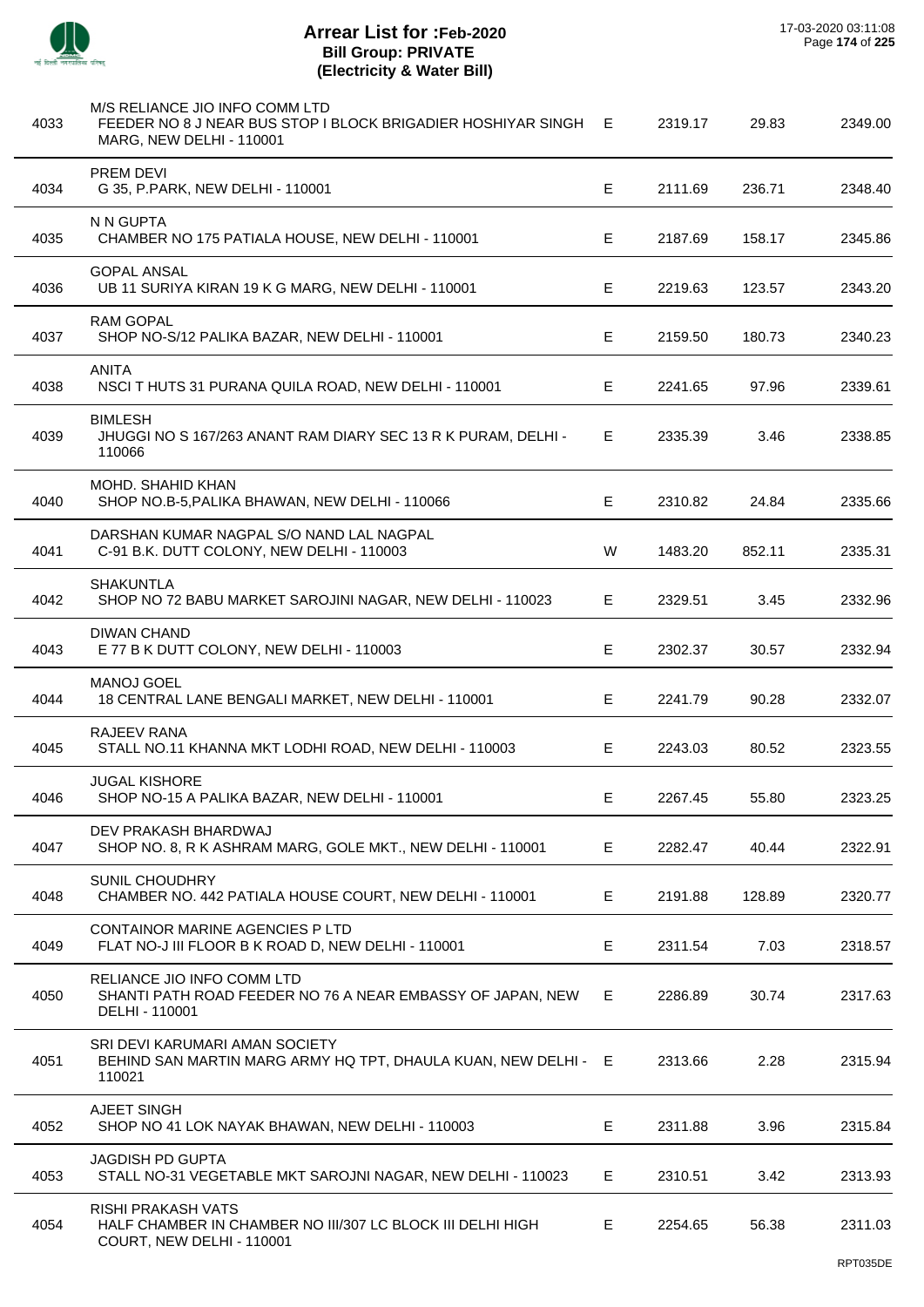

| 4055 | M. P. BANSAL & SONS H.U.E<br>B-9 DHAWAN DEEP, 6 JANTAR MANTAR, NEW DELHI - 110001                                           | E  | 1993.32 | 317.56 | 2310.88 |
|------|-----------------------------------------------------------------------------------------------------------------------------|----|---------|--------|---------|
| 4056 | <b>DARBARI LAL</b><br>KIOAK NO. 10 RAIL BHAWAN, NEW DELHI - 110001                                                          | E  | 2302.89 | 3.16   | 2306.05 |
| 4057 | <b>SITA BAI</b><br>STALL NO 19 MALCHA MARG, NEW DELHI - 110021                                                              | Е  | 2246.28 | 59.55  | 2305.83 |
| 4058 | SURINDER PAL SINGH JUS PAL SINGH<br>SHOP NO 10 YESHWANT PLACE, NEW DELHI - 110021                                           | Е  | 2256.36 | 47.20  | 2303.56 |
| 4059 | <b>ANEETA</b><br>E 134 B K DUTT COLONY, NEW DELHI - 110003                                                                  | E  | 2299.48 | 3.79   | 2303.27 |
| 4060 | SUFI ABDUL HAFEES SADDIQUI<br>DARGAH HAJRAT BABA KALALI, ALBERT SQUARE, NEW DELHI - 110001                                  | E  | 2270.75 | 30.56  | 2301.31 |
| 4061 | SUZZAD-UDDIN<br>STALL NO-2 HYDRABAD HOUSE, NEW DELHI - 110001                                                               | Е  | 2205.46 | 88.92  | 2294.38 |
| 4062 | <b>RUPENDER KUMAR</b><br>68 JOR BAGH, NEW DELHI - 110003                                                                    | Е  | 2291.90 | 2.26   | 2294.16 |
| 4063 | <b>JAGDISH CHANDER KHURANA</b><br>FLAT NO 13/90 C CIRCUS, NEW DELHI - 110001                                                | Е  | 2190.37 | 103.13 | 2293.50 |
| 4064 | NAVEEN VARDIA & JITENDER VARDIA<br>KIOSK NO.9 PARK STREET TALKATORA ROAD, NEW DELHI - 110001                                | E. | 2244.17 | 47.77  | 2291.94 |
| 4065 | <b>ASHA RAM</b><br>SHOP NO UG-49 PALIKA PLACE, R K MARG N DELHI, NEW DELHI -<br>110001                                      | E. | 2196.06 | 93.67  | 2289.73 |
| 4066 | PARBHU DAYAL<br>SHOP 33 GOLE MARKET, NEW DELHI - 110001                                                                     | Е  | 2052.23 | 233.95 | 2286.18 |
| 4067 | <b>GANNON DUNKERLEY &amp; CO. LTD</b><br>K-BLOCK, IIND FLOOR, CHOUDHARY BLD. C.P., NEW DELHI - 110001                       | Е  | 2277.46 | 2.25   | 2279.71 |
| 4068 | ANU RANA<br>STALL NO.12 KHANNA MARKET, NEW DELHI - 110003                                                                   | Е  | 2180.14 | 99.43  | 2279.57 |
| 4069 | DEEPAK KHADARIA<br>173 DELHI HIGH COURT BLOCK 96, NEW DELHI - 110003                                                        | Е  | 2270.69 | 7.71   | 2278.40 |
| 4070 | <b>BEH RAM</b><br>SHOP NO G-56 PALIKA PLACE, R K MARG N DELHI, NEW DELHI - 110001                                           | E. | 2235.42 | 42.60  | 2278.02 |
| 4071 | DEVENDER BUDHIRAJA<br>SHOP NO F 34 NBCC TOWER EAST KIDWAI NAGAR, NEW DELHI - 110023                                         | Е  | 2275.00 | 2.24   | 2277.24 |
| 4072 | <b>ISABL ELKADI</b><br>D-47 2ND FLOOR S S PARK, NEW DELHI - 110003                                                          | Е  | 1991.88 | 283.64 | 2275.52 |
| 4073 | <b>RAJIV KR GARG</b><br>CHAMBER NO-107 PATIALA HOUSE, NEW DELHI - 110001                                                    | Е  | 2126.87 | 147.31 | 2274.18 |
| 4074 | MANAGER (HRM) NBCC SBG OFFICE DELHI ZONE-II GPRA COMPLEX NEW MOTI BAGH-110021<br>BD 1025 SAROJINI NAGAR, NEW DELHI - 110023 | Е  | 2265.68 | 3.35   | 2269.03 |
| 4075 | <b>RAJAT PRATAP</b><br>905 NIRMAL TOWER 26 B K ROAD, NEW DELHI - 110001                                                     | Е  | 2202.38 | 65.59  | 2267.97 |
| 4076 | <b>MANAGER</b><br>SQR 26 SCINDIA POTTERIES, SAROJINI NAGAR, NEW DELHI - 110023                                              | Е  | 2264.19 | 3.69   | 2267.88 |
|      |                                                                                                                             |    |         |        |         |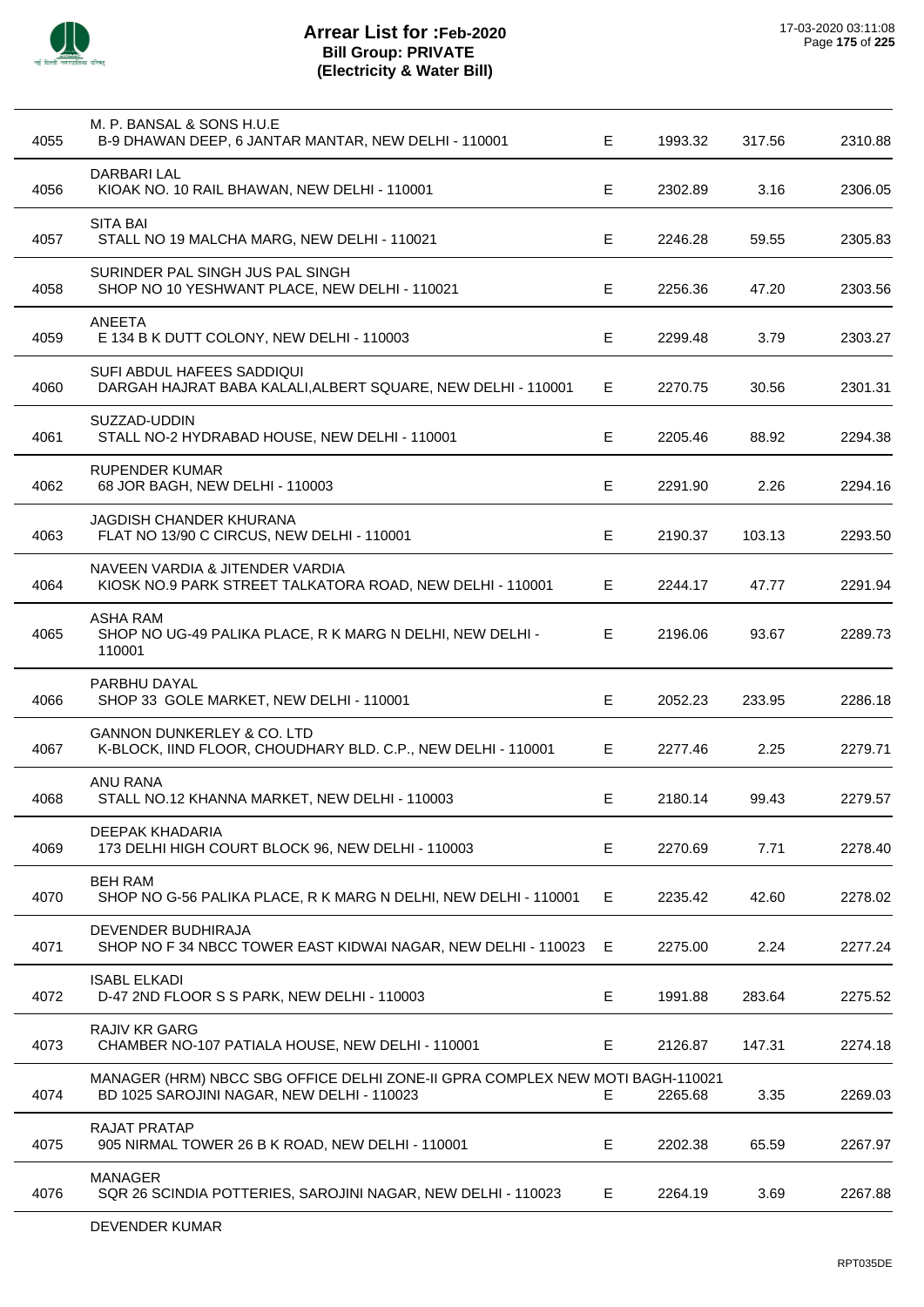

 $\overline{a}$ 

l,

| 4077 | SHOP NO 1 TILAK LANE N DELHI, NEW DELHI - 110001                                                                       | Е  | 2132.00 | 135.58  | 2267.58 |
|------|------------------------------------------------------------------------------------------------------------------------|----|---------|---------|---------|
| 4078 | <b>SWEREN LATA SHARMA</b><br>FLAT NO 76 B S MKT, NEW DELHI - 110001                                                    | Е  | 2045.07 | 220.66  | 2265.73 |
| 4079 | <b>JAGDISH CHAND</b><br>F 97 99 B K DUTT COLONY, NEW DELHI - 110003                                                    | W  | 1416.17 | 849.51  | 2265.68 |
| 4080 | SARVOCH ESTATE (P) LTD<br>FLAT 1011 ANTRIKSH BHAWAN, 22 K G MARG, NEW DELHI - 110001                                   | Е  | 2261.51 | 3.35    | 2264.86 |
| 4081 | NARANJAN DASS<br>K 9 B K DUTT COLONY, NEW DELHI - 110003                                                               | Е  | 2251.05 | 12.47   | 2263.52 |
| 4082 | <b>JAGMOHAN AHUJA</b><br>SHOP NO 159 RING ROAD MKT, OPP NAUROJI NAGAR, NEW DELHI -<br>110029                           | Е  | 1963.87 | 296.42  | 2260.29 |
| 4083 | S C KHANEJA G SON<br>FLAT N 1006 HOUSE, 27 B K ROAD, NEW DELHI - 110001                                                | Е  | $-0.06$ | 2258.20 | 2258.14 |
| 4084 | <b>KANTA MALHOTRA</b><br>FLAT NO 406 ANTRIKSH BHAWAN 22 KG MARG, NEW DELHI - 110001                                    | E. | 2231.78 | 26.15   | 2257.93 |
| 4085 | <b>RAM GOPAL BHATIA</b><br>E 157 159 B K DUTT COLONY, NEW DELHI - 110003                                               | E  | 2153.87 | 101.77  | 2255.64 |
| 4086 | <b>SUMAN SANGHI</b><br>BASEMENT UNITS 8 DHAWAN DEEP BUILD, 6 JANTAR MANTAR,, NEW<br>DELHI - 110001                     | E. | 1929.48 | 325.45  | 2254.93 |
| 4087 | SANDEEP GOWEL<br>CH.NO. 509 PATIALA HOUSE COURT, NEW DELHI - 110001                                                    | Е  | 2187.32 | 66.20   | 2253.52 |
| 4088 | A. K. KAKAR<br>SHOP NO 59 KHANNA MARKET, NEW DELHI - 110003                                                            | E  | 2184.51 | 65.59   | 2250.10 |
| 4089 | ATUL BREWCHEM (P) LTD<br>GF-4, INDRA PARKASH BUILDING, NEW DELHI - 110001                                              | Е  | 2195.19 | 53.16   | 2248.35 |
| 4090 | <b>GURMENT KALRA</b><br>UB-56, ANTRISH BHAWAN, 22 K.G. MARG,, NEW DELHI - 110001                                       | Е  | 2158.53 | 89.63   | 2248.16 |
| 4091 | <b>IQBAL AHMED</b><br>B 137 B K DUTT COLONY, NEW DELHI - 110003                                                        | E  | 2004.25 | 243.88  | 2248.13 |
| 4092 | <b>INDER RANI PAHUJA</b><br>L 1/2 C.PLACE, NEW DELHI - 110001                                                          | E  | 2186.72 | 56.58   | 2243.30 |
| 4093 | P.SUSHILA<br>E 4 B K DUTT COLONY, NEW DELHI - 110003                                                                   | Е  | 2239.91 | 3.31    | 2243.22 |
| 4094 | <b>GYAN SINGH</b><br>SHOP NO F 17 NBCC TOWER KIDWAI NAGAR EAST, NEW DELHI - 110023                                     | Е  | 2059.58 | 181.88  | 2241.46 |
| 4095 | ABHA SINGHAL & SUJATA MEHRA<br>284 DELHI HIGH COURT BLOCK 96, NEW DELHI - 110003                                       | Е  | 2219.89 | 20.97   | 2240.86 |
| 4096 | <b>RATNA</b><br>SHOP NO 64 NDMC UNDER GROUND, SHOPING CENTER PALIKA BAZAR<br>NE, NEW DELHI - 110001                    | E. | 2232.75 | 2.20    | 2234.95 |
| 4097 | RELIANCE JIO INFO COMM LTD<br>PILLAR NO 74 SAROJINI NAGAR RAJMATA VIJYARAJE SCINDIA MARG,<br><b>NEW DELHI - 110001</b> | E  | 2204.20 | 30.31   | 2234.51 |
| 4098 | <b>LACHAN DASS</b><br>SPEED BIRD HOUSE, NEW DELHI - 110001                                                             | Е  | 2231.87 | 2.20    | 2234.07 |
|      |                                                                                                                        |    |         |         |         |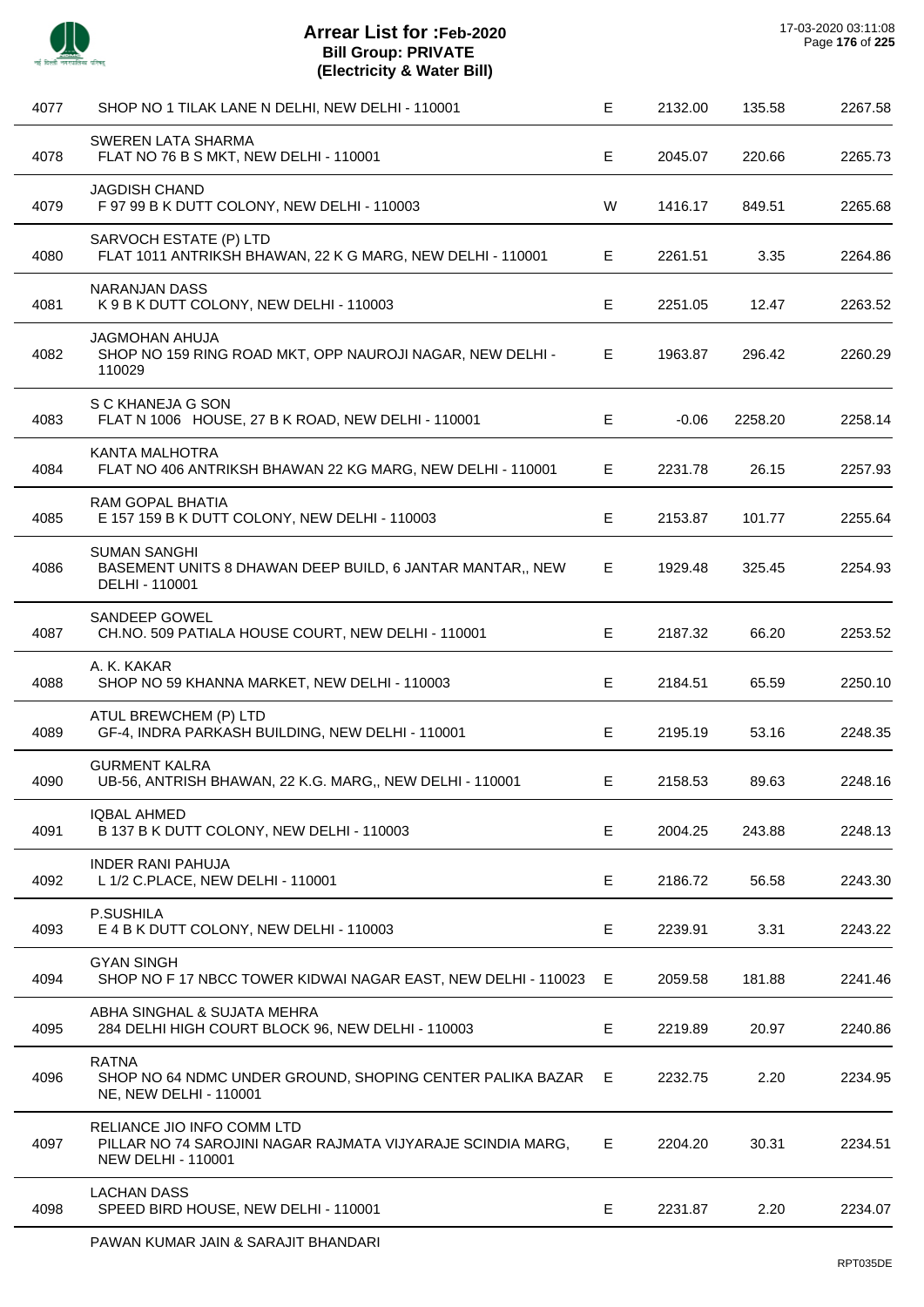

l,

l,

 $\overline{a}$ 

l,

l,

| 4099 | 291 DELHI HIGH COURT BLOCK 96, NEW DELHI - 110003                                                 | Е  | 2200.70 | 31.56   | 2232.26 |
|------|---------------------------------------------------------------------------------------------------|----|---------|---------|---------|
| 4100 | RATTAN LAL SAKHUJA<br>SHOP NO.11 SHAHEED BHAGAT SINGH MARG, NEW DELHI - 110001                    | E  | 2223.71 | 7.90    | 2231.61 |
| 4101 | <b>MOHD SAMAR</b><br>49, DARGAH S.H. ANDHMAHAVIDHALYA, PK RD, NEW DELHI - 110001                  | W  | 1136.10 | 1095.40 | 2231.50 |
| 4102 | LIVING MEDIA INDIA LTD<br>707 ADHISHWAR BUILDG 34 FEROZSHAH ROAD, NEW DELHI - 110001              | E  | 2194.68 | 36.25   | 2230.93 |
| 4103 | JUGAL KISHORE SADANA<br>SHOP NO. 36 BABU MARKET SAROJINI NAGAR, NEW DELHI - 110023                | E  | 2227.59 | 3.30    | 2230.89 |
| 4104 | V S AGGARWAL<br>FLAT 2 IIND/FLOOR M CON CIRCUS, NEW DELHI - 110001                                | E. | 2179.38 | 51.24   | 2230.62 |
| 4105 | <b>VANDNA KHAITAN</b><br>1012, INDRA PRAKASH BLD, 21 B.K. ROAD, NEW DELHI - 110001                | Е  | 2207.55 | 21.51   | 2229.06 |
| 4106 | JAWAHAR LAL KAUL<br>STALL NO.16 KASHMIRI MKT CONN.PLACE, NEW DELHI - 110001                       | Е  | 1849.32 | 379.53  | 2228.85 |
| 4107 | <b>BANWARI LAL</b><br>KIOSK NO. 504, S-2, GATE NO 1, SAFDAR JUNG, HOSPITAL,, NEW DELHI-<br>110029 | E  | 2055.88 | 168.35  | 2224.23 |
| 4108 | <b>GITA</b><br>JHUGGI NO S-12/159 INDIRA GANDHI CAMP LODHI ROAD, NEW DELHI -<br>110003            | Е  | 2089.17 | 132.58  | 2221.75 |
| 4109 | <b>RAM PARKASH</b><br>F.NO. 77, 1 & II FLOOR, KHAN MKT., NEW DELHI - 110003                       | W  | 2111.44 | 105.57  | 2217.01 |
| 4110 | L PADOUX<br>BILL AT 21 A TUGHLAK ROAD, BILL AT 21-A TUGHLAK ROAD, NEW DELHI E<br>$-110011$        |    | 2191.04 | 25.67   | 2216.71 |
| 4111 | <b>RAM MILAN SINGH</b><br>PAN SHOP OPP ODEON CINEMA C.P., NEW DELHI - 110001                      | E  | 2175.19 | 41.13   | 2216.32 |
| 4112 | <b>JOGINDER</b><br>SHOP NO-I A PALIKA BAZAR, NEW DELHI - 110001                                   | Е, | 2110.80 | 105.12  | 2215.92 |
| 4113 | RAMESH KUMAR SAXENA<br>GL-6A ANSAL BHAWAN, NEW DELHI - 110001                                     | Е  | 2126.12 | 82.66   | 2208.78 |
| 4114 | YOGESH PANGASA<br>STALL NO 18A P R LANE MARKET, NEW DELHI - 110003                                | Е  | 2190.61 | 17.02   | 2207.63 |
| 4115 | <b>RAMESH KUMAR</b><br>KIOSK NO 504, 501 S.J. HOSPITAL, NEW DELHI - 110029                        | Е  | 2091.07 | 116.39  | 2207.46 |
| 4116 | MANGHAMAL KAURAMAL<br>FLAT NO 56 SAROJINI NAGAR MKT, NEW DELHI - 110023                           | Е  | 2203.01 | 3.26    | 2206.27 |
| 4117 | PANKHURI INVESTMENT & SECURITIES LTD.<br>M-116 A 2ND FLOOR, CONNAUGHT PLACE, NEW DELHI - 110001   | Е  | 2175.18 | 24.73   | 2199.91 |
| 4118 | <b>HEM RAJ</b><br>SHOP NO 110 RING ROAD MKT, OPP NAUROJI NAGAR, NEW DELHI -<br>110029             | E. | 1990.82 | 205.04  | 2195.86 |
| 4119 | <b>HL PURI &amp; OTHERS</b><br>198 JOR BAGH, NEW DELHI - 110003                                   | W  | 1897.45 | 294.35  | 2191.80 |
| 4120 | RELIANCE JIO INFO COMM LTD<br>FEEDER NO 9 B MOTHER TERESA CRESENT, NEW DELHI - 110001             | E. | 2162.09 | 29.04   | 2191.13 |
|      |                                                                                                   |    |         |         |         |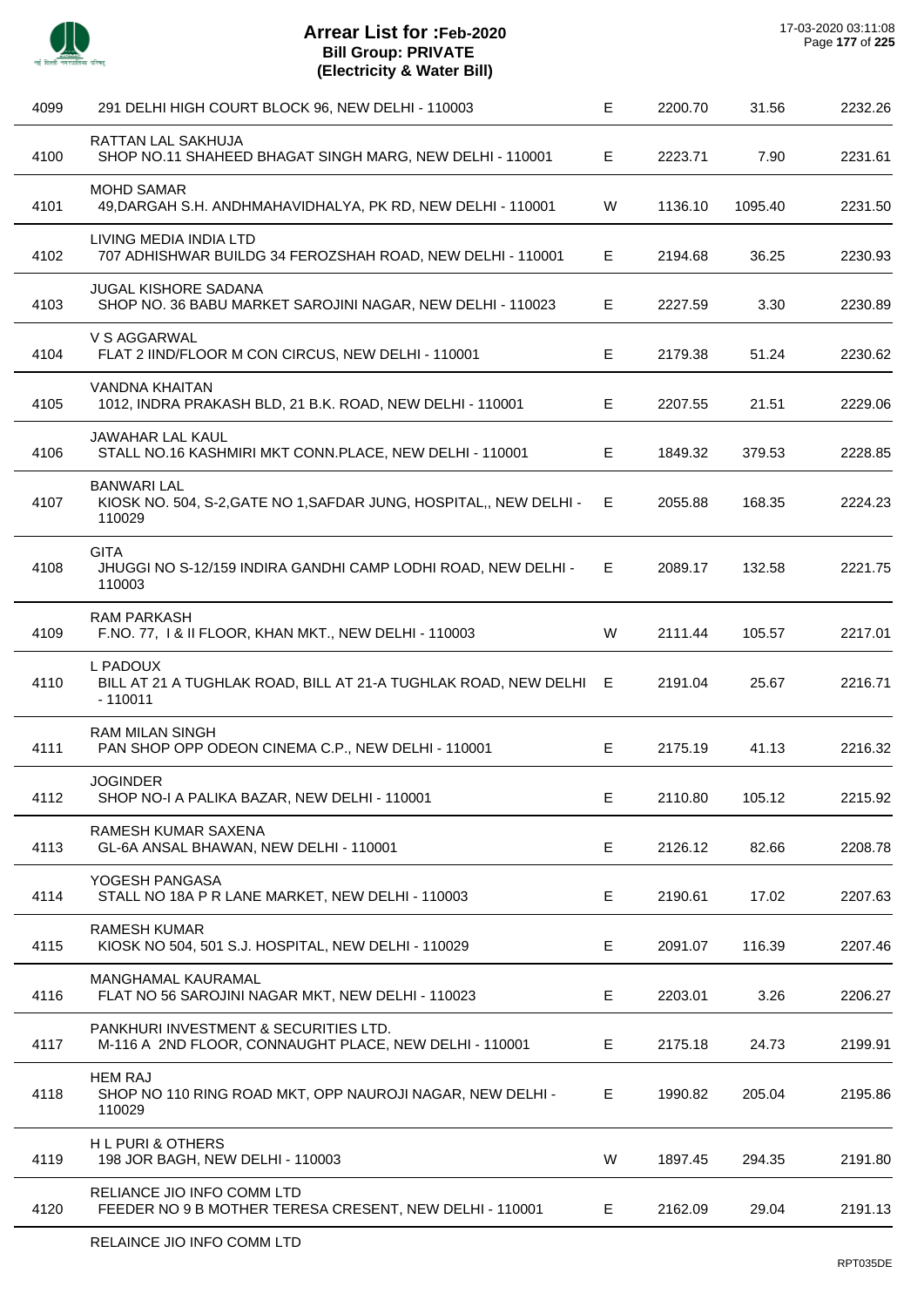

 $\overline{a}$ 

| 4121 | FEEDER NO 10 A MOTHER TERESA CRESENT, NEW DELHI - 110001                                                              | Е           | 2146.53 | 39.07   | 2185.60 |
|------|-----------------------------------------------------------------------------------------------------------------------|-------------|---------|---------|---------|
| 4122 | M/S AMELIA BUILDTECH PVT LTD<br>62 GOLF LINK, NEW DELHI - 110003                                                      | W           | 2079.20 | 103.96  | 2183.16 |
| 4123 | <b>AVTAR SINGH</b><br>SHOP NO 14 B K DUTT COLONY, NEW DELHI - 110003                                                  | Е           | 2137.36 | 42.96   | 2180.32 |
| 4124 | <b>RAJESH KOHLI</b><br>SHOP NO 252 PALIKA BAZAR, NEW DELHI - 110001                                                   | $\mathsf E$ | 2173.32 | 2.14    | 2175.46 |
| 4125 | <b>RATINDER NATH</b><br>SHOP G 19 PALIKA BHAWAN, R K PURAM, NEW DELHI - 110066                                        | Е           | 1911.00 | 263.02  | 2174.02 |
| 4126 | <b>MOHD ASAD</b><br>49 DARGAH HUSSAIN SAYEED 2ND FLR P K RD, NEW DELHI - 110001                                       | W           | 1744.91 | 429.03  | 2173.94 |
| 4127 | <b>INDER RAJ</b><br>E 14 B K DUTT COLONY, NEW DELHI - 110003                                                          | Ε           | 2140.28 | 33.39   | 2173.67 |
| 4128 | DEEPAK CHOUDHARY<br>CHAMBER NO 23 PATIALA HOUSE COURT, NEW DELHI - 110001                                             | Е           | 2044.47 | 128.11  | 2172.58 |
| 4129 | <b>INDERJEET SINGH LALVANI</b><br>AGF 04 06 AURANGZEB ROAD, NEW DELHI - 110011                                        | Е           | 1035.19 | 1136.77 | 2171.96 |
| 4130 | PREM CHAND SATISH KUMAR<br>23/90 CON PLACE, NEW DELHI - 110001                                                        | W           | 1974.59 | 196.96  | 2171.55 |
| 4131 | SHIELA DEVI<br>65, BAIRD LANE,, NEW DELHI - 110001                                                                    | Е           | 2150.83 | 19.30   | 2170.13 |
| 4132 | <b>ZAMIL</b><br>LAL QR DURGAH B K DUTT COLONY, NEW DELHI - 110003                                                     | Е           | 2165.63 | 3.20    | 2168.83 |
| 4133 | <b>MOHAN DAS</b><br>SHOP NO 187 PALIKA BAZAR, NEW DELHI - 110001                                                      | Ε           | 2166.04 | 2.14    | 2168.18 |
| 4134 | <b>M/S M G TRADERS &amp; ENGINEERS</b><br>PUMP NEAR GATE F SUPREME COURT OF INDIA MATHURA ROAD, NEW<br>DELHI - 110001 | Е           | 2163.37 | 2.13    | 2165.50 |
| 4135 | <b>SWARN JEET SINGH</b><br>TAXI BOOTH ASHOKA ROAD YATRI TOURIST, NEW DELHI - 110001                                   | Е           | 2141.67 | 23.83   | 2165.50 |
| 4136 | RAMNIK GUPTA 3RD FLOOR 13 JAIN MANDIR ROAD<br>26 SCHOOL LANE BABAR ROAD, NEW DELHI - 110001                           | W           | 1690.89 | 470.94  | 2161.83 |
| 4137 | <b>LAL CHAND</b><br>SHOP NO 10 KHANNA MARKET, NEW DELHI - 110003                                                      | Ε           | 2107.58 | 54.09   | 2161.67 |
| 4138 | <b>KUNDAN LAL</b><br>SHOP 8 VEGETABLE MKT NETAJI NGR, NEW DELHI - 110023                                              | W           | 1964.23 | 197.43  | 2161.66 |
| 4139 | RAMNIK GUPTA I ST FLOOR 13 JAIN MANDIR ROAD<br>26 SCHOOL LANE BABAR ROAD, NEW DELHI - 110001                          | W           | 1690.67 | 470.85  | 2161.52 |
| 4140 | RAMNIK GUPTA UPPER GROUND FLOOR 13 JAIN MANDIR ROAD<br>26 SCHOOL LANE BABAR ROAD, NEW DELHI - 110001                  | W           | 1690.63 | 470.83  | 2161.46 |
| 4141 | <b>SUMAN ARORA</b><br>CHAMBER NO. 332 PATIALA HOUSE, NEW DELHI - 110001                                               | Е           | 2060.30 | 100.48  | 2160.78 |
| 4142 | AJAY KUMAR SHARMA<br>CH.NO.367 PATIALA HOUSE COURT, NEW DELHI - 110001                                                | Е           | 2100.01 | 59.49   | 2159.50 |
| 4143 | GIRDHAR BHAGAT & CO.<br>14 SCINDIA HOUSE, NEW DELHI - 110001                                                          | W           | 1965.25 | 193.80  | 2159.05 |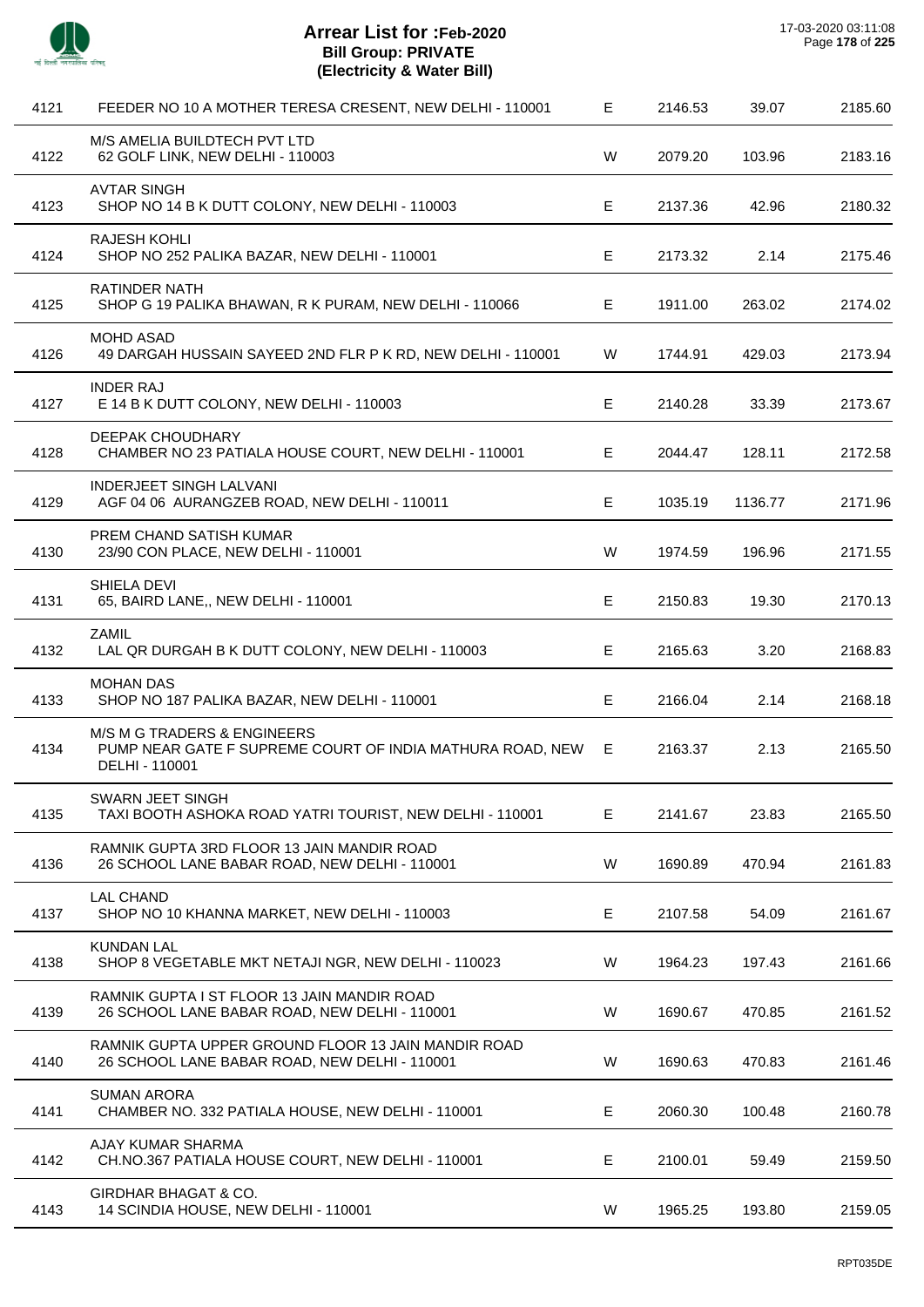

| 4144 | <b>VEENA KALRA</b><br>101 FIRST FLOOR JOR BAGH, NEW DELHI - 110003                                                  | E  | 2140.55 | 16.52  | 2157.07 |
|------|---------------------------------------------------------------------------------------------------------------------|----|---------|--------|---------|
| 4145 | SUDERSHNE MEHRA & RASHMI MEHRA<br>FLAT NO 501 22 K G MARG, NEW DELHI - 110001                                       | E  | 2143.83 | 7.54   | 2151.37 |
| 4146 | <b>PREMWATI</b><br>50, DARGAH SYEED HUSSAN A.M.V. P.K. ROAD, NEW DELHI - 110001                                     | W  | 1680.77 | 470.37 | 2151.14 |
| 4147 | <b>BHAJAN SINGH</b><br>25/106 O H SCINDI HOUSE, NEW DELHI - 110001                                                  | Е  | 2146.58 | 3.59   | 2150.17 |
| 4148 | <b>LEOPROSY MISSION</b><br>5 RATTENDON ROAD, NEW DELHI - 110003                                                     | W  | 2047.35 | 102.37 | 2149.72 |
| 4149 | DEWAN IMPEX PVT. LTD.,<br>502, INDRA PRAKASH, 21, B.K. ROAD,, NEW DELHI - 110001                                    | E. | 2146.43 | 3.17   | 2149.60 |
| 4150 | <b>ROOP LAL</b><br>QRT NO 2 DHOBIGHAT TYAGA RAJA, NEW DELHI - 110001                                                | E  | 2102.34 | 46.95  | 2149.29 |
| 4151 | <b>INDOCOM MICRO EINGINEER LTD.</b><br>819 NAURANG HOUSE 21 K G MARG, NEW DELHI - 110001                            | E  | 2144.69 | 2.12   | 2146.81 |
| 4152 | <b>SERVICE STATION</b><br>PETROL PUMP JANPATH, M/S BURMA SHELL, NEW DELHI - 110001                                  | W  | 1675.23 | 471.47 | 2146.70 |
| 4153 | M/S FINWIZ REALITY PVT LTD<br>GF 56 WTC BABAR ROAD, NEW DELHI - 110001                                              | E. | 2084.55 | 61.61  | 2146.16 |
| 4154 | RAMESH PRASAD SHUKLA<br>SHOP NO UG-21, PALIKA PLACE, R.K. MARG, NEW DELHI - 110001                                  | E  | 2141.69 | 3.96   | 2145.65 |
| 4155 | MIROSLAV JIRA<br>4 RAJ DOOT MARG, NEW DELHI - 110021                                                                | E  | 2010.73 | 134.87 | 2145.60 |
| 4156 | THOKCHOM I B S<br>CHAMBER NO 279 PATIALA HOUSE COURT, NEW DELHI - 110001                                            | E. | 2121.59 | 21.25  | 2142.84 |
| 4157 | <b>BHOPAL SINGH</b><br>I A JANPATH RD SR QR NO-2, NEW DELHI - 110001                                                | Е  | 1920.12 | 222.58 | 2142.70 |
| 4158 | <b>ARUN VERMA</b><br>FLAT NO.6 8TH FLOOR VIJAY BLDG 17 B K RD, NEW DELHI - 110001                                   | E. | 2135.57 | 2.11   | 2137.68 |
| 4159 | SIDDH PEETH SHANDI AND THALI TRUST<br>SHANTI MANDIR SAROJINI NAGAR NEAR L 237 SAROJINI NAGAR, NEW<br>DELHI - 110023 | W  | 2035.29 | 101.76 | 2137.05 |
| 4160 | <b>RAKESH GROVER</b><br>STALL NO. 55 CONNAUGHT PLACE, NEW DELHI - 110001                                            | W  | 1939.18 | 193.17 | 2132.35 |
| 4161 | <b>NEERU BANSAL</b><br>FN 211 HOUSE, B K ROAD, NEW DELHI - 110001                                                   | Е  | 2114.79 | 16.69  | 2131.48 |
| 4162 | <b>VIVEK BHARDWAJ</b><br>CHAMBER NO 383 PATIALA HOUSE COURT, NEW DELHI - 110001                                     | Е  | 2081.59 | 49.86  | 2131.45 |
| 4163 | SIDDHART PRASHAR<br>FLAT NO 1211 VIJAY BUILDING 17 BARAKHAMBA ROAD, NEW DELHI -<br>110001                           | E  | 1951.91 | 173.67 | 2125.58 |
| 4164 | PRESIDENT OMEX ASSOCIATION<br>STALL NO 2 JANPATH, NEW DELHI - 110001                                                | Е  | 2079.40 | 44.14  | 2123.54 |
| 4165 | <b>KANEEZ FATMA</b><br>THARANO 32B HANUMAN M.COMPLEX B.K.S.MARG, NEW DELHI - 110001 E                               |    | 2006.95 | 115.99 | 2122.94 |
|      |                                                                                                                     |    |         |        |         |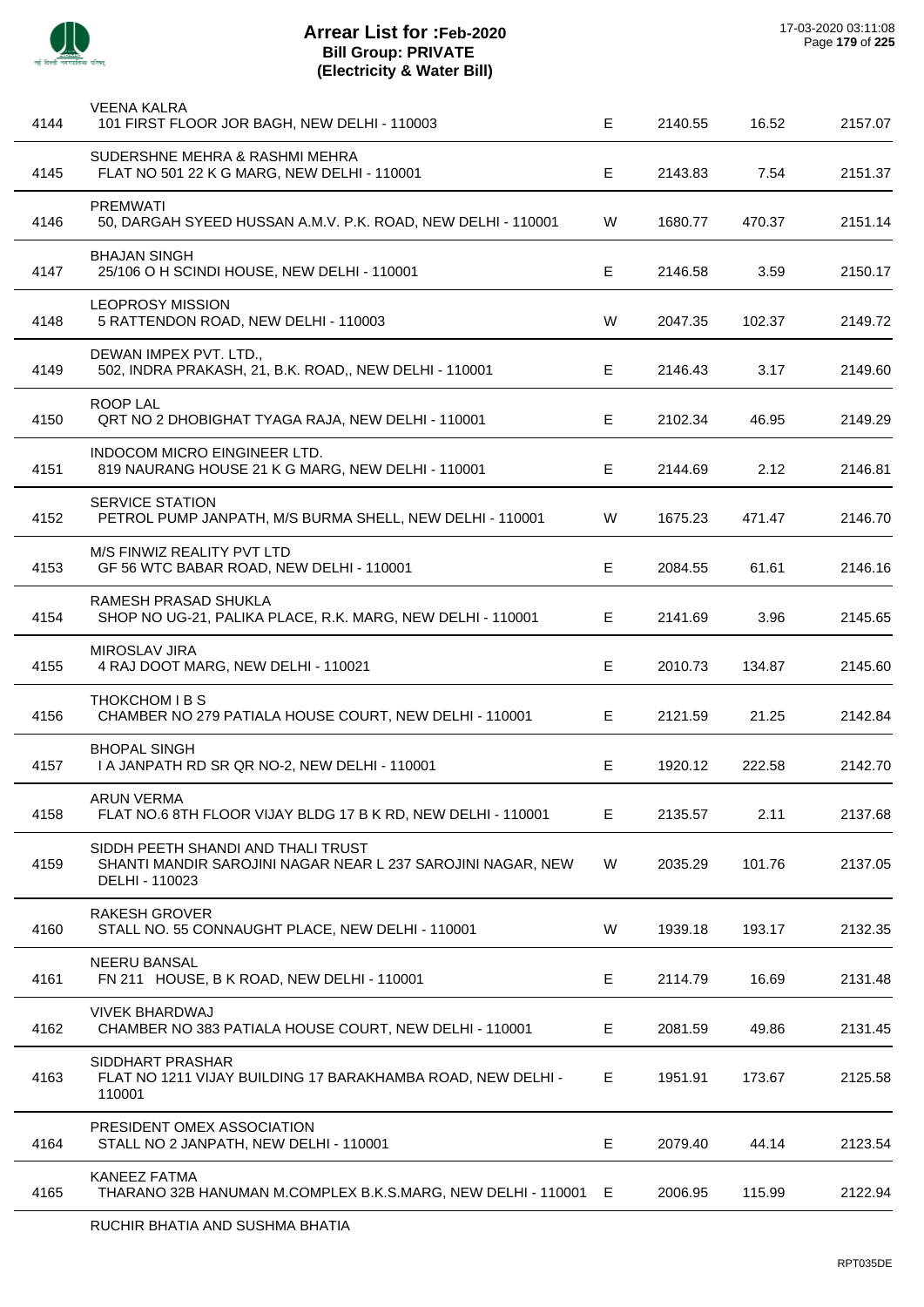

 $\overline{a}$ 

 $\overline{a}$ 

 $\overline{\phantom{a}}$ 

 $\overline{a}$ 

 $\overline{a}$ 

J.

 $\overline{a}$ 

÷.

 $\overline{a}$ 

| 4166 | 18 CENTRAL LANE BENGALI MARKET REAR PORTION LOWER GROUND<br>FLOOR BASEMENT, NEW DELHI - 110001   | E. | 2081.54 | 39.67  | 2121.21             |
|------|--------------------------------------------------------------------------------------------------|----|---------|--------|---------------------|
| 4167 | KASHMIR SINGH TEJA<br>A 25/6 MIDDLE CIRCLE, A BLOCK CONN.PLACE, NEW DELHI - 110001               | E. | 2076.11 | 44.00  | 2120.11             |
| 4168 | <b>GOVIND PD JAGDISH PD</b><br>H 94 INDRA PLACE C PLACE, NEW DELHI - 110001                      | E  | 2100.79 | 19.11  | 2119.90             |
| 4169 | SANDEEP AGGARWAL<br>1111/A INDRA PRAKASH BUILDING, NEW DELHI - 110001                            | E. | 2114.43 | 3.13   | 2117.56             |
| 4170 | <b>LABH SIGNGH</b><br>SHOP NO 114 B S MARKET, NEW DELHI - 110001                                 | E  | 2067.98 | 49.43  | 2117.41             |
| 4171 | <b>MOHAN SINGH</b><br>SHOP NO 21 RING ROAD MKT, OPP NAUROJI NAGAR, NEW DELHI -<br>110029         | E. | 2025.72 | 90.59  | 2116.31             |
| 4172 | SAHNEY STEEL & PRESS WORKS LTD<br>FLAT NO-36 K CON CIRCUS, NEW DELHI - 110001                    | E  | 2064.89 | 50.26  | 2115.15             |
| 4173 | AVINASH KAUR ADV<br>CH.NO.341 PATIALA HOUSE COURT, NEW DELHI - 110001                            | E  | 2065.01 | 49.92  | 2114.93             |
| 4174 | <b>SUDHIR KAPOOR</b><br>SPACE FLAT NO.5 8TH FLR VIJAY BUILDG, 17 B K ROAD, NEW DELHI -<br>110001 | E. | 2112.01 | 2.08   | 2114.09             |
| 4175 | <b>VISION I T CONSULTANT</b><br>D 74 2ND FLOOR REGAL BULDG, NEW DELHI - 110001                   | E  | 1920.72 | 192.11 | 2112.83             |
| 4176 | <b>AJIT SINGH</b><br>SHOP NO. 107, BABU MKT., SAROJINI NAGAR,, NEW DELHI - 110023                | E  | 2066.78 | 45.03  | 2111.81             |
| 4177 | <b>MUKESH CHAND</b><br>CHAMBER NO 419 PATIALA HOUSE COURT, NEW DELHI - 110001                    | E  | 2073.84 | 37.87  | 2111.71             |
| 4178 | PREM PAL (TAILOR)<br>SHOP NO.16, PRINCESS PARK, COPERNICUS MG., NEW DELHI - 110003               | E  | 2076.42 | 34.67  | 2111.09             |
| 4179 | SONI DEVI<br>F 19 B K DUTT COLONY, NEW DELHI - 110003                                            | W  | 1386.49 | 720.50 | 2106.99             |
| 4180 | <b>SUNIL KUMAR</b><br>F 150 B K DUTT COLONY, NEW DELHI - 110003                                  | Е  | 2102.03 | 3.11   | 2105.14             |
| 4181 | <b>SHAM SWAROOP</b><br>STALL NO 19 NEAR INDIAN OIL, BAHWAN, NEW DELHI - 110001                   | Е  | 2085.54 | 18.88  | 2104.42             |
| 4182 | <b>SANJAY GUPTA</b><br>CH.NO. 457 PATIALA HOUSE COURT, NEW DELHI - 110001                        | Е  | 2020.64 | 82.25  | 2102.89             |
| 4183 | R K GUPTA FAMILY ASSOCIATES & HUF<br>FLAT NO. 204, 76-77 SCINDIA HOUSE, NEW DELHI - 110001       | E  | 2100.59 | 2.07   | 2102.66             |
| 4184 | R L KAPOOR PUSPA KAPOOR M M KAPOOR<br>FLAT NO 1009 NEW DELHI HOUSE, NEW DELHI - 110001           | E  | 1651.79 | 450.51 | 2102.30             |
| 4185 | <b>DINESH GUPTA</b><br>STALL NO 22 NEAR GATE NO 6 RML HOSPITAL, NEW DELHI - 110001               | Е  | 2077.85 | 22.48  | 2100.33             |
| 4186 | <b>NARENDER SINGH</b><br>CHAMBER NO-106, PATIYALA HOUSE COUT, NEW DELHI - 110001                 | Е  | 1999.89 | 96.58  | 2096.47             |
| 4187 | <b>BAIJNATH</b><br>JHUGGI NO 80 A B R CAMP RACE COURSE ROAD, NEW DELHI - 110003                  | E  | 1914.56 | 178.84 | 2093.40             |
| 4188 | MOHINDER SINGH<br>CH-178 PATIALA HOUSE, NEW DELHI - 110001                                       | Е  | 2003.75 | 87.64  | 2091.39<br>RPT035DE |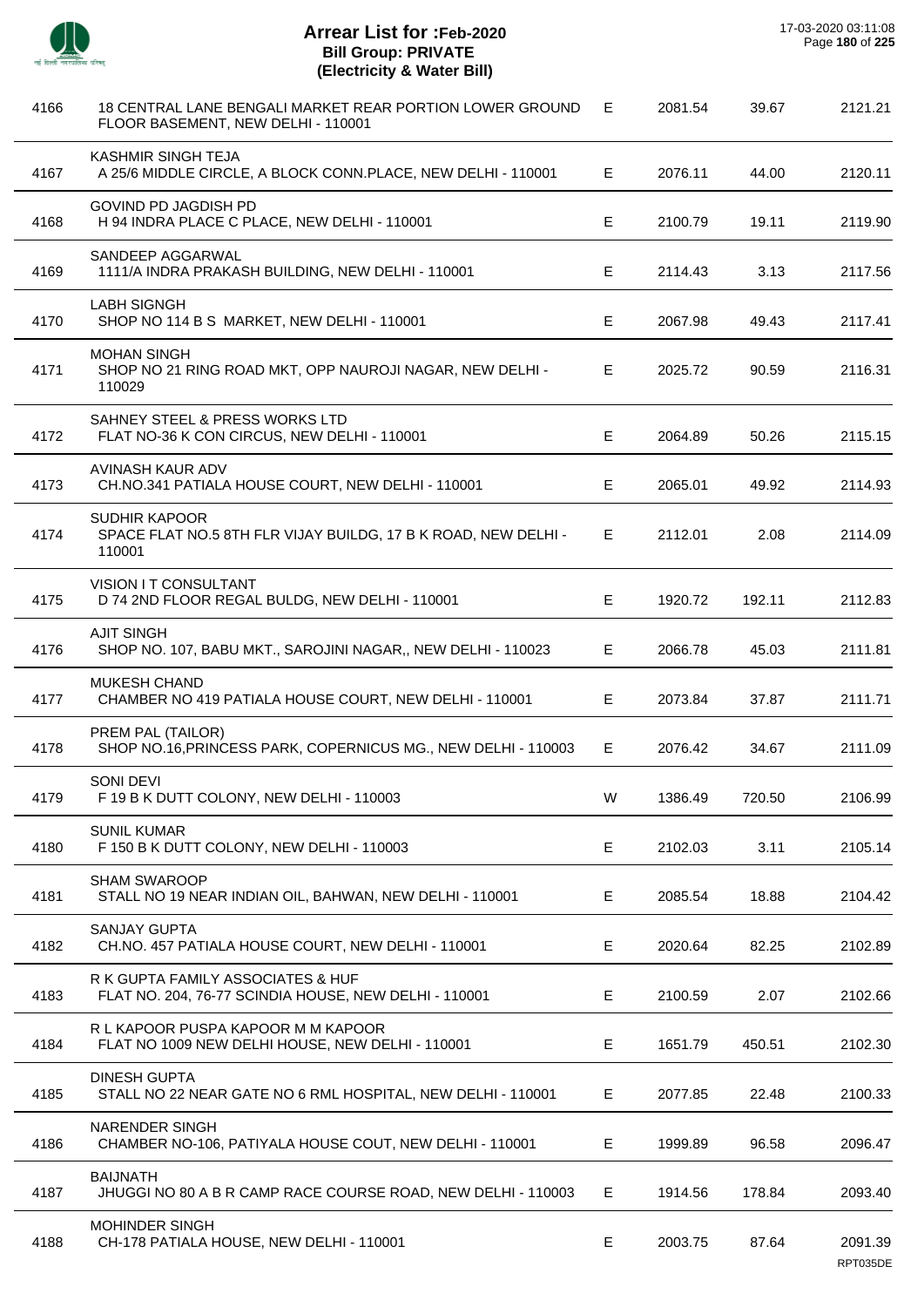

| 4189 | EMBASSY OF SFR YUGOSLAVIA<br>3/50 G NITI MARG, NEW DELHI - 110021                                   | W | $-0.21$ | 2090.49 | 2090.28 |
|------|-----------------------------------------------------------------------------------------------------|---|---------|---------|---------|
| 4190 | <b>BRIJESH OBEROI</b><br>CH.NO. 391 PATIALA HOSUE COURT, NEW DELHI - 110001                         | Е | 2043.27 | 44.77   | 2088.04 |
| 4191 | CHETANYA BULDG CON PVT LTD<br>14 FIRST FLOOR RAJDOOT MARG, NEW DELHI - 110021                       | W | 1982.65 | 99.13   | 2081.78 |
| 4192 | PARDEEP KUMAR RANGA<br>SHOP NO 1 FOOD COURT HANUMAN MANDIR, NEW DELHI - 110001                      | Е | 2072.25 | 2.04    | 2074.29 |
| 4193 | R L & LATE SH L C BHAGAT<br>CHAMBER NO-1 C-II DELHI HIGH C, NEW DELHI - 110003                      | Е | 2023.37 | 50.84   | 2074.21 |
| 4194 | L.K. BHUSHAN & HARSH ARORA<br>NEW BLOCK CHAMBER NO. 264,, DELHI HIGH COURT,, NEW DELHI -<br>110003  | Е | 2041.71 | 32.37   | 2074.08 |
| 4195 | <b>CARE TAKER OFFICER RBI</b><br>K-92 STAFF QTR J-45 TO J-48, NEW DELHI - 110023                    | Е | 2071.54 | 2.04    | 2073.58 |
| 4196 | M/S RELIANCE JIO INFO COMM LTD<br>PILLAR NO 17 PRITHVI RAJ ROAD, NEW DELHI - 110001                 | Е | 2069.78 | 2.02    | 2071.80 |
| 4197 | <b>BUDH RAJ</b><br>25 SHANKAR MKT, NEW DELHI - 110001                                               | E | 2037.65 | 33.88   | 2071.53 |
| 4198 | VIDYA BAGGA S/O LATESH P L BAGGA<br>16 ARADHANA COLONY, NEW DELHI - 110066                          | E | 2055.86 | 14.52   | 2070.38 |
| 4199 | <b>VIJAY DIXIT</b><br>SHOP NO-10 UDHYAN MARG, NEW DELHI - 110001                                    | Е | 1905.31 | 164.33  | 2069.64 |
| 4200 | R P GONDAL<br>SHOP 12/90 C CIRCUS, NEW DELHI - 110001                                               | W | 1969.06 | 98.45   | 2067.51 |
| 4201 | PUSHPA AGGARWAL<br>FLAT NO 5 IST FLOOR 40 HANUMAN LANE, NEW DELHI - 110001                          | Е | 2060.71 | 1.22    | 2061.93 |
| 4202 | <b>CHET RAM</b><br>STALL NO 39 VEGITABLE MARKET, SAROJINI NAGAR, NEW DELHI -<br>110023              | Е | 2058.49 | 3.05    | 2061.54 |
| 4203 | <b>RENU KUMAR</b><br>LOWER BASMENT-12 ANSAL BHAWAN, NEW DELHI - 110001                              | Е | 2034.37 | 26.38   | 2060.75 |
| 4204 | RESERVE BANK OF INDIA, MAIN PLAYGROUND<br>K 108 K BLK RBI COLONY SAROJINI NAGAR, NEW DELHI - 110023 | E | 2056.69 | 3.04    | 2059.73 |
| 4205 | R K SHARMA<br>CH 207 PATIALA HOUSE, NEW DELHI - 110001                                              | Е | 1970.41 | 89.20   | 2059.61 |
| 4206 | <b>EMTICI ENGINEERING LTD</b><br>417 WORD TRADE CENTRE, NEW DELHI - 110001                          | E | 2020.56 | 38.97   | 2059.53 |
| 4207 | <b>GIRISH DHINGRA</b><br>SHOP NO 44 BABU MARKET SAROJINI NAGAR, NEW DELHI - 110023                  | Е | 2027.28 | 31.82   | 2059.10 |
| 4208 | SPECIAL REPRESENTATIVE GOT OF KERALA<br>QR NO 2 TRAVAN CORE HOUSE, NEW DELHI - 110001               | E | 2056.11 | 2.03    | 2058.14 |
| 4209 | SHAKUNTLA AGGARWAL<br>SHOP NO.71 BABU MARKET SAROJINI NAGAR, NEW DELHI - 110023                     | Е | 2051.70 | 3.04    | 2054.74 |
| 4210 | <b>MAISWEEN</b><br>JHUGGI NO S-210/275 T HUTS B R CAMP RACE COURSE ROAD, NEW<br>DELHI - 110003      | Е | 1894.79 | 157.34  | 2052.13 |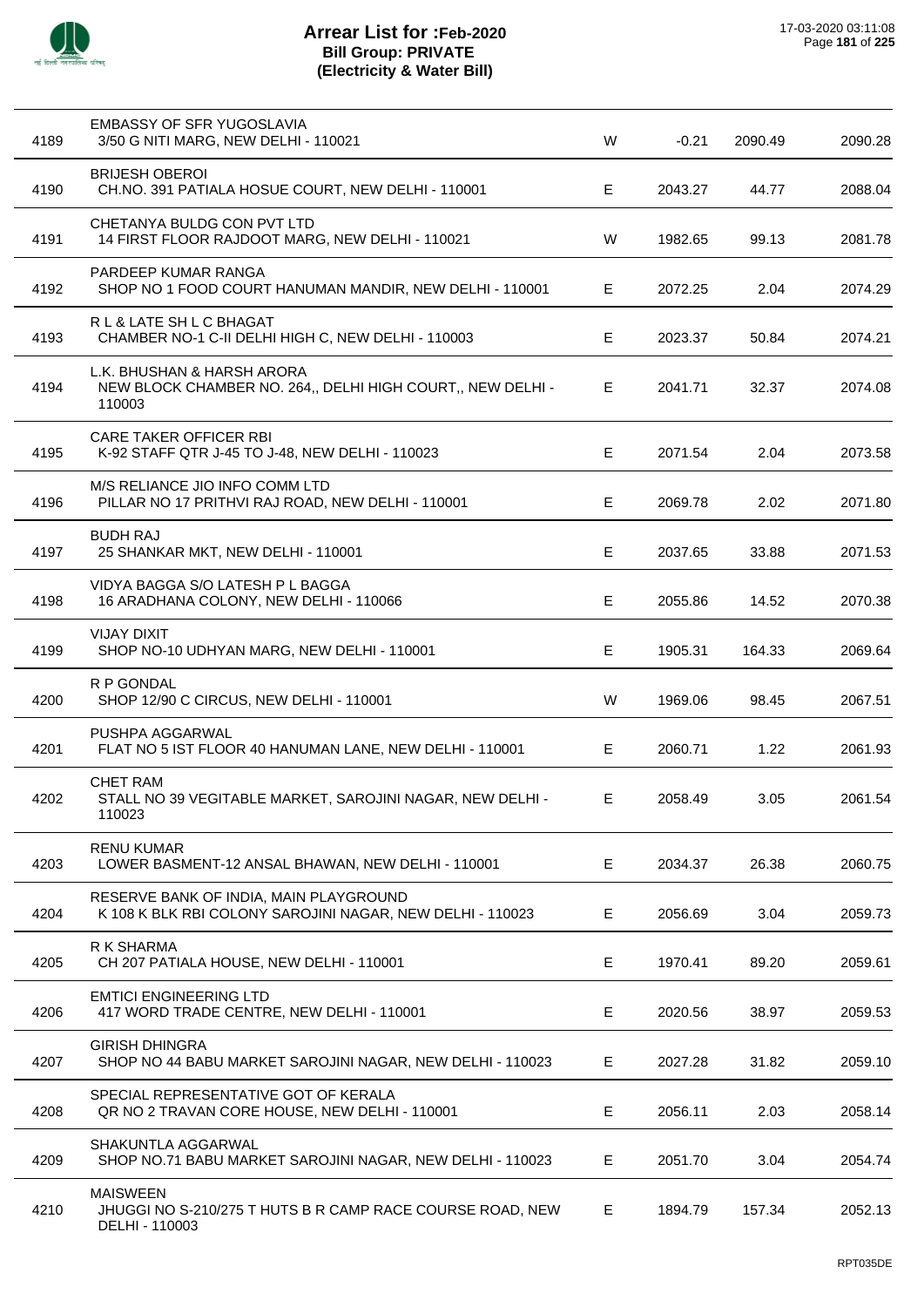

| 4211 | KARAN SINGH<br>13 JAIN MANDIR ROAD, NEW DELHI - 110001                                                    | Е  | 1976.26 | 74.60  | 2050.86 |
|------|-----------------------------------------------------------------------------------------------------------|----|---------|--------|---------|
| 4212 | <b>GOVIND KAUR</b><br>SHOP NO 213 RING ROAD, OPP NAUROJI NAGAR, NEW DELHI - 110029                        | E. | 1985.92 | 62.48  | 2048.40 |
| 4213 | <b>SUDHIR KUMAR</b><br>CH.NO. 596 PATIALA HOUSE COURT, NEW DELHI - 110001                                 | Е  | 1979.80 | 67.66  | 2047.46 |
| 4214 | P C SONI<br>18/ F 202 CON PLACE, NEW DELHI - 110001                                                       | Е  | 1648.05 | 397.57 | 2045.62 |
| 4215 | <b>ROY BROS</b><br>N-4 CON PLACE, NEW DELHI - 110001                                                      | W  | 1945.30 | 97.27  | 2042.57 |
| 4216 | <b>LAL CHAND</b><br>SHOP NO 144 RING ROAD MKT, OPP NAUROJI NAGAR, NEW DELHI -<br>110029                   | E. | 1999.34 | 42.61  | 2041.95 |
| 4217 | <b>RAMESH CHAND</b><br>PANTHARA RED CROSS ROAD, NEW DELHI - 110001                                        | E  | 2011.44 | 27.79  | 2039.23 |
| 4218 | <b>SANJAY RANA</b><br>STALL NO.6 KHANNA MKT LODHI ROAD, NEW DELHI - 110003                                | Е  | 1975.28 | 62.95  | 2038.23 |
| 4219 | <b>FAZLUL HAQ</b><br>CHAMBER NO. 599 PATIALA HOUSE COURT, NEW DELHI - 110003                              | E. | 1915.64 | 120.83 | 2036.47 |
| 4220 | ANSHUMAN MAGAZINE<br>B 6/44 RATTENDON ROAD, NEW DELHI - 110003                                            | E  | 1891.98 | 142.50 | 2034.48 |
| 4221 | RELIANCE JIO INFO COMM LTD<br>FEEDER NO 54 C TUGHLAK ROAD, NEW DELHI - 110001                             | Е  | 2009.13 | 24.10  | 2033.23 |
| 4222 | Y.PRABHAKAR RAO<br>CH.NO.430, SUP. COURT, B.D.ROAD, NEW DELHI - 110001                                    | E  | 1967.10 | 62.21  | 2029.31 |
| 4223 | S CHAND AGGARWAL<br>SHOP NO 8, YUSUF SARAI, NEW DELHI - 110029                                            | Е  | 1976.76 | 50.96  | 2027.72 |
| 4224 | OM PRAKASH VAISH<br>25 HANUMAN ROAD, NEW DELHI - 110001                                                   | W  | 1929.85 | 96.49  | 2026.34 |
| 4225 | <b>CHETAN DAS</b><br>2 NO DOCTOR LANE, NEW DELHI - 110001                                                 | W  | 1840.82 | 185.47 | 2026.29 |
| 4226 | <b>AVINASH TIKOO</b><br>SHOP NO.2 KASHIMIRI MIGRANT MKT, NEW DELHI - 110001                               | E. | 1970.61 | 55.60  | 2026.21 |
| 4227 | AJAY GUPTA & POONAM GUPTA<br>4/1 REGAL BUILDING, NEW DELHI - 110001                                       | E  | 2022.66 | 2.96   | 2025.62 |
| 4228 | <b>VIVEK JAIN</b><br>4 CENTRAL LANE GROUND FLOOR (REAR SIDE) BENGALI MARKET,<br><b>NEW DELHI - 110001</b> | Е  | 2018.50 | 6.69   | 2025.19 |
| 4229 | <b>GL NANDA</b><br>SHOP NO 72 RING ROAD MKT, OPP NAUROJI NAGAR, NEW DELHI -<br>110029                     | Е  | 1983.16 | 41.50  | 2024.66 |
| 4230 | <b>NATHU DEVI</b><br>SHOP NO 2 VEGITABLE MKT, NEW DELHI - 110023                                          | Е  | 1939.05 | 83.88  | 2022.93 |
| 4231 | <b>VIMAL ROY VERMA</b><br>CHAMBER NO.183A PATIALA HOUSE COURT, NEW DELHI - 110001                         | E. | 1988.37 | 33.65  | 2022.02 |
| 4232 | <b>GUN NIDHI DALMIA</b><br>9 MAN SINGH ROAD, NEW DELHI - 110011                                           | W  | 1924.47 | 96.22  | 2020.69 |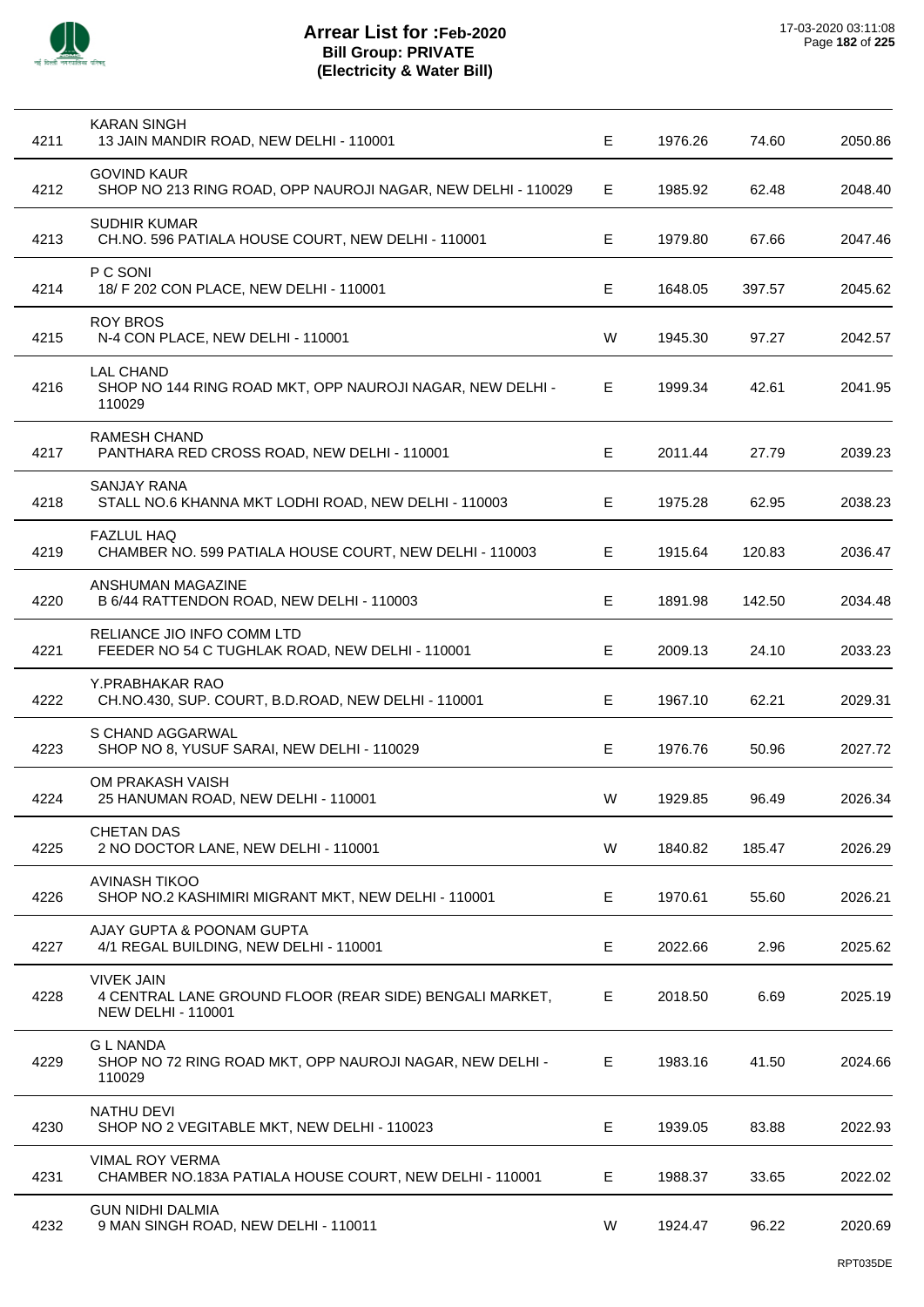

| 4233 | <b>ASHOK SINGH</b><br>CH.NO.443 PATIALA HOUSE COURT, NEW DELHI - 110001                         | Е  | 1956.27 | 62.72  | 2018.99 |
|------|-------------------------------------------------------------------------------------------------|----|---------|--------|---------|
| 4234 | PEARLS INTERNATIONAL TOURS<br>& TRAVELS LTD., 503-504, ROHIT HOUSE,, NEW DELHI - 110001         | E. | 2015.77 | 2.98   | 2018.75 |
| 4235 | NIRUPAMA GUPTA<br>F 82 BHAGAT SINGH MARKET, NEW DELHI - 110001                                  | Е  | 1975.35 | 40.78  | 2016.13 |
| 4236 | <b>MUKESH KUMAR GUPTA</b><br>KIOSK NO. 2, SUNEHARI BAGH ROAD,, NEW DELHI - 110011               | E. | 1907.58 | 108.22 | 2015.80 |
| 4237 | <b>RAJNISH AGGARWAL</b><br>612A, INDERA PRAKASH BLDG. 21 B.K. ROAD,, NEW DELHI - 110001         | Е  | 1927.38 | 83.46  | 2010.84 |
| 4238 | <b>GAUTAM KHEMANI</b><br>GARRAGE NO.1 GOLE MARKET, NEW DELHI - 110001                           | Е  | 2007.69 | 1.98   | 2009.67 |
| 4239 | <b>MANJIT CHAWLA &amp; MANINDER KAUR</b><br>392 DELHI HIGH COURT BLOCK 96, NEW DELHI - 110003   | Е  | 2001.36 | 7.30   | 2008.66 |
| 4240 | M/S MAF INVESTMENTS PVT LTD<br>910 ARUNCHAL BLDG 19 BARAKHAMBA ROAD, NEW DELHI - 110001         | Е  | 1989.84 | 18.60  | 2008.44 |
| 4241 | A SOD HAMI<br>1003 AMBADEEP BLDG, NEW DELHI - 110001                                            | Е  | 1903.88 | 101.96 | 2005.84 |
| 4242 | S D P MEHRA<br>CH 172 PATIALA HOUSE, NEW DELHI - 110001                                         | E  | 1902.72 | 102.39 | 2005.11 |
| 4243 | <b>ML TANKHA</b><br>113 GOLF LINK G F, NEW DELHI - 110003                                       | W  | 1849.14 | 151.45 | 2000.59 |
| 4244 | JAGAT RAM JAN<br>FLAT 22 B S MARKET, NEW DELHI - 110001                                         | W  | 1876.53 | 123.55 | 2000.08 |
| 4245 | JASVINDER SINGH ARORA<br>SHOP NO.105 BABU MARKET SAROJINI NGR, NEW DELHI - 110023               | Е  | 1968.97 | 26.48  | 1995.45 |
| 4246 | <b>SOBHA RAM</b><br>SHOP NO 10 TROPICAL BLDG, NEW DELHI - 110001                                | Е  | 1992.12 | 2.95   | 1995.07 |
| 4247 | M/S GOYAL IRON STEEL TRADERS<br>B-2695 NETAJI NAGAR, NEW DELHI - 110023                         | Е  | 1885.17 | 109.04 | 1994.21 |
| 4248 | <b>ML MIDHA</b><br>CHAMBER NO 102 PATIALA HOUSE, NEW DELHI - 110001                             | Е  | 1927.00 | 64.15  | 1991.15 |
| 4249 | MAN MOHAN MAHAJAN & REKHA MAHAJAN<br>721 INDRA PARKASH BUILDING 21 B K ROAD, NEW DELHI - 110001 | Е  | 1987.56 | 2.91   | 1990.47 |
| 4250 | <b>KARTAR SINGH</b><br>H 34 FIRST FLOOR B K DUTT COLONY LODHI ROAD, NEW DELHI -<br>110003       | Е  | 1986.27 | 2.94   | 1989.21 |
| 4251 | <b>ROSHAN LAL</b><br>D 133 B K DUTT COLONY, NEW DELHI - 110003                                  | Е  | 1984.08 | 3.80   | 1987.88 |
| 4252 | RAJENDRA SINGH JAGGI<br>SHOP NO-13/1 JOR BAGH MKT, NEW DELHI - 110003                           | Е  | 1950.22 | 34.92  | 1985.14 |
| 4253 | <b>SURINDER KAUR</b><br>TAXI BOOTH NO.3 BAINS TOURIST SERVICE, JANPTH, NEW DELHI -<br>110001    | E. | 1834.84 | 147.67 | 1982.51 |
| 4254 | LEENA S DAMLE<br>LIFT NO. 7(G) ASHOKA ESTATE 24 B K ROAD, NEW DELHI - 110001                    | E  | 1762.71 | 216.75 | 1979.46 |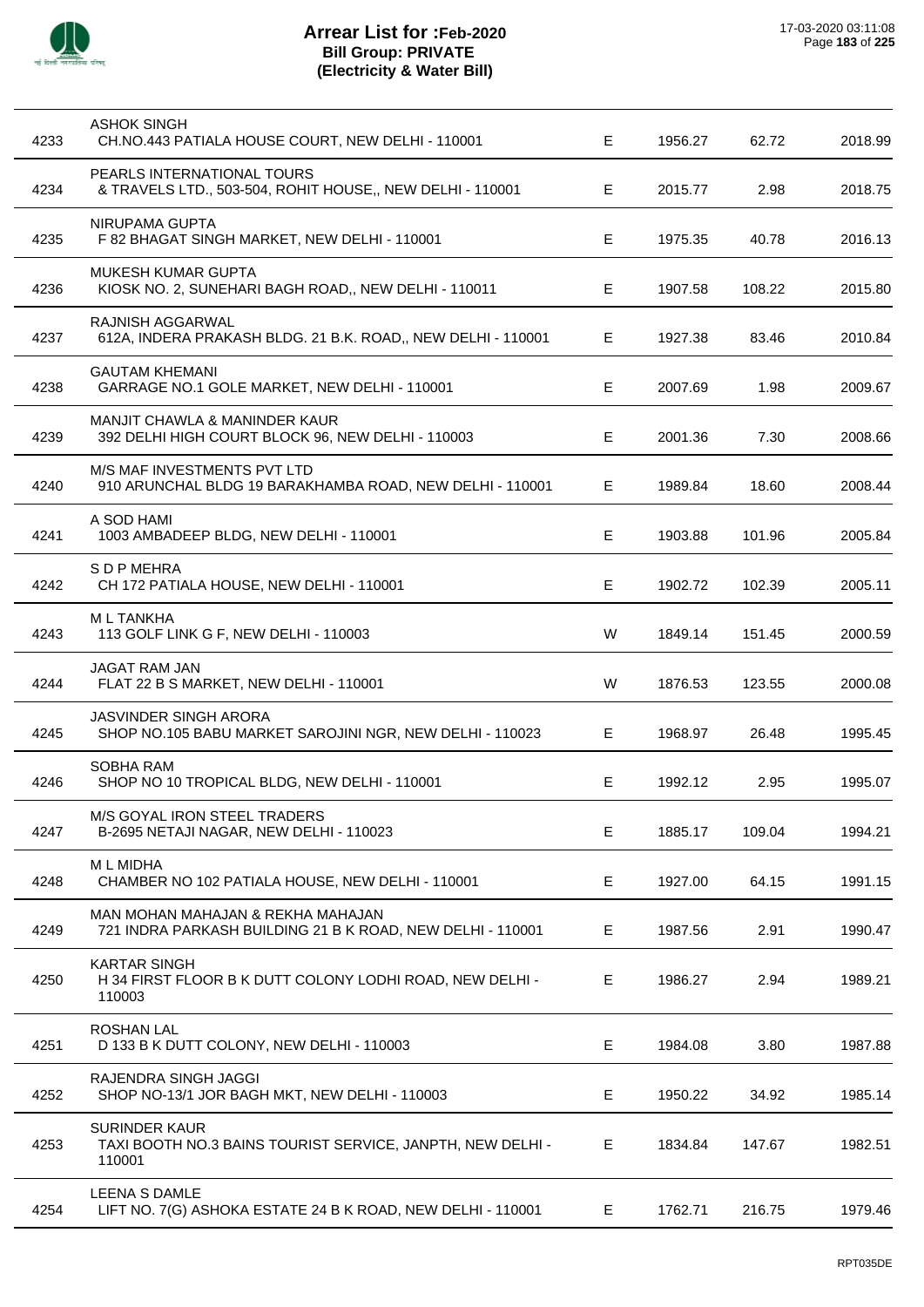| 4255 | COTTAGE EMPORIUM DHOOMI RAM CH<br>8 A CONNAUGHT PLACE, NEW DELHI - 110001                            | E  | 1975.62 | 2.92   | 1978.54             |
|------|------------------------------------------------------------------------------------------------------|----|---------|--------|---------------------|
| 4256 | GEN.SECY S/C, S/T EMPLOYEES ASS.<br>D 3 BEHIND EASTERN COURT, NEW DELHI - 110001                     | W  | 1714.33 | 264.02 | 1978.35             |
| 4257 | NAWAL KISHORE MEHTA<br>SHOP NO-5 R.K. ASHRAM MARG, NEW DELHI - 110001                                | Е  | 1950.26 | 28.01  | 1978.27             |
| 4258 | <b>SHRI KISHAN</b><br>JHUGGI NO 108-A B R CAMP RACE COURSE, NEW DELHI - 110003                       | Е  | 1816.09 | 160.38 | 1976.47             |
| 4259 | M/S RELIANCE JIO INFO COMM LTD<br>NEAR PILLAR NO 61 ARCHBISHOP MAKARIOUS MARG, NEW DELHI -<br>110001 | Е  | 1949.70 | 26.01  | 1975.71             |
| 4260 | ANURADHA GOYEL<br>22 BABAR ROAD, NEW DELHI - 110001                                                  | E  | 1854.31 | 121.35 | 1975.66             |
| 4261 | <b>JASWINDER SINGH</b><br>D 64 IIND FLOOR B K DUTT COLONY, NEW DELHI - 110001                        | Е  | 1971.94 | 2.92   | 1974.86             |
| 4262 | RAJRANI RAJVIR PREMVIR & PRAKA<br>74 G/F W T CENTER, NEW DELHI - 110001                              | Е  | 1886.09 | 88.73  | 1974.82             |
| 4263 | RAM RAO ADIK EDUCATION SOCIETY<br>25 ABUL FAZAL ROAD, NEW DELHI - 110001                             | W  | 1878.17 | 94.91  | 1973.08             |
| 4264 | <b>ATUL JAIE</b><br>SHOP NO G 12 PALIKA BHAWAN SECTOR 13 R K PURAM, DELHI - 110066                   | Е  | 1698.21 | 268.76 | 1966.97             |
| 4265 | S G WASANI<br>FLAT NO 12 C SAGAR APARTMENT, NEW DELHI - 110001                                       | Е  | 1963.95 | 2.91   | 1966.86             |
| 4266 | THAPER ENGINEERING WORKS<br>DARGAH ADJOINING C H HOSPITAL, NEW DELHI - 110001                        | Е  | 1947.52 | 18.66  | 1966.18             |
| 4267 | ASHOK KUMAR CHABARA<br>CHAMBER NO 1 C/4 DELHI HIGH CO, NEW DELHI - 110003                            | Е  | 1901.81 | 60.39  | 1962.20             |
| 4268 | <b>SUNIL KUMAR TYAGI</b><br>J 32 & 33 ARD COMPLEX SEC 13 R K PURAM, NEW DELHI - 110021               | W  | 1544.41 | 417.41 | 1961.82             |
| 4269 | OM PRAKASH<br>STALL NO 23B NEAR INDIAN OIL, BHAWAN, NEW DELHI - 110001                               | Е  | 1925.67 | 34.84  | 1960.51             |
| 4270 | PARDEEP SETH OF MRS SHALWI SETH<br>504 NAVRANG BHAWAN, 21 KG MARG, NEW DELHI - 110001                | Е  | 1956.25 | 3.68   | 1959.93             |
| 4271 | <b>VIVEK SAHNI</b><br>20 AMRITA SHER GILL MARY, NEW DELHI - 110001                                   | Е  | 1958.57 | 1.12   | 1959.69             |
| 4272 | RAMI GEHANI<br>K-109 B K DUTT COLONY, NEW DELHI - 110003                                             | Е  | 1842.81 | 116.50 | 1959.31             |
| 4273 | YOGVERDHAN<br>CH.NO.313 PATIALA HOUSE COURT, NEW DELHI - 110001                                      | Е  | 1901.39 | 55.13  | 1956.52             |
| 4274 | SOM NATH PARASHAR<br>CHAMBER NO-267 PATIALA HOUSE COURT, NEW DELHI - 110001                          | Е  | 1920.53 | 34.78  | 1955.31             |
| 4275 | SRI RAMSHARMA & SHIVE KUMAR SURI<br>287 DELHI HIGH COURT BLOCK 96, NEW DELHI - 110003                | E  | 1952.04 | 2.89   | 1954.93             |
| 4276 | <b>GOPI CHAND</b><br>S-12/130 INDIRA GANDHI CAMP KHANNA MARKET LODHI COLONY, NEW<br>DELHI - 110003   | E. | 1886.77 | 67.25  | 1954.02             |
| 4277 | <b>BHAGWAN DASS</b><br>SHOP NO 43 MOHAN SINGH PLACE, NEW DELHI - 110001                              | Е  | 1949.02 | 1.92   | 1950.94<br>RPT035DE |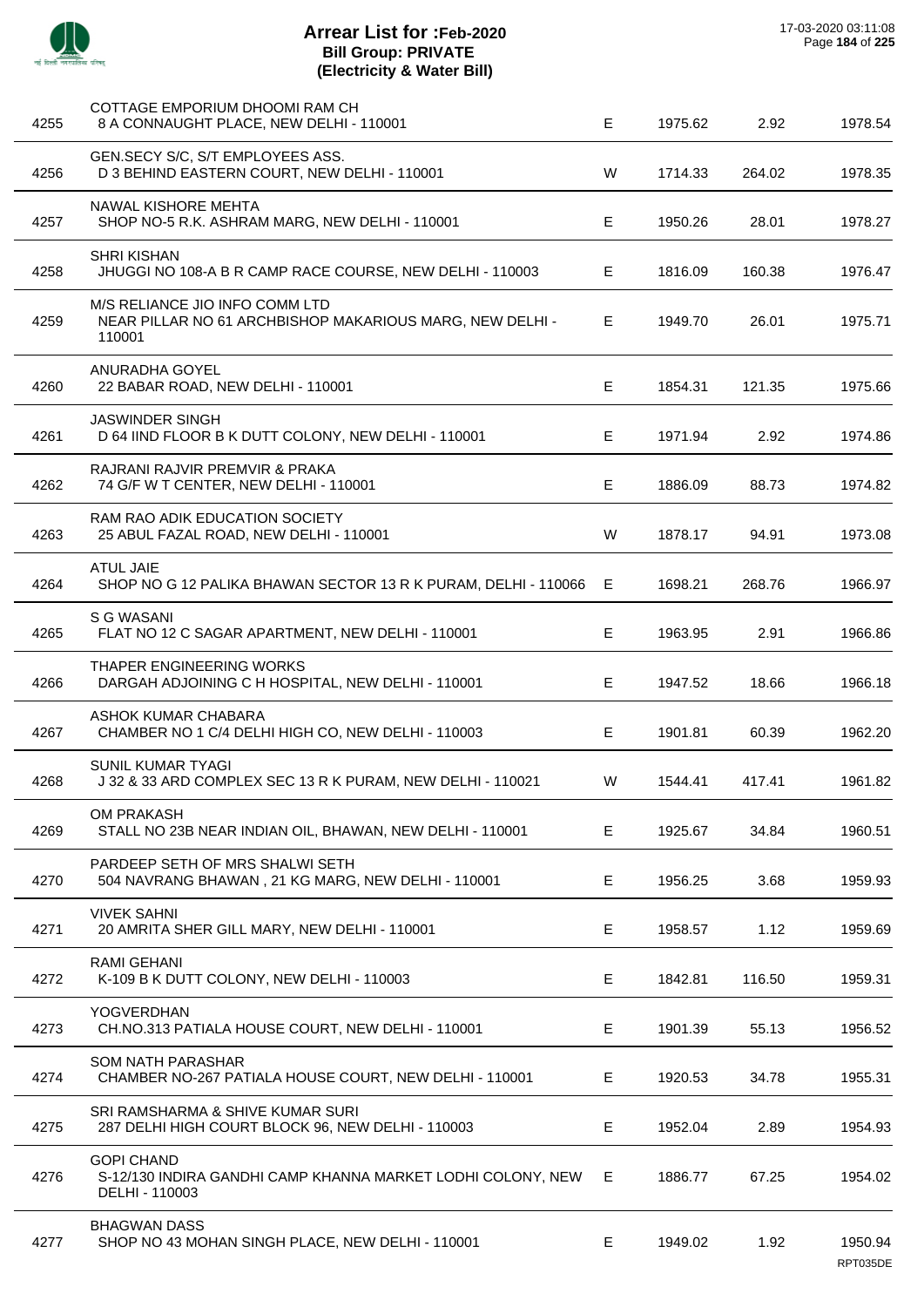

| 4278 | <b>HYCO FABRICS</b><br>M/S BANGALI MAL & CO, NEW DELHI - 110001                                                               | E  | 1921.81 | 28.80   | 1950.61             |
|------|-------------------------------------------------------------------------------------------------------------------------------|----|---------|---------|---------------------|
| 4279 | <b>HARDYAL SINGH</b><br>SHOP NO 2 VEGETABLE & FRUIT SHOP SHOPPING COMPLEX S P<br>MARG, NEW DELHI - 110021                     | E  | 1947.92 | 1.92    | 1949.84             |
| 4280 | <b>RIYA KAUL</b><br>CHAMBER NO. 460 PATIALA HOUSE COURT, NEW DELHI - 110001                                                   | E. | 1794.01 | 155.16  | 1949.17             |
| 4281 | DHARAM PAL<br>SHOP NO 29 INDIAN OIL BHAWAN, NEW DELHI - 110001                                                                | Е  | 1945.45 | 1.92    | 1947.37             |
| 4282 | <b>JAI KISHAN</b><br>STAFF QR 7 AT 5 TEES JANUARY MARG, NEW DELHI - 110003                                                    | E. | 1796.38 | 150.51  | 1946.89             |
| 4283 | VISHWA NATH KHANNA<br>H 54 C PLACE, NEW DELHI - 110001                                                                        | W  | 0.45    | 1945.28 | 1945.73             |
| 4284 | M K SHAH ADVOCATE<br>CH.NO. 612 PATIALA HOUSE COURT, NEW DELHI - 110001                                                       | E. | 1866.32 | 78.41   | 1944.73             |
| 4285 | <b>RAMESH CHAND</b><br>CH.NO. 309 M C SETALVAD LAWYER CHMBR, BLK SUPREME COURT,<br><b>NEW DELHI - 110001</b>                  | E. | 1913.66 | 29.82   | 1943.48             |
| 4286 | SANDEEP ROY<br>CH 209 PATIALA HOUSE, NEW DELHI - 110001                                                                       | E  | 1806.01 | 136.72  | 1942.73             |
| 4287 | <b>KASHI RAM</b><br>B 147 B K DUTT COLONY, NEW DELHI - 110003                                                                 | Е  | 1938.38 | 2.87    | 1941.25             |
| 4288 | <b>MAHENDER KUMAR</b><br>STALL NO 20 NEW MINI MKT JANPA, NEW DELHI - 110001                                                   | E  | 1939.29 | 1.91    | 1941.20             |
| 4289 | <b>MADAN LAL</b><br>H 8 B K DUTT COLONY, NEW DELHI - 110003                                                                   | Е  | 1937.10 | 2.87    | 1939.97             |
| 4290 | <b>VED MITTER SYAL</b><br>F 37 REGAL BLDG, NEW DELHI - 110001                                                                 | E. | 1924.82 | 10.47   | 1935.29             |
| 4291 | RAJINDER SINGH JAKHAR<br>CH 200 PATIALA HOUSE, NEW DELHI - 110001                                                             | E. | 1903.15 | 31.22   | 1934.37             |
| 4292 | M/S RELIANCE JIO INFO COMM LTD<br>NEAR PILLAR NO 66 MAHARISHI RAMAN MARG, NEW DELHI - 110001                                  | E  | 1930.07 | 3.25    | 1933.32             |
| 4293 | <b>DEVENDER KUMAR</b><br>SHOP NO. 80 BABU MARKET SAROJINI NAGAR, NEW DELHI - 110023                                           | E. | 1929.35 | 2.85    | 1932.20             |
| 4294 | SHAMSHER ALI<br>STALL NO.23 N BOUNDARY WALL RML HOSPTL, GATE NO.6, NEW DELHI<br>$-110001$                                     | E  | 1897.04 | 34.91   | 1931.95             |
| 4295 | NEW MOTI BAGH RESIDENTS WELFARE ASSOCIATION (REGD) GPRA COMPLEX NEW MOTI BAGH<br>TOWER NO 3 NEW MOTI BAGH, NEW DELHI - 110023 | Е. | 1928.64 | 2.85    | 1931.49             |
| 4296 | <b>SKY MEDIA</b><br>HOARDING AT MINTO ROAD BAL SAHYOG, CONNAUGHT PLACE, NEW<br>DELHI - 110001                                 | E. | 1924.93 | 1.90    | 1926.83             |
| 4297 | M/S HIRA SWEET AND CONFECTIONARY<br>K 19 AND 21 CONNAUGHT PLACE, NEW DELHI - 110001                                           | Е  | $-0.33$ | 1925.80 | 1925.47             |
| 4298 | <b>GANGA PATI</b><br>STALL NO 108/S-5, JANPATH LANE, NEW DELHI - 110001                                                       | E  | 1823.58 | 101.13  | 1924.71             |
| 4299 | <b>RAM SARAN DASS</b><br>SATAIR CASE NO 8 REGAL BLGD, NEW DELHI - 110001                                                      | Е  | 1919.96 | 3.74    | 1923.70<br>RPT035DE |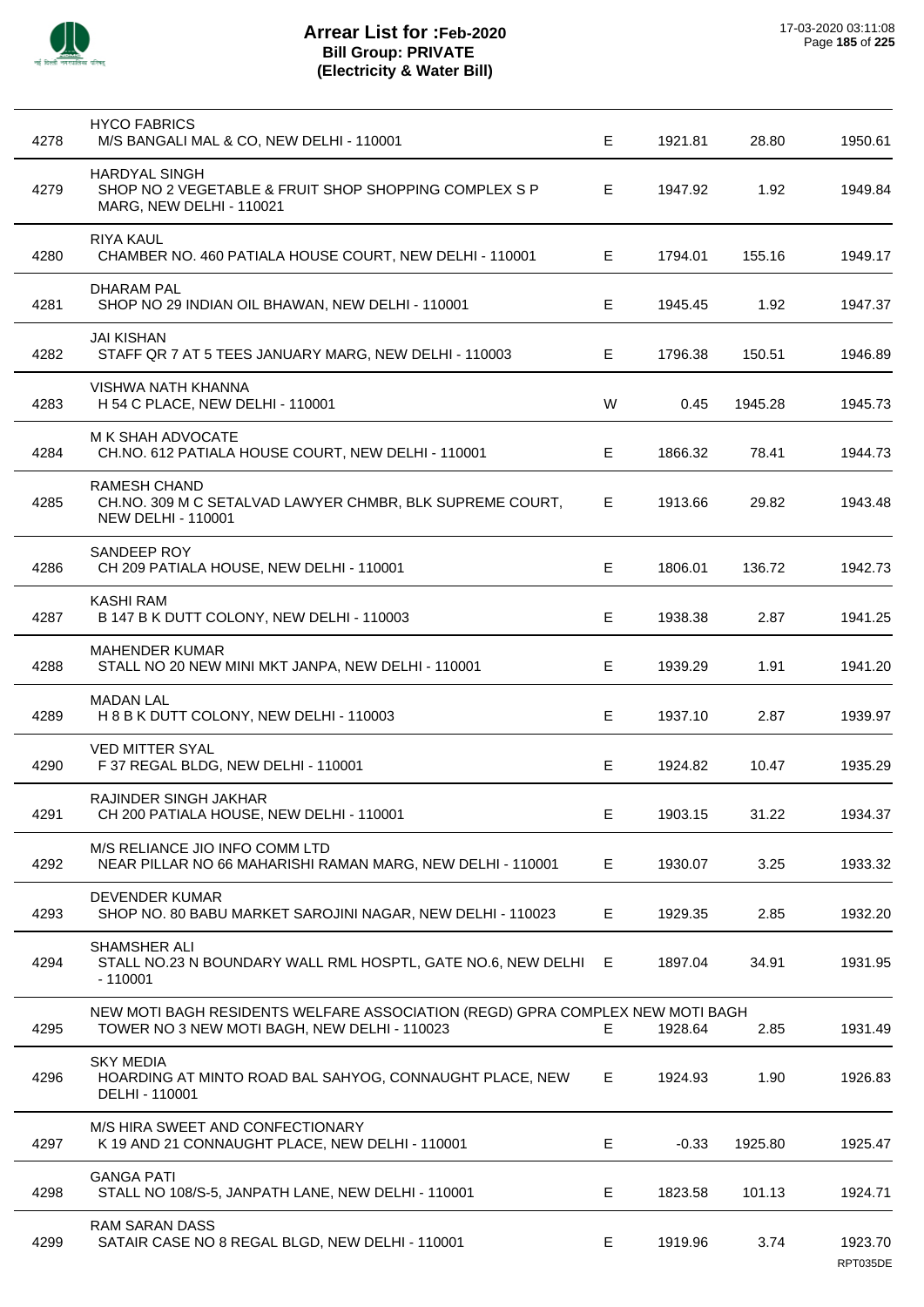

| 4300 | RAVI MOHLA<br>801 NAURANG HOUSE 21 K G MARG, NEW DELHI - 110001                                                               | E. | 1919.79 | 2.84   | 1922.63 |
|------|-------------------------------------------------------------------------------------------------------------------------------|----|---------|--------|---------|
| 4301 | NEW MOIT BAGH RESIDENTS WELFARE ASSOCIATION (REGD) GPRA COMPLEX NEW MOTI BAGH<br>TOWER NO 9 NEW MOTI BAGH, NEW DELHI - 110023 | Е. | 1868.89 | 48.88  | 1917.77 |
| 4302 | <b>RAM DAYAL</b><br>M 47 CON CIRCUS, NEW DELHI - 110001                                                                       | E  | 1904.64 | 12.13  | 1916.77 |
| 4303 | <b>CHANDER PAL SINGH</b><br>CH.NO. 476 PATIALA HOUSE COURT, NEW DELHI - 110001                                                | Е  | 1853.79 | 59.63  | 1913.42 |
| 4304 | POONDA MALLI<br>HOUSE NO. 43 SHANTI VIHAR MOTI BAGH, NEW DELHI - 110021                                                       | Е  | 1808.52 | 104.89 | 1913.41 |
| 4305 | <b>SEEMA SINGH</b><br>CHAMBER NO-294 PATIALA HOUSE COURT, NEW DELHI - 110001                                                  | E. | 1847.54 | 63.69  | 1911.23 |
| 4306 | <b>GHANSHYAM KUMAR SHARMA</b><br>CH.NO. 385 PATIALA HOUSE COURT, NEW DELHI - 110001                                           | Е  | 1880.81 | 30.32  | 1911.13 |
| 4307 | NARINDER PAL SINGH<br>SHOP NO.-11 HANUMAN ROAD, NEW DELHI - 110001                                                            | E  | 1775.54 | 133.47 | 1909.01 |
| 4308 | DEEPAK CHOPRA<br>E-52 2ND FLOOR S S PARK, NEW DELHI - 110003                                                                  | E  | 1906.34 | 1.88   | 1908.22 |
| 4309 | <b>BISHWAJIT BHATTACHARYA</b><br>CHAMBER NO.601 DELHI HIGH COURT BLK 3RD, NEW DELHI - 110003                                  | E. | 1833.82 | 73.23  | 1907.05 |
| 4310 | <b>RAKESH JAIN</b><br>UB 4 ARUNACHAL BUILDING, NEW DELHI - 110001                                                             | Е  | 1661.10 | 243.99 | 1905.09 |
| 4311 | SWADESH KUMAR BHATIANI MRS IND<br>716 INDRA PRAKASH, NEW DELHI - 110001                                                       | E  | 1849.19 | 55.76  | 1904.95 |
| 4312 | <b>ANIL KUMAR</b><br>J1 SCINDIA POTTERY SAROJINI NAGAR, NEW DELHI - 110001                                                    | E. | 1901.97 | 1.88   | 1903.85 |
| 4313 | <b>BANKIM K KULSHRESHTRA</b><br>CHAMBER NO. 435 PATIALA HOUSE COURT, NEW DELHI - 110003                                       | Е  | 1842.97 | 58.73  | 1901.70 |
| 4314 | <b>JAGDISH PERSHAD</b><br>KIOSH NO 21 PESHWA ROAD, NEW DELHI - 110001                                                         | Е  | 1860.63 | 34.67  | 1895.30 |
| 4315 | <b>BD AHLUWALIA</b><br>20 B CON PLACE, NEW DELHI - 110001                                                                     | W  | 1804.92 | 90.25  | 1895.17 |
| 4316 | <b>KILICK NIXON LTD</b><br>69 REGAL BLGD, NEW DELHI - 110001                                                                  | W  | 1804.61 | 90.23  | 1894.84 |
| 4317 | <b>RAVI KUMAR TOMAR</b><br>CHAMBER NO. 497 PATIALA HOUSE COURT, NEW DELHI - 110001                                            | Е  | 1792.08 | 102.08 | 1894.16 |
| 4318 | SWARAN SINGH BEDI<br>M/61/2 CON PLACE N D, NEW DELHI - 110001                                                                 | E  | 1656.69 | 236.82 | 1893.51 |
| 4319 | <b>GULBIR SINGH &amp; DALJEET SINGH</b><br>SHOP NO.G-33 PALIKA BHAWAN, NEW DELHI - 110066                                     | E  | 1890.20 | 2.80   | 1893.00 |
| 4320 | <b>ANIL VAID</b><br>FLAT NO 125-A ANTRIKSH BHAWAN, NEW DELHI - 110001                                                         | Е  | 1846.46 | 46.29  | 1892.75 |
| 4321 | SHASHI VANDREVALA<br>E 96 FIRST FLOOR MALCHA MARG, NEW DELHI - 110021                                                         | W  | 1801.09 | 90.05  | 1891.14 |
| 4322 | MEERA SABHARWAL<br>CHAMBER NO 190 PATIALA HOUSE, NEW DELHI - 110001                                                           | Е  | 1752.84 | 135.83 | 1888.67 |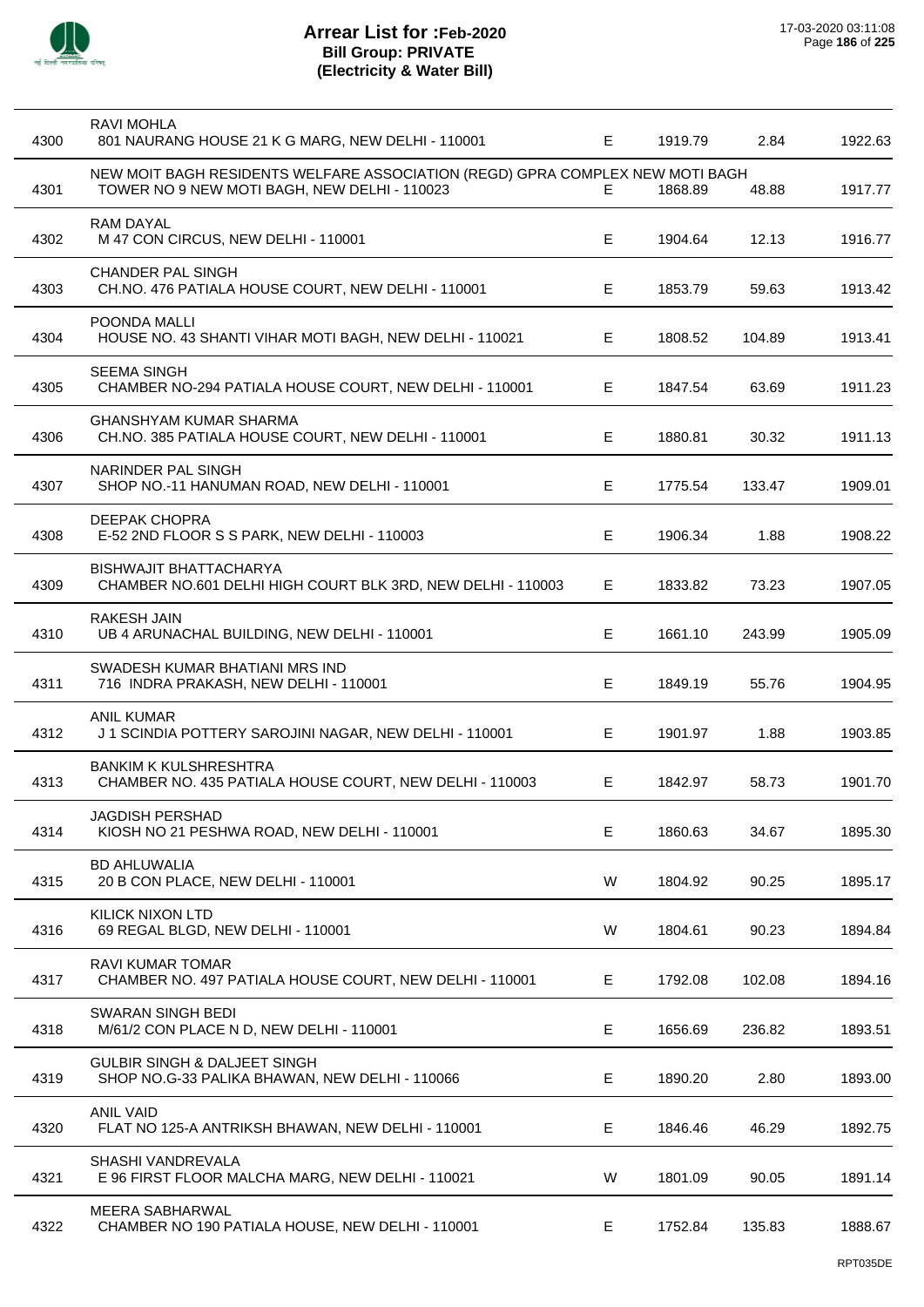

 $\overline{a}$ 

l,

 $\overline{a}$ 

 $\overline{a}$ 

l,

| 4323 | <b>MANOHAR LAL</b><br>SHOP NO 29 MAIN MKT LODHI ROAD, NEW DELHI - 110003                                                         | W  | 1793.78 | 89.69  | 1883.47 |
|------|----------------------------------------------------------------------------------------------------------------------------------|----|---------|--------|---------|
| 4324 | <b>BANARSILAL</b><br>BOOTH NO-52A JAN PATH, NEW DELHI - 110001                                                                   | E. | 1881.09 | 1.86   | 1882.95 |
| 4325 | <b>VIJAY KUMAR</b><br>12 TODERMAL ROAD, NEW DELHI - 110001                                                                       | W  | 1792.39 | 89.62  | 1882.01 |
| 4326 | <b>KISHAN LAL</b><br>SHOP NO G-7 PALIKA PLACE, R K MARG N DELHI, NEW DELHI - 110001                                              | Е  | 1838.88 | 41.00  | 1879.88 |
| 4327 | <b>SATISH CHAWLA</b><br>CHAMBER NO 118 PATIALA HOUSE, NEW DELHI - 110001                                                         | Е  | 1558.96 | 315.75 | 1874.71 |
| 4328 | SAILESH DHIR DR B K VOHRA<br>FLAT NO 207 7 TOLSTOY MARG, TOLSTOY MARG, NEW DELHI - 110001                                        | E. | 1866.37 | 6.81   | 1873.18 |
| 4329 | <b>MOHAN LAL JORTOR</b><br>SHOP NO 17 INDIAN OIL BHAWAN, NEW DELHI - 110001                                                      | E  | 1866.69 | 6.01   | 1872.70 |
| 4330 | GAUDHA MAL, WALIAT RAM<br>SHOP NO 8 G BLOCK C PLACE, NEW DELHI - 110001                                                          | Е  | 1788.12 | 83.48  | 1871.60 |
| 4331 | <b>BALDEV RAHEJA</b><br>H-35/10 CONNAUGHT PLACE, NEW DELHI - 110001                                                              | W  | 1782.43 | 89.12  | 1871.55 |
| 4332 | <b>USHA RANI</b><br>STALL NO 27 YESHWANT PLACE, NEW DELHI - 110021                                                               | W  | 1781.95 | 89.10  | 1871.05 |
| 4333 | AJMERA TAXTILE EMPORIUM<br>F-2 CON PLACE, NEW DELHI - 110001                                                                     | W  | 1781.88 | 89.09  | 1870.97 |
| 4334 | <b>VIJAY KUMAR</b><br>B-23 PALIKA BHAWAN, NEW DELHI - 110066                                                                     | Е  | 1833.87 | 36.74  | 1870.61 |
| 4335 | M/S RELIANCE JIO INFO COMM LTD<br>FEEDER PILLAR NO 143 JOR BAGH, NEW DELHI - 110001                                              | Е  | 1845.61 | 23.57  | 1869.18 |
| 4336 | THE SECRETARY CENTRAL GOVT. EMPLOYEES RESIDENTS WELFARE ASSOCIATION<br>PORT CABIN BLOCK NO. 1/661 B K S MARG, NEW DELHI - 110001 | E  | 1638.52 | 230.54 | 1869.06 |
| 4337 | U S BASRUKAR<br>65 BABER ROAD, NEW DELHI - 110001                                                                                | E  | 1547.50 | 318.75 | 1866.25 |
| 4338 | SANJEEV MAHESHWARI<br>203, GOLF LINK,, NEW DELHI - 110003                                                                        | W  | 1774.48 | 88.72  | 1863.20 |
| 4339 | <b>CHINA PONU</b><br>HOUSE NO 52 SHANTI VIHAR MOTI BAGH I, NEW DELHI - 110021                                                    | E  | 1747.76 | 114.14 | 1861.90 |
| 4340 | <b>GAJE SINGH</b><br>CHAMBER NO. 378 PATIALA HOUSE, NEW DELHI - 110001                                                           | Е  | 1815.27 | 45.61  | 1860.88 |
| 4341 | LACHHMAN DASS KATH PAL<br>53 SHANKER MKT, NEW DELHI - 110001                                                                     | Е  | 1712.38 | 147.75 | 1860.13 |
| 4342 | MANJEET ARYA<br>CHAMBER NO.531 PATIALA HOUSE COURT, NEW DELHI - 110001                                                           | Е  | 1810.14 | 49.87  | 1860.01 |
| 4343 | <b>JAKKI MULLS &amp; SONS</b><br>E 27 CON PLACE, NEW DELHI - 110001                                                              | W  | 1770.12 | 88.51  | 1858.63 |
| 4344 | <b>RAM GOPAL</b><br>12 JAIN MANDIR ROAD RAJA BAZAR, NEW DELHI - 110001                                                           | Е  | 1855.56 | 2.08   | 1857.64 |
| 4345 | BANWARI LAL & SONS PVT LTD<br>1 AURANGZEB ROAD, NEW DELHI - 110011                                                               | W  | 1766.11 | 88.31  | 1854.42 |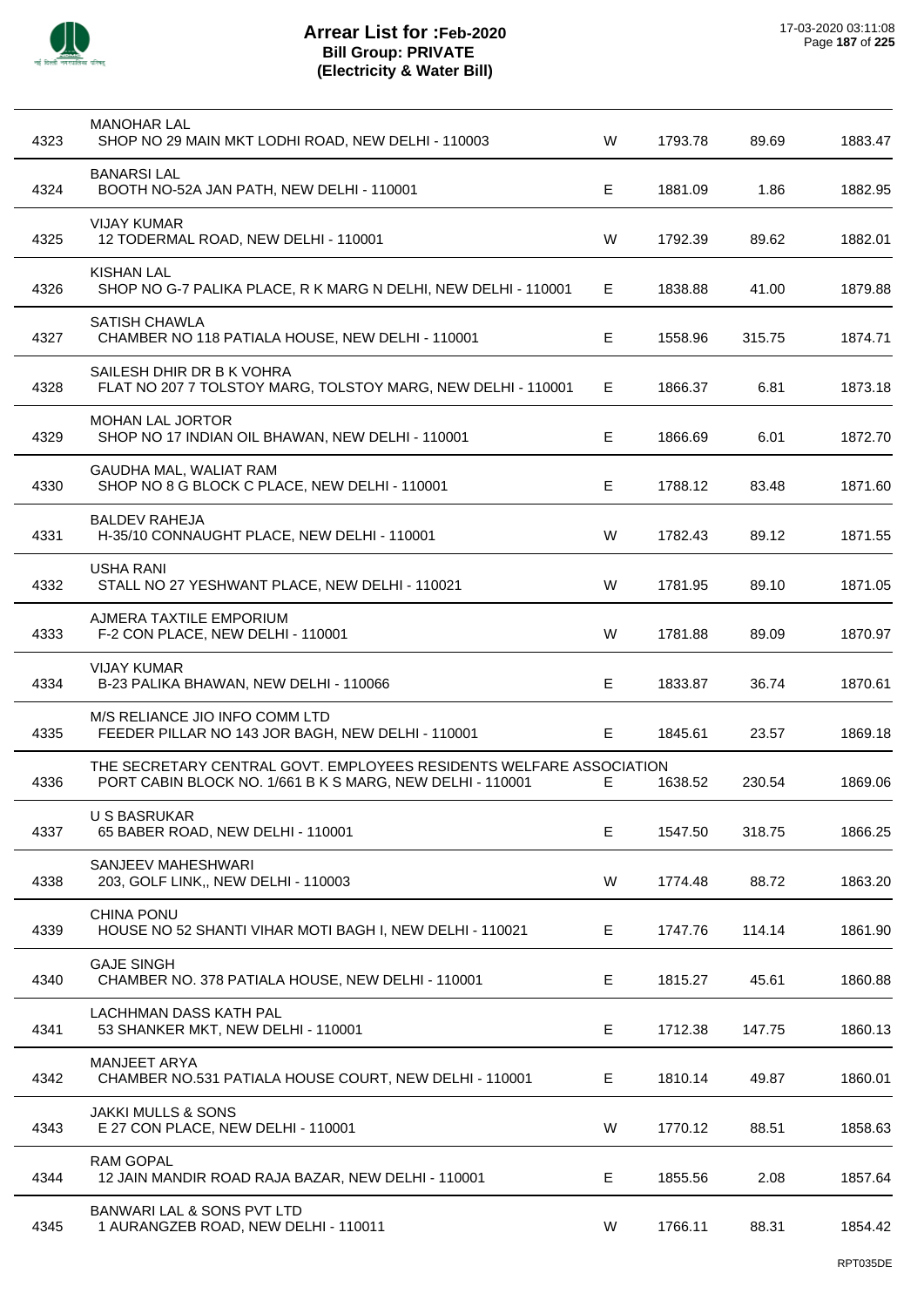

| 4346 | PUNJABI PUSHTAK BHANDAR<br>B2/19 SURYA KIRAN K G MARG, NEW DELHI - 110001                                                 | E | 1771.25 | 81.07   | 1852.32 |
|------|---------------------------------------------------------------------------------------------------------------------------|---|---------|---------|---------|
| 4347 | PARMA NAND<br>SHOP NO 31 B S MARKET, NEW DELHI - 110001                                                                   | Е | 1808.91 | 42.54   | 1851.45 |
| 4348 | <b>BISHAMBAR DAYAL</b><br>SHOP NO 84 RING ROAD, OPP NAUROJI NAGAR, NEW DELHI - 110029                                     | Е | 1536.74 | 313.25  | 1849.99 |
| 4349 | NAVNEET KALRA<br>CENTRAL HALL KHAN MARKET, NEW DELHI - 110003                                                             | W | 0.13    | 1849.01 | 1849.14 |
| 4350 | ASHIA BEGUM<br>PANTHARA TALKATORA ROAD, NEW DELHI - 110001                                                                | Е | 1747.99 | 101.07  | 1849.06 |
| 4351 | <b>AMAR NATH</b><br>SHOP NO 159 B S MARKET, NEW DELHI - 110001                                                            | W | 1644.40 | 204.59  | 1848.99 |
| 4352 | <b>BALDEV KRISHAN SATIJA</b><br>CHAMBER NO 111 NEW LAWYERS CHAMBER SUPREME COURT<br>BHAGWAN DASS ROAD, NEW DELHI - 110001 | E | 1691.22 | 157.25  | 1848.47 |
| 4353 | SANDEEP SHARMA<br>CHAMBER 508 PATIALA HOUSE COURT, NEW DELHI - 110003                                                     | Е | 1801.66 | 45.48   | 1847.14 |
| 4354 | <b>ANIL KUMAR</b><br>CH.NO. 492 PATIALA HOUSE COURT, NEW DELHI - 110001                                                   | Е | 1768.56 | 77.95   | 1846.51 |
| 4355 | <b>SURESH KUMAR SAPRA</b><br>SHOP NO.G-37 B K DUTT COLONY, NEW DELHI - 110003                                             | Е | 1780.91 | 65.17   | 1846.08 |
| 4356 | <b>ARJUN SINGH</b><br>SHOP NO 190 SAROJINI NAGAR MARKET, NEW DELHI - 110023                                               | W | 1758.08 | 87.90   | 1845.98 |
| 4357 | NAVNEET KALRA<br>FLAT NO 62 KHAN MKT, NEW DELHI - 110003                                                                  | Е | 0.13    | 1845.47 | 1845.60 |
| 4358 | <b>MAHER WATI</b><br>E 60 III FLOOR S S PARK, NEW DELHI - 110003                                                          | Е | 1620.68 | 223.39  | 1844.07 |
| 4359 | GANGA UPADHAYANA<br>SHOP -9 UDHYAN MARG, NEW DELHI - 110001                                                               | Е | 1768.01 | 75.94   | 1843.95 |
|      |                                                                                                                           |   |         |         |         |
| 4360 | <b>MUSKAN</b><br>JHUGGI NO S-210/324 T HUTS RACE COURSE CLUB, NEW DELHI -<br>110011                                       | Е | 1805.48 | 37.54   | 1843.02 |
| 4361 | RAJEEV KISHAN SHARMA<br>CHAMBER NO.851A PATIALA HOUSE COURT, NEW DELHI - 110001                                           | Е | 1779.03 | 63.63   | 1842.66 |
| 4362 | <b>KAJAL CHANDRA</b><br>CHAMBER 503/A DELHI HIGH COURT BLK III, NEW DELHI - 110003                                        | Е | 1836.65 | 5.25    | 1841.90 |
| 4363 | <b>RATAN LAL</b><br>34 DEVI PRASAD SADAN HAILEY ROAD, NEW DELHI - 110001                                                  | Е | 1839.20 | 2.44    | 1841.64 |
| 4364 | S.C.BANSAL&MRS SHALLU BANSAL<br>703, NAVRANG HOUSE, 21 K G MARG, NEW DELHI - 110001                                       | Е | 1839.32 | 1.81    | 1841.13 |
| 4365 | NICHHATTER SINGH<br>TAXI BOOTH AT CROSS.OF RING RD. MOTIBAGH, NEW DELHI - 110021                                          | Е | 1498.90 | 339.52  | 1838.42 |
| 4366 | <b>BABITA</b><br>JHUGGI NO S 24 T-HUTS DID SAFDARJUNG ROAD, NEW DELHI - 110029                                            | Е | 1825.68 | 12.38   | 1838.06 |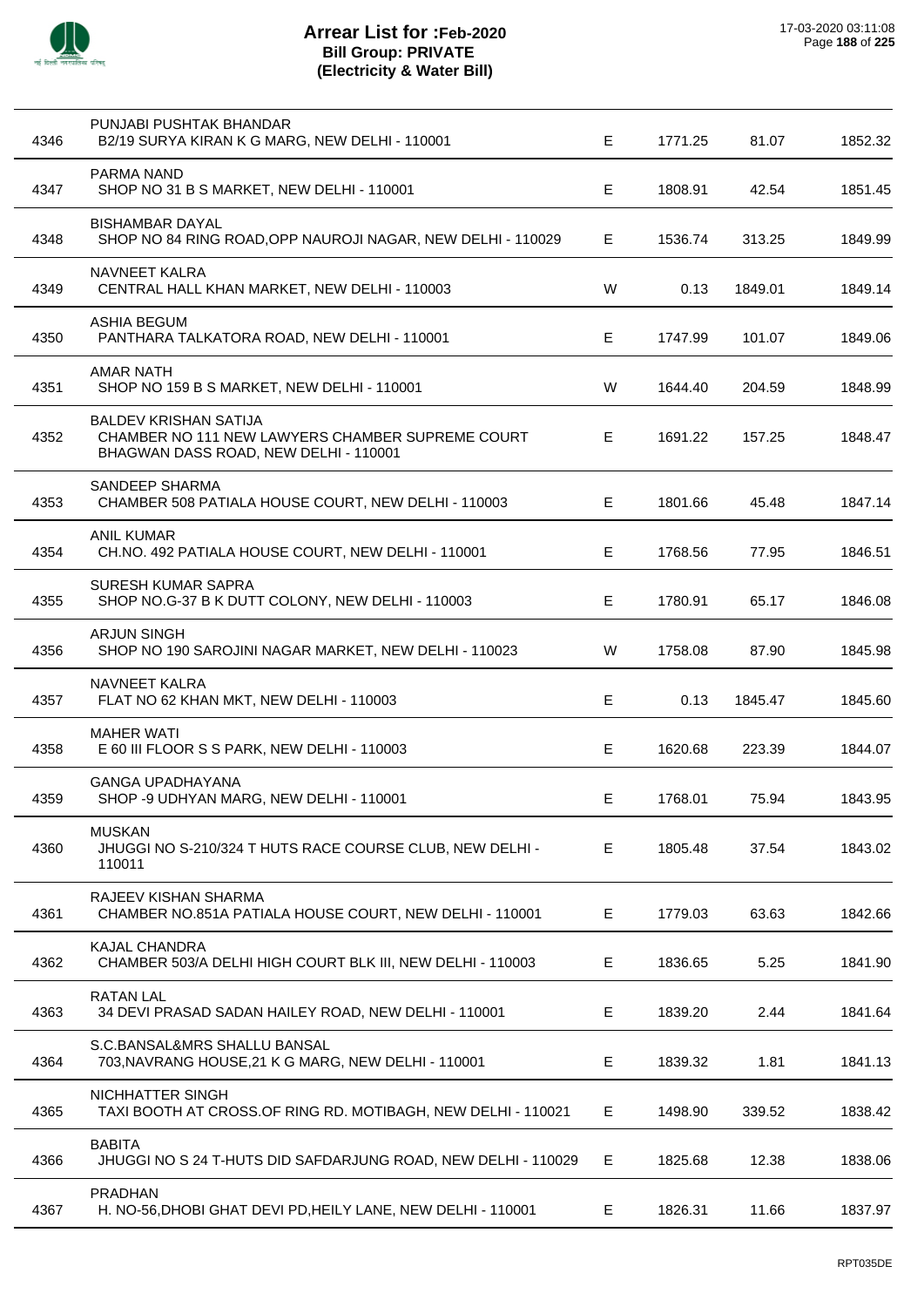

| 4368 | <b>KARTAR CHAND</b><br>SHOP NO 39 P R LANE MARKET, NEW DELHI - 110003                                          | E  | 1821.54 | 16.37  | 1837.91 |
|------|----------------------------------------------------------------------------------------------------------------|----|---------|--------|---------|
| 4369 | USHA JAIN<br>SHOP NO F 18 NBCC TOWER EAST KIDWAI NAGAR, NEW DELHI - 110029                                     | W  | 1474.94 | 362.78 | 1837.72 |
| 4370 | <b>GURCHARAN SINGH</b><br>STALL NO-4 SOUTH AVENUE, NEW DELHI - 110011                                          | Е  | 1835.26 | 1.81   | 1837.07 |
| 4371 | <b>SULEMAN</b><br>THARA NO.22B HANUMAN MANDIR COMP., B K S MARG, NEW DELHI -<br>110001                         | Е  | 1747.77 | 88.16  | 1835.93 |
| 4372 | <b>MANJU KAINTH</b><br>CHAMBER NO. 592 PATIALA HOUSE COURT, NEW DELHI - 110001                                 | Е  | 1801.42 | 33.62  | 1835.04 |
| 4373 | <b>BANA RAM SETHI</b><br>D 28 B K DUTT COLONY, NEW DELHI - 110003                                              | W  | 1242.73 | 591.76 | 1834.49 |
| 4374 | <b>MAN MOHAN KHERAH</b><br>25/26 A BLOCK, NEW DELHI - 110001                                                   | Е  | 1795.38 | 38.29  | 1833.67 |
| 4375 | <b>HARISH CHANDER</b><br>SHOP NO.5 LAXMI BAI NAGAR, NEW DELHI - 110023                                         | Е  | 1828.00 | 5.49   | 1833.49 |
| 4376 | <b>DEVI BAI</b><br>SHOP NO 63 NDMC UNDER GROUND, SHOPING CENTER PALIKA BAZAR E<br>NE, NEW DELHI - 110001       |    | 1808.61 | 24.02  | 1832.63 |
| 4377 | RAKESH GUPTA ADVOCATE<br>RAKESH GUPTA ADVOCATE,, CHAMBER 873 PATIALA HOUSE COURT,<br><b>NEW DELHI - 110001</b> | E. | 1776.26 | 55.54  | 1831.80 |
| 4378 | M/S RELIANCE JIO INFO COMM LTD<br>FEEDER NO 61 MANDIR MARG, NEW DELHI - 110001                                 | E  | 1829.96 | 1.80   | 1831.76 |
| 4379 | SUDHIR JAIN AND SONS<br>816 INDRA PRAKASH BLDG, NEW DELHI - 110001                                             | Е  | 1810.74 | 20.24  | 1830.98 |
| 4380 | <b>DESH RAJ</b><br>SHOP NO 59 RINGROAD MKTOPP NAUROJI NAGAR, NEW DELHI - 110029 E                              |    | 1789.99 | 40.02  | 1830.01 |
| 4381 | PARSU RAM<br>DHOBI GHAT NO 5 TALKATORA ROAD, NEW DELHI - 110001                                                | Е  | 1622.66 | 206.40 | 1829.06 |
| 4382 | <b>KRIPAL SINGH</b><br>SHOP NO 71 B S MARKET, NEW DELHI - 110001                                               | E  | 1825.23 | 2.70   | 1827.93 |
| 4383 | K B KUMAR, V L GUPTA, RAJINDER VIJAY KUMAR<br>FLAT 1211, 19 SURYA KIRAN BLDG K G MARG, NEW DELHI - 110001      | E  | 1810.86 | 16.28  | 1827.14 |
| 4384 | <b>HANS RAJ</b><br>H 66 B K DUTT COLONY, NEW DELHI - 110003                                                    | E  | 1823.51 | 2.73   | 1826.24 |
| 4385 | <b>SUMIT HANDA</b><br>CH.NO. 407 PATIALA HOUSE COURT, NEW DELHI - 110001                                       | Е  | 1692.68 | 133.33 | 1826.01 |
| 4386 | <b>HARJINDER SINGH</b><br>SHOP NO 22 KHANNA MARKET, NEW DELHI - 110003                                         | E  | 1798.29 | 25.61  | 1823.90 |
| 4387 | <b>AMER NATH</b><br>STALL NO-71 JAN PATH, NEW DELHI - 110001                                                   | E  | 1653.70 | 168.07 | 1821.77 |
| 4388 | SUHEL DUGGAL & JASLEEM DUGGAL<br>G 39 4TH FLR FRONT SIDE CONNAUGHT PLACE, NEW DELHI - 110001                   | W  | 1733.99 | 86.70  | 1820.69 |
| 4389 | <b>JALLALUDIN KHAN</b><br>J-2/73 IST FLOOR S S PARK, NEW DELHI - 110003                                        | E  | 1558.32 | 261.12 | 1819.44 |
|      |                                                                                                                |    |         |        |         |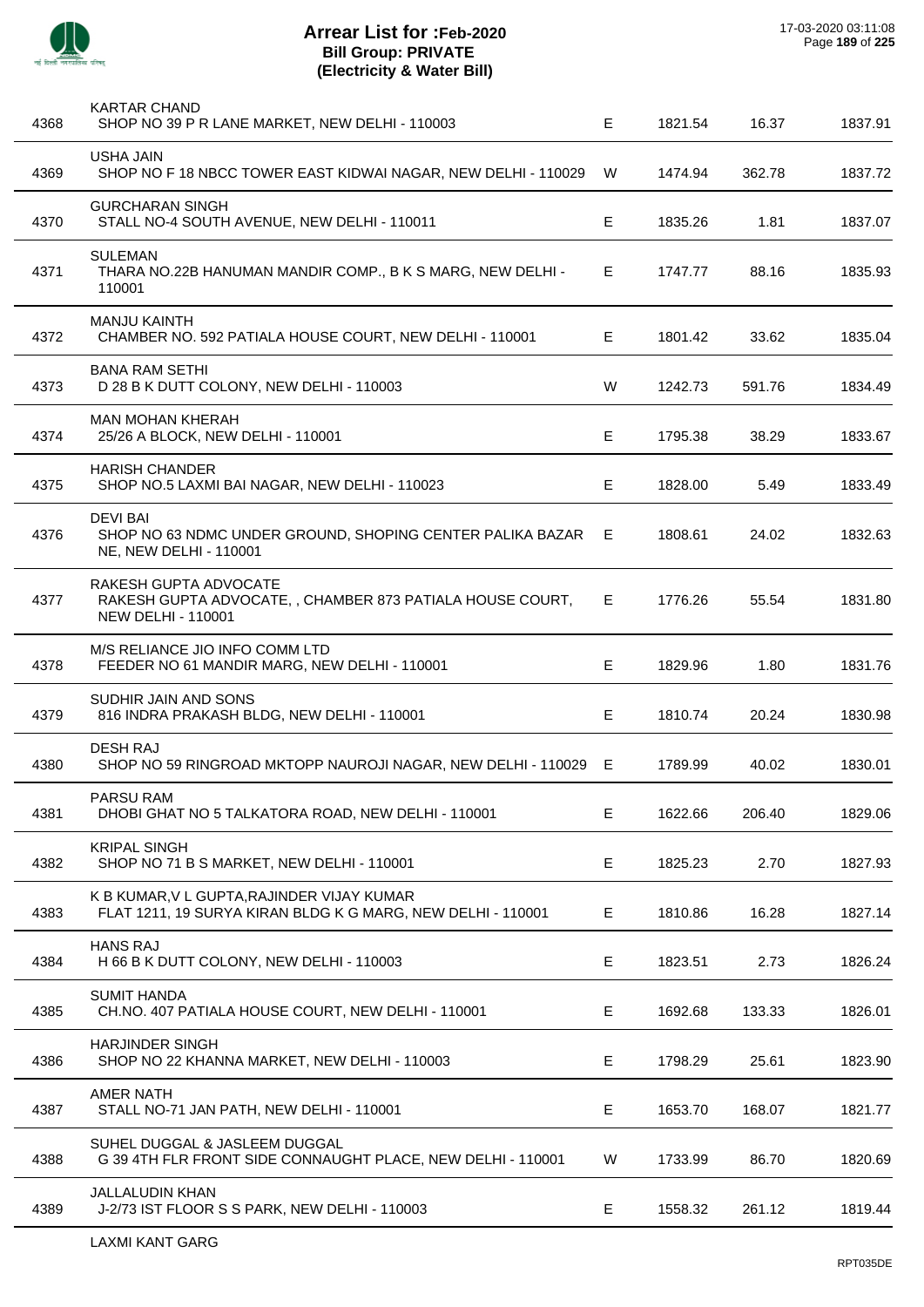

 $\overline{a}$ 

 $\overline{a}$ 

L.

j.

J.

| 4390 | CHAMBER NO.303A DELHI HIGH COURT 3RD BLK, NEW DELHI - 110003                                                                         | Е  | 1802.22 | 16.79   | 1819.01 |
|------|--------------------------------------------------------------------------------------------------------------------------------------|----|---------|---------|---------|
| 4391 | <b>BROOK TRAVELS</b><br>2 B SCINDIA HOUSE, NEW DELHI - 110001                                                                        | Е  | 1787.52 | 27.58   | 1815.10 |
| 4392 | <b>JEET SINGH</b><br>74 D REGAL BLGD, NEW DELHI - 110001                                                                             | Е  | 1739.15 | 75.59   | 1814.74 |
| 4393 | M/S RELIANCE JIO INFOCOMM LTD<br>NEAR PILLAR NO 63 ARCHBISHOP MAKARIOS MARG, NEW DELHI -<br>110001                                   | E  | 1790.03 | 24.30   | 1814.33 |
| 4394 | AVTAR SINGH TOKAS<br>CH.NO. 307 PATIALA HOSUE COURT, NEW DELHI - 110001                                                              | Е  | 1767.48 | 46.43   | 1813.91 |
| 4395 | <b>MANGA RAM</b><br>SHOP NO 27 B S MKT, NEW DELHI - 110001                                                                           | E  | 1776.89 | 35.98   | 1812.87 |
| 4396 | <b>DHEERAJ KUMAR</b><br>S 27 PALIKA BAZAR, NEW DELHI - 110001                                                                        | Е  | 1774.92 | 37.44   | 1812.36 |
| 4397 | RAJIV SACHHAR<br>CH.NO. 600 PATIALA HOUSE COURT, NEW DELHI - 110001                                                                  | Е  | 1738.48 | 72.78   | 1811.26 |
| 4398 | S S SALUJA<br>CHAMBER NO-340 DELHI HIGH COUR, DELHI HIGH COURT, NEW DELHI -<br>110003                                                | E  | 1807.62 | 2.67    | 1810.29 |
| 4399 | <b>SUNIL SHARMA</b><br>3RD FLR LOBBY CHMBR BULDG SUPREME COURT, BHAGWAN DASS<br>RD, NEW DELHI - 110001                               | E. | 1789.12 | 20.54   | 1809.66 |
| 4400 | ADESHCHAND JAIN<br>CHAMBER 211/A DELHI HIGH COURT BLOCK III, NEW DELHI - 110003                                                      | Е  | 1770.75 | 37.53   | 1808.28 |
| 4401 | <b>PROF RAM DASS</b><br>10 TODERMAL ROAD, NEW DELHI - 110001                                                                         | W  | 1706.25 | 101.51  | 1807.76 |
| 4402 | <b>SAVITHRI RAJU</b><br>B 152 SECOND FLOOR B K DUTT COLONY, NEW DELHI - 110003                                                       | Е  | 1743.32 | 63.86   | 1807.18 |
| 4403 | IMTZAR<br>DARGAH SYEED HUSSAN, P. K. ROAD, NEW DELHI - 110001                                                                        | W  | 1513.64 | 291.35  | 1804.99 |
| 4404 | AGGARWAL BROS<br>M 37-38 CON CIRCUS, NEW DELHI - 110001                                                                              | E  | $-0.09$ | 1804.80 | 1804.71 |
| 4405 | M/S PERFIOS SOFTWARE SOLUTIONS PRIVATE LTD<br>FLAT NO 1701 17TH FLOOR NARAIN MANZIL 23 BARAKHAMBA ROAD,<br><b>NEW DELHI - 110001</b> | Е  | 1802.61 | 1.78    | 1804.39 |
| 4406 | <b>M/S MANJU MADAN</b><br>SHOP NO 33 KHAN MARKET, NEW DELHI - 110003                                                                 | W  | 1453.54 | 350.26  | 1803.80 |
| 4407 | <b>INDERJEET SINGH</b><br>CHAMBER NO-805 PATIALA HOUSE COURT, NEW DELHI - 110001                                                     | E  | 1757.50 | 44.37   | 1801.87 |
| 4408 | KARAN DEWAN AHUJA<br>194 GOLF LINK GROUND FLOOR, NEW DELHI - 110003                                                                  | E  | 1791.37 | 8.10    | 1799.47 |
| 4409 | <b>BHUPINDER SINGH CHAUDHARY</b><br>607 NAURANG BHAWAN, NEW DELHI - 110001                                                           | Е  | 1769.27 | 28.80   | 1798.07 |
| 4410 | NAVEEN GOYAL ADVOCATE<br>CH.NO. 386 PATIALA HOUSE COURT, NEW DELHI - 110001                                                          | E  | 1720.12 | 77.73   | 1797.85 |
| 4411 | SARANJIT SINGH & TRIPAT KAUR<br>SHOP NO-42 P R LANE MKT, NEW DELHI - 110003                                                          | E  | 1687.57 | 110.28  | 1797.85 |
|      |                                                                                                                                      |    |         |         |         |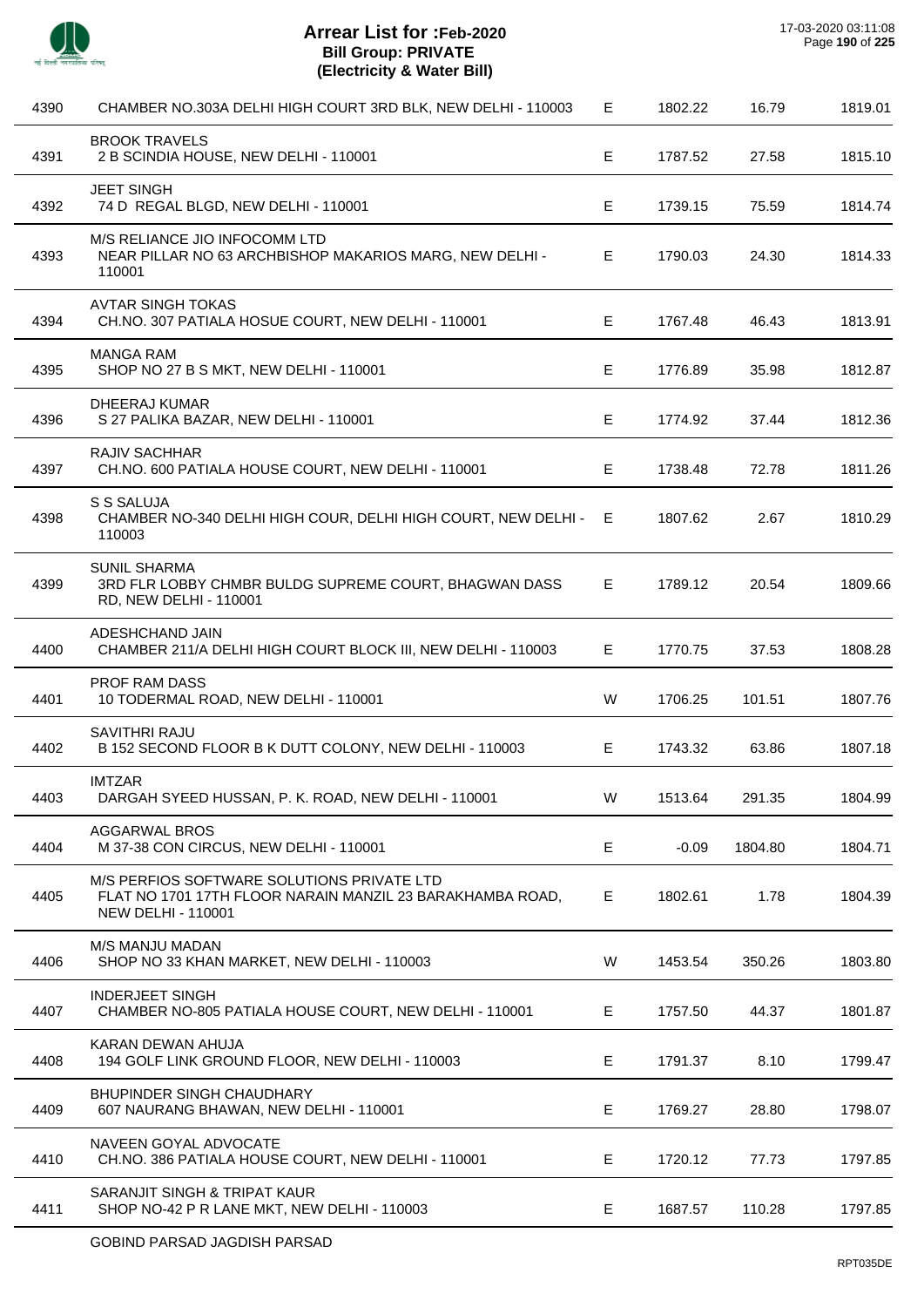

| 4412 | H 17A - H18A GOBIND MENSION H BLK, CONN PLACE, NEW DELHI -<br>110001                           | E. | 1794.61 | 2.66    | 1797.27 |
|------|------------------------------------------------------------------------------------------------|----|---------|---------|---------|
| 4413 | DEVENDER SINGH CHAUHAN<br>CHAMBER NO 336 PATIALA HOUSE COURT, NEW DELHI - 110001               | Е  | 1752.05 | 44.27   | 1796.32 |
| 4414 | SYED MEHDI HUSSAIN IMDADI<br>CH.NO. 586 PATIALA HOUSE COURT, NEW DELHI - 110001                | E  | 1748.01 | 46.50   | 1794.51 |
| 4415 | RANBIR NANDA<br>FLAT NO-1212 HOUSE, NEW DELHI - 110001                                         | E  | 1774.83 | 17.45   | 1792.28 |
| 4416 | <b>SARDARI LAL</b><br>SHOP NO 60 KHANNA MARKET, NEW DELHI - 110003                             | E  | 1739.78 | 50.86   | 1790.64 |
| 4417 | <b>VIKRAM SINGH</b><br>E-94 SECOND FLOOR MALCHA MARG CHANKYA PURI, NEW DELHI -<br>110021       | E  | 1782.73 | 4.09    | 1786.82 |
| 4418 | <b>JAMUNA</b><br>S-12/150 INDIRA GANDHI CAMP KHANNA MARKET LODHI COLONY, NEW<br>DELHI - 110003 | E. | 1656.35 | 130.25  | 1786.60 |
| 4419 | <b>VIKRAM</b><br>STALL NO 13 F/V MKT KAUTILYA M, NEW DELHI - 110021                            | E  | 1749.14 | 37.15   | 1786.29 |
| 4420 | PUNJAB PRODUCE & TRADING CO.<br>19 AURANGZEB ROAD,, NEW DELHI - 110011                         | E  | 0.19    | 1785.51 | 1785.70 |
| 4421 | SUBHASH CHANDER KHANJIA<br>C-51, B.K. DUTT COLONY,, NEW DELHI - 110003                         | W  | 1683.83 | 101.18  | 1785.01 |
| 4422 | <b>ASHOK</b><br>D/1 PANDARA PARK, NEW DELHI - 110001                                           | E  | 1783.02 | 1.76    | 1784.78 |
| 4423 | <b>ADMINISTRATIVE OFFICER</b><br>PEAREY LAL BUILDING 42 JANPATH, NEW DELHI - 110001            | W  | 0.47    | 1780.17 | 1780.64 |
| 4424 | <b>GOVIND RAM</b><br>SHOP NO 36 BAIRD LANE, NEW DELHI - 110001                                 | Е  | 1730.59 | 49.18   | 1779.77 |
| 4425 | KAVI RAJ VIDYA SAGAR<br>9 LADY HARDING ROAD, NEW DELHI - 110001                                | E  | 1668.60 | 111.12  | 1779.72 |
| 4426 | SUDHANSHU SEKHAR DASS<br>CH.NO. 548 PATIALA HOUSE COURT, NEW DELHI - 110001                    | Е  | 1662.92 | 116.65  | 1779.57 |
| 4427 | <b>KRISHAN LAL SHARMA</b><br>A-21 PUNJAB HOUSE, NEW DELHI - 110001                             | E  | 1774.67 | 1.75    | 1776.42 |
| 4428 | REKHA VARSHANOYA<br>306 ROHIT HOUSE 3 TOLASTOY MARG, NEW DELHI - 110001                        | E. | 1712.49 | 63.53   | 1776.02 |
| 4429 | RAJESHWAR NATH<br>106 ASHOKA ESTATE, NEW DELHI - 110001                                        | Е  | 1763.35 | 11.37   | 1774.72 |
| 4430 | MANJIT SINGH & BHUPENDER SINGH<br>SHOP NO. 12 UDYAN MARG, NEW DELHI - 110001                   | E  | 1755.80 | 16.23   | 1772.03 |
| 4431 | RAJIV BEHL<br>CHAMBER NO-335 DELHI HIGH COUR, DELHI HIGH COURT, NEW DELHI - E<br>110003        |    | 1769.31 | 2.62    | 1771.93 |
| 4432 | <b>TULSA RAM</b><br>JHUGGI NO 224 B R CAMP RACE COURSE ROAD, NEW DELHI - 110003                | E. | 1649.02 | 122.52  | 1771.54 |
| 4433 | JAGJEET SINGH<br>70-71 SCINDIA HOUSE, NEW DELHI - 110001                                       | Е  | 1769.64 | 1.74    | 1771.38 |
|      |                                                                                                |    |         |         |         |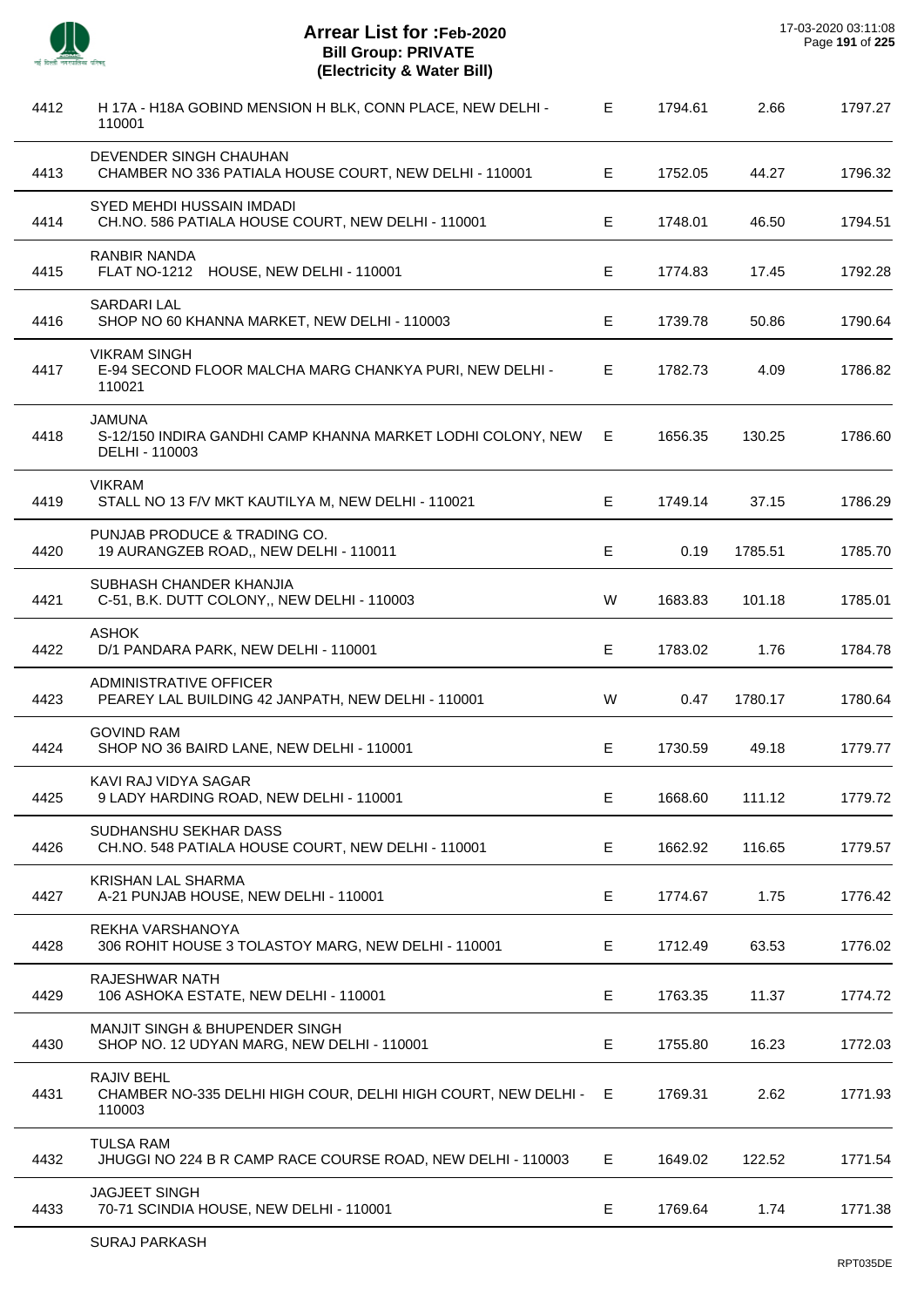

| 4434 | SHOP NO 20 NETA JI NAGAR MKT, NEW DELHI - 110023                                                                         | E  | 1767.34 | 2.59    | 1769.93 |
|------|--------------------------------------------------------------------------------------------------------------------------|----|---------|---------|---------|
| 4435 | M/S RELIANCE JIO INFOCOMM LTD<br>ROOF TOP TOWER AT 16 QTR CHARAK PALIKA HOSPITAL MOTI BAGH,<br><b>NEW DELHI - 110021</b> | Е  | 0.26    | 1768.86 | 1769.12 |
| 4436 | <b>BEANT LAL</b><br>48 BAIRD LANE, NEW DELHI - 110001                                                                    | E  | 1766.69 | 1.74    | 1768.43 |
| 4437 | SECY OF NATIONAL UNION OF JOUR<br>2ND FLR 7 JANTAR MANTAR ROAD, NEW DELHI - 110001                                       | Е  | 1762.67 | 5.68    | 1768.35 |
| 4438 | <b>JASWANT SINGH</b><br>SHOP NO 72 B S MARKET, NEW DELHI - 110001                                                        | Е  | 763.26  | 1001.64 | 1764.90 |
| 4439 | <b>PARBHATI</b><br>SHOP NO LG-49 PALIKA PLACE, R K MARG N DELHI, NEW DELHI -<br>110001                                   | E. | 1696.77 | 67.80   | 1764.57 |
| 4440 | PREM NATH CHABRA<br>ROOM NO106 L-4 CONN.PLACE FIRST FLOOR, NEW DELHI - 110001                                            | E. | 1725.81 | 38.46   | 1764.27 |
| 4441 | <b>GIRDHARI LAL</b><br>SHOP NO 14 VEGITABLE MKT, NEW DELHI - 110023                                                      | Е  | 1758.73 | 2.60    | 1761.33 |
| 4442 | M/S RELAINCE JIO INFO COMM LTD<br>FEEDER PILLAR NO 3 INFRONT OF 24 AMRITA SHERGILL MARG, NEW<br>DELHI - 110001           | E. | 1759.24 | 1.73    | 1760.97 |
| 4443 | REHANA BEGUM<br>THARA NO 3B HAMUMAN M.COMPLEX B.K.S.RD, NEW DELHI - 110001                                               | E. | 1744.63 | 14.32   | 1758.95 |
| 4444 | SURINDER ARORA & SMT RANI ARORA<br>22 K G MARG FLAT NO-123, NEW DELHI - 110001                                           | E  | 1755.26 | 2.60    | 1757.86 |
| 4445 | KULDEEP KUMAR&T.GURNANI<br>LAWYERS CHAMBER NO492D.H.COURT BLOCK96, NEW DELHI - 110003                                    | Е  | 1250.82 | 503.00  | 1753.82 |
| 4446 | <b>HARI</b><br>SHOP NO S/2 PALIKA BAZAR, NEW DELHI - 110001                                                              | Е  | 1723.30 | 26.48   | 1749.78 |
| 4447 | NARENDRA SINGH NEGI<br>CHAMBER NO 706 A DELHI HIGH COURT BLOCK III, NEW DELHI - 110001                                   | Е  | 1714.31 | 31.66   | 1745.97 |
| 4448 | ASHISH UPADHAYAY<br>CH.NO 249 PATIALA HOUSE COURT, NEW DELHI - 110001                                                    | Е  | 1687.17 | 57.80   | 1744.97 |
| 4449 | RAMESHWAR DAYAL<br>8 LADY HARDING ROAD, NEW DELHI - 110001                                                               | W  | 1402.63 | 342.01  | 1744.64 |
| 4450 | SOUTHERN ASBSTOS CEMENT LTD<br>C SHOP SAGAR APPARTMENT, NEW DELHI - 110001                                               | Е  | 1741.75 | 2.58    | 1744.33 |
| 4451 | S L KHURANA AND PUSHPA KHURANA<br>908 INDRA PRAKASH BLDG, NEW DELHI - 110001                                             | Е  | 1723.04 | 20.91   | 1743.95 |
| 4452 | M/S RELIANCE JIO INFOCOMM LIMITED<br>NEAR PILLAR NO 7A KARBALA LANE AURBINDO MARG, NEW DELHI -<br>110001                 | Е  | 1740.37 | 2.55    | 1742.92 |
| 4453 | <b>KAMLA SONDHI</b><br>912/19 SURIYA KIRAN K G MARG, NEW DELHI - 110001                                                  | Е  | 1713.87 | 27.53   | 1741.40 |
| 4454 | ARVIND JAIN & SH.BALRAM SINGAL<br>170 LAWYER CHAMBER DELHI HIGH COURT, NEW DELHI - 110003                                | Е  | 1738.77 | 2.57    | 1741.34 |
| 4455 | <b>SUNIL TALWAR</b><br>KIOSK NO 13 U G CAR PARKING CON PL, NEW DELHI - 110001                                            | Е  | 1738.47 | 2.57    | 1741.04 |
|      |                                                                                                                          |    |         |         |         |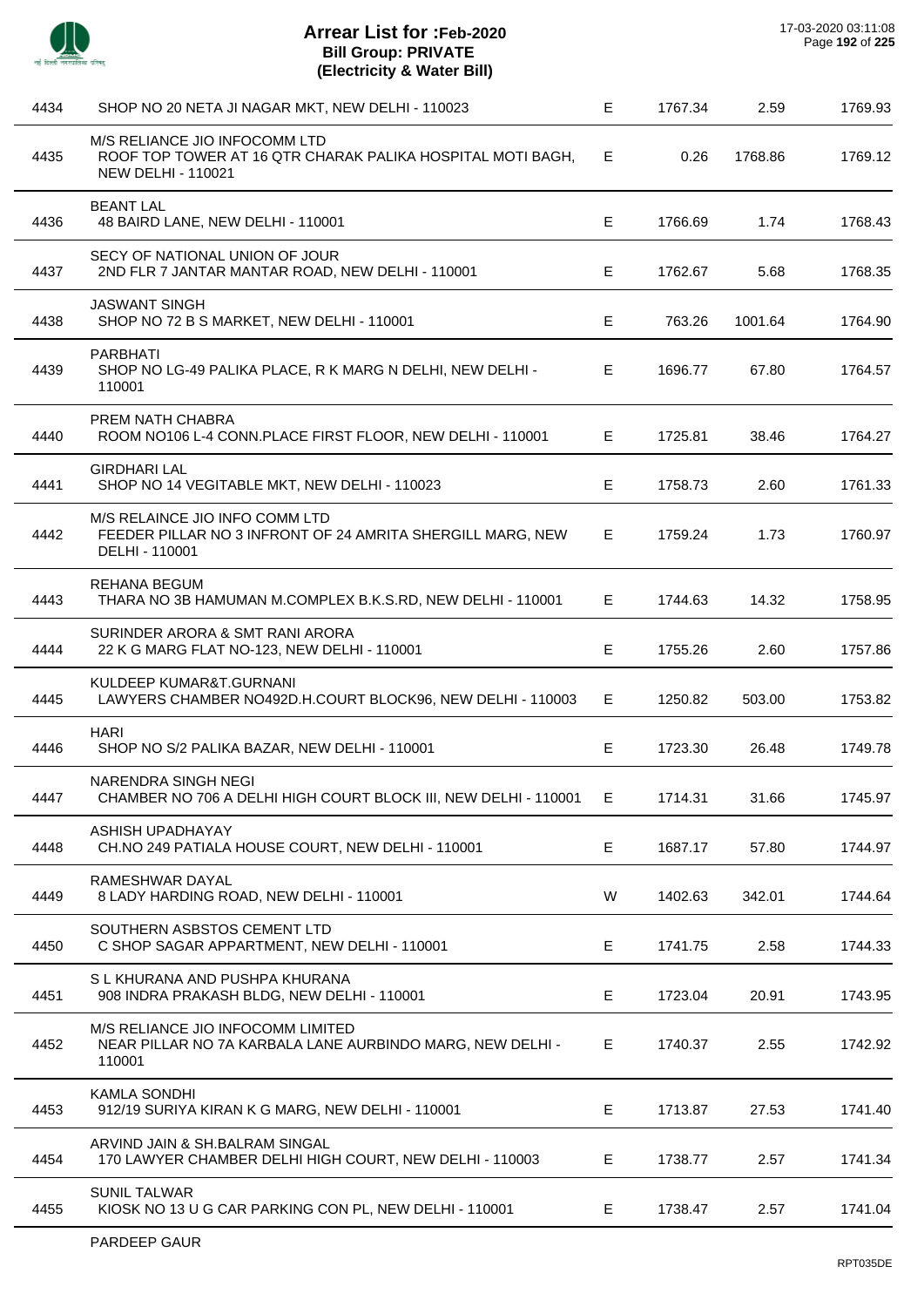

J.

 $\overline{a}$ 

l,

l,

J.

| 4456 | CHAMBER NO. 322 PATIALA HOUSE, NEW DELHI - 110001                                                                          | Е  | 1695.37 | 45.67  | 1741.04 |
|------|----------------------------------------------------------------------------------------------------------------------------|----|---------|--------|---------|
| 4457 | <b>GOPAL KRISHAN</b><br>SHOP NO 162 PALIKA BAZAR, NEW DELHI - 110001                                                       | E  | 1708.90 | 32.12  | 1741.02 |
| 4458 | JASWANT<br>J 15 ARD COMPLEX SECT 13 R K PURAM, NEW DELHI - 110066                                                          | W  | 1526.14 | 213.14 | 1739.28 |
| 4459 | <b>SATNAM SINGH</b><br>SHOP NO 4 NBCC TOWER KIDWAI NAGAR, NEW DELHI - 110001                                               | Е  | 1721.35 | 14.07  | 1735.42 |
| 4460 | <b>BAHADUR</b><br>S 12/8 INDIRA GANDHI CAMP KHANNA MARKET LODHI COLONY, NEW<br>DELHI - 110003                              | E. | 1631.80 | 102.07 | 1733.87 |
| 4461 | <b>NAND LAL</b><br>C 61 B K DUTT COLONY, NEW DELHI - 110003                                                                | E  | 1709.04 | 23.95  | 1732.99 |
| 4462 | <b>PAWAN VERMA</b><br>CHAMBER NO. 404 PATIALA HOUSE COURT, NEW DELHI - 110001                                              | E. | 1716.05 | 15.99  | 1732.04 |
| 4463 | M/S RELIANCE JIO LTD WIFI SYSTEM<br>FEEDER PILLAR NO 105 F BHAI VEER SINGH MARG, NEW DELHI -<br>110001                     | E. | 1729.81 | 1.71   | 1731.52 |
| 4464 | ANIL KUMAR SAROJ<br>FRUIT & VEGETABLE SHOP PORTA CABIN KIDWAI NAGAR WEST, NEW<br>DELHI - 110023                            | E  | 1712.76 | 18.08  | 1730.84 |
| 4465 | <b>WALID AHMED</b><br>SHOP NO 51 YASHWANT PLACE, NEW DELHI - 110021                                                        | E  | 1727.14 | 2.56   | 1729.70 |
| 4466 | THE PRESIDENT (CGERWA) ALBERT SQUARE<br>PORTA CABIN NEAR PUMP HOUSE SEC C ALBERT SQUARE GOLE<br>MARKET, NEW DELHI - 110001 | E  | 1538.42 | 191.14 | 1729.56 |
| 4467 | MOHINDER SINGH<br>SHOP NO 25 B S MKT, NEW DELHI - 110001                                                                   | E  | 1652.40 | 76.77  | 1729.17 |
| 4468 | RAJ KUMAR PURI<br>SHOP NO 2 YESHWANT PLACE, NEW DELHI - 110021                                                             | Е  | 1645.70 | 83.21  | 1728.91 |
| 4469 | RAVI KUMAR QAZI<br>CHAMBER NO 472 PATIALA HOUSE COURT, NEW DELHI - 110001                                                  | Е  | 1712.76 | 16.15  | 1728.91 |
| 4470 | PUSHPA GOYAL<br>FLAT NO. 305A RAMA HOUSE CONNAUGHT PLACE, NEW DELHI - 110001                                               | E  | 1712.50 | 15.79  | 1728.29 |
| 4471 | <b>BABU LAL</b><br>DHOBI GHAT QR NO-4 NEAR MOTI B, NEW DELHI - 110021                                                      | E  | 1640.83 | 87.21  | 1728.04 |
| 4472 | <b>BANUSRI VELPANDIAN</b><br>CHAMBER NO 871 PATIALAL HOUSE COURT, NEW DELHI - 110001                                       | Е  | 1725.17 | 2.55   | 1727.72 |
| 4473 | <b>SANJAY SHARMA</b><br>UB-51/A ANTRIKSH BHAWAN, NEW DELHI - 110001                                                        | Е  | 1633.02 | 93.68  | 1726.70 |
| 4474 | BHANWAR MAN PHOOL<br>KIOSK NO 22, PESHWA ROAD, GOLE MARKET, NEW DELHI - 110001                                             | Е  | 1724.88 | 1.70   | 1726.58 |
| 4475 | V K S INFRATECH MANAGEMENT PVT LTD<br>1102 NIRMAL TOWER 26 B K ROAD, NEW DELHI - 110001                                    | Е  | 1625.68 | 100.41 | 1726.09 |
| 4476 | ANJU JAIN<br>CH.NO. 602 PATIALA HOUSE COURT, NEW DELHI - 110001                                                            | E  | 1671.71 | 53.86  | 1725.57 |
| 4477 | PAYAL KAPOOR<br>FLAT NO 318 NAURANG HOUSE 21 K G MARG, NEW DELHI - 110001                                                  | E. | 1683.85 | 40.19  | 1724.04 |
|      |                                                                                                                            |    |         |        |         |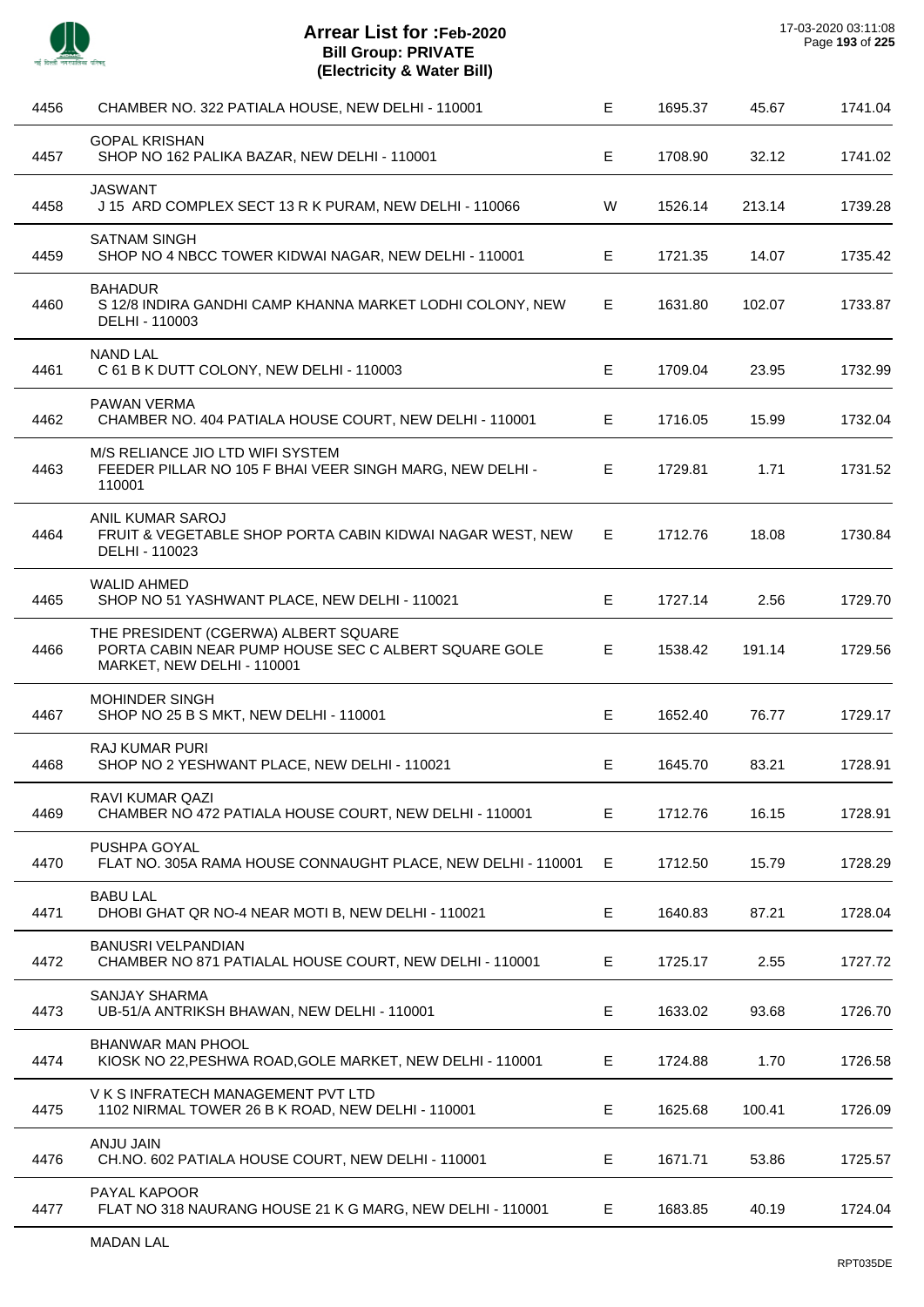

l,

l,

| 4478 | SHOP NO 43 BANGALI MAL MKT, NEW DELHI - 110001                                                         | E. | 1626.98 | 95.33  | 1722.31 |
|------|--------------------------------------------------------------------------------------------------------|----|---------|--------|---------|
| 4479 | DEEPAK BAISOYA<br>P 145 PILLAGI VILLAGE SAROJINI NAGAR, NEW DELHI - 110023                             | E  | 928.76  | 793.52 | 1722.28 |
| 4480 | GURDEEP SINGH SH RANA JAGJIT<br>FLAT NO-1106 HOUSE, NEW DELHI - 110001                                 | E  | 1720.56 | 1.70   | 1722.26 |
| 4481 | <b>TKDASS</b><br>SHOP NO 123 RING ROAD MKT, OPP NAUROJI NAGAR, NEW DELHI -<br>110029                   | Е  | 1635.60 | 85.95  | 1721.55 |
| 4482 | A.P. MITRA<br>213 FLAT NO KAILASH BLDG. 26 CURZON ROA, NEW DELHI - 110001                              | E. | 1707.87 | 11.81  | 1719.68 |
| 4483 | R N SAHNI<br>20 RATTENDON RD, NEW DELHI - 110003                                                       | W  | 1636.98 | 81.85  | 1718.83 |
| 4484 | <b>SUNDER LAL</b><br>SHOP NO 115 KHANNA MARKET, NEW DELHI - 110003                                     | Е  | 1644.19 | 73.04  | 1717.23 |
| 4485 | <b>ASHIM</b><br>43 DARGAH SAYED HUSSAIN ANDH MAHA, VIDYALAY P K ROAD, NEW<br>DELHI - 110001            | W  | 1510.13 | 206.68 | 1716.81 |
| 4486 | <b>JANENDRA LAL</b><br>CHAMBER NO-320 DELHI HIGH COUR, DELHI HIGH COURT, NEW DELHI -<br>110003         | Е  | 1712.19 | 2.53   | 1714.72 |
| 4487 | <b>SONIA MEHTA</b><br>1015 NAURANG HOUSE 21 K.G. MARG, NEW DELHI - 110001                              | E. | 1711.80 | 1.69   | 1713.49 |
| 4488 | S D CHAWLA<br>1107 ROHIT HOUSE, 3 TOLSTOY MARG N DELHI, NEW DELHI - 110001                             | E  | 1673.08 | 40.08  | 1713.16 |
| 4489 | SANTOSH KUMAR SARMA<br>HUNUMAN MANDIR RESIDENCE, NEW DELHI - 110001                                    | W  | 1315.24 | 396.42 | 1711.66 |
| 4490 | K L KAPOOR M/S SANTA BROS<br>3 HANUMAN ROAD, NEW DELHI - 110001                                        | E. | 1697.90 | 13.70  | 1711.60 |
| 4491 | <b>J K SHARMA</b><br>CHAMBER NO. 318 PATIALA HOUSE COURT, NEW DELHI - 110001                           | Е  | 1667.21 | 44.06  | 1711.27 |
| 4492 | M/S RELIANCE JIO INFO COMM LTD<br>FEEDER NO 218 MADHU LIMAYE MARG CHANAKYA PURI, NEW DELHI -<br>110001 | Е  | 1708.47 | 2.53   | 1711.00 |
| 4493 | RAKESH MEHTA<br>CHAMBER NO. 851 PATIALA HOUSE COURT, NEW DELHI - 110003                                | Е  | 1681.93 | 28.90  | 1710.83 |
| 4494 | <b>G S MALHOTRA</b><br>SHOP NO G-51 PALIKA PLACE, R K MARG N DELHI, NEW DELHI - 110001                 | E. | 1646.10 | 62.90  | 1709.00 |
| 4495 | <b>MODHA RAM</b><br>F 48 B K DUTT COLONY, NEW DELHI - 110003                                           | W  | 1126.65 | 579.92 | 1706.57 |
| 4496 | <b>BEERU</b><br>DELHI RIDING CLUB NR SAFDARJUNG ROAD, NEW DELHI - 110003                               | W  | 1411.28 | 294.98 | 1706.26 |
| 4497 | <b>HASAN KAURSHID</b><br>SHOP NO G-19 PALIKA PLACE, R K MARG N DELHI, NEW DELHI - 110001               | Е  | 1687.86 | 18.08  | 1705.94 |
| 4498 | <b>MOHAN V. KATARKI</b><br>114, NEW LAWYERS CHAMBER, SUPREME COURT, NEW DELHI - 110001                 | Е  | 1702.60 | 1.68   | 1704.28 |
| 4499 | A KUMAR GUPTA<br>SHOP NO-5 C S C MARKET, SAROJINI NAGAR, NEW DELHI - 110023                            | E. | 1696.45 | 6.55   | 1703.00 |
|      |                                                                                                        |    |         |        |         |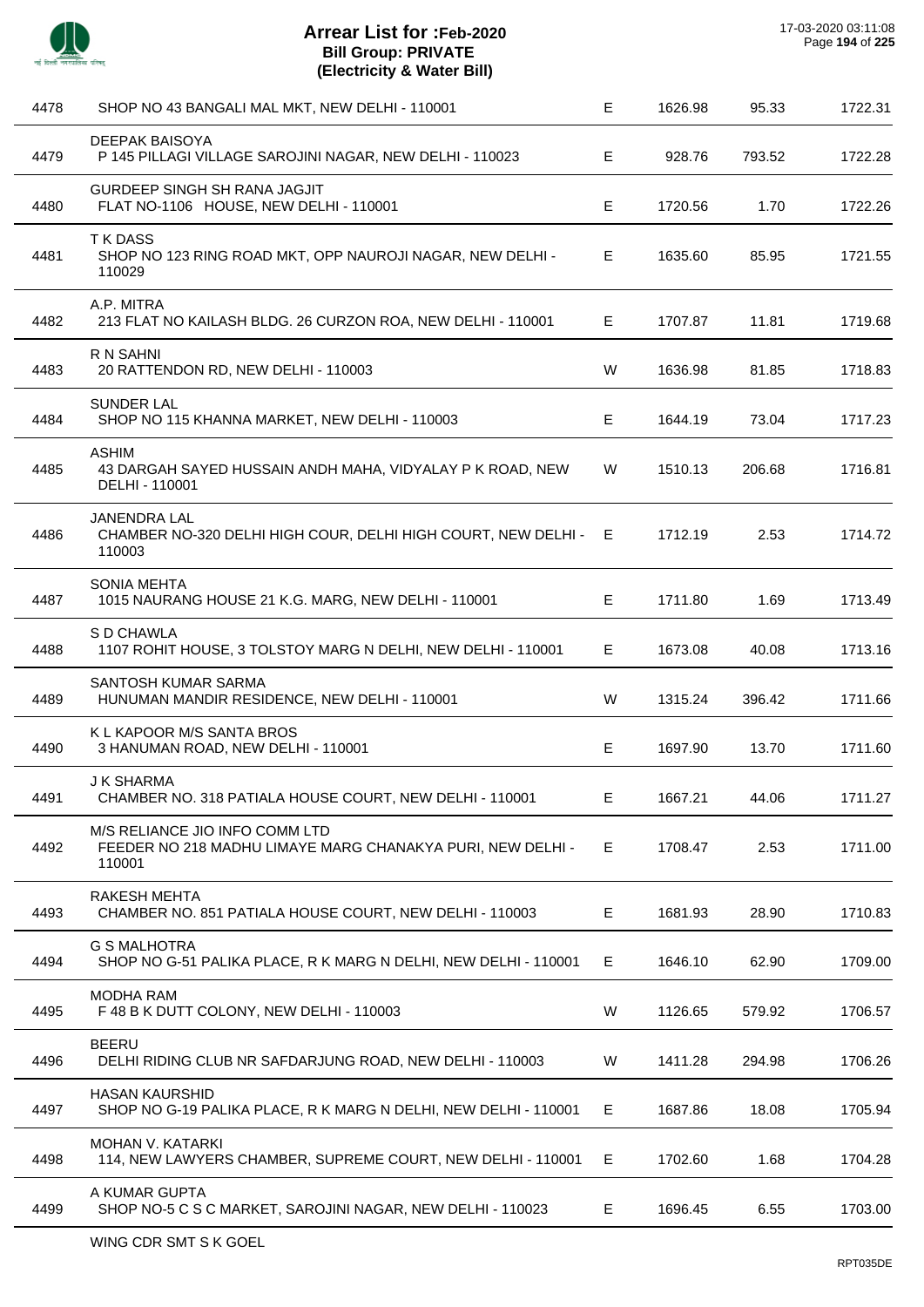

| FLAT NO 604 ASHOKA ESTATE, NEW DELHI - 110001                                                            | E  | 1699.68 | 1.68   | 1701.36 |
|----------------------------------------------------------------------------------------------------------|----|---------|--------|---------|
| <b>LAXMAN DASS</b><br>SHOP NO 62 NDMC UNDER GROUND, SHOPING CENTER, NEW DELHI -<br>110001                | E  | 1678.88 | 21.69  | 1700.57 |
| <b>MANOJ MITTAL</b><br>CHAMBER NO. 608 DELHI HIGH COURT 3RD BLK, NEW DELHI - 110003                      | E. | 1669.33 | 30.50  | 1699.83 |
| <b>PAWAN</b><br>P 8 2ND FLR PILLANGI VILL.SAROJINI NGR, NEW DELHI - 110023                               | Е  | 1550.45 | 144.48 | 1694.93 |
| YASH PAL<br>STALL NO 55 VEGETABLE MARKET SAROJINI NAGAR, NEW DELHI -<br>110023                           | E  | 1623.40 | 70.63  | 1694.03 |
| K S BALASHANKARA<br>CHAMBER NO. 368 PATIALA HOUSE COURT, NEW DELHI - 110001                              | E  | 1657.50 | 33.86  | 1691.36 |
| <b>LAXMI NARAIN</b><br>THARA NO-38A, HANUMAN MANDIR COMPLEX, B. K. S. MARG,, NEW<br>DELHI - 110001       | E  | 1648.92 | 41.38  | 1690.30 |
| SATYAPAL SINGH<br>CHAMBER NO 89 PATIALA HOUSE COURT, NEW DELHI - 110001                                  | E  | 1673.27 | 15.68  | 1688.95 |
| <b>MOHAN KUMAR</b><br>FLAT NO 203 PRATAP BUILDING N BLOCK, CONNAUGHT PLACE, NEW<br>DELHI - 110001        | E. | 1674.30 | 13.83  | 1688.13 |
| <b>DES RAJ</b><br>SHOP NO 51 MOHAN SINGH PLACE, NEW DELHI - 110001                                       | Е  | 1686.03 | 1.66   | 1687.69 |
| <b>GAJENDRA MOHAN CHAND</b><br>CH.NO.569 PATIALA HOUSE COURT, NEW DELHI - 110001                         | E  | 1645.67 | 39.72  | 1685.39 |
| PREM PRAKASH MAITHANI<br>GF 1 ROHIT HOUSE 3 TOLSTOY MARG, NEW DELHI - 110001                             | Е  | 1654.08 | 31.12  | 1685.20 |
| <b>ARUN KUMAR</b><br>108 NSCI T HUTS PURANA QUILA ROAD, NEW DELHI - 110001                               | Е  | 1596.78 | 87.80  | 1684.58 |
| <b>SARITA BAHL</b><br>F 140 SECOND FLOOR MALCHA MARG, NEW DELHI - 110021                                 | W  | 1559.61 | 122.36 | 1681.97 |
| <b>GEN SECY ALL INDIA</b><br>CHIEF POST MASTER NEW DELHI G.P.O.,, (GOL DAK KHANA), NEW<br>DELHI - 110001 | Е  | 1680.19 | 1.66   | 1681.85 |
| M/S RELIANCE JIO LTD<br>PILLAR NO 16 A DR RAJENDER PRASAD ROAD, NEW DELHI - 110001                       | Е  | 1679.06 | 2.48   | 1681.54 |
| <b>G C DASS</b><br>SHOP NO 106 RING ROAD MKT, OPP NAUROJI NAGAR, NEW DELHI -<br>110029                   | E. | 1598.96 | 82.03  | 1680.99 |
| <b>BALKRISNA &amp; PREM SHANKAR</b><br>STALL NO 7 MALCHA MARG, NEW DELHI - 110021                        | Е  | 1678.27 | 2.48   | 1680.75 |
| PREM LONIE<br>16 FIRE BRIGADE LANE, NEW DELHI - 110001                                                   | W  | 771.87  | 908.09 | 1679.96 |
| <b>INDERJIT SINGH KAPOOR</b><br>CHAMBER NO 24 PATIALA HOUSE, NEW DELHI - 110001                          | Е  | 1635.48 | 44.34  | 1679.82 |
| ANEES CHISTI<br>SHOP NO-14 C S C MARKET, SAROJINI NAGAR, NEW DELHI - 110023                              | E. | 1449.89 | 229.65 | 1679.54 |
|                                                                                                          |    |         |        |         |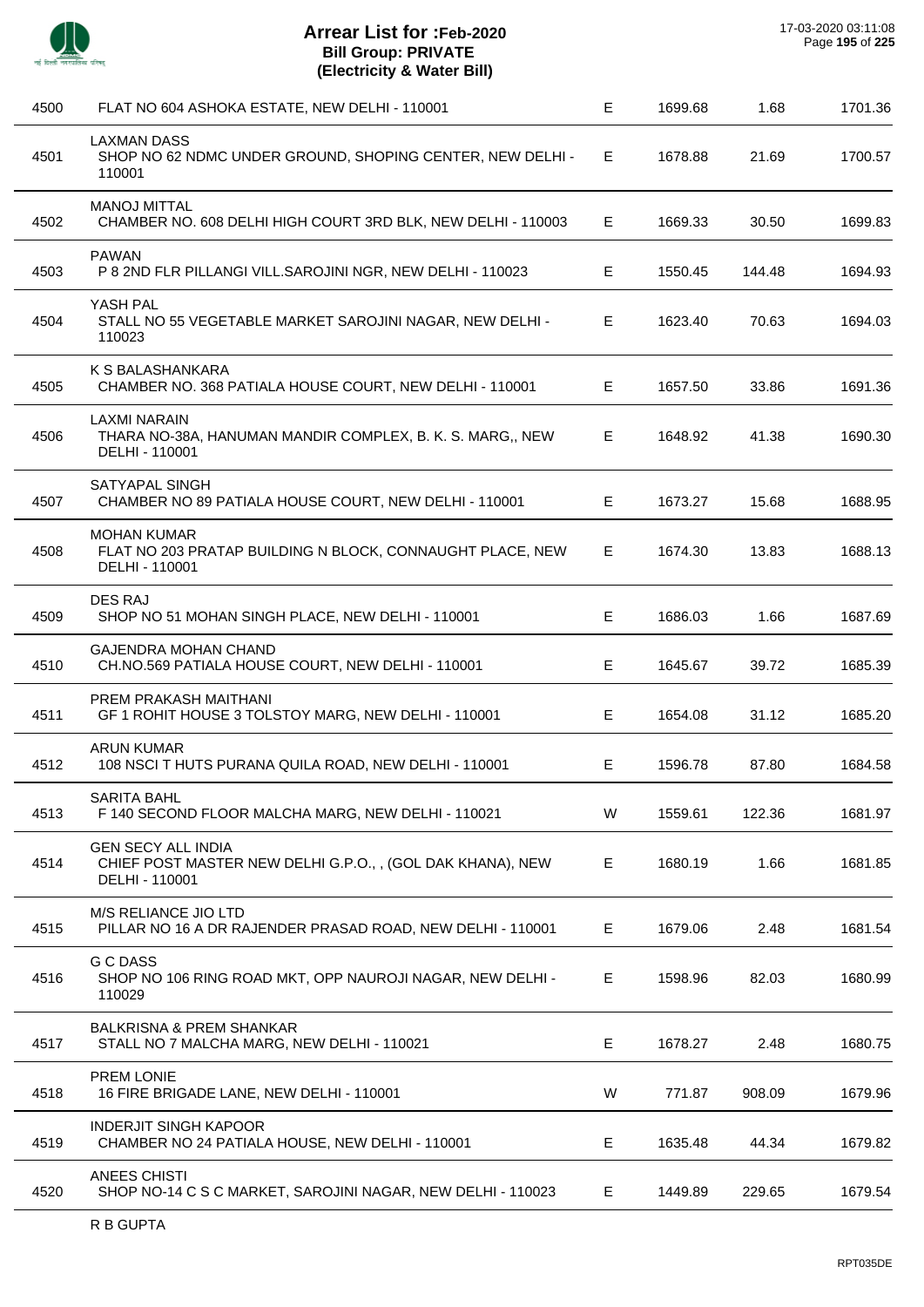$\overline{a}$ 

 $\overline{a}$ 

J.

 $\overline{a}$ 

 $\overline{a}$ 

 $\overline{a}$ 

J.

 $\overline{a}$ 

| 4521 | CHAMBER NO-305 DELHI HIGH COUR, DELHI HIGH COURT, NEW DELHI -<br>110003                                    | E  | 1666.14 | 12.79 | 1678.93 |
|------|------------------------------------------------------------------------------------------------------------|----|---------|-------|---------|
| 4522 | <b>MANJU SAXENA</b><br>SHOP NO. 5 UDYAN MARG, NEW DELHI - 110001                                           | Е  | 1646.29 | 32.63 | 1678.92 |
| 4523 | <b>HARVINDER SINGH</b><br>35 FIRST FLOOR REGAL BUILDING, NEW DELHI - 110001                                | Е  | 1646.87 | 29.63 | 1676.50 |
| 4524 | <b>SHARDA GUPTA</b><br>207 ROHIT HOUSE, 3 TOLSTOY MARG N DELHI, NEW DELHI - 110001                         | E  | 1618.96 | 52.85 | 1671.81 |
| 4525 | <b>ANITA DEVI</b><br>JHUGGI NEAR B 133 SAROJINI NAGAR, NEW DELHI - 110001                                  | Е  | 1611.68 | 58.50 | 1670.18 |
| 4526 | <b>MAHENDER PAL ARORA</b><br>IST FLOOR FLAT NO32 SHANKER MARKET, NEW DELHI - 110001                        | E. | 1612.36 | 55.50 | 1667.86 |
| 4527 | <b>JATINDER KAUMI</b><br>F.NO.905 9TH FLR VIJAY BULDG 17 B K ROAD, NEW DELHI - 110001                      | Е  | 1665.98 | 1.62  | 1667.60 |
| 4528 | M/S ENERGY EFFICIENCY SERVICE LIMITED<br>OPPOSITE HDFC BANK M BLOCK CONNAUGHT PLACE, NEW DELHI -<br>110001 | E. | 1619.28 | 45.62 | 1664.90 |
| 4529 | <b>BABU LAL &amp; SONS</b><br>K-10 GARRAGE S S PARK, NEW DELHI - 110003                                    | Е  | 1599.41 | 65.38 | 1664.79 |
| 4530 | PREM PRAKASH KAPOOR<br>SHOP NO 29 PALIKA PLACE, NEW DELHI - 110001                                         | Е  | 1585.96 | 77.99 | 1663.95 |
| 4531 | <b>AMARJIT SINGH BEDI</b><br>CH.NO. 355 PATIALA HOUSE COURT, NEW DELHI - 110001                            | Е  | 1647.65 | 14.42 | 1662.07 |
| 4532 | <b>SONI KUMAR WAHI</b><br>L 1/G 74 S S PARK, NEW DELHI - 110003                                            | Е  | 1657.71 | 2.53  | 1660.24 |
| 4533 | <b>SHASHI MAHENDRA</b><br>518, INDRA PRAKASH, 21 B.K. ROAD,, NEW DELHI - 110001                            | Е  | 1656.10 | 2.45  | 1658.55 |
| 4534 | <b>NEERAJ GOGIA</b><br>CHAMBER NO 846 PATIALA HOUSE COURTS, NEW DELHI - 110001                             | E. | 1652.56 | 2.44  | 1655.00 |
| 4535 | KISHAN LAL BHANDULA & C M BABBAR<br>299 DELHI HIGH COURT BLOCK NO 96, NEW DELHI - 110003                   | Е  | 1609.46 | 43.75 | 1653.21 |
| 4536 | <b>MOHINDER JIT</b><br>CHAMBER NO 121 PATIALA HOUSE, NEW DELHI - 110001                                    | Е  | 1597.86 | 54.31 | 1652.17 |
| 4537 | <b>UMA VATI</b><br>21/2 LADY HARDING ROAD, NEW DELHI - 110001                                              | Е  | 1634.29 | 15.86 | 1650.15 |
| 4538 | <b>KEDAR NATH</b><br>1/5 LADY HARDING ROAD, NEW DELHI - 110001                                             | Е  | 1628.13 | 21.90 | 1650.03 |
| 4539 | MOHAN VIDHANI & ARYA GIRDHANI<br>276 DELHI HIGH COURT BLOCK 96, NEW DELHI - 110003                         | E  | 1595.68 | 48.72 | 1644.40 |
| 4540 | <b>FIRDOUS JAHAN</b><br>N 33/14/1 GROUND FLOOR, M L BUILD, CONNAUGHT PLACE,, NEW<br>DELHI - 110001         | Е  | 1640.67 | 1.62  | 1642.29 |
| 4541 | <b>MOTHER DAIRY</b><br>STALL NO. 12 MOTHER DAIRY HIGH COURT, NEW DELHI - 110003                            | E. | 1631.30 | 9.66  | 1640.96 |
| 4542 | <b>ASHISH KAPOOR</b><br>BASEMENT OF LAWYER CHMBR BULDG B D RD, SUPREME COURT,<br><b>NEW DELHI - 110001</b> | Е  | 1637.38 | 1.61  | 1638.99 |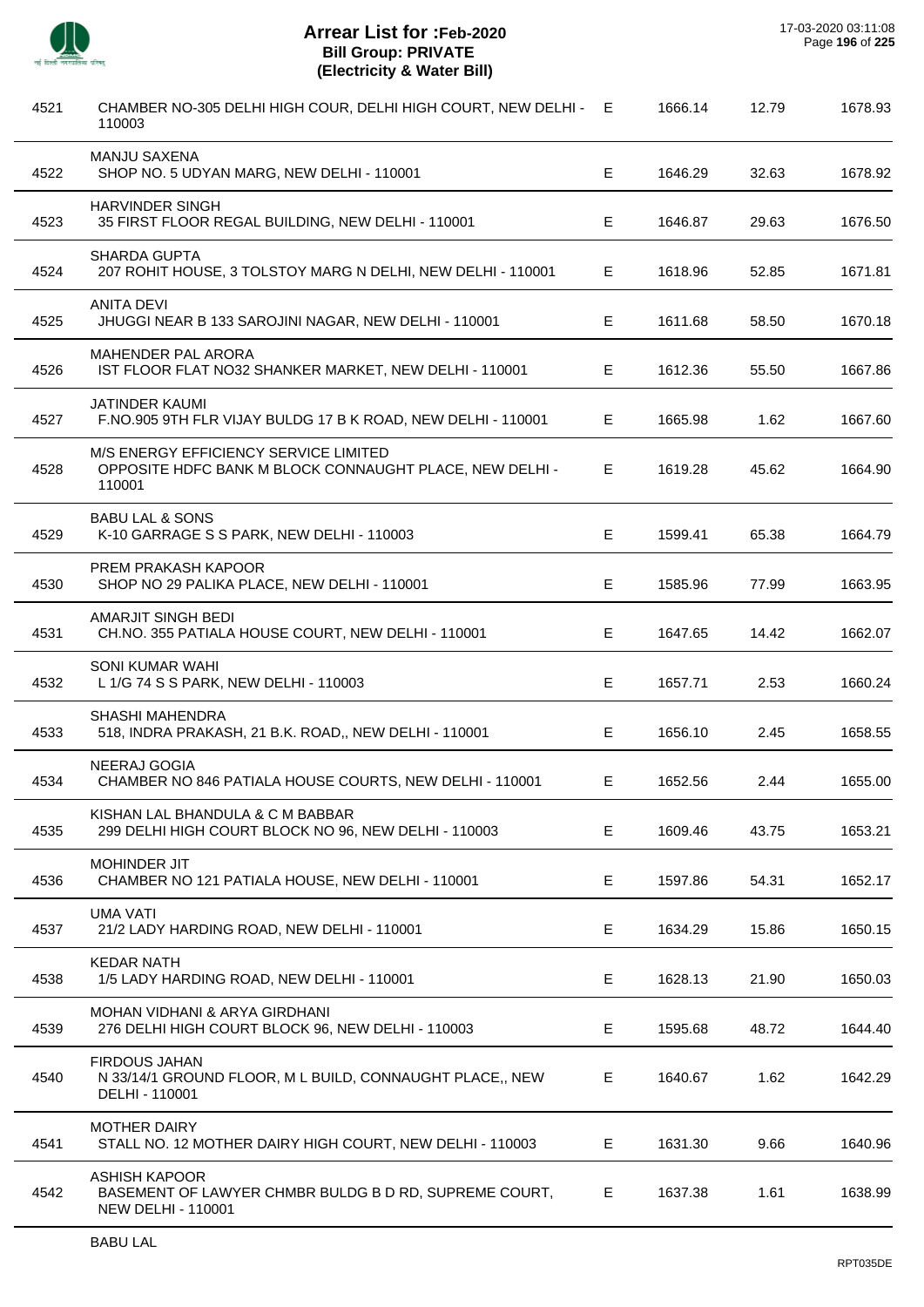

| 4543 | JHUGGI NO 247 B R CAMP RACE COURSE CLUB, NEW DELHI - 110003                                   | E. | 1519.43 | 117.13 | 1636.56             |
|------|-----------------------------------------------------------------------------------------------|----|---------|--------|---------------------|
| 4544 | <b>JAGAN NATH BHATIA</b><br>17 ABUL FAZAL ROAD, NEW DELHI - 110001                            | W  | 1517.90 | 117.06 | 1634.96             |
| 4545 | KARTAR SINGH DATTA<br>B 155 B K DUTT COLONY, NEW DELHI - 110003                               | E  | 1633.14 | 1.19   | 1634.33             |
| 4546 | ANUP KUMAR SENI<br>704 NAVRANG BHAWAN, 21 KG MARG, NEW DELHI - 110001                         | E. | 1256.28 | 373.00 | 1629.28             |
| 4547 | <b>SRI RAM</b><br>STALL NO 209, NEAR BARODA HOUSE, K.G. MARG, NEW DELHI - 110001              | E. | 1571.11 | 58.15  | 1629.26             |
| 4548 | <b>SITA</b><br>QRT. NO24/17 LAXMI BAI NAGAR, NEW DELHI - 110023                               | E. | 1427.20 | 201.91 | 1629.11             |
| 4549 | <b>INDIA TRADING COMPANY</b><br>FLAT NO 1004, NIRMAL TOWER, 26, B.K. RD, NEW DELHI - 110001   | Е  | 1430.10 | 194.13 | 1624.23             |
| 4550 | SANJAY AGGARWAL<br>CH.NO.405, SUP.COURT, B.D.ROAD, NEW DELHI - 110001                         | Е  | 1607.73 | 14.09  | 1621.82             |
| 4551 | RAVINDER NATH<br>CHAMBER NO-330 DELHI HIGH COUR, DELHI HIGH COURT, NEW DELHI - E<br>110003    |    | 1603.11 | 16.24  | 1619.35             |
| 4552 | <b>MANTOSH BHATTACHARJEE</b><br>SHIV SHAKTI MANDIR LAXMI BAI NAGAR, NEW DELHI - 110023        | E  | 1572.70 | 46.08  | 1618.78             |
| 4553 | SPAN EXCURSIONS PVT LTD<br>107 FF BHARAT CHAMBR 70-71 SCINDIA HOUSE, NEW DELHI - 110001       | E. | 1611.74 | 1.59   | 1613.33             |
| 4554 | M/S RELIANCE INFO COMM LTD<br>FEEDER NO 64 MANDIR MARG, NEW DELHI - 110001                    | E  | 1608.36 | 1.59   | 1609.95             |
| 4555 | <b>S N MEHTA</b><br>CHAMBER NO-246 DELHI HIGH COUR, DELHI HIGH COURT, NEW DELHI - E<br>110003 |    | 1546.43 | 63.13  | 1609.56             |
| 4556 | Y ANNAPOORNA RAO<br>B 86 B K DUTT COLONY, NEW DELHI - 110003                                  | E. | 1473.61 | 135.21 | 1608.82             |
| 4557 | RADHEY LAL<br>FLAT NO 1 K C CIRCUS, NEW DELHI - 110001                                        | Е  | 1580.35 | 28.36  | 1608.71             |
| 4558 | <b>D S AGENCY</b><br>1ST FLOOR HANSALYA BLDG 15 B K ROAD, NEW DELHI - 110001                  | E  | 1605.66 | 2.37   | 1608.03             |
| 4559 | <b>SEELA RAMANI</b><br>FLAT NO 38 B S MARKET, NEW DELHI - 110001                              | E  | 1439.82 | 166.89 | 1606.71             |
| 4560 | DAVINDER KUMAR & SH. GOVIND RAM<br>STALL NO 2 HARIJAN BASTI, NEW DELHI - 110001               | E  | 1575.58 | 30.68  | 1606.26             |
| 4561 | RAHUL SOOD<br>SHOP G-16, PALIKA BHAWAN, R.K. PURAM, NEW DELHI - 110066                        | E  | 1602.80 | 2.37   | 1605.17             |
| 4562 | DAYA RAM<br>SHOP NO 119 RING ROAD MKT, OPP NAUROJI NAGAR, NEW DELHI -<br>110029               | E. | 1591.70 | 13.42  | 1605.12             |
| 4563 | <b>BHAGAT SINGH</b><br>SHOP NO 7 BASRURKAR MKT, NEW DELHI - 110021                            | Е  | 1518.59 | 85.25  | 1603.84             |
| 4564 | L D HANDA<br>SHOP NO 30 MPL MKT, CON CIRCUS, NEW DELHI - 110001                               | Е  | 1396.98 | 205.36 | 1602.34             |
| 4565 | <b>SUSHMA SWAHNEY &amp; OTHERS</b><br>509 TOLSTOY HOUSE, NEW DELHI - 110001                   | Е  | 1598.56 | 2.36   | 1600.92<br>RPT035DE |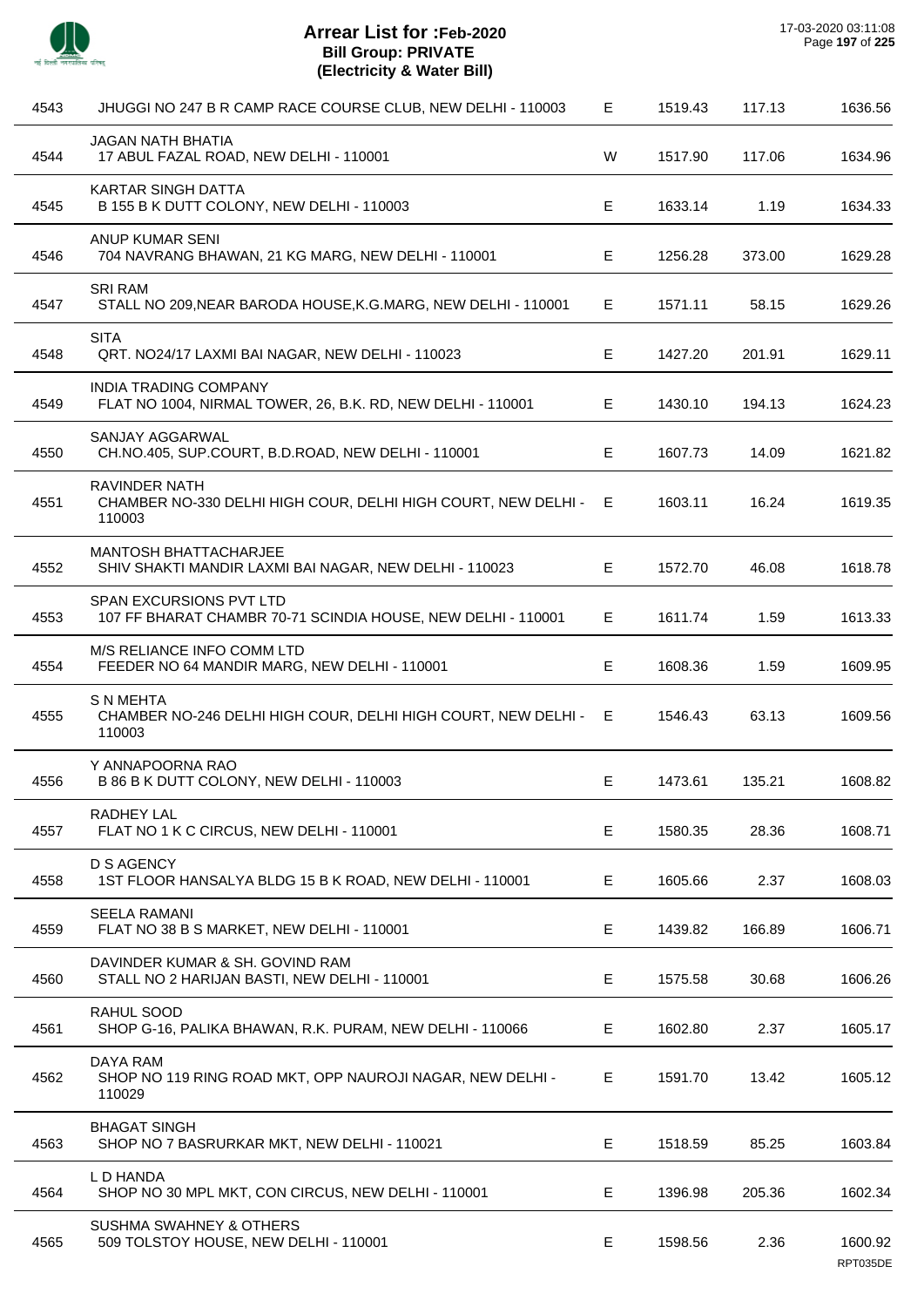

| 4566           | <b>KUSUM</b><br>S-12/51 INDIRA GANDHI CAMP KHANNA MARKET LODHI COLONY, NEW<br>DELHI - 110003                                  | E. | 1509.24 | 89.62   | 1598.86 |
|----------------|-------------------------------------------------------------------------------------------------------------------------------|----|---------|---------|---------|
| 4567           | <b>CHARU SHEKHAR</b><br>22, BAZAR LANE, FIRST FLOOR,, NEW DELHI - 110001                                                      | E. | 1570.49 | 27.43   | 1597.92 |
| 4568           | <b>PARGAT SINGH</b><br>STALL NO 5 OPP DELHI PUBLIC LIBRARY, NEW DELHI - 110001                                                | Е  | 1569.99 | 27.32   | 1597.31 |
| 4569           | <b>SUNITA BERRY</b><br>1105 ROHIT HOUSE, 3 TOLSTOY MARG N DELHI, NEW DELHI - 110001                                           | E  | 1566.43 | 28.73   | 1595.16 |
| 4570           | MOHAMMAD NAYYAR ALAM<br>S 12/175 INDIRA GANDHI CAMP KHANNA MARKET LODHI COLONY, NEW<br>DELHI - 110003                         | E. | 1459.89 | 134.43  | 1594.32 |
| 4571           | MILKHI RAM VERMA<br>STALL NO.15 KASHMIRI MKT CONNAUGHT PLACE, NEW DELHI - 110001                                              | E. | 1531.59 | 61.88   | 1593.47 |
| 4572           | <b>KAMLAWATI SOOD</b><br>SHOP NO 19 INDIAN OIL BHAWAN JANPATH, NEW DELHI - 110001                                             | W  | 1479.91 | 110.74  | 1590.65 |
| 4573           | NEW MOTI BAGH RESIDENTS WELFARE ASSOCIATION (REGD) GPRA COMPLEX NEW MOTI BAGH<br>TOWER NO 2 NEW MOTI BAGH, NEW DELHI - 110023 | E. | 1575.84 | 12.72   | 1588.56 |
| 4574           | RELIANCE JIO INFO COMM LTD<br>FEEDER NO 396 WIFI KALI BARI MRAG, NEW DELHI - 110001                                           | E  | 1584.02 | 1.54    | 1585.56 |
| 4575           | AHAMED ULLAH KHAN<br>KISOK NO 59 MAIN GATE L.GARDEN, NEW DELHI - 110003                                                       | E  | 1582.48 | 2.44    | 1584.92 |
| 4576           | AYA RAM<br>STALL NO 43 SHANKAR MKT, NEW DELHI - 110001                                                                        | E  | 1375.86 | 208.65  | 1584.51 |
| 4577           | RAMJIYAWAN<br>J 16 JHUGGI 16 NO DHOBI GHAT KRISHNA MENON LANE, NEW DELHI -<br>110001                                          | E. | 1470.47 | 113.14  | 1583.61 |
| 4578           | VIKASH FURNITURE HOUSE &R CHANDER<br>SHOP NO 14 PALIKA PLACE, NEW DELHI - 110001                                              | E  | 1479.45 | 104.08  | 1583.53 |
| 4579           | <b>K K SHARMA</b><br>CHAMBER NO 83 PATIALA HOUSE, NEW DELHI - 110001                                                          | E  | 1568.49 | 13.02   | 1581.51 |
| 4580           | <b>SURAJ MAL</b><br>P 108 PILLANGI VILL S/NAGAR, NEW DELHI - 110023                                                           | W  | 1376.50 | 204.83  | 1581.33 |
| 4581           | <b>MANOJ KUMAR</b><br>P 84 A PILLANGI VILL S/NAGAR, NEW DELHI - 110023                                                        | W  | 1375.98 | 204.82  | 1580.80 |
| 4582           | S K BHATIA<br>CHAMBER NO-328 DELHI HIGH COUR, DELHI HIGH COURT, NEW DELHI -<br>110003                                         | E. | 1577.96 | 2.33    | 1580.29 |
| 4583           | KAILASH NATH<br>J-26, B.K. DUTT COLONY,, NEW DELHI - 110003                                                                   | Е  | 1570.99 | 8.94    | 1579.93 |
|                | M/S RELIANCE JIO INFOCOMM LTD R K 4 SQUARE BUILDING 4 DLF PHASE II DLF CYBER CITY GURGAON HARYANA-                            |    |         |         |         |
| 122002<br>4584 | TOWER PURPOSE ACTIVITY AT PUMP HOUSE BARAT GHAR ADJACENT<br>TO SWATI HOSTEL MANDIR MARG, NEW DELHI - 110001                   | E. | 0.17    | 1578.32 | 1578.49 |
| 4585           | <b>BAL KRISHAN</b><br>KIOSK NO-1 QUTAB RD FIRE STN, NEW DELHI - 110001                                                        | Е  | 1565.60 | 12.57   | 1578.17 |
| 4586           | <b>PREM VATI</b><br>P 58A PILLANGI VILL S/NAGAR, NEW DELHI - 110023                                                           | W  | 1434.87 | 142.90  | 1577.77 |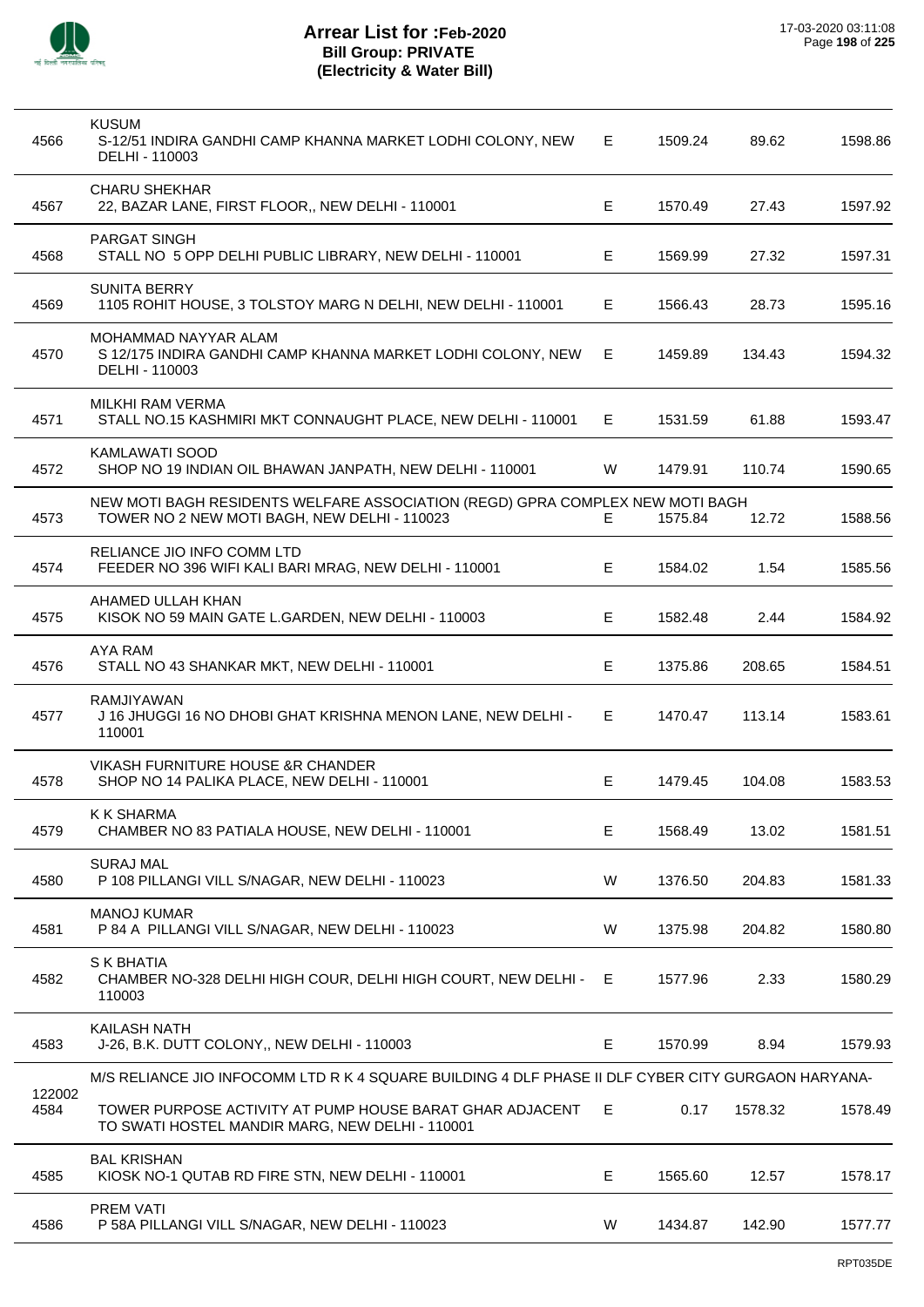

| 4587 | <b>BHAGWAN DASS</b><br>STALL NO 19 NEW MINI MKT JANPA, NEW DELHI - 110001                                    | E. | 1516.02 | 58.24   | 1574.26 |
|------|--------------------------------------------------------------------------------------------------------------|----|---------|---------|---------|
| 4588 | SUSHILA NAYER<br>FLAT NO 32 SHANKER MARKET, NEW DELHI - 110001                                               | Е  | 1569.08 | 1.54    | 1570.62 |
| 4589 | OM PRAKASH GUPTA<br>SHOP NO 10 PALIKA PLICE ANNEXE, NEW DELHI - 110001                                       | Е  | 1525.02 | 44.19   | 1569.21 |
| 4590 | <b>VED PRAKASH</b><br>J 44 ARD COMPLEX SEC 13 R K PURAM, NEW DELHI - 110001                                  | E. | 1523.61 | 44.80   | 1568.41 |
| 4591 | <b>SUNITA PANDEY</b><br>1109 11TH FLOOR NAURANG HOUSE 21 K G MARG, NEW DELHI - 110001                        | E. | 1544.85 | 21.72   | 1566.57 |
| 4592 | YASHWANT KUMAR SHAHI<br>CHAMBER NO 309 PATIALA HOUSE COURTS, NEW DELHI - 110001                              | E. | 1485.43 | 79.26   | 1564.69 |
| 4593 | KIRSHANA DEVI<br>SHOP NO 190 RING ROAD MKT, OPP NAUROJI NAGAR, NEW DELHI -<br>110029                         | E. | 1549.62 | 13.61   | 1563.23 |
| 4594 | BIMLA JAIN DEEPAK JAIN VIPIN<br>607 ADHISHWAR BLDG, NEW DELHI - 110001                                       | Е  | 1559.60 | 2.31    | 1561.91 |
| 4595 | M/S RELIANCE JIO INFO COMM LTD<br>FEEDER NO 2C DALHOUSIE ROAD NEAR DRDO BHAWAN, NEW DELHI -<br>110001        | E. | 1541.63 | 19.98   | 1561.61 |
| 4596 | <b>MURLIDHARAN</b><br>HOUSE NO 110 SHANTI VIHAR MOTI BAGH, NEW DELHI - 110021                                | E. | 1518.65 | 39.11   | 1557.76 |
| 4597 | <b>RAJ NATH MOTORS</b><br>PETROL PUMP MOTI BAGH, NEW DELHI - 110021                                          | W  | 1481.26 | 74.06   | 1555.32 |
| 4598 | ABDUAL MAJID HAROOM<br>SHOP NO 56 NDMC UNDER GROUND, SHOPING CENTER PALIKA BAZAR E<br>NE, NEW DELHI - 110001 |    | 1495.43 | 59.14   | 1554.57 |
| 4599 | <b>MALAN DEVI</b><br>FLAT NO 15 KHAN MARKET, NEW DELHI - 110003                                              | W  | $-0.44$ | 1550.48 | 1550.04 |
| 4600 | SARDHARI LAL<br>92/A HANUMAN MANDIR COMPLEX B K S MARG, NEW DELHI - 110001                                   | Е  | 1499.29 | 49.23   | 1548.52 |
| 4601 | <b>SUMITA MOTWANI</b><br>MB-16 ANTRIKSH BHAWAN 22 KG MG., NEW DELHI-110001                                   | Е  | 1463.45 | 84.96   | 1548.41 |
| 4602 | AMIT KHEMKA & AJIT KUMAR SINGH<br>490 DELHI HIGH COURT BLK 96, NEW DELHI - 110003                            | E  | 1544.75 | 2.29    | 1547.04 |
| 4603 | HARISH KUMAR WALIA<br>SHOP NO 266 PALIKA BAZAR, NEW DELHI - 110001                                           | Е  | 1544.44 | 2.29    | 1546.73 |
| 4604 | SARVODAYA CO-OPERATIVE STORE LTD<br>SHOP NO6 NRCSC MARKET LAXMI BAI NAGAR, NEW DELHI - 110023                | E  | 1508.22 | 38.31   | 1546.53 |
| 4605 | <b>AMAR SINGH</b><br>C 114 B K DUTT COLONY, NEW DELHI - 110003                                               | E  | 1482.66 | 63.78   | 1546.44 |
| 4606 | <b>KHAIRATI LAL</b><br>STALL NO 24 VEGITABLE MARKET, SAROJINI NAGAR, NEW DELHI -<br>110023                   | E. | 1498.29 | 46.69   | 1544.98 |
| 4607 | BARFI LAL S/O BHAGWATI PD.<br>DHOBI GHAT NO. 4 TALKATORA ROAD, NEW DELHI - 110001                            | E  | 1541.16 | 3.50    | 1544.66 |
| 4608 | <b>MEENU BHATIA</b><br>STALL NO.29 SHANKAR MARKET, NEW DELHI - 110001                                        | Е  | 1528.72 | 14.74   | 1543.46 |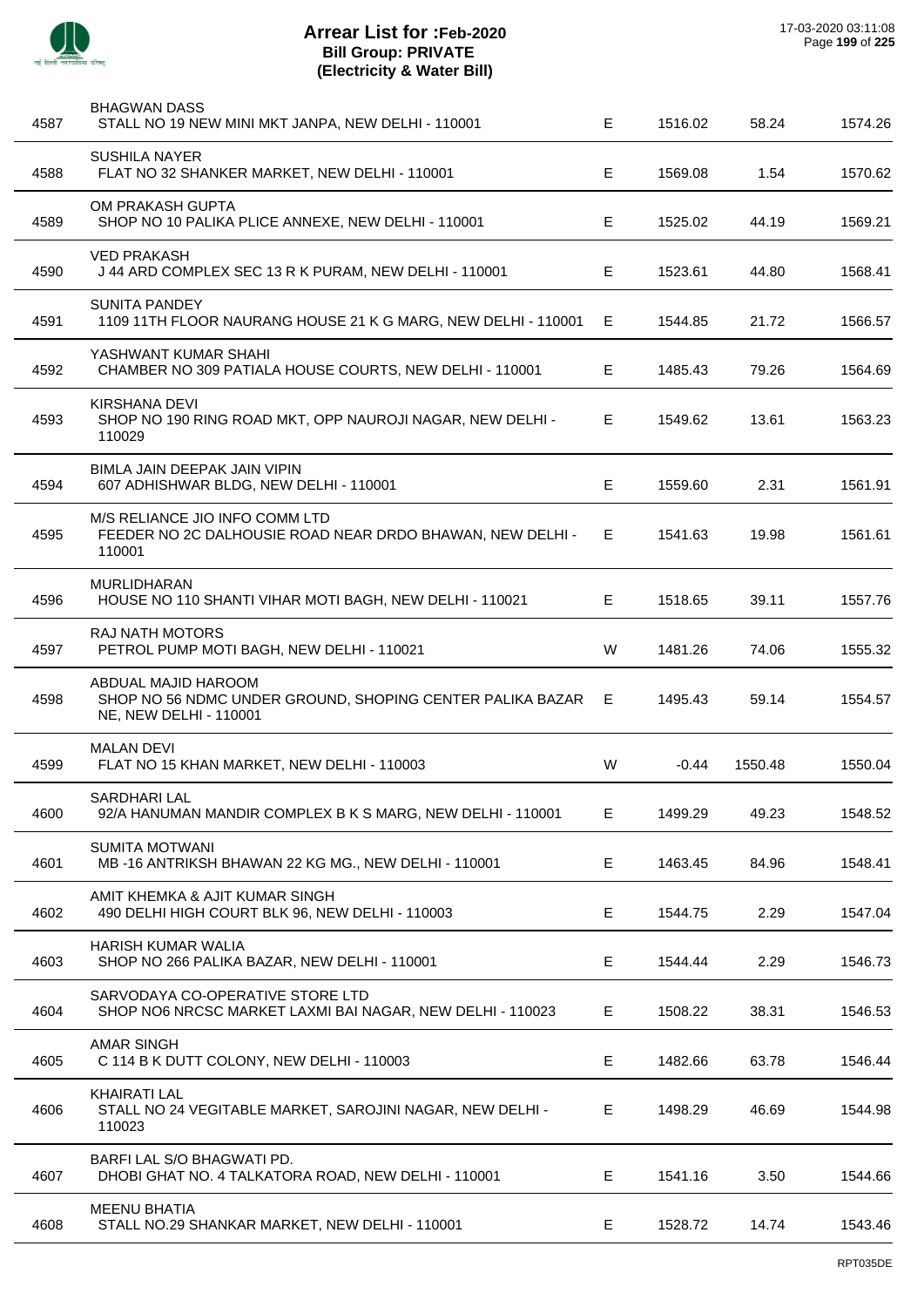

| 4609 | <b>SHIV KUMAR</b><br>P 45 A PILLANGI VILL S/NAGAR, NEW DELHI - 110023                                          | W | 1434.86 | 107.62 | 1542.48 |
|------|----------------------------------------------------------------------------------------------------------------|---|---------|--------|---------|
| 4610 | <b>JHALLO</b><br>P 83 PILLANGI VILL S/NAGAR, NEW DELHI - 110023                                                | W | 1434.78 | 107.62 | 1542.40 |
| 4611 | P.RAJA MOHAN RAO<br>1/D WHITE HOUSE 10 BHAGWAN DASS ROAD, NEW DELHI - 110001                                   | Е | 1540.79 | 0.70   | 1541.49 |
| 4612 | <b>RAM LAL</b><br>SHOP NO 99 KHANNA MARKET, NEW DELHI - 110003                                                 | Е | 1537.37 | 1.52   | 1538.89 |
| 4613 | <b>JYOTI PARSHAD JAIN</b><br>21 JAIN MANDIR ROAD, RAJA BAZAR,, NEW DELHI - 110001                              | W | 1232.69 | 304.78 | 1537.47 |
| 4614 | M/S RELIANCE JIO INFO COMM LTD<br>FEEDER PILLAR NO 34 TEES JANUARY MARG, NEW DELHI - 110001                    | Е | 1513.59 | 22.91  | 1536.50 |
| 4615 | <b>ANKUSH SAHAI</b><br>SG-3, PALIKA BHAWAN, SECT-13, R.K. PURAM, NEW DELHI - 110066                            | Е | 1530.31 | 2.26   | 1532.57 |
| 4616 | <b>INDRAMA PVT LTD</b><br>B 6 SAGAR APARTMENT, NEW DELHI - 110001                                              | Е | 1371.43 | 158.79 | 1530.22 |
| 4617 | JAG MOHAN SINGH<br>STALL NO 26 KHANNA MARKET, NEW DELHI - 110003                                               | Е | 1493.04 | 35.36  | 1528.40 |
| 4618 | RELIANCE JIO INFO COMM LTD<br>PILLAR NO 47 JANPATH, NEW DELHI - 110001                                         | E | 1227.85 | 297.77 | 1525.62 |
| 4619 | RELIANCE JIO INFO COMM LTD<br>FEEDER NO 53 A TUGHLAK ROAD NEAR 20 TUGHLAK ROAD, NEW<br>DELHI - 110001          | Е | 1504.42 | 18.82  | 1523.24 |
| 4620 | <b>NARESH KUMAR</b><br>T 9 STALL BABU MARKET SAROJINI NAGAR, NEW DELHI - 110023                                | Е | 1519.77 | 2.25   | 1522.02 |
| 4621 | <b>SUNITA SHARMA</b><br>CHMBR NO 202 C K DAPHTARY BLK SUPREME, COURT TILAK LANE N<br>DELHI, NEW DELHI - 110001 | Е | 1497.33 | 23.32  | 1520.65 |
| 4622 | <b>SUN FLOWERS</b><br>FLAT NO 16 SHANKER MARKET, NEW DELHI - 110001                                            | E | 1514.53 | 6.00   | 1520.53 |
| 4623 | RAVINDER SINGH RAWAT<br>6/6 AIWC HOSTEL COMPUND BHAGWAN DAS ROAD, NEW DELHI -<br>110001                        | Е | 1382.66 | 137.10 | 1519.76 |
| 4624 | <b>RANVIR BHARTI</b><br>VEG SHOP NO 2 STALL BEGUM ZAID, NEW DELHI - 110001                                     | Е | 1484.69 | 34.58  | 1519.27 |
| 4625 | <b>PARKASH LAL</b><br>SHOP NO 213 PALIKA BAZAR, NEW DELHI - 110001                                             | E | 1495.44 | 23.50  | 1518.94 |
| 4626 | <b>KASHTURI LAL</b><br>K 27 B K DUTT COLONY, NEW DELHI - 110003                                                | W | 1411.71 | 105.88 | 1517.59 |
| 4627 | RUKMANI AMMAL<br>233 JOR BAGH SECOUND FLOOR, NEW DELHI - 110003                                                | W | 1411.60 | 105.87 | 1517.47 |
| 4628 | <b>MAMTA</b><br>JHUGGI NO S-167/399 HARIJAN BASTI ANANT RAM DIARY R K PURAM,<br>DELHI - 110066                 | E | 1438.36 | 79.04  | 1517.40 |
| 4629 | YOGENDRA PD.YADAV<br>A-3 SHYAM NIWAS, BHAI VEER SINGH MG.G.MKT, NEW DELHI - 110001                             | Е | 1229.94 | 287.06 | 1517.00 |
| 4630 | <b>RAJ BHASIN</b><br>G-18B MARINA ARCADE CONNUGHT PLACE, NEW DELHI - 110001                                    | Е | 1447.89 | 67.49  | 1515.38 |
|      |                                                                                                                |   |         |        |         |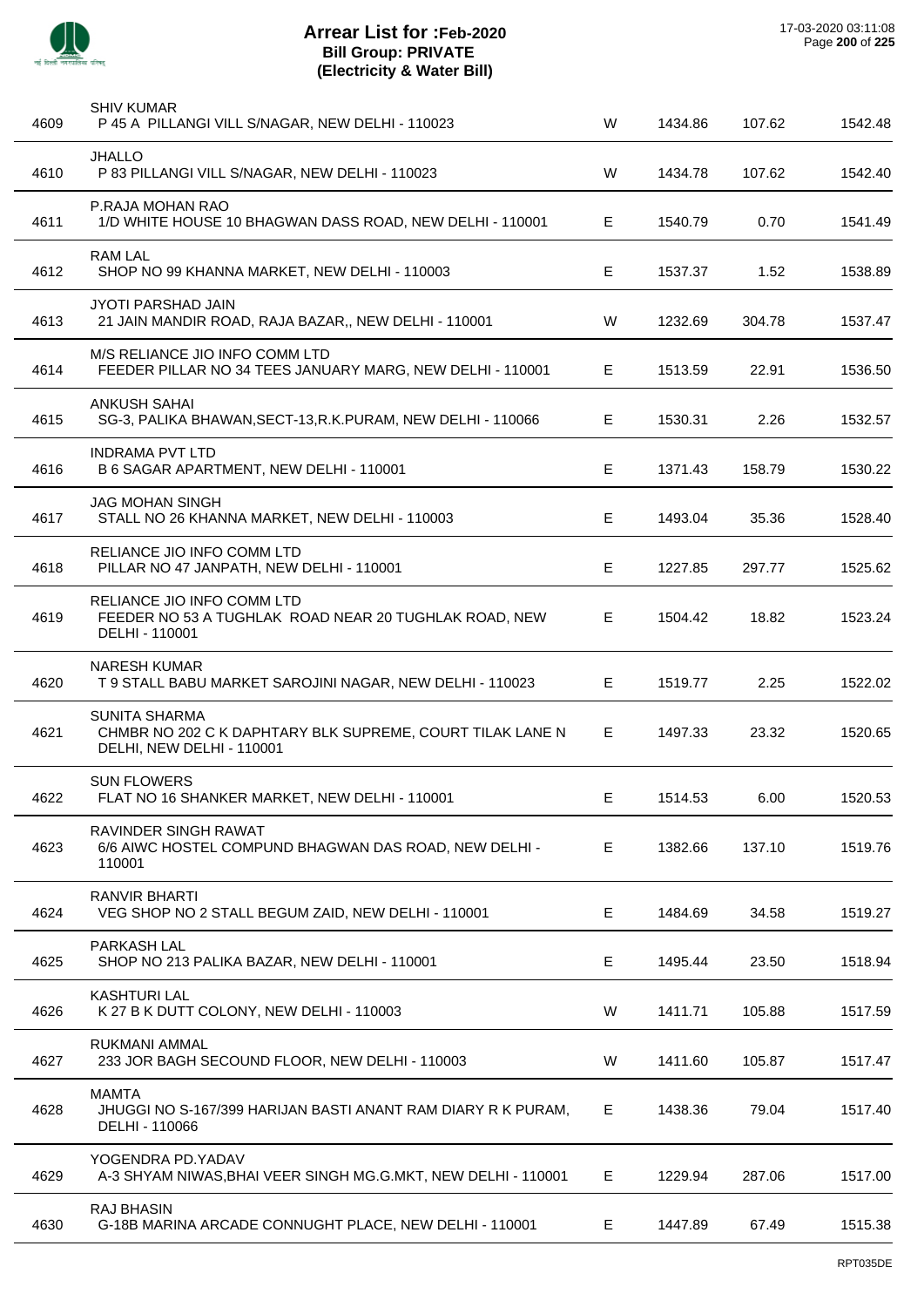

 $\overline{a}$ 

 $\overline{a}$ 

 $\overline{a}$ 

## **Arrear List for :Feb-2020 Bill Group: PRIVATE (Electricity & Water Bill)**

| 4631 | OM PRAKASH S SHEKHAWAT<br>CH.NO. 535 PATIALA HOUSE COURT, NEW DELHI - 110001                                         | E  | 1500.48 | 14.69  | 1515.17 |
|------|----------------------------------------------------------------------------------------------------------------------|----|---------|--------|---------|
| 4632 | <b>GULSHAN KUMAR NARANG</b><br>SHOP NO. 1 PALIKA PARKING CONN PLACE, NEW DELHI - 110001                              | E. | 1431.65 | 82.91  | 1514.56 |
| 4633 | SHAKTI CHAND SHARMA<br>CHAMBER NO. 384 PATIALA HOUSE, NEW DELHI - 110001                                             | Е  | 1489.23 | 25.29  | 1514.52 |
| 4634 | M/S UPPAL HOUSING PVT LTD<br>44 JOR BAGH COMMON LIGHT & LIFT, NEW DELHI - 110003                                     | E. | 1512.52 | 1.49   | 1514.01 |
| 4635 | B SUNITA RAO W/O B V M RAO<br>CHMBR NO 201 C K DAPHTARY BLK SUPREME, COURT TILAK LANE N<br>DELHI, NEW DELHI - 110001 | E. | 1477.68 | 32.89  | 1510.57 |
| 4636 | <b>SHIV CHARAN</b><br>SHOP NO-41 PALIKA BAZAR, NEW DELHI - 110001                                                    | E  | 1507.79 | 1.49   | 1509.28 |
| 4637 | <b>RAJNI SINGH</b><br>CHAMBER NO.234 DELHI HIGH COURT, NEW DELHI - 110003                                            | E  | 1505.75 | 2.23   | 1507.98 |
| 4638 | <b>M C KRISHNA KUTTY</b><br>SHOP NO 128 MPL MKT, CON CIRCUS, NEW DELHI - 110001                                      | E  | 1397.09 | 110.00 | 1507.09 |
| 4639 | <b>SATYA WATI</b><br>70 GOLF LINK F/FLOOR, NEW DELHI - 110003                                                        | W  | 1434.51 | 71.73  | 1506.24 |
| 4640 | <b>IMTIYAZ AHMED</b><br>11 SUPREME COURT CHAMBER, NEW DELHI - 110001                                                 | Е  | 1501.71 | 3.02   | 1504.73 |
| 4641 | <b>OM PARKASH</b><br>KIOSK NO 203S, ASHOK ROAD, BIHAND UCO BANK, NEW DELHI - 110001                                  | E  | 1467.97 | 36.76  | 1504.73 |
| 4642 | <b>PARDEEP KUMAR</b><br>J-30B, ARD COMPOUND, SEC.13, R.K.PURAM, NEW DELHI - 110066                                   | W  | 1429.51 | 71.48  | 1500.99 |
| 4643 | SUDHA ASHOKAN<br>FLAT NO.40, A.R.D. COMPLEX, GROUND FLOOR,, SEC-13, R.K. PURAM,,<br><b>NEW DELHI - 110066</b>        | W  | 819.57  | 680.49 | 1500.06 |
| 4644 | P.A. MOHAMMED<br>GF-15, INDRA PRAKASH BUILDING,, NEW DELHI - 110001                                                  | Е  | 1496.55 | 2.21   | 1498.76 |
| 4645 | AJAY KUMAR CHOUWDHAY<br>SHOP NO 4 CSC KAKA NAGAR, NEW DELHI - 110003                                                 | E  | 1476.19 | 20.57  | 1496.76 |
| 4646 | <b>ASHOK SHARMA</b><br>4B SHOP P R LANE MKT, NEW DELHI - 110003                                                      | Е  | 1458.23 | 36.64  | 1494.87 |
| 4647 | <b>RAJ KUMARI</b><br>KIOSK NO 8 PANDARA ROAD, NEW DELHI - 110003                                                     | Е  | 1492.47 | 2.21   | 1494.68 |
| 4648 | SANJEE DHINGRA<br>B 9 PALIKA BHAWAN, NEW DELHI - 110066                                                              | Е  | 1471.12 | 23.28  | 1494.40 |
| 4649 | PREMIJI TRADING PVT LTD<br>1015 ARUNCHAL BUILDING, NEW DELHI - 110001                                                | Е  | 1477.11 | 16.47  | 1493.58 |
| 4650 | SATINDER PAL SINGH<br>CH NO-124 PATIALA HOUSE, NEW DELHI - 110001                                                    | E  | 1478.85 | 13.84  | 1492.69 |
| 4651 | M PALANIVEL VASU<br>40 ARD COMPLEX SEC 13 R K PURAM GROUND FLOOR, NEW DELHI -<br>110001                              | Е  | 1478.88 | 12.28  | 1491.16 |
| 4652 | <b>SURJEET SINGH</b><br>TAXI STAND CORNWALIS RD, NEW DELHI - 110003                                                  | Е  | 1472.15 | 18.41  | 1490.56 |
|      |                                                                                                                      |    |         |        |         |

J.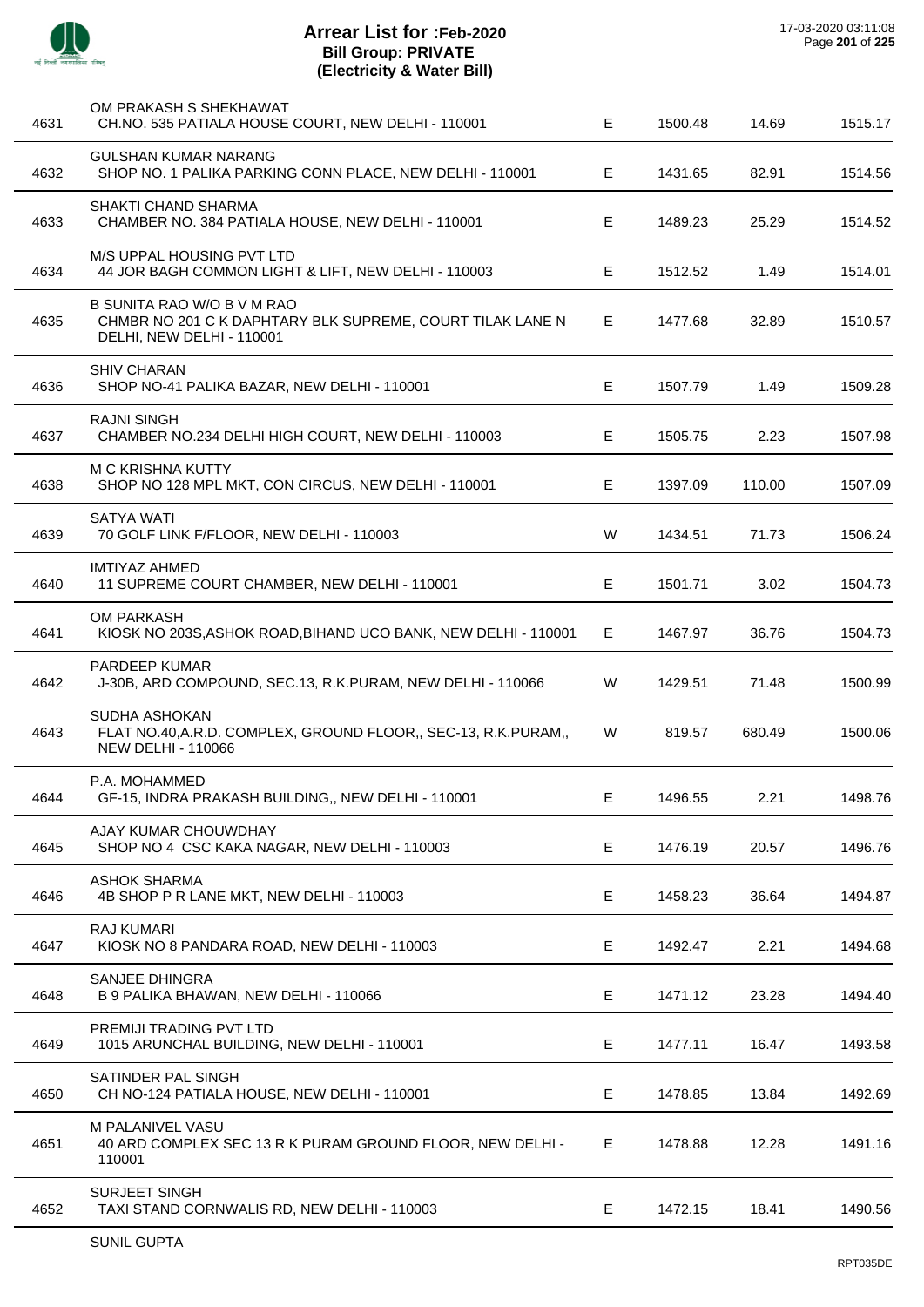

| 4653 | MB-19, ANTRIKSH BHAWAN,, NEW DELHI - 110001                                                           | E  | 1436.77 | 52.85   | 1489.62             |
|------|-------------------------------------------------------------------------------------------------------|----|---------|---------|---------------------|
| 4654 | ANUP KUMAR SONI<br>701 NAVRANG BHAWAN, 21 KG MARG, NEW DELHI - 110001                                 | E  | 1419.05 | 70.43   | 1489.48             |
| 4655 | SHAILENDER SINGH<br>QTR NO 12 NSCI STAFF QTR PURANA QUILA ROAD, NEW DELHI - 110001 E                  |    | 1450.36 | 37.24   | 1487.60             |
| 4656 | <b>CHUNI LAL</b><br>SHOP NO LG-12 PALIKA PLACE, R K MARG N DELHI, NEW DELHI -<br>110001               | Е  | 1461.63 | 25.83   | 1487.46             |
| 4657 | SATYA PRAKASH GUPTA<br>CHAMBER NO143 DELHI HIGH COURT, NEW DELHI - 110003                             | Е  | 1455.85 | 31.03   | 1486.88             |
| 4658 | LUXURY HOLIDAY<br>121 IST FLOOR 42 REGAL BUILDING, NEW DELHI - 110001                                 | W  | 1318.41 | 163.66  | 1482.07             |
| 4659 | SECRETARY SHIV SHAKTI MANDIR<br>LAXMI BAI NAGAR N DELHI, NEW DELHI - 110023                           | W  | 1332.35 | 147.42  | 1479.77             |
| 4660 | CHANDRA KALA DEVI<br>SHOP NO S-6 PALIKA BAZAR, NEW DELHI - 110001                                     | E  | 1462.84 | 16.17   | 1479.01             |
| 4661 | <b>TIKA RAM</b><br>F 13 B K DUTT COLONY, NEW DELHI - 110003                                           | W  | 1055.42 | 423.01  | 1478.43             |
| 4662 | <b>RAM DAYAL</b><br>QRT NO 8 DHOBI GHAT TYAGA RAJA, NEW DELHI - 110001                                | E  | 1444.80 | 30.78   | 1475.58             |
| 4663 | M/S RELAINCE JIO INFO COMM LTD<br>FEEDER NO 388 B OLD RAM KRISHNAN ASHRAM MARG, NEW DELHI -<br>110001 | E. | 1454.24 | 20.86   | 1475.10             |
| 4664 | D A MEHTA<br>CHAMBER NO 9 PATIALA HOUSE, NEW DELHI - 110001                                           | Е  | 1425.54 | 47.91   | 1473.45             |
| 4665 | <b>KULDEEP</b><br>DHOBI GHAT 4 GURUDWARA RAKAB GANJ ROAD, NEW DELHI - 110001                          | E  | 1459.47 | 13.37   | 1472.84             |
| 4666 | V K GOEL<br>CH.NO. 512 PATIALA HOUSE COURT, NEW DELHI - 110001                                        | Е  | 1456.72 | 14.27   | 1470.99             |
| 4667 | RAVINDER KUMAR BANGA<br>SHOP NO 6 NBCC TOWER KIDWAI NAGAR EAST, NEW DELHI - 110023                    | E. | 1468.51 | 1.45    | 1469.96             |
| 4668 | A.S.MOKHA<br>D 1 B K DUTT COLONY, NEW DELHI - 110003                                                  | W  | 1044.63 | 423.54  | 1468.17             |
| 4669 | <b>DEVID KUMAR</b><br>JHUGGI NO 167/98 HARIJAN BASTI ANANT RAM DIARY R K PURAM,<br>DELHI - 110066     | Е  | 1355.87 | 108.35  | 1464.22             |
| 4670 | ALEKH VARDHAN<br>68 KAHN MARKET IST FLOOR AND IIND FLOOR, NEW DELHI - 110001                          | W  | 0.26    | 1463.06 | 1463.32             |
| 4671 | <b>GIRISH DHINGRA</b><br>38 B HANUMAN MANDIR COMPLEX, NEW DELHI - 110001                              | Е  | 1436.03 | 24.84   | 1460.87             |
| 4672 | <b>BHUMIKA AGGRAWAL</b><br>CHAMBER NO 815 PATIALA HOUSE COURT, NEW DELHI - 110001                     | Е  | 1446.33 | 13.10   | 1459.43             |
| 4673 | NARENDER KUMAR PANDEY<br>711 NAVRANG HOUSE 21 K G MARG, NEW DELHI - 110001                            | Е  | 1438.63 | 19.48   | 1458.11             |
| 4674 | <b>MOHD SALEEM</b><br>N-52 B STALL JANPATH, NEW DELHI - 110001                                        | Е  | 1455.58 | 1.44    | 1457.02             |
| 4675 | N.S. JAIN & SH A.K. JAIN<br>NEW BLK, CH. NO-473, DELHI HIGH COURT, NEW DELHI - 110003                 | E  | 1452.02 | 4.80    | 1456.82<br>RPT035DE |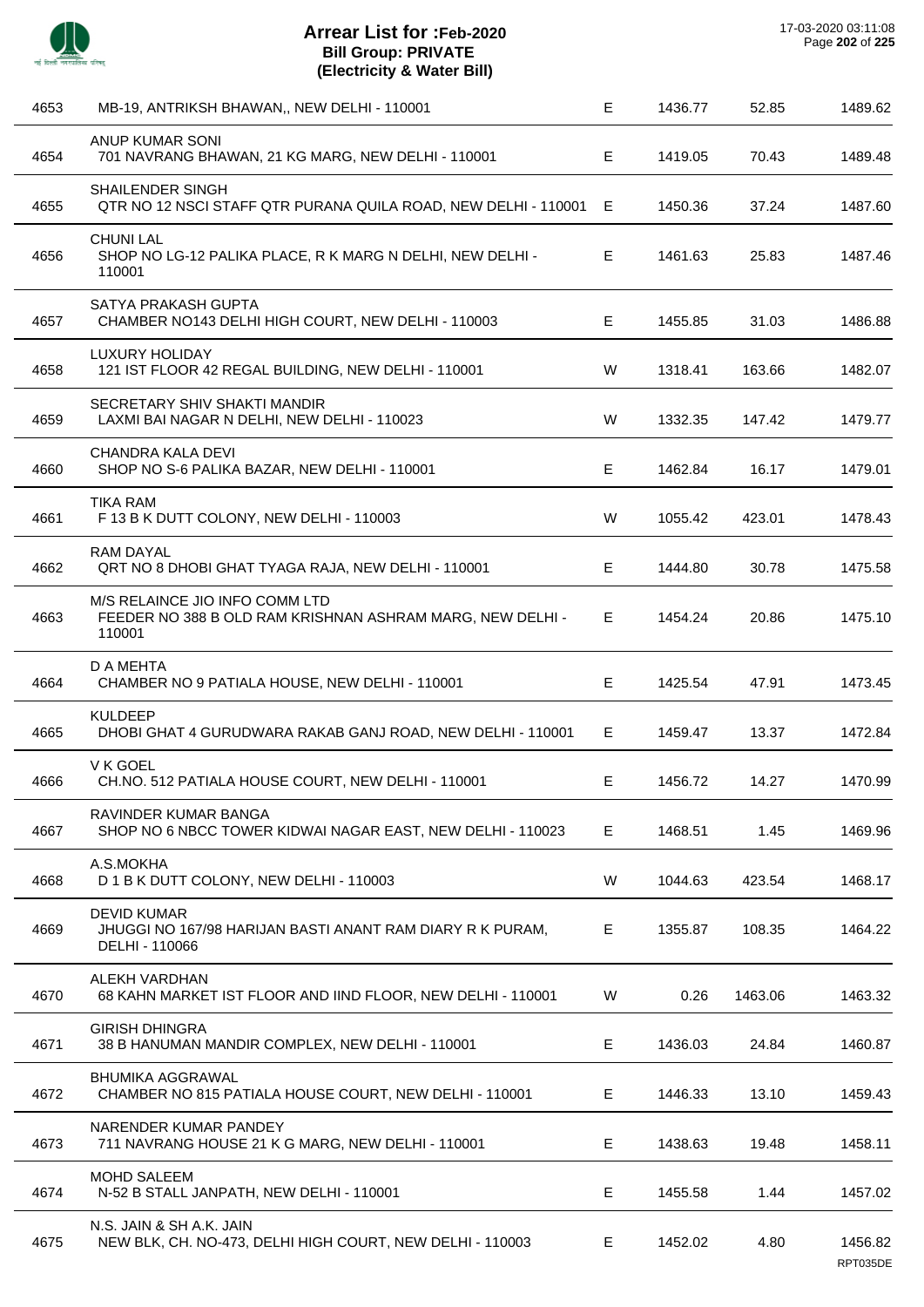

| 4676 | <b>PREMWATI DEVI</b><br>137-S-2, PLAZA BUS STAND, CON. CIRCUS,, NEW DELHI - 110001                   | E           | 1353.22 | 102.46 | 1455.68 |
|------|------------------------------------------------------------------------------------------------------|-------------|---------|--------|---------|
| 4677 | <b>LAXMI KUMARI</b><br>605 ROHIT HOUSE, 3 TOLSTOY MARG N DELHI, NEW DELHI - 110001                   | Е           | 1453.44 | 2.15   | 1455.59 |
| 4678 | <b>ALPNA KIRLOSKAR</b><br>UB-6 PARKASH DEEP BUILD., NEW DELHI - 110001                               | Е           | 1400.99 | 54.15  | 1455.14 |
| 4679 | DHERAJ SARNA<br>1006 INDRA PARKASH BLDG, NEW DELHI - 110001                                          | E           | 1452.44 | 2.15   | 1454.59 |
| 4680 | STAYA AWAHI<br>SHOP NO G-18 PALIKA PLACE, R K MARG, NEW DELHI - 110001                               | Е           | 1453.07 | 1.43   | 1454.50 |
| 4681 | <b>SATISH KUMAR</b><br>SHOP NO S/5 PALIKA BAZAR N DEL, NEW DELHI - 110001                            | Е           | 1436.90 | 17.35  | 1454.25 |
| 4682 | SOM DUTT CHIBBER & SUNIL DUTT CHIBBER<br>SHOP NO 44 NBCC TOWER KIDWAI NAGAR EAST, NEW DELHI - 110029 | $\mathsf E$ | 1452.14 | 1.43   | 1453.57 |
| 4683 | CHANDER PAL S/O DEVI PRASHAD<br>DHOBI GHAT NO 4 TALKATORA ROAD, NEW DELHI - 110001                   | Е           | 1396.53 | 56.89  | 1453.42 |
| 4684 | <b>LALTA PD</b><br>SHOP NO-S/7 PALIKA BAZAR, NEW DELHI - 110001                                      | Е           | 1443.35 | 8.62   | 1451.97 |
| 4685 | C. K. SUCHARITA<br>CHAMBER NO-214, SUPREME COURT, NEW DELHI - 110001                                 | Е           | 1437.89 | 13.73  | 1451.62 |
| 4686 | R B VISHWA KARMA<br>57 OLD COMPOUND MANDI HOUSE, NEW DELHI - 110001                                  | W           | 1284.47 | 166.72 | 1451.19 |
| 4687 | SHAKIL AHMAD SYED<br>CH.NO.201 SUP.COURT B.D.ROAD, NEW DELHI - 110001                                | Е           | 1398.59 | 51.58  | 1450.17 |
| 4688 | <b>BHIM SAIN NARANG</b><br>SHOP NO 9 KHANNA MARKET LODHI COLONY, NEW DELHI - 110003                  | E           | 1446.57 | 2.12   | 1448.69 |
| 4689 | HARI KISHAN SINGH<br>108 MALCHA MARG, NEW DELHI - 110021                                             | W           | 1234.63 | 213.00 | 1447.63 |
| 4690 | <b>KHALID KHAN</b><br>KIOSK NO 4, SAFDARJUNG HOSPITAL,, NEW DELHI - 110023                           | Е           | 1436.00 | 9.88   | 1445.88 |
| 4691 | <b>BHOLAY RAM</b><br>P 148 PILLANGI VILLAGE, NEW DELHI - 110023                                      | W           | 1376.72 | 68.84  | 1445.56 |
| 4692 | <b>RAJWANTI</b><br>P 151 PILLANGI VILLAGE, NEW DELHI - 110023                                        | W           | 1376.57 | 68.83  | 1445.40 |
| 4693 | <b>BRAHAM PRAKASH</b><br>P 153 PILLANGI VILLAGE, NEW DELHI - 110023                                  | W           | 1376.48 | 68.82  | 1445.30 |
| 4694 | <b>KIRANVATI</b><br>P 210 PILLANGI VILL AGE, NEW DELHI - 110023                                      | W           | 1376.28 | 68.81  | 1445.09 |
| 4695 | AJEET SINGH<br>P 149 PILLANGI VILL S/NAGAR, NEW DELHI - 110023                                       | W           | 1375.95 | 68.80  | 1444.75 |
| 4696 | L.K.PAL<br>P 50 PILLANGI VILL S/NAGAR, NEW DELHI - 110023                                            | W           | 1375.90 | 68.80  | 1444.70 |
| 4697 | A MANOCHA<br>SHOP NO 54 N BLOCK CON PLACE, NEW DELHI - 110001                                        | E           | 1227.04 | 217.02 | 1444.06 |
| 4698 | <b>ROBIN</b><br>101-B NSCI T HUTS PURANA QUILA ROAD, NEW DELHI - 110001                              | Е           | 1413.18 | 30.34  | 1443.52 |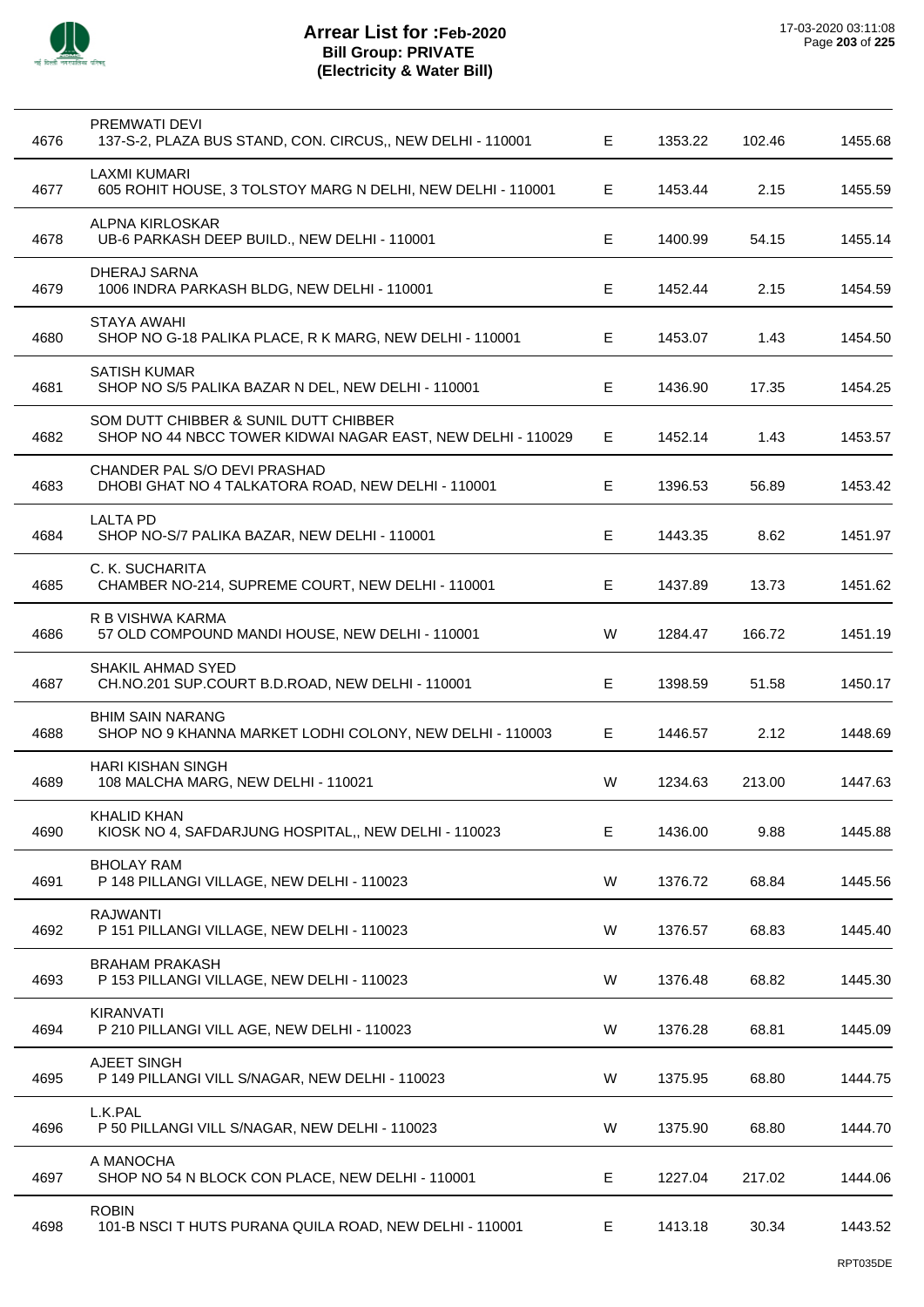

| 4699 | <b>AMIT KUMAR</b><br>P 52 PILLAJI VILLAGE SAROJINI NAGAR, NEW DELHI - 110023          | Е | 1316.85 | 125.45  | 1442.30 |
|------|---------------------------------------------------------------------------------------|---|---------|---------|---------|
| 4700 | <b>GYANENDER</b><br>P 208 PILLANGI VILL S/NAGAR, NEW DELHI - 110023                   | W | 1372.43 | 68.62   | 1441.05 |
| 4701 | R K WADHWA<br>CH 186 PATILA HOUSE, NEW DELHI - 110001                                 | Е | 1423.84 | 15.26   | 1439.10 |
| 4702 | KAPOOR PROPERTIES & INVESTMENT<br>312 INDRA PRAKASH, NEW DELHI - 110001               | E | 1436.89 | 2.13    | 1439.02 |
| 4703 | SHARMA AUTO CENTRE<br>JIING FLR STAIR CASE S S PARK, NEW DELHI - 110003               | Е | 1399.10 | 39.46   | 1438.56 |
| 4704 | RAJ KUMARI W/O BHANDARI CHAURA<br>PAN THARA NR CHANKYA PURI, NEW DELHI - 110021       | Е | 1436.17 | 2.12    | 1438.29 |
| 4705 | <b>TRILOCHAN SINGH</b><br>35/6 H BLOCK C PLACE, NEW DELHI - 110001                    | Е | 1365.80 | 71.95   | 1437.75 |
| 4706 | STATE BANK OF JAIPUR BIKANER<br>SHOP NO 3-4/90 C CIRCUS, NEW DELHI - 110001           | Е | 1383.88 | 53.50   | 1437.38 |
| 4707 | <b>CHANDER BHAN</b><br>SHOP NO 7 YUSUF SARAI MARKET, NEW DELHI - 110029               | Е | 1406.99 | 28.53   | 1435.52 |
| 4708 | <b>KERO RAM SABRWAL</b><br>FLAT NO 69 KHAN MARKET, NEW DELHI - 110003                 | W | 0.26    | 1433.36 | 1433.62 |
| 4709 | SHYAM DEVI C/O HARISH CHANDER<br>14 BABER ROAD, NEW DELHI - 110001                    | W | 1223.70 | 205.84  | 1429.54 |
| 4710 | <b>HARISH TANKHA</b><br>113, GOLF LINK, (GROUND FLOOR),, NEW DELHI - 110003           | Е | 1422.31 | 6.02    | 1428.33 |
| 4711 | RAM RAODIK EDUCATION SOCIETY<br>25 ABUL FAZUL ROAD, NEW DELHI - 110001                | Е | 1426.86 | 0.57    | 1427.43 |
| 4712 | ASHOK KR. AGGRAWAL<br>3/A WHITE HOUSE 10 BHAGWAN DASS ROAD, NEW DELHI - 110001        | Е | 1354.41 | 72.46   | 1426.87 |
| 4713 | <b>KANAK MARKETING</b><br>SHOP NO 88 B S MARKET, NEW DELHI - 110001                   | Е | 1398.84 | 26.95   | 1425.79 |
| 4714 | <b>NATHI DEVI</b><br>SHOP NO-40 RING ROAD MKT. NAUROGI NAGAR, NEW DELHI - 110029      | E | 1374.27 | 48.23   | 1422.50 |
| 4715 | JASPAL SINGH & PRITPAL SINGH<br>STALL NO-3 GURUDWARA BANGLA SA, NEW DELHI - 110001    | W | 1323.48 | 98.76   | 1422.24 |
| 4716 | <b>DEVA RAM</b><br>SHOP NO.39 RING ROAD MKT, OPP NAUROJI NAGAR, NEW DELHI -<br>110029 | Е | 1371.12 | 49.54   | 1420.66 |
| 4717 | <b>NISHA BAGCHI</b><br>106, NEW LAWYERS CHAMBER, SUPREME COURT, NEW DELHI - 110001    | Е | 1416.47 | 1.40    | 1417.87 |
| 4718 | <b>ARUN SINGH</b><br>216 COMPETENT HOUSE CON PLACE, NEW DELHI - 110001                | E | 1384.58 | 32.79   | 1417.37 |
| 4719 | <b>MEENAKSHI</b><br>JHUGGI NO C-31/229 KALI BARI MARG, NEW DELHI - 110001             | Е | 1415.47 | 1.40    | 1416.87 |
| 4720 | <b>JOGANDER SINGH</b><br>21/1 LADY HARDING ROAD, NEW DELHI - 110001                   | E | 1319.08 | 96.25   | 1415.33 |
|      |                                                                                       |   |         |         |         |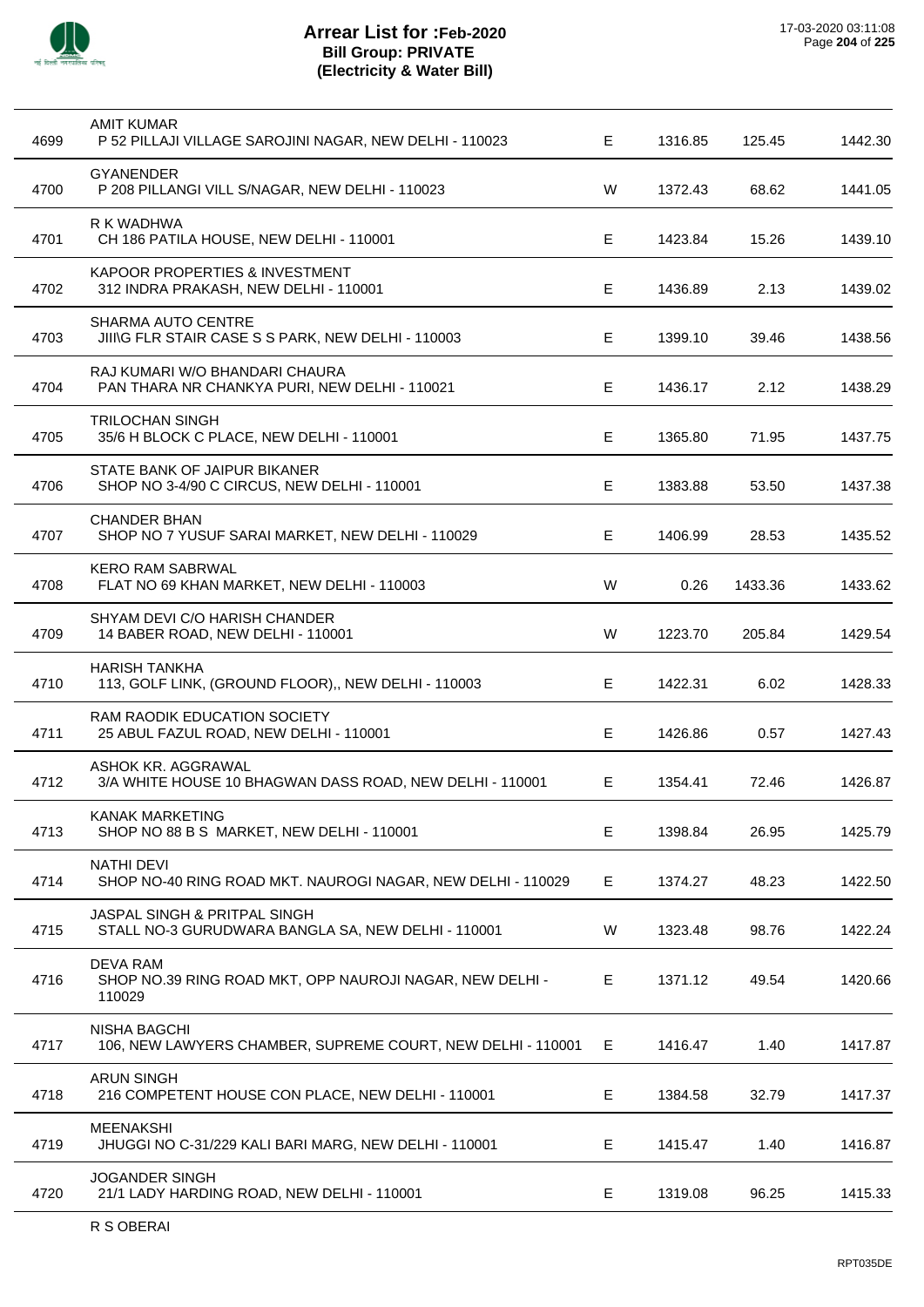

| 4721 | FLAT NO 32 A CON PLACE, NEW DELHI - 110001                                                                              | $\mathsf E$ | 1366.23 | 47.90  | 1414.13 |
|------|-------------------------------------------------------------------------------------------------------------------------|-------------|---------|--------|---------|
| 4722 | <b>RAM SARAN</b><br>SHOP NO G-52 PALIKA PLACE, R K MARG N DELHI, NEW DELHI - 110001                                     | Е           | 1377.21 | 36.56  | 1413.77 |
| 4723 | KAPOOR LAMPS & SHADS COMPANEY<br>82-84 JANPATH, NEW DELHI - 110001                                                      | W           | 1313.01 | 98.48  | 1411.49 |
| 4724 | <b>NIHAL CHAND</b><br>24 HANUMAN ROAD, NEW DELHI - 110001                                                               | W           | 1343.92 | 67.20  | 1411.12 |
| 4725 | ASHOK KUMAR RAINA<br>SHOP NO.3 KASHMIRI MKT B K ROAD, NEW DELHI - 110001                                                | Е           | 1406.01 | 1.39   | 1407.40 |
| 4726 | NARESH TYAGI S/O B R TYAGI<br>CHAMBER NO. 508 PATIALA HOUSE, NEW DELHI - 110003                                         | Е           | 1381.68 | 24.97  | 1406.65 |
| 4727 | <b>CHHOTEY LAL</b><br>DARGAH SYEED HUSSAN, P.K.ROAD, NEW DELHI - 110001                                                 | W           | 1252.80 | 153.58 | 1406.38 |
| 4728 | M/S RELIANCE JIO INFO COMM LTD<br>NEAR FEEDER PILLAR NO 54 A AURANGZEB ROAD, NEW DELHI - 110001                         | Е           | 1370.16 | 34.84  | 1405.00 |
| 4729 | BASIR-UDDIN<br>STALL NO-44 SHANKAR MKT, NEW DELHI - 110001                                                              | W           | 1307.55 | 97.43  | 1404.98 |
| 4730 | <b>ASHOK MALIK</b><br>FLAT NO 703, NILGIRI APPTT. 9 B.K. ROAD, NEW DELHI - 110001                                       | E           | 1362.57 | 41.67  | 1404.24 |
| 4731 | <b>MANOHAR LAL</b><br>38 SHANKER MKT, C CIRCUS, NEW DELHI - 110001                                                      | Е           | 1389.54 | 13.00  | 1402.54 |
| 4732 | J N SETH<br>SHOP NO S-43 PALIKA BAZAR, NEW DELHI - 110001                                                               | E           | 1379.55 | 21.82  | 1401.37 |
| 4733 | M/S RELIANCE JIO INFOCOMM LTD<br>NEAR PILLAR NO 83 DR ZAKIR HUSSAIN MARG, NEW DELHI - 110001                            | E           | 1384.54 | 15.88  | 1400.42 |
| 4734 | <b>KRISHNA SETHI</b><br>FLAT NO 4 SHANKER MARKET, NEW DELHI - 110001                                                    | W           | 1302.35 | 97.16  | 1399.51 |
| 4735 | ASSOCATIC TRAVEL SERVICE<br>FLAT 1/90 C CIRCUS, NEW DELHI - 110001                                                      | W           | 1285.51 | 113.94 | 1399.45 |
| 4736 | <b>MANSA RAM</b><br>SHED DHOBI GHAT NO 4 G R G LANE TALKATORA ROAD, NEW DELHI -<br>110001                               | W           | 1307.74 | 91.09  | 1398.83 |
| 4737 | SATWINDER KAUR SAHNI<br>SATWINDER KAUR SAHNI, , 419-A NAURANG BHAWAN, 21 K G MARG,<br><b>NEW DELHI - 110001</b>         | Е           | 1288.51 | 109.76 | 1398.27 |
| 4738 | <b>VIJAY WADHWA</b><br>SHOP NO 36 MUNICIPAL MARKET CONN.PLACE, NEW DELHI - 110001                                       | E,          | 1371.59 | 25.60  | 1397.19 |
| 4739 | <b>BALBANT RAI KATHURIA</b><br>REAR PORTION IIND FLOOR 18 CONTRAL LANE, BANGALI MKT,, NEW<br>DELHI - 110001             | Е           | 1371.18 | 23.64  | 1394.82 |
| 4740 | M/S RELIANCE JIO INFO COMM LTD<br>FEEDER NO 77 A NYAYA MARG NEAR GATE NO 4 FRANCE EMBASSY,<br><b>NEW DELHI - 110001</b> | Е.          | 1375.10 | 19.40  | 1394.50 |
| 4741 | INDER KUMAR VIJ S/O L. SH JIWA RAM<br>CH. 10 PATIALA HOUSE COURT, NEW DELHI - 110001                                    | Е           | 1382.26 | 12.15  | 1394.41 |
| 4742 | PUNEET MEHTA<br>SHOP NO. 107 MOHAN SINGH PLACE, NEW DELHI - 110001                                                      | Е           | 1262.92 | 130.53 | 1393.45 |
|      |                                                                                                                         |             |         |        |         |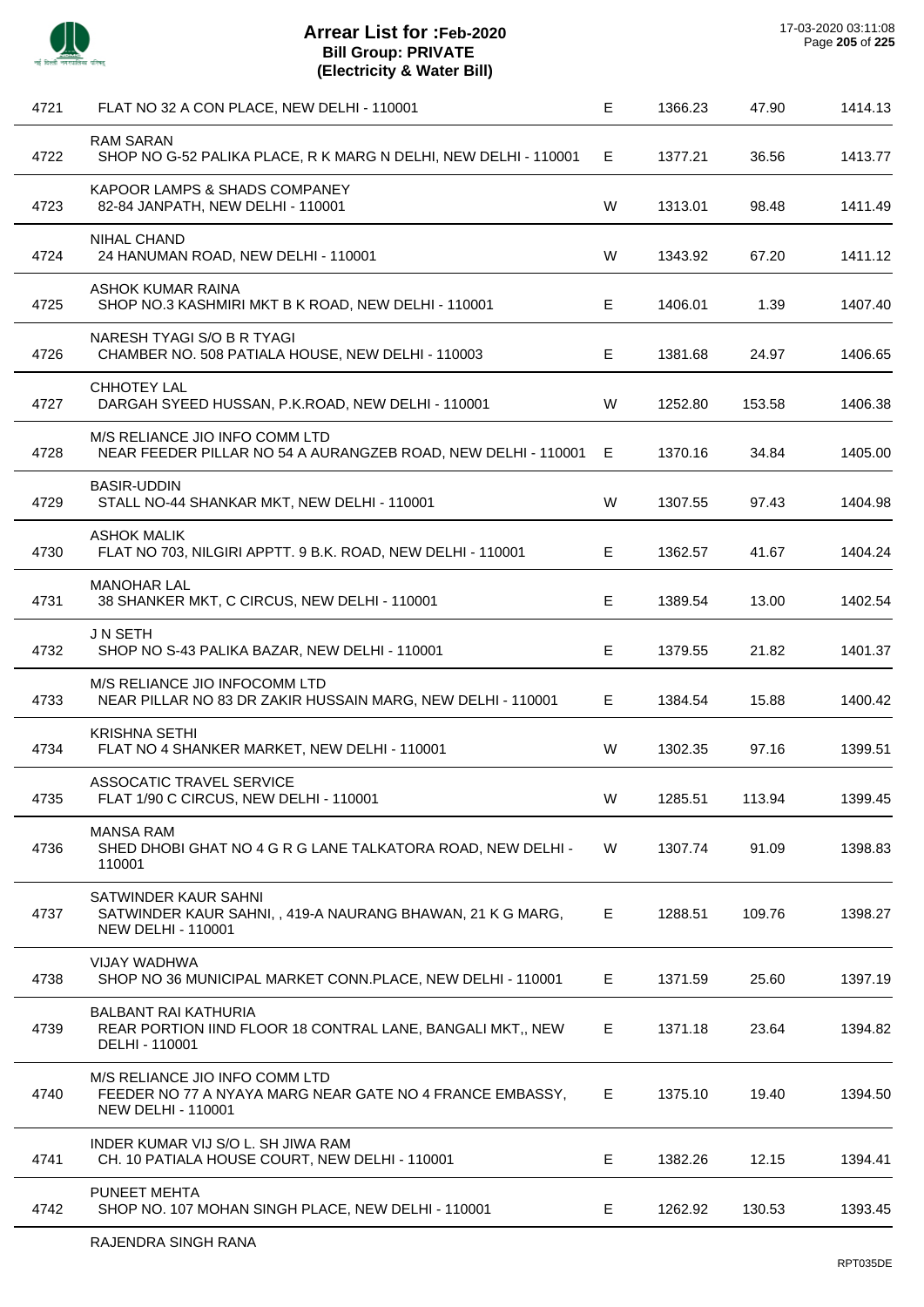

÷,

 $\overline{a}$ 

 $\overline{\phantom{a}}$ 

 $\overline{a}$ 

 $\overline{a}$ 

 $\overline{a}$ 

 $\overline{\phantom{a}}$ 

 $\overline{a}$ 

| 4743 | CHAMBER NO 358 NEW CHAMBER BLOCK PATIALA HOUSE COURT,<br><b>NEW DELHI - 110001</b>                                                         | Е  | 1389.06 | 2.06  | 1391.12             |
|------|--------------------------------------------------------------------------------------------------------------------------------------------|----|---------|-------|---------------------|
| 4744 | <b>PIARA LAL</b><br>SHOP NO 5 BASRURKAR MKT, NEW DELHI - 110021                                                                            | Е  | 1358.34 | 31.25 | 1389.59             |
| 4745 | M/S RELIANCE JIO INFO COMM LTD<br>FEEDER NO 98 SANSAD MARG, NEW DELHI - 110001                                                             | Е  | 1372.97 | 16.33 | 1389.30             |
| 4746 | DHARMENDRA KUMAR<br>119 NSCI T HUTS PURANA QIULLA ROAD, NEW DELHI - 110001                                                                 | Е  | 1314.05 | 75.13 | 1389.18             |
| 4747 | <b>HARIHAR PARTAP SINGH</b><br>CHAMBER NO. 405 PATIALA HOUSE COURT, NEW DELHI - 110001                                                     | E. | 1374.73 | 14.22 | 1388.95             |
| 4748 | RAGHU NATH RAI<br>3 HANUMAN ROAD, NEW DELHI - 110001                                                                                       | Е  | 1371.70 | 16.54 | 1388.24             |
| 4749 | <b>UPENDER NATH SINGH</b><br>CH.NO. 357 PATIALA HOUSE COURT, NEW DELHI - 110001                                                            | Е  | 1332.10 | 53.67 | 1385.77             |
| 4750 | <b>NAND RAM</b><br>SHOP NO UG-63 PALIKA PLACE, R K MARG N DELHI, NEW DELHI -<br>110001                                                     | E  | 1353.60 | 32.11 | 1385.71             |
| 4751 | <b>SURJIT KAUR</b><br>JI/7 3RD FLOOR S S PARK, NEW DELHI - 110003                                                                          | Е  | 1368.26 | 15.29 | 1383.55             |
| 4752 | <b>GHOSHU MAL</b><br>FLAT NO 6 SAROJINI NAGAR MKT, NEW DELHI - 110023                                                                      | Е  | 1365.37 | 17.29 | 1382.66             |
| 4753 | S S CHOUDHARY<br>CHAMBER NO-896, PATIALA HOUSE COURT, `, NEW DELHI - 110001                                                                | Е  | 1308.62 | 72.66 | 1381.28             |
| 4754 | SEC SHRI BHAIRON MANDIR SAMITI REGD<br>PRACHIN KHAPRA BABA BATUK BHAIRON MANDIR VINAY MARG NEHRU<br>PARK CHANAKYA PURI, NEW DELHI - 110001 | Е  | 1357.52 | 22.92 | 1380.44             |
| 4755 | <b>KAMLA H MATHRONE</b><br>1011/19 SURIYA KIRAN K G MARG, NEW DELHI - 110001                                                               | Е  | 1314.52 | 65.02 | 1379.54             |
| 4756 | <b>VINOD JAIN</b><br>12, CHANDRA HS.1 FL., DOC. LANE, GOLE MK, NEW DELHI - 110001                                                          | E  | 1377.05 | 1.36  | 1378.41             |
| 4757 | RAJNISH SHARMA<br>NO 32 C PREM HOUSE CONN.PLACE, NEW DELHI - 110001                                                                        | Е  | 1337.01 | 41.07 | 1378.08             |
| 4758 | <b>RAM PRAKASH</b><br>D 35 B K DUTT COLONY, NEW DELHI - 110003                                                                             | Е  | 1308.16 | 68.67 | 1376.83             |
| 4759 | ASHOK KUMAR SHARMA<br>CHAMBER NO-111, SUPREME COURT, NEW DELHI - 110001                                                                    | E  | 1372.84 | 2.87  | 1375.71             |
| 4760 | D OCP DELHI TELEPHONES CON PLACE<br>ROOM NO 1 NORTH COMPLEX NDMC, R K MARG, NEW DELHI - 110001                                             | E. | 1359.76 | 14.84 | 1374.60             |
| 4761 | <b>BALJEET SINGH TULI</b><br>1 SCINDIA HOUSE, NEW DELHI - 110001                                                                           | E  | 1311.94 | 62.02 | 1373.96             |
| 4762 | <b>RAM SAROOP</b><br>40 SHANKER MKT, C CIRCUS, NEW DELHI - 110001                                                                          | E  | 1358.10 | 15.08 | 1373.18             |
| 4763 | RITU AGGARWAL<br>SHOP NO.25 NETAJI NAGAR, NEW DELHI - 110023                                                                               | Е  | 1340.86 | 31.91 | 1372.77             |
| 4764 | <b>SEWA RAM</b><br>SHOP NO K-14/I, CON. PLACE, NEW DELHI - 110001                                                                          | Е  | 1360.52 | 11.29 | 1371.81             |
| 4765 | <b>BANWARI LAL</b><br>96 JOR BAGH G F, NEW DELHI - 110003                                                                                  | W  | 1303.89 | 66.19 | 1370.08<br>RPT035DE |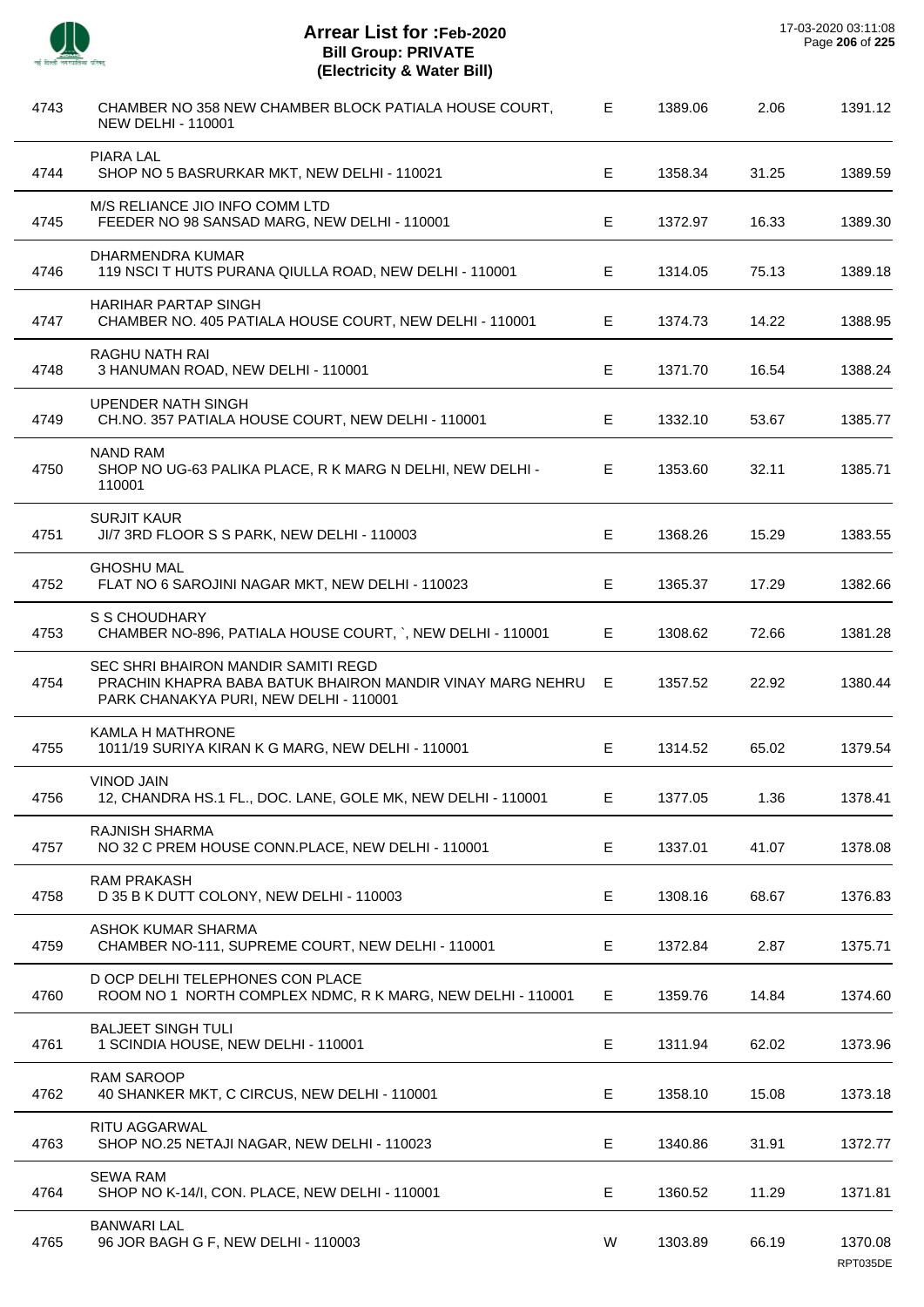

| 4766 | <b>HANS RAJ RATTAN</b><br>CHAMBER NO 197 PATIALA HOUSE, NEW DELHI - 110001                              | Е  | 1354.32 | 13.60   | 1367.92 |
|------|---------------------------------------------------------------------------------------------------------|----|---------|---------|---------|
| 4767 | <b>SANJAY KUMAR</b><br>CHAMBER NO-684 PATIALA HOUSE COURT, NEW DELHI - 110001                           | Е  | 1302.43 | 64.56   | 1366.99 |
| 4768 | SURINDER PAL SINGH SETHI<br>CHAMBER NO 403 DELHI HIGH, COURT, NEW DELHI - 110003                        | Е  | 1355.98 | 10.20   | 1366.18 |
| 4769 | SANJAY KUMAR S/O NATHU RAM<br>68 SCINDIA POTTERY SAROJINI NAGAR, NEW DELHI - 110023                     | Е  | 1244.44 | 121.26  | 1365.70 |
| 4770 | <b>RAGHIB</b><br>CHAMBER NO. 370 PATIALA HOUSE COURT, NEW DELHI - 110001                                | Е  | 1352.11 | 12.99   | 1365.10 |
| 4771 | <b>JIT SINGH</b><br>K 71 B K DUTT COLONY, NEW DELHI - 110003                                            | W  | 984.42  | 376.01  | 1360.43 |
| 4772 | <b>CHANDRA KALA</b><br>S-12/25 INDIRA GANDHI CAMP KHANNA MARKET LODHI COLONY, NEW<br>DELHI - 110003     | Е  | 1297.09 | 63.04   | 1360.13 |
| 4773 | <b>INDERJEET RANGI</b><br>505 ARADHANA COLONY SEC.13 R K PURAM, NEW DELHI - 110066                      | Е  | $-0.14$ | 1358.56 | 1358.42 |
| 4774 | <b>SAMISHTA SANGER</b><br>FLAT NO 207, HOUSE, NEW DELHI - 110001                                        | Е  | 1337.86 | 20.41   | 1358.27 |
| 4775 | <b>WAZIR SINGH RATHEE</b><br>MB 4 PRAKASH DEEP BUILDING 7 TOLSTOY MG, NEW DELHI - 110001                | Е  | 1269.04 | 89.23   | 1358.27 |
| 4776 | R. SATISH<br>CH.NO.316, SUP.COURT, B.D.ROAD, NEW DELHI - 110001                                         | Е  | 1338.19 | 19.47   | 1357.66 |
| 4777 | RELIANCE JIO INFO COMM LTD<br>FEEDER NO 6 TEEN MURTI LANE, NEW DELHI - 110001                           | Е  | 1324.18 | 32.28   | 1356.46 |
| 4778 | <b>KHEM CHAND</b><br>SHOP NO 89-90 RING ROAD MKT, OPP NAUROJI NAGAR, NEW DELHI -<br>110029              | Е  | 1084.15 | 270.54  | 1354.69 |
| 4779 | M S KHURANA<br>CHAMBER NO 1 PATIALA HOUSE, NEW DELHI - 110001                                           | E. | 1329.42 | 24.34   | 1353.76 |
| 4780 | <b>GURADHAN COHLY</b><br>FLAT 4 B S MARKET, NEW DELHI - 110001                                          | E  | 1351.67 | 2.00    | 1353.67 |
| 4781 | <b>T T THOMAS</b><br>50 OUT HOUSES A BLOCK, NEW DELHI - 110001                                          | Е  | 1152.83 | 197.76  | 1350.59 |
| 4782 | <b>ENJOY OVERSEAS P LTD</b><br>FLAT NO 101 HOUSE, NEW DELHI - 110001                                    | E  | 1220.74 | 129.84  | 1350.58 |
| 4783 | Y K MATHUR & R C VERMA<br>179 DELHI HIGH COURT BLK 96, NEW DELHI - 110003                               | E  | 1326.80 | 22.45   | 1349.25 |
| 4784 | <b>MADHUR BHUSHAN</b><br>CHAMBER NO. 337 PATIALA HOUSE, NEW DELHI - 110001                              | Е  | 1346.54 | 1.99    | 1348.53 |
| 4785 | <b>JYOTHI KUMAR</b><br>PLOT NO.7, II FLOOR, A R D COMPOUND, SEC. 13, R.K. PURAM,, NEW<br>DELHI - 110066 | W  | 1198.95 | 149.58  | 1348.53 |
| 4786 | SANDEEP PURI<br>SHOP NO-18 U.G.PARKING, NEW DELHI - 110001                                              | E  | 1284.28 | 63.39   | 1347.67 |
| 4787 | NIRMAL MAHARA<br>FLAT NO 67 B S MARKET, NEW DELHI - 110001                                              | W  | 1282.42 | 64.12   | 1346.54 |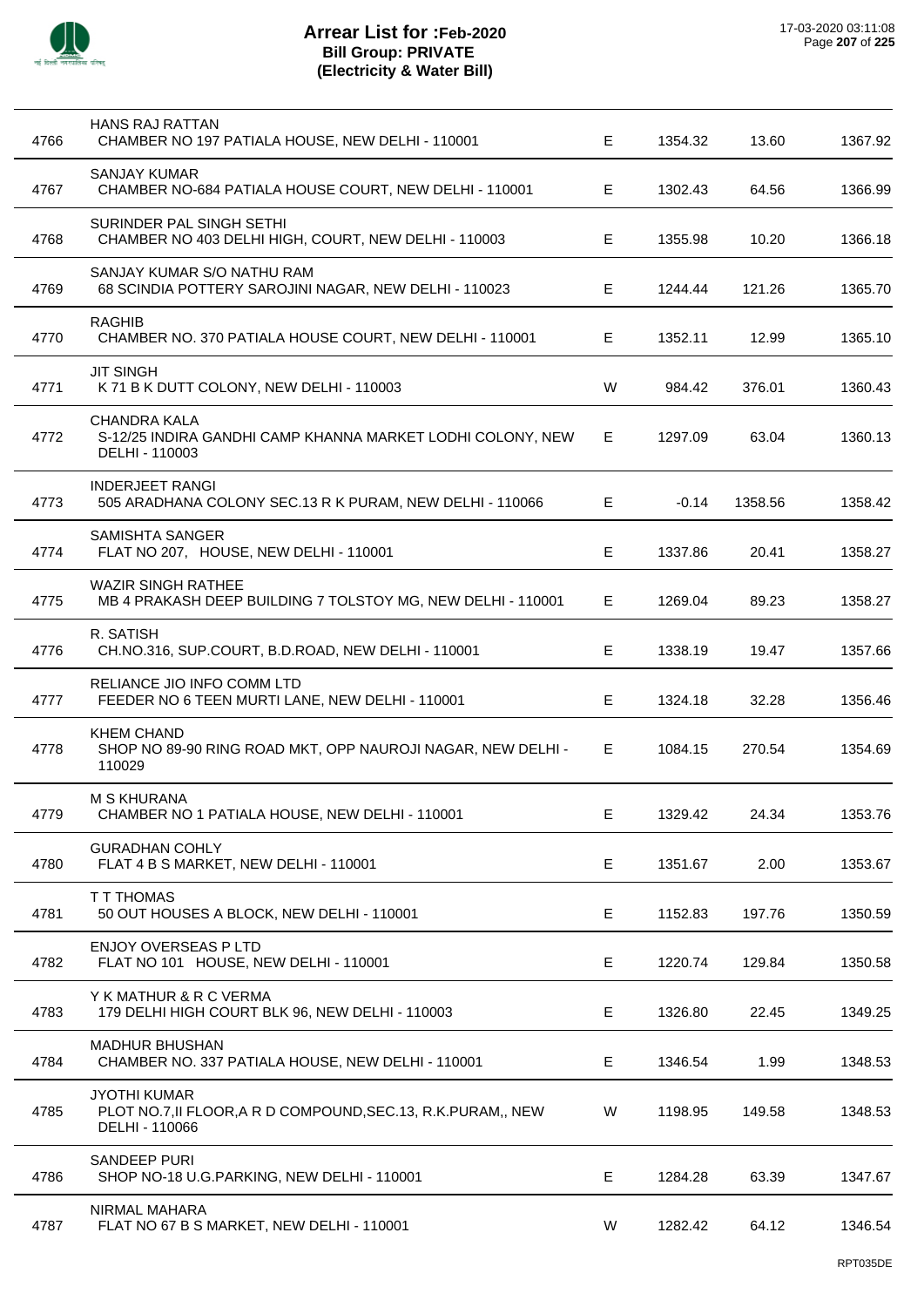

| 4788 | <b>MANOJ SWARUP</b><br>CH.NO.315, SUP.COURT, B.D.ROAD, NEW DELHI - 110001                  | Е           | 1343.23 | 1.32    | 1344.55 |
|------|--------------------------------------------------------------------------------------------|-------------|---------|---------|---------|
| 4789 | RAMA NAND DEV<br>PRESS THADA NO-13 DHOBI GHAT HAILY LANE, NEW DELHI - 110001               | Е           | 1341.97 | 1.32    | 1343.29 |
| 4790 | <b>BHAGWAN DASS</b><br>STALL NO 19 VEGITABLE MARKET, SAROJINI NAGAR, NEW DELHI -<br>110023 | Е           | 1335.59 | 1.98    | 1337.57 |
| 4791 | <b>RAJIV DUTTA</b><br>CHAMBER NO 193 PATIALA HOUSE, NEW DELHI - 110001                     | Е           | 1292.96 | 43.75   | 1336.71 |
| 4792 | <b>SUDHIR KHANNA</b><br>D 56 MALCHA MARG CHANKYA PURI, NEW DELHI - 110021                  | Е           | 1327.73 | 8.78    | 1336.51 |
| 4793 | THE BIRLA COTTON MILL<br>7 TEES JANVARY MARG, NEW DELHI - 110003                           | W           | 0.33    | 1335.92 | 1336.25 |
| 4794 | <b>RANBIR SINGH</b><br>CHAMBER NO. 326 PATIALA HOUSE COURT, NEW DELHI - 110003             | Е           | 1317.10 | 12.87   | 1329.97 |
| 4795 | BALDEV RAJ & L D ADLAKHA<br>485 DELHI HIGH COURT BLOCK NO.86, NEW DELHI - 110003           | Е           | 1277.39 | 52.34   | 1329.73 |
| 4796 | <b>NACHHATER SINGH</b><br>SHOP NO F 1 NBCC TOWER KIDWAI NAGAR, NEW DELHI - 110001          | E           | 1321.31 | 5.37    | 1326.68 |
| 4797 | PREMENDRA OJHA<br>CH.NO. 534 PATIALA HOUSE COURT, NEW DELHI - 110001                       | Е           | 1313.33 | 12.33   | 1325.66 |
| 4798 | M/S RELIANCE JIO LTD WIFI SYSTEM<br>PILLAR NO 89/I BABAR ROAD, NEW DELHI - 110001          | Е           | 1323.68 | 1.29    | 1324.97 |
| 4799 | <b>RASHID</b><br>SHOP NO 26 MINI MARKET MALCHA MARG, NEW DELHI - 110001                    | E           | 1307.26 | 17.35   | 1324.61 |
| 4800 | OM PARKASH MALVIYA & RAVINDER DAYAL<br>CHAMBER NO 145 DELHI HIGH COURT, NEW DELHI - 110003 | E           | 1311.95 | 12.03   | 1323.98 |
| 4801 | <b>RAJ KUMAR</b><br>SHED DHOBI GHAT NO 4 G R G LANE TALKATORA ROAD, NEW DELHI -<br>110001  | W           | 1193.53 | 129.97  | 1323.50 |
| 4802 | ANIL KUMAR THUKRAL&SMT B.THUKRAL<br>M.B.I. NAVRANG BHAWAN, NEW DELHI - 110001              | $\mathsf E$ | 1286.56 | 36.35   | 1322.91 |
| 4803 | RAJU KANOJIA<br>DHOBI GHAT NO. 4 GURUDWARA RAKAB GANJ, NEW DELHI - 110001                  | Е           | 1263.25 | 59.48   | 1322.73 |
| 4804 | <b>ASHOK KUMAR</b><br>78 BAIRD LANE MARKET GOLE MARKET, NEW DELHI - 110001                 | Е           | 1321.19 | 1.30    | 1322.49 |
| 4805 | <b>KRISHAN KUMAR GANGA</b><br>CHAMBER NO.908 PATIALA HOUSE COURT, NEW DELHI - 110001       | Е           | 1268.18 | 54.07   | 1322.25 |
| 4806 | <b>SLBALI</b><br>J64\III S S PARK, NEW DELHI - 110001                                      | E           | 1203.64 | 118.09  | 1321.73 |
| 4807 | <b>BRIJESH KUMAR SINGHAL</b><br>CHAMBER NO. 44 PATIALA HOSUE COURT, NEW DELHI - 110003     | Е           | 1264.15 | 57.26   | 1321.41 |
| 4808 | R S CHADHA<br>CHAMBER NO. 506 PATIALA HOUSE COURT, NEW DELHI - 110001                      | Е           | 1227.46 | 91.93   | 1319.39 |
| 4809 | <b>SOHAN SINGH</b><br>TELE BOOTH 9 JANPATH HOTEL, NEW DELHI - 110001                       | E           | 1245.27 | 73.75   | 1319.02 |
|      |                                                                                            |             |         |         |         |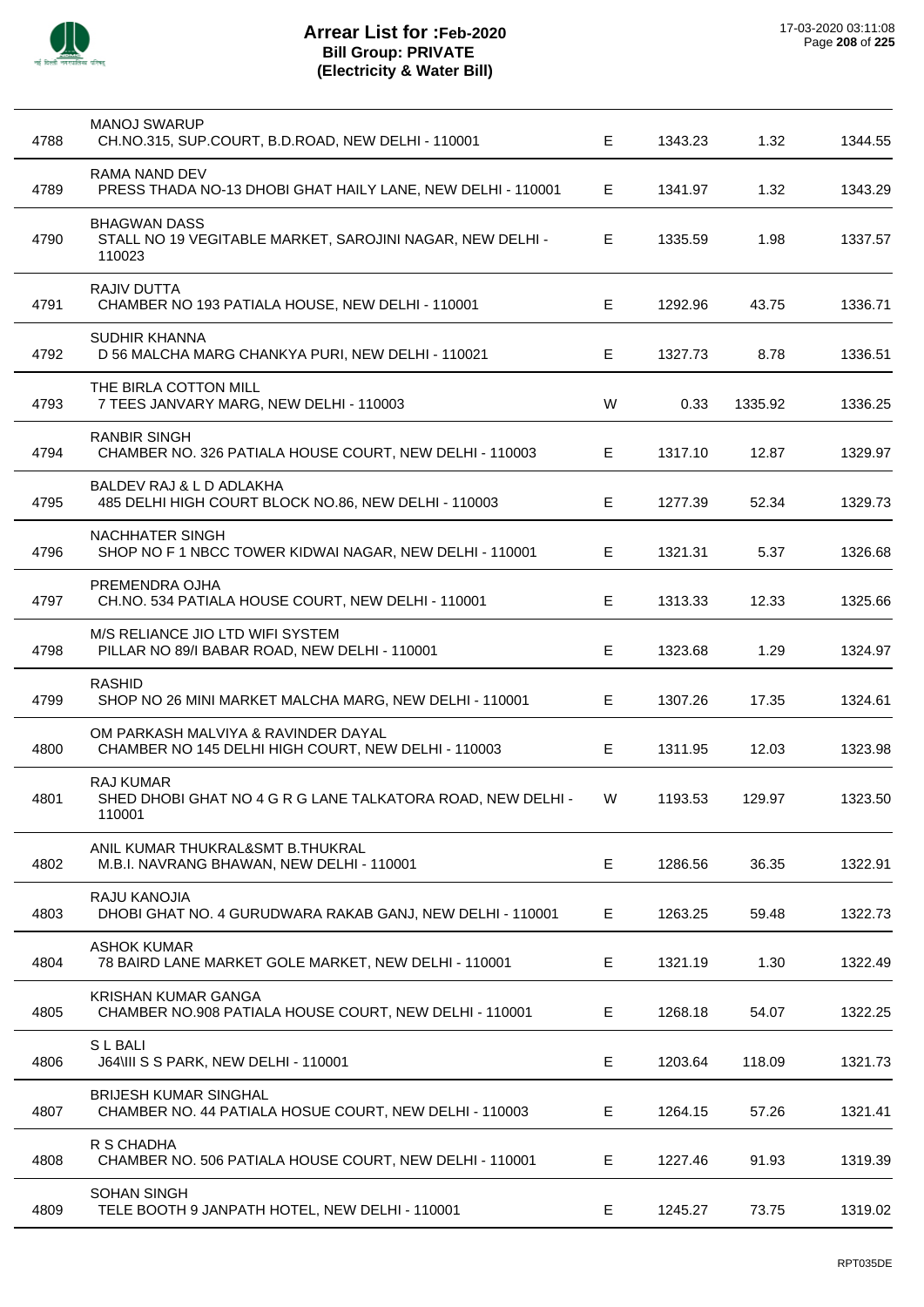

 $\overline{a}$ 

J.

J.

 $\overline{a}$ 

 $\overline{a}$ 

l.

l.

| 4810 | <b>RAM SINGH</b><br>JHUGGI NO S-31/210 T HUTS NEAR P & T QTRS KALI BARI MARG, NEW<br>DELHI - 110001 | Е  | 1318.14 | 0.48    | 1318.62 |
|------|-----------------------------------------------------------------------------------------------------|----|---------|---------|---------|
| 4811 | <b>GRIDNEY CLUB</b><br>K-48 CON PLACE, NEW DELHI - 110001                                           | W  | 1255.65 | 62.78   | 1318.43 |
| 4812 | R KUMAR<br>SHOWROOM NO 15, HANSALYA 1ST FL, NEW DELHI - 110001                                      | Е  | 0.39    | 1317.25 | 1317.64 |
| 4813 | <b>RAMESH KUMAR GOEL</b><br>CHAMBER NO. 467 PATIALA HOUSE COURT, NEW DELHI - 110001                 | Е  | 1303.66 | 13.71   | 1317.37 |
| 4814 | <b>VIJAY SARIN</b><br>FLAT NO.101 NILGIRI APPT. 9, B.K. RD., NEW DELHI - 110001                     | Е  | 1230.51 | 86.75   | 1317.26 |
| 4815 | O P DUA AND SONS<br>718 INDRA PRAKASH, NEW DELHI - 110001                                           | E  | 1315.23 | 1.95    | 1317.18 |
| 4816 | P.S.L. LTD<br>M-13A CONNAUGHT CIRCUS, NEW DELHI - 110001                                            | W  | 1254.41 | 62.72   | 1317.13 |
| 4817 | <b>BANSHI LAL</b><br>SHOP NO UG-1 PALIKA PLACE, R K MARG N DELHI, NEW DELHI - 110001                | Е  | 1275.07 | 40.47   | 1315.54 |
| 4818 | PARTAP SINGH<br>76 SHANKER MKT, NEW DELHI - 110001                                                  | E  | 1296.38 | 16.63   | 1313.01 |
| 4819 | <b>JASWANT</b><br>KIOSK NO 3 CHEMSFORD RD STALL NO 137-03, NEW DELHI - 110001                       | Е  | 1277.88 | 33.91   | 1311.79 |
| 4820 | N.L.GULATI<br>F 93 B K DUTT COLONY, NEW DELHI - 110003                                              | W  | 1095.58 | 214.38  | 1309.96 |
| 4821 | 20TH CENTURY FOXFILMS PVT LTD<br>PLAZA THEATER, NEW DELHI - 110001                                  | E  | 1298.99 | 10.68   | 1309.67 |
| 4822 | <b>VISHNU DATI</b><br>FLAT NO 71 B S MARKET, NEW DELHI - 110001                                     | Е  | 1290.18 | 17.85   | 1308.03 |
| 4823 | <b>HARBANS SINGH</b><br>SHOP NO.M-20 PALIKA BHAWAN, NEW DELHI - 110066                              | Е  | 1305.85 | 1.93    | 1307.78 |
| 4824 | RAVINDER KUMAR TOMAR<br>CABIN NO. 33-34 FLAT NO.8 SANKER MKT, NEW DELHI - 110001                    | E. | 1279.80 | 27.30   | 1307.10 |
| 4825 | KISHAN LAL CHOPRA & PREM SAGAR<br>180 DELHI HIGH COURT BLOCK 96, NEW DELHI - 110003                 | E  | 1299.95 | 6.93    | 1306.88 |
| 4826 | RAJENDER KUMAR SONKIYA<br>CHAMBER 424 PATIALA HOUSE COURT, NEW DELHI - 110001                       | Е  | 1251.88 | 55.00   | 1306.88 |
| 4827 | <b>NARESH KUMAR</b><br>L-1/3 CON PLACE, NEW DELHI - 110001                                          | Е  | 1277.83 | 28.79   | 1306.62 |
| 4828 | VIMAL KANTA BHATLA<br>1006-A ROHIT HOUSE, NEW DELHI - 110001                                        | E  | 1284.70 | 21.00   | 1305.70 |
| 4829 | RITIKA BARANWAL<br>6 J M ROAD, DHAWAN DEEP A-2, NEW DELHI - 110001                                  | Е  | 1298.83 | 6.86    | 1305.69 |
| 4830 | TAILU RAM BINDRA<br>G24/26 MARINA HOTEL, NEW DELHI - 110001                                         | Е  | 1187.23 | 117.45  | 1304.68 |
| 4831 | ABHIMANYU KAMPANI<br>CHAMBER NO. 67 PATIALA HOUSE COURT, NEW DELHI - 110003                         | Е  | 1186.28 | 115.41  | 1301.69 |
| 4832 | RAM LABHAYA<br>SHOP NO 26 MOHAN SINGH PLACE, NEW DELHI - 110001                                     | E. | 1233.69 | 66.54   | 1300.23 |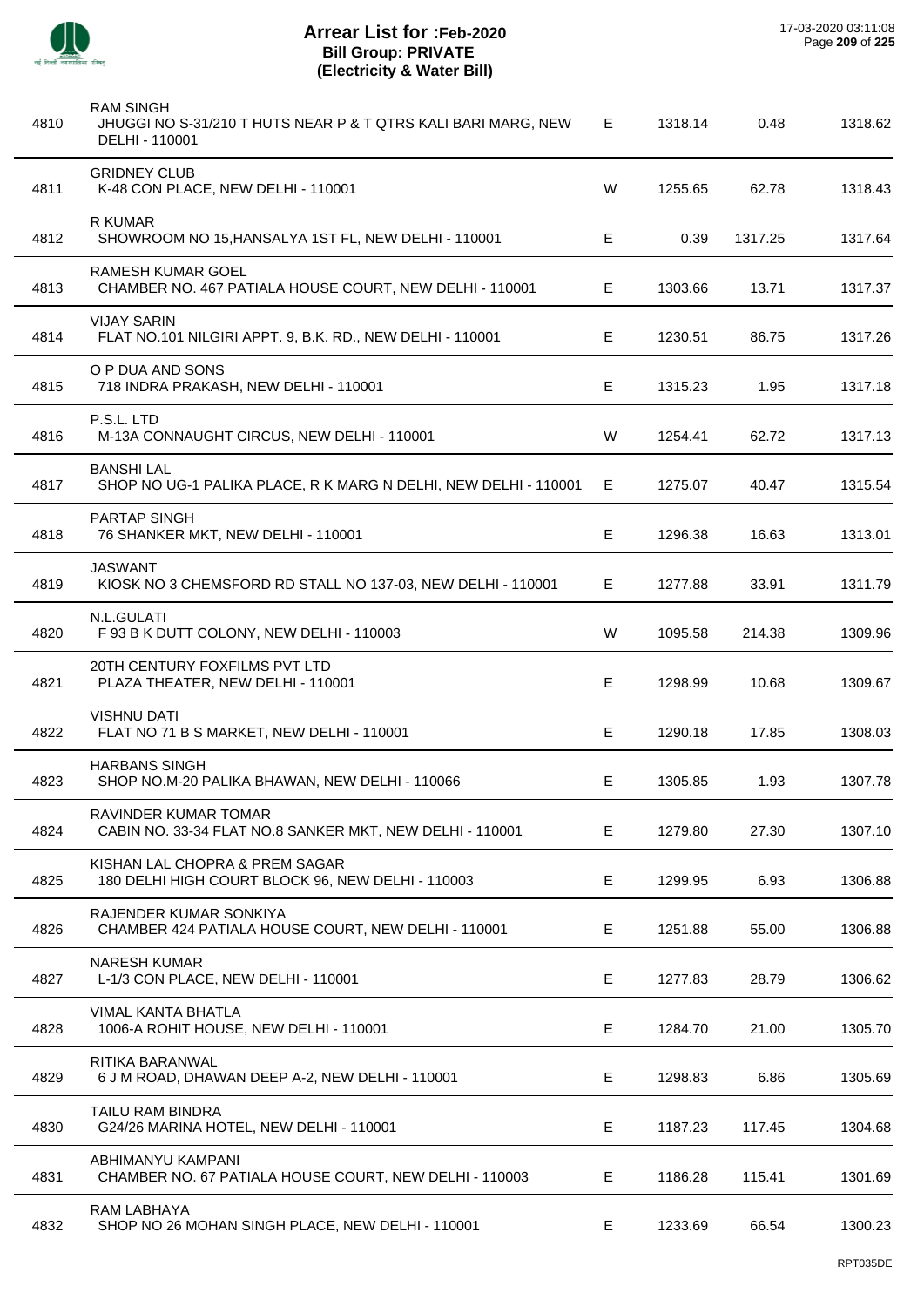

| 4833 | RAJ KAPOOR<br>CH-194 PATIALA HOUSE, NEW DELHI - 110001                                                        | Е  | 1287.02 | 12.51   | 1299.53 |
|------|---------------------------------------------------------------------------------------------------------------|----|---------|---------|---------|
| 4834 | SHAKUNTLA PATEL & S SHARMA<br>911 TOLSTOY HOUSE, NEW DELHI - 110001                                           | Е  | 1291.09 | 8.38    | 1299.47 |
| 4835 | <b>NIRAJ JAIN</b><br>SHOP NO 106 B S MARKET, NEW DELHI - 110001                                               | Е  | 1267.04 | 32.11   | 1299.15 |
| 4836 | <b>EMBASSY OF RUSSION FEDERATION</b><br>2 BHAGWAN DASS ROAD, NEW DELHI - 110001                               | Е  | 0.36    | 1296.72 | 1297.08 |
| 4837 | T.R.CHADA & CO<br>30 B CON PLACE, NEW DELHI - 110001                                                          | W  | 1235.00 | 61.75   | 1296.75 |
| 4838 | THE AGENT BANK OF INDIA<br>B 12 CON PLACE, NEW DELHI - 110001                                                 | W  | 1234.99 | 61.75   | 1296.74 |
| 4839 | <b>AMER CHAND</b><br>SHOP NO 6 B S MKT, NEW DELHI - 110001                                                    | Е  | 1293.67 | 2.51    | 1296.18 |
| 4840 | P S SHAVDA & DHARMBIR SINGH<br>285 DELHI HIGH COURT BLOCK 96, NEW DELHI - 110003                              | Е  | 1292.72 | 1.91    | 1294.63 |
| 4841 | <b>KIRAN SURI</b><br>DHAWAN DEEP B-5, 6JANTAR MANTAR ROAD, NEW DELHI - 110001                                 | Е  | 1293.42 | 0.69    | 1294.11 |
| 4842 | <b>KAMAL KUMAR</b><br>STALL NO-12 MALCHA MARG, NEW DELHI - 110021                                             | Е  | 1256.23 | 37.73   | 1293.96 |
| 4843 | <b>BHARAT BHUSHAN GUPTA</b><br>CHAMBER NO. 587 PATIALA HOUSE COURT, NEW DELHI - 110003                        | E  | 1255.44 | 38.06   | 1293.50 |
| 4844 | <b>RAKESH KAKAR</b><br>CH.NO. 302 PATIALA HOUSE COURT, NEW DELHI - 110001                                     | Е  | 1260.28 | 31.36   | 1291.64 |
| 4845 | M/S RELIANCE JIO INFO COMM LTD<br>NEAR PILLAR NO 54 MAULANA AZAD ROAD, NEW DELHI - 110001                     | Е  | 1274.19 | 17.18   | 1291.37 |
| 4846 | <b>VEENA BAKSHI</b><br>CHAMBER NO 214 PATIALA HOUSE COURT, NEW DELHI - 110001                                 | E. | 1280.06 | 11.29   | 1291.35 |
| 4847 | Y K TYAGI<br>CHAMBER NO 276 PATIALA HOUSE COURTS, NEW DELHI - 110001                                          | Е  | 1094.34 | 196.75  | 1291.09 |
| 4848 | KAILASH NATH ASSOCIATION<br>302 A ARUNACHAL BLDG, NEW DELHI - 110001                                          | E  | 1284.09 | 6.53    | 1290.62 |
| 4849 | WAQAR AHMED<br>CH.NO. 339 PATIALA HOUSE COURT, NEW DELHI - 110001                                             | Е  | 1276.04 | 12.05   | 1288.09 |
| 4850 | NAYANA DHAWAN<br>115 A FIRST FLOOR JOR BAGH, NEW DELHI - 110003                                               | W  | 1226.55 | 61.33   | 1287.88 |
| 4851 | M/S RELIANCE JIO INFO COMM LTD<br>FEEDER NO 49 SAFDARJUNG ROAD, NEW DELHI - 110001                            | Е  | 1257.44 | 30.19   | 1287.63 |
| 4852 | NAGENDRA PARTAP SINGH<br>CH NO 494 PATIALA HOUSE COURT, NEW DELHI - 110001                                    | Е  | 1273.96 | 12.55   | 1286.51 |
| 4853 | THE MANAGER DELHI SIKH GURUDWARA<br>MANAGEMENT COMMITTEE, GURUDWARA RAKAB, GANJ SAHIB,, NEW<br>DELHI - 110001 | W  | $-0.08$ | 1285.70 | 1285.62 |
| 4854 | RINA CHATURVEDI<br>CH.NO.408 PATIALA HOUSE COURT, NEW DELHI - 110001                                          | Е  | 1271.23 | 12.21   | 1283.44 |
|      |                                                                                                               |    |         |         |         |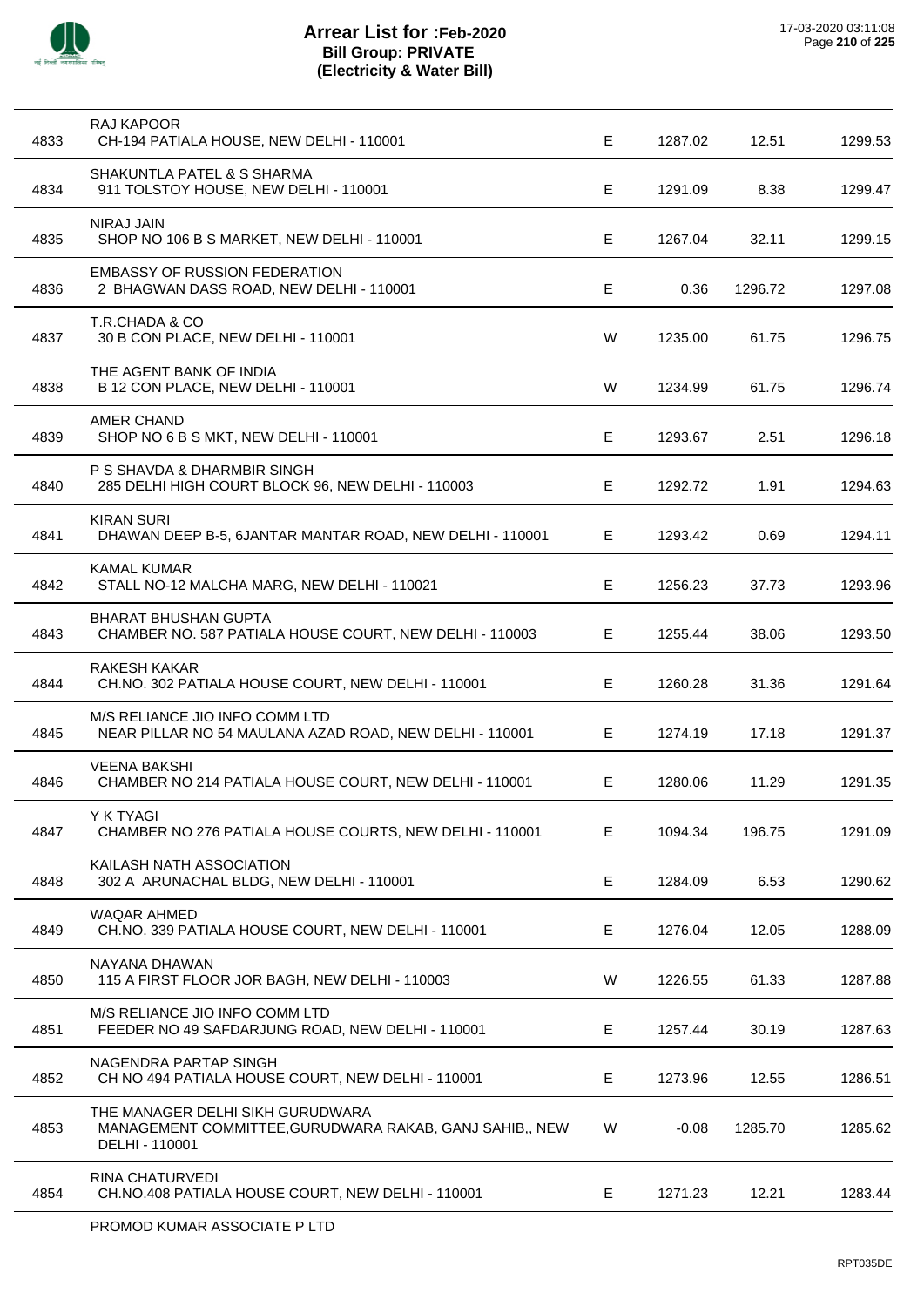

| 4855 | FLAT-A-11 9 PRITHVI RAJ ROAD, NEW DELHI - 110003                                                                                                     | Е  | 1256.77 | 26.65   | 1283.42 |
|------|------------------------------------------------------------------------------------------------------------------------------------------------------|----|---------|---------|---------|
| 4856 | <b>SURESH KUMAR</b><br>CHAMBER NO 409 PATIALA HOUSE COURT, NEW DELHI - 110001                                                                        | E. | 1271.81 | 11.21   | 1283.02 |
| 4857 | <b>RAKESH KUMAR</b><br>CHAMBER NO-911 PATIALA HOUSE COURT, NEW DELHI - 110001                                                                        | E  | 1260.40 | 22.57   | 1282.97 |
| 4858 | <b>CHANDAN MALIK</b><br>CHAMBER NO 330 PATIALA HOUSE COURT, NEW DELHI - 110001                                                                       | E  | 1270.86 | 12.07   | 1282.93 |
| 4859 | <b>B S KRISHNAMURTY MISS KRISHNAMURTY</b><br>FLAT NO 410 7 TOLSTOY MARG, 7 TOLSTOY MARG, NEW DELHI - 110001                                          | E. | 1254.20 | 27.39   | 1281.59 |
| 4860 | <b>HAZI A H ANSARI</b><br>UPPER FLAT F CON PLACE, NEW DELHI - 110001                                                                                 | W  | 1043.89 | 235.67  | 1279.56 |
| 4861 | RELIANCE JIO INFO COMM LTD<br>FEEDER NO 45 D SAFDARJUNG ROAD, NEW DELHI - 110001                                                                     | Е  | 1276.57 | 2.48    | 1279.05 |
| 4862 | SONU<br>S-12/27 INDIRA GANDHI CAMP KHANNA MARKET LODHI COLONY, NEW<br>DELHI - 110003                                                                 | E. | 1158.27 | 120.58  | 1278.85 |
| 4863 | <b>B P SINGH</b><br>STALL NO 39 SHANKER MKT, NEW DELHI - 110001                                                                                      | E. | 1186.75 | 91.10   | 1277.85 |
| 4864 | <b>RENU</b><br>KIOSK NO. 2 MOTI BAGH HOSPITAL, NEW DELHI - 110021                                                                                    | Е  | 1274.57 | 1.89    | 1276.46 |
| 4865 | <b>HUKAM CHAND</b><br>SHOP NO 17 BABU MARKET, SAROJINI NAGAR, NEW DELHI - 110023                                                                     | E. | 1274.56 | 1.89    | 1276.45 |
| 4866 | M/S RELIANCE JIO INFOCOMM LTD RK 4 SQUARE BUILDING NO 4 DLF CYBER CITY GURGAON HARYANA-122002<br>CELLULAR ON WHEEL K KAMRAJ LANE, NEW DELHI - 110001 | E. | $-0.42$ | 1275.85 | 1275.43 |
| 4867 | M/S ENERGY EFFICIENCY SERVICES LIMITED<br>ELECTRIC VEHICLE CHARGING INFRASTRUCTURE AT CHARAK PALIKA<br>HOSPITAL MOTI BAGH-1, NEW DELHI - 110021      | E. | 1271.52 | 1.88    | 1273.40 |
| 4868 | <b>FATEH CHAND</b><br>G 32 B K DUTT COLONY, NEW DELHI - 110003                                                                                       | W  | 1138.71 | 134.07  | 1272.78 |
| 4869 | DEV SUMAN & MOHAN PUNIA<br>CHAMBER NO-189 DELHI HIGH COURT BLOCK-96, NEW DELHI - 110003                                                              | E. | 1270.62 | 1.88    | 1272.50 |
| 4870 | <b>RAM RATI</b><br>JHUGGI NO 39 T HUTS B R CAMP RACE COURSE, NEW DELHI - 110011                                                                      | Е  | 1254.95 | 17.54   | 1272.49 |
| 4871 | <b>HARICHAND SINGH</b><br>TAXI SERVICE AT COLLEGE ROAD, NEW DELHI - 110001                                                                           | W  | 1186.12 | 86.15   | 1272.27 |
| 4872 | J L KALRA & VIMAL GOEL<br>288 DELHI HIGH COURT BLOCK 96, NEW DELHI - 110003                                                                          | E  | 1265.88 | 5.92    | 1271.80 |
| 4873 | AMAR PAL SINGH<br>C-33/16 T HUTS NEAR BLOCK K KALI BARI MARG, NEW DELHI - 110001                                                                     | Е  | 1152.34 | 119.35  | 1271.69 |
| 4874 | <b>INDERBIR SINGH ALAG &amp; SUNIL KUMAR</b><br>493 DELHI HIGH COURT BLOCK 96, NEW DELHI - 110003                                                    | E  | 1269.58 | 1.88    | 1271.46 |
| 4875 | PRITAM KAUR<br>M 26/40 MOTI BAGH, NEW DELHI - 110021                                                                                                 | E  | 1269.83 | 0.96    | 1270.79 |
| 4876 | <b>MANOJ KUMAR VERMA</b><br>CHAMBER NO. 305 PATIALA HOUSE, NEW DELHI - 110001                                                                        | E  | 1258.94 | 11.84   | 1270.78 |
| 4877 | <b>ARUN KUMAR</b><br>SHOP NO 95 MPL MKT, CON CIRCUS, NEW DELHI - 110001                                                                              | E. | 1218.44 | 52.15   | 1270.59 |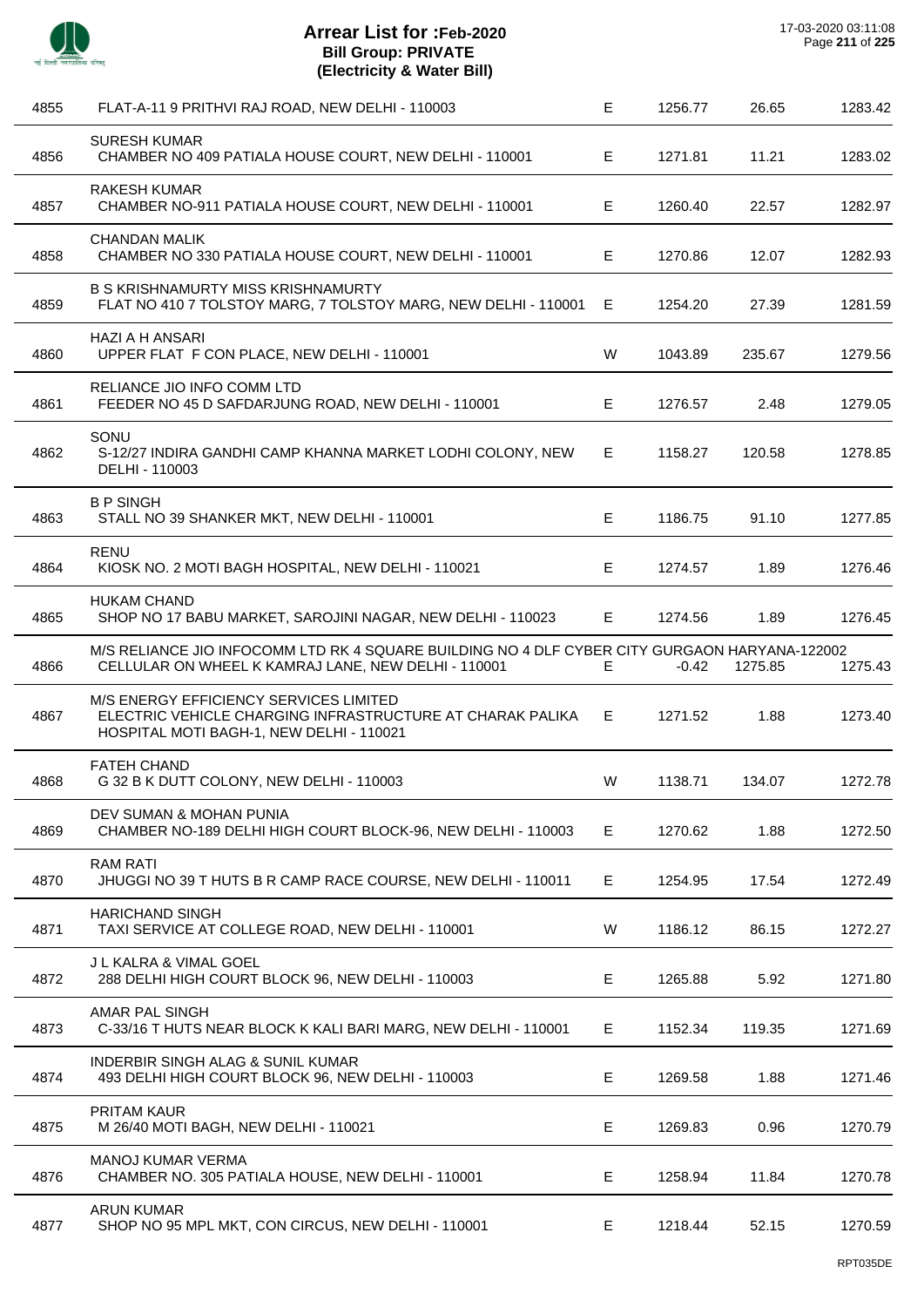

| 4878 | <b>MISRI RAM</b><br>JHUGGI NO 278 T HUTS B R CAMP RACE COURSE, NEW DELHI - 110003                     | E. | 1190.24 | 80.15   | 1270.39 |
|------|-------------------------------------------------------------------------------------------------------|----|---------|---------|---------|
| 4879 | M/S RELIANCE JIO INFO COMM LTD<br>PILLAR NO 63 B R MEHTA LANE K G MARG, NEW DELHI - 110001            | Е  | 1269.11 | 1.23    | 1270.34 |
| 4880 | JITESH VIKRAM SRIVASTAVA ADV<br>CHAMBER NO. 547 PATIALA HOUSE COURT, NEW DELHI - 110001               | Е  | 1253.30 | 11.60   | 1264.90 |
| 4881 | <b>SHAKUNTLA GUPTA</b><br>FIRST FLOOR, 5 BABAR LANE, BENGALI MKT, NEW DELHI - 110001                  | E  | $-0.45$ | 1263.94 | 1263.49 |
| 4882 | P L SHARMA<br>CHAMBER 56 PATIALA HOUSE, NEW DELHI - 110001                                            | Е  | 1201.67 | 61.51   | 1263.18 |
| 4883 | <b>KAPIL BHATIA</b><br>UB-12 ARUNCHAL BLDG. 19-B.K. ROAD, NEW DELHI - 110001                          | Е  | 840.30  | 422.49  | 1262.79 |
| 4884 | RELIANCE JIO INFO COMM LTD<br>FEEDER NO 77 B CHANDERGUPT MARG NEAR UAE EMBASSY, NEW<br>DELHI - 110001 | Е  | 1231.66 | 31.12   | 1262.78 |
| 4885 | <b>DARSHAN SINGH</b><br>SHOP NO LG-6 PALIKA PLACE, R K MARG N DELHI, NEW DELHI - 110001               | Е  | 1259.81 | 1.94    | 1261.75 |
| 4886 | M/S RELIANCE JIO INFO COMM LTD<br>FEEDER NO 63 C MANDIR MARG, NEW DELHI - 110001                      | Е  | 1230.24 | 30.57   | 1260.81 |
| 4887 | M/S RELIANCE JIO INFOCOMM LTD<br>4G NETWORK FROM G.S PILLAR NO 3 NITI MARG, NEW DELHI - 110021        | E. | 1244.31 | 15.62   | 1259.93 |
| 4888 | <b>SARITA MITTAL</b><br>N 12 CABIN NO.7 N BLK CONNAUGHT PLACE, NEW DELHI - 110001                     | Е  | 1188.42 | 71.24   | 1259.66 |
| 4889 | <b>PREM SAGAR</b><br>B 88 B K DUTT COLONY, NEW DELHI - 110003                                         | Е  | 1141.75 | 117.18  | 1258.93 |
| 4890 | DARPAN SHAH SINGH<br>36 GROUND FLOOR JOR BAGH, NEW DELHI - 110003                                     | E  | 1258.21 | 0.43    | 1258.64 |
| 4891 | PAWAN KUMAR SAHNI<br>STALL NO. 3 KASHMIRI MKT CONNAUGHT PLACE, NEW DELHI - 110001                     | E. | 1043.91 | 214.53  | 1258.44 |
| 4892 | DEVENDER PAL SINGH DAGAR<br>CH.NO. 399 PATIALA HOUSE COURT, NEW DELHI - 110001                        | Е  | 1203.96 | 53.76   | 1257.72 |
| 4893 | RAM LAL<br>E 66 B K DUTT COLONY, NEW DELHI - 110003                                                   | W  | 911.08  | 345.74  | 1256.82 |
| 4894 | <b>PRABHJOT KAUR</b><br>BILL AT C-9, SEC-23, BILL AT C-9, SEC-23, NOIDA - 201303                      | Е  | 1227.00 | 29.07   | 1256.07 |
| 4895 | <b>LACHHO DEVI</b><br>SHOP NO 14 VEGITABLE, TAJ DAR BABAR MKT, NEW DELHI - 110001                     | Е  | 897.48  | 356.62  | 1254.10 |
| 4896 | DAVINDAR KUMAR<br>SHOP NO 211 RING ROAD, OPP NAUROJI NAGAR, NEW DELHI - 110029                        | Е  | 1233.79 | 19.70   | 1253.49 |
| 4897 | <b>RAJAL SINGH</b><br>CHAMBER NO. 510 PATIALA HOUSE COURT, NEW DELHI - 110001                         | Е  | 1229.87 | 22.63   | 1252.50 |
| 4898 | <b>NISHIT BANSAL</b><br>SHOP NO 24 BHAGAT SINGH MARKET, NEW DELHI - 110001                            | Е  | 1240.55 | 11.43   | 1251.98 |
| 4899 | <b>SUMITA BARTA</b><br>607FLAT NO KAILASH BUILD 26 CURZON ROAD, NEW DELHI - 110001                    | Е  | 1221.79 | 29.35   | 1251.14 |
|      |                                                                                                       |    |         |         |         |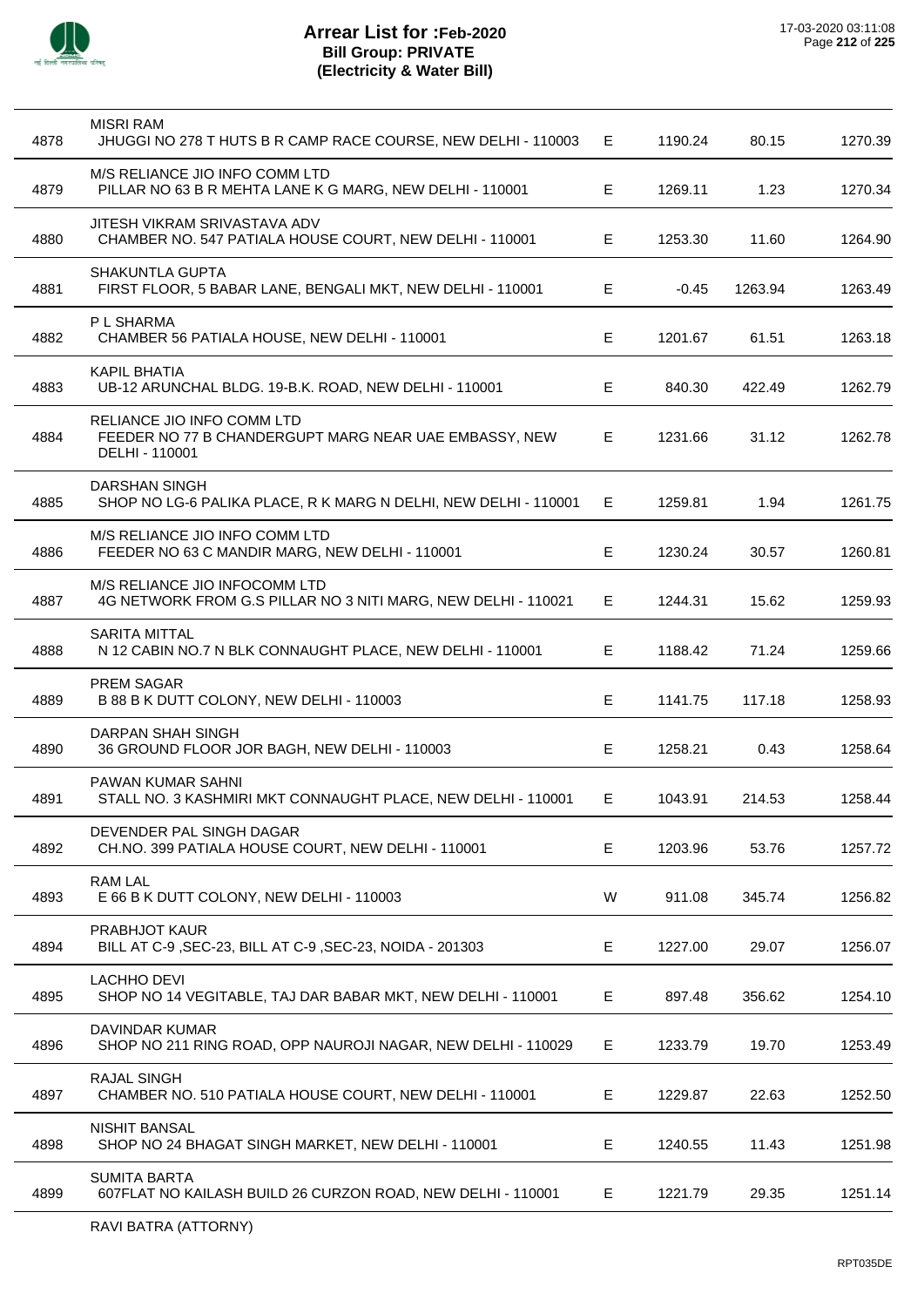

| 4900 | 2 FACTORY ROAD RING ROAD, NEW DELHI - 110029                                                               | E. | 1249.04 | 1.23    | 1250.27             |
|------|------------------------------------------------------------------------------------------------------------|----|---------|---------|---------------------|
| 4901 | <b>JASWANT SINGH SAWHANY</b><br>SHOP NO. 166, SAROJINI NAGAR MKT.,, NEW DELHI - 110023                     | E  | 0.14    | 1249.61 | 1249.75             |
| 4902 | M/S AEROFLAT TOUR INDIA PVT LTD<br>A 5 S S PARK, NEW DELHI - 110003                                        | Е  | 1229.38 | 19.66   | 1249.04             |
| 4903 | <b>RAJU</b><br>KIOSK NO-156-S.01, BEHIND AKASHDEEP BLDG, NEW DELHI - 110001                                | E. | 1181.87 | 66.90   | 1248.77             |
| 4904 | MULTANI PROPERTIES&INVESTMENT CO (P)LTD<br>H36/6 MEZZANINE FLOOR CONNAUGHT PLACE, NEW DELHI - 110001       | E  | $-0.13$ | 1247.89 | 1247.76             |
| 4905 | <b>MUKANDI LAL</b><br>SHOP NO. 90 B HANUMAN MANDIR COMPLEX B K S MARG, NEW DELHI - E<br>110001             |    | 1224.85 | 22.40   | 1247.25             |
| 4906 | <b>GURUCHARAN SINGH</b><br>COAL/FUEL DEPOT, NEAR 1 PT. PANT MARG BEHIND GPO, NEW DELHI -<br>110001         | W  | 0.28    | 1245.79 | 1246.07             |
| 4907 | <b>VIKRAM ENTERPRISES</b><br>PLOT NO-2, KIDWAI NAGAR (WEST),, NEW DELHI - 110023                           | Е  | 1242.23 | 3.28    | 1245.51             |
| 4908 | YASHPAL DHINGRA<br>303 NEW LAWYERS CHAMBER SUPREME COURT, NEW DELHI - 110001                               | E. | 1244.24 | 1.23    | 1245.47             |
| 4909 | <b>S N BHARDWAJ</b><br>CHAMBER NO 161 PATIALA HOUSE, NEW DELHI - 110001                                    | E  | 1153.44 | 92.03   | 1245.47             |
| 4910 | <b>J K SHARMA</b><br>L-2 S S PARK GARRAGE, NEW DELHI - 110003                                              | Е  | 1242.29 | 1.22    | 1243.51             |
| 4911 | JOHAN & CO.<br>1-A REGAL BUILDING, NEW DELHI - 110001                                                      | Е  | 1215.90 | 26.86   | 1242.76             |
| 4912 | <b>MOHAR KAUR</b><br>STALL NO 3 HARIJAN BASTI, NEW DELHI - 110001                                          | Е  | 1208.47 | 33.60   | 1242.07             |
| 4913 | <b>GURBACHAN SINGH</b><br>76 SHANKER MKT, NEW DELHI - 110001                                               | Е  | 1221.61 | 19.73   | 1241.34             |
| 4914 | M/S RELIANCE JIO INFO COMM LTD<br>FEEDER PILLAR NO 19 NORTH AVENUE NEAR POLE NO 25, NEW DELHI<br>$-110001$ | E. | 1223.97 | 17.19   | 1241.16             |
| 4915 | K N JAYA SHANKER<br>CHAMBER NO. 323 PATIALA HOUSE COURT, NEW DELHI - 110001                                | E  | 1218.68 | 21.19   | 1239.87             |
| 4916 | RAJESHWAR PRASAD<br>E 36 B K DUTT COLONY, NEW DELHI - 110003                                               | W  | 912.62  | 326.84  | 1239.46             |
| 4917 | H N GUPTA<br>CHAMBER NO. 348 PATIALA HOUSE, NEW DELHI - 110001                                             | E. | 1227.55 | 11.73   | 1239.28             |
| 4918 | <b>GENERAL MANAGER DELHI MILK SCHEME</b><br>DMS BOOTH NO 1851-52 BLK NO 5 LODHI COL, NEW DELHI - 110003    | E  | 1126.42 | 112.74  | 1239.16             |
| 4919 | <b>MADAN LAL SHARMA</b><br>CH.NO. 545 PATIALA HOUSE COURT, NEW DELHI - 110001                              | E  | 1179.76 | 58.64   | 1238.40             |
| 4920 | <b>SUDHIR KUMAR</b><br>CH.NO. 334 PATIALA HOUSE COURT, NEW DELHI - 110001                                  | E  | 1224.17 | 12.30   | 1236.47             |
| 4921 | <b>KIRAN SINGH</b><br>CH.NO. 580 PATIALA HOUSE COURT, NEW DELHI - 110001                                   | Е  | 1168.85 | 67.30   | 1236.15             |
| 4922 | <b>RAJESH BATRA</b><br>SHOP NO 196 PALIKA BAZAR, NEW DELHI - 110001                                        | Е  | 1234.03 | 1.22    | 1235.25<br>RPT035DE |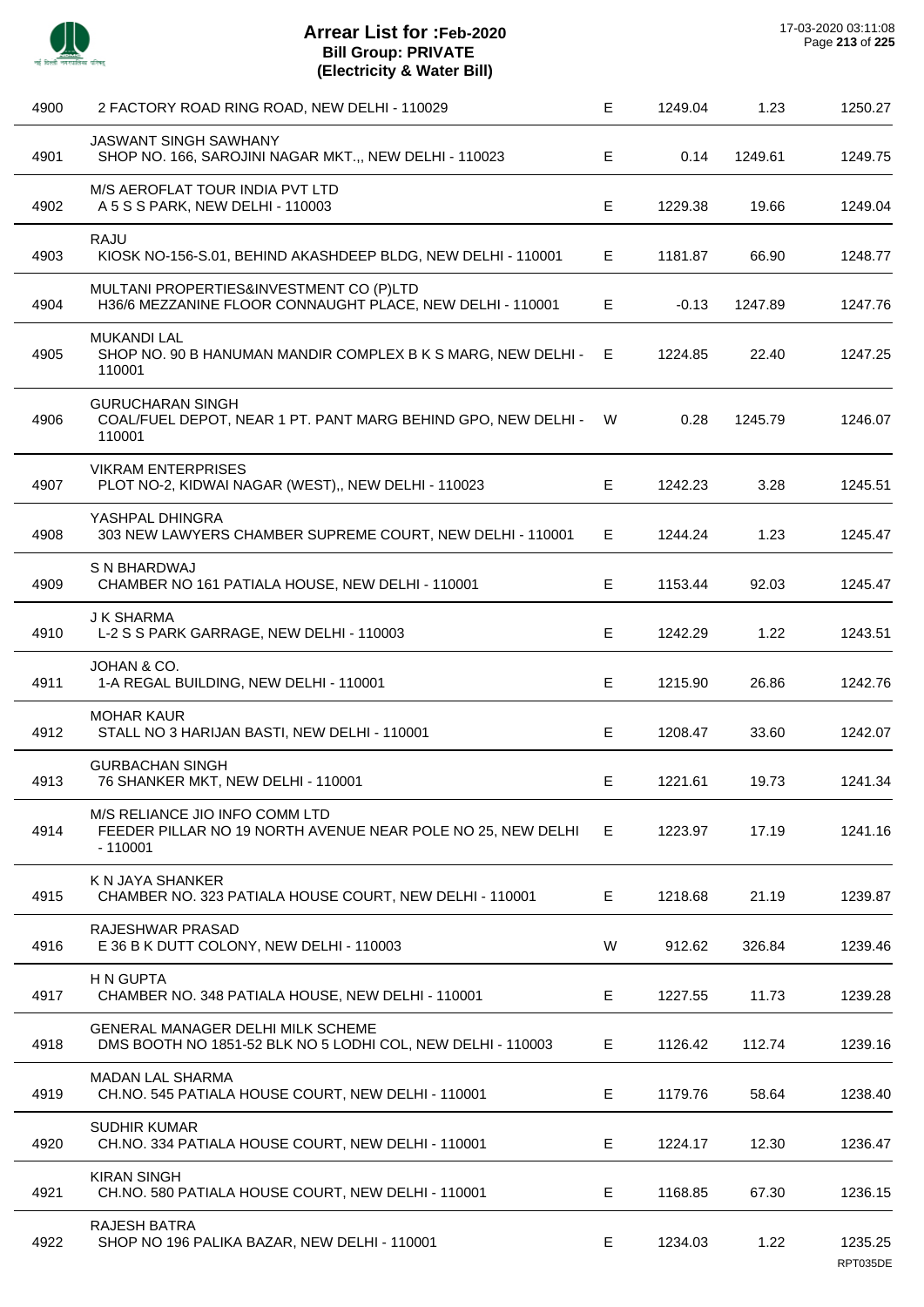

| 4923 | MILLING TRADING CO PVT LTD<br>5-A ATMA RAM HOUSE 1 TOL. MARG, NEW DELHI - 110001                                    | Е | 1154.13 | 80.51   | 1234.64 |
|------|---------------------------------------------------------------------------------------------------------------------|---|---------|---------|---------|
| 4924 | <b>SUNITA SETHI</b><br>CHAMBER NO.346 PATIALA HOUSE COURT, NEW DELHI - 110001                                       | Е | 1222.05 | 11.82   | 1233.87 |
| 4925 | <b>HIFZUR REHMAN</b><br>SMALL SHOP AT GATE OF MASJID ASHOK ROAD, NEW DELHI - 110001                                 | Е | 1109.19 | 123.14  | 1232.33 |
| 4926 | <b>PARVEEN KUMAR</b><br>CH.NO.802 PATIALA HOUSE COURT, NEW DELHI - 110001                                           | E | 1193.38 | 38.77   | 1232.15 |
| 4927 | RELINACE JIO INFO COMM LTD<br>FEEDER PILLAR NO 67 A SHAHEED MATBAR SINGH NEGI MARG, NEW<br>DELHI - 110001           | Е | 1220.96 | 10.91   | 1231.87 |
| 4928 | <b>ASHOK CHAWLA</b><br>M 40/10 MOTI BAGH, NEW DELHI - 110021                                                        | E | 1228.92 | 1.82    | 1230.74 |
| 4929 | <b>VEENA &amp; SANJAY TOHANI</b><br>FLAT NO 207, SILVER APPTT. 23 F S ROAD, NEW DELHI - 110001                      | E | 1084.20 | 145.18  | 1229.38 |
| 4930 | <b>SARITA</b><br>26 NSCI STAFF QTR PURANA QUILA ROAD, NEW DELHI - 110001                                            | Е | 1172.64 | 55.56   | 1228.20 |
| 4931 | V S V DEV. & CONSULTANT P. LTD<br>F NO A 1ST FLR N TOWER 28 FEROZ SHAH RD, NEW DELHI - 110001                       | Е | 1226.42 | 0.59    | 1227.01 |
| 4932 | <b>KALU RAM</b><br>C-33/60 T HUTS NEAR BLOCK K KALI BARI MARG, NEW DELHI - 110001                                   | Е | 1130.23 | 96.21   | 1226.44 |
| 4933 | <b>SUKH BIR SINGH</b><br>STALL NO 9 SHANKER MKT, NEW DELHI - 110001                                                 | Е | 1204.95 | 21.38   | 1226.33 |
| 4934 | <b>IKVIJ</b><br>CHAMBER NO 17 PATIALA HOUSE, NEW DELHI - 110001                                                     | Е | 1205.52 | 20.47   | 1225.99 |
| 4935 | <b>RATTAN SINGH</b><br>SHOP NO 4 B CONT. PLACE, NEW DELHI - 110001                                                  | E | 1223.51 | 1.81    | 1225.32 |
| 4936 | R P GONDAL<br>SHOP NO 12/90 C CIRCUS, NEW DELHI - 110001                                                            | Е | 1223.04 | 1.21    | 1224.25 |
| 4937 | SANJEEV MALHOTRA<br>103, NEW LAWYERS CHAMBER, SUPREME COURT, NEW DELHI - 110001                                     | Е | 1205.41 | 17.64   | 1223.05 |
| 4938 | ALLIED FINANCE LTD, M/S K.RAI&SONS, M/S R<br>K KULWANT RAI IND. PVT LTD, 12 AURANGZEB, LANE,, NEW DELHI -<br>110011 | Ε | $-0.33$ | 1222.87 | 1222.54 |
| 4939 | PAWAN KUMAR<br>CHAMBER NO. 533 PATIALA HOUSE COURT, NEW DELHI - 110001                                              | Ε | 1110.67 | 111.69  | 1222.36 |
| 4940 | <b>GOPAL GUPTA</b><br>C-33/63 T HUTS NEAR BLOCK K KALI BARI MARG, NEW DELHI - 110001                                | Е | 1125.81 | 95.79   | 1221.60 |
| 4941 | SATDEEP TRAVELS CARGO<br>N 12 IST FLOOR CON PLACE, NEW DELHI - 110001                                               | E | 1166.38 | 50.62   | 1217.00 |
| 4942 | <b>VED PARKASH</b><br>J-44, ARD COMPOUND, SEC.13, R.K.PURAM, NEW DELHI - 110066                                     | W | 939.09  | 277.20  | 1216.29 |
| 4943 | PERIYANNA<br>HOUSE NO. 52 SHANTI VIHAR MOTI BAGH I, NEW DELHI - 110021                                              | W | 884.43  | 331.47  | 1215.90 |
| 4944 | <b>GAYA PRASHAD</b><br>KIOSK NO.39 PANTHARA AT PANDIR PANT MARG, NEW DELHI - 110001                                 | E | 1184.38 | 29.40   | 1213.78 |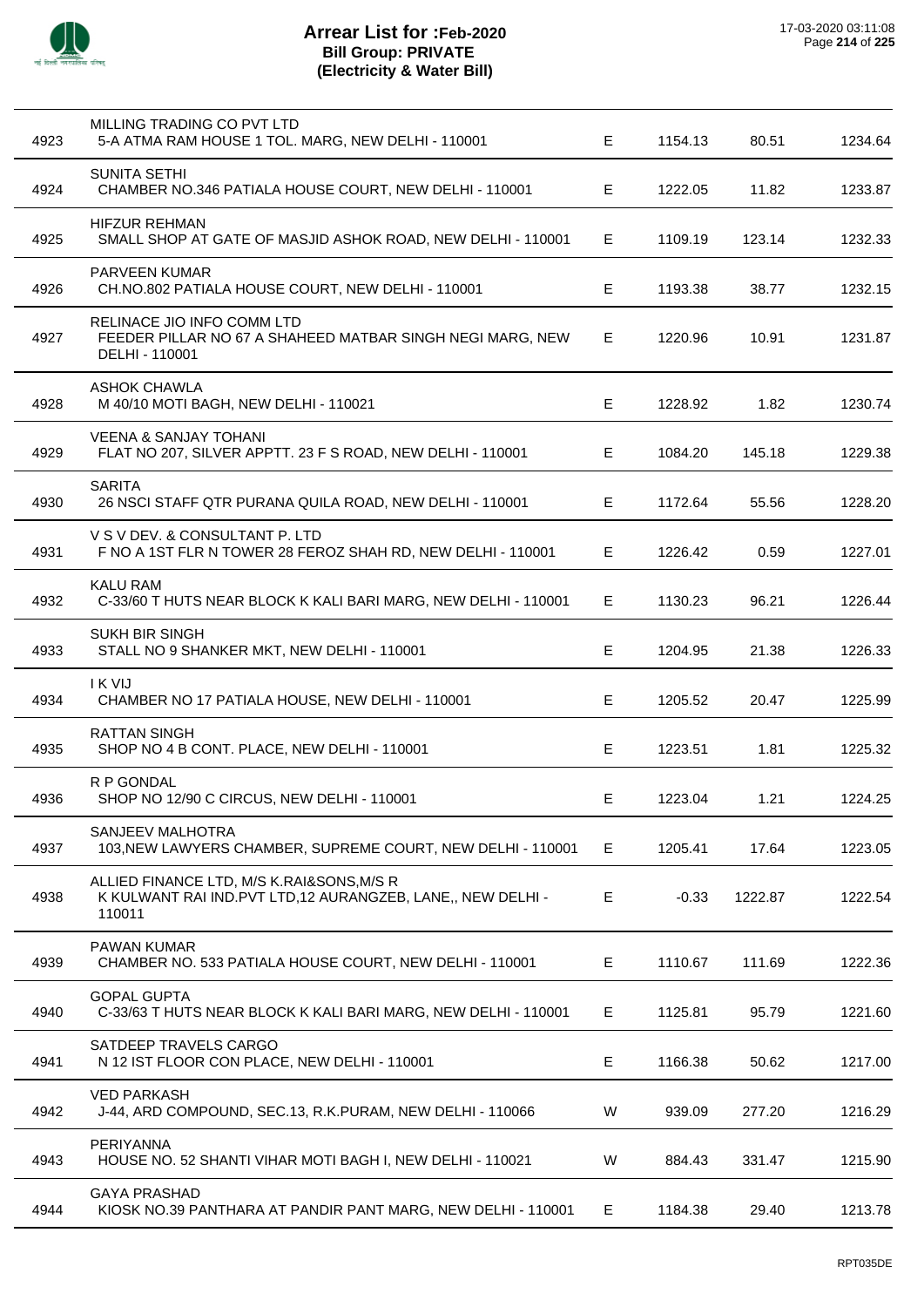

÷,

 $\overline{a}$ 

 $\overline{\phantom{a}}$ 

 $\overline{\phantom{a}}$ 

 $\overline{\phantom{a}}$ 

 $\overline{\phantom{a}}$ 

 $\overline{\phantom{a}}$ 

 $\overline{a}$ 

| 4945 | RAJ KUMAR BHATT<br>STALL NO. 7 KASHMIRI MKT CONNAUGHT PLACE, NEW DELHI - 110001                    | E  | 1146.39 | 66.23   | 1212.62 |
|------|----------------------------------------------------------------------------------------------------|----|---------|---------|---------|
| 4946 | <b>VIMAL KUMAR SHARMA</b><br>CHAMBER NO-223 PATIALA HOUSE, NEW DELHI - 110001                      | Е  | 1188.96 | 22.92   | 1211.88 |
| 4947 | RAM KISHAN SHEORAN<br>CH.NO.455 PATIALA HOUSE COURT, NEW DELHI - 110001                            | E. | 1199.83 | 11.93   | 1211.76 |
| 4948 | <b>VIDHYA SAGAR</b><br>2 RING ROAD MARKET, OPP NAUROJI NAGAR, NEW DELHI - 110029                   | Е  | 1196.27 | 15.26   | 1211.53 |
| 4949 | <b>VIVEK BHAGAT</b><br>CHAMBER NO. 489 PATIALA HOUSE COURT, NEW DELHI - 110003                     | E  | 1200.11 | 11.37   | 1211.48 |
| 4950 | <b>JOSEPH</b><br>CHAMBER NO 856 PATIALA HOUSE COURT, NEW DELHI - 110001                            | E. | 1097.31 | 111.52  | 1208.83 |
| 4951 | <b>UMESH KUMAR</b><br>SHOP NO 4 CSC LAXMI BAI NAGAR, NEW DELHI - 110023                            | Е  | 1206.76 | 1.79    | 1208.55 |
| 4952 | YOGESH KUMAR SAXENA<br>CHAMBER NO 425 PATIALA HOUSE COURT, NEW DELHI - 110001                      | E. | 1197.05 | 11.27   | 1208.32 |
| 4953 | <b>NARESH BHATIA</b><br>FLAT NO.152 SAROJINI NAGAR MARKET, NEW DELHI - 110023                      | E  | 1204.04 | 1.78    | 1205.82 |
| 4954 | SHAH E ILAHI<br>SHOP NO F 55 NBCC TOWER EAST KIDWAI NAGAR, NEW DELHI - 110023                      | Е  | 1194.77 | 10.92   | 1205.69 |
| 4955 | <b>AVNIT SINGH</b><br>206 AMRIT CHAMBER 72-73 SCINDIA HOUSE, NEW DELHI - 110001                    | E  | 1198.79 | 6.74    | 1205.53 |
| 4956 | <b>PAHULAL</b><br>SHOP NO 5 GATE NO 2 RACE COURSE, NEW DELHI - 110003                              | Е  | 1202.98 | 2.42    | 1205.40 |
| 4957 | M/S A S G S INVESTMENT PVT LTD<br>A 14 CONNAUGHT PLACE, NEW DELHI - 110001                         | Е  | $-0.20$ | 1205.22 | 1205.02 |
| 4958 | <b>AJAY GUPTA</b><br>CH.NO. 543 PATIALA HOUSE COURT, NEW DELHI - 110001                            | Е  | 1180.92 | 20.38   | 1201.30 |
| 4959 | ANIL<br>43 NSCI T HUTS PURANA QUILA ROAD, NEW DELHI - 110001                                       | Е  | 1116.61 | 82.07   | 1198.68 |
| 4960 | <b>SUSHILA DEVI</b><br>SHOP 123 MOHAN SINGH PLACE, NEW DELHI - 110001                              | Е  | 1194.40 | 3.48    | 1197.88 |
| 4961 | SUBHAS SHARMA<br>SHOP NO. C 19 HANUMAN MANDIR COMPLEX, NEW DELHI - 110001                          | Е  | 1184.92 | 8.62    | 1193.54 |
| 4962 | SAJJAN DASS SON HUF<br>FLAT NO 916 NAURANG HOUSE 21 K G MARG, NEW DELHI - 110001                   | Е  | 1099.41 | 93.83   | 1193.24 |
| 4963 | THAPER ENGINEER WORKS<br>DARGAH ADJOINING OPP MARINA HOTEL, NEW DELHI - 110001                     | Е  | 1182.09 | 10.25   | 1192.34 |
| 4964 | <b>BHUPENDER SINGH ADVOCATE</b><br>CHAMBER NO-928 PATIALA HOUSE COURT, NEW DELHI - 110001          | E. | 1154.72 | 37.56   | 1192.28 |
| 4965 | <b>VIKAS KUMAR</b><br>SHOP NO 4 BANWARI LAL BUILDING LADY HARDING ROAD, NEW DELHI<br>$-110001$     | E. | $-0.11$ | 1191.81 | 1191.70 |
| 4966 | AJAY KUMAR MAKKAR<br>CHAMBER NO 434 PATIALA HOUSE COURT, NEW DELHI - 110001                        | Е  | 1159.26 | 32.16   | 1191.42 |
| 4967 | <b>DILEEP TANDON</b><br>208 DAPHTARY CHAMBERS, SUPREME COURT, TILAK LANE, NEW DELHI E<br>$-110001$ |    | 1190.11 | 1.15    | 1191.26 |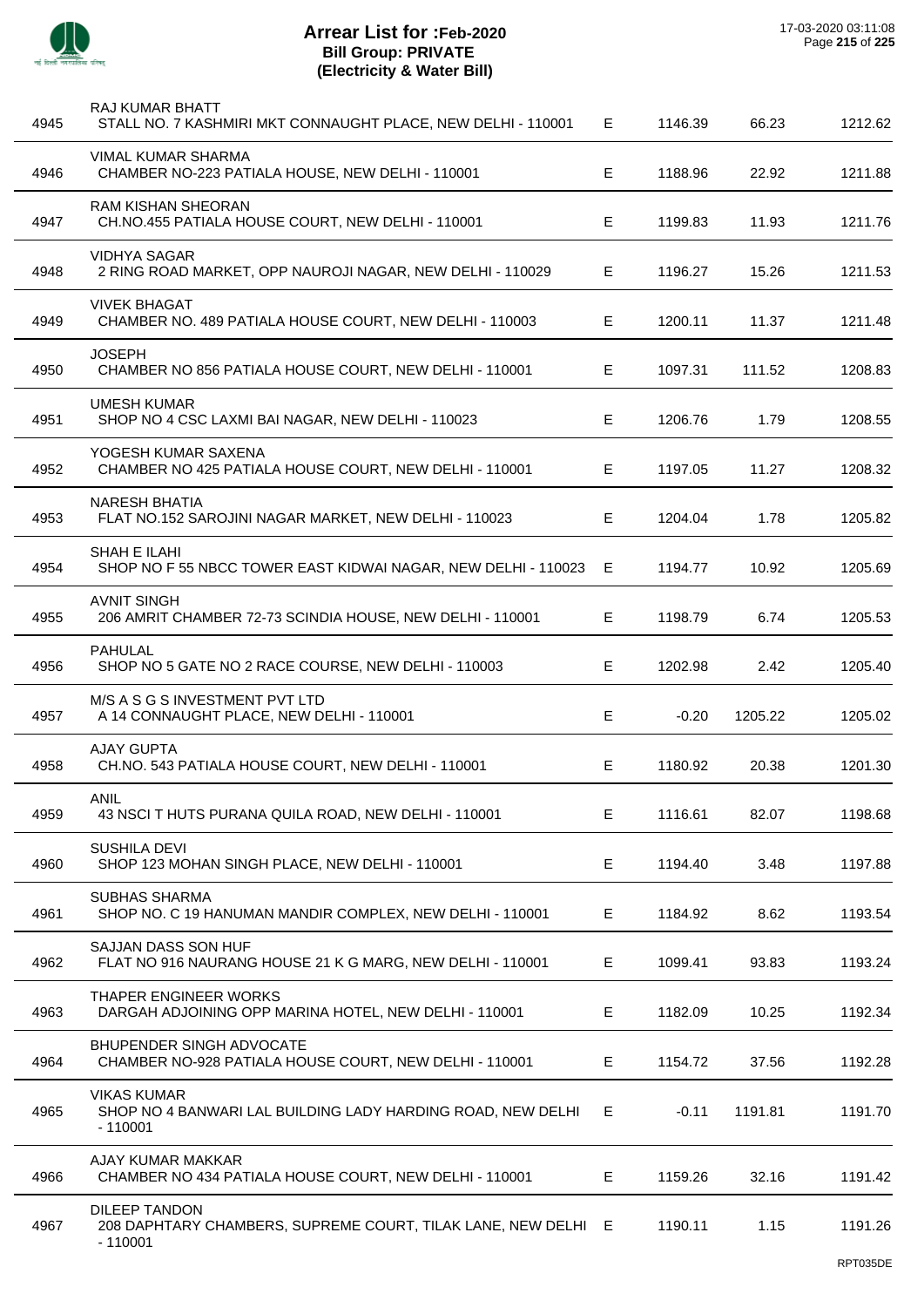

| 4968 | <b>AMRIT ANJAL</b><br>SHOP NO 52 YASHWANT PLACE, NEW DELHI - 110021                                                | Е  | 1189.32 | 1.76   | 1191.08 |
|------|--------------------------------------------------------------------------------------------------------------------|----|---------|--------|---------|
| 4969 | <b>BELI RAM</b><br>F 137 B K DUTT COLONY, NEW DELHI - 110003                                                       | E  | 1190.08 | 0.72   | 1190.80 |
| 4970 | <b>PAWONVEER SINGH</b><br>M 94 FIRST FLOOR OUTER CIRCLE CONNAUGHT PLACE, NEW DELHI -<br>110001                     | W  | 1108.22 | 81.87  | 1190.09 |
| 4971 | LAXMI NARAIN RAO<br>CHAMBER NO 136 PATIALA HOUSE, NEW DELHI - 110001                                               | Е  | 1165.98 | 23.20  | 1189.18 |
| 4972 | K. V. MOHAN<br>216, NEW LAWYERS CHAMBER, SUPREME COURT, NEW DELHI - 110001                                         | Е  | 1186.00 | 1.17   | 1187.17 |
| 4973 | R.P.GUPTA<br>12 CENTRAL LANE, NEW DELHI - 110001                                                                   | W  | 1129.92 | 56.50  | 1186.42 |
| 4974 | H C PARASHER<br>CHAMBER NO. 449 PATIALA HOUSE COURT, NEW DELHI - 110001                                            | Е  | 1173.54 | 12.84  | 1186.38 |
| 4975 | <b>ASHOK KUMAR GAHLOT</b><br>CH.NO. 373 PATIALA HOUSE COURT, NEW DELHI - 110001                                    | Е  | 1146.70 | 39.49  | 1186.19 |
| 4976 | <b>TARUN NATH</b><br>D 74 REGAL BUILDING CONNAUGHT PLACE, NEW DELHI - 110001                                       | W  | 1129.32 | 56.47  | 1185.79 |
| 4977 | <b>SHAM SHER SINGH</b><br>CONGRESS TOURIST TAXI SERVICES, CLARIGES HOTEL 30 JAN MARG,<br><b>NEW DELHI - 110011</b> | W  | 1077.53 | 107.23 | 1184.76 |
| 4978 | I U KHAN<br>CHAMBER NO. 308 PATIALA HOUSE, NEW DELHI - 110001                                                      | E  | 1137.48 | 45.81  | 1183.29 |
| 4979 | NIRMAL KAUR ANAND<br>SHOP NO 34 KHAN MARKET, NEW DELHI - 110003                                                    | W  | 1126.55 | 56.33  | 1182.88 |
| 4980 | S.K.SAPRA<br>G 37 B K DUTT COLONY, NEW DELHI - 110003                                                              | W  | 1003.85 | 178.62 | 1182.47 |
| 4981 | VINAY KUMAR JAIN<br>CHAMBER NO.509A DELHI HIGH COURT 3RD BLK, NEW DELHI - 110003                                   | E. | 1149.09 | 29.68  | 1178.77 |
| 4982 | <b>RAMESWAR</b><br>C-33/77 T-HUTS KALI BARI MARG, NEW DELHI - 110001                                               | E  | 1085.97 | 92.34  | 1178.31 |
| 4983 | <b>GUNTUR PRABHAKAR</b><br>312, NEW LAWYERS CHAMBER, SUPREME COURT, TILAK LANE,, NEW<br>DELHI - 110001             | E  | 1176.94 | 1.16   | 1178.10 |
| 4984 | ARVINDER PAL SINGH<br>KOISK NO 13 R K MARG, NEW DELHI - 110001                                                     | E  | 1162.95 | 15.08  | 1178.03 |
| 4985 | <b>DHARAM PAL</b><br>SHOP NO 6 HANUMAN ROAD, NEW DELHI - 110001                                                    | Е  | 1157.80 | 20.09  | 1177.89 |
| 4986 | <b>SANTA BROS LTD</b><br>3 HANUMAN ROAD, NEW DELHI - 110001                                                        | W  | 1121.77 | 56.09  | 1177.86 |
| 4987 | PREM LATA JAIN<br>SHOP NO 7, ASIA HOUSE, NEW DELHI - 110001                                                        | E  | 1156.95 | 20.18  | 1177.13 |
| 4988 | <b>ANITA BHATIA</b><br>711 INDRA PRAKASH, NEW DELHI - 110001                                                       | E  | 1054.87 | 121.12 | 1175.99 |
| 4989 | <b>TEK CHAND</b><br>18/3 F CON PLACE, NEW DELHI - 110001                                                           | Е  | 1154.45 | 19.69  | 1174.14 |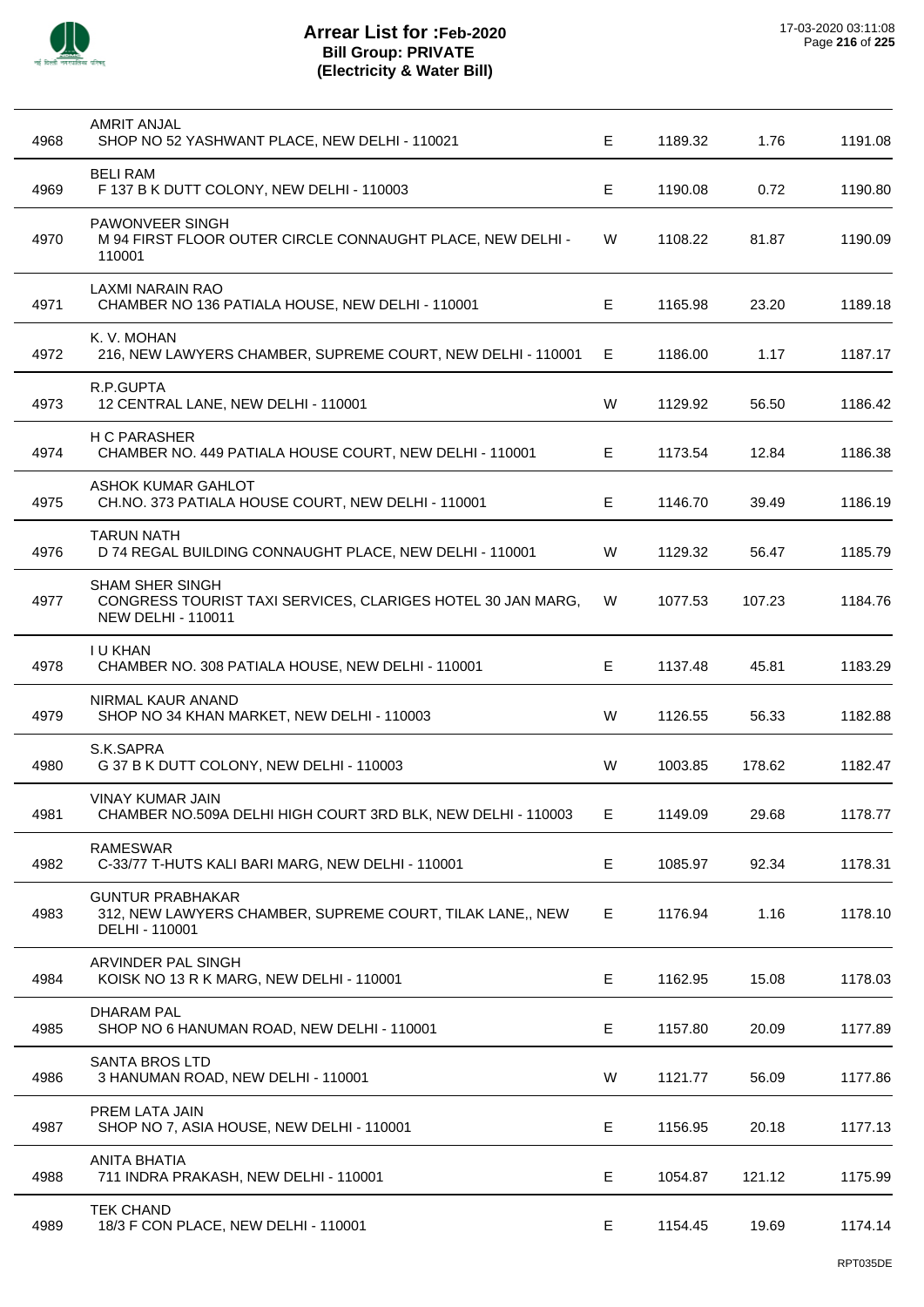

| 4990 | YOGENDER KUMAR DULLAR<br>CHAMBER NO. 603 PATIALA HOUSE COURT, NEW DELHI - 110001                                                 | E. | 1143.89 | 29.94   | 1173.83 |
|------|----------------------------------------------------------------------------------------------------------------------------------|----|---------|---------|---------|
| 4991 | <b>RAM PRAKASH</b><br>K 23 B K DUTT COLONY, NEW DELHI - 110003                                                                   | Е  | 1139.12 | 34.35   | 1173.47 |
| 4992 | ANIL KUMAR JHA<br>CH.NO.2 NEW LAWYER CHMBR SUPREME COURT, TILAK LANE, NEW<br>DELHI - 110001                                      | E  | 1132.35 | 40.15   | 1172.50 |
| 4993 | JAGJIT PAL SINGH PRITHVIPAL SINGH<br>BHUPINDERPAL SINGH, 193 JOR BAGH G/FLOOR, NEW DELHI - 110003                                | W  | 1018.57 | 153.31  | 1171.88 |
| 4994 | <b>ANURAG RITA</b><br>CHAMBER NO. 961 PATIALA HOSUE COURT, NEW DELHI - 110003                                                    | Е  | 1160.95 | 9.78    | 1170.73 |
| 4995 | JAGDISH SINGH BARE & MEERA MALHON<br>FLAT NO 418 22 K G MARG, NEW DELHI - 110001                                                 | E  | 1078.04 | 91.57   | 1169.61 |
| 4996 | ASHOK BANSAL & ASHOK TOMAR<br>CHAMBER NO-275 PATIALA HOUSE COURT, NEW DELHI - 110001                                             | E. | 1115.08 | 53.34   | 1168.42 |
| 4997 | RAJIV SHARMA<br>CHAMBER NO 897 PATIALA HOUSE COURT, NEW DELHI - 110001                                                           | Е  | 1109.26 | 58.82   | 1168.08 |
| 4998 | <b>BATA SHOE STORE</b><br>SHOP 14-D BLOCK CON CIRCUS, NEW DELHI - 110001                                                         | W  | 1112.40 | 55.62   | 1168.02 |
| 4999 | DINESH CHANDER BHATT<br>CH.NO. 445 PATIALA HOUSE COURT, NEW DELHI - 110001                                                       | E  | 1155.06 | 12.70   | 1167.76 |
| 5000 | <b>G B GUPTA AND SONS</b><br>BASEMENT NO-4 HOUSE, NEW DELHI - 110001                                                             | E  | 1138.84 | 28.75   | 1167.59 |
| 5001 | <b>SEETA</b><br>S-12/141-A INDIRA GANDHI CAMP KHANNA MARKET LODHI ROAD, NEW<br>DELHI - 110003                                    | E. | 1088.48 | 78.45   | 1166.93 |
| 5002 | DEEPAK RAI GARG<br>SHOP NO 5 ALIGANG CPWD, NEW DELHI - 110003                                                                    | E  | 1138.85 | 27.88   | 1166.73 |
| 5003 | <b>GOPAL KISHORE TIWARI</b><br>CHAMBER NO. 415 PATIALA HOUSE COURT, NEW DELHI - 110001                                           | Е  | 1155.78 | 10.94   | 1166.72 |
| 5004 | <b>ASHA CHOWDHARY</b><br>SHOP NO 135 B S MARKET, NEW DELHI - 110001                                                              | E  | 1105.03 | 61.46   | 1166.49 |
| 5005 | <b>VIJAY SANGHVI</b><br>J-3RD 63-64 2ND FLOOR S S PARK, NEW DELHI - 110003                                                       | Е  | 1109.83 | 54.97   | 1164.80 |
| 5006 | <b>MOHINI CHODHRY PREETI ANAND</b><br>FLAT NO.1101 PRAKASHDEEP BLDG., FLAT NO-1101, 7 TOLSTOY MARG,<br><b>NEW DELHI - 110001</b> | E. | 1163.04 | 1.72    | 1164.76 |
| 5007 | R.M.PAUL<br>FLAT L, 4TH FLOOR DCM BUILDING B K ROAD, NEW DELHI - 110001                                                          | Е  | 1142.42 | 21.28   | 1163.70 |
| 5008 | RACHNA GUPTA<br>CHAMBER NO 228, SUPREME COURT, NEW DELHI - 110001                                                                | Е  | 1160.69 | 1.14    | 1161.83 |
| 5009 | <b>RAJENDER KUMAR</b><br>STALL NO 26 YESHWANT PLACE, NEW DELHI - 110021                                                          | W  | 0.22    | 1160.21 | 1160.43 |
| 5010 | <b>SURINDER MALIK</b><br>SHOP NO F 57 NBCC TOWER KIDWAI NAGAR EAST, NEW DELHI - 110023                                           | E  | 1112.01 | 47.55   | 1159.56 |
| 5011 | <b>RAM KISHAN SUHAG</b><br>CH.NO.426 PATIALA HOUSE COURT, NEW DELHI - 110001                                                     | E. | 1148.54 | 10.80   | 1159.34 |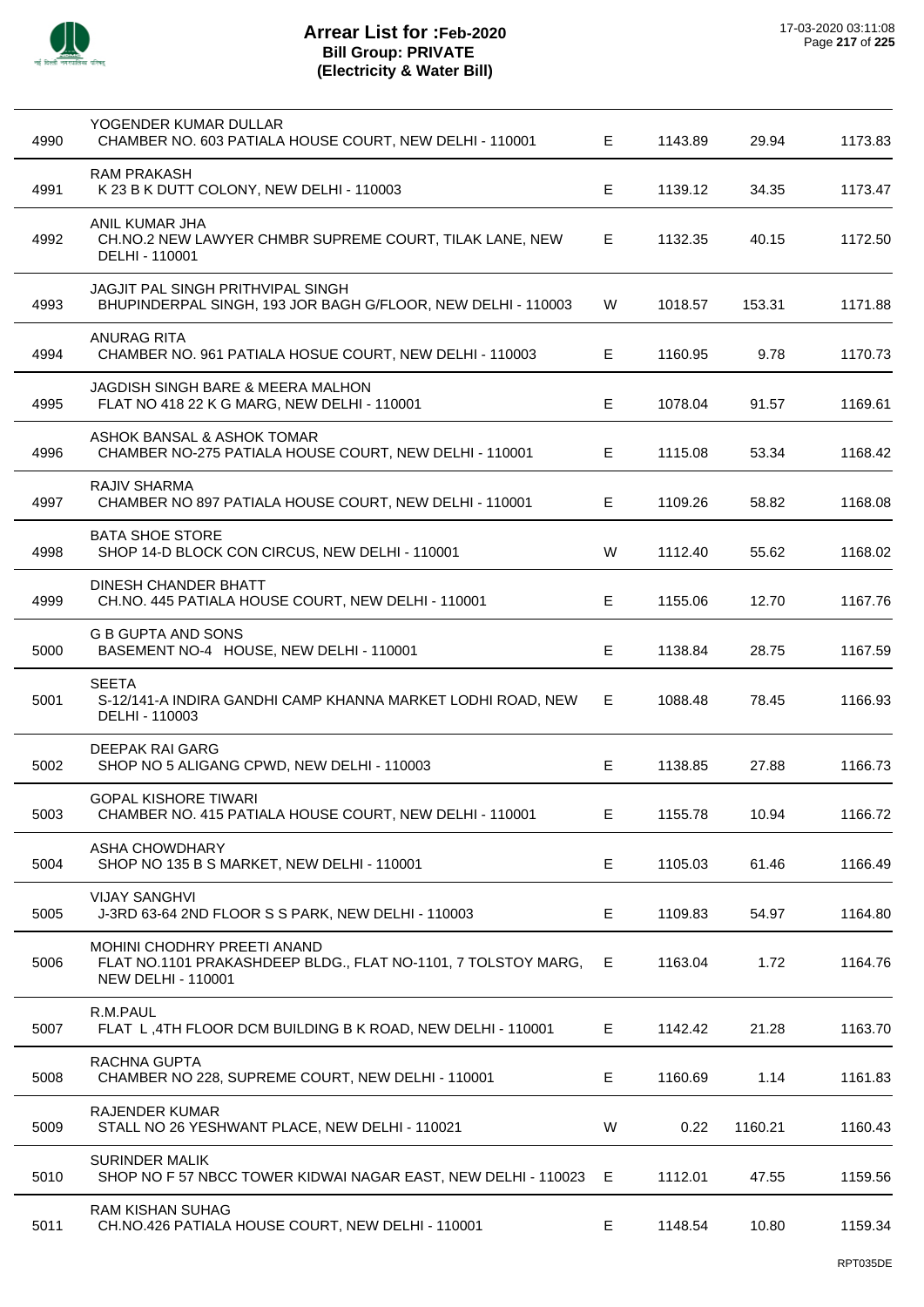

| 5012 | JAGMOHAN WADHWA<br>SHOP 12 ADJOINING AREA UDYAN MANDIR MG, NEW DELHI - 110001                             | Е  | 1131.67 | 25.95  | 1157.62 |
|------|-----------------------------------------------------------------------------------------------------------|----|---------|--------|---------|
| 5013 | <b>BALBIR SINGH</b><br>CHAMBER NO. 485 PATIALA HOUSE COURT, NEW DELHI - 110001                            | Е  | 1144.64 | 10.80  | 1155.44 |
| 5014 | SARDARNI HARMAN KAUR<br>11 RATTENDON ROAD, NEW DELHI - 110003                                             | Е  | 1152.75 | 1.14   | 1153.89 |
| 5015 | <b>DEVI RAM</b><br>TEMPORARY SHED NO 5 NORTH AVENUE, NEW DELHI - 110001                                   | Е  | 1151.50 | 2.13   | 1153.63 |
| 5016 | <b>SHATIR HUSSAIN</b><br>LAL QR DURGAH B K DUTT COLONY, NEW DELHI - 110003                                | Е  | 1098.99 | 53.36  | 1152.35 |
| 5017 | KAILASH NATH & ASSOCIATES<br>FLAT NO GF 7 ARUNACHAL BLDG, NEW DELHI - 110001                              | Е  | 1149.76 | 1.70   | 1151.46 |
| 5018 | ARORA RAM<br>SHOP NO 138 B S MARKET, NEW DELHI - 110001                                                   | E  | 1099.06 | 50.49  | 1149.55 |
| 5019 | KISHAN CHAND JAIN<br>L 19 CONNAUGHT PLACE, NEW DELHI - 110001                                             | W  | 1094.43 | 54.72  | 1149.15 |
| 5020 | FIRDOUS JAHAN W/O SH MAHFOOZ A.<br>N 33/14-1MUNSILAL BUILD.N BLK CON.CIRCLE, NEW DELHI - 110001           | W  | 1094.31 | 54.72  | 1149.03 |
| 5021 | ASHOK KUMAR GARG AND SATYA KAM GARG<br>133 JOR BAGH COMMON AREA, BASEMENT AND LIFT, NEW DELHI -<br>110001 | Е  | 1148.48 | 0.30   | 1148.78 |
| 5022 | S K SHARMA<br>HNO N 33 M L BUILDING, NEW DELHI - 110001                                                   | W  | 1093.98 | 54.70  | 1148.68 |
| 5023 | <b>SURENDER KUMAR</b><br>SHOP NO 80 NBCC TOWER EAST KIDWAI NAGAR, NEW DELHI - 110023                      | E. | 1146.02 | 1.13   | 1147.15 |
| 5024 | <b>MENGHAMAL KURAMAL</b><br>SHOP NO 56 SAROJANI NAGAR MKT, NEW DELHI - 110023                             | W  | 1091.41 | 54.57  | 1145.98 |
| 5025 | ARJANMAL GIRDHARI LAL<br>SHOP NO 69 SAROJANI NAGAR MKT, NEW DELHI - 110023                                | W  | 1091.28 | 54.56  | 1145.84 |
| 5026 | <b>BHAG MAL</b><br>SHOP NO-26 BAIRD LANE, NEW DELHI - 110001                                              | E  | 1113.97 | 30.46  | 1144.43 |
| 5027 | SUSIL KUMAR RAJINDER KUMAR<br>SHOP NO 11 NBCC TOWER EAST KIDWAI NAGAR, NEW DELHI - 110023                 | W  | 906.04  | 238.16 | 1144.20 |
| 5028 | MADAN LAL, SHOP NO.26,<br>RING RD MKT, OPP. NAUROJI NAGAR,, NEW DELHI - 110029                            | E  | 1119.67 | 22.81  | 1142.48 |
| 5029 | <b>RAJINDER SINGH</b><br>CH.NO. 613 PATIALA HOUSE COURT, NEW DELHI - 110001                               | E  | 1131.14 | 10.55  | 1141.69 |
| 5030 | D.C.KATTAR MAL<br>SHOP NO 9 B K DUTT COLONY, NEW DELHI - 110003                                           | W  | 1086.42 | 54.32  | 1140.74 |
| 5031 | DAVENDER N GROVER DARSINDER VIKAS SHARMA<br>CHAMBER NO 244 PATIALA HOUSE COURT, NEW DELHI - 110001        | Е  | 1039.14 | 101.12 | 1140.26 |
| 5032 | RAJA RAM<br>SHED DHOBI GHAT NO 4 G R G LANE TALKATORA ROAD, NEW DELHI -<br>110001                         | W  | 965.12  | 175.08 | 1140.20 |
| 5033 | <b>RAM PRATAP</b><br>QRT NO 27 DHOBI GHAT TYAGA RAJ, NEW DELHI - 110001                                   | Е  | 1139.55 | 0.44   | 1139.99 |
|      |                                                                                                           |    |         |        |         |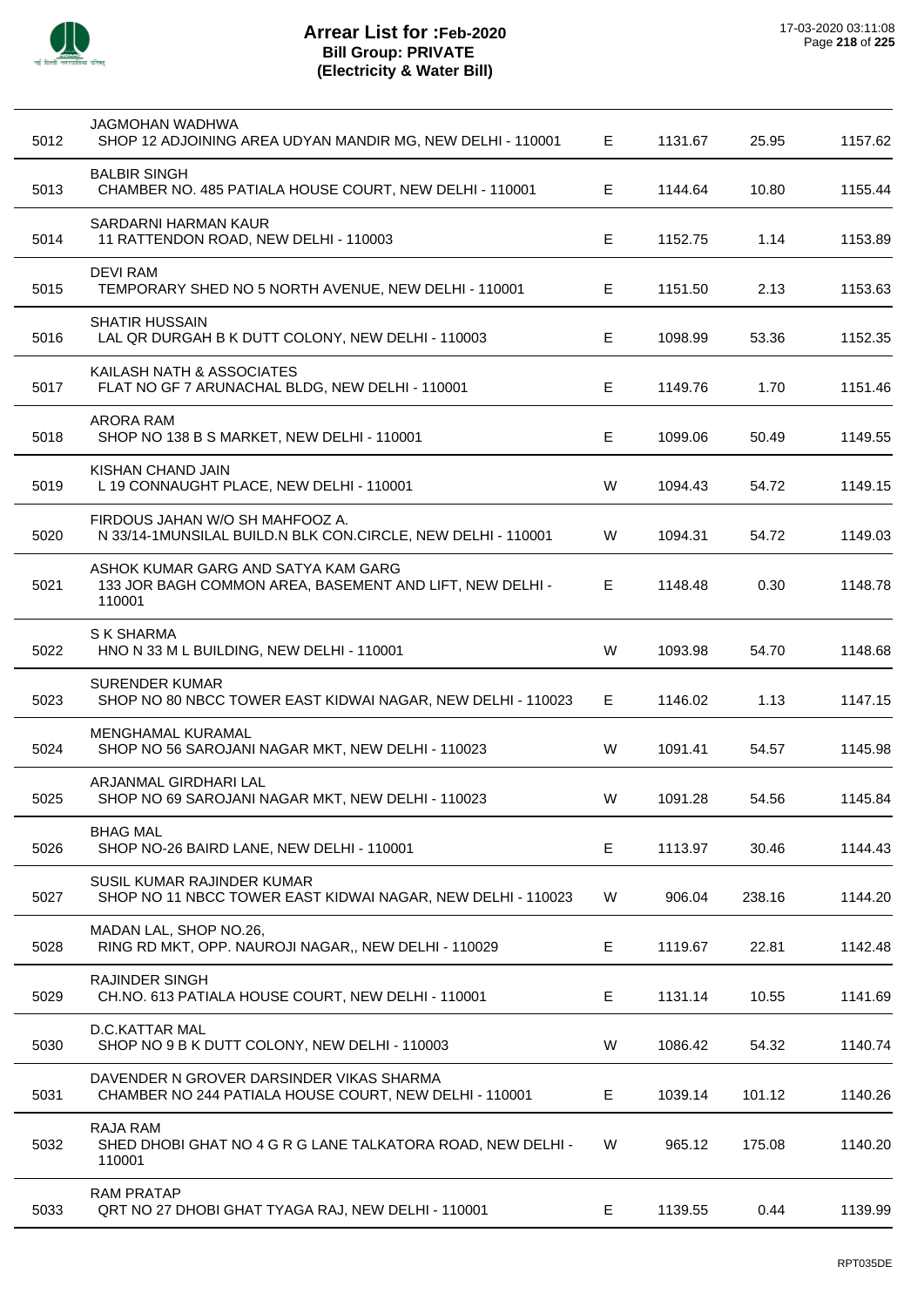

| 5034 | <b>G C MISHRA</b><br>CHAMBER NO-61 PATIALA HOUSE, NEW DELHI - 110001                                                    | E | 1079.99 | 57.99  | 1137.98 |
|------|-------------------------------------------------------------------------------------------------------------------------|---|---------|--------|---------|
| 5035 | L SIDDO MAL & SONS<br>52 BABER ROAD, NEW DELHI - 110001                                                                 | W | 1083.65 | 54.18  | 1137.83 |
| 5036 | RADHA SHYAM JENA<br>CHAMBER NO 209 M C SETAL WAD LAWYER'S CHAMBER SUPREME<br>COURT BHAGWAN DAS ROAD, NEW DELHI - 110001 | Е | 1128.18 | 9.31   | 1137.49 |
| 5037 | <b>CHANDER BHAN</b><br>SHOP NO 28 B S MARKET, NEW DELHI - 110001                                                        | Е | 1114.65 | 22.00  | 1136.65 |
| 5038 | <b>MONIKA ARORA GARG</b><br>CHAMBER NO. 504 DELHI HIGH COURT 3RD BLK, NEW DELHI - 110003                                | Е | 1131.33 | 1.64   | 1132.97 |
| 5039 | <b>ASHOK KUMAR</b><br>J-77, A.R.D. COMP. SECT-13, R.K. PURAM,, NEW DELHI - 110066                                       | W | 1077.71 | 53.89  | 1131.60 |
| 5040 | <b>IKRAM MAURYA</b><br>SHOP NO-S/10 PALIKA BAZAR, NEW DELHI - 110001                                                    | Е | 1115.14 | 16.15  | 1131.29 |
| 5041 | CHIRANJIV KUMAR<br>CHAMBER NO. 923 PATIALA HOUSE COURT, NEW DELHI - 110001                                              | Е | 1119.73 | 10.59  | 1130.32 |
| 5042 | PIRTHVI RAJ<br>B 132 B K DUTT COLONY, NEW DELHI - 110003                                                                | W | 844.53  | 284.70 | 1129.23 |
| 5043 | <b>PREM WATI</b><br>SHOP NO-S/26 PALIKA BAZAR, NEW DELHI - 110001                                                       | Е | 1118.54 | 10.22  | 1128.76 |
| 5044 | PREM SINGH RANA<br>STALL NO 31 KHANNA MARKET, NEW DELHI - 110003                                                        | Е | 1126.88 | 1.70   | 1128.58 |
| 5045 | SALEEM AHMED<br>CRT NO 4 CROSSING END MAUSAM BHAWAN LODHI ROAD, NEW DELHI<br>- 110003                                   | Е | 1109.42 | 17.59  | 1127.01 |
| 5046 | <b>SKMITRA</b><br>STALL NO 4 SHANKER MKT, NEW DELHI - 110001                                                            | Е | 1125.25 | 1.11   | 1126.36 |
| 5047 | SANJAY KUMAR PARDYUMAN KUMAR<br>SHOP NO-5 MPL MKT CON PLACE, NEW DELHI - 110001                                         | W | 1071.65 | 53.58  | 1125.23 |
| 5048 | SANDEEP KUMAR TYAGI<br>CHAMBER NO. 325 PATIALA HOUSE COURT, NEW DELHI - 110001                                          | E | 1106.99 | 16.52  | 1123.51 |
| 5049 | SHUSHILA DEVI<br>SHOP NO-3 YUSHAF SARAI, NEW DELHI - 110029                                                             | E | 1097.24 | 25.98  | 1123.22 |
| 5050 | <b>RUSH</b><br>SHOP NO-G-40 PALIKA PLACE, R K MARG NEW DELHI, NEW DELHI -<br>110001                                     | E | 1097.24 | 25.98  | 1123.22 |
| 5051 | J L JAIN & S C JAIN<br>286 DELHI HIGH COURT BLOCK 96, NEW DELHI - 110003                                                | Е | 1120.99 | 1.66   | 1122.65 |
| 5052 | PANKAJ BHARTI<br>CHAMBER NO 594 PATIALA HOUSE COURT, NEW DELHI - 110001                                                 | Е | 1110.41 | 10.43  | 1120.84 |
| 5053 | DHARMINDER SHARNA<br>1605, AMBADEEP BLDG. 14 K.G.MARG, NEW DELHI - 110001                                               | E | 1110.97 | 9.12   | 1120.09 |
| 5054 | M/S RELIANCE JIO INFO COMM LTD<br>FEEDER PILLAR NO 139 TILAK LANE, NEW DELHI - 110001                                   | Е | 1117.01 | 1.08   | 1118.09 |
| 5055 | ASHOK ARORA & B R BHATLA<br>185 DELHI HIGH COURT BLOCK 96, NEW DELHI - 110003                                           | E | 1096.92 | 21.11  | 1118.03 |
|      |                                                                                                                         |   |         |        |         |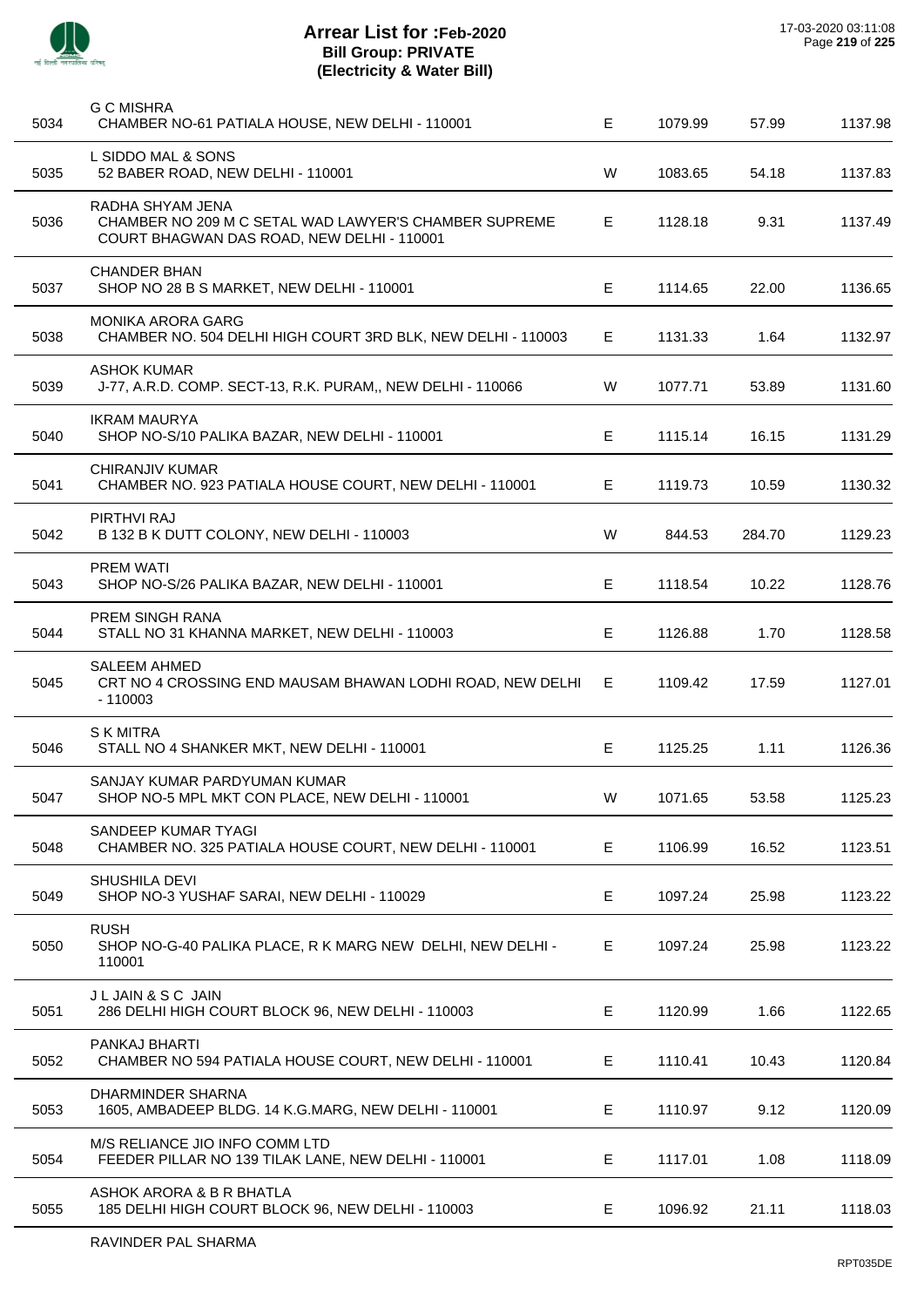

| 5056 | CH.NO.329 PATIALA HOUSE COURT, NEW DELHI - 110001                                                           | E  | 1107.07 | 10.37   | 1117.44 |
|------|-------------------------------------------------------------------------------------------------------------|----|---------|---------|---------|
| 5057 | <b>HARBHAJAN SINGH</b><br>SHOP NO 153 RING ROAD OPP NAUROJI NAGAR, NEW DELHI - 110029                       | E. | 1086.58 | 28.00   | 1114.58 |
| 5058 | <b>NAVNEET KAUR</b><br>SHOP NO F 24 NBCC TOWER KIDWAI NAGAR EAST, NEW DELHI - 110023 E                      |    | 1097.74 | 16.51   | 1114.25 |
| 5059 | <b>JIWAN DAS</b><br>C 62 B K DUTT COLONY, NEW DELHI - 110003                                                | W  | 830.89  | 282.98  | 1113.87 |
| 5060 | SUKHVINDER KAUR CHAWLA<br>SHOP NO F 53 NBCC TOWER EAST KIDWAI NAGAR, NEW DELHI - 110023 E                   |    | 1112.48 | 1.10    | 1113.58 |
| 5061 | TIKAM CHAND SHANTI CHAND JAIN<br>SHOP NO 3/1 LADY HARDING ROAD, NEW DELHI - 110001                          | E  | 1112.19 | 1.10    | 1113.29 |
| 5062 | <b>BEHARI LAL</b><br>25/9 A BLOCK CON PLACE, NEW DELHI - 110001                                             | E  | 1003.17 | 109.83  | 1113.00 |
| 5063 | SHRI RAM SHARMA<br>CHAMBER NO-219 PALIALA HOUSE, NEW DELHI - 110001                                         | E  | 1081.13 | 31.07   | 1112.20 |
| 5064 | M/S RELAINCE JIO INFO COMM LTD<br>PILLAR NO 116 SHERSHAH SURI MARG GATE NO 203 DHC, NEW DELHI - E<br>110001 |    | 1096.41 | 15.46   | 1111.87 |
| 5065 | PREM NATH KOHLI & K G KAPOOR<br>387 DELHI HIGH COURT BLOCK 96, NEW DELHI - 110003                           | E  | 1099.12 | 11.75   | 1110.87 |
| 5066 | <b>VINOD KUMAR</b><br>SHOP NO 9 RING ROAD MARKET, OPP NAUROJI NAGAR, NEW DELHI -<br>110029                  | E. | 1058.45 | 50.46   | 1108.91 |
| 5067 | HONY SECY SANATAN DHARAM SABHA<br>SHOP MAHADEVA TEMPLE DR B D MG, NEW DELHI - 110001                        | E  | 1078.72 | 29.91   | 1108.63 |
| 5068 | <b>ISHWAR DAYAL</b><br>SHOP NO 131 RING ROAD MKT, NEW DELHI - 110029                                        | E  | 1086.03 | 21.43   | 1107.46 |
| 5069 | <b>SHANIF AHMAD</b><br>CHAMBER NO-661 PATIALA HOUSE COURT, NEW DELHI - 110001                               | E  | 1078.47 | 27.84   | 1106.31 |
| 5070 | <b>AJIMULLA</b><br>SHOP NO 1 BEHIND HOUSE, NEW DELHI - 110001                                               | E  | 1085.51 | 19.40   | 1104.91 |
| 5071 | <b>BHARAT BHUSHAN</b><br>SHOP NO 43A NETA JI NAGAR MKT, NEW DELHI - 110023                                  | E  | 1078.69 | 26.06   | 1104.75 |
| 5072 | TROJAN DEVELOPER PVT LTD<br>41/A PRITHVI RAJ ROAD, NEW DELHI - 110003                                       | W  | 1051.32 | 52.57   | 1103.89 |
| 5073 | P K SHAH<br>24 HANUMAN ROAD, NEW DELHI - 110001                                                             | W  | 1050.61 | 52.53   | 1103.14 |
| 5074 | <b>RAJEEV KUMAR</b><br>QTR NO 22 NSCI CLUB PURANA QUILA ROAD, NEW DELHI - 110001                            | Е  | 1015.46 | 84.30   | 1099.76 |
| 5075 | H R KHAN<br>CH 215 PATIALA HOUSE, NEW DELHI - 110001                                                        | E  | 1055.59 | 43.97   | 1099.56 |
| 5076 | <b>ISHAR DASS</b><br>SHOP NO 20 B K DUTT COLONY, NEW DELHI - 110003                                         | E  | 1097.30 | 1.62    | 1098.92 |
| 5077 | NABANI DHAR MOJUMDAR<br>4, CENTRAL LANE,, NEW DELHI - 110001                                                | Е  | 1097.47 | 1.08    | 1098.55 |
| 5078 | <b>HARBANS SINGH &amp; CO</b><br>10/48 MAZZANINE FLOOR SHOPING CENTRE, MALCHA MARG, NEW<br>DELHI - 110021   | E. | $-0.20$ | 1098.66 | 1098.46 |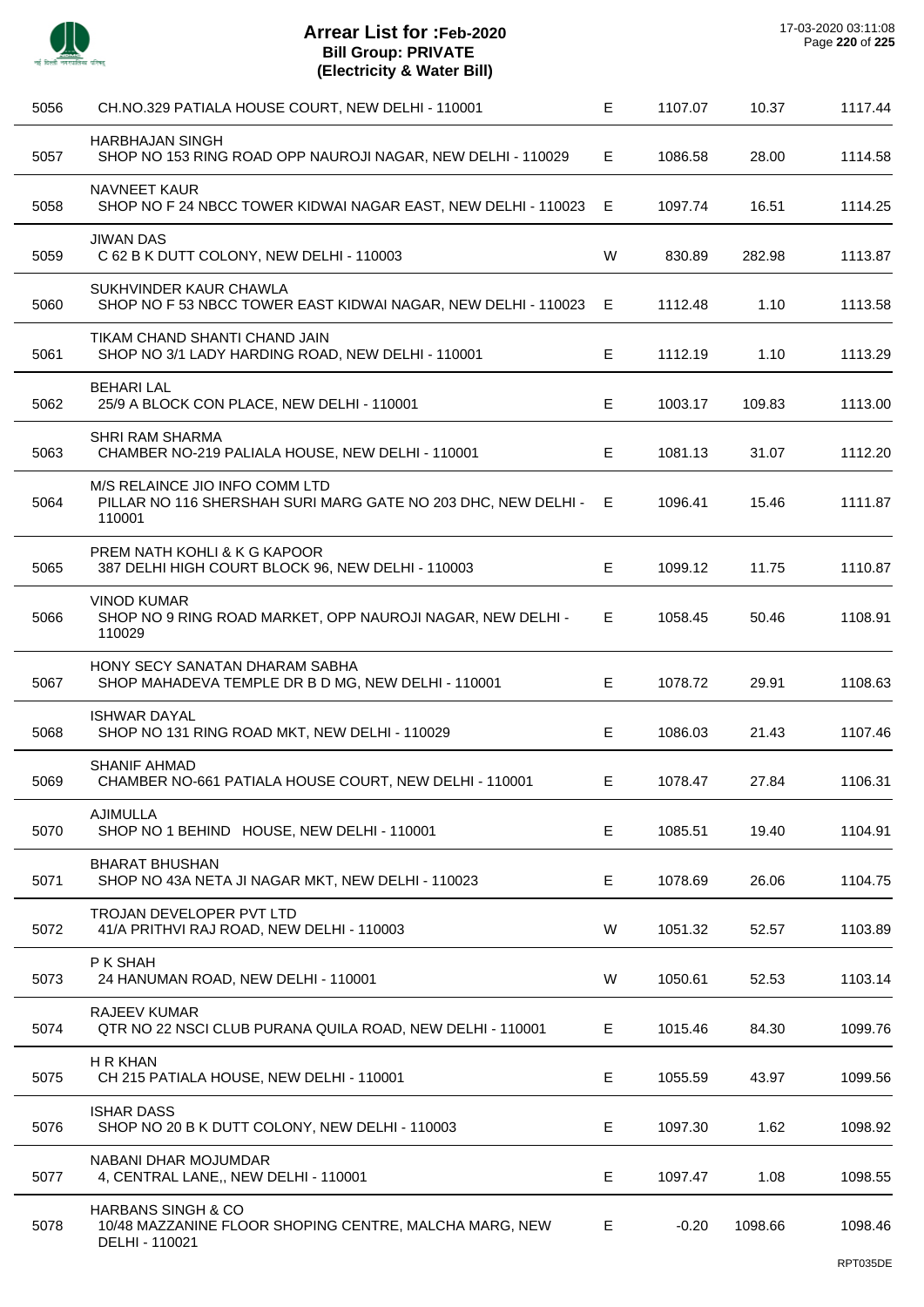

| 5079 | <b>BIMLA DEVI</b><br>211, COMPETENT HOUSE, F-BLOCK,, NEW DELHI - 110001                                  | E  | 1096.78 | 1.62   | 1098.40             |
|------|----------------------------------------------------------------------------------------------------------|----|---------|--------|---------------------|
| 5080 | <b>J C DIGPAL</b><br>CHAMBER NO 138 PATIALA HOUSE, NEW DELHI - 110001                                    | E  | 1092.85 | 3.94   | 1096.79             |
| 5081 | <b>BHUPENDRA KUMAR</b><br>2/21 BIKANER HOUSE,, NEW DELHI - 110011                                        | E  | 1075.32 | 20.21  | 1095.53             |
| 5082 | RELIANCE JIO INFO COMM LTD<br>FEEDER PILLAR NO 65 A OPP TAJ HOTEL S P MARG, NEW DELHI -<br>110001        | Е  | 1093.17 | 1.06   | 1094.23             |
| 5083 | <b>HARISH CHANDRA VEDI</b><br>24 BABAR ROAD BENGALI MARKET G F/ BASEMT, NEW DELHI - 110001               | E. | 1093.51 | 0.63   | 1094.14             |
| 5084 | S K MEHRA & B. MOHAN (ADVOCATE)<br>CHAMBER NO.213, DELHI HIGH COURT, NEW DELHI - 110003                  | E  | 1069.30 | 24.67  | 1093.97             |
| 5085 | <b>VINOD KUMAR AGGARWAL</b><br>SHOP NO LG-35 PALIKA PLACE, R K MARG N DELHI, NEW DELHI -<br>110001       | E  | 1090.88 | 1.08   | 1091.96             |
| 5086 | T C KAPOOR<br>86/17 JANPATH, NEW DELHI - 110001                                                          | W  | 928.18  | 162.63 | 1090.81             |
| 5087 | <b>HARBHAJAN KAUR</b><br>SHOP NO 4A, PALIKA BAZAR, NEW DELHI - 110001                                    | E  | 1076.15 | 14.29  | 1090.44             |
| 5088 | ASHOK KUMAR SINGH<br>CH.NO.341 M C SETALWAD SUPREME COURT, OF INDIA B D ROAD, NEW E<br>DELHI - 110001    |    | 1089.11 | 1.07   | 1090.18             |
| 5089 | BABA JAI NARAIN MAHRAJ, SRI RAM MANDIR,<br>AFRICA AVENUE, NETAJI NAGAR, NEAR T.STORE, NEW DELHI - 110023 | W  | 1012.18 | 74.72  | 1086.90             |
| 5090 | RAJEEV MEHRA<br>CHAMBER NO.709 DELHI HIGH COURT BLK 3RD, NEW DELHI - 110003                              | E. | 1083.98 | 1.60   | 1085.58             |
| 5091 | <b>BARKHA SINGH</b><br>FLAT NO E 4 DHAWANDEEP JANTAR MANTAR ROAD, NEW DELHI -<br>110001                  | E. | 1083.32 | 1.60   | 1084.92             |
| 5092 | S C GUPTA & LATA GUPTA<br>610 HOUSE, NEW DELHI - 110001                                                  | E  | 1072.45 | 12.19  | 1084.64             |
| 5093 | <b>ROSHAN LAL</b><br>SHOP NO 130 B S MARKET, NEW DELHI - 110001                                          | W  | 1031.92 | 51.60  | 1083.52             |
| 5094 | <b>FAQIR CHAND</b><br>SHOP NO 1 CSC MKT, NEW DELHI - 110023                                              | Е  | 1049.49 | 33.57  | 1083.06             |
| 5095 | MEHTAB ZAMANI ALI KHAN<br>FLAT NO 402 7 TOLSTOY MARG, 7 TOLSTOY MARG, NEW DELHI - 110001                 | E  | 1081.06 | 1.60   | 1082.66             |
| 5096 | <b>LAXMI DEVI</b><br>24 PALIKA PLACE ANNEXE, NEW DELHI - 110001                                          | E  | 1057.46 | 24.95  | 1082.41             |
| 5097 | AJAY PAL KOTHARI<br>A 8 CONNAUGHT PLACE, NEW DELHI - 110001                                              | Е  | 1040.17 | 41.36  | 1081.53             |
| 5098 | <b>MULTAN SINGH</b><br>CHAMBER NO 128-129 PATIALA H., HOUSE, NEW DELHI - 110001                          | E  | 1049.20 | 31.49  | 1080.69             |
| 5099 | <b>BUDU RAM</b><br>JHUGGI NO 5 B R CAMP RACE COURSE, NEW DELHI - 110003                                  | Е  | 984.75  | 95.20  | 1079.95             |
| 5100 | <b>MAHARAJA TRAVELS</b><br>1 SCINDIA HOUSE, NEW DELHI - 110001                                           | E  | 1016.79 | 58.14  | 1074.93<br>RPT035DE |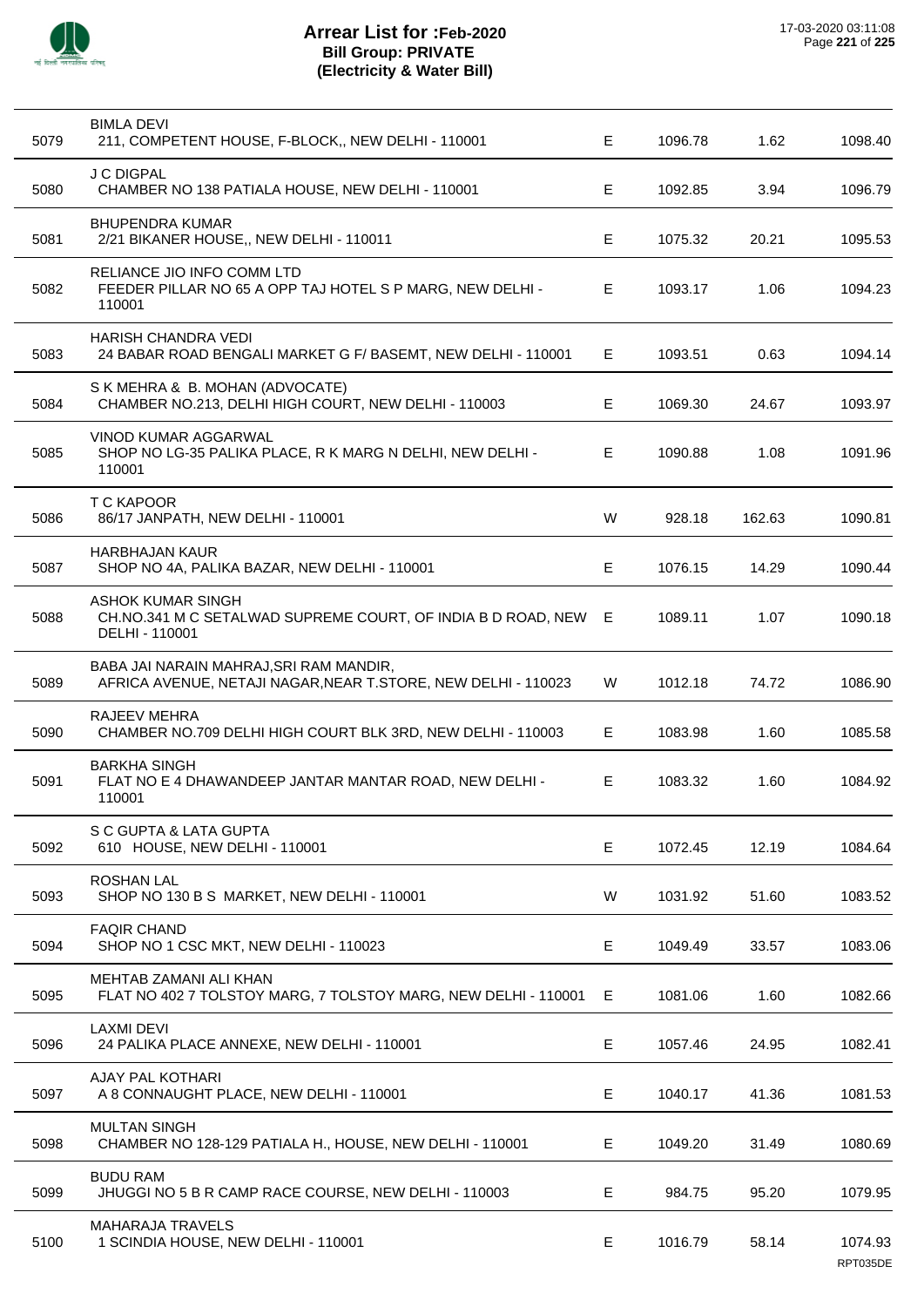

| 5101 | SUSHANT KUMAR BHADURI<br>CHAMBER NO.309A DELHI HIGH COURT 3RD BLK, NEW DELHI - 110003                                                                        | Е | 1062.15 | 12.55   | 1074.70 |
|------|--------------------------------------------------------------------------------------------------------------------------------------------------------------|---|---------|---------|---------|
| 5102 | SHNI MAJDIS AUKUL MASJID<br>MASQUE B CON PLACE, NEW DELHI - 110001                                                                                           | W | 879.27  | 195.43  | 1074.70 |
| 5103 | SANJAY KUMAR PARDYU JAN KUMAR<br>SHOP NO 5 MPL MKT, CON CIRCUS MN.DELHI, NEW DELHI - 110001                                                                  | Е | 957.66  | 116.14  | 1073.80 |
| 5104 | <b>MUNNI</b><br>STALL NO-9 YUSHAF SARAI MKT, NEW DELHI - 110029                                                                                              | Е | 1038.12 | 32.89   | 1071.01 |
| 5105 | PREM NATH MONGA<br>CHAMBER NO133 DELHI HIGH COURT, NEW DELHI - 110003                                                                                        | Е | 1051.11 | 19.57   | 1070.68 |
| 5106 | PAMA RAM<br>14/40 BLOCK KIDWAI NAGAR, NEW DELHI - 110023                                                                                                     | Е | 1013.19 | 57.16   | 1070.35 |
| 5107 | SUDHA PURI PRESIDENT<br>DURGA JAN SAMITI, PLOT NO 1, OPP.D-II 240, KIDWAI NAGAR,, NEW<br>DELHI - 110023                                                      | W | 908.33  | 161.72  | 1070.05 |
| 5108 | M/S PRABHATAM ADVETISING P LTD<br>PTU PARKING NATIONAL RAIL MUSEUM CHANKYA PURI, NEW DELHI -<br>110021                                                       | Е | 984.02  | 84.88   | 1068.90 |
| 5109 | M/S RELIANCE JIO INFOCOMM LTD<br>CELLULAR MOBILE TOWER ON WHEEL (COW) AT BHAI VEER SINGH<br>MARG (NEAR JAIN HAPPY SCHOOL) GOLE MARKET, NEW DELHI -<br>110001 | Е | 0.36    | 1068.15 | 1068.51 |
| 5110 | VIJAY KUMAR BATRA<br>KIOSK NO 1 VANDANA BUILDING, NEW DELHI - 110001                                                                                         | Е | 1065.96 | 1.05    | 1067.01 |
| 5111 | <b>B B PATEL</b><br>48 JANPATH, NEW DELHI - 110001                                                                                                           | W | 1016.16 | 50.81   | 1066.97 |
| 5112 | <b>SAMISTA SANGER</b><br>FLAT NO 207, HOUSE, NEW DELHI - 110001                                                                                              | Е | 1053.62 | 12.08   | 1065.70 |
| 5113 | <b>SUNIL KUMAR</b><br>CHAMBER NO 806 PATIALA HOUSE COURT, NEW DELHI - 110001                                                                                 | E | 1062.32 | 1.57    | 1063.89 |
| 5114 | CHINTAN ENVIRONMENT RESEARCH ACTION GROUP<br>COMMUNITY HALL CNTR IIND FLR OPP PILANGE, S NAGAR N DELHI,<br><b>NEW DELHI - 110023</b>                         | Е | 1051.02 | 11.63   | 1062.65 |
| 5115 | SUMANT BHARDWAJ<br>CH. NO. 108 SUPREME COURT, B D ROAD, NEW DELHI - 110001                                                                                   | Е | 1043.41 | 19.22   | 1062.63 |
| 5116 | <b>MUKANDA RAM</b><br>SHOP NO 13 RING ROAD MARKET, OPP NAUROJI NAGAR, NEW DELHI -<br>110029                                                                  | Е | 1056.65 | 3.50    | 1060.15 |
| 5117 | PRINTERS HOUSE P LTD<br>SH NARIN DASS M BLK C CIRCUS, NEW DELHI - 110001                                                                                     | W | 1008.83 | 50.44   | 1059.27 |
| 5118 | <b>K K SHARMA</b><br>FLAT NO 412 7 TOLSTOY MARG, 7 TOLSTOY MARG, NEW DELHI - 110001                                                                          | Е | 1057.30 | 1.56    | 1058.86 |
| 5119 | <b>SUNDER DASS</b><br>1/25 REGAL BLGD, NEW DELHI - 110001                                                                                                    | Е | 1056.62 | 2.22    | 1058.84 |
| 5120 | <b>JAG LAKSHMI</b><br>2/3 DR LANE GOLE MKT, NEW DELHI - 110001                                                                                               | W | 965.56  | 93.16   | 1058.72 |
| 5121 | <b>BALDEV SAHAI MEHTA</b><br>CHAMBER NO 119 PATIALA HOUSE, NEW DELHI - 110001                                                                                | E | 1014.50 | 44.04   | 1058.54 |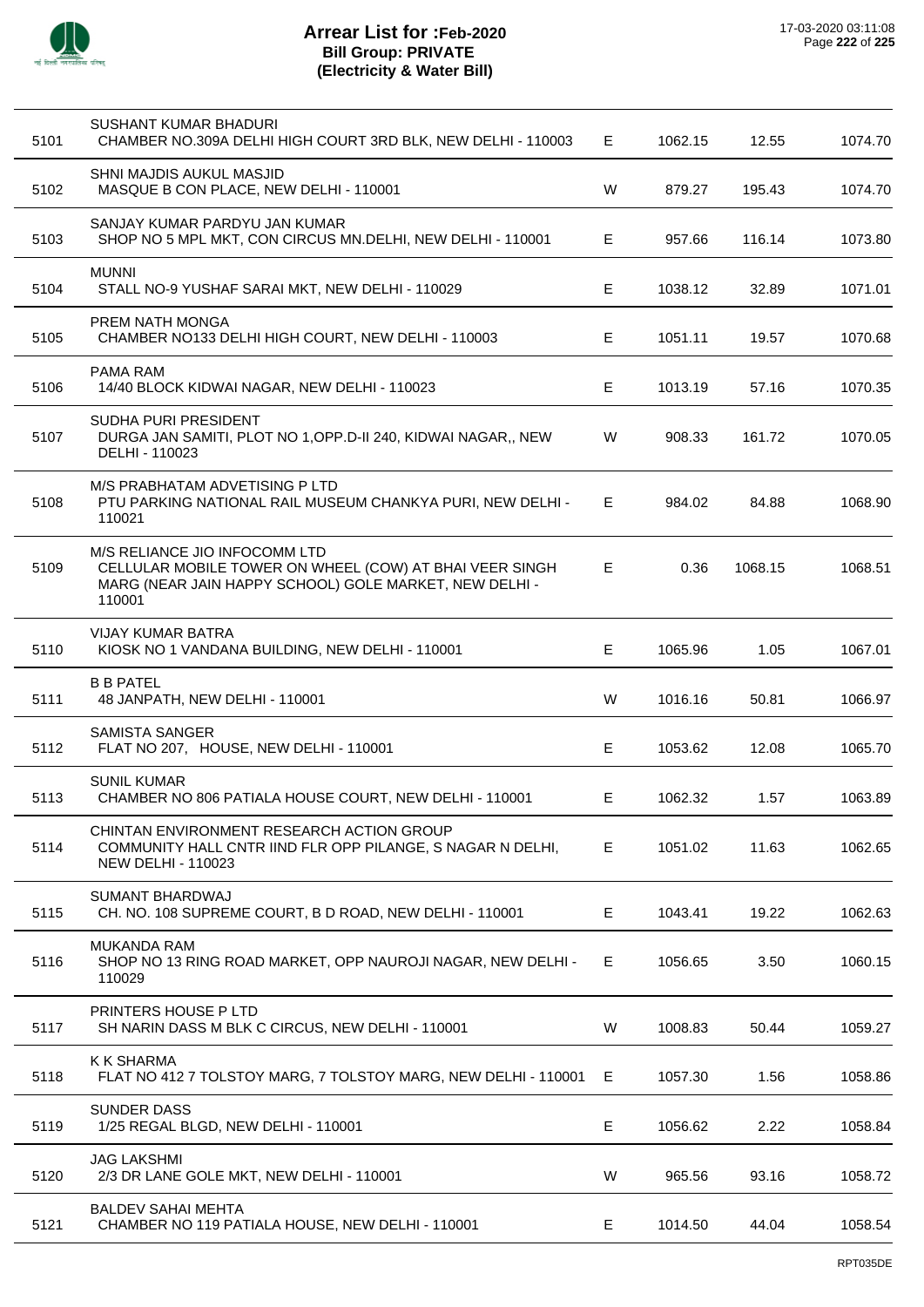

 $\overline{a}$ 

 $\overline{a}$ 

 $\overline{a}$ 

 $\overline{a}$ 

J.

| 5122 | SURINDER KR. TREHAN AND DHRUV TREHAN<br>LFG-15 AMBA DEEP, 14 K G MARG, NEW DELHI - 110001                               | E. | 1038.97 | 19.40   | 1058.37 |
|------|-------------------------------------------------------------------------------------------------------------------------|----|---------|---------|---------|
| 5123 | <b>SANT RAM</b><br>QTR J 9 JODHPUR HOUSE 25 AURANGZEB ROAD, NEW DELHI - 110011                                          | Е  | 957.62  | 97.97   | 1055.59 |
| 5124 | RAM CHANDER SAHAI<br>SHOP NO 6 BAPU DHAM, NEW DELHI - 110021                                                            | E  | 1037.28 | 18.13   | 1055.41 |
| 5125 | <b>KARAN SINGH</b><br>CH NO 182 PATIALA HOUSE, NEW DELHI - 110001                                                       | Е  | 1043.42 | 11.30   | 1054.72 |
| 5126 | <b>ASHOK KUMAR GUPTA</b><br>STALL 4 ELET SUB STATION H C MATHUR LANE, NEW DELHI - 110001                                | Е  | 997.55  | 56.70   | 1054.25 |
| 5127 | R K AGGARWAL<br>CHAMBER NO 252 PATIALA HOUSE, NEW DELHI - 110001                                                        | E. | 1043.71 | 10.18   | 1053.89 |
| 5128 | <b>GHASITA RAM</b><br>21 DHOBI GHAT MAN SINGH ROAD, NEW DELHI - 110011                                                  | E  | 1012.45 | 40.78   | 1053.23 |
| 5129 | SHER SINGH<br>SHER SINGH, , T B NO 92 NEAR ACADEMY OPP TYPE II GOVT QTRS,<br>NETAJI NAGAR NEW DELHI, NEW DELHI - 110001 | E  | 1026.75 | 26.08   | 1052.83 |
| 5130 | RASHMI BHUSHAN SINGH<br>CHAMBER NO.103 BLK 3RD DELHI HIGH COURT, NEW DELHI - 110003                                     | E. | 1013.39 | 39.35   | 1052.74 |
| 5131 | <b>MM LAL</b><br>1 CURZAN ROAD, NEW DELHI - 110001                                                                      | E  | 987.39  | 63.84   | 1051.23 |
| 5132 | RAHUL PRASANNA DAVE<br>CH.NO.119 DELHI HIGH COURT, NEW DELHI - 110003                                                   | E  | 1046.33 | 3.98    | 1050.31 |
| 5133 | <b>SANTOSHI RANA</b><br>SHOP NO.23 NEW KHANNA MARKET, NEW DELHI - 110003                                                | E  | 999.23  | 50.36   | 1049.59 |
| 5134 | <b>S K MEHTA</b><br>CHAMBER NO 156 PATIALA HOUSE, NEW DELHI - 110001                                                    | E. | 1044.82 | 4.77    | 1049.59 |
| 5135 | <b>JEERA DEVI</b><br>89 C-31 T HUTS P&T QTRS KALI BARI MARG, NEW DELHI - 110001                                         | E  | 1004.62 | 42.31   | 1046.93 |
| 5136 | K.K. WADHERA & SH RAJ KISHOR GUPTA<br>NEW BLK CHAMBER NO-267 DELHI HIGH COURT, NEW DELHI - 110003                       | Е  | 936.72  | 108.94  | 1045.66 |
| 5137 | ARUN ANAD S/O LATE SH S N DASS<br>FLAT NO. 55 KHAN MARKET, NEW DELHI - 110003                                           | Е  | 0.21    | 1044.59 | 1044.80 |
| 5138 | AZIZ<br>NSCIT HUTS 50 PURANA QUILA ROAD, NEW DELHI - 110001                                                             | Е  | 967.12  | 77.14   | 1044.26 |
| 5139 | T P S RATHORE<br>CHAMBER NO 704, PATIALA HOUSE COURTS, NEW DELHI - 110001                                               | E. | 1015.16 | 27.83   | 1042.99 |
| 5140 | <b>MEENA GUPTA</b><br>707 INDRA PRAKASH, NEW DELHI - 110001                                                             | E  | 1040.76 | 1.54    | 1042.30 |
| 5141 | <b>JANKI DHAWAN</b><br>STALL NO 57 LAXMI BAI NAGAR, NEW DELHI - 110023                                                  | E  | 955.42  | 85.94   | 1041.36 |
| 5142 | PAN BAI<br>CN-16/3 K BLOCK KALI BARI MARG, NEW DELHI - 110001                                                           | Е  | 949.17  | 90.17   | 1039.34 |
| 5143 | <b>ROHITON F NARIMAN</b><br>706 ADHISHWAR BULDG 34 FEROZSHAH ROAD, NEW DELHI - 110001                                   | E. | 1016.93 | 21.44   | 1038.37 |
| 5144 | RAMNIK GUPTA COMMON AREA 13 JAIN MANDIR ROAD<br>26 SCHOOL LANE BABAR ROAD, NEW DELHI - 110001                           | W  | 757.52  | 279.77  | 1037.29 |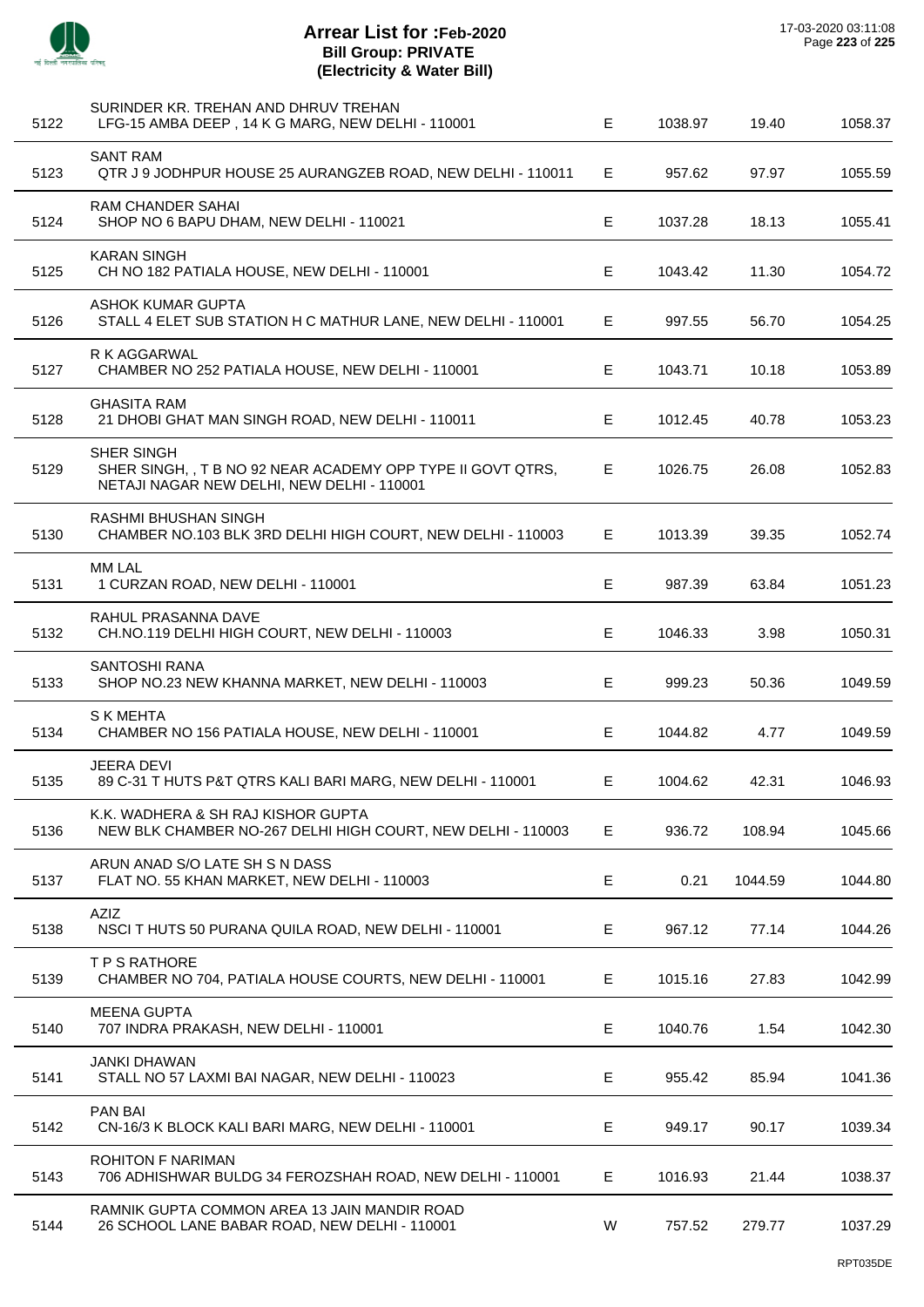

| 5145 | D R DAVE<br>1204 ROHIT HOUSE, 3-TOLSTOY MARG N DELHI, NEW DELHI - 110001                    | E           | 1035.45 | 1.53   | 1036.98 |
|------|---------------------------------------------------------------------------------------------|-------------|---------|--------|---------|
| 5146 | <b>B K SHARMA</b><br>CHAMBER NO 142 PATIALA HOUSE, NEW DELHI - 110001                       | E           | 998.33  | 33.47  | 1031.80 |
| 5147 | <b>GOPI NATH</b><br>A 18 CON PLACE RAMA HOUSE, NEW DELHI - 110001                           | Е           | 1028.78 | 2.03   | 1030.81 |
| 5148 | <b>MONA GULATI</b><br>CH 205 PATIALA HOUSE, NEW DELHI - 110001                              | E           | 1002.90 | 27.48  | 1030.38 |
| 5149 | BAKSHISH S. RAM DHAWA<br>CHAMBER NO-984, PATIALA HOUSE COURT, NEW DELHI - 110001            | Е           | 1020.38 | 9.99   | 1030.37 |
| 5150 | PUSHPA RANI<br>KIOSK NO 2 MOTI BAGH HOSPITAL, NEW DELHI - 110021                            | W           | 980.78  | 49.04  | 1029.82 |
| 5151 | <b>VIJAY KUMAR</b><br>24 A BLOCK, NEW DELHI - 110001                                        | W           | 888.22  | 139.99 | 1028.21 |
| 5152 | KAUSHALYA DEVI<br>SHOP NO G 53 B K DUTT COLONY, NEW DELHI - 110003                          | Е           | 988.56  | 39.27  | 1027.83 |
| 5153 | JITENDER CHAWLA<br>CH NO 706 DELHI HIGH COURT BLOCK III, NEW DELHI - 110003                 | Е           | 1023.89 | 1.51   | 1025.40 |
| 5154 | SURESH SINGH<br>CHAMBER NO. 112 DELHI HIGH COURT 3RD BLK, NEW DELHI - 110003                | E           | 1014.87 | 10.45  | 1025.32 |
| 5155 | <b>JIWA BAI</b><br>B 137 B K DUTT COLONY, NEW DELHI - 110003                                | W           | 779.33  | 245.59 | 1024.92 |
| 5156 | <b>M R KAPOOR</b><br>51 SHANKER MKT, NEW DELHI - 110001                                     | E           | 655.33  | 364.62 | 1019.95 |
| 5157 | RAMESH KUAMR KAUL<br>13 KASHMIRI MIGRANT MKT OPP.SHANKAR MKT, NEW DELHI - 110001            | E           | 1005.76 | 13.98  | 1019.74 |
| 5158 | <b>PREETI TIWARI</b><br>J 32 ANANT RAM DIARY COMPLEX SECTOR 13 R K PURAM, DELHI -<br>110066 | Е           | 1004.40 | 15.21  | 1019.61 |
| 5159 | SIDHARTH GUPTA<br>34-35 ARD COMPLEX R K PURAM SEC.13, NEW DELHI - 110066                    | E           | 778.51  | 239.80 | 1018.31 |
| 5160 | KARTIKEY CONSULTANTS (PVT)<br>K 60 SECOND FLR CONNAUGHT CIRCUS, NEW DELHI - 110001          | W           | 968.96  | 48.45  | 1017.41 |
| 5161 | <b>VINDO SURI</b><br>1007 INDRA PARKASH BLDG, NEW DELHI - 110001                            | $\mathsf E$ | 1015.27 | 1.50   | 1016.77 |
| 5162 | RAJEEV KUMAR JAIN<br>SHOP NO F 18 NBCC TOWER KIDWAI NAGAR, NEW DELHI - 110049               | Ε           | 896.49  | 119.74 | 1016.23 |
| 5163 | <b>MOHAN LAL SETHI</b><br>C 112 B K DUTT COLONY, NEW DELHI - 110003                         | W           | 768.66  | 245.66 | 1014.32 |
| 5164 | ARJAN DASS BHALLA<br>J 55 B K DUTT COLONY, NEW DELHI - 110003                               | E           | 919.54  | 94.25  | 1013.79 |
| 5165 | <b>NEERAJ KUMAR</b><br>CHAMBER NO-296 PATIALA HOUSE COURT, NEW DELHI - 110001               | Е           | 1004.44 | 7.99   | 1012.43 |
| 5166 | <b>BRIJ MOHAN VIJ</b><br>612 NAURANG HOUSE 21K.G.MARG, NEW DELHI - 110001                   | Е           | 992.69  | 18.66  | 1011.35 |
|      |                                                                                             |             |         |        |         |